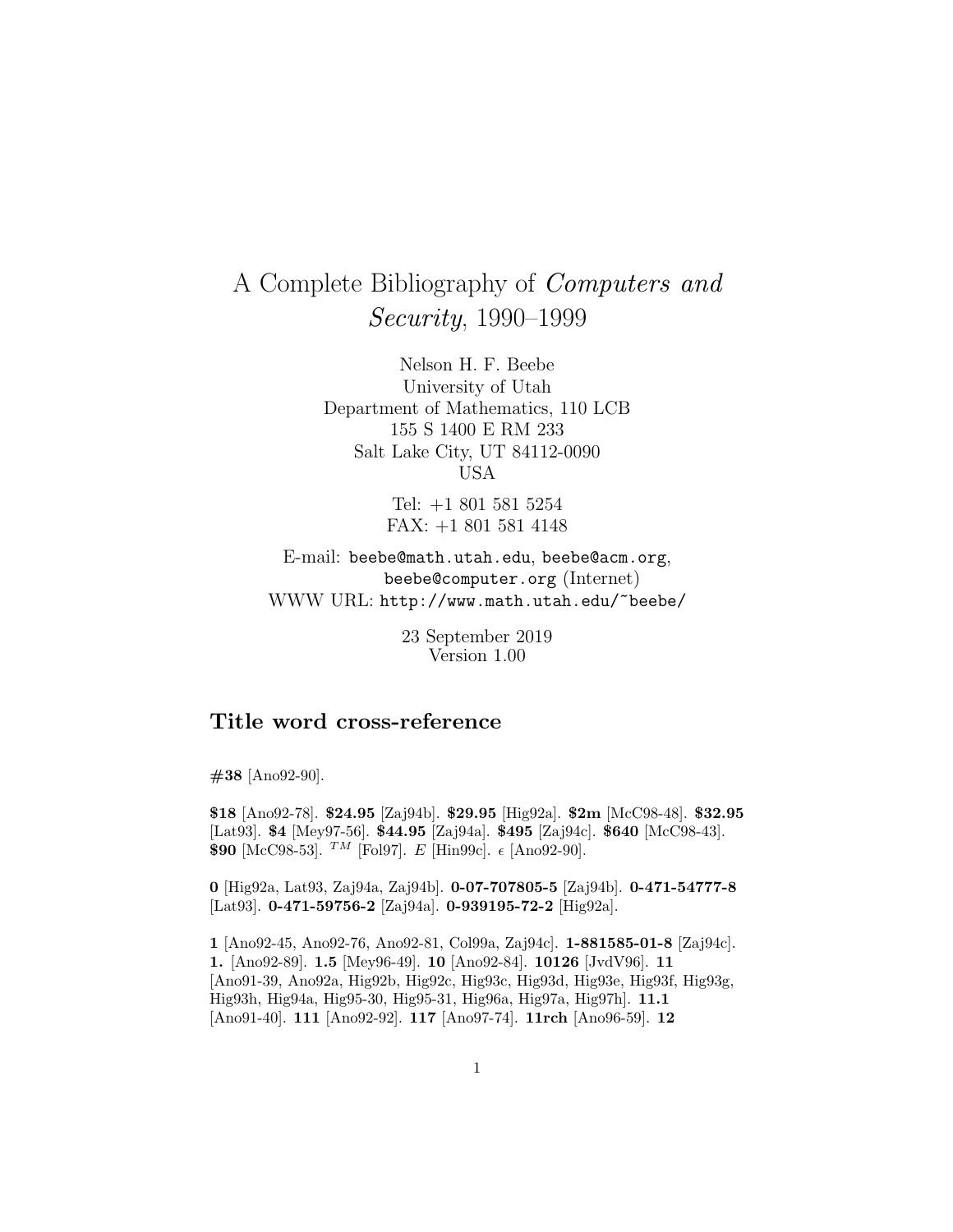[Ano97v, Col95-135]. **12th** [Kow91c]. **13th** [HP90a]. **14.** [Ano92-66]. **16** [Ano92s, Ano92-46, Ano92-95, Ano97-85]. **16th** [Hig93a]. **17** [Ano92-88]. **17th** [Hei94a, Hig95-48]. **190** [Ano97-84]. **1989** [SB90]. **1990** [Ano90-38, Ano90-42, Ano90-45, Ano90-40, Ano90-41, Ano90-39, Ano90-44, Ano90-43, Woo90a]. **1990s** [Ano90-47, Zaj90a]. **1990s-what** [Zaj90a]. **1991** [Ano91-54, Ano91-50, Ano91-53, Ano91-48, Ano91-49, Ano91-47, Ano91-52, Ano91-51]. **1992** [Ano92y, Ano92-68, Ano92-75, Ano92-71, Ano92-70, Ano92-69, Ano92-74, Ano92-73, Ano92-72, Ano92-86, Ano92-96]. **1993** [Ano93-49, Ano93-52, Ano93-46, Ano93-48, Ano93-45, Ano93-47, Ano93-51, Ano93-50, Mey93]. **1994** [Ano94-50, Ano94-44, Ano94-43]. **1997** [Ano97u, Ano97-60]. **19th** [Hig97b]. **1st** [Hig95-48].

**2** [Ano92-65, Ano92-90, Cog95, Col99b, Hig92a, Zaj94a]. **2.0** [Mey96-71]. **20** [Ano92-48]. **2000** [Han99-58]. **21** [Kov99a]. **21-st** [Nos99, Kov99a]. **21st** [Ano96-84]. **22** [Ano92-85]. **232** [Smu90]. **24** [Ano92-64]. **2nd** [Zaj94b].

**3** [Ano92-29, Ano92-47]. **3-89209-000-9** [SB90]. **30** [Ano97-47]. **33** [Ano92-79]. **34.10** [MNP96]. **35** [Ano92-83]. **37** [Ano92-55].

**4** [Ano92w, Ano92-91]. **4-step** [Mey97-42]. **4.0** [Mey99-45]. **40** [Ano97-55]. **44** [Ano97-35]. **45M** [Han99-84].

**5** [Zaj94b]. **52** [Ano97-73]. **54** [Ano97-76]. **56-bit** [Mey99b].

**6** [Ano92h, Ano92-87]. **60.** [Ano92j].

**70** [Ano97-72]. **71** [Ano97-27]. **77** [Ano97-36].

**8** [Lat93, Zaj94c]. **8.** [Ano92-78]. **80** [Ano97c]. **'89** [EM90].

**'90** [Ano90-48, Ano91q]. **'90s** [Lat93]. **'91** [Ano92u]. **'92** [BN92, She91, Ano92-94]. **'93** [Hig93i]. **94966-1219** [Zaj94c]. **95** [Cur95]. **'96** [Ano96y]. **'97** [Ano97q]. **'98** [Hin98h]. **'99** [Ano99r, Ano99s, Hin99f].

**=** [Ano96-75].

**A.** [Ano96-30]. **ABCs** [Kow91a]. **Abilene** [Ano96-50, Kru96]. **abound** [Col95-61]. **Abrams** [Hig95b, Hig95z]. **abroad** [Nic99-59]. **Abstract** [Ano90a, Col96a]. **Abstracts** [Ano90b, Ano90c, Ano90d, Ano90e, Ano90f, Ano90g, Ano90h, Ano91a, Ano91b, Ano91c, Ano91d, Ano91e, Ano91f, Ano91g, Ano91h, Ano92b, Ano92c, Ano92d, Ano92e, Ano92f, Ano92g, Ano93a, Ano93b, Ano93c, Ano93d, Ano93e, Ano93f, Ano93g, Ano94a, Ano99a, Col94a, Col94b, Col94c, Col94d, Col94e, Col94f, Col94g, Mes93, Ano99s]. **abuse** [DFIR99, Han99z, Mul97c]. **abuses** [Beq98b]. **abusive** [Han99-99].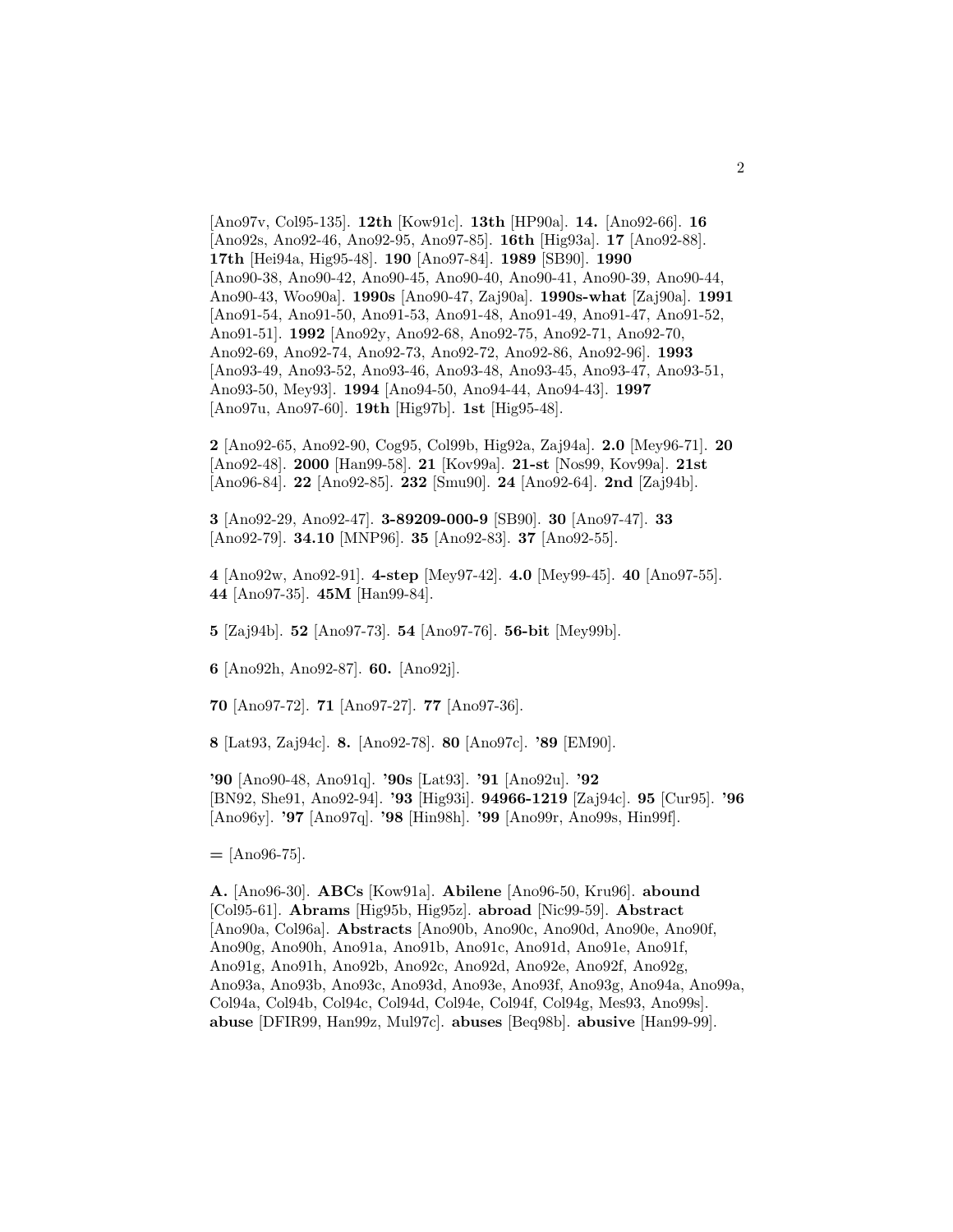**academia** [McC98a]. **Academy** [Ano96l]. **accelerators** [Mey98m]. **acceptability** [DBHM95]. **Accepted** [Ano96-50, Kru96]. **Access** [Ano96a, CSW94, GS91, Mey96a, Ano96j, Ano96k, Ano96-106, Ano96-108, Ano97t, Ano97p, Ano97-75, Ano99b, BE95, BS94, Bor96, Col95-132, Col95-130, Col95-161, DF91, GKKT92, Han95a, Han99-36, HMCC95, HTY96, JCW91, Kim95, Klo90b, LE97, Mad95, Mey96n, Mey96y, Mey96-55, Mey96-53, Mey97-78, Mey98-60, O'S95, Oba93, OA90, Par90, Par95a, SHW94, She95c, Ste91, ZH90]. **Accessibility** [PK91]. **accessible** [Nic99-33]. **accessing** [Col95z]. **accidentally** [Han99-52]. **accords** [McC97o]. **account** [Ano97-56]. **accountability** [Oli95b]. **accountants** [Col95-42]. **Accounting** [Ano92-83, Hug95a]. **accreditation** [Har93, Hig95o]. **accused** [McC97l]. **accuses** [Han99-36]. **ACF2/MVS** [Cro98]. **achieve** [Woo91b]. **Achieving** [Hop94, Smi95b, Smi96, Ano96-111]. **Achilles** [McC98b]. **across** [Col95-120, Mey99r]. **Act** [Ano92-27, Pou99a]. **action** [Ano92z, Col95-67, Col95-95, Faw92a, Pou98b, Pou99a]. **activation** [LE98]. **Active** [Mey99c, AM95]. **ActiveX** [Mey96z, Mey96-77, Hop97]. **acts** [McC98-38]. **adapting** [Ano97-83]. **adaptive** [BH93]. **add** [Ano92w]. **Added** [Sch93, Mit95]. **Added-on** [Sch93]. **Adding** [Col96b]. **address** [Han99p]. **addresses** [Col95-141]. **addresses'net** [Mey96-91]. **Addressing** [Pep97]. **administration** [Ano99q, Ass92, Ano92-64]. **Adoption** [McC98c, Lil94]. **Adrenaline** [Han98o]. **ADS** [Ano96d]. **ADSL** [Ano99b]. **Advanced** [Osb97a]. **advantage** [Woo91b]. **adversary** [Men91b]. **Aegean** [Ano96-66]. **AES** [Han99x]. **afar** [Mey98-43]. **affected** [CM92]. **Affeldt** [Hig95-48]. **afford** [Mey99e]. **Africa** [Ano96k]. **Afrikaans** [Ano96k]. **After** [Ano92h, Ano92t, DS99, McC98-78, Mey98j, Nor93]. **AG** [Hig95k, Mey97-79]. **again** [Col95-103, Col95-146]. **against** [Ano97-47, Coh92b, Col95c, Han99n, Har92, Mey96-50, Mey98-49, Moe92]. **age** [Ano96-86, Lin94b, Mey97-51]. **Agency** [Hig95-34, Col95-152, Hig95-48]. **agents** [Ano97-75, Bai97, Mey98-57, SSP90, vS98]. **aggregation** [Han99-85]. **agreement** [Mey99t, Ano96i]. **ahead** [Mey97-62]. **AI** [Gal95]. **Aid** [Ano96w, Ano97z, Col95-149, PvS91]. **aids** [Men90b]. **aim** [Col95-90, Mey98-74]. **aims** [Col95-80, Mey98-80]. **ain't** [McC97v, Hig95f]. **air** [Hin99b]. **Airports** [McC98d]. **Airtight** [McC98e]. **AL** [Hig95u]. **Alamos** [Nic99b]. **Alan** [Ano96c, Ano96-50, Ano96-110, Ano97c, Hig95-35]. **Alarm** [Col95b, Han99-68]. **alarms** [Nic99-68]. **Albanese** [Ano96-34]. **Albert** [Hig95h]. **Alert** [Ano92-86, Col95-121, Mey97-40]. **alerts** [Col95-44]. **Alexander** [Hig95k]. **Alexandris** [Ano96i]. **Algorithm** [DF91, BH92, BH93, DFHR90, Mey99b, PBGV90, Ram90]. **Algorithm-sequenced** [DF91]. **algorithms** [GDNC94, RR91, Zaj94a]. **Alien** [Hig95s]. **alive** [Han99-71]. **alliance** [Ano99-46, Han99-42, Han99-75, Nic99a]. **alliances** [Mey99u]. **Almos** [Hig95c]. **almost** [Col96f]. **alone** [Woo97c]. **along** [Col95-158]. **Already** [Han99-58]. **alternative** [Nic99c]. **America** [Col95c, Han99-80]. **American** [Ano92-79, Woo90a]. **among** [Rat99b]. **Analysing** [Som94]. **Analysis**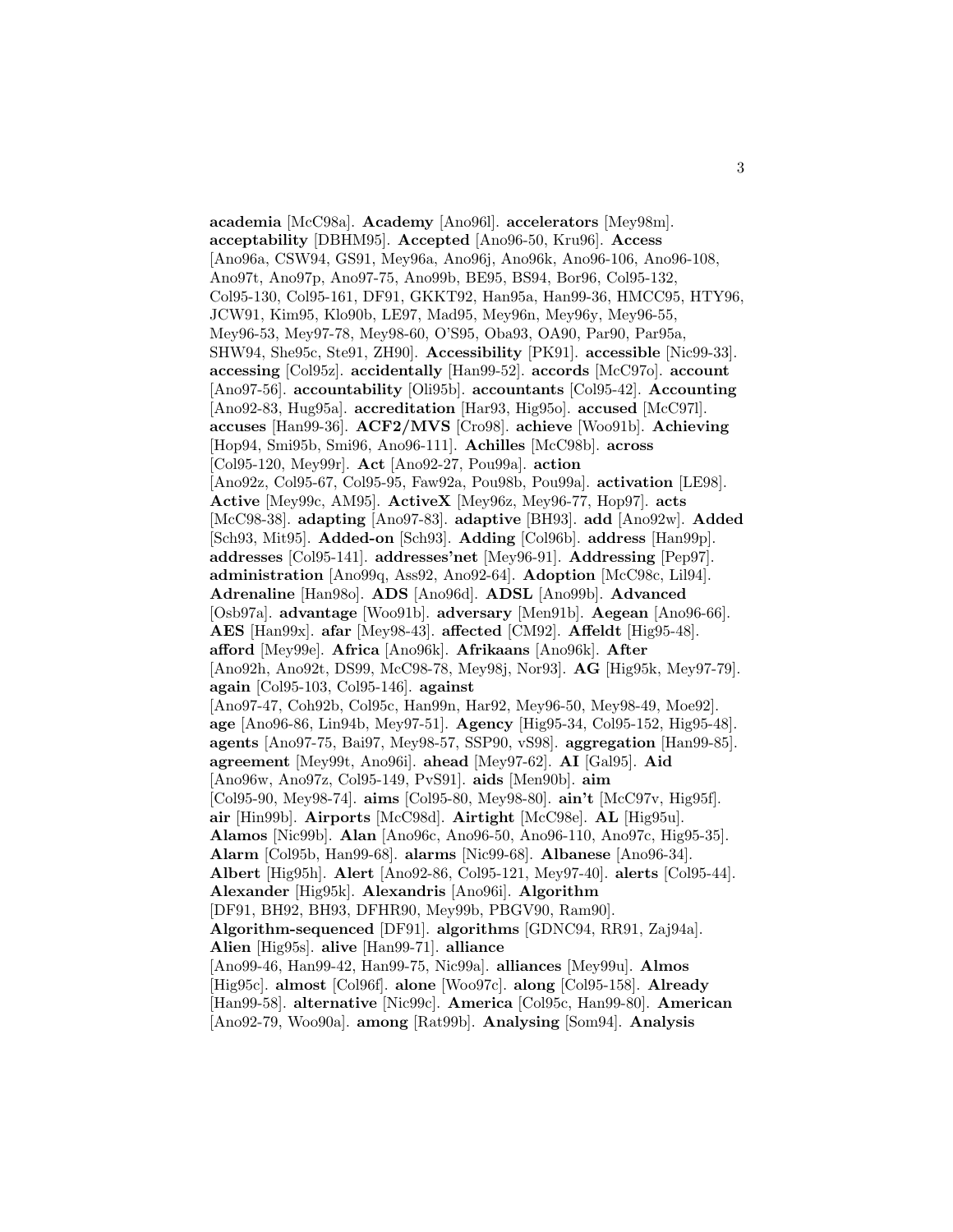[CPS<sup>+</sup>98, Hig95-29, Hig95-34, Hig95-45, Mey97c, Ano96-98, Ano97k, Ano97x, BE90, Bas91, Bol91, Cie97, Coh91a, ELB93, Hig95i, Hig95v, KJ95, Kow91b, Kow91c, KS97, LE98, LS93, Lun92a, Mer90a, Mey96g, Mey98-71, ZHM90, dRE96, vdME98]. **analyzing** [Ano96-115]. **Anderson** [Ano96-101, Hig95u]. **Andres** [Ano96-34]. **Andrew** [Ano92h, Ano96-33]. **Annapolis** [Hig95-47]. **announcement** [Ano90m]. **announces** [Han99m]. **Annual** [Pou98a, Ano90m, Mey99a]. **anonymity** [Oli95b]. **Anonymizer** [Han99d]. **anonymous** [HS95a]. **ANSA** [Mey98-96]. **ante** [Mey98t]. **antennas** [Muf90]. **Anthes** [Ano92h, Ano92-64, Col95-135]. **Anti** [Col95e, McC98f, Mey97d, Mey98b, Nic99a, Ano92-65, Ano92-96, Col95-57, Hig95f, Mey98l, Mey98-104, Mey99g, PK98, Zaj92b, Zaj94d]. **anti-hacker** [Mey98l]. **anti-intrusion** [Hig95f]. **Anti-piracy** [Nic99a]. **anti-viral** [Zaj92b, Zaj94d]. **Anti-virus** [Col95e, McC98f, Mey97d, Mey98b, Ano92-65, Col95-57, Mey98-104, Mey99g, PK98]. **anti-viruses** [Ano92-96]. **Anticipating** [Kru95a, Kru95c]. **antics** [Mey98-29]. **Antivirus** [Mey96b, Ano92w, Col95-143, McC98-44, Mey96-101]. **any** [McC98-27, Pea91]. **anymore** [Col95-64]. **anything** [Col95-64]. **AOL** [McC98g, Mey97-31]. **apathy** [Col95f]. **APIs** [CGO93]. **app** [Mey96d]. **app-level** [Mey96d]. **Appeals** [Han99e]. **Appeals-court** [Han99e]. **Appendices** [Mul97g]. **applets** [Han99-56, McC97k, Ano97-73]. **appliance** [Mey97-87]. **applicability** [SPP98]. **Application** [CGO93, CPS<sup>+</sup>98, Han99f, Hig95u, Par90, Ano96-98, Ano97p, Hig95-27, PG94, VSU93]. **Applications** [HS95a, Hig95-47, Ano90m, Kap98, Lem96, Pre99, SGI<sup>+</sup>99, Hig95t]. **Applied** [Ano96-51, Zaj94a]. **apply** [Mey98-57]. **Approach** [Ano96b, DKGS94, Hig95c, BE94, CJC98, Far91, Han99-83, Hig95k, Hig97c, Hit95, JJ96, Lil94, Mey96g, Øln93, SG94, TCWH95, vSvdM94, Hig95n, Hig95p]. **Approaches** [Hig95o, McN95b]. **approval** [Mey97-60]. **approved** [Mey98-92]. **approves** [Ano92-67]. **Approximating** [Ano96-66]. **approximation** [KP99]. **April** [Ano90-38, Ano91-54, Ano92-68, Ano94-50]. **Arca** [Hig95f]. **Archer** [Hig95t]. **architecture** [Ano96-103, Ano99-48, Cur95, Hig95e, McC98-62, Ram90, SS93, She96, Hig95g]. **architectures** [Hig95j, LHB90, Hig95h]. **Area** [Hig95x, McC97a, Hig95p, Lat92]. **areas** [Mey96a]. **aren't** [Mey98-27, Nic99-39]. **arithmetic** [BH92, BH93, CIRM95]. **Arlington** [Hig95s, Hig95-46]. **arm** [Mey97d]. **armour** [Col96u, Mey97-37]. **arms** [Mey98i, Nic99q]. **arrives** [Nic99z]. **art** [Par97a, Pre99]. **Arthur** [Ano92-79]. **article** [Col96a]. **Articles** [Ano92e, Ano90i, Ano90b, Ano90c, Ano90d, Ano90a, Ano90e, Ano90f, Ano90g, Ano90h, Ano90-49, Ano90-50, Ano91a, Ano91b, Ano91c, Ano91d, Ano91e, Ano91f, Ano91g, Ano91h, Ano91-55, Ano91-56, Ano92b, Ano92c, Ano92d, Ano92f, Ano92g, Ano92-82, Ano93a, Ano93b, Ano93c, Ano93d, Ano93e, Ano93f, Ano93g, Ano93-54, Ano94a, Ano99a, Col94a, Col94b, Col94c, Col94d, Col94e, Col94f, Col94g, Mes93]. **Artificial** [Hig95a]. **artists** [Mey98-93]. **Ascom** [Col95-31]. **Asia** [Col95-136]. **Asian** [Eva92]. **Ask** [Ano96c, Han99-86]. **ASP** [Han99f]. **aspects**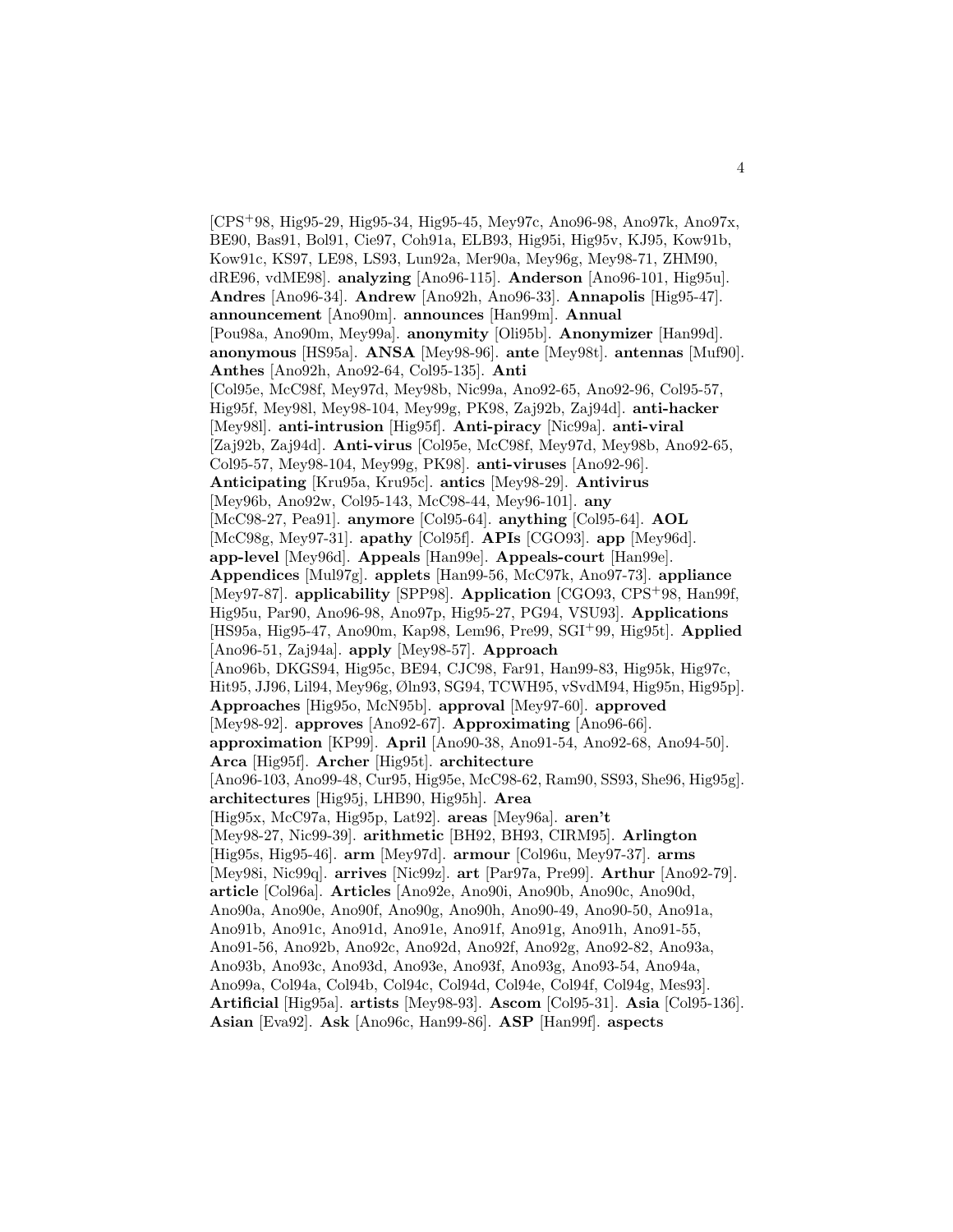[Ano96-36, Col95-123, Gil92, Lat92, Ste91]. **assailed** [Mey96-93]. **assails** [Col95-43]. **assault** [Ano99-45]. **assessing** [Ano96-101, Bol95]. **assessment** [Ano96-39, Far91, JATC93, Rat99a, Svi94]. **assets** [McC98p, Mey96-89]. **assignment** [SHW94]. **assistance** [SB90]. **associate** [Han99m]. **associated** [Tay95]. **Associates** [Hig92a, McC98-43]. **associative** [BPH<sup>+</sup>97]. **Assurance** [Hig95x, Ano96-111]. **Asymmetric** [Lau92]. **AT&T** [Hig95m]. **Athens** [Ano96l, Ano96-111]. **ATM** [Col95-40, Col96d, Han95c, SG98]. **Attack** [Mey96c, Ano96d, Ano97a, BH93, Col95-49, Han99-37, Hig91a, McC98-34, Mey97h, Mey97-27, Mey98-100, Mey99c, Nic99t, Nic99-70]. **attacker** [McC98-54, Mey99-49]. **Attacks** [Mey98c, Ano97-85, Bon96, Coh96a, Coh97a, CPS<sup>+</sup>98, Coh99, Col95-160, DS99, Han99-38, Hig95-32, HDW97, McC98-75, MS90, Mey97u, Mey98-49, Mey99-56, Nic99l]. **attempt** [Klo90a]. **attempts** [Han99-61]. **attend** [Car90a, Han99-49]. **attends** [Col95-45]. **attitudes** [DFIR99]. **attractive** [McC98-41]. **attributes** [Pre91a]. **Aubrey** [Ano96-75]. **Aubrey-Jones** [Ano96-75]. **auction** [Han99s]. **Audit** [Ano96-27, Nic99b, Poo97, Rus94, Ano96w, Ano96-77, Ano97-69, Cro95a, Cro95b, Jon97a, Jon97b, Kru95b, Lun92a, Men90b, Woo97e]. **Audit-by-receiver** [Rus94]. **Auditing** [Hug95a, Osb97b, Osb98, PH90, PdL91, Ano96-65, Col95-106, Mer90b, Mit95, Osb97a]. **auditor** [Ano96c]. **auditors** [CM92, Oli95a]. **audits** [FW95, McC98-72]. **August** [Ano90-42, Ano91-50, Ano93-49, Ano96v, Ano96-84]. **Aussie** [Nic99c]. **Australia** [Hig95p]. **Austria** [Ano96-51]. **authentic** [DFHR90]. **authenticated** [Ran93]. **Authenticating** [TCHS96]. **Authentication** [GBD93, LCC94, McC98h, ABD93, Ano96-30, Ano96x, Ano97-59, CL94, CH94, CHT97, Col95-32, HZS94, HLY92, Kan94, Kim95, Lau92, Lea95, Lyn91, Mey97i, Mey97-87, Mey98-39, Mey99-30, Rei96, SJJF96, YS99, YA96]. **Author** [Ano90i, Ano91i, Ano93h, Ano94b, Ano95a, Ano96e, Ano97b, Ano98a, Ano99c, Col95-50, Han99-53, Hig95i, KS97]. **Authorities** [Han99-84, Ano97n, Han99-65, Mey98-83, Par97d]. **authorities/trusted** [Ano97n]. **authorization** [Ano97x, LK92, Rus93, Rus94]. **authors** [Ano91-28, Ano91-29, Ano91-30, Ano92-38, Ano92-39, Ano92-40, Ano92-41, Ano92-42, Ano92-43, Ano93q, Ano93-27, Ano93-28, Ano93-29, Ano93-30, Ano93-31, Ano93-32, Ano94t, Ano94u, Ano94v, Ano94w, Ano94x, Ano94y, Ano94z, Ano94-27, Sol92, SW93]. **Authorship** [KS97, Hig95i]. **Automated** [Cro95a, Lun92a, HJS<sup>+</sup>93]. **automatic** [LR92, LV94]. **automation** [Hig92r]. **Aventail** [Mey98d]. **Averting** [Mey97e]. **avoid** [Faw92b, Mey96-90]. **awaiting** [Col95-45]. **Award** [Mey93]. **Awareness** [Hig95s, Hig95-46, DFIR99, Klo90d, Woo97c]. **away** [Col95-138, Mey99-48]. **axe** [Nic99r]. **Axent** [Mey98e]. **axiomatic** [Ran92].

**B** [Ano96-107]. **B1** [Paa91]. **Back** [Ano99d, Han99g, Ame97, Sol92]. **Backdoor** [Mey97f, Nic99-53]. **BackOrifice** [Mey99-31]. **backs** [Ano99-67, Han99n, Mey97-34, Mey98-98]. **backup** [Ano97w]. **bad** [Han98j, Hig95z, Hin98g, Sch95b, Zaj92a]. **bag** [Mey98-103]. **baggage**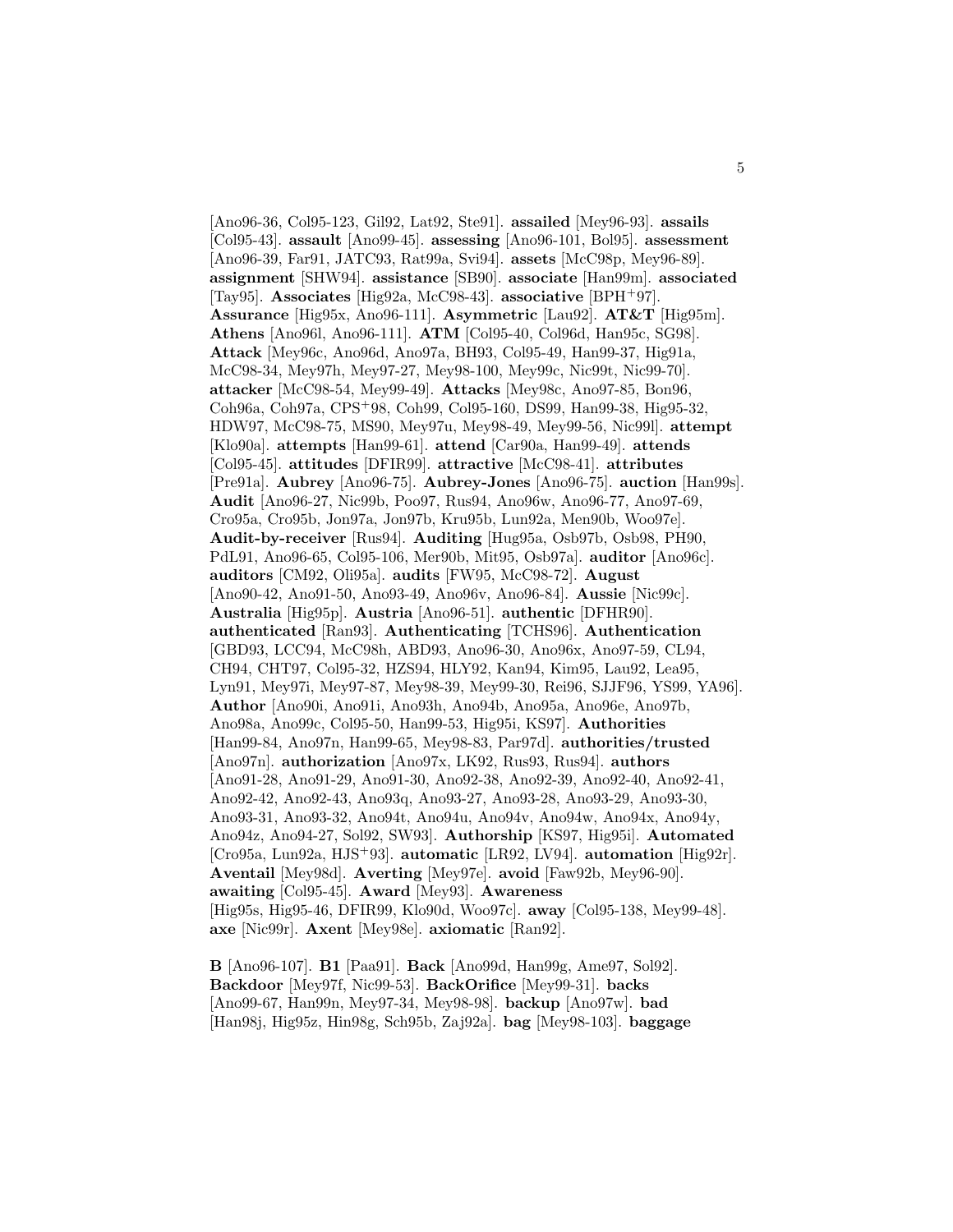[vSG98]. **Bailey** [Ano96-32]. **bait** [Mey96-95]. **bake** [Han99x]. **bake-off** [Han99x]. **Balancing** [Beq98a]. **ballot** [JL96, NSS91]. **balloting** [JJ96]. **ban** [Han99e]. **bandits** [Col95m]. **Bang** [Bac97a]. **Bank** [Mey96d, Ano97-56, Mey96-78]. **Banking** [McC98i, Ano92-45, Han99q, Osb95]. **Banks** [Col95g, Mey97g, McC97a, Moe92]. **Baranca** [Hig95c]. **Barbara** [Hig95m]. **bark** [Mey99-28]. **Barriers** [Jar99]. **Bartlett** [Hig95v]. **Base** [Ano96-78, Ano96-85, Mey97-61, SPP98, Ste91]. **Based** [CPS<sup>+</sup>98, Hig95m, Ano96x, Ano97-70, Ano97-72, CL94, CH94, CHT97, Coh91b, Col95-32, Hig95h, HTY96, Kap98, Laf91, Man96, Mey99-44, MD94, Par95a, PMRZ99, PRZ99, Rei96, Ric99, San92, SS93, Sch98, SJJF96]. **Baseline** [Zaj94c, Gri97]. **baselines** [Ano97k]. **basic** [Col95-109]. **Baskerville** [Ano96-115]. **Battening** [Col96c]. **battle** [McC98-77, Mey97-81, Mey98i]. **battles** [Col95v, McC97m, Mey96f]. **Bauknecht** [Ano96-30]. **BBS** [Col95-65]. **BC** [Ano99-59]. **BCM** [Nos99]. **Be** [McC98j, Nic99d, Col95o, Col95-91, Col95-65, Eva90, Han99h, Han99g, Han99-100, Hig95y, Hig97y, McC97k, McC98r, McC98w, Mey96-59, Mey97-81, Mey99-33, Mey99-55, Nic99-33, Nic99-67, Nic99-68, Thi91, Zaj90b]. **bearer** [Nic99d]. **beat** [Ano99-46, Col95m]. **beater** [Col95-148]. **Beavercreek** [Hig95v]. **because** [Nic99-52]. **Beckman** [Mey93]. **becoming** [Mey99-49]. **beef** [Mey98-52, Mey99-38]. **beefing** [Mey97-48]. **beefs** [Mey98j]. **been** [Han99-49]. **before** [Ano97-79, Mey99-49, Nic99o]. **begin** [Men91c]. **begins** [Han99-75]. **behind** [Ano96-118, McC98u, Mey96-78]. **beholder** [Nic99-58]. **Being** [Han99h, Han99-79, McC97l, Mey97l, Mey98-37]. **Beker** [Ano96-86]. **Belfired** [Ano96d]. **Belief** [Hig95b]. **Bell** [Hig95m, Hin99b, LH94]. **bell-shaped** [Hin99b]. **belongs** [Mey98b]. **benchmarking** [Lil94]. **benefit** [Ano99o]. **Benelux** [Ano92k]. **Bennett** [Ano92-79]. **Benson** [Hig95t, Hig95-27]. **Bequai** [Ano96v, Ano96-84]. **Berkeley** [Ano96-34]. **Bernard** [Ano92-83]. **Berne** [Ano96-34]. **Bertino** [Hig95n]. **best** [Ass92, Mey98-46]. **bets** [Mey98-32]. **Better** [Mey99d, Han99-39, JvdV96, Ken93, McC98-36, Mey97-64, Mey98f, MG92, Han99i]. **Between** [Ano97c, CJB94, Hop97]. **Beware** [Ano96f, Mey96e, Nic99-45]. **Beyond** [Hic95, LS93, Lyn91, Par97a]. **bibliography** [Mul97g]. **Big** [Col95h, Nic99e, Ano99x, Han99b, Mey97h]. **biggest** [Ano92-88]. **Bill** [Ano99-67, Hig95o, Nic99s, Nic99r, Mey96-88, Nic99-65]. **billing** [Han99-84]. **billion** [Woo90a]. **binary** [CSW94]. **Binder** [Ano96-101]. **Biology** [Mey96f]. **biometric** [DBHM95, Mey98-65]. **Biometrics** [Kim95, She92a, Bov95, Han99y]. **bit** [Mey99b]. **bite** [Mey98-54, Mey99-28]. **Bits** [Hig95-37, Hig96j, Ano93-53, Ano97-71, Col95-132, Hig90a, Hig90b, Hig90c, Hig90d, Hig90e, Hig90f, Hig90g, Hig90h, Hig91f, Hig91g, Hig91h, Hig91i, Hig91j, Hig91k, Hig92j, Hig92k, Hig92l, Hig92m, Hig92n, Hig92o, Hig92p, Hig92q, Hig93j, Hig93k, Hig93l, Hig93m, Hig93n, Hig93o, Hig93p, Hig94b, Hig94c, Hig94d, Hig94e, Hig94f, Hig94g, Hig94h, Hig94i, Hig95-36, Hig95-38, Hig95-39, Hig95-40, Hig95-41, Hig95-42, Hig95-43, Hig96h, Hig96i,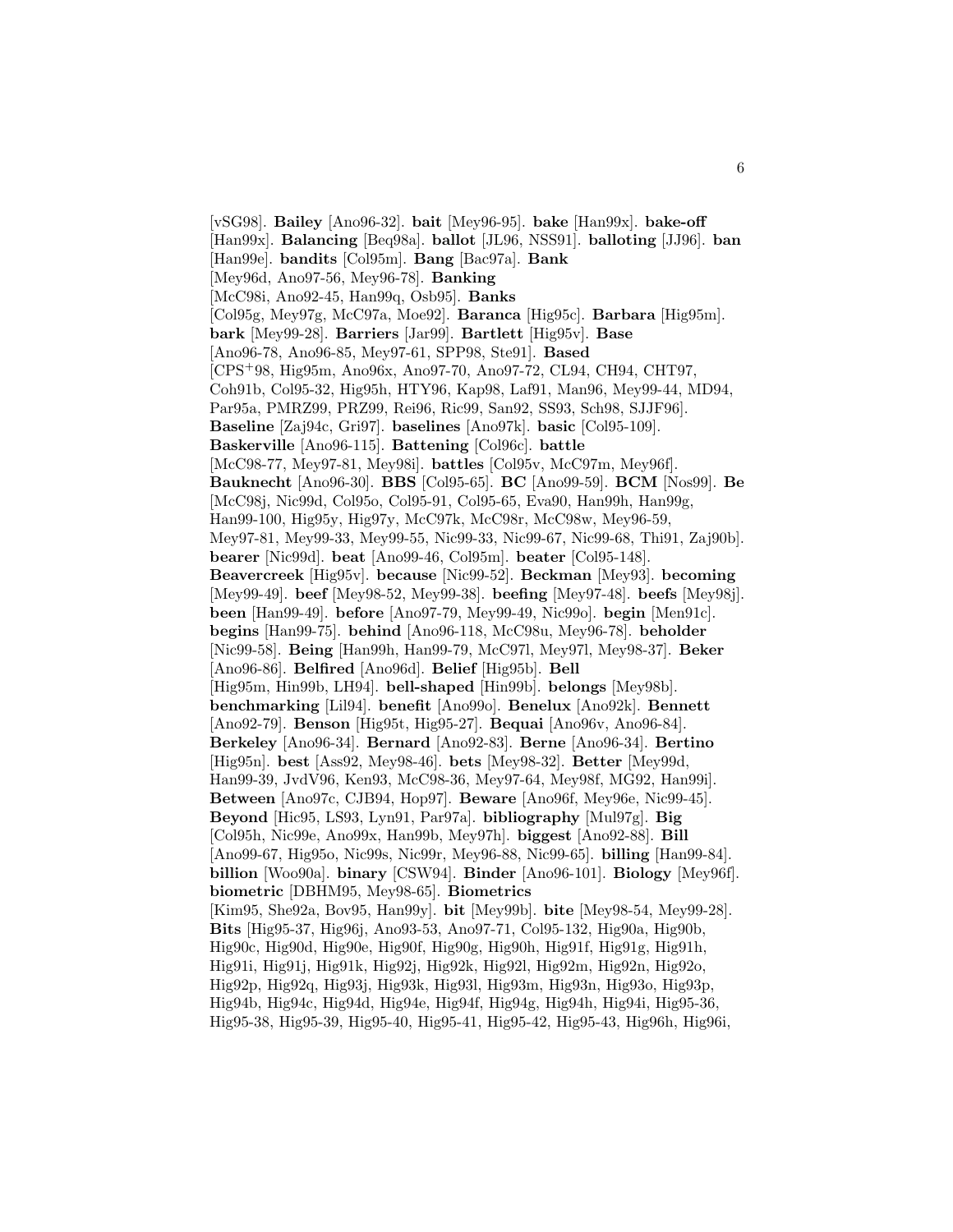Hig96k, Hig96l, Hig96m, Hig96n, Hig97d, Hig97p, Hig97o]. **bitten** [Han99r]. **Bl** [Hig95m]. **blacklist** [Faw92b]. **blackmail** [Ano92-89, Mey97-29]. **Blaming** [Ano96g, Spa97a]. **blanket** [Mey96-75]. **blas´e** [Mey96p]. **blast** [Mey98v]. **blasts** [Mey99-36]. **Blaustein** [Ano96-107]. **Blind** [Ano96h, Ano96-40, vSN92]. **block** [ABD93, McC97e, MV91, PC99]. **blocks** [Han99-69, Mey96-48, Mey98-63]. **Bloombecker** [Woo90a]. **Bloomberg** [McC98-57]. **blows** [Han99-82]. **blunder** [Ano99-62]. **Board** [Ano91-41, Ano92-62, Ano95-29, Ano95-30, Ano95-32, Ano95-35, Ano96-69, Ano96-71, Ano97-48, Ano97-50, Ano97-51, Ano97-52, Ano98-28, Ano98-29, Ano98-30, Ano99-39, Ano99-40, Ano90-31, Ano90-32, Ano90-33, Ano90-37, Ano90-34, Ano90-35, Ano90-36, Ano90-49, Ano91-42, Ano91-43, Ano91-44, Ano91-45, Ano91-46, Ano92-56, Ano92-57, Ano92-58, Ano92-59, Ano92-60, Ano92-61, Ano92-82, Ano93-41, Ano93-42, Ano93-43, Ano93-44, Ano93-55, Ano93-56, Ano93-57, Ano94-36, Ano94-37, Ano94-38, Ano94-39, Ano94-40, Ano94-41, Ano94-42, Ano94-51, Ano95-28, Ano95-31, Ano95-33, Ano95-34, Ano96-67, Ano96-68, Ano96-70, Ano96-72, Ano96-73, Ano96-74, Ano97-49, Ano97-53, Ano97-54, Ano98w, Ano98x, Ano98y, Ano98z, Ano98-27, Ano99-37, Ano99-38, Ano99-41, Ano99-42, Col95-34, Ano90o, Ano91r, Ano92x, Ano93r, Ano94k, Ano95j, Ano96-37, Ano97y, Ano98l, Ano99v]. **Bob** [Ano92-66, Ano96-87, Ano96-109]. **body** [Mad98]. **bombard** [Nic99t]. **Bombed** [Ano92i]. **bombing** [Ano92t, Ano99-27, Han99-37]. **bombs** [Col95-147]. **bonds** [Ano99e]. **Book** [Ano92j, Ano96i, Ano96j, Ano96k, Ano96l, Hig92a, Hig95h, Hig95f, Hig95i, Hig95j, Hig95s, Hig95k, Hig95l, Hig95c, Hig95m, Hig95o, Hig95n, Hig95g, Hig95d, Hig95q, Hig95e, Hig95p, Hig95r, Hig95t, Hig95u, Hig95v, Hig95w, Hig95x, Lat93, SB90, Zaj94a, Zaj94b, Zaj94c, Col95-50]. **booming** [Mey98-88]. **boost** [Col95-60, Mey97-28]. **boosts** [McC98-30]. **bootstrapping** [Coh91c, DFHR90]. **Booz** [Hig95s]. **borders** [Mol97]. **Borough** [Col95-71]. **Borrett** [Hig95-35]. **Boston** [Ano92s]. **both** [LK92]. **Bottom** [Ano92-85]. **Boucher** [Hig95-44]. **bought** [Hig97v]. **Boulahia** [Hig95w]. **Boulahia-Cuppens** [Hig95w]. **braces** [Nic99l]. **Brand** [Ano92-96]. **Brassard** [Ano92-79]. **brave** [Car90a]. **Bray** [Ano97u]. **Breach** [Gil92, Col95w]. **breadth** [DD94]. **break** [Col95c, Col95-96, McC98-81, McL92, Mey98a, Mey99p]. **break-ins** [Col95c, Mey99p]. **breakers** [McC97c]. **Breaking** [Gor98]. **brick** [Col95d]. **Bridging** [Mey97i]. **brief** [MNP96]. **Brigham** [Hig95l]. **bring** [Ano97-85, Col95-40]. **brings** [Col95-134]. **Britain** [Ano96-110, Lai97]. **British** [Han99j]. **broadcast** [CH94, CHT97]. **broadcasting** [Lia94]. **broader** [Col96p]. **Broderick** [Ano96-76]. **broken** [Mey99b]. **brother** [Ano99x, Mey97-30, Nic99e]. **Brown** [Ano92-66]. **Browser** [Mey97j, Ano97-56, Hig96d, Mey98q]. **browsers** [Mey97-72]. **Bruce** [Zaj94a]. **BS7799** [Pou99b]. **BSA** [Ano92k, Col95i, Col95j, Nic99f]. **BSykB** [Col95-48]. **BT** [Ano96-116]. **Buck** [Woo90a]. **budget** [Col95-81, McC98-32]. **Bug** [Ano99e, Nic99g, Nic99h, Mey98-47, Nic99-35]. **bugged** [Col95-81]. **Bugs**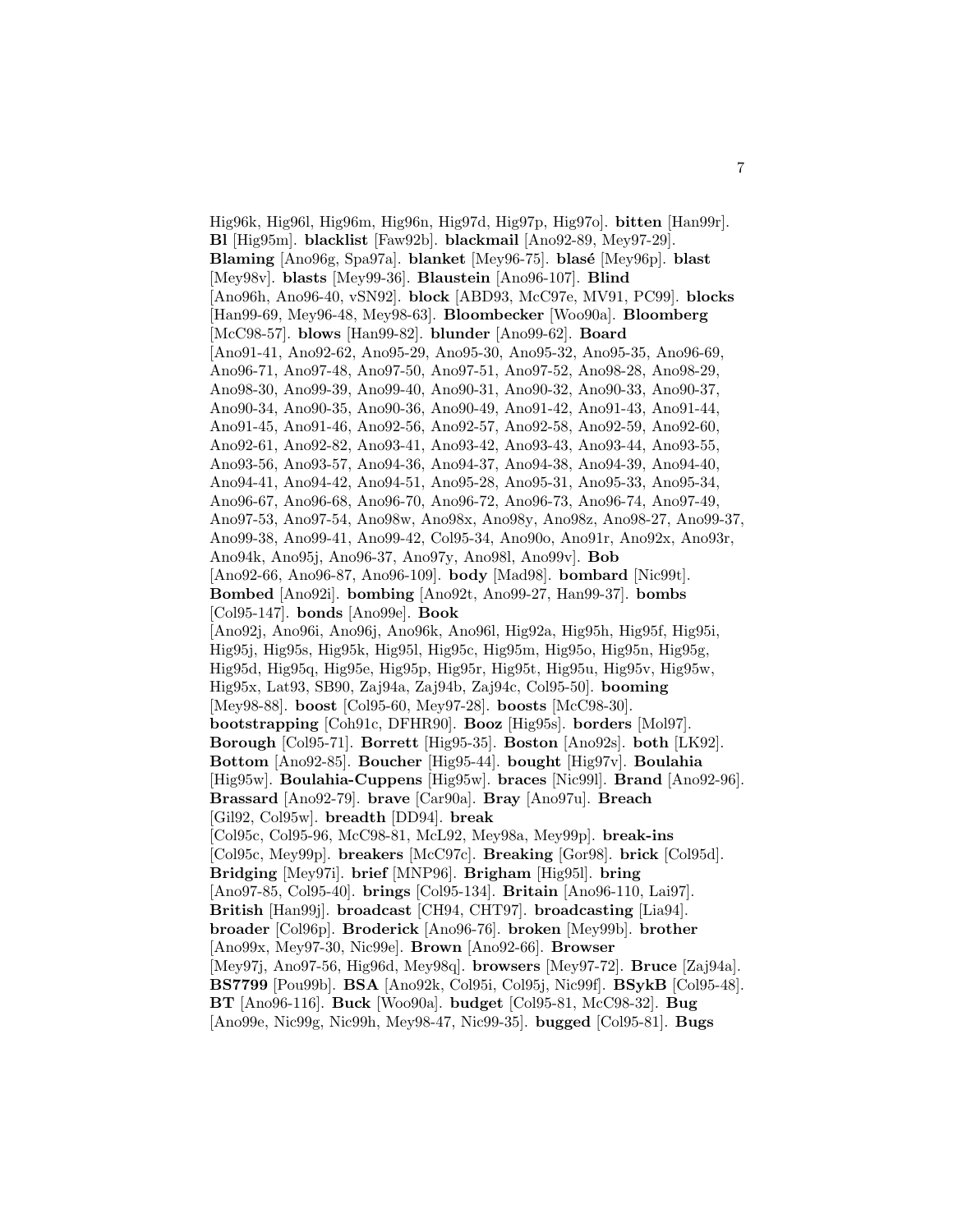[Mey97k, Mey97j]. **Build** [Col95k, Han99-92]. **Building** [Fol97, OvS92, Han99-96, Men92b]. **builds** [Col95-98]. **built** [Mey96-102]. **built-in** [Mey96-102]. **Bull** [Ano96-64, Ano96-110]. **bullet** [Cor95b]. **Bulletin** [Ano92-29, Ano92-47, Ano92-90, Ano92-96, Col95-34]. **Bulletproof** [McC97b, Mey98g]. **bump** [Hin99b]. **Bundled** [Mey98h]. **burden** [Pea91]. **Bureau** [Han99i]. **burglar** [Han99-68]. **Burgoon** [Hig95o]. **Burmester** [Ano96i]. **Burned** [McC98k, Mey96-90]. **Burning** [Woo91a]. **Business** [Ano96m, Ano96-115, Ano97-60, Han99i, Mey98-88, RH91, She95b, SS95, Ada96, Ano96-36, Ano96-81, Bac97a, Buc95, Buc96, Bul99, CM93, Col95h, Col95-68, Col95-127, Dev99, HS95b, Kov97d, Kov98a, McC98-28, Men94, Mey96g, Mey96-43, Mey96-86, Mey97i, MM96, Mul95, Par97b, Par97c, Woo90a]. **business-to-business** [Mey97i]. **Businesses** [Ano99f, Ano97-85, CM92, Mey97-29]. **bust** [Han99-84, McC98-53]. **busy** [Mey97o]. **buy** [McC98-43, Mey98-56, Moe92, Pla93, Mey98-100]. **buy-in** [Pla93]. **buys** [Mey96-71, Mey98-104]. **Bytes** [Hig95-37, Hig96j, Ano93-53, Ano97-71, Hig90a, Hig90b, Hig90c, Hig90d, Hig90e, Hig90f, Hig90g, Hig90h, Hig91f, Hig91g, Hig91h, Hig91i, Hig91j, Hig91k, Hig92j, Hig92k, Hig92l, Hig92m, Hig92n, Hig92o, Hig92p, Hig92q, Hig93j, Hig93k, Hig93l, Hig93m, Hig93n, Hig93o, Hig93p, Hig94b, Hig94c, Hig94d, Hig94e, Hig94f, Hig94g, Hig94h, Hig94i, Hig95-36, Hig95-38, Hig95-39, Hig95-40, Hig95-41, Hig95-42, Hig95-43, Hig96h, Hig96i, Hig96k, Hig96l, Hig96m, Hig96n, Hig97d, Hig97p, Hig97o].

**C** [Ano96-30, Ano97-72, Hig95l, Hig95-45, Zaj94a]. **C.Y.A.** [Kin92b]. **C2** [Hig95h]. **CA** [Hig92a, Hig95f, Hig95u, Hig95-32, Zaj94c, Ano96-34, Cro98, Hig95a, Hig95r, Hig95t, Hig95-44]. **CA-ACF2** [Cro98]. **CA-ACF2/MVS** [Cro98]. **CAACF2** [Cro97]. **CAACF2/MVS** [Cro97]. **cables** [Smu90]. **cache** [Col95-83]. **cage** [Mey98-68]. **Calendar** [Ano90j, Ano90k, Ano90l, Ano91j, Ano91k, Ano91l, Ano91m, Ano91n, Ano91o, Ano91p, Ano92l, Ano92m, Ano92n, Ano92o, Ano92p, Ano92q, Ano92r, Ano93i, Ano93j, Ano93k, Ano93l, Ano93m, Ano93n, Ano93o, Ano93p, Ano94c, Ano94d, Ano94e, Ano94f, Ano94g, Ano94h, Ano94i, Ano94j, Ano95b, Ano95c, Ano95d, Ano95e, Ano95f, Ano95g, Ano95h, Ano95i, Ano96n, Ano96o, Ano96p, Ano97d, Ano97e, Ano97f, Ano97g, Ano98b, Ano98c, Ano98d, Ano98e, Ano98f, Ano98g, Ano98h, Ano98i, Ano99g, Ano99h, Ano99i, Ano99j, Ano99k, Ano99l, Ano99m, Ano99n]. **Calender** [Ano96q, Ano96r, Ano96s, Ano96t, Ano96u, Ano97h, Ano97i, Ano97j]. **California** [Hig95r, Hig95t, Hig95a]. **Call** [Mey98i, Han98n, Mey96x, Han99-36]. **called** [Col95-99, McC98-34]. **Calling** [Col95l, McC98l]. **calls** [Ano99q, Han99-46]. **Cambridge** [Col95-96]. **Can** [Ano97k, Hig95y, McC98m, Mey99e, SW93, Thi91, Zaj90b, Ban95, Bou97, Col95-91, Col96o, Eva90, For98b, Han99h, Hin99d, Mey96y, Mey97-28, Mey97u, Mey97-55, Mey97-81, Mey98-94, Mey98-82, Mey98-75, Mey99s, Moe92, Nic99-68]. **Canada** [Ano99p, Ano99o, Nic99i, Nic99-60]. **Canadian**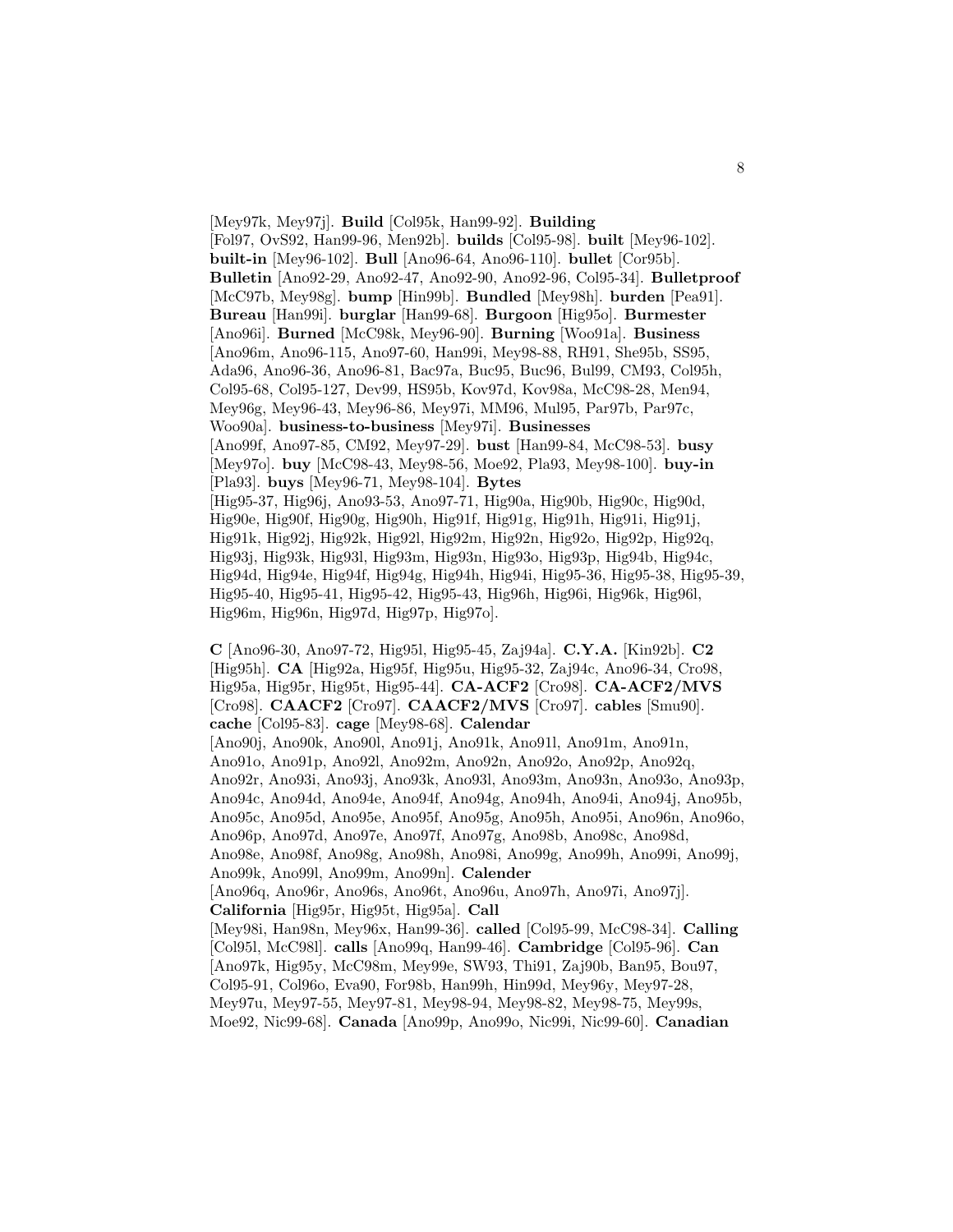[Han99-83, Hig95-29]. **capabilities** [Col96i]. **capability** [SS93]. **capability-based** [SS93]. **capitalize** [Klo90c]. **capsizing** [Ano96-102]. **capture** [Han99-48]. **Card** [Nic99j, Col95-123, Han99-84, Mey99a, SJJF96]. **cards** [Bov95, Col95-31, YS99]. **care** [Mey97-32]. **career** [Kov97a]. **careful** [McC98j]. **Carl** [Ano96-29, Ano96-49]. **Carlyn** [Ano92-66]. **Carnegie** [Hig95-32, Hig95-33]. **carriers** [Ano92-88, Col95m]. **Carroll** [Ano92-85]. **Case** [Ano92s, Har92, Ano97-81, Col95-28, Col95-78, GTKK91, LS93, McC98-59, Men92b]. **cases** [McC98a]. **Cashless** [Ano96v]. **cast** [McC98a]. **casts** [McC98-83]. **cat** [Mey98-103]. **catch** [Ano92-78, Mey99-50, Nor92b]. **catches** [Mey98-72]. **catching** [Han99y]. **categories** [Fin98b]. **caught** [Col95-133, Mey98a]. **cause** [CPS<sup>+</sup>98, Han99-56, Mey96-37]. **causes** [Col95-85, Col95-86]. **causing** [Han99-63]. **caution** [Han99w]. **CD** [Ano92-67, Col95-96, New95]. **CD-ROM** [Ano92-67, New95]. **CE** [Mey99-51]. **cease** [BdAR99, McC98l]. **cease-fire** [McC98l]. **Cedex** [Hig95w]. **Cellular** [Col95m, Col95r, Mey96-76]. **Center** [Hei93c, Hig95-48, McC98-48, McC98-54]. **centers** [Han99f, Sch91]. **central** [McC98h]. **centralized** [Mey99-53]. **Centre** [Col95o, Hig95-27, Ano92-80]. **centric** [Ano96a]. **Century** [Kov99a, Ano96-84, Nos99]. **CERT** [Hig95w]. **Certifiable** [McC98n]. **Certificate** [Hug99, Kap98, McC98-38]. **Certificates** [Mey97l, Ano97-37, McC98-68, McC98-73, Mey97-71, Mey98-85, Ano96j]. **Certification** [Hig95o, Ano97n, HH99, Par97d]. **certifies** [Mey99-29]. **chain** [Fin96, Fin97a, Gor98]. **chaining** [MV91]. **challenge** [McC97c, Smi95a]. **challenges** [Ano96-84, Hic95]. **Chang** [Ano97-72]. **change** [Hin99b, PH90]. **changed** [Ano92-86]. **changes** [Mey97-30, Mey98-69]. **changing** [Ano97-83, Tay95]. **channel** [TCHS96]. **Chao** [Hig95m]. **Chao-Yeuh** [Hig95m]. **chaos** [Ano99-43, Col95-85, Col95-86, Han99-49]. **Chapin** [Hig95q]. **charges** [Mou98]. **Charles** [Zaj94c, Ano92-79]. **cheaper** [McC97s]. **check** [Mey98z]. **checking** [BK95, McC97k, MS90]. **checklist** [MM96]. **checksum** [PBGV90]. **cheese** [Ano97-60, Col96v]. **Cheltenham** [Hig95-35]. **Chem** [Nic99k]. **Chen** [CHT97]. **Chen-Hwang** [CHT97]. **cherished** [Mey97m]. **Chernobyl** [Mey99-37]. **Cheyenne** [Mey96h]. **Chicago** [BN92, Men92d]. **child** [Col95-83, Han99p]. **China** [Col95n, Han99k, Han99l, Han99c, Hei96a, Mey96-34, Nic99-31]. **Chinese** [Col95-151, Fol97, Han99-37, HTY96, San92]. **chinks** [Col96u]. **chip** [Ano96-28, Col95-98, Mey99-52]. **chip-level** [Mey99-52]. **choices** [OA90, Spa92]. **chosen** [BH93]. **Chow** [Ano96j]. **Chris** [Ano96-27]. **Chrissikopoulos** [Ano96i]. **Christmas** [Ano99-69]. **Christopher** [Ano97-76]. **Church** [Hig95-45]. **CIBC** [Mey96-45]. **CICS** [Ban91]. **CID** [CPS<sup>+</sup>98]. **CIMA** [DMC92]. **CIPFA** [Ano96w]. **Cipher** [DG98, MV91, PC99]. **CipherNET** [Mey99-29]. **ciphers** [ABD93, Col95-36, Pre99, Hig95l]. **circle** [Col95-32]. **circumvents** [Nic99g]. **Cisco** [Han99m, Han99-95, McC98o]. **CISS** [MH92]. **CISSP** [Han98n]. **cited** [Nic99-48]. **Citicorp** [McC98-59]. **citizens** [Ano99p]. **City** [Ano92t, Ano99-45, Nic99l]. **civil** [Col95b]. **civilian** [Woo90b]. **claims**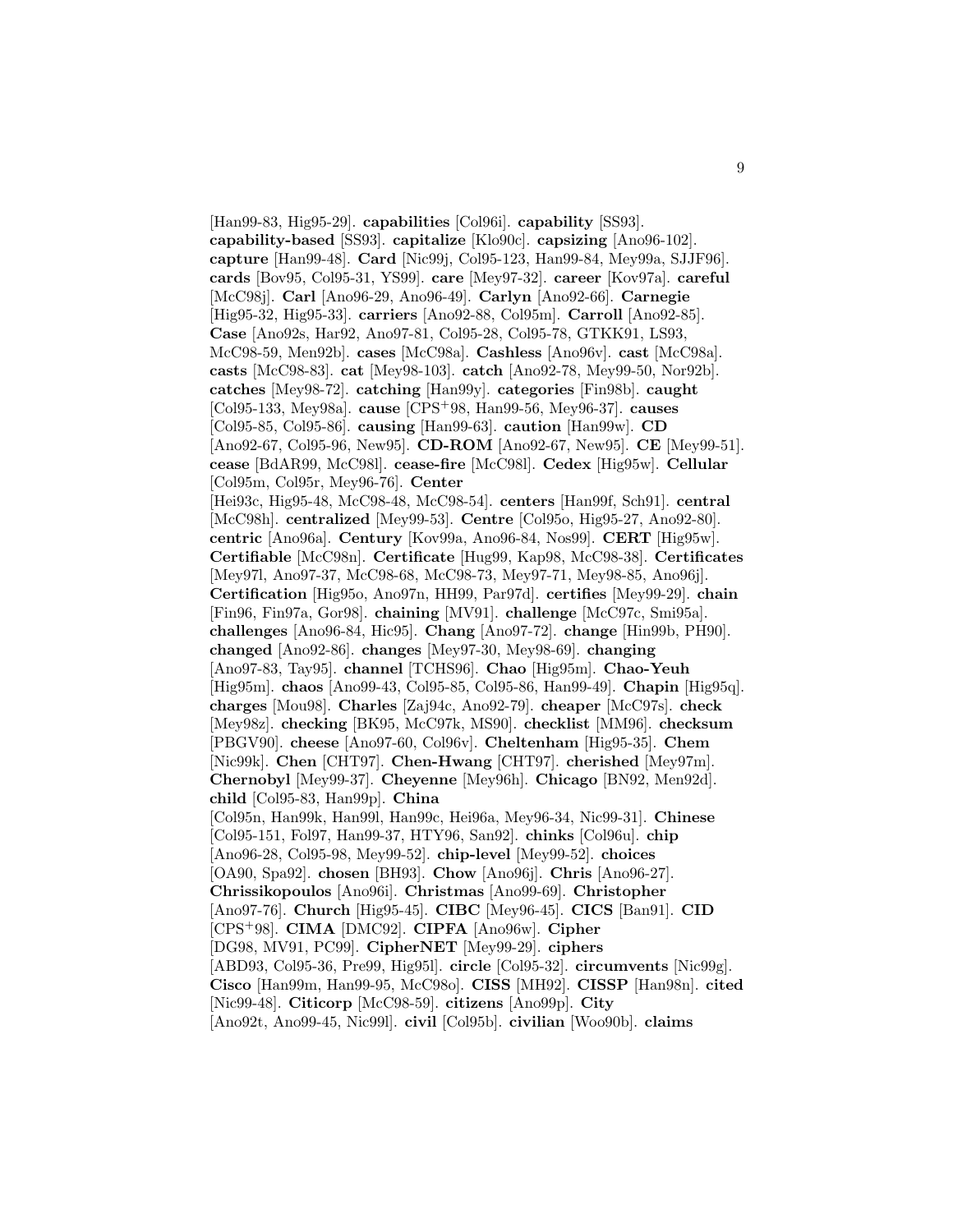[Col95-76]. **Clark** [Hig95m]. **Clark-Wilson** [Hig95m]. **Classification** [BE95, Wis95, Coh97a, Coh97b, DMGK95, EHT96]. **clean** [McC98-38]. **Cleansing** [Mey97n]. **Clearly** [Ano96-28]. **clears** [Han99-74]. **Client** [Cor95a, Ano99-64, Lem96, Mey97-71, Mey98d, Nic99-67, Sym94]. **client/server** [Lem96, Sym94]. **Clifford** [Zaj90c]. **Clinton** [Ano96-62, Ano99q, Beq98d, Han99n, Han99o, Mey97-34]. **clock** [LC94]. **clog** [Mey97u]. **cloning** [Col95r]. **closer** [Mey97-88, VE98]. **closes** [Mey97f]. **Closing** [Ano96x, Har92]. **Club** [Han99-49]. **CMA** [Mey96-64]. **Coast** [Mey98j]. **COBIT** [Poo97]. **Code** [Ano97l, McC97c, Col95-48, Col96p, Han99-56, Han99-96, Hic95, LLO95, LS93, Mey97s, Mey98-101, SW93, SG94, Zaj94a, vdME98]. **codes** [Ano97-70, FGAR93, McC98y]. **coding** [BH92, BH93, CIRM95]. **Cognitive** [BPH<sup>+</sup>97, ZH90]. **Cohen** [LT94]. **cold** [BGK92, Col95-90]. **Colin** [Ano96-108]. **Collecting** [vSG98]. **College** [Ano96d, Hig95u, Hig95-50]. **collision** [ABD93, JL96]. **collision-free** [JL96]. **Color** [Hig95x]. **Columbia** [Hig95x]. **Combating** [Mey99f, Han99p]. **combats** [Mey97-94]. **come** [Col95-39, Han99-87]. **coming** [Col95q]. **comm** [Mou98]. **commandments** [Lau98]. **comment** [Law92]. **Comments** [LT94]. **Commerce** [Han99-81, Hin98e, Ano96-86, Dos97, Han99-57, Jar99, Mey96-54, Mey98-90, Nic99s, Nic99r, Nic99-38, Rat99b, Woo97a, Woo97b, vS98]. **Commercial** [Har93, Mey96i, Pre99, Wat95]. **Commission** [Ano96-27, Beq98d, Pou98b]. **commitment** [McC98-45]. **Committee** [Ano91-32, Ano91-33, Ano91-35, Ano93-36, Ano93-38, Ano93-39, Ano95t, Ano95w, Ano95x, Ano96-58, Ano97-39, Ano97-45, Ano98t, Ano98u, Ano99-32, Ano99-33, Ano99-35, Ano90x, Ano90y, Ano90z, Ano90-27, Ano90-28, Ano90-29, Ano90-30, Ano91-31, Ano91-34, Ano91-36, Ano91-37, Ano91-38, Ano92-49, Ano92-50, Ano92-51, Ano92-52, Ano92-53, Ano92-54, Ano93-33, Ano93-34, Ano93-35, Ano93-37, Ano93-40, Ano94-28, Ano94-29, Ano94-30, Ano94-31, Ano94-32, Ano94-33, Ano94-34, Ano94-35, Ano95u, Ano95v, Ano95y, Ano95z, Ano95-27, Ano96-52, Ano96-53, Ano96-54, Ano96-55, Ano96-56, Ano96-57, Ano96-59, Ano97-40, Ano97-41, Ano97-42, Ano97-43, Ano97-44, Ano98o, Ano98p, Ano98q, Ano98r, Ano98s, Ano98v, Ano99-29, Ano99-30, Ano99-31, Ano99-34, Ano99-36, Mey97-34]. **common** [Ano97m, Har95]. **Commonsense** [Zaj94b]. **communication** [Ano96-30, Ano97-83, CKM91, Men90a, Men90c, Ram90, Ran92, Ran93]. **Communications** [Ano96-51, Hei94b, Hig95s, Ano96-97, Beq99c, Men90d, Mey97-68, MM96, Pou97, Sto95]. **communities** [McC98-35]. **community** [Lin97]. **Companies** [Mey98k, Mey98l, Mey99g, Han99-87, Lic98, McC98-63, Nic99-64]. **company** [Ano96-64, Ano96-87, Fin96, Mey97-75, Por96]. **Compaq** [Hig97v, Mey99h]. **comparative** [ELB93, Kan94]. **comparison** [Ano97n, Hop97]. **competitive** [Woo91b]. **compile** [Ano97o]. **compile-time** [Ano97o]. **complementary** [LE97]. **Complex** [Hig95-34, Col95-131, Mey96q]. **complexity** [Men90a]. **compliance** [Ano97-78, Pou99a, Tan95]. **comply** [Ano99f]. **Component**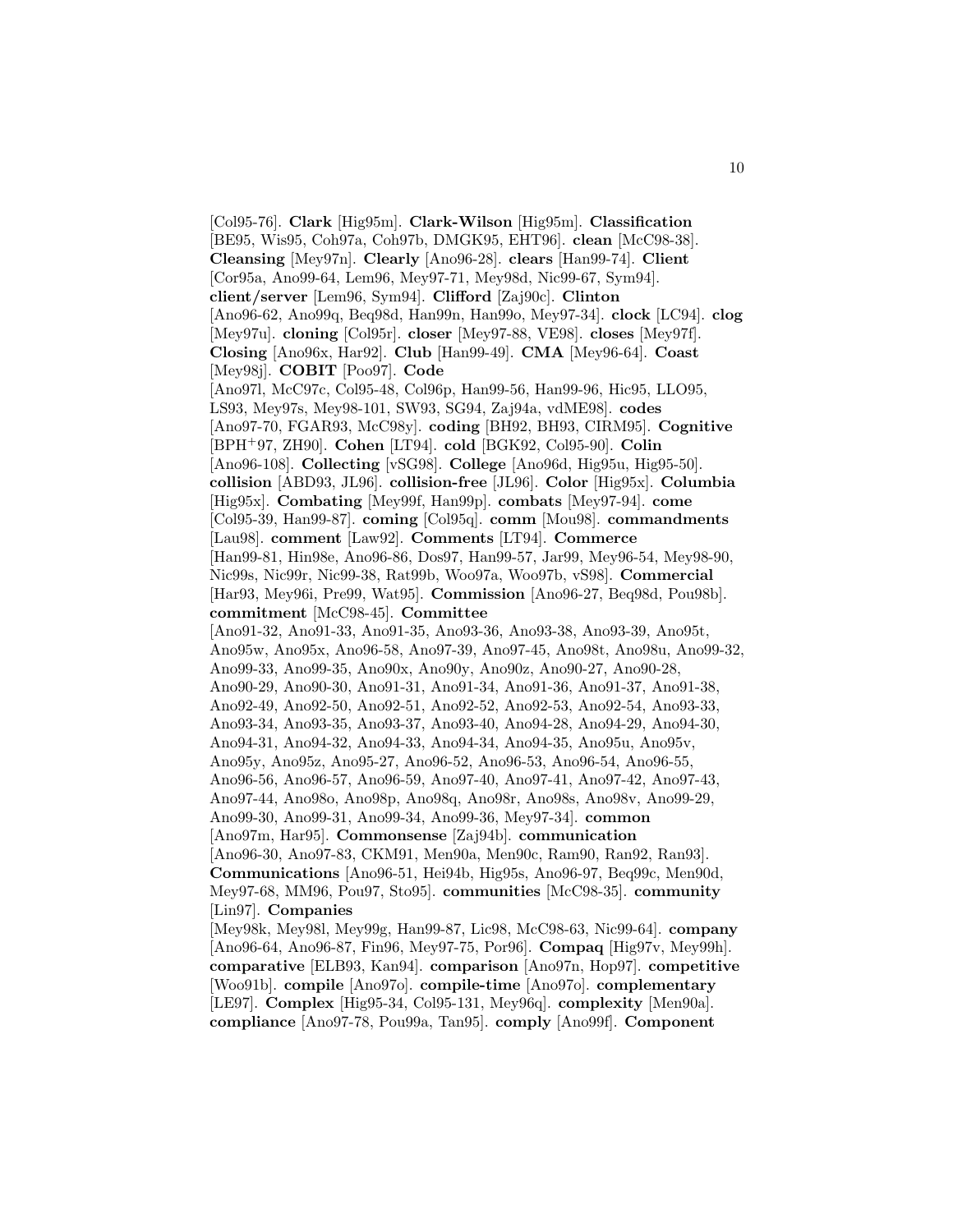[Hig95j]. **components** [Mey96-77]. **comprehensive** [Ano97p, SSP90]. **compression** [BH92, BH93]. **compromise** [Han99d]. **compromised** [Han99s]. **COMPSEC** [Ano96y, EM90, Ano90-48, Ano91q, Ano92u, Ano97q, Ano98j, Ano98k, Ano99r, Ano99s, Hin98h, Hin99f]. **compulsory** [Dev99]. **computation** [VSU93]. **Computer**

[AD90, Ano92-27, Ano92-29, Ano92a, Ano92-55, Ano92-64, Ano92-76, Ano92-81, Ano92-84, Ano92-90, Ano92-89, Ano96j, Ano96k, Ano96z, Ano96-30, Ano96-34, Ano96-80, Ano96-59, Ano97r, BE90, Buz99, CM92, Col95o, DFIR99, Eva91, Fåk91, FW99, Ha92, Han99-49, Hei94a, Hei96a, Hig95c, Hig95t, Hig95u, Hig95-27, Hig95y, Hig95-48, Hil91, HS94b, Ken93, Kow91c, Mey96k, Mey96l, Mey97o, Mul97a, OA90, Rob92, Tab90, Wol95, Zaj90b, Zaj92a, AM95, Ano90m, Ano90-46, Ano96d, Ano96-31, Ano96-66, Ano97a, Ano97s, BD95, Coh91a, Coh92b, Coh92a, Col95-67, Col95-71, Col95-78, Col95-85, Col95-86, Col95-129, Col95-156, DMC92, DMGK95, GDNC94, Han99-44, Hig93a, Hig97e, Hig97f, Hig97g, Hig97n, JJ96, JW90, JATC93, KJ95, Kov95, Kow91a, Kow91b, Lat90, Mad92b, Mag94, McC97h, McC98-29, MS90, Men91c]. **computer**

[Men92a, Men92c, Mey96j, Mey97n, Mey98-30, Mey99f, Moe92, MvS94, Mul97c, Nic99i, Nic99y, NSS91, Oba93, PK91, RR91, She90, SG94, Tay95, Woo90a, Woo91a, WFZ92, Zaj90d, Zaj94b, vSvdM94, Ano92-86, Ano92-88]. **Computer-** [Hig95c]. **computer-generated** [Kov95]. **Computer-Industry** [Hig95-27]. **Computer-related** [Mul97a]. **computerized** [JL96, PvS91]. **Computers**

[Ano93q, Hig91a, Hig95h, Ano92-98, Col95-46, Nic99-39, Nic99-50]. **Computerworld** [Ano92w, Ano92h, Ano92-46, Ano92-95, Ano97c, Ano97v, Ano97-35, Ano97-36, Ano97-73, Ano97-85, Col95-135, Ano92-48].

**Computing** [Ano92-78, Ano92-87, Ano97-55, Ano97-27, Ano97-47, Ano97-76, Sch91, AJ95b, All91, Ano92-92, Ano96a, Col95-117, Hig97r, Kan94, McC98x, VSU93, Ano92-65, Ano92-91]. **Con** [Ano97-35]. **concept** [HTY96]. **concepts** [AJ95c, Ano96-49, Ano97-78, Col95-109, SSP90, She90]. **conceptual** [Fin98a]. **concern** [Han99-80]. **Concerns**

[McC97d, Men92a, Nic99m, Ano92-46, Beq98a, Beq99b, Col96e, Cro97, Cro98, Han99-63, Mey96-62, Mey96-91, Mey97j, Nel99, Nic99-51, Sch99a]. **concludes** [Han99z]. **Conclusions** [Mul97f]. **conditions** [BS94]. **Conference** [Ano90m, Ano90n, Ano92u, Car90a, EM90, Han99p, Hei94a, Hei95b, Hig93b, Hig97b, Ano96-60, CH94, CHT97, Hig93i, Hig93a, Hig97i, Kow91c]. **Conferences** [Hig95-48]. **conferencing** [Haw99]. **Confessing** [Mey97p].

**Confessions** [Jac90]. **confidence** [Col95l]. **confidential** [CKM91]. **confidentiality** [Ano92-87, TMO96, Wis90]. **conflicts** [Cie97]. **confused** [LL98]. **confusion** [McC98-73]. **Congressional** [Han99q]. **connected** [Gor97]. **connections** [Col95-72, Sch97a, Woo94]. **Conputer** [Hig95-48]. **conscious** [Mey97v]. **consequences** [Coh99]. **considerations** [Pre96]. **consistent** [Hop94]. **consolidations** [Mey98-58]. **constitute** [Woo97c]. **constraints** [LK92]. **Constructing** [Ano97s, Mey96m]. **constructs**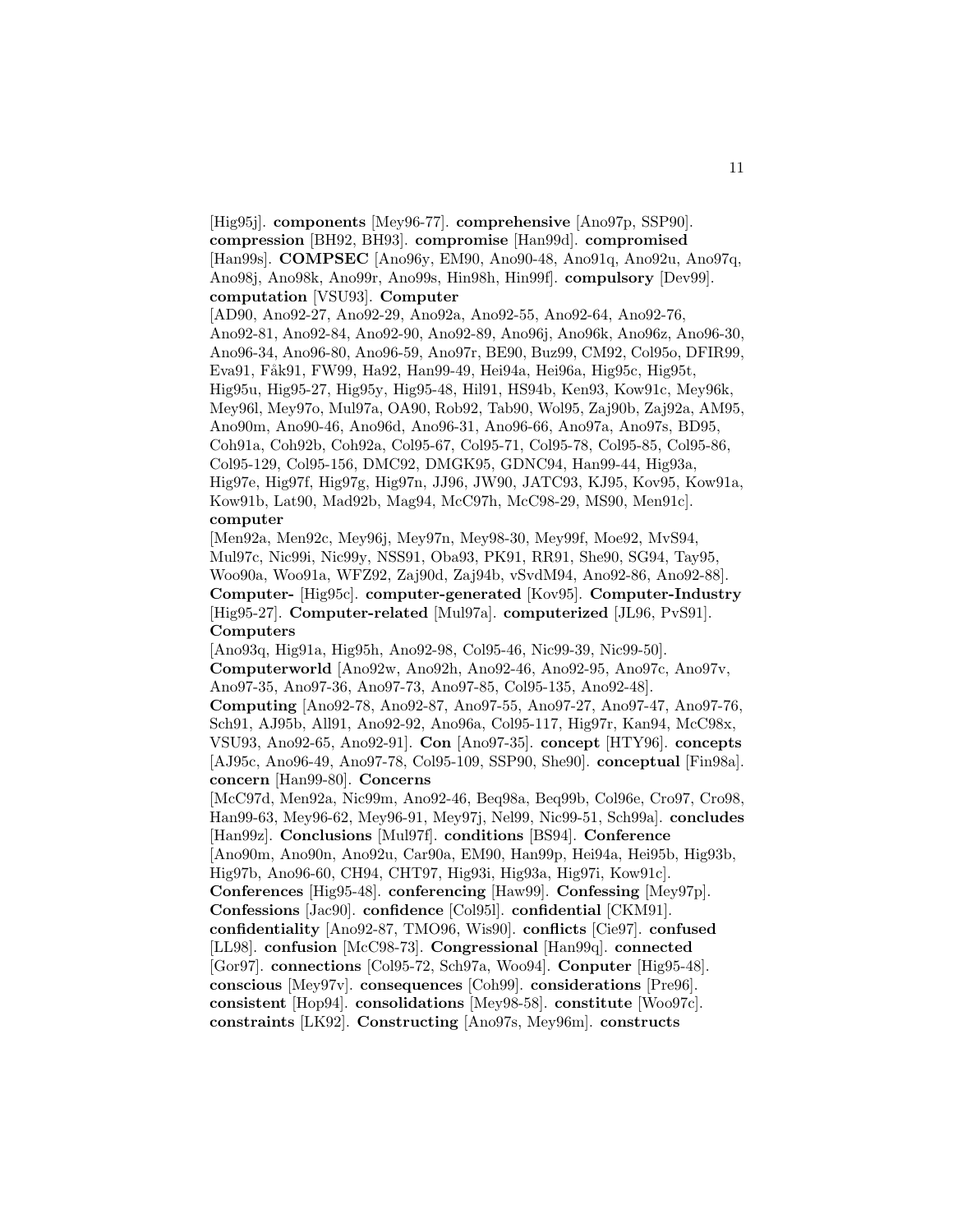[Ano97-78]. **consultant** [Ano96c, Jac90]. **consulting** [Mey98e]. **consumer** [Mey98-58]. **consumer-friendly** [Mey98-58]. **consumers** [Mad92a]. **containment** [AD90]. **contains** [Col95-29]. **contemporary** [Osb95]. **content** [Han99u]. **contents** [Hig95-48]. **Contingency** [Hig95z, Hin98a, Ano96-85, CM92, Klo90d, Nos99]. **continue** [Nic99w]. **continuity** [Ano96m, Dev99, Men94, She95b, SS95]. **contract** [Mey96-34]. **Contracting** [AJ97]. **contracts** [She97b, She97c]. **contrary** [Koe93]. **Control**

[Ano92-55, Ano92-84, Ano96-104, Men91a, Wis90, Ano92-83, Ano96a, Ano96j, Ano97p, Ano97-75, BE95, BS94, Bor96, CSW94, Col95-130, Col95-161, DF91, GS91, Hin99a, HMCC95, HTY96, JCW91, Kim95, Klo90b, LE97, McC98-77, Mey96y, OA90, Par90, Par95a, SHW94, She90, Ste91, Woo97e, ZH90, Ano96k]. **controlled** [Hig95-27]. **Controlling**

[Ano97t, Hol95a, Hol95c, Hol95b, Hol95d, Mey96n]. **Controls** [Kru95a, Kru95c, CL96, Cur95, Han99o, Han99-88, Hop94, Lyn91, Osb97a, Rat97, Woo97a]. **conventional** [BPH<sup>+</sup>97, JJ96]. **converge** [Mey98-61]. **convicted** [Col95-83]. **cookie** [Mey97-91]. **Cooperating** [WP96]. **coordinated** [Coh96a]. **cop** [Col95-148]. **Cope** [Mey96o]. **Copenhagen** [Ano96-115]. **Cops** [Col95p]. **Copy** [Col95q]. **copycat** [Nic99-41]. **copyright** [Col95-150, Col95-157, Mey99r]. **copyrightable** [Col95-156]. **Cordant** [Hig95h, Hig95j, Hig95g]. **core** [Nic99n]. **Cornelius** [Hig95h]. **corners** [Mey98-44]. **cornerstone** [Dun95]. **Corp** [Hig95k, Hig95v, Hig95z]. **Corporate** [Ano96-27, Hin98b, Ano92-28, Ano96-99, Ano96-108, Boy97, Han99z, Han99-68, Han99-80, HS95b, Lin96, Pre91b]. **Corporates** [Mey96p]. **Corporation**

[Ano96-107, Hig95b, Hig95o, Hig95-47, Hig95-45, Ano96-109, Fra96]. **corporations** [HS95b]. **corral** [Mey96-83]. **correction** [FGAR93]. **correctly** [Mey98-37]. **Correctness** [Hig95b, AZ95]. **corruption** [LT94, VPC93]. **Corum** [Ano96-102]. **Cost**

[Hig95c, Zaj92b, Zaj94d, Coh91a, EOO95, Pea91, Woo90a]. **Cost-effective** [Hig95c]. **Cost-effectiveness** [Zaj92b]. **Costly** [Col95r]. **could** [Ano97-56, Han99d, Mey97-80, Mey99-33]. **counsel** [Col95-66]. **counter** [Gal95]. **counterespionage** [Han99-89]. **counterfeit** [Nic99f]. **counterfeits** [Eva92]. **Countering** [Ano96-28]. **countermeasures** [LE98, MH97]. **countries** [Nic99p]. **course** [Col95t]. **court** [Han99e]. **Courtney** [Col95-111]. **cover** [Moe92]. **Covering** [McC98p]. **Crabb** [Hig95-45]. **crack** [Ano92-77, Col95-48, Col96p, Man96]. **cracked** [Han99-70, Mey97z]. **cracker** [Nic99-48]. **crackers** [Han99-79]. **Cracking** [Col95s, Mey96q, Mey98-101]. **cracks** [Ano97c, Col95i, Dun95, Mey96t, Nic99h]. **Crash** [Col95t]. **crashes** [Ano99-48]. **create** [Mey97-73]. **creates** [Han99-80]. **Creating** [Kap98, Pre91b, Wil97]. **credibility** [Car90c]. **credit** [Han99-84, Mey97-35]. **Cresson** [Zaj94c]. **Crime**

[Hig95y, Kov99b, War92, Ano97u, Ano99-67, BD95, Beq98a, Beq98c, Beq99a, Col99a, Col99b, Col95b, Col95w, Col95-67, Col95-129, DFIR99, Gor95d,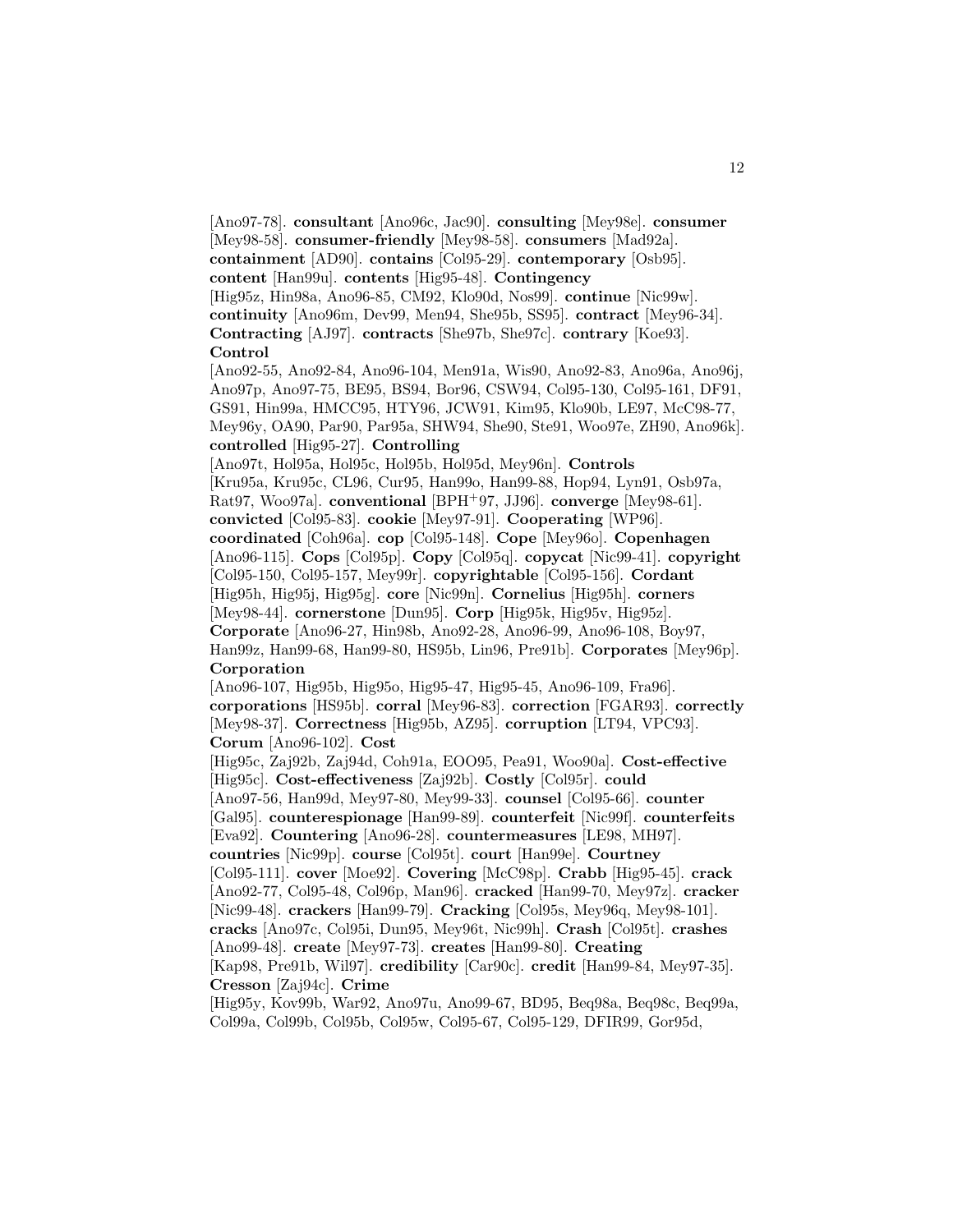McC97j, McC97y, Mey98-54, Moe92, Mul97b, She90, Som92, Tab90]. **crimes** [Beq98f, Woo90a, vSN92]. **criminal** [Mey98k]. **criminalize** [Möh95]. **Criminological** [She90]. **crimoid** [Nor92b]. **Criteria** [Hig95-29, Fåk91, Rih91, Str94, Ano97m]. **Critical** [Beq98d, Hig95-28, McC98f]. **criticise** [Mey98w]. **criticized** [Col95-76, Mey97-49]. **Crocker** [Ano96-65]. **cross** [Col95u, Col95-133, JATC93]. **cross-cultural** [JATC93]. **Cry** [McC98q]. **Crypt** [Mey97q, Ano96-114]. **Cryptanalysis** [PBGV90, Yen96, Col95-36]. **Cryptic** [Col95u]. **Crypto** [Ano96-29, Col95v, Mey95, Mey99i, Mey99-34, Ano96-38, Ano99t, Col95-131, McC97c, McC97e, Mey97f, Mey97-60, Mey97b, Mey98-74]. **cryptochip** [Nic99-61]. **Cryptographic** [Ano96-30, CGO93, CL96, Mey98m, BD92, GKM<sup>+</sup>97, Han99-27, HL90, Hol95b, Hol95d, HMCC95, Lia94, McN95b, PMRZ99, PBGV90, Pre96, SHW94]. **Cryptography** [Ano97u, McN95a, Mey98n, Ano92-79, CDR99, Car90b, Han99t, McC98-30, Mey97-46, Mey97-53, Mey99-36, SPP98, Zaj94a]. **Cryptologia** [Ano97-72]. **cryptosystem** [LB91]. **cryptosystems** [Ano97-70]. **CSI** [Han99a]. **CSI/FBI** [Han99a]. **CSIS** [Col95w]. **Cui** [Hig95t]. **cultural** [JATC93]. **culture** [McC98-61, Wil97]. **Cuppens** [Hig95w]. **cure** [Mey96h]. **Curing** [Mey96r]. **Current** [Hig95a, Hig97b, Hug95b, PA95, Ano92-63, Bla93, Bov95]. **Curry** [Hig95v]. **Curtis** [Ano96-99]. **curve** [CDR99, Han99t, Hin99b]. **custodians** [Ano96-63]. **cut** [Ano99e, McC98-42, Nic99m]. **cuts** [Col95-132]. **cutting** [Mey98-44]. **Cyber** [Beq99a, Boy97, Hin98c, Ano99-67, Beq98c, Coh99, FW99, Han99n, McC98l, McC98-54, Nic99l, Nic99q, Nic99-62, McC98r]. **cyber-attacker** [McC98-54]. **Cyber-crime** [Beq99a, Ano99-67, Beq98c]. **Cyber-IDs** [McC98r]. **cyber-plan** [Han99n]. **cyberattack** [Han99-87]. **Cyberattacks** [Han99a, Han99-65]. **cybercash** [Ano97v]. **Cyberclash** [Ano97v]. **Cybercop** [Mey96s, Mey99j]. **cybercops** [Col95-135]. **cybercrime** [Ano96v, Han99-86]. **cybercrooks** [Col95-47]. **cyberlaw** [Nic99-36]. **Cybernetic** [Kow91b, Kow91c]. **cyberpolice** [Han99j]. **cyberpunk** [Lin94b]. **cybersecurity** [Mey96t]. **cybershield** [Mey96-99]. **cybersmut** [Col95-139]. **Cyberspace** [Col95x, Col95y, Col95-50, Col95-91, Mey98-93, Beq98a, Beq98b, Beq99c, Col95-150, Han99-71]. **Cybersquatting** [Han99r]. **cybervirgins** [Mey97-31]. **cyberwalls** [Han99-62]. **cyberwar** [Han99h, Han99c, Mey97-63]. **CyberWarfare** [CPS<sup>+</sup>98]. **Cylink** [Col96d]. **cyphers** [RR91]. **Cypherwiz** [Mey96t].

**D** [Ano96i, Hig95z, SB90]. **D-5000** [SB90]. **Dad** [Han99-36]. **daemon** [Coh96b]. **Daily** [Ano97-60]. **Daly** [Ano92w, Ano92-46, Ano92-95]. **damage** [Hin99d]. **Dan** [Ano97-56]. **Danger** [Ano96-31, Ano99-65]. **dangerous** [Ano92-47]. **dangerously** [Col95-69]. **Daniel** [Hig95u, Hig95-27]. **Darlene** [Hig95-48]. **Darzentas** [Ano96-66]. **Data** [Ano97w, BH92, Fra95, GTKK91, Hig95y, Hig97c, LR93, Men92e, Mey96u, Mey98-89, Nic99n, Pou98a, Pou98e,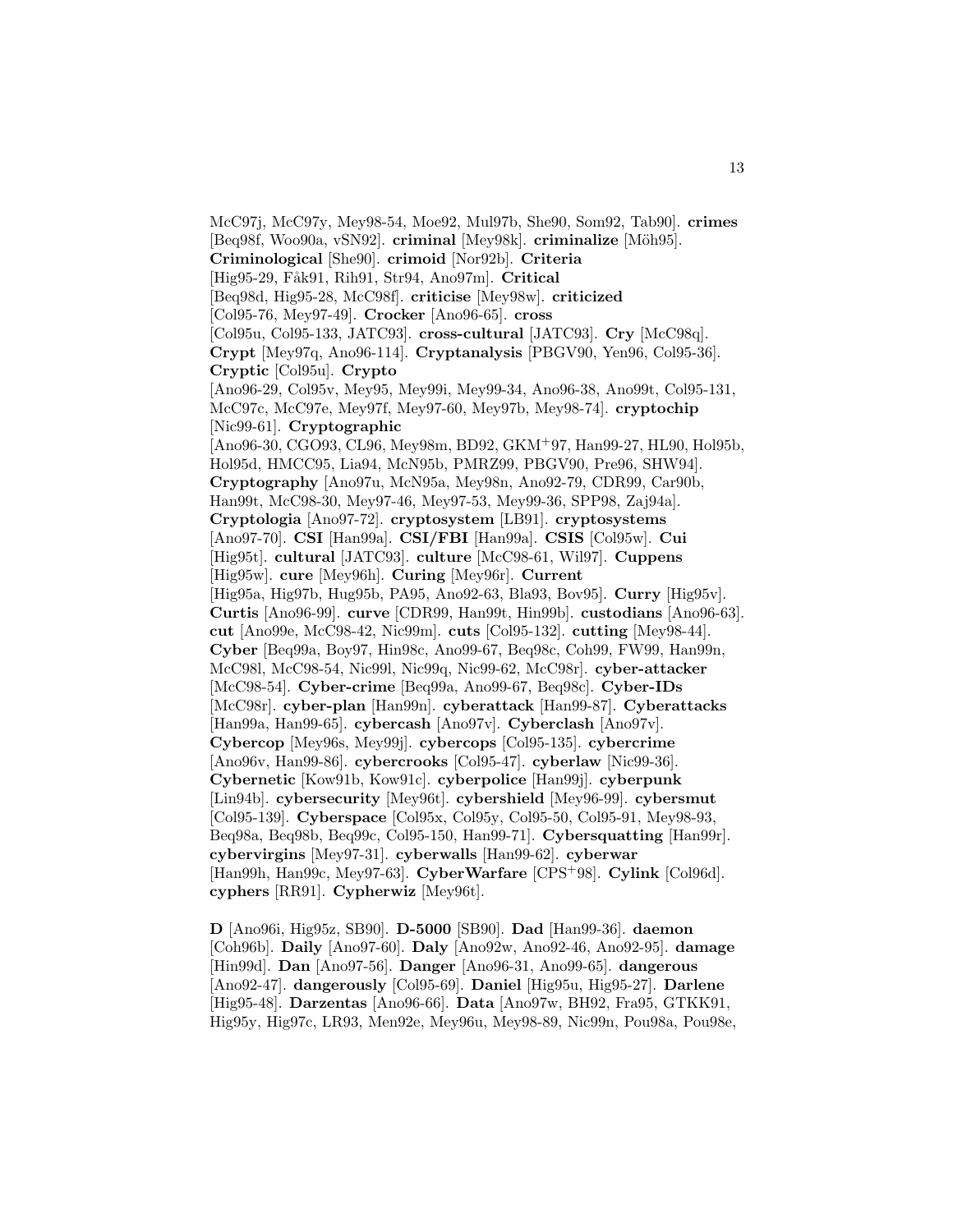Pou99a, Rih94, RR91, She95a, VE98, All91, Ano92-80, Ano92-91, Ano97-55, Ano99f, Ano99-48, Car91, Col95-55, Col95-122, Col95-118, Col96w, Fin97b, Gil92, Han99-88, Han99-91, Han95c, HL90, MPRZ98, McC98-57, McC98-77, Men90a, Men90c, Men90d, Men94, Mey96-36, Mey96-40, Mey97-75, Mey97-71, Mey98f, Mey98-56, Mey98-83, Mey99w, Mey99-54, Nic99w]. **data-protection** [Mey99-54]. **Database** [HZS94, CRR92, GS91, HS94a, Laf90, Lun92b, OvS92, SJ91, SU93, Thu91, TR92, Thu94, Hig95w]. **databases** [Ano97o, Col95-109, HS95a, Hig95n, HDW97, LHB90, Wis90]. **datagram** [Ran93]. **DATAKONTEXT** [SB90]. **DATAKONTEXT-VERLAG** [SB90]. **Datamation** [Ano97-74, Ano97-86]. **datasafe** [Col95-70]. **dataway** [Col95p]. **date** [Ano96h]. **David** [Ano92-84, Ano96-75, Hig95x, Ano92-76, Ano92-89]. **Davis** [Hig95r, Hig95t, Hig95a]. **day** [Ano99-69]. **DBMS** [Laf91, Wis95]. **DC** [Hig95-28]. **DE-light** [Col96e]. **dead** [Col95-147, Mey97-74]. **Deadly** [Ano96-31]. **deal** [Ano92-48]. **Dealing** [Ano92-27, Ano96-32, Men91c]. **dear** [Ano92-91]. **debate** [McC98s, Mey98o]. **debates** [Han99-98]. **debiting** [Col95-28]. **Debra** [Hig95u]. **DEC** [Ano92-48]. **December** [Ano97v, Ano97-47, Ano90-45, Ano91-53, Ano92-75, Ano93-52, Ano97-79]. **decentralization** [Sto95]. **deception** [Coh98]. **decision** [Fin97b, Fin98b]. **decision-making** [Fin98b]. **declared** [Col95-155]. **declines** [Col95-136]. **DECnet** [Cly93]. **Decoding** [Mey96v]. **defaces** [Mey98-28]. **DefCon** [Col95-45]. **defence** [Ano96-61, Mey98-49]. **defences** [Coh97b, Coh99, McC97a, Mey97-48]. **defenders** [McC98-39]. **defending** [Cor97]. **Defense** [Coh92b, Hig95n, Han99-85]. **Defense-in-depth** [Coh92b]. **defenses** [Coh91a]. **defensive** [Mey96-103]. **Deficiencies** [Hit95]. **Defining** [Mol97]. **definition** [BE90, Coh92a, For98b]. **delayed** [McC98-51]. **Demand** [SG98, Ano99e, PK91]. **democracy** [Nic99-31]. **demons** [McC97g]. **demonstrate** [Ano92-45]. **Denial** [Mey96w, Sch99b]. **Denmark** [Ano96-115]. **Denning** [Hig95-28]. **Dennis** [Hig95-46]. **dentify** [Boo92]. **Department** [Ano96d, Ano96j, Ano96k, Ano96-30, Ano96-66, Ano96-80, Han99-85, Hig95n, McC98-67, Ano92-27, Ano92-90]. **deploying** [SGI<sup>+</sup>99]. **Deployment** [Nic99o]. **Dept** [Hig95t]. **depth** [Coh92b]. **Derivatives** [Bol95]. **Deriving** [Ano97x]. **describing** [Col95-29]. **Design** [Ano96d, DMGK95, Hig95r, Hig95w, MD94, Ste91, Ano96-49, Mor96, Pre96, TOFS97, Win90, Woo90d, Woo93b, dK95]. **designed** [HS95b, Mey96-70, Mey97a]. **desktops** [Klo90a]. **Desperate** [Mey96x]. **details** [Hoa97]. **Detect** [Hig95u, MS90]. **Detecting** [Mey97r, HJS<sup>+</sup>93, LT94, VPC93]. **Detection** [Hig95a, Hig95r, MH97, Ano96d, Ano96-66, Ano97a, Ano97-69, Coh97c, DKGS94, Eva91, Han99-60, Han99-90, LV92, Lun92a, Lun93, Mer90a, Mer90b, Mey98c, Mey98-37, Ric99, SD95, WP96, Hig95d, Hig95e]. **detectors** [Han99-62]. **determine** [CJB94]. **Determining** [GKKT92]. **Deterred** [Hig95y]. **deterrence** [Mul97b, Mul97d]. **deterrent** [MH97]. **develop** [Lem96]. **Developers** [Mey96y, Mey96z, Mey96-96]. **Developing**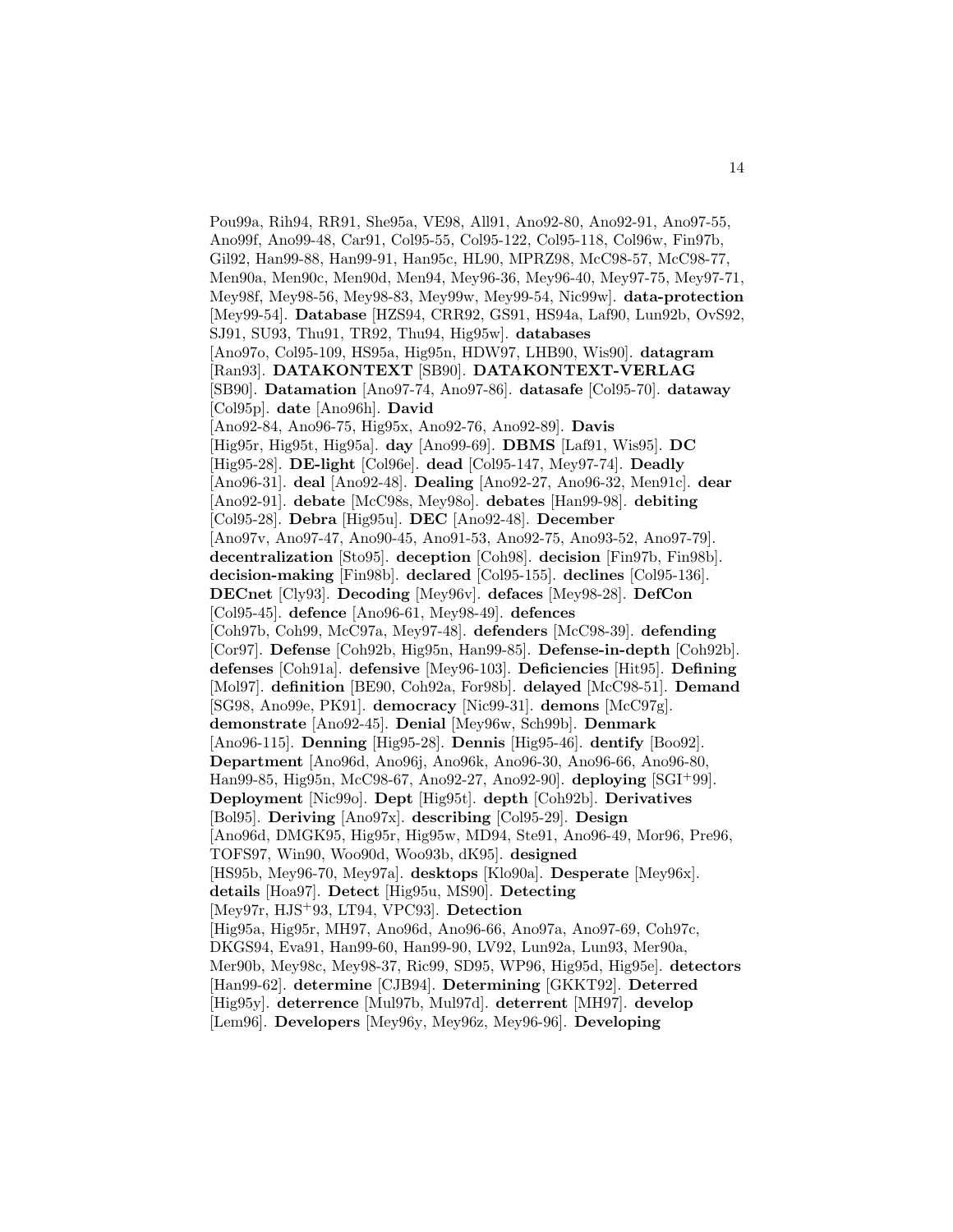[Kel95, Nic99p, Rob99, Ano96-103, She96]. **Development** [Øln94, Ano96-101, Ano97-46, Kov97a, Mey98-69, Mit95]. **Developments** [Rob92, PA95, Pou98c]. **device** [LC94]. **devices** [Col95-147, Han99y, Mey98-65]. **devil** [Col95-111]. **Dial** [Col95z, Han95a, Mul95, Woo94]. **Dial-up** [Han95a, Woo94]. **Didio** [Ano92-92]. **differences** [Nic99n]. **difficult** [Han99-89, Mey96m]. **difficult-to-guess** [Mey96m]. **Digital** [Ano96-108, Bla93, Col95-27, Gan94, Han99-40, Hig95k, Hig95v, Law93a, Mey96-27, Mey97-76, Mey98o, Ano97-37, Ano97-72, CDR99, Col95-133, DFHR90, Hol95a, Hol95c, McC98-38, McC98-68, McC98-73, Mey96-89, Mey98-45, Mey98-35, Mey98-85, Pou98c]. **digitalme** [Han99-63]. **diminished** [Nic99-68]. **dips** [Nic99-60]. **Direct** [Col95-28]. **direction** [Nic99s]. **Directions** [Hig95a]. **Directorate** [Hig95-46]. **directory** [Hig96c, Hig97u, TO91]. **DiRK** [Ano96-34]. **Dirty** [Ano92v, McC98g, Mey96w]. **disagree** [Nic99x]. **Disaster** [Ano96-33, Nor93, Pea91, Ano92-48, Ano92-81, Ano96-85, Col95-145, Hil95, Men94, Mey96o, Mey97e, Tay95]. **disasters** [Ano97r, Hin98b, Hin98d]. **disclose** [Bou97, McC98w]. **disconnect** [Col95-91]. **Discretionary** [BS94]. **discussion** [Ano90-46, Ano90-47, Laf90]. **discussion-into** [Ano90-47]. **disk** [Fer92, Mey98-54]. **disks** [Col95-83]. **displacement** [Mul97b]. **dispute** [Nic99n, Nic99w]. **Distributed** [Ano96b, HS94a, Hig95q, Hig95t, SHW94, She92b, WP96, Ano96l, Ano97-77, Coh96a, Col90, Col95-55, Don93, GBD93, GS91, Gri97, Kru91, Mey96-82, Par90, SS93, Sym94, Thu91, TR92, VB91, Ano96-34]. **distribution** [Ano96-30, Ano96-29, Ano96-34, BB98, Hin99b, Mey95, TO91]. **Do** [Ano97-55, Bul99, Car90b, Mey97s, Mey98p, Ban95, CW94, For98b, Han98n, Han99-36, Hig95z, Mey97-93, Mey98-42, Nic99-70, Woo97c]. **Do-it-yourself** [Car90b]. **Doc** [Ano96h, Ano96-77]. **doctor** [Mey97o]. **Document** [Col95-29, Hig95s, LL98, Mey98-63]. **documenting** [Ano97z]. **documents** [EHT96, Rus93, Rus94]. **dodge** [Mey99-39]. **Does** [Ano96-35, Mey97-91]. **Doing** [Ano96-36, JvdV96]. **dollars** [Woo90a]. **domain** [Han99r, Mey97-80]. **Don** [Hig95n, Woo90a]. **Donaldson** [Hig95h]. **Don't** [Ano99t, Mey98q, Han99-94]. **door** [Mey98-66, Nic99-30]. **Doors** [Mey99k, Mey96-78]. **Dorothy** [Hig95-28]. **DOS-based** [Coh91b]. **DOS/Windows** [Hig95h]. **DOS/Windows-based** [Hig95h]. **Doug** [Ano97-79]. **Douglas** [Hig95x]. **down** [Ano92-95, Ano97-86, Ano97-85, Col95i, Col96c, Hin99e, Mey97-84, Mey98d, Mey98-43, Mey99-39, Nic99-36]. **downloaded** [McC97k]. **downsized** [Ano92-86]. **downsizing** [Nor93]. **DP** [Pea91]. **Dr** [Hig95s, McC98-43, SB90]. **Dr.** [Ano96-76, Ano96-75]. **draws** [Han99-90]. **dream** [Col96r]. **drive** [Col95-41]. **drivers** [Hin98e]. **drives** [Mey99u]. **Driving** [Mey97t, Woo90b]. **drop** [Ano96-62, Col95-147, Mey97-74]. **drug** [Ano99-59, Ano92-64]. **dry** [BN92]. **DSA** [MNP96]. **DSS** [ZHM90]. **Dublin** [Ano96d]. **Duchy** [Nic99q]. **due** [Ano99-27]. **Duress** [Woo93a]. **during** [Jon97a, Jon97b]. **Dutch** [CvdRvZvD98, McC97e, SL96]. **duties** [Mey97-59]. **duty** [McC98t].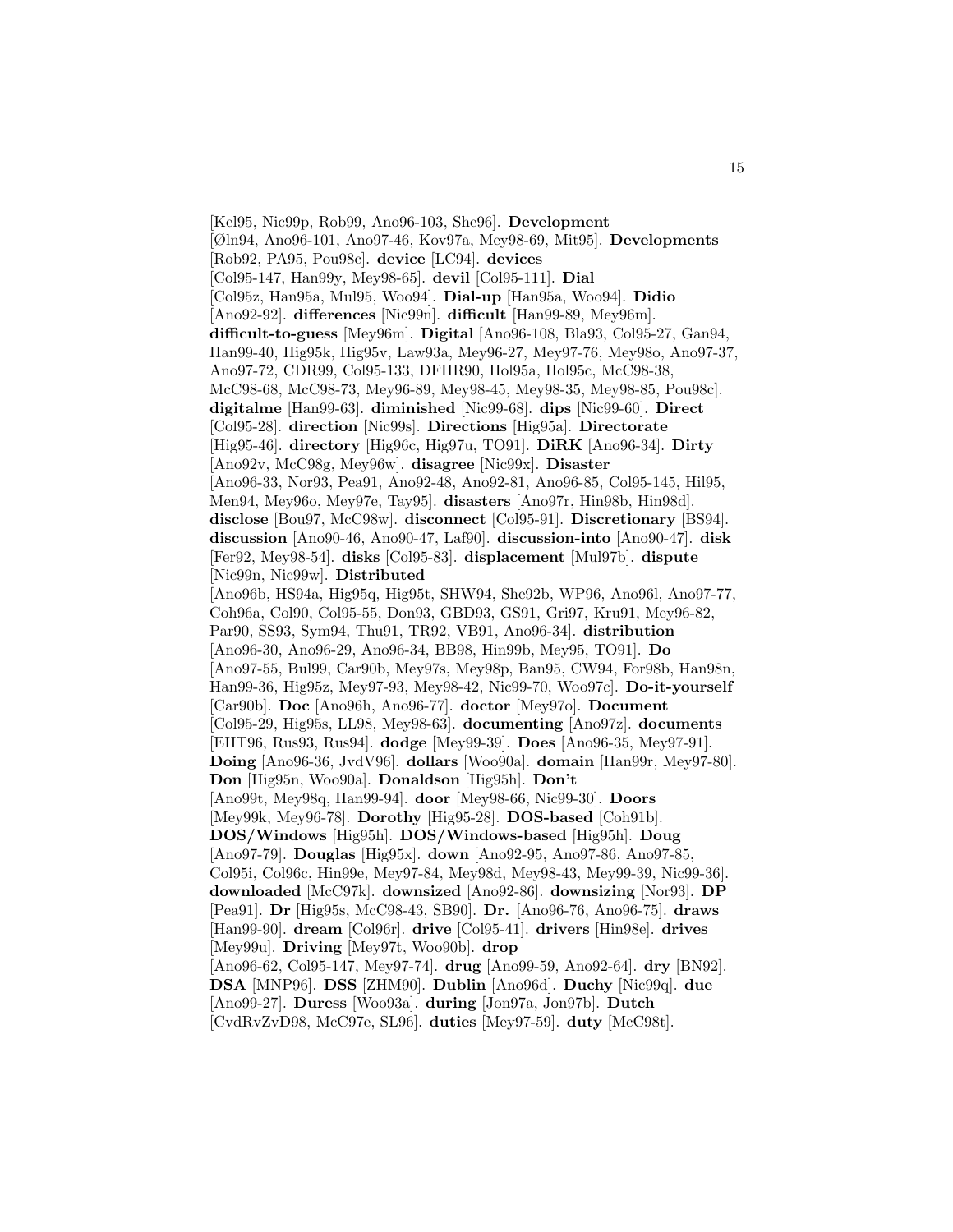**Dynamic** [Lea95, HMCC95, JCW91, LE98, Lia94, MD94].

**E-business** [McC98-28]. **E-comm** [Mou98]. **E-Commerce** [Hin98e, Jar99, Mey98-90, Nic99s, Nic99r, Nic99-38, Han99-57, Mey96-54]. **E-Mail** [Mey96-49, Ano99x, Ano99u, Col95-30, Col96f, Hin99d, McC97t, McC98e, Mey97-38, Mey97u, Mey97-94, Mey98-94, Mey98r, Mey98-87, Nel99, Woo97d, Col95-100, Han99z, Mey96-71, Mey97-67, Mey97-92, Ano92-85]. **E-signatures** [Mey97v]. **E.** [Hig95-32]. **each** [Han99-36, Han99-47]. **Earls** [Ano97c]. **Early** [Hig95r]. **ears** [Nic99z]. **ease** [McC97d]. **easier** [McC97s]. **easily** [Nic99-33]. **East** [Eva92, Gli90]. **easy** [Mey96-71, Mey97-57, Mey97-65, Pou98d, ZH90, Zaj94c]. **eavesdropping** [Ano99p, Mad92a, Mey98-35]. **eavesdropping-should** [Mad92a]. **Ebay** [Nic99-48, Han99s]. **eclipse** [Ano99-43]. **ECMA** [Hig95k]. **Economical** [Col95-31]. **Economist** [Ano92-94]. **EDI** [Col95-116, Dos95, Men92f, Rat97, Rat98, Rat99a]. **EDIFACT** [Di 93, Øln93]. **edifice** [Beq98f]. **EDIMED** [Øln93]. **edition** [Zaj94b]. **editor** [And92, Ano90p, Ano90q, Ano90r, Ano90s, Ano90t, Ano90u, Ano90v, Ano90w, Ano91t, Ano91u, Ano91v, Ano91w, Ano91x, Ano91y, Ano91z, Ano91-27, Ano92-30, Ano92-31, Ano92-32, Ano92-33, Ano92-34, Ano92-35, Ano92-36, Ano92-37, Ano93s, Ano93t, Ano93u, Ano93v, Ano93w, Ano93x, Ano93y, Ano93z, Ano94l, Ano94m, Ano94n, Ano94o, Ano94p, Ano94q, Ano94r, Ano94s, Ano95l, Ano95m, Ano95n, Ano95o, Ano95p, Ano95r, Ano95s, Ano95-36, Ano96-41, Ano96-42, Ano96-43, Ano96-44, Ano96-45, Ano96-46, Ano96-47, Ano96-48, Ano97-28, Ano97-29, Ano97-30, Ano97-31, Ano97-32, Ano97-33, Ano99z, Ant92, Bow92, Coh92c, Cou94, CR93, Dav93, Han98a, Han98c, Han98d, Han98e, Han98f, Han98g, Han98h, Han99-29, Han99-30, Han99-31, Han99-32, Han99-33, Han99-34, Han99-35, Lin94a, Mey97-95, Mur91, Rob93, Zaj92c, Ano91s, Ano95q, Han98b]. **Editorial** [Ano90o, Ano91r, Ano92x, Ano93r, Ano94k, Ano95j, Ano96-37, Ano97y, Ano98l, Ano99v]. **EDP** [Ano96c]. **EDS** [Han99-67]. **education** [Ano96-80, Han99h, Mey99g]. **educational** [Ano97t]. **Edward** [Ano96z]. **Effect** [LV94, CPS<sup>+</sup>98]. **effective** [Hig95c, Mey96g, Poo97]. **effectiveness** [PK98, Zaj92b, Zaj94d]. **efficiency** [Fin97a]. **Efficient** [BB98, Col95-32, Han99t, MPRZ98, PA93, Ano96i]. **effort** [Woo97c]. **efforts** [Mey98c]. **Ekert** [Ano92-79]. **elaborate** [McC97a]. **elections** [JL96, NSS91]. **electromagnetic** [Smu90]. **Electronic** [Ano92y, Car91, Col95-33, Dos97, Han99-81, Hig95s, Kov98a, Mol97, MM96, Nic99t, Rob91, vS98, Ano96-86, Ano97-77, Ano97-81, Col95-47, Col95-87, Col95-147, Hig95-33, McC97a, McC97r, McC98m, Mey96-58, Mey97-69, Mor99, Pou97, Rat99b, Rus93, Rus94, Woo97a, Woo97b]. **Electronic-Internet** [Kov98a]. **electronic-mail** [McC97r, Mey97-69]. **electronically** [McC98p]. **ElGamal** [CL94]. **Eliminating** [SJ92]. **Elisa** [Hig95n]. **Elite** [Ano96-38, Mey99-41]. **elliptic** [CDR99]. **Elliptical** [Han99t]. **elsewhere** [Col95-136]. **embassy** [Han99-37]. **Embedded**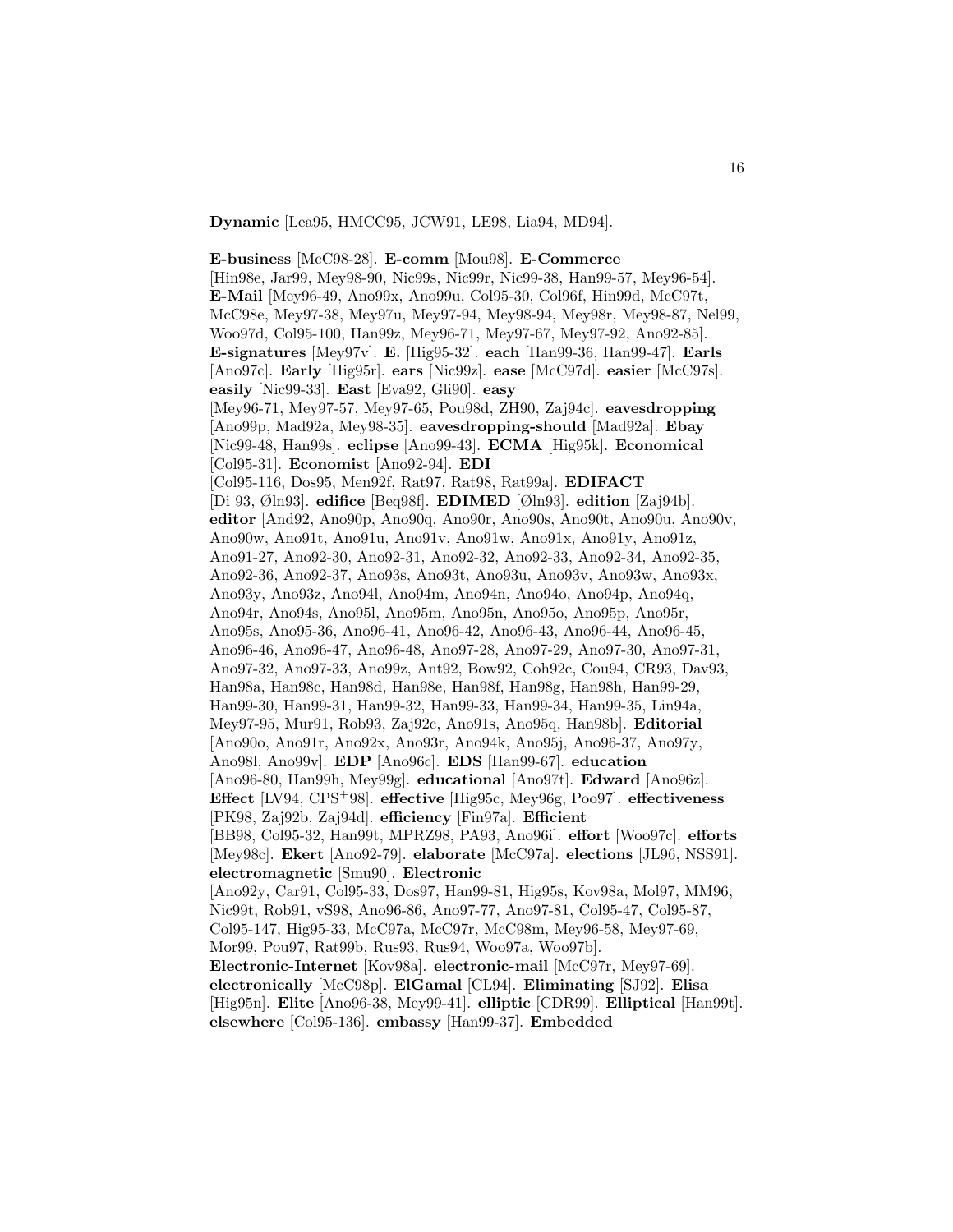[Kem97a, Kem97b, TOFS97]. **emergence** [Mor99]. **Emergency** [Hig95s, Mey96j, RH91]. **emerging** [HS95b]. **Employee** [Beq98b, Beq99c]. **employer** [Nic99-37]. **Employers** [Beq99b]. **enable** [LE98]. **enabled** [Gor95d, Kru95a, Kru95c]. **enables** [Ano99b]. **Enabling** [SG98, Ano97-75, BP90]. **encipherment** [JvdV96]. **encrypt** [Col95-144]. **encrypting** [LL98]. **Encryption** [Bul99, Col96g, FGAR93, Hic97a, Hic97b, McC97f, McC98s, Men92e, Mey98s, Nic99u, She95a, Ano92-67, Ano96-79, Ano96-62, Ano97-86, Col96d, Col96h, Doc97, GDNC94, Han99e, Han99-62, Hig91b, Hig91d, Hig95-28, Hig97c, Jar99, MPRZ98, McC98a, McC98-51, McC98-69, McC98-77, Mey96v, Mey96-61, Mey96-71, Mey96-66, Mey96-93, Mey97-34, Mey97-43, Mey97-49, Mey97-51, Mey97-65, Mey98o, Mey98u, Mey98-98, Mey98-78, Mey99o, Mey99t, Mey99-46, Nic99-69, Nic99z, PRZ99, Pou98c, RR91]. **encryption-technology** [Mey97-49]. **end** [War92]. **endangered** [Col95-99]. **endangering** [Rot92]. **Enemy** [Ano92z, Ano99w, Bac97b, Hig96b, Mey96-50, Mey99v]. **Enforcement** [Ano92-64, Hig95m, San92]. **Enforcing** [BdAR99, Bor96]. **engage** [Han99c]. **engineer** [Col95s]. **Engineering** [Ano96j, Hig95k, Gor95c, Hig95-47]. **enhance** [HS95b]. **enhanced** [Ano97-69, Col95-134, PG94]. **Enhancement** [Col95-162]. **enough** [Ano96-110, Ano97-74, Col96m, Han99c, McC98-46, Mey96-46, Mey98-40, Mey98-79]. **ensure** [Mey98-31]. **Ensuring** [Tan95]. **enter** [Mey98o]. **enterprise** [Ano96-103, Ano97-83, Col95-117, Hig95g, McC98o, Mey98-76, Mey99d, Mey99-44, Sha94, She96]. **enters** [Mad98, McC98-59]. **Entropy** [DG98]. **entrust** [Mey98-75]. **environment** [Ano92-86, Col95-124, Don93, Gor97, Kov97d, PdL91, Pre91a, Rus93, Sch97b, vSG99]. **environments** [Kan94, Mey96-43, Sta93]. **Ephraim** [Ano92-96]. **epidemic** [Ano96f, Han99z]. **epidemics** [Nic99-49]. **Epstein** [Hig95h, Hig95j, Hig95g]. **Equipment** [Hig95k, Hig95v]. **era** [Bol90, Fra95, Mey97-53]. **error** [FGAR93, WB93]. **ESA** [Paa91]. **eSafe** [Mey98t]. **escalate** [Col95-154]. **Escrow** [Nic99v, Han99-81, Hig95-28, Nic99c]. **escrowing** [McN95b]. **espionage** [Nic99v, Som94]. **Essential** [Woo97a, Pea91]. **establishes** [Mey97-47]. **Establishing** [Kov96, Kov98b, Mil96]. **eternal** [CL96]. **Ethical** [Bol90, Bol91]. **EU** [Han99u, Han99-40, Han99-98, Nic99w]. **EU-US** [Nic99w]. **Eugene** [Hig95i, Hig95d, Hig95q, Hig95e, Hig95-32]. **Europe** [Ano97u, Han99-98, Hom90, Mey99r, Nic99x]. **European** [Hig95-27, CRR92, Han99v, Han99-77, Mey99l, Pou97, Pou98b, Rob92, She91]. **Europeans** [Mey98u]. **Evaluating** [Hig91b]. **Evaluation** [Cur95, Hig95-29, Ano92-63, Ano97m, CRR92, Fåk91, GGG+94, Hig95-35, Llo90, Rat97, Rih91, Rob92, Str94]. **evaluations** [Hig95k]. **Evaluting** [Hig95l]. **Evans** [Ano92-76, Ano92-89]. **event** [Han99-85]. **ever** [Thi91]. **everywhere** [Bac97b]. **Evidence** [Ano92-27, Ano96z, Kov95]. **evil** [Col95-112, Han99j]. **evolution** [Coh93, Mul97a]. **evolving** [Ano96-116, Win90]. **ex** [Ano99p]. **ex-spy** [Ano99p]. **examining** [Men92e].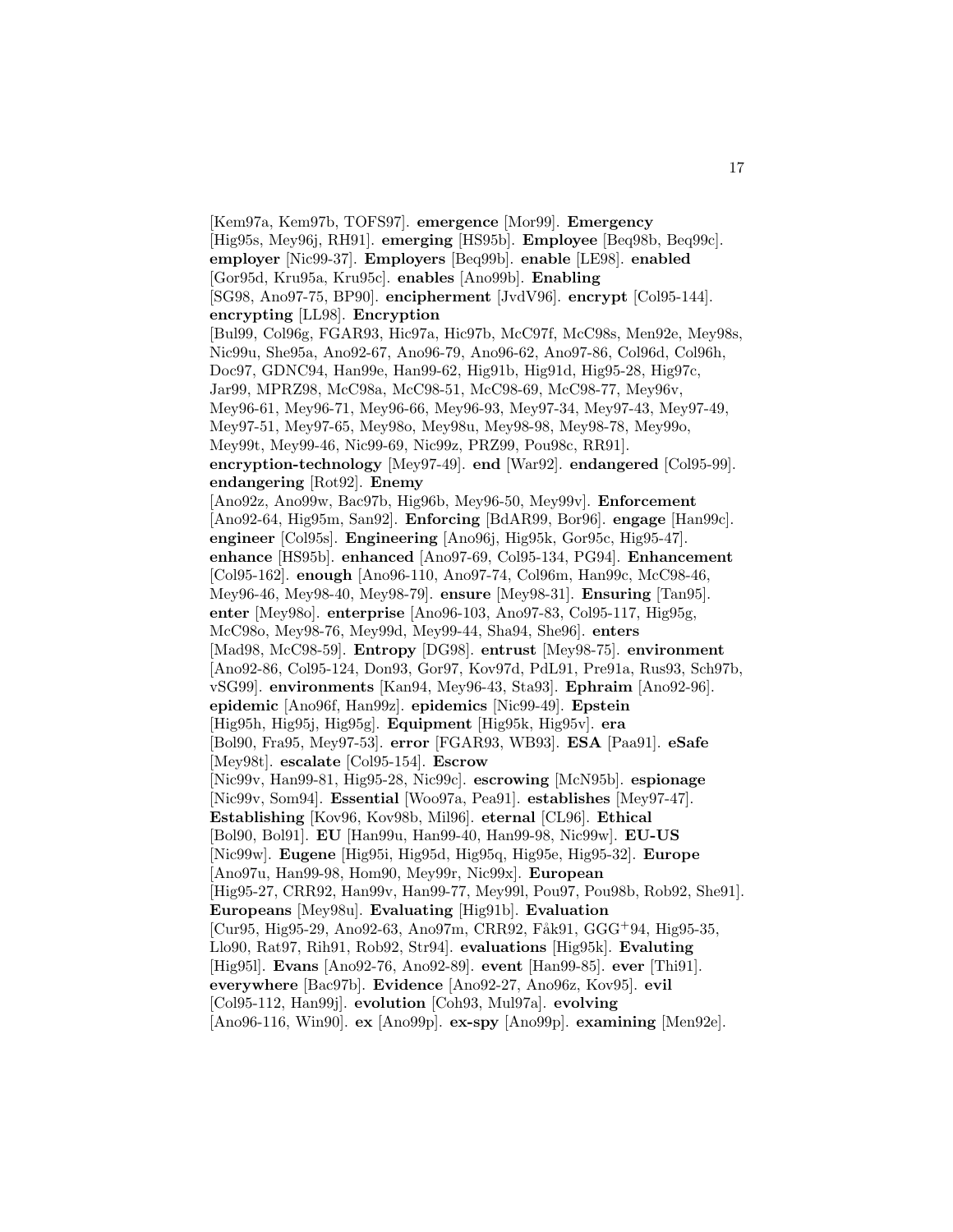**example** [vdME98]. **examples** [Woo93b]. **Excel** [Mey96-52, Mey99s]. **exchange** [BP90, DFHR90, Mey98-81]. **excuse** [Ano99d]. **executing** [Ano96-107]. **Executive** [ILM94]. **Exercising** [RH91]. **Exhibitors** [Ano95k, Ano98m, Ano90-48, Ano96y, Ano97q, Ano99r]. **existence** [LT94, VPC93]. **existent** [Nic99-64]. **existing** [VE98]. **Exorcising** [McC97g]. **expands** [Mey98y]. **expansion** [JvdV96, RR91]. **expensive** [Col95-34]. **Experience** [Jon97a, Beq99a, Jon97b, Tay95]. **Expert** [Col96h, Ano99t, Col95-125, KJ95]. **Experts** [Han99w, Mey98v, Mey98w]. **explained** [Sch98]. **Explanation** [Law93a]. **exploitation** [Mey97-82]. **Explorer** [Mey97-39]. **exponential** [Hin99c]. **expor** [Han99e]. **Export** [Pre96, Mey96-93, Mey98s, Mey99-39]. **Exporting** [Hig95-29]. **exposed** [McC98v]. **exposes** [Mey97-27, Nic99n]. **exposure** [Han99-85]. **Extended** [PG94]. **Extending** [Lyn91, VC96]. **extends** [Mey97-79]. **extensions** [WFZ92]. **external** [FW95]. **extinguishes** [Col95-93]. **extortion** [Boy97]. **ey** [Hig95h]. **eye** [Ano96-40, Boo92, McC98-40, Nic99-58]. **eye-dentify** [Boo92]. **eyes** [Mey96-70, Nic99-27].

**F** [Hig95w]. **F.R.G** [SB90]. **FAA** [McC98-55]. **face** [Ano92-66, Dav96, McC97j, Mey96-96, Mey98m, Mey98k, Nic99p]. **Faced** [Col95-35]. **faces** [Ano99-44, Col95z, Nic99r]. **facilities** [Han95a]. **facility** [Pre96]. **Facing** [Smi95a, Beq99c]. **FACM** [Mey97-96]. **Factors** [Ano96-39, Hig95-28]. **facts** [HP90a]. **fail** [Ano92-78, Ano99f, Nic99-63]. **failing** [Mey99-43]. **Failings** [Beq98f, Beq98d, Mey98v]. **failsafe** [Mey98-27]. **failure** [Ano92-27]. **Fairfax** [Hig95n]. **Fairwall** [HH99]. **fall** [McC98g, Mey96-94]. **Falls** [Hig95-45, Mey98-80]. **false** [Ano92a, Mey98x, Nic99-68]. **Falun** [Han99l]. **famous** [Hig97f]. **fancies** [HP90a]. **FAQ** [Mey97-27]. **Farmer** [Ano96h, Ano96-77]. **fast** [Col95-36, Han99-73, PBGV90, Ano92-28, Faw92a, Mey97w]. **faults** [McC98-55]. **FBI** [Han99a, Mey97p, Nic99y, Rot92]. **Fear** [Mey96-28, Mey97g]. **fears** [Ano99e, Col95-93, Mey99y]. **feature** [Pea91]. **features** [Ano92w, Col95-134, RR91]. **February** [Ano97c, Ano97-55, Ano97-27, Ano97-35, Ano97-36, Ano97-73, Ano97-76, Ano90-40, Ano91-48, Ano93-46, Ano94-44, Ano97-56]. **fed** [Mey98-98]. **federal** [Col95-43, Col95-152, Mey98-92]. **federated** [Thu94]. **feds** [Han99-86, Ano96-40, Col95-37, Col95-38, Han99-42]. **Feeling** [Mey96-29]. **felony** [Col95z]. **few** [Col95-46, Col96u]. **Fiber** [CKM91]. **Fiber-optic** [CKM91]. **FICS** [Mey97-96]. **field** [Pou98c]. **Fifteen** [Woo90b]. **Fifty** [Woo94]. **fight** [Ano99-49, Hor92]. **fighters** [Kov99a]. **Fighting** [McC97h, Col95w, Mey97o]. **fights** [Col95-67, Mey96-31]. **file** [FGAR93, MS90, Mey99o, TMO96]. **files** [Ha92]. **filing** [Col95-44]. **filter** [LLO95]. **final** [Mey98-71, MH97]. **Finalists** [Han99x]. **finally** [Han99-50, Mey98-78]. **Financial** [Hig95c, Gal95]. **find** [Col95-89, Han99-89]. **Finding** [Som92]. **findings** [She90]. **finds** [Ano97-60, Col95w, Col96l, Han99q, Mey98-96, Mey98-70]. **fine** [Ano96k].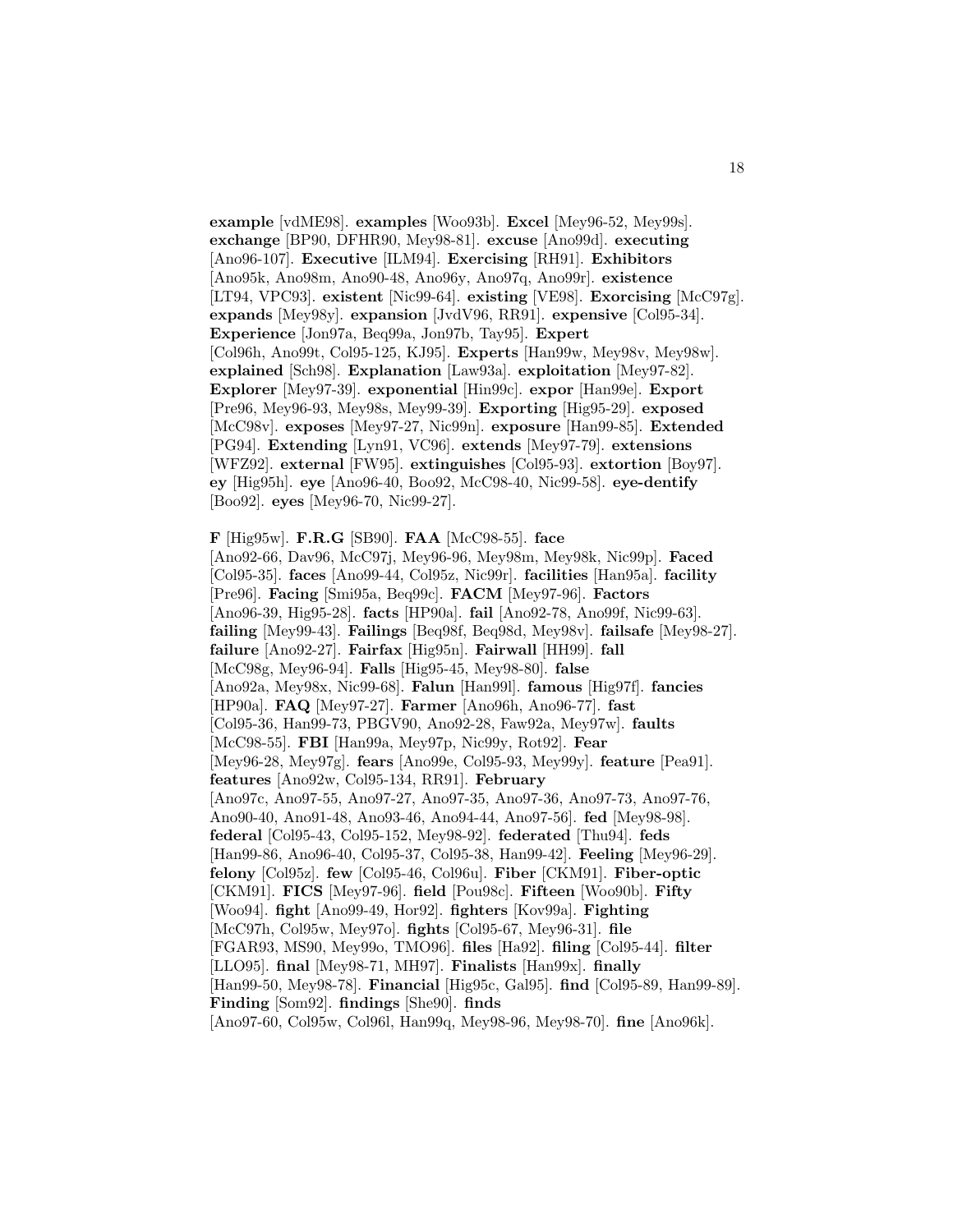**fine-grained** [Ano96k]. **finger** [Mey98-65]. **fingered** [Nic99b]. **Fingerprint** [Han99y, Mey99m, Col95-148]. **fingerprints** [Mey99h]. **fingers** [Mey98-42]. **fingertips** [McC98r]. **Finjan** [McC98t]. **fire** [Col95-39, Col95-133, Han99-90, Hil91, McC98l, Men92b, Mey97-36, Mey97-90, Nic99a]. **Firestorm** [Mey96-30]. **Firev** [Hig95o]. **Firewall** [Col96i, Col96j, Col96k, Mey96-31, Mey98y, Mey98z, Ano96-76, Ano97-27, Col95d, Col95-56, Col95-90, Col95-138, Col96x, McC98k, McC98u, McC98-37, McC98-52, Mey96y, Mey96-85, Mey96-73, Mey97-33, Mey98p, Rob99, Sch95a]. **Firewalls** [Col95-39, Mey96-32, Mey96-33, Mey98-27, Mey98-91, Ano97-47, Col95k, Han99-62, McC98-46, Mey96b, Mey96-30, Mey96-50, Mey96-90, Mey97-62, Nac97, Nac98, She95c]. **Firm** [Mey96-34]. **Firms** [Ano99x, McC98v, McC98w, Ano92t, Ano92-81, Ano99-65, Han99b, McC98x, Nic99-63]. **firmware** [McC98-52]. **First** [Ano96-78, Ano96-85, Han99z, Mey98-92, Pou97, Han99-93, McC97l, Mey97-56, Mey97-60]. **fit** [Som92]. **Five** [Mey97x]. **fix** [Ano99-28]. **fixed** [BH92]. **fixed-model** [BH92]. **fixes** [Col95-94]. **FL** [Ano96j]. **Flak** [Mey99n]. **flank** [Mey99-44]. **flaw** [Ano99-28, Col95-94, Col95-126, McC98d, Mor96]. **flawed** [Mey97z, Nic99s]. **flaws** [Ano99-59, Col96h, Han99q, LR92, LV94, Mey97-39, Mey99-51]. **fledgling** [Col95-149]. **flies** [Mey99n]. **flood** [BN92, Men92d, Mey97-52]. **Florida** [Ano96j]. **flow** [Ano97o, Gor97, VI97]. **flying** [Mey98-97]. **focus** [Ano99y, Col95g]. **fodder** [Col95-89]. **folk** [Par97a]. **force** [Han99-60]. **forced** [McC98w]. **forces** [Woo90b]. **Forensic** [McC98x, Ano96z]. **forensics** [SW93]. **Formal** [Hig95t, Ano97z, BE94, Coh92a, Han99h]. **Former** [McC97i]. **forms** [Ano97-57, MV91]. **formulas** [Sch98]. **Fort** [Hig95-34, Ano97-36]. **Fortifyingyour** [Ano97-27]. **Forum** [Col95-40]. **forward** [Dos97, Han99-87]. **found** [Col95-73, Col95-126, Mey98k, Nic99-35]. **foundation** [Mey97-59]. **Four** [Mey97y]. **Framework** [SG98, Ano96-99, Ano96-111, Ano97m, Bol91, ELB93, Fin98a, Har95, Kan94, Mey98-69, Mor99, Pfl91]. **France** [Ano99y, Han99-27, Hig95w]. **Frangos** [Ano96-111]. **Frank** [Ano96-87, Ano96-109, Hig95a]. **Fraud** [Ano92-29, Ano92-90, Hor92, Mer90a, Mey98-93, Ano96-104, Ano96-116, Ano99w, Col95r, Col95-28, Col95-41, Col95-71, Col95-148, DMC92, Eva91, Gal95, Han99-57, Han99-66, Hoa97, McC98x, McC98-59, Mer90b, Mey96-86, Mey97-56, Mey97-82, Mey99a, Mul95, Mul97a, MH97]. **fraud-beater** [Col95-148]. **fray** [Mey99-27]. **Frederick** [Hig95h]. **Frederiksberg** [Ano96-115]. **Free** [Han99-28, Mey99o, Han99-93, JL96, Mey96-51]. **Free-mail** [Han99-28]. **freebie** [Mey98-51]. **Freedom** [Kov99a, Woo91a]. **French** [Hig95k, Ano92-29, McC97e]. **Frequency** [Mul97c, Mey98-95]. **Fresh** [Col95-41]. **fret** [Col95-62]. **Friday** [HP90a]. **friendly** [Mey98-58]. **Frizzell** [Hig95s]. **front** [Han99-41, Mey99-42]. **frontiers** [War92]. **Ft** [Hig95n]. **FTC** [Han99-36]. **Fujitsu** [Hig95k]. **full** [Col96f]. **fun** [Wol95]. **function** [Ass92, Osb97b, Osb98]. **functions** [BD92, Man96]. **Fundamental** [Ano96-49, SG98, Men91a]. **funding** [Ano92-78]. **funds** [Nic99m]. **furious** [Han99-44]. **Further** [Pou98c]. **Future** [Han95b, Hig95a, Mey97z, Ano97-34,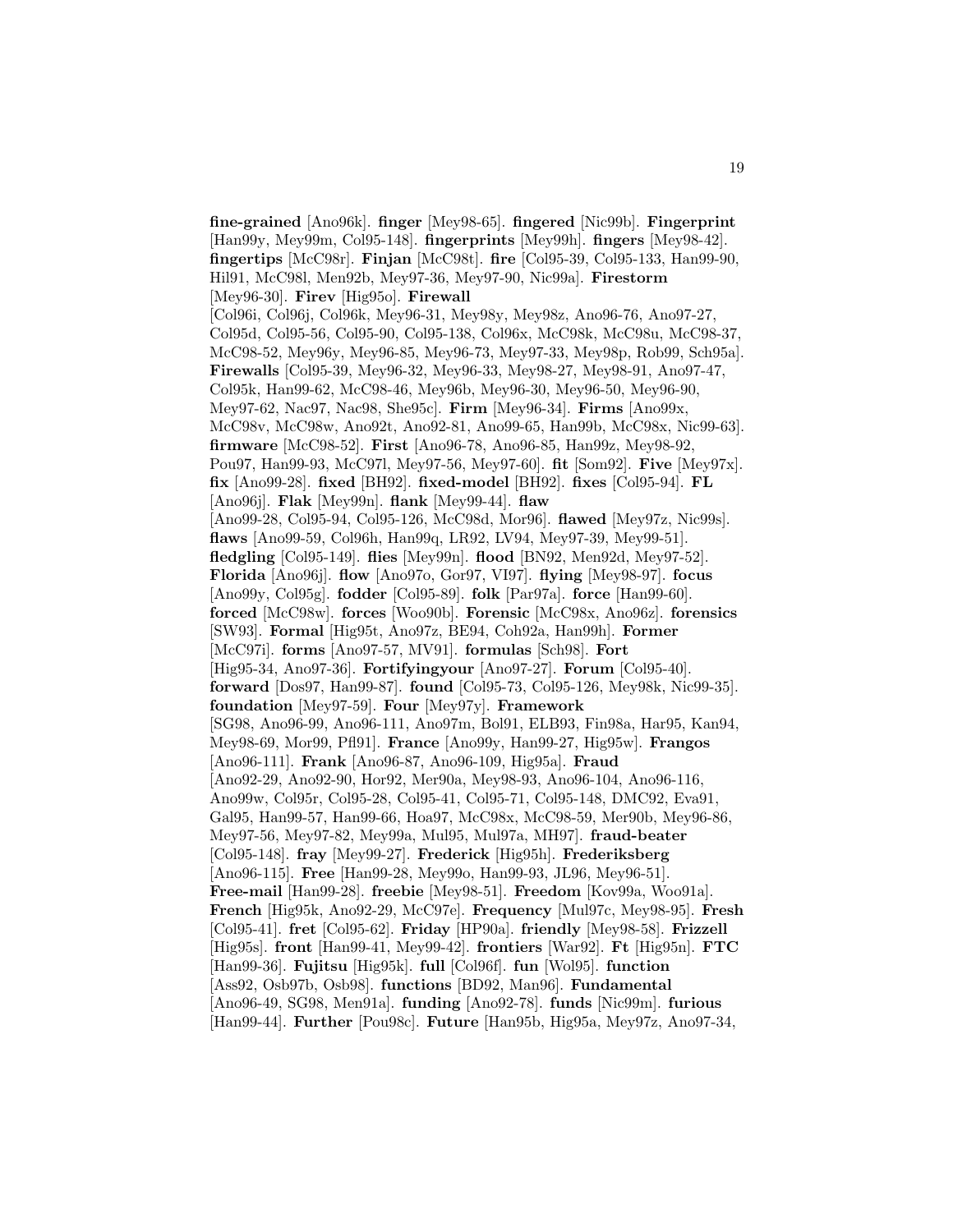Bir97, Hug95b, Kru95a, Kru95c, Mey96w, Mey98m]. **futures** [She92a]. **fuzzy** [dRE96]. **FX** [Ano96-28].

**G** [Ano96h, Ano96-77]. **Gabillon** [Hig95w]. **gain** [Mey96-102, Mey97-60, Mey98-95]. **gained** [Jon97a, Jon97b]. **Gainesville** [Ano96j]. **gains** [Col95-153, Col96g]. **Gaithersburg** [Hig95-49]. **Gale** [Hig95c]. **game** [Dav90b]. **games** [Ano92-93, Ano97-35]. **Gang** [Eva92, McC98f, Smi92]. **Gannon** [Ano92-29]. **gap** [Mey96-77, Mey97i]. **Gaping** [Col95-42]. **Garfinkel** [Hig92a]. **Gary** [Hig95h, Hig95j, Ano92h, Ano92-64, Ano96-118, Col95-135]. **Gaudin** [Ano97-35]. **Gene** [Ano96g, Ano96-112, Hig92a]. **general** [JL96]. **Generalized** [MH92, PA93]. **Generally** [Ano96-50, Kru96]. **Generally-Accepted** [Ano96-50, Kru96]. **generated** [Kov95]. **Generating** [PMRZ99]. **generation** [HL90, Lia94, McC98b, vS96]. **Generators** [DG98, LV94]. **geometric** [CJC98, TCWH95]. **George** [Hig95n, Hig95-45]. **Georgetown** [Hig95-28]. **Georgiadis** [Ano96l]. **German** [Faw92b, Han99-70, Mey98-28]. **Germany** [Gli90, Hig95-27]. **Get** [Nic99-28, Col95-106, Han99j, McC97t, McC98-44, Mey96-55, Mey96-81, Mey97-88, Mey98-90, Mey98-94]. **gets** [Col96i, Col96q, Han99h, Han99i, Han99r, Han99s, Han99-50, McC97s, McC98-36, Mey97d, Mey97-56, Mey99p, Mey99-34, Nic99-59]. **Getting** [Han99-42, Mey96-35, Mey96-36, Pla93, Han99-55, Lai97, Mey96-90, Mey98r]. **giant** [McC98-64, Mey98-76]. **Gill** [Hig95v]. **Gilles** [Ano92-79]. **Gilooly** [Ano92-66]. **Gilooly/Bob** [Ano92-66]. **Girard** [Ano97-85]. **girds** [Col95c]. **give** [Han99-93, Mey97-28]. **glass** [Col96f]. **Glenn** [Hig95-27]. **Glenwood** [Hig95-27]. **glides** [Han99k]. **Global** [Kap98, McN95a, Nic99-40]. **globally** [Gor97]. **Glos** [Hig95-35]. **Gmbh** [SB90]. **go** [Ano99t, Han99-67, Hin99b, Hin99e]. **goals** [Law92]. **goes** [Bac97a, Han98i, McC97x, Mey98-86, Mey99-39]. **going** [Han99-45]. **gone** [Mul97b, Mul97c, Mul97d, Mul97e, Mul97f, Mul97g]. **Gong** [Han99l]. **Good** [Han98j, McC98z, Mey97-64, Col95-112, Han99j, Hig95z, Mey98-88]. **good-guy** [Mey98-88]. **gory** [Hoa97]. **GOST** [MNP96]. **Gotcha** [Ano97-35]. **governance** [Ano96-27, Hin98b, Lin96]. **Government** [Ano92-87, Ano99-27, Han99-37, Mad92a, Mad92b, Nic99-29, Han99-90, Han99-82, Han99-87]. **government-owned** [Han99-90]. **Government-sponsored** [Mad92b]. **grades** [Mey97-30]. **grained** [Ano96k]. **Gray** [Hig95g]. **Graz** [Ano96-51]. **Great** [BN92, Men92d, Col95k, Han99-28]. **greater** [Mey99-31]. **Greece** [Ano96i, Ano96l, Ano96l, Ano96-66, Ano96-111]. **Greek** [GTKK91]. **Greensboro** [Hig95m]. **Gregory** [Hig95t]. **Gritzalis** [Ano96l]. **grocery** [McC98-48]. **Grossman** [Hig95h, Hig95j, Hig95g]. **Group** [Col95-43, AAL<sup>+</sup>93, Ano96-30, Ass92, Col95-67, Han99t, Han99-70, Mey99-36, Ano96-102]. **Groups** [K¨uh99, BN92, Mey98-52]. **groupware** [Woo93b]. **Grover** [Hig95s]. **growing** [Han99-73, Han99-80, Mey98-97]. **grows** [McC98-49, Nic99-60]. **growth** [Ano97u, Col95-141, Hin98e, Hin99c, Jar99].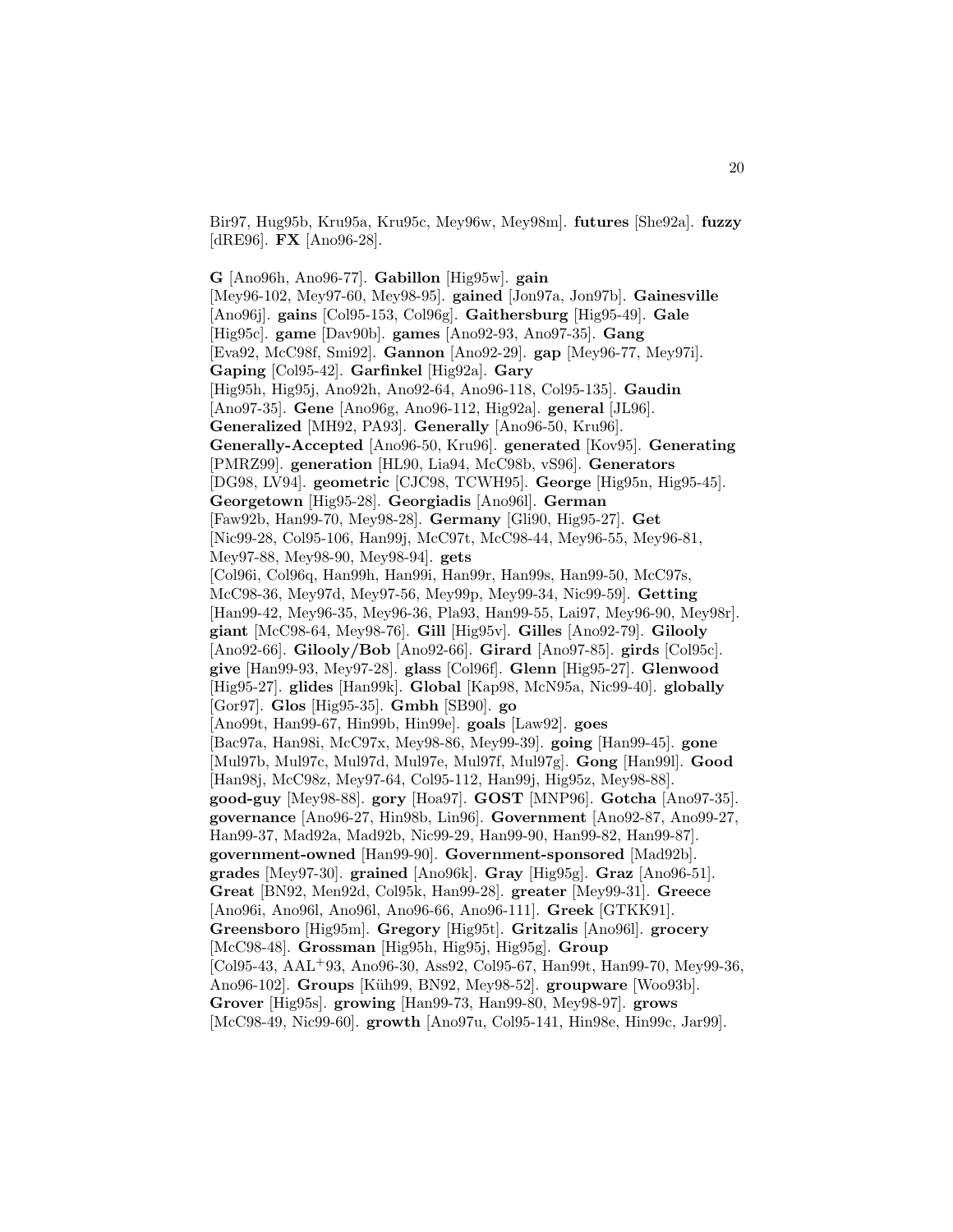[Mey98j, Mey99-44]. **guards** [Col95-46]. **guess** [Mey96m]. **guessing** [BPH<sup>+</sup>97]. **guidance** [Poo97]. **Guide** [Ano91-28, Ano91-29, Ano91-30, Ano92-38, Ano92-39, Ano92-40, Ano92-41, Ano92-42, Ano92-43, Ano93q, Ano93-27, Ano93-28, Ano93-29, Ano93-30, Ano93-31, Ano93-32, Ano94t, Ano94u, Ano94v, Ano94w, Ano94x, Ano94y, Ano94z, Ano94-27, Ano92-92, Beq98c, Zaj94b]. **guidelines** [Han99-91]. **guilty** [Mey98k]. **guy** [Mey98-88]. **guys** [Sch95b]. **H** [Ano92h, Ano92-64, Ano92-79, Ano96j, Ano96k, Ano97-72, Hig95i, Hig95e]. **H.** [Ano96-51]. **H5a4BRTES7S** [Col95a]. **hack** [Ano97-85, Han99-38, Mey98j]. **hacked** [Ano99-27, Nic99-29]. **Hacker** [Col95-44, Col95-45, Col95-46, Col95-47, Mey96-37, Mey97-27, Mey97-28, Mey98-28, Mey98-29, Mey99p, Mey99q, Ano92-77, Ano99b, Col95c, Col95-49, Col95-78, Col95-105, Han99-83, Lin97, McC98g, McC98-59, Mey97-91, Mey98l, Mey98-49, Mey99y, Mey99-31, Mey99-49, Mey99-56, Mey97-30]. **Hacker-trackers** [Col95-47]. **Hackers** [Ano92-45, Ano92-44, Col95-48, Col95-50, Han99-37, Kov99a, Mey97-29, Mey97-31, Mey98-94, Nic99-30, Ano99-45, Col95-53, Col95-80, Col95-135, Col95-149, Col95-155, Col96k, Han99w, Han99-28, Han99-48, McC98v, Mey98a, Mey96k, Mey97-48, Mey97-57, Mey98-88, Mey98-97, Mey98-102, Mul97b, Mul97c, Mul97d, Mul97e, Mul97f, Mul97g, Nic99c, Nic99y, Men91b]. **Hacking** [M¨oh95, Nic99-31, Ano99d, FW99, Mey98-103]. **hackles** [McC98-39]. **Hacks** [Mey98-95, Han99-78, McC98-39, Nic99-48]. **Hains** [Ano92-84]. **Hal** [Hig95h]. **half** [Col96f, Woo90a]. **Halme** [Hig95f]. **halting** [Col95-80]. **Hamilton** [Hig95s]. **Hamlyn** [Ano96-101]. **Handle** [Mey97-32]. **hands** [Col95-138]. **hangs** [Ano99-64]. **happen** [Hig95z]. **harassment** [Mou98]. **hard** [Mey97-65, Nic99-34]. **Hardening** [Han99-38]. **harder** [Man96]. **Hardwall** [Rob99]. **hardware** [RR91]. **Hardwick** [Col95-58]. **Hardy** [Ano96-118]. **Harmonized** [Mey99r, Rih91]. **harmonizing** [Ano97z]. **Harold** [Mey97-96]. **Hartmut** [SB90]. **Haruki** [Hig95k]. **Hash** [PRZ99, BD92, PRK98]. **Hash-based** [PRZ99]. **Hassler** [Ano96-51]. **hatches** [Col96c]. **haul** [Men90a]. **haven** [Gli90]. **havoc** [McC98q]. **Hazards** [Mey96-38, Ano96-115, EOO95]. **head** [Mey96-45]. **headache** [Mey96r]. **heads** [Mey99-35]. **health** [Ano97-77, Hin99d]. **healthcare** [Gri97]. **healthchecks** [Ano96-98]. **heartburn** [Col95-105]. **heat** [Col96k, Mey98-91]. **heats** [McC98s]. **heaven** [Col95-46]. **Heckman** [Hig95t]. **hedges** [Mey98-32]. **Heel** [McC98b]. **Heffernan** [Ano92j]. **Hellenic** [Ano96l]. **Help** [Col95-51, Ass92, Han99-86, Mey96-90, Mey99-44]. **helps** [McC98x]. **Henry** [Ano96-86]. **here** [Ano90-46, Ano92-97, Col95-133, Mey97-76]. **heroes** [Ano92-44]. **Herrigel** [Hig95k]. **heterogeneous** [GS91, Kan94]. **hiccup** [McC98-55]. **hidden** [McC97j]. **hierarchical** [Ano96-51]. **hierarchy** [CJB94, HMCC95, SHW94]. **Higgins** [Hig95l]. **High** [Ano92-46, Beq98d, Mag94, McC97j, Ano96-98, BN92, Coh91c, Col95w,

**GSSP** [Ano96-50, Kru96, Ozi98]. **GTE** [Col96d, McC98-27]. **Guard**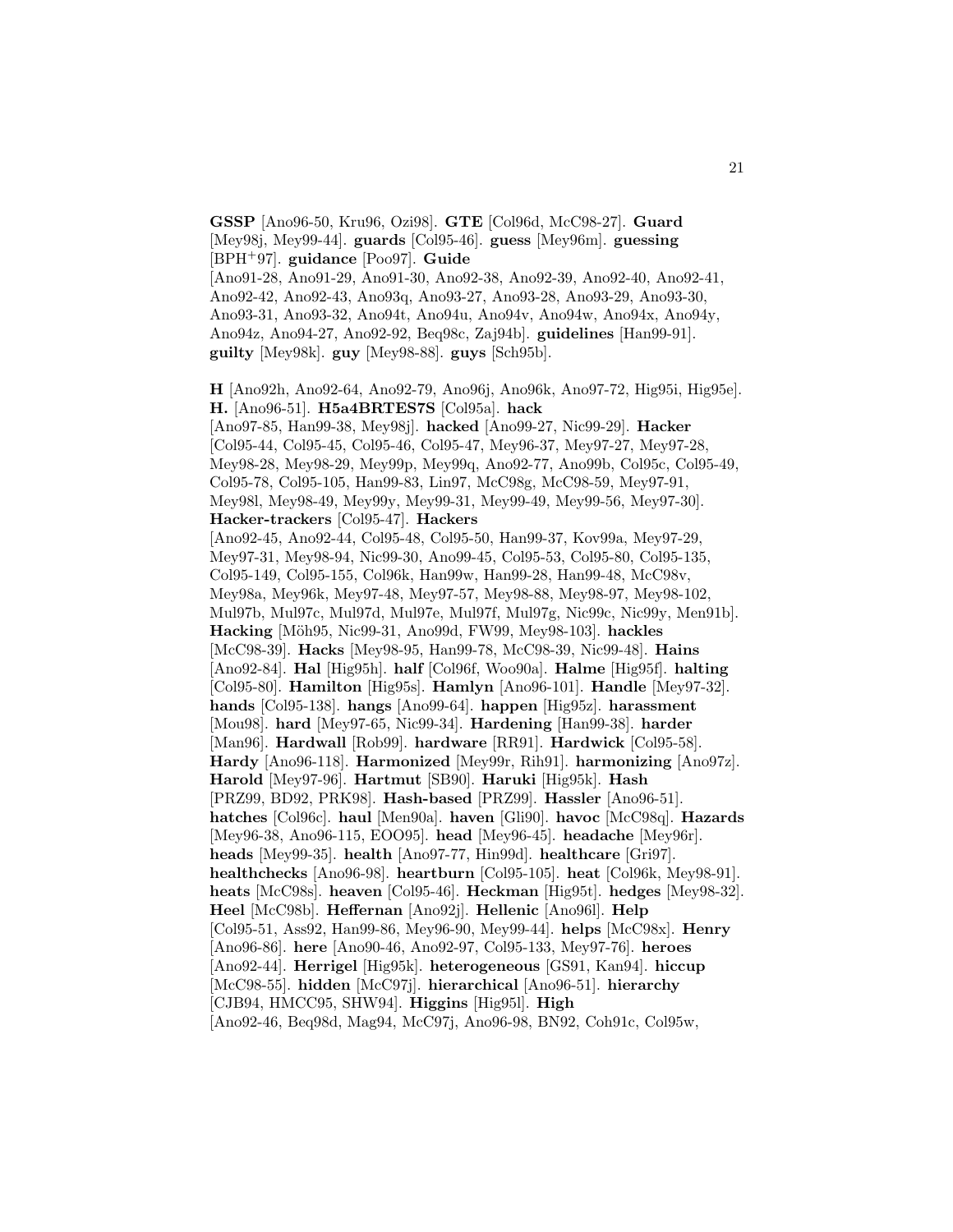Col95-31, Col96l, Han99-82, Llo90, McC97i, McC98x, Men92b, Mey98-80, Ran93, She95a, TMO96]. **high-integrity** [Coh91c]. **High-level** [Mag94]. **high-security** [Col95-31]. **high-speed** [TMO96]. **High-tech** [Ano92-46, Beq98d, McC97j, Col95w, McC97i, McC98x]. **higher** [AM95]. **Highland** [Mey97-96]. **highlights** [Ano92-46, Mey96c]. **highway** [Col95-152, Mey97t]. **hijack** [McC98-78]. **Hiles** [Ano96-33]. **Hill** [Hig95u, Zaj94b, McC97f]. **Historical** [Hig97d]. **history** [Hig97e, Hig97f, Hig97g, Hin98h, Mey97-33]. **hit** [Mey97-31, Nic99-34]. **Hitchings** [Ano92-83]. **hits** [Han99-68, Mey96-52, Nic99-50]. **Hobby** [Ano92a, Ano92-81]. **hold** [Mey96-100, Nic99-54, Zaj90a]. **Holding** [Ano97-36]. **Holdings** [Ano96-86]. **holds** [Han99u]. **hole** [Mey99h, Mey99s, Nic99-45]. **Holes** [Col95-52, Col95-42, Col95-61, McC98-31, McC98-50, Mey98-73, Rei96]. **holistic** [Ano97-83]. **Holloran** [Hig95-48]. **Holm** [Hig95-34]. **holograms** [Eva92]. **Homewood** [Woo90a]. **Homeworking** [Pou98d]. **hooking** [Mey96-38]. **Hopkinson** [Ano92-55]. **horror** [Ano96-76]. **hospitals** [Ha92]. **host** [Ano96a, Ano96x, Mey99-30, Rei96]. **host-based** [Ano96x, Rei96]. **host-centric** [Ano96a]. **hosting** [Han99f, Mey98-33]. **Hot** [Col95-53, Hin98d, Hin99b, McC97f]. **Hotmail** [Ano99-28]. **House** [Col95-157, Mey96-99, Mey97-34]. **Howard** [Hig95-34]. **HP** [CRR92, Col96l, Mey96-97]. **HP-UX** [CRR92]. **HTML** [Mey99s]. **Hugo** [CM92]. **Human** [WB93, F˚ak91]. **hunt** [Col95-47]. **hurdle** [Han99-74]. **hurdles** [Nic99o]. **Hurford** [Ano96-27]. **Hurricane** [CM92, Ano92h]. **hurt** [Han99-94]. **Hutchison** [Ano96-30]. **Hutte** [SB90]. **Hwang** [CHT97]. **hype** [McC98-63].

**I-team** [Mey96-41]. **I-way** [Kov99b]. **I.** [Ano96d]. **I/O** [RR91]. **IBM** [Ano92-48, Ano96-29, Ano96-49, Ban91, Col95-56, McC98-28, Mey98-32, Mey98-33]. **IBM/DEC** [Ano92-48]. **icebergs** [Hin98d]. **ID** [Han99-70, Mey97-76, TO91]. **ID-related** [TO91]. **ideas** [Ano92-78]. **identification** [Bon98, CN98]. **identify** [Ass92]. **Identifying** [Hig95i, KS97]. **Identity** [CH94, Kan94, Mey97-35, CHT97, Fåk91, Kim95, Pre91a]. **Identity-based** [CH94, CHT97]. **IDs** [DD92, McC98r]. **IE5** [Nic99g]. **IETF** [Han99-60]. **if** [Han99c]. **IFIP** [Mey93, Ano90x, Ano90y, Ano90z, Ano90-27, Ano90-28, Ano90-29, Ano90-30, Ano91-31, Ano91-32, Ano91-33, Ano91-34, Ano91-35, Ano91-36, Ano91-37, Ano91-38, Ano91-39, Ano91-40, Ano92-49, Ano92-50, Ano92-51, Ano92-52, Ano92-53, Ano92-54, Ano93-33, Ano93-34, Ano93-35, Ano93-36, Ano93-37, Ano93-38, Ano93-39, Ano93-40, Ano94-28, Ano94-29, Ano94-30, Ano94-31, Ano94-32, Ano94-33, Ano94-34, Ano94-35, Ano95t, Ano95u, Ano95v, Ano95w, Ano95x, Ano95y, Ano95z, Ano95-27, Ano96-60, Ano96-52, Ano96-53, Ano96-54, Ano96-55, Ano96-56, Ano96-57, Ano96-59, Ano96-58, Ano97-39, Ano97-40, Ano97-41, Ano97-42, Ano97-43, Ano97-45, Ano98o, Ano98p, Ano98q, Ano98r, Ano98s, Ano98t, Ano98u, Ano98v, Ano98n, Ano99-29, Ano99-30, Ano99-31, Ano99-32, Ano99-33,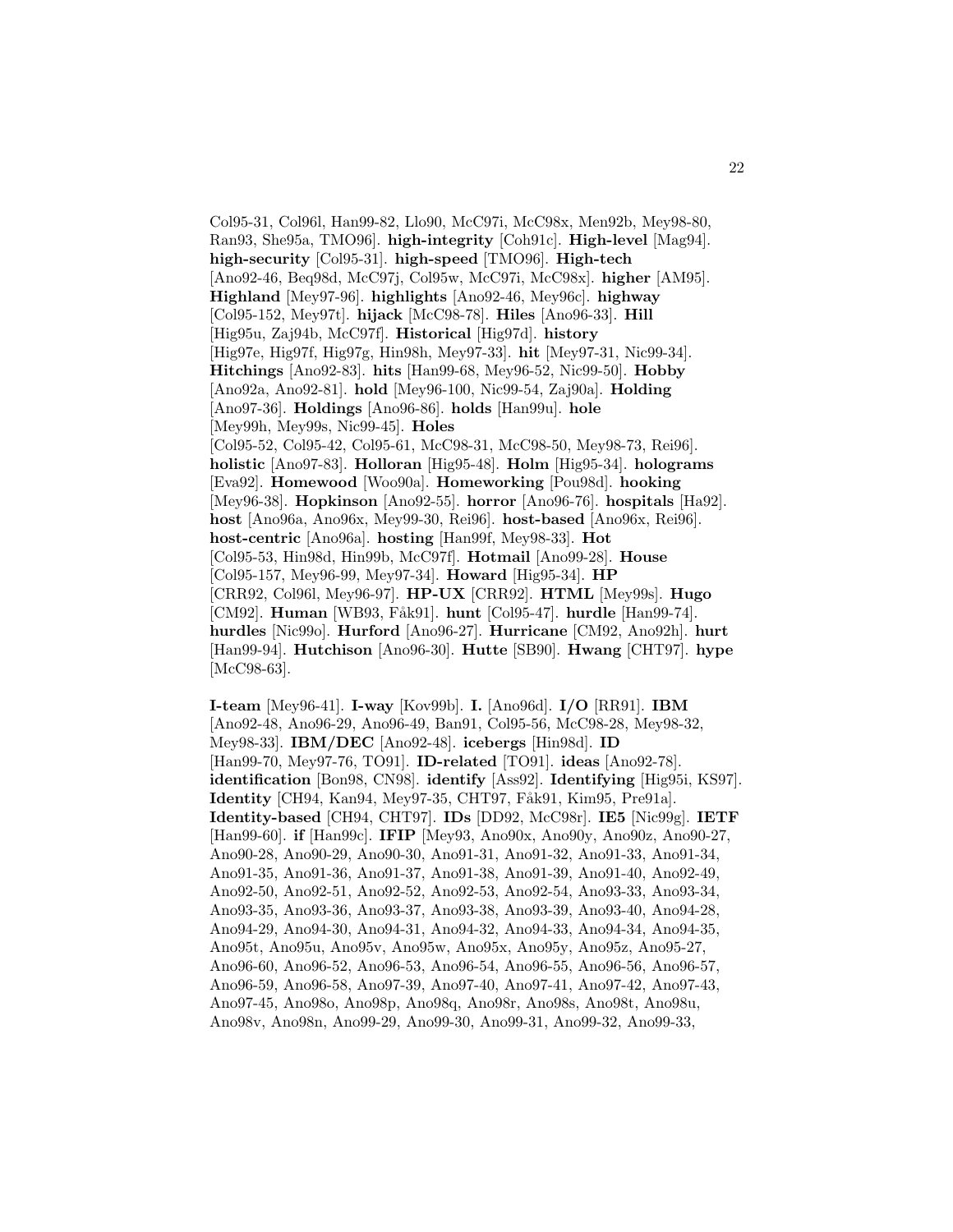Ano99-34, Ano99-35, Ano99-36, Hig92d, Hig92e, Hig92f, Hig92g, Hig92h]. **IFIP** [Hig92b, Hig92i, Hig92c, Hig93i, Hig93c, Hig93d, Hig93e, Hig93f, Hig93g, Hig93h, Hig94a, Hig95-30, Hig95-31, Hig96a, Hig97i, Hig97a, Hig97h, Ano97-44]. **IFIP/Sec** [Hig93i]. **IFIP/SEC'96** [Ano96-60]. **IFIP/SEC'97** [Hig97i]. **IFIP/TC** [Ano91-39]. **IFIP/WG** [Ano91-40]. **ignored** [Col95-30]. **II** [Thu91]. **II.** [VC96]. **IIA** [DMC92]. **III** [Han99-70, Hig95h, Nic99-51, TR92]. **illustrated** [Men90b]. **IMB** [Col95-57]. **Immigration** [McC98-29]. **Immunizing** [Mey98-34]. **impact** [Han95c, Hig92r]. **impacts** [She91]. **implementable** [BR96]. **implementation** [Coh91b, HMCC95, Laf90, LB91, LL98, Par95b, Poo97, She95a, dV92]. **implementations** [PA93]. **implemented** [Fin97a]. **Implementing** [Hig95m]. **implications** [Lat90, Rat97, Woo95e]. **Implicit** [Rat99a]. **importance** [Ano92-55, Men94, Par97e]. **important** [Ano96-117]. **improve** [Ban91]. **Improved** [LE97, BE95]. **improves** [Klo90d]. **Improving** [BK95, Oba93, She90]. **incidents** [CvdRvZvD98]. **include** [MvS94]. **incorporating** [LK92]. **increase** [Col95b, Mey99a]. **increases** [Nic99-62]. **increasing** [Ano92-85, Han99-66]. **index** [Ano90i, Ano90-50, Ano91i, Ano91-57, Ano93h, Ano93-58, Ano94b, Ano94-52, Ano95a, Ano95-45, Ano96e, Ano96-113, Ano97b, Ano97-80, Ano98a, Ano98-40, Ano99c, Ano99-61]. **Industrial** [Col95-59, Som94]. **Industrial-strength** [Col95-59]. **Industry** [Ano96-62, Hig95m, Hig95-27, Ano99-46, Nic99-34, Ano92-27, Ano96w]. **inexpensive** [Nic99z]. **infect** [Ano92-98]. **infected** [Col95f]. **infection** [Mey99l]. **infections** [Mey99c]. **inference** [HDW97]. **infestation** [Han99-58]. **influences** [Rat98]. **info** [Ano97-58, Col95-37]. **info-system** [Ano97-58]. **Information** [Ano96j, Ano96-51, Ano96-63, Ano96-64, Ano96-110, Ass92, Coh97a, Coh97b, Cor97, Eva96, Fin97a, Gor97, Han99-39, Han99-40, Han99-41, Hig95c, Hig95m, Hig95u, Hig95-27, Hig97b, Kov97c, Kov97e, Kov98b, Mey96-43, Por96, Sta93, TOFS97, vS96, AJ95a, Ano91-40, Ano96-86, Ano96-97, Ano96-115, Ano97m, Ano97p, Ano97l, Ano97o, Ano97x, Ano97z, Ano97-46, Ano97-57, Ano97-83, BE94, Bol90, Bol91, Car90c, CPS<sup>+</sup>98, Coh98, Col95-152, Dun95, EOO95, Fin96, Fin97b, Fin98a, Fin98b, Fra95, GGG<sup>+</sup>94, GTKK91, GKKT92, Gri97, Han99-43, Han99-68, Han99-80, Har93, HLY92, Hei95a, Hig93q, Hig95-47, Hit95, ILM94, Kru95b, Lia94, Lin95, Lin96, McN95a, Men90b, Men91a, Mer90b, Mey96g, Mey97t, Par97b, Par97c, Pep97, She91, Smu90, TO91, Woo90b, Woo90c, Woo90d, Woo91b, Woo93a, WB93, Woo93b, WS95, Woo95a, Zaj94b, Ano92-45]. **Information** [Zaj94c]. **information-intensive** [Car90c]. **Information-Security** [Hig95c]. **Informationstechnik** [SB90]. **infosec** [Woo95c, Woo95d, Par97a]. **InfraGard** [Han99-42]. **Infrastructure** [Ano96-82, Beq98d, Han99-90, McN95a, Woo95e]. **initial** [Ano96-29, Mey95, Pou99a]. **initialization** [Ano96-29, Mey95, Mey97b]. **initiative** [Mey97-83]. **inmates** [Boo92]. **Inner** [Mey96-44]. **innocent** [Col95-71]. **Inquirer** [Ano97-56]. **inquiry** [McC98-57]. **ins** [Col95c, McC98-81, Mey99p]. **insecure** [Men90d, TCHS96]. **insecurity**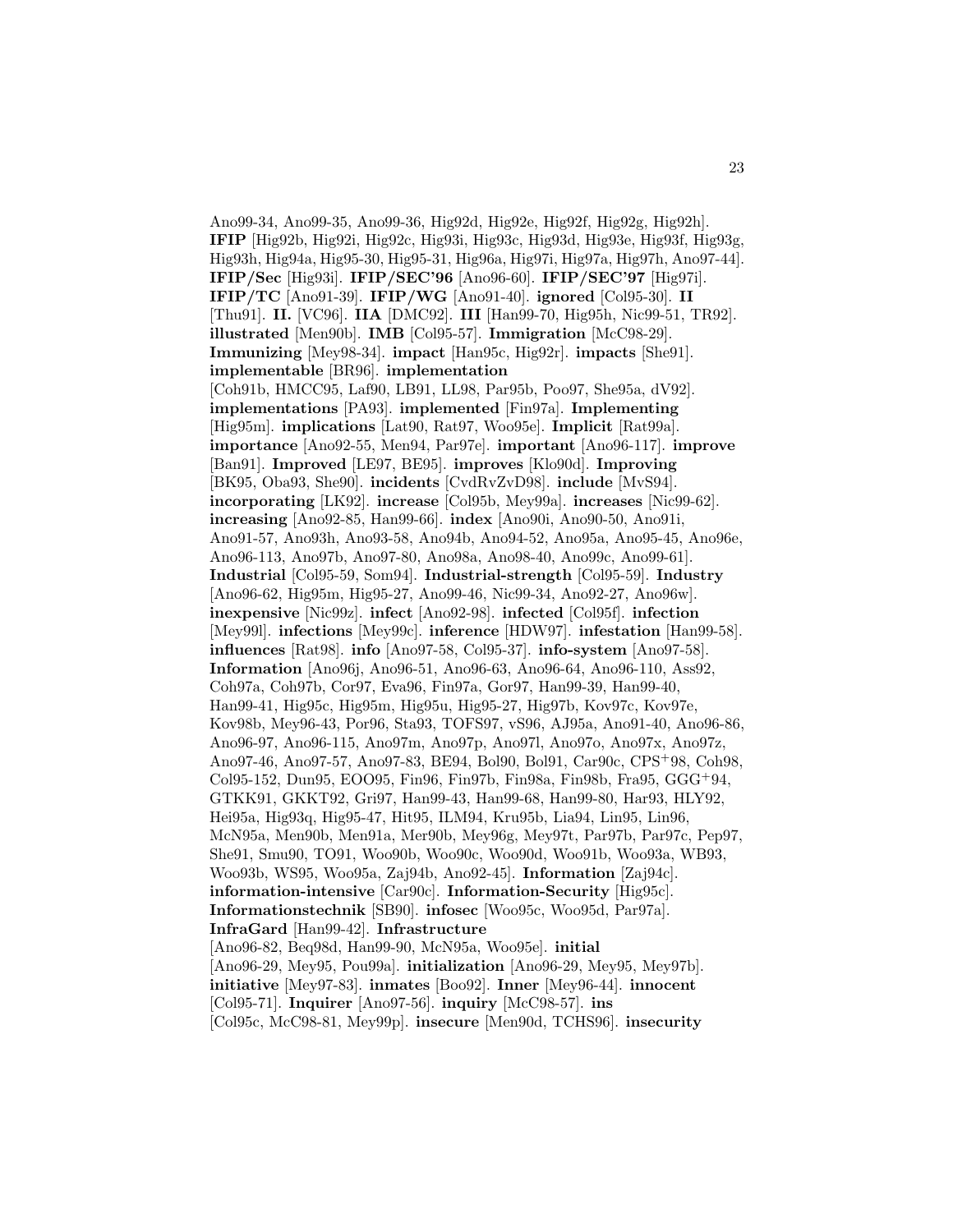[CIRM95, Mey97-82]. **insiders** [Nic99b]. **installation** [Pea91]. **Institute** [Ano96-34, Ano96-51, Ano96-80, Col95-162, Hig95m, Hig95-49]. **institution** [Ano97t]. **insurance** [Col95-92, Mey98-100]. **insurer** [Mey98l, Mey98-46]. **integrated** [Kan94, Rus93]. **Integrating** [Ano97-46]. **Integration** [Hig95o, Mey98-60]. **Integrity** [ILM94, SJ91, SU93, AAL<sup>+</sup>93, Coh91c, Col95-122, CW94, HLY92, Hig95n, Llo90, MS90, Men90b, O'S91]. **intellectual** [Ano99-49]. **Intelligence** [Hig95a]. **Intelligent** [Ano96-65, Bai97, Ano97-75, vS98]. **intensive** [Car90c]. **Intention** [Ano96-66]. **intentions** [Ano96-66]. **inter** [Hug99, Smi95b, TMO96]. **inter-operability** [Hug99]. **inter-operable** [Smi95b]. **inter-PC** [TMO96]. **intercepting** [VE98]. **interception** [Mey97-57]. **interchange** [Car91, Rih94]. **interconnected** [Ano96l]. **interconnection** [Ram90]. **interest** [Hig91e, Hig96e, Hig97l, Hig97m, McC98-35, Mey98-48]. **interesting** [For98a]. **Interfaces** [CGO93]. **interior** [Col95n]. **Internal** [Ano97-47, FW95, Han99-43, Han99l, Mey97-75, Mey99-46]. **International** [Ano90-31, Ano90-32, Ano90-33, Ano90-37, Ano90-34, Ano90-35, Ano90-36, Ano90-48, Ano90-49, Ano91q, Ano91-42, Ano91-43, Ano91-44, Ano91-45, Ano91-46, Ano92-56, Ano92-57, Ano92-58, Ano92-59, Ano92-60, Ano92-61, Ano92-82, Ano93-41, Ano93-42, Ano93-43, Ano93-44, Ano93-55, Ano93-56, Ano93-57, Ano94-36, Ano94-37, Ano94-38, Ano94-39, Ano94-40, Ano94-41, Ano94-42, Ano94-51, Ano95-28, Ano95-31, Ano95-33, Ano95-34, Ano96-34, Ano96-67, Ano96-68, Ano96-70, Ano96-71, Ano96-72, Ano96-73, Ano96-74, Ano97-49, Ano97-51, Ano97-52, Ano97-53, Ano97-54, Ano98w, Ano98x, Ano98y, Ano98z, Ano98-27, Ano98-30, Ano99-37, Ano99-38, Ano99-41, Ano99-42, Hig95u, Hig95-32, Hig95-47, Hig95-44, Mey99t, Ano92u, Vin95, Ano91-41, Ano92-62, Ano95-29, Ano95-30, Ano95-32, Ano95-35, Ano96-69, Ano96-87, Ano96-109, Ano97-48, Ano97-50, Ano98j, Ano98k, Ano98-28]. **International** [Ano98-29, Ano99-39, Ano99-40, Han99-57]. **Internet** [Ano96-36, Ano96-76, Ano96-75, Ano96-100, Ano97t, Ano97-35, Ano99y, AJ97, Beq99b, Bla96, CvdRvZvD98, Col95-33, Col95-38, Col95-60, Col95-61, Col95-59, Col95-62, Col95-56, Col95-68, Col95-69, Col95-76, Col95-79, Col95-73, Col95-84, Col95-141, Col95-116, Col95-119, Col96k, Col96n, Col96m, Cri97, Doc97, Dos95, Gor95a, Han95b, Han99p, Han99k, Han99l, Han99v, Han99z, Han99-44, Han99-61, Han99-84, Han99-82, Hig95-32, Hig96c, Hig96f, Kov98a, Kov99b, Lic98, Mad95, McC97d, McC97k, McC97l, McC97o, McC98i, McC98-30, McC98-32, McC98-31, McC98-33, McC98-34, McC98-62, Mey96i, Mey96-48, Mey96-45, Mey96-46, Mey96-47, Mey96-53, Mey96-54, Mey97-37, Mey97-39, Mey97-38, Mey98n, Mey98-31, Mey98-64, Mey99-50, Nel99, Nic99t, Nic99-32, Nic99-33, Nic99-55, Oli95a, Pou98b, She95c, VE98, Woo97a, Woo97d, Woo97b, vSG98]. **Internet/web** [Hig96c]. **Internet2** [Han99-45]. **Internetwork** [Ano96j]. **Interoperability** [Mey99u]. **interoperable** [Smi96]. **Interpol** [Han99-46]. **InterScan** [Mey96-48, Mey96-49]. **Interview** [Zaj90c]. **intranet** [Ano96-87, Mey96-31, Mey97-71, Mey98p, vSG99, Ano96-77, Ano96-78, Mey96-50]. **Intranets**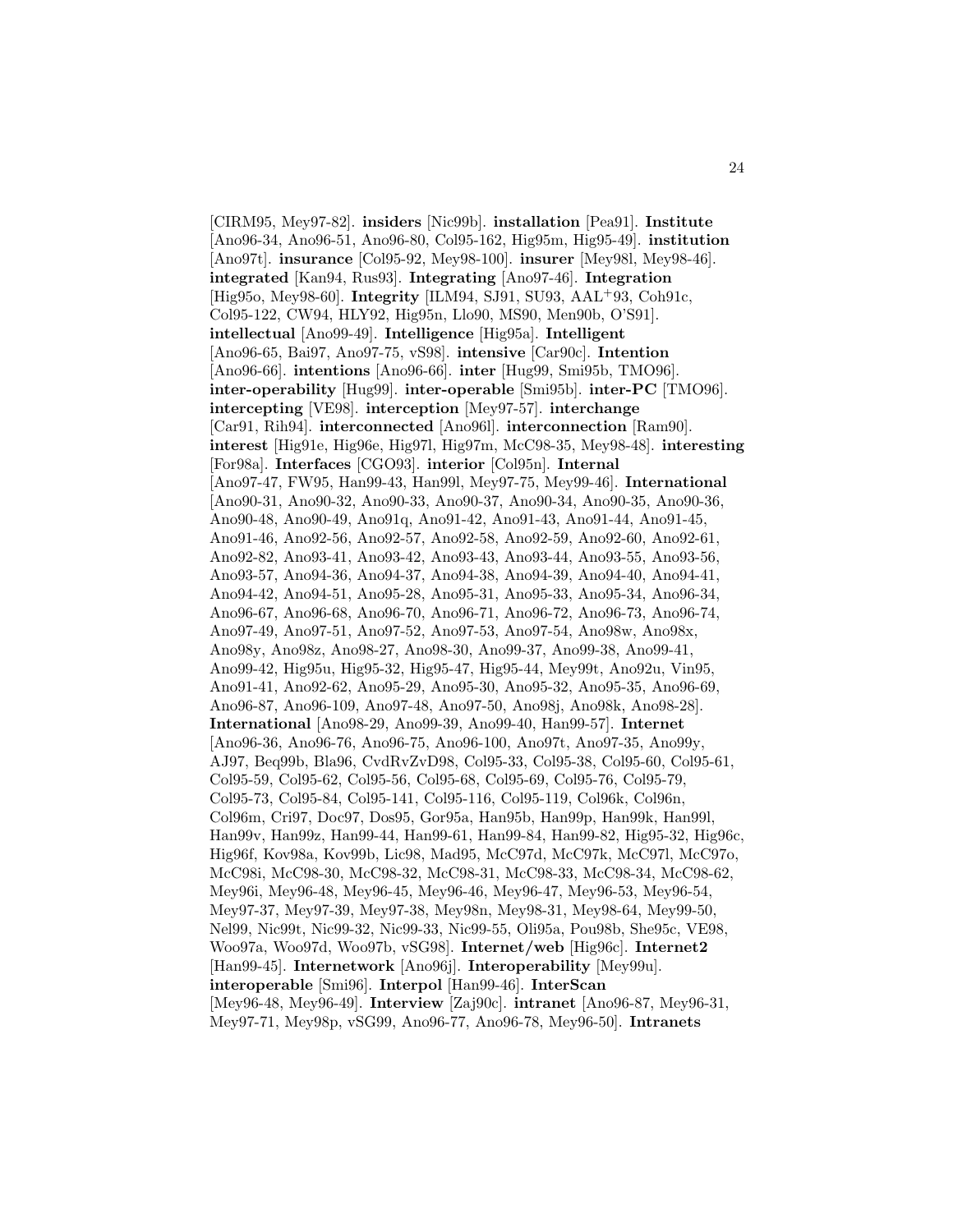[Col96n, Mey96-29, Mey98-43]. **Intrasoft** [Ano96-111]. **Introduction** [Hig97e, Men92c, Dev99, Mul97b]. **Intruder** [Mey97-40]. **intruders** [Can90, Col95-125, Gor95c, Har92, Mey97r]. **Intrusion** [Coh97c, DKGS94, Hig95a, Hig95s, Hig95d, Hig95r, LV92, Ano97-69, Han99-60, Han99-90, Hig95f, Hig95e, HJS<sup>+</sup>93, Lun92a, Lun93, Mey98-37, Ric99, SD95, SD97, WP96]. **intrusion-detection** [SD95]. **intrusions** [Ano96-66]. **intrusive** [Ano97-59]. **intuit** [Col95-44]. **invade** [Mey99s]. **Invasions** [Col95-63]. **invest** [Mey99e]. **investigation** [Jon97a, Jon97b]. **investigations** [Beq98c]. **Investor** [Ano97-60, Han99-36]. **Invite** [Han99-83]. **involved** [Han99i]. **IP** [Ano96-106, Hig95-50, McC97b, Mey96-83, Mey96-84, Mey98g]. **IPM** [JW90]. **IPSec** [McC98-35, Mey99x]. **IPv6** [Ano99-43]. **IRA** [Ano92t, Hig95-47]. **Ireland** [Ano96d]. **Ironing** [Mey98-36]. **Irwin** [Woo90a]. **ISBN** [Hig92a, Lat93, SB90, Zaj94a, Zaj94b, Zaj94c]. **ISDN** [TMO96]. **ISO** [JvdV96, WS95]. **ISO-10126** [JvdV96]. **ISP** [McC98-27, Mey99p]. **ISPs** [Han99u, Han99-47]. **Israel** [Ano92-96]. **Israeli** [Nic99-47]. **ISS** [Mey97-42, Mey98-96]. **ISSO** [Kov98b, Kov97b, Kov97a, Kov97d]. **issue** [Ano96-81, Col95-65, Hei96c, Mey96-57]. **issuers** [Nic99j]. **Issues** [Lat93, Ano96-33, Ano96-109, Bai97, Bol90, Col95-141, Col96p, DKGS94, Fag93, Fra96, Men92f, Mey96-65, Mey96-78, Mil96, New95, Nic99-46, Nor92a, Osb95, Sha94, Thu91, TR92, Thu94, VSU93, Woo91a]. **IT-enabled** [Kru95a, Kru95c]. **Italy** [Hig95n]. **ITSEC** [Hig95-35, CRR92, Rih91, Rob92]. **itself** [Ano96-117, Nic99f, Nic99l]. **Ivan** [Hig95i]. **Iyer** [Ano96-104].

**J** [Ano96k, Ano96-66, Ano96-102, Hig95z]. **J.K** [Ano97-72]. **Jack** [Hig95-48]. **jail** [Mey99p]. **Jajodia** [Ano96-107, Hig95n]. **James** [Ano92-85, Ano92w, Ano92-46, Ano92-95]. **Jan** [Ano97-72]. **Jansen** [Hig95-49]. **January** [Ano97u, Ano97-60, Ano97-72, Ano97-74, Ano97-85, Ano97-37, Ano97-82, Ano97-86, Mey99i]. **Japan** [Hig95k]. **Japanese** [Ano99e]. **Jason** [Ano92a, Ano92-81]. **Jasper** [Hig95-50]. **Java** [Col96u, Hop97, McC97k, McC98-36, McC98-63, McC98-75, Mey96y, Mey96z, Mey98t, Mey98-39, Mey98-69, Mey99-44, Nic99-35]. **Javascript** [Col96o]. **Jay.** [Hig95z]. **Jean** [Ano92-83]. **Jeanne** [Hig95o]. **Jeremy** [Hig95a, Hig95h, Hig95j, Hig95g]. **Jerry** [Hig95-45]. **Jim** [Ano96x]. **job** [Col95-66]. **jobs** [Ano97-47]. **Joel** [Hig95x]. **Johannesburg** [Ano96k]. **Johansson** [Hig95-50]. **John** [Hig95l, Lat93, Zaj94a, Ano92-55, Ano96m, Ano96-103]. **Join** [Han99-49]. **joins** [Mey99-27]. **Joint** [Col95-67, DMC92]. **Jones** [Ano96-75, Woo90a]. **Jones-Irwin** [Woo90a]. **Jose** [Hig95f]. **Joseph** [Mey97-96]. **Journal** [Ano92y, Ano97u]. **Jr** [Hig95-45]. **July** [Ano92-71]. **June** [Ano90-41, Ano91-49, Ano93-48]. **just** [Han99y, Han99-48, Mey96-85, Mey98-79]. **Justice** [Ano92-90].

**Kahn** [Hig95z]. **Kantzavelou** [Ano96d]. **Kaplan** [Ano96-82]. **Karl** [Hig95t]. **Kbps** [Col95-70]. **Keep** [Mey96-51, Ano97-82, Col95-90, McC98-40]. **keeper**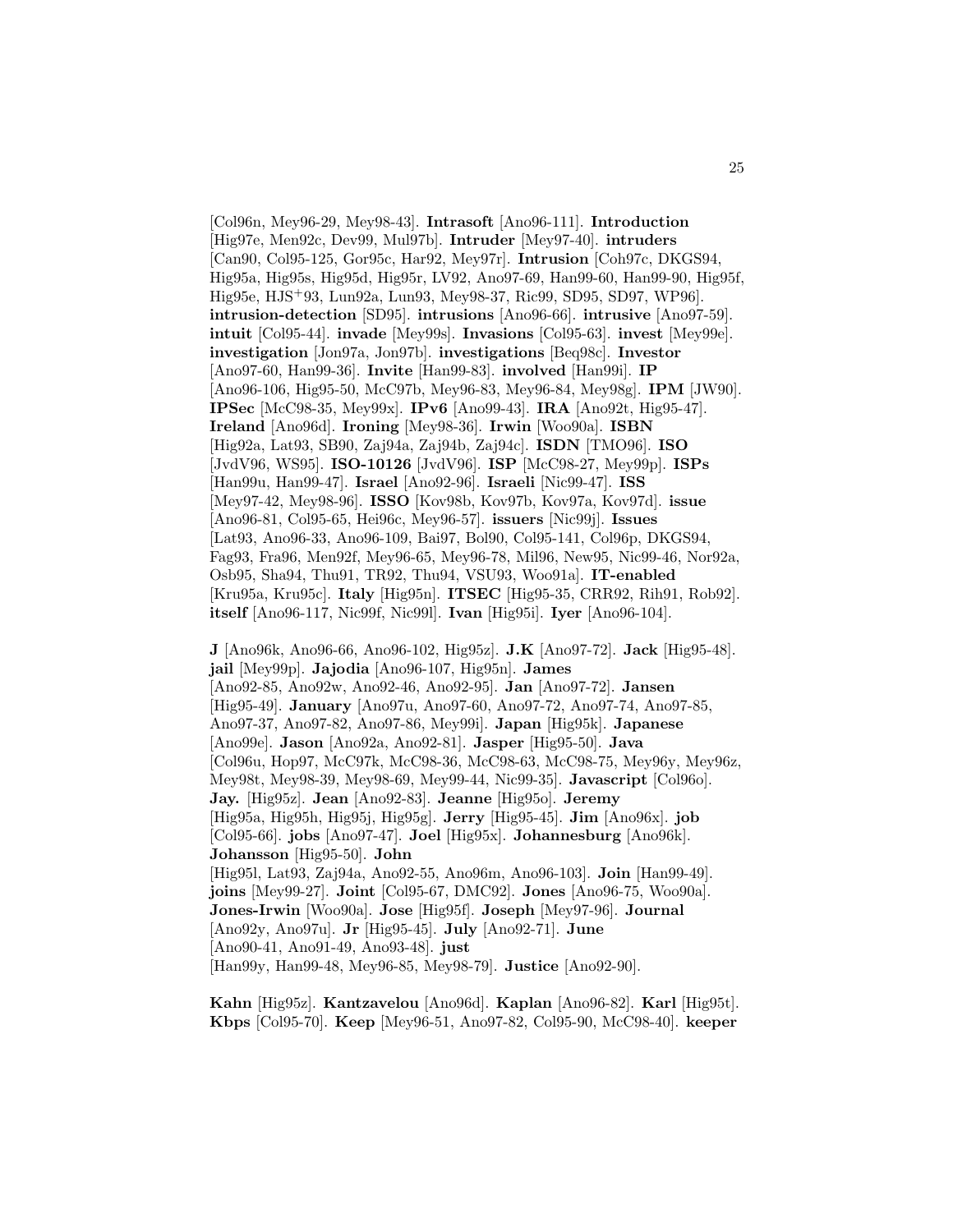[Mey97q]. **Keeping** [Ano96-83, Col95-68]. **keeps** [Can90, Mey96-73]. **Kelem** [Hig95u]. **Kent** [Hig95q]. **Kerberos** [Col96p]. **Kevin** [Ano96-98, Han99-50]. **Key**

[Cla97, Cro97, Cro98, DG98, TO91, Ano96i, Ano96j, Ano96-30, Ano96-34, Ano97u, Ano97-70, BB98, CH94, CHT97, DFHR90, GKM<sup>+</sup>97, Han99-46, HL90, Hig95-28, JCW91, Lia94, LR92, LV94, MPRZ98, McN95b, Mey96-92, Mey96-97, Mey97-85, Mey98w, Mey98-73, Mos93, Nic99c, Nic99v, PC99, Ram90, ZH90]. **key-lock-pair** [JCW91]. **keys** [Ano96-29, Ano96-51, CSW94, Hol95b, Hol95d, LCC94, Mey95, Mey96-100, Mey97m, Mey98-45, PMRZ99, SHW94]. **Kicking** [McC98-37]. **kill** [Ano96-31]. **killers** [Ano97-84]. **Kim** [Ano97-85]. **kingdom** [Mey97m, Jon97a]. **Kirk** [Ano97-79]. **Kista** [Ano96-80]. **Kiswanath** [Hig95r]. **kit** [McC98-36, Mey98-69]. **Know**

[Men91b, Mey99v, Ano97p, Ano97-55, Bou97, Han99-94, Mey97s]. **knowledge** [Bas91, CN98, GKG92, Ste91]. **Koln** [SB90]. **Kosovar** [Han99d]. **Kowng** [Ano97-72]. **Kristian** [Mey93]. **Krsul** [Hig95i]. **Krull** [Ano96c, Ano96-50]. **Kudos** [Sch99a]. **Kui** [Hig95r]. **Kumar** [Hig95d, Hig95e].

**L** [Ano96-107]. **L.** [Ano96-80]. **labeling** [PG94]. **labels** [Paa91]. **Laboratories** [Hig95m]. **Labour** [McC98-38, Mey97-43]. **labs** [Han99-89]. **lack** [Hig95-50]. **lacking** [Nic99s]. **Lafayette** [Hig95i, Hig95d, Hig95q, Hig95e]. **lag** [Col95-129]. **lagging** [McC98c]. **Laird** [Ano96-110]. **LAN** [Ano92s, Ano92-92, Ano97-37, Ano97-79, Ano97-82, Ban95, Col95-120, CKM91, Dav92, McC98-56, Mey96-39, Mey98-40]. **LAN-to-LAN** [Mey98-40]. **LAN/WAN** [CKM91]. **Land** [For99b, Mey98-41]. **Landoll** [Hig95x]. **language** [Mag94]. **Lankewicz** [Hig95u]. **LANS** [Col95-122, Han95a]. **lap** [Mey98l]. **large** [Han99-67]. **Laroux** [Mey96-52]. **last** [Ano96-106]. **later** [Mey97-68]. **latest** [Mey96-101]. **Lattice** [San92, WFZ92]. **Lattice-based** [San92]. **launch** [Mey99g, Mey99i, Nic99-51]. **launches** [Mey96-99]. **Laura** [Ano92-92]. **law** [Ano92-76, Ano99-49, Ano99-68, Col95-97, Han99-100, Hei94b, Mey98-92, Pou98e]. **Lawrence** [Hig95f]. **laws** [Han99r, McC97e, Mey99-36, Mey99-39]. **lawsuits** [Col95x]. **Lax** [Ano92-64, Nic99-52]. **layer** [Ban95]. **Laying** [Nic99-36]. **leader** [McC97o]. **leadership** [HS95b]. **leak** [McC98-47]. **leaks** [McC98-64]. **Leap** [Ano92-65, Nic99o]. **learned** [Jon97a]. **lecturer** [Ano92-89]. **legacy** [Ano97x]. **Legal** [Beq99b, Gil92, Mey97-44, Beq98a, Beq98b, Beq98f, Bor96, Cri97, Kel95, Mil96, Mor99, Rih94]. **legalize** [Ano99d]. **Legislation** [Mul97e, Nic99-37, Ano99y, Han99-61]. **Legislative** [Nic99-38]. **legislature** [Han99-74, M¨oh95]. **legit** [Ano96-83]. **less** [Bou97, McC98-29, Mey98-43]. **lesson** [Col95-34]. **lessons** [Jon97a, Men92d]. **Let** [Mey98-42, Ano97-56]. **lets** [Mey98-103]. **Letter** [And92, Ano95-36, Ant92, Bow92, Coh92c, Cou94, Dav93, Lin94a, Mur91, Rob93, Zaj92c]. **Letters** [CR93]. **level** [AM95, Ano96-98, Laf91, Mag94, Mey96d, Mey99-52, Ran93, vSG99]. **levels**

[Han99z]. **Levitt** [Hig95t]. **liable** [Han99u, Par97d]. **liberty** [War92].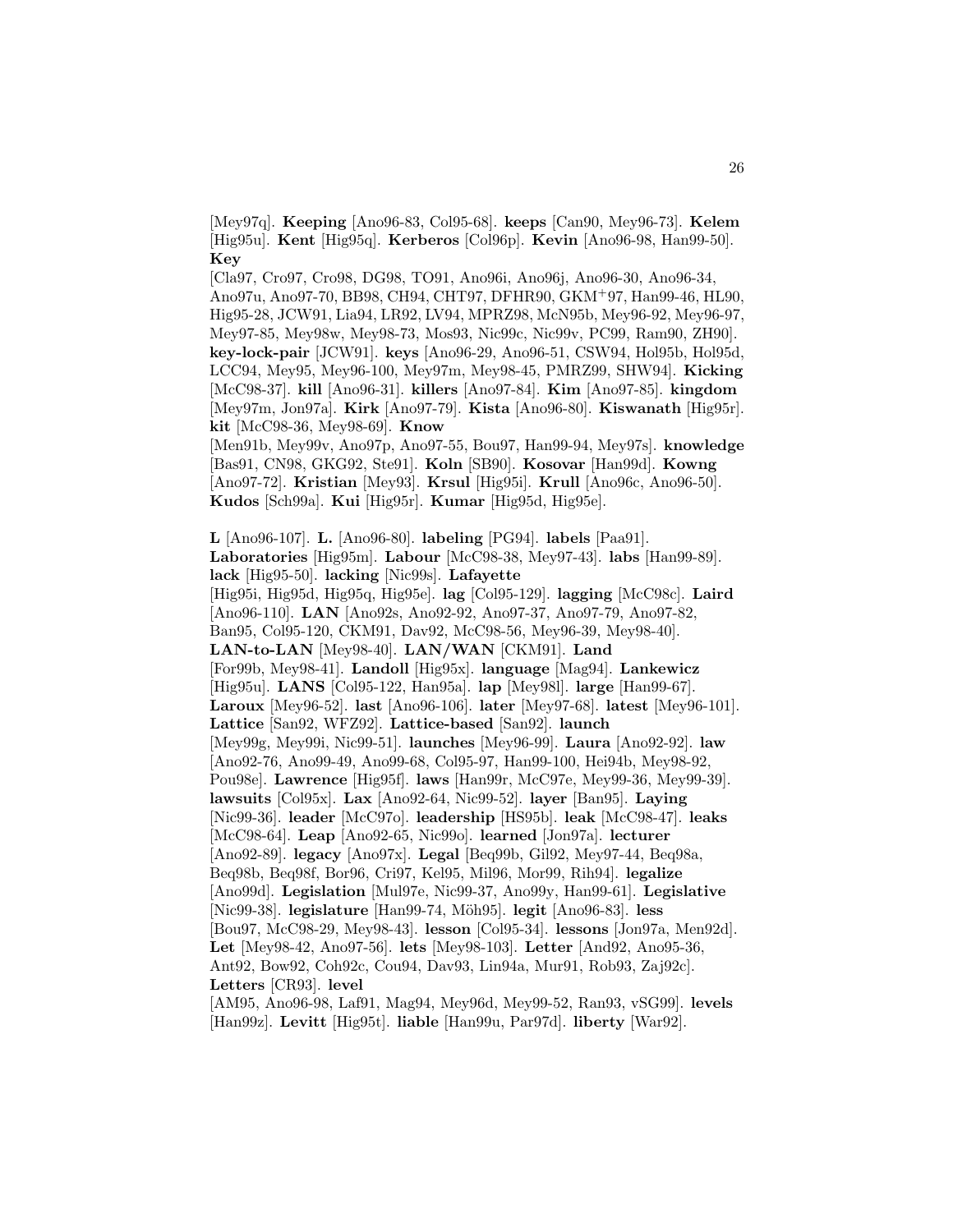**libraries** [MH92]. **licences** [Ano99-44]. **licked** [Col95-89]. **lifeguard** [McC98t]. **light** [Mey96-33, Col96e]. **lightens** [Han99-27]. **like** [Ano97-76, Mey97-50]. **limit** [Col95-37]. **Linda** [Hig95u]. **Line** [Ano92-85, Ano92j, Col95-75, Col95-127, Mey96-103, Mey97-36, Mey98-52, Mey98-104]. **linear** [Ano97-70]. **lines** [Col95-49]. **link** [Mey96-67, Mey98-82]. **links** [McC98-79, Mey98h]. **Lisa** [Ano97v]. **list** [Ano90-48, Ano99-65, Mey97-77]. **Listen** [Ano96c]. **Literature** [Ano92e, Ano90b, Ano90c, Ano90d, Ano90a, Ano90e, Ano90f, Ano90g, Ano90h, Ano91a, Ano91b, Ano91c, Ano91d, Ano91e, Ano91f, Ano91g, Ano91h, Ano92b, Ano92c, Ano92d, Ano92f, Ano92g, Ano93a, Ano93b, Ano93c, Ano93d, Ano93e, Ano93f, Ano93g, Ano94a, Ano99a, Col94a, Col94b, Col94c, Col94d, Col94e, Col94f, Col94g, Col96a, Hig97b, Mes93]. **little** [For98b]. **live** [For98a]. **Living** [Col95-69, Col96n]. **loathing** [Mey96-28]. **local** [Han99-65, Hig95p, Lat92]. **Lock** [Mey97-45, Mey99w, Col95-51, JCW91, Klo90a, Mey96-92, Mey98f]. **lockdown** [Ano96-119, Mey96-98]. **locked** [Ano96-35]. **Locking** [Mey98-43]. **logging** [Mey98-42]. **logic** [dRE96]. **Logicode** [Col95-70]. **login** [GKG92]. **logs** [Ano96-65]. **London** [Ano96i, Col95-71]. **long** [Men90a]. **longer** [Pou98d]. **longing** [Han99-49]. **Longstaff** [Hig95-32]. **Look** [Ame97, Mey97-88, Nic99o, PK91, VE98]. **looks** [Mey97-38]. **loopholes** [Ano96x]. **looser** [McC98-69]. **lose** [Ano99-68]. **losers** [Col95-159]. **losing** [McC98-77]. **loss** [Ano92-91]. **losses** [Ano92-29, Mey97g]. **Low** [Mey97-46, Mey98-97, Rat99b]. **Low-overhead** [Mey97-46]. **Ltd** [Ano96-98, Hig95k]. **Ludger** [SB90]. **Lunt** [Hig95-44]. **lured** [McC97c]. **lurk** [Mey96-78].

**M** [Ano96i, Ano96k, Ano96-30, Hig95-50]. **MA** [Hig95y]. **Mac** [Mey96-74]. **machine** [McL92]. **Machlis** [Ano97-73]. **Macro** [Bon98, DS99, Ano96f, AJ97, Bon96, Mey96e, Mey96-52, Mey97h]. **macros** [Col95-160]. **macrovirus** [Han99-53]. **macs** [Ano92v]. **made** [Mer90b, Mey97-65, Nic99-67, Øln93, Zaj94c]. **Madron** [Lat93]. **Madsen** [Ano92-90]. **magistrates** [Col95y]. **Magnetics** [Ano96-32, Ano96-75, Col95-31]. **magnets** [Hin99b]. **Mail** [Mey96-49, Ano99x, Ano99u, Col95-30, Col95-100, Col96f, Col96t, Han99z, Han99-28, Hin99d, McC97r, McC97t, McC98e, Mey96-71, Mey97-38, Mey97u, Mey97-69, Mey97-67, Mey97-94, Mey97-92, Mey98-94, Mey98r, Mey98-87, Nel99, Nic99t, Nic99-37, Rob91, TO91, Woo97d, Ano92-85]. **mainframe** [Mey97-79, PvS91]. **mainframes** [AD90]. **Mainland** [Han99c]. **mainstream** [Han99k, Mey99-35]. **maintained** [Eva90]. **Maintaining** [Hig95-33, Men90b, Hig95n]. **Major** [McC98-39, Ano92-77, Han99-57, Woo90b]. **make** [Man96]. **makeover** [Han99-55]. **maker** [Nic99-59]. **makes** [McC98-41]. **Making** [Col95-72, Han99-51, Mey96-53, Mey96-54, Mey99x, Mey99y, Fin98b]. **Malampy** [Hig95c]. **malice** [Mey98-95]. **Malicious**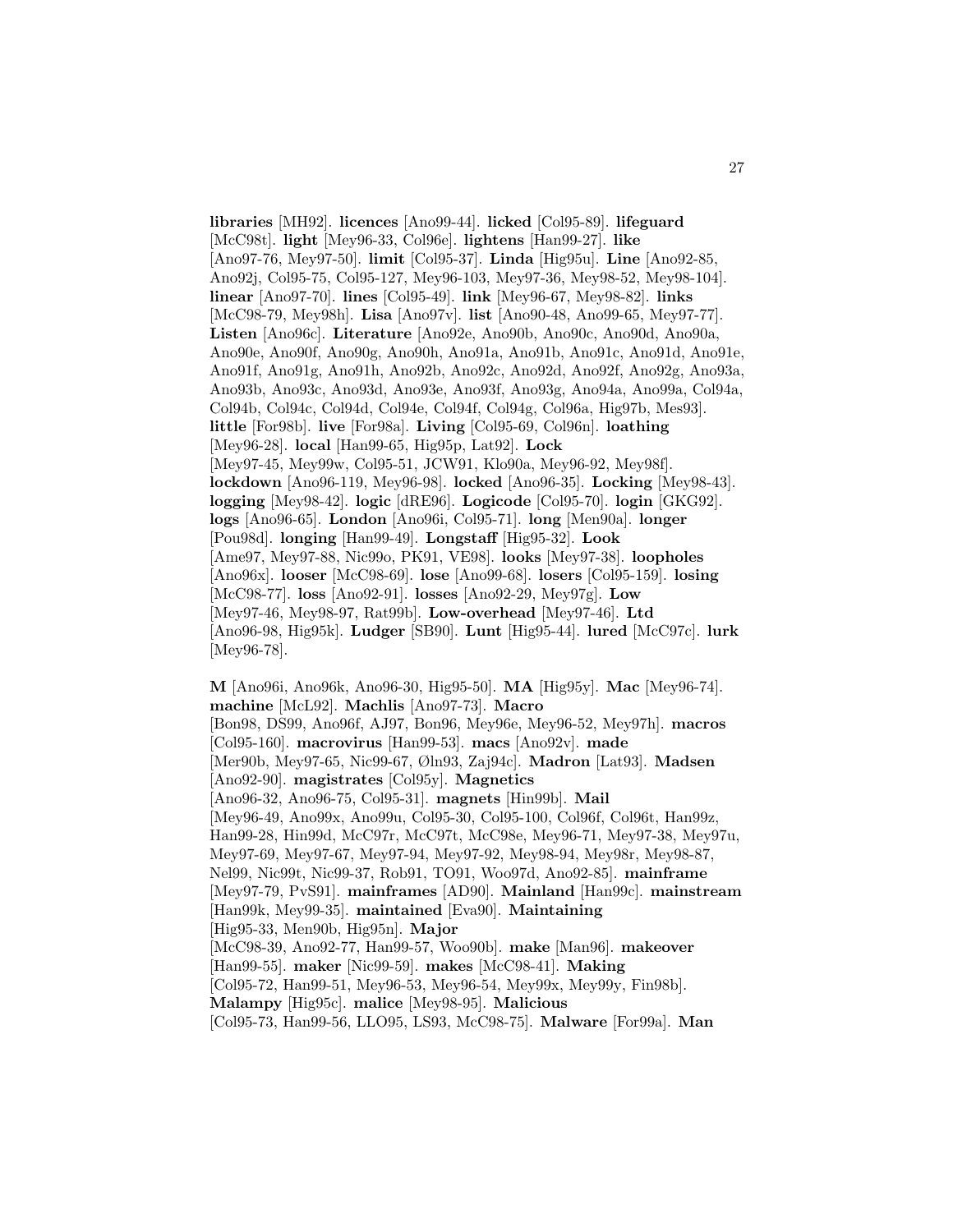[McC97l]. **managed** [Mey99-27]. **Management** [Ano91-40, Ano92j, Ano92-83, Ano96z, Hig95c, Kap98, All91, Ano97l, Ano97-57, Ass92, BE94, Beq98e, Beq99c, Fin98a, GS91, Hei93b, HS95b, JW90, KJ95, Kov97d, Kov97c, Laf90, LR92, LV94, Mey96g, Mey98-61, Mos93, MM96, PH90, Pla93, PvS91, Ram90, SJ91, Sym94, Thu91, TR92, Woo97b, vSvdM94, vS96, Ano96-104, Beq98b, Hig95c, Ano92-83]. **manager** [McC98-48]. **Managers** [Hig95-46, McC98-40, Mey96-55, Mey98-44, Han99-42, Han99-39, Han99-56, Mey98-47, MM96, WP96, Lat93]. **Managing** [BD95, Mey98-45, She97b, She97c, vSG99, EOO95]. **manual** [Ano92-63]. **manual-the** [Ano92-63]. **Many** [Nic99-39, Col95-46, McC98-72, Woo90c]. **Mapping** [FW95, Mey99z]. **March** [Ano97-84, Ano92-70, Ano93-45]. **Mark** [Ano96-99, Hig95t]. **market** [Ano92-27, Col95-57, Fin97a, Kov97b, Mey98u, Woo90b]. **Marketing** [Kru95b, Ano96-36]. **marketplace** [HS95b]. **Markowitz** [Fin97a]. **Marks** [Hig95n]. **Marshall** [Hig95z, Hig95b]. **Martin** [Zaj94b]. **Maryland** [Hig95-50]. **mask** [Mey99-56]. **Mason** [Hig95n]. **master** [Ano96-96]. **MasterCard** [McC98-41]. **match** [Mey96-85]. **matches** [PRK98]. **Matching** [Hig95d, Mey98-83]. **mathematical** [Hig91d, Hig97c]. **Mathematics** [Ano96-66]. **Maxwell** [Hig95h]. **may** [Ano99o, Col95-65, Han99-81, Han99-100, Mey99-56, Nic99-54, Ano90-39, Ano91-47, Ano92-69, Ano93-47, Ano94-43, For98a]. **maybe** [Han99-63]. **mayhem** [Nic99-43]. **McAfee** [Mey96h]. **McCarthy** [Ano97-74]. **MCF** [LLO95]. **McGraw** [Zaj94b]. **McGraw-Hill** [Zaj94b]. **MCI** [Mey99-27, Nic99-40]. **MCII** [Col95-74]. **McLean** [Ano96-107, Hig95b, Hig95s, Hig95o, Hig95z]. **MD** [Hig95-27, Hig95-47, Hig95-50, Hig95x, Hig95-34, Hig95-49]. **Meade** [Hig95n, Hig95-34]. **mean** [CW94]. **means** [BS94]. **measure** [Col95-143]. **measures** [Col96y, Gil92, Mey96x, Sch93]. **Measuring** [DG98, GDNC94]. **mechanisms** [SJ91]. **Medical** [Col95-75, Han99-52, Hei96b, Ano97p, GTKK91, GKKT92]. **Melissa** [DS99, For99b, Han99-53, Nic99-43, Nic99-41, Nic99-42]. **Mellon** [Hig95-32, Hig95-33]. **membership** [Ano92-28]. **men** [McC98-58]. **menace** [Ano99-63]. **Menio** [Hig95u, Hig95-44]. **Menlo** [Hig95-32]. **Mergers** [McC98-42]. **mess** [McC98-38]. **Message** [ABD93, JvdV96]. **messages** [Di 93]. **Messiahs** [Hig95q]. **Metal** [Han99-62]. **Method** [DG98, Ano96-39, Ano96-103, Col95-36, She96]. **Methodologies** [Hig95r]. **methodology** [BE90, Hit95, MvS94, Mul97b, Oba93, dK95]. **methods** [Col95-33, ELB93]. **metrics** [Kov97c]. **metropolitan** [Hig95p]. **Meyer** [Ano96-29, Ano96-49]. **Miastkowski** [Ano97-84]. **Michael** [Ano97-60]. **Microcomputer** [Hig91c, Klo90a]. **Microsoft** [Ano96-35, Ano99-44, Col95-76, Col95-77, Eva92, Han99-54, Han99-55, McC97m, Mey97-47, Mey97-83, Mey98-98, Nic99-44]. **might** [Han99-94, Nic99b]. **migration** [Woo95e]. **Mike** [Hig95o]. **Milano** [Hig95n]. **Military** [Mey97-48, All91, vSG99]. **millennium**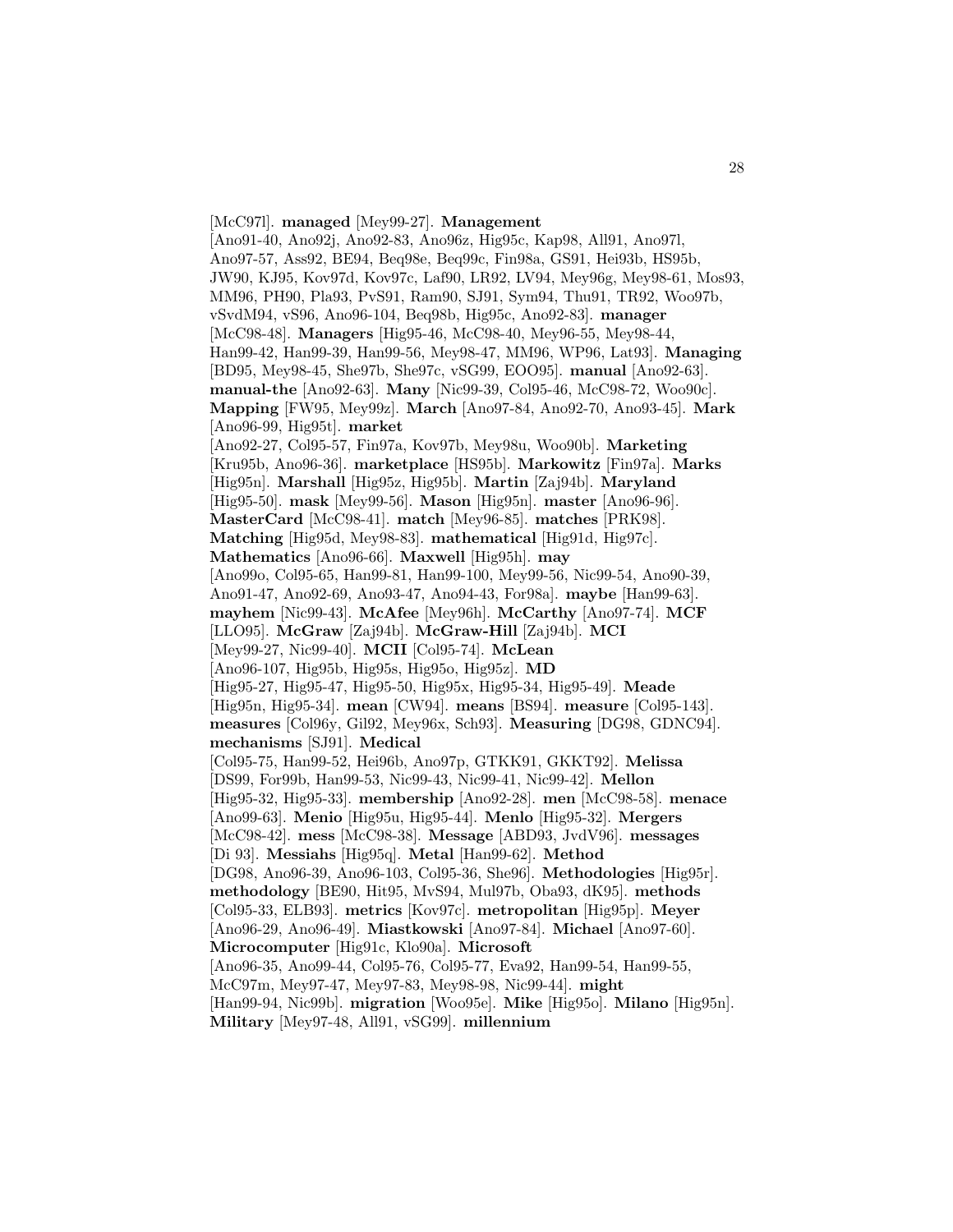[FW99, Hin98a, Kru95a, Kru95c, Ano99-45]. **million** [Ano92-78, Mey97-56, McC98-43]. **Milosevic** [Han99n]. **MIME** [McC98c, McC98-71]. **mind** [Ano92-93]. **minimal** [JvdV96]. **minimum** [CN98]. **minimum-knowledge** [CN98]. **Minnesota** [Col95-78]. **misbehaving** [Hig95f]. **Misuse** [Ano92-27, Hig95d, Hig95e, HJS<sup>+</sup>93, Mey98-63, Hig95u]. **Mitch** [Ano97-85]. **Mitchell** [Ano92s]. **MITI** [Mey97-49]. **Mitnick** [Han99-50]. **MITRE** [Ano96-107, Hig95b, Hig95o, Hig95z]. **mixing** [MPRZ98]. **MLS** [Hig95o]. **Mobile** [Ano96-84, Han99-56, Hig95u, Mey96-56, Col95-41, Sto95]. **MOBIUS** [Col95-80]. **MOD** [Mey96-57, Ano96-61]. **mode** [McC98-34, Mey96-66]. **Model** [Hig95d, Hig95w, Ano96k, Ano97o, Ano97z, Ass92, BH92, CPS+98, Col90, EOO95, Fåk91, FH93, JW90, LT94, LK92, LH94, Lin95, SS93, SD97, VPC93, WFZ92, VC96]. **model-II.** [VC96]. **modelling** [Ano96-66, dRE96]. **models** [Sch98, VSU93]. **modem** [Col95-70]. **modern** [Nac97, Nac98, Hig95o]. **modification** [MS90]. **Modified** [CHT97, MV91]. **modulo** [SPP98]. **MoFAC** [Ano96k]. **mollify** [Col96y]. **Mom** [Han99-36]. **momentum** [Col95-153, Col96g, Han99-92]. **money** [Buz99, Hil95]. **Monica** [Ano97-82]. **Monitor** [Ano92-45, Han99b]. **Monitoring** [Beq99c, Mey97-50, Ano99q]. **Morrissey** [Ano97-27]. **Moskowitz** [Ano97-55]. **most** [Mey99y]. **Motivation** [Mul97d, Mul97b]. **Motorola** [Col95-80, Mey99-29]. **mount** [McC97a]. **Mountain** [Hig95u]. **mousetrap** [MG92]. **move** [Col95n, Col95-110, McC97e]. **moves** [McC98-64]. **movie** [Ano92-46]. **moving** [Han99-88]. **MPs** [Nic99s]. **MS** [Eva92, Han99-58]. **MS-DOS** [Eva92]. **much** [Ano97-74, Col96m, Man96, Mey96-46]. **Mukherjee** [Hig95r]. **Mulhall** [Ano96-116]. **Multi** [Ano99-46, Laf91, MS90, Yen96, vSG99]. **Multi-industry** [Ano99-46]. **multi-level** [Laf91]. **multi-user** [MS90]. **multi-verifier** [Yen96]. **Multidomain** [VG94]. **Multilevel** [Hig95o, Thu91, TR92, VB91, All91, Ano96-107, HL90, Hig95n]. **multimedia** [Haw99, Kel95, Sha94]. **multinational** [Hop94]. **multiple** [Hig97t]. **Mundv** [Hig95o]. **Munich** [Hig95-27]. **Murphy** [Hei93a]. **Music** [Han99-59]. **must** [Hig97y, Kov97d, Nic99-33]. **mutates** [Nic99-41]. **mutating** [Mey97-73]. **MVS** [Cro95b, Cro97, Cro98, Paa91, Sch91, Sch93]. **MVS/ESA** [Paa91]. **MVS/SMF** [Cro95b]. **my** [Han98o, Mey97-85]. **Myla** [Hig95t]. **Mystery** [Col95-81]. **myth** [Mey96l].

**N** [Ano96i, Ano96l, Hig95w]. **nabbed** [Col95-78, Mey98-29]. **NADIR** [HJS<sup>+</sup>93]. **nail** [Han99-83]. **name** [Nic99-31]. **names** [Han99r, Mey97-80]. **Nancy** [Hig95u]. **NASA** [Ano99-47, Han99-78, Nic99-52]. **nasty** [Mey97-52]. **Natick** [Hig95y]. **nation** [Cor97]. **National** [Hei94a, Hig95s, Hig95-34, Hig95-48, Hig95-49, Hig97b, Kow91c, Car90a, Hig93a, Kow91a, Kow91b, Mol97, Win90, Hig95-48]. **NATO** [Ano99-27]. **naughty** [Col95-132]. **Naval** [Ano96l]. **NC** [Hig95m]. **near** [Col95q, Han99-45]. **NEC** [Ano99-48]. **necessarily** [Cly93, Han99-100]. **need**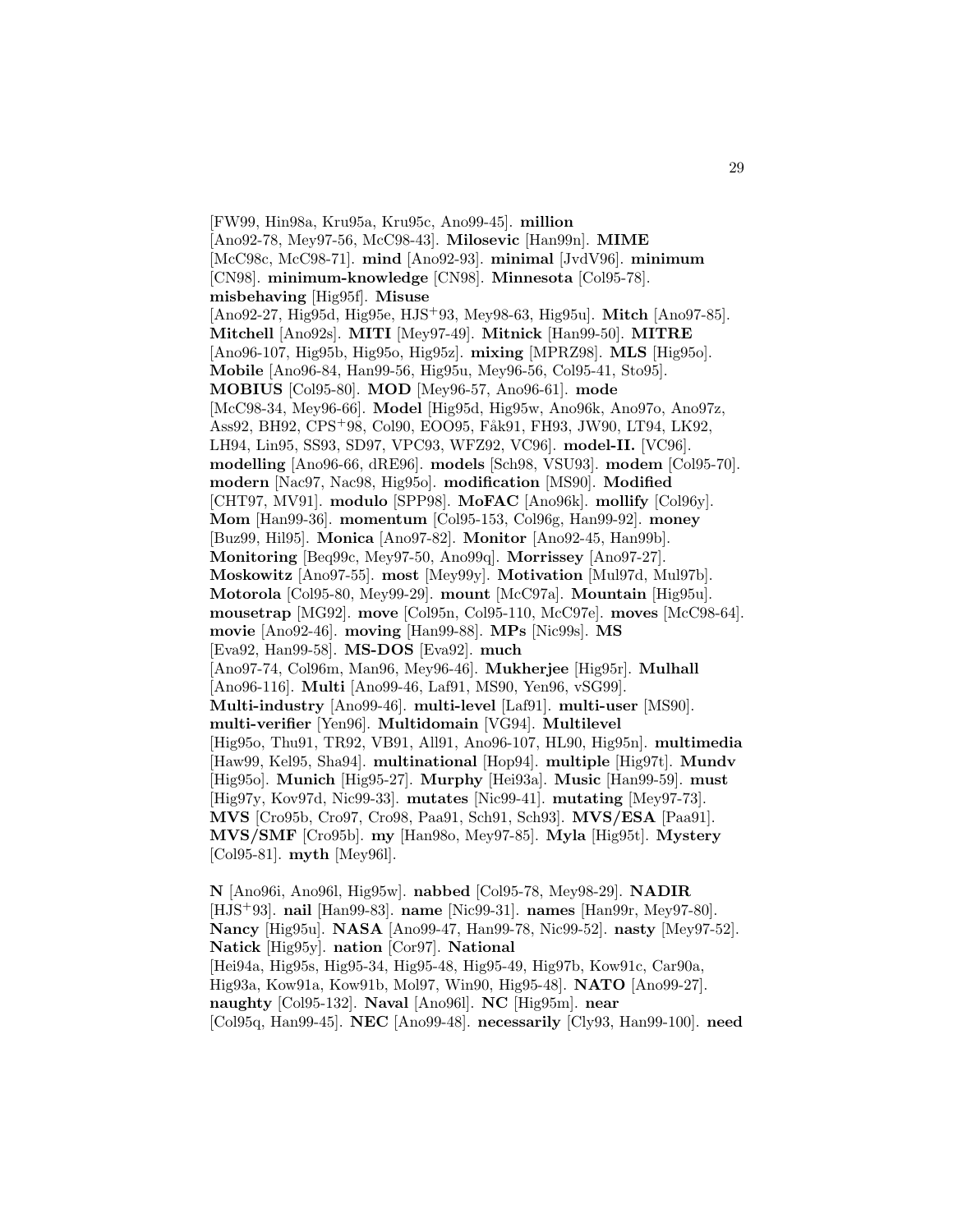[Ano97p, Ha92, Han99d, Har95, Mey98p, Mey98-49, Mey98-57, Mey99-30, Sto95]. **need-to-know** [Ano97p]. **needed** [Han99-87]. **needs** [Ano96-64, Klo90c, Nic99-67, Por96]. **neglect** [Mey98q]. **neglected** [McC98-72]. **Nepean** [Hig95p]. **'Net** [Col95-95, Mey98f, Col95t, Col95-93, Mey96-42, Mey96-94, Mey96-97, Col95-83, Col95-82, McC98-78, Mey96-59, Mey96-60, Mey96-67, Mey97z, Mey97-29, Mey98-92, Mey98-46, Nic99-45, Nic99-44, Ano96a, Col95h, Col95-52, Col95-102, Col96b, Col96l, McC98-76, Mey96-35, Mey97g]. **net-work** [Ano96a]. **Netbus** [Mey99-31]. **nets** [Mey96-36]. **Netscape** [Col95-84, Col95-126, Mey98-99]. **NetWare** [Col95-143, Hig95j]. **Network** [Ano92-66, Ano96z, Ano96-85, Ano96-104, Ano97-55, Ano97-27, Ano97-76, McC97n, Mey98-47, Mey98-48, Mey98-100, Mey99-32, Ric99, SG98, Ano97-34, Ano97-75, Ano99q, Ano99-48, Ano99-59, Ban95, BdAR99, BM90, Col95-88, DFHR90, DMGK95, FH93, GW92, Han99-45, Han95c, Hig95g, Hig95p, Hig95v, HJS<sup>+</sup>93, Jan92, Kov96, Mey96s, Mey96-51, Mey97r, Mey97-81, Mey98-37, Mey98-38, Mey99z, Mos93, Sch97b, Woo95e, Woo95b, McC98-43, Lat93]. **networked** [Haw99]. **Networks** [Mey98-49, Ano96-97, Ano97-34, Han99-83, Hig92r, JJ96, LR93, Lat92, Mey96-69, Mey96-84, Mey96-82, Mey97-52, Mey97-86, Mey98-77, Mol97, Nic99-66, NSS91, Sto95]. **Neugent** [Hig95o]. **neural** [DMGK95]. **News** [Hig97j, Hig97k, Ano98n, Hig92d, Hig92e, Hig92f, Hig92g, Hig92h, Hig92b, Hig92i, Hig92c, Hig93c, Hig93d, Hig93e, Hig93f, Hig93g, Hig93h, Hig94a, Hig95-30, Hig95-31, Hig96a, Hig97a, Hig97h, McC98z]. **next** [DS99, Han99-41, Han99-74, Kru95a, Kru95c, McC97n, McC98b]. **next-generation** [McC98b]. **niche** [Col96l]. **Nicholas** [Hig95r, Hig95v, Ano97u]. **Nigel** [Ano96-104]. **night** [Col95-125]. **night-time** [Col95-125]. **nightmare** [Mey96-59]. **Nikitakos** [Ano96l]. **NM** [Hig95c]. **No** [Ano92-55, Ano92-84, For99b, McC98-45, Mey97-55, Pou98d, Col96h, McC97v, Mey96-50, Hig96d]. **Nobel** [Hig95h]. **Non** [Ano97-59, Hig91d, Hig97c, Nic99-64]. **non-existent** [Nic99-64]. **Non-intrusive** [Ano97-59]. **non-mathematical** [Hig91d, Hig97c]. **Norman** [Ano96-65]. **Notargiacomo** [Ano96-107]. **note** [Ano91s, Coh91c, Coh96a, Coh98, LC94]. **notes** [Hig97k, Mey98-81, Nic99-53]. **Novell** [Hig95j, Hig95g, Ano92-66, Dav90a, Han99-63, Mey97-56, Mey98-51, Mil95, Nic99-46, Nic99-47]. **November** [Ano90-44, Ano91-52, Ano92-74, Ano93-51]. **NSA** [Ano92-67]. **NT** [Bir97, Col95-88, Col96q, Cur95, Han99-64, Han99-97, Hig97w, McC98-46, McC98-74, McC98-83, Mey96r, Mey96-102, Mey97-57, Mey98v, Mey99-40, Nic99h, Sch97b, Sch99a, Woo97e]. **Ntis** [Hig96e, Hig91e, Hig97l, Hig97m]. **nuclear** [Han99-89]. **number** [Col95r]. **numbers** [Col95z, Dav90b, Han99-73, McC98-60, PMRZ99]. **NZ** [Col95i].

**O** [RR91]. **Object** [Cor95b, Hig95w, Pre96, Ano96b, Ano97o, SU93, VB91]. **Object-Oriented** [Hig95w, Ano97o, SU93, VB91]. **objects** [BE95, OvS92].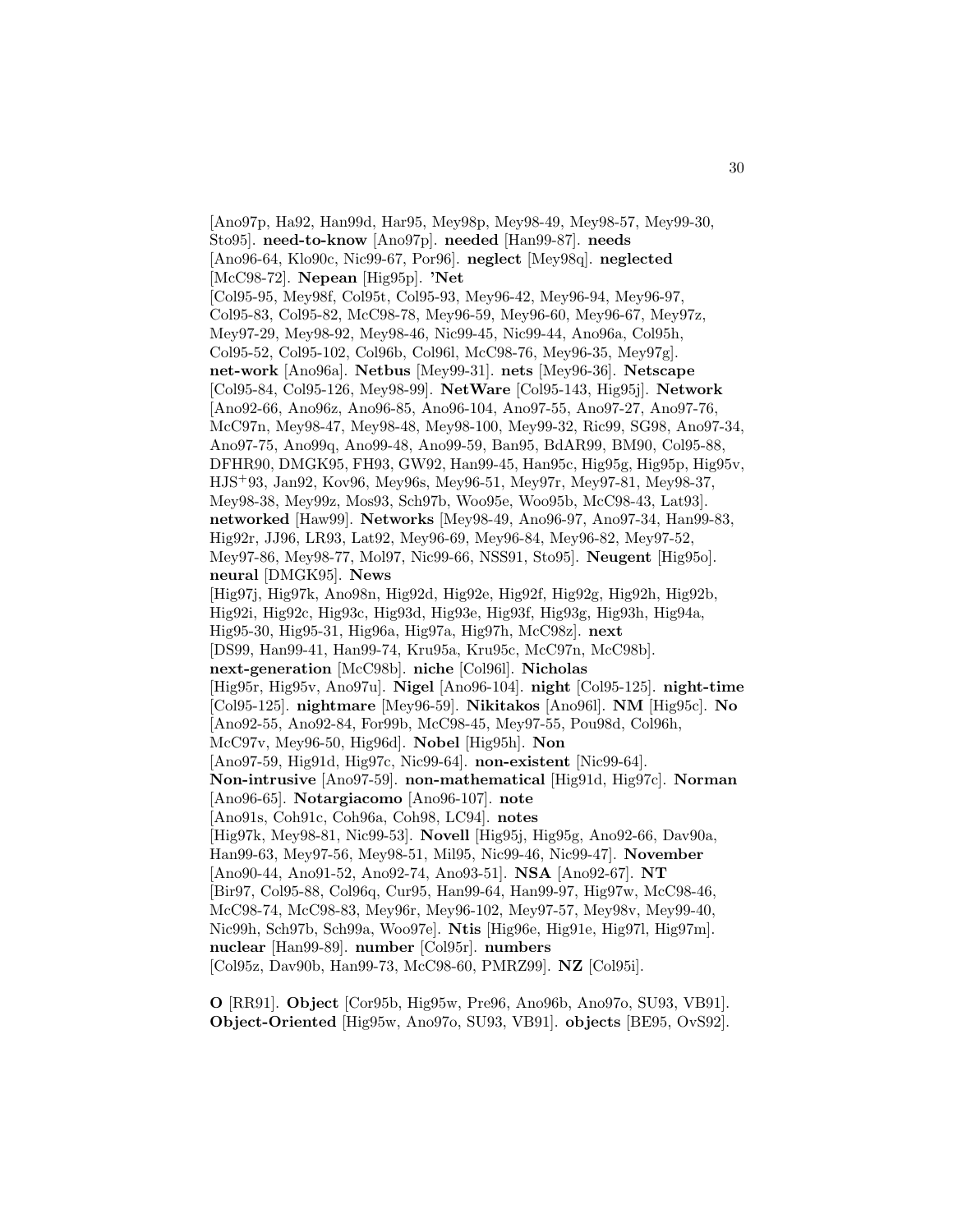**observations** [Ano96-112, Spa97b]. **October** [Ano92y, Ano92-29, Ano92a, Ano92-45, Ano92-65, Ano92-64, Ano92-66, Ano92-78, Ano92-76, Ano92-79, Ano92-86, Ano92-83, Ano92-81, Ano92-88, Ano92-87, Ano92-90, Ano92-89, Ano92-91, Ano92-96, Ano92-94, Ano90-43, Ano91-51, Ano92-73, Ano93-50]. **odds** [Han99-47]. **OECD** [McC97o]. **off** [Han99x, Nic99-54]. **offer** [Han99-54, McC98-66, Mey96-50]. **offered** [Mey99o]. **offering** [Mey98h]. **offerings** [Mey99-54]. **offers** [Col95-74, Col95-118, Mey98-99, Mey98-64, Nic99-40]. **Office** [Han99-58, Hig92r, VSU93]. **officer** [KL96]. **offices** [Mey96-60]. **often** [McC98-72]. **OH** [Hig95q, Hig95v]. **OILZ** [LS93]. **OK** [Nic99-59]. **Old** [Col95-89, Hru95]. **Olivier** [Ano96k]. **Olson** [Hig95-29]. **Olsson** [Hig95r, Hig95t]. **On-line** [Mey98-52, Col95-127]. **One** [Ano96-87, Far91, Han99-65, Hin99e, Ano96-81, Col95-29, Man96]. **one-way** [Man96]. **ONERA** [Hig95w]. **ONERA/CERT** [Hig95w]. **ones** [Col95-89]. **Online** [Ano96-106, Ano97-60, Col95c, Col95-90, Col96r, Han99-66, Hig95m, McC98-47, Mey96-62, Col95-157, Han99i, Han99q, Han99-45, Han99-94, Mey96-65]. **Only** [Col95-91, Hig95-47, McC97t, Mey96-70, Mey99-46, Nic99-27, Nic99z]. **onto** [Han99l]. **Open** [Ada96, Rei95a, Rei95b, Rei93, Ano96l, Bla92, Buc95, Buc96, Hig95g, Mey99k, Nic99h, Nic99-30, PA95, Pre91a, Ram90, Smi95b, Smi96]. **OpenPGP** [McC98-71]. **operability** [Hug99]. **operable** [Smi95b]. **Operating** [Coh93, Hig95h, O'S91, Ano92-84, Han99-51, Hru95]. **Operational** [Col95-92]. **operations** [Mey97b, Ano96-98]. **opinion** [Hei94a]. **Oppliger** [Ano96-34]. **opportunities** [Bov95]. **optic** [CKM91]. **Optimal** [Hig95c, SD95]. **optimization** [BE94]. **Optimized** [LB91]. **option** [Pou98d]. **options** [Klo90b, McC98-42]. **OPUS** [Spa92]. **Oracle** [Col95-93, All91]. **ORACLE-multilevel** [All91]. **O'Reilly** [Hig92a]. **Organization** [Kov98b, BdAR99, Hop94]. **Organizational** [Fag93, Ano97-57]. **organizations** [Ano96w, CvdRvZvD98, Mey99l, Rat97, Woo95a]. **Oriented** [Hig95w, Ano97o, Cor95b, Pre96, SU93, VB91, vSvdM94]. **Orifice** [Ano99d, Han99g]. **OS/2** [Cog95]. **OSes** [Hig97t]. **other** [Han99-47, Hin98c, Hin98d, Kem97a, Kem97b, McC97k, Zaj90d]. **our** [Hin99b]. **outlaws** [Ano92-44]. **outline** [Ano97a]. **outlook** [BD95]. **Outsourced** [Han99-68, Han99-67, Nic99-40]. **Outsourcing** [Tan95, Ano97-78, She97b, She97c]. **overestimated** [Bru95]. **overhead** [Mey97-46]. **overkill** [Col95-128]. **overlooked** [WB93]. **Overview** [Bla93, Ano96z, Bov95, MNP96, Ozi98]. **own** [Col96n]. **owned** [Han99-90]. **owners** [Ano96-63]. **ownership** [Bor96]. **oxymoron** [Cly93].

**P** [Ano96l, Ano96-107, Ano92w, Ano92h, Ano92j, Ano92s, Ano92-27, Ano92-29, Ano92a, Ano92-45, Ano92-47, Ano92-46, Ano92-48, Ano92-65, Ano92-64, Ano92-78, Ano92-76, Ano92-81, Ano92-88, Ano92-87, Ano92-92, Ano92-89, Ano92-91, Ano92-95, Ano92-94, Ano97v, Ano97-37, Ano97-79, Ano97-82, Ano97-86, Ano97-85, Col95-135]. **P.** [Ano96-102]. **PA**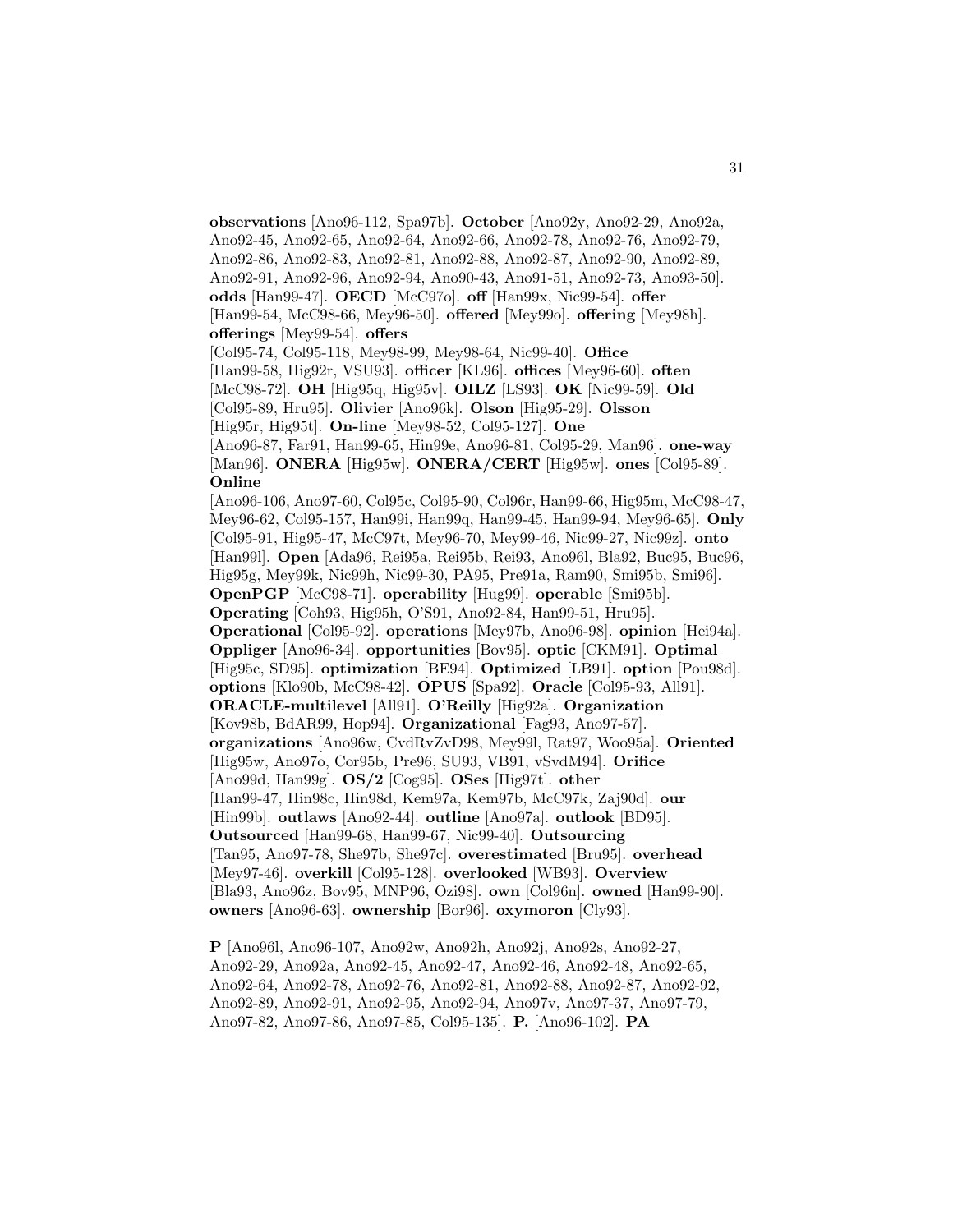[Hig95-32, Hig95-33, Hig95c]. **Paans** [Law92]. **Pack** [Han99-97]. **package** [GDNC94, Hig91b]. **packages** [McC98-44]. **packet** [VE98]. **packet-intercepting** [VE98]. **Pact** [Mey97-58, Col95-80]. **Padula** [LH94]. **page** [Han99-36, Han99-42]. **pager** [Mey96k]. **pagers** [Mey98-82]. **Pages** [Ano90-38, Ano90-42, Ano90-45, Ano90-40, Ano90-41, Ano90-39, Ano90-44, Ano90-43, Ano91-54, Ano91-50, Ano91-53, Ano91-48, Ano91-49, Ano91-47, Ano91-52, Ano91-51, Ano92-68, Ano92-75, Ano92-71, Ano92-70, Ano92-69, Ano92-74, Ano92-73, Ano92-72, Ano93-49, Ano93-52, Ano93-46, Ano93-48, Ano93-45, Ano93-47, Ano93-51, Ano93-50, Ano94-50, Ano94-44, Ano94-43, Ano94-45, Ano94-46, Ano94-47, Ano94-48, Ano94-49, Ano95-38, Ano95-44, Ano95-37, Ano95-39, Ano95-40, Ano95-41, Ano95-42, Ano95-43, Ano96-89, Ano96-95, Ano96-88, Ano96-90, Ano96-91, Ano96-92, Ano96-93, Ano96-94, Ano97-62, Ano97-68, Ano97-61, Ano97-63, Ano97-64, Ano97-65, Ano97-66, Ano97-67, Ano98-32, Ano98-38, Ano98-31, Ano98-33, Ano98-34, Ano98-35, Ano98-36, Ano98-37, Ano99-51, Ano99-57, Ano99-50, Ano99-52, Ano99-53, Ano99-54, Ano99-55, Ano99-56, Lat93, Mey98-85, Zaj94a, Zaj94b, Zaj94c]. **pair** [JCW91]. **palate** [Mey97n]. **Panel** [Ano90-46, Ano90-47, Ano96-38, Han99e]. **paper** [Ano99s, Hug99, LT94, Law92, Mey99i, Rob99]. **papers** [Ano93-55, Ano93-56, Ano93-57, Ano94-51, Ano99-58]. **paradigm** [Ano97-83, Han99-62, Hig95-27]. **Paradigms** [Rus93, Gor95d, Rus94]. **paranoid** [McC97t]. **Parents** [Han99-69]. **Paring** [McC97p]. **Park** [Ano96j, Hig95u, Hig95-32, Hig95-44, Hig95-50]. **Parkhurst** [Ano97-36]. **Parkin** [Ano96-81]. **Parliament** [Han99v]. **Part** [Mey97-59, Mul97b, Mul97c, Mul97d, Mul97e, Mul97f, Mul97g, MvS94, Nic99u, Col99a, Col99b]. **partial** [Ano96-51]. **parties** [Ano96-86, Ano97n]. **Partitioning** [Hig95-34]. **partners** [Rat99b]. **partnership** [Han99m]. **party** [Sch97a, SGI<sup>+</sup>99]. **Pass** [SG94]. **Pass-sentence** [SG94]. **passions** [Mey96-65]. **Passports** [DD92]. **Password** [Ano96-96, Nic99-48, YS99, BK95, CL94, Col95-32, Col95-35, Col95-51, Col95-94, Col95-103, McC97p, Mey97-57, SJJF96, Spa92]. **Passwords** [Hig96f, Mey98-53, Mey99-33, BPH<sup>+</sup>97, Han99-64, Man96, Mey96m, Nic99g, TCHS96, ZH90]. **past** [Mey99-33]. **patched** [Nic99-35]. **patches** [Col95-113]. **Patel** [Ano96d]. **path** [FH93]. **Pathways** [Ano96-108]. **patrols** [Han99-62]. **Pattern** [Hig95d]. **Paul** [Ano92-29, Ano96-101, Hig95-29]. **pay** [Mad92a]. **payment** [Col95-33, Mey96-58]. **Payne** [LT94]. **payphone** [Col95-31]. **pays** [Ano92-91]. **PBX** [MH97]. **PC** [Ano97-84, Ano96-31, Ano96-99, Ano97-76, Coh91c, Col95q, GW92, Han99-93, McC98-48, McC98-64, Mey96f, Mey96-101, Nor92a, TMO96, Tay92, Ano92-84]. **PCs** [Don93, Mey99s]. **PDAs** [Nic99-49]. **peeking** [Mey97-55]. **pees** [Mey99t]. **Penetration** [Har97, Jon97a, Jon97b, Ano96-32]. **Pennsylvania** [Hig95c]. **Pentium** [Han99-70, Mey99-42, Nic99-51]. **People** [Zaj90d, Ano96-33, Woo90c]. **PeopleSoft** [Col95-94]. **Peppes** [Ano96i]. **Perceived** [DBHM95]. **perception** [Mul97c]. **Perceptions** [JATC93]. **Perestroika** [Lat90]. **perfect** [vSN92]. **performance** [DKGS94, Ran93].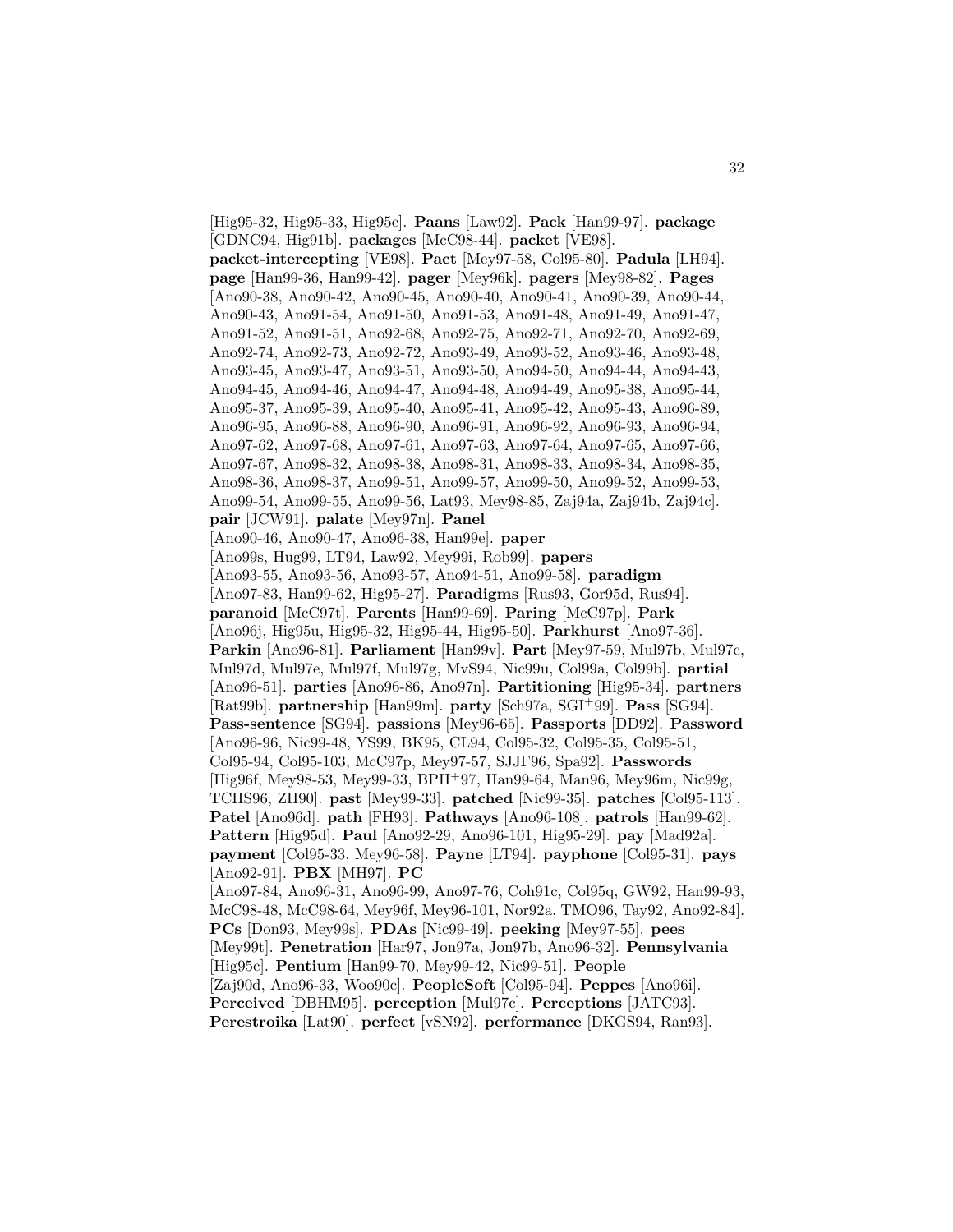**peril** [Mey97-44]. **perimeter** [Mey96-82]. **Personal** [Hig95h, Hin98h, Mey96-35, Mey99-34]. **perspective** [Hic97a, Hic97b, Hig95-35, Lun92b, Sch95a, Vin95]. **Persuasion** [Hig95-46]. **Pessimism** [Han99-71]. **Peter** [Hig95v, Hig95-44, Ano96-78, Ano96-85, Ano97-27]. **PGP** [McC98-49, Mey97-60, Mey98-54, Mey99-34, Mor96]. **phase** [GKM<sup>+</sup>97]. **Philadelphia** [Hig95c, Ano97-56]. **Philip** [Ano96-28]. **Phillips** [Hig95s]. **phone** [Ano92-45, Col95r, Col95-41, Hor92]. **phones** [Mey96-76]. **Photon** [Mey96-63]. **phreaking** [Ano99-63]. **phylogenies** [Ano97s]. **Physical** [Ban95, Ben98, Klo90b]. **Picarille** [Ano97v]. **pickings** [Mey98-102]. **piece** [Col95-95]. **pierce** [McC98m]. **pileup** [McC97p]. **pipe** [Col96r]. **Piracy** [Web95, Ano99-46, Col95i, Col95-104, Col95-136, Faw92a, Gli90, Mey96-34, Mey96-47, Mey97-77, Nic99a, Nic99-34, Nic99-47, Nic99-60, Wit92]. **Piraeus** [Ano96i, Ano96l]. **pirate** [Col95-96, McC97l]. **pirates** [Col95j, Col95n, Col95v, Col95-77, Col95-142, Col95-137, Col95-151, Faw92b, McC97m, Smi92]. **pirating** [Beq98e]. **pitfalls** [Beq99c, Rei95a, Rei95b]. **pits** [Mey96-88]. **Pittsburgh** [Hig95-32, Hig95-33]. **PKI** [CDR99, Mey97-61, Mey99-35]. **place** [Mey97-35]. **plague** [Col95-79]. **plagues** [Mey97-94]. **plaintext** [BH93]. **Plan** [Mey97-62, Ano96-117, Ano99-45, Col95-145, Han99n, Han99-90, McC98-56, Mey97f, Mey98l, Mey98s, Mey99-52, Nic99j, Pou99a, Pre91b, ZHM90]. **Planned** [Ano92-76]. **planning** [Ano96m, Ano96-85, Dev99, Hig95z, Hin98a, Klo90d, Men94, Mey96-94, Nos99, RH91, She95b, SS95]. **plans** [CM92, Col95-129, Col95-114, Hig95-47, McC98-78, Mey96-93, Mey97-43, dK95]. **Platinum** [Mey98-59]. **play** [Ano99x, Lin97]. **plays** [Jan92]. **plc.** [Ano96-86]. **plea** [Han99-50, McC98-59]. **plot** [McC98-78]. **plug** [McC98-64]. **Plugging** [McC98-50, Rei96]. **Pohl** [SB90]. **Poindexter** [Hig95-46]. **point** [McC98-69, Mey98-65]. **points** [Mey99h]. **pol** [Mey98-28]. **Police** [Ano92-77, Col95-96, Mey96-64, Nic99-33]. **Policies** [Woo97c, AM95, Kow91a, Lin95, Mey98-78, Øln94, PG94, Woo95c, Woo95d, Zaj94c]. **Policy** [Küh99, Ano96-38, Ano96-62, Ano96-97, Ban90, Gri97, Hic97a, Hic97b, Mey96j, Mey96v, Mey96-61, Mey97-49, Mey97-59, Mey98-46, OA90, Pou97]. **Polish** [Ano99-49]. **politic** [Mad98]. **polyinstantiation** [Laf91, SJ92]. **Poole** [Ano96w]. **porn** [Ano99-47, Col95-83, Mey96-59]. **Pornography** [Hig96g, Col95-91, Han99p]. **Pornotopia** [Bla96]. **Portable** [McC97q]. **porter** [Fin97a, Ano96-64]. **portfolio** [Fin97a]. **ports** [RR91]. **Posch** [Ano96-51]. **pose** [McC98-34, Mey96-62, Mey98-97]. **poses** [Ano99w, Mey96-45, Mey96-86]. **POset** [Coh91b]. **Possible** [Bon96, Col95w]. **posted** [Han99-52]. **Postfach** [SB90]. **postponed** [Mey99q]. **potential** [McC97k]. **Power** [Jan92]. **Powerful** [McC98-51, Nic99-50]. **powers** [Han99j]. **pp** [Ano92-55, Ano92-66, Ano92-79, Ano92-85, Ano92-83, Ano92-84, Ano92-90, Ano97c, Ano97-55, Ano97-27, Ano97-35, Ano97-36, Ano97-47, Ano97-72, Ano97-73, Ano97-74, Ano97-76, Ano97-84]. **Practical** [Ano96-98, Hig95o, Ano96-99, Hig95n, Hig95p, Zaj94b, Hig92a]. **practice** [Ano97l, Hic95, SL96]. **practices** [Ass92]. **practitioner** [Sch98]. **Predicate**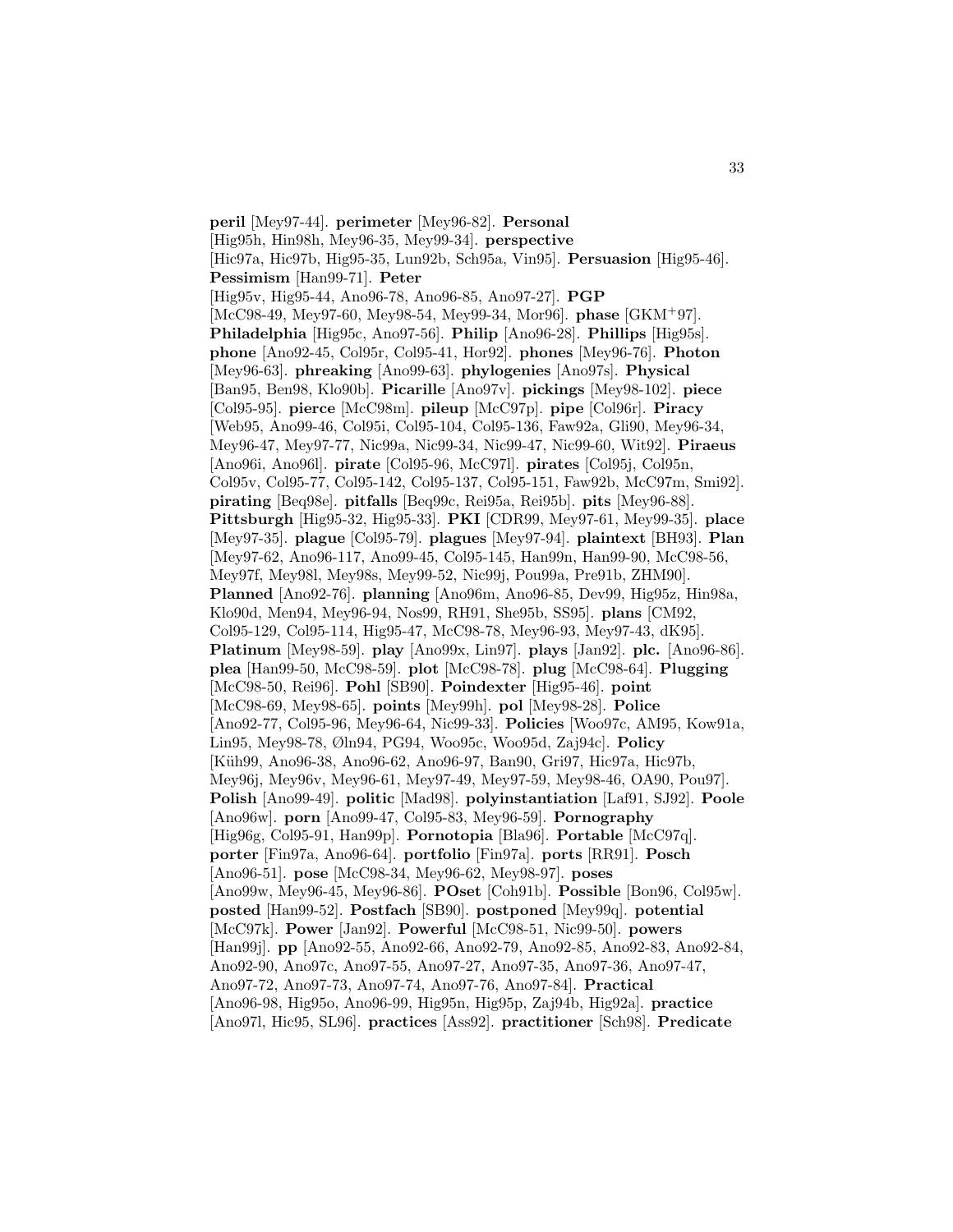[Laf91]. **prediction** [Ano96-66]. **preface** [Ozi98]. **preface/overview** [Ozi98]. **Preliminary** [Ano90-48, Coh97a, Coh97b, LS93]. **Preparedness** [Hig95s]. **Preparing** [Mey97-63, Tab90]. **prescription** [Ano99-59]. **prescriptions** [Sch99a]. **Present** [Col95-97]. **presentation** [McN95b]. **presents** [Mey99-31]. **President** [Beq98d]. **Pressure** [Col95-98, Ano99-44]. **Pretty** [Mey97-64]. **prevent** [Bon96, McC98-81, Nic99-70]. **prevented** [Zaj90b]. **Preventing** [Spa92]. **prevention** [AD90, Ano96-104, Ano97r, Han99g]. **preventive** [Gil92]. **preview** [Mey99-42]. **prey** [McC98g]. **Price** [Hig92a]. **prime** [Han98i]. **prime-time** [Han98i]. **principle** [Koe93]. **Principles** [Ano96-50, Hei95a, Kru96, Woo90d, Woo93b, Ano99f, SJ91]. **Privacy** [Ano96-100, Col95-99, Col95-158, Han99-72, Hin98e, Mey96-65, Mey97-64, Mey99-36, Nic99-51, Oli95b, Ano92-76, Ano96-80, Ano97-69, Ano99o, Ano99u, Col95-27, Col95-63, Col95-75, Col95-101, Col96f, Han99d, Han99i, Han99o, Han99-36, Han99-54, Han99-63, Han99-65, Han99-88, Han99-91, Han99-93, Hei94b, Hig95-33, Hig96g, Mad95, Mey96-88, Mey98-90, Mey98-92, Mey98-52, Mey98-79, Nic99x, Nic99w, Puj93, Rot92, Sto95, Woo91a, Ano92y]. **private** [Col96n, Mey96-36, Mey97-86, Mey98-77, Nic99-66]. **privatization** [Ano96-61]. **privilege** [Pre91a]. **Pro** [Mey99-34]. **proactive** [BK95]. **probabilistic** [GKG92, Mor96]. **probabilities** [PRK98]. **probably** [Ano96i]. **Probe** [Ano96-28, Han99q, Han99-44]. **probes** [McC98-67]. **problem** [Han99f, Joa97, Kem97a, Kem97b, Mey98i, Mey98-62, Mul97c, Nic99p, WB93]. **problems** [Ano96h, Bon98, Bon99, Cie97, Col95-44, Cor95a, Han99-56, Han99-72, Mey99m]. **procedure** [MPRZ98]. **Procedures** [Hig97n, Ano96z]. **proceeding** [Ano96-60]. **proceedings** [Hig97i]. **process** [Ano97x, CM93, PH90, Rat99a]. **processes** [SD97]. **Processing** [Ano96-51, Hig95m, Cro95b, Men94]. **products** [McC98-28, Mey99-44, Smi95b, Smi96]. **Prof** [Hig95p]. **Prof.** [Ano96g, Ano96-112]. **professional** [Bas91, Eva90, Han99-79, Kov97e]. **Professionalization** [Hig95-46]. **Professor** [Ano96-86, Mey97-96]. **profile** [Ano96l]. **Profiles** [Hig95u, vSvdM94]. **profit** [Wol95]. **profitability** [RR91]. **program** [Coh93, KS97, MS90, Mey97-42, Hig95i]. **programme** [Han99m, Kov96, Mey99g, Rob92]. **Programming** [CGO93]. **Progress** [Kru91]. **Project** [Hig95-44, Ven95, BE90, Ano92-78]. **projects** [Ano96-101]. **Promises** [Cor95a, Mey97-58]. **promotes** [Han99v]. **proof** [Col95-146, Mey97-80, Tay92]. **property** [Ano99-49]. **proposals** [Col95-43]. **propose** [Ano99y, Col95-152]. **proposed** [Col95y, Col95-87, Mey96-66]. **proposes** [Han99o]. **proposition** [Kim95]. **proprietary** [Ano99t]. **prosecute** [Han99-86]. **prosecutions** [Mey96-59, Mey98k]. **prosper** [Mey97-66]. **Protect** [Col95-100, Ano97-47, Col95-55, Mey96-40, Mey98-89, Mey98-80]. **Protecting** [Col95-101, HDW97, Mey96-67, Mol97, OvS92]. **Protection** [Mey96-68, Mey98-55, Mey99-37, Pou98a, Pou98e, Pou99a, Ano97-75, Ano99f, CRR92, Coh93, Coh98, Col95q, Col95-157, Eva96, Fra95, Jan92, LCC94,

LK92, McC97q, McC97t, McC98-66, McC98-80, Mey96-50, Mey96-63,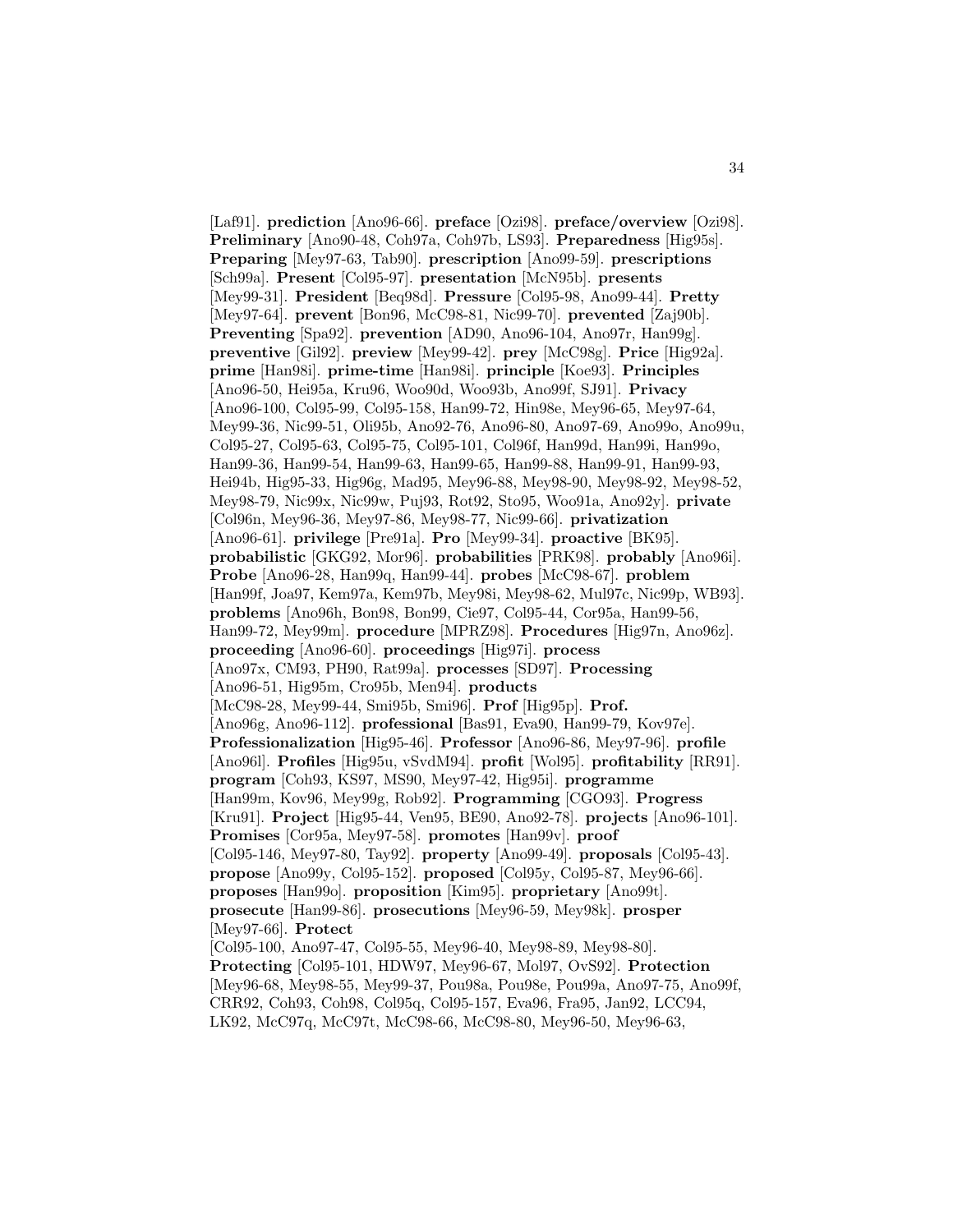Mey96-101, Mey98l, Mey98-41, Mey98-53, Mey98-81, Mey99-54, Muf90, Nic99n, VC96, Beq98d, Zaj94b]. **protections** [Han99-87]. **protects** [Ano97-76, Nic99-37]. **protest** [Han99-37]. **Protocol** [McC98-62, GKG92, JL96, Ran93]. **Protocols** [Zaj94a, Ano96-30, Ran92, SSP90]. **prototype** [KJ95, Hig95-44, Hig95r]. **Provable** [Sch98]. **provide** [She95c]. **Provider** [Han99f]. **Providers** [Mey99-38]. **provides** [Col95-70, Mey97-61]. **Providing** [Col95-102, Mey96-69]. **Provo** [Hig95j, Hig95l, Hig95g]. **Pseudonymous** [Ano97-69]. **Pssst** [Col95-103]. **Psst** [Mey98-56]. **Pstt** [Mey96-70]. **Public** [Ano97-70, Mos93, Ano96j, Ano96w, DFIR99, Han99-86, LCC94, MPRZ98, Mul97c]. **Public-key** [Ano97-70, MPRZ98]. **Publication** [Gor95b]. **published** [Ano92-27, Col95-157]. **publisher** [Woo95a]. **publishers** [Eva96]. **Puffer** [Mey96-71]. **Puketza** [Hig95r]. **punishment** [Som92]. **Purdue** [Ano96g, Ano96-112, Hig95i, Hig95d, Hig95q, Hig95e]. **purview** [Mey98y]. **push** [Mey98-67, Nic99j]. **pushes** [Faw92a]. **put** [Mey98-87]. **puts** [Ano92-81]. **Putting** [McC98-52, Wit92, Han99-38]. **puzzle** [Bou97].

**quadratic** [Ano97-72]. **quadruple** [Han99-77]. **quagmire** [Beq98b, Beq98e, Cri97]. **quality** [Ano96-111]. **quandary** [Mey96-96]. **Quantitative** [YA96]. **Quantum** [Ano92-79]. **Quarterly** [Ano92-55, Ano92-84]. **questions** [Ano96c]. **Quick** [Mey98-101].

**R** [Ano96j, Ano96-51, Hig95f, Law92]. **R.** [Ano96-34, Ano96-115]. **R.H** [Ano96i]. **R.H.-University** [Ano96i]. **R3** [Hig95k]. **RACF** [Lyn91]. **RACIF** [Law92]. **RAD** [Lem96]. **radiation** [Hin98g, Smu90]. **Raids** [Col95-104, Col95n]. **Rain** [Ano92-80]. **raise** [McC98-39, Mey97j]. **raises** [Col96p, Nic99-46]. **rally** [Ano92t]. **RAMeX** [KJ95]. **ramifications** [Mul95]. **Rand** [Ano96k]. **Random** [Ano93-53, Ano97-71, Hig90a, Hig90b, Hig90c, Hig90d, Hig90e, Hig90f, Hig90g, Hig90h, Hig91f, Hig91g, Hig91h, Hig91i, Hig91j, Hig91k, Hig92j, Hig92k, Hig92l, Hig92m, Hig92n, Hig92o, Hig92p, Hig92q, Hig93j, Hig93k, Hig93l, Hig93m, Hig93n, Hig93o, Hig93p, Hig94b, Hig94c, Hig94d, Hig94e, Hig94f, Hig94g, Hig94h, Hig94i, Hig95-36, Hig95-37, Hig95-38, Hig95-39, Hig95-40, Hig95-41, Hig95-42, Hig95-43, Hig96h, Hig96i, Hig96j, Hig96k, Hig96l, Hig96m, Hig96n, Hig97p, Hig97o, PMRZ99]. **rapidly** [Han99-66]. **rate** [Col95-129]. **rates** [BPH<sup>+</sup>97]. **ratings** [Mey97-35]. **rattles** [Col95-151]. **Ray** [Ano96-82]. **RCMP** [McC98-53]. **re** [Han99-96, Rat97, Men92e]. **re-building** [Han99-96]. **re-evaluation** [Rat97]. **Re-examining** [Men92e]. **readied** [Mey99-54]. **ready** [Ano99-69, Nic99k, Nic99-39]. **Real** [Mey96-72, BdAR99, FW99, Han99y, Hei96c, Hig95-47, LE98, LT94, Mey96-36, VPC93]. **real-time** [LE98]. **Realisation** [CN98]. **realistic** [Ano92-46]. **reality** [Mey96l, Mey98z]. **reap** [Ano99o]. **reawakening** [Col95-82]. **rebound** [Mey98-48]. **Recall** [BPH<sup>+</sup>97]. **receiver** [Rus94]. **reception** [Smu90]. **Recession** [Ano92-81]. **recipe** [Col95-105]. **recognition** [DMGK95]. **Recognizing** [Gor95c]. **record**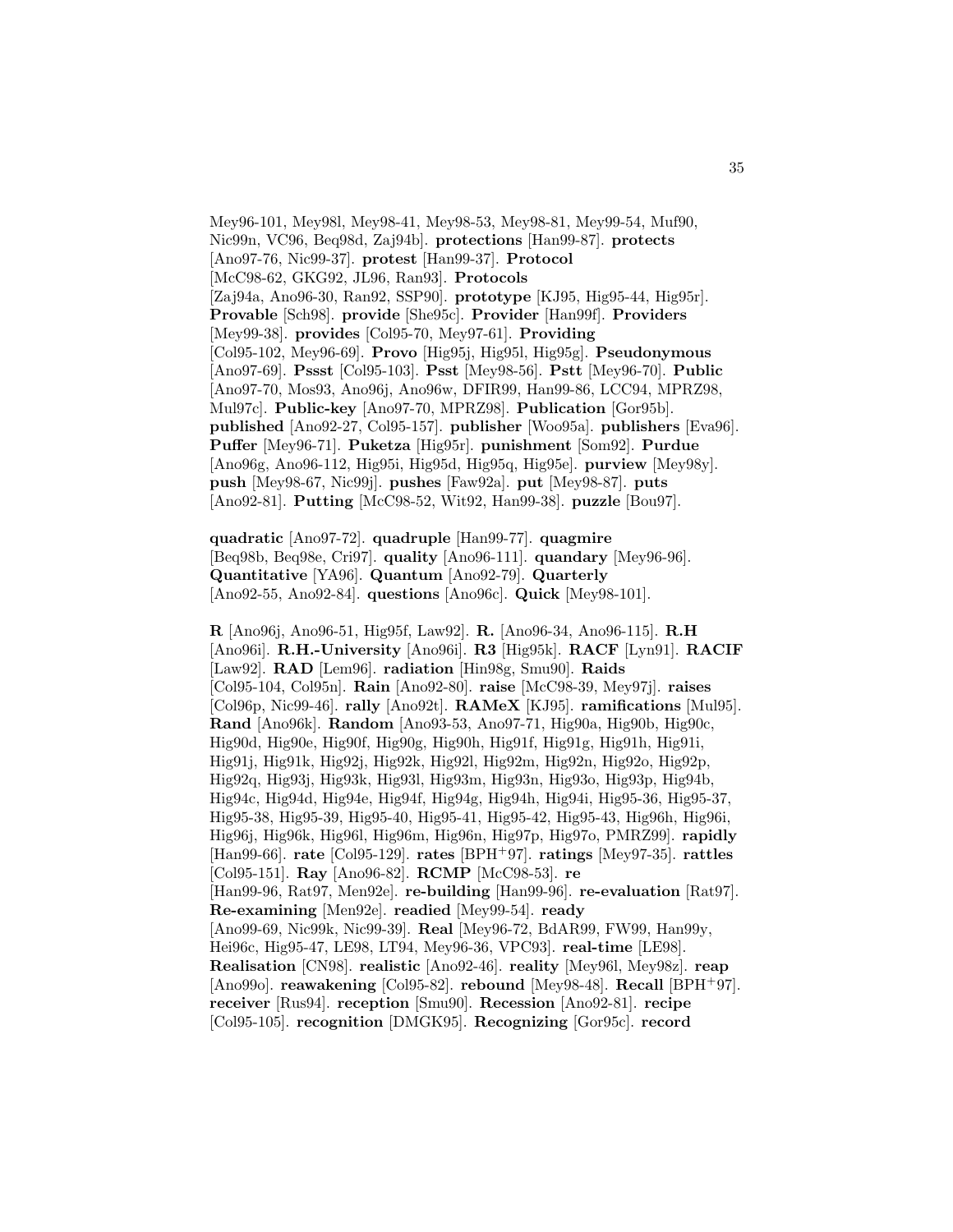[Mey99b]. **records** [Ano97-77, Col95-75, Han99-52, Hei96b]. **recover** [MS90]. **Recovering** [Kov95]. **Recovery** [Hei93b, Ano92-48, Ano96-33, Ano97r, Cla97, Col95-145, GKM<sup>+</sup>97, Han99-46, Hil95, Men94, Mey98w, Nor93, Pea91, Tay95]. **reduce** [Hig97n]. **Reducing** [Mou98]. **reduction** [SPP98]. **redundancy** [JvdV96]. **redundancy-doing** [JvdV96]. **Redundant** [O'S95]. **Refereed** [Ano90-49, Ano91-55, Ano91-56, Ano92-82, Ano93-54, Ano93-55, Ano93-56, Ano93-57, Ano94-51, Ano99-58, Ano90i, Ano90-50]. **referees** [Ano90-31, Ano90-32, Ano90-33, Ano90-34, Ano90-35, Ano90-36, Ano90-49, Ano91-42, Ano91-43, Ano91-44, Ano91-45, Ano91-46, Ano92-56, Ano92-57, Ano92-58, Ano92-59, Ano92-60, Ano92-61, Ano92-82, Ano93-41, Ano93-42, Ano93-43, Ano93-44, Ano93-55, Ano93-56, Ano93-57, Ano94-36, Ano94-37, Ano94-38, Ano94-39, Ano94-40, Ano94-41, Ano94-42, Ano94-51, Ano95-28, Ano95-31, Ano95-33, Ano95-34, Ano96-67, Ano96-68, Ano96-70, Ano96-71, Ano96-72, Ano96-73, Ano96-74, Ano97-49, Ano97-51, Ano97-52, Ano97-53, Ano97-54, Ano98w, Ano98x, Ano98y, Ano98z, Ano98-27, Ano98-30, Ano99-37, Ano99-38, Ano99-41, Ano99-42, Ano91-41, Ano92-62, Ano95-29, Ano95-30, Ano95-32, Ano95-35, Ano96-69, Ano97-48, Ano97-50, Ano98-28, Ano98-29, Ano99-39, Ano99-40]. **referres** [Ano90-37]. **refinement** [CJC98]. **reflected** [Tay95]. **Reflex** [Ano96-32, Ano96-75]. **Reg** [Ano92-87]. **region** [Ano92k]. **Registrar** [Pou98a]. **registration** [Ano96-34]. **registry** [Hig97w]. **regression** [Mer90a]. **regulated** [Col95-91]. **Reid** [Ano96x]. **related** [Coh92a, Mul97a, Mul97c, TO91]. **relationship** [CJB94, Col95-131]. **relaxes** [Mey98-78]. **released** [Han99g]. **releases** [Han99-91]. **relevant** [She90]. **reliable** [Ano96-111, FGAR93]. **remainder** [HTY96]. **remains** [Col96t]. **remote** [Ano96-108, CL94, Han95a, Mey98-51]. **remove** [Fer92]. **Reno** [McC98-54]. **repair** [Yen96]. **replace** [Ano97k]. **replicate** [Ano97-79]. **Report** [AAL<sup>+</sup>93, Han99n, McC98-55, Nic99-52, Nic99-53, Pou98a, Ano91-39, Ano92u,

Car90a, DMC92, EM90, Han99z, Han99-82, Hig93b, Hig93i, Hin99f, Mey96u]. **reported** [Ano99-59]. **reporting** [Ano96-65, PvS91]. **reports** [Han99-87]. **repossession** [Col95-147]. **require** [Han99-81]. **requirement** [MvS94]. **Requirements**

[BD92, Ano97z, Ano97-77, Cie97, Hit95, Hug95a, MvS94, Pfl91]. **requires** [Han99-96]. **rescue** [McC98-56]. **Research**

[Hig95-27, AAL<sup>+</sup>93, BD95, BdAR99, Han99-75, Lun92b, She90]. **residents** [Han99d]. **residues** [Ano97-72]. **resilience** [MvS94]. **resolution** [Han99-98]. **resource** [Ano96-77, BM90]. **response** [Boy97, Coh97c, Mey96j, RH91]. **responsibility** [Woo95a]. **restless** [Mey96d]. **Reston** [Hig95h, Hig95j, Hig95g]. **restricted** [SPP98]. **restriction** [Mey98s]. **Results** [Hig95r, Coh92a]. **resumption** [RH91]. **retailing** [Men90b]. **rethinks**

[McC98-78]. **Retinal** [Boo92]. **retreat** [Han99-49]. **retrospective** [Hei93c]. **return** [McC97r, Mey97-69]. **reuse** [Hig95-45]. **Reuters** [McC98-57].

**reveals** [Mey96-64]. **revenge** [Col95-50]. **revenue** [McC98-58]. **Reversible**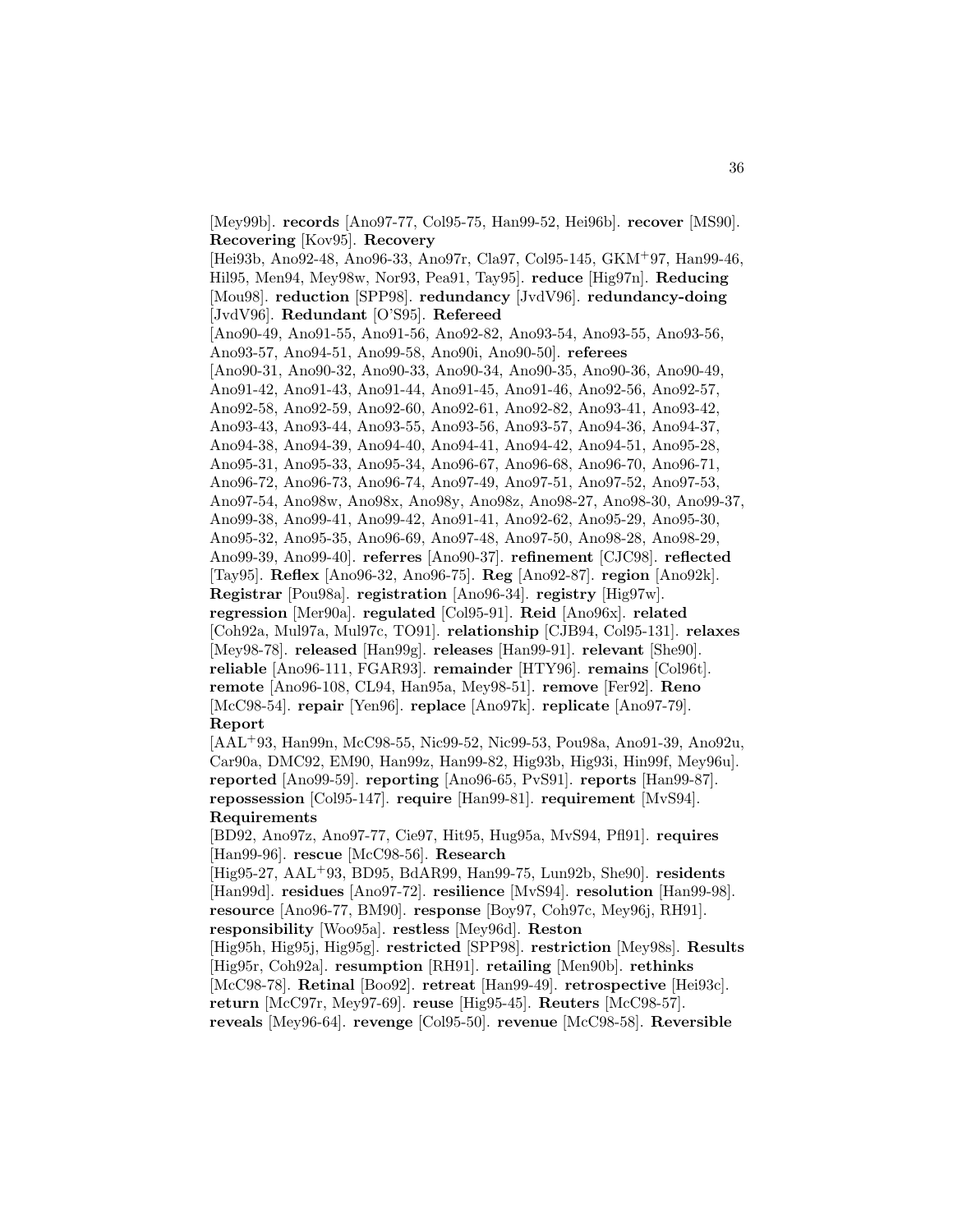[MPRZ98]. **Review** [Ano92j, Ano92-85, Ano92-83, Ano92-84, Ano96i, Ano96j, Ano96k, Ano96l, Ano97-72, Ano97-73, Ano97-74, Hig92a, Hig95h, Hig95f, Hig95i, Hig95j, Hig95s, Hig95k, Hig95l, Hig95c, Hig95m, Hig95o, Hig95n, Hig95g, Hig95d, Hig95q, Hig95e, Hig95p, Hig95r, Hig95t, Hig95u, Hig95v, Hig95w, Hig95x, Lat93, SB90, Zaj94a, Zaj94b, Zaj94c, Cro97, Cro98, Ric99]. **Reviewing** [Ano96-101]. **reviews** [Col95-124]. **revised** [Pou99b]. **revisited** [Col95-109, For99a, HZS94]. **Revocation** [VC96]. **Rich** [Mey98-102]. **Richard** [Ano92j]. **Right** [Ano96-102, Col95-72, Han99-100, Mey96-85, Osb97a]. **rights** [Bor96, GKKT92, Han99-94, O'S95]. **Rik** [McC98-33]. **Rindos** [Col95-58]. **ring** [Ano92-77, Col95-96]. **rings** [McC98y]. **RIP** [Han98o]. **rise** [Ano92-29, Han99a, Han99-43, Han99-72, Men92b]. **rises** [Col95r, Tay95]. **Risk** [BE90, Bas91, Cie97, Hig95c, HS95b, dRE96, Ano96-39, Ano96-98, Ano97k, Ano99w, BE94, Car91, Col96t, ELB93, Far91, Hin99b, KJ95, LE98, Mey96g, Mey96-45, Mey96-79, Mey97-35, Mey99l, MM96, Rat99a, Som94, vdME98]. **Risks** [Han99-73, Rat99b, Ano92-85, Bol95, Fer92, Fin97b, Hil91, Kel95, Lic98, McC98w, McC98-63, Mey96c, Mey96-87, Mil96, Nel99, Rat98, Zaj92a]. **risks-how** [Zaj92a]. **risky** [Mey98w]. **rivals** [McC98f]. **Rivka** [Ano97-47]. **RNS** [SPP98]. **RNS-modulo** [SPP98]. **road** [Ano96-79]. **roadmap** [Ano96-87]. **Roaming** [Ano97-75]. **Rob** [Hig95t]. **robbery** [Kov99b]. **Robert** [Ano97-55]. **Rod** [Ano96-81]. **Roger** [Hig95j, Hig95k, Hig95g]. **Rogers** [Hig95-45]. **Role** [Hig95m, Par95a, Ano99x, Coh98, Col95-37, Col95-62, Jan92, Law93b, LV92, Lin96, MD94, vSvdM94]. **role-oriented** [vSvdM94]. **Roles** [Ano92-86, Law93b]. **roll** [Mey99-53]. **ROM** [Ano92-67, New95]. **Ronald** [Hig95r, Hig95t]. **round** [Ano92t]. **roundup** [Ano90n]. **Router** [Mey97-65]. **Routers** [Col95-106]. **roving** [Han99-62]. **row** [Nic99u]. **Royal** [Ano96-80]. **RS** [Smu90]. **RS-232** [Smu90]. **RSA** [Hei95b, LB91, Mey99-39, SPP98]. **RTF** [Nic99-41]. **RTFM** [Ano96x]. **Rudell** [Hig95o]. **rug** [Mey98b]. **rule** [Ano99o, Ano99u]. **Rules** [Hig95m, Col95-150, McC98-69, Mey97x, Mey98-90, Mey98u, Mey99r]. **ruling** [Mey96-64]. **rumbled** [Col95-142]. **running** [Mey97w]. **Rush** [Han98o]. **Russia** [Mey98-35, MNP96, Nic99-54]. **Russian** [McC97m, McC98-59, Nic99-39]. **Rx** [McC97k].

**S** [Ano96h, Ano96k, Ano96l, Ano96-77, Hig95-47, McC98c, McC98-71]. **S.** [Ano96-107, Ano96-111]. **S/MIME** [McC98c, McC98-71]. **sabotage** [Mad92b, Nic99-62]. **sabre** [Col95-151]. **Sachs** [Hig95x]. **Safe** [Col95-108, Col95-107, Ano92-92, Ano97o, Ano97-82, Col95-64, Col95-46, Col95-68, Mey96-39, Mey96-53, Mey96-54, Rob91, Han99-74]. **safe-guards** [Col95-46]. **Safeguarding** [Col95-109, Mey96-89]. **Safeguards** [Hig95c, Ha92]. **safely** [Mey97t]. **safer** [Col95-127, Han99v]. **Safety** [Col95-110, McC98-60, Ano97-83, Col95-102, McC97n, McC98-64, Mey96z, Mey96-88, MvS94]. **sale** [Han99-64, Mey98-51]. **sales** [Mey96-62]. **SALSA**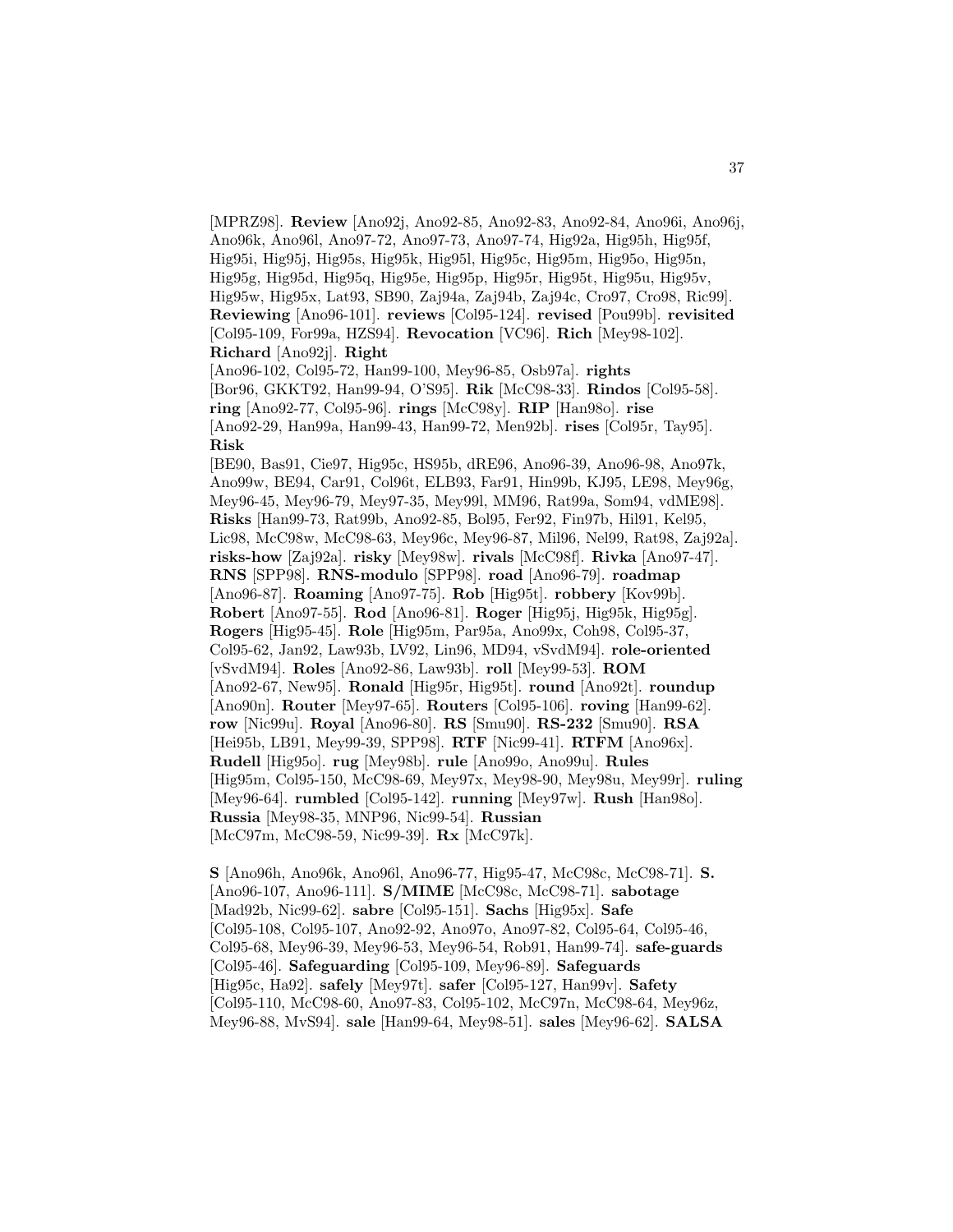[Ano96-103, She96]. **Salvage** [Hig97q]. **Sam** [Col96w]. **same** [Han99-42]. **San** [Hig95f]. **Sandeep** [Hig95d, Hig95e]. **Sanford** [Hig95y]. **sans** [War92]. **SAP** [Ano96-104]. **SATAN** [Col95-111, Col95-112, Ven95]. **satellites** [McC98b]. **Sausalito** [Zaj94c]. **Save** [Mey97-66]. **saves** [Ano99-48]. **say** [McC98j, Nic99s]. **says** [Ano99p, Ano99-62, Col95-148, Han99e, McC98-77, Mey96-45, Nic99-53]. **scam** [Han99-84, McC98-48]. **scams** [McC97i]. **scan** [Hig97j, Hig97k, Mey98r]. **scanner** [Mey99j]. **scanners** [Boo92, Hig97t, Zaj94d]. **scare** [Nic99-44]. **Schell** [Hig95j, Hig95g]. **schematic** [VC96]. **Scheme** [Hig95-35, Ano96-51, Ano97-72, BR96, BM90, CL94, CJB94, CN98, Coh97a, Coh97b, Col95-32, Col96w, DD94, HL90, HTY96, JCW91, Lia94, LL98, Man96, SJJF96]. **schemes** [Ano97n, Ano97-81, CH94, CHT97, LR92, LV94, YS99]. **Schneier** [Zaj94a]. **School** [Ano96-115, Han99-62]. **Schultz** [Hig95-32]. **Science** [Ano96d, Ano96k, Ano96-30, Ano96-34, Hig95t, Hig95-47]. **Sciences** [Ano96j, Ano96-80]. **Scientific** [Ano92-79]. **SCO** [Col95-113]. **Scrambling** [Mey97-67]. **Screening** [Ano97-73]. **Sea** [Hig95-44]. **search** [LR92, LV94, Tab90]. **seat** [Mey99-42]. **Seattle** [Mey96-73]. **Sebastopol** [Hig92a]. **SEC** [Nic99-55, Hig93i]. **SEC'96** [Ano96-60]. **SEC'97** [Hig97i]. **second** [vS96]. **secrecy** [Mey99n]. **Secret** [Col95-114, Mey98-57, NSS91, Ano96-97, Ano96-105, Col95-108, Col96h, Col96s, DD94, JJ96, JL96, Mey98-101]. **secret-sharing** [DD94]. **secretary** [Hig95n]. **secrets** [CJC98, Col95w, TCWH95]. **sect** [Han99l]. **sector** [Han99-86, Nic99k]. **Secure** [Ano96-106, Col95-115, Col95-116, Col95-117, DFHR90, Hig95t, Hig95w, McC97r, Mey96-74, Mey97-68, Mey97-69, Mey97-70, Nic99-56, Pre91a, VI97, Wat95, Win90, All91, Ano96d, Ano96i, Ano96-30, Ano96-99, Ano96-111, Ano97a, BR96, Coh96b, Col95-33, Col95-54, Col95-74, Col95-107, Col95-152, Col96q, GW92, Hin99f, Kru91, Laf90, Laf91, Lem96, LC94, McC98i, McC98o, McC98-29, McC98-28, Mey96-29, Mey96-58, Mey96-56, Mey96-60, Mey97-54, Mey97-59, Mey97-61, Mey97-41, Mey98-40, Mey99-55, OvS92, Pou98b, Ram90, Ran92, Ran93, She95c, SJJF96, SGI<sup>+</sup>99, VSU93, Wis95, Woo90d, Woo93b, Woo94, vS98]. **SecureDesktop** [Ano97-76]. **Securely** [Ada96, Ano96-107, Mey98-82, SJ92]. **SECURENET** [DKGS94]. **secures** [McC98-79, Mey98d, Mey98h]. **Securicor** [Col95-118]. **Securing** [Ano96-108, CM93, Col95-119, Hig95h, Mad95, Mey97-71, Mey97-72, Mey99-40, Sch97a, Sch97b, Ano96-87, Pou97, Hig95p]. **Security** [Ano92j, Ano92-29, Ano92-45, Ano92-86, Ano92-90, Ano96z, Ano96-50, Ano96-59, Ano96-99, Ano96-104, Ano96-109, Ano97-77, Ano97-78, Ano98-39, Ano99-59, Ano99-60, Ban90, Car90c, Col95o, Col95-121, Col95-123, Col95-120, Col95-131, Col95-122, Col95-124, Col95-125, Col95-126, Col95-127, Col95-128, Col95-129, Col95-130, Col95-162, Col96t, Di 93, Don93, EHT96, Fra96, GGG<sup>+</sup>94, Han98i, Han98j, Han98k, Han98l, Han98m, Han99-59, Han99-75, Han99-76, Haw99, Hei94a, Hei95b, Hig95s, Hig95c, Hig95o, Hig95q, Hig95y, Hig95-34, Hig95-46, Hig95-45, Hig95-48, Hig95-49, Hig97b, Hig97r,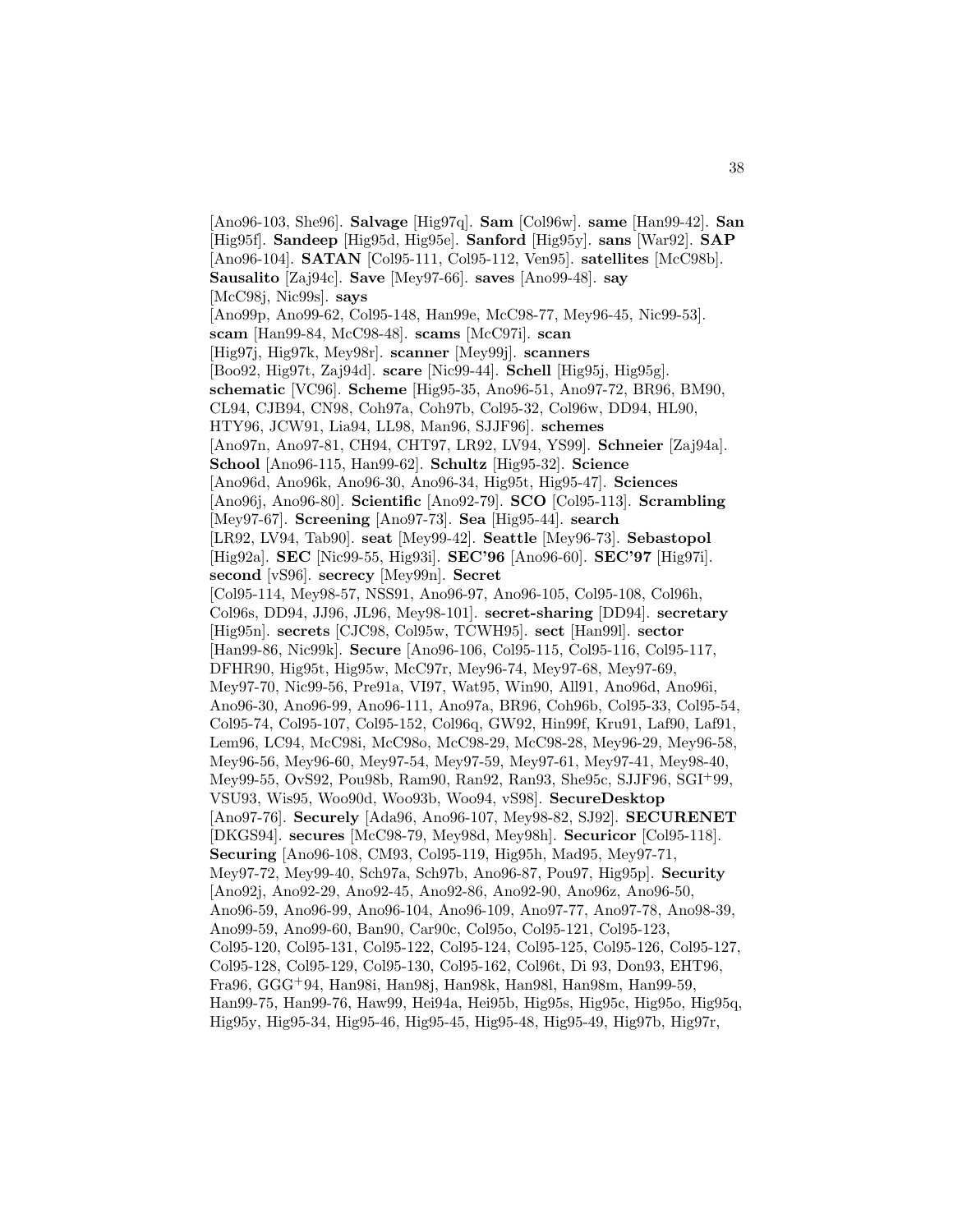Hug95b, Kov98b, Kow91c, Kru96, LHB90, Lat92, Lun92b, McC97s, McC98-61, McC98-63, McC98-64, McC98-65, McC98-66, Mey96-75, Mey96-76, Mey96-77, Mey96-78, Mey96-79, Mey98-58, Mey98-60, Mey98-61, Mey98-59, Mey98-62, Mey98-63, Mey99-41, Mey99-45, Mey99-42, Mey99-43, MG92, Nic99-58, Nic99-57, Osb95, Pou98e]. **Security** [Puj93, SG98, Sha94, Str94, Sym94, Thu94, Woo95e, AM95, AJ95a, Ano90m, Ano91-40, Ano92a, Ano92-46, Ano92-63, Ano92-55, Ano92-64, Ano92-66, Ano92-84, Ano93q, Ano96b, Ano96-36, Ano96-35, Ano96-79, Ano96-40, Ano96-81, Ano96-76, Ano96-80, Ano96-78, Ano96-65, Ano96-86, Ano96-98, Ano96-103, Ano96-119, Ano97m, Ano97l, Ano97k, Ano97z, Ano97-34, Ano97-46, Ano97-57, Ano97-58, Ano97-60, Ano97-75, Ano97-74, Ano97-83, Ano99y, Ano99-28, Ass92, BE90, Bai97, Ban95, Ban91, Ben98, Beq98a, Beq98d, BH92, BdAR99, Bir97, BK95, Bla92, BP90, BM90, Buz99, CvdRvZvD98, Car91, Car90a, Cly93, Cog95, Col90, Col95g, Col95t, Col95-31, Col95-40, Col95-43, Col95-54, Col95-60, Col95-61, Col95-59, Col95-66, Col95-70, Col95-76, Col95-30, Col95-79, Col95-82, Col95-84, Col95-88, Col95-93, Col95-94, Col95-106, Col95-141, Col95-65]. **security** [Col95-134, Col96b, Col96l, Col96m, Col96e, Col96r, Col96w, Col96y, Cur95, Dav92, DBHM95, Dos95, Dun95, EOO95, Fag93, Fer92, Fin96, Fin97a, Fin97b, Fin98a, Fin98b, FH93, Gil92, GTKK91, Gri97, Han95b, Han99f, Han99m, Han99-39, Han99-44, Han99-55, Han99-68, Han99-67, Han99-73, Han99-77, Han99-82, Han99-97, Han95c, Har93, HL90, HS94a, Hei94b, Hei95a, Hei96a, Hei96b, Hei96c, Hig92r, Hig93a, Hig93q, Hig95k, Hig95v, Hig95-47, Hig95-50, Hig97q, HS95b, Hin98e, Hin98f, Hit95, Hop94, Hop97, HS94b, Jac90, Jan92, KJ95, Kap98, Kin92a, Klo90a, Klo90c, Kov96, Kov97c, Kov97e, Kov98a, Kow91a, Kow91b, KL96, LR93, Lat90, Lat93, Lau98, Law92, Lil94, Lin95, Lin96, LR92, McC97d, McC97k, McC97n, McC97o, McC98d, McC98m, McC98-27, McC98-32, McC98-31, McC98-33, McC98-36, McC98-42]. **security** [McC98-40, McC98-71, McC98-47, McC98-50, McC98-62, McC98-67, McC98-72, McC98-78, McC98-76, Men90a, Men90c, Men91a, Men91c, Men92a, Men92c, Men92f, Mey96c, Mey96d, Mey96q, Mey96i, Mey96r, Mey96u, Mey96-44, Mey96-43, Mey96-46, Mey96-55, Mey96-57, Mey96-62, Mey96-71, Mey96-69, Mey96-72, Mey96-80, Mey96-84, Mey96-82, Mey96-91, Mey96-94, Mey96-96, Mey96-102, Mey96-97, Mey96-98, Mey97j, Mey97s, Mey97x, Mey97y, Mey97-39, Mey97-38, Mey97-42, Mey97-47, Mey97-58, Mey97-79, Mey97v, Mey97-83, Mey97-81, Mey97-89, Mey97-91, Mey98e, Mey98j, Mey98q, Mey98v, Mey98t, Mey98x, Mey98-30, Mey98-31, Mey98-96, Mey98-33, Mey98-44, Mey98-99, Mey98-51, Mey98-46, Mey98-48, Mey98-100, Mey98-54, Mey98-65, Mey98-69, Mey98-68, Mey98-72, Mey98-64, Mey98-76, Mey98-75, Mey98-87, Mey99d, Mey99h, Mey99e, Mey99m, Mey99s, Mey99u, Mey99-29, Mey99z, Mey99-27, Mey99-32, Mey99-38, Mey99-44, Mey99-47, Mey99-48, Mey99-51, Mey99-52, Mey99-53, Mil95, MD94, Mos93, MvS94, MH92, New95, Nic99j]. **security** [Nic99i, Nic99m, Nic99-32, Nic99-35, Nic99-44, Nic99-46, Nic99-52, Nic99-64, Nor92a, Oba93, Øln93, Øln94, Osb97b, Osb98, Paa91, Par97c,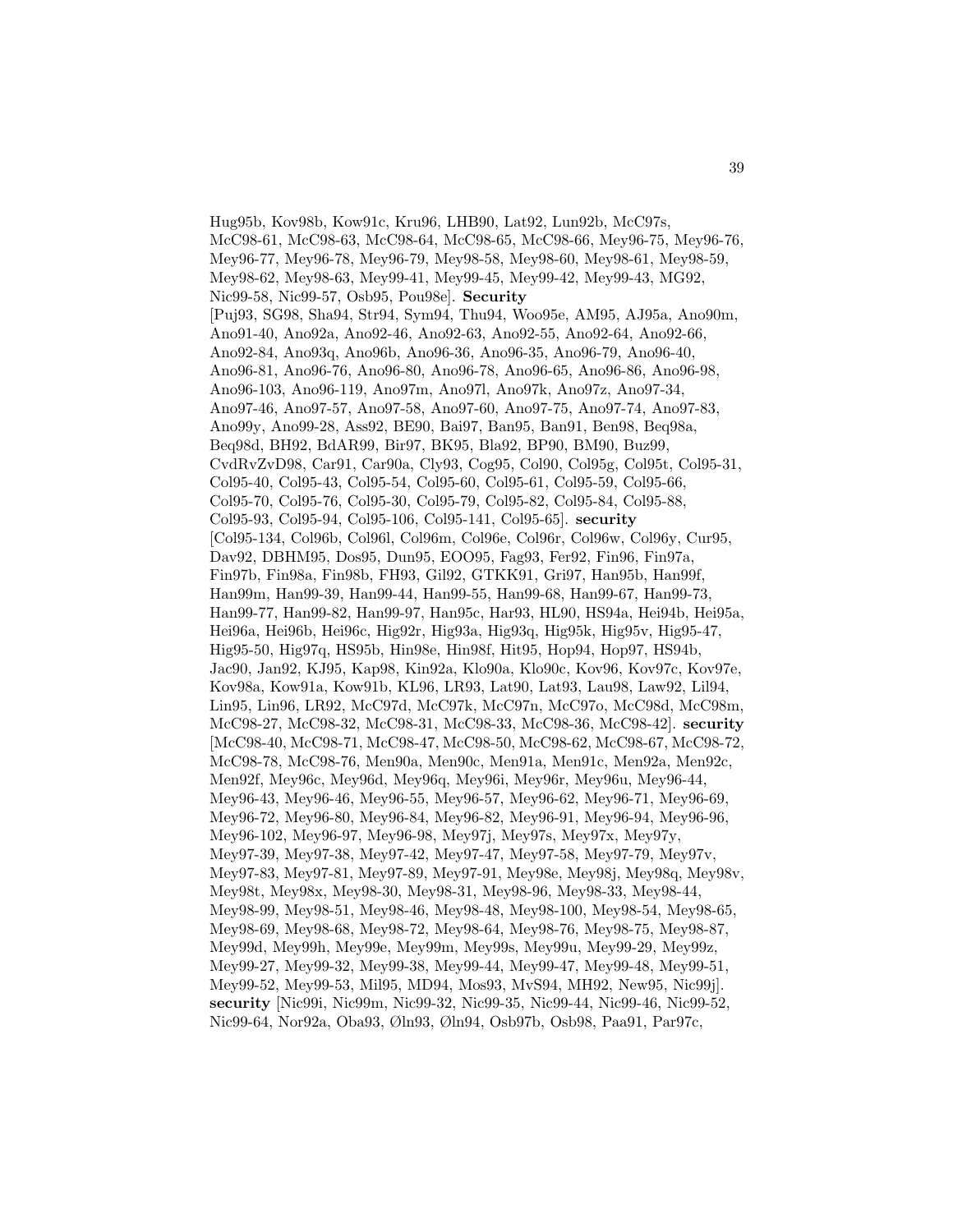Par95b, Par97e, Pep97, Pfl91, Pla93, PA95, PK91, PvS91, Rat97, Rat98, Rei95a, Rei95b, Rei93, Rih94, Rob92, RR91, Sch91, Sch93, Sch95a, Sch99a, Sch98, She97a, SSP90, She91, She92b, She96, She97b, She97c, Smi95b, Smi95a, Smi96, SL96, Sta93, Svi94, Tan95, TOFS97, Thu91, TR92, VB91, VSU93, VG94, Vin95, WP96, Whi92, Wil97, Wol95, Woo90b, Woo90c, Woo91a, Woo91b, Woo93a, WB93, WS95, Woo95a, Woo95b, Woo97d, Woo97b, Woo97e, WFZ92, Zaj90d, Zaj94b, Zaj94c, ZHM90, dK95, vSvdM94, vS96, vSG98, vSG99, Mey96-70, Ano92-83, Hig92a, Ano96l]. **secutity** [Col96v]. **See** [Mey97-91]. **seek** [Han99-69]. **seeks** [Col95-157]. **seizes** [McC98-53]. **selected** [Han99x]. **Selecting** [Hig95c, Osb97a]. **selection** [Ano96-39]. **Self** [Mey97-73, OvS92]. **Self-mutating** [Mey97-73]. **self-protecting** [OvS92]. **Selling** [Mey96-80, Mey97x]. **Senate** [McC98-67]. **sender** [McC97r, Mey97-69]. **sending** [Ano96-97]. **sends** [Ano99-47]. **sense** [Ano92a, Mey98x]. **sensors** [Mey99m]. **sentence** [Han99-50, SG94]. **Sentry** [Col95-132]. **separation** [Mey97-59]. **September** [Ano92w, Ano92h, Ano92j, Ano92s, Ano92-47, Ano92-46, Ano92-48, Ano92-85, Ano92-92, Ano92-95, Col95-135, Ano92-72]. **sequel** [Col95q]. **sequenced** [DF91]. **Serbs** [Nic99t]. **serious** [Col95-28, McC98-44]. **seriously** [Hin99d]. **Server** [Mey97-94, Mey99-44, Mey99-45, Ano96-119, Cor95a, Lem96, Mey96-60, Mey96-98, Mey97-67, Mey98r, Mey99-40, Sym94, Woo97e]. **Server-based** [Mey99-44]. **Servers** [Mey96-81, Mey97-74, Ano97-85, Col95-56, Wat95]. **Service** [Han99f, Han99-97, Ano96w, Col95b, Col95-74, Han99d, Mey96w, Sch99b]. **services** [Col96j, GBD93, Hol95a, Hol95c, McC98-65, Mey99-53, Smi95b, Smi96, SGI<sup>+</sup>99, Wis95]. **Serving** [McC98-68]. **session** [McN95b]. **set** [Col95o, Eva90, Hig95-27, McC98-54, Mey99i, SPP98, McC98-41, McC98-45, Mey98-32, Mey98-36]. **sets** [Col96x]. **Setting** [Hom90, Mey96-82, SD95, Mey98-59]. **shadow** [McC98a]. **shadowed** [Col96e]. **shadows** [Nic99-65]. **shaky** [McC98-83]. **shall** [Mey96-42]. **Shamir** [DD94]. **Shannon** [KP99]. **shaped** [Hin99b]. **shapes** [Col95-88]. **shared** [CJC98]. **sharing** [BM90, DD94, TCWH95]. **Sharon** [Ano97-73, Ano97-35]. **sharply** [Ano92-29]. **Shaw** [Hig95t]. **Sherizen** [Hig95y]. **Sherwood** [Ano96m, Ano96-103]. **Shielding** [Mey97-75]. **Shifting** [Gor95d, Woo95a]. **shine** [Mey99-43]. **ship** [Nic99-59]. **Shoot** [Mey96-83]. **Shoot-out** [Mey96-83]. **shops** [Mey99-31]. **short** [Mey96-94, Mey98-80]. **shortages** [Pep97]. **shortest** [FH93]. **shot** [Mey97d]. **Should** [McC97k, McC97t, Buz99, Mad92a, Woo90c]. **shouldn't** [Mey98o]. **show** [Han99-77]. **shows** [Mey97-77]. **Sicherheit** [SB90]. **sickens** [Ano92-80]. **side** [Han99-100, Zaj90d]. **Sidewinder** [Mey99-45]. **Sign** [Col95-133, Mey97-76, Ano96-118, Col95-134, Mey96-81]. **sign-on** [Ano96-118, Col95-134, Mey96-81]. **Signature** [Bla93, Ano97-72, CL94, CN98, Hol95a, Hol95c, Rih94, Yen96]. **signatures** [CDR99, Col95-133, Gan94, Han99-40, Law93a, Mey96-27, Mey97v, Mey98o, Pou98c, vSN92]. **significant** [WB93]. **signitures** [DFHR90]. **Signs**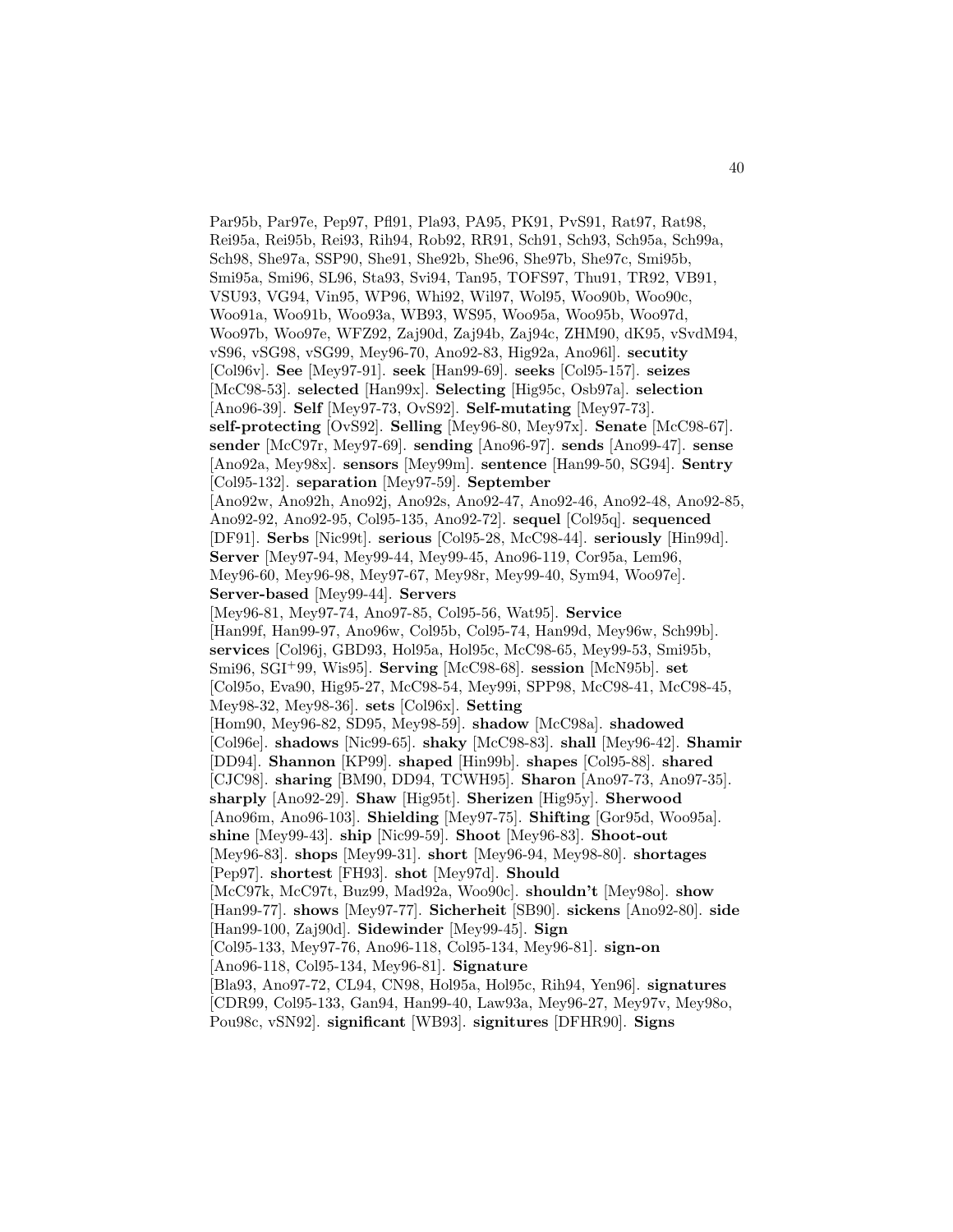[McC98-69, Col95-84]. **silver** [Cor95b]. **Simon** [Hig92a]. **simple** [Ano92-47, Man96, Øln93]. **simple-the** [Øln93]. **simpler** [Mey99k, Nic99-67]. **Simplified** [Col95-134, Mey97-58]. **simplify** [Mey98-60]. **Simplifying** [Ano96-29, Mey95]. **Simulating** [Coh99]. **simulation** [SD97]. **Singapore** [Mey97-77]. **Single** [Mey98-64, Ano96-118, Mey96-81]. **SingTel** [Han99-44]. **SISL** [Ano96-98]. **site** [Han99s, Han99-36, Hig97u, Mey97-41, Mey98-28, Nic99-29, Nic99-48]. **sites** [Ano99-27, Han99-37, Han99-69, Mil96]. **situation** [Eva91]. **Six** [Col95-135, Mey98-65]. **Sixth** [Ano90m]. **sizing** [Ano96-102]. **skills** [Pep97]. **sky** [Han99-82]. **Slam** [Mey98-66]. **slams** [Ano96-38]. **Sloan** [Ano96-98]. **sloppier** [HP90b]. **sloppiest** [HP90b]. **Sloppy** [HP90b]. **slots** [RR91]. **Slovenia** [HS94b]. **slow** [Ano99-28]. **slowly** [Mey98-72]. **slows** [Ano97-86]. **smaller** [Mey96-60]. **Smart** [Bov95, SJJF96, Ano96-110, YS99]. **smartcard** [Hol95a, Hol95c]. **smartcards** [HS95a, Lea95, Ano96-110, Lai97, McC98-70, Mey97-78, Svi94]. **smarter** [Col95-51, Lai97]. **SMF** [Cro95b]. **Smith** [Ano96-107, Ano97-76, Hig95c, Hig95m, Zaj94b]. **Smith-Thomas** [Hig95m]. **smurfing** [McC98-34]. **SNA** [PdL91]. **SNA/SNI** [PdL91]. **snapshots** [Mey99d]. **Snell** [Ano97-82]. **SNI** [PdL91]. **sniffer** [Hig95-32]. **SNMP** [McC98-82]. **snooping** [Nic99-37]. **snoops** [Mey96s, Mey97-55]. **Social** [Gor95c, Hig95-47, Col95s]. **society** [Car90c, Han99-40]. **SOCKS** [Mey98-67]. **Software** [Ano96-111, Beq98e, Col95-136, Col95-137, Klo90c, Llo90, Mey97-79, Mey97-80, Nic99-59, Nic99-60, SW93, Web95, Zaj94c, vdME98, Ano92-90, Ano99o, Ano99-64, Col95e, Col95n, Col95-57, Col95-106, Col95-126, Col95-147, Col95-143, Col95-156, Col95-157, Gli90, Han99e, HLY92, Hig95e, Hig95-45, LT94, McC98-53, McC98-80, Mey96p, Mey96h, Mey96-47, Mey96-73, Mey97d, Mey97-77, Mey98-37, Nic99-28, Nic99-34, Nic99-47, Nic99-67, PA93, PK98, RR91, She95a, VPC93, Wit92, Zaj92b]. **Solar** [Hin98g]. **solicitors** [Col95-42]. **Solms** [Ano96k]. **Solomon** [McC98-43]. **solution** [Ano97a, Ano97-77, Buc95, Buc96, Col95-35, HS95b, Mey96-79, MH97]. **solutions** [Cor95a, Ken93, Lat93, Mey96-87]. **solve** [Mey99m]. **SOM** [Ano96b]. **Some** [Ano96-112, CPS<sup>+</sup>98, Spa97b, WFZ92, Coh92a, Dun95, F˚ak91, Mey96-71, Mey98-56]. **someone** [Mey98-38]. **Sons** [Lat93, Zaj94a]. **soon** [McC98r]. **sophisticated** [McC98y]. **sorry** [Ano99-62]. **sought** [Col95-33]. **source** [Bas91, Han99-57, Rus93, Rus94, Zaj94a, vdME98]. **South** [Ano96k]. **space** [Ano99-47]. **Spafford** [Ano96g, Ano96-112, Hig92a, Hig95i, Hig95d, Hig95q, Hig95e]. **spam** [Mey97-52, Mey97-74, Mey98-66]. **SPAN** [ZHM90]. **Spate** [Mey98-103]. **spec** [Col96g, McC97v, Mey96-55]. **special** [Hig97g]. **species** [Col95-99, Hin99b]. **specific** [Tab90]. **specification** [Yen96]. **specs** [McC98-66]. **Spectacular** [Woo90a]. **spectrum** [Nac97, Nac98]. **speed** [She95a, TMO96]. **spend** [Buz99]. **spending** [Han99-77]. **spie** [Col95-62]. **spies** [Col95-90, Mey96-100]. **spills** [Han99l]. **sponsored** [Mad92b]. **spoof** [Mey97-80]. **spoof-proof**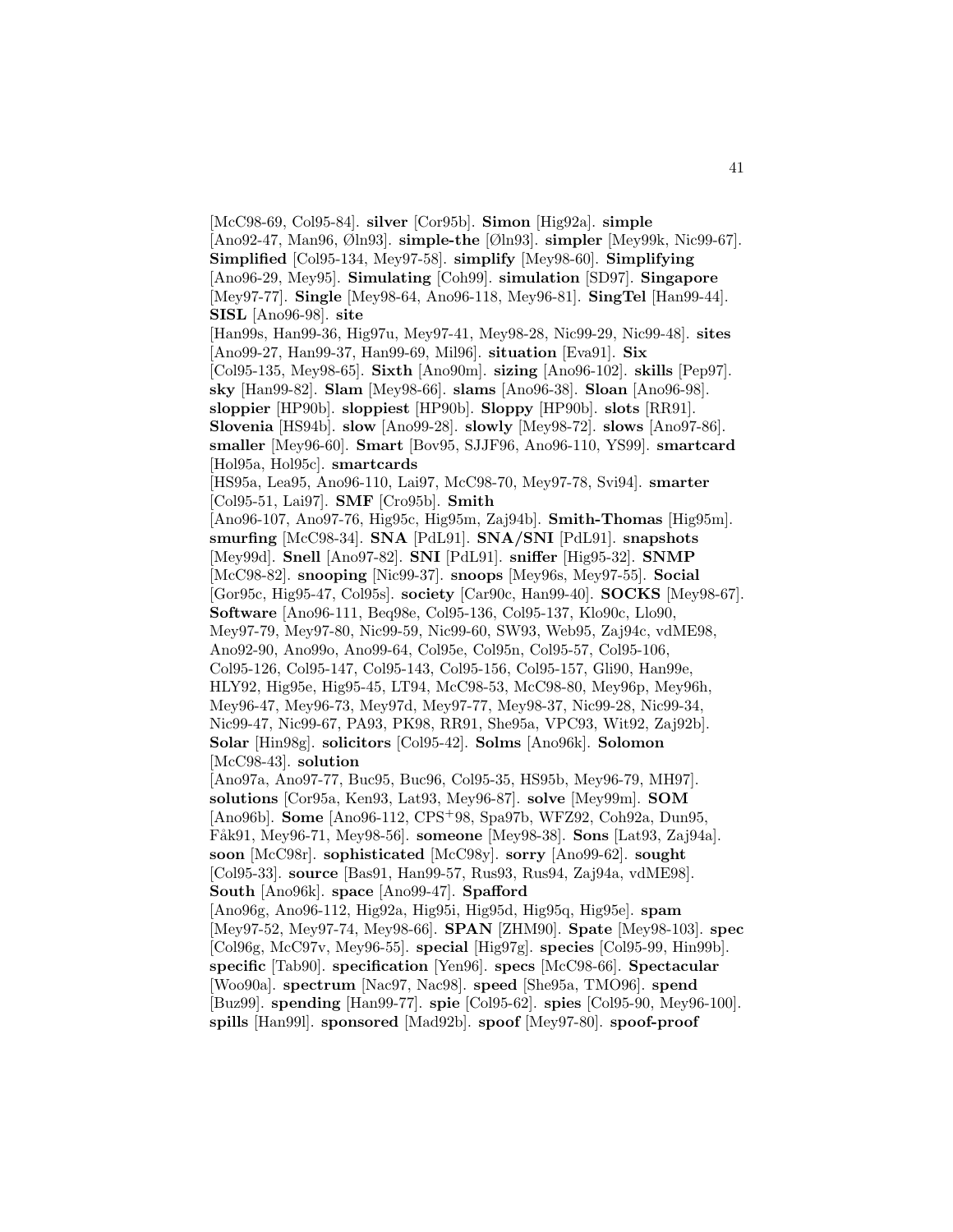[Mey97-80]. **spook** [Buc95, Buc96]. **spread** [Nic99-49]. **Spring** [Hig95u]. **Sprint** [Hor92]. **spur** [McC98-39, Mey98c]. **spy** [Ano99p]. **Spyrou** [Ano96-66]. **SRI** [Ano96-87, Ano96-109, Hig95u, Hig95-32, Hig95-44]. **SSL** [Mey97-71]. **st** [Nos99, Kov99a]. **stack** [McC98-33]. **staff** [Woo90c]. **stalemate** [Mey98-74]. **stalking** [Mey98-38]. **stamp** [HTY96, Mey98-87]. **Stan** [Ano97-84]. **stand** [Mey98-91]. **Standard** [Bla93, Men92e, She95a, Ano97l, Col95-87, Fol97, McC97v, McC98-51, Mey98-98, Nic99d, Nic99-69]. **Standards** [Har95, Hig95-49, Ano92-55, Dav92, Eva90, GGG<sup>+</sup>94, Han99t, Hom90, Lil94, Par90, Rei93]. **Star** [Col95z]. **starts** [Col95-130]. **State** [Hig95q, McC98-67, Pre99, Ano96-84, Cor97, Lin97]. **State-of-the-art** [Pre99]. **states** [Han99-57, Han99-87]. **station** [Ano92s]. **stations** [Col95-115]. **Statistical** [Ano92-87]. **Statistics** [Han99-77]. **status** [Ano92-63, Bla93]. **stay** [Ano90-46, Ano92-97, Ano97-85, BN92]. **Steel** [Mey98-68]. **Steel-cage** [Mey98-68]. **stenography** [Col95-140]. **Step** [Col95-138, Hin99f, Mey97-42, Mey98-76, Nic99i]. **Stephen** [Hig95c]. **steps** [Mey97y, Pou97]. **Sterne** [Hig95u, Hig95-27]. **Stets** [Ano97-56]. **Steve** [Hig95q, Ano96-32]. **Still** [Col96u, McC98c, Mey97l, Nic99-39]. **sting** [Nic99y]. **stir** [Mey96-65]. **stock** [Col95-51, Fin97a]. **Stockholm** [Ano96-80]. **stole** [Ano92-90]. **Stoll** [Zaj90c]. **Stomping** [Col95-139]. **Stop** [Ano97-79, McC97u, Col95-97, Wit92]. **storage** [FGAR93]. **stories** [Ano96-76]. **story** [McC97y]. **strain** [Mey96-52, Mey97-73]. **Strategic** [Mey96-84, Par97b, Par97c]. **strategies** [Ano96-104, Fer92, KP99, Laf90, Mey97-27, Mey97-88]. **strategy** [Ano96-103, Mey96-97, Mey99z, Par95b, She96, Win90]. **Street** [Ano97u]. **strength** [Col95-59, GDNC94, Hig95l]. **strict** [Mey98-90]. **strike** [Sol92]. **Striking** [Mey96-85]. **strives** [McC98o]. **Striving** [AZ95]. **Strong** [Col95-140, Mey99-46]. **Stronghold** [Mey99-47]. **strongroom** [Col95-118]. **structured** [PC99]. **struggle** [Col96s]. **Stuart** [Ano96-76]. **Students** [Han99-78]. **Study** [McC98-72, AAL<sup>+</sup>93, Ano92s, BdAR99, Har92, Kan94, LS93, McC98f, McC98-77, Men92b, Mul97b]. **stung** [Col95-135]. **stupid** [Ano96c, Ano96-82]. **Subject** [Ano90-50, Ano91-57, Ano93-58, Ano94-52, Ano95-45, Ano96-113, Ano97-80, Ano98-40, Ano99-61]. **subsidiary** [McC98-57]. **substitution** [Col95-36]. **subtransport** [Ran93]. **successful** [Men91a]. **sucker** [Mey96-95]. **sue** [Han99-100]. **sued** [Mey96-47]. **sufficient** [Woo97c]. **suggestions** [M¨oh95]. **suite** [Mey99-34]. **Summary** [Hig95-44, ILM94]. **summer** [Han99-49]. **Summit** [Col95-141]. **Sun** [Mey98-69]. **superhighway** [Fra95]. **Suppliers** [Ano92-88, Col95f]. **supplying** [LC94]. **support** [CKM91, Fin97b, Hig95e, PG94, Hig95q]. **suprises** [For99b]. **surf** [Mey98-93]. **surfer** [Col95-83]. **surfers** [Nic99-45]. **surfing** [Ano97-82, AJ97]. **SurfinGate** [McC98t]. **Surrey** [Ano96i]. **surrogates** [Rih94]. **survey** [Ano96w, Ano97-60, CvdRvZvD98, CM92, DMC92, DFIR99, Han99a, Lun93, Mey97-77, VSU93]. **surveys** [Hin98f, Mul97c]. **Survival** [Dev99]. **Survive** [Ano96-33, Mey98-89]. **Surviving** [Sch99b]. **Sushil** [Hig95n]. **suspects** [Col95-104]. **Suspicious**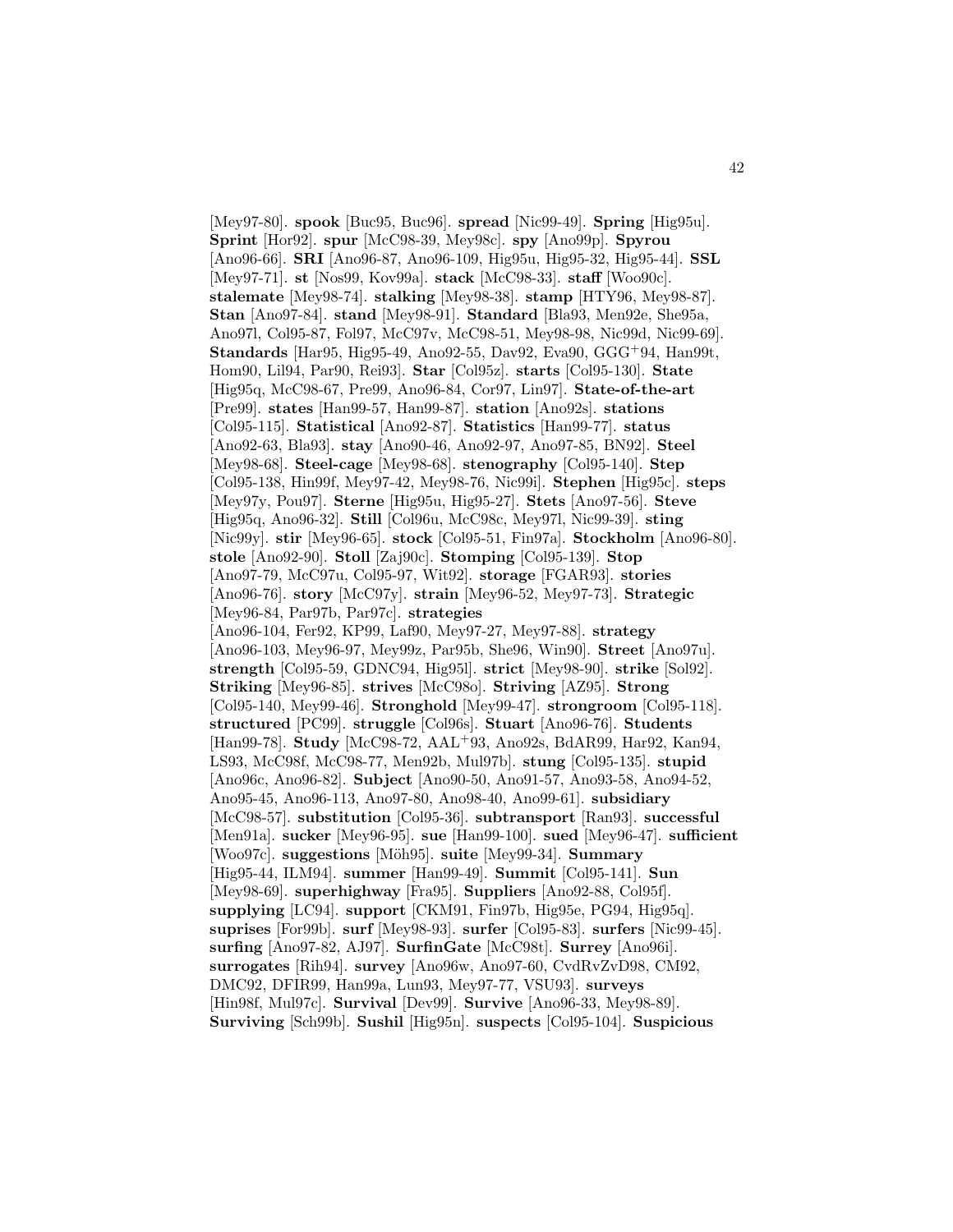[Mey98-70]. **Suzanne** [Hig95c]. **SWAT** [Mey99-41]. **Sweden** [Ano96-80]. **Swedish** [Col95-142]. **sweep** [Ano92k]. **Swiss** [Ano97-60, Col96v]. **Swiss-cheese** [Col96v]. **Switzerland** [Ano96-34, Hig95k, Ano96-30]. **SWORD** [Wis95]. **Sydney** [Hig95p]. **Symantec** [Mey98-104]. **Symmetric** [DG98, PC99]. **symmetric-key** [PC99]. **Syntegra** [Ano96-98]. **System** [Hig95s, Hig95t, Kap98, Koe93, Kru96, SD97, AJ95c, Ano96-29, Ano96-32, Ano96-50, Ano97a, Ano97p, Ano97-58, BK95, Bor96, Coh93, Coh97a, Coh97b, Col95v, Col95-44, Col95-85, Col95-86, Col95-84, Col95-148, DKGS94, GKM<sup>+</sup>97, Gil92, Han99-51, Han99-90, HLY92, HJS<sup>+</sup>93, Jon97a, Jon97b, KJ95, LE97, McC98d, McC98-29, MS90, Mey95, Mey97b, Mey98-34, Mit95, Nic99-52, O'S91, PRZ99, PvS91, Rei93, SSP90, Ste91, TO91, TMO96, VB91, Hig95h, Hig95m]. **system-access** [LE97]. **Systems** [Ano96-80, Ano96-64, Hig95f, Hig95q, Hig95r, Hig95u, Hig95x, Hig95y, Hig95-34, Hig97b, Kov98b, Ano96a, Ano96d, Ano96l, Ano96-40, Ano96-98, Ano96-111, Ano96-108, Ano96-115, Ano97a, Ano97m, Ano97p, Ano97x, Ano97-38, Ano97-46, Ban91, Bla92, BP90, CPS<sup>+</sup>98, Col90, Col95-31, Col95-123, CKM91, DBHM95, Fin97b, GBD93, GS91, GTKK91, GKKT92, Gri97, Han99-28, Han99-73, Hei95a, Hig95-27, Hig95-28, Hig95z, Hig95-47, Hru95, HS94b, ILM94, Jon97a, Jon97b, Kem97a, Kem97b, Klo90a, Kov97c, Kov97e, Kru95b, Kru91, Laf90, Lia94, Llo90, Lun92b, MS90, Mer90b, Mey96k, Mey97u, Mey97-59, Mey97-82, Mey98-62, Mey99-52, Nic99-33, Par90, PA95, Pre91a, Ram90, Rei95a, Rei95b, SJ91, She92b, SU93, Smi95b, Smi96, Sym94, TO91, Tay95, TOFS97, Thu91, Thu94, VSU93, WP96, Win90, Woo90d, Woo93b, Woo95a, Ano96-110]. **systems** [TR92, Ano92-84]. **systems-III** [TR92]. **systems-outline** [Ano97a].

**T** [Ano96-107]. **T.** [Ano96-66]. **table** [Hig95-48]. **Tabuchi** [Hig95k]. **tackles** [Col95-77]. **Tackling** [Mey97-81]. **Tadjer** [Ano97-47]. **Tailor** [Mer90b]. **Tailor-made** [Mer90b]. **Taipei** [Hig95m]. **Taiwan** [Han99c, Hig95m]. **take** [Col95-27, Col95-50]. **takes** [Mey96s, Mey98-54, Mey99-42, Pou98b]. **Taking** [Col95-143, McC98-73, Nos99, Nic99q]. **Tales** [Ano96-114, Col95-144, Nic99-61, Gor99]. **talks** [Han99-95]. **Tankard** [Ano96-108]. **tap** [Ano97-56]. **Tapping** [Mey99-48]. **Target** [McC98-74, Col95-38, Col95-104, Col96d, McC98-57]. **targets** [Col95-57, Han99-28, McC97o, Mey98s, Nic99y]. **Tarsala** [Ano97-60]. **Taschenlexicon** [SB90]. **task** [Han99-60]. **tax** [Col95-44]. **Taxman** [Ano99-62]. **Taxonomy** [Hig95-49, Ano96-115, Ano97-81, Hig95f]. **TC** [Hig92b, Hig92c, Hig93c, Hig93d, Hig93e, Hig93f, Hig93g, Hig93h, Hig94a, Hig95-30, Hig95-31, Hig96a, Hig97a, Hig97h, Ano91-39]. **TC11** [Ano98n, Hig92d, Hig92e, Hig92f, Hig92g, Hig92h, Hig92i]. **TCP** [Ano96-106, Hig95-50]. **TCP/IP** [Hig95-50]. **team** [Col95-111, Mey96j, Mey96-41]. **teams** [Mey99-43, RH91]. **teardrop** [Mey98-41]. **tech** [Ano92-46, Beq98d, Col95w, McC97i, McC97j, McC98x]. **Technical** [Ano91-32, Ano91-33, Ano91-35, Ano93-36, Ano93-38, Ano93-39, Ano95t, Ano95w, Ano95x, Ano96-58, Ano97-39, Ano97-45, Ano98s, Ano98t,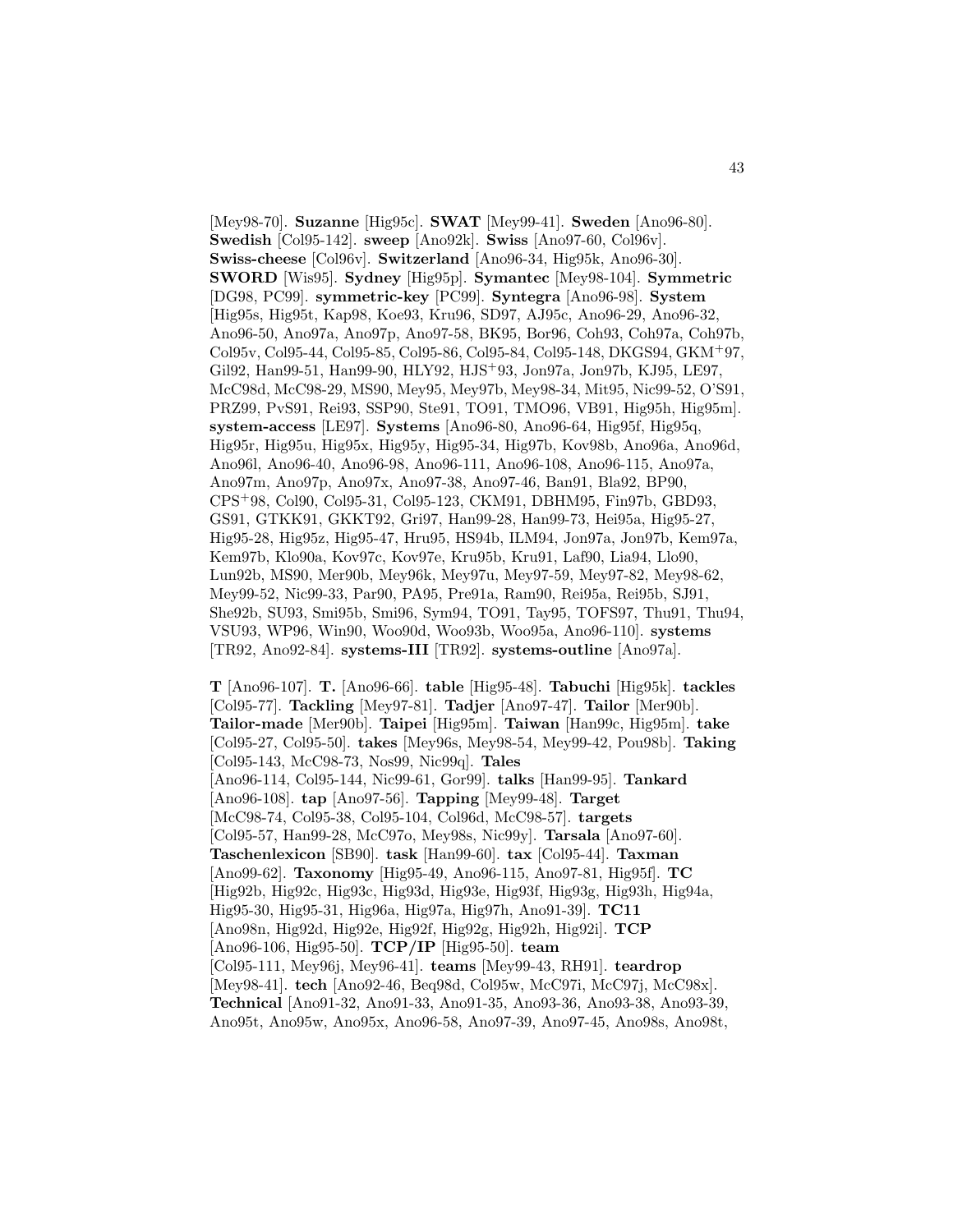Ano98u, Ano99-32, Ano99-33, Ano99-35, Ano90x, Ano90y, Ano90z, Ano90-27, Ano90-28, Ano90-29, Ano90-30, Ano91-31, Ano91-34, Ano91-36, Ano91-37, Ano91-38, Ano92-49, Ano92-50, Ano92-51, Ano92-52, Ano92-53, Ano92-54, Ano93-33, Ano93-34, Ano93-35, Ano93-37, Ano93-40, Ano94-28, Ano94-29, Ano94-30, Ano94-31, Ano94-32, Ano94-33, Ano94-34, Ano94-35, Ano95u, Ano95v, Ano95y, Ano95z, Ano95-27, Ano96-81, Ano96-52, Ano96-53, Ano96-54, Ano96-55, Ano96-56, Ano96-57, Ano96-59, Ano97-40, Ano97-41, Ano97-42, Ano97-43, Ano97-44, Ano98o, Ano98p, Ano98q, Ano98r, Ano98v, Ano99-29, Ano99-30, Ano99-31, Ano99-34, Ano99-36]. **techniques** [Ano96z, Cro95a, Gal95, Han99-85, Lun93, Hig95f]. **Techno** [Beq98f]. **Techno-crimes** [Beq98f]. **Technologically** [Gor95d]. **technologies** [Ano97-83, Bol91, Bov95, LE97, Ric99]. **Technology** [Ano96-80, Hig95-49, Mey98-71, AJ95a, Ano97m, Ano97w, Ano99-47, BE94, GGG<sup>+</sup>94, Mey96g, Mey97-33, Mey97-49, MG92, Rob99]. **Ted** [Hig95s]. **Teen** [Han99-79, Col95-78]. **Telcos** [Ano99-63]. **Telecommunications** [Ano96-116, Col99a, Col99b, Hoa97, Ano96-98, Hig92r, Hig95s]. **Telecoms** [Mey97-82]. **telematic** [Ano97-46, Hor92]. **telematics** [TOFS97]. **telemedical** [SGI<sup>+</sup>99]. **Telephone** [Gor99, Mey96-86, Nic99z]. **telephones** [Mey96-56]. **telephony** [Mul97a]. **Teleworking** [Mey96-87, Ano96-99]. **ten** [Lau98]. **tense** [Mey99-33]. **Teresa** [Hig95-44]. **Termination** [Ano99-64]. **terminations** [Woo93a]. **Terrorism** [Mey96-88, FW99]. **TESPAR** [KP99]. **test** [Hig95-47, Nic99-63]. **testbed** [Han99-45]. **Testing** [Ano96-117, Col95-145, Har97, Jon97a, Jon97b, Osb97a, Hig95r]. **tests** [Nic99-54]. **text** [Col95-157]. **textual** [LHB90]. **TGB** [Hig95-46]. **thanks** [Mey98u]. **theatened** [Ano92-84]. **Theft** [Han99-80, Ano96-28, Ano99-49, Gil92, Han99-43, McC98-57, Mey96p, Smu90]. **their** [Bol95, Gan94]. **them** [Bon96]. **theorem** [Bou97, HTY96]. **theoretical** [Col95-140, Fåk91]. **theory** [Ano97-72, Fin97a, Ran92]. **There** [Dun95, Han99-100, McC97x, Mey98-86]. **thief** [McC97i, McC97u, Mey99-50]. **thieves** [Col95-98, Han99-79, Mey97-35]. **thin** [Ano99-64]. **things** [Hig95z, Hin99b]. **Think** [Col95-146, Mey99-49, Col95-127, Col95-146]. **thinking** [AJ95a]. **third** [Ano96-86, Ano97n, Mey96-55, Sch97a, SGI<sup>+</sup>99]. **Thomas** [Hig95m, Hig95-32, Lat93, Ano97-36]. **Threat** [Hig95s, Nic99-62, Ano92-66, Ano92-89, Ano92-95, Ano96-116, Ano99-64, Bru95, Car90a, Col95-153, Dav96, Hig97n, Mag94, McC98-34, Mey96-31, Mey96-86, Mey97-92, Mey98-97, Mey98-50, Mey99-31, Nic99-38, Nic99-65, Smu90, Zaj92a]. **threats** [Bov95, FW99, Hig97s, Hin98c, Koe93, Mey96-87, Mey97-75]. **Three** [Hig97g, Col96w, Fin98b, Han99-65]. **three-tier** [Col96w]. **threshold** [Ano96-51]. **thresholds** [SD95]. **throughout** [Hop94]. **thru** [Mul95]. **thwart** [McC98-54, Mey97-55]. **Thwarting** [McC98-75]. **tier** [Col96w]. **tightrope** [Ano92-81]. **Tim** [Ano96-64]. **Time** [Col95-147, Hin98h, Sch98, Ano97o, Col95-125, Han98i, HTY96, Kin92b, LE98, LT94, Mey97w, Mey99b, Mey99p, VPC93]. **Time-based** [Sch98].

**Times** [Ano92s, Ano92-92, Ano97-37, Ano97-79, Ano97-82, For98a, Mey96x].

44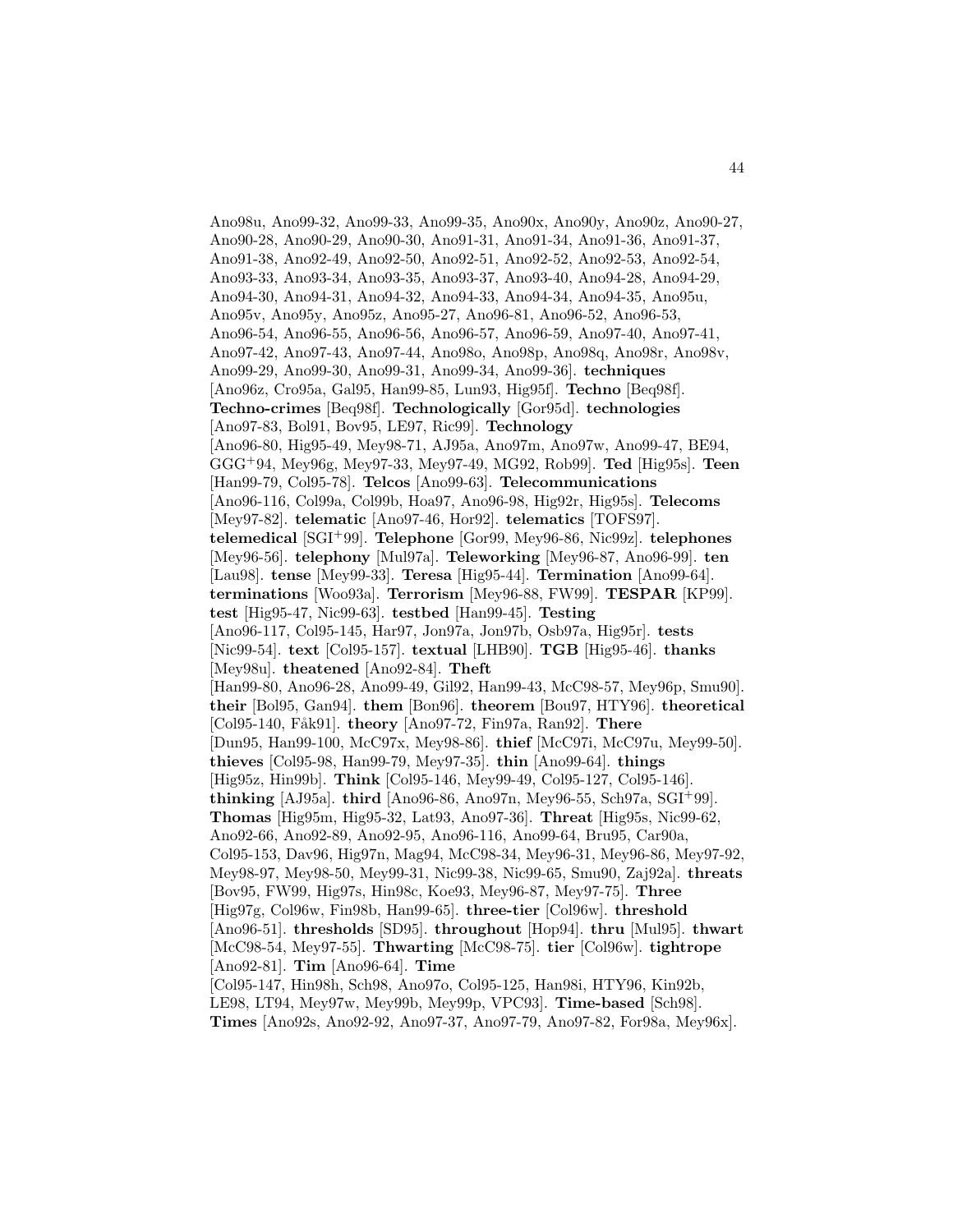**Tips** [Mey96-89]. **tires** [McC98-37]. **TIS** [Mey97-83]. **Titans** [Mey98-74]. **title** [McC98-71]. **today** [Bir97, Sch97b]. **token** [Mey98-39]. **told** [Ha92, McC98d]. **tolls** [Hin99b]. **Tom** [Ano96-116]. **tomorrow** [Hig93q]. **toned** [Ano92-95]. **too** [Mey98w]. **tool** [Han99g, Mey98-99, Mey98-63, Mey99-31, Hig95v]. **tooled** [Mey96-57]. **toolkits** [Ano92-47]. **Tools** [Ano97-82, Cro95a, Ano96z, Col95-149, Gor95b, Han99-54, Lem96, McC98-66, Mey97-28, Mey99-53, Oli95a, VE98]. **Top** [Ano99-65, Col95-148, Nic99-63]. **topic** [McC97f]. **TOPM** [BE94]. **tops** [Mey97-77]. **touch** [Mey97-89]. **Tough** [Mey96-90, Faw92a, McC98-46]. **toughens** [Col95j]. **toy** [McC98y]. **trace** [Col96o]. **track** [McC98x, SW93]. **trackers** [Col95-47]. **Tracking** [Mey97-84]. **tracks** [Col96o]. **Tracy** [Ano92s]. **Trade** [Ano92-27, Hei93c, McC98-76, Nic99p, vS98]. **tradeshows** [Han98j]. **trading** [Nic99-55, Rat99b]. **traditional** [Hit95]. **traffic** [Hig95v]. **Traigh** [Hig95s]. **trail** [Col95-53, Cro95b, Lun92a, Men90b]. **trails** [Nic99b]. **training** [Eva91]. **Transaction** [Hig95m, Muf90, Col95-74]. **transactions** [Ano96-107, Hig95-33, Mey97-61, Mor99]. **Transarc** [Mey96-91]. **transfer** [Pre91a, TMO96]. **transform** [SS93]. **Traps** [Rei95a, Rei95b]. **treasure** [Col95-137]. **trend** [Han99-51]. **trial** [Col95-45, Mey97-56, Mey99q]. **Trials** [McC97w]. **triangle** [CL96]. **tribulations** [McC97w]. **tricks** [Col95m, McC98g, Mey96w]. **tries** [Han99-67]. **trio** [Hig97f]. **trip** [Ano96-50, Kru96]. **triple** [Mey97b, Mey96-66]. **triple-DES** [Mey96-66]. **TriStrata** [Mey98-76]. **trouble** [McC98-33, Mey97-84]. **Troxell** [Hig95v]. **Troy** [For99a]. **Trust** [Hig95-29, Mey97-85, Ano97-38, BB98, Mey96-42, Mey97-93, Mey98-71, Nic99-64, Ran92, Rat98, Rat99a, Rat99b]. **Trusted** [AJ95b, AJ95c, All91, Hig95u, SGI<sup>+</sup>99, Ano96-86, Ano97n, Han99-51, Hig95j, Hig95g, Hig95-27, LC94]. **trustworthy** [BB98]. **truth** [Ano96-118]. **try** [Col95m, Mey98-52]. **TSS** [dV92]. **tuned** [Mey97l]. **turf** [Mey98-93]. **turn** [Ano96-40, McC98-76, Mey96k]. **turns** [Col96k, Mey96-34]. **TV** [Ano92s]. **twice** [Mey99-49]. **Twinkle** [Ano99-66]. **twists** [Mey97-54]. **Two** [GKM<sup>+</sup>97, CJB94, Col95-27, Mey98-82]. **Two-phase** [GKM<sup>+</sup>97]. **two-way** [Mey98-82]. **Typeface** [Smi92]. **typical** [Coh91a]. **typing** [VI97].

**U** [McC98-76]. **U-turn** [McC98-76]. **U.S** [Hig92a, Kow91c]. **U.S.** [Han99-85]. **U.S.A** [Hig92a]. **U.S.S.R.** [Lat90]. **UK** [Hig95-35, Ano92-27, Ano96i, Ano96w, Bul99, Cor97, Han99-65, Han99-81, Han99-82, Hic97a, Hic97b, Hig95-35, Jon97b, McC97l, Mey96-86, Mey98-83, Nic99-64, Pou98a, Pou99a]. **uncertain** [Mey98m]. **Uncle** [Col96w]. **uncommon** [Mey97-89]. **uncovered** [Mey96-77]. **uncovers** [Nic99f]. **undercover** [Col95-135]. **Underground** [Col95-149, Ano92y]. **underlying** [Ano96-111]. **undermine** [Sch91]. **understand** [Kov97d]. **Understanding** [Ban91, Men90c, Men92f, Whi92]. **Undesirable** [Hig95h]. **unification** [She91]. **Union** [Pou97]. **unique** [Ano96-51, Han99-83]. **unit** [Col95-32, Han99-67, Mey98-64]. **unite** [Mey98-47]. **United** [Jon97a]. **Universita** [Hig95n]. **University** [Ano96d, Ano96i, Ano96j, Ano96k, Ano96l, Ano96-30, Ano96-34, Ano96-66,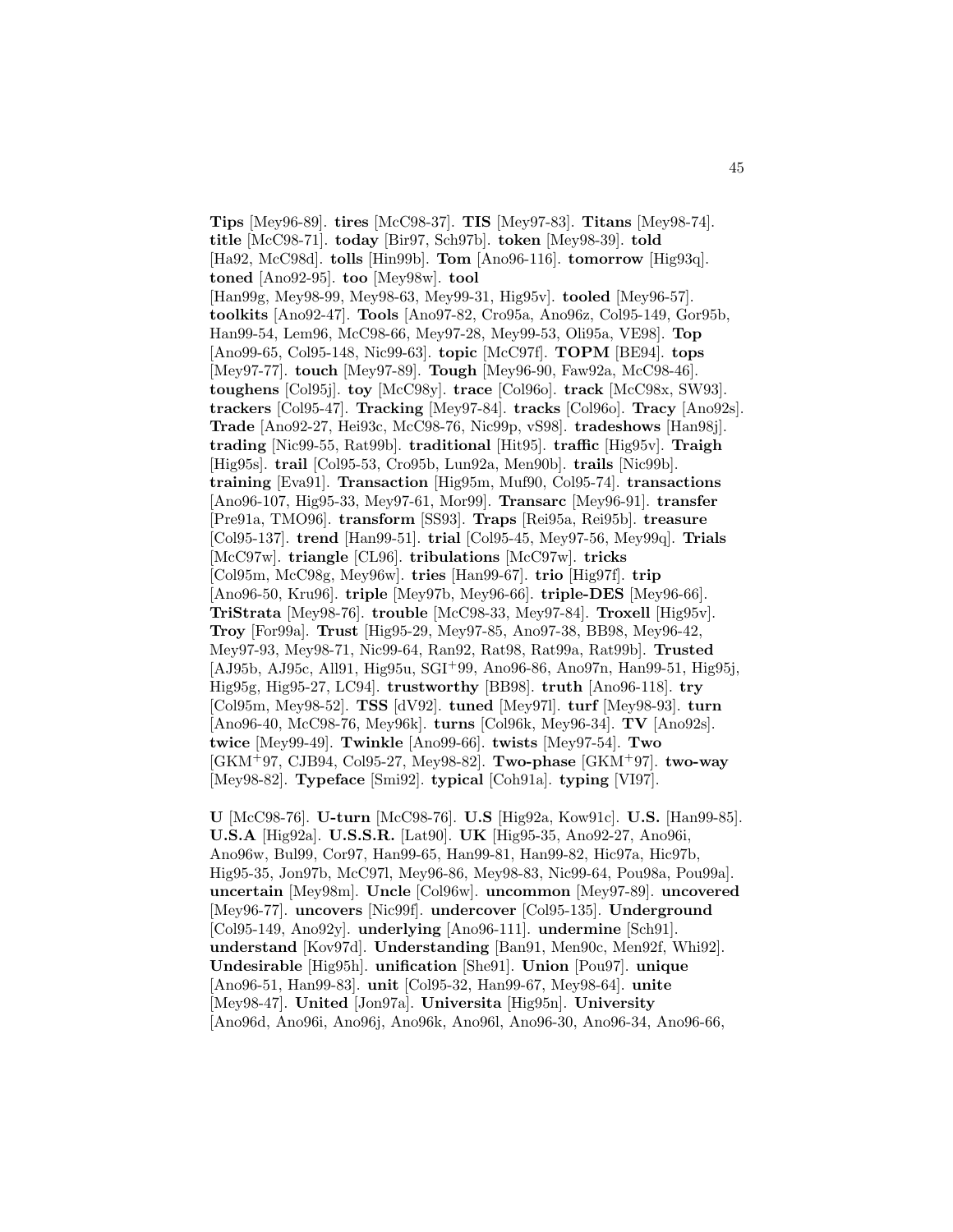Ano96-80, Hig95i, Hig95l, Hig95c, Hig95n, Hig95d, Hig95q, Hig95e, Hig95p, Hig95r, Hig95t, Hig95-28, Hig95-32, Hig95-33, Hig95-50, Ano92-89, Ano96g, Ano96-112, Hig95a]. **UNIX** [CRR92, Hig92a, Ano96-32, Col95-88, Col95-117, Faw92a, Fol97, Mey96-69, She97a]. **unlawful** [Han99e]. **unlock** [Mey97-43, Mey98u]. **Unlocking** [Mey97-86, Mey98-77]. **unnecessary** [Pea91]. **unobservability** [BP90]. **Unravelling** [Col95-150]. **unsaid** [Ano96c]. **unveiled** [Col96j]. **unveils** [Col95-56, McC98-28, Mey97-42]. **upconversion** [Bon99]. **Update** [Bla92, Lin97, Mey97b, Web95, AJ95b, Hin99g]. **upgrade** [Mey97-56]. **Upgrades** [Hig95c]. **uphill** [Mey97-81]. **upon** [Ano97-72, CL94, SPP98]. **ups** [Mey98t, Mey98-33]. **urged** [Nic99i]. **urges** [Ano99t]. **Ursula** [SB90]. **USA** [Hig95j, Hig95k, Hig95g, Hig95-27, Zaj94b, Zaj94c, Hig95f, Hig95i, Hig95j, Hig95l, Hig95g, Hig95e, Hig95v, Hig95-28, Hig95z, Hig95-32, Hig95-33, Hig95-47, Hig95-45, Hig95-50]. **Usage** [Hug95a, BS94, Han99z, Hol95b, Hug95b, Law93a]. **Use** [Han99w, Han99-27, Han99-99, Hol95d, LE98, Mey99-46, PK98, Rob91, dRE96]. **used** [Han99-79, Mey98-37]. **useful** [Thi91]. **User** [Ano92-92, Mey97-87, Ano96-66, Ano99-44, CH94, CHT97, Col95-34, Col96o, Fåk91, HMCC95, Lau92, Lyn91, MS90, Mey97-72, Mey98-60, MD94, MvS94, PMRZ99, Woo95a]. **user-based** [PMRZ99]. **user-role-based** [MD94]. **Users** [Ano99-68, Mey96-94, Mey99-51, Ano92-66, Ano96-63, CJB94, Col95-62, Col95-84, Col96y, Han99-44, McC98g, Mey96-47, Mey96-90, Mey97-55]. **uses** [Ano92-89, Gan94]. **Using** [Hig95q, Lem96, She95c, Woo91b, Ano92-85, Ano96j, CRR92, Hol95a, Hol95c, LE97, McC98-34, OvS92, TO91, vSvdM94, Hig95u, Hig95v]. **usurped** [Nic99-66]. **UT** [Hig95j, Hig95l, Hig95g]. **Utahn** [Col95z]. **utilities** [Hig91c, Mey96-101]. **UX** [CRR92].

**V** [Ano96i, Ano96-51, Col95-58]. **VA** [Hig95j, Hig95s, Hig95n, Hig95g, Hig95z, Hig95-45, Ano96-107, Hig95b, Hig95h, Hig95s, Hig95o, Hig95-46]. **vaccine** [Ano92-65]. **validation** [LV92]. **validity** [LH94]. **Value** [BP90, Mit95, Fin97a, Par97b, PRK98, SPP98]. **values** [Par97c]. **Vance** [Ano97-74]. **vandals** [McC98-34]. **vanish** [Col95-158]. **varying** [Ano96l]. **vault** [Ano97-76]. **VAX** [Whi92]. **VAX/VMS** [Whi92]. **veil** [McC98m]. **Veirs** [Hig95h]. **vendor** [Sch98, Woo95a]. **vendor/publisher** [Woo95a]. **Vendors** [Mey99-52, Mey99-53, Col95g, Klo90c, Smi92]. **verifiable** [HS95a]. **Verification** [Hig95t, Col95-87, Fåk91, Rus93, Rus94]. **verifier** [Yen96]. **Verisign** [McC98-79]. **VERLAG** [SB90]. **Vernon** [Ano96w]. **version** [Pou99b]. **versus** [DD92, Hig95-35]. **Veto** [Nic99-65]. **via** [BK95, Han99-85, LC94, Mer90a, Mey96-71, Nic99-41]. **viable** [HS95b, Kim95]. **victim** [Ano96g, Col95-71, Spa97a]. **video** [Col95v]. **vie** [McC98-71]. **View** [Hig95u, Hig95w, Hig95-44, Ano97-83, Ano99-60, Hig91d, Hig93q, Hin99b, Sym94, Woo97b]. **Views** [Han98k, Ano98-39, Han98l, Han98m, Han99-76]. **Vijay** [Hig95p]. **violations**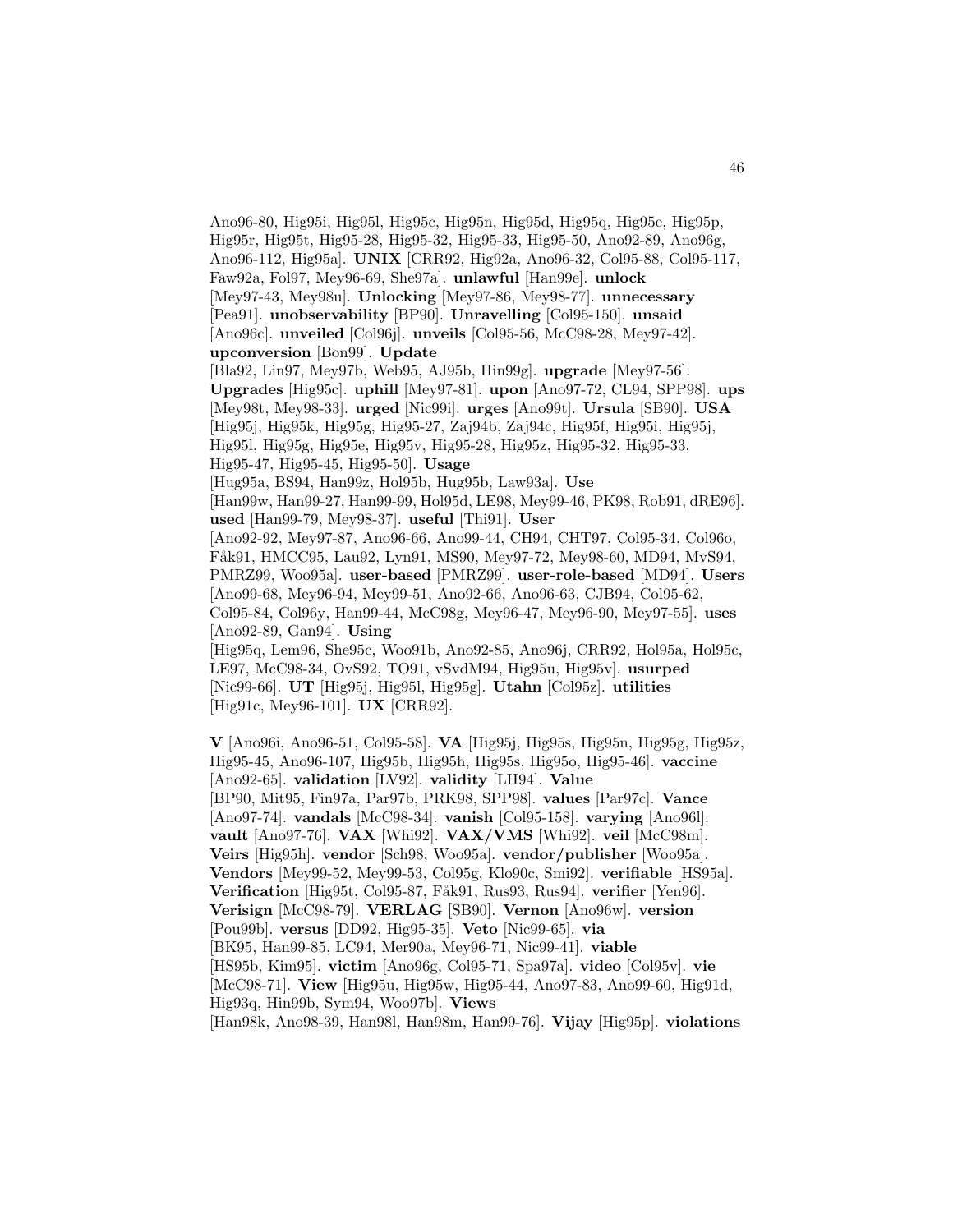[Han99-36, McC97k]. **Viral** [Ano92-93, Zaj92b, Zaj92a, Zaj94d]. **Virginia** [Han99-78]. **Virtual** [Mey98-79, Ano96-106, Ano96-109, Fra96, Mey96-36, Mey97-86, Mey98-77, Nic99-46, Nic99-66, Hig95w]. **virtually** [Han99h]. **virtuous** [Ano92-94]. **viru** [Col95-81]. **Virus** [Ano92-96, Ano92-95, Ano97-84, Ano99-69, Bon99, Col95-153, Col95-154, Hig97t, McC98-80, Mey97-88, Mey98-80, Mey98-81, Tay92, AD90, Ano92-47, Ano92-44, Ano92-65, Ano92-88, Ano92-89, Ano92-94, Ano96f, Ano97s, AJ97, Bon96, Bon98, Car90a, Col95e, Col95-29, Col95-57, Col95-73, Col95-97, Col95f, Col95-146, Col95-160, Dav90a, Dav96, Han99-58, Hig97n, JW90, McC98f, Mey96e, Mey96-51, Mey96-52, Mey97d, Mey98b, Mey98-50, Mey98-104, Mey99g, Mey99l, Mey99n, Mey99-37, Nic99-41, Nic99-42, Nic99-49, Nic99-50, Nic99-63, PK98, Pre91b, Sol92, Ano92-47]. **virus-free** [Mey96-51]. **Virus-proof** [Tay92, Col95-146]. **viruse** [Mey97o]. **Viruses** [Ano92-96, Ano92-97, Ano92-98, Bru95, Mey96-95, Ano90-46, Ano96-31, Ano97-79, Coh91a, Coh92b, Col95-89, DMGK95, Hig97e, Hig97f, Hig97g, Hru95, JATC93, Ken93, Mag94, McC97h, McC97k, Mey96f, Mey96h, Mey96l, Mey96-48, Mey97-73, Mey97-92, Mey98-55, Mey99f, Mey99-41, Nic99-28, Thi91, Zaj90b]. **Viruses-here** [Ano92-97]. **Virusnet** [Ano96-75]. **Viruswall** [Mey96-49]. **Visa** [Han99-57]. **visas** [DD92]. **vistas** [Ano97-58]. **visual** [vdME98]. **vital** [Jan92]. **VLANs** [Nic99-66]. **VMS** [Can90, Whi92]. **Voas** [LT94]. **vogue** [Han99-48]. **Vol** [Ano92-55, Ano92-84, Ano90i, Ano90-50, Ano91i, Ano91-57, Ano93h, Ano93-58, Ano94b, Ano94-52]. **volume** [Ano95a, Ano95-45, Ano96e, Ano96-113, Ano97b, Ano97-80, Ano98a, Ano98-40, Ano99c, Ano99-61]. **volumes** [Hig91e, Hig96e, Hig97l, Hig97m]. **voting** [BR96]. **vouching** [YA96]. **voyage** [Hin98h]. **VPN** [McC98-79, Mey97-87, Nic99-67, Nic99-68]. **VPNS** [Mey97-54, Mey97-89, Han99-47, Han99-92, Han99-95, Mey97-70, Mey98d, Mey98-40, Mey98-82, Mey99k, Mey99-38, Nic99-40]. **Vradharajan** [Hig95p]. **vs** [FW95, Han99j, Mey96l, Mey96-88, PK91]. **vulnerabilities** [Ano96-112, Gor95b, Koe93, Men90c, Spa97b]. **Vulnerability** [Klo90d, Nic99-48, Ano96l]. **vulnerable** [Han99-65, Nic99-52].

**W** [Hig95-45, Lat93]. **wages** [Nic99-47]. **Wake** [BGK92, Ano99-63]. **wakes** [Nic99-42]. **Walking** [Mey97-90]. **Wall** [Ano97u, Mey97-90]. **wallet** [Col95-33, Nic99-46]. **walls** [Fol97, San92]. **WAN** [CKM91]. **Wang** [Hig95m]. **WANK** [LS93]. **wanna** [Mey98-56]. **WANs** [Col95-122]. **Want** [Han99-93, McC98-81, Mey97-91, Ano96-31, Han99-39]. **War** [Col95-155, Ano96-105, BGK92, FW95, Han99l, Hin98h, Nic99-47]. **Warburg** [Ano96h, Ano96-77]. **Ward** [Ano92-87]. **warehousing** [Fin97b]. **warfare** [Ano96-64, Col95-37, Cor97, Han99-41, Kov97e, Mad92b, Por96]. **warn** [Mey97-57]. **warned** [Ano99x, Mey99-51]. **Warning** [Mey98-83]. **warns** [Col95-125, McC97i, Nic99-55]. **warrant** [Tab90]. **Wars** [Hin98c, Col95-50, Col95-154, Nic99q]. **was** [Mey97a]. **Washington** [Hig95-28, McC98s]. **waste** [Hil95]. **Watch**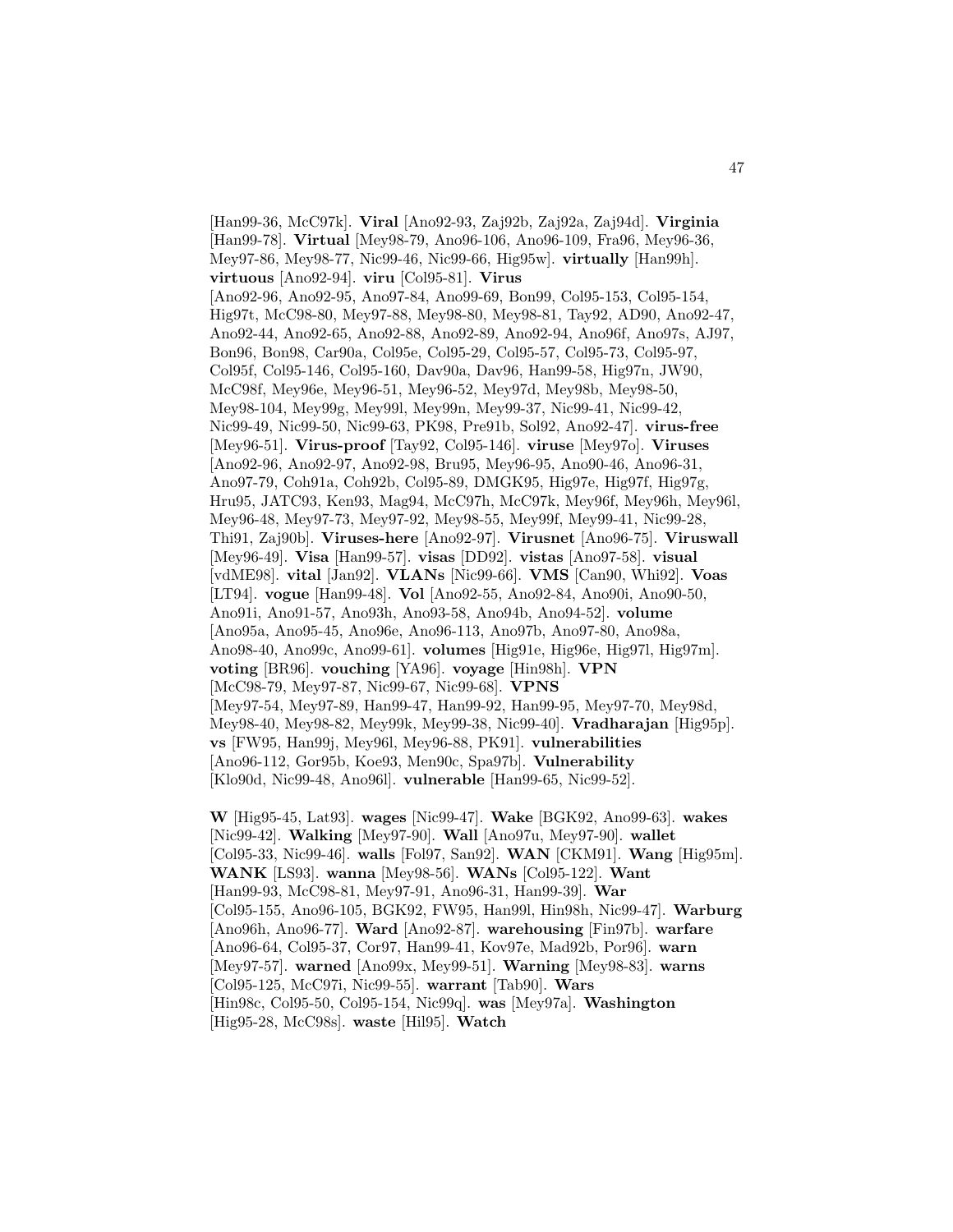[Mey97-92, Han99-48, Mey96-73, Mey98-84]. **watchdog** [Col95w]. **Watching** [Mey98-84, Nic99e]. **water** [Hin98d]. **Watermark** [Col95-31]. **wave** [Ano92-84]. **Wavner** [Ano97-85]. **way** [Dos97, Kov99b, Man96, McC98e, Mey96-76, Mey97-52, Mey97-65, Mey98-82]. **Wayne** [Ano92-90, Hig95-49]. **ways** [Woo94]. **Weak** [McC98-82, Spa92]. **weakend** [Ano92-76]. **weakness** [Ano92-45, McC98-51, Mey96-64]. **weaknesses** [Sch93]. **weapon** [Hig96d]. **web** [Col95-56, Han99u, Han99-37, Han99-52, Han99-69, Han99-99, Hig96c, Hig96f, Hig96d, Hig97s, Hig97y, Mey96-68, Mey97k, Mey97-44, Mey97-55, Mey98-29, Mil96, Ano96-119, Ano97-82, Ano97-85, Coh96b, Col96i, Col96t, Hig97u, McC98-83, Mey96c, Mey96-28, Mey96-96, Mey96-97, Mey96-98, Mey97-72, Mey97-41, Mey98-33, Mey99-54, Ano97-74]. **webmaster** [Han99-36]. **webs** [BB98]. **Webscan** [Col96x]. **Weekly** [Ano92a, Ano92-76, Ano92-81, Ano92-88, Ano92-89]. **Weigh** [Nic99-69]. **Weiler** [SB90]. **well** [Han99-71]. **West** [Hig95i, Hig95d, Hig95q, Hig95e]. **Western** [Hig95p]. **WG** [Ano91-40]. **Where** [Mul97b, Mul97c, Mul97d, Mul97e, Mul97f, Mul97g, Ano97-55]. **whilst** [AJ97]. **White** [Col95-157, Mey96-99, Mey98-85, Rob99, Han99w, Hug99]. **white-hat** [Han99w]. **Who** [Han98n, McC97x, Mey98-86, Cla97, Ano92j]. **Whom** [Mey97-93, Mey98-75]. **Wichers** [Hig95x]. **Wide** [Coh96b, Mey96-28, Han99-99]. **widen** [McC98-31]. **widespread** [Han99-99]. **Wilding** [Ano96z]. **Wiley** [Lat93, Zaj94a]. **Will** [Col95-158, Mey96-100, Mey99-55, Col95-97, Han99-77, Hin99b, McC98r, Zaj90a]. **William** [Hig95c]. **Williams** [Ano92-83, Ano96-101]. **Wilson** [Hig95m]. **Win** [Col95-77, Col95-137, Col96y, Han99-100]. **window** [Har92]. **Windows** [Han98o, Han99-96, Mey99-40, Bir97, Col95-89, Cur95, Han99-55, Han99-97, Hig97w, McC98-83, Mey96-101, Mey96-102, Mey98-68, Mey99-31, Nic99-30, Sch97b, Sch99a]. **Windows-2000** [Han99-96]. **Windows-98** [Han98o]. **Windows-based** [Hig95h]. **Windows-NT** [Han99-97]. **Winkler** [Hig95-47]. **Winners** [Col95-159]. **winning** [Sch95b]. **Wireless** [McC97y, Woo95b, Lat92]. **wires** [Col95-158]. **Wiretaps** [Han99-98]. **wise** [Nic99-28]. **within** [Ano99w, Ass92, CvdRvZvD98, Gor97, Haw99, Hig96b, Jon97a, Jon97b, Mey96-50, Mul97a]. **without** [Ano96-102]. **woes** [Beq99b, Col95-79, Han99-97]. **wonder** [Ame97]. **Wood** [Ano96-78, Ano96-85, Zaj94c]. **Word** [Col95-73, Col95-160, Mey96e, Mey97-73]. **WordMacro** [Bon99]. **words** [Col95u]. **work** [Ano96a, Ano97-37, Mey96-27, Mey99x]. **workbench** [KL96]. **worked** [Hei93a]. **workers** [Han99b]. **working** [Col95-51]. **workplace** [Han99-80]. **works** [Mey98-30]. **Workstation** [Col95-161, GW92, Sta93]. **World** [Ano92-66, Ano97-84, Col95-162, Han99-99, Hei93c, Mey96-28, Ano92-64, Han99y, Hin99f, Mey96q, Mey97-78, Mey99-55, Nic99-42, Coh96b]. **World-Wide-Web** [Coh96b]. **WorldCom** [Mey99-27, Nic99-40]. **WorldSecure** [Mey97-94]. **Worldwide** [Ano96-101]. **worms** [Coh92a, LS93]. **worried** [Mey96z]. **worries** [Han99-85]. **would** [Mey96-59]. **wrapped**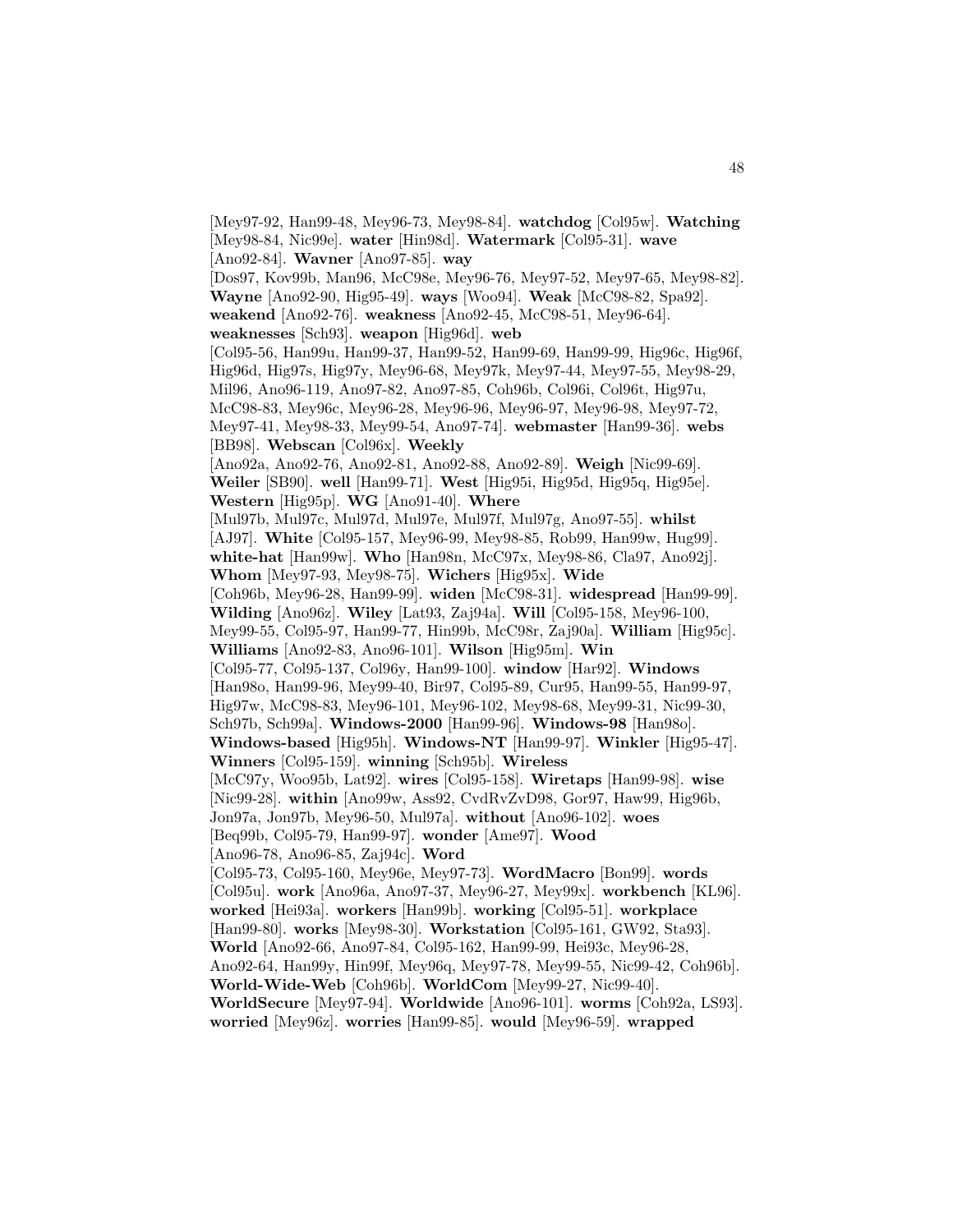[Ano99-69]. **wrinkles** [Mey98-36]. **writers** [Ano92-44, Col95-97]. **writers-are** [Ano92-44]. **Writing** [Woo95c, Woo95d]. **WSS** [Mey98-87]. **WWW** [SGI<sup>+99].</sup>

**X.25** [LR93, Mos93]. **X.400** [Hug95b, Kin92a].

**Y2000** [Mad98]. **Y2K** [Ano99-43, Ano99-65, McC98j, Mey98-62, Mey99-56, Nic99k, Nic99m, Nic99p, Nic99-39, Nic99-54, Nic99-65, Nos99]. **Yazdaman** [Hig95w]. **Year** [Gor95d, Hei96c, Hig97x, Hin99g, McC98-55, Ano96h, Ano99-62, Joa97, McC98w, Mey98i, Woo90a]. **years** [Mey97a]. **Yeuh** [Hig95m]. **Yngstrom** [Ano96-80]. **York** [Lat93]. **Young** [Hig95l, Han99-36]. **you're** [Col95-146]. **yourself** [Car90b, Kov97b, Nic99-56].

**Zergo** [Ano96-86, Ano96-76, Ano96-118]. **zero** [GKG92]. **Zhang** [Hig95r, Hig95t]. **zone** [FW95]. **zones** [Mey97-47]. **Zurich** [Ano96-30].

# **References**

## **Abrams:1993:RIR**

[AAL<sup>+</sup>93] Marshall D. Abrams, Edward G. Amoroso, Leonard J. La-Padula, Teresa F. Lunt, and James G. Williams. Report of an integrity research study group. Computers  $\mathcal C$  Security, 12(7):679–689, November 1993. CODEN CPSEDU. ISSN 0167-4048 (print), 1872-6208 (electronic). URL https://www. sciencedirect.com/science/article/pii/016740489390085J.

## **Allinson:1993:MCB**

[ABD93] Caroline Allinson, Helen Bergen, and Ed Dawson. Message collision in block ciphers with message authentication. Computers & Security, 12(8):781–787, December 1993. CO-DEN CPSEDU. ISSN 0167-4048 (print), 1872-6208 (electronic). URL https://www.sciencedirect.com/science/ article/pii/0167404893900446.

### **Al-Dossary:1990:CVP**

[AD90] Ghannam M. Al-Dossary. Computer virus prevention and containment on mainframes. Computers & Security,  $9(2):131-$ 137, April 1990. CODEN CPSEDU. ISSN 0167-4048 (print), 1872-6208 (electronic). URL https://www.sciencedirect. com/science/article/pii/0167404890900858.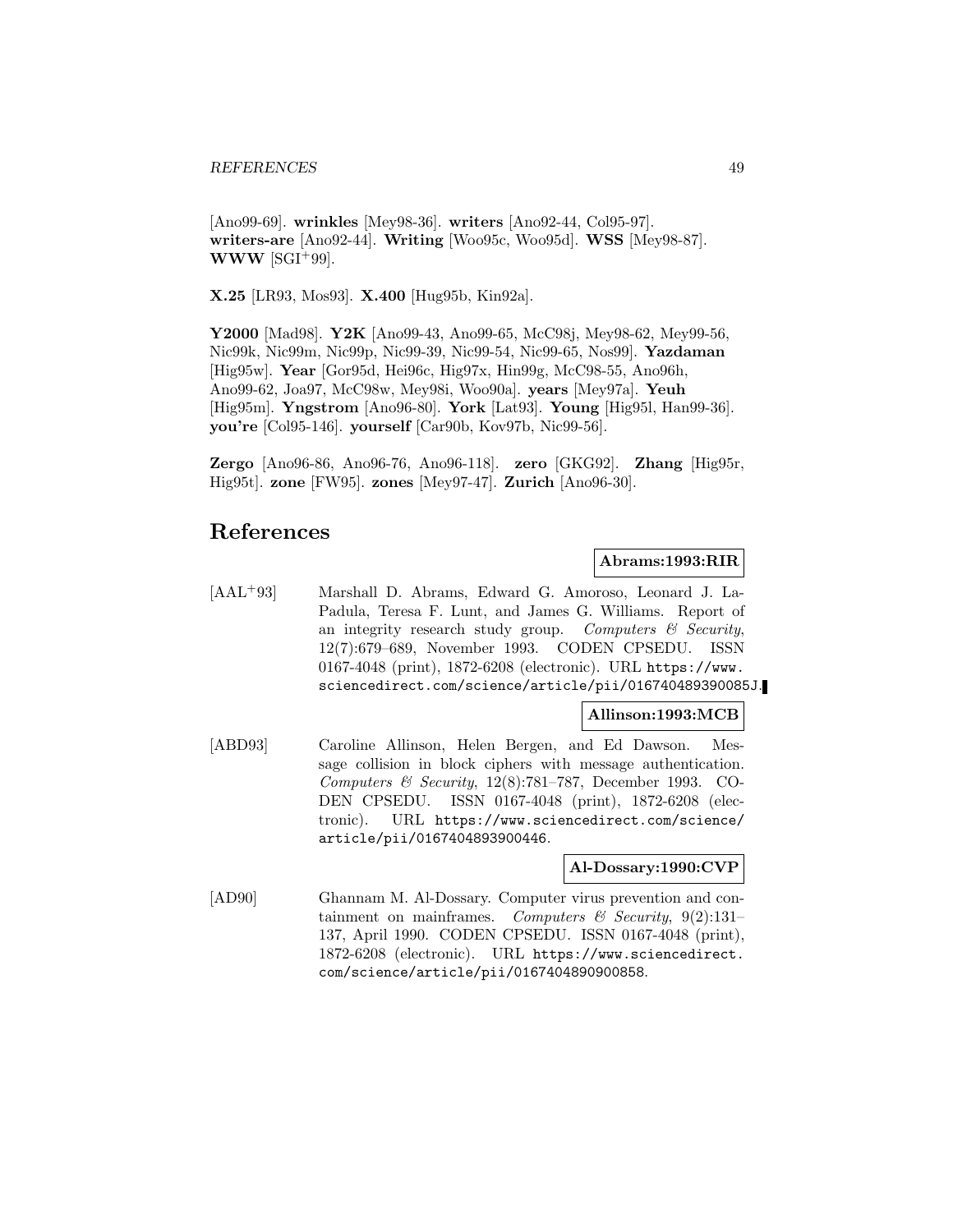**Adams:1996:OBS**

[Ada96] Dean Adams. Open for business — securely! Computers & Security, 15(8):673–682, ???? 1996. CODEN CPSEDU. ISSN 0167-4048 (print), 1872-6208 (electronic). URL https://www.sciencedirect.com/science/article/ pii/S0167404897897003.

## **Abrams:1995:NTA**

[AJ95a] Marshall D. Abrams and Michael V. Joyce. New thinking about information technology security. Computers  $\mathcal C$  Security, 14(1): 69–81, ???? 1995. CODEN CPSEDU. ISSN 0167-4048 (print), 1872-6208 (electronic). URL https://www.sciencedirect. com/science/article/pii/0167404895970278.

## **Abrams:1995:TCU**

[AJ95b] Marshall D. Abrams and Michael V. Joyce. Trusted computing update. Computers & Security,  $14(1):57-68$ , ???? 1995. CODEN CPSEDU. ISSN 0167-4048 (print), 1872- 6208 (electronic). URL https://www.sciencedirect.com/ science/article/pii/0167404895970267.

## **Abrams:1995:TSC**

[AJ95c] Marshall D. Abrams and Michael V. Joyce. Trusted system concepts. Computers & Security,  $14(1):45-56$ , ???? 1995. CODEN CPSEDU. ISSN 0167-4048 (print), 1872-6208 (electronic). URL https://www.sciencedirect.com/science/ article/pii/0167404895970256.

## **Aubrey-Jones:1997:CMV**

[AJ97] David Aubrey-Jones. Contracting a macro virus whilst surfing the Internet. Computers & Security,  $16(6):518$ , ???? 1997. CODEN CPSEDU. ISSN 0167-4048 (print), 1872- 6208 (electronic). URL https://www.sciencedirect.com/ science/article/pii/S0167404897846743.

## **Allen:1991:TOM**

[All91] R. J. Allen. Trusted ORACLE-multilevel secure data management for military computing. Computers & Security,  $10(3):271-$ 275, May 1991. CODEN CPSEDU. ISSN 0167-4048 (print), 1872-6208 (electronic). URL https://www.sciencedirect. com/science/article/pii/016740489190044E.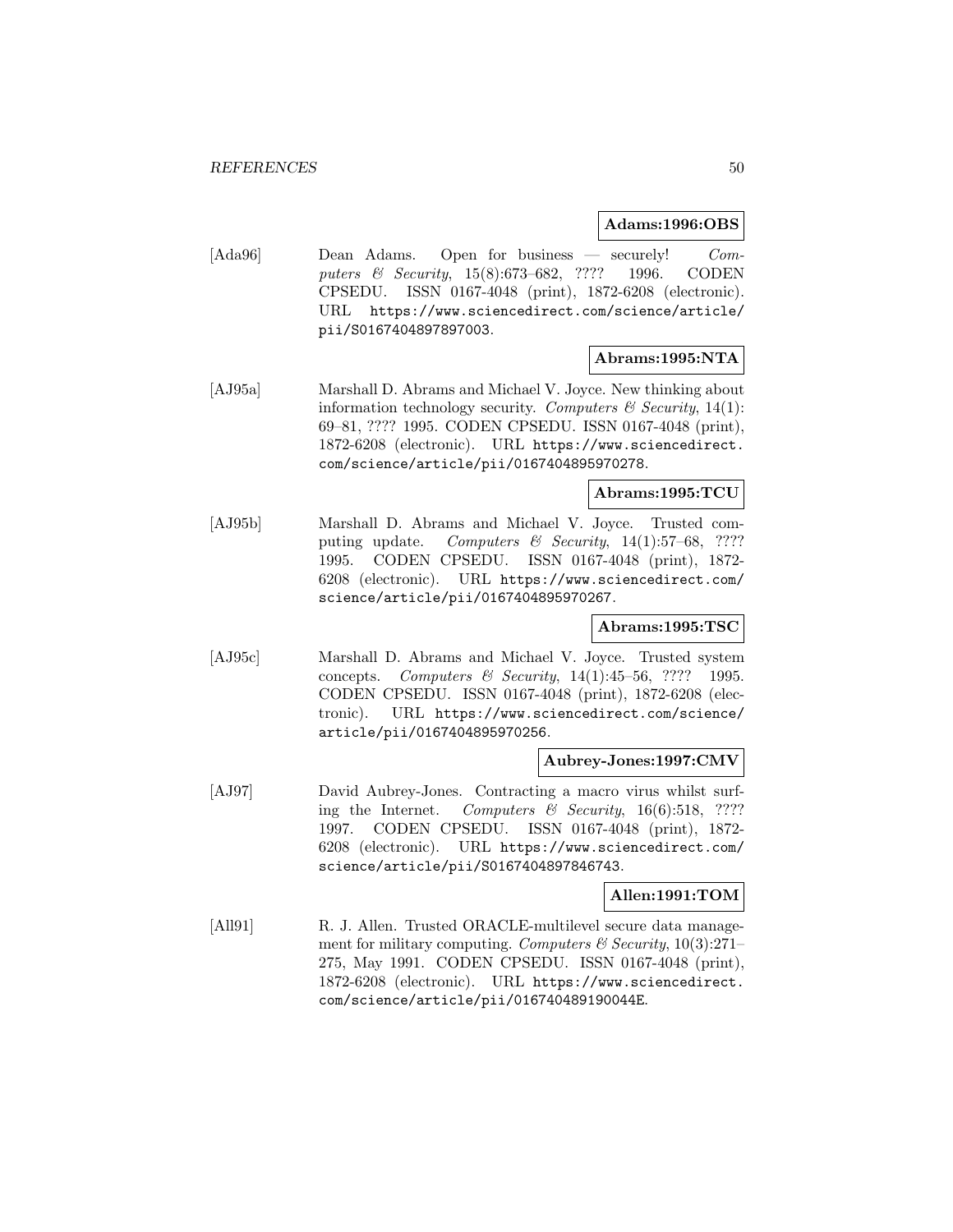### **Abrams:1995:HLC**

[AM95] Marshall D. Abrams and Jonathan D. Moffett. A higher level of computer security through active policies. Computers & Security, 14(2):147-157, ???? 1995. CODEN CPSEDU. ISSN 0167-4048 (print), 1872-6208 (electronic). URL https://www.sciencedirect.com/science/article/ pii/016740489597048F.

## **Amery:1997:LBW**

[Ame97] Chris Amery. Look back in wonder. Computers & Security, 16 (6):516, ???? 1997. CODEN CPSEDU. ISSN 0167-4048 (print), 1872-6208 (electronic). URL https://www.sciencedirect. com/science/article/pii/S0167404897846676.

### **Anderson:1992:LE**

[And92] Ross Anderson. Letter to the editor. Computers & Security, 11(8):710, December 1992. CODEN CPSEDU. ISSN 0167-4048 (print), 1872-6208 (electronic). URL https://www. sciencedirect.com/science/article/pii/0167404892900915.

## **Anonymous:1990:ARAd**

[Ano90a] Anonymous. Abstract of recent articles and literature. Computers & Security,  $9(4):349-358$ , June 1990. CODEN CPSEDU. ISSN 0167-4048 (print), 1872-6208 (electronic). URL https://www.sciencedirect.com/science/article/ pii/0167404890901064.

## **Anonymous:1990:ARAa**

[Ano90b] Anonymous. Abstracts of recent articles and literature. Computers & Security,  $9(1):87-96$ , February 1990. CO-DEN CPSEDU. ISSN 0167-4048 (print), 1872-6208 (electronic). URL https://www.sciencedirect.com/science/ article/pii/016740489090162M.

## **Anonymous:1990:ARAb**

[Ano90c] Anonymous. Abstracts of recent articles and literature. Computers & Security,  $9(2):177-187$ , April 1990. CODEN CPSEDU. ISSN 0167-4048 (print), 1872-6208 (electronic). URL https://www.sciencedirect.com/science/article/ pii/0167404890900928.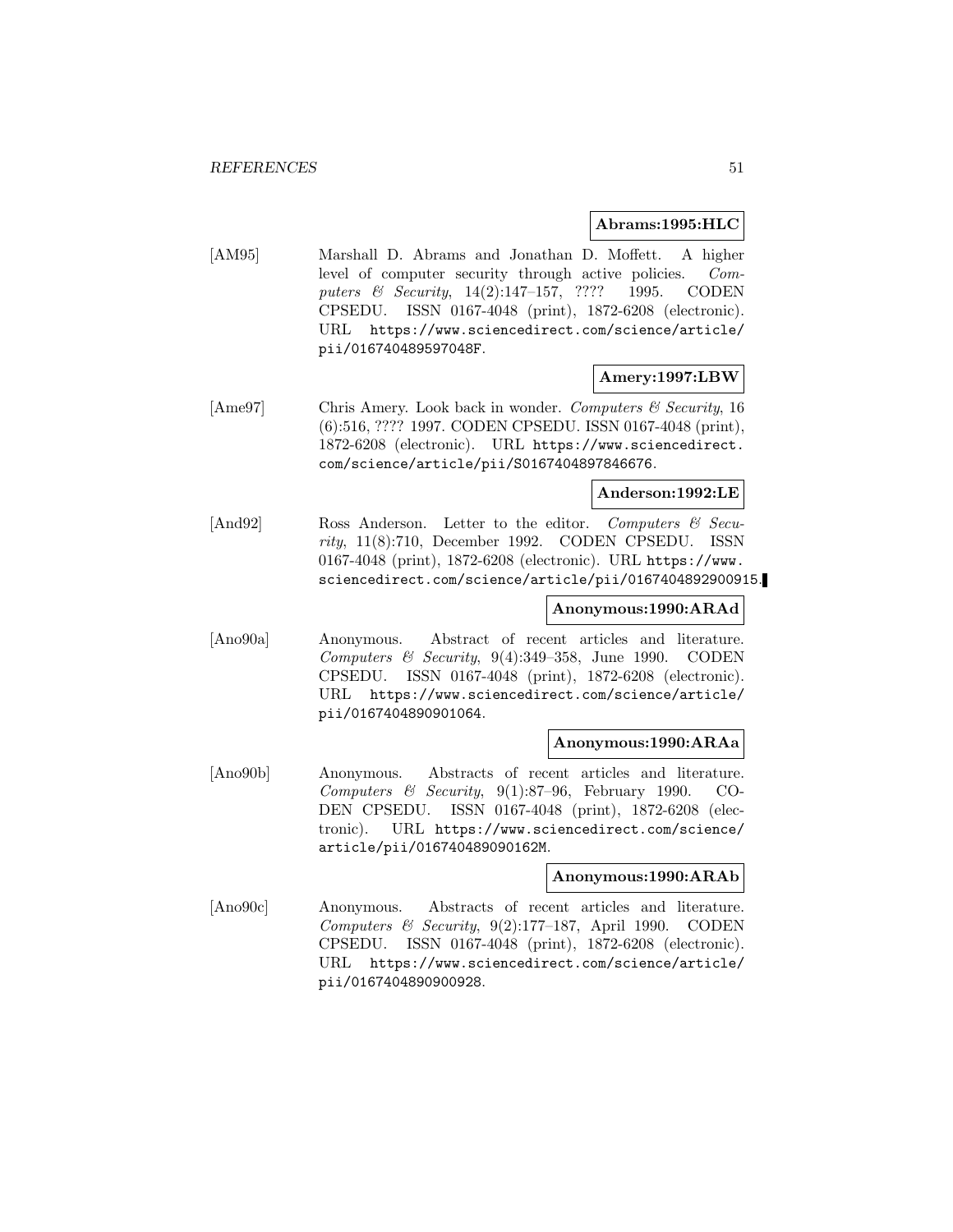#### **Anonymous:1990:ARAc**

[Ano90d] Anonymous. Abstracts of recent articles and literature. Computers & Security,  $9(3):265-273$ , May 1990. CODEN CPSEDU. ISSN 0167-4048 (print), 1872-6208 (electronic). URL https://www.sciencedirect.com/science/article/ pii/016740489090174R.

## **Anonymous:1990:ARAe**

[Ano90e] Anonymous. Abstracts of recent articles and literature. Computers & Security, 9(5):449–458, August 1990. CO-DEN CPSEDU. ISSN 0167-4048 (print), 1872-6208 (electronic). URL https://www.sciencedirect.com/science/ article/pii/0167404890900766.

## **Anonymous:1990:ARAf**

[Ano90f] Anonymous. Abstracts of recent articles and literature. Computers & Security, 9(6):549–556, October 1990. CO-DEN CPSEDU. ISSN 0167-4048 (print), 1872-6208 (electronic). URL https://www.sciencedirect.com/science/ article/pii/016740489090133E.

## **Anonymous:1990:ARAg**

[Ano90g] Anonymous. Abstracts of recent articles and literature. Computers & Security,  $9(7)$ :647–654, November 1990. CO-DEN CPSEDU. ISSN 0167-4048 (print), 1872-6208 (electronic). URL https://www.sciencedirect.com/science/ article/pii/016740489090064Z.

## **Anonymous:1990:ARAh**

[Ano90h] Anonymous. Abstracts of recent articles and literature. Computers & Security,  $9(8)$ :739-747, December 1990. CO-DEN CPSEDU. ISSN 0167-4048 (print), 1872-6208 (electronic). URL https://www.sciencedirect.com/science/ article/pii/016740489090117C.

### **Anonymous:1990:AIR**

[Ano90i] Anonymous. Author index for refereed articles in vol. 9. Computers & Security, 9(8):751, December 1990. CO-DEN CPSEDU. ISSN 0167-4048 (print), 1872-6208 (electronic). URL https://www.sciencedirect.com/science/ article/pii/016740489090119E.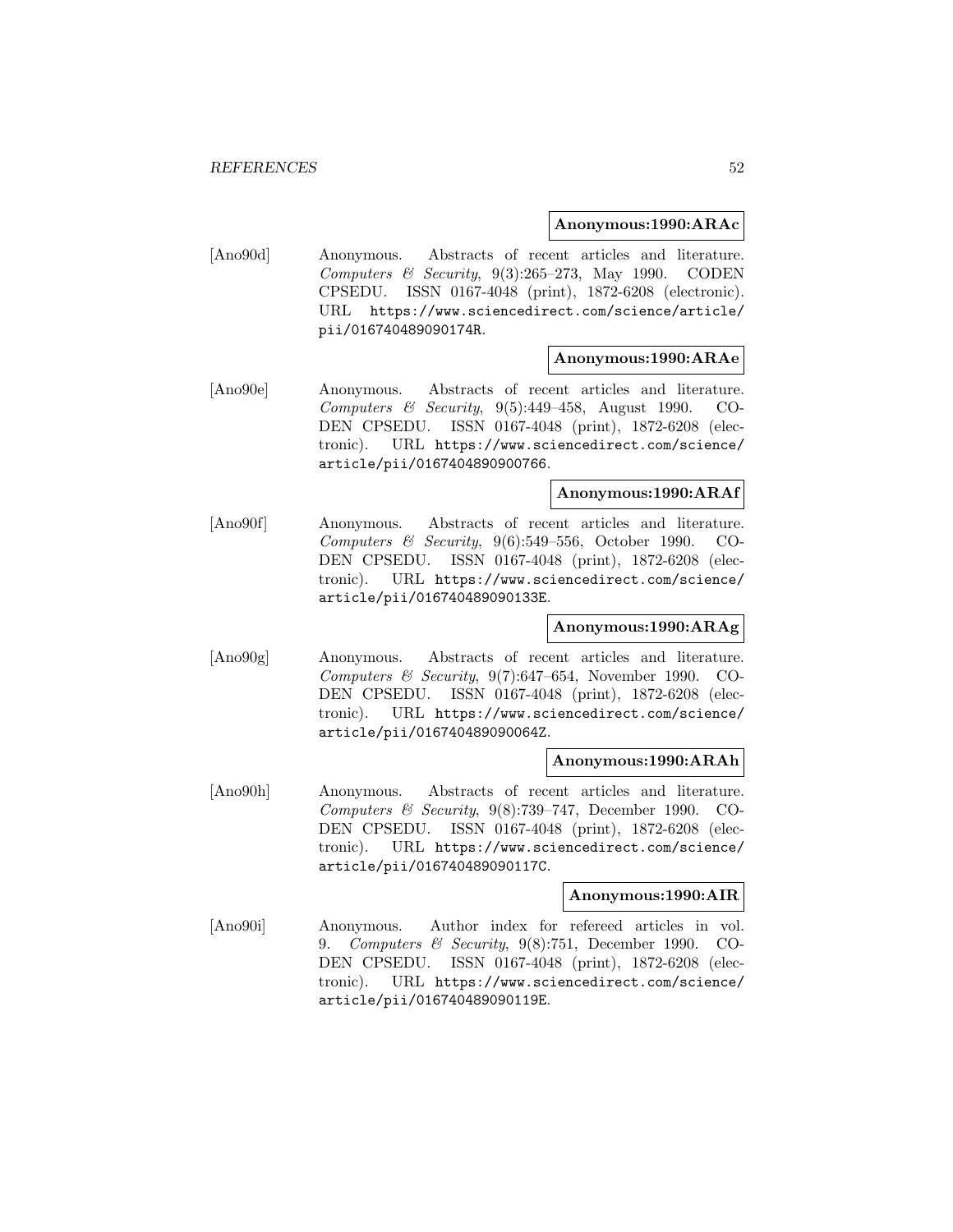### **Anonymous:1990:Ca**

[Ano90j] Anonymous. Calendar. Computers & Security, 9(2):189–191, April 1990. CODEN CPSEDU. ISSN 0167-4048 (print), 1872- 6208 (electronic). URL https://www.sciencedirect.com/ science/article/pii/0167404890900939.

## **Anonymous:1990:Cb**

[Ano90k] Anonymous. Calendar. Computers & Security, 9(5):461–463, August 1990. CODEN CPSEDU. ISSN 0167-4048 (print), 1872-6208 (electronic). URL https://www.sciencedirect. com/science/article/pii/0167404890900788.

### **Anonymous:1990:Cc**

[Ano90l] Anonymous. Calendar. Computers & Security, 9(8):749–750, December 1990. CODEN CPSEDU. ISSN 0167-4048 (print), 1872-6208 (electronic). URL https://www.sciencedirect. com/science/article/pii/016740489090118D.

## **Anonymous:1990:CAS**

[Ano90m] Anonymous. Conference announcement: Sixth annual computer security applications conference. Computers  $\mathcal B$  Security, 9(5): 464, August 1990. CODEN CPSEDU. ISSN 0167-4048 (print), 1872-6208 (electronic). URL https://www.sciencedirect. com/science/article/pii/0167404890900799.

#### **Anonymous:1990:CR**

[Ano90n] Anonymous. Conference roundup. Computers & Security, 9 (6):513–516, October 1990. CODEN CPSEDU. ISSN 0167- 4048 (print), 1872-6208 (electronic). URL https://www. sciencedirect.com/science/article/pii/016740489090128G.

## **Anonymous:1990:EB**

[Ano90o] Anonymous. Editorial Board. Computers  $\mathcal C$  Security, 9(1):2, February 1990. CODEN CPSEDU. ISSN 0167-4048 (print), 1872-6208 (electronic). URL https://www.sciencedirect. com/science/article/pii/016740489090147L.

#### **Anonymous:1990:Ea**

[Ano90p] Anonymous. From the editor. Computers & Security, 9(1):2-3, February 1990. CODEN CPSEDU. ISSN 0167-4048 (print), 1872-6208 (electronic). URL https://www.sciencedirect. com/science/article/pii/016740489090148M.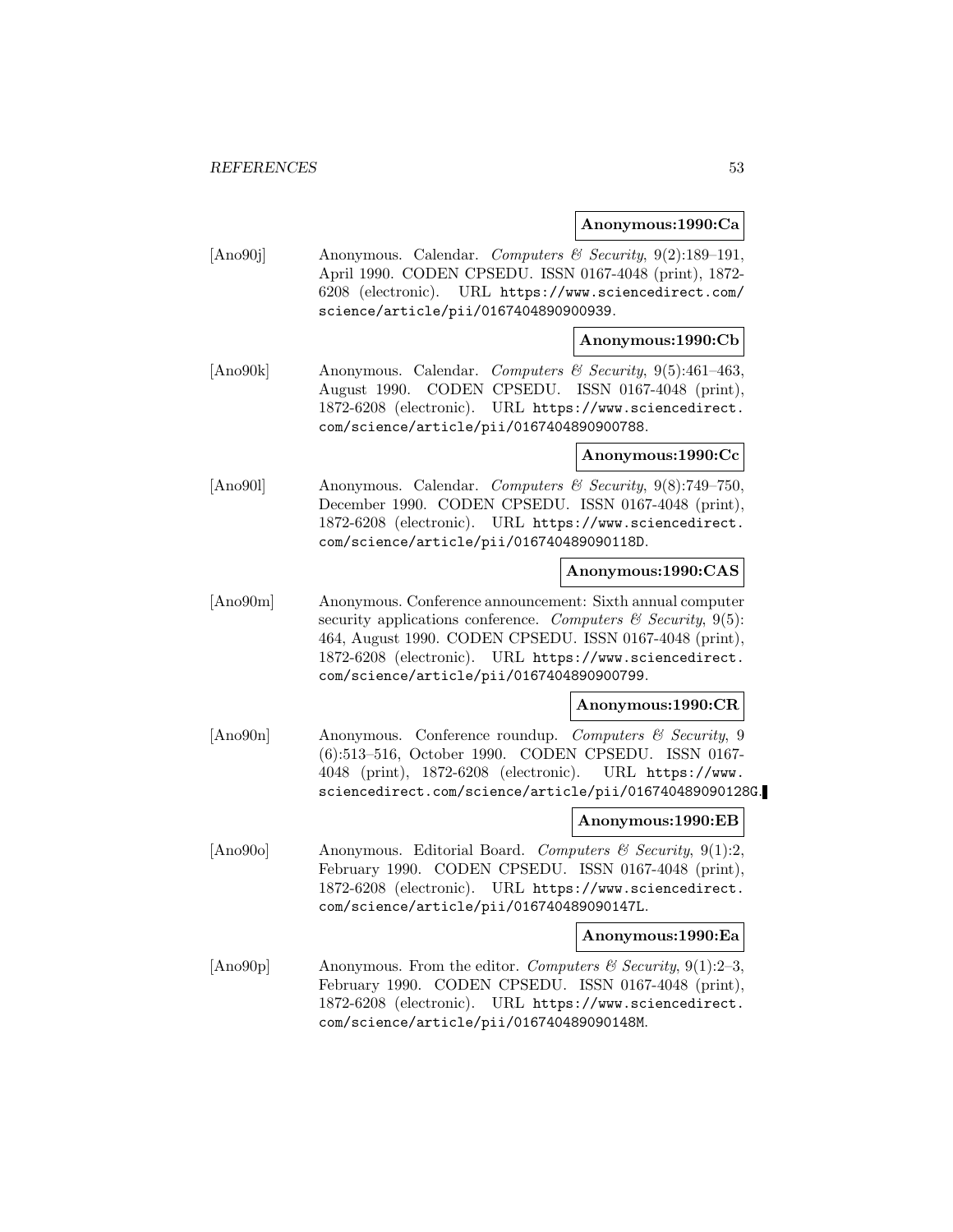#### **Anonymous:1990:Ec**

[Ano90q] Anonymous. From the editor. Computers & Security,  $9(2):100-$ 101, April 1990. CODEN CPSEDU. ISSN 0167-4048 (print), 1872-6208 (electronic). URL https://www.sciencedirect. com/science/article/pii/016740489090080D.

## **Anonymous:1990:Ed**

[Ano90r] Anonymous. From the editor. Computers & Security, 9(3):194– 195, May 1990. CODEN CPSEDU. ISSN 0167-4048 (print), 1872-6208 (electronic). URL https://www.sciencedirect. com/science/article/pii/016740489090163N.

#### **Anonymous:1990:Ee**

[Ano90s] Anonymous. From the editor. Computers & Security, 9(4):280– 281, June 1990. CODEN CPSEDU. ISSN 0167-4048 (print), 1872-6208 (electronic). URL https://www.sciencedirect. com/science/article/pii/016740489090094A.

### **Anonymous:1990:Ef**

[Ano90t] Anonymous. From the editor. Computers & Security, 9(5):364– 365, August 1990. CODEN CPSEDU. ISSN 0167-4048 (print), 1872-6208 (electronic). URL https://www.sciencedirect. com/science/article/pii/0167404890900652.

#### **Anonymous:1990:Eg**

[Ano90u] Anonymous. From the editor. Computers & Security, 9(6):468-469, October 1990. CODEN CPSEDU. ISSN 0167-4048 (print), 1872-6208 (electronic). URL https://www.sciencedirect. com/science/article/pii/0167404890901219.

#### **Anonymous:1990:Eh**

 $[\text{Ano}90v]$  Anonymous. From the editor. Computers & Security, 9(7): 568–569, November 1990. CODEN CPSEDU. ISSN 0167- 4048 (print), 1872-6208 (electronic). URL https://www. sciencedirect.com/science/article/pii/016740489090053V.

### **Anonymous:1990:Ei**

[Ano90w] Anonymous. From the editor. Computers & Security, 9(8): 658–659, December 1990. CODEN CPSEDU. ISSN 0167- 4048 (print), 1872-6208 (electronic). URL https://www. sciencedirect.com/science/article/pii/0167404890901075.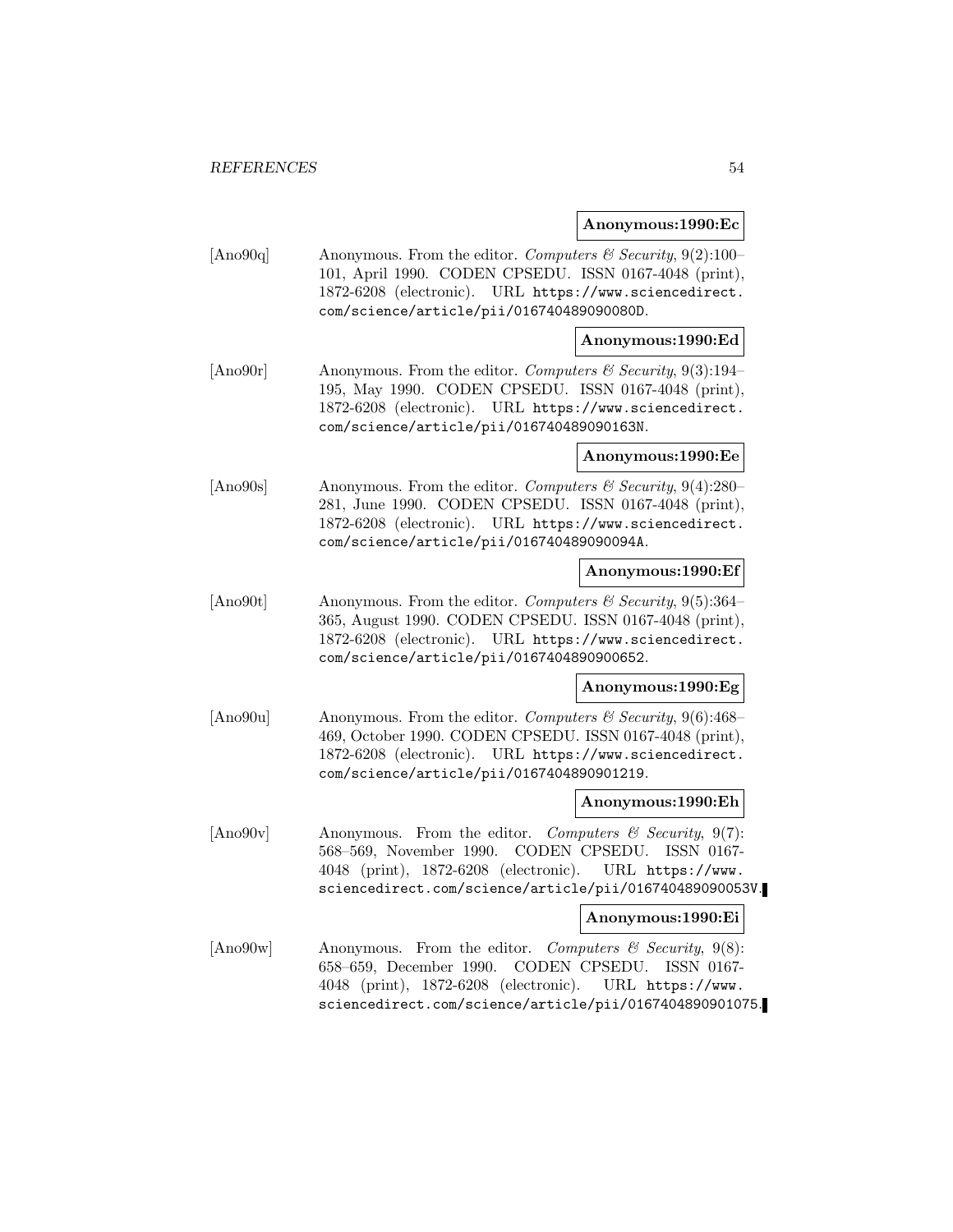## **Anonymous:1990:ITCa**

[Ano90x] Anonymous. IFIP technical committee 11. Computers & Se $curity, 9(1):85–86, February 1990. CODEN CPSEDU. ISSN$ 0167-4048 (print), 1872-6208 (electronic). URL https://www. sciencedirect.com/science/article/pii/016740489090161L.

## **Anonymous:1990:ITCb**

[Ano90y] Anonymous. IFIP technical committee 11. Computers  $\mathcal{C}$  Security, 9(2):175–176, April 1990. CODEN CPSEDU. ISSN 0167-4048 (print), 1872-6208 (electronic). URL https://www. sciencedirect.com/science/article/pii/0167404890900917.

## **Anonymous:1990:ITCc**

[Ano90z] Anonymous. IFIP technical committee 11. Computers  $\mathcal{B}$  Security, 9(3):263–264, May 1990. CODEN CPSEDU. ISSN 0167-4048 (print), 1872-6208 (electronic). URL https://www. sciencedirect.com/science/article/pii/016740489090173Q.

## **Anonymous:1990:ITCd**

[Ano90-27] Anonymous. IFIP technical committee 11. Computers  $\mathcal{B}$  Security, 9(4):347–348, June 1990. CODEN CPSEDU. ISSN 0167-4048 (print), 1872-6208 (electronic). URL https://www. sciencedirect.com/science/article/pii/0167404890901053.

## **Anonymous:1990:ITCe**

[Ano90-28] Anonymous. IFIP technical committee 11. Computers & Security, 9(5):447–448, August 1990. CODEN CPSEDU. ISSN 0167-4048 (print), 1872-6208 (electronic). URL https://www.sciencedirect.com/science/article/ pii/0167404890900755.

## **Anonymous:1990:ITCf**

[Ano90-29] Anonymous. IFIP technical committee 11. Computers & Security, 9(7):645–646, November 1990. CODEN CPSEDU. ISSN 0167-4048 (print), 1872-6208 (electronic). URL https://www.sciencedirect.com/science/article/ pii/016740489090063Y.

#### **Anonymous:1990:ITCg**

[Ano90-30] Anonymous. IFIP technical committee 11. Computers & Security, 9(8):737–738, December 1990. CODEN CPSEDU. ISSN 0167-4048 (print), 1872-6208 (electronic).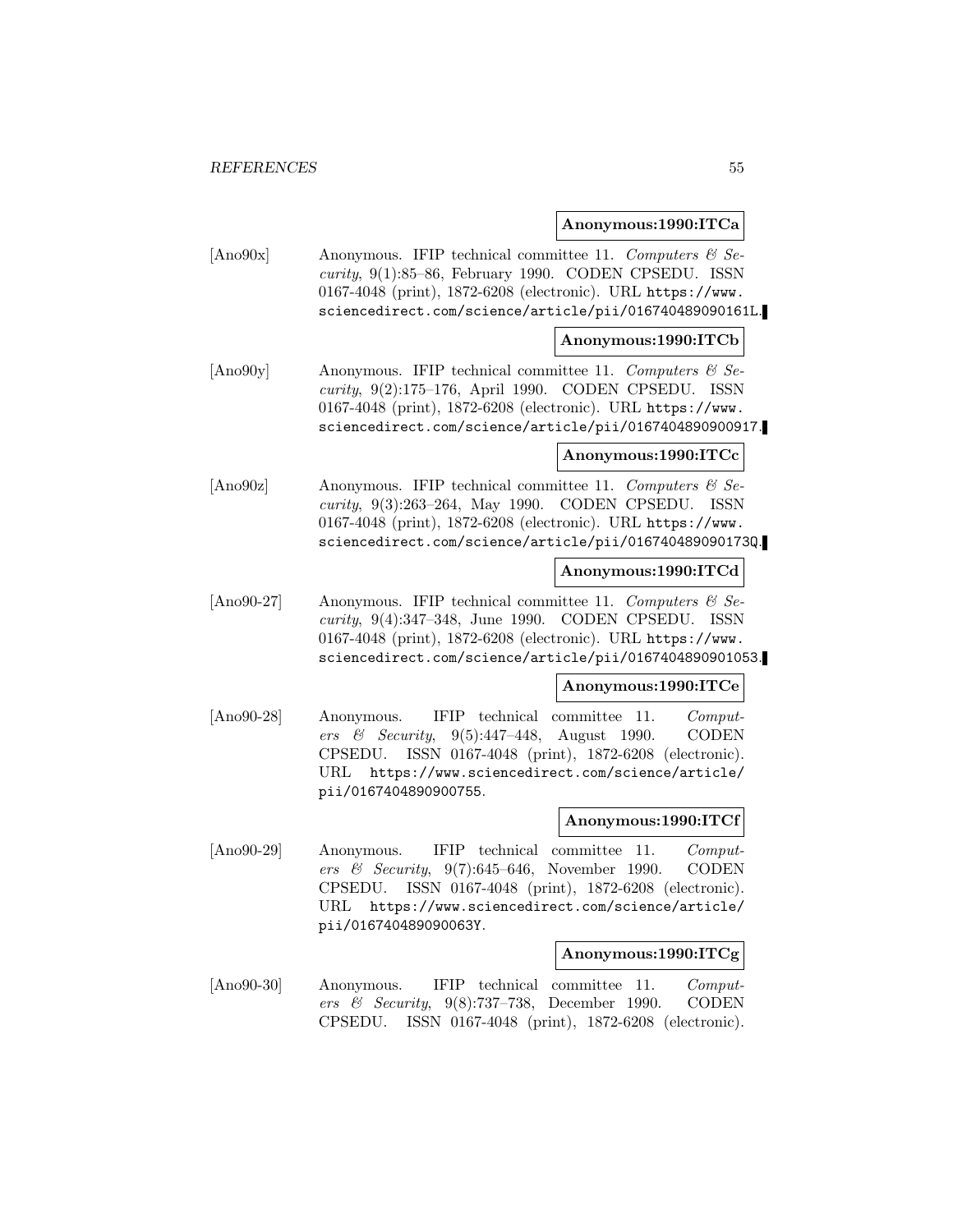URL https://www.sciencedirect.com/science/article/ pii/016740489090116B.

### **Anonymous:1990:IBRa**

[Ano90-31] Anonymous. International board of referees. Computers & Security, 9(1):51, February 1990. CODEN CPSEDU. ISSN 0167-4048 (print), 1872-6208 (electronic). URL https://www. sciencedirect.com/science/article/pii/016740489090156N.

### **Anonymous:1990:IBRb**

[Ano90-32] Anonymous. International board of referees. Computers & Security, 9(2):143, April 1990. CODEN CPSEDU. ISSN 0167-4048 (print), 1872-6208 (electronic). URL https://www. sciencedirect.com/science/article/pii/016740489090087A.

### **Anonymous:1990:IBRc**

[Ano90-33] Anonymous. International board of referees. Computers & Security, 9(3):233, May 1990. CODEN CPSEDU. ISSN 0167-4048 (print), 1872-6208 (electronic). URL https://www. sciencedirect.com/science/article/pii/016740489090169T.

## **Anonymous:1990:IBRe**

[Ano90-34] Anonymous. International board of referees. Computers & Security, 9(6):517, October 1990. CODEN CPSEDU. ISSN 0167-4048 (print), 1872-6208 (electronic). URL https://www. sciencedirect.com/science/article/pii/016740489090129H.

## **Anonymous:1990:IBRf**

[Ano90-35] Anonymous. International board of referees. Computers  $\mathcal{B}$  Security, 9(7):611, November 1990. CODEN CPSEDU. ISSN 0167-4048 (print), 1872-6208 (electronic). URL https://www. sciencedirect.com/science/article/pii/0167404890900593.

#### **Anonymous:1990:IBRg**

[Ano90-36] Anonymous. International board of referees. Computers  $\mathcal{C}$  Security, 9(8):697, December 1990. CODEN CPSEDU. ISSN 0167-4048 (print), 1872-6208 (electronic). URL https://www. sciencedirect.com/science/article/pii/0167404890901127.

#### **Anonymous:1990:IBRd**

[Ano90-37] Anonymous. International board of referres. Computers & Security, 9(5):409, August 1990. CODEN CPSEDU. ISSN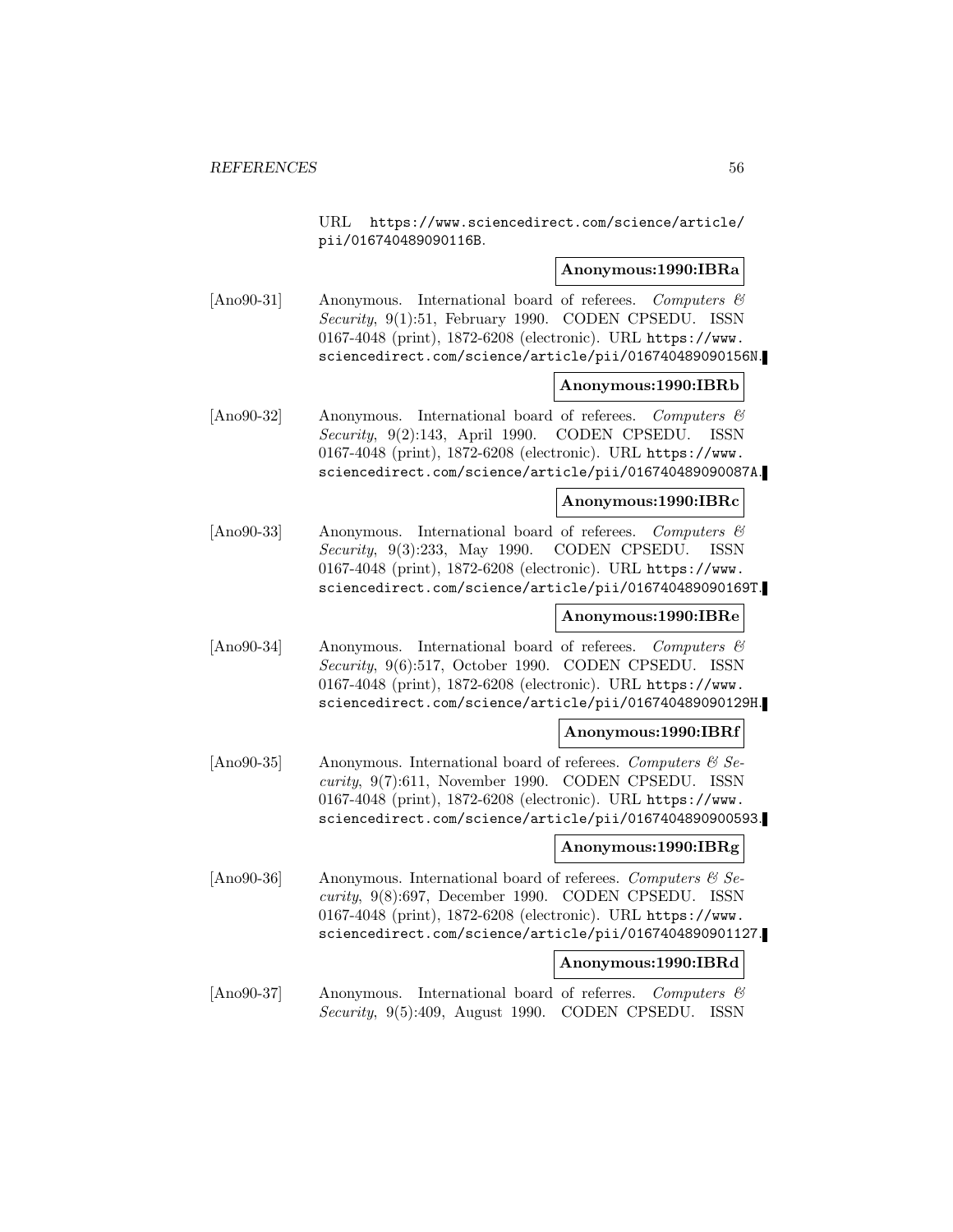0167-4048 (print), 1872-6208 (electronic). URL https://www. sciencedirect.com/science/article/pii/016740489090071Z.

### **Anonymous:1990:PAa**

[Ano90-38] Anonymous. Pages 100–191 (April 1990). Computers  $\mathcal C$  Security, 9(2):??, April 1990. CODEN CPSEDU. ISSN 0167-4048 (print), 1872-6208 (electronic).

## **Anonymous:1990:PM**

[Ano90-39] Anonymous. Pages 194–273 (May 1990). Computers  $\mathcal C$  Security, 9(3):??, May 1990. CODEN CPSEDU. ISSN 0167-4048 (print), 1872-6208 (electronic).

## **Anonymous:1990:PF**

[Ano90-40] Anonymous. Pages 2-96 (February 1990). Computers & Security, 9(1):??, February 1990. CODEN CPSEDU. ISSN 0167- 4048 (print), 1872-6208 (electronic).

## **Anonymous:1990:PJ**

[Ano90-41] Anonymous. Pages 280–358 (June 1990). Computers  $\mathcal{C}$  Security, 9(4):??, June 1990. CODEN CPSEDU. ISSN 0167-4048 (print), 1872-6208 (electronic).

## **Anonymous:1990:PAb**

[Ano90-42] Anonymous. Pages 364–464 (August 1990). Computers  $\mathcal{C}$  Security, 9(5):??, August 1990. CODEN CPSEDU. ISSN 0167-4048 (print), 1872-6208 (electronic).

#### **Anonymous:1990:PO**

[Ano90-43] Anonymous. Pages 468–561 (October 1990). Computers  $\mathcal{B}$  Security, 9(6):??, October 1990. CODEN CPSEDU. ISSN 0167- 4048 (print), 1872-6208 (electronic).

#### **Anonymous:1990:PN**

[Ano90-44] Anonymous. Pages 568–654 (November 1990). Computers & Security, 9(7):??, November 1990. CODEN CPSEDU. ISSN 0167-4048 (print), 1872-6208 (electronic).

#### **Anonymous:1990:PDb**

[Ano90-45] Anonymous. Pages 658–756 (December 1990). Computers & Security, 9(8):??, December 1990. CODEN CPSEDU. ISSN 0167-4048 (print), 1872-6208 (electronic).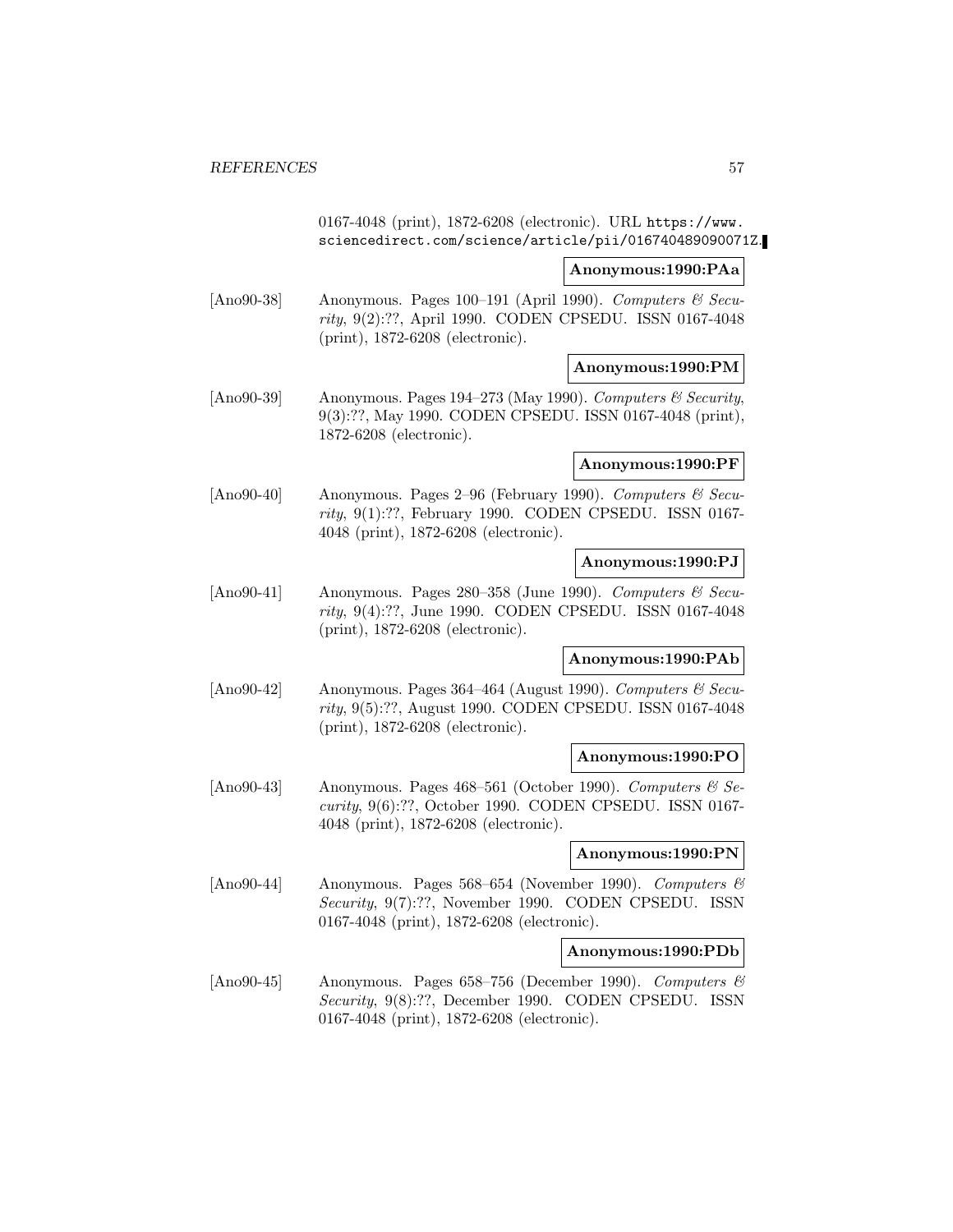### **Anonymous:1990:PDC**

[Ano90-46] Anonymous. Panel discussion: Are computer viruses here to stay. Computers & Security, 9(4):305–307, June 1990. CO-DEN CPSEDU. ISSN 0167-4048 (print), 1872-6208 (electronic). URL https://www.sciencedirect.com/science/ article/pii/016740489090098E.

## **Anonymous:1990:PDa**

[Ano90-47] Anonymous. Panel discussion-into the 1990s. Computers  $\mathcal{B}$  Security, 9(1):37–40, February 1990. CODEN CPSEDU. ISSN 0167-4048 (print), 1872-6208 (electronic). URL https://www. sciencedirect.com/science/article/pii/016740489090153K.

#### **Anonymous:1990:PLE**

[Ano90-48] Anonymous. Preliminary list of exhibitors for Compsec International '90. Computers  $\mathcal B$  Security, 9(6):559-561, October 1990. CODEN CPSEDU. ISSN 0167-4048 (print), 1872- 6208 (electronic). URL https://www.sciencedirect.com/ science/article/pii/016740489090135G.

### **Anonymous:1990:RAI**

[Ano90-49] Anonymous. Refereed articles: International board of referees. Computers & Security, 9(4):317, June 1990. CO-DEN CPSEDU. ISSN 0167-4048 (print), 1872-6208 (electronic). URL https://www.sciencedirect.com/science/ article/pii/016740489090101X.

### **Anonymous:1990:SIR**

[Ano90-50] Anonymous. Subject index for refereed articles in vol. 9. Computers & Security,  $9(8)$ :753–756, December 1990. CO-DEN CPSEDU. ISSN 0167-4048 (print), 1872-6208 (electronic). URL https://www.sciencedirect.com/science/ article/pii/016740489090120I.

## **Anonymous:1991:ARAa**

[Ano91a] Anonymous. Abstracts of recent articles and literature. Computers  $\&$  Security, 10(1):78–83, February 1991. CO-DEN CPSEDU. ISSN 0167-4048 (print), 1872-6208 (electronic). URL https://www.sciencedirect.com/science/ article/pii/016740489190060Q.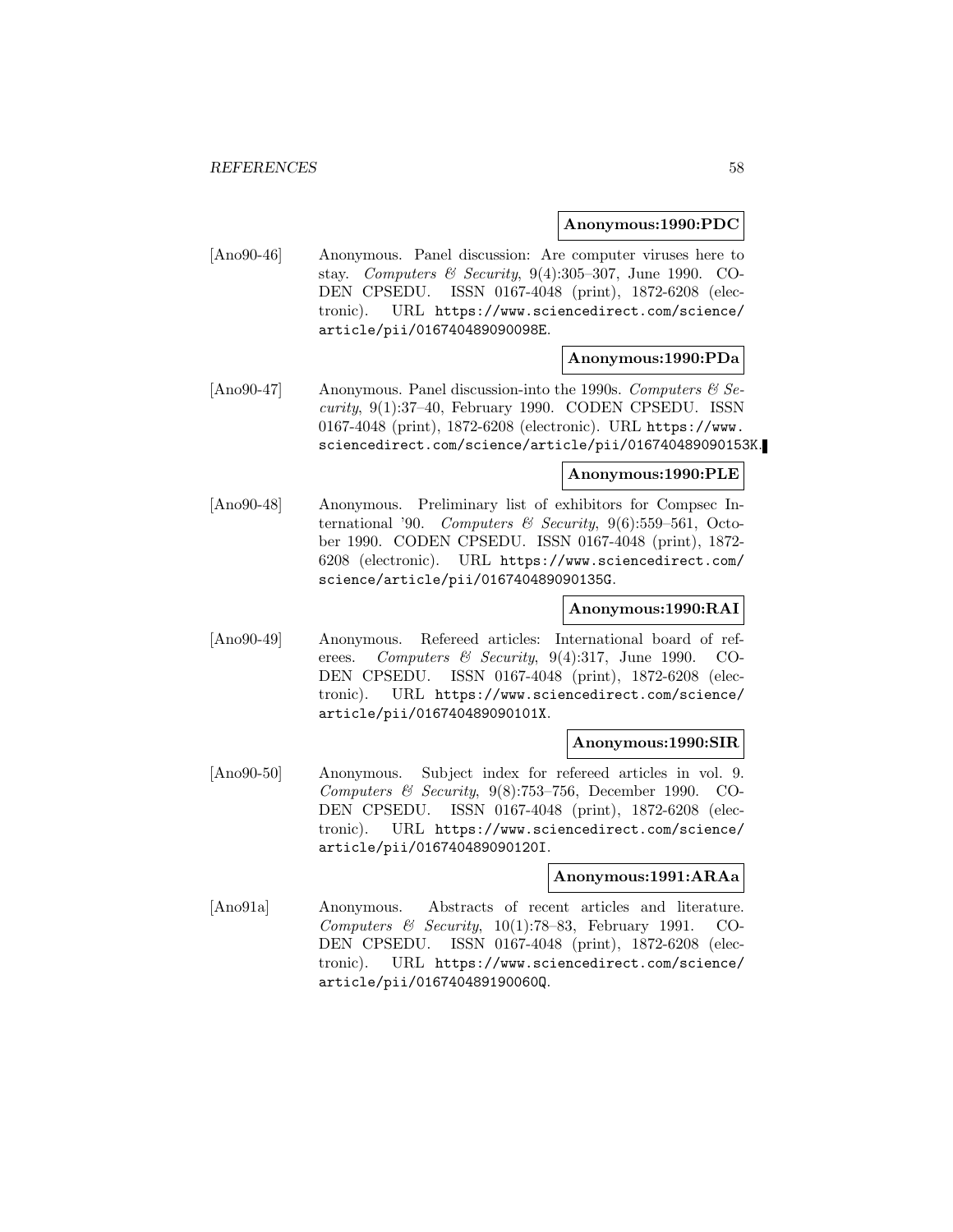### **Anonymous:1991:ARAb**

[Ano91b] Anonymous. Abstracts of recent articles and literature. Computers & Security, 10(2):163–177, April 1991. CO-DEN CPSEDU. ISSN 0167-4048 (print), 1872-6208 (electronic). URL https://www.sciencedirect.com/science/ article/pii/016740489190010B.

## **Anonymous:1991:ARAc**

[Ano91c] Anonymous. Abstracts of recent articles and literature. Computers & Security, 10(3):277–284, May 1991. CO-DEN CPSEDU. ISSN 0167-4048 (print), 1872-6208 (electronic). URL https://www.sciencedirect.com/science/ article/pii/016740489190045F.

## **Anonymous:1991:ARAd**

[Ano91d] Anonymous. Abstracts of recent articles and literature. Computers & Security, 10(4):373–378, June 1991. CO-DEN CPSEDU. ISSN 0167-4048 (print), 1872-6208 (electronic). URL https://www.sciencedirect.com/science/ article/pii/016740489190113R.

## **Anonymous:1991:ARAe**

[Ano91e] Anonymous. Abstracts of recent articles and literature. Computers & Security,  $10(5):469-481$ , August 1991. CO-DEN CPSEDU. ISSN 0167-4048 (print), 1872-6208 (electronic). URL https://www.sciencedirect.com/science/ article/pii/016740489190072L.

#### **Anonymous:1991:ARAf**

[Ano91f] Anonymous. Abstracts of recent articles and literature. Computers & Security, 10(6):569–579, October 1991. CO-DEN CPSEDU. ISSN 0167-4048 (print), 1872-6208 (electronic). URL https://www.sciencedirect.com/science/ article/pii/016740489190085R.

### **Anonymous:1991:ARAg**

[Ano91g] Anonymous. Abstracts of recent articles and literature. Computers & Security, 10(7):675–682, November 1991. CO-DEN CPSEDU. ISSN 0167-4048 (print), 1872-6208 (electronic). URL https://www.sciencedirect.com/science/ article/pii/016740489190127Y.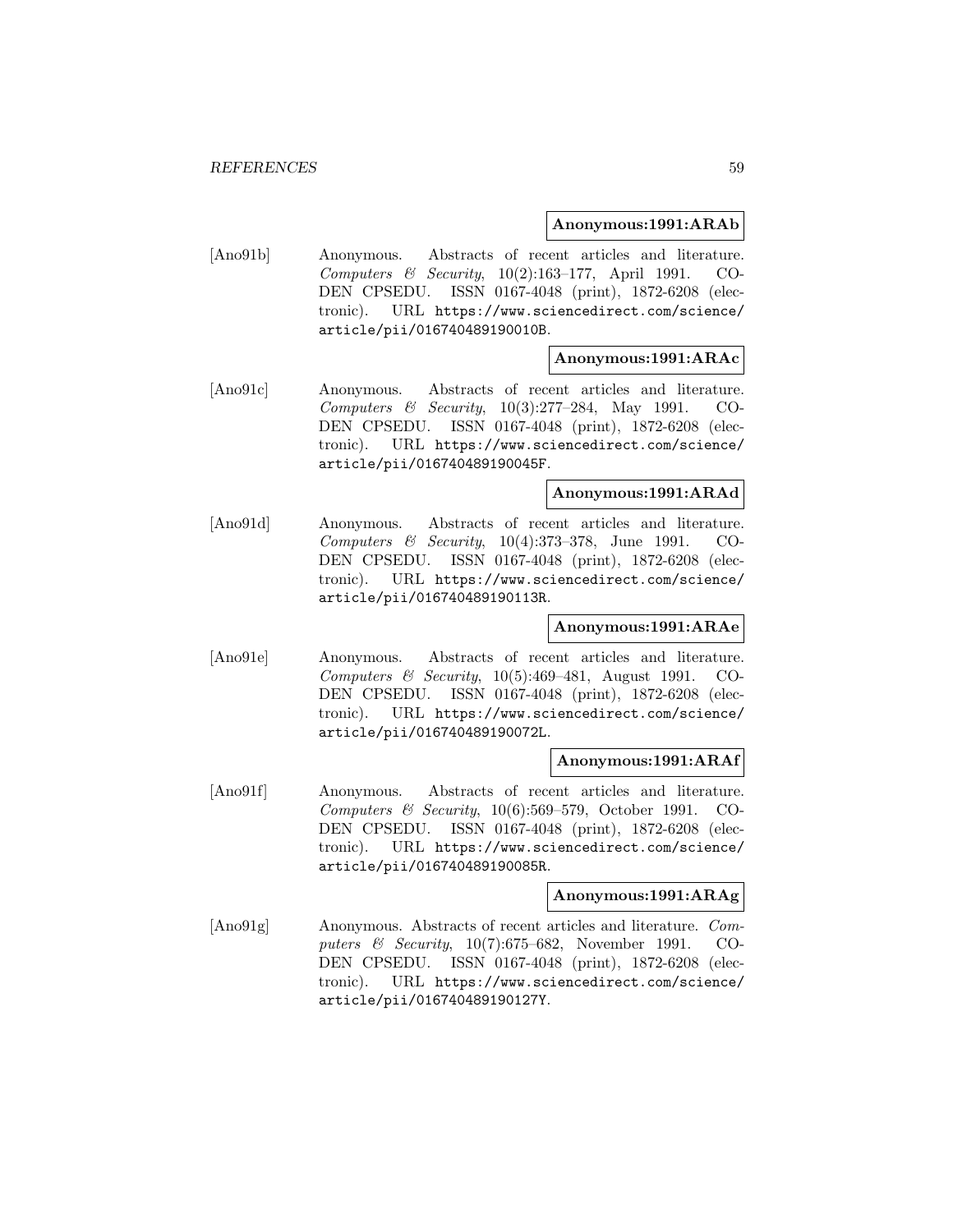### **Anonymous:1991:ARAh**

[Ano91h] Anonymous. Abstracts of recent articles and literature. Computers & Security, 10(8):779–788, December 1991. CO-DEN CPSEDU. ISSN 0167-4048 (print), 1872-6208 (electronic). URL https://www.sciencedirect.com/science/ article/pii/016740489190097W.

## **Anonymous:1991:AIV**

[Ano91i] Anonymous. Author index for vol. 10. Computers & Security, 10(8):791, December 1991. CODEN CPSEDU. ISSN 0167-4048 (print), 1872-6208 (electronic). URL https://www. sciencedirect.com/science/article/pii/016740489190099Y.

#### **Anonymous:1991:Ca**

[Ano91]] Anonymous. Calendar. Computers & Security, 10(1):84–86, February 1991. CODEN CPSEDU. ISSN 0167-4048 (print), 1872-6208 (electronic). URL https://www.sciencedirect. com/science/article/pii/016740489190061H.

#### **Anonymous:1991:Cb**

[Ano91k] Anonymous. Calendar. Computers & Security, 10(2):178– 180, April 1991. CODEN CPSEDU. ISSN 0167-4048 (print), 1872-6208 (electronic). URL https://www.sciencedirect. com/science/article/pii/0167404891900112.

#### **Anonymous:1991:Cc**

[Ano91l] Anonymous. Calendar. Computers & Security, 10(3):285– 287, May 1991. CODEN CPSEDU. ISSN 0167-4048 (print), 1872-6208 (electronic). URL https://www.sciencedirect. com/science/article/pii/016740489190046G.

#### **Anonymous:1991:Cd**

[Ano91m] Anonymous. Calendar. Computers & Security, 10(4):379– 380, June 1991. CODEN CPSEDU. ISSN 0167-4048 (print), 1872-6208 (electronic). URL https://www.sciencedirect. com/science/article/pii/016740489190114S.

#### **Anonymous:1991:Ce**

[Ano91n] Anonymous. Calendar. Computers & Security, 10(6):580-581, October 1991. CODEN CPSEDU. ISSN 0167-4048 (print), 1872-6208 (electronic). URL https://www.sciencedirect. com/science/article/pii/016740489190086S.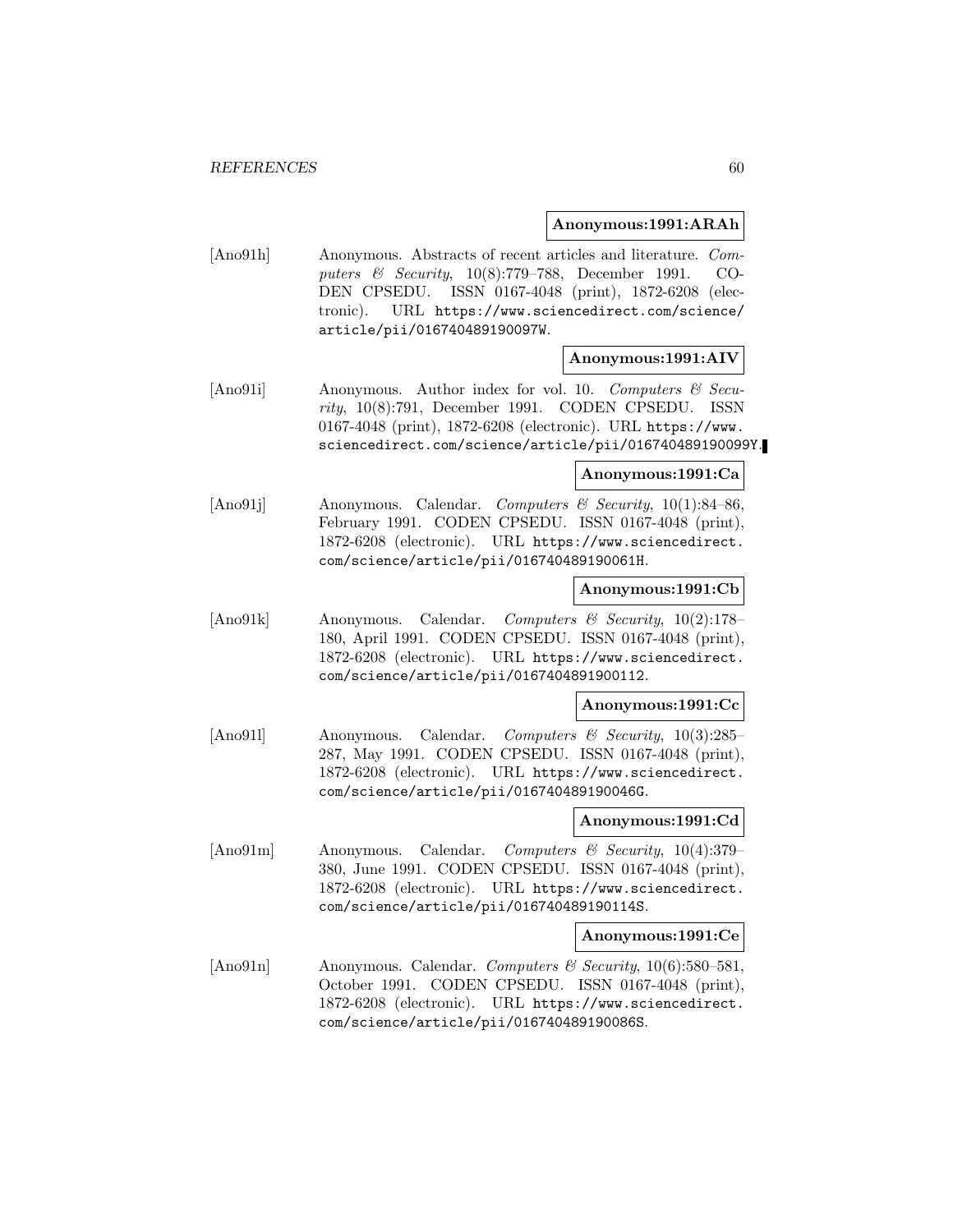#### **Anonymous:1991:Cf**

[Ano91o] Anonymous. Calendar. Computers & Security, 10(7):683-684, November 1991. CODEN CPSEDU. ISSN 0167-4048 (print), 1872-6208 (electronic). URL https://www.sciencedirect. com/science/article/pii/016740489190128Z.

## **Anonymous:1991:Cg**

[Ano91p] Anonymous. Calendar. Computers & Security, 10(8):789, December 1991. CODEN CPSEDU. ISSN 0167-4048 (print), 1872-6208 (electronic). URL https://www.sciencedirect. com/science/article/pii/016740489190098X.

### **Anonymous:1991:CI**

[Ano91q] Anonymous. Compsec International 90. Computers & Security, 10(1):75–77, February 1991. CODEN CPSEDU. ISSN 0167-4048 (print), 1872-6208 (electronic). URL https://www. sciencedirect.com/science/article/pii/016740489190059M.

### **Anonymous:1991:EB**

[Ano91r] Anonymous. Editorial Board. Computers & Security,  $10(1):2$ , February 1991. CODEN CPSEDU. ISSN 0167-4048 (print), 1872-6208 (electronic). URL https://www.sciencedirect. com/science/article/pii/016740489190047H.

#### **Anonymous:1991:EN**

[Ano91s] Anonymous. Editor's note. Computers & Security, 10(7):611, November 1991. CODEN CPSEDU. ISSN 0167-4048 (print), 1872-6208 (electronic). URL https://www.sciencedirect. com/science/article/pii/016740489190118W.

#### **Anonymous:1991:Ea**

[Ano91t] Anonymous. From the editor. Computers & Security, 10(1):2– 3, February 1991. CODEN CPSEDU. ISSN 0167-4048 (print), 1872-6208 (electronic). URL https://www.sciencedirect. com/science/article/pii/016740489190048I.

#### **Anonymous:1991:Ec**

[Ano91u] Anonymous. From the editor. Computers & Security,  $10(2):90-$ 91, April 1991. CODEN CPSEDU. ISSN 0167-4048 (print), 1872-6208 (electronic). URL https://www.sciencedirect. com/science/article/pii/016740489190001T.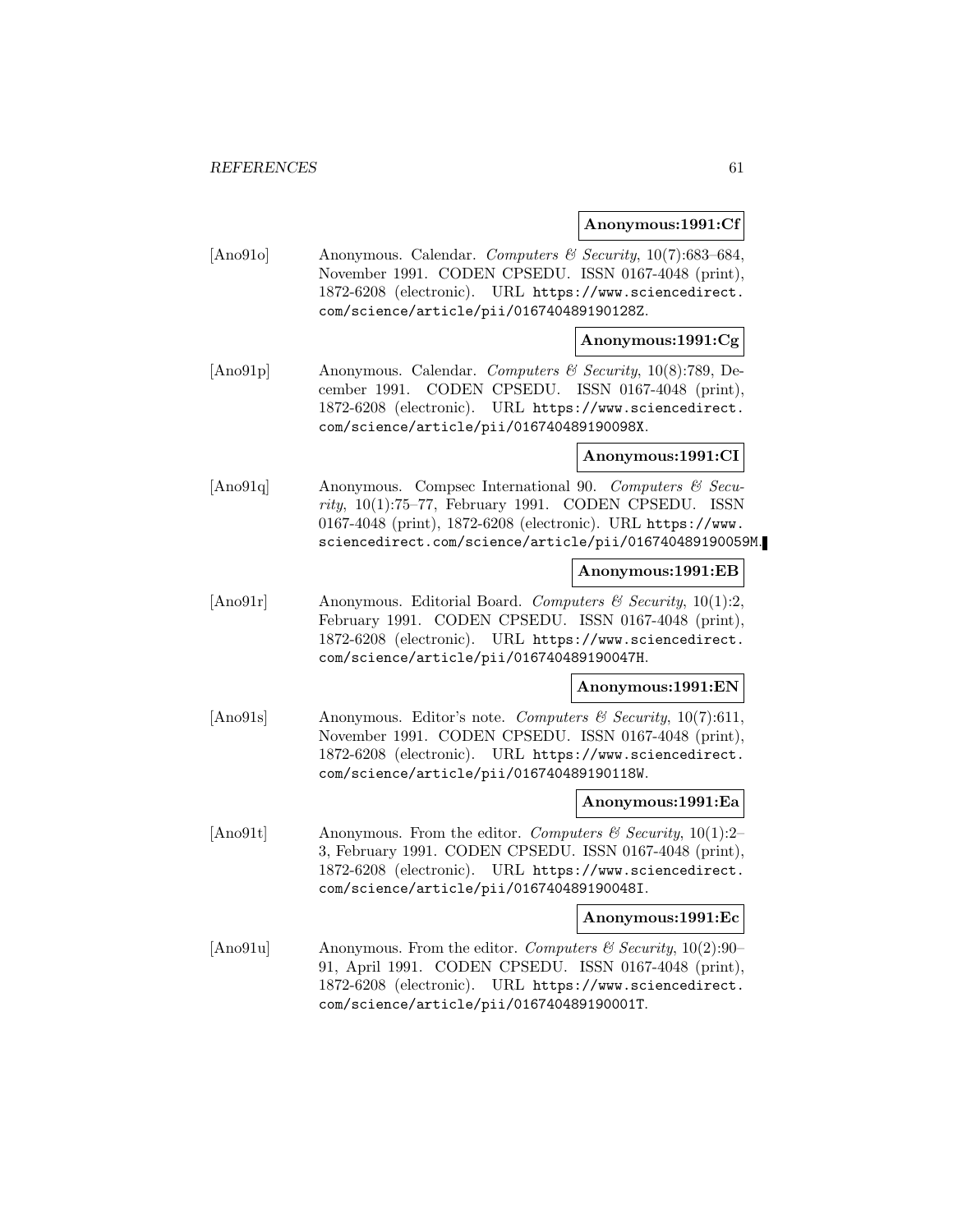#### **Anonymous:1991:Ed**

[Ano91v] Anonymous. From the editor. Computers & Security, 10 (3):182–183, May 1991. CODEN CPSEDU. ISSN 0167- 4048 (print), 1872-6208 (electronic). URL https://www. sciencedirect.com/science/article/pii/016740489190028C.

### **Anonymous:1991:Ee**

[Ano91w] Anonymous. From the editor. Computers & Security, 10 (4):290–291, June 1991. CODEN CPSEDU. ISSN 0167- 4048 (print), 1872-6208 (electronic). URL https://www. sciencedirect.com/science/article/pii/016740489190102J.

### **Anonymous:1991:Ef**

[Ano91x] Anonymous. From the editor. Computers & Security, 10 (5):382–383, August 1991. CODEN CPSEDU. ISSN 0167- 4048 (print), 1872-6208 (electronic). URL https://www. sciencedirect.com/science/article/pii/016740489190063J.

### **Anonymous:1991:Eg**

[Ano91y] Anonymous. From the editor. Computers & Security, 10 (6):484–485, October 1991. CODEN CPSEDU. ISSN 0167- 4048 (print), 1872-6208 (electronic). URL https://www. sciencedirect.com/science/article/pii/016740489190073M.

#### **Anonymous:1991:Eh**

[Ano91z] Anonymous. From the editor. Computers & Security, 10(7): 584–585, November 1991. CODEN CPSEDU. ISSN 0167- 4048 (print), 1872-6208 (electronic). URL https://www. sciencedirect.com/science/article/pii/016740489190115T.

### **Anonymous:1991:Ei**

[Ano91-27] Anonymous. From the editor. Computers  $\mathcal{C}$  Security, 10(8): 688–689, December 1991. CODEN CPSEDU. ISSN 0167- 4048 (print), 1872-6208 (electronic). URL https://www. sciencedirect.com/science/article/pii/016740489190087T.

#### **Anonymous:1991:GAa**

[Ano91-28] Anonymous. Guide for authors. Computers  $\mathcal C$  Security, 10(1): 87, February 1991. CODEN CPSEDU. ISSN 0167-4048 (print), 1872-6208 (electronic). URL https://www.sciencedirect. com/science/article/pii/016740489190062I.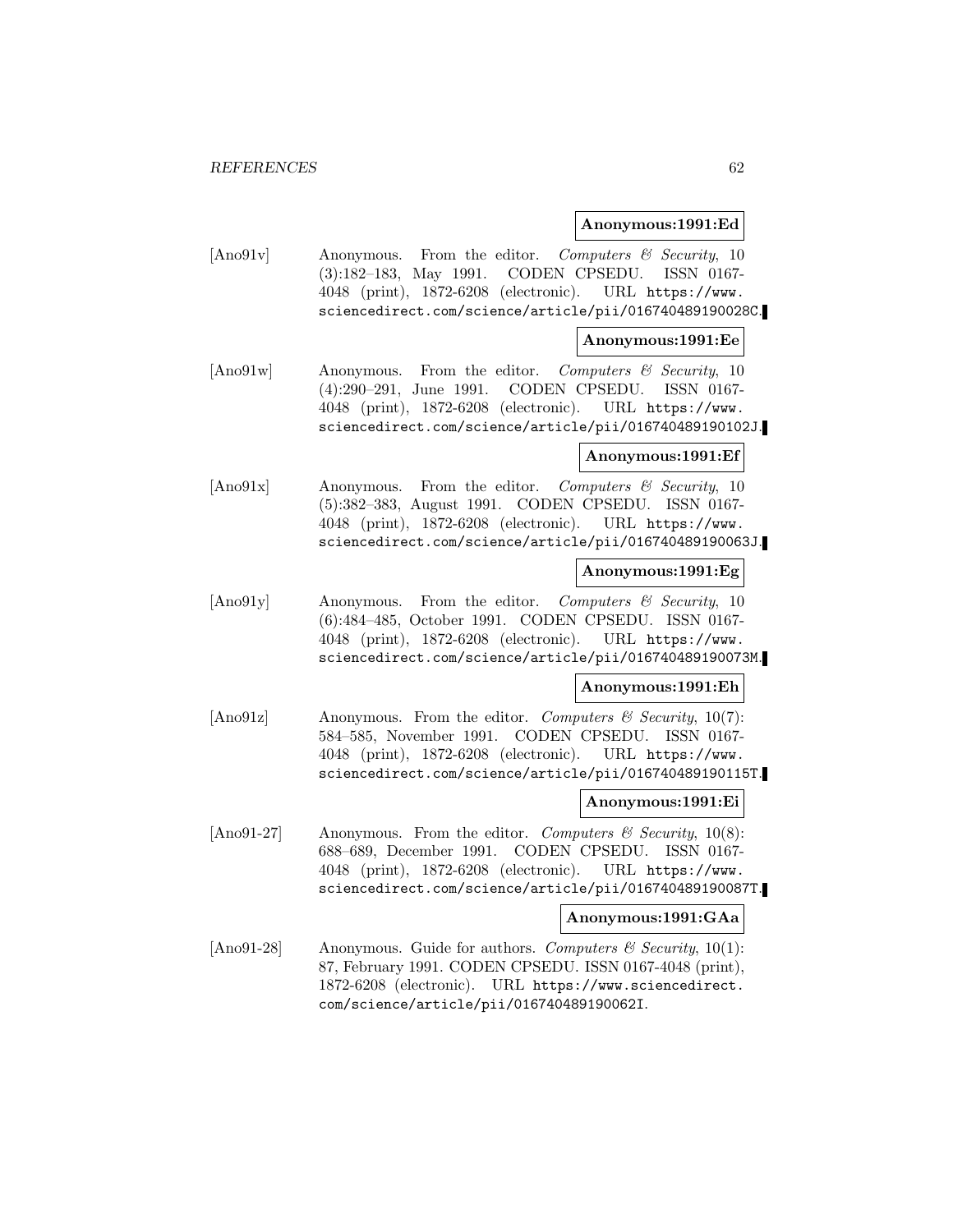#### **Anonymous:1991:GAb**

[Ano91-29] Anonymous. Guide for authors. Computers & Security, 10 (7):685, November 1991. CODEN CPSEDU. ISSN 0167- 4048 (print), 1872-6208 (electronic). URL https://www. sciencedirect.com/science/article/pii/0167404891901292.

## **Anonymous:1991:GAc**

[Ano91-30] Anonymous. Guide for authors. Computers & Security, 10 (8):798, December 1991. CODEN CPSEDU. ISSN 0167- 4048 (print), 1872-6208 (electronic). URL https://www. sciencedirect.com/science/article/pii/016740489190101I.

### **Anonymous:1991:ITCa**

[Ano91-31] Anonymous. IFIP technical committee 11. Computers & Security,  $10(1)$ :73-74, February 1991. CODEN CPSEDU. ISSN 0167-4048 (print), 1872-6208 (electronic). URL https://www.sciencedirect.com/science/article/ pii/016740489190058L.

### **Anonymous:1991:ITCb**

[Ano91-32] Anonymous. IFIP technical committee 11. Computers  $\mathcal{C}$  Security, 10(2):161–162, April 1991. CODEN CPSEDU. ISSN 0167-4048 (print), 1872-6208 (electronic). URL https://www. sciencedirect.com/science/article/pii/0167404891900093.

#### **Anonymous:1991:ITCc**

[Ano91-33] Anonymous. IFIP technical committee 11. Computers  $\mathcal{C}$  Security, 10(3):269–270, May 1991. CODEN CPSEDU. ISSN 0167-4048 (print), 1872-6208 (electronic). URL https://www. sciencedirect.com/science/article/pii/016740489190043D.

## **Anonymous:1991:ITCd**

[Ano91-34] Anonymous. IFIP technical committee 11. Computers  $\mathcal{B}$  Security, 10(4):371–372, June 1991. CODEN CPSEDU. ISSN 0167-4048 (print), 1872-6208 (electronic). URL https://www. sciencedirect.com/science/article/pii/016740489190112Q.

#### **Anonymous:1991:ITCe**

[Ano91-35] Anonymous. IFIP technical committee 11. Computers & Security,  $10(5):467-468$ , August 1991. CODEN CPSEDU. ISSN 0167-4048 (print), 1872-6208 (electronic).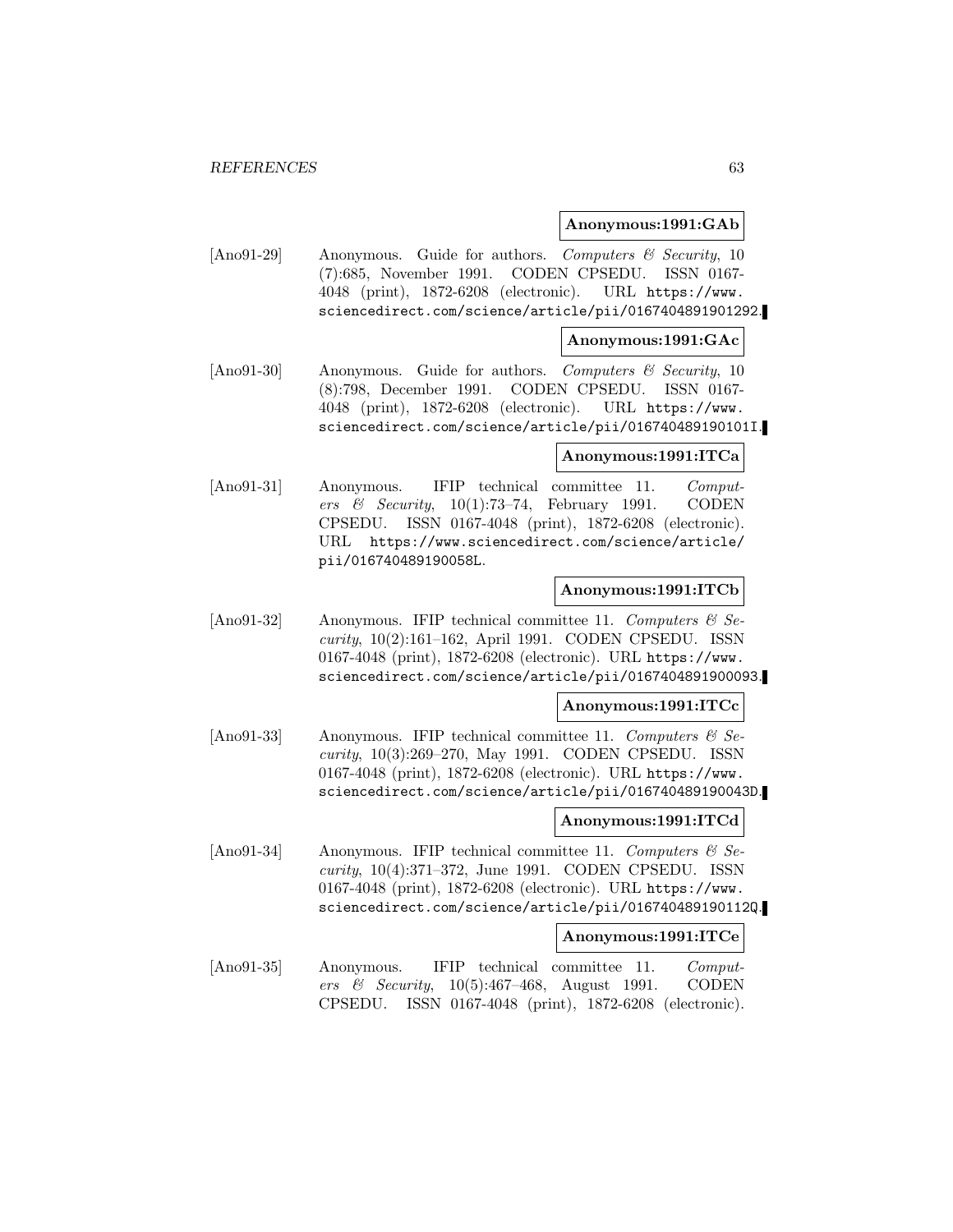URL https://www.sciencedirect.com/science/article/ pii/016740489190071K.

### **Anonymous:1991:ITCf**

[Ano91-36] Anonymous. IFIP technical committee 11. Computers & Security, 10(6):561–562, October 1991. CODEN CPSEDU. ISSN 0167-4048 (print), 1872-6208 (electronic). URL https://www.sciencedirect.com/science/article/ pii/016740489190082O.

### **Anonymous:1991:ITCg**

[Ano91-37] Anonymous. IFIP technical committee 11. Computers & Security,  $10(7):671-672$ , November 1991. CODEN CPSEDU. ISSN 0167-4048 (print), 1872-6208 (electronic). URL https://www.sciencedirect.com/science/article/ pii/016740489190125W.

## **Anonymous:1991:ITCh**

[Ano91-38] Anonymous. IFIP technical committee 11. Computers & Security, 10(8):777–778, December 1991. CODEN CPSEDU. ISSN 0167-4048 (print), 1872-6208 (electronic). URL https://www.sciencedirect.com/science/article/ pii/016740489190096V.

## **Anonymous:1991:ITR**

[Ano91-39] Anonymous. IFIP/TC 11 report. Computers  $\mathcal C$  Security, 10 (6):563–564, October 1991. CODEN CPSEDU. ISSN 0167- 4048 (print), 1872-6208 (electronic). URL https://www. sciencedirect.com/science/article/pii/016740489190083P.

#### **Anonymous:1991:IWM**

[Ano91-40] Anonymous. IFIP/WG 11.1: Management of information security. Computers & Security,  $10(7)$ :673–674, November 1991. CODEN CPSEDU. ISSN 0167-4048 (print), 1872- 6208 (electronic). URL https://www.sciencedirect.com/ science/article/pii/016740489190126X.

#### **Anonymous:1991:IBRa**

[Ano91-41] Anonymous. International Board of Referees. Computers & Security, 10(1):35, February 1991. CODEN CPSEDU. ISSN 0167-4048 (print), 1872-6208 (electronic). URL https://www.sciencedirect.com/science/article/ pii/016740489190053G.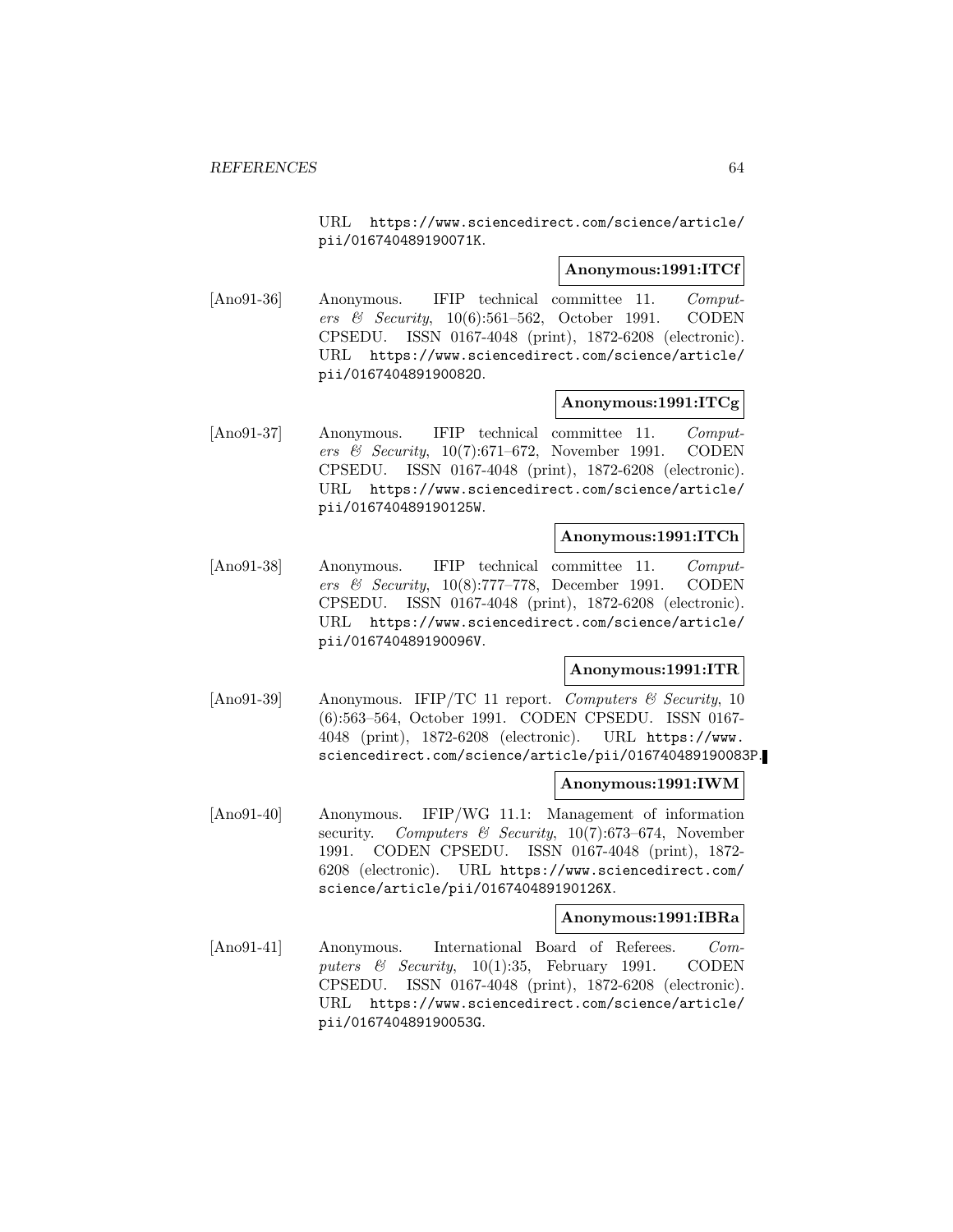#### **Anonymous:1991:IBRb**

[Ano91-42] Anonymous. International board of referees. Computers & Security, 10(2):115, April 1991. CODEN CPSEDU. ISSN 0167-4048 (print), 1872-6208 (electronic). URL https://www. sciencedirect.com/science/article/pii/016740489190005X.

## **Anonymous:1991:IBRc**

[Ano91-43] Anonymous. International board of referees. Computers & Security, 10(4):329, June 1991. CODEN CPSEDU. ISSN 0167-4048 (print), 1872-6208 (electronic). URL https://www. sciencedirect.com/science/article/pii/016740489190108P.

## **Anonymous:1991:IBRd**

[Ano91-44] Anonymous. International board of referees. Computers & Security, 10(5):411, August 1991. CODEN CPSEDU. ISSN 0167-4048 (print), 1872-6208 (electronic). URL https://www. sciencedirect.com/science/article/pii/016740489190067N.

### **Anonymous:1991:IBRe**

[Ano91-45] Anonymous. International board of referees. Computers & Security,  $10(6)$ :533–534, October 1991. CODEN CPSEDU. ISSN 0167-4048 (print), 1872-6208 (electronic). URL https://www.sciencedirect.com/science/article/ pii/016740489190078R.

#### **Anonymous:1991:IBRf**

[Ano91-46] Anonymous. International board of referees. Computers & Security, 10(8):725–726, December 1991. CODEN CPSEDU. ISSN 0167-4048 (print), 1872-6208 (electronic). URL https://www.sciencedirect.com/science/article/ pii/016740489190092R.

#### **Anonymous:1991:PM**

[Ano91-47] Anonymous. Pages 182–287 (May 1991). Computers & Security, 10(3):??, May 1991. CODEN CPSEDU. ISSN 0167-4048 (print), 1872-6208 (electronic).

#### **Anonymous:1991:PF**

[Ano91-48] Anonymous. Pages 2–87 (February 1991). Computers  $\mathcal{C}$  Security, 10(1):??, February 1991. CODEN CPSEDU. ISSN 0167- 4048 (print), 1872-6208 (electronic).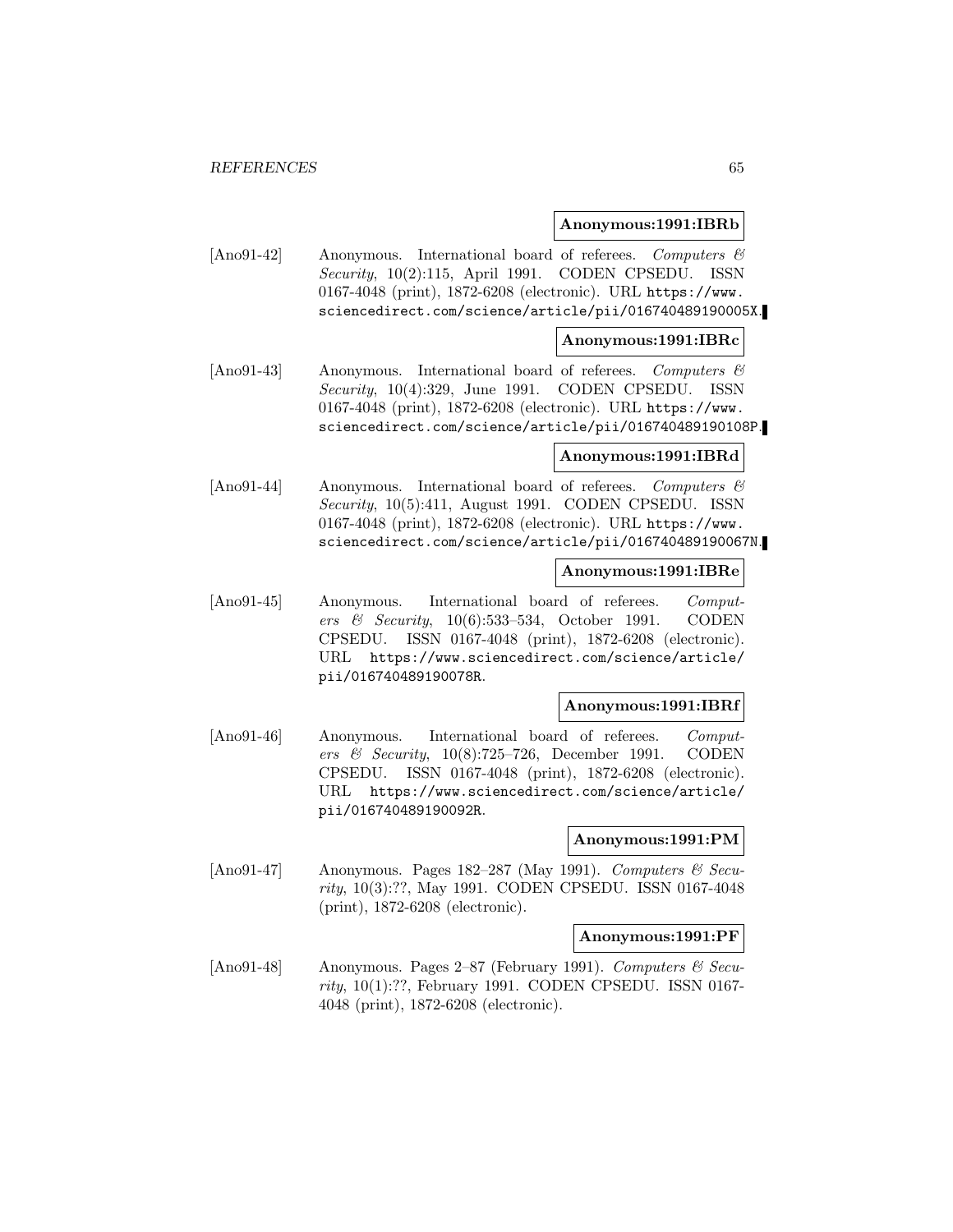### **Anonymous:1991:PJ**

[Ano91-49] Anonymous. Pages 290–380 (June 1991). Computers & Security, 10(4):??, June 1991. CODEN CPSEDU. ISSN 0167-4048 (print), 1872-6208 (electronic).

**Anonymous:1991:PAb**

[Ano91-50] Anonymous. Pages 382–481 (August 1991). Computers  $\mathcal{C}$  Security, 10(5):??, August 1991. CODEN CPSEDU. ISSN 0167-4048 (print), 1872-6208 (electronic).

## **Anonymous:1991:PO**

[Ano91-51] Anonymous. Pages 484–582 (October 1991). Computers  $\mathcal{B}$  Security, 10(6):??, October 1991. CODEN CPSEDU. ISSN 0167- 4048 (print), 1872-6208 (electronic).

#### **Anonymous:1991:PN**

[Ano91-52] Anonymous. Pages 584–685 (November 1991). Computers & Security, 10(7):??, November 1991. CODEN CPSEDU. ISSN 0167-4048 (print), 1872-6208 (electronic).

## **Anonymous:1991:PD**

[Ano91-53] Anonymous. Pages  $688-798$  (December 1991). Computers  $\mathcal{B}$ Security, 10(8):??, December 1991. CODEN CPSEDU. ISSN 0167-4048 (print), 1872-6208 (electronic).

### **Anonymous:1991:PAa**

[Ano91-54] Anonymous. Pages 90–180 (April 1991). Computers  $\mathcal C$  Security, 10(2):??, April 1991. CODEN CPSEDU. ISSN 0167-4048 (print), 1872-6208 (electronic).

#### **Anonymous:1991:RAa**

[Ano91-55] Anonymous. Refereed articles. Computers & Security, 10(3): 237, May 1991. CODEN CPSEDU. ISSN 0167-4048 (print), 1872-6208 (electronic). URL https://www.sciencedirect. com/science/article/pii/016740489190039G.

## **Anonymous:1991:RAb**

[Ano91-56] Anonymous. Refereed articles. Computers & Security, 10 (7):637, November 1991. CODEN CPSEDU. ISSN 0167- 4048 (print), 1872-6208 (electronic). URL https://www. sciencedirect.com/science/article/pii/016740489190121S.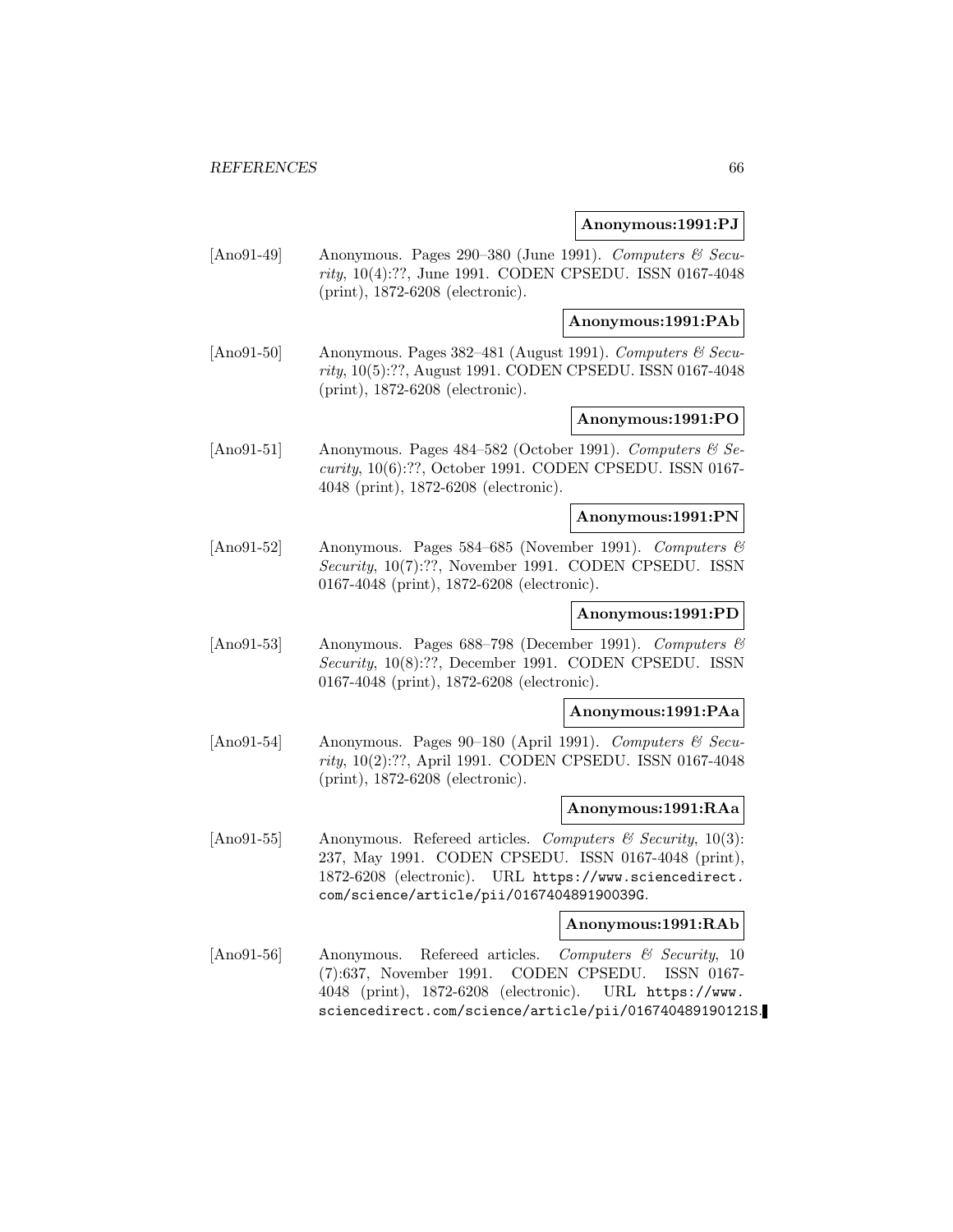### **Anonymous:1991:SIV**

[Ano91-57] Anonymous. Subject index for vol. 10. Computers & Security, 10(8):793–797, December 1991. CODEN CPSEDU. ISSN 0167-4048 (print), 1872-6208 (electronic). URL https://www. sciencedirect.com/science/article/pii/016740489190100R.

### **Anonymous:1992:FSS**

[Ano92a] Anonymous. 'A false sense of security': Jason Hobby, Computer Weekly, 8 October 1992, p. 11. Computers & Security, 11(8):726, December 1992. CODEN CPSEDU. ISSN 0167-4048 (print), 1872-6208 (electronic). URL https://www. sciencedirect.com/science/article/pii/0167404892901217.

### **Anonymous:1992:ARAa**

[Ano92b] Anonymous. Abstracts of recent articles and literature. Computers & Security, 11(1):93–103, March 1992. CO-DEN CPSEDU. ISSN 0167-4048 (print), 1872-6208 (electronic). URL https://www.sciencedirect.com/science/ article/pii/016740489290224F.

### **Anonymous:1992:ARAb**

[Ano92c] Anonymous. Abstracts of recent articles and literature. Computers & Security, 11(2):185–192, April 1992. CO-DEN CPSEDU. ISSN 0167-4048 (print), 1872-6208 (electronic). URL https://www.sciencedirect.com/science/ article/pii/016740489290045S.

### **Anonymous:1992:ARAc**

[Ano92d] Anonymous. Abstracts of recent articles and literature. Computers & Security, 11(3):279–287, May 1992. CO-DEN CPSEDU. ISSN 0167-4048 (print), 1872-6208 (electronic). URL https://www.sciencedirect.com/science/ article/pii/0167404892902089.

## **Anonymous:1992:ARAd**

[Ano92e] Anonymous. Abstracts of recent articles and literature. Computers & Security, 11(4):375–383, July 1992. CO-DEN CPSEDU. ISSN 0167-4048 (print), 1872-6208 (electronic). URL https://www.sciencedirect.com/science/ article/pii/016740489290178T.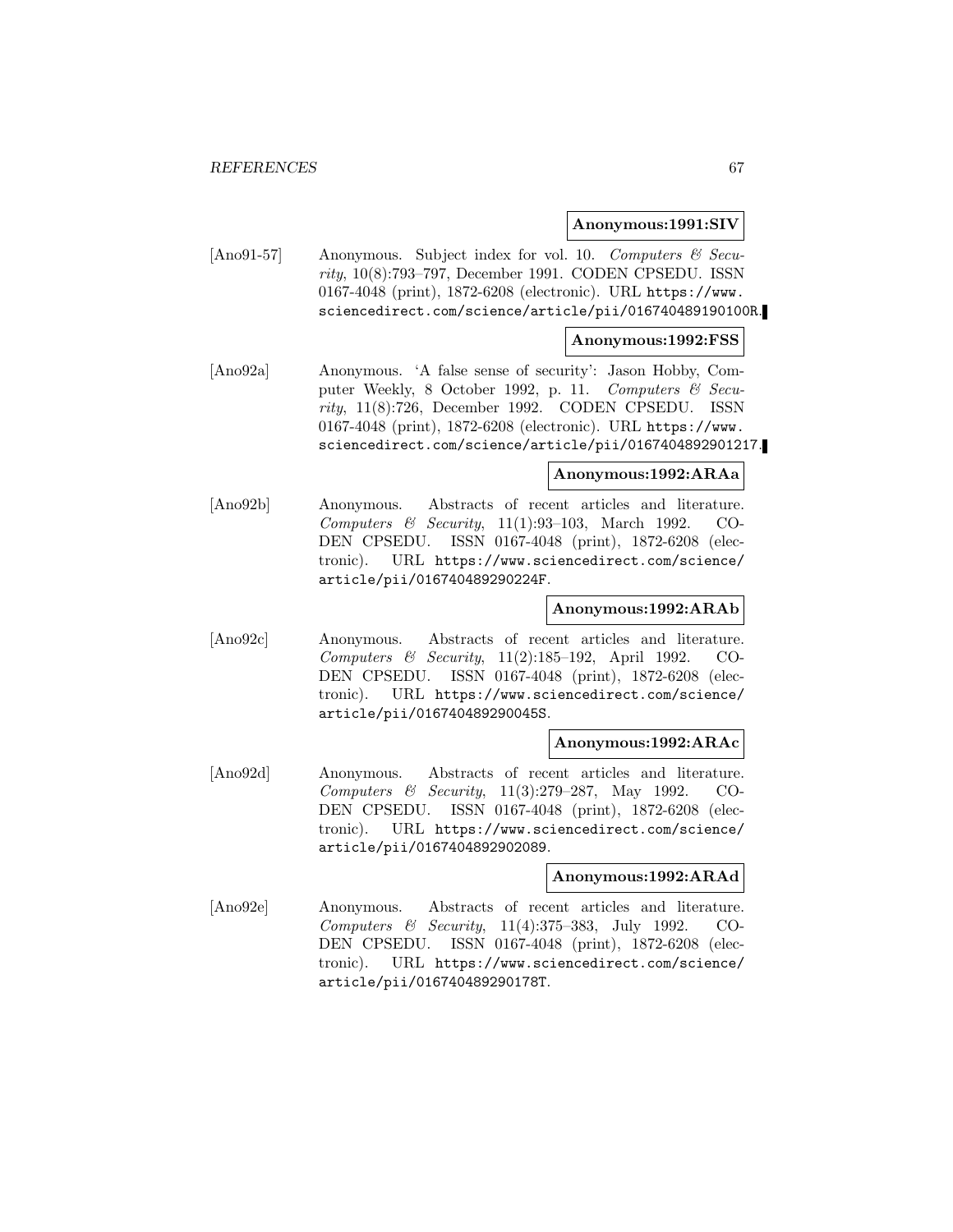### **Anonymous:1992:ARAe**

[Ano92f] Anonymous. Abstracts of recent articles and literature. Computers & Security, 11(6):535–542, October 1992. CO-DEN CPSEDU. ISSN 0167-4048 (print), 1872-6208 (electronic). URL https://www.sciencedirect.com/science/ article/pii/016740489290188W.

## **Anonymous:1992:ARAf**

[Ano92g] Anonymous. Abstracts of recent articles and literature. Computers & Security, 11(7):629–636, November 1992. CO-DEN CPSEDU. ISSN 0167-4048 (print), 1872-6208 (electronic). URL https://www.sciencedirect.com/science/ article/pii/016740489290141D.

### **Anonymous:1992:AHA**

[Ano92h] Anonymous. After Hurricane Andrew: Gary H. Anthes, Computerworld, 7 September 1992, p. 6. Computers  $\&$  Security, 11(8):725, December 1992. CODEN CPSEDU. ISSN 0167-4048 (print), 1872-6208 (electronic). URL https://www.sciencedirect.com/science/article/ pii/0167404892901158.

## **Anonymous:1992:B**

[Ano92i] Anonymous. Bombed out. Computers & Security, 11(5):488, September 1992. CODEN CPSEDU. ISSN 0167-4048 (print), 1872-6208 (electronic). URL https://www.sciencedirect. com/science/article/pii/016740489290025M.

#### **Anonymous:1992:BRW**

[Ano92j] Anonymous. Book review: Who's on the line?: Richard Heffernan, Security Management, September 1992, p. 59 and 60. Computers & Security, 11(8):726, December 1992. CO-DEN CPSEDU. ISSN 0167-4048 (print), 1872-6208 (electronic). URL https://www.sciencedirect.com/science/ article/pii/0167404892901239.

#### **Anonymous:1992:BSB**

[Ano92k] Anonymous. BSA sweep on Benelux region. Computers & Security, 11(5):486–487, September 1992. CODEN CPSEDU. ISSN 0167-4048 (print), 1872-6208 (electronic). URL https://www.sciencedirect.com/science/article/ pii/016740489290019N.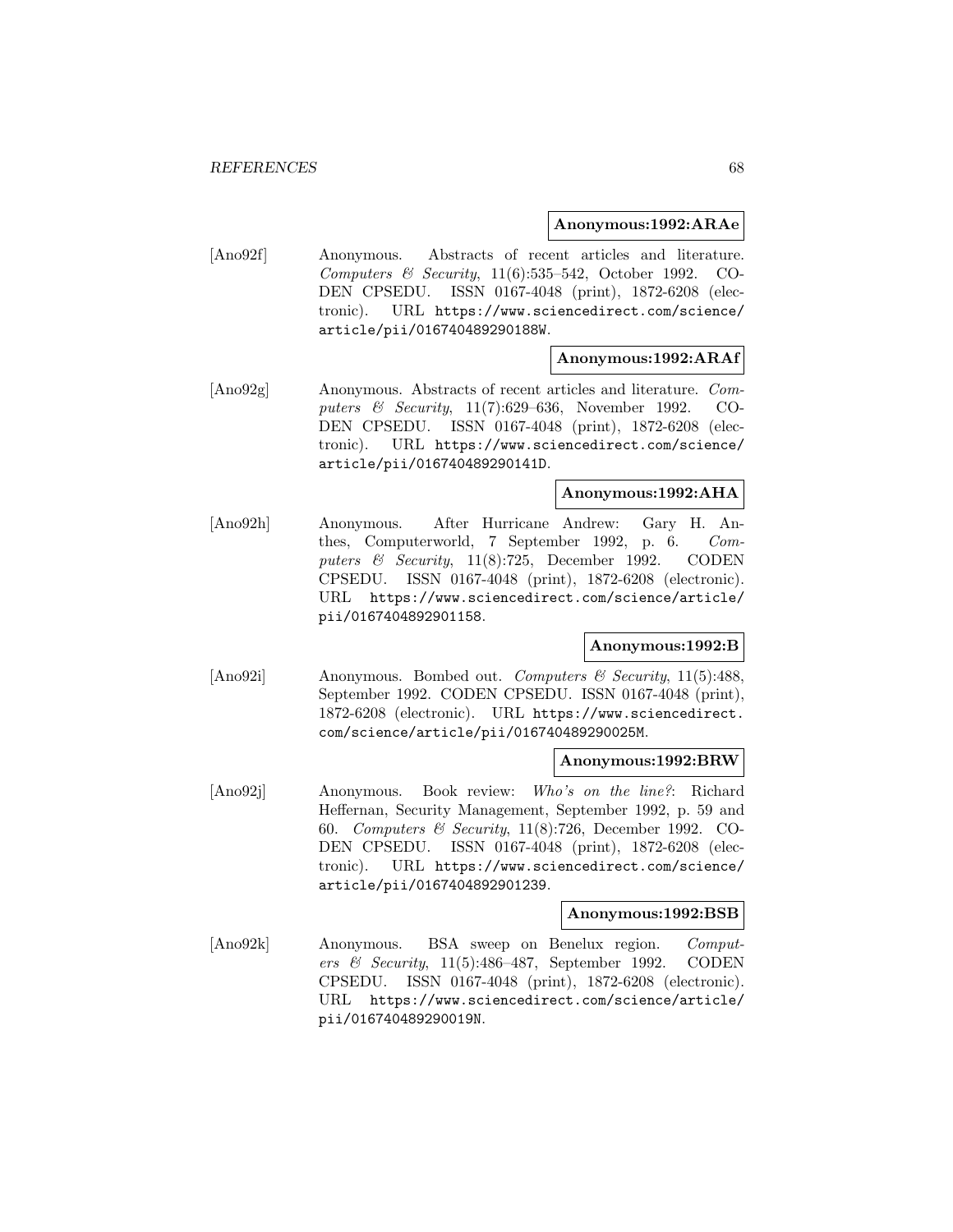### **Anonymous:1992:Ca**

[Ano921] Anonymous. Calendar. Computers & Security, 11(1):104-105, March 1992. CODEN CPSEDU. ISSN 0167-4048 (print), 1872-6208 (electronic). URL https://www.sciencedirect. com/science/article/pii/016740489290225G.

## **Anonymous:1992:Cb**

[Ano92m] Anonymous. Calendar. Computers & Security, 11(3):288– 289, May 1992. CODEN CPSEDU. ISSN 0167-4048 (print), 1872-6208 (electronic). URL https://www.sciencedirect. com/science/article/pii/016740489290209A.

#### **Anonymous:1992:Cc**

[Ano92n] Anonymous. Calendar. Computers & Security, 11(4):384– 385, July 1992. CODEN CPSEDU. ISSN 0167-4048 (print), 1872-6208 (electronic). URL https://www.sciencedirect. com/science/article/pii/016740489290179U.

## **Anonymous:1992:Cd**

[Ano92o] Anonymous. Calendar. Computers & Security, 11(5):493–494, September 1992. CODEN CPSEDU. ISSN 0167-4048 (print), 1872-6208 (electronic). URL https://www.sciencedirect. com/science/article/pii/016740489290260X.

#### **Anonymous:1992:Ce**

[Ano92p] Anonymous. Calendar. Computers & Security, 11(6):543–544, October 1992. CODEN CPSEDU. ISSN 0167-4048 (print), 1872-6208 (electronic). URL https://www.sciencedirect. com/science/article/pii/016740489290189X.

#### **Anonymous:1992:Cf**

[Ano92q] Anonymous. Calendar. Computers & Security, 11(7):637, November 1992. CODEN CPSEDU. ISSN 0167-4048 (print), 1872-6208 (electronic). URL https://www.sciencedirect. com/science/article/pii/016740489290142E.

#### **Anonymous:1992:Cg**

[Ano92r] Anonymous. Calendar. Computers & Security, 11(8):729, December 1992. CODEN CPSEDU. ISSN 0167-4048 (print), 1872-6208 (electronic). URL https://www.sciencedirect. com/science/article/pii/016740489290127D.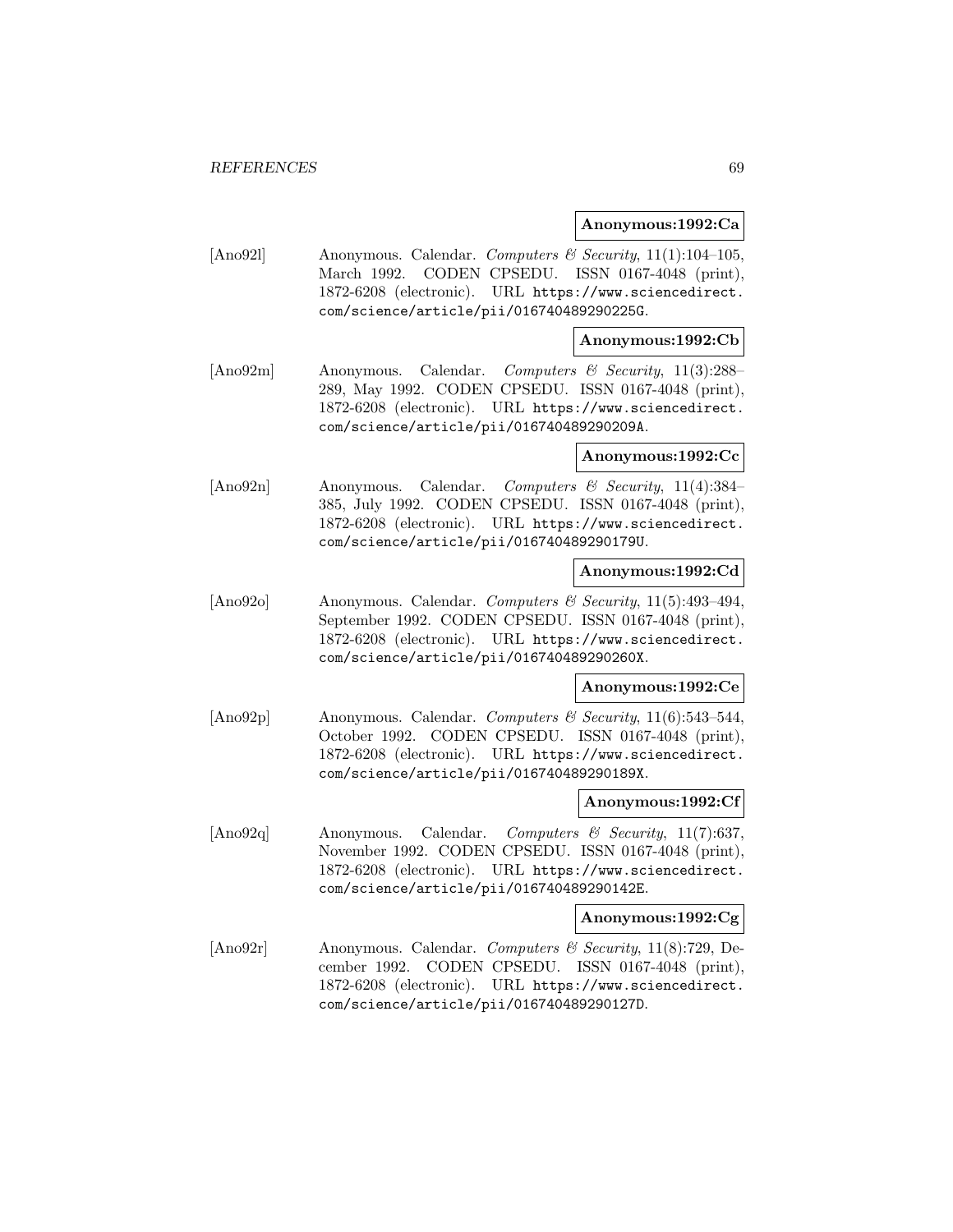### **Anonymous:1992:CSB**

[Ano92s] Anonymous. Case study: Boston TV station: Tracy Mitchell, LAN Times, 14 September 1992, p. 16. Computers & Security, 11(8):724, December 1992. CODEN CPSEDU. ISSN 0167-4048 (print), 1872-6208 (electronic). URL https://www.sciencedirect.com/science/article/ pii/0167404892901136.

### **Anonymous:1992:CFR**

[Ano92t] Anonymous. City firms rally round after IRA bombing. Computers & Security, 11(5):485, September 1992. CO-DEN CPSEDU. ISSN 0167-4048 (print), 1872-6208 (electronic). URL https://www.sciencedirect.com/science/ article/pii/016740489290014I.

## **Anonymous:1992:CRC**

[Ano92u] Anonymous. Conference report: Compsec international '91. Computers & Security, 11(1):16-17, March 1992. CODEN CPSEDU. ISSN 0167-4048 (print), 1872-6208 (electronic). URL https://www.sciencedirect.com/science/article/ pii/016740489290214C.

## **Anonymous:1992:DM**

 $[\text{Ano92v}]$  Anonymous. Dirty macs. Computers & Security, 11(5):485, September 1992. CODEN CPSEDU. ISSN 0167-4048 (print), 1872-6208 (electronic). URL https://www.sciencedirect. com/science/article/pii/016740489290015J.

### **Anonymous:1992:AAF**

[Ano92w] Anonymous. DOS to add antivirus features: James Daly, Computerworld, 7 September 1992, p. 4. Computers & Security, 11(8):723–724, December 1992. CODEN CPSEDU. ISSN 0167-4048 (print), 1872-6208 (electronic). URL https://www. sciencedirect.com/science/article/pii/0167404892901073.

## **Anonymous:1992:EB**

[Ano92x] Anonymous. Editorial Board. Computers & Security, 11(1): 2, March 1992. CODEN CPSEDU. ISSN 0167-4048 (print), 1872-6208 (electronic). URL https://www.sciencedirect. com/science/article/pii/0167404892902119.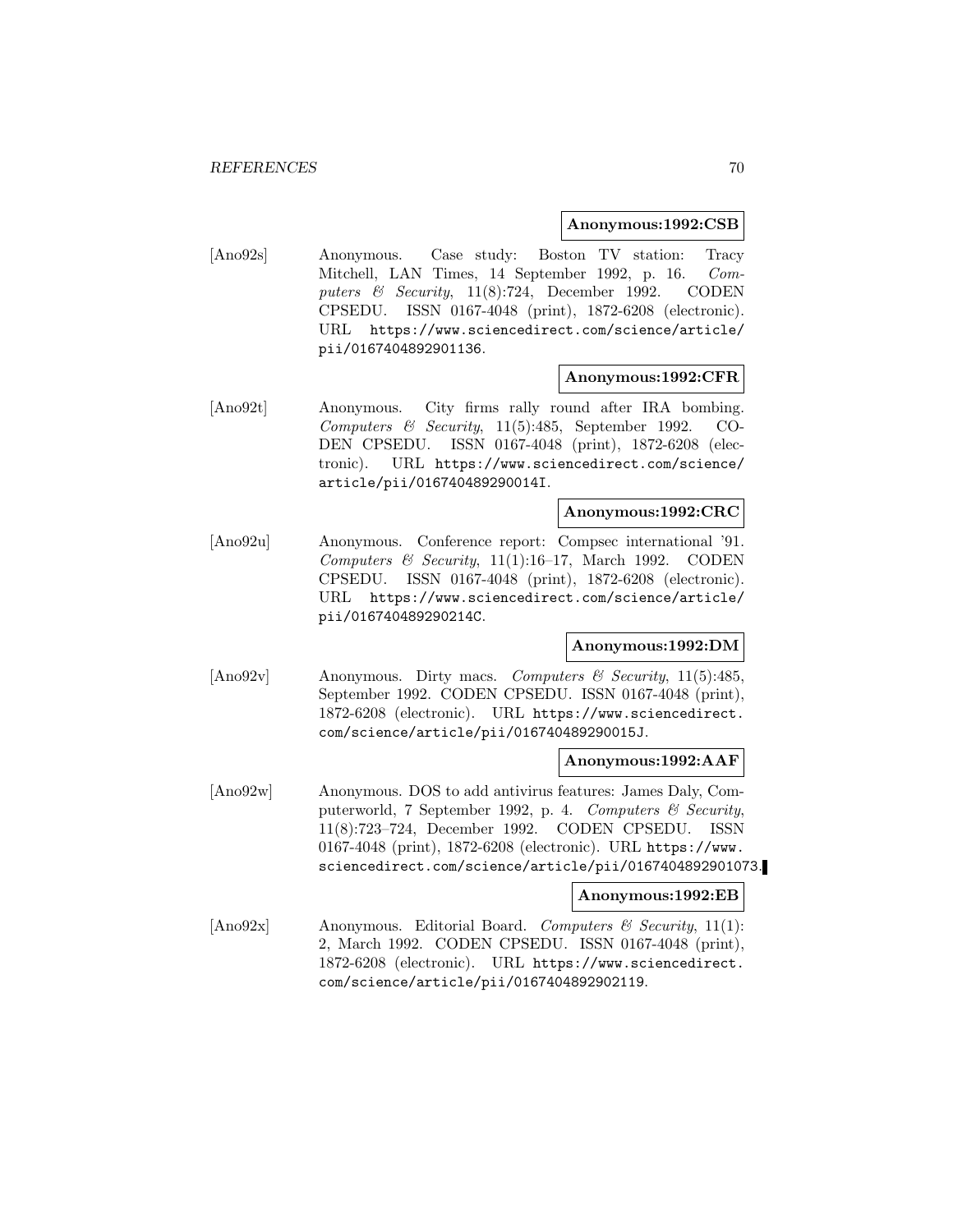### **Anonymous:1992:EUP**

[Ano92y] Anonymous. Electronic underground: Privacy Journal, October 1992. Computers & Security, 11(8):722, December 1992. CODEN CPSEDU. ISSN 0167-4048 (print), 1872-6208 (electronic). URL https://www.sciencedirect.com/science/ article/pii/016740489290099D.

## **Anonymous:1992:EAa**

[Ano92z] Anonymous. Enemy action. Computers & Security, 11(5):490, September 1992. CODEN CPSEDU. ISSN 0167-4048 (print), 1872-6208 (electronic). URL https://www.sciencedirect. com/science/article/pii/016740489290245M.

#### **Anonymous:1992:EMF**

[Ano92-27] Anonymous. Evidence of market failure of UK's computer misuse act?: Dealing with computer misuse — published by the Department of Trade and Industry, p. 24. Computers & Security, 11(8):723, December 1992. CO-DEN CPSEDU. ISSN 0167-4048 (print), 1872-6208 (electronic). URL https://www.sciencedirect.com/science/ article/pii/016740489290104Y.

## **Anonymous:1992:FCM**

[Ano92-28] Anonymous. FAST corporate membership. Computers & Security, 11(5):487, September 1992. CODEN CPSEDU. ISSN 0167-4048 (print), 1872-6208 (electronic). URL https://www. sciencedirect.com/science/article/pii/016740489290023K.

#### **Anonymous:1992:FLR**

[Ano92-29] Anonymous. French losses rise sharply: Paul Gannon, Computer Fraud and Security Bulletin, October 1992, p. 3. Computers & Security, 11(8):724, December 1992. CO-DEN CPSEDU. ISSN 0167-4048 (print), 1872-6208 (electronic). URL https://www.sciencedirect.com/science/ article/pii/0167404892901114.

#### **Anonymous:1992:Ea**

[Ano92-30] Anonymous. From the editor. Computers & Security, 11(1):2-3, March 1992. CODEN CPSEDU. ISSN 0167-4048 (print), 1872-6208 (electronic). URL https://www.sciencedirect. com/science/article/pii/016740489290212A.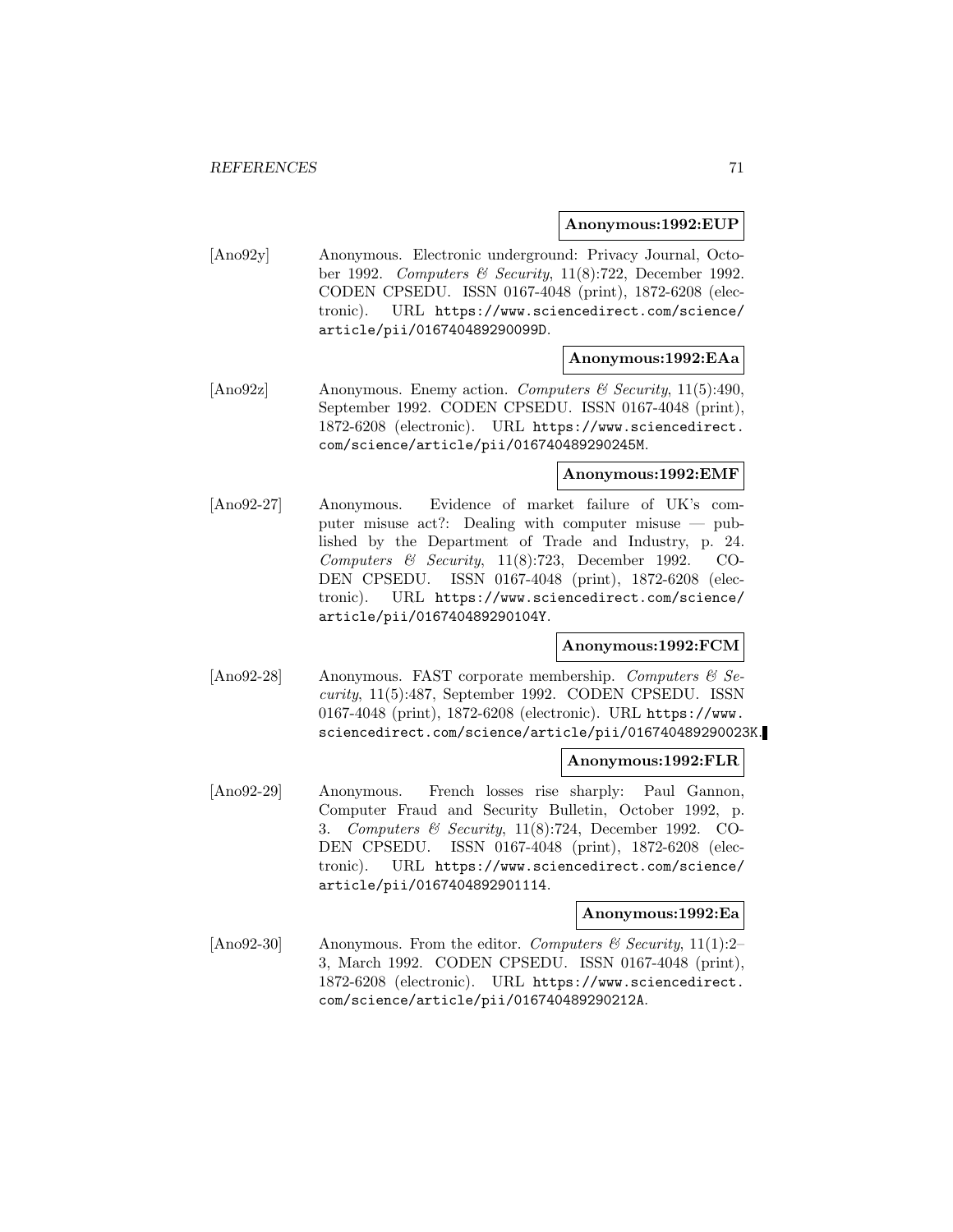#### **Anonymous:1992:Ec**

[Ano92-31] Anonymous. From the editor. Computers & Security, 11 (2):108–109, April 1992. CODEN CPSEDU. ISSN 0167- 4048 (print), 1872-6208 (electronic). URL https://www. sciencedirect.com/science/article/pii/016740489290034O.

#### **Anonymous:1992:Ed**

[Ano92-32] Anonymous. From the editor. Computers & Security, 11 (3):198–199, May 1992. CODEN CPSEDU. ISSN 0167- 4048 (print), 1872-6208 (electronic). URL https://www. sciencedirect.com/science/article/pii/016740489290196X.

## **Anonymous:1992:Ee**

[Ano92-33] Anonymous. From the editor. Computers & Security, 11(4): 292–293, July 1992. CODEN CPSEDU. ISSN 0167-4048 (print), 1872-6208 (electronic). URL https://www.sciencedirect. com/science/article/pii/016740489290168Q.

#### **Anonymous:1992:Ef**

[Ano92-34] Anonymous. From the editor. Computers & Security, 11 (5):388–389, September 1992. CODEN CPSEDU. ISSN 0167-4048 (print), 1872-6208 (electronic). URL https://www. sciencedirect.com/science/article/pii/0167404892900018.

#### **Anonymous:1992:Eg**

[Ano92-35] Anonymous. From the editor. Computers & Security, 11 (6):496–497, October 1992. CODEN CPSEDU. ISSN 0167- 4048 (print), 1872-6208 (electronic). URL https://www. sciencedirect.com/science/article/pii/016740489290181P.

## **Anonymous:1992:Eh**

[Ano92-36] Anonymous. From the editor. Computers & Security, 11(7): 590–591, November 1992. CODEN CPSEDU. ISSN 0167- 4048 (print), 1872-6208 (electronic). URL https://www. sciencedirect.com/science/article/pii/016740489290134D.

#### **Anonymous:1992:Ei**

[Ano92-37] Anonymous. From the editor. Computers & Security,  $11(8)$ : 680–681, December 1992. CODEN CPSEDU. ISSN 0167- 4048 (print), 1872-6208 (electronic). URL https://www. sciencedirect.com/science/article/pii/0167404892900856.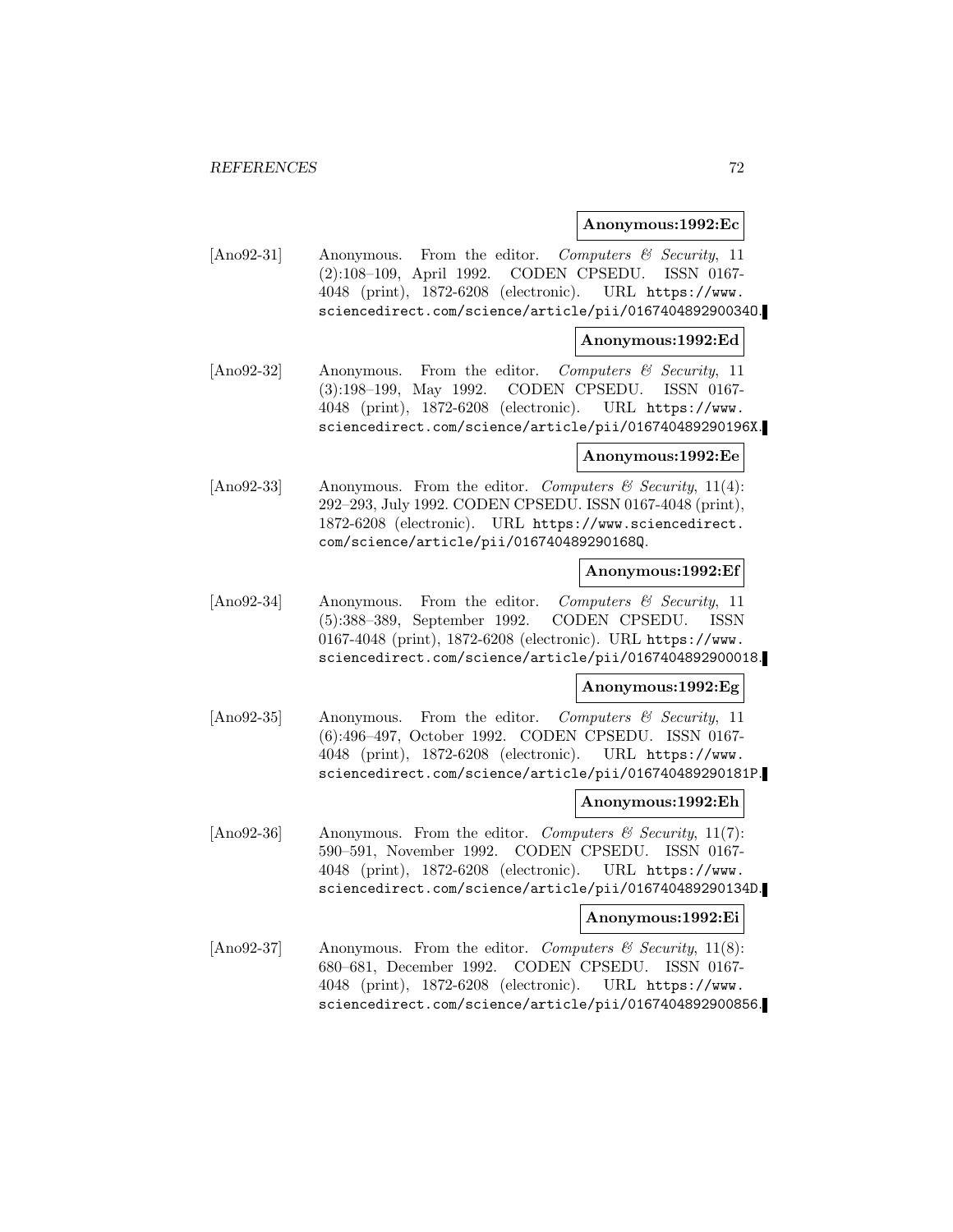### **Anonymous:1992:GAa**

[Ano92-38] Anonymous. Guide for authors. Computers & Security, 11(1): 106, March 1992. CODEN CPSEDU. ISSN 0167-4048 (print), 1872-6208 (electronic). URL https://www.sciencedirect. com/science/article/pii/016740489290226H.

## **Anonymous:1992:GAb**

[Ano92-39] Anonymous. Guide for authors. Computers  $\mathcal C$  Security, 11(3): 290, May 1992. CODEN CPSEDU. ISSN 0167-4048 (print), 1872-6208 (electronic). URL https://www.sciencedirect. com/science/article/pii/016740489290210I.

#### **Anonymous:1992:GAc**

[Ano92-40] Anonymous. Guide for authors. Computers  $\mathcal B$  Security, 11(4): 386, July 1992. CODEN CPSEDU. ISSN 0167-4048 (print), 1872-6208 (electronic). URL https://www.sciencedirect. com/science/article/pii/016740489290180Y.

### **Anonymous:1992:GAd**

[Ano92-41] Anonymous. Guide for authors. Computers  $\mathcal C$  Security, 11(6): 588, October 1992. CODEN CPSEDU. ISSN 0167-4048 (print), 1872-6208 (electronic). URL https://www.sciencedirect. com/science/article/pii/016740489290195W.

#### **Anonymous:1992:GAe**

[Ano92-42] Anonymous. Guide for authors. Computers & Security, 11 (7):678, November 1992. CODEN CPSEDU. ISSN 0167- 4048 (print), 1872-6208 (electronic). URL https://www. sciencedirect.com/science/article/pii/016740489290148K.

#### **Anonymous:1992:GAf**

 $[\text{Ano92-43}]$  Anonymous. Guide for authors. Computers & Security, 11 (8):768, December 1992. CODEN CPSEDU. ISSN 0167- 4048 (print), 1872-6208 (electronic). URL https://www. sciencedirect.com/science/article/pii/016740489290133C.

#### **Anonymous:1992:HVW**

[Ano92-44] Anonymous. Hackers and virus writers-are they outlaws or heroes? Computers & Security, 11(5):489, September 1992. CODEN CPSEDU. ISSN 0167-4048 (print), 1872-6208 (electronic). URL https://www.sciencedirect.com/science/ article/pii/016740489290032M.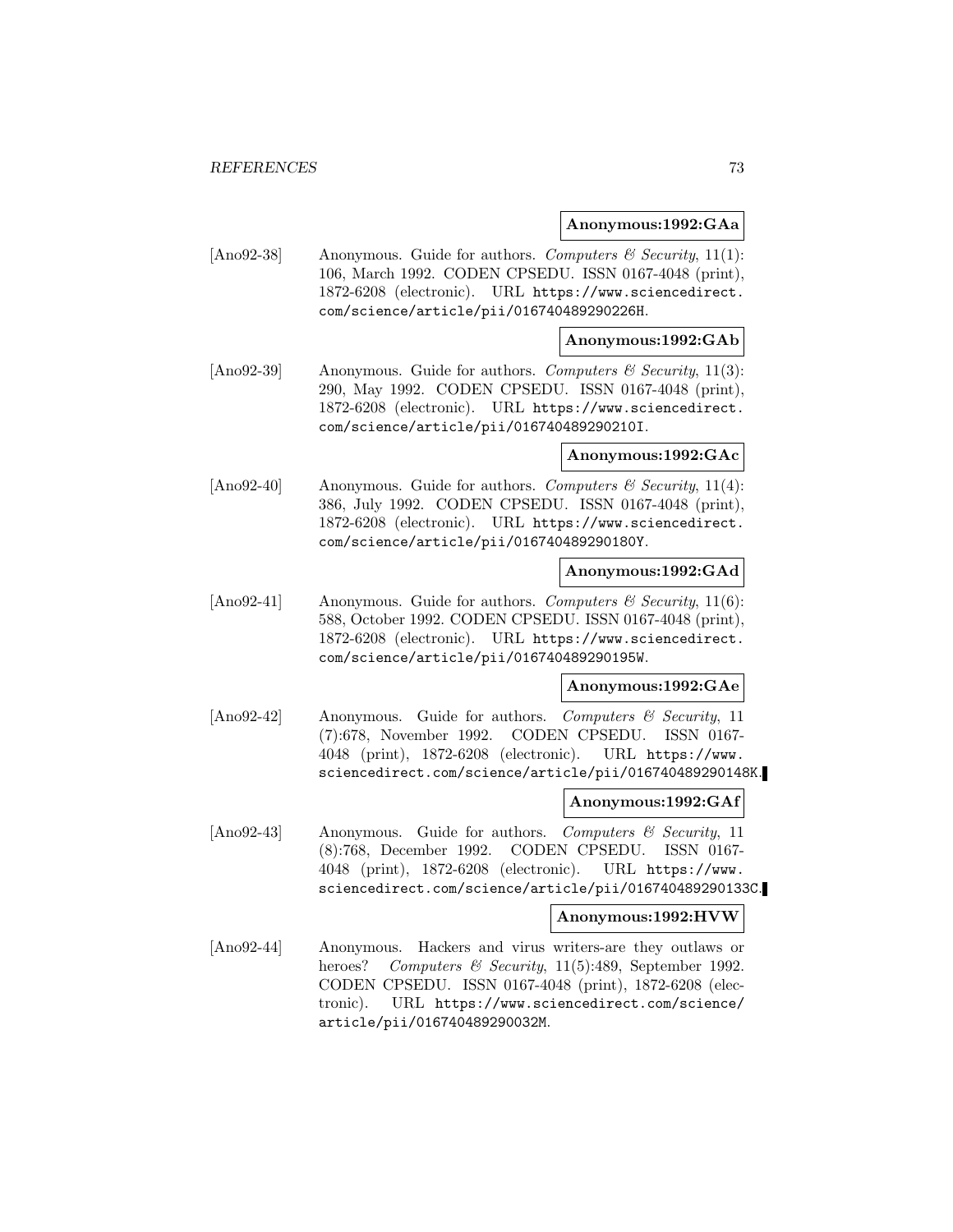### **Anonymous:1992:HDP**

[Ano92-45] Anonymous. Hackers demonstrate phone banking weakness: Information Security Monitor, October 1992, p 1. Computers & Security, 11(8):721, December 1992. CO-DEN CPSEDU. ISSN 0167-4048 (print), 1872-6208 (electronic). URL https://www.sciencedirect.com/science/ article/pii/0167404892900948.

### **Anonymous:1992:HTM**

[Ano92-46] Anonymous. High-tech movie highlights realistic security concerns: James Daly, Computerworld, September 14 1992, p. 1 and 16. Computers & Security,  $11(8)$ :727, December 1992. CODEN CPSEDU. ISSN 0167-4048 (print), 1872-6208 (electronic). URL https://www.sciencedirect.com/science/ article/pii/016740489290126C.

## **Anonymous:1992:HDS**

[Ano92-47] Anonymous. How dangerous are simple virus toolkits?: Virus Bulletin, September 1992, p. 3. Computers & Security, 11 (8):726, December 1992. CODEN CPSEDU. ISSN 0167- 4048 (print), 1872-6208 (electronic). URL https://www. sciencedirect.com/science/article/pii/016740489290120G.

### **Anonymous:1992:IDD**

[Ano92-48] Anonymous. IBM/DEC disaster recovery deal: Computerworld, 28 September 1992, p. 20. Computers  $\mathcal{C}$  Security, 11 (8):725, December 1992. CODEN CPSEDU. ISSN 0167- 4048 (print), 1872-6208 (electronic). URL https://www. sciencedirect.com/science/article/pii/0167404892901147.

#### **Anonymous:1992:ITCa**

[Ano92-49] Anonymous. IFIP technical committee 11. Computers  $\mathcal{B}$  Security, 11(1):91–92, March 1992. CODEN CPSEDU. ISSN 0167-4048 (print), 1872-6208 (electronic). URL https://www. sciencedirect.com/science/article/pii/016740489290223E.

#### **Anonymous:1992:ITCb**

[Ano92-50] Anonymous. IFIP technical committee 11. Computers  $\mathcal{B}$  Security, 11(4):371–373, July 1992. CODEN CPSEDU. ISSN 0167-4048 (print), 1872-6208 (electronic). URL https://www. sciencedirect.com/science/article/pii/016740489290177S.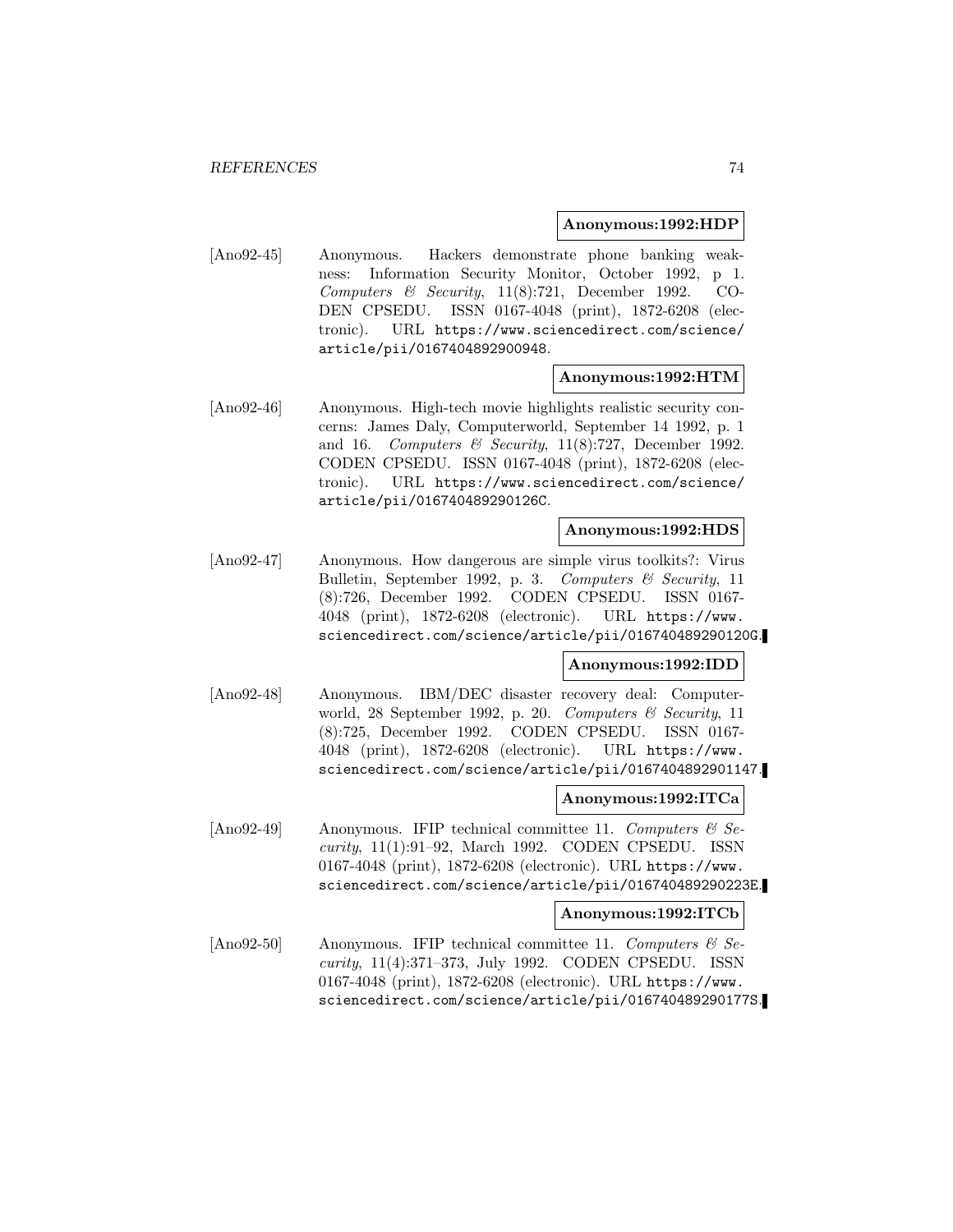### **Anonymous:1992:ITCc**

[Ano92-51] Anonymous. IFIP technical committee 11. Computers & Security, 11(5):481–483, September 1992. CODEN CPSEDU. ISSN 0167-4048 (print), 1872-6208 (electronic). URL https://www.sciencedirect.com/science/article/ pii/016740489290013H.

### **Anonymous:1992:ITCd**

[Ano92-52] Anonymous. IFIP technical committee 11. Computers & Security, 11(6):585–587, October 1992. CODEN CPSEDU. ISSN 0167-4048 (print), 1872-6208 (electronic). URL https://www.sciencedirect.com/science/article/ pii/016740489290194V.

## **Anonymous:1992:ITCe**

[Ano92-53] Anonymous. IFIP technical committee 11. Computers & Security, 11(7):675–677, November 1992. CODEN CPSEDU. ISSN 0167-4048 (print), 1872-6208 (electronic). URL https://www.sciencedirect.com/science/article/ pii/016740489290147J.

## **Anonymous:1992:ITCf**

[Ano92-54] Anonymous. IFIP technical committee 11. Computers & Security, 11(8):765–767, December 1992. CODEN CPSEDU. ISSN 0167-4048 (print), 1872-6208 (electronic). URL https://www.sciencedirect.com/science/article/ pii/016740489290132B.

#### **Anonymous:1992:ISS**

[Ano92-55] Anonymous. The importance of security standards: John Hopkinson, Computer Control Quarterly, Vol. 7, No. 3, 1992, pp. 33–37. Computers & Security,  $11(8)$ :725–726, December 1992. CODEN CPSEDU. ISSN 0167-4048 (print), 1872- 6208 (electronic). URL https://www.sciencedirect.com/ science/article/pii/016740489290119C.

#### **Anonymous:1992:IBRa**

[Ano92-56] Anonymous. International board of referees. Computers & Security, 11(1):39, March 1992. CODEN CPSEDU. ISSN 0167-4048 (print), 1872-6208 (electronic). URL https://www. sciencedirect.com/science/article/pii/016740489290219H.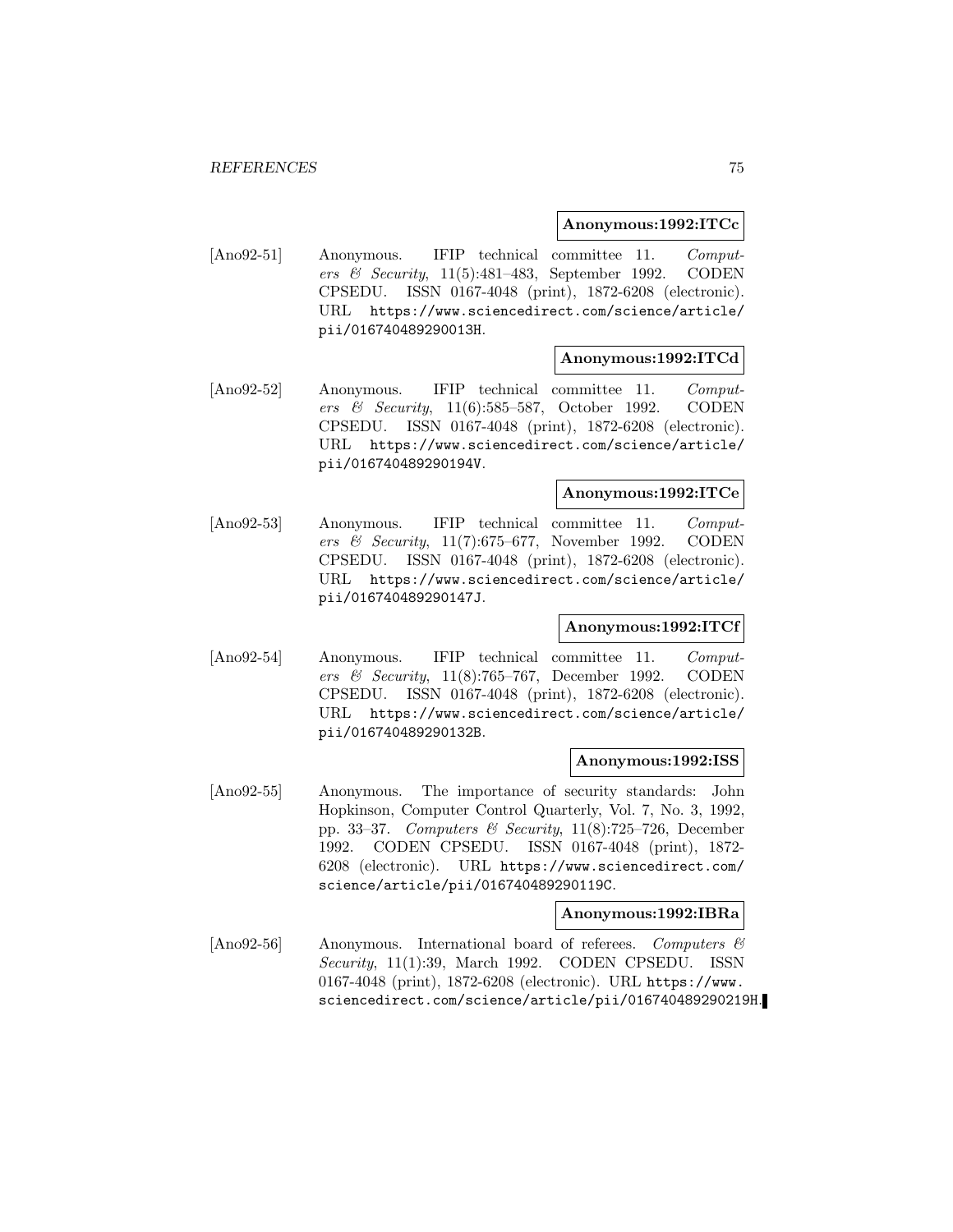### **Anonymous:1992:IBRb**

[Ano92-57] Anonymous. International board of referees. Computers & Security, 11(2):147, April 1992. CODEN CPSEDU. ISSN 0167-4048 (print), 1872-6208 (electronic). URL https://www. sciencedirect.com/science/article/pii/016740489290041O.

### **Anonymous:1992:IBRc**

[Ano92-58] Anonymous. International board of referees. Computers  $\mathcal{C}$ Security, 11(3):251, May 1992. CODEN CPSEDU. ISSN 0167-4048 (print), 1872-6208 (electronic). URL https://www. sciencedirect.com/science/article/pii/0167404892902045.

## **Anonymous:1992:IBRd**

[Ano92-59] Anonymous. International board of referees. Computers & Security, 11(4):345, July 1992. CODEN CPSEDU. ISSN 0167-4048 (print), 1872-6208 (electronic). URL https://www. sciencedirect.com/science/article/pii/016740489290174P.

## **Anonymous:1992:IBRe**

[Ano92-60] Anonymous. International board of referees. Computers & Security, 11(6):545, October 1992. CODEN CPSEDU. ISSN 0167-4048 (print), 1872-6208 (electronic). URL https://www. sciencedirect.com/science/article/pii/0167404892901903.

## **Anonymous:1992:IBRf**

[Ano92-61] Anonymous. International board of referees. Computers  $\mathcal{C}$  Security, 11(7):639, November 1992. CODEN CPSEDU. ISSN 0167-4048 (print), 1872-6208 (electronic). URL https://www. sciencedirect.com/science/article/pii/016740489290143F.

## **Anonymous:1992:IBRg**

[Ano92-62] Anonymous. International Board of Referees. Computers & Security, 11(8):731, December 1992. CODEN CPSEDU. ISSN 0167-4048 (print), 1872-6208 (electronic). URL https://www.sciencedirect.com/science/article/ pii/016740489290128E.

### **Anonymous:1992:ISE**

[Ano92-63] Anonymous. IT security evaluation manual-the current status. Computers & Security, 11(5):492, September 1992. CO-DEN CPSEDU. ISSN 0167-4048 (print), 1872-6208 (electronic). URL https://www.sciencedirect.com/science/ article/pii/016740489290257R.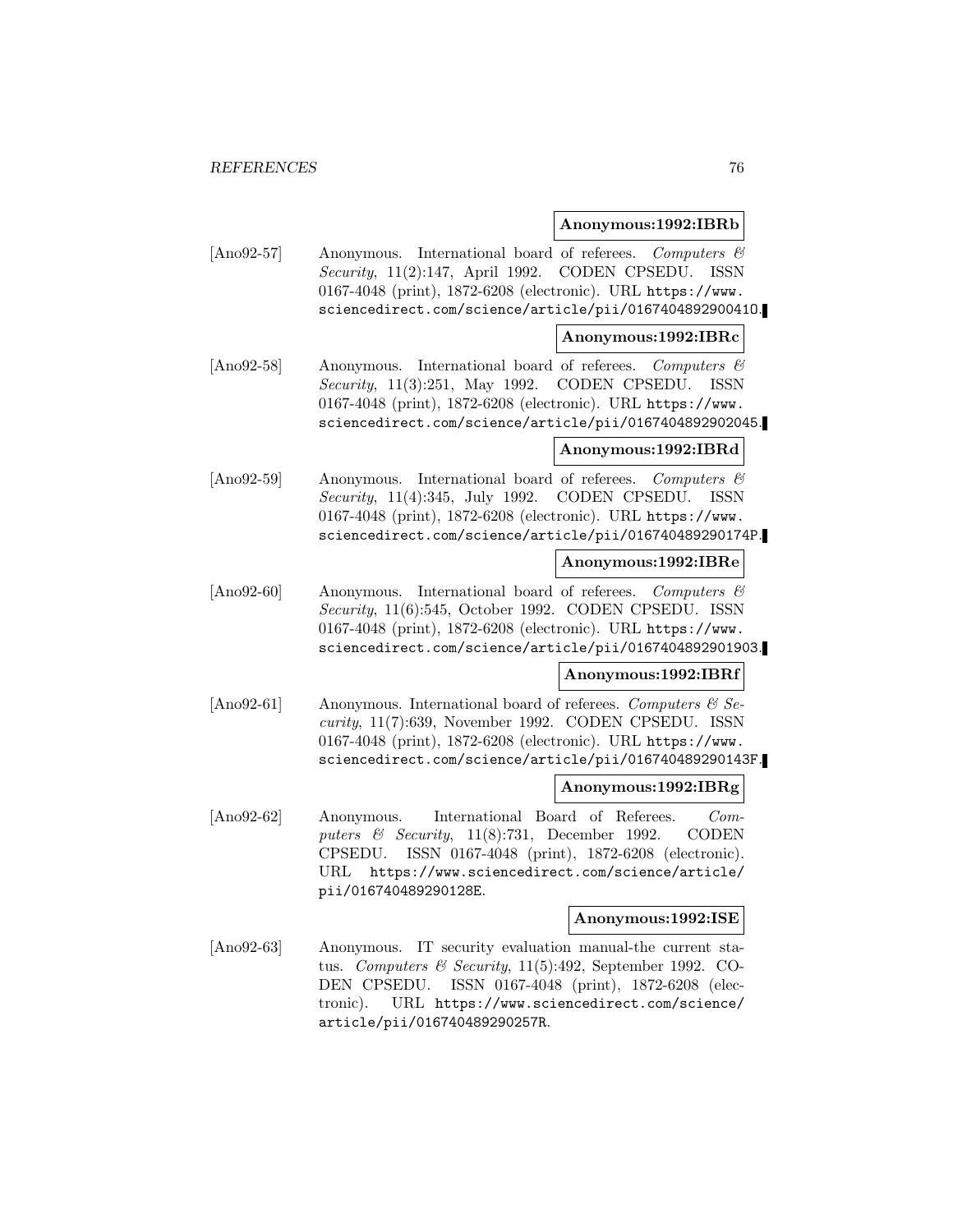### **Anonymous:1992:LSD**

[Ano92-64] Anonymous. Lax security at Drug Enforcement Administration: Gary H. Anthes, Computer world, 5 October 1992, p. 24. Computers & Security, 11(8):724, December 1992. CO-DEN CPSEDU. ISSN 0167-4048 (print), 1872-6208 (electronic). URL https://www.sciencedirect.com/science/ article/pii/0167404892901125.

## **Anonymous:1992:LAV**

[Ano92-65] Anonymous. Leap in anti-virus vaccine: Computing, 22 October 1992, p. 2. Computers & Security,  $11(8)$ :722, December 1992. CODEN CPSEDU. ISSN 0167-4048 (print), 1872- 6208 (electronic). URL https://www.sciencedirect.com/ science/article/pii/016740489290098C.

## **Anonymous:1992:NUF**

[Ano92-66] Anonymous. Novell users face threat to security: Carlyn Gilooly/Bob Brown, Network World, 5 October 1992, pp. 1 and 66, 12 October 1992, pp. 13 and 14. Computers & Security, 11(8):723, December 1992. CODEN CPSEDU. ISSN 0167-4048 (print), 1872-6208 (electronic). URL https://www.sciencedirect.com/science/article/ pii/016740489290105Z.

## **Anonymous:1992:NAC**

[Ano92-67] Anonymous. NSA approves CD-ROM encryption. Computers & Security, 11(5):487, September 1992. CODEN CPSEDU. ISSN 0167-4048 (print), 1872-6208 (electronic). URL https://www.sciencedirect.com/science/article/ pii/016740489290021I.

#### **Anonymous:1992:PA**

[Ano92-68] Anonymous. Pages 108–192 (April 1992). Computers  $\mathcal C$  Security, 11(2):??, April 1992. CODEN CPSEDU. ISSN 0167-4048 (print), 1872-6208 (electronic).

### **Anonymous:1992:PMb**

[Ano92-69] Anonymous. Pages 198–290 (May 1992). Computers & Security, 11(3):??, May 1992. CODEN CPSEDU. ISSN 0167-4048 (print), 1872-6208 (electronic).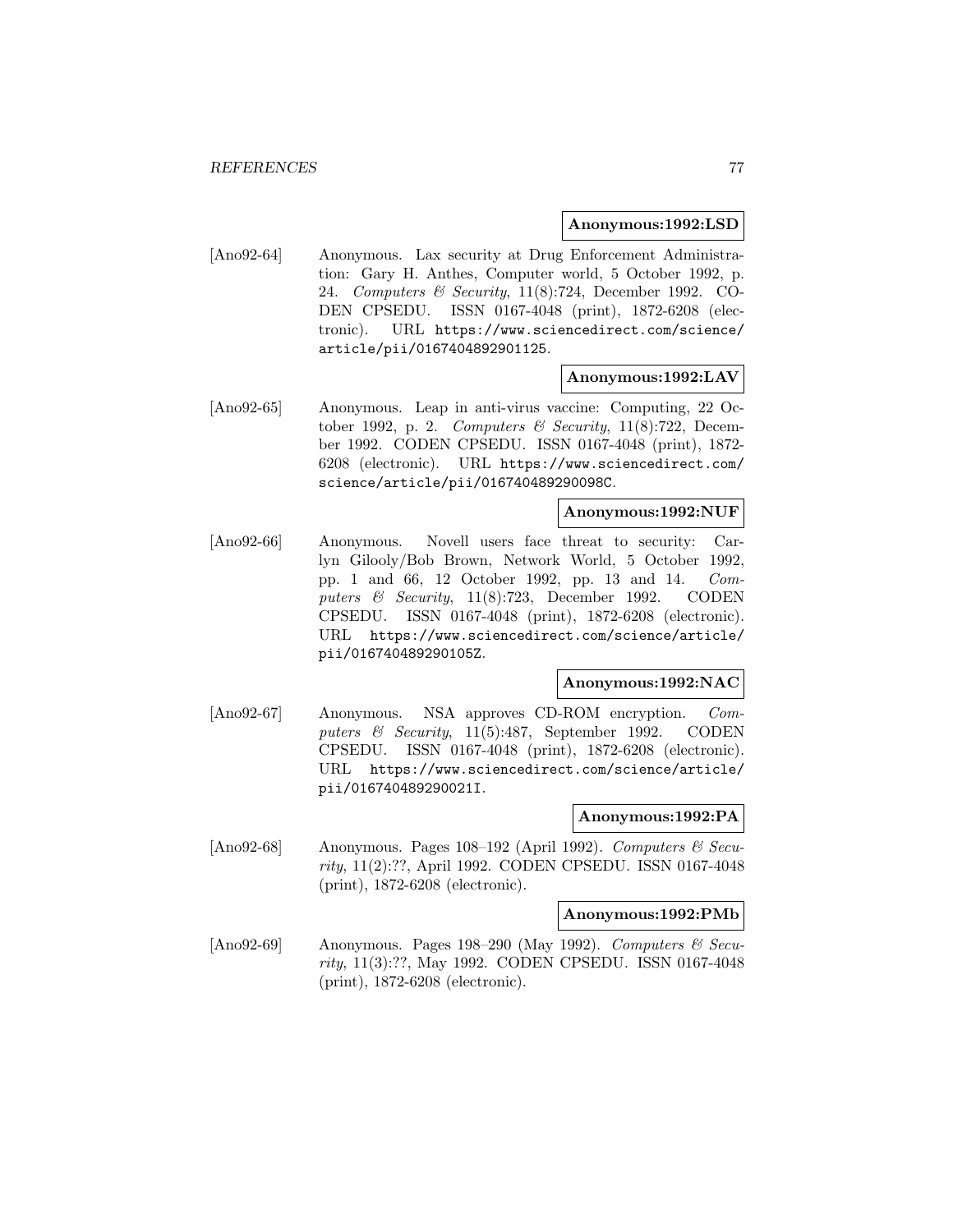### **Anonymous:1992:PMa**

[Ano92-70] Anonymous. Pages 2–106 (March 1992). Computers & Security, 11(1):??, March 1992. CODEN CPSEDU. ISSN 0167-4048 (print), 1872-6208 (electronic).

### **Anonymous:1992:PJ**

[Ano92-71] Anonymous. Pages 292–386 (July 1992). Computers & Security, 11(4):??, July 1992. CODEN CPSEDU. ISSN 0167-4048 (print), 1872-6208 (electronic).

## **Anonymous:1992:PS**

[Ano92-72] Anonymous. Pages 388–494 (September 1992). Computers & Security, 11(5):??, September 1992. CODEN CPSEDU. ISSN 0167-4048 (print), 1872-6208 (electronic).

### **Anonymous:1992:PO**

[Ano92-73] Anonymous. Pages 496–588 (October 1992). Computers  $\mathcal{C}$  Security, 11(6):??, October 1992. CODEN CPSEDU. ISSN 0167- 4048 (print), 1872-6208 (electronic).

## **Anonymous:1992:PN**

[Ano92-74] Anonymous. Pages 590–678 (November 1992). Computers & Security, 11(7):??, November 1992. CODEN CPSEDU. ISSN 0167-4048 (print), 1872-6208 (electronic).

### **Anonymous:1992:PD**

[Ano92-75] Anonymous. Pages 680–768 (December 1992). Computers & Security, 11(8):??, December 1992. CODEN CPSEDU. ISSN 0167-4048 (print), 1872-6208 (electronic).

#### **Anonymous:1992:PPL**

[Ano92-76] Anonymous. Planned privacy law weakend: David Evans, Computer Weekly, 15 October 1992, p. 1. Computers  $\mathcal{B}$  Security, 11(8):724, December 1992. CODEN CPSEDU. ISSN 0167-4048 (print), 1872-6208 (electronic). URL https://www. sciencedirect.com/science/article/pii/0167404892901084.

## **Anonymous:1992:PCM**

[Ano92-77] Anonymous. Police crack major hacker ring. Computers & Security, 11(5):485, September 1992. CODEN CPSEDU. ISSN 0167-4048 (print), 1872-6208 (electronic).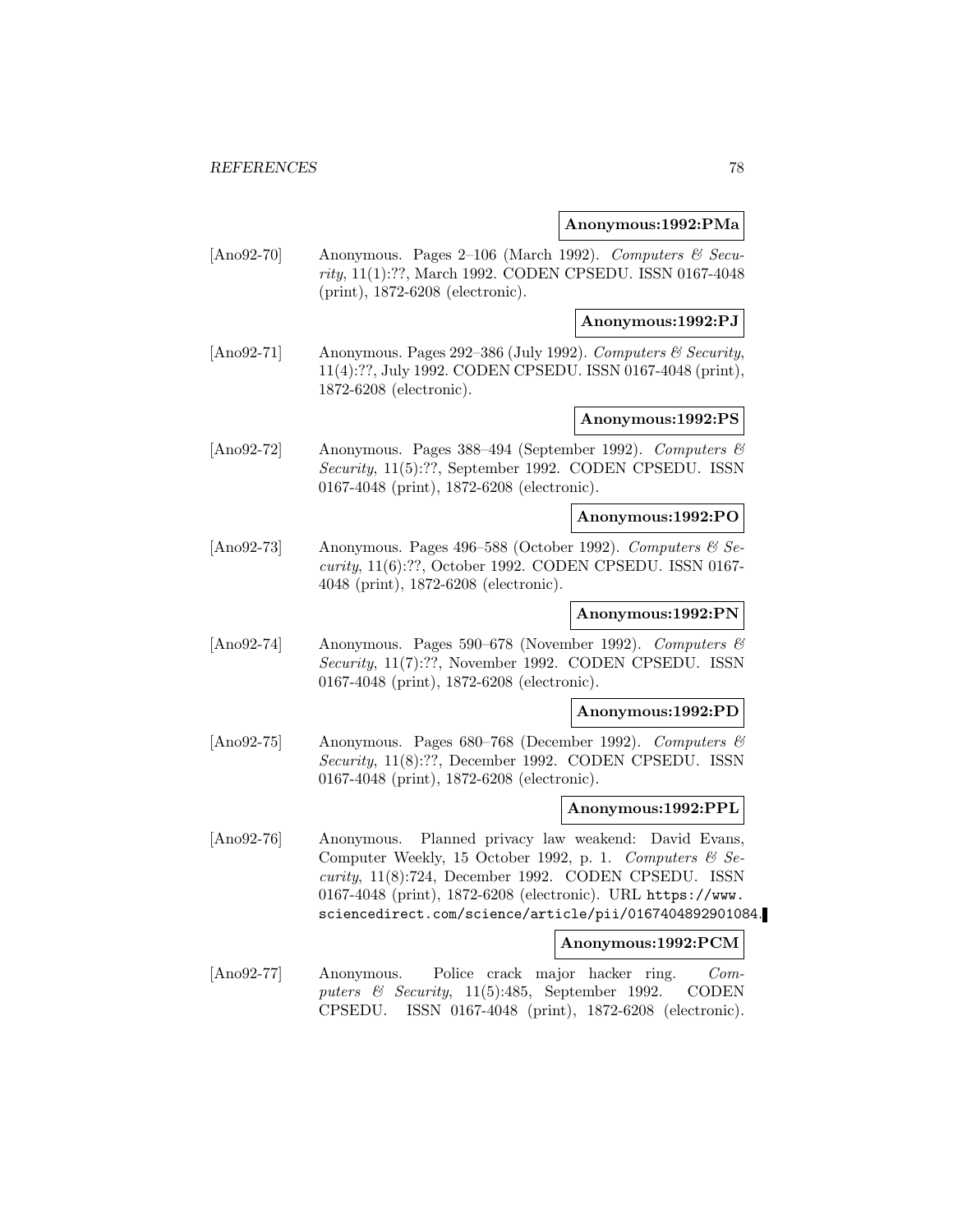URL https://www.sciencedirect.com/science/article/ pii/016740489290016K.

### **Anonymous:1992:PIF**

[Ano92-78] Anonymous. Project ideas fail to catch \$18 million funding: Computing, 15 October 1992, p. 8. Computers  $\mathcal{C}$  Security, 11(8):724, December 1992. CODEN CPSEDU. ISSN 0167-4048 (print), 1872-6208 (electronic). URL https://www. sciencedirect.com/science/article/pii/0167404892901095.

# **Anonymous:1992:QCC**

[Ano92-79] Anonymous. Quantum cryptography: Charles H. Bennett, Gilles Brassard and Arthur K. Ekert Scientific American, October 1992, pp. 26–33. Computers & Security, 11(8):725, December 1992. CODEN CPSEDU. ISSN 0167-4048 (print), 1872-6208 (electronic). URL https://www.sciencedirect. com/science/article/pii/016740489290117A.

### **Anonymous:1992:RSD**

[Ano92-80] Anonymous. Rain sickens data centre. Computers & Security, 11(5):488, September 1992. CODEN CPSEDU. ISSN 0167-4048 (print), 1872-6208 (electronic). URL https://www. sciencedirect.com/science/article/pii/016740489290028P.

## **Anonymous:1992:RPF**

[Ano92-81] Anonymous. Recession puts firms on disaster tightrope: Jason Hobby, Computer Weekly, 22 October 1992, p. 1. Computers & Security, 11(8):724, December 1992. CO-DEN CPSEDU. ISSN 0167-4048 (print), 1872-6208 (electronic). URL https://www.sciencedirect.com/science/ article/pii/016740489290110D.

## **Anonymous:1992:RAI**

[Ano92-82] Anonymous. Refereed articles international board of referees. Computers & Security, 11(5):443, September 1992. CO-DEN CPSEDU. ISSN 0167-4048 (print), 1872-6208 (electronic). URL https://www.sciencedirect.com/science/ article/pii/016740489290010O.

#### **Anonymous:1992:RMC**

[Ano92-83] Anonymous. Review: *Management control and security*: Jean Hitchings and Bernard Williams Management Accounting, October 1992, pp. 34 and 35. Computers  $\mathcal{B}$  Security, 11(8):725,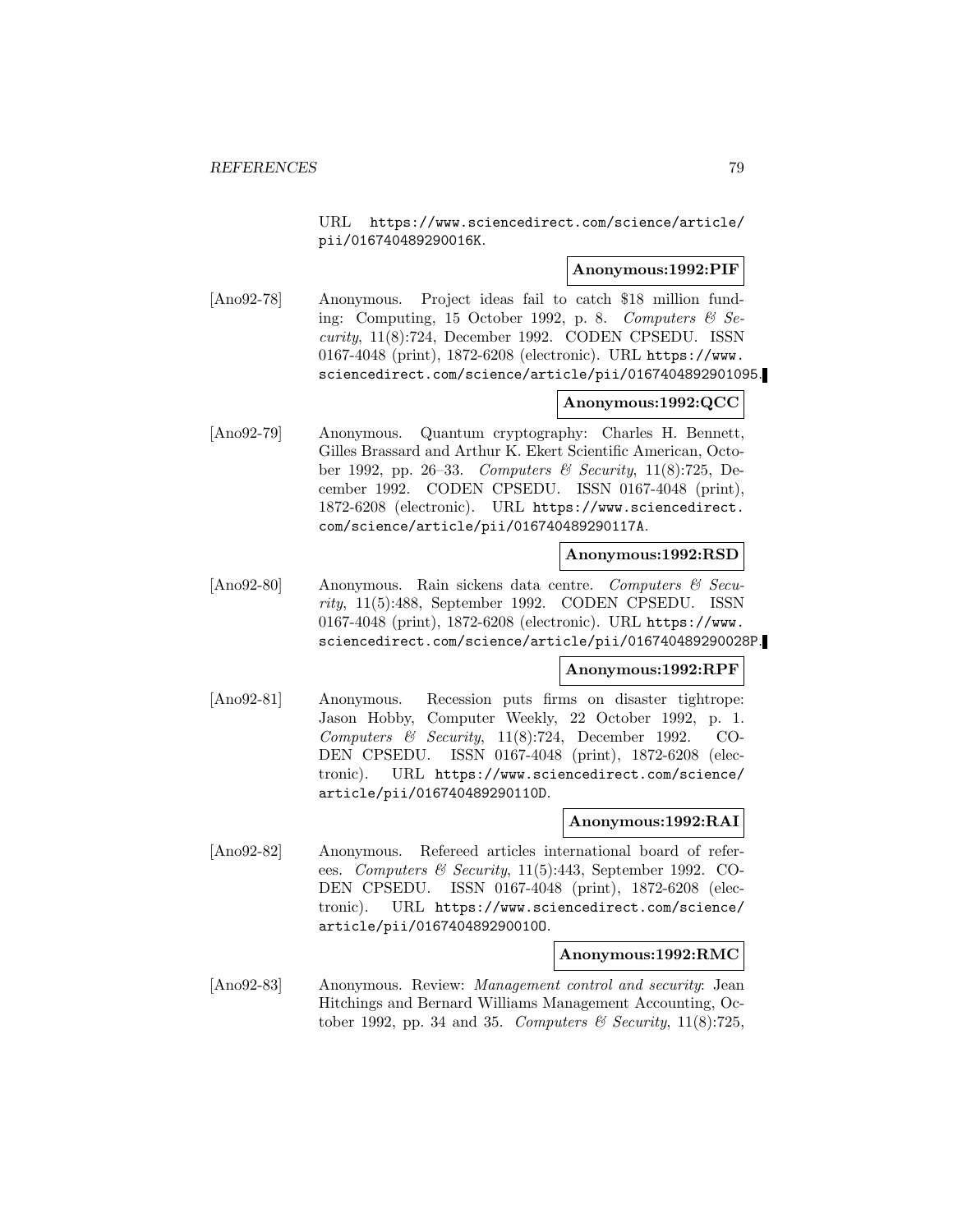December 1992. CODEN CPSEDU. ISSN 0167-4048 (print), 1872-6208 (electronic). URL https://www.sciencedirect. com/science/article/pii/0167404892901169.

## **Anonymous:1992:RPS**

[Ano92-84] Anonymous. Review: PC security theatened by new wave operating systems: David Hains. Computer Control Quarterly, Vol. 10, No. 2, 1992, pp. 8–10. Computers & Security, 11(8):722, December 1992. CODEN CPSEDU. ISSN 0167-4048 (print), 1872-6208 (electronic). URL https://www.sciencedirect. com/science/article/pii/016740489290101V.

## **Anonymous:1992:RIR**

[Ano92-85] Anonymous. Review: The increasing risks of using e-mail: James Carroll The Bottom Line, September 1992, pp. 21 and 22. Computers & Security, 11(8):722–723, December 1992. CODEN CPSEDU. ISSN 0167-4048 (print), 1872-6208 (electronic). URL https://www.sciencedirect.com/science/ article/pii/016740489290103X.

### **Anonymous:1992:RCD**

[Ano92-86] Anonymous. Roles changed in downsized environment: Computer Security Alert, October 1992. Computers & Security, 11(8):722, December 1992. CODEN CPSEDU. ISSN 0167-4048 (print), 1872-6208 (electronic). URL https://www. sciencedirect.com/science/article/pii/016740489290102W.

### **Anonymous:1992:SCR**

[Ano92-87] Anonymous. Statistical confidentiality: Reg Ward Government Computing, October 1992, p. 6. Computers & Security, 11(8):726, December 1992. CODEN CPSEDU. ISSN 0167-4048 (print), 1872-6208 (electronic). URL https://www. sciencedirect.com/science/article/pii/0167404892901228.

### **Anonymous:1992:SBV**

[Ano92-88] Anonymous. Suppliers are biggest virus carriers: Computer Weekly, 29 October 1992, p. 17. Computers & Security, 11 (8):721, December 1992. CODEN CPSEDU. ISSN 0167- 4048 (print), 1872-6208 (electronic). URL https://www. sciencedirect.com/science/article/pii/016740489290097B.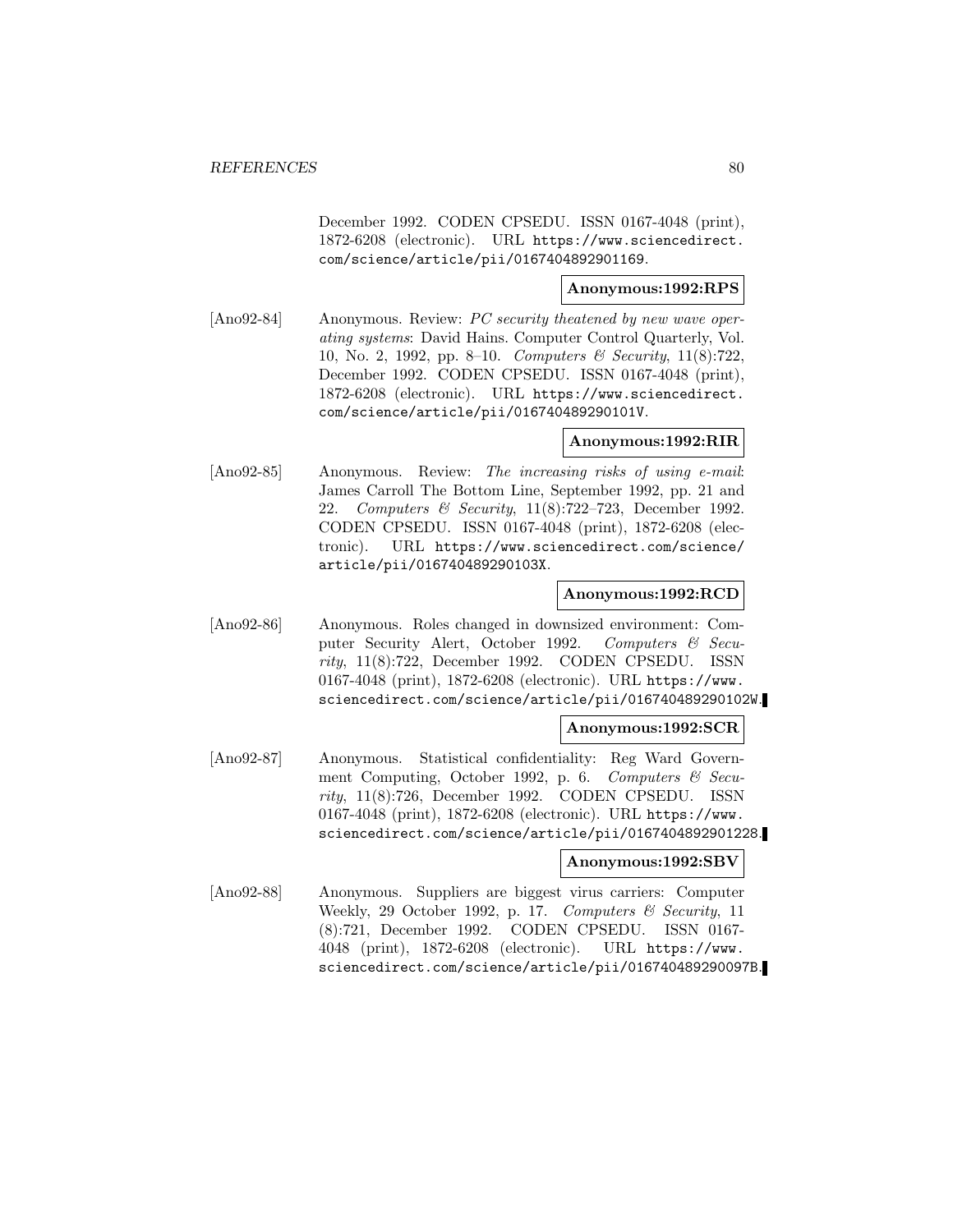## **Anonymous:1992:ULU**

[Ano92-89] Anonymous. University lecturer uses virus threat to blackmail: David Evans. Computer Weekly, 8 October 1992, p. 1. Computers & Security, 11(8):721, December 1992. CO-DEN CPSEDU. ISSN 0167-4048 (print), 1872-6208 (electronic). URL https://www.sciencedirect.com/science/ article/pii/0167404892900959.

## **Anonymous:1992:UJD**

[Ano92-90] Anonymous. US Justice Department 'stole' software: Wayne Madsen. Computer Fraud and Security Bulletin, October 1992, pp. 1  $\epsilon$  #38; 2. Computers & Security, 11(8):722, December 1992. CODEN CPSEDU. ISSN 0167-4048 (print), 1872- 6208 (electronic). URL https://www.sciencedirect.com/ science/article/pii/0167404892901006.

#### **Anonymous:1992:UPD**

[Ano92-91] Anonymous. US pays dear for data loss: Computing, 29 October 1992, p. 4. Computers & Security,  $11(8):721$ , December 1992. CODEN CPSEDU. ISSN 0167-4048 (print), 1872- 6208 (electronic). URL https://www.sciencedirect.com/ science/article/pii/016740489290096A.

#### **Anonymous:1992:UGS**

[Ano92-92] Anonymous. User's guide to safe computing: Laura Didio, LAN Times, 14 September 1992, p. 1, 110 and 111. Computers & Security, 11(8):727, December 1992. CODEN CPSEDU. ISSN 0167-4048 (print), 1872-6208 (electronic). URL https://www.sciencedirect.com/science/article/ pii/016740489290125B.

### **Anonymous:1992:VMG**

[Ano92-93] Anonymous. Viral mind games. Computers & Security, 11 (5):489, September 1992. CODEN CPSEDU. ISSN 0167- 4048 (print), 1872-6208 (electronic). URL https://www. sciencedirect.com/science/article/pii/016740489290030U.

#### **Anonymous:1992:VVE**

[Ano92-94] Anonymous. The virtuous virus: The Economist, 17 October 1992, p. 92. Computers & Security, 11(8):725, December 1992. CODEN CPSEDU. ISSN 0167-4048 (print), 1872- 6208 (electronic). URL https://www.sciencedirect.com/ science/article/pii/016740489290118B.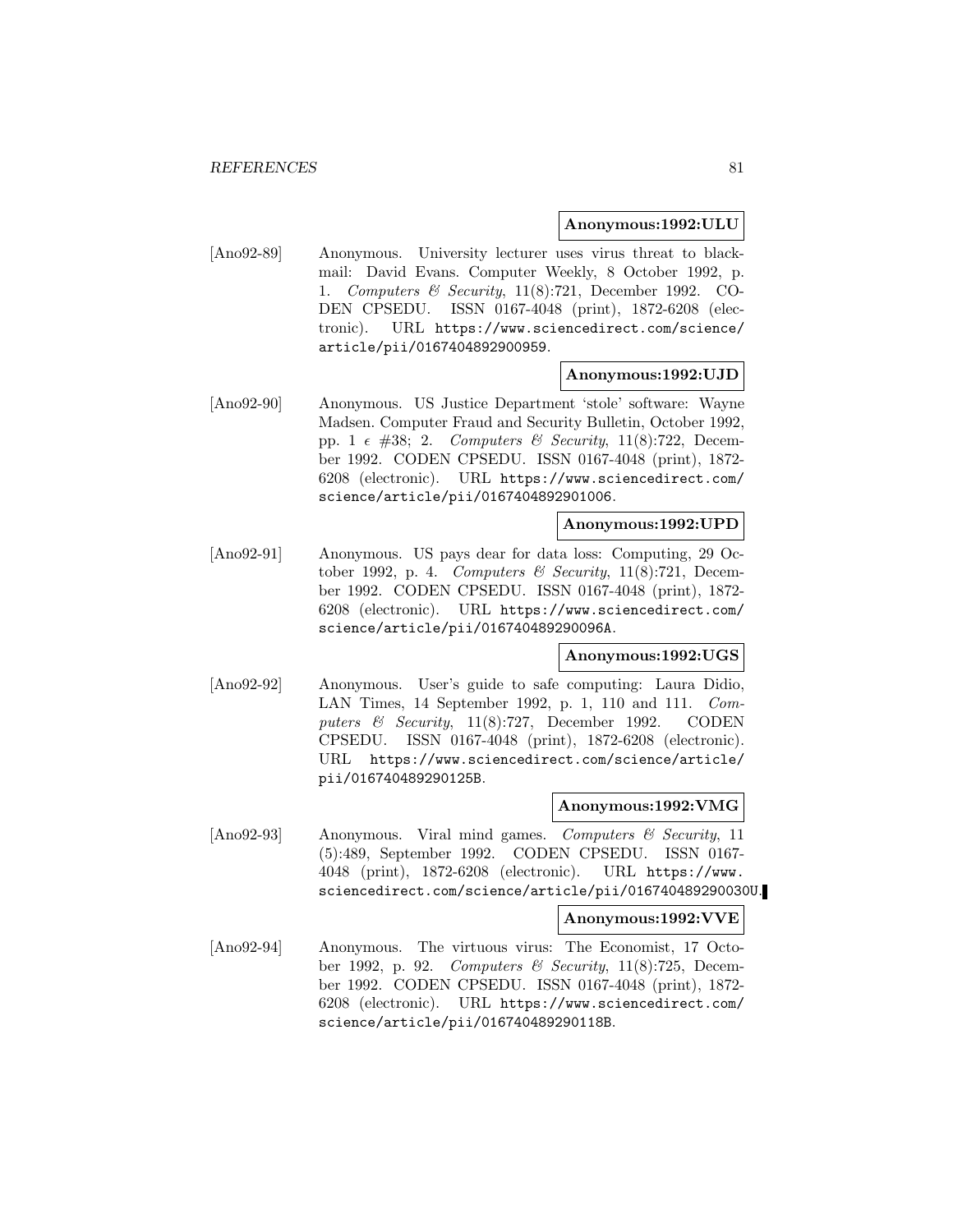### **Anonymous:1992:VTT**

[Ano92-95] Anonymous. Virus threat toned down: James Daly, Computerworld September 14 1992, p. 16. Computers & Security, 11(8):723, December 1992. CODEN CPSEDU. ISSN 0167-4048 (print), 1872-6208 (electronic). URL https://www. sciencedirect.com/science/article/pii/0167404892901062.

### **Anonymous:1992:VAV**

[Ano92-96] Anonymous. Viruses and anti-viruses in Israel: Ephraim Brand, Virus Bulletin, October 1992. Computers & Security, 11(8):726–727, December 1992. CODEN CPSEDU. ISSN 0167-4048 (print), 1872-6208 (electronic). URL https://www. sciencedirect.com/science/article/pii/016740489290124A.

## **Anonymous:1992:VHS**

 $[\text{Ano92-97}]$  Anonymous. Viruses-here to stay. Computers & Security, 11 (5):489, September 1992. CODEN CPSEDU. ISSN 0167- 4048 (print), 1872-6208 (electronic). URL https://www. sciencedirect.com/science/article/pii/016740489290031L.

## **Anonymous:1992:VIC**

[Ano92-98] Anonymous. Viruses infect 37 computers. Computers  $\mathcal{C}$  Security, 11(5):488, September 1992. CODEN CPSEDU. ISSN 0167-4048 (print), 1872-6208 (electronic). URL https://www. sciencedirect.com/science/article/pii/016740489290026N.

## **Anonymous:1993:ARAa**

[Ano93a] Anonymous. Abstracts of recent articles and literature. Computers & Security,  $12(1):37-42$ , February 1993. CO-DEN CPSEDU. ISSN 0167-4048 (print), 1872-6208 (electronic). URL https://www.sciencedirect.com/science/ article/pii/016740489390009T.

## **Anonymous:1993:ARAb**

[Ano93b] Anonymous. Abstracts of recent articles and literature. Computers & Security, 12(2):143–149, March 1993. CO-DEN CPSEDU. ISSN 0167-4048 (print), 1872-6208 (electronic). URL https://www.sciencedirect.com/science/ article/pii/016740489390096N.

### **Anonymous:1993:ARAc**

[Ano93c] Anonymous. Abstracts of recent articles and literature. Computers & Security, 12(3):263–269, May 1993. CO-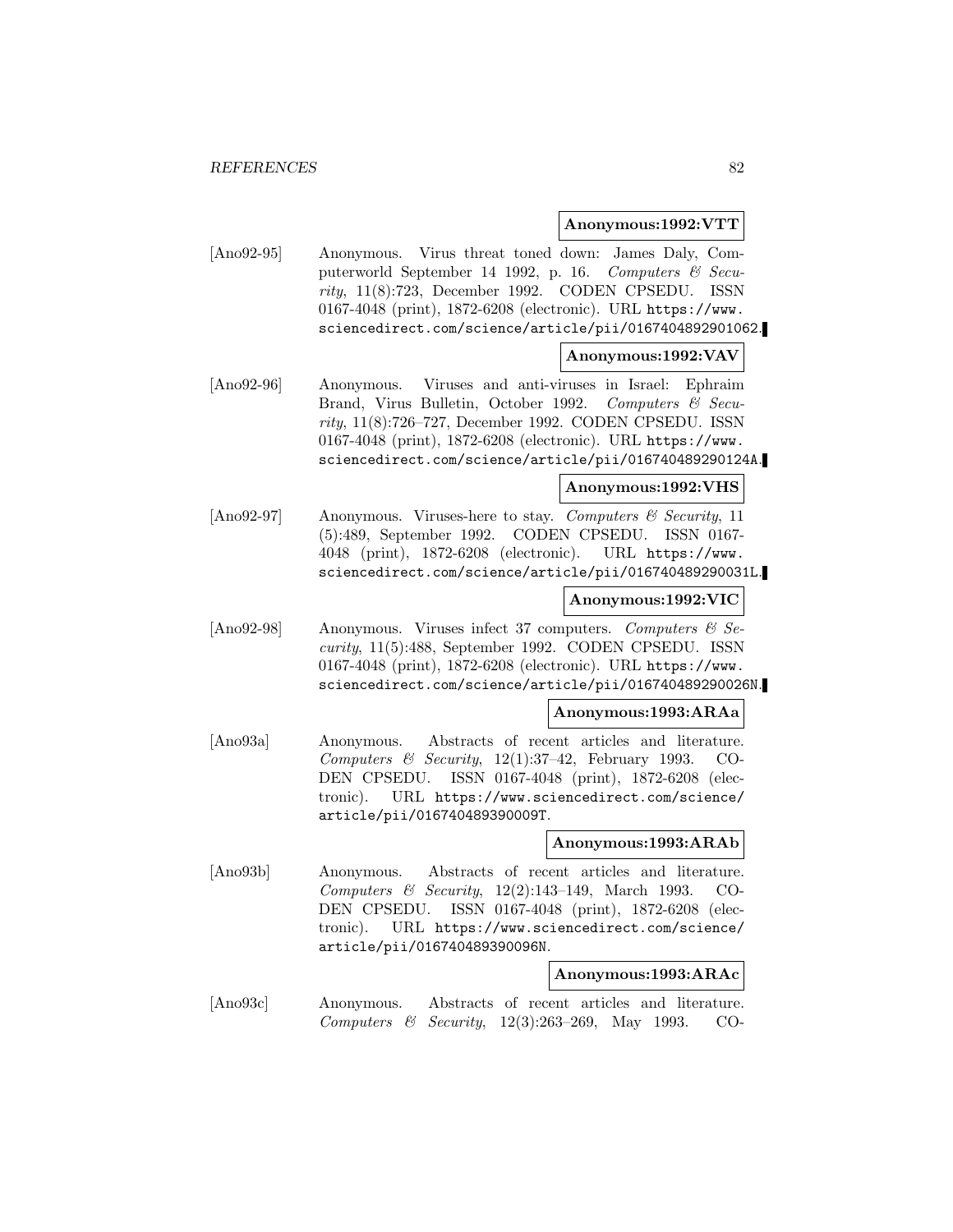DEN CPSEDU. ISSN 0167-4048 (print), 1872-6208 (electronic). URL https://www.sciencedirect.com/science/ article/pii/016740489390114K.

## **Anonymous:1993:ARAd**

[Ano93d] Anonymous. Abstracts of recent articles and literature. Computers & Security, 12(5):459–464, August 1993. CO-DEN CPSEDU. ISSN 0167-4048 (print), 1872-6208 (electronic). URL https://www.sciencedirect.com/science/ article/pii/016740489390065D.

## **Anonymous:1993:ARAe**

[Ano93e] Anonymous. Abstracts of recent articles and literature. Computers & Security, 12(6):556–560, October 1993. CO-DEN CPSEDU. ISSN 0167-4048 (print), 1872-6208 (electronic). URL https://www.sciencedirect.com/science/ article/pii/0167404893900516.

### **Anonymous:1993:ARAf**

[Ano93f] Anonymous. Abstracts of recent articles and literature. Computers & Security, 12(7):647–652, November 1993. CO-DEN CPSEDU. ISSN 0167-4048 (print), 1872-6208 (electronic). URL https://www.sciencedirect.com/science/ article/pii/016740489390080O.

## **Anonymous:1993:ARAg**

[Ano93g] Anonymous. Abstracts of recent articles and literature. Computers & Security, 12(8):740–744, December 1993. CO-DEN CPSEDU. ISSN 0167-4048 (print), 1872-6208 (electronic). URL https://www.sciencedirect.com/science/ article/pii/0167404893900376.

## **Anonymous:1993:AIV**

[Ano93h] Anonymous. Author index for vol. 11. Computers & Security, 12(2):199, March 1993. CODEN CPSEDU. ISSN 0167-4048 (print), 1872-6208 (electronic). URL https://www. sciencedirect.com/science/article/pii/016740489390102B.

#### **Anonymous:1993:Ca**

[Ano93i] Anonymous. Calendar. Computers & Security, 12(1):45–47, February 1993. CODEN CPSEDU. ISSN 0167-4048 (print), 1872-6208 (electronic). URL https://www.sciencedirect. com/science/article/pii/0167404893900103.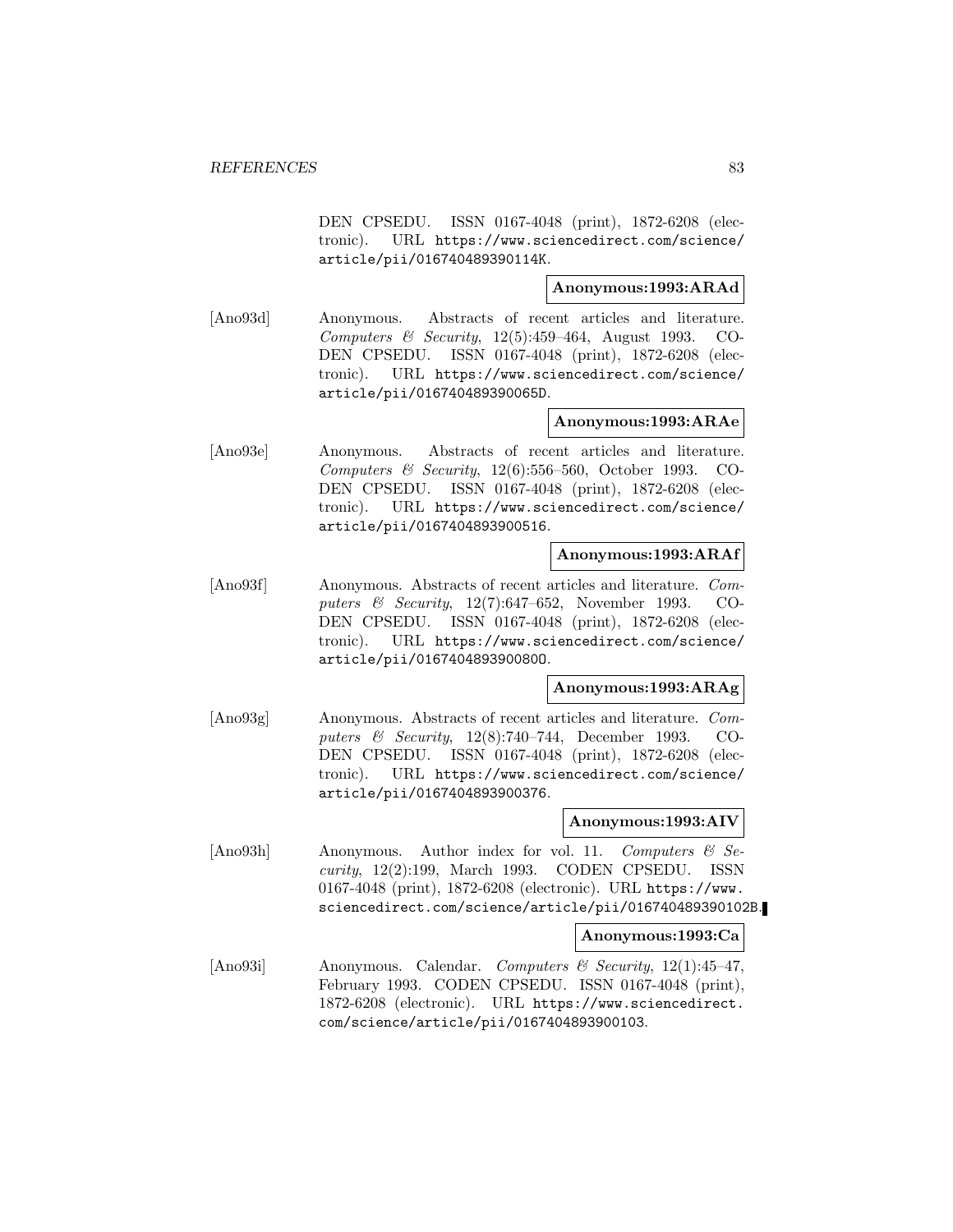### **Anonymous:1993:Cb**

[Ano93] Anonymous. Calendar. *Computers & Security*, 12(2):151-153, March 1993. CODEN CPSEDU. ISSN 0167-4048 (print), 1872-6208 (electronic). URL https://www.sciencedirect. com/science/article/pii/016740489390097O.

## **Anonymous:1993:Cc**

[Ano93k] Anonymous. Calendar. Computers & Security, 12(3):270– 272, May 1993. CODEN CPSEDU. ISSN 0167-4048 (print), 1872-6208 (electronic). URL https://www.sciencedirect. com/science/article/pii/016740489390115L.

### **Anonymous:1993:Cd**

[Ano93l] Anonymous. Calendar. Computers & Security, 12(4):371– 372, June 1993. CODEN CPSEDU. ISSN 0167-4048 (print), 1872-6208 (electronic). URL https://www.sciencedirect. com/science/article/pii/016740489390024Y.

### **Anonymous:1993:Ce**

[Ano93m] Anonymous. Calendar. Computers & Security, 12(5):465-466, August 1993. CODEN CPSEDU. ISSN 0167-4048 (print), 1872-6208 (electronic). URL https://www.sciencedirect. com/science/article/pii/016740489390066E.

#### **Anonymous:1993:Cf**

[Ano93n] Anonymous. Calendar. Computers & Security, 12(6):561-562, October 1993. CODEN CPSEDU. ISSN 0167-4048 (print), 1872-6208 (electronic). URL https://www.sciencedirect. com/science/article/pii/0167404893900527.

#### **Anonymous:1993:Cg**

[Ano93o] Anonymous. Calendar. *Computers & Security*, 12(7):653–654, November 1993. CODEN CPSEDU. ISSN 0167-4048 (print), 1872-6208 (electronic). URL https://www.sciencedirect. com/science/article/pii/016740489390081F.

#### **Anonymous:1993:Ch**

[Ano93p] Anonymous. Calendar. Computers & Security, 12(8):745–746, December 1993. CODEN CPSEDU. ISSN 0167-4048 (print), 1872-6208 (electronic). URL https://www.sciencedirect. com/science/article/pii/0167404893900387.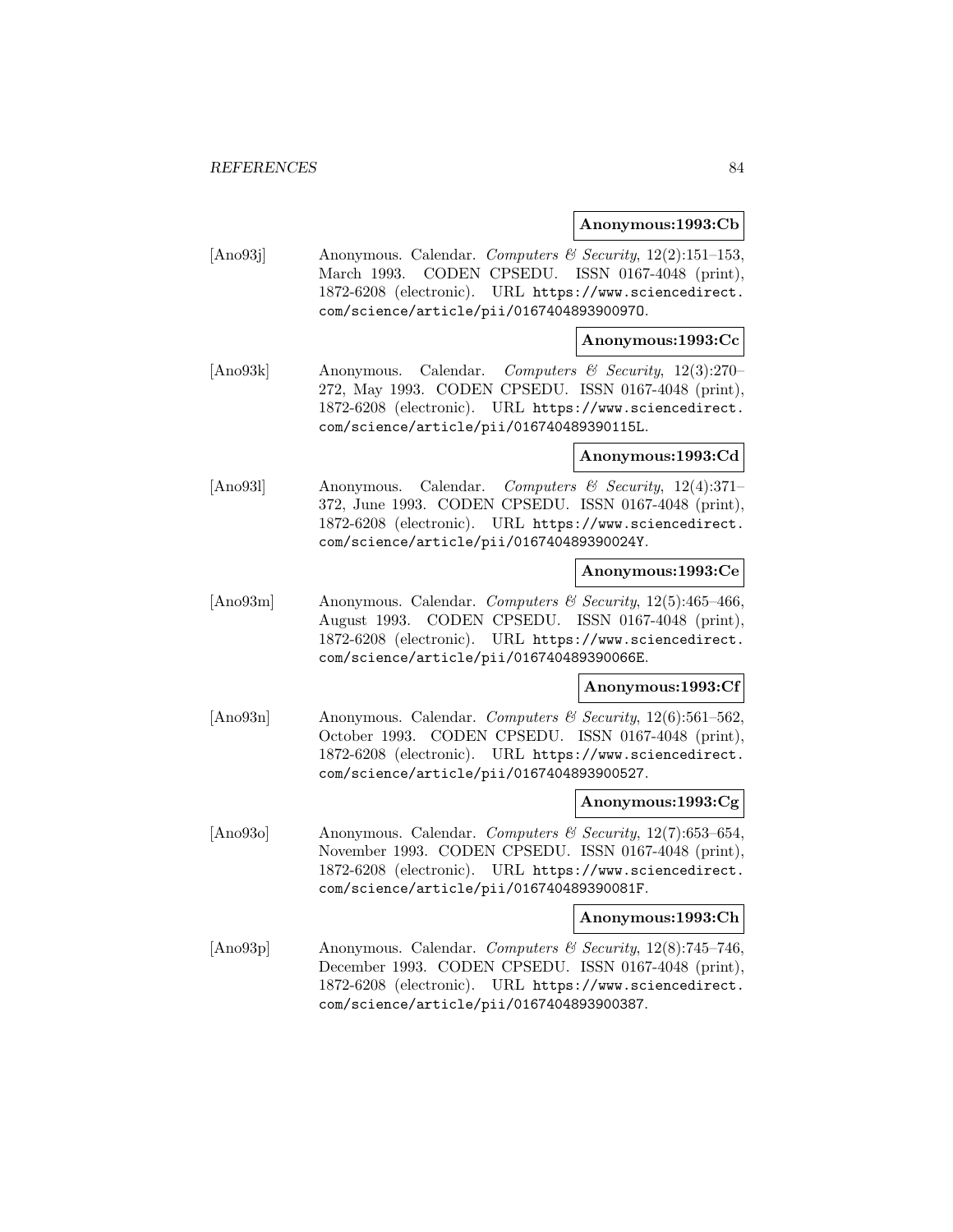### **Anonymous:1993:CSG**

[Ano93q] Anonymous. Computers and security: Guide for authors. Computers & Security, 12(1):102, February 1993. CO-DEN CPSEDU. ISSN 0167-4048 (print), 1872-6208 (electronic). URL https://www.sciencedirect.com/science/ article/pii/016740489390016X.

## **Anonymous:1993:EB**

[Ano93r] Anonymous. Editorial Board. Computers  $\mathcal{C}$  Security, 12(1):2, February 1993. CODEN CPSEDU. ISSN 0167-4048 (print), 1872-6208 (electronic). URL https://www.sciencedirect. com/science/article/pii/016740489390001L.

### **Anonymous:1993:Ea**

[Ano93s] Anonymous. From the editor. Computers & Security, 12(1):2-3, February 1993. CODEN CPSEDU. ISSN 0167-4048 (print), 1872-6208 (electronic). URL https://www.sciencedirect. com/science/article/pii/016740489390002M.

#### **Anonymous:1993:Ec**

[Ano93t] Anonymous. From the editor. Computers & Security, 12 (2):104–105, March 1993. CODEN CPSEDU. ISSN 0167- 4048 (print), 1872-6208 (electronic). URL https://www. sciencedirect.com/science/article/pii/016740489390088M.

#### **Anonymous:1993:Ed**

[Ano93u] Anonymous. From the editor. Computers & Security, 12 (3):214–215, May 1993. CODEN CPSEDU. ISSN 0167- 4048 (print), 1872-6208 (electronic). URL https://www. sciencedirect.com/science/article/pii/016740489390106F.

## **Anonymous:1993:Ee**

[Ano93v] Anonymous. From the editor. Computers & Security, 12 (4):320–321, June 1993. CODEN CPSEDU. ISSN 0167- 4048 (print), 1872-6208 (electronic). URL https://www. sciencedirect.com/science/article/pii/016740489390017Y.

#### **Anonymous:1993:Ef**

[Ano93w] Anonymous. From the editor. Computers & Security, 12 (5):422–423, August 1993. CODEN CPSEDU. ISSN 0167- 4048 (print), 1872-6208 (electronic). URL https://www. sciencedirect.com/science/article/pii/016740489390059E.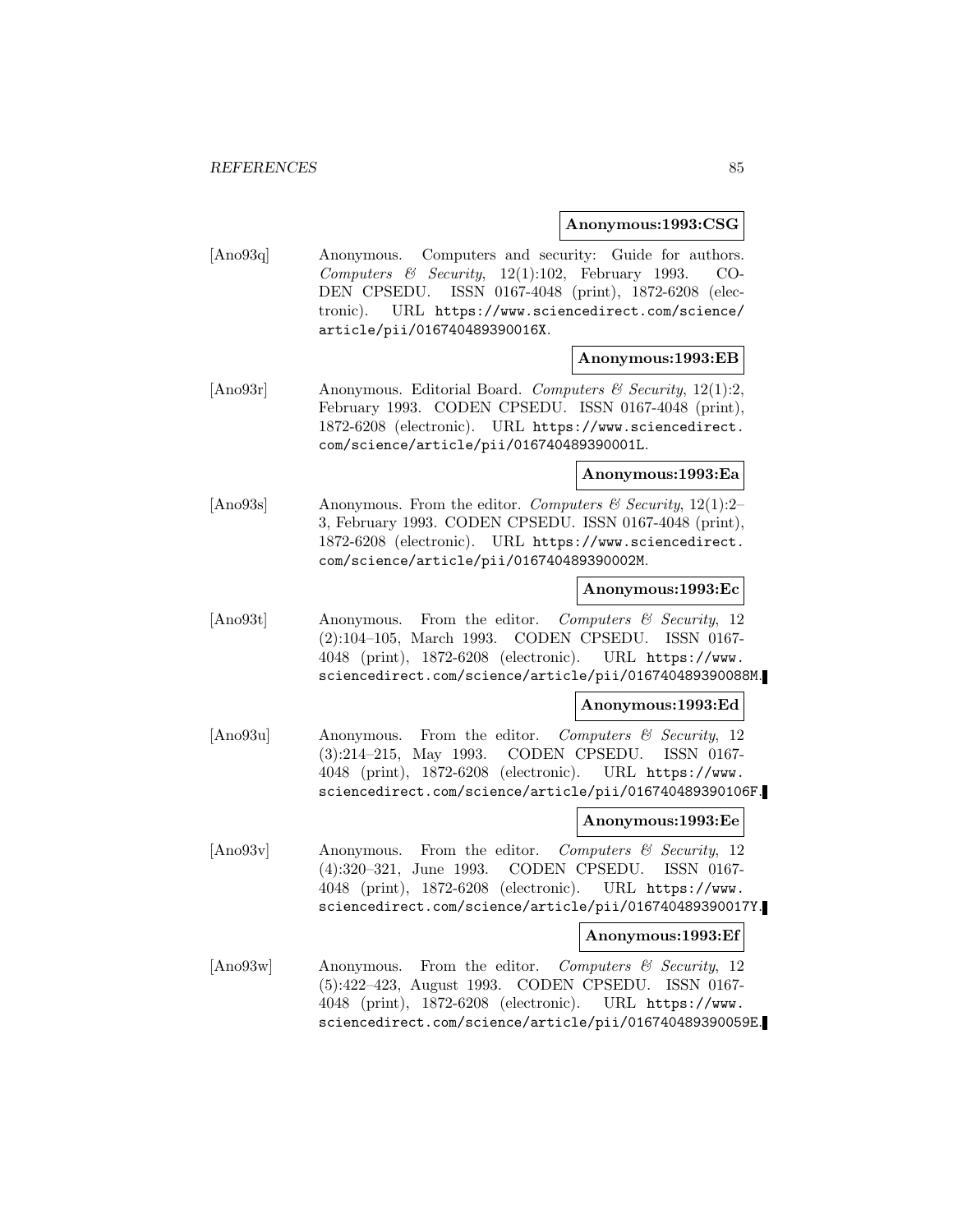### **Anonymous:1993:Eg**

[Ano93x] Anonymous. From the editor. Computers & Security, 12 (6):516–517, October 1993. CODEN CPSEDU. ISSN 0167- 4048 (print), 1872-6208 (electronic). URL https://www. sciencedirect.com/science/article/pii/0167404893900457.

### **Anonymous:1993:Eh**

[Ano93y] Anonymous. From the editor. Computers & Security, 12(7): 610–611, November 1993. CODEN CPSEDU. ISSN 0167- 4048 (print), 1872-6208 (electronic). URL https://www. sciencedirect.com/science/article/pii/016740489390073E.

## **Anonymous:1993:Ei**

[Ano93z] Anonymous. From the editor. Computers & Security,  $12(8)$ : 696–697, December 1993. CODEN CPSEDU. ISSN 0167- 4048 (print), 1872-6208 (electronic). URL https://www. sciencedirect.com/science/article/pii/016740489390031Y.

### **Anonymous:1993:GAa**

[Ano93-27] Anonymous. Guide for authors. Computers  $\mathcal C$  Security, 12(2): 211, March 1993. CODEN CPSEDU. ISSN 0167-4048 (print), 1872-6208 (electronic). URL https://www.sciencedirect. com/science/article/pii/016740489390105E.

#### **Anonymous:1993:GAb**

[Ano93-28] Anonymous. Guide for authors. Computers  $\mathcal C$  Security, 12(3): 318, May 1993. CODEN CPSEDU. ISSN 0167-4048 (print), 1872-6208 (electronic). URL https://www.sciencedirect. com/science/article/pii/016740489390121K.

#### **Anonymous:1993:GAc**

[Ano93-29] Anonymous. Guide for authors. Computers & Security, 12(4): 419, June 1993. CODEN CPSEDU. ISSN 0167-4048 (print), 1872-6208 (electronic). URL https://www.sciencedirect. com/science/article/pii/0167404893900309.

#### **Anonymous:1993:GAd**

[Ano93-30] Anonymous. Guide for authors. Computers  $\mathcal B$  Security, 12(5): 514, August 1993. CODEN CPSEDU. ISSN 0167-4048 (print), 1872-6208 (electronic). URL https://www.sciencedirect. com/science/article/pii/016740489390072D.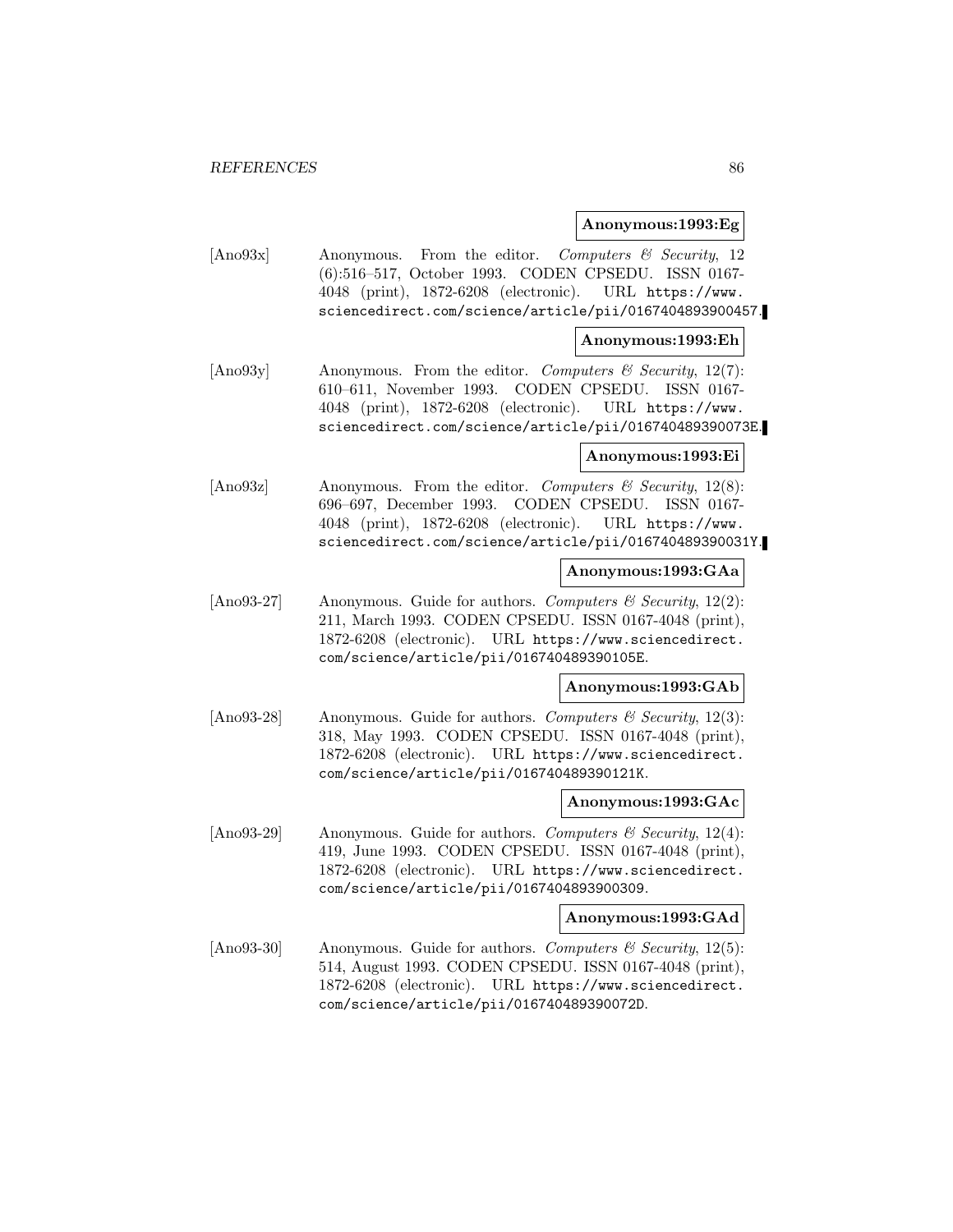### **Anonymous:1993:GAe**

[Ano93-31] Anonymous. Guide for authors. Computers & Security,  $12(6)$ : 608, October 1993. CODEN CPSEDU. ISSN 0167-4048 (print), 1872-6208 (electronic). URL https://www.sciencedirect. com/science/article/pii/016740489390058D.

## **Anonymous:1993:GAf**

[Ano93-32] Anonymous. Guide for authors. Computers & Security, 12 (7):694, November 1993. CODEN CPSEDU. ISSN 0167- 4048 (print), 1872-6208 (electronic). URL https://www. sciencedirect.com/science/article/pii/016740489390087L.

## **Anonymous:1993:ITCa**

[Ano93-33] Anonymous. IFIP technical committee 11. Computers & Security, 12(1):99–101, February 1993. CODEN CPSEDU. ISSN 0167-4048 (print), 1872-6208 (electronic). URL https://www.sciencedirect.com/science/article/ pii/016740489390015W.

### **Anonymous:1993:ITCb**

[Ano93-34] Anonymous. IFIP technical committee 11. Computers & Security, 12(2):207–209, March 1993. CODEN CPSEDU. ISSN 0167-4048 (print), 1872-6208 (electronic). URL https://www.sciencedirect.com/science/article/ pii/016740489390104D.

## **Anonymous:1993:ITCc**

 $[Ano93-35]$  Anonymous. IFIP technical committee 11. Computers & Security, 12(3):315–317, May 1993. CODEN CPSEDU. ISSN 0167-4048 (print), 1872-6208 (electronic). URL https://www. sciencedirect.com/science/article/pii/016740489390120T.

#### **Anonymous:1993:ITCd**

[Ano93-36] Anonymous. IFIP technical committee 11. Computers  $\mathcal{C}$  Security, 12(4):373–375, June 1993. CODEN CPSEDU. ISSN 0167-4048 (print), 1872-6208 (electronic). URL https://www. sciencedirect.com/science/article/pii/016740489390025Z.

### **Anonymous:1993:ITCe**

[Ano93-37] Anonymous. IFIP technical committee 11. Computers & Security, 12(5):511–513, August 1993. CODEN CPSEDU. ISSN 0167-4048 (print), 1872-6208 (electronic).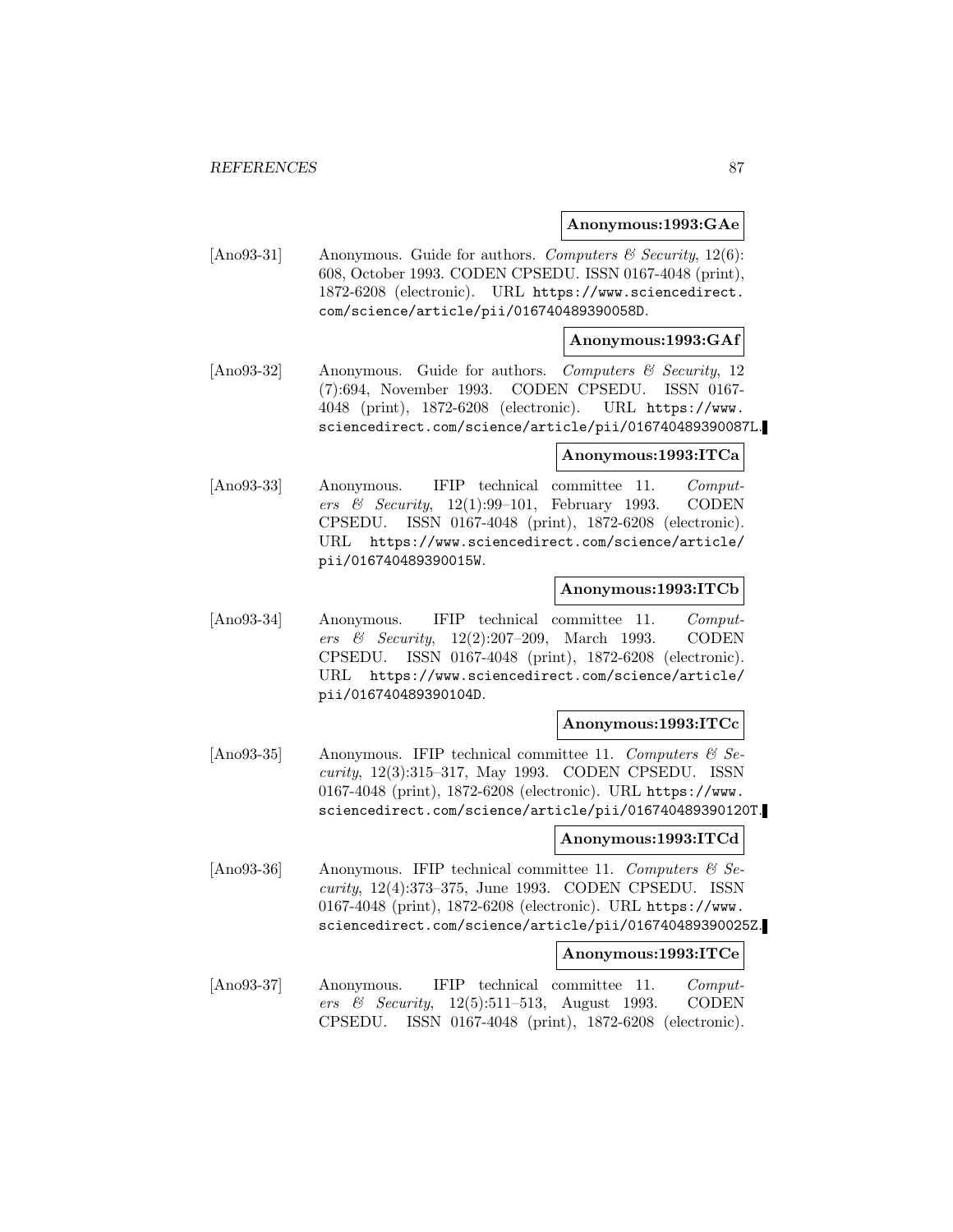URL https://www.sciencedirect.com/science/article/ pii/016740489390071C.

### **Anonymous:1993:ITCf**

[Ano93-38] Anonymous. IFIP technical committee 11. Computers & Security, 12(6):605–607, October 1993. CODEN CPSEDU. ISSN 0167-4048 (print), 1872-6208 (electronic). URL https://www.sciencedirect.com/science/article/ pii/016740489390057C.

### **Anonymous:1993:ITCg**

[Ano93-39] Anonymous. IFIP technical committee 11. Computers & Security, 12(7):691–693, November 1993. CODEN CPSEDU. ISSN 0167-4048 (print), 1872-6208 (electronic). URL https://www.sciencedirect.com/science/article/ pii/016740489390086K.

## **Anonymous:1993:ITCh**

[Ano93-40] Anonymous. IFIP technical committee 11. Computers & Security, 12(8):747–749, December 1993. CODEN CPSEDU. ISSN 0167-4048 (print), 1872-6208 (electronic). URL https://www.sciencedirect.com/science/article/ pii/0167404893900398.

## **Anonymous:1993:IBRa**

[Ano93-41] Anonymous. International board of referees. Computers & Security, 12(2):155, March 1993. CODEN CPSEDU. ISSN 0167-4048 (print), 1872-6208 (electronic). URL https://www. sciencedirect.com/science/article/pii/016740489390098P.

## **Anonymous:1993:IBRb**

[Ano93-42] Anonymous. International board of referees. Computers & Security, 12(5):467, August 1993. CODEN CPSEDU. ISSN 0167-4048 (print), 1872-6208 (electronic). URL https://www. sciencedirect.com/science/article/pii/016740489390067F.

#### **Anonymous:1993:IBRc**

[Ano93-43] Anonymous. International board of referees. Computers  $\&$  Security, 12(7):655, November 1993. CODEN CPSEDU. ISSN 0167-4048 (print), 1872-6208 (electronic). URL https://www. sciencedirect.com/science/article/pii/016740489390082G.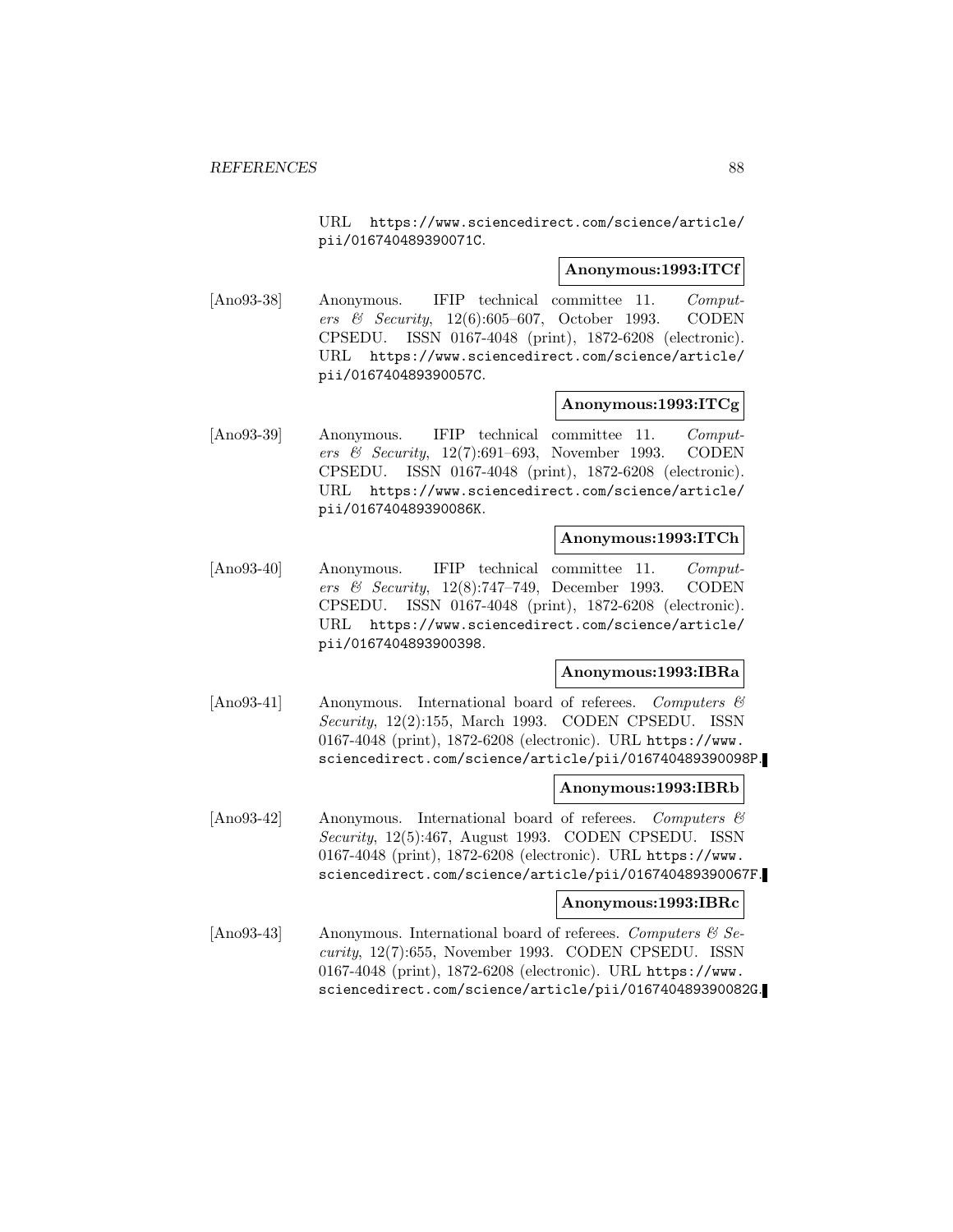### **Anonymous:1993:IBRd**

[Ano93-44] Anonymous. International board of referees. Computers  $\mathcal{C}$  Security, 12(8):751, December 1993. CODEN CPSEDU. ISSN 0167-4048 (print), 1872-6208 (electronic). URL https://www. sciencedirect.com/science/article/pii/016740489390040C.

### **Anonymous:1993:PMa**

[Ano93-45] Anonymous. Pages 104–211 (March 1993). Computers  $\mathcal C$  Security, 12(2):??, March 1993. CODEN CPSEDU. ISSN 0167-4048 (print), 1872-6208 (electronic).

### **Anonymous:1993:PF**

[Ano93-46] Anonymous. Pages 2–102 (February 1993). Computers & Security, 12(1):??, February 1993. CODEN CPSEDU. ISSN 0167- 4048 (print), 1872-6208 (electronic).

#### **Anonymous:1993:PMb**

[Ano93-47] Anonymous. Pages 214–318 (May 1993). Computers  $\mathcal{B}$  Security, 12(3):??, May 1993. CODEN CPSEDU. ISSN 0167-4048 (print), 1872-6208 (electronic).

## **Anonymous:1993:PJ**

[Ano93-48] Anonymous. Pages 320–419 (June 1993). Computers  $\mathcal{B}$  Security, 12(4):??, June 1993. CODEN CPSEDU. ISSN 0167-4048 (print), 1872-6208 (electronic).

#### **Anonymous:1993:PA**

[Ano93-49] Anonymous. Pages 422–514 (August 1993). Computers  $\mathcal{C}$  Security, 12(5):??, August 1993. CODEN CPSEDU. ISSN 0167-4048 (print), 1872-6208 (electronic).

#### **Anonymous:1993:PO**

[Ano93-50] Anonymous. Pages 516–608 (October 1993). Computers  $\mathcal{C}$  Security, 12(6):??, October 1993. CODEN CPSEDU. ISSN 0167- 4048 (print), 1872-6208 (electronic).

## **Anonymous:1993:PN**

 $[\text{Ano93-51}]$  Anonymous. Pages 610–694 (November 1993). Computers & Security, 12(7):??, November 1993. CODEN CPSEDU. ISSN 0167-4048 (print), 1872-6208 (electronic).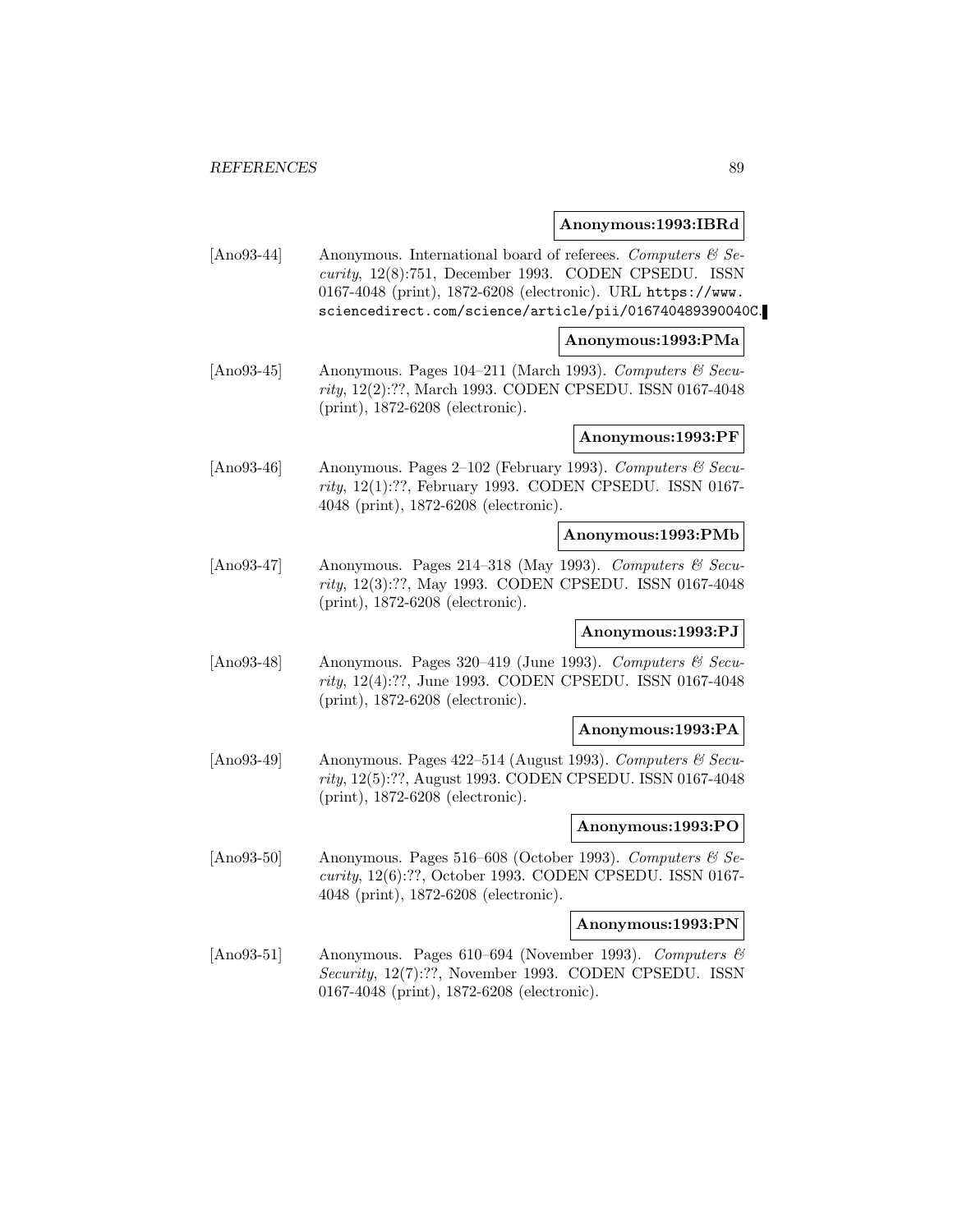## **Anonymous:1993:PD**

[Ano93-52] Anonymous. Pages 696–787 (December 1993). Computers & Security, 12(8):??, December 1993. CODEN CPSEDU. ISSN 0167-4048 (print), 1872-6208 (electronic).

## **Anonymous:1993:RBB**

[Ano93-53] Anonymous. Random bits and bytes. Computers & Security, 12(4):322–333, June 1993. CODEN CPSEDU. ISSN 0167-4048 (print), 1872-6208 (electronic). URL https://www. sciencedirect.com/science/article/pii/016740489390018Z.

### **Anonymous:1993:RA**

[Ano93-54] Anonymous. Referred articles. Computers & Security, 12(1): 49, February 1993. CODEN CPSEDU. ISSN 0167-4048 (print), 1872-6208 (electronic). URL https://www.sciencedirect. com/science/article/pii/016740489390011S.

### **Anonymous:1993:RPIa**

[Ano93-55] Anonymous. Refereed papers: International board of referees. Computers & Security, 12(3):273, May 1993. CO-DEN CPSEDU. ISSN 0167-4048 (print), 1872-6208 (electronic). URL https://www.sciencedirect.com/science/ article/pii/016740489390116M.

#### **Anonymous:1993:RPIb**

[Ano93-56] Anonymous. Refereed papers: International board of referees. Computers & Security, 12(4):377, June 1993. CO-DEN CPSEDU. ISSN 0167-4048 (print), 1872-6208 (electronic). URL https://www.sciencedirect.com/science/ article/pii/0167404893900262.

### **Anonymous:1993:RPIc**

[Ano93-57] Anonymous. Refereed papers: International board of referees. Computers & Security, 12(6):563, October 1993. CO-DEN CPSEDU. ISSN 0167-4048 (print), 1872-6208 (electronic). URL https://www.sciencedirect.com/science/ article/pii/0167404893900538.

### **Anonymous:1993:SIV**

[Ano93-58] Anonymous. Subject index for vol. 11. Computers  $\mathcal{C}$  Security, 12(2):201–205, March 1993. CODEN CPSEDU. ISSN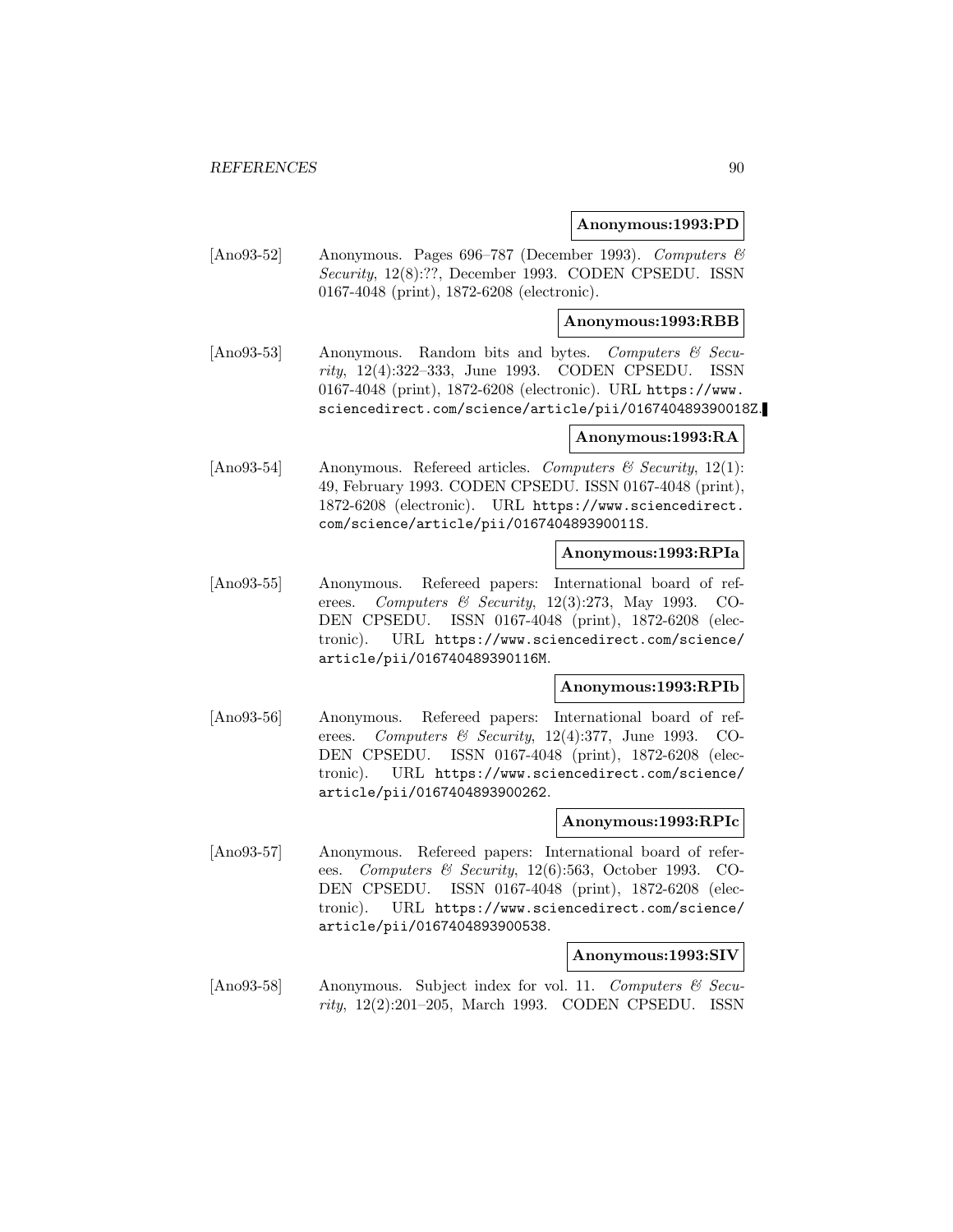0167-4048 (print), 1872-6208 (electronic). URL https://www. sciencedirect.com/science/article/pii/016740489390103C.

### **Anonymous:1994:ARA**

[Ano94a] Anonymous. Abstracts of recent articles and literature. Computers & Security,  $13(1):39-43$ , February 1994. CO-DEN CPSEDU. ISSN 0167-4048 (print), 1872-6208 (electronic). URL https://www.sciencedirect.com/science/ article/pii/0167404894900906.

### **Anonymous:1994:AIV**

[Ano94b] Anonymous. Author index for vol. 12. Computers & Security, 13(1):85, February 1994. CODEN CPSEDU. ISSN 0167-4048 (print), 1872-6208 (electronic). URL https://www. sciencedirect.com/science/article/pii/016740489490099X.

#### **Anonymous:1994:Ca**

[Ano94c] Anonymous. Calendar. Computers & Security, 13(1):45–46, February 1994. CODEN CPSEDU. ISSN 0167-4048 (print), 1872-6208 (electronic). URL https://www.sciencedirect. com/science/article/pii/0167404894900914.

#### **Anonymous:1994:Cb**

[Ano94d] Anonymous. Calendar. Computers & Security, 13(2):133– 134, April 1994. CODEN CPSEDU. ISSN 0167-4048 (print), 1872-6208 (electronic). URL https://www.sciencedirect. com/science/article/pii/0167404894900612.

### **Anonymous:1994:Cc**

[Ano94e] Anonymous. Calendar. Computers & Security, 13(3):226– 227, May 1994. CODEN CPSEDU. ISSN 0167-4048 (print), 1872-6208 (electronic). URL https://www.sciencedirect. com/science/article/pii/0167404894900760.

#### **Anonymous:1994:Cd**

[Ano94f] Anonymous. Calendar. Computers & Security, 13(4):312– 313, ???? 1994. CODEN CPSEDU. ISSN 0167-4048 (print), 1872-6208 (electronic). URL https://www.sciencedirect. com/science/article/pii/0167404894900213.

## **Anonymous:1994:Ce**

[Ano94g] Anonymous. Calendar. Computers & Security, 13(5):407– 408, ???? 1994. CODEN CPSEDU. ISSN 0167-4048 (print),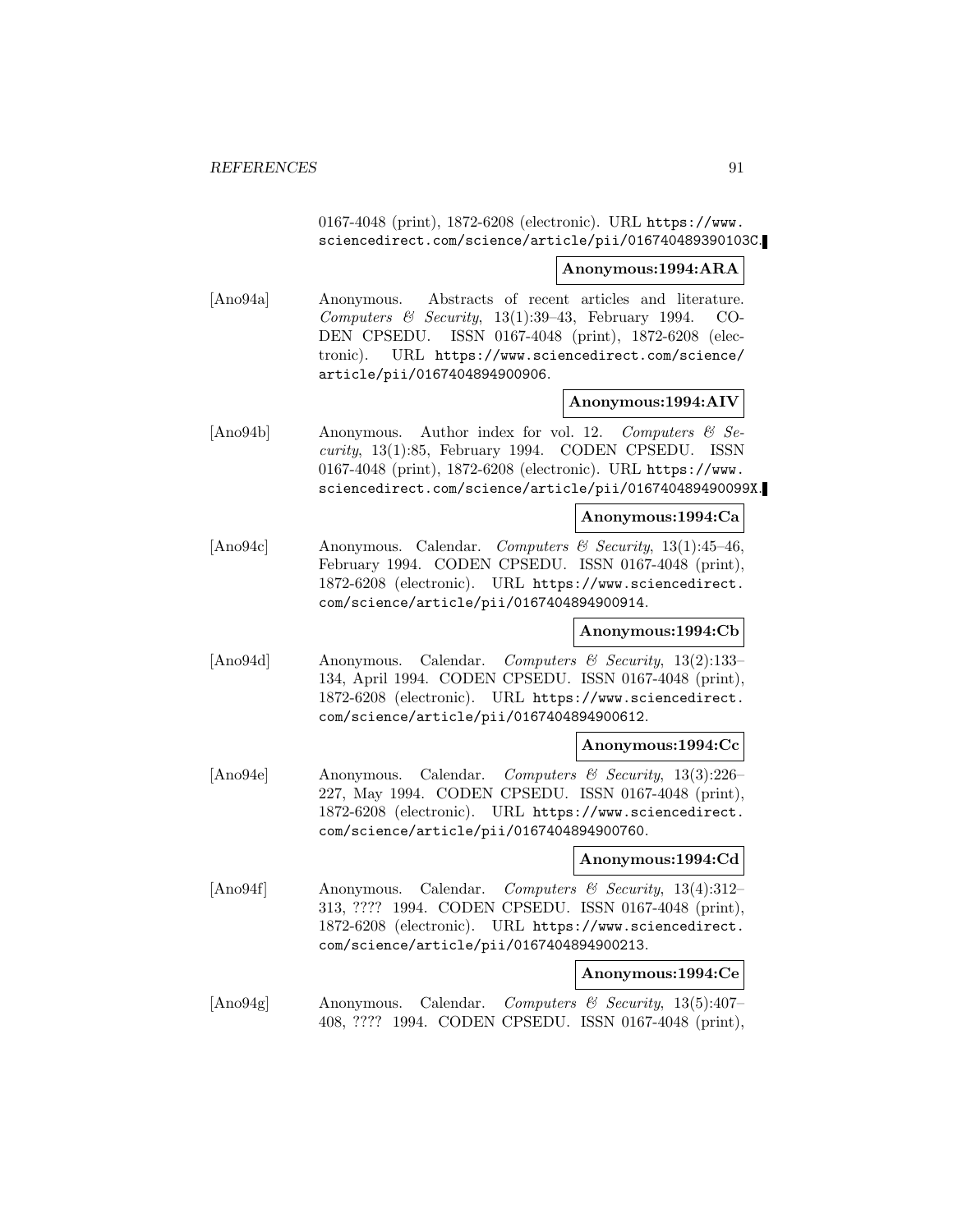1872-6208 (electronic). URL https://www.sciencedirect. com/science/article/pii/0167404894900345.

### **Anonymous:1994:Cf**

[Ano94h] Anonymous. Calendar. Computers & Security, 13(6):490– 491, ???? 1994. CODEN CPSEDU. ISSN 0167-4048 (print), 1872-6208 (electronic). URL https://www.sciencedirect. com/science/article/pii/0167404891901362.

#### **Anonymous:1994:Cg**

[Ano94i] Anonymous. Calendar. Computers & Security, 13(7):570, ???? 1994. CODEN CPSEDU. ISSN 0167-4048 (print), 1872- 6208 (electronic). URL https://www.sciencedirect.com/ science/article/pii/016740489490006X.

### **Anonymous:1994:Ch**

[Ano94j] Anonymous. Calendar. Computers & Security, 13(8):657, ???? 1994. CODEN CPSEDU. ISSN 0167-4048 (print), 1872- 6208 (electronic). URL https://www.sciencedirect.com/ science/article/pii/0167404894900469.

## **Anonymous:1994:EB**

[Ano94k] Anonymous. Editorial Board. Computers & Security, 13(1):2, February 1994. CODEN CPSEDU. ISSN 0167-4048 (print), 1872-6208 (electronic). URL https://www.sciencedirect. com/science/article/pii/0167404894900833.

#### **Anonymous:1994:Ea**

[Ano941] Anonymous. From the editor. Computers & Security, 13(1):2– 3, February 1994. CODEN CPSEDU. ISSN 0167-4048 (print), 1872-6208 (electronic). URL https://www.sciencedirect. com/science/article/pii/0167404894900841.

#### **Anonymous:1994:Ec**

[Ano94m] Anonymous. From the editor. Computers & Security,  $13(2):96-$ 97, April 1994. CODEN CPSEDU. ISSN 0167-4048 (print), 1872-6208 (electronic). URL https://www.sciencedirect. com/science/article/pii/016740489490054X.

#### **Anonymous:1994:Ed**

[Ano94n] Anonymous. From the editor. Computers & Security, 13 (3):190–191, May 1994. CODEN CPSEDU. ISSN 0167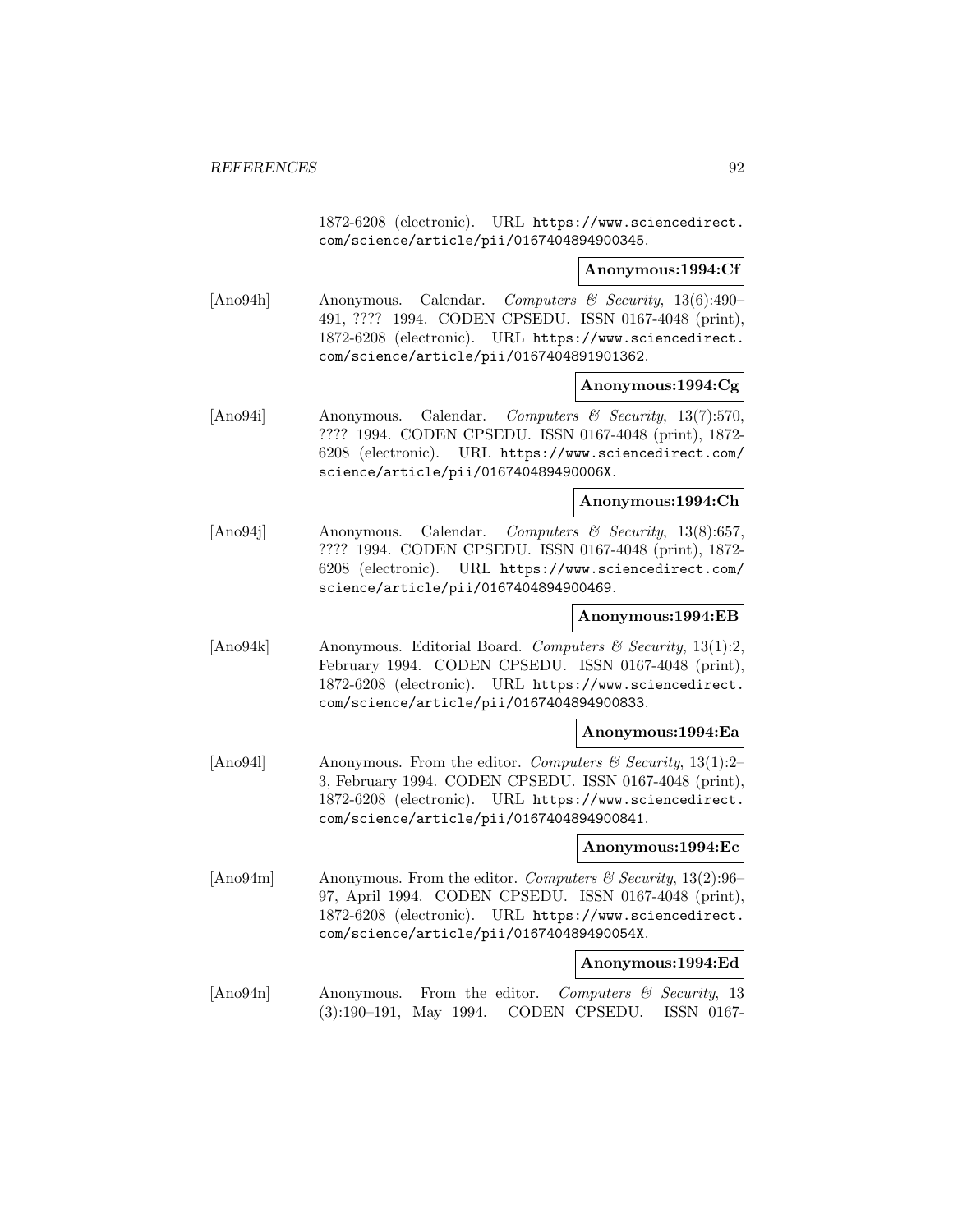4048 (print), 1872-6208 (electronic). URL https://www. sciencedirect.com/science/article/pii/016740489490068X.

**Anonymous:1994:Ee**

[Ano94o] Anonymous. From the editor. Computers & Security, 13 (4):276–277, ???? 1994. CODEN CPSEDU. ISSN 0167- 4048 (print), 1872-6208 (electronic). URL https://www. sciencedirect.com/science/article/pii/0167404894900159.

#### **Anonymous:1994:Ef**

[Ano94p] Anonymous. From the editor. Computers & Security, 13 (5):370–371, ???? 1994. CODEN CPSEDU. ISSN 0167- 4048 (print), 1872-6208 (electronic). URL https://www. sciencedirect.com/science/article/pii/0167404894900280.

#### **Anonymous:1994:Eg**

[Ano94q] Anonymous. From the editor. Computers & Security, 13 (6):456–457, ???? 1994. CODEN CPSEDU. ISSN 0167- 4048 (print), 1872-6208 (electronic). URL https://www. sciencedirect.com/science/article/pii/0167404891901306.

## **Anonymous:1994:Eh**

[Ano94r] Anonymous. From the editor. Computers & Security, 13 (7):538–539, ???? 1994. CODEN CPSEDU. ISSN 0167- 4048 (print), 1872-6208 (electronic). URL https://www. sciencedirect.com/science/article/pii/0167404894900019.

## **Anonymous:1994:Ei**

[Ano94s] Anonymous. From the editor. Computers & Security, 13 (8):620–621, ???? 1994. CODEN CPSEDU. ISSN 0167- 4048 (print), 1872-6208 (electronic). URL https://www. sciencedirect.com/science/article/pii/016740489490040X.

#### **Anonymous:1994:GAa**

[Ano94t] Anonymous. Guide for authors. Computers  $\mathcal{C}$  Security, 13(1): 50, February 1994. CODEN CPSEDU. ISSN 0167-4048 (print), 1872-6208 (electronic). URL https://www.sciencedirect. com/science/article/pii/0167404894900930.

#### **Anonymous:1994:GAb**

[Ano94u] Anonymous. Guide for authors. Computers & Security, 13(2): 188, April 1994. CODEN CPSEDU. ISSN 0167-4048 (print),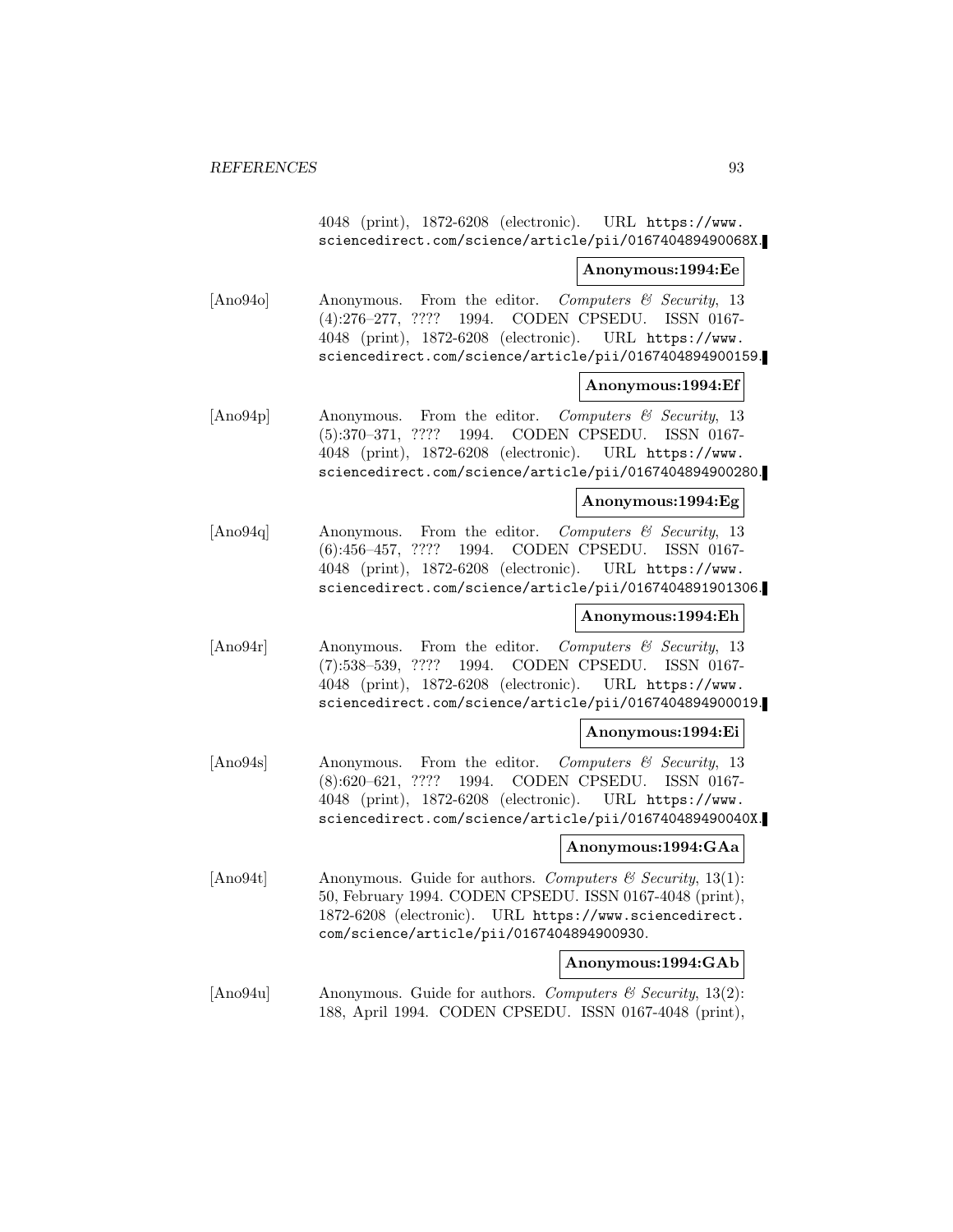1872-6208 (electronic). URL https://www.sciencedirect. com/science/article/pii/0167404894900671.

### **Anonymous:1994:GAc**

[Ano94v] Anonymous. Guide for authors. Computers  $\mathcal C$  Security, 13(3): 274, May 1994. CODEN CPSEDU. ISSN 0167-4048 (print), 1872-6208 (electronic). URL https://www.sciencedirect. com/science/article/pii/0167404894900825.

## **Anonymous:1994:GAd**

[Ano94w] Anonymous. Guide for authors. Computers & Security, 13(4): 368, ???? 1994. CODEN CPSEDU. ISSN 0167-4048 (print), 1872-6208 (electronic). URL https://www.sciencedirect. com/science/article/pii/0167404894900272.

**Anonymous:1994:GAe**

[Ano94x] Anonymous. Guide for authors. Computers  $\mathcal B$  Security, 13(5): 454, ???? 1994. CODEN CPSEDU. ISSN 0167-4048 (print), 1872-6208 (electronic). URL https://www.sciencedirect. com/science/article/pii/0167404894900396.

## **Anonymous:1994:GAf**

 $[\text{Ano94y}]$  Anonymous. Guide for authors. Computers & Security, 13(6): 535, ???? 1994. CODEN CPSEDU. ISSN 0167-4048 (print), 1872-6208 (electronic). URL https://www.sciencedirect. com/science/article/pii/016740489190142Z.

#### **Anonymous:1994:GAg**

[Ano94z] Anonymous. Guide for authors. Computers  $\mathcal{C}$  Security, 13(7): 618, ???? 1994. CODEN CPSEDU. ISSN 0167-4048 (print), 1872-6208 (electronic). URL https://www.sciencedirect. com/science/article/pii/0167404894900140.

**Anonymous:1994:GAh**

[Ano94-27] Anonymous. Guide for authors. Computers & Security, 13(8): 702, ???? 1994. CODEN CPSEDU. ISSN 0167-4048 (print), 1872-6208 (electronic). URL https://www.sciencedirect. com/science/article/pii/0167404894900531.

#### **Anonymous:1994:ITCa**

[Ano94-28] Anonymous. IFIP technical committee 11. Computers & Security,  $13(1):47-49$ , February 1994. CODEN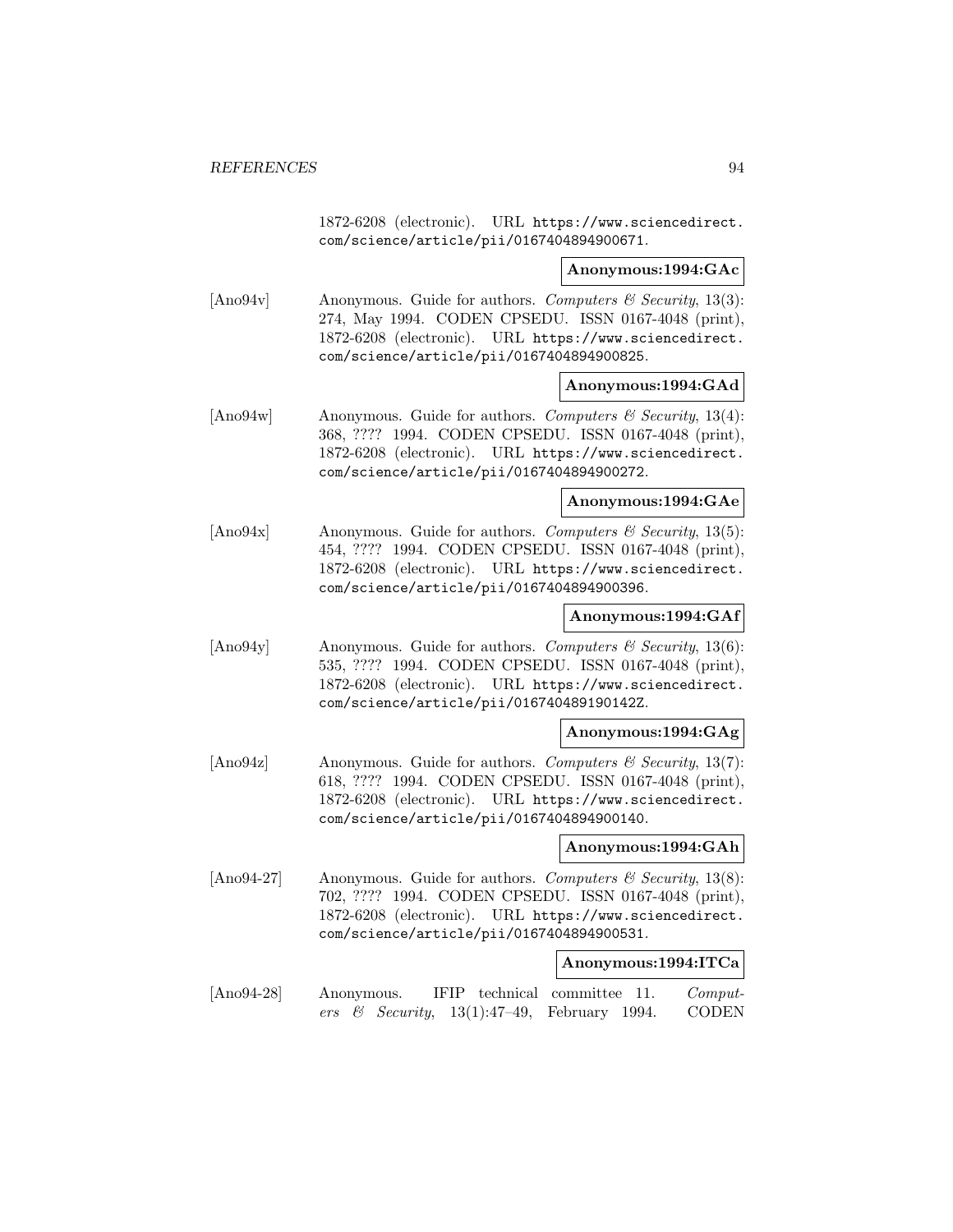CPSEDU. ISSN 0167-4048 (print), 1872-6208 (electronic). URL https://www.sciencedirect.com/science/article/ pii/0167404894900922.

## **Anonymous:1994:ITCb**

[Ano94-29] Anonymous. IFIP technical committee 11. Computers  $\mathcal{B}$  Security, 13(2):185–187, April 1994. CODEN CPSEDU. ISSN 0167-4048 (print), 1872-6208 (electronic). URL https://www. sciencedirect.com/science/article/pii/0167404894900663.

## **Anonymous:1994:ITCc**

[Ano94-30] Anonymous. IFIP technical committee 11. Computers  $\mathcal{C}$  Security, 13(3):270–272, May 1994. CODEN CPSEDU. ISSN 0167-4048 (print), 1872-6208 (electronic). URL https://www. sciencedirect.com/science/article/pii/0167404894900817.

### **Anonymous:1994:ITCd**

[Ano94-31] Anonymous. IFIP technical committee 11. Computers & Security, 13(4):365–367, ???? 1994. CODEN CPSEDU. ISSN 0167-4048 (print), 1872-6208 (electronic). URL https://www.sciencedirect.com/science/article/ pii/0167404894900264.

# **Anonymous:1994:ITCe**

[Ano94-32] Anonymous. IFIP technical committee 11. Computers & Security, 13(5):451–453, ???? 1994. CODEN CPSEDU. ISSN 0167-4048 (print), 1872-6208 (electronic). URL https://www.sciencedirect.com/science/article/ pii/0167404894900388.

#### **Anonymous:1994:ITCf**

[Ano94-33] Anonymous. IFIP technical committee 11. Computers & Security, 13(6):532–534, ???? 1994. CODEN CPSEDU. ISSN 0167-4048 (print), 1872-6208 (electronic). URL https://www.sciencedirect.com/science/article/ pii/016740489190141Y.

#### **Anonymous:1994:ITCg**

[Ano94-34] Anonymous. IFIP technical committee 11. Computers & Security, 13(7):615–617, ???? 1994. CODEN CPSEDU. ISSN 0167-4048 (print), 1872-6208 (electronic). URL https://www.sciencedirect.com/science/article/ pii/0167404894900132.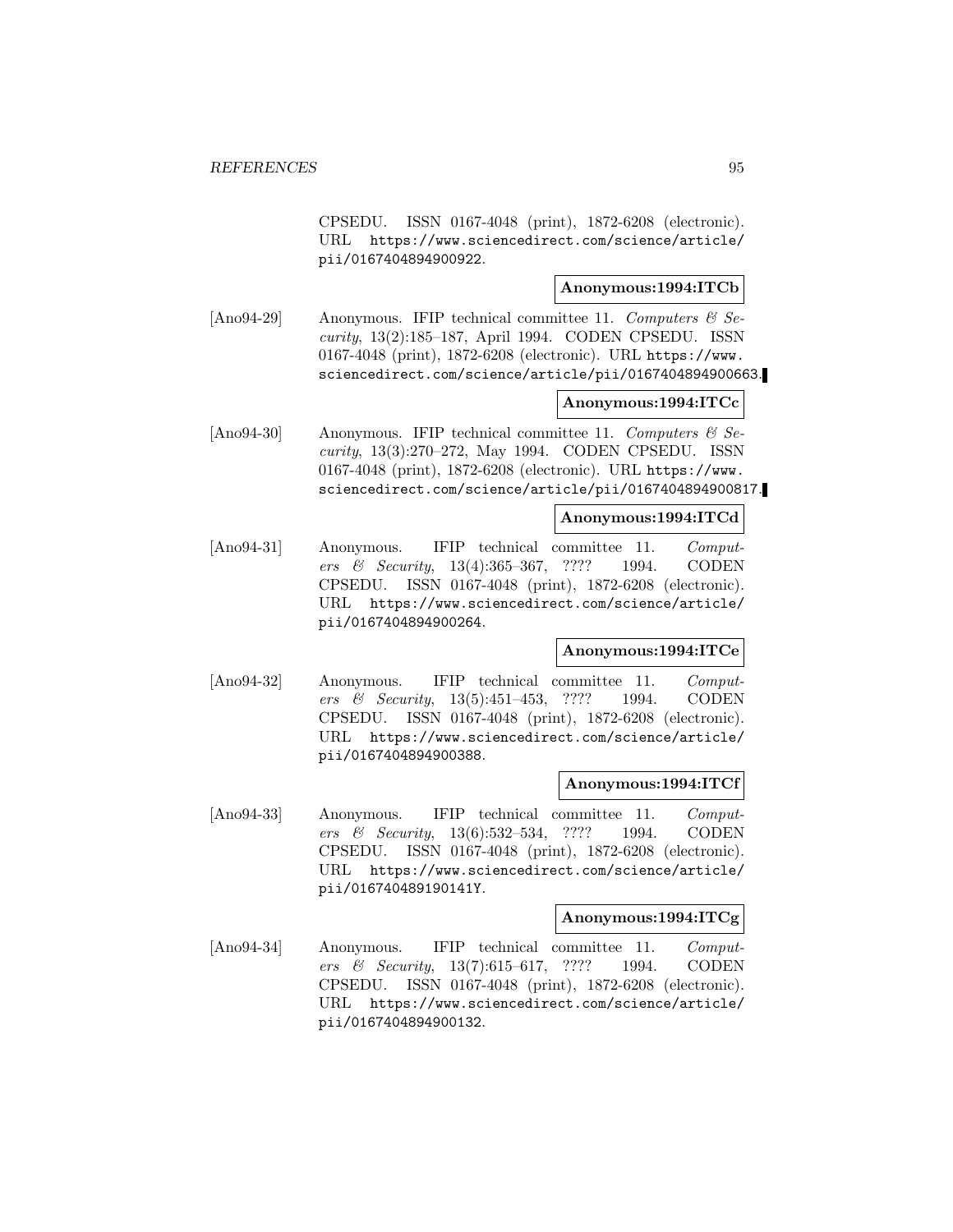### **Anonymous:1994:ITCh**

[Ano94-35] Anonymous. IFIP technical committee 11. Computers & Security, 13(8):699–701, ???? 1994. CODEN CPSEDU. ISSN 0167-4048 (print), 1872-6208 (electronic). URL https://www.sciencedirect.com/science/article/ pii/0167404894900523.

### **Anonymous:1994:IBRa**

[Ano94-36] Anonymous. International board of referees. Computers  $\mathcal{C}$ Security, 13(1):51, February 1994. CODEN CPSEDU. ISSN 0167-4048 (print), 1872-6208 (electronic). URL https://www. sciencedirect.com/science/article/pii/0167404894900949.

#### **Anonymous:1994:IBRb**

[Ano94-37] Anonymous. International board of referees. Computers & Security, 13(3):229, May 1994. CODEN CPSEDU. ISSN 0167-4048 (print), 1872-6208 (electronic). URL https://www. sciencedirect.com/science/article/pii/0167404894900779.

#### **Anonymous:1994:IBRc**

[Ano94-38] Anonymous. International board of referees. Computers & Security, 13(4):315, ???? 1994. CODEN CPSEDU. ISSN 0167-4048 (print), 1872-6208 (electronic). URL https://www. sciencedirect.com/science/article/pii/0167404894900221.

#### **Anonymous:1994:IBRd**

[Ano94-39] Anonymous. International board of referees. Computers & Security, 13(5):409, ???? 1994. CODEN CPSEDU. ISSN 0167-4048 (print), 1872-6208 (electronic). URL https://www. sciencedirect.com/science/article/pii/0167404894900353.

## **Anonymous:1994:IBRe**

[Ano94-40] Anonymous. International board of referees. Computers & Security, 13(6):493, ???? 1994. CODEN CPSEDU. ISSN 0167-4048 (print), 1872-6208 (electronic). URL https://www. sciencedirect.com/science/article/pii/0167404891901373.

#### **Anonymous:1994:IBRf**

[Ano94-41] Anonymous. International board of referees. Computers & Security, 13(7):571, ???? 1994. CODEN CPSEDU. ISSN 0167-4048 (print), 1872-6208 (electronic). URL https://www. sciencedirect.com/science/article/pii/0167404894900078.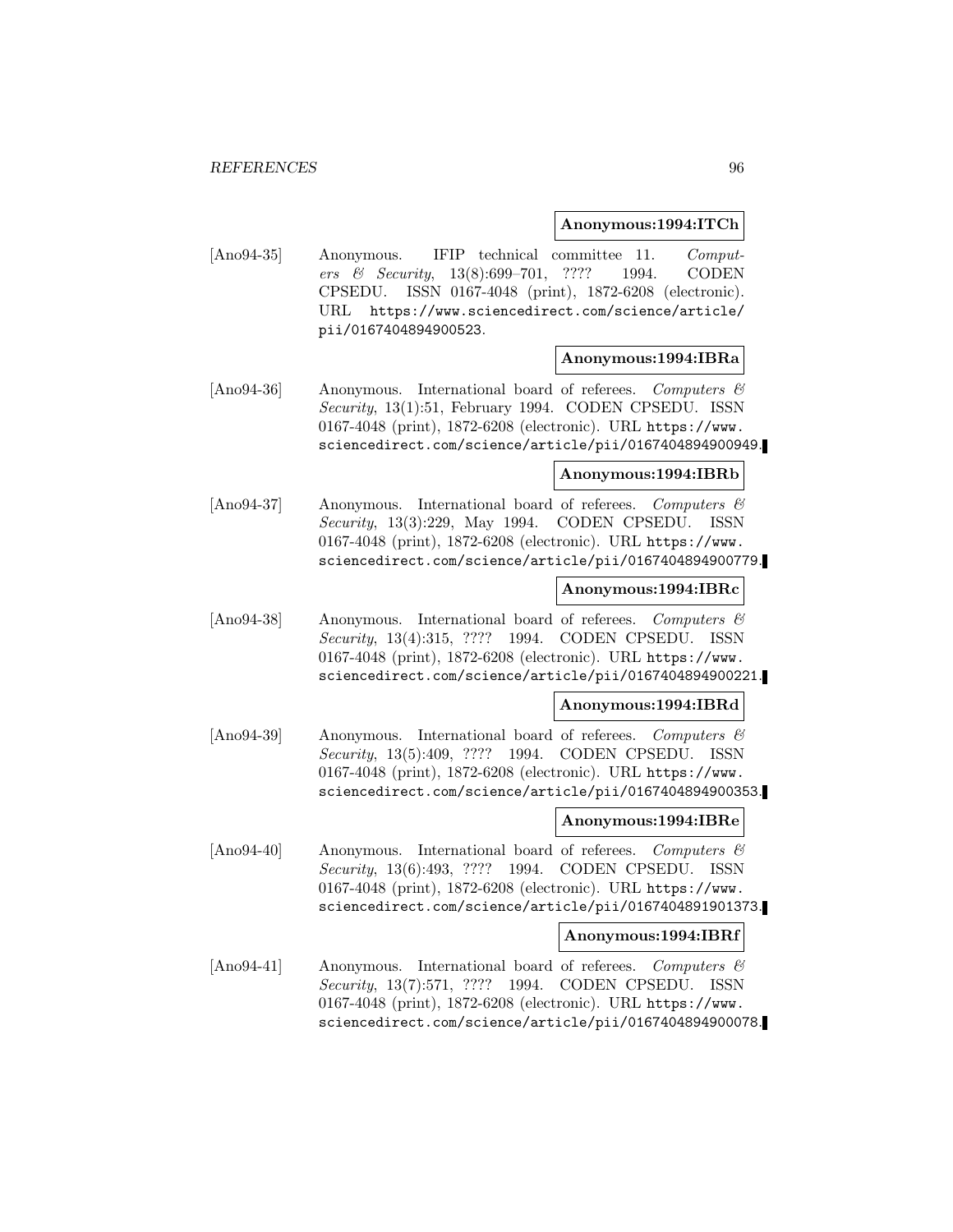### **Anonymous:1994:IBRg**

[Ano94-42] Anonymous. International board of referees. Computers & Security, 13(8):659, ???? 1994. CODEN CPSEDU. ISSN 0167-4048 (print), 1872-6208 (electronic). URL https://www. sciencedirect.com/science/article/pii/0167404894900477.

### **Anonymous:1994:PM**

[Ano94-43] Anonymous. Pages 190–274 (May 1994). Computers  $\mathcal{B}$  Security, 13(3):??, May 1994. CODEN CPSEDU. ISSN 0167-4048 (print), 1872-6208 (electronic).

### **Anonymous:1994:PF**

[Ano94-44] Anonymous. Pages 2–94 (February 1994). Computers & Security, 13(1):??, February 1994. CODEN CPSEDU. ISSN 0167- 4048 (print), 1872-6208 (electronic).

#### **Anonymous:1994:Pb**

[Ano94-45] Anonymous. Pages 276-368 (1994). Computers & Security, 13 (4):??, ???? 1994. CODEN CPSEDU. ISSN 0167-4048 (print), 1872-6208 (electronic).

## **Anonymous:1994:Pc**

[Ano94-46] Anonymous. Pages 370–454 (1994). Computers & Security, 13 (5):??, ???? 1994. CODEN CPSEDU. ISSN 0167-4048 (print), 1872-6208 (electronic).

#### **Anonymous:1994:Pd**

[Ano94-47] Anonymous. Pages 456–535 (1994). Computers & Security, 13 (6):??, ???? 1994. CODEN CPSEDU. ISSN 0167-4048 (print), 1872-6208 (electronic).

### **Anonymous:1994:Pe**

[Ano94-48] Anonymous. Pages 538–618 (1994). Computers & Security, 13 (7):??, ???? 1994. CODEN CPSEDU. ISSN 0167-4048 (print), 1872-6208 (electronic).

## **Anonymous:1994:Pg**

 $[\text{Ano94-49}]$  Anonymous. Pages 620–702 (1994). Computers & Security, 13 (8):??, ???? 1994. CODEN CPSEDU. ISSN 0167-4048 (print), 1872-6208 (electronic).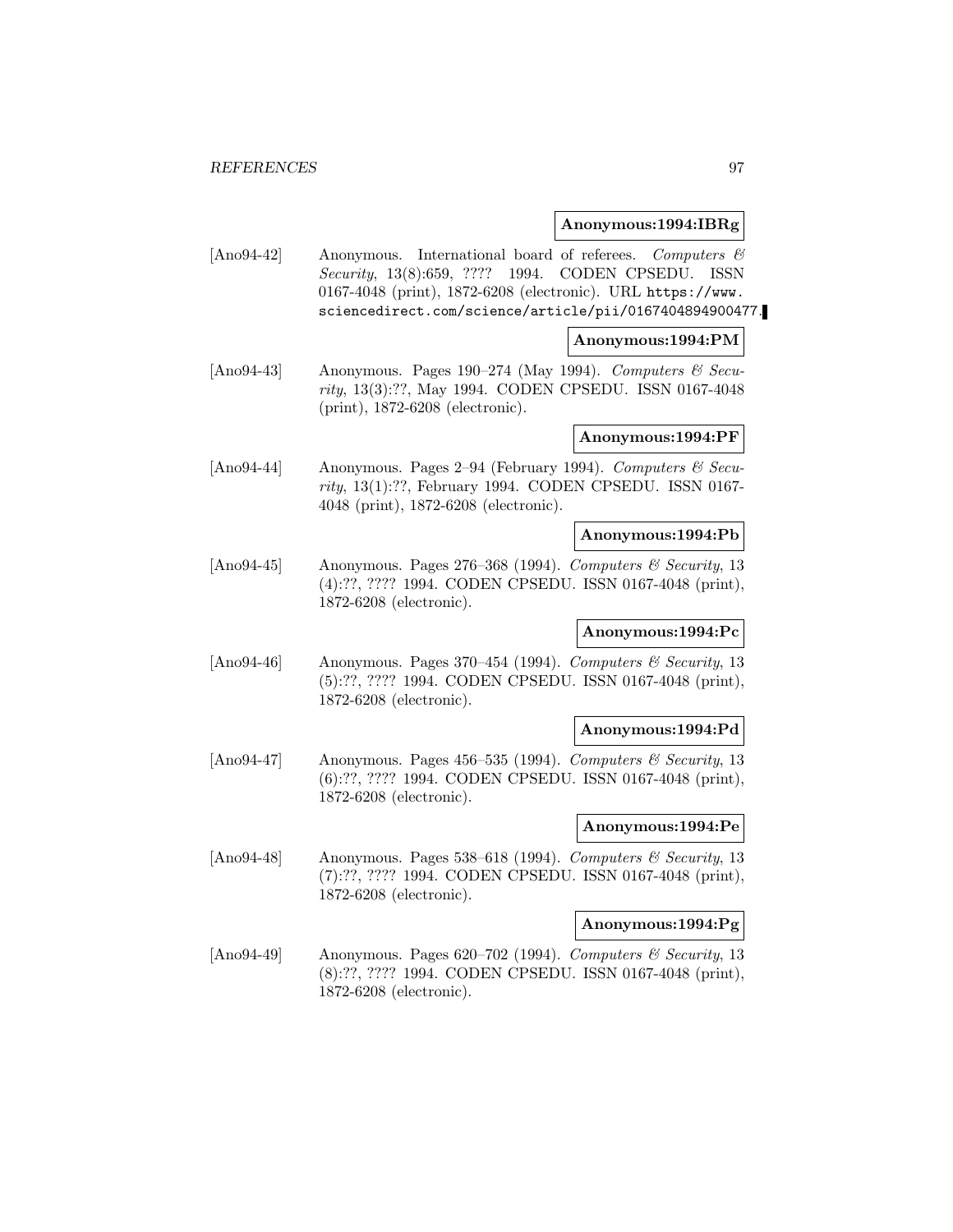## **Anonymous:1994:PA**

[Ano94-50] Anonymous. Pages 96–188 (April 1994). Computers & Security, 13(2):??, April 1994. CODEN CPSEDU. ISSN 0167-4048 (print), 1872-6208 (electronic).

## **Anonymous:1994:RPI**

[Ano94-51] Anonymous. Refereed papers: International board of referees. Computers & Security, 13(2):135, April 1994. CO-DEN CPSEDU. ISSN 0167-4048 (print), 1872-6208 (electronic). URL https://www.sciencedirect.com/science/ article/pii/0167404894900620.

### **Anonymous:1994:SIV**

[Ano94-52] Anonymous. Subject index for vol. 12. Computers & Security, 13(1):86–94, February 1994. CODEN CPSEDU. ISSN 0167-4048 (print), 1872-6208 (electronic). URL https://www. sciencedirect.com/science/article/pii/0167404894901007.

## **Anonymous:1995:AIV**

[Ano95a] Anonymous. Author index for volume 13. Computers & Security, 14(2):124, ???? 1995. CODEN CPSEDU. ISSN 0167-4048 (print), 1872-6208 (electronic). URL https://www. sciencedirect.com/science/article/pii/0167404895900659.

## **Anonymous:1995:Ca**

[Ano95b] Anonymous. Calendar. Computers & Security, 14(1):40–41, ???? 1995. CODEN CPSEDU. ISSN 0167-4048 (print), 1872- 6208 (electronic). URL https://www.sciencedirect.com/ science/article/pii/0167404895900950.

### **Anonymous:1995:Cb**

[Ano95c] Anonymous. Calendar. Computers & Security, 14(2):122– 123, ???? 1995. CODEN CPSEDU. ISSN 0167-4048 (print), 1872-6208 (electronic). URL https://www.sciencedirect. com/science/article/pii/0167404895900632.

### **Anonymous:1995:Cc**

[Ano95d] Anonymous. Calendar. Computers & Security, 14(3):221– 222, ???? 1995. CODEN CPSEDU. ISSN 0167-4048 (print), 1872-6208 (electronic). URL https://www.sciencedirect. com/science/article/pii/016740489590381X.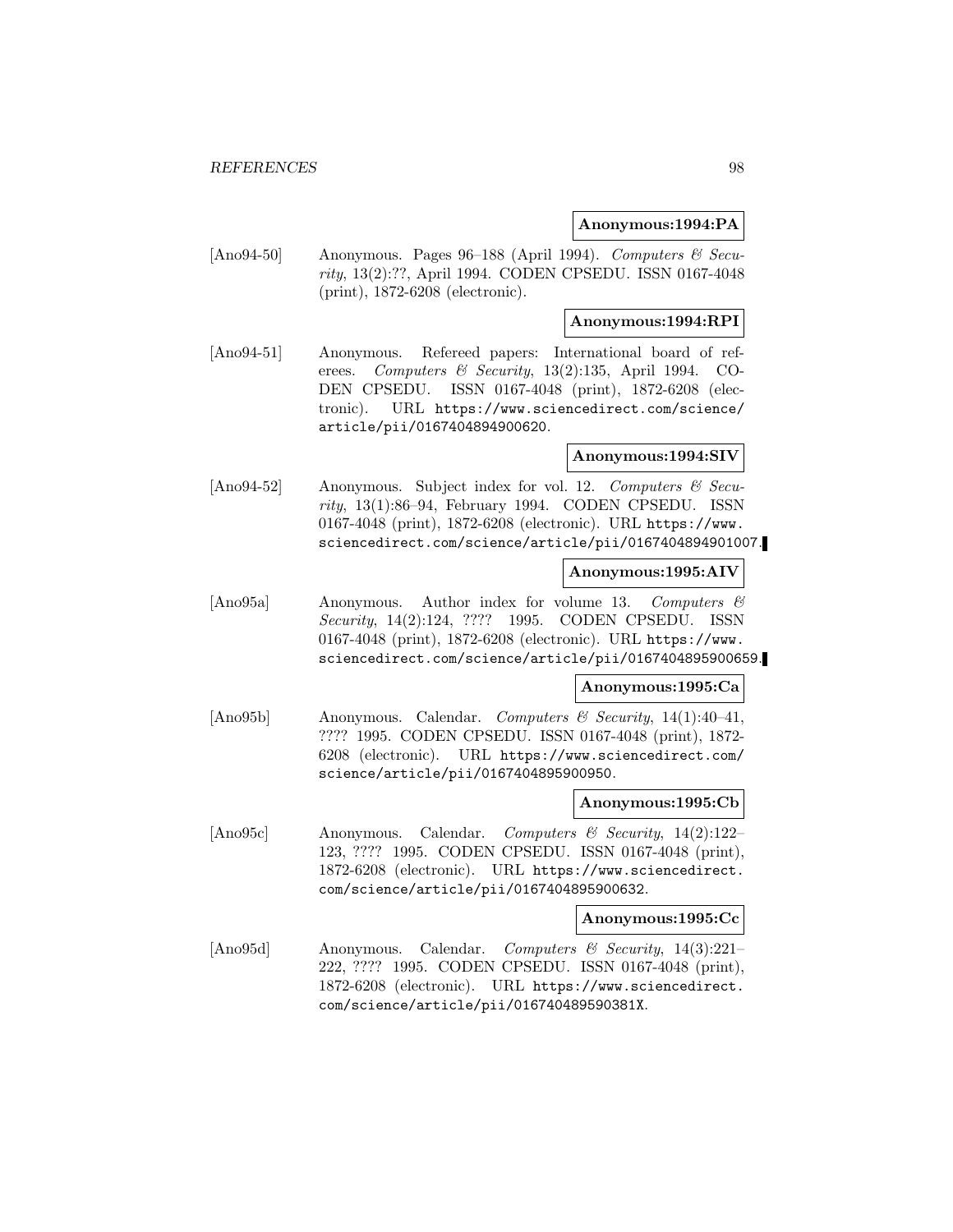### **Anonymous:1995:Cd**

[Ano95e] Anonymous. Calendar. Computers & Security, 14(4):303– 304, ???? 1995. CODEN CPSEDU. ISSN 0167-4048 (print), 1872-6208 (electronic). URL https://www.sciencedirect. com/science/article/pii/0167404895900454.

## **Anonymous:1995:Ce**

[Ano95f] Anonymous. Calendar. Computers & Security, 14(5):415– 416, ???? 1995. CODEN CPSEDU. ISSN 0167-4048 (print), 1872-6208 (electronic). URL https://www.sciencedirect. com/science/article/pii/S0167404896900371.

### **Anonymous:1995:Cf**

[Ano95g] Anonymous. Calendar. Computers & Security, 14(6):523– 524, ???? 1995. CODEN CPSEDU. ISSN 0167-4048 (print), 1872-6208 (electronic). URL https://www.sciencedirect. com/science/article/pii/0167404895903313.

## **Anonymous:1995:Cg**

[Ano95h] Anonymous. Calendar. Computers & Security, 14(7):617– 618, ???? 1995. CODEN CPSEDU. ISSN 0167-4048 (print), 1872-6208 (electronic). URL https://www.sciencedirect. com/science/article/pii/0167404895901361.

#### **Anonymous:1995:Ch**

[Ano95i] Anonymous. Calendar. Computers & Security, 14(8):702– 703, ???? 1995. CODEN CPSEDU. ISSN 0167-4048 (print), 1872-6208 (electronic). URL https://www.sciencedirect. com/science/article/pii/S0167404895900322.

### **Anonymous:1995:EB**

[Ano95] Anonymous. Editorial Board. Computers  $\mathcal{B}$  Security, 14(1): 2, ???? 1995. CODEN CPSEDU. ISSN 0167-4048 (print), 1872-6208 (electronic). URL https://www.sciencedirect. com/science/article/pii/016740489590073X.

### **Anonymous:1995:Eg**

[Ano95k] Anonymous. Exhibitors. Computers & Security, 14(5):429– 432, ???? 1995. CODEN CPSEDU. ISSN 0167-4048 (print), 1872-6208 (electronic). URL https://www.sciencedirect. com/science/article/pii/S0167404896900528.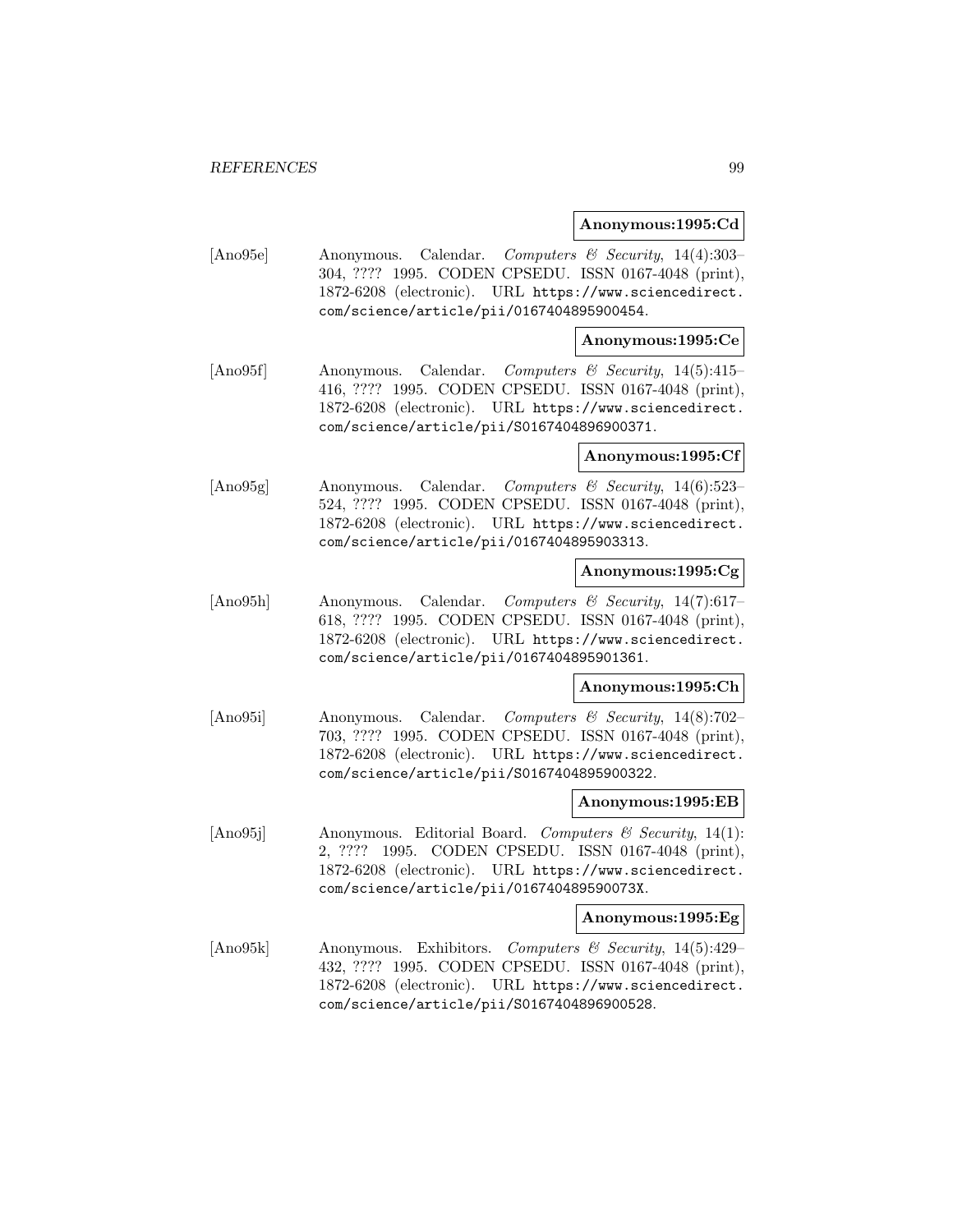### **Anonymous:1995:Ea**

[Ano951] Anonymous. From the editor. Computers & Security, 14(1):2-3, ???? 1995. CODEN CPSEDU. ISSN 0167-4048 (print), 1872-6208 (electronic). URL https://www.sciencedirect. com/science/article/pii/0167404895900756.

### **Anonymous:1995:Ec**

[Ano95m] Anonymous. From the editor. Computers  $\mathcal C$  Security, 14(2):88– 89, ???? 1995. CODEN CPSEDU. ISSN 0167-4048 (print), 1872-6208 (electronic). URL https://www.sciencedirect. com/science/article/pii/0167404895900519.

#### **Anonymous:1995:Ed**

[Ano95n] Anonymous. From the editor. Computers & Security, 14 (3):186–187, ???? 1995. CODEN CPSEDU. ISSN 0167- 4048 (print), 1872-6208 (electronic). URL https://www. sciencedirect.com/science/article/pii/0167404895903615.

### **Anonymous:1995:Ee**

[Ano95o] Anonymous. From the editor. Computers & Security, 14 (4):272–273, ???? 1995. CODEN CPSEDU. ISSN 0167- 4048 (print), 1872-6208 (electronic). URL https://www. sciencedirect.com/science/article/pii/0167404895900314.

## **Anonymous:1995:Ef**

[Ano95p] Anonymous. From the editor. Computers & Security, 14 (5):362–363, ???? 1995. CODEN CPSEDU. ISSN 0167- 4048 (print), 1872-6208 (electronic). URL https://www. sciencedirect.com/science/article/pii/S0167404896900310.

### **Anonymous:1995:Eh**

[Ano95q] Anonymous. From the Editor. Computers & Security, 14 (6):478–479, ???? 1995. CODEN CPSEDU. ISSN 0167- 4048 (print), 1872-6208 (electronic). URL https://www. sciencedirect.com/science/article/pii/0167404895903216.

## **Anonymous:1995:Ei**

[Ano95r] Anonymous. From the editor. Computers & Security, 14 (7):572–573, ???? 1995. CODEN CPSEDU. ISSN 0167- 4048 (print), 1872-6208 (electronic). URL https://www. sciencedirect.com/science/article/pii/0167404895901264.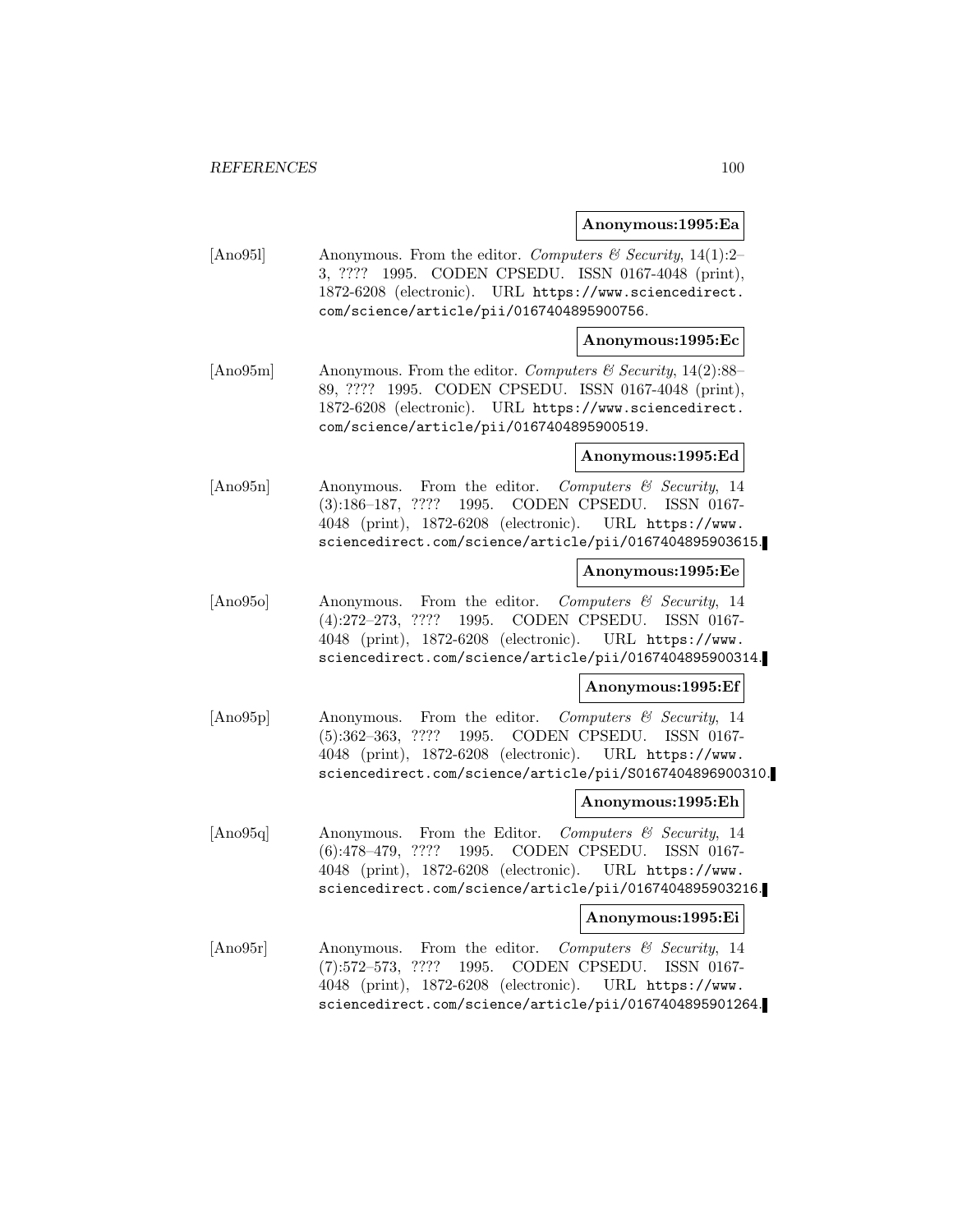### **Anonymous:1995:Ej**

[Ano95s] Anonymous. From the editor. Computers & Security, 14 (8):658–659, ???? 1995. CODEN CPSEDU. ISSN 0167- 4048 (print), 1872-6208 (electronic). URL https://www. sciencedirect.com/science/article/pii/S0167404895900268.

## **Anonymous:1995:ITCa**

[Ano95t] Anonymous. IFIP technical committee 11. Computers  $\mathcal{B}$  Security, 14(1):83–85, ???? 1995. CODEN CPSEDU. ISSN 0167-4048 (print), 1872-6208 (electronic). URL https://www. sciencedirect.com/science/article/pii/0167404895900993.

## **Anonymous:1995:ITCb**

[Ano95u] Anonymous. IFIP technical committee 11. Computers & Security, 14(2):181–183, ???? 1995. CODEN CPSEDU. ISSN 0167-4048 (print), 1872-6208 (electronic). URL https://www.sciencedirect.com/science/article/ pii/0167404895900713.

## **Anonymous:1995:ITCc**

[Ano95v] Anonymous. IFIP technical committee 11. Computers & Security, 14(3):267–269, ???? 1995. CODEN CPSEDU. ISSN 0167-4048 (print), 1872-6208 (electronic). URL https://www.sciencedirect.com/science/article/ pii/0167404895903852.

#### **Anonymous:1995:ITCd**

[Ano95w] Anonymous. IFIP technical committee 11. Computers & Security, 14(4):358–360, ???? 1995. CODEN CPSEDU. ISSN 0167-4048 (print), 1872-6208 (electronic). URL https://www.sciencedirect.com/science/article/ pii/0167404895900497.

#### **Anonymous:1995:ITCe**

[Ano95x] Anonymous. IFIP technical committee 11. Computers & Security, 14(5):473–475, ???? 1995. CODEN CPSEDU. ISSN 0167-4048 (print), 1872-6208 (electronic). URL https://www.sciencedirect.com/science/article/ pii/S0167404896900541.

## **Anonymous:1995:ITCf**

[Ano95y] Anonymous. IFIP technical committee 11. Computers & Security, 14(6):567–569, ???? 1995. CODEN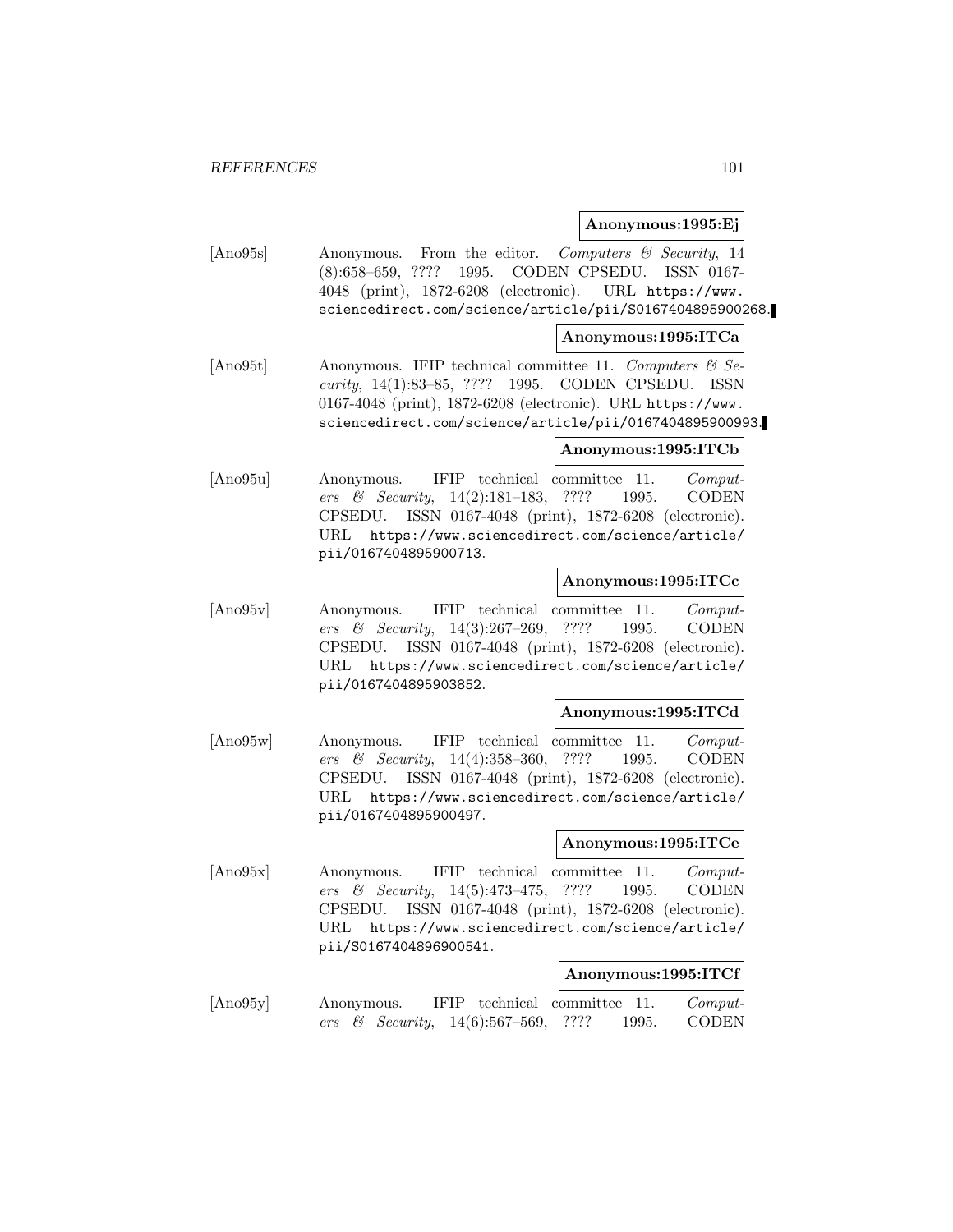CPSEDU. ISSN 0167-4048 (print), 1872-6208 (electronic). URL https://www.sciencedirect.com/science/article/ pii/0167404895903356.

## **Anonymous:1995:ITCg**

[Ano95z] Anonymous. IFIP technical committee 11. Computers & Security, 14(7):653–655, ???? 1995. CODEN CPSEDU. ISSN 0167-4048 (print), 1872-6208 (electronic). URL https://www.sciencedirect.com/science/article/ pii/016740489590140X.

## **Anonymous:1995:ITCh**

[Ano95-27] Anonymous. IFIP technical committee 11. Computers & Security, 14(8):739–741, ???? 1995. CODEN CPSEDU. ISSN 0167-4048 (print), 1872-6208 (electronic). URL https://www.sciencedirect.com/science/article/ pii/S0167404895900365.

#### **Anonymous:1995:IBRa**

[Ano95-28] Anonymous. International board of referees. Computers & Security, 14(1):43, ???? 1995. CODEN CPSEDU. ISSN 0167-4048 (print), 1872-6208 (electronic). URL https://www. sciencedirect.com/science/article/pii/0167404895900977.

## **Anonymous:1995:IBRb**

[Ano95-29] Anonymous. International Board of Referees. Computers & Security, 14(2):133–134, ???? 1995. CODEN CPSEDU. ISSN 0167-4048 (print), 1872-6208 (electronic). URL https://www.sciencedirect.com/science/article/ pii/0167404895900691.

#### **Anonymous:1995:IBRc**

[Ano95-30] Anonymous. International Board of Referees. Computers & Security, 14(3):223–224, ???? 1995. CODEN CPSEDU. ISSN 0167-4048 (print), 1872-6208 (electronic). URL https://www.sciencedirect.com/science/article/ pii/0167404895903836.

### **Anonymous:1995:IBRd**

[Ano95-31] Anonymous. International board of referees. *Comput*ers & Security, 14(4):305–306, ???? 1995. CODEN CPSEDU. ISSN 0167-4048 (print), 1872-6208 (electronic).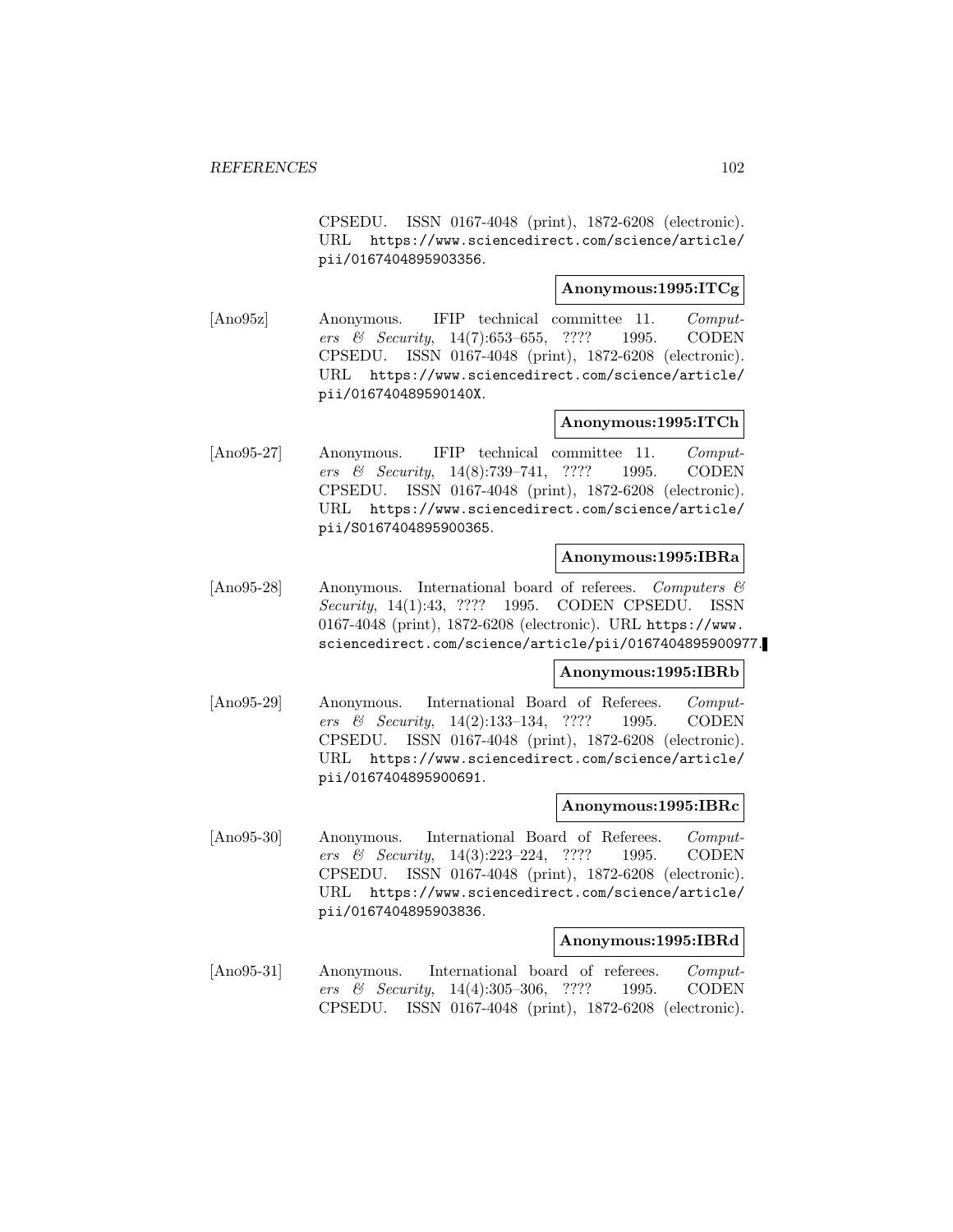URL https://www.sciencedirect.com/science/article/ pii/0167404895900470.

### **Anonymous:1995:IBRe**

[Ano95-32] Anonymous. International Board of Referees. Computers & Security, 14(5):433–434, ???? 1995. CODEN CPSEDU. ISSN 0167-4048 (print), 1872-6208 (electronic). URL https://www.sciencedirect.com/science/article/ pii/S016740489690053X.

### **Anonymous:1995:IBRf**

[Ano95-33] Anonymous. International board of referees. Computers & Security, 14(6):525–526, ???? 1995. CODEN CPSEDU. ISSN 0167-4048 (print), 1872-6208 (electronic). URL https://www.sciencedirect.com/science/article/ pii/016740489590333X.

## **Anonymous:1995:IBRg**

[Ano95-34] Anonymous. International board of referees. Computers & Security, 14(7):619–620, ???? 1995. CODEN CPSEDU. ISSN 0167-4048 (print), 1872-6208 (electronic). URL https://www.sciencedirect.com/science/article/ pii/0167404895901388.

## **Anonymous:1995:IBRh**

[Ano95-35] Anonymous. International Board of Referees. Computers & Security, 14(8):705–706, ???? 1995. CODEN CPSEDU. ISSN 0167-4048 (print), 1872-6208 (electronic). URL https://www.sciencedirect.com/science/article/ pii/S0167404895900349.

#### **Anonymous:1995:LE**

[Ano95-36] Anonymous. Letter to the editor. Computers & Security, 14(5):373–375, ???? 1995. CODEN CPSEDU. ISSN 0167- 4048 (print), 1872-6208 (electronic). URL https://www. sciencedirect.com/science/article/pii/016740489597087Q.

## **Anonymous:1995:Pc**

[Ano95-37] Anonymous. Pages 186–270 (1995). Computers  $\mathcal C$  Security, 14 (3):??, ???? 1995. CODEN CPSEDU. ISSN 0167-4048 (print), 1872-6208 (electronic).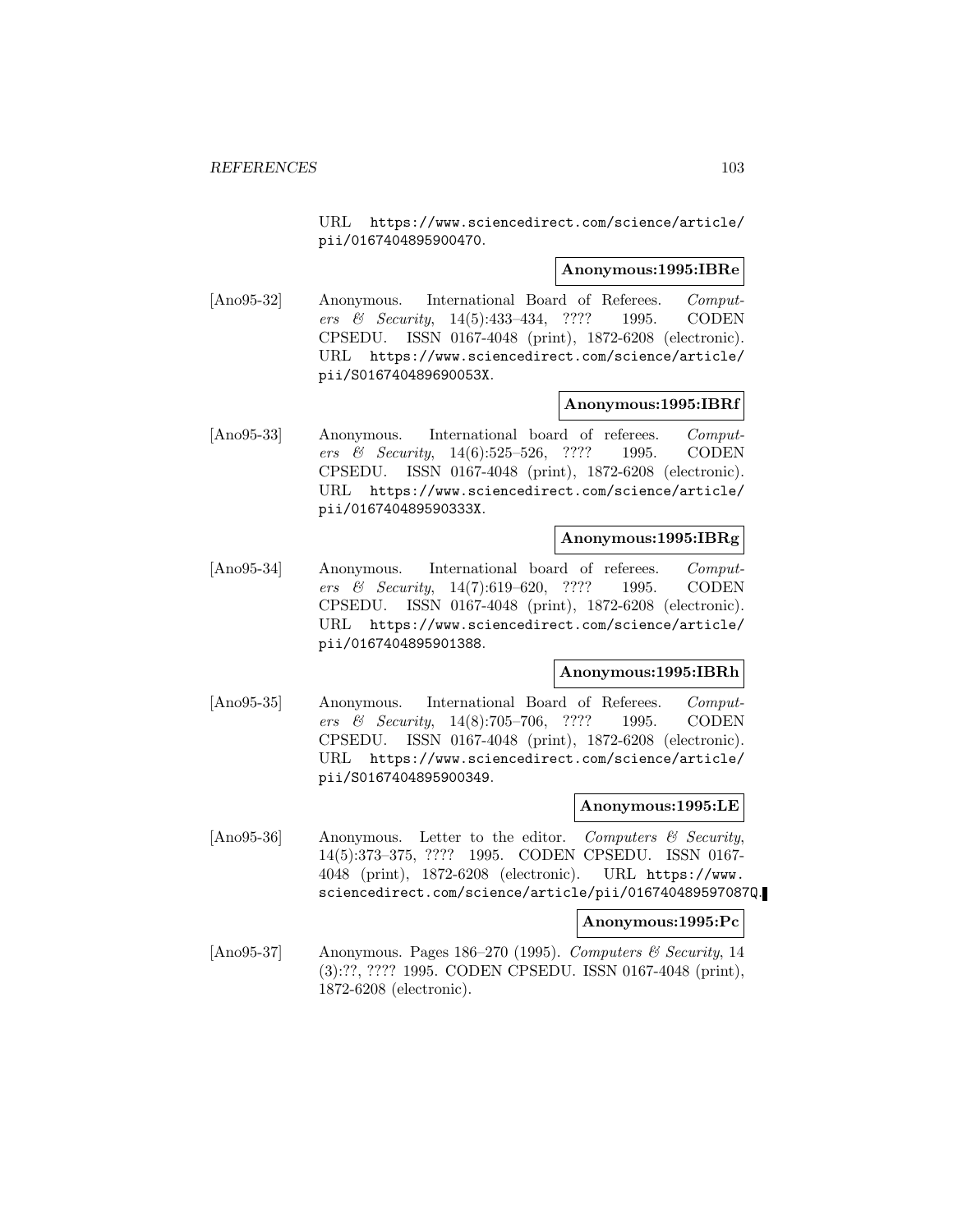## **Anonymous:1995:Pa**

[Ano95-38] Anonymous. Pages 2–85 (1995). Computers & Security, 14(1): ??, ???? 1995. CODEN CPSEDU. ISSN 0167-4048 (print), 1872-6208 (electronic).

### **Anonymous:1995:Pd**

[Ano95-39] Anonymous. Pages 272–360 (1995). Computers & Security, 14 (4):??, ???? 1995. CODEN CPSEDU. ISSN 0167-4048 (print), 1872-6208 (electronic).

## **Anonymous:1995:Pe**

[Ano95-40] Anonymous. Pages 362–475 (1995). Computers & Security, 14 (5):??, ???? 1995. CODEN CPSEDU. ISSN 0167-4048 (print), 1872-6208 (electronic).

### **Anonymous:1995:Pf**

[Ano95-41] Anonymous. Pages 478–570 (1995). Computers & Security, 14 (6):??, ???? 1995. CODEN CPSEDU. ISSN 0167-4048 (print), 1872-6208 (electronic).

## **Anonymous:1995:Pg**

[Ano95-42] Anonymous. Pages 572–655 (1995). Computers & Security, 14 (7):??, ???? 1995. CODEN CPSEDU. ISSN 0167-4048 (print), 1872-6208 (electronic).

## **Anonymous:1995:Ph**

[Ano95-43] Anonymous. Pages 658–741 (1995). Computers & Security, 14 (8):??, ???? 1995. CODEN CPSEDU. ISSN 0167-4048 (print), 1872-6208 (electronic).

#### **Anonymous:1995:Pb**

[Ano95-44] Anonymous. Pages 88–184 (1995). Computers & Security, 14 (2):??, ???? 1995. CODEN CPSEDU. ISSN 0167-4048 (print), 1872-6208 (electronic).

### **Anonymous:1995:SIV**

[Ano95-45] Anonymous. Subject index for volume 13. Computers & Security, 14(2):125–132, ???? 1995. CODEN CPSEDU. ISSN 0167-4048 (print), 1872-6208 (electronic). URL https://www.sciencedirect.com/science/article/ pii/0167404895900675.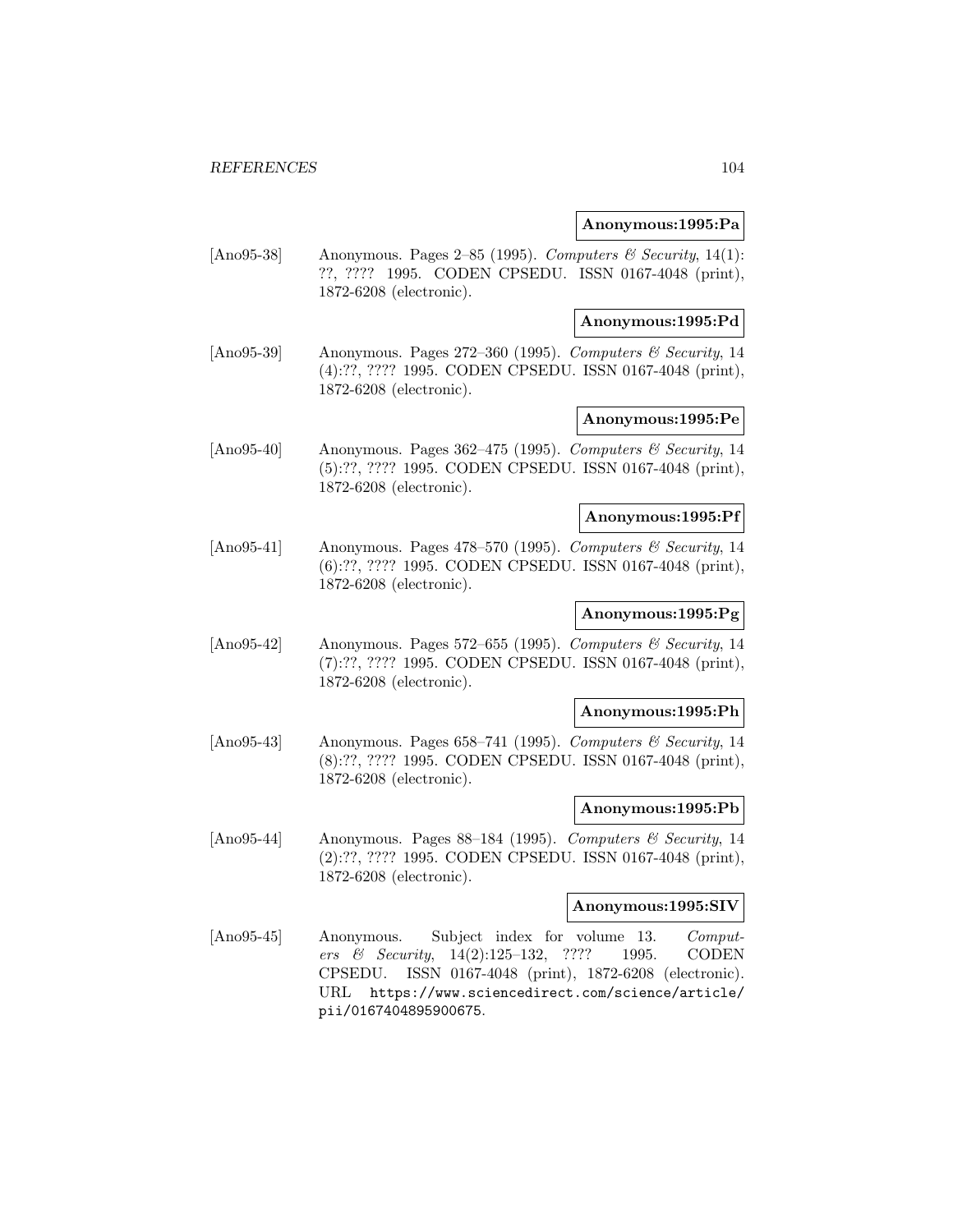## **Anonymous:1996:ACS**

[Ano96a] Anonymous. Access control systems: from host-centric to network centric computing. Computers  $\mathcal C$  Security, 15(5):402, ???? 1996. CODEN CPSEDU. ISSN 0167-4048 (print), 1872- 6208 (electronic). URL https://www.sciencedirect.com/ science/article/pii/0167404896825971.

## **Anonymous:1996:AOS**

[Ano96b] Anonymous. Approach to object security in distributed SOM. Computers & Security, 15(5):402, ???? 1996. CO-DEN CPSEDU. ISSN 0167-4048 (print), 1872-6208 (electronic). URL https://www.sciencedirect.com/science/ article/pii/016740489682596X.

## **Anonymous:1996:ASQ**

[Ano96c] Anonymous. Ask stupid questions; listen for the unsaid: the EDP auditor as consultant: Alan Krull. Computers  $\mathcal{B}$  Security, 15(5):409, ???? 1996. CODEN CPSEDU. ISSN 0167-4048 (print), 1872-6208 (electronic). URL https://www. sciencedirect.com/science/article/pii/0167404896826071.

**Anonymous:1996:ADS**

[Ano96d] Anonymous. An attack detection systems for secure computer systems — design of the ADS: I. Kantzavelou and A. Patel, Department of Computer Science, University College Dublin Belfired, Dublin, Ireland. Computers & Security,  $15(5):395$ , ???? 1996. CODEN CPSEDU. ISSN 0167-4048 (print), 1872- 6208 (electronic). URL https://www.sciencedirect.com/ science/article/pii/0167404896825727.

#### **Anonymous:1996:AIV**

[Ano96e] Anonymous. Author index for volume 14. Computers & Security, 15(2):137–138, ???? 1996. CODEN CPSEDU. ISSN 0167-4048 (print), 1872-6208 (electronic). URL https://www.sciencedirect.com/science/article/ pii/S0167404896902837.

### **Anonymous:1996:BMV**

[Ano96f] Anonymous. Beware of a macro virus epidemic. Computers & Security, 15(5):398, ???? 1996. CODEN CPSEDU. ISSN 0167-4048 (print), 1872-6208 (electronic). URL https://www. sciencedirect.com/science/article/pii/0167404896825806.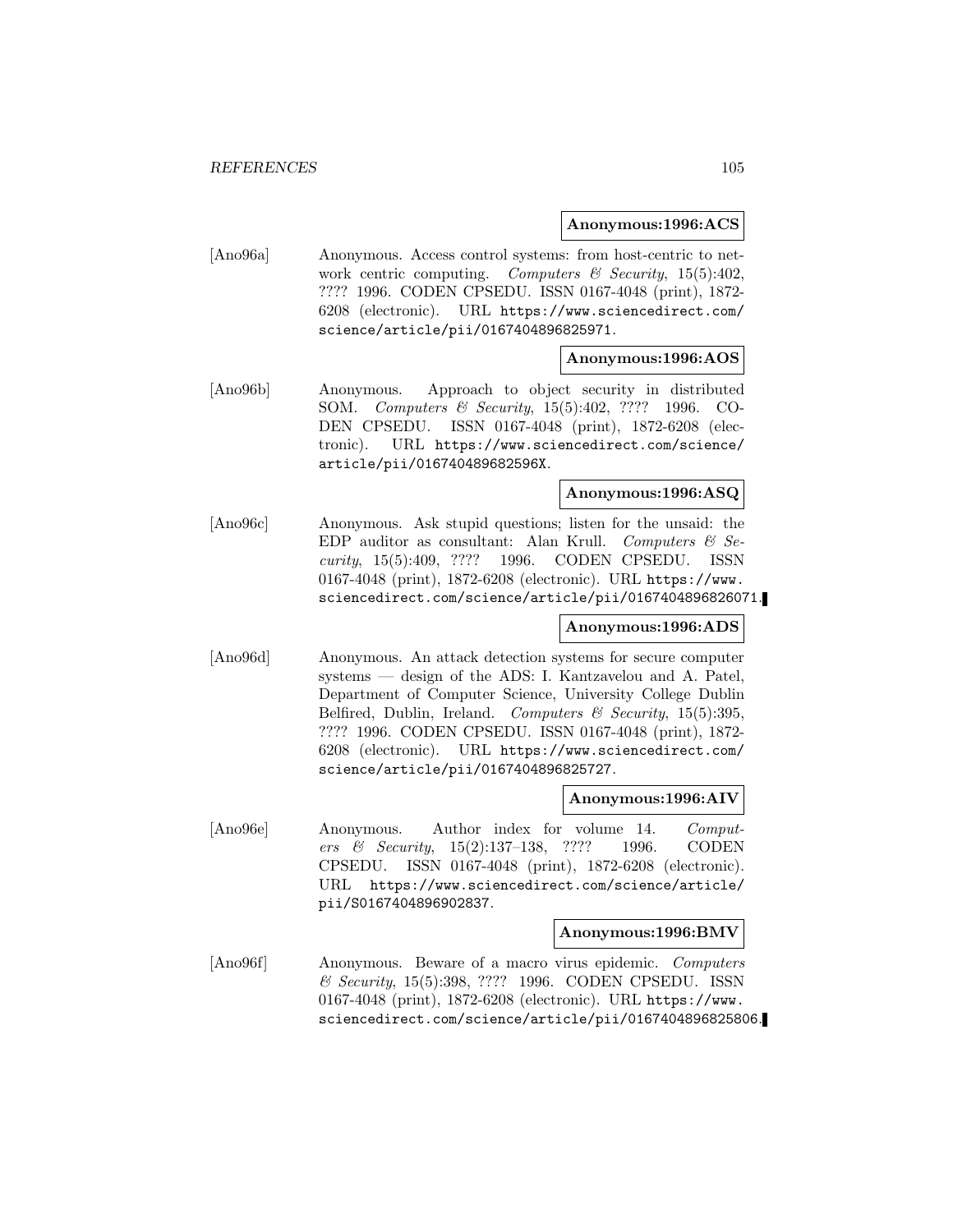### **Anonymous:1996:BVP**

[Ano96g] Anonymous. Blaming the victim: Prof. Gene Spafford, Purdue University. Computers & Security,  $15(5):418$ , ???? 1996. CODEN CPSEDU. ISSN 0167-4048 (print), 1872-6208 (electronic). URL https://www.sciencedirect.com/science/ article/pii/0167404896826368.

## **Anonymous:1996:BDP**

[Ano96h] Anonymous. Blind date — problems with the year 2000: Doc Farmer, S. G. Warburg. Computers & Security, 15(5):418, ???? 1996. CODEN CPSEDU. ISSN 0167-4048 (print), 1872- 6208 (electronic). URL https://www.sciencedirect.com/ science/article/pii/0167404896826356.

### **Anonymous:1996:BRE**

[Ano96i] Anonymous. Book review: Efficient and probably secure key agreement: N. Alexandris, V. Chrissikopoulos and D. Peppes, University of Piraeus, Greece and M. Burmester, R.H.- University of London, Surrey, UK. Computers & Security, 15 (5):394, ???? 1996. CODEN CPSEDU. ISSN 0167-4048 (print), 1872-6208 (electronic). URL https://www.sciencedirect. com/science/article/pii/0167404896825673.

### **Anonymous:1996:BRI**

[Ano96j] Anonymous. Book review: Internetwork access control using public key certificates: H. Park and R. Chow, Computer and Information Sciences and Engineering Department, University of Florida, Gainesville, FL. Computers  $\mathcal C$  Security, 15 (5):394, ???? 1996. CODEN CPSEDU. ISSN 0167-4048 (print), 1872-6208 (electronic). URL https://www.sciencedirect. com/science/article/pii/0167404896825661.

#### **Anonymous:1996:BRM**

[Ano96k] Anonymous. Book review: MoFAC: a model for fine-grained access control: J. S. von Solms, M. S. Olivier and S. H. von Solms, Department of Computer Science, Rand Afrikaans University, Johannesburg, South Africa. Computers & Security, 15 (5):395, ???? 1996. CODEN CPSEDU. ISSN 0167-4048 (print), 1872-6208 (electronic). URL https://www.sciencedirect. com/science/article/pii/0167404896825697.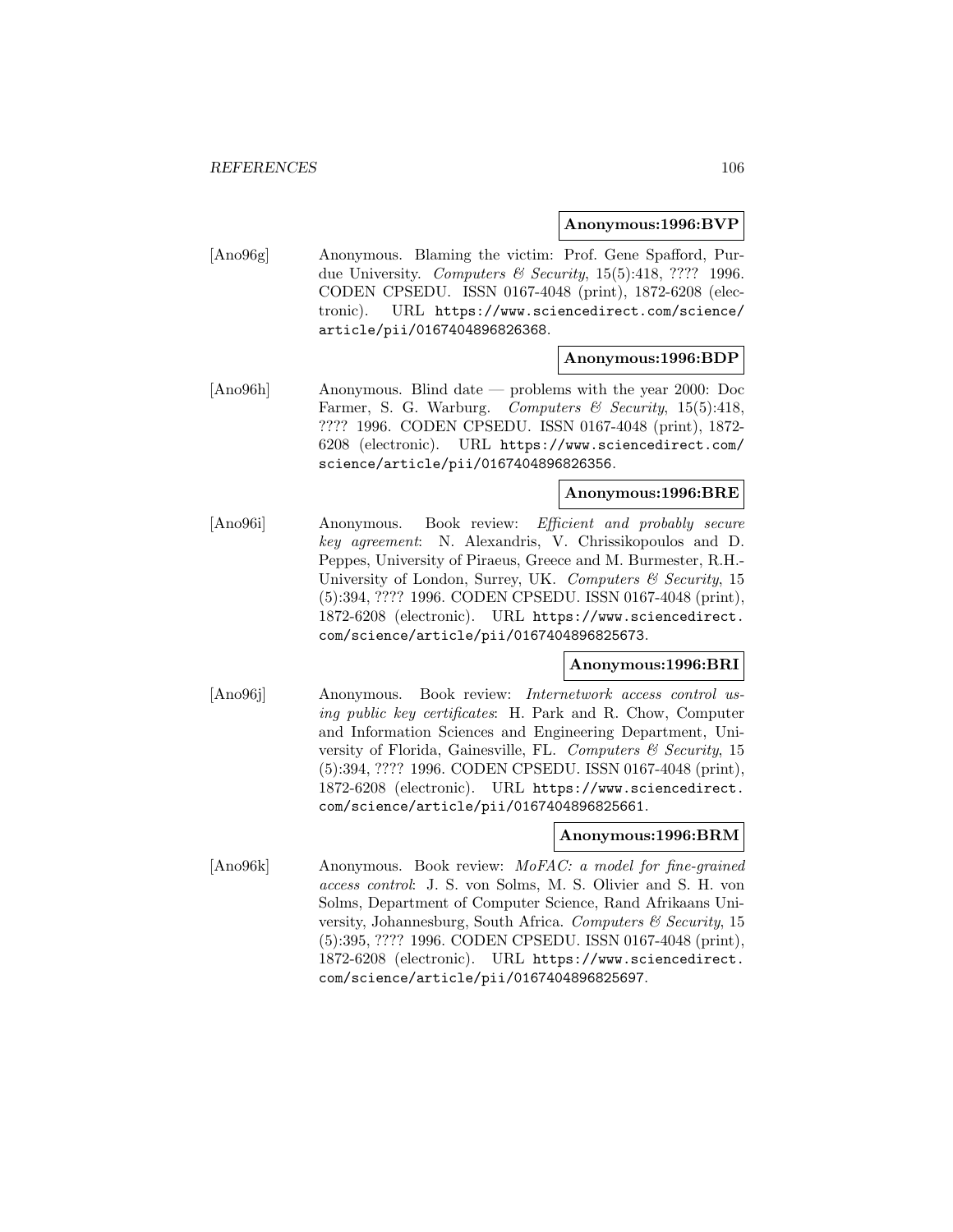### **Anonymous:1996:BRS**

[Ano96l] Anonymous. Book review: Security profile for interconnected open distributed systems with varying vulnerability: N. Nikitakos, Hellenic Naval Academy, Piraeus, Greece; S. Gritzalis and P. Georgiadis, University of Athens, Athens, Greece. Computers & Security, 15(5):396, ???? 1996. CO-DEN CPSEDU. ISSN 0167-4048 (print), 1872-6208 (electronic). URL https://www.sciencedirect.com/science/ article/pii/0167404896825752.

# **Anonymous:1996:BCP**

[Ano96m] Anonymous. Business continuity planning: John Sherwood. Computers & Security, 15(5):411, ???? 1996. CO-DEN CPSEDU. ISSN 0167-4048 (print), 1872-6208 (electronic). URL https://www.sciencedirect.com/science/ article/pii/0167404896826186.

## **Anonymous:1996:Ca**

[Ano96n] Anonymous. Calendar. Computers & Security, 15(1):50–51, ???? 1996. CODEN CPSEDU. ISSN 0167-4048 (print), 1872- 6208 (electronic). URL https://www.sciencedirect.com/ science/article/pii/S0167404896900589.

## **Anonymous:1996:Cb**

[Ano96o] Anonymous. Calendar. Computers & Security, 15(2):129– 130, ???? 1996. CODEN CPSEDU. ISSN 0167-4048 (print), 1872-6208 (electronic). URL https://www.sciencedirect. com/science/article/pii/S0167404896902813.

## **Anonymous:1996:Cc**

[Ano96p] Anonymous. Calendar. Computers & Security, 15(3):227– 228, ???? 1996. CODEN CPSEDU. ISSN 0167-4048 (print), 1872-6208 (electronic). URL https://www.sciencedirect. com/science/article/pii/S0167404896903132.

## **Anonymous:1996:Cd**

[Ano96q] Anonymous. Calender. Computers & Security, 15(4):323– 324, ???? 1996. CODEN CPSEDU. ISSN 0167-4048 (print), 1872-6208 (electronic). URL https://www.sciencedirect. com/science/article/pii/S0167404896902217.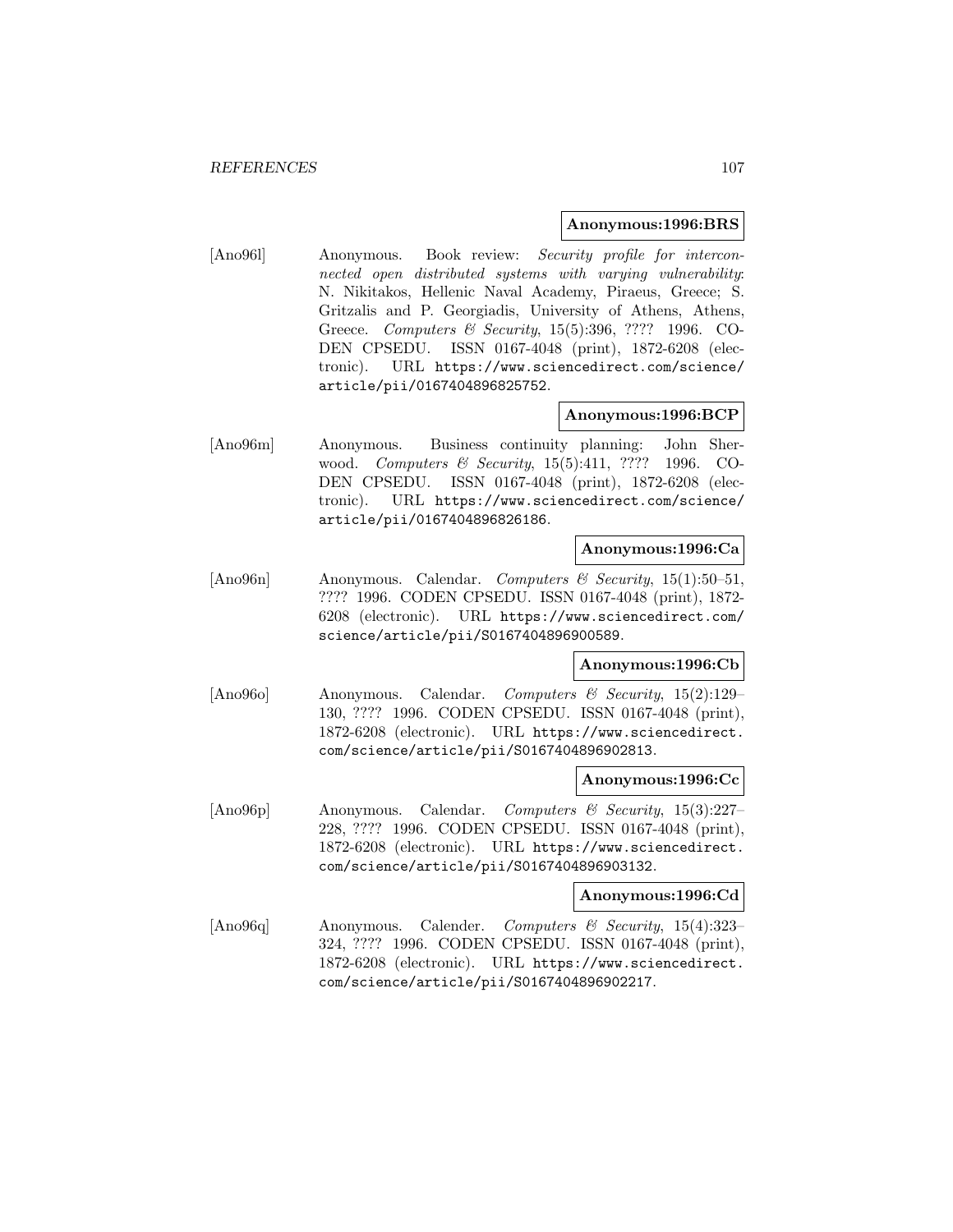### **Anonymous:1996:Ce**

[Ano96r] Anonymous. Calender. Computers & Security, 15(5):403– 404, ???? 1996. CODEN CPSEDU. ISSN 0167-4048 (print), 1872-6208 (electronic). URL https://www.sciencedirect. com/science/article/pii/S0167404896903557.

## **Anonymous:1996:Cf**

[Ano96s] Anonymous. Calender. Computers & Security, 15(6):521– 522, ???? 1996. CODEN CPSEDU. ISSN 0167-4048 (print), 1872-6208 (electronic). URL https://www.sciencedirect. com/science/article/pii/S0167404896901091.

### **Anonymous:1996:Cg**

[Ano96t] Anonymous. Calender. Computers & Security, 15(7):591– 592, ???? 1996. CODEN CPSEDU. ISSN 0167-4048 (print), 1872-6208 (electronic). URL https://www.sciencedirect. com/science/article/pii/S0167404896901157.

### **Anonymous:1996:Ch**

[Ano96u] Anonymous. Calender. Computers & Security, 15(8):691– 692, ???? 1996. CODEN CPSEDU. ISSN 0167-4048 (print), 1872-6208 (electronic). URL https://www.sciencedirect. com/science/article/pii/S0167404896902400.

#### **Anonymous:1996:CCA**

[Ano96v] Anonymous. Cashless cybercrime: August Bequai. Computers & Security, 15(5):414, 417, ???? 1996. CODEN CPSEDU. ISSN 0167-4048 (print), 1872-6208 (electronic). URL https://www.sciencedirect.com/science/article/ pii/0167404896826290.

## **Anonymous:1996:CSIb**

[Ano96w] Anonymous. CIPFA survey of IT audit in UK public service organizations 1996: Vernon Poole, Aid to Industry. Computers & Security, 15(5):413, ???? 1996. CO-DEN CPSEDU. ISSN 0167-4048 (print), 1872-6208 (electronic). URL https://www.sciencedirect.com/science/ article/pii/016740489682623X.

## **Anonymous:1996:CLH**

[Ano96x] Anonymous. Closing the loopholes in host-based authentication: Jim Reid, RTFM. Computers & Security, 15(5):414,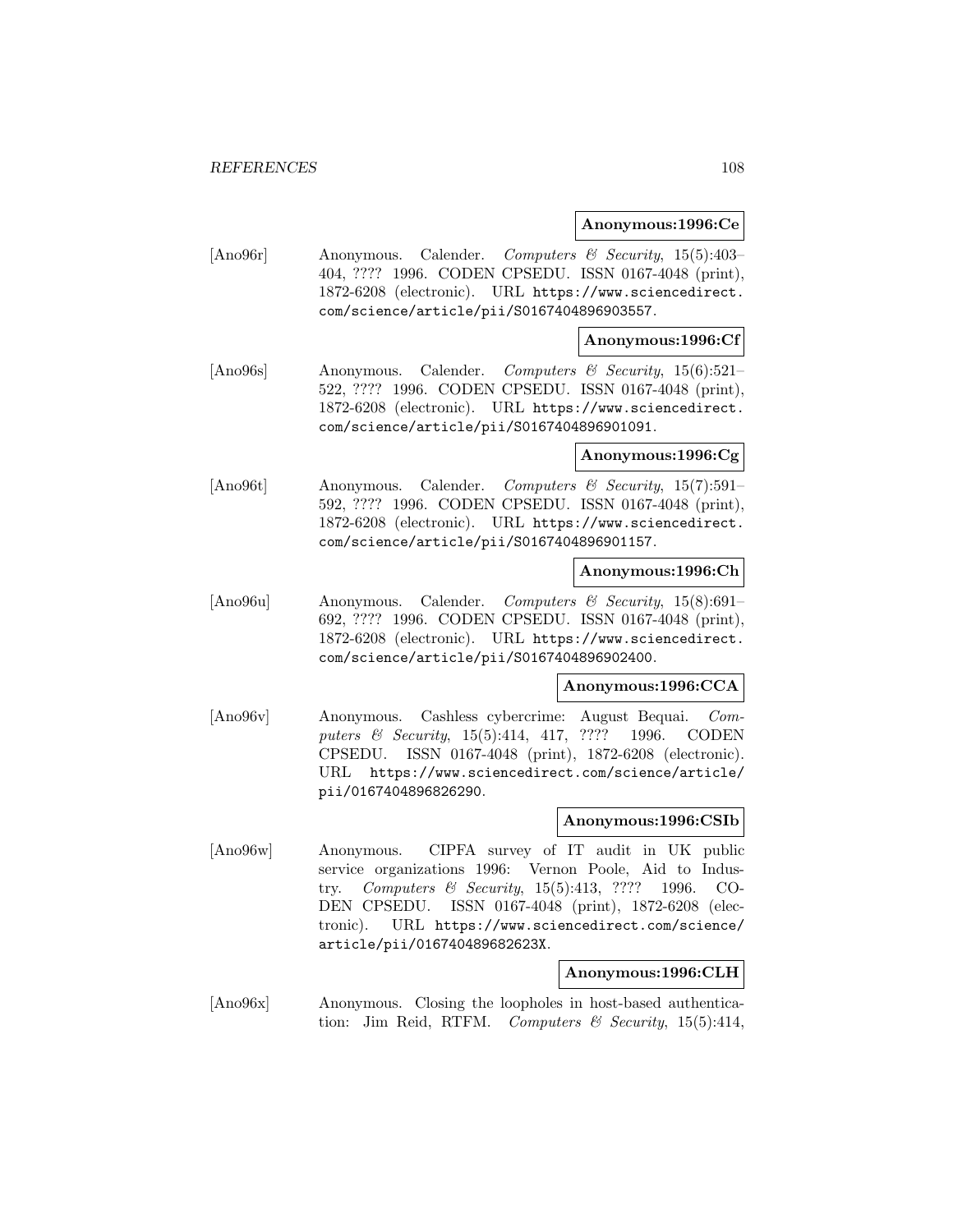???? 1996. CODEN CPSEDU. ISSN 0167-4048 (print), 1872- 6208 (electronic). URL https://www.sciencedirect.com/ science/article/pii/0167404896826265.

# **Anonymous:1996:CEa**

[Ano96y] Anonymous. COMPSEC '96 exhibitors. Computers & Security, 15(5):419–420, 423–428, ???? 1996. CODEN CPSEDU. ISSN 0167-4048 (print), 1872-6208 (electronic). URL https://www.sciencedirect.com/science/article/ pii/S0167404896903569.

# **Anonymous:1996:CEO**

[Ano96z] Anonymous. Computer evidence: an overview of forensic procedures, tools and techniques: Edward wilding, network security management. Computers  $\mathcal C$  Security, 15(5):417, ???? 1996. CODEN CPSEDU. ISSN 0167-4048 (print), 1872- 6208 (electronic). URL https://www.sciencedirect.com/ science/article/pii/0167404896826332.

# **Anonymous:1996:CGI**

[Ano96-27] Anonymous. Corporate governance and IT: Chris Hurford, Audit Commission. Computers & Security, 15(5):406, ???? 1996. CODEN CPSEDU. ISSN 0167-4048 (print), 1872- 6208 (electronic). URL https://www.sciencedirect.com/ science/article/pii/0167404896826046.

## **Anonymous:1996:CCT**

[Ano96-28] Anonymous. Countering chip theft: Philip a clearly, probe FX. Computers & Security, 15(5):410, ???? 1996. CO-DEN CPSEDU. ISSN 0167-4048 (print), 1872-6208 (electronic). URL https://www.sciencedirect.com/science/ article/pii/0167404896826125.

# **Anonymous:1996:CSIa**

[Ano96-29] Anonymous. Crypto system initialization: Simplifying the distribution of initial keys: Carl Meyer, IBM. Computers & Security, 15(5):406, ???? 1996. CODEN CPSEDU. ISSN 0167-4048 (print), 1872-6208 (electronic). URL https://www. sciencedirect.com/science/article/pii/0167404896826034.

# **Anonymous:1996:CKD**

[Ano96-30] Anonymous. Cryptographic key distribution and authentication protocols for secure group communication: A. C. M. Hutchi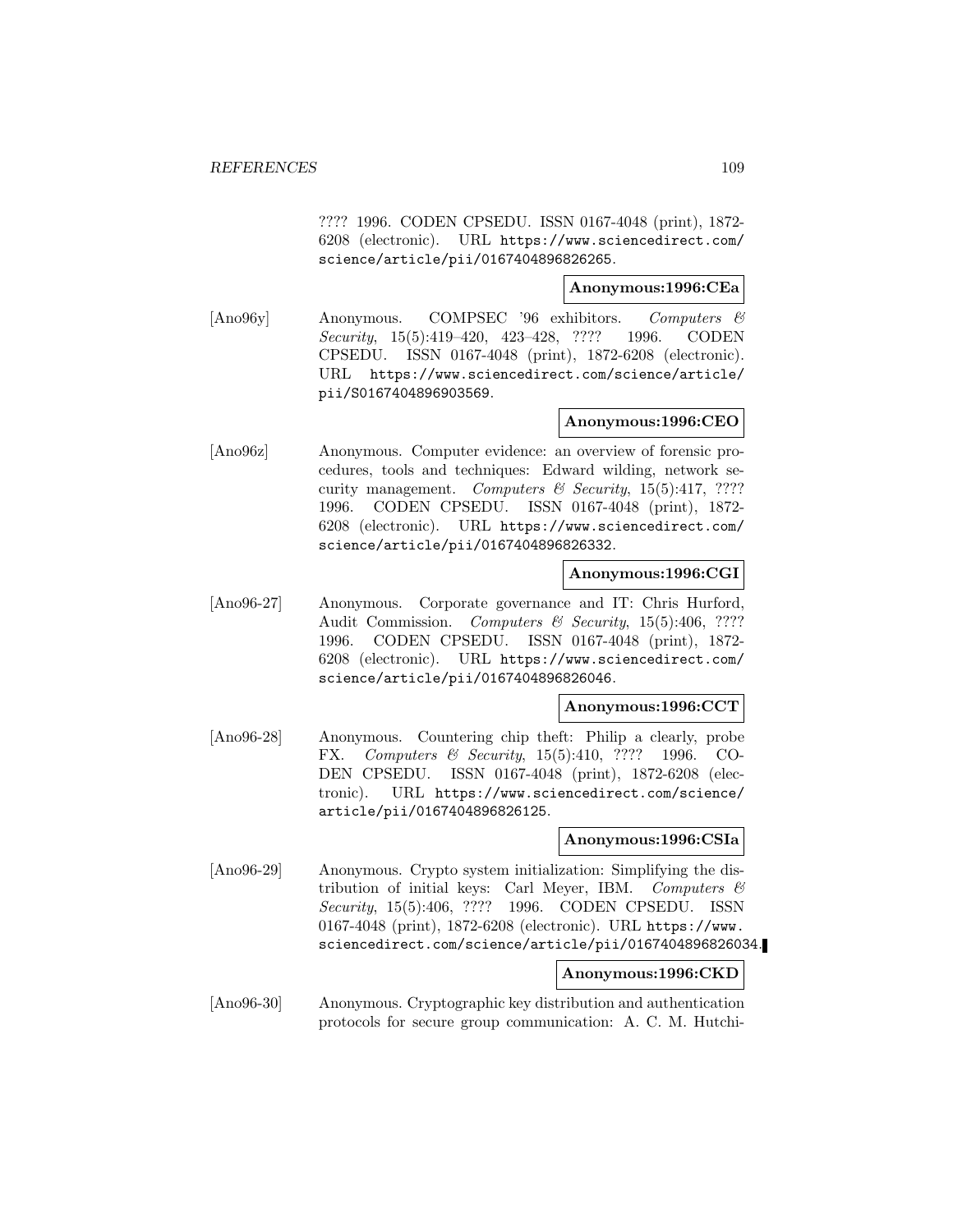son and K. Bauknecht, Department of Computer Science, University of Zurich, Switzerland. Computers  $\mathcal C$  Security, 15(5): 396, ???? 1996. CODEN CPSEDU. ISSN 0167-4048 (print), 1872-6208 (electronic). URL https://www.sciencedirect. com/science/article/pii/0167404896825740.

# **Anonymous:1996:DDN**

[Ano96-31] Anonymous. Danger! Deadly new computer viruses want to kill your PC. Computers & Security, 15(5):400, ???? 1996. CODEN CPSEDU. ISSN 0167-4048 (print), 1872- 6208 (electronic). URL https://www.sciencedirect.com/ science/article/pii/0167404896825879.

# **Anonymous:1996:DUS**

[Ano96-32] Anonymous. Dealing with a Unix system penetration: Steve Bailey, Reflex Magnetics. Computers & Security, 15(5):409– 410, ???? 1996. CODEN CPSEDU. ISSN 0167-4048 (print), 1872-6208 (electronic). URL https://www.sciencedirect. com/science/article/pii/0167404896826113.

#### **Anonymous:1996:DRP**

[Ano96-33] Anonymous. Disaster recovery: the people issues: Andrew hiles, survive! Computers & Security, 15(5):411, ???? 1996. CODEN CPSEDU. ISSN 0167-4048 (print), 1872-6208 (electronic). URL https://www.sciencedirect.com/science/ article/pii/0167404896826162.

# **Anonymous:1996:DRK**

[Ano96-34] Anonymous. Distributed registration and key distribution (DiRK): R. Oppliger, University of Berne, Institute for Computer Science, Berne, Switzerland and Andres Albanese, International Computer Science Institute, Berkeley, CA. Computers & Security, 15(5):394-395, ???? 1996. CODEN CPSEDU. ISSN 0167-4048 (print), 1872-6208 (electronic). URL https://www.sciencedirect.com/science/article/ pii/0167404896825685.

# **Anonymous:1996:DMS**

[Ano96-35] Anonymous. Does Microsoft have security all locked up? Computers & Security, 15(5):399, ???? 1996. CODEN CPSEDU. ISSN 0167-4048 (print), 1872-6208 (electronic). URL https://www.sciencedirect.com/science/article/ pii/016740489682582X.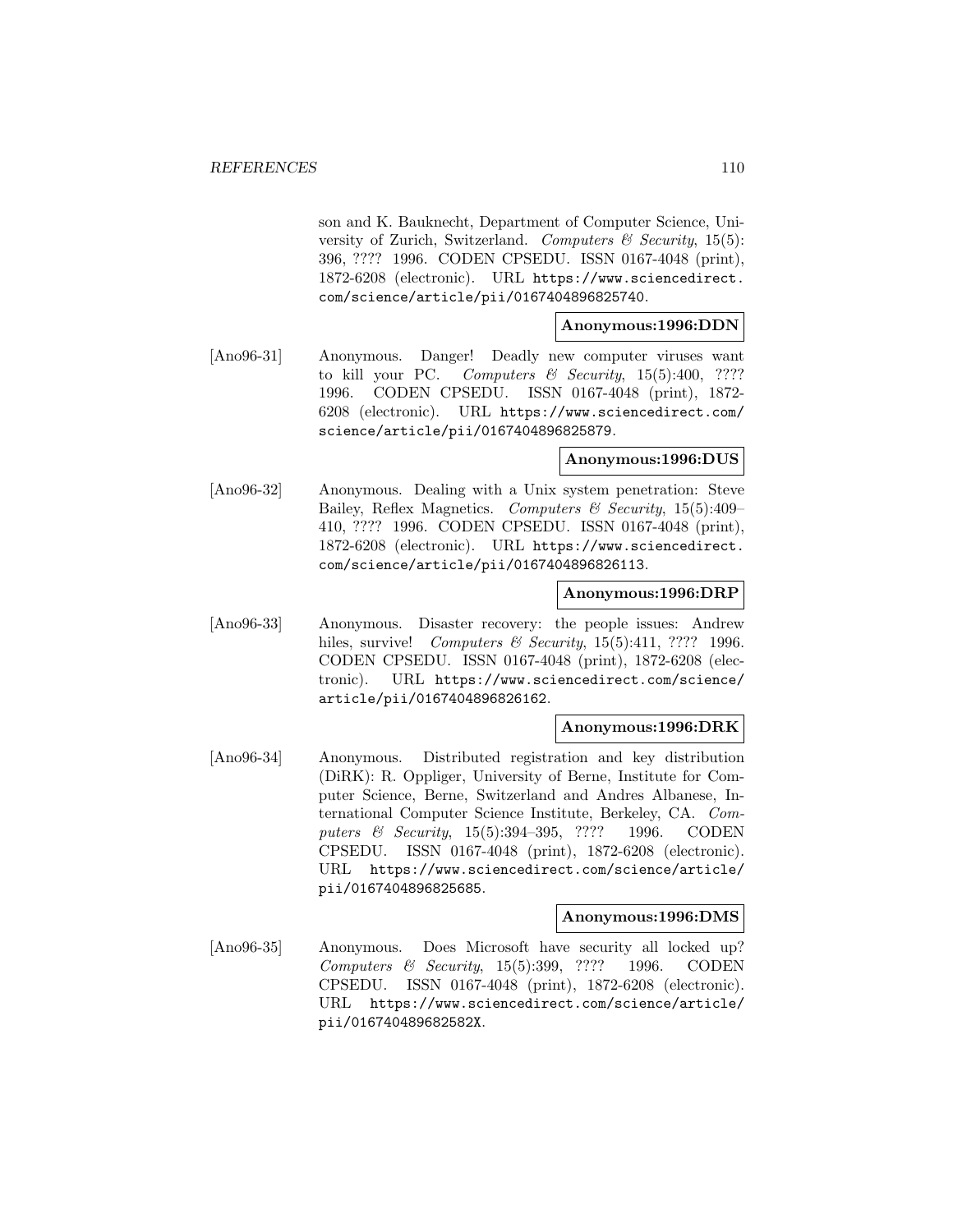### **Anonymous:1996:DBI**

[Ano96-36] Anonymous. Doing business on the Internet: marketing and security aspects. Computers & Security,  $15(5):400, ????$  1996. CODEN CPSEDU. ISSN 0167-4048 (print), 1872-6208 (electronic). URL https://www.sciencedirect.com/science/ article/pii/0167404896825892.

### **Anonymous:1996:EB**

 $[\text{Ano96-37}]$  Anonymous. Editorial Board. Computers & Security, 15(1): 2, ???? 1996. CODEN CPSEDU. ISSN 0167-4048 (print), 1872-6208 (electronic). URL https://www.sciencedirect. com/science/article/pii/S0167404896900553.

### **Anonymous:1996:EPS**

[Ano96-38] Anonymous. Elite panel slams US crypto policy. Computers & Security, 15(5):397, ???? 1996. CODEN CPSEDU. ISSN 0167-4048 (print), 1872-6208 (electronic). URL https://www. sciencedirect.com/science/article/pii/0167404896825764.

#### **Anonymous:1996:FSR**

[Ano96-39] Anonymous. Factors in the selection of a risk assessment method. Computers & Security, 15(5):401, ???? 1996. CO-DEN CPSEDU. ISSN 0167-4048 (print), 1872-6208 (electronic). URL https://www.sciencedirect.com/science/ article/pii/0167404896825946.

# **Anonymous:1996:FTB**

[Ano96-40] Anonymous. Feds turn blind eye to systems security. Computers & Security, 15(5):401, ???? 1996. CODEN CPSEDU. ISSN 0167-4048 (print), 1872-6208 (electronic). URL https://www.sciencedirect.com/science/article/ pii/0167404896825910.

#### **Anonymous:1996:Ea**

[Ano96-41] Anonymous. From the editor. Computers & Security, 15(1):2-3, ???? 1996. CODEN CPSEDU. ISSN 0167-4048 (print), 1872-6208 (electronic). URL https://www.sciencedirect. com/science/article/pii/S0167404896900565.

# **Anonymous:1996:Ec**

[Ano96-42] Anonymous. From the editor. Computers  $\mathcal{B}$  Security, 15(2):88– 89, ???? 1996. CODEN CPSEDU. ISSN 0167-4048 (print),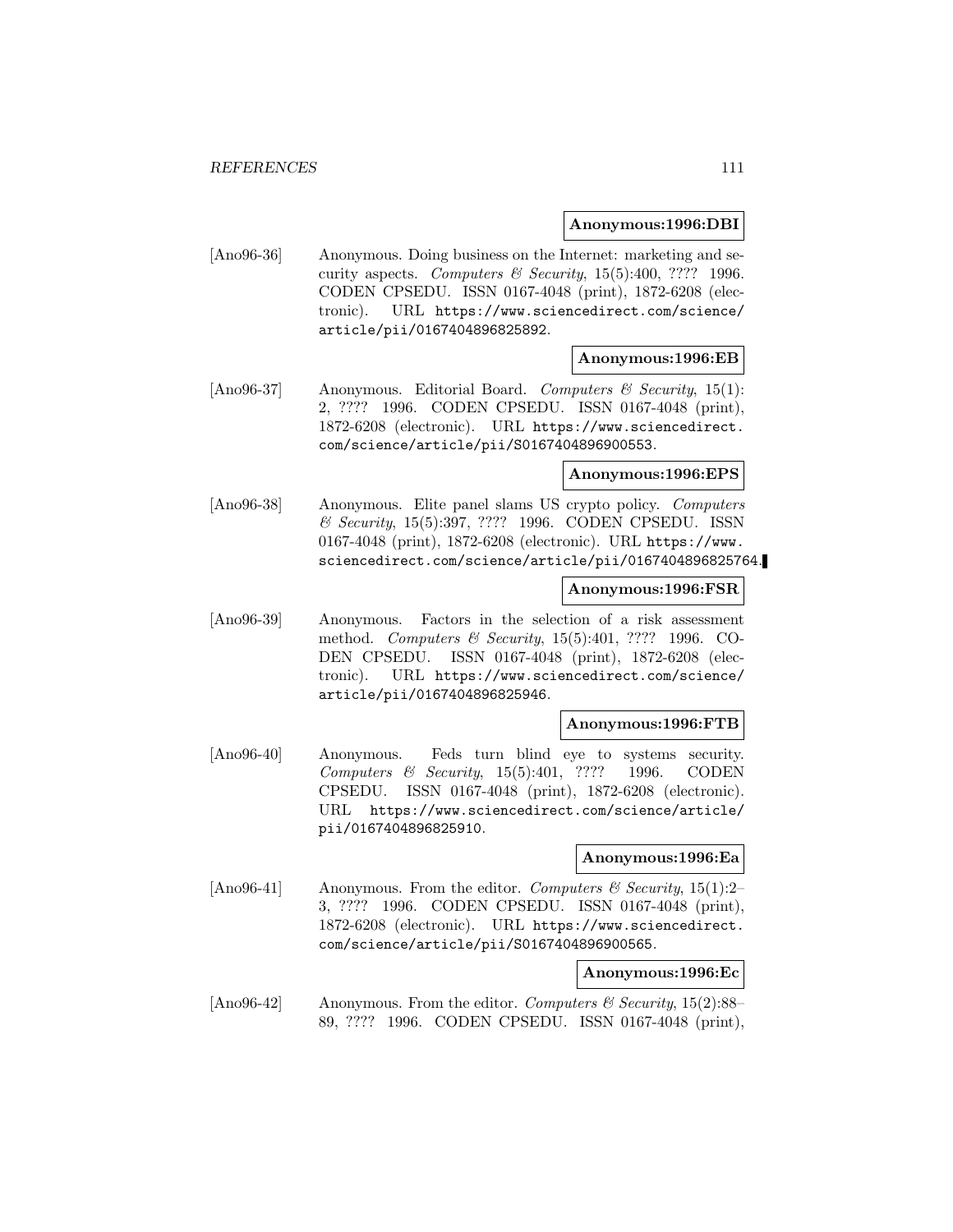1872-6208 (electronic). URL https://www.sciencedirect. com/science/article/pii/S0167404896902801.

#### **Anonymous:1996:Ed**

[Ano96-43] Anonymous. From the editor. Computers & Security, 15 (3):182–183, ???? 1996. CODEN CPSEDU. ISSN 0167- 4048 (print), 1872-6208 (electronic). URL https://www. sciencedirect.com/science/article/pii/S0167404896902102.

#### **Anonymous:1996:Ee**

[Ano96-44] Anonymous. From the editor. Computers & Security, 15 (4):268–269, ???? 1996. CODEN CPSEDU. ISSN 0167- 4048 (print), 1872-6208 (electronic). URL https://www. sciencedirect.com/science/article/pii/S0167404896902138.

#### **Anonymous:1996:Ef**

[Ano96-45] Anonymous. From the editor. Computers & Security, 15 (5):354–355, ???? 1996. CODEN CPSEDU. ISSN 0167- 4048 (print), 1872-6208 (electronic). URL https://www. sciencedirect.com/science/article/pii/S0167404896903521.

# **Anonymous:1996:Eg**

[Ano96-46] Anonymous. From the editor. Computers & Security, 15 (6):456–457, ???? 1996. CODEN CPSEDU. ISSN 0167- 4048 (print), 1872-6208 (electronic). URL https://www. sciencedirect.com/science/article/pii/S0167404896901054.

#### **Anonymous:1996:Eh**

[Ano96-47] Anonymous. From the editor. Computers & Security, 15 (7):550–551, ???? 1996. CODEN CPSEDU. ISSN 0167- 4048 (print), 1872-6208 (electronic). URL https://www. sciencedirect.com/science/article/pii/S0167404897881096.

# **Anonymous:1996:Ei**

[Ano96-48] Anonymous. From the editor. Computers  $\mathcal{C}$  Security, 15 (8):652–653, ???? 1996. CODEN CPSEDU. ISSN 0167- 4048 (print), 1872-6208 (electronic). URL https://www. sciencedirect.com/science/article/pii/S0167404897896976.

#### **Anonymous:1996:FDC**

[Ano96-49] Anonymous. Fundamental DES design concepts: Carl Meyer, IBM. Computers & Security, 15(5):406, ???? 1996. CO-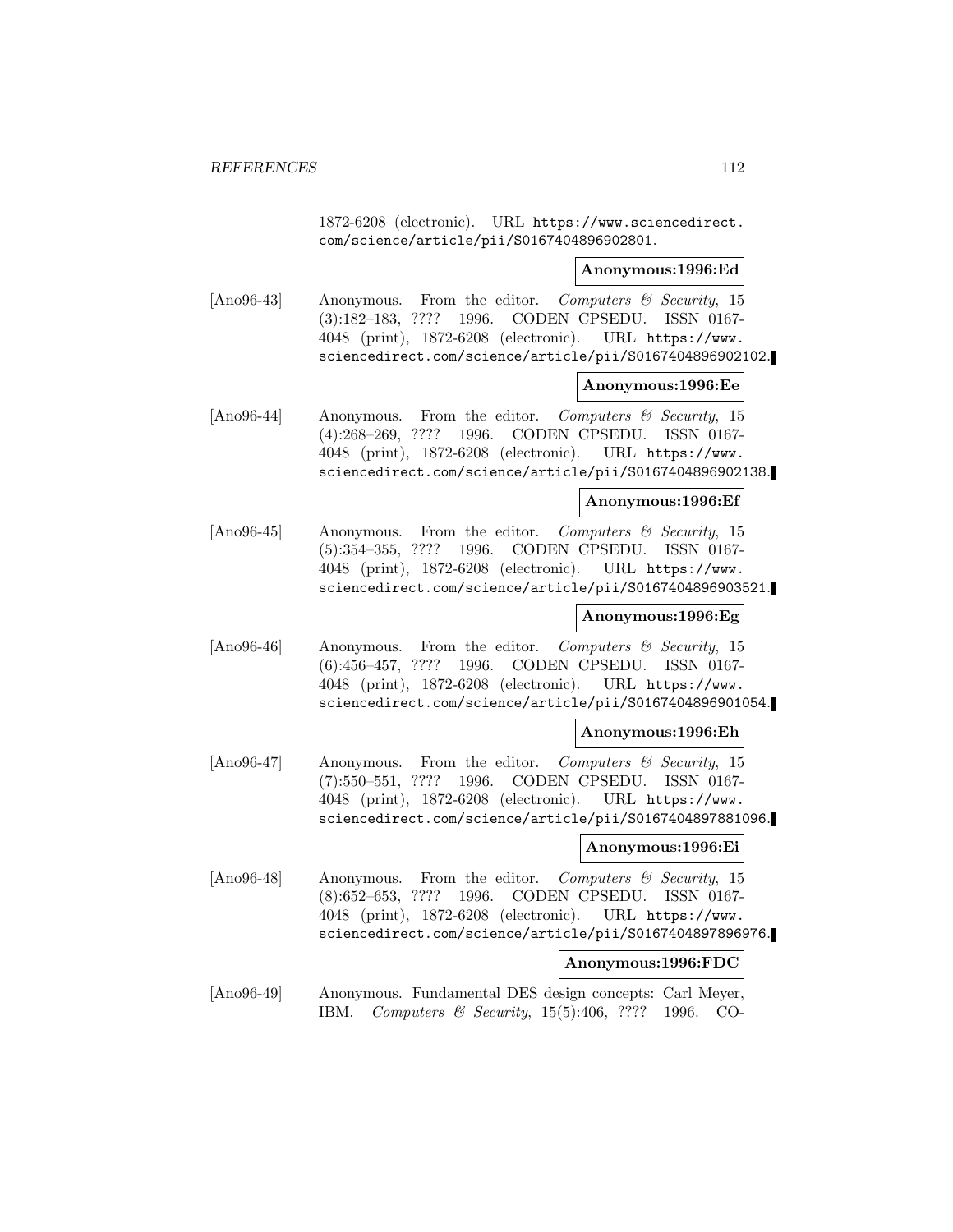DEN CPSEDU. ISSN 0167-4048 (print), 1872-6208 (electronic). URL https://www.sciencedirect.com/science/ article/pii/0167404896826022.

# **Anonymous:1996:GGA**

[Ano96-50] Anonymous. GSSP (Generally-Accepted system Security Principles): a trip to Abilene: Alan Krull. Computers  $\mathcal C$  Security, 15 (5):417, ???? 1996. CODEN CPSEDU. ISSN 0167-4048 (print), 1872-6208 (electronic). URL https://www.sciencedirect. com/science/article/pii/0167404896826307.

# **Anonymous:1996:HTS**

[Ano96-51] Anonymous. An hierarchical threshold scheme with unique partial keys: H. Hassler, V. Hassler, and R. Posch, Institute for Applied Information Processing and Communications, Graz, Austria. Computers & Security, 15(5):393, ???? 1996. CODEN CPSEDU. ISSN 0167-4048 (print), 1872-6208 (electronic). URL https://www.sciencedirect.com/science/ article/pii/0167404896825636.

# **Anonymous:1996:ITCa**

[Ano96-52] Anonymous. IFIP technical committee 11. Computers  $\mathcal{C}$  Security, 15(1):83–85, ???? 1996. CODEN CPSEDU. ISSN 0167-4048 (print), 1872-6208 (electronic). URL https://www. sciencedirect.com/science/article/pii/S0167404896900607.

# **Anonymous:1996:ITCb**

[Ano96-53] Anonymous. IFIP technical committee 11. Computers & Security, 15(2):177–179, ???? 1996. CODEN CPSEDU. ISSN 0167-4048 (print), 1872-6208 (electronic). URL https://www.sciencedirect.com/science/article/ pii/S0167404896902850.

# **Anonymous:1996:ITCc**

[Ano96-54] Anonymous. IFIP technical committee 11. Computers & Security, 15(3):263–266, ???? 1996. CODEN CPSEDU. ISSN 0167-4048 (print), 1872-6208 (electronic). URL https://www.sciencedirect.com/science/article/ pii/S0167404896903156.

#### **Anonymous:1996:ITCd**

[Ano96-55] Anonymous. IFIP technical committee 11. Computers & Security, 15(4):349–351, ???? 1996. CODEN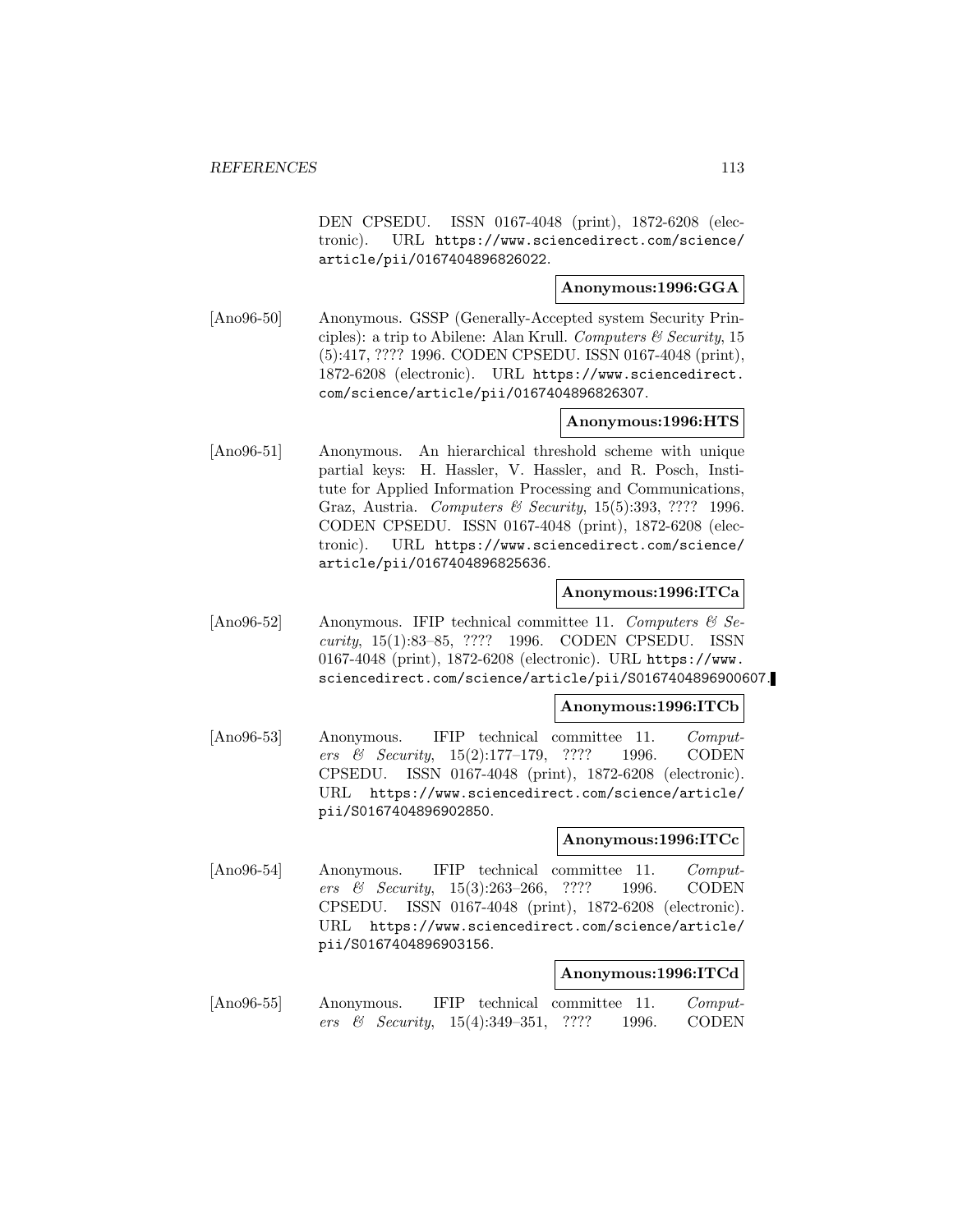CPSEDU. ISSN 0167-4048 (print), 1872-6208 (electronic). URL https://www.sciencedirect.com/science/article/ pii/S0167404896902254.

# **Anonymous:1996:ITCe**

[Ano96-56] Anonymous. IFIP technical committee 11. Computers & Security, 15(5):451–453, ???? 1996. CODEN CPSEDU. ISSN 0167-4048 (print), 1872-6208 (electronic). URL https://www.sciencedirect.com/science/article/ pii/S0167404896903582.

# **Anonymous:1996:ITCf**

[Ano96-57] Anonymous. IFIP technical committee 11. Computers & Security, 15(6):545–547, ???? 1996. CODEN CPSEDU. ISSN 0167-4048 (print), 1872-6208 (electronic). URL https://www.sciencedirect.com/science/article/ pii/S0167404896901133.

### **Anonymous:1996:ITCh**

[Ano96-58] Anonymous. IFIP technical committee 11. Computers & Security, 15(8):733–735, ???? 1996. CODEN CPSEDU. ISSN 0167-4048 (print), 1872-6208 (electronic). URL https://www.sciencedirect.com/science/article/ pii/S0167404896902424.

# **Anonymous:1996:ITCg**

[Ano96-59] Anonymous. IFIP technical committee 11rch in computer security. Computers & Security, 15(7):647–649, ???? 1996. CODEN CPSEDU. ISSN 0167-4048 (print), 1872-6208 (electronic). URL https://www.sciencedirect.com/science/ article/pii/S0167404896901194.

#### **Anonymous:1996:ISC**

[Ano96-60] Anonymous. IFIP/SEC'96 conference proceeding. Computers & Security, 15(5):393, ???? 1996. CODEN CPSEDU. ISSN 0167-4048 (print), 1872-6208 (electronic). URL https://www. sciencedirect.com/science/article/pii/0167404896825624.

#### **Anonymous:1996:DMI**

[Ano96-61] Anonymous. In defence of MoD IT privatization. Computers & Security, 15(5):399, ???? 1996. CODEN CPSEDU. ISSN 0167-4048 (print), 1872-6208 (electronic). URL https://www. sciencedirect.com/science/article/pii/0167404896825855.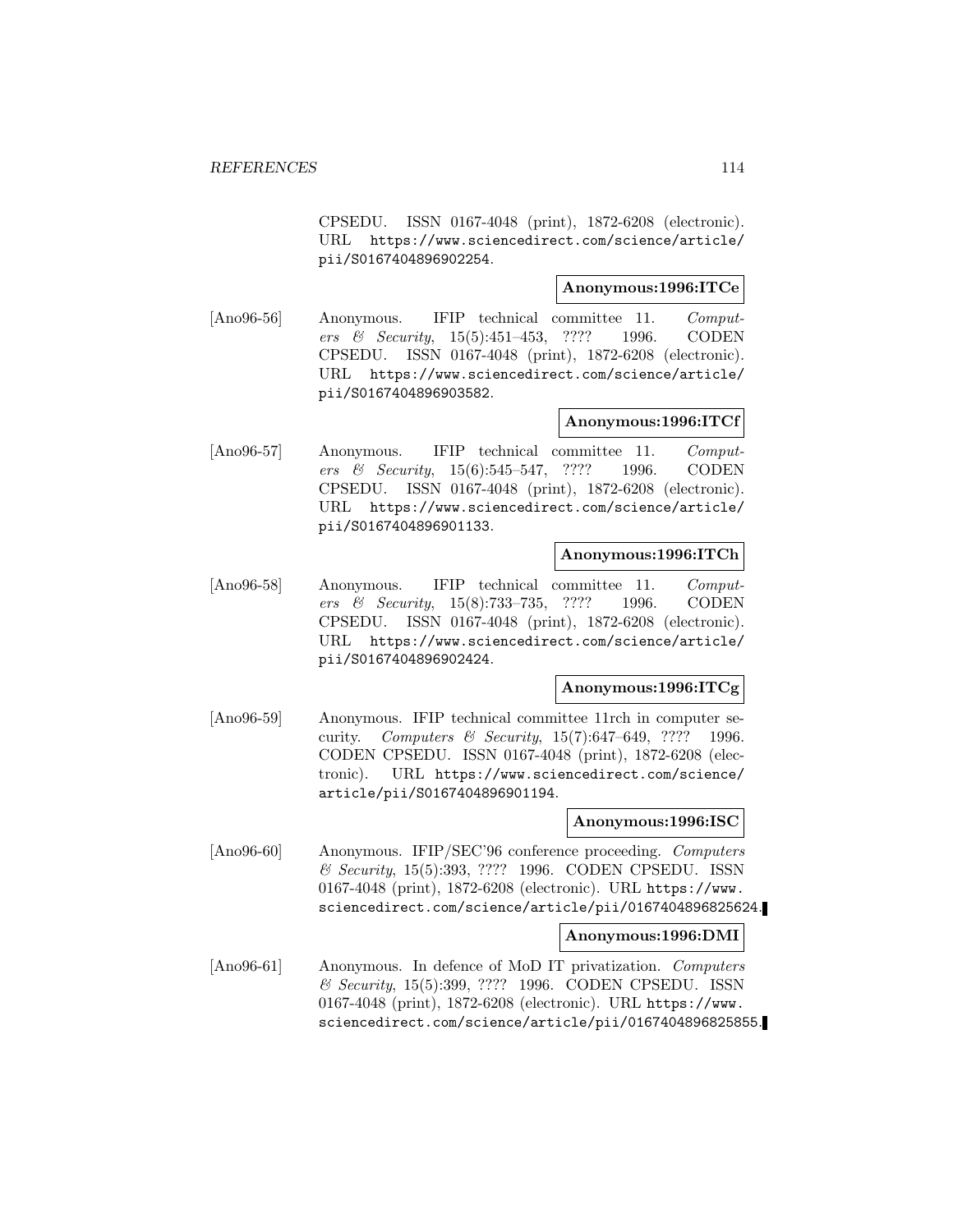# **Anonymous:1996:ICD**

[Ano96-62] Anonymous. Industry to Clinton: drop encryption policy. Computers & Security, 15(5):397–398, ???? 1996. CO-DEN CPSEDU. ISSN 0167-4048 (print), 1872-6208 (electronic). URL https://www.sciencedirect.com/science/ article/pii/0167404896825788.

# **Anonymous:1996:IOC**

[Ano96-63] Anonymous. Information owners, custodians and users. Computers & Security, 15(5):401, ???? 1996. CODEN CPSEDU. ISSN 0167-4048 (print), 1872-6208 (electronic). URL https://www.sciencedirect.com/science/article/ pii/0167404896825934.

## **Anonymous:1996:IWY**

[Ano96-64] Anonymous. Information warfare: Your company needs you!: Tim Porter, bull information systems. Computers  $\mathcal{C}$  Security, 15(5):414, ???? 1996. CODEN CPSEDU. ISSN 0167-4048 (print), 1872-6208 (electronic). URL https://www. sciencedirect.com/science/article/pii/0167404896826277.

# **Anonymous:1996:ISRb**

[Ano96-65] Anonymous. Intelligent security reporting — auditing security logs: Norman Crocker. Computers & Security,  $15(5):417-$ 418, ???? 1996. CODEN CPSEDU. ISSN 0167-4048 (print), 1872-6208 (electronic). URL https://www.sciencedirect. com/science/article/pii/0167404896826344.

## **Anonymous:1996:IMA**

[Ano96-66] Anonymous. Intention modelling: Approximating computer user intentions for detection and prediction of intrusions: T. Spyrou and J. Darzentas, Department of Mathematics University of the Aegean, Greece. Computers  $\mathcal C$  Security, 15(5): 395, ???? 1996. CODEN CPSEDU. ISSN 0167-4048 (print), 1872-6208 (electronic). URL https://www.sciencedirect. com/science/article/pii/0167404896825703.

# **Anonymous:1996:IBRa**

[Ano96-67] Anonymous. International board of referees. Computers & Security, 15(1):53–54, ???? 1996. CODEN CPSEDU. ISSN 0167-4048 (print), 1872-6208 (electronic). URL https://www. sciencedirect.com/science/article/pii/S0167404896900590.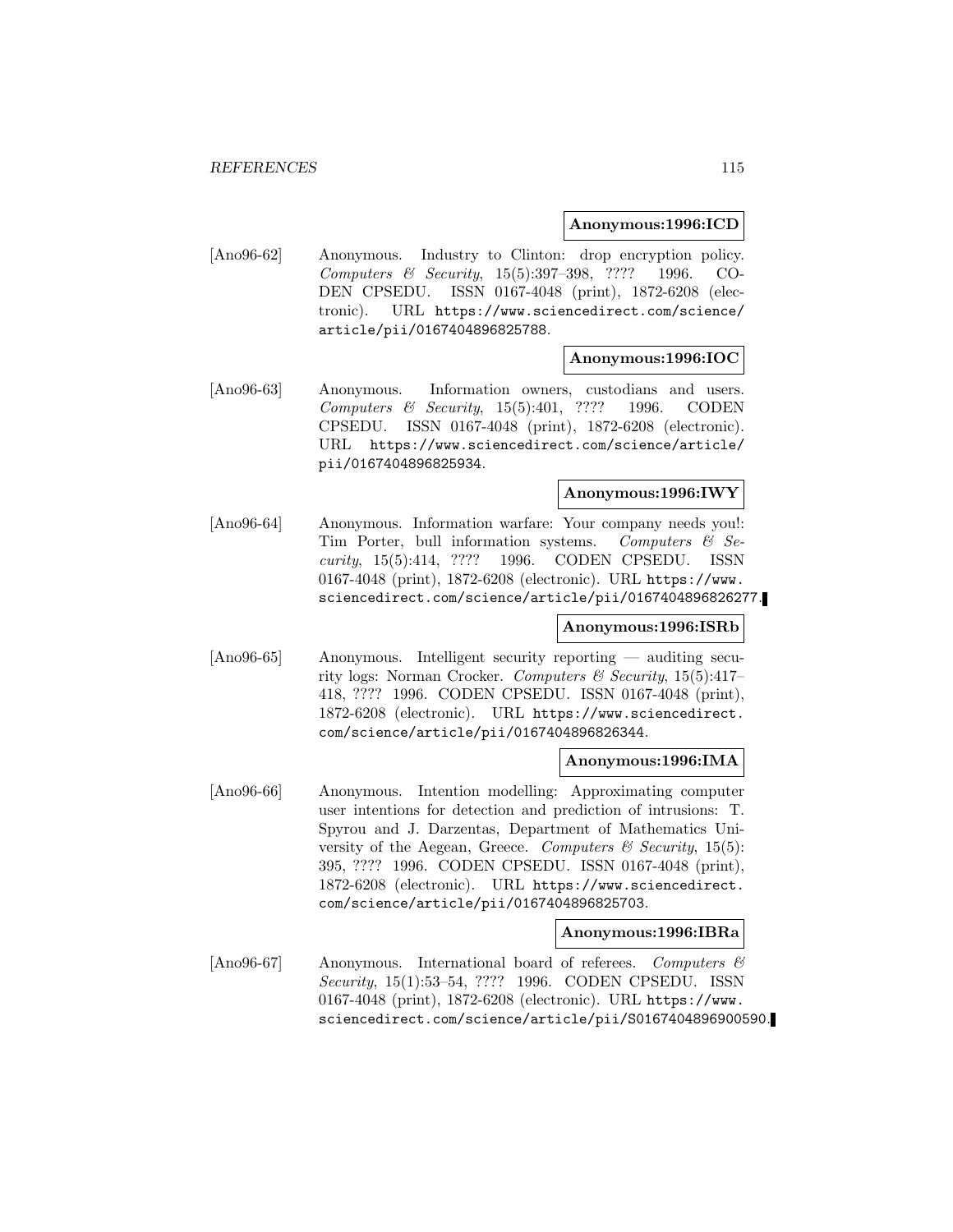#### **Anonymous:1996:IBRb**

[Ano96-68] Anonymous. International board of referees. Computers & Security, 15(2):139–140, ???? 1996. CODEN CPSEDU. ISSN 0167-4048 (print), 1872-6208 (electronic). URL https://www.sciencedirect.com/science/article/ pii/S0167404896902849.

# **Anonymous:1996:IBRc**

[Ano96-69] Anonymous. International Board of Referees. Computers & Security, 15(3):229–230, ???? 1996. CODEN CPSEDU. ISSN 0167-4048 (print), 1872-6208 (electronic). URL https://www.sciencedirect.com/science/article/ pii/S0167404896903144.

# **Anonymous:1996:IBRd**

[Ano96-70] Anonymous. International board of referees. Computers & Security, 15(4):325–326, ???? 1996. CODEN CPSEDU. ISSN 0167-4048 (print), 1872-6208 (electronic). URL https://www.sciencedirect.com/science/article/ pii/S0167404896902230.

# **Anonymous:1996:IBRe**

[Ano96-71] Anonymous. International board of referees. Computers & Security, 15(5):429–430, ???? 1996. CODEN CPSEDU. ISSN 0167-4048 (print), 1872-6208 (electronic). URL https://www.sciencedirect.com/science/article/ pii/S0167404896903570.

#### **Anonymous:1996:IBRf**

[Ano96-72] Anonymous. International board of referees. Computers & Security, 15(6):523–524, ???? 1996. CODEN CPSEDU. ISSN 0167-4048 (print), 1872-6208 (electronic). URL https://www.sciencedirect.com/science/article/ pii/S016740489690111X.

# **Anonymous:1996:IBRg**

[Ano96-73] Anonymous. International board of referees. Computers & Security, 15(7):593–594, ???? 1996. CODEN CPSEDU. ISSN 0167-4048 (print), 1872-6208 (electronic). URL https://www.sciencedirect.com/science/article/ pii/S0167404896901170.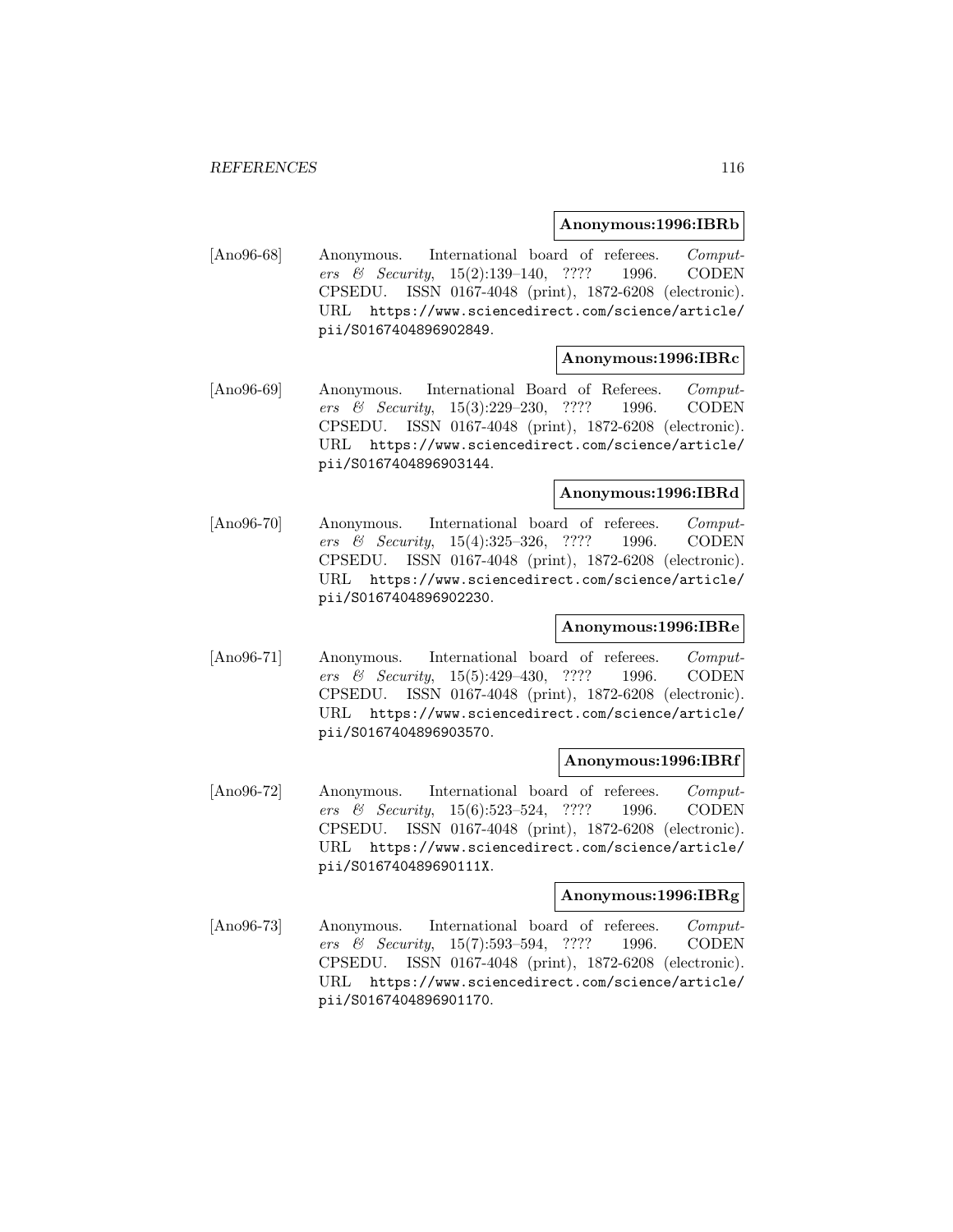#### **Anonymous:1996:IBRh**

[Ano96-74] Anonymous. International board of referees. Computers & Security, 15(8):693–694, ???? 1996. CODEN CPSEDU. ISSN 0167-4048 (print), 1872-6208 (electronic). URL https://www.sciencedirect.com/science/article/ pii/S0167404896902412.

# **Anonymous:1996:IVD**

[Ano96-75] Anonymous. Internet = Virusnet?: Dr. David Aubrey-Jones, Reflex Magnetics. Computers & Security, 15(5):406, ???? 1996. CODEN CPSEDU. ISSN 0167-4048 (print), 1872- 6208 (electronic). URL https://www.sciencedirect.com/ science/article/pii/0167404896826058.

#### **Anonymous:1996:ISF**

[Ano96-76] Anonymous. Internet security — firewall horror stories: Dr. Stuart Broderick, Zergo. Computers & Security, 15(5):405, ???? 1996. CODEN CPSEDU. ISSN 0167-4048 (print), 1872- 6208 (electronic). URL https://www.sciencedirect.com/ science/article/pii/0167404896825995.

# **Anonymous:1996:IAR**

[Ano96-77] Anonymous. Intranet as an audit resource: Doc Farmer, S. G. Warburg. Computers & Security, 15(5):413, ???? 1996. CODEN CPSEDU. ISSN 0167-4048 (print), 1872-6208 (electronic). URL https://www.sciencedirect.com/science/ article/pii/0167404896826216.

#### **Anonymous:1996:ISPb**

[Ano96-78] Anonymous. Intranet security: Peter wood, first base. Computers & Security, 15(5):405, ???? 1996. CODEN CPSEDU. ISSN 0167-4048 (print), 1872-6208 (electronic). URL https://www.sciencedirect.com/science/article/ pii/0167404896825983.

# **Anonymous:1996:ERS**

[Ano96-79] Anonymous. Is encryption the road to security? Computers & Security, 15(5):401, ???? 1996. CODEN CPSEDU. ISSN 0167-4048 (print), 1872-6208 (electronic). URL https://www. sciencedirect.com/science/article/pii/0167404896825922.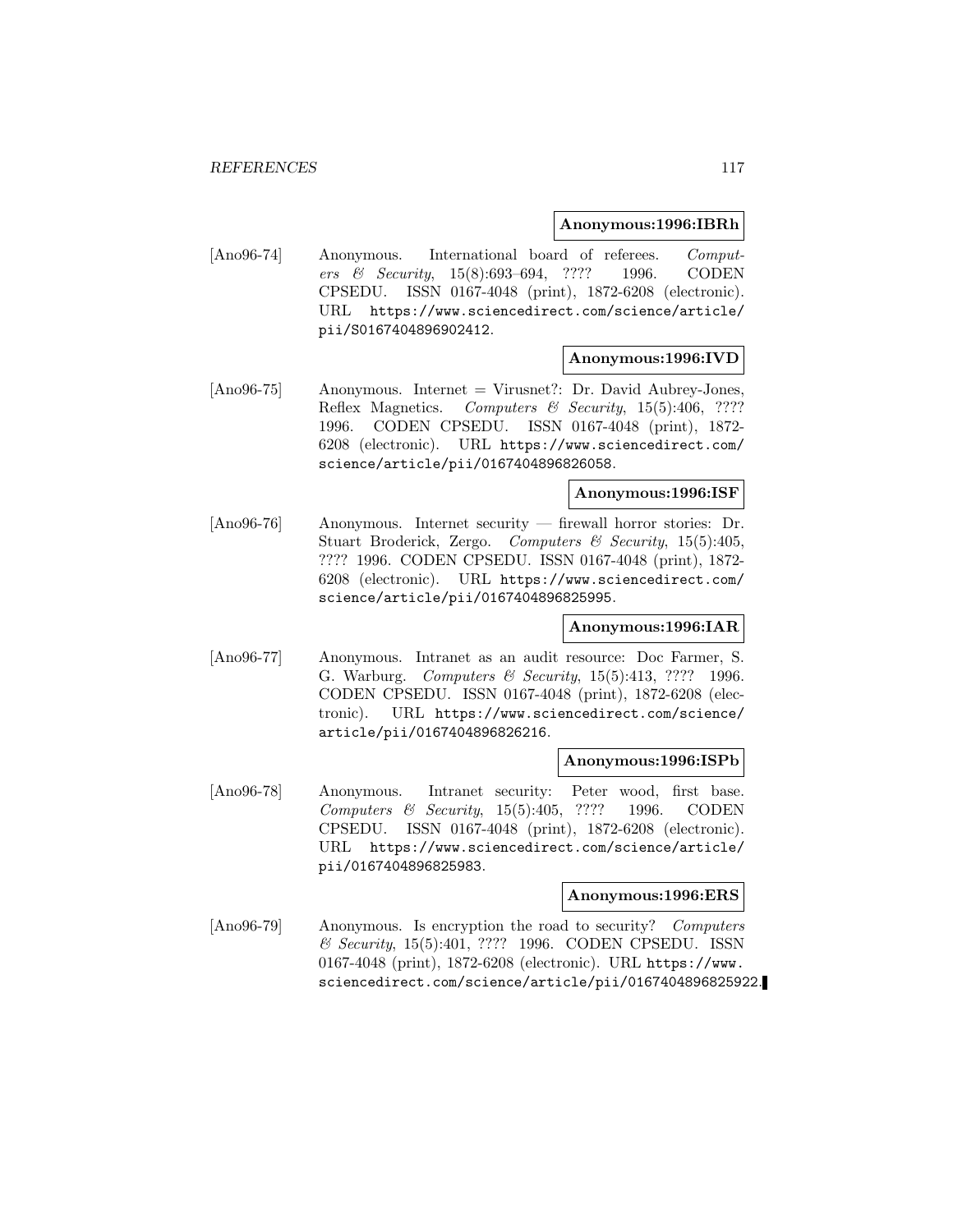#### **Anonymous:1996:ISPa**

[Ano96-80] Anonymous. IT security and privacy education: L. Yngstrom, Department of Computer and Systems Sciences, Stockholm University and Royal Institute of Technology, Kista, Sweden. Computers & Security, 15(5):395–396, ???? 1996. CO-DEN CPSEDU. ISSN 0167-4048 (print), 1872-6208 (electronic). URL https://www.sciencedirect.com/science/ article/pii/0167404896825739.

### **Anonymous:1996:ISB**

[Ano96-81] Anonymous. IT security is a business issue not a technical one: Rod Parkin. Computers & Security, 15(5):411, ???? 1996. CODEN CPSEDU. ISSN 0167-4048 (print), 1872- 6208 (electronic). URL https://www.sciencedirect.com/ science/article/pii/0167404896826174.

# **Anonymous:1996:ISRa**

[Ano96-82] Anonymous. It's the infrastructure, stupid: Ray Kaplan. Computers & Security, 15(5):413, ???? 1996. CODEN CPSEDU. ISSN 0167-4048 (print), 1872-6208 (electronic). URL https://www.sciencedirect.com/science/article/ pii/0167404896826241.

#### **Anonymous:1996:KIL**

[Ano96-83] Anonymous. Keeping it legit. Computers  $\mathcal C$  Security, 15(5): 399, ???? 1996. CODEN CPSEDU. ISSN 0167-4048 (print), 1872-6208 (electronic). URL https://www.sciencedirect. com/science/article/pii/0167404896825831.

#### **Anonymous:1996:MSC**

[Ano96-84] Anonymous. Mobile state — challenges for the 21st century: August Bequai. Computers & Security, 15(5):413, ???? 1996. CODEN CPSEDU. ISSN 0167-4048 (print), 1872- 6208 (electronic). URL https://www.sciencedirect.com/ science/article/pii/0167404896826228.

#### **Anonymous:1996:NDC**

[Ano96-85] Anonymous. Network disaster contingency planning: Peter wood, first base. Computers & Security,  $15(5):411$ , ???? 1996. CODEN CPSEDU. ISSN 0167-4048 (print), 1872- 6208 (electronic). URL https://www.sciencedirect.com/ science/article/pii/0167404896826204.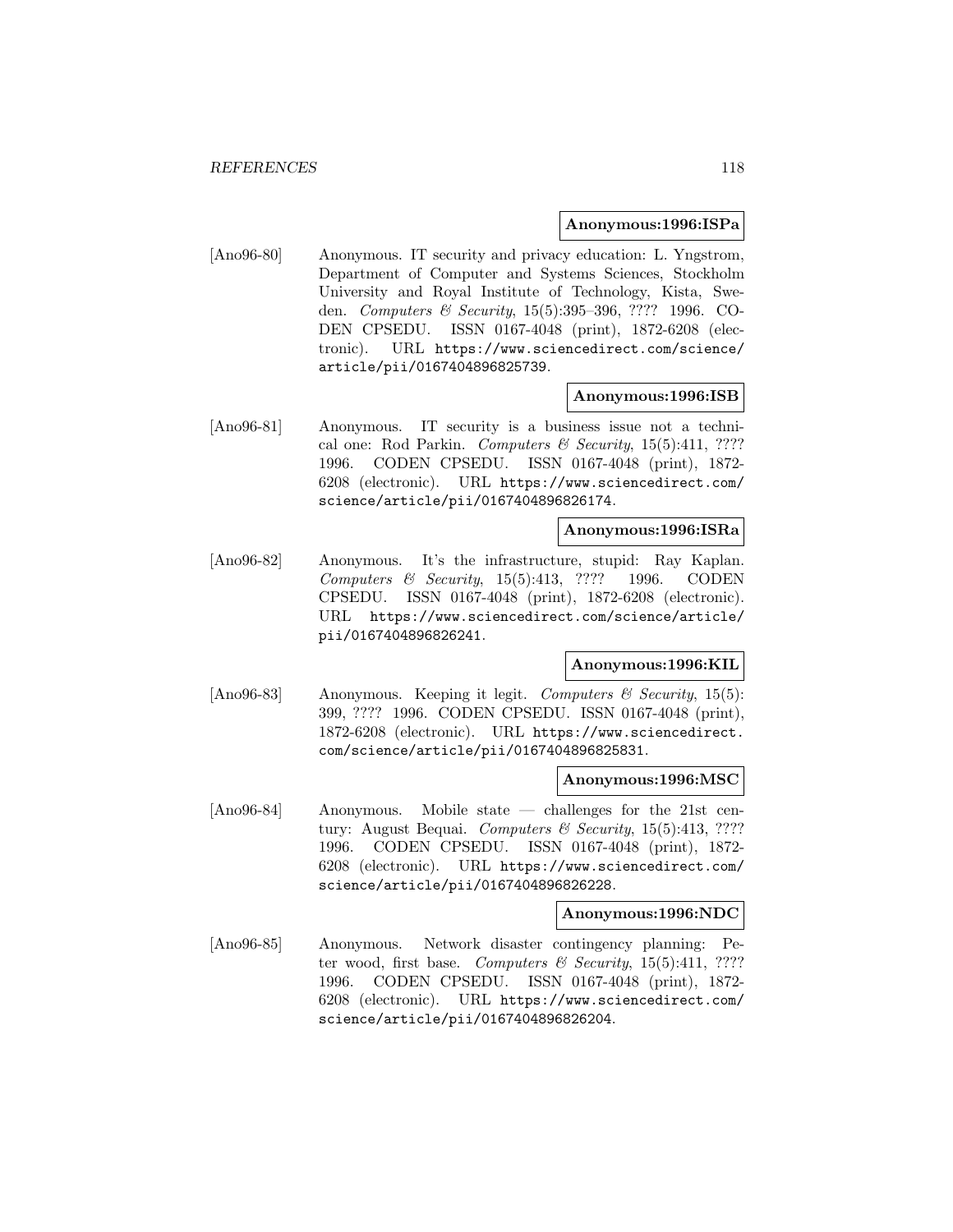### **Anonymous:1996:NIS**

[Ano96-86] Anonymous. The new information security age — electronic commerce and trusted third parties: Professor Henry Beker, Zergo Holdings plc. Computers & Security,  $15(5):409$ , ???? 1996. CODEN CPSEDU. ISSN 0167-4048 (print), 1872- 6208 (electronic). URL https://www.sciencedirect.com/ science/article/pii/0167404896826101.

# **Anonymous:1996:OCR**

[Ano96-87] Anonymous. One company's roadmap to securing it's intranet: Bob Frank, SRI International. Computers  $\mathcal C$  Security, 15(5): 414, ???? 1996. CODEN CPSEDU. ISSN 0167-4048 (print), 1872-6208 (electronic). URL https://www.sciencedirect. com/science/article/pii/0167404896826289.

# **Anonymous:1996:Pc**

[Ano96-88] Anonymous. Pages 182–266 (1996). Computers & Security, 15 (3):??, ???? 1996. CODEN CPSEDU. ISSN 0167-4048 (print), 1872-6208 (electronic).

## **Anonymous:1996:Pa**

[Ano96-89] Anonymous. Pages 2–86 (1996). Computers & Security, 15(1): ??, ???? 1996. CODEN CPSEDU. ISSN 0167-4048 (print), 1872-6208 (electronic).

#### **Anonymous:1996:Pd**

[Ano96-90] Anonymous. Pages 268–351 (1996). Computers & Security, 15 (4):??, ???? 1996. CODEN CPSEDU. ISSN 0167-4048 (print), 1872-6208 (electronic).

## **Anonymous:1996:Pe**

[Ano96-91] Anonymous. Pages 354-453 (1996). Computers & Security, 15 (5):??, ???? 1996. CODEN CPSEDU. ISSN 0167-4048 (print), 1872-6208 (electronic).

# **Anonymous:1996:Pf**

[Ano96-92] Anonymous. Pages 456–547 (1996). Computers & Security, 15 (6):??, ???? 1996. CODEN CPSEDU. ISSN 0167-4048 (print), 1872-6208 (electronic).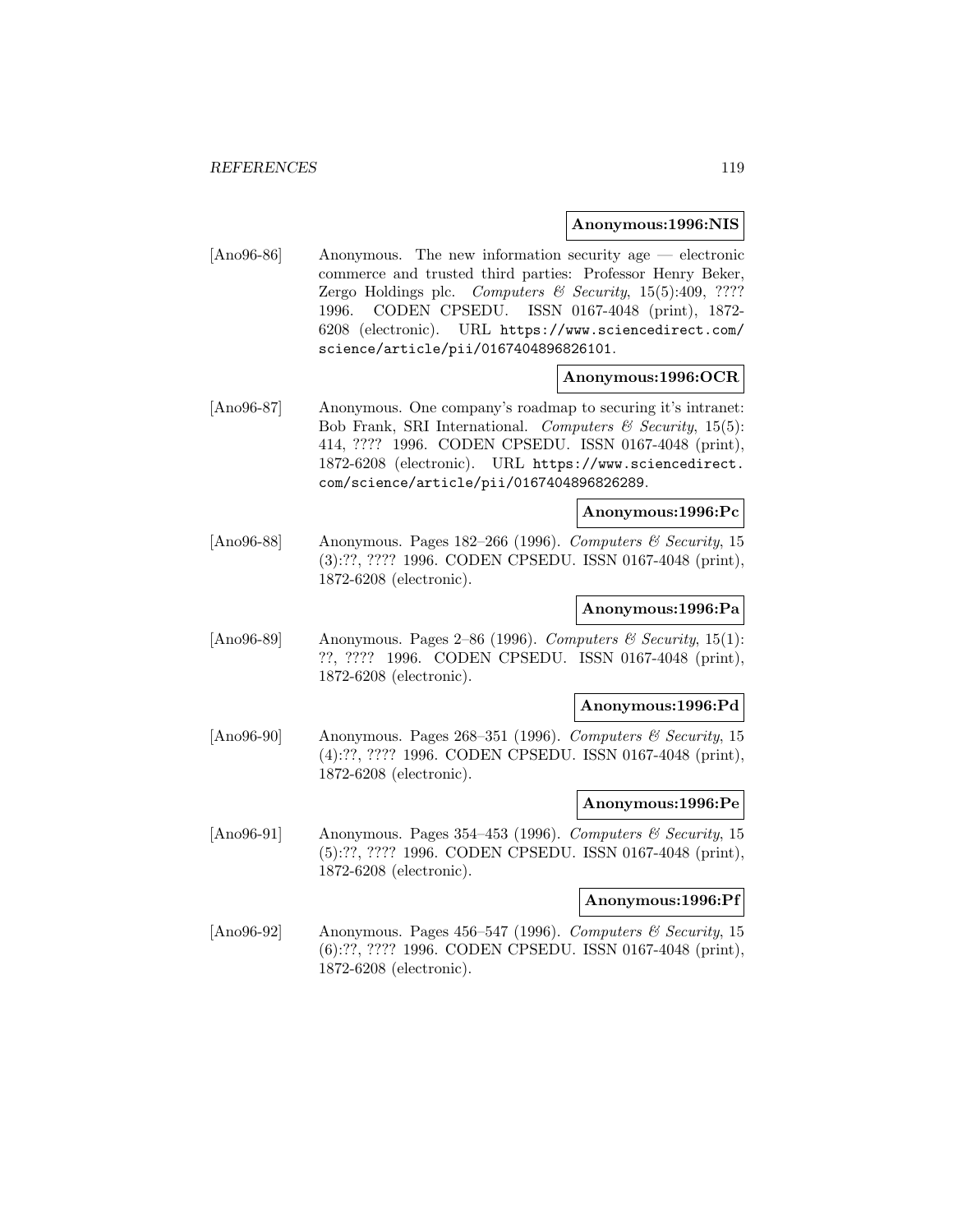# **Anonymous:1996:Pg**

[Ano96-93] Anonymous. Pages 550–649 (1996). Computers & Security, 15 (7):??, ???? 1996. CODEN CPSEDU. ISSN 0167-4048 (print), 1872-6208 (electronic).

### **Anonymous:1996:Ph**

[Ano96-94] Anonymous. Pages 652–735 (1996). Computers & Security, 15 (8):??, ???? 1996. CODEN CPSEDU. ISSN 0167-4048 (print), 1872-6208 (electronic).

# **Anonymous:1996:Pb**

[Ano96-95] Anonymous. Pages 88–179 (1996). Computers & Security, 15 (2):??, ???? 1996. CODEN CPSEDU. ISSN 0167-4048 (print), 1872-6208 (electronic).

# **Anonymous:1996:PM**

[Ano96-96] Anonymous. Password master. Computers  $\mathcal{C}$  Security, 15(5): 397, ???? 1996. CODEN CPSEDU. ISSN 0167-4048 (print), 1872-6208 (electronic). URL https://www.sciencedirect. com/science/article/pii/0167404896903545.

# **Anonymous:1996:PSS**

[Ano96-97] Anonymous. A policy for sending secret information over communications networks. Computers & Security, 15(5):400, ???? 1996. CODEN CPSEDU. ISSN 0167-4048 (print), 1872- 6208 (electronic). URL https://www.sciencedirect.com/ science/article/pii/0167404896825867.

#### **Anonymous:1996:PAH**

[Ano96-98] Anonymous. Practical application of high level risk analysis and security healthchecks for telecommunications systems: Kevin Sloan, Syntegra Ltd. SISL Operations. Computers & Security, 15(5):410, ???? 1996. CODEN CPSEDU. ISSN 0167-4048 (print), 1872-6208 (electronic). URL https://www. sciencedirect.com/science/article/pii/0167404896826137.

# **Anonymous:1996:PFS**

[Ano96-99] Anonymous. A practical framework for secure corporate teleworking: Mark Curtis, PC security. Computers  $\mathcal C$  Security, 15 (5):410, ???? 1996. CODEN CPSEDU. ISSN 0167-4048 (print), 1872-6208 (electronic). URL https://www.sciencedirect. com/science/article/pii/0167404896826149.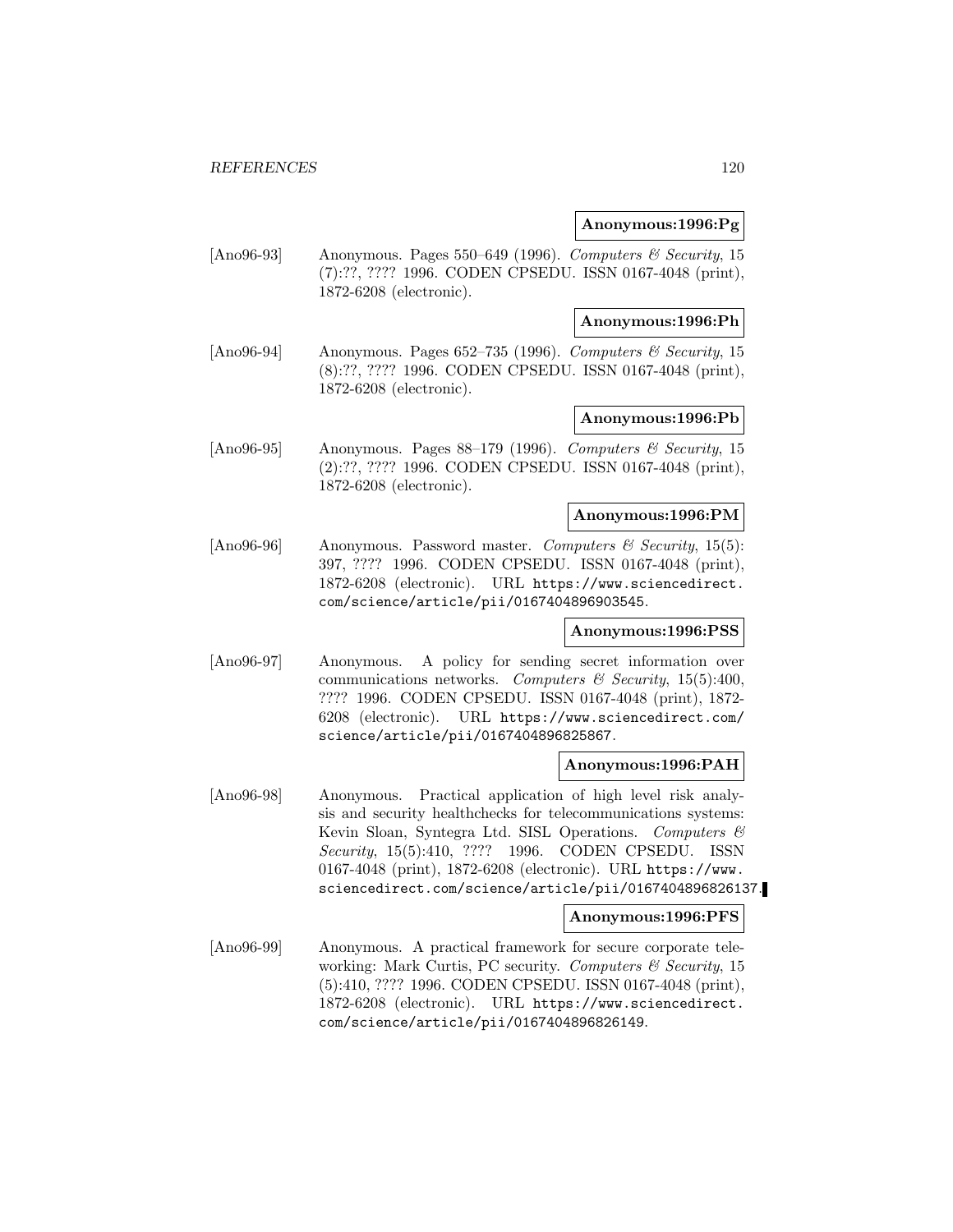### **Anonymous:1996:PI**

[Ano96-100] Anonymous. Privacy and the Internet. Computers & Security, 15(5):398, ???? 1996. CODEN CPSEDU. ISSN 0167-4048 (print), 1872-6208 (electronic). URL https://www. sciencedirect.com/science/article/pii/016740489682579X.

## **Anonymous:1996:RAI**

[Ano96-101] Anonymous. Reviewing and assessing IT projects under development: Paul Williams, Binder Hamlyn, Anderson Worldwide. Computers & Security, 15(5):409, ???? 1996. CO-DEN CPSEDU. ISSN 0167-4048 (print), 1872-6208 (electronic). URL https://www.sciencedirect.com/science/ article/pii/0167404896826083.

## **Anonymous:1996:RSC**

[Ano96-102] Anonymous. Right sizing without capsizing: P. J. Corum, The Corum Group. Computers  $\mathcal B$  Security, 15(5):409, ???? 1996. CODEN CPSEDU. ISSN 0167-4048 (print), 1872- 6208 (electronic). URL https://www.sciencedirect.com/ science/article/pii/0167404896826095.

# **Anonymous:1996:SMD**

[Ano96-103] Anonymous. SALSA: a method for developing the enterprise security architecture and strategy: John Sherwood. Computers & Security, 15(5):406, ???? 1996. CODEN CPSEDU. ISSN 0167-4048 (print), 1872-6208 (electronic). URL https://www.sciencedirect.com/science/article/ pii/016740489682606X.

#### **Anonymous:1996:SCF**

[Ano96-104] Anonymous. SAP — control and fraud prevention strategies: Nigel Iyer, Network Security Management. Computers & Security, 15(5):411, ???? 1996. CODEN CPSEDU. ISSN 0167-4048 (print), 1872-6208 (electronic). URL https://www. sciencedirect.com/science/article/pii/0167404896826198.

#### **Anonymous:1996:SW**

[Ano96-105] Anonymous. The secret war. Computers  $\mathcal{B}$  Security, 15(5):398– 399, ???? 1996. CODEN CPSEDU. ISSN 0167-4048 (print), 1872-6208 (electronic). URL https://www.sciencedirect. com/science/article/pii/0167404896825818.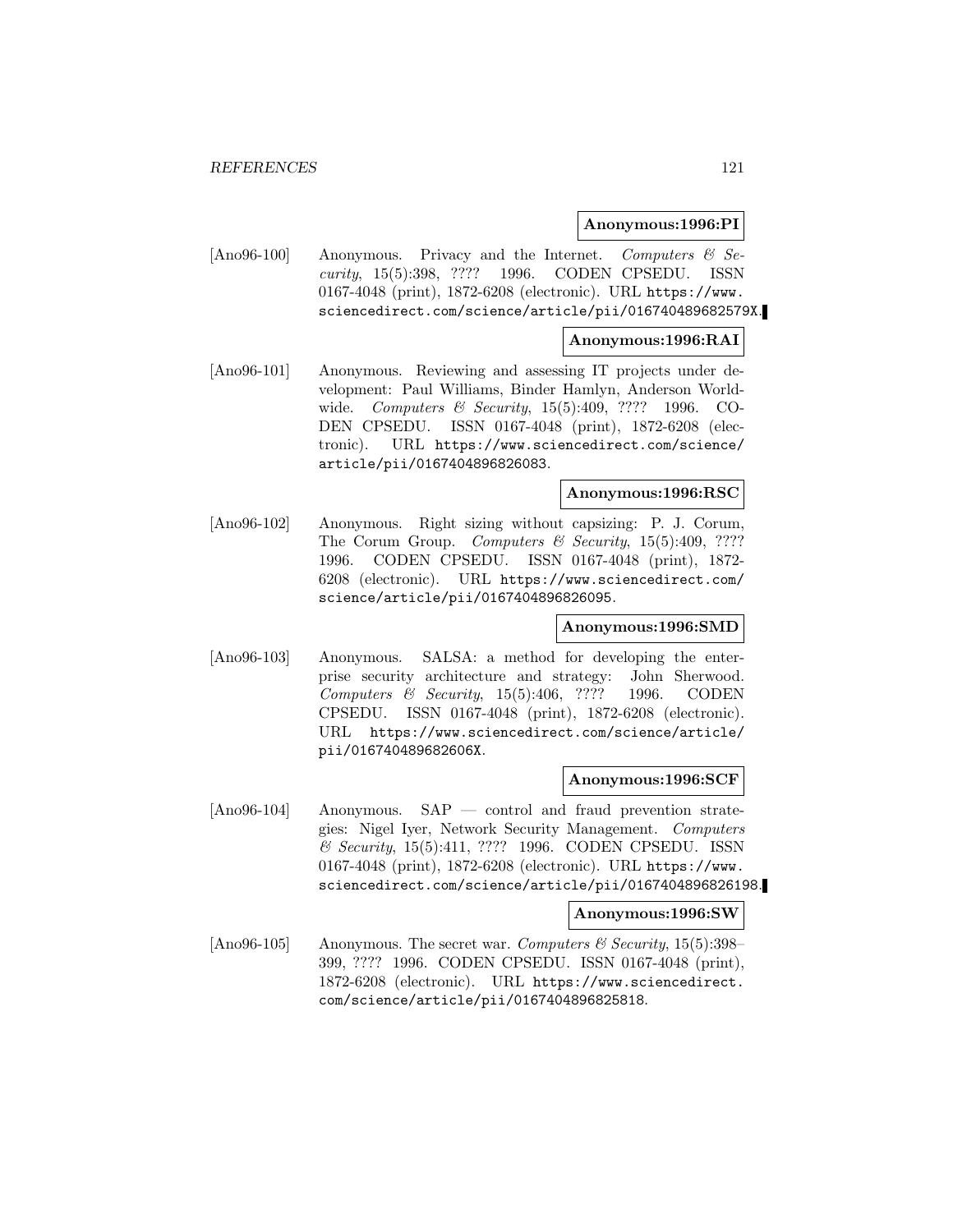## **Anonymous:1996:SIA**

[Ano96-106] Anonymous. Secure IP access at last with virtual TCP online. Computers & Security, 15(5):399, ???? 1996. CO-DEN CPSEDU. ISSN 0167-4048 (print), 1872-6208 (electronic). URL https://www.sciencedirect.com/science/ article/pii/0167404896825843.

### **Anonymous:1996:SEM**

[Ano96-107] Anonymous. Securely executing multilevel transactions: S. Jajodia, K. P. Smith. B. T. Blaustein, and L. Notargiacomo, The MITRE Corporation, McLean, VA. Computers & Security, 15 (5):394, ???? 1996. CODEN CPSEDU. ISSN 0167-4048 (print), 1872-6208 (electronic). URL https://www.sciencedirect. com/science/article/pii/0167404896825648.

## **Anonymous:1996:SRA**

[Ano96-108] Anonymous. Securing remote access to corporate systems: Colin tankard, digital pathways. Computers  $\mathcal C$  Security, 15(5): 414, ???? 1996. CODEN CPSEDU. ISSN 0167-4048 (print), 1872-6208 (electronic). URL https://www.sciencedirect. com/science/article/pii/0167404896826253.

# **Anonymous:1996:SIVb**

[Ano96-109] Anonymous. Security issues in the virtual corporation: Bob Frank, SRI International. Computers & Security, 15(5):405– 406, ???? 1996. CODEN CPSEDU. ISSN 0167-4048 (print), 1872-6208 (electronic). URL https://www.sciencedirect. com/science/article/pii/0167404896826010.

## **Anonymous:1996:SBS**

[Ano96-110] Anonymous. Smartcards — is Britain smart enough: Alan Laird, Bull Information Systems. Computers  $\mathcal B$  Security, 15(5): 417, ???? 1996. CODEN CPSEDU. ISSN 0167-4048 (print), 1872-6208 (electronic). URL https://www.sciencedirect. com/science/article/pii/0167404896826320.

## **Anonymous:1996:SQA**

[Ano96-111] Anonymous. Software quality assurance: the underlying framework for achieving secure and reliable software systems: S. A. Frangos, Intrasoft, Athens, Greece. Computers & Security, 15 (5):394, ???? 1996. CODEN CPSEDU. ISSN 0167-4048 (print), 1872-6208 (electronic). URL https://www.sciencedirect. com/science/article/pii/016740489682565X.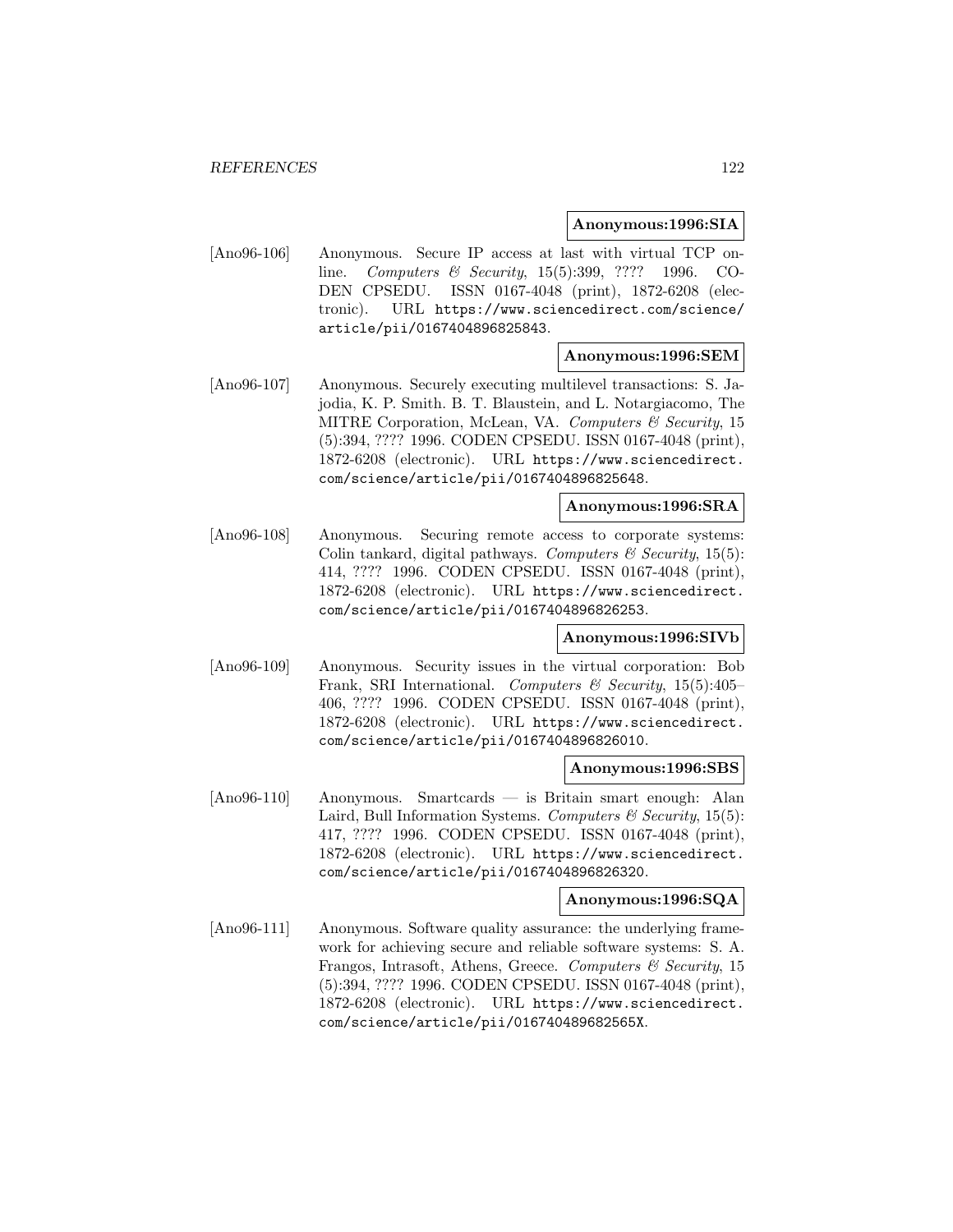### **Anonymous:1996:SOV**

[Ano96-112] Anonymous. Some observations on vulnerabilities: Prof. Gene Spafford, Purdue University. Computers  $\mathcal{B}$  Security, 15(5): 405, ???? 1996. CODEN CPSEDU. ISSN 0167-4048 (print), 1872-6208 (electronic). URL https://www.sciencedirect. com/science/article/pii/0167404896826009.

### **Anonymous:1996:SIVa**

[Ano96-113] Anonymous. Subject index for volume 14. Computers & Security, 15(2):131–136, ???? 1996. CODEN CPSEDU. ISSN 0167-4048 (print), 1872-6208 (electronic). URL https://www.sciencedirect.com/science/article/ pii/S0167404896902825.

## **Anonymous:1996:TC**

[Ano96-114] Anonymous. Tales from the crypt. Computers  $\mathcal C$  Security, 15 (5):400, ???? 1996. CODEN CPSEDU. ISSN 0167-4048 (print), 1872-6208 (electronic). URL https://www.sciencedirect. com/science/article/pii/0167404896825909.

# **Anonymous:1996:TAH**

[Ano96-115] Anonymous. A taxonomy for analyzing hazards to information systems: R. Baskerville, Copenhagen Business School, Frederiksberg, Denmark. Computers & Security, 15(5):395, ???? 1996. CODEN CPSEDU. ISSN 0167-4048 (print), 1872- 6208 (electronic). URL https://www.sciencedirect.com/ science/article/pii/0167404896825715.

## **Anonymous:1996:TFE**

[Ano96-116] Anonymous. Telecommunications fraud the evolving threat: Tom Mulhall, BT. Computers & Security, 15(5):410, ???? 1996. CODEN CPSEDU. ISSN 0167-4048 (print), 1872- 6208 (electronic). URL https://www.sciencedirect.com/ science/article/pii/0167404896826150.

## **Anonymous:1996:TYP**

[Ano96-117] Anonymous. Testing your plan is more important than the plan itself. Computers & Security,  $15(5):400, ????$  1996. CODEN CPSEDU. ISSN 0167-4048 (print), 1872-6208 (electronic). URL https://www.sciencedirect.com/science/ article/pii/0167404896825880.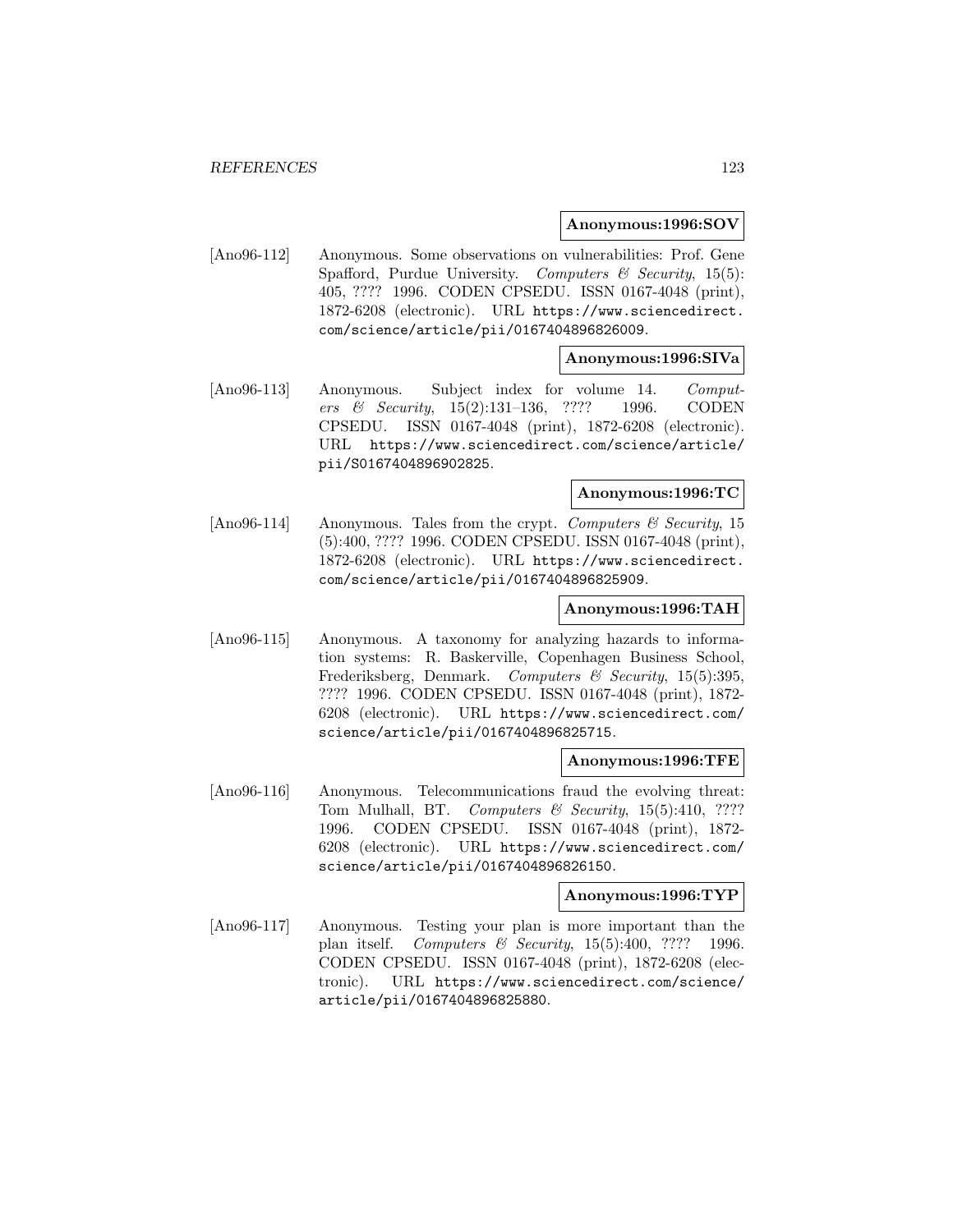## **Anonymous:1996:TBS**

[Ano96-118] Anonymous. The truth behind single sign-on: Gary Hardy, Zergo. Computers & Security, 15(5):417, ???? 1996. CO-DEN CPSEDU. ISSN 0167-4048 (print), 1872-6208 (electronic). URL https://www.sciencedirect.com/science/ article/pii/0167404896826319.

## **Anonymous:1996:WSS**

[Ano96-119] Anonymous. Web server: security lockdown. Computers & Security, 15(5):401–402, ???? 1996. CODEN CPSEDU. ISSN 0167-4048 (print), 1872-6208 (electronic). URL https://www.sciencedirect.com/science/article/ pii/0167404896825958.

#### **Anonymous:1997:ADS**

[Ano97a] Anonymous. An attack detection system for secure computer systems-outline of the solution. Computers  $\mathcal C$  Security, 16(3): 207, ???? 1997. CODEN CPSEDU. ISSN 0167-4048 (print), 1872-6208 (electronic). URL https://www.sciencedirect. com/science/article/pii/S0167404897845221.

# **Anonymous:1997:AIV**

[Ano97b] Anonymous. Author index for volume 15. Computers & Security, 16(2):172, ???? 1997. CODEN CPSEDU. ISSN 0167-4048 (print), 1872-6208 (electronic). URL https://www. sciencedirect.com/science/article/pii/S0167404897883095.

# **Anonymous:1997:BCA**

[Ano97c] Anonymous. Between the cracks: Alan Earls, Computerworld, February 10, 1997, pp. 79–80. Computers & Security, 16(1):64– 65, ???? 1997. CODEN CPSEDU. ISSN 0167-4048 (print), 1872-6208 (electronic). URL https://www.sciencedirect. com/science/article/pii/S0167404897857999.

#### **Anonymous:1997:Cd**

[Ano97d] Anonymous. Calendar. Computers & Security, 16(4):335– 336, ???? 1997. CODEN CPSEDU. ISSN 0167-4048 (print), 1872-6208 (electronic). URL https://www.sciencedirect. com/science/article/pii/S0167404897901577.

## **Anonymous:1997:Ce**

[Ano97e] Anonymous. Calendar. Computers & Security, 16(6):513– 514, ???? 1997. CODEN CPSEDU. ISSN 0167-4048 (print),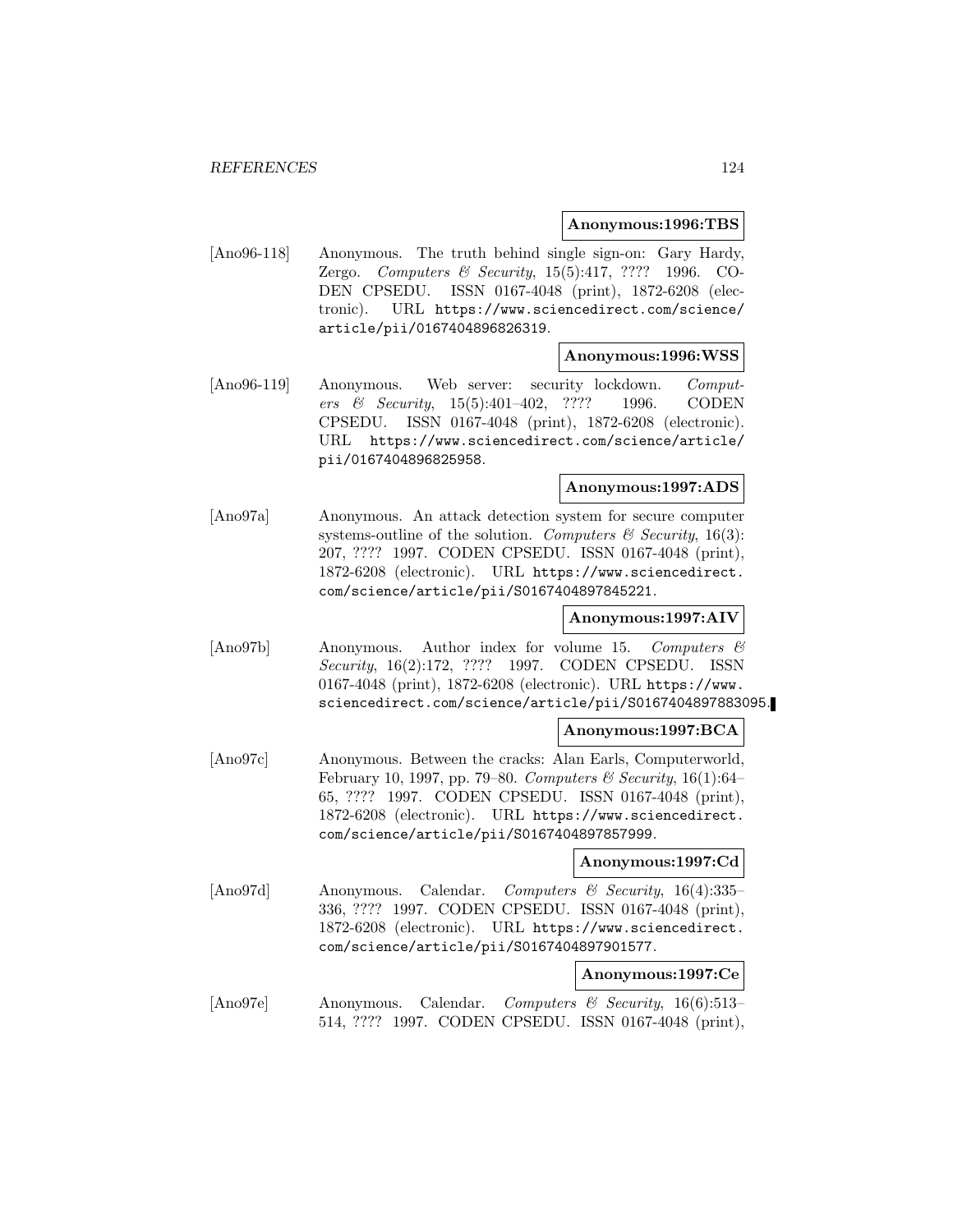1872-6208 (electronic). URL https://www.sciencedirect. com/science/article/pii/S016740489790273X.

### **Anonymous:1997:Cf**

[Ano97f] Anonymous. Calendar. Computers & Security, 16(7):625– 626, ???? 1997. CODEN CPSEDU. ISSN 0167-4048 (print), 1872-6208 (electronic). URL https://www.sciencedirect. com/science/article/pii/S0167404897901620.

# **Anonymous:1997:Cg**

[Ano97g] Anonymous. Calendar. Computers & Security, 16(8):683– 684, ???? 1997. CODEN CPSEDU. ISSN 0167-4048 (print), 1872-6208 (electronic). URL https://www.sciencedirect. com/science/article/pii/S0167404897900596.

## **Anonymous:1997:Ca**

[Ano97h] Anonymous. Calender. Computers & Security, 16(1):67–68, ???? 1997. CODEN CPSEDU. ISSN 0167-4048 (print), 1872- 6208 (electronic). URL https://www.sciencedirect.com/ science/article/pii/S0167404897900341.

# **Anonymous:1997:Cb**

[Ano97i] Anonymous. Calender. Computers & Security, 16(2):133– 134, ???? 1997. CODEN CPSEDU. ISSN 0167-4048 (print), 1872-6208 (electronic). URL https://www.sciencedirect. com/science/article/pii/S0167404897902261.

# **Anonymous:1997:Cc**

[Ano97j] Anonymous. Calender. Computers & Security, 16(3):219– 220, ???? 1997. CODEN CPSEDU. ISSN 0167-4048 (print), 1872-6208 (electronic). URL https://www.sciencedirect. com/science/article/pii/S0167404897902674.

# **Anonymous:1997:CSB**

[Ano97k] Anonymous. Can security baselines replace risk analysis? Computers & Security, 16(3):206–207, ???? 1997. CO-DEN CPSEDU. ISSN 0167-4048 (print), 1872-6208 (electronic). URL https://www.sciencedirect.com/science/ article/pii/S016740489784518X.

# **Anonymous:1997:CPS**

[Ano97l] Anonymous. Code of practice: a standard for information security management. Computers  $\mathcal B$  Security, 16(3):206, ????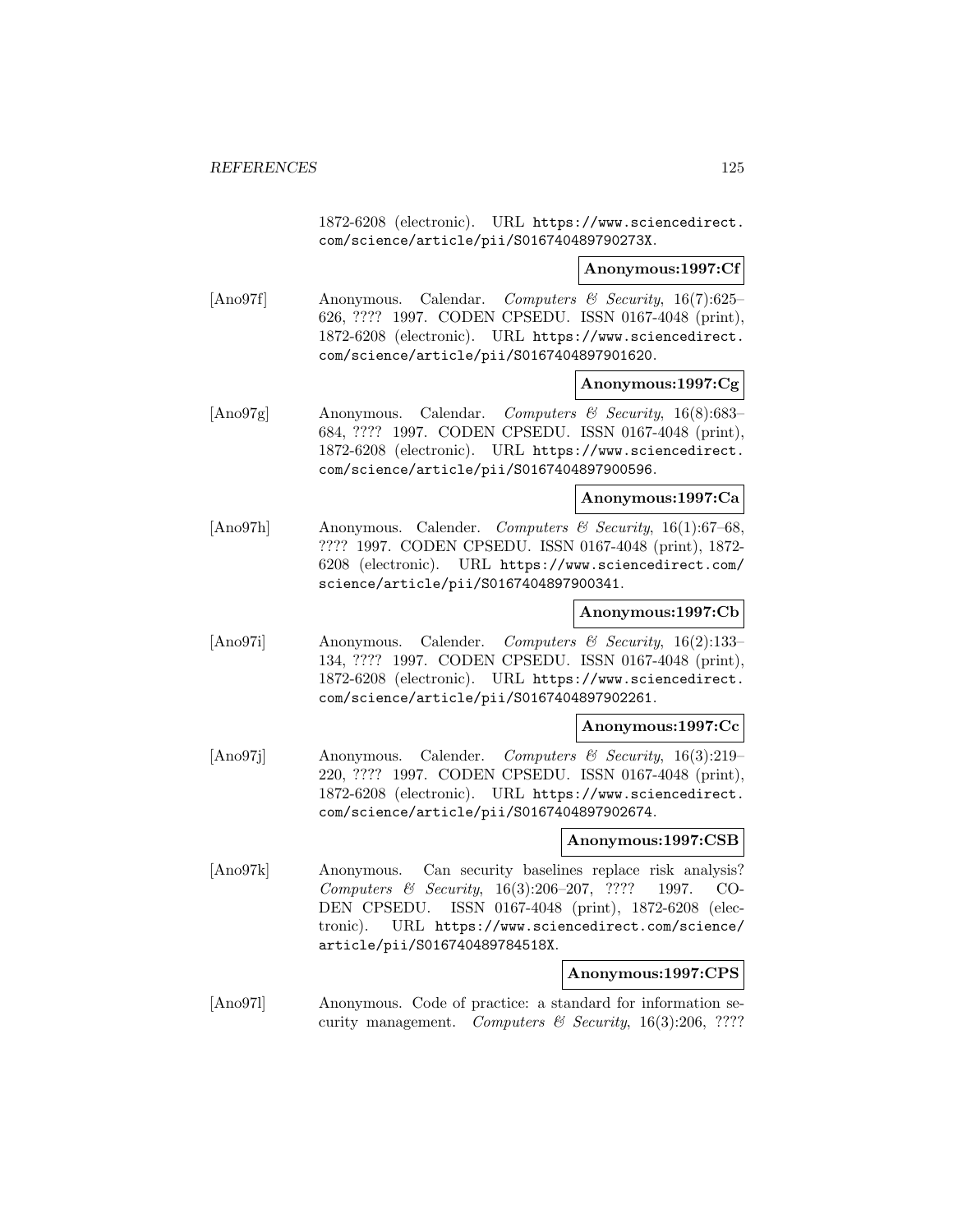1997. CODEN CPSEDU. ISSN 0167-4048 (print), 1872- 6208 (electronic). URL https://www.sciencedirect.com/ science/article/pii/S0167404897845166.

# **Anonymous:1997:CCF**

[Ano97m] Anonymous. A common criteria framework for the evaluation of information technology systems security. Computers & Security, 16(3):207, ???? 1997. CODEN CPSEDU. ISSN 0167-4048 (print), 1872-6208 (electronic). URL https://www. sciencedirect.com/science/article/pii/S016740489784521X.

# **Anonymous:1997:CSC**

[Ano97n] Anonymous. A comparison of schemes for certification authorities/trusted third parties. Computers  $\mathcal C$  Security, 16(3): 210, ???? 1997. CODEN CPSEDU. ISSN 0167-4048 (print), 1872-6208 (electronic). URL https://www.sciencedirect. com/science/article/pii/S0167404897845312.

### **Anonymous:1997:CTM**

[Ano97o] Anonymous. A compile-time model for safe information flow in object-oriented databases. Computers  $\mathcal B$  Security, 16(3): 206, ???? 1997. CODEN CPSEDU. ISSN 0167-4048 (print), 1872-6208 (electronic). URL https://www.sciencedirect. com/science/article/pii/S0167404897845178.

# **Anonymous:1997:CNK**

[Ano97p] Anonymous. A comprehensive need-to-know access control system and its application for medical information systems. Computers & Security, 16(3):209, ???? 1997. CO-DEN CPSEDU. ISSN 0167-4048 (print), 1872-6208 (electronic). URL https://www.sciencedirect.com/science/ article/pii/S0167404897845294.

#### **Anonymous:1997:CEa**

[Ano97q] Anonymous. Compsec '97 exhibitors. Computers & Security, 16(6):529–532, 534, 536, 537–540, ???? 1997. CO-DEN CPSEDU. ISSN 0167-4048 (print), 1872-6208 (electronic). URL https://www.sciencedirect.com/science/ article/pii/S0167404897902741.

# **Anonymous:1997:CDP**

[Ano97r] Anonymous. Computer disasters: prevention and recovery. Computers & Security, 16(3):187–188, ???? 1997. CO-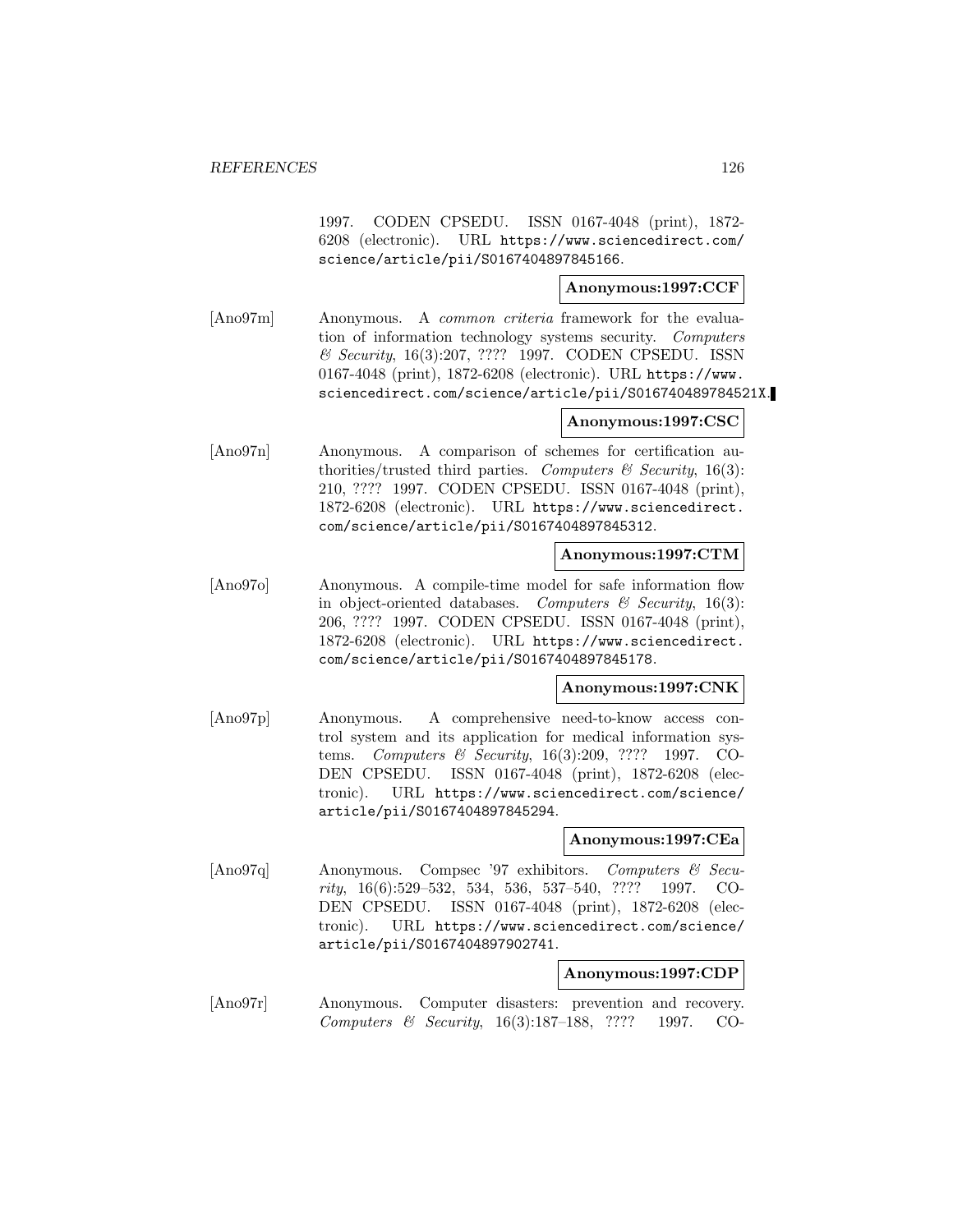DEN CPSEDU. ISSN 0167-4048 (print), 1872-6208 (electronic). URL https://www.sciencedirect.com/science/ article/pii/S0167404897845099.

# **Anonymous:1997:CCV**

[Ano97s] Anonymous. Constructing computer virus phylogenies. Computers & Security, 16(3):187, ???? 1997. CODEN CPSEDU. ISSN 0167-4048 (print), 1872-6208 (electronic). URL https://www.sciencedirect.com/science/article/ pii/S0167404897845087.

# **Anonymous:1997:CIA**

[Ano97t] Anonymous. Controlling Internet access at an educational institution. Computers & Security,  $16(3):210$ , ???? 1997. CODEN CPSEDU. ISSN 0167-4048 (print), 1872-6208 (electronic). URL https://www.sciencedirect.com/science/ article/pii/S0167404897845324.

# **Anonymous:1997:CKG**

[Ano97u] Anonymous. Cryptography: a key to growth — and crime: Nicholas Bray, Wall Street Journal Europe, January 27, 1997. Computers & Security, 16(1):62, ???? 1997. CO-DEN CPSEDU. ISSN 0167-4048 (print), 1872-6208 (electronic). URL https://www.sciencedirect.com/science/ article/pii/S0167404897857914.

## **Anonymous:1997:CCL**

[Ano97v] Anonymous. Cyberclash over cybercash: Lisa Picarille. Computerworld, December 9, 1996, p. 12. Computers & Security, 16(1):62–63, ???? 1997. CODEN CPSEDU. ISSN 0167-4048 (print), 1872-6208 (electronic). URL https://www. sciencedirect.com/science/article/pii/S0167404897857938.

#### **Anonymous:1997:DBT**

[Ano97w] Anonymous. Data backup technology. Computers & Security, 16(3):188, ???? 1997. CODEN CPSEDU. ISSN 0167-4048 (print), 1872-6208 (electronic). URL https://www. sciencedirect.com/science/article/pii/S0167404897845105.

## **Anonymous:1997:DAP**

[Ano97x] Anonymous. Deriving authorization from process analysis in legacy information systems. Computers  $\mathcal B$  Security, 16(3):206,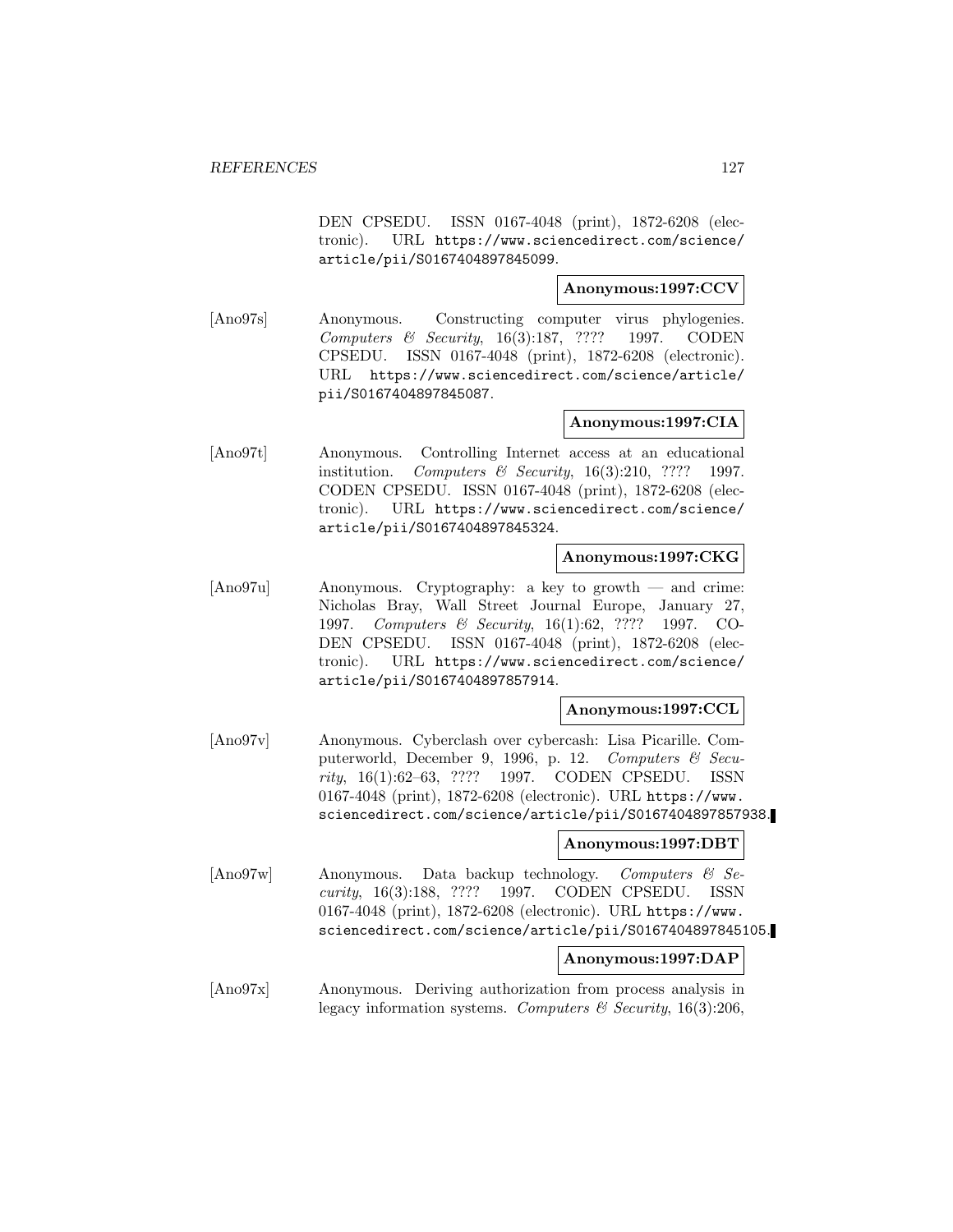???? 1997. CODEN CPSEDU. ISSN 0167-4048 (print), 1872- 6208 (electronic). URL https://www.sciencedirect.com/ science/article/pii/S0167404897845154.

## **Anonymous:1997:EB**

 $[\text{Ano97y}]$  Anonymous. Editorial Board. Computers & Security, 16(1): 2, ???? 1997. CODEN CPSEDU. ISSN 0167-4048 (print), 1872-6208 (electronic). URL https://www.sciencedirect. com/science/article/pii/S0167404897900006.

## **Anonymous:1997:FMA**

[Ano97z] Anonymous. A formal model to aid documenting and harmonizing of information security requirements. Computers & Security, 16(3):205-206, ???? 1997. CODEN CPSEDU. ISSN 0167-4048 (print), 1872-6208 (electronic). URL https://www.sciencedirect.com/science/article/ pii/S0167404897845142.

#### **Anonymous:1997:FFP**

[Ano97-27] Anonymous. Fortifyingyour firewall: Peter Morrissey. Network Computing, February 15, 1997, pp. 57–71. Computers & Security, 16(1):66, ???? 1997. CODEN CPSEDU. ISSN 0167-4048 (print), 1872-6208 (electronic). URL https://www. sciencedirect.com/science/article/pii/S0167404897858051.

## **Anonymous:1997:Ea**

 $[\text{Ano97-28}]$  Anonymous. From the editor. Computers & Security, 16(2):84– 85, ???? 1997. CODEN CPSEDU. ISSN 0167-4048 (print), 1872-6208 (electronic). URL https://www.sciencedirect. com/science/article/pii/S0167404897882879.

#### **Anonymous:1997:Ec**

[Ano97-29] Anonymous. From the editor. Computers & Security, 16 (3):178–179, ???? 1997. CODEN CPSEDU. ISSN 0167- 4048 (print), 1872-6208 (electronic). URL https://www. sciencedirect.com/science/article/pii/S0167404897844987.

#### **Anonymous:1997:Ed**

[Ano97-30] Anonymous. From the editor. Computers & Security, 16 (4):264–265, ???? 1997. CODEN CPSEDU. ISSN 0167- 4048 (print), 1872-6208 (electronic). URL https://www. sciencedirect.com/science/article/pii/S0167404897801885.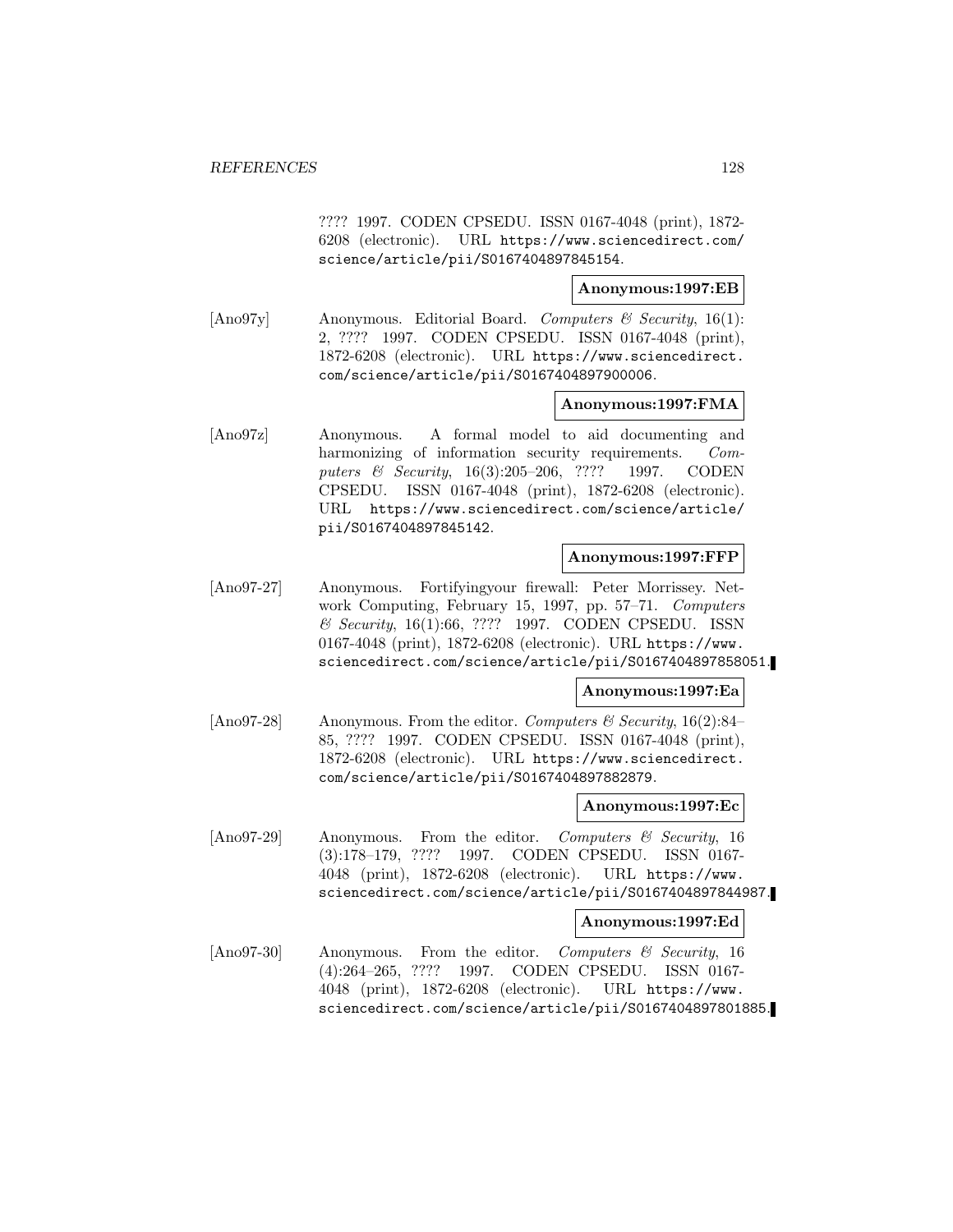### **Anonymous:1997:Ee**

[Ano97-31] Anonymous. From the editor. Computers & Security, 16 (6):452–453, ???? 1997. CODEN CPSEDU. ISSN 0167- 4048 (print), 1872-6208 (electronic). URL https://www. sciencedirect.com/science/article/pii/S0167404897846391.

### **Anonymous:1997:Ef**

[Ano97-32] Anonymous. From the editor. Computers & Security, 16 (7):570–571, ???? 1997. CODEN CPSEDU. ISSN 0167- 4048 (print), 1872-6208 (electronic). URL https://www. sciencedirect.com/science/article/pii/S0167404897807924.

### **Anonymous:1997:Eg**

[Ano97-33] Anonymous. From the editor. Computers & Security, 16 (8):648–649, ???? 1997. CODEN CPSEDU. ISSN 0167- 4048 (print), 1872-6208 (electronic). URL https://www. sciencedirect.com/science/article/pii/S0167404897875773.

# **Anonymous:1997:FNN**

[Ano97-34] Anonymous. The future of networks and network security. Computers & Security, 16(3):209, ???? 1997. CO-DEN CPSEDU. ISSN 0167-4048 (print), 1872-6208 (electronic). URL https://www.sciencedirect.com/science/ article/pii/S0167404897845270.

# **Anonymous:1997:GCG**

[Ano97-35] Anonymous. Gotcha! Con games on the Internet: Sharon Gaudin. Computerworld, February 10, 1997, pp. 43–44. Computers & Security, 16(1):63, ???? 1997. CODEN CPSEDU. ISSN 0167-4048 (print), 1872-6208 (electronic). URL https://www.sciencedirect.com/science/article/ pii/S016740489785794X.

# **Anonymous:1997:HFT**

[Ano97-36] Anonymous. Holding the fort: Thomas Parkhurst. Computerworld, February 10, 1977, pp. 73–77. Computers  $\mathcal C$  Security, 16 (1):65, ???? 1997. CODEN CPSEDU. ISSN 0167-4048 (print), 1872-6208 (electronic). URL https://www.sciencedirect. com/science/article/pii/S0167404897858014.

# **Anonymous:1997:HDC**

[Ano97-37] Anonymous. How digital certificates work: LAN times, January 6, 1997, p. 39. Computers & Security,  $16(1):62, ????$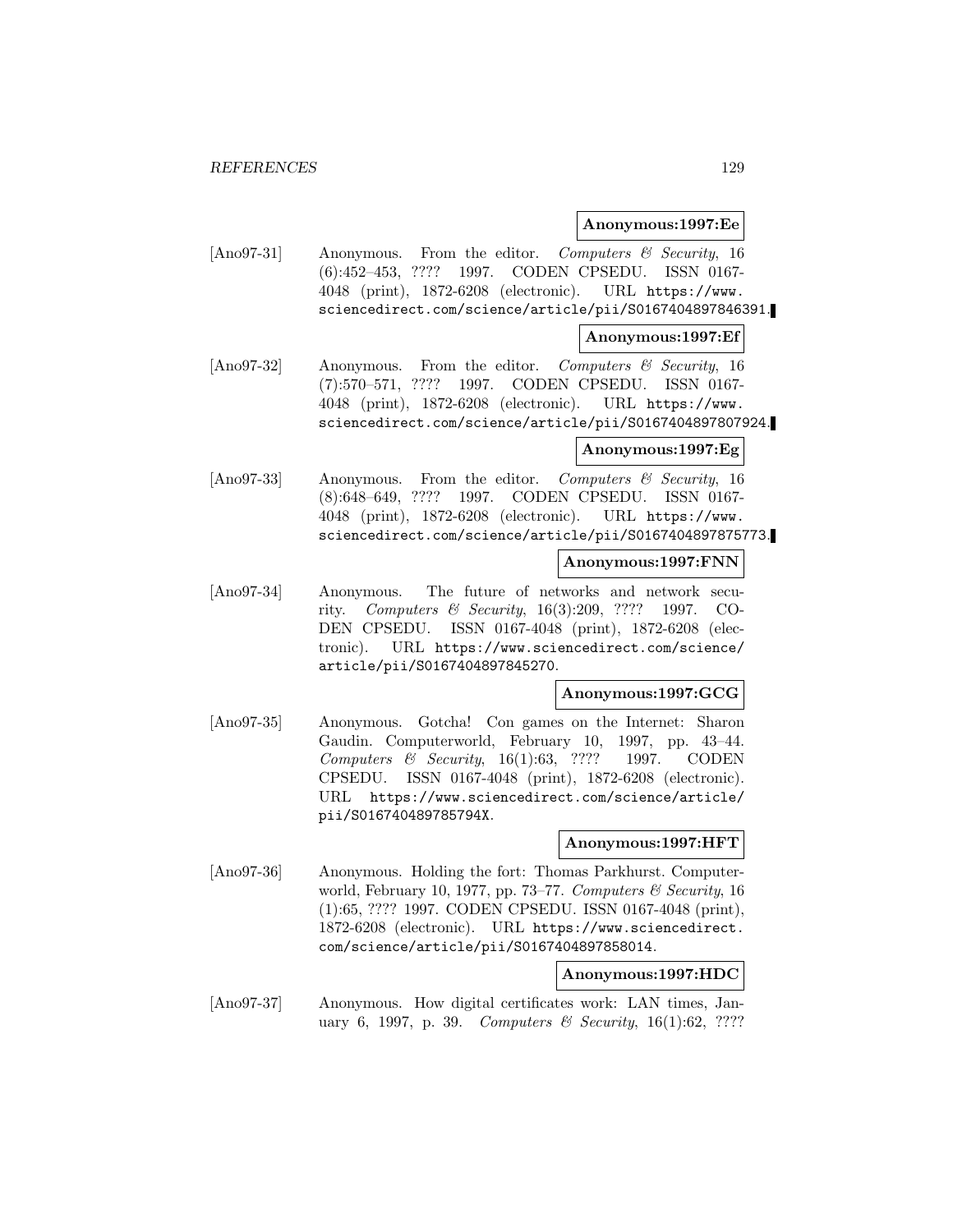1997. CODEN CPSEDU. ISSN 0167-4048 (print), 1872- 6208 (electronic). URL https://www.sciencedirect.com/ science/article/pii/S0167404897857926.

# **Anonymous:1997:HTS**

[Ano97-38] Anonymous. How to trust systems. Computers  $\mathscr$  Security, 16 (3):210, ???? 1997. CODEN CPSEDU. ISSN 0167-4048 (print), 1872-6208 (electronic). URL https://www.sciencedirect. com/science/article/pii/S0167404897845348.

# **Anonymous:1997:ITCa**

[Ano97-39] Anonymous. IFIP technical committee 11. Computers  $\mathcal{C}$  Security, 16(1):80–82, ???? 1997. CODEN CPSEDU. ISSN 0167-4048 (print), 1872-6208 (electronic). URL https://www. sciencedirect.com/science/article/pii/S0167404897900407.

# **Anonymous:1997:ITCb**

[Ano97-40] Anonymous. IFIP technical committee 11. Computers & Security, 16(2):173–175, ???? 1997. CODEN CPSEDU. ISSN 0167-4048 (print), 1872-6208 (electronic). URL https://www.sciencedirect.com/science/article/ pii/S0167404897902285.

# **Anonymous:1997:ITCc**

[Ano97-41] Anonymous. IFIP technical committee 11. Computers & Security, 16(3):259–261, ???? 1997. CODEN CPSEDU. ISSN 0167-4048 (print), 1872-6208 (electronic). URL https://www.sciencedirect.com/science/article/ pii/S0167404897902698.

# **Anonymous:1997:ITCd**

[Ano97-42] Anonymous. IFIP technical committee 11. Computers & Security, 16(4):345–347, ???? 1997. CODEN CPSEDU. ISSN 0167-4048 (print), 1872-6208 (electronic). URL https://www.sciencedirect.com/science/article/ pii/S0167404897901619.

#### **Anonymous:1997:ITCe**

[Ano97-43] Anonymous. IFIP technical committee 11. Computers & Security, 16(6):565–567, ???? 1997. CODEN CPSEDU. ISSN 0167-4048 (print), 1872-6208 (electronic). URL https://www.sciencedirect.com/science/article/ pii/S0167404897902765.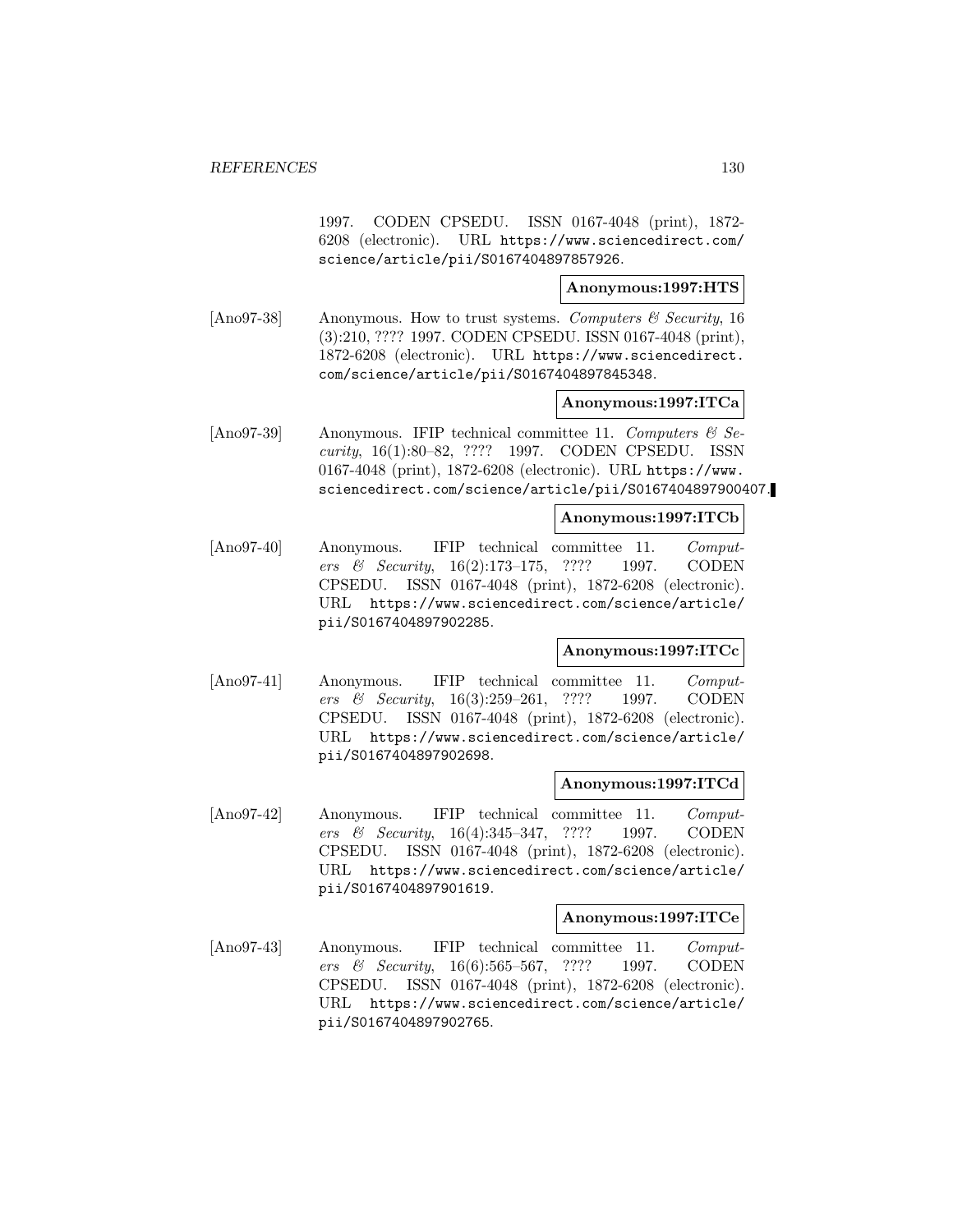## **Anonymous:1997:ITCf**

[Ano97-44] Anonymous. IFip technical committee 11. Computers & Security, 16(7):643–645, ???? 1997. CODEN CPSEDU. ISSN 0167-4048 (print), 1872-6208 (electronic). URL https://www.sciencedirect.com/science/article/ pii/S0167404897901644.

# **Anonymous:1997:ITCg**

[Ano97-45] Anonymous. IFIP technical committee 11. Computers & Security, 16(8):721–723, ???? 1997. CODEN CPSEDU. ISSN 0167-4048 (print), 1872-6208 (electronic). URL https://www.sciencedirect.com/science/article/ pii/S0167404897900638.

## **Anonymous:1997:IIS**

[Ano97-46] Anonymous. Integrating information security in the development of telematic systems. Computers  $\mathcal{C}$  Security, 16(3): 210, ???? 1997. CODEN CPSEDU. ISSN 0167-4048 (print), 1872-6208 (electronic). URL https://www.sciencedirect. com/science/article/pii/S0167404897845336.

# **Anonymous:1997:IFP**

[Ano97-47] Anonymous. Internal firewalls protect against inside jobs: Rivka Tadjer. Computing, December 1, 1996, pp. 28–30. Computers & Security, 16(1):64, ???? 1997. CODEN CPSEDU. ISSN 0167-4048 (print), 1872-6208 (electronic). URL https://www.sciencedirect.com/science/article/ pii/S0167404897857975.

#### **Anonymous:1997:IBRa**

[Ano97-48] Anonymous. International Board of Referees. Computers & Security, 16(1):69–70, ???? 1997. CODEN CPSEDU. ISSN 0167-4048 (print), 1872-6208 (electronic). URL https://www.sciencedirect.com/science/article/ pii/S0167404897900365.

#### **Anonymous:1997:IBRb**

[Ano97-49] Anonymous. International board of referees. Computers & Security, 16(2):135–136, ???? 1997. CODEN CPSEDU. ISSN 0167-4048 (print), 1872-6208 (electronic). URL https://www.sciencedirect.com/science/article/ pii/S0167404897902273.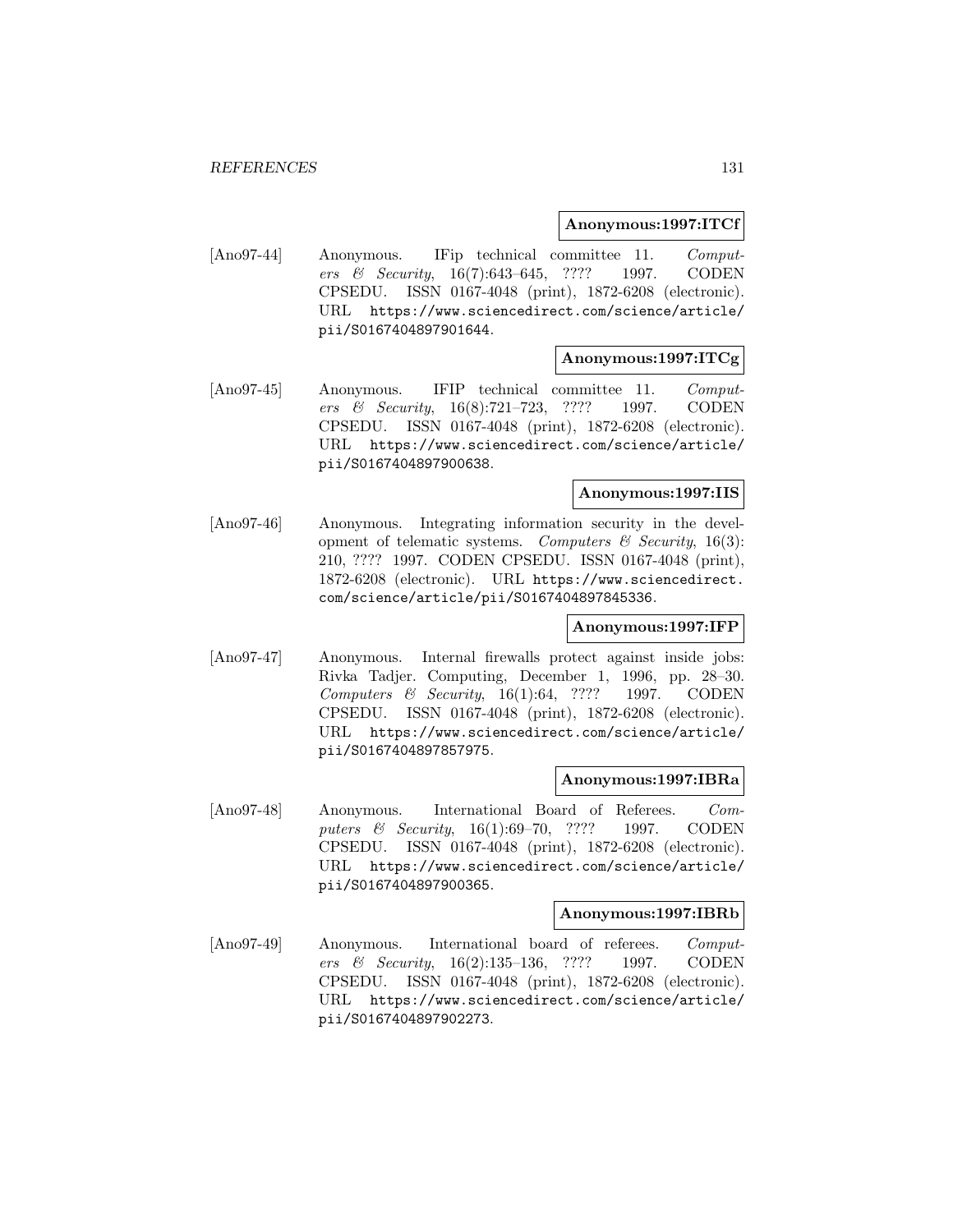## **Anonymous:1997:IBRc**

[Ano97-50] Anonymous. International Board of Referees. Computers & Security, 16(3):221–222, ???? 1997. CODEN CPSEDU. ISSN 0167-4048 (print), 1872-6208 (electronic). URL https://www.sciencedirect.com/science/article/ pii/S0167404897902686.

### **Anonymous:1997:IBRd**

[Ano97-51] Anonymous. International board of referees. Computers & Security, 16(4):337–338, ???? 1997. CODEN CPSEDU. ISSN 0167-4048 (print), 1872-6208 (electronic). URL https://www.sciencedirect.com/science/article/ pii/S0167404897901590.

## **Anonymous:1997:IBRe**

[Ano97-52] Anonymous. International board of referees. Computers & Security, 16(6):541–542, ???? 1997. CODEN CPSEDU. ISSN 0167-4048 (print), 1872-6208 (electronic). URL https://www.sciencedirect.com/science/article/ pii/S0167404897902753.

# **Anonymous:1997:IBRf**

[Ano97-53] Anonymous. International board of referees. Computers & Security, 16(7):627–628, ???? 1997. CODEN CPSEDU. ISSN 0167-4048 (print), 1872-6208 (electronic). URL https://www.sciencedirect.com/science/article/ pii/S0167404897901632.

## **Anonymous:1997:IBRg**

[Ano97-54] Anonymous. International board of referees. Computers & Security, 16(8):685–686, ???? 1997. CODEN CPSEDU. ISSN 0167-4048 (print), 1872-6208 (electronic). URL https://www.sciencedirect.com/science/article/ pii/S0167404897900614.

# **Anonymous:1997:DYK**

[Ano97-55] Anonymous. It's 1997. do you know where your data is?: Robert Moskowitz. Network Computing, February 15, 1997, pp. 39–40. Computers & Security, 16(1):64, ???? 1997. CO-DEN CPSEDU. ISSN 0167-4048 (print), 1872-6208 (electronic). URL https://www.sciencedirect.com/science/ article/pii/S0167404897857987.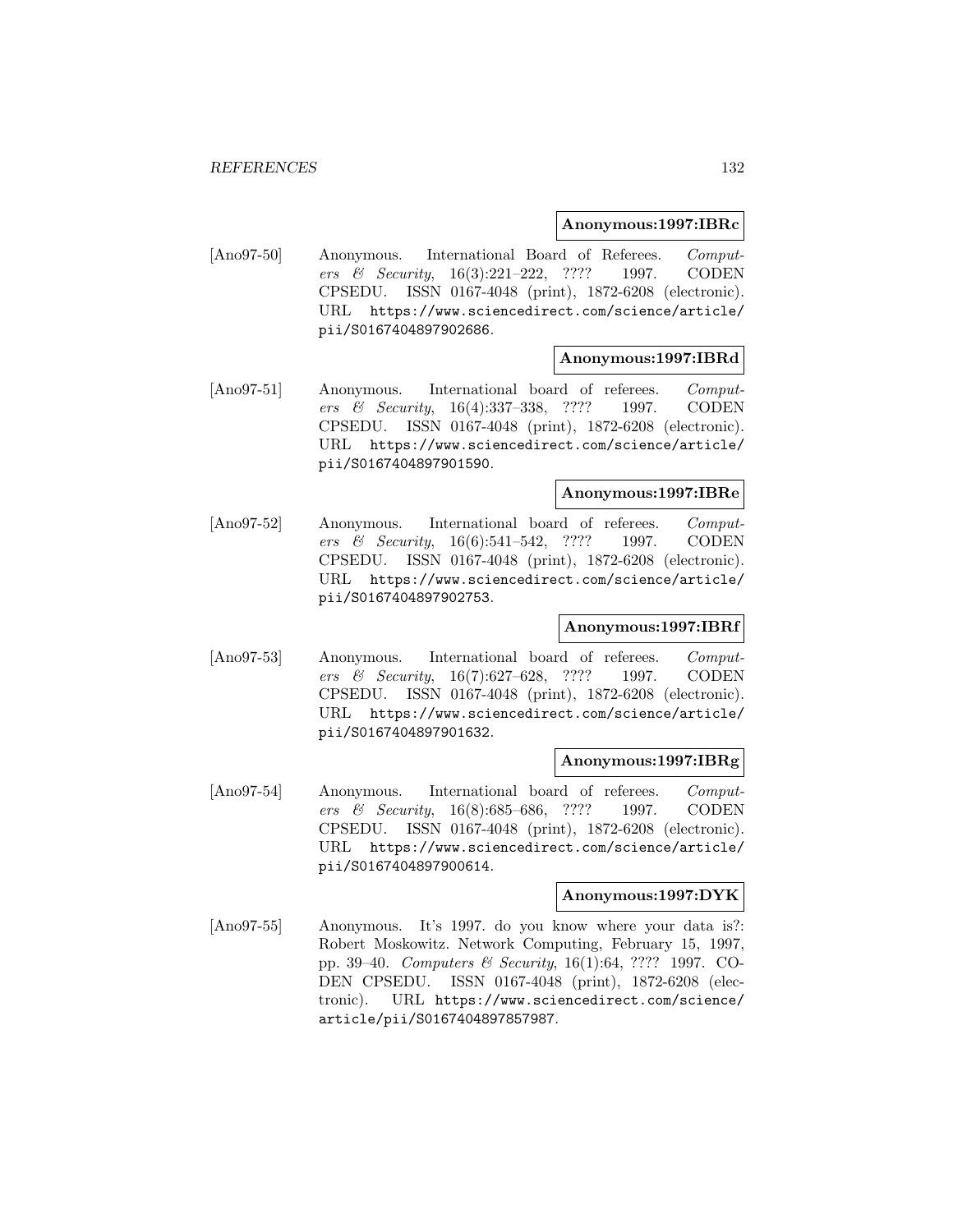### **Anonymous:1997:NBC**

[Ano97-56] Anonymous. A new browser could let others tap into your bank account: Dan stets. the Philadelphia inquirer, February 16, 1997. Computers & Security, 16(1):61, ???? 1997. CODEN CPSEDU. ISSN 0167-4048 (print), 1872-6208 (electronic). URL https://www.sciencedirect.com/science/ article/pii/S0167404897857896.

# **Anonymous:1997:NOF**

[Ano97-57] Anonymous. New organizational forms for information security management. Computers  $\mathcal C$  Security, 16(3):210, ???? 1997. CODEN CPSEDU. ISSN 0167-4048 (print), 1872- 6208 (electronic). URL https://www.sciencedirect.com/ science/article/pii/S016740489784535X.

# **Anonymous:1997:NVI**

[Ano97-58] Anonymous. New vistas on info-system security. Computers & Security, 16(3):207, ???? 1997. CODEN CPSEDU. ISSN 0167-4048 (print), 1872-6208 (electronic). URL https://www. sciencedirect.com/science/article/pii/S0167404897845208.

# **Anonymous:1997:NIA**

[Ano97-59] Anonymous. Non-intrusive authentication. Computers & Security, 16(3):209, ???? 1997. CODEN CPSEDU. ISSN 0167-4048 (print), 1872-6208 (electronic). URL https://www. sciencedirect.com/science/article/pii/S0167404897845282.

# **Anonymous:1997:OSS**

[Ano97-60] Anonymous. Online security is Swiss cheese, a survey finds: Michael Tarsala. Investor's Business Daily, January 20, 1997. Computers & Security, 16(1):62, ???? 1997. CO-DEN CPSEDU. ISSN 0167-4048 (print), 1872-6208 (electronic). URL https://www.sciencedirect.com/science/ article/pii/S0167404897857902.

# **Anonymous:1997:Pc**

[Ano97-61] Anonymous. Pages 178–261 (1997). Computers & Security, 16 (3):??, ???? 1997. CODEN CPSEDU. ISSN 0167-4048 (print), 1872-6208 (electronic).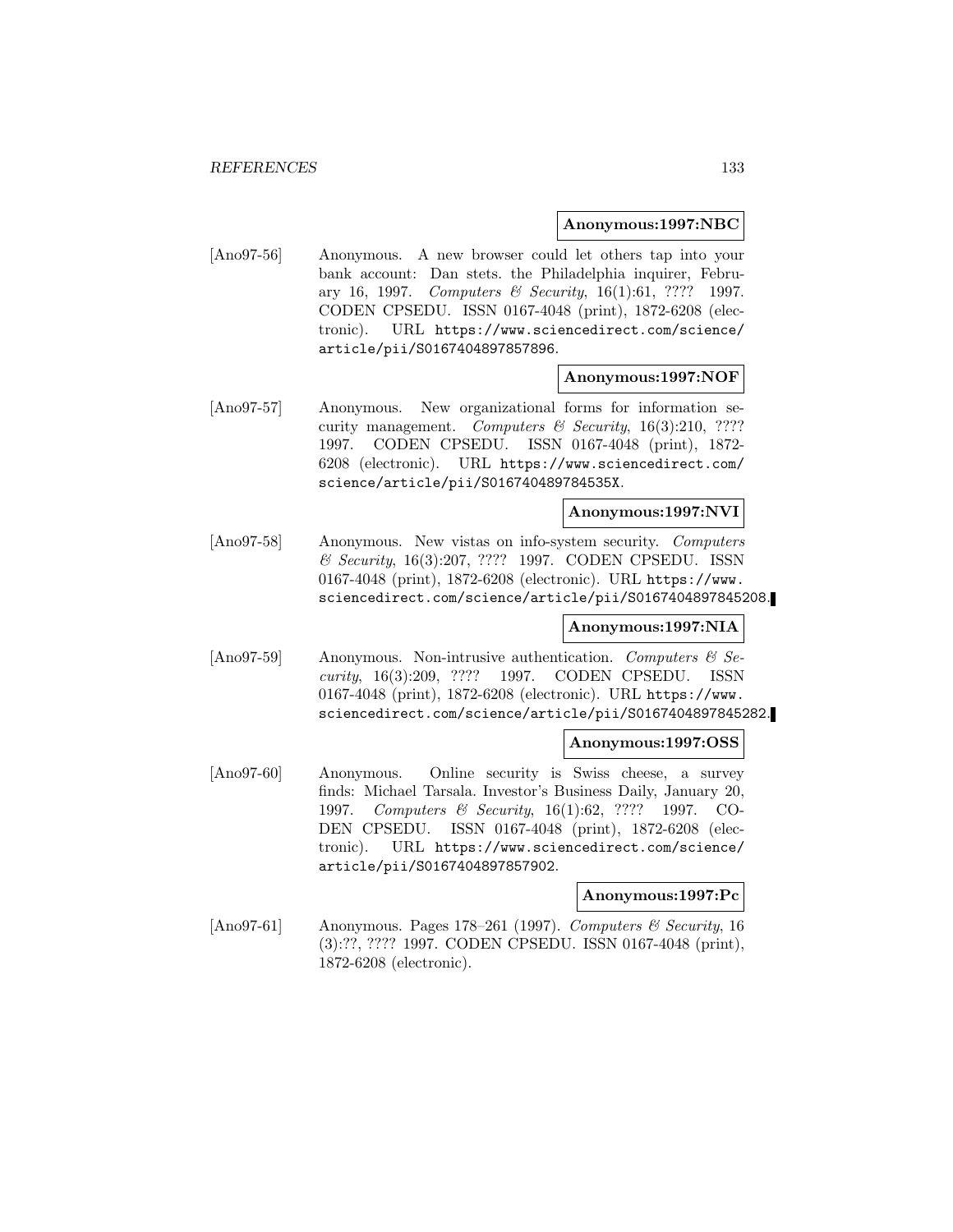## **Anonymous:1997:Pa**

[Ano97-62] Anonymous. Pages 2–82 (1997). Computers & Security, 16(1): ??, ???? 1997. CODEN CPSEDU. ISSN 0167-4048 (print), 1872-6208 (electronic).

### **Anonymous:1997:Pd**

[Ano97-63] Anonymous. Pages 264–347 (1997). Computers & Security, 16 (4):??, ???? 1997. CODEN CPSEDU. ISSN 0167-4048 (print), 1872-6208 (electronic).

# **Anonymous:1997:Pe**

[Ano97-64] Anonymous. Pages 350–449 (1997). Computers & Security, 16 (5):??, ???? 1997. CODEN CPSEDU. ISSN 0167-4048 (print), 1872-6208 (electronic).

## **Anonymous:1997:Pf**

[Ano97-65] Anonymous. Pages 452–567 (1997). Computers  $\mathcal{B}$  Security, 16 (6):??, ???? 1997. CODEN CPSEDU. ISSN 0167-4048 (print), 1872-6208 (electronic).

# **Anonymous:1997:Pg**

[Ano97-66] Anonymous. Pages 570–645 (1997). Computers & Security, 16 (7):??, ???? 1997. CODEN CPSEDU. ISSN 0167-4048 (print), 1872-6208 (electronic).

## **Anonymous:1997:Ph**

[Ano97-67] Anonymous. Pages 648–723 (1997). Computers & Security, 16 (8):??, ???? 1997. CODEN CPSEDU. ISSN 0167-4048 (print), 1872-6208 (electronic).

#### **Anonymous:1997:Pb**

[Ano97-68] Anonymous. Pages 84–175 (1997). Computers & Security, 16 (2):??, ???? 1997. CODEN CPSEDU. ISSN 0167-4048 (print), 1872-6208 (electronic).

# **Anonymous:1997:PAP**

[Ano97-69] Anonymous. Pseudonymous audit for privacy enhanced intrusion detection. Computers & Security,  $16(3):207$ , ???? 1997. CODEN CPSEDU. ISSN 0167-4048 (print), 1872- 6208 (electronic). URL https://www.sciencedirect.com/ science/article/pii/S0167404897845191.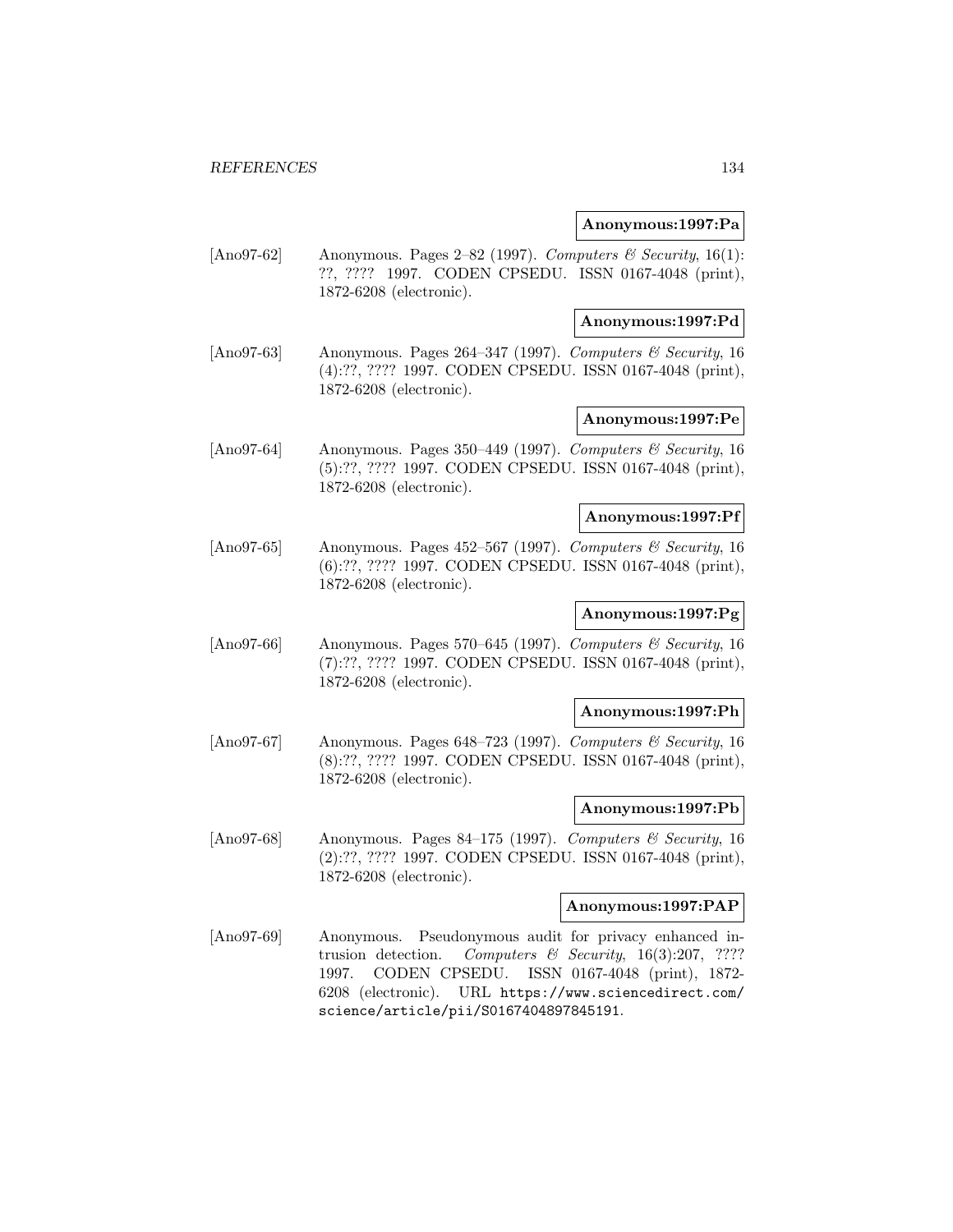## **Anonymous:1997:PKC**

[Ano97-70] Anonymous. Public-key cryptosystems based on linear codes. Computers & Security, 16(3):187, ???? 1997. CODEN CPSEDU. ISSN 0167-4048 (print), 1872-6208 (electronic). URL https://www.sciencedirect.com/science/article/ pii/S0167404897845063.

### **Anonymous:1997:RBB**

[Ano97-71] Anonymous. Random bits and bytes. Computers & Security, 16(5):356–364, ???? 1997. CODEN CPSEDU. ISSN 0167-4048 (print), 1872-6208 (electronic). URL https://www. sciencedirect.com/science/article/pii/S0167404897822419.

### **Anonymous:1997:RDS**

[Ano97-72] Anonymous. Review: A digital signature scheme based upon the theory of quadratic residues: C. C. Chang, J.K Jan and H. C. Kowng. Cryptologia, January, 1997, pp. 55– 70. Computers & Security, 16(1):66, ???? 1997. CO-DEN CPSEDU. ISSN 0167-4048 (print), 1872-6208 (electronic). URL https://www.sciencedirect.com/science/ article/pii/S016740489785804X.

# **Anonymous:1997:RSAa**

[Ano97-73] Anonymous. Review: Screening for applets: Sharon Machlis. Computerworld, February 10, 1977, pp. 51–52. Computers & Security, 16(1):65, ???? 1997. CODEN CPSEDU. ISSN 0167-4048 (print), 1872-6208 (electronic). URL https://www. sciencedirect.com/science/article/pii/S0167404897858002.

#### **Anonymous:1997:RWS**

[Ano97-74] Anonymous. Review: Web security: how much is enough?: Vance McCarthy. Datamation January 1997, pp. 112–117. Computers & Security, 16(1):65–66, ???? 1997. CO-DEN CPSEDU. ISSN 0167-4048 (print), 1872-6208 (electronic). URL https://www.sciencedirect.com/science/ article/pii/S0167404897858038.

#### **Anonymous:1997:RSAb**

[Ano97-75] Anonymous. Roaming security agents enabling intelligent access control and network protection. Computers & Security, 16(3):209–210, ???? 1997. CODEN CPSEDU. ISSN 0167-4048 (print), 1872-6208 (electronic).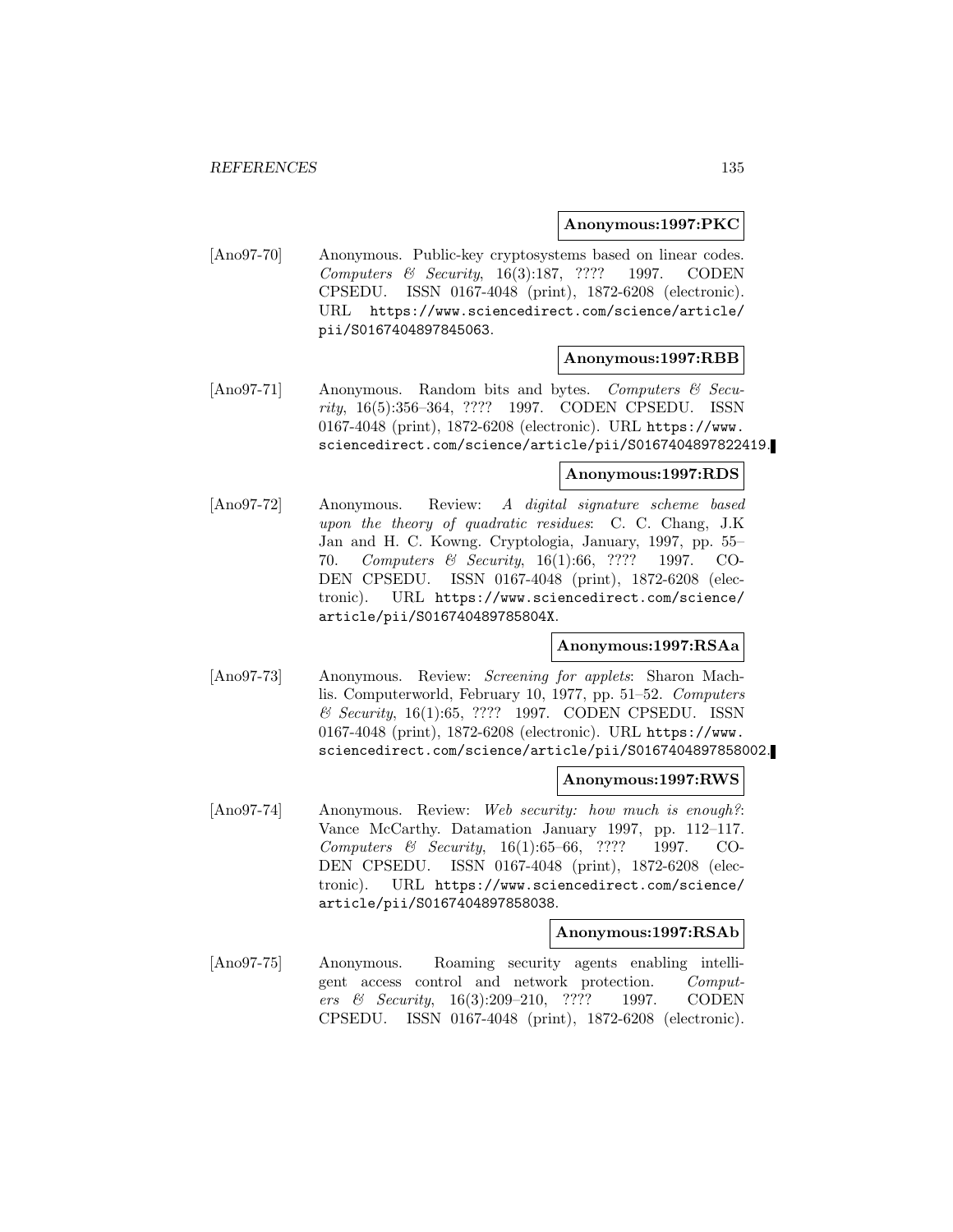URL https://www.sciencedirect.com/science/article/ pii/S0167404897845300.

# **Anonymous:1997:SPY**

[Ano97-76] Anonymous. SecureDesktop protects your PC like a vault: Christopher Smith, Network Computing, February 15, 1997, pp. 52–54. Computers & Security, 16(1):65, ???? 1997. CO-DEN CPSEDU. ISSN 0167-4048 (print), 1872-6208 (electronic). URL https://www.sciencedirect.com/science/ article/pii/S0167404897858026.

# **Anonymous:1997:SRS**

[Ano97-77] Anonymous. Security requirements and solution in distributed electronic health records. Computers  $\mathcal C$  Security, 16(3):208– 209, ???? 1997. CODEN CPSEDU. ISSN 0167-4048 (print), 1872-6208 (electronic). URL https://www.sciencedirect. com/science/article/pii/S0167404897845269.

### **Anonymous:1997:SWO**

[Ano97-78] Anonymous. Security when outsourcing: concepts, constructs, compliance. Computers & Security,  $16(3):208$ , ???? 1997. CODEN CPSEDU. ISSN 0167-4048 (print), 1872-6208 (electronic). URL https://www.sciencedirect.com/science/ article/pii/S0167404897845233.

#### **Anonymous:1997:SVB**

[Ano97-79] Anonymous. Stop viruses before they replicate: Doug van Kirk. LAN times, December 9, 1996, p. 91. Computers & Security, 16(1):63-64, ???? 1997. CODEN CPSEDU. ISSN 0167-4048 (print), 1872-6208 (electronic). URL https://www.sciencedirect.com/science/article/ pii/S0167404897857963.

#### **Anonymous:1997:SIV**

[Ano97-80] Anonymous. Subject index for volume 15. Computers & Security, 16(2):165–171, ???? 1997. CODEN CPSEDU. ISSN 0167-4048 (print), 1872-6208 (electronic). URL https://www.sciencedirect.com/science/article/ pii/S0167404897883083.

# **Anonymous:1997:TEC**

[Ano97-81] Anonymous. A taxonomy of electronic case schemes. Computers & Security, 16(3):208, ???? 1997. CODEN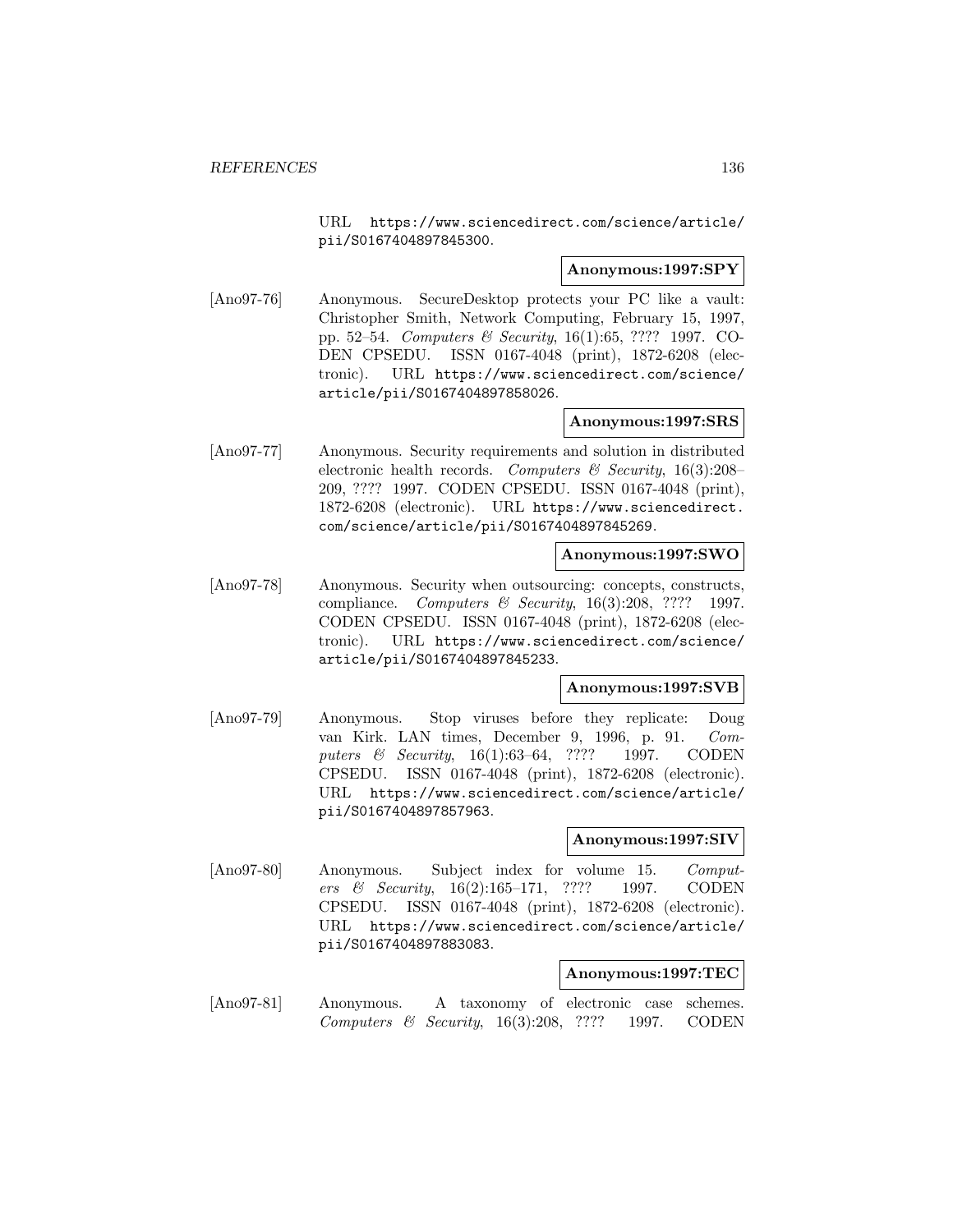CPSEDU. ISSN 0167-4048 (print), 1872-6208 (electronic). URL https://www.sciencedirect.com/science/article/ pii/S0167404897845257.

# **Anonymous:1997:TKW**

[Ano97-82] Anonymous. Tools keep Web surfing safe: Monica Snell. LAN times, January 6, 1997, p. 7, 10. Computers & Security, 16(1): 63, ???? 1997. CODEN CPSEDU. ISSN 0167-4048 (print), 1872-6208 (electronic). URL https://www.sciencedirect. com/science/article/pii/S0167404897857951.

# **Anonymous:1997:THV**

[Ano97-83] Anonymous. Towards a holistic view of security and safety of enterprise information and communication technologies: adapting to a changing paradigm. Computers  $\mathcal C$  Security, 16(3): 208, ???? 1997. CODEN CPSEDU. ISSN 0167-4048 (print), 1872-6208 (electronic). URL https://www.sciencedirect. com/science/article/pii/S0167404897845245.

# **Anonymous:1997:VKS**

[Ano97-84] Anonymous. Virus killers: Stan Miastkowski. PC World, March 1997, pp. 181–190. Computers & Security, 16(1):66, ???? 1997. CODEN CPSEDU. ISSN 0167-4048 (print), 1872- 6208 (electronic). URL https://www.sciencedirect.com/ science/article/pii/S0167404897858063.

## **Anonymous:1997:WHA**

[Ano97-85] Anonymous. Web hack attacks bring down servers, but businesses stay: Mitch Wavner and Kim Girard. Computerworld, January 6, 1997, p. 1, 16. Computers & Security, 16(1):61, ???? 1997. CODEN CPSEDU. ISSN 0167-4048 (print), 1872- 6208 (electronic). URL https://www.sciencedirect.com/ science/article/pii/S0167404897857884.

## **Anonymous:1997:WES**

[Ano97-86] Anonymous. When encryption slows you down: Datamation, January 1997, p. 13, 14. Computers  $\mathcal{B}$  Security, 16(1): 61, ???? 1997. CODEN CPSEDU. ISSN 0167-4048 (print), 1872-6208 (electronic). URL https://www.sciencedirect. com/science/article/pii/S0167404897857872.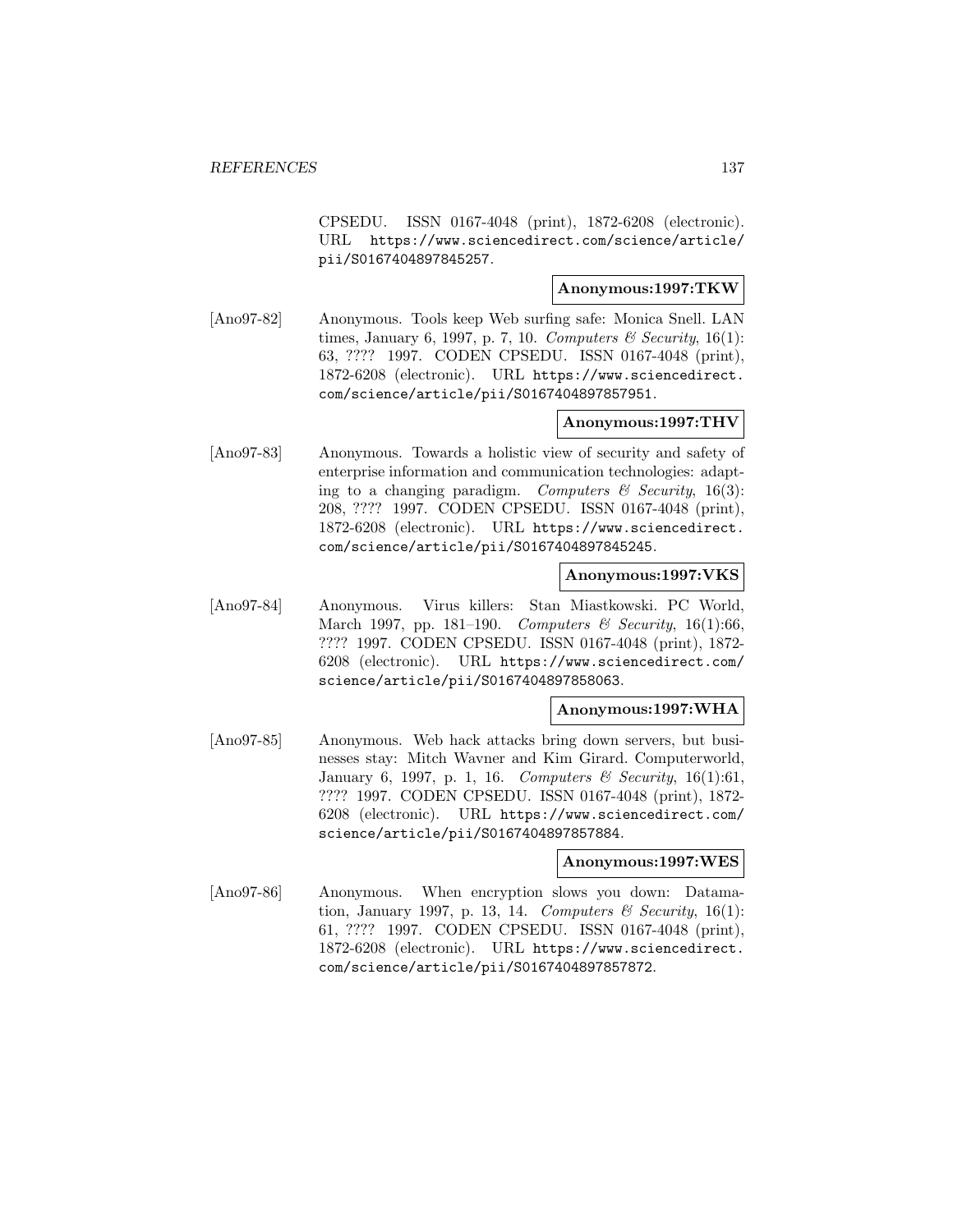### **Anonymous:1998:AIV**

[Ano98a] Anonymous. Author index for volume 16. Computers & Security, 17(2):162, ???? 1998. CODEN CPSEDU. ISSN 0167-4048 (print), 1872-6208 (electronic). URL https://www. sciencedirect.com/science/article/pii/S0167404897820147.

### **Anonymous:1998:Ca**

[Ano98b] Anonymous. Calendar. Computers & Security, 17(1):65–66, ???? 1998. CODEN CPSEDU. ISSN 0167-4048 (print), 1872- 6208 (electronic). URL https://www.sciencedirect.com/ science/article/pii/S0167404898903637.

### **Anonymous:1998:Cb**

[Ano98c] Anonymous. Calendar. Computers & Security, 17(2):160– 161, ???? 1998. CODEN CPSEDU. ISSN 0167-4048 (print), 1872-6208 (electronic). URL https://www.sciencedirect. com/science/article/pii/S0167404898902693.

### **Anonymous:1998:Cc**

[Ano98d] Anonymous. Calendar. Computers & Security, 17(3):229– 230, ???? 1998. CODEN CPSEDU. ISSN 0167-4048 (print), 1872-6208 (electronic). URL https://www.sciencedirect. com/science/article/pii/S016740489890253X.

# **Anonymous:1998:Cd**

[Ano98e] Anonymous. Calendar. Computers & Security, 17(4):332– 334, ???? 1998. CODEN CPSEDU. ISSN 0167-4048 (print), 1872-6208 (electronic). URL https://www.sciencedirect. com/science/article/pii/S0167404898902784.

#### **Anonymous:1998:Ce**

[Ano98f] Anonymous. Calendar. Computers & Security, 17(5):412– 414, ???? 1998. CODEN CPSEDU. ISSN 0167-4048 (print), 1872-6208 (electronic). URL https://www.sciencedirect. com/science/article/pii/S0167404898902474.

#### **Anonymous:1998:Cf**

[Ano98g] Anonymous. Calendar. Computers & Security, 17(6):522– 524, ???? 1998. CODEN CPSEDU. ISSN 0167-4048 (print), 1872-6208 (electronic). URL https://www.sciencedirect. com/science/article/pii/S0167404898900591.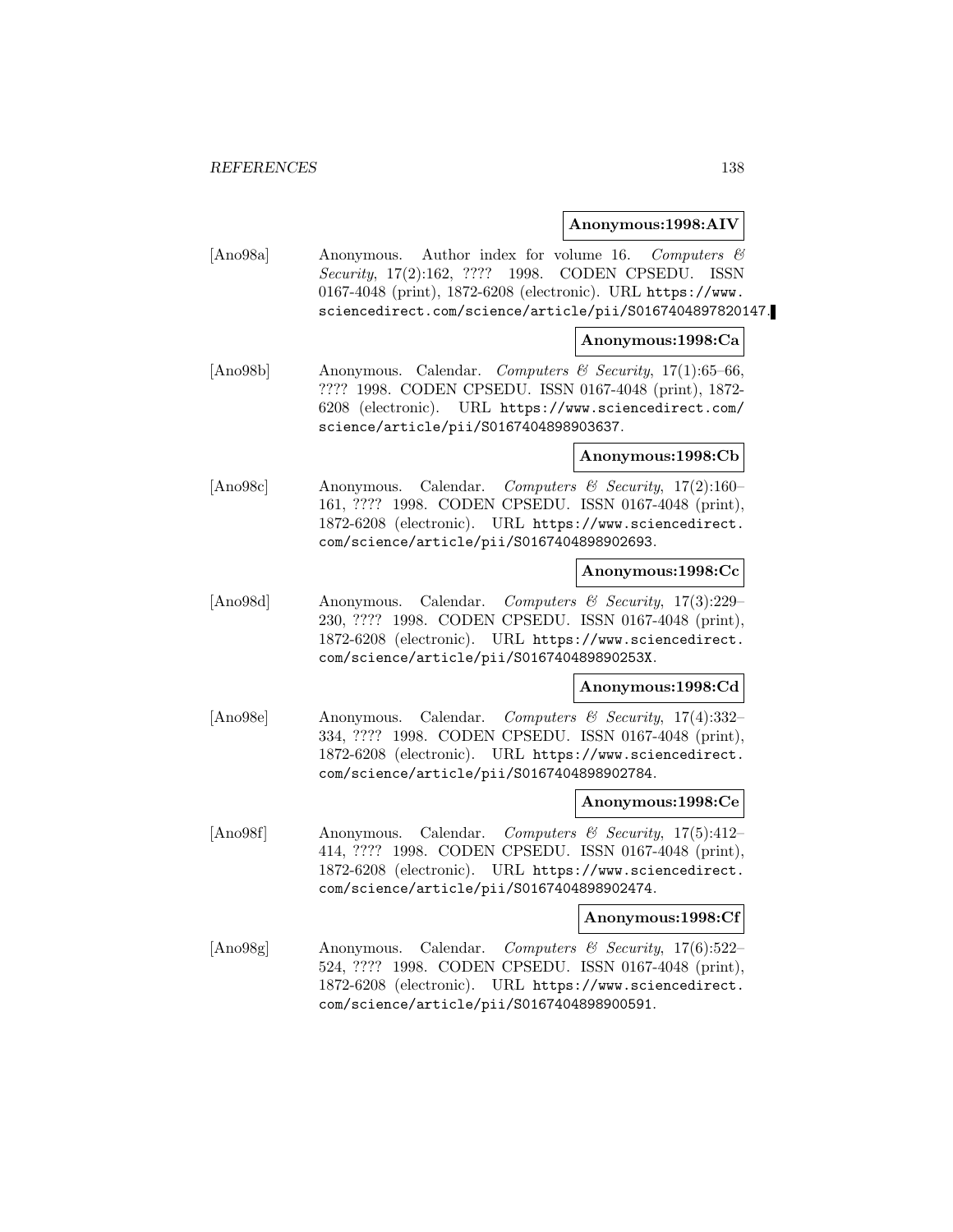### **Anonymous:1998:Cg**

[Ano98h] Anonymous. Calendar. Computers & Security, 17(7):619– 620, ???? 1998. CODEN CPSEDU. ISSN 0167-4048 (print), 1872-6208 (electronic). URL https://www.sciencedirect. com/science/article/pii/S0167404898903078.

## **Anonymous:1998:Ch**

[Ano98i] Anonymous. Calendar. Computers & Security, 17(8):721– 722, ???? 1998. CODEN CPSEDU. ISSN 0167-4048 (print), 1872-6208 (electronic). URL https://www.sciencedirect. com/science/article/pii/S0167404898903546.

#### **Anonymous:1998:CIa**

[Ano98j] Anonymous. Compsec 98 International. Computers & Security, 17(4):361–365, ???? 1998. CODEN CPSEDU. ISSN 0167-4048 (print), 1872-6208 (electronic). URL https://www. sciencedirect.com/science/article/pii/S0167404898902814.

## **Anonymous:1998:CIb**

[Ano98k] Anonymous. Compsec 98 International. Computers & Security, 17(6):556–560, ???? 1998. CODEN CPSEDU. ISSN 0167-4048 (print), 1872-6208 (electronic). URL https://www. sciencedirect.com/science/article/pii/S0167404898900657.

# **Anonymous:1998:EB**

[Ano981] Anonymous. Editorial Board. Computers & Security, 17(1): 2, ???? 1998. CODEN CPSEDU. ISSN 0167-4048 (print), 1872-6208 (electronic). URL https://www.sciencedirect. com/science/article/pii/S0167404898903625.

#### **Anonymous:1998:E**

[Ano98m] Anonymous. Exhibitors. Computers & Security, 17(7):621– 631, ???? 1998. CODEN CPSEDU. ISSN 0167-4048 (print), 1872-6208 (electronic). URL https://www.sciencedirect. com/science/article/pii/S016740489890308X.

#### **Anonymous:1998:ITN**

[Ano98n] Anonymous. IFIP TC11 news. Computers & Security, 17 (2):151–152, ???? 1998. CODEN CPSEDU. ISSN 0167- 4048 (print), 1872-6208 (electronic). URL https://www. sciencedirect.com/science/article/pii/S016740489890267X.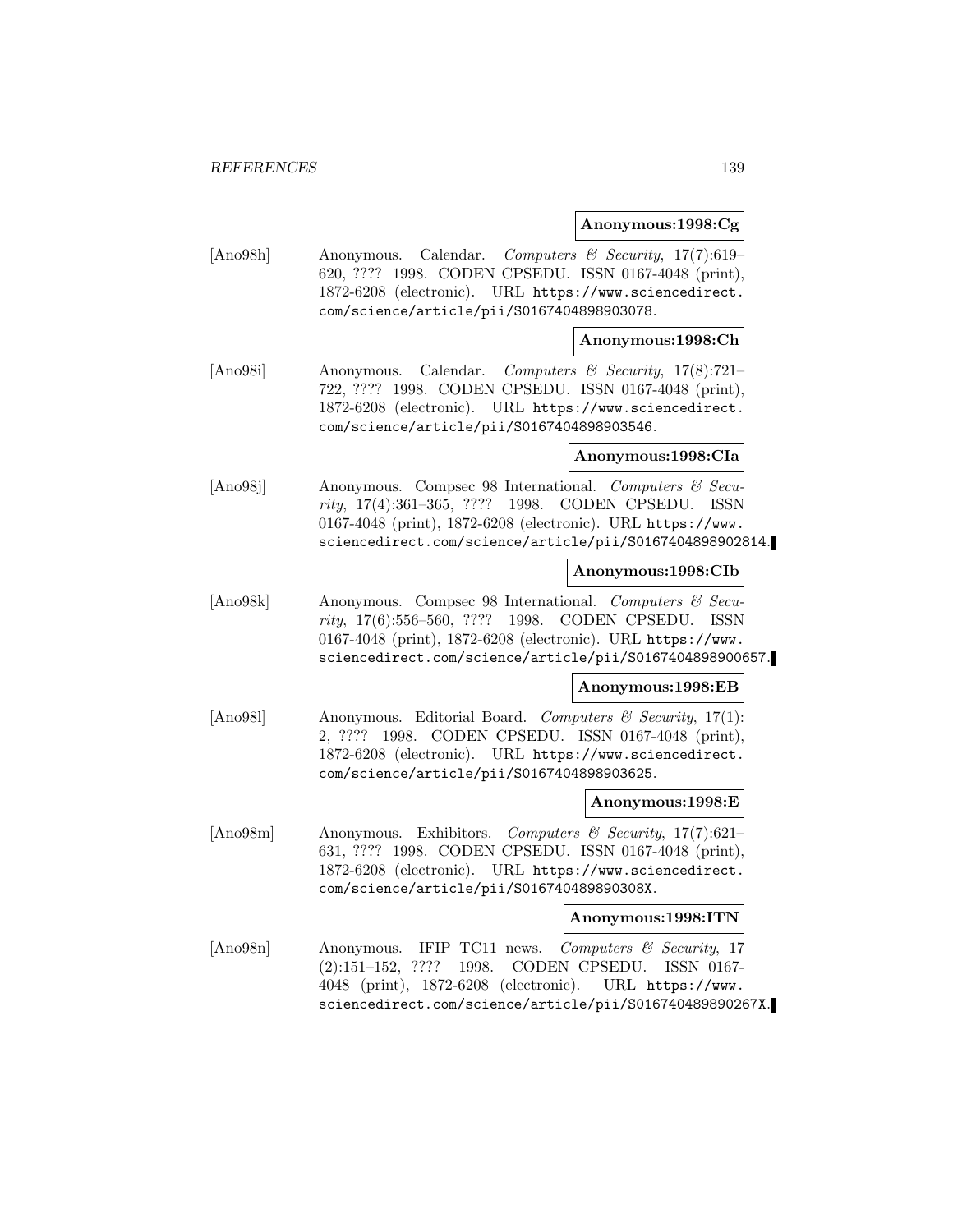# **Anonymous:1998:ITCa**

[Ano98o] Anonymous. IFIP technical committee 11. Computers  $\mathcal C$  Security, 17(1):91–93, ???? 1998. CODEN CPSEDU. ISSN 0167-4048 (print), 1872-6208 (electronic). URL https://www. sciencedirect.com/science/article/pii/S0167404898903650.

## **Anonymous:1998:ITCb**

[Ano98p] Anonymous. IFIP technical committee 11. Computers & Security, 17(2):185–187, ???? 1998. CODEN CPSEDU. ISSN 0167-4048 (print), 1872-6208 (electronic). URL https://www.sciencedirect.com/science/article/ pii/S0167404898902735.

### **Anonymous:1998:ITCc**

[Ano98q] Anonymous. IFIP technical committee 11. Computers & Security, 17(3):273–275, ???? 1998. CODEN CPSEDU. ISSN 0167-4048 (print), 1872-6208 (electronic). URL https://www.sciencedirect.com/science/article/ pii/S0167404898902577.

## **Anonymous:1998:ITCd**

[Ano98r] Anonymous. IFIP technical committee 11. Computers & Security, 17(4):358–360, ???? 1998. CODEN CPSEDU. ISSN 0167-4048 (print), 1872-6208 (electronic). URL https://www.sciencedirect.com/science/article/ pii/S0167404898902802.

# **Anonymous:1998:ITCe**

[Ano98s] Anonymous. IFIP technical committee 11. Computers & Security, 17(5):455–457, ???? 1998. CODEN CPSEDU. ISSN 0167-4048 (print), 1872-6208 (electronic). URL https://www.sciencedirect.com/science/article/ pii/S0167404898902516.

# **Anonymous:1998:ITCf**

[Ano98t] Anonymous. IFIP technical committee 11. Computers & Security, 17(6):553–555, ???? 1998. CODEN CPSEDU. ISSN 0167-4048 (print), 1872-6208 (electronic). URL https://www.sciencedirect.com/science/article/ pii/S0167404898900633.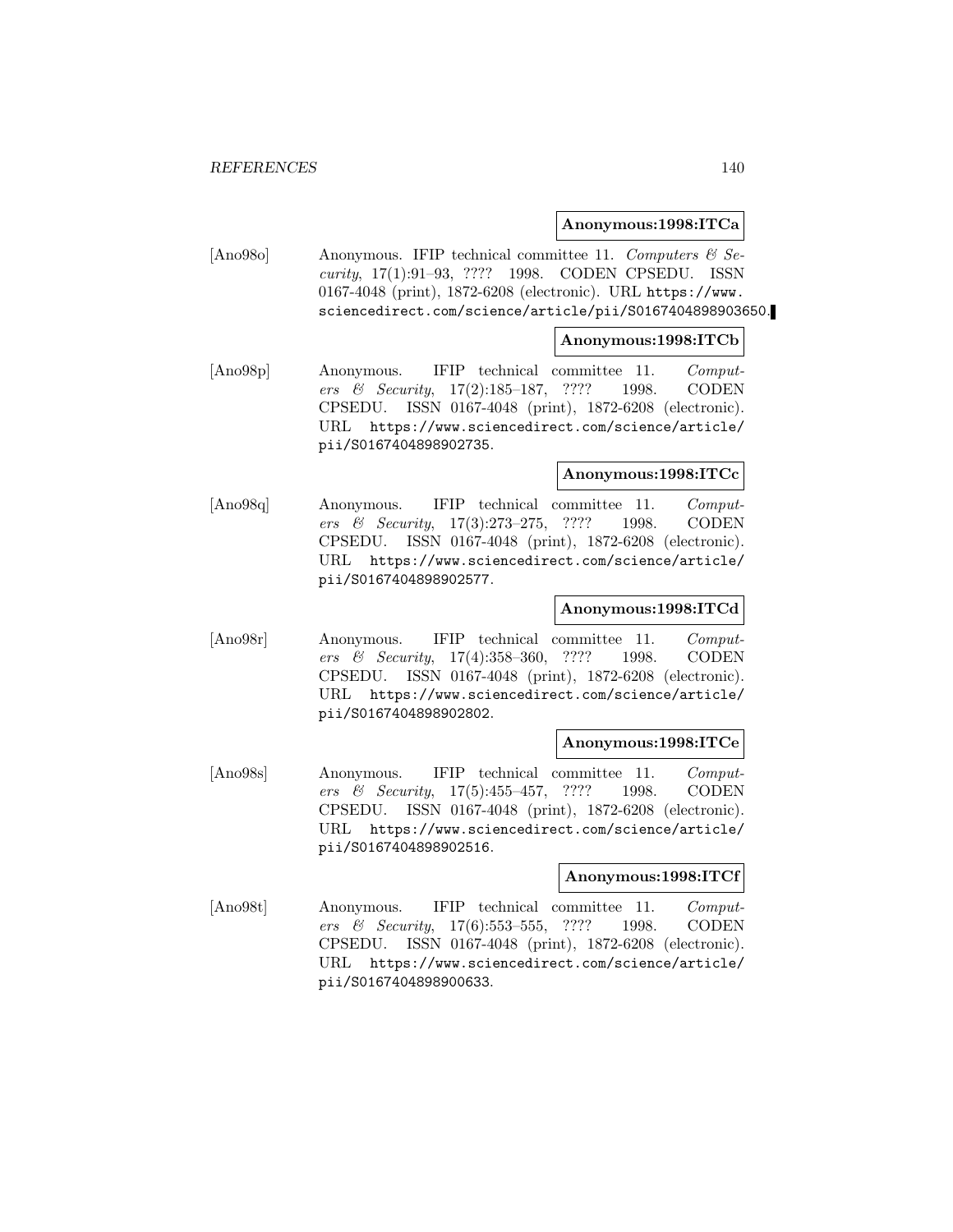# **Anonymous:1998:ITCg**

[Ano98u] Anonymous. IFIP technical committee 11. Computers & Security, 17(7):632–634, ???? 1998. CODEN CPSEDU. ISSN 0167-4048 (print), 1872-6208 (electronic). URL https://www.sciencedirect.com/science/article/ pii/S0167404898903091.

## **Anonymous:1998:ITCh**

[Ano98v] Anonymous. IFIP technical committee 11. Computers & Security, 17(8):733–735, ???? 1998. CODEN CPSEDU. ISSN 0167-4048 (print), 1872-6208 (electronic). URL https://www.sciencedirect.com/science/article/ pii/S016740489890356X.

# **Anonymous:1998:IBRa**

[Ano98w] Anonymous. International board of referees. Computers & Security, 17(1):67–68, ???? 1998. CODEN CPSEDU. ISSN 0167-4048 (print), 1872-6208 (electronic). URL https://www. sciencedirect.com/science/article/pii/S0167404898903649.

# **Anonymous:1998:IBRb**

[Ano98x] Anonymous. International board of referees. Computers & Security, 17(2):169–170, ???? 1998. CODEN CPSEDU. ISSN 0167-4048 (print), 1872-6208 (electronic). URL https://www.sciencedirect.com/science/article/ pii/S0167404898902711.

## **Anonymous:1998:IBRc**

[Ano98y] Anonymous. International board of referees. Computers & Security, 17(3):231–232, ???? 1998. CODEN CPSEDU. ISSN 0167-4048 (print), 1872-6208 (electronic). URL https://www.sciencedirect.com/science/article/ pii/S0167404898902553.

# **Anonymous:1998:IBRd**

[Ano98z] Anonymous. International board of referees. Computers & Security, 17(4):335–336, ???? 1998. CODEN CPSEDU. ISSN 0167-4048 (print), 1872-6208 (electronic). URL https://www.sciencedirect.com/science/article/ pii/S0167404898902796.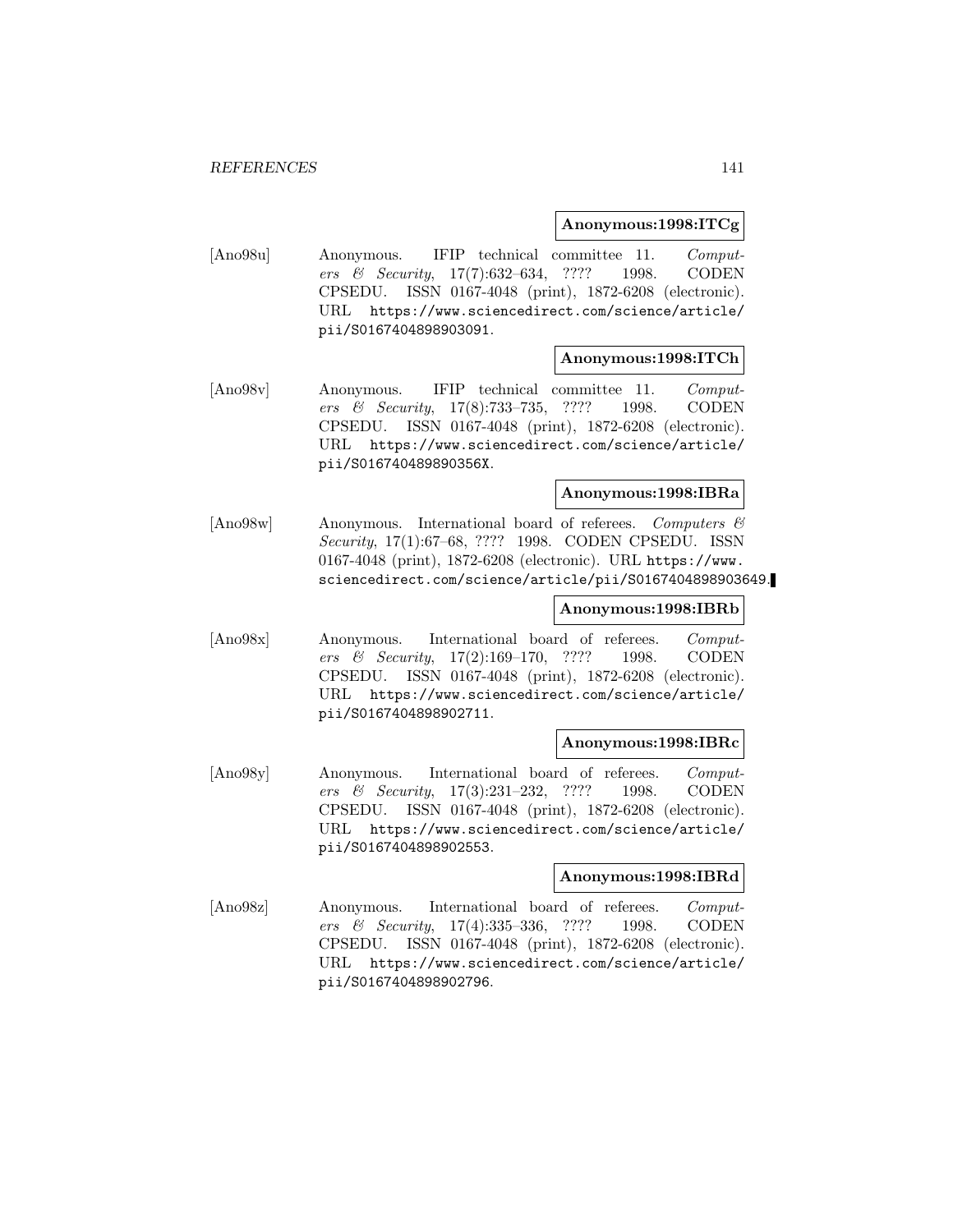## **Anonymous:1998:IBRe**

[Ano98-27] Anonymous. International board of referees. Computers & Security, 17(5):415–416, ???? 1998. CODEN CPSEDU. ISSN 0167-4048 (print), 1872-6208 (electronic). URL https://www.sciencedirect.com/science/article/ pii/S0167404898902498.

### **Anonymous:1998:IBRf**

[Ano98-28] Anonymous. International Board of Referees. Computers & Security, 17(6):525–526, ???? 1998. CODEN CPSEDU. ISSN 0167-4048 (print), 1872-6208 (electronic). URL https://www.sciencedirect.com/science/article/ pii/S016740489890061X.

## **Anonymous:1998:IBRg**

[Ano98-29] Anonymous. International Board of Referees. Computers & Security, 17(7):635–636, ???? 1998. CODEN CPSEDU. ISSN 0167-4048 (print), 1872-6208 (electronic). URL https://www.sciencedirect.com/science/article/ pii/S0167404898903108.

# **Anonymous:1998:IBRh**

[Ano98-30] Anonymous. International board of referees. Computers & Security, 17(8):723–724, ???? 1998. CODEN CPSEDU. ISSN 0167-4048 (print), 1872-6208 (electronic). URL https://www.sciencedirect.com/science/article/ pii/S0167404898903558.

## **Anonymous:1998:Pc**

[Ano98-31] Anonymous. Pages 190–275 (1998). Computers & Security, 17 (3):??, ???? 1998. CODEN CPSEDU. ISSN 0167-4048 (print), 1872-6208 (electronic).

#### **Anonymous:1998:Pa**

[Ano98-32] Anonymous. Pages 2–93 (1998). Computers & Security, 17(1): ??, ???? 1998. CODEN CPSEDU. ISSN 0167-4048 (print), 1872-6208 (electronic).

# **Anonymous:1998:Pd**

[Ano98-33] Anonymous. Pages 278–366 (1998). Computers & Security, 17 (4):??, ???? 1998. CODEN CPSEDU. ISSN 0167-4048 (print), 1872-6208 (electronic).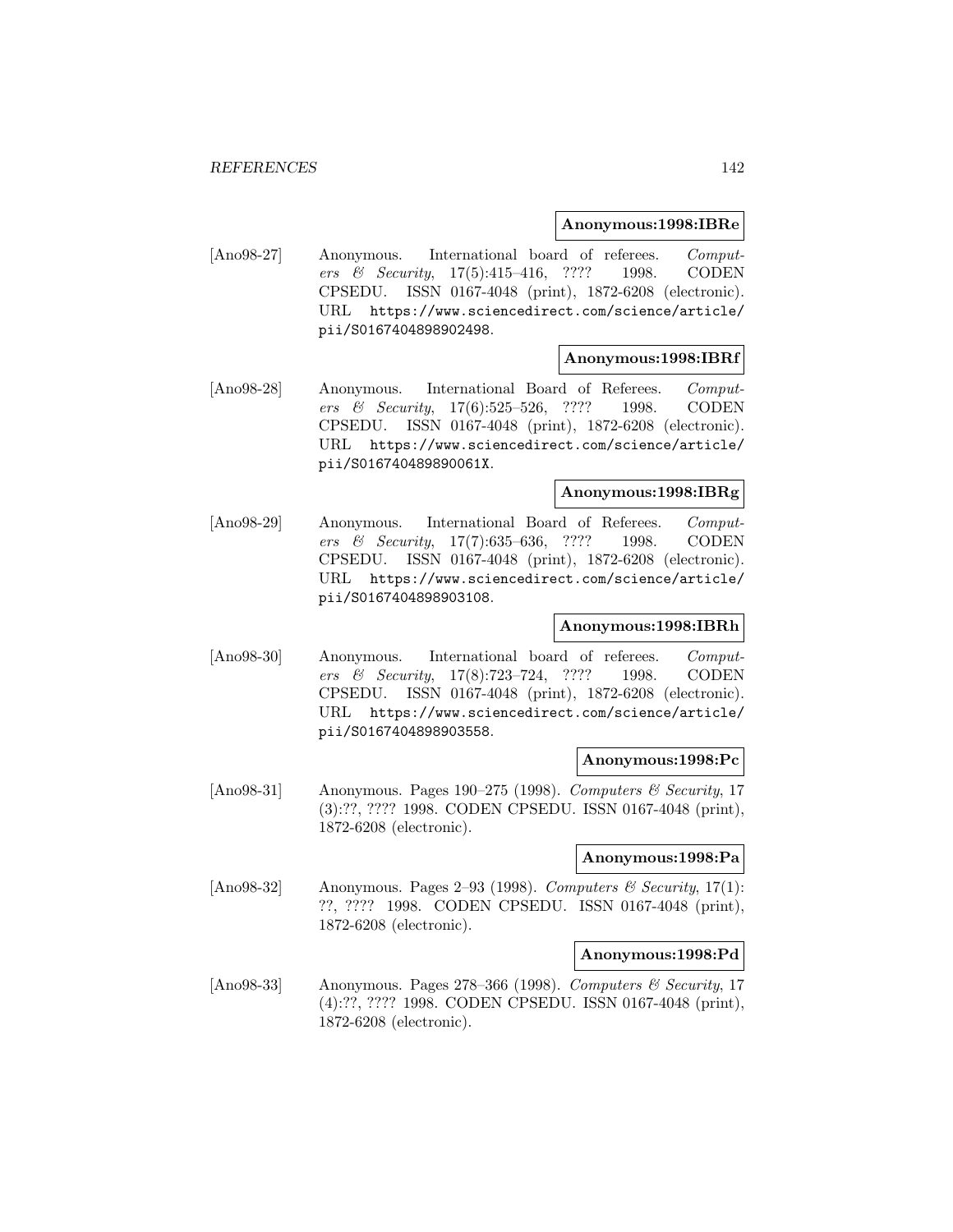### **Anonymous:1998:Pe**

[Ano98-34] Anonymous. Pages 368–457 (1998). Computers & Security, 17 (5):??, ???? 1998. CODEN CPSEDU. ISSN 0167-4048 (print), 1872-6208 (electronic).

## **Anonymous:1998:Pf**

[Ano98-35] Anonymous. Pages 460–560 (1998). Computers & Security, 17 (6):??, ???? 1998. CODEN CPSEDU. ISSN 0167-4048 (print), 1872-6208 (electronic).

# **Anonymous:1998:Pg**

[Ano98-36] Anonymous. Pages 562–650 (1998). Computers & Security, 17 (7):??, ???? 1998. CODEN CPSEDU. ISSN 0167-4048 (print), 1872-6208 (electronic).

# **Anonymous:1998:Ph**

[Ano98-37] Anonymous. Pages 652–735 (1998). Computers & Security, 17 (8):??, ???? 1998. CODEN CPSEDU. ISSN 0167-4048 (print), 1872-6208 (electronic).

### **Anonymous:1998:Pb**

[Ano98-38] Anonymous. Pages 96–187 (1998). Computers & Security, 17 (2):??, ???? 1998. CODEN CPSEDU. ISSN 0167-4048 (print), 1872-6208 (electronic).

#### **Anonymous:1998:SV**

[Ano98-39] Anonymous. Security views. Computers & Security, 17(5):370– 380, ???? 1998. CODEN CPSEDU. ISSN 0167-4048 (print), 1872-6208 (electronic). URL https://www.sciencedirect. com/science/article/pii/S0167404898800023.

# **Anonymous:1998:SIV**

[Ano98-40] Anonymous. Subject index for volume 16. Computers & Security, 17(2):163–168, ???? 1998. CODEN CPSEDU. ISSN 0167-4048 (print), 1872-6208 (electronic). URL https://www.sciencedirect.com/science/article/ pii/S0167404897820159.

#### **Anonymous:1999:ARA**

[Ano99a] Anonymous. Abstracts of recent articles and literature. Computers & Security, 18(8):705–710, ???? 1999. CO-DEN CPSEDU. ISSN 0167-4048 (print), 1872-6208 (elec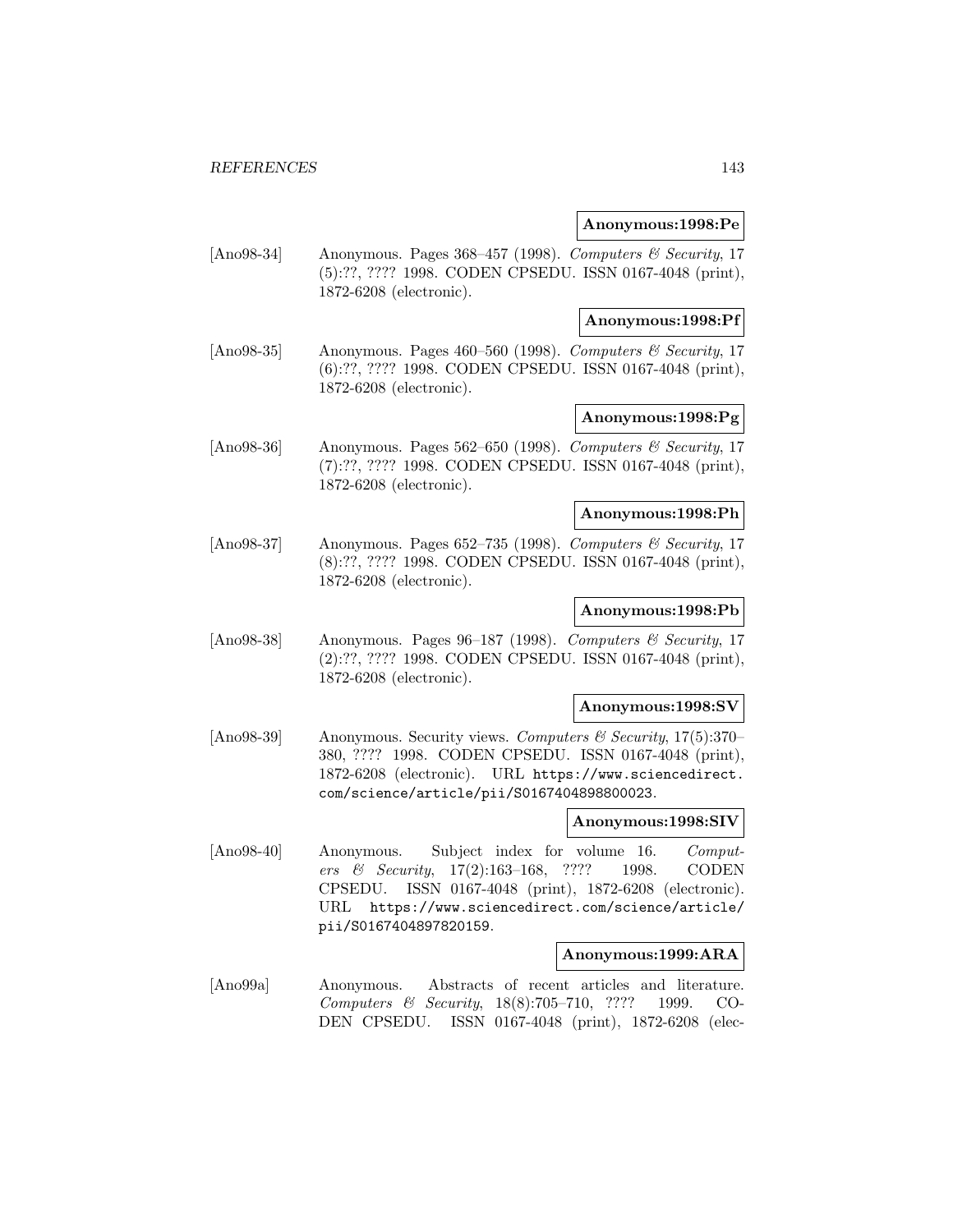tronic). URL https://www.sciencedirect.com/science/ article/pii/S0167404899801345.

### **Anonymous:1999:AEH**

[Ano99b] Anonymous. ADSL enables hacker access. Computers & Security, 18(7):598, ???? 1999. CODEN CPSEDU. ISSN 0167-4048 (print), 1872-6208 (electronic). URL https://www. sciencedirect.com/science/article/pii/S016740489982032X.

## **Anonymous:1999:AIV**

[Ano99c] Anonymous. Author index for volume 17. Computers & Security, 18(2):157, ???? 1999. CODEN CPSEDU. ISSN 0167-4048 (print), 1872-6208 (electronic). URL https://www. sciencedirect.com/science/article/pii/S0167404899800509.

### **Anonymous:1999:BOE**

[Ano99d] Anonymous. Back orifice — an excuse to legalize hacking? Computers & Security, 18(7):597, ???? 1999. CO-DEN CPSEDU. ISSN 0167-4048 (print), 1872-6208 (electronic). URL https://www.sciencedirect.com/science/ article/pii/S0167404899820288.

# **Anonymous:1999:BFCa**

[Ano99e] Anonymous. 'bug' fears cut demand for Japanese bonds. Computers & Security, 18(7):594, ???? 1999. CODEN CPSEDU. ISSN 0167-4048 (print), 1872-6208 (electronic). URL https://www.sciencedirect.com/science/article/ pii/S0167404899820112.

# **Anonymous:1999:BFCb**

[Ano99f] Anonymous. Businesses fail to comply with data protection principles. Computers & Security,  $18(7):596-597, ????$ 1999. CODEN CPSEDU. ISSN 0167-4048 (print), 1872- 6208 (electronic). URL https://www.sciencedirect.com/ science/article/pii/S0167404899820240.

#### **Anonymous:1999:Ca**

[Ano99g] Anonymous. Calendar. Computers & Security, 18(1):81–82, ???? 1999. CODEN CPSEDU. ISSN 0167-4048 (print), 1872- 6208 (electronic). URL https://www.sciencedirect.com/ science/article/pii/S0167404899900032.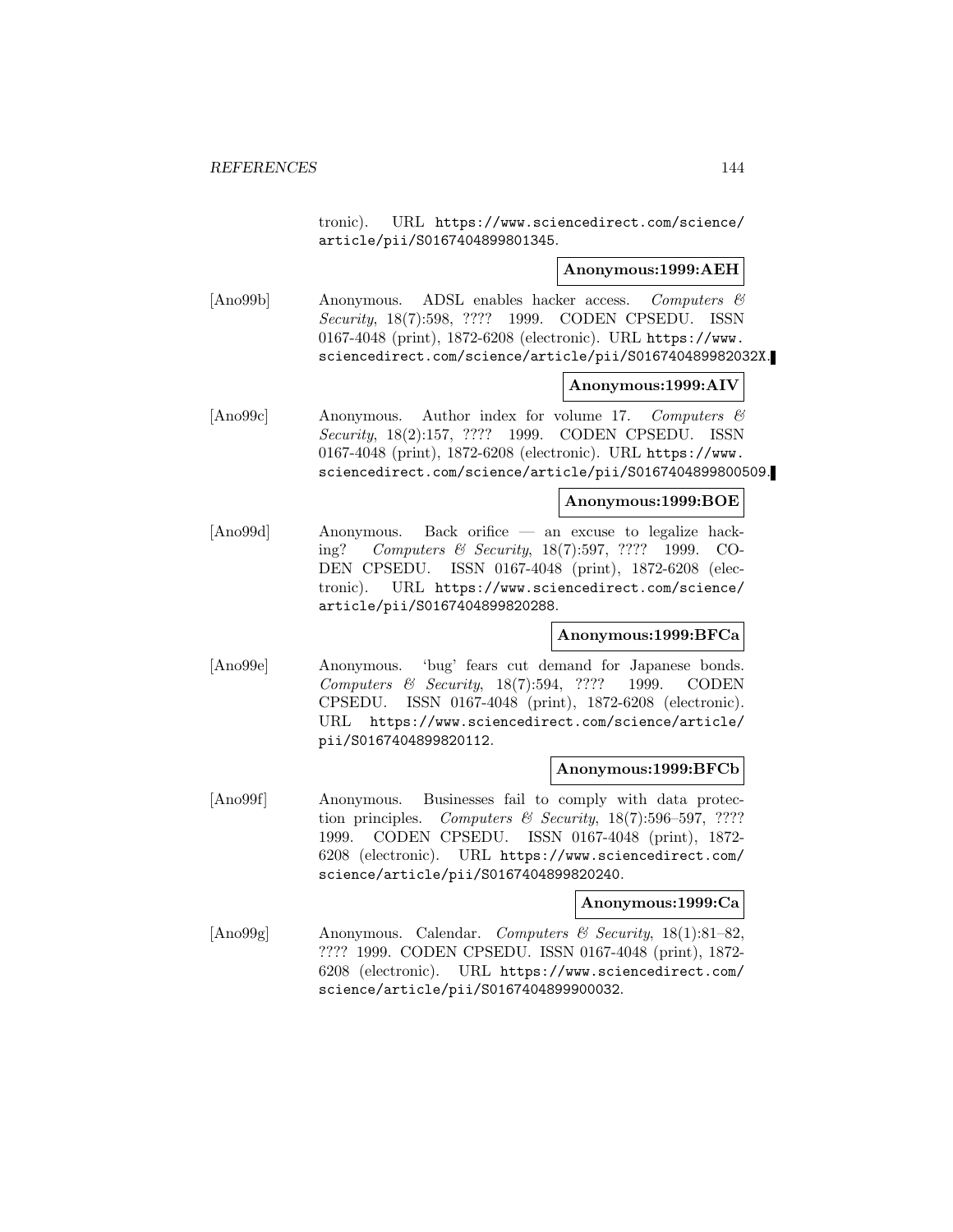## **Anonymous:1999:Cb**

[Ano99h] Anonymous. Calendar. Computers & Security, 18(2):155– 156, ???? 1999. CODEN CPSEDU. ISSN 0167-4048 (print), 1872-6208 (electronic). URL https://www.sciencedirect. com/science/article/pii/S016740489990055X.

# **Anonymous:1999:Cc**

[Ano99i] Anonymous. Calendar. Computers & Security, 18(3):237– 238, ???? 1999. CODEN CPSEDU. ISSN 0167-4048 (print), 1872-6208 (electronic). URL https://www.sciencedirect. com/science/article/pii/S0167404899909501.

## **Anonymous:1999:Cd**

[Ano99j] Anonymous. Calendar. Computers & Security, 18(4):341– 342, ???? 1999. CODEN CPSEDU. ISSN 0167-4048 (print), 1872-6208 (electronic). URL https://www.sciencedirect. com/science/article/pii/S016740489990737X.

## **Anonymous:1999:Ce**

[Ano99k] Anonymous. Calendar. Computers & Security, 18(5):438– 439, ???? 1999. CODEN CPSEDU. ISSN 0167-4048 (print), 1872-6208 (electronic). URL https://www.sciencedirect. com/science/article/pii/S0167404899906028.

### **Anonymous:1999:Cf**

[Ano99l] Anonymous. Calendar. Computers & Security, 18(6):525– 526, ???? 1999. CODEN CPSEDU. ISSN 0167-4048 (print), 1872-6208 (electronic). URL https://www.sciencedirect. com/science/article/pii/S0167404899908660.

## **Anonymous:1999:Cg**

[Ano99m] Anonymous. Calendar. Computers & Security, 18(7):599– 600, ???? 1999. CODEN CPSEDU. ISSN 0167-4048 (print), 1872-6208 (electronic). URL https://www.sciencedirect. com/science/article/pii/S0167404899820367.

### **Anonymous:1999:Ch**

[Ano99n] Anonymous. Calendar. Computers & Security, 18(8):711– 712, ???? 1999. CODEN CPSEDU. ISSN 0167-4048 (print), 1872-6208 (electronic). URL https://www.sciencedirect. com/science/article/pii/S0167404899907824.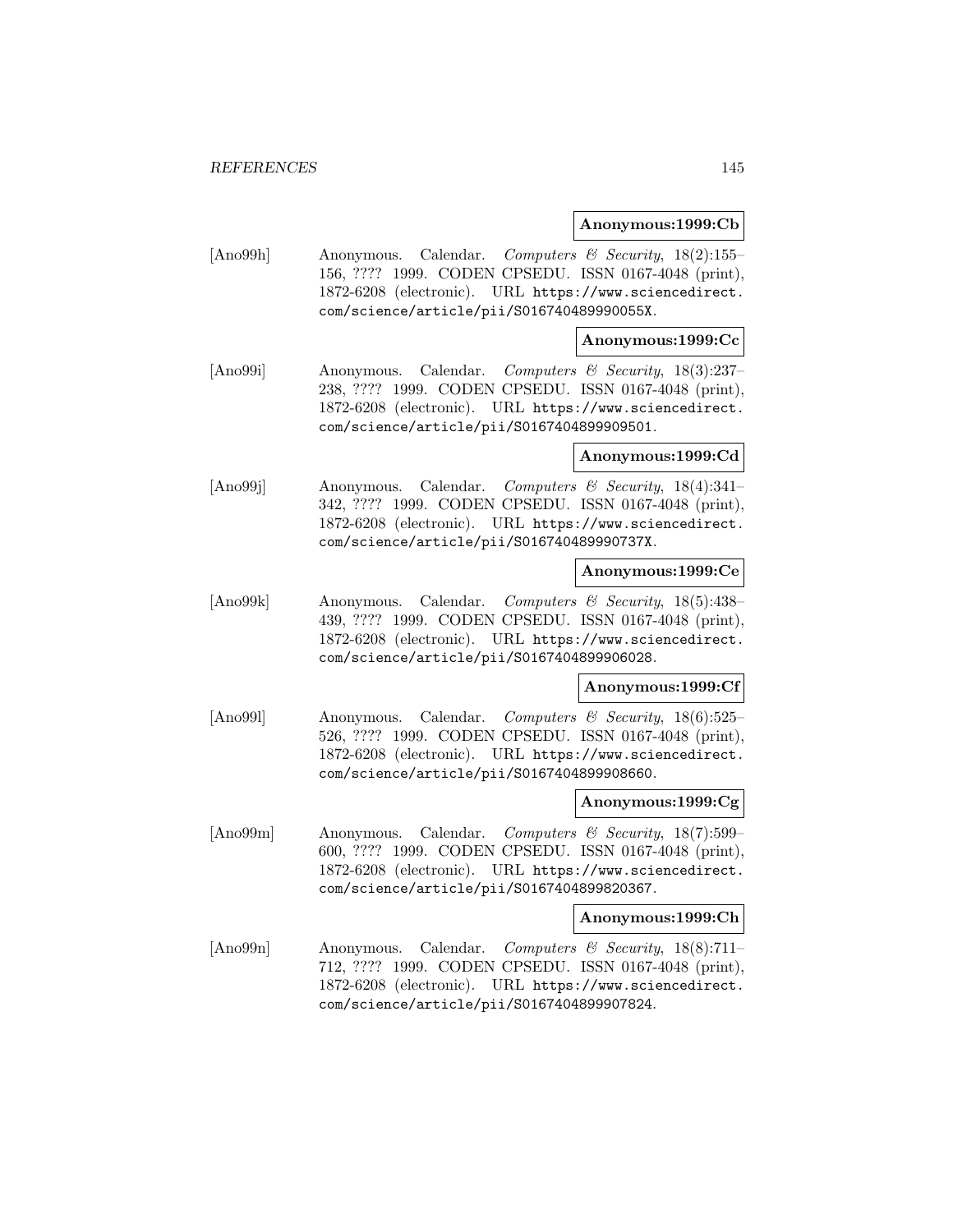## **Anonymous:1999:CMR**

[Ano99o] Anonymous. Canada may reap benefit of software privacy rule. Computers & Security, 18(7):593, ???? 1999. CO-DEN CPSEDU. ISSN 0167-4048 (print), 1872-6208 (electronic). URL https://www.sciencedirect.com/science/ article/pii/S0167404899820069.

# **Anonymous:1999:CEC**

[Ano99p] Anonymous. Canada's eavesdropping on citizens, ex-spy says. Computers & Security, 18(7):596, ???? 1999. CO-DEN CPSEDU. ISSN 0167-4048 (print), 1872-6208 (electronic). URL https://www.sciencedirect.com/science/ article/pii/S0167404899820215.

## **Anonymous:1999:CAC**

[Ano99q] Anonymous. Clinton administration calls for network monitoring. Computers & Security, 18(7):597, ???? 1999. CO-DEN CPSEDU. ISSN 0167-4048 (print), 1872-6208 (electronic). URL https://www.sciencedirect.com/science/ article/pii/S0167404899820276.

# **Anonymous:1999:CEa**

[Ano99r] Anonymous. Compsec '99 exhibitors. Computers & Security, 18(7):608–616, ???? 1999. CODEN CPSEDU. ISSN 0167-4048 (print), 1872-6208 (electronic). URL https://www. sciencedirect.com/science/article/pii/S0167404899820380.

## **Anonymous:1999:CPA**

[Ano99s] Anonymous. Compsec '99 paper abstracts. Computers & Security, 18(7):601–607, ???? 1999. CODEN CPSEDU. ISSN 0167-4048 (print), 1872-6208 (electronic). URL https://www.sciencedirect.com/science/article/ pii/S0167404899820379.

# **Anonymous:1999:DGP**

[Ano99t] Anonymous. Don't go proprietary, crypto expert urges. Computers & Security, 18(7):597, ???? 1999. CODEN CPSEDU. ISSN 0167-4048 (print), 1872-6208 (electronic). URL https://www.sciencedirect.com/science/article/ pii/S016740489982029X.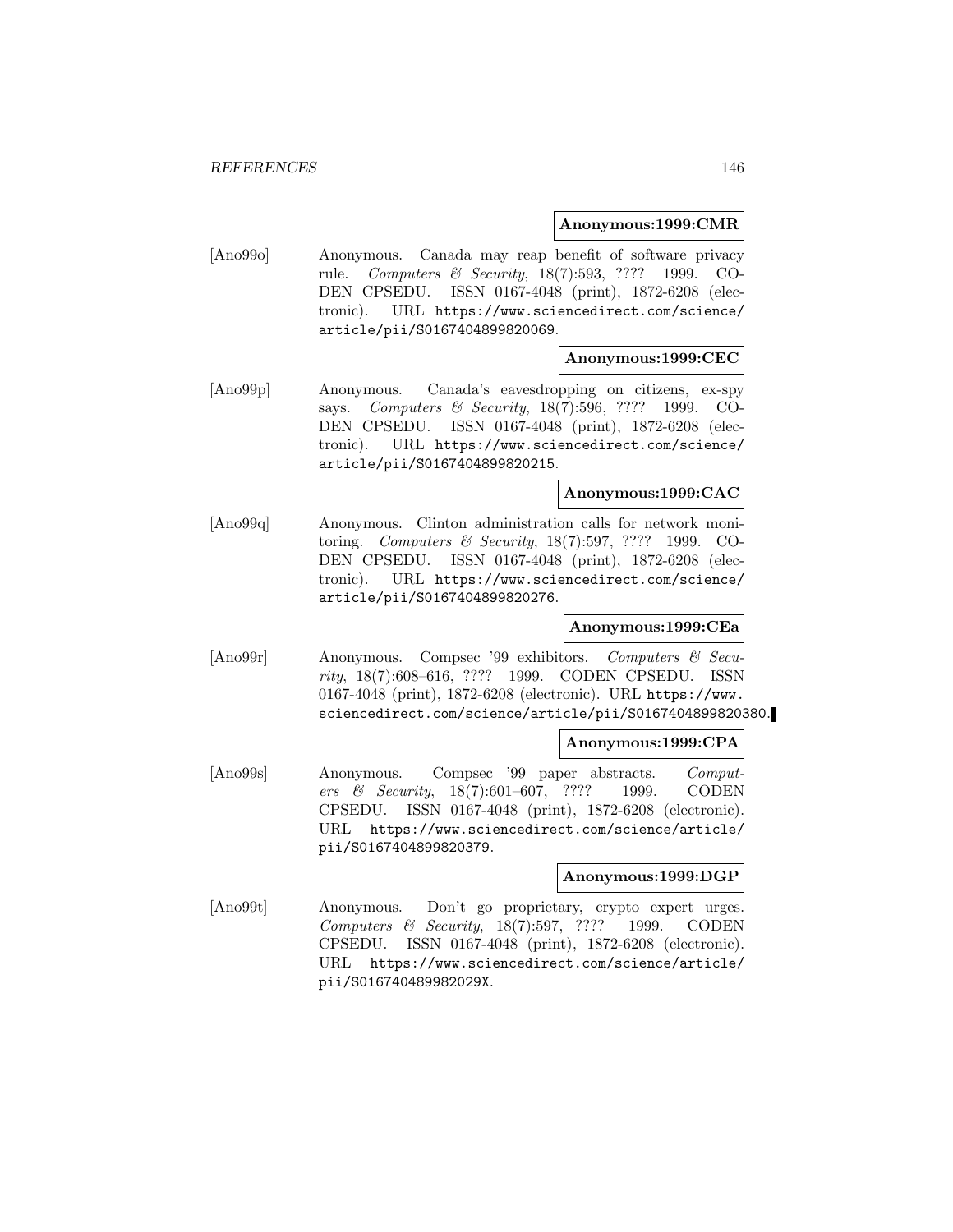### **Anonymous:1999:MPR**

[Ano99u] Anonymous. E-mail privacy rule. Computers & Security, 18(7): 596, ???? 1999. CODEN CPSEDU. ISSN 0167-4048 (print), 1872-6208 (electronic). URL https://www.sciencedirect. com/science/article/pii/S0167404899820239.

# **Anonymous:1999:EB**

[Ano99v] Anonymous. Editorial Board. Computers & Security, 18(1): 2, ???? 1999. CODEN CPSEDU. ISSN 0167-4048 (print), 1872-6208 (electronic). URL https://www.sciencedirect. com/science/article/pii/S0167404899900019.

### **Anonymous:1999:EWP**

[Ano99w] Anonymous. Enemy within poses a fraud risk. Computers & Security, 18(7):593–594, ???? 1999. CODEN CPSEDU. ISSN 0167-4048 (print), 1872-6208 (electronic). URL https://www.sciencedirect.com/science/article/ pii/S0167404899820094.

## **Anonymous:1999:FWP**

[Ano99x] Anonymous. Firms warned not to play e-mail 'big brother' role. Computers & Security, 18(7):595–596, ???? 1999. CO-DEN CPSEDU. ISSN 0167-4048 (print), 1872-6208 (electronic). URL https://www.sciencedirect.com/science/ article/pii/S0167404899820203.

# **Anonymous:1999:FPI**

[Ano99y] Anonymous. France to propose Internet legislation; focus is on security. Computers & Security,  $18(7):594$ , ???? 1999. CODEN CPSEDU. ISSN 0167-4048 (print), 1872-6208 (electronic). URL https://www.sciencedirect.com/science/ article/pii/S0167404899820148.

# **Anonymous:1999:E**

[Ano99z] Anonymous. From the editor. Computers & Security, 18 (8):644–645, ???? 1999. CODEN CPSEDU. ISSN 0167- 4048 (print), 1872-6208 (electronic). URL https://www. sciencedirect.com/science/article/pii/S0167404899907812.

# **Anonymous:1999:GSH**

[Ano99-27] Anonymous. Government sites hacked due to NATO's bombing. Computers & Security, 18(7):598, ???? 1999. CO-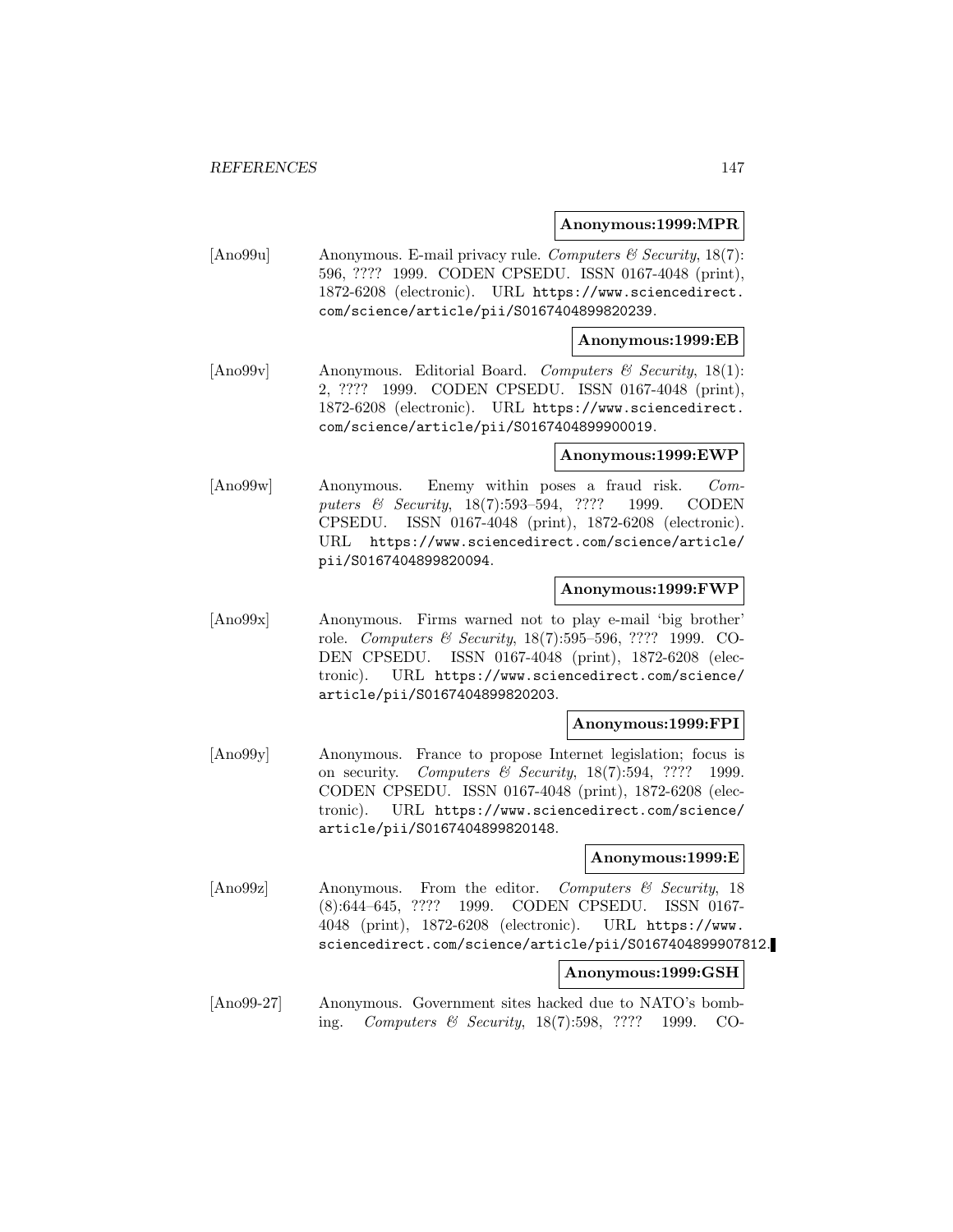DEN CPSEDU. ISSN 0167-4048 (print), 1872-6208 (electronic). URL https://www.sciencedirect.com/science/ article/pii/S0167404899820306.

# **Anonymous:1999:HSF**

[Ano99-28] Anonymous. Hotmail 'slow to fix flaw in security'. Computers & Security, 18(7):598, ???? 1999. CODEN CPSEDU. ISSN 0167-4048 (print), 1872-6208 (electronic). URL https://www. sciencedirect.com/science/article/pii/S0167404899820331.

# **Anonymous:1999:ITCa**

[Ano99-29] Anonymous. IFIP technical committee 11. Computers  $\mathcal{C}$  Security, 18(1):83–85, ???? 1999. CODEN CPSEDU. ISSN 0167-4048 (print), 1872-6208 (electronic). URL https://www. sciencedirect.com/science/article/pii/S0167404899900056.

# **Anonymous:1999:ITCb**

[Ano99-30] Anonymous. IFIP technical committee 11. Computers & Security, 18(2):178–180, ???? 1999. CODEN CPSEDU. ISSN 0167-4048 (print), 1872-6208 (electronic). URL https://www.sciencedirect.com/science/article/ pii/S0167404899900597.

# **Anonymous:1999:ITCc**

[Ano99-31] Anonymous. IFIP technical committee 11. Computers & Security, 18(3):271–273, ???? 1999. CODEN CPSEDU. ISSN 0167-4048 (print), 1872-6208 (electronic). URL https://www.sciencedirect.com/science/article/ pii/S0167404899909525.

### **Anonymous:1999:ITCd**

[Ano99-32] Anonymous. IFIP technical committee 11. Computers & Security, 18(4):365–367, ???? 1999. CODEN CPSEDU. ISSN 0167-4048 (print), 1872-6208 (electronic). URL https://www.sciencedirect.com/science/article/ pii/S0167404899907393.

### **Anonymous:1999:ITCe**

[Ano99-33] Anonymous. IFIP technical committee 11. Computers & Security, 18(5):440–442, ???? 1999. CODEN CPSEDU. ISSN 0167-4048 (print), 1872-6208 (electronic). URL https://www.sciencedirect.com/science/article/ pii/S016740489990603X.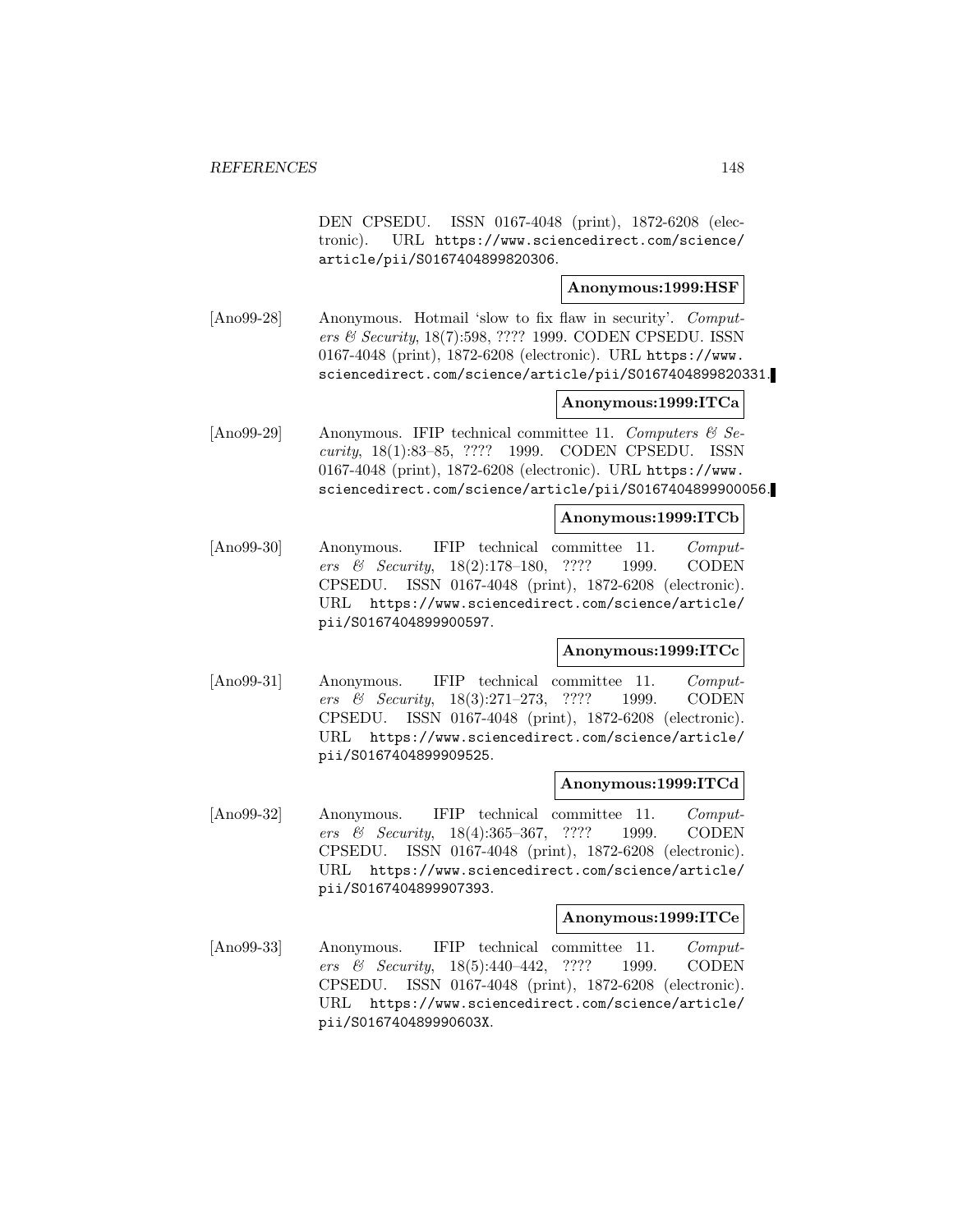## **Anonymous:1999:ITCf**

[Ano99-34] Anonymous. IFIP technical committee 11. Computers & Security, 18(6):545–547, ???? 1999. CODEN CPSEDU. ISSN 0167-4048 (print), 1872-6208 (electronic). URL https://www.sciencedirect.com/science/article/ pii/S0167404899908684.

# **Anonymous:1999:ITCg**

[Ano99-35] Anonymous. IFIP technical committee 11. Computers & Security, 18(7):640–642, ???? 1999. CODEN CPSEDU. ISSN 0167-4048 (print), 1872-6208 (electronic). URL https://www.sciencedirect.com/science/article/ pii/S0167404899820422.

## **Anonymous:1999:ITCh**

[Ano99-36] Anonymous. IFIP technical committee 11. Computers & Security, 18(8):734–736, ???? 1999. CODEN CPSEDU. ISSN 0167-4048 (print), 1872-6208 (electronic). URL https://www.sciencedirect.com/science/article/ pii/S0167404899907848.

# **Anonymous:1999:IBRa**

[Ano99-37] Anonymous. International board of referees. Computers & Security, 18(2):163–164, ???? 1999. CODEN CPSEDU. ISSN 0167-4048 (print), 1872-6208 (electronic). URL https://www.sciencedirect.com/science/article/ pii/S0167404899900573.

## **Anonymous:1999:IBRb**

[Ano99-38] Anonymous. International board of referees. Computers & Security, 18(3):239–240, ???? 1999. CODEN CPSEDU. ISSN 0167-4048 (print), 1872-6208 (electronic). URL https://www.sciencedirect.com/science/article/ pii/S0167404899909513.

# **Anonymous:1999:IBRc**

[Ano99-39] Anonymous. International Board of Referees. Computers & Security, 18(4):343–344, ???? 1999. CODEN CPSEDU. ISSN 0167-4048 (print), 1872-6208 (electronic). URL https://www.sciencedirect.com/science/article/ pii/S0167404899907381.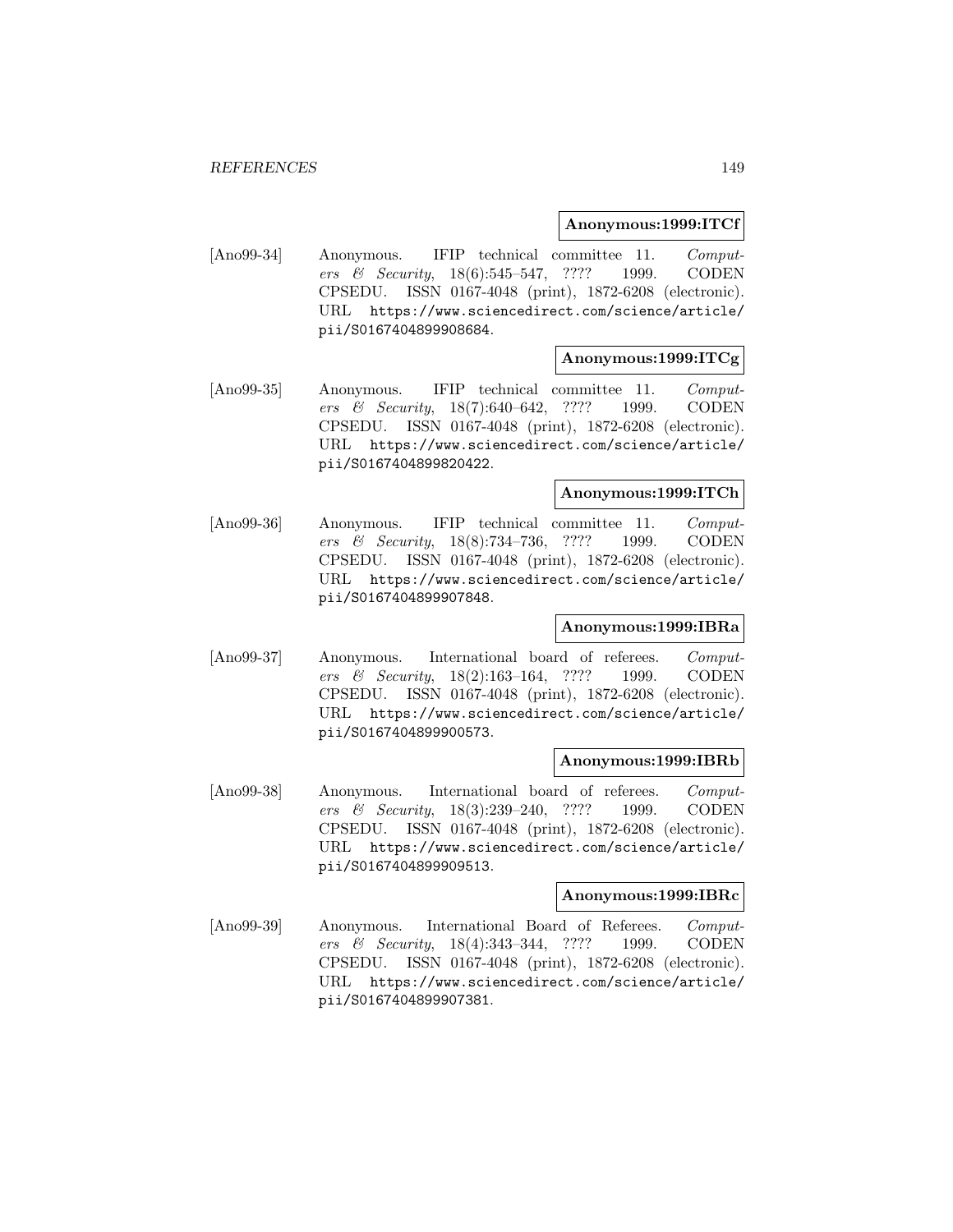## **Anonymous:1999:IBRd**

[Ano99-40] Anonymous. International Board of Referees. Computers & Security, 18(5):443–444, ???? 1999. CODEN CPSEDU. ISSN 0167-4048 (print), 1872-6208 (electronic). URL https://www.sciencedirect.com/science/article/ pii/S0167404899906041.

#### **Anonymous:1999:IBRe**

[Ano99-41] Anonymous. International board of referees. Computers & Security, 18(6):531–532, ???? 1999. CODEN CPSEDU. ISSN 0167-4048 (print), 1872-6208 (electronic). URL https://www.sciencedirect.com/science/article/ pii/S0167404899908672.

## **Anonymous:1999:IBRf**

[Ano99-42] Anonymous. International board of referees. Computers & Security, 18(8):713–714, ???? 1999. CODEN CPSEDU. ISSN 0167-4048 (print), 1872-6208 (electronic). URL https://www.sciencedirect.com/science/article/ pii/S0167404899907836.

# **Anonymous:1999:ICE**

[Ano99-43] Anonymous. IPv6 chaos to eclipse Y2K. Computers  $\mathcal{B}$  Security, 18(7):594, ???? 1999. CODEN CPSEDU. ISSN 0167-4048 (print), 1872-6208 (electronic). URL https://www. sciencedirect.com/science/article/pii/S0167404899820136.

### **Anonymous:1999:MFU**

[Ano99-44] Anonymous. Microsoft faces user pressure on licences. Computers & Security, 18(7):595, ???? 1999. CODEN CPSEDU. ISSN 0167-4048 (print), 1872-6208 (electronic). URL https://www.sciencedirect.com/science/article/ pii/S0167404899820161.

### **Anonymous:1999:MHP**

[Ano99-45] Anonymous. Millennium hackers plan city assault. Computers & Security, 18(7):596, ???? 1999. CODEN CPSEDU. ISSN 0167-4048 (print), 1872-6208 (electronic). URL https://www. sciencedirect.com/science/article/pii/S0167404899820227.

### **Anonymous:1999:MIA**

[Ano99-46] Anonymous. Multi-industry alliance to beat piracy. Computers & Security, 18(7):595, ???? 1999. CODEN CPSEDU. ISSN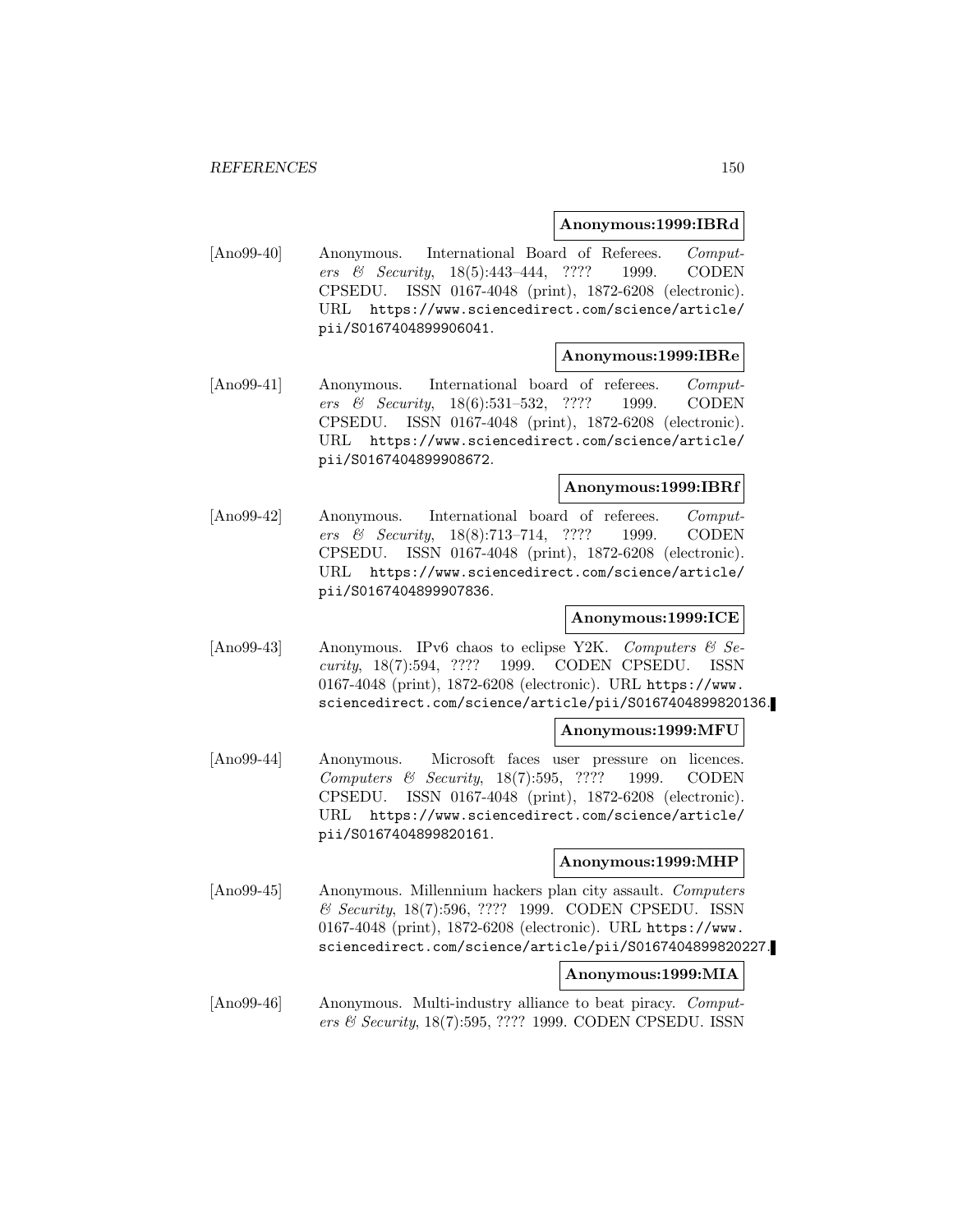0167-4048 (print), 1872-6208 (electronic). URL https://www. sciencedirect.com/science/article/pii/S016740489982015X.

**Anonymous:1999:NTS**

[Ano99-47] Anonymous. NASA technology sends porn into space. Computers & Security, 18(7):595, ???? 1999. CODEN CPSEDU. ISSN 0167-4048 (print), 1872-6208 (electronic). URL https://www.sciencedirect.com/science/article/ pii/S0167404899820173.

### **Anonymous:1999:NNA**

[Ano99-48] Anonymous. NEC's network architecture saves data from crashes. Computers & Security, 18(7):593, ???? 1999. CO-DEN CPSEDU. ISSN 0167-4048 (print), 1872-6208 (electronic). URL https://www.sciencedirect.com/science/ article/pii/S0167404899820070.

## **Anonymous:1999:NPL**

[Ano99-49] Anonymous. New Polish law to fight intellectual property theft. Computers & Security, 18(7):594, ???? 1999. CO-DEN CPSEDU. ISSN 0167-4048 (print), 1872-6208 (electronic). URL https://www.sciencedirect.com/science/ article/pii/S0167404899820100.

## **Anonymous:1999:Pc**

[Ano99-50] Anonymous. Pages 182–273 (1999). Computers & Security, 18 (3):??, ???? 1999. CODEN CPSEDU. ISSN 0167-4048 (print), 1872-6208 (electronic).

### **Anonymous:1999:Pa**

[Ano99-51] Anonymous. Pages 2–85 (1999). Computers & Security, 18(1): ??, ???? 1999. CODEN CPSEDU. ISSN 0167-4048 (print), 1872-6208 (electronic).

### **Anonymous:1999:Pd**

[Ano99-52] Anonymous. Pages 276–367 (1999). Computers & Security, 18 (4):??, ???? 1999. CODEN CPSEDU. ISSN 0167-4048 (print), 1872-6208 (electronic).

### **Anonymous:1999:Pe**

[Ano99-53] Anonymous. Pages 370–453 (1999). Computers & Security, 18 (5):??, ???? 1999. CODEN CPSEDU. ISSN 0167-4048 (print), 1872-6208 (electronic).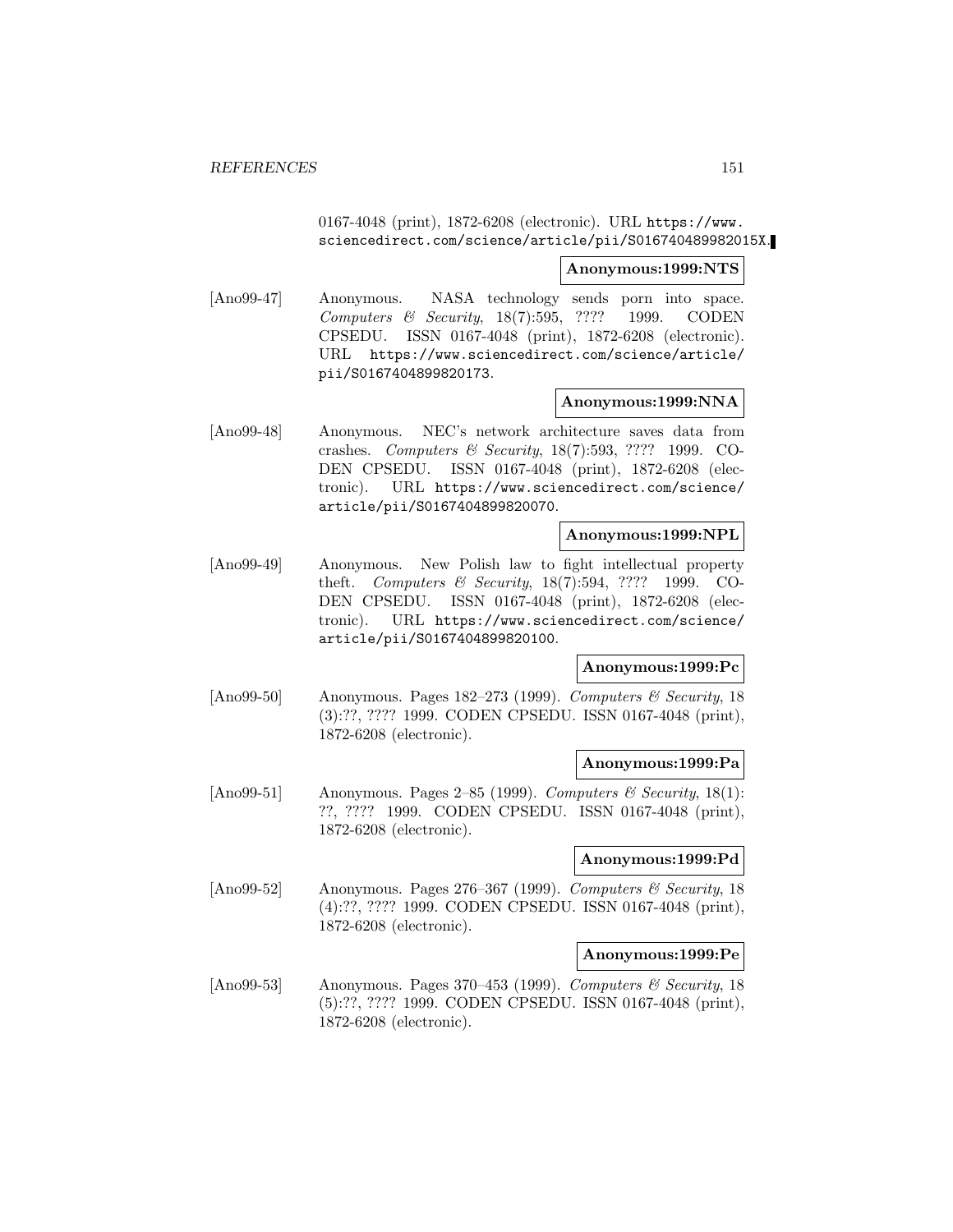## **Anonymous:1999:Pf**

[Ano99-54] Anonymous. Pages 456–547 (1999). Computers & Security, 18 (6):??, ???? 1999. CODEN CPSEDU. ISSN 0167-4048 (print), 1872-6208 (electronic).

# **Anonymous:1999:Pg**

[Ano99-55] Anonymous. Pages 550–642 (1999). Computers & Security, 18 (7):??, ???? 1999. CODEN CPSEDU. ISSN 0167-4048 (print), 1872-6208 (electronic).

# **Anonymous:1999:Ph**

[Ano99-56] Anonymous. Pages 644–736 (1999). Computers & Security, 18 (8):??, ???? 1999. CODEN CPSEDU. ISSN 0167-4048 (print), 1872-6208 (electronic).

# **Anonymous:1999:Pb**

[Ano99-57] Anonymous. Pages 88–180 (1999). Computers  $\mathcal C$  Security, 18 (2):??, ???? 1999. CODEN CPSEDU. ISSN 0167-4048 (print), 1872-6208 (electronic).

### **Anonymous:1999:RP**

[Ano99-58] Anonymous. Refereed papers. Computers & Security, 18 (7):617–618, ???? 1999. CODEN CPSEDU. ISSN 0167- 4048 (print), 1872-6208 (electronic). URL https://www. sciencedirect.com/science/article/pii/S0167404899820392.

### **Anonymous:1999:SFR**

[Ano99-59] Anonymous. Security flaws reported in BC's prescription drug network. *Computers & Security*, 18(7):594, ???? 1999. CO-DEN CPSEDU. ISSN 0167-4048 (print), 1872-6208 (electronic). URL https://www.sciencedirect.com/science/ article/pii/S0167404899820124.

## **Anonymous:1999:SV**

[Ano99-60] Anonymous. Security view. Computers & Security, 18(8):646– 659, ???? 1999. CODEN CPSEDU. ISSN 0167-4048 (print), 1872-6208 (electronic). URL https://www.sciencedirect. com/science/article/pii/S0167404899801291.

# **Anonymous:1999:SIV**

[Ano99-61] Anonymous. Subject index for volume 17. Computers & Security, 18(2):158–162, ???? 1999. CODEN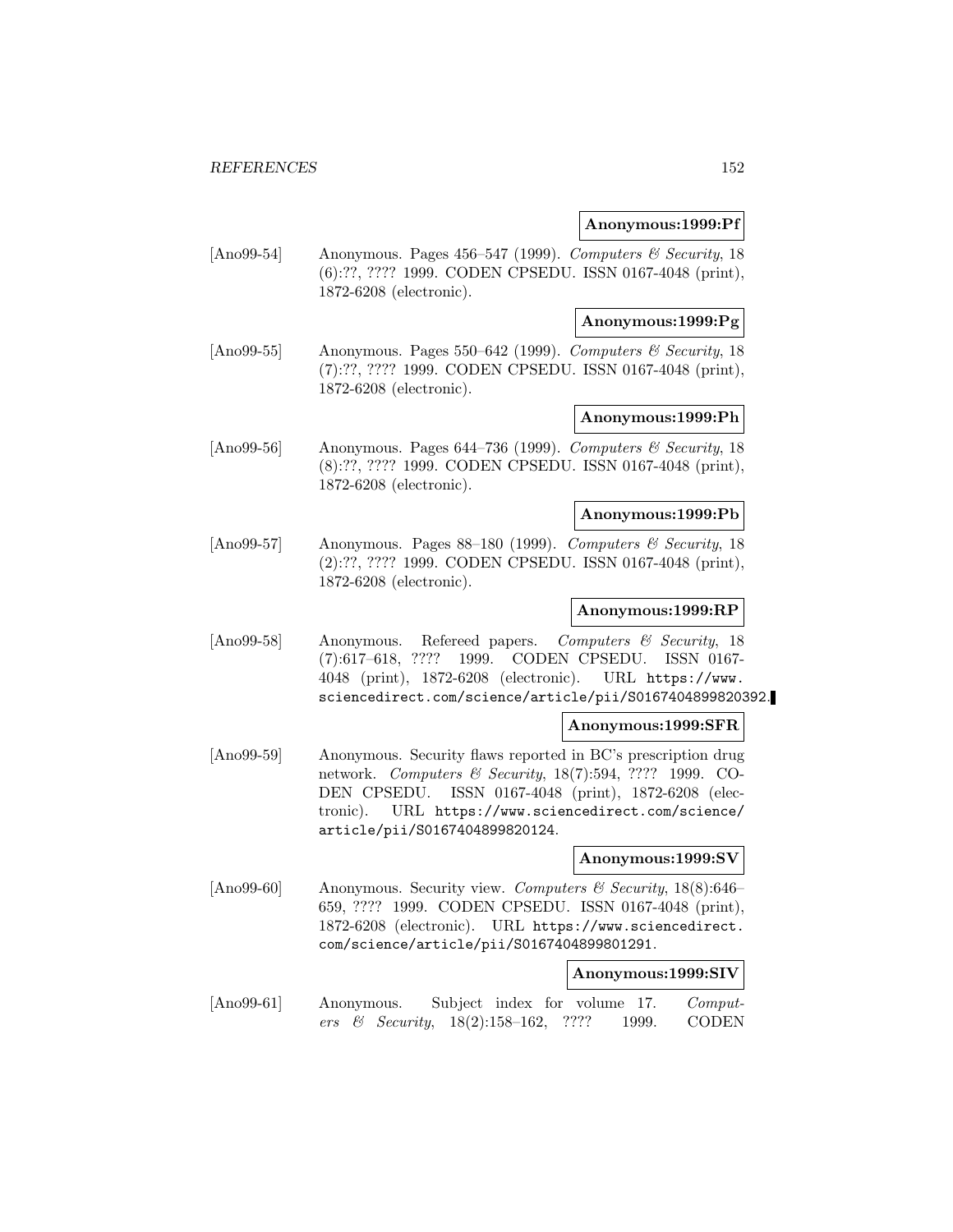CPSEDU. ISSN 0167-4048 (print), 1872-6208 (electronic). URL https://www.sciencedirect.com/science/article/ pii/S0167404899800510.

# **Anonymous:1999:TSS**

[Ano99-62] Anonymous. Taxman says sorry for year 2000 blunder. Computers & Security, 18(7):598, ???? 1999. CODEN CPSEDU. ISSN 0167-4048 (print), 1872-6208 (electronic). URL https://www.sciencedirect.com/science/article/ pii/S0167404899820343.

# **Anonymous:1999:TWP**

[Ano99-63] Anonymous. Telcos wake up to phreaking menace. Computers & Security, 18(7):595, ???? 1999. CODEN CPSEDU. ISSN 0167-4048 (print), 1872-6208 (electronic). URL https://www. sciencedirect.com/science/article/pii/S0167404899820185.

# **Anonymous:1999:TTH**

[Ano99-64] Anonymous. Termination threat hangs over thin client software. *Computers & Security*, 18(7):597, ???? 1999. CO-DEN CPSEDU. ISSN 0167-4048 (print), 1872-6208 (electronic). URL https://www.sciencedirect.com/science/ article/pii/S0167404899820264.

# **Anonymous:1999:TFY**

[Ano99-65] Anonymous. Top firms on Y2K danger list. Computers & Security, 18(7):595, ???? 1999. CODEN CPSEDU. ISSN 0167-4048 (print), 1872-6208 (electronic). URL https://www. sciencedirect.com/science/article/pii/S0167404899820197.

# **Anonymous:1999:T**

[Ano99-66] Anonymous. Twinkle. Computers & Security, 18(7):593, ???? 1999. CODEN CPSEDU. ISSN 0167-4048 (print), 1872- 6208 (electronic). URL https://www.sciencedirect.com/ science/article/pii/S0167404899820082.

# **Anonymous:1999:UBC**

[Ano99-67] Anonymous. US backs cyber-crime bill. Computers & Security, 18(7):598, ???? 1999. CODEN CPSEDU. ISSN 0167-4048 (print), 1872-6208 (electronic). URL https://www. sciencedirect.com/science/article/pii/S0167404899820355.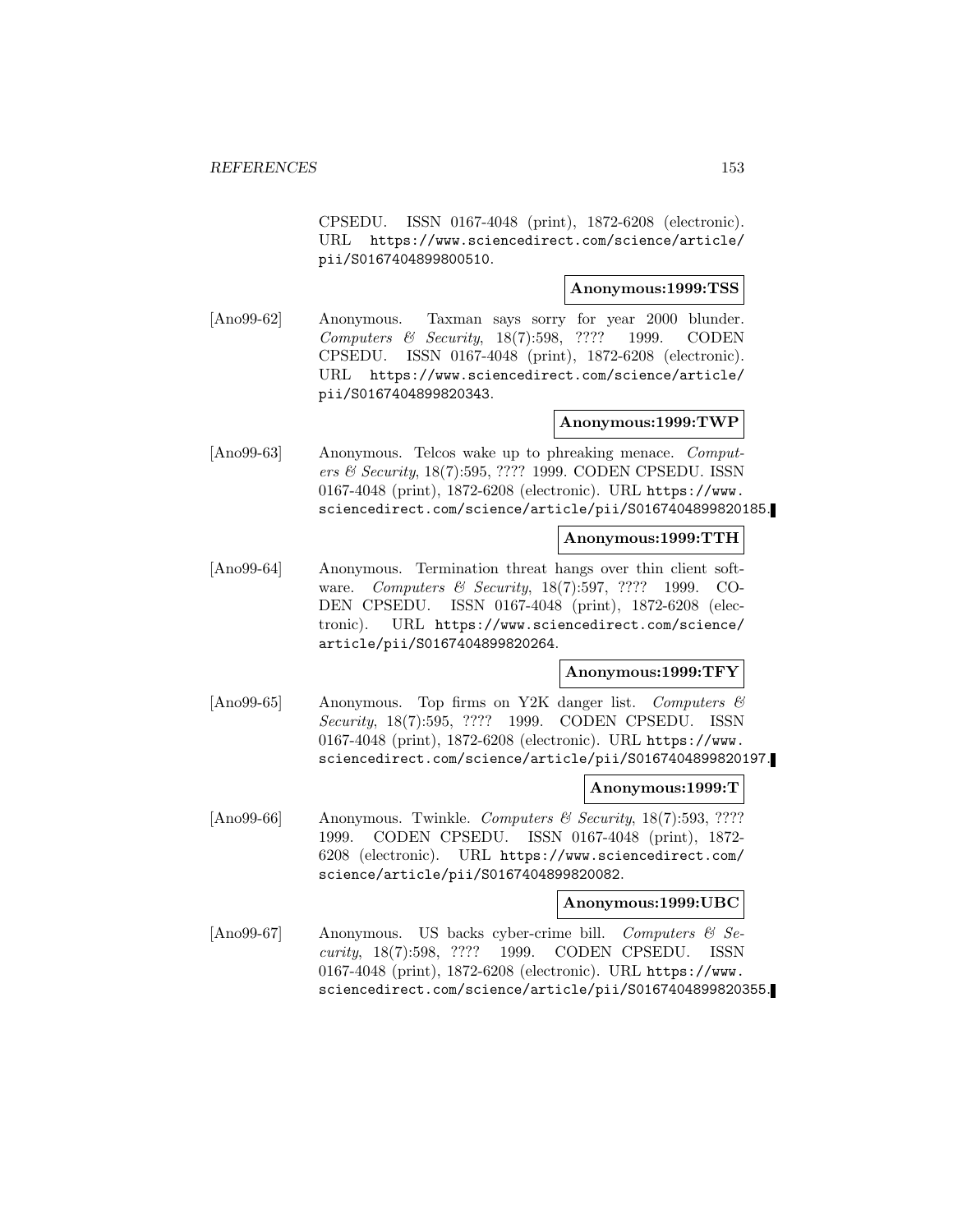## **Anonymous:1999:ULU**

[Ano99-68] Anonymous. Users lose under new law. Computers & Security, 18(7):598, ???? 1999. CODEN CPSEDU. ISSN 0167-4048 (print), 1872-6208 (electronic). URL https://www. sciencedirect.com/science/article/pii/S0167404899820318.

# **Anonymous:1999:VWA**

[Ano99-69] Anonymous. Virus is wrapped and all ready for Christmas day. Computers & Security, 18(7):597, ???? 1999. CO-DEN CPSEDU. ISSN 0167-4048 (print), 1872-6208 (electronic). URL https://www.sciencedirect.com/science/ article/pii/S0167404899820252.

# **Antion:1992:LE**

[Ant92] Karen Antion. Letter to the editor. Computers & Security, 11(7):623–624, November 1992. CODEN CPSEDU. ISSN 0167-4048 (print), 1872-6208 (electronic). URL https://www. sciencedirect.com/science/article/pii/016740489290139I.

### **Associates:1992:ISA**

[Ass92] Janus Associates. Information security administration model: a management model to help identify the best practices of the administration function within the security group. Computers & Security, 11(4):327–340, July 1992. CO-DEN CPSEDU. ISSN 0167-4048 (print), 1872-6208 (electronic). URL https://www.sciencedirect.com/science/ article/pii/016740489290172N.

### **Abrams:1995:SC**

[AZ95] Marshall D. Abrams and Marvin V. Zelkowitz. Striving for correctness. Computers & Security, 14(8):719–738, ???? 1995. CODEN CPSEDU. ISSN 0167-4048 (print), 1872-6208 (electronic). URL https://www.sciencedirect.com/science/ article/pii/0167404895000224.

## **Bacon:1997:BGY**

[Bac97a] Michael Bacon. Bang goes your business. Computers & Security, 16(6):523, ???? 1997. CODEN CPSEDU. ISSN 0167-4048 (print), 1872-6208 (electronic). URL https://www. sciencedirect.com/science/article/pii/S0167404897846883.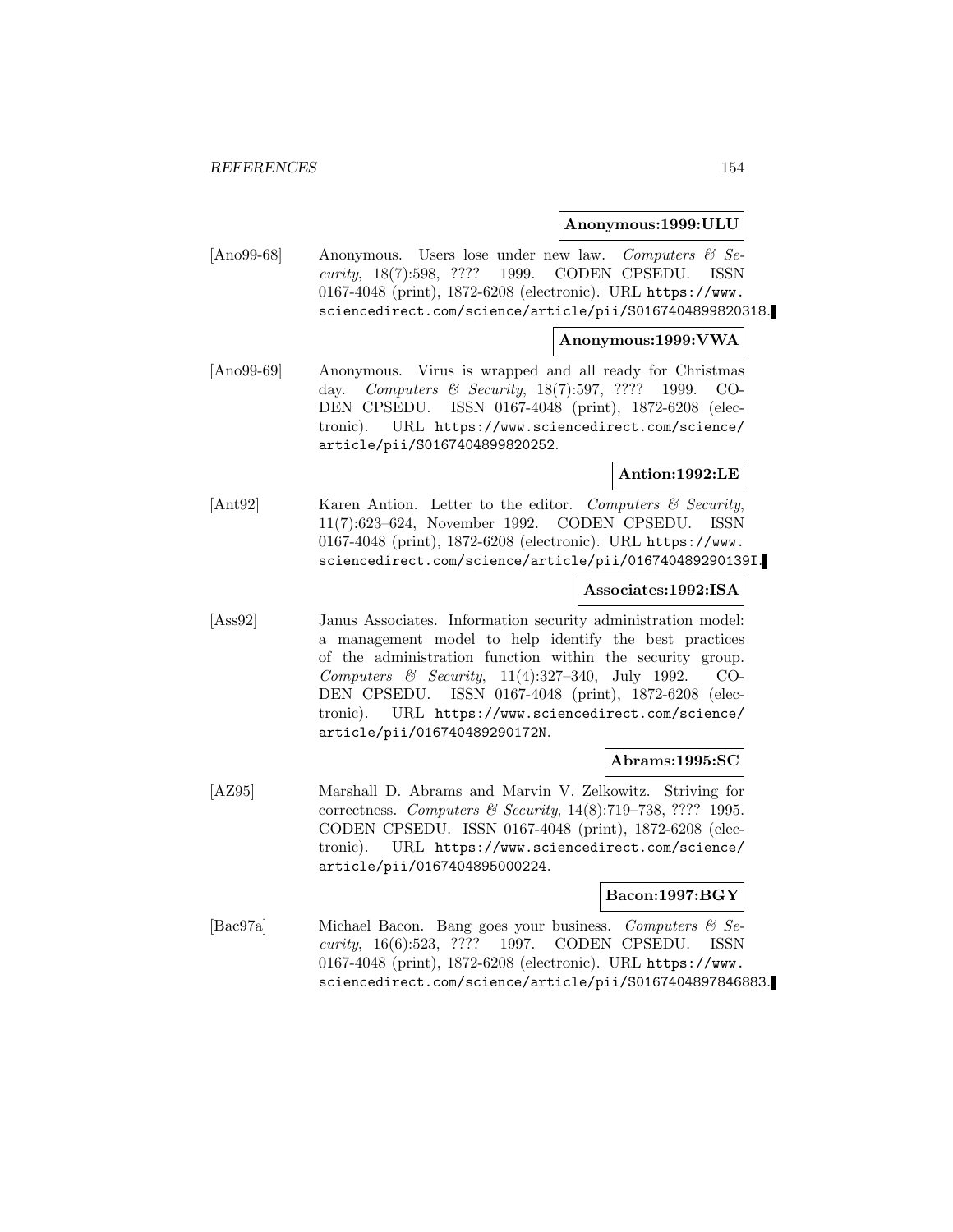**Bacon:1997:EE**

[Bac97b] Michael Bacon. The enemy everywhere. Computers & Security, 16(6):516, ???? 1997. CODEN CPSEDU. ISSN 0167-4048 (print), 1872-6208 (electronic). URL https://www. sciencedirect.com/science/article/pii/S0167404897846652.

# **Bailey:1997:IAN**

[Bai97] Steve Bailey. Intelligent agents: New security issues. Computers & Security, 16(6):526, ???? 1997. CODEN CPSEDU. ISSN 0167-4048 (print), 1872-6208 (electronic). URL https://www.sciencedirect.com/science/article/ pii/S0167404897847001.

**Banks:1990:SP**

[Ban90] Simon Banks. Security policy. Computers & Security, 9(7): 605–610, November 1990. CODEN CPSEDU. ISSN 0167- 4048 (print), 1872-6208 (electronic). URL https://www. sciencedirect.com/science/article/pii/0167404890900582.

# **Banks:1991:UIC**

[Ban91] Simon Banks. Understanding IBM's CICS systems to improve security. Computers  $\mathcal B$  Security, 10(3):205–212, May 1991. CODEN CPSEDU. ISSN 0167-4048 (print), 1872- 6208 (electronic). URL https://www.sciencedirect.com/ science/article/pii/016740489190035C.

### **Banes:1995:PLN**

[Ban95] David Banes. Physical layer network security: What your LAN can do for you. Computers & Security,  $14(5):422$ , ???? 1995. CODEN CPSEDU. ISSN 0167-4048 (print), 1872- 6208 (electronic). URL https://www.sciencedirect.com/ science/article/pii/0167404896900437.

# **Baskerville:1991:RAS**

[Bas91] Richard Baskerville. Risk analysis as a source of professional knowledge. Computers & Security, 10(8):749–764, December 1991. CODEN CPSEDU. ISSN 0167-4048 (print), 1872- 6208 (electronic). URL https://www.sciencedirect.com/ science/article/pii/016740489190094T.

## **Borcherding:1998:ETK**

[BB98] Birgit Borcherding and Malte Borcherding. Efficient and trustworthy key distribution in webs of trust. Comput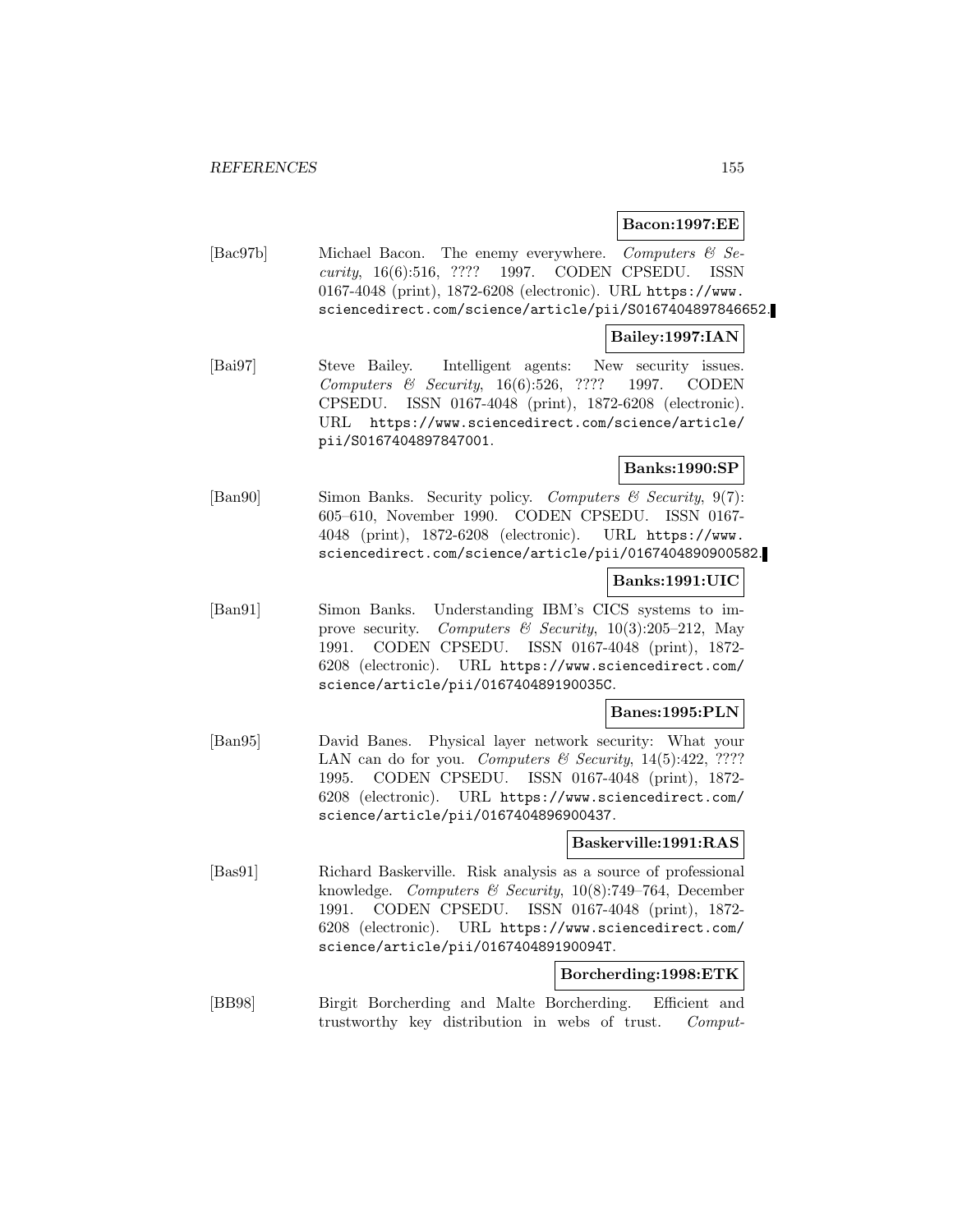ers & Security, 17(5):447–454, ???? 1998. CODEN CPSEDU. ISSN 0167-4048 (print), 1872-6208 (electronic). URL https://www.sciencedirect.com/science/article/ pii/S0167404898000017.

# **Bauspiess:1992:RCH**

[BD92] Fritz Bauspiess and Frank Damm. Requirements for cryptographic hash functions. Computers & Security,  $11(5):427-437$ , September 1992. CODEN CPSEDU. ISSN 0167-4048 (print), 1872-6208 (electronic). URL https://www.sciencedirect. com/science/article/pii/016740489290007E.

# **Backhouse:1995:MCC**

[BD95] James Backhouse and Gurpreet Dhillon. Managing computer crime: a research outlook. Computers  $\mathcal C$  Security, 14(7):645– 651, ???? 1995. CODEN CPSEDU. ISSN 0167-4048 (print), 1872-6208 (electronic). URL https://www.sciencedirect. com/science/article/pii/0167404895000240.

# **Bernaschi:1999:ENS**

[BdAR99] M. Bernaschi, E. d' Aiutolo, and P. Rughetti. Enforcing network security: a real cease study in a research organization. Computers & Security,  $18(6)$ :533-543, ???? 1999. CODEN CPSEDU. ISSN 0167-4048 (print), 1872-6208 (electronic). URL https://www.sciencedirect.com/science/ article/pii/S0167404899801175.

# **Badenhorst:1990:CSM**

[BE90] K. P. Badenhorst and Jan H. P. Eloff. Computer security methodology: Risk analysis and project definition. Computers  $\mathcal B$  Security, 9(4):339-346, June 1990. CODEN CPSEDU. ISSN 0167-4048 (print), 1872-6208 (electronic). URL https://www.sciencedirect.com/science/article/ pii/0167404890901042.

## **Badenhorst:1994:TFA**

[BE94] Karin P. Badenhorst and Jan H. P. Eloff. TOPM: a formal approach to the optimization of information technology risk management. Computers & Security,  $13(5):411-435$ , ???? 1994. CODEN CPSEDU. ISSN 0167-4048 (print), 1872- 6208 (electronic). URL https://www.sciencedirect.com/ science/article/pii/0167404894900361.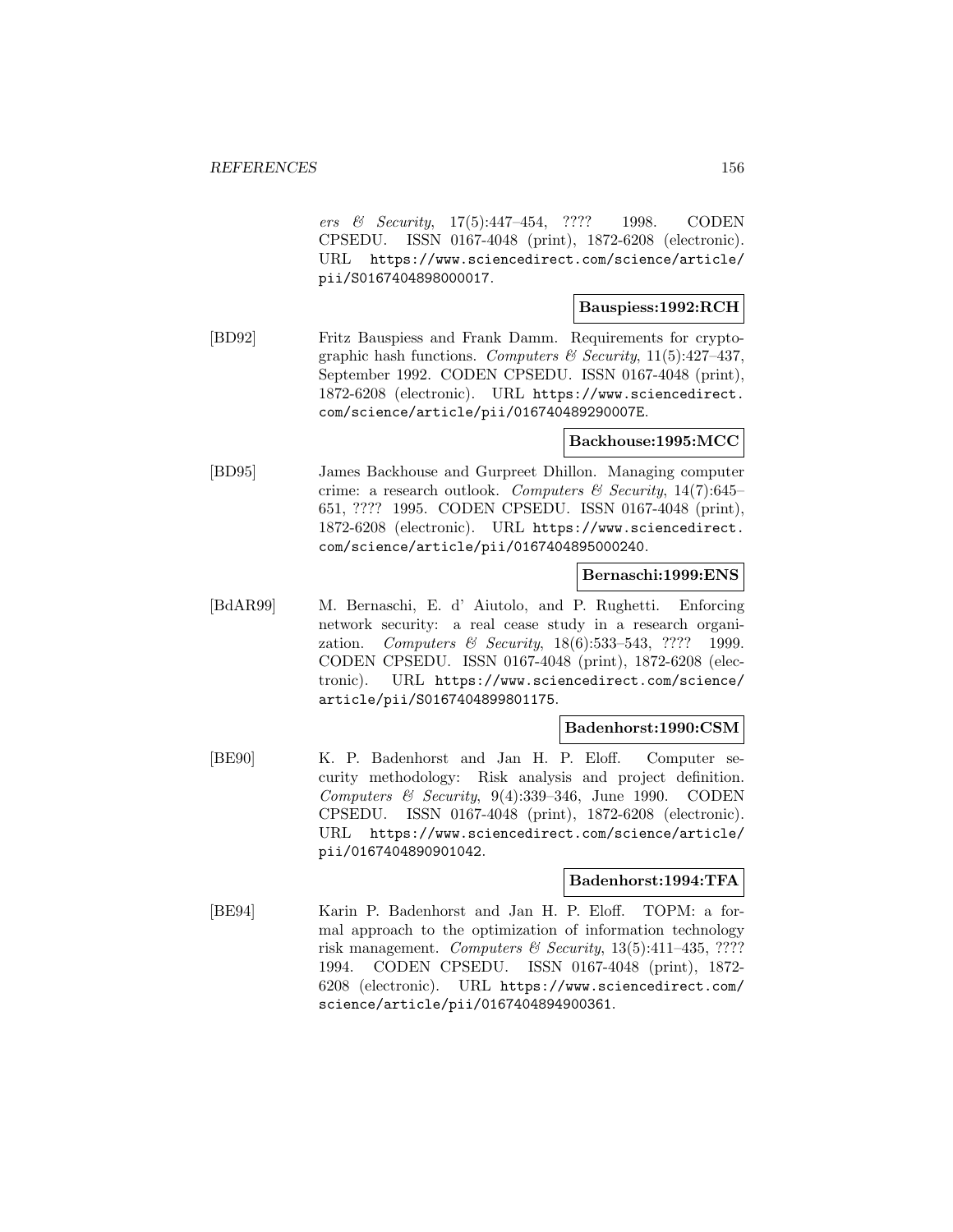## **Booysen:1995:COI**

[BE95] H. A. S. Booysen and J. H. P. Eloff. Classification of objects for improved access control. Computers & Security,  $14(3):251-$ 265, ???? 1995. CODEN CPSEDU. ISSN 0167-4048 (print), 1872-6208 (electronic). URL https://www.sciencedirect. com/science/article/pii/016740489500001O.

# **Benton:1998:PIS**

[Ben98] J. R. Benton. Physical IT security. Computers & Security, 17(5):389–391, ???? 1998. CODEN CPSEDU. ISSN 0167-4048 (print), 1872-6208 (electronic). URL https://www. sciencedirect.com/science/article/pii/S0167404898800059.

## **Bequai:1998:BLC**

[Beq98a] August Bequai. Balancing legal concerns over crime and security in cyberspace. Computers  $\mathcal{C}$  Security, 17(4):293-298, ???? 1998. CODEN CPSEDU. ISSN 0167-4048 (print), 1872- 6208 (electronic). URL https://www.sciencedirect.com/ science/article/pii/S0167404898800084.

# **Bequai:1998:EAC**

[Beq98b] August Bequai. Employee abuses in cyberspace: Management's legal quagmire. Computers & Security,  $17(8)$ :667-670, ???? 1998. CODEN CPSEDU. ISSN 0167-4048 (print), 1872- 6208 (electronic). URL https://www.sciencedirect.com/ science/article/pii/S0167404898800977.

## **Bequai:1998:GCC**

[Beq98c] August Bequai. A guide to cyber-crime investigations. Computers & Security, 17(7):579–582, ???? 1998. CODEN CPSEDU. ISSN 0167-4048 (print), 1872-6208 (electronic). URL https://www.sciencedirect.com/science/article/ pii/S016740489980056X.

# **Bequai:1998:HTS**

[Beq98d] August Bequai. High-tech security and the failings of President Clinton's Commission on Critical Infrastructure Protection. Computers & Security, 17(1):19–21, ???? 1998. CO-DEN CPSEDU. ISSN 0167-4048 (print), 1872-6208 (electronic). URL https://www.sciencedirect.com/science/ article/pii/S0167404897802441.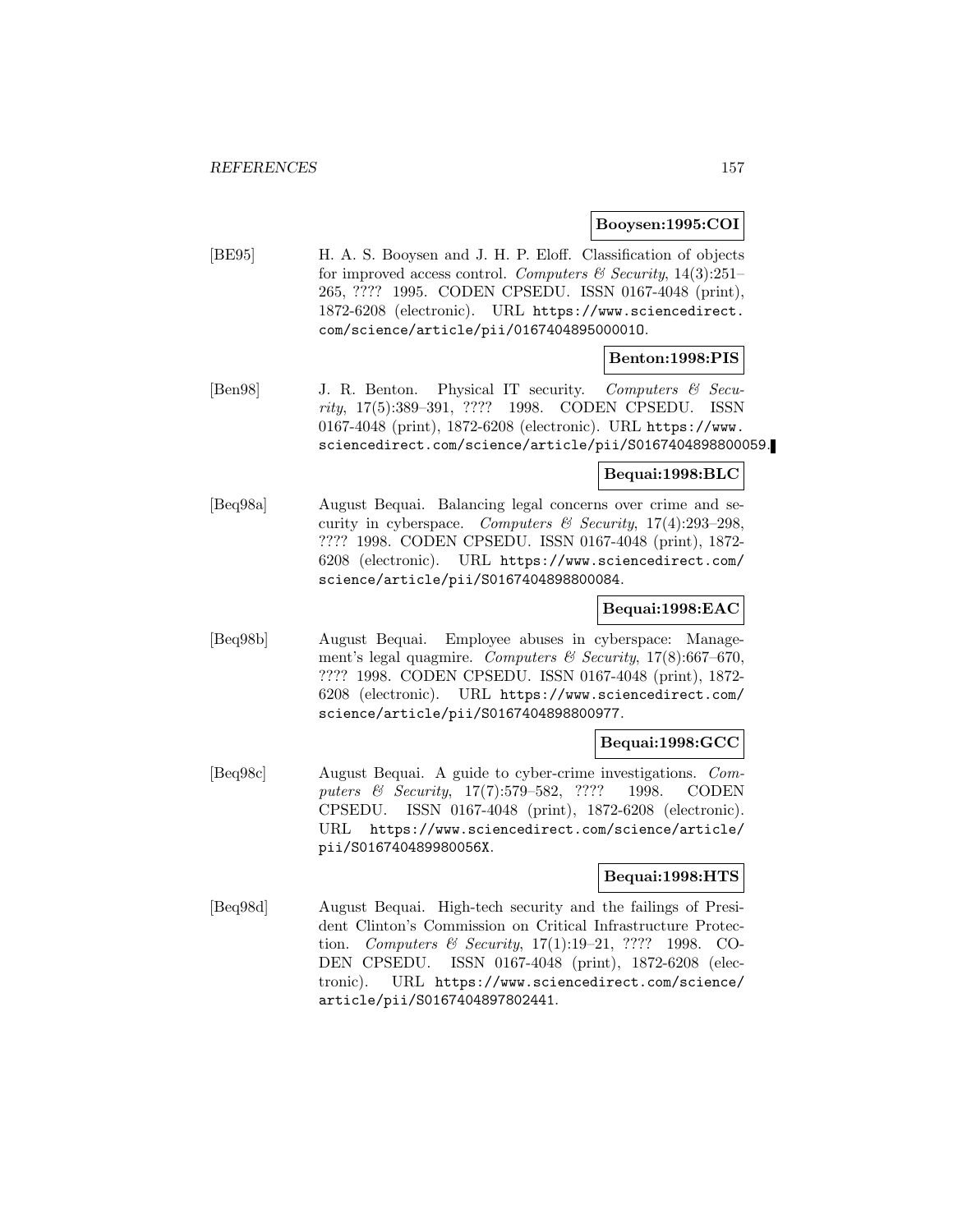# **Bequai:1998:SPM**

[Beq98e] August Bequai. Software pirating and management's quagmire. Computers & Security, 17(1):22–26, ???? 1998. CO-DEN CPSEDU. ISSN 0167-4048 (print), 1872-6208 (electronic). URL https://www.sciencedirect.com/science/ article/pii/S0167404897802453.

# **Bequai:1998:TCF**

[Beq98f] August Bequai. Techno-crimes: Failings of the legal edifice. Computers & Security, 17(5):381–384, ???? 1998. CO-DEN CPSEDU. ISSN 0167-4048 (print), 1872-6208 (electronic). URL https://www.sciencedirect.com/science/ article/pii/S0167404898800035.

# **Bequai:1999:CCU**

[Beq99a] August Bequai. Cyber-crime the US experience. Computers & Security, 18(1):16–18, ???? 1999. CODEN CPSEDU. ISSN 0167-4048 (print), 1872-6208 (electronic). URL https://www.sciencedirect.com/science/article/ pii/S0167404899800030.

# **Bequai:1999:EIL**

[Beq99b] August Bequai. Employers and the Internet: Legal woes and concerns. Computers & Security,  $18(4):303-306$ , ???? 1999. CODEN CPSEDU. ISSN 0167-4048 (print), 1872- 6208 (electronic). URL https://www.sciencedirect.com/ science/article/pii/S0167404899800741.

# **Bequai:1999:MEC**

[Beq99c] August Bequai. Monitoring employee communications in cyberspace: the pitfalls facing management. Computers & Security, 18(2):109–112, ???? 1999. CODEN CPSEDU. ISSN 0167-4048 (print), 1872-6208 (electronic). URL https://www.sciencedirect.com/science/article/ pii/S0167404899800285.

# **Berman:1992:WCW**

[BGK92] Jerry Berman, John Gilmore, and Mitchell Kapor. Wake up: the cold war is over. Computers  $\mathcal{B}$  Security, 11(5):485-486, September 1992. CODEN CPSEDU. ISSN 0167-4048 (print), 1872-6208 (electronic). URL https://www.sciencedirect. com/science/article/pii/016740489290017L.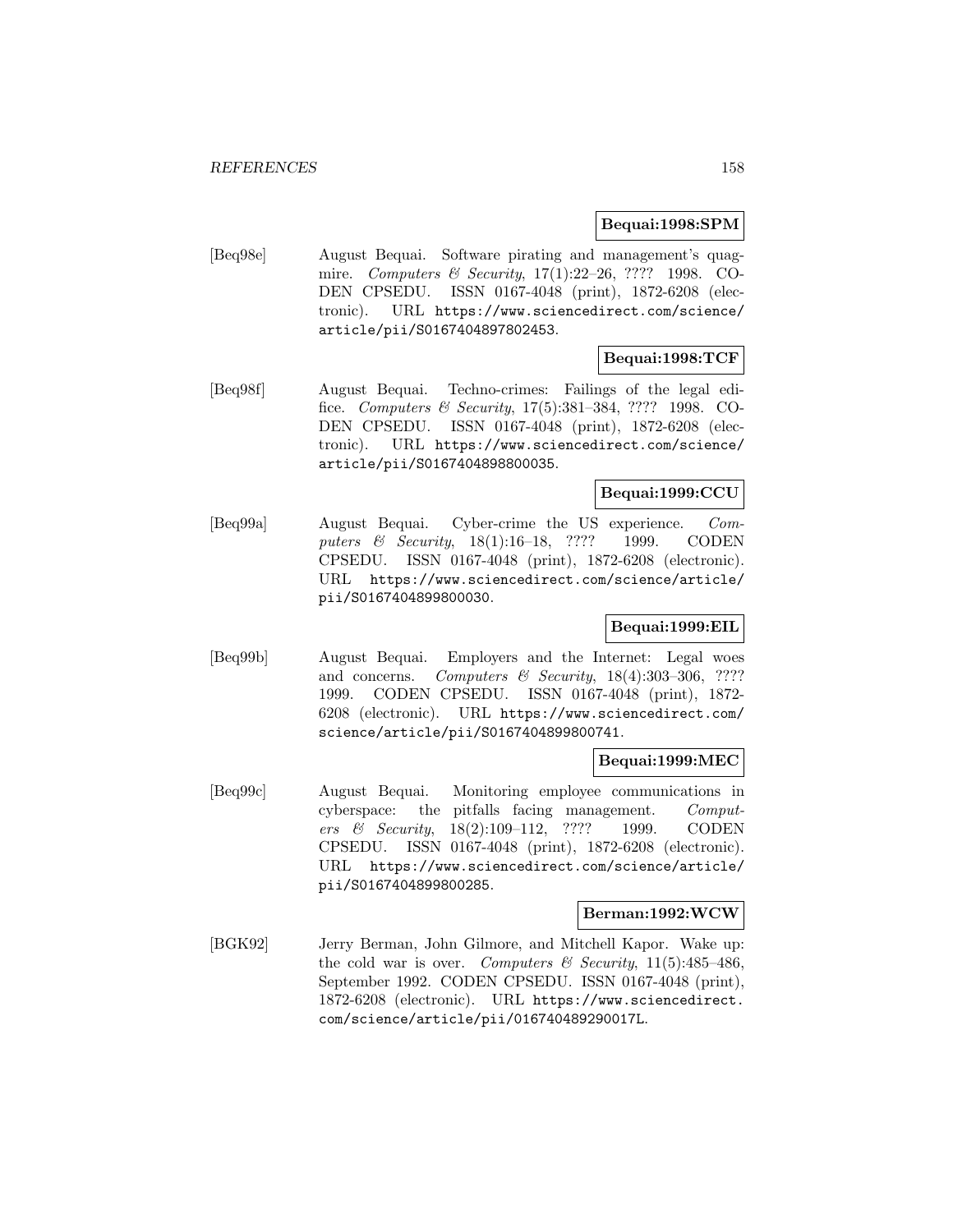## **Bergen:1992:DSF**

[BH92] Helen A. Bergen and James M. Hogan. Data security in a fixed-model arithmetic coding compression algorithm. Computers & Security, 11(5):445–461, September 1992. CO-DEN CPSEDU. ISSN 0167-4048 (print), 1872-6208 (electronic). URL https://www.sciencedirect.com/science/ article/pii/016740489290011F.

# **Bergen:1993:CPA**

[BH93] Helen A. Bergen and James M. Hogan. A chosen plaintext attack on an adaptive arithmetic coding compression algorithm. Computers & Security,  $12(2):157-167$ , March 1993. CODEN CPSEDU. ISSN 0167-4048 (print), 1872-6208 (electronic). URL https://www.sciencedirect.com/science/ article/pii/016740489390099Q.

## **Birch:1997:WNS**

[Bir97] Peter Birch. Windows NT security today and the future. Computers & Security, 16(6):521, ???? 1997. CO-DEN CPSEDU. ISSN 0167-4048 (print), 1872-6208 (electronic). URL https://www.sciencedirect.com/science/ article/pii/S0167404897846809.

# **Bishop:1995:ISS**

[BK95] Matt Bishop and Daniel V. Klein. Improving system security via proactive password checking. Computers  $\mathcal C$  Security, 14(3):233– 249, ???? 1995. CODEN CPSEDU. ISSN 0167-4048 (print), 1872-6208 (electronic). URL https://www.sciencedirect. com/science/article/pii/016740489500003Q.

# **Black:1992:UOS**

[Bla92] George Black. Update on open systems security. Computers & Security, 11(8):699–702, December 1992. CO-DEN CPSEDU. ISSN 0167-4048 (print), 1872-6208 (electronic). URL https://www.sciencedirect.com/science/ article/pii/0167404892900889.

### **Black:1993:DSS**

[Bla93] David K. Black. The digital signature standard: Overview and current status. Computers & Security,  $12(5):437-446$ , August 1993. CODEN CPSEDU. ISSN 0167-4048 (print), 1872- 6208 (electronic). URL https://www.sciencedirect.com/ science/article/pii/016740489390062A.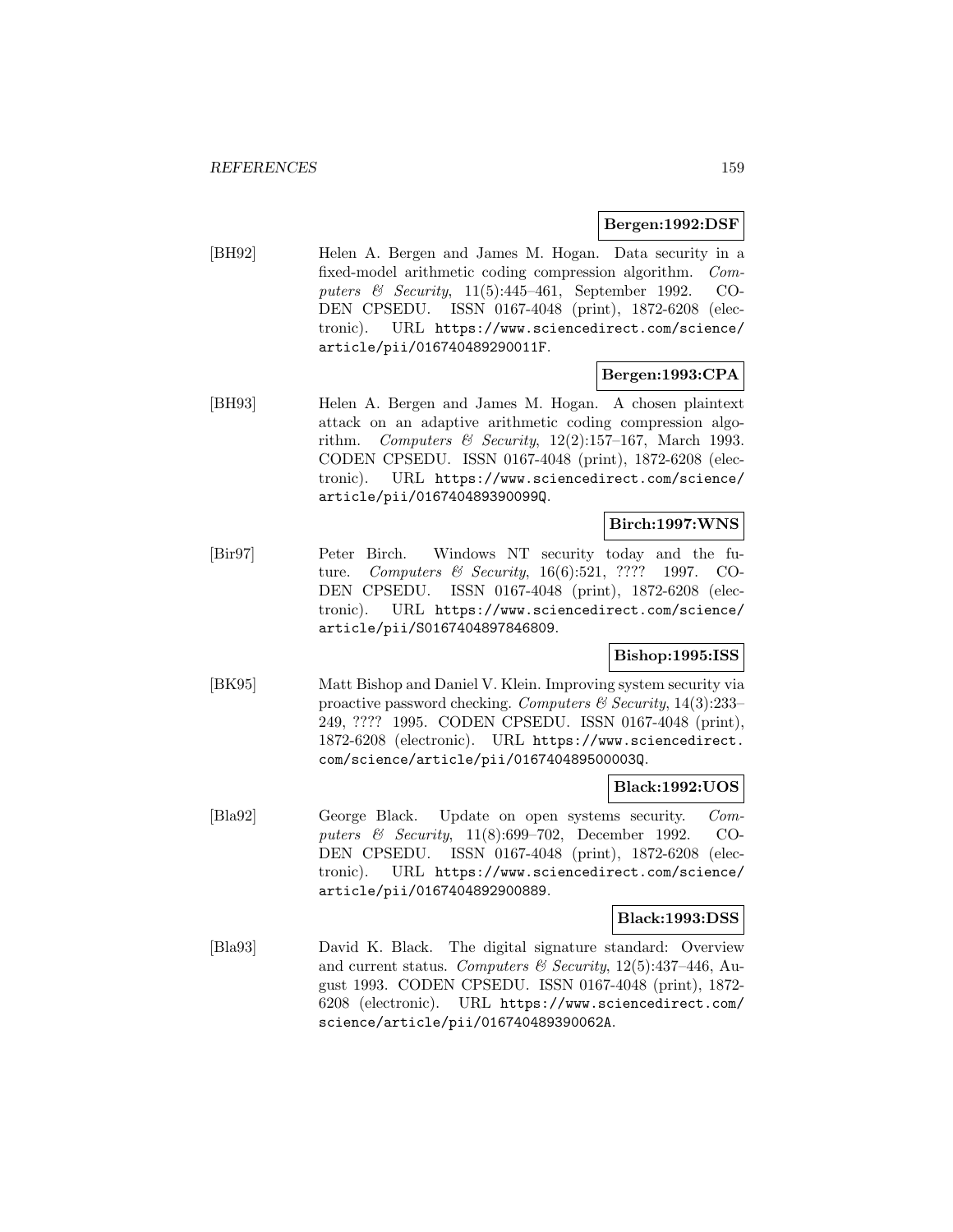# **Blatchford:1996:IP**

[Bla96] Clive Blatchford. Internet as a pornotopia? Computers & Security, 15(3):203–208, ???? 1996. CODEN CPSEDU. ISSN 0167-4048 (print), 1872-6208 (electronic). URL https://www.sciencedirect.com/science/article/ pii/0167404896897823.

# **Burns:1990:SSR**

[BM90] John Burns and Chris J. Mitchell. A security scheme for resource sharing over a network. Computers & Security, 9(1):67– 75, February 1990. CODEN CPSEDU. ISSN 0167-4048 (print), 1872-6208 (electronic). URL https://www.sciencedirect. com/science/article/pii/016740489090159Q.

# **Booker:1992:GCF**

[BN92] Ellis Booker and Jim Nash. Great Chicago flood of '92: IS groups stay high and dry. Computers & Security,  $11(5):486$ , September 1992. CODEN CPSEDU. ISSN 0167-4048 (print), 1872-6208 (electronic). URL https://www.sciencedirect. com/science/article/pii/016740489290018M.

# **Bologna:1990:EII**

[Bol90] Jack Bologna. Ethical issues of the information era. Computers  $\&$  Security, 9(8):689–692, December 1990. CODEN CPSEDU. ISSN 0167-4048 (print), 1872-6208 (electronic). URL https://www.sciencedirect.com/science/article/ pii/016740489090110F.

# **Bologna:1991:FEA**

[Bol91] Jack Bologna. A framework for the ethical analysis of information technologies. Computers & Security,  $10(4):303-307$ , June 1991. CODEN CPSEDU. ISSN 0167-4048 (print), 1872- 6208 (electronic). URL https://www.sciencedirect.com/ science/article/pii/016740489190105M.

# **Bolton:1995:DAT**

[Bol95] Andrew Bolton. Derivatives and assessing their risks. Computers & Security, 14(5):426, ???? 1995. CODEN CPSEDU. ISSN 0167-4048 (print), 1872-6208 (electronic). URL https://www.sciencedirect.com/science/article/ pii/0167404895971495.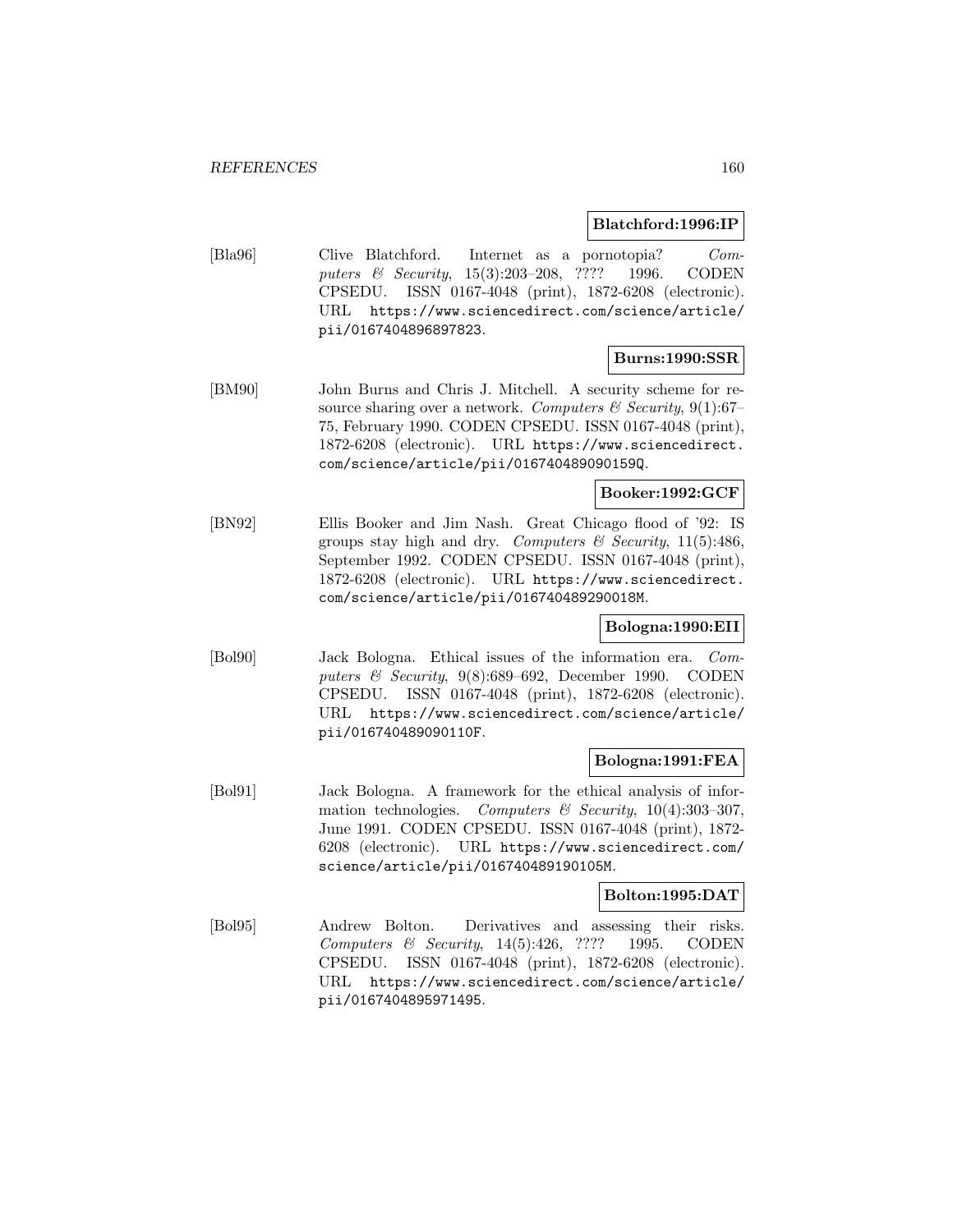## **Bontchev:1996:PMV**

[Bon96] Vesselin Bontchev. Possible macro virus attacks and how to prevent them. Computers & Security,  $15(7):595-626$ , ???? 1996. CODEN CPSEDU. ISSN 0167-4048 (print), 1872- 6208 (electronic). URL https://www.sciencedirect.com/ science/article/pii/S016740489788131X.

# **Bontchev:1998:MVI**

[Bon98] Vesselin Bontchev. Macro virus identification problems. Computers & Security, 17(1):69–89, ???? 1998. CO-DEN CPSEDU. ISSN 0167-4048 (print), 1872-6208 (electronic). URL https://www.sciencedirect.com/science/ article/pii/S0167404897802751.

# **Bontchev:1999:PWV**

[Bon99] Vesselin Bontchev. The problems of WordMacro virus upconversion. Computers & Security, 18(3):241-255, ???? 1999. CODEN CPSEDU. ISSN 0167-4048 (print), 1872-6208 (electronic). URL https://www.sciencedirect.com/science/ article/pii/S0167404899800686.

# **Booker:1992:RSE**

[Boo92] Ellis Booker. Retinal scanners eye-dentify inmates. Computers  $\&$  Security, 11(5):491, September 1992. CODEN CPSEDU. ISSN 0167-4048 (print), 1872-6208 (electronic). URL https://www.sciencedirect.com/science/article/ pii/016740489290253N.

# **Born:1996:ELO**

[Bor96] Eike Born. Enforcing legal ownership rights by an access control system. Computers  $\mathcal C$  Security, 15(3):212–220, ???? 1996. CODEN CPSEDU. ISSN 0167-4048 (print), 1872- 6208 (electronic). URL https://www.sciencedirect.com/ science/article/pii/0167404896897847.

# **Bouniol:1997:PTL**

[Bou97] Stephane G. Bouniol. The puzzle theorem — the less I know, the less I can disclose .... Computers & Security,  $16(2):115-$ 125, ???? 1997. CODEN CPSEDU. ISSN 0167-4048 (print), 1872-6208 (electronic). URL https://www.sciencedirect. com/science/article/pii/S0167404897882909.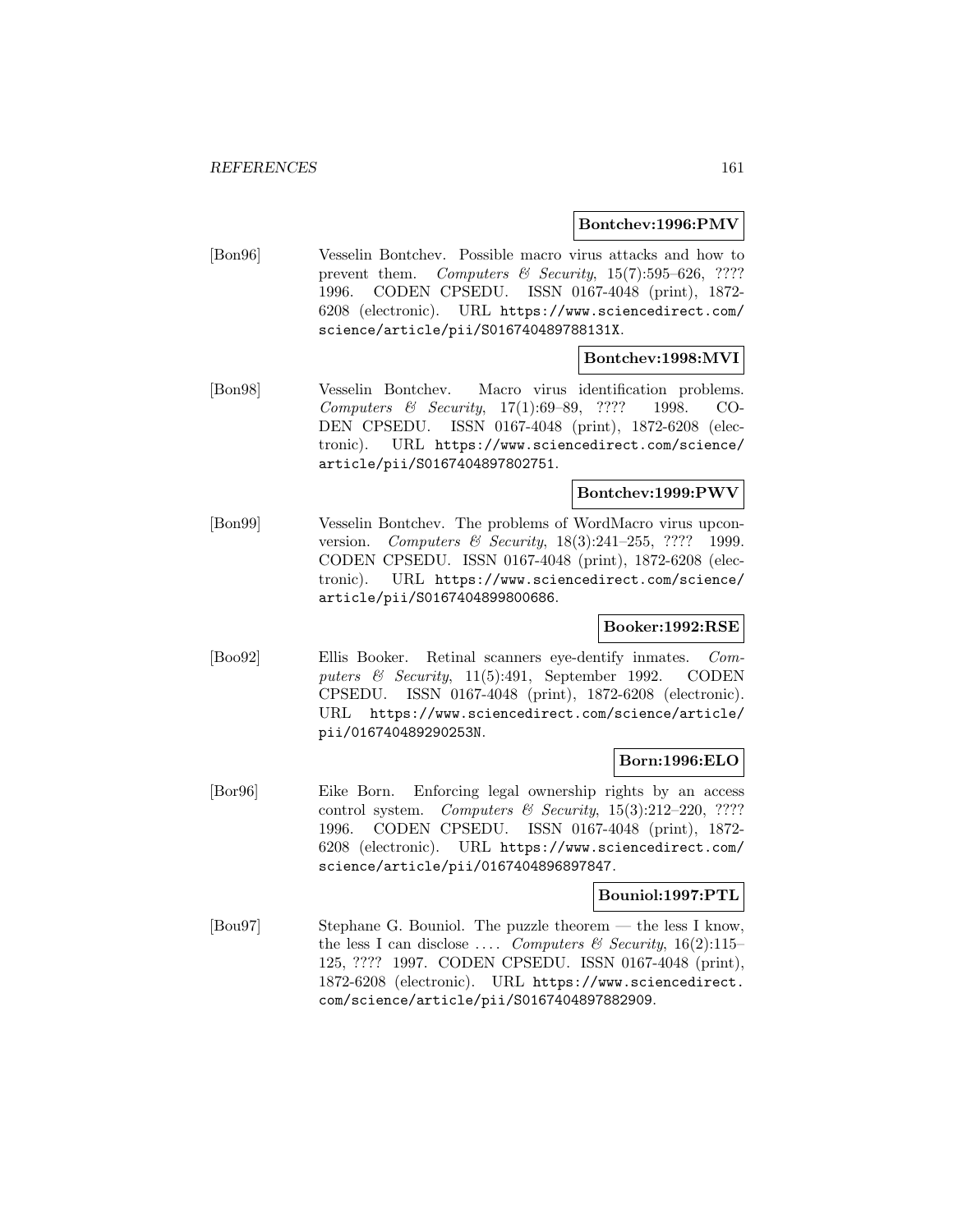# **Bovelander:1995:SCB**

[Bov95] Ernst Bovelander. Smart cards and biometrics: an overview of current technologies, threats and opportunities. Computers & Security, 14(5):418-419, ???? 1995. CODEN CPSEDU. ISSN 0167-4048 (print), 1872-6208 (electronic). URL https://www.sciencedirect.com/science/article/ pii/016740489597119U.

# **Bowe:1992:LE**

[Bow92] Rennie Bowe. Letter to the editor. Computers & Security, 11(6):529–530, October 1992. CODEN CPSEDU. ISSN 0167-4048 (print), 1872-6208 (electronic). URL https://www. sciencedirect.com/science/article/pii/016740489290186U.

# **Boyce:1997:CEC**

[Boy97] Brian Boyce. Cyber extortion — the corporate response. Computers & Security, 16(1):25–28, ???? 1997. CO-DEN CPSEDU. ISSN 0167-4048 (print), 1872-6208 (electronic). URL https://www.sciencedirect.com/science/ article/pii/S0167404897857847.

# **Burk:1990:VES**

[BP90] Holger Bürk and Andreas Pfitzmann. Value exchange systems enabling security and unobservability. Computers & Security,  $9(8)$ :715–721, December 1990. CODEN CPSEDU. ISSN 0167-4048 (print), 1872-6208 (electronic). URL https://www.sciencedirect.com/science/article/ pii/0167404890901149.

# **Bunnell:1997:CAC**

[BPH<sup>+</sup>97] Julie Bunnell, John Podd, Ron Henderson, Renee Napier, and James Kennedy-Moffat. Cognitive, associative and conventional passwords: Recall and guessing rates. Computers & Security, 16(7):629-641, ???? 1997. CODEN CPSEDU. ISSN 0167-4048 (print), 1872-6208 (electronic). URL https://www.sciencedirect.com/science/article/ pii/S0167404897000084.

## **Borrell:1996:ISV**

[BR96] Joan Borrell and Josep Rifà. An implementable secure voting scheme. Computers & Security, 15(4):327–338, ???? 1996.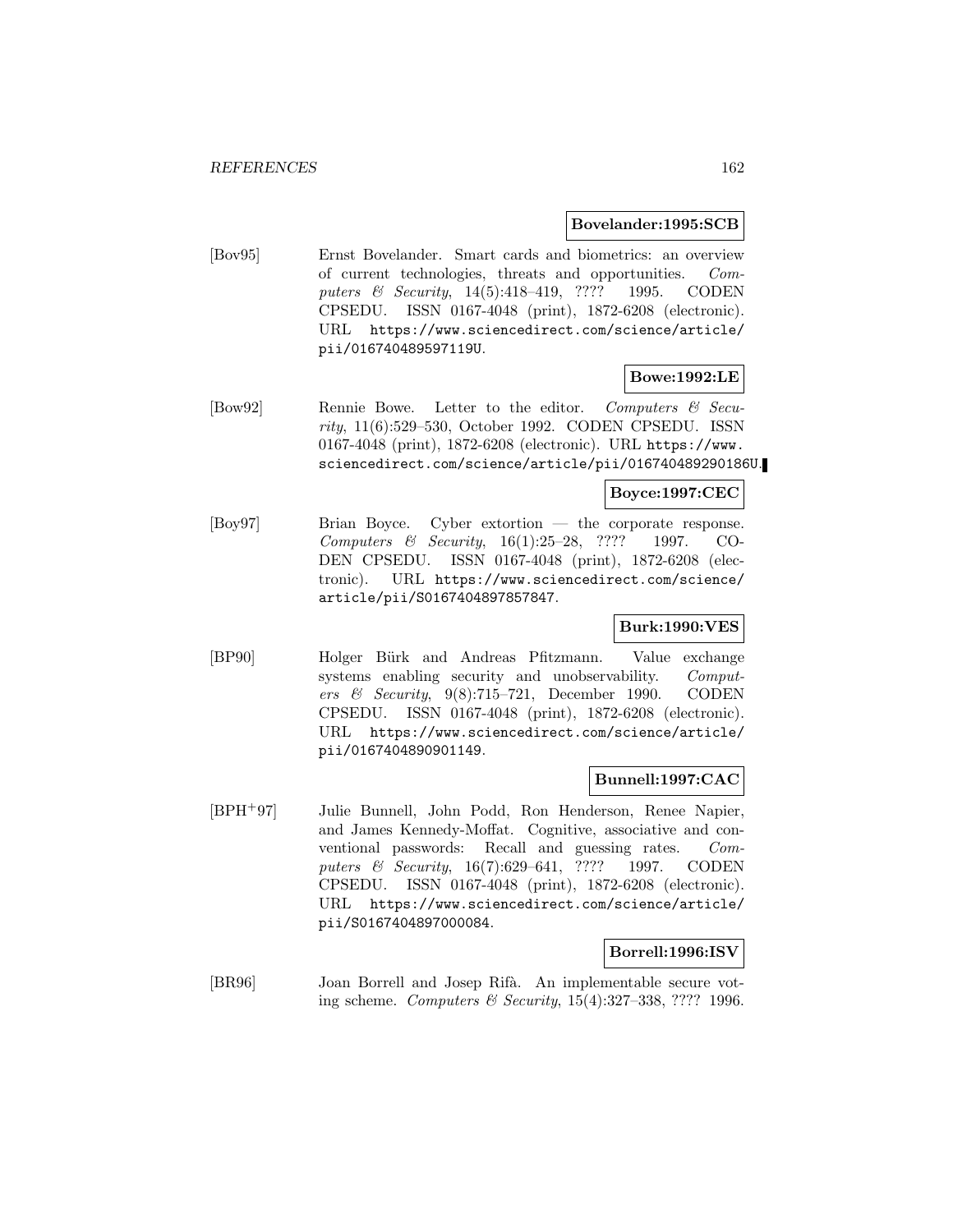CODEN CPSEDU. ISSN 0167-4048 (print), 1872-6208 (electronic). URL https://www.sciencedirect.com/science/ article/pii/0167404896000028.

# **Brunnstein:1995:VOT**

[Bru95] Prof. Klaus Brunnstein. Viruses, an overestimated threat? Computers & Security, 14(5):419, ???? 1995. CODEN CPSEDU. ISSN 0167-4048 (print), 1872-6208 (electronic). URL https://www.sciencedirect.com/science/article/ pii/0167404896900395.

# **Born:1994:DAC**

[BS94] Eike Born and Helmut Stiegler. Discretionary access control by means of usage conditions. Computers  $\mathcal C$  Security, 13(5):437– 450, ???? 1994. CODEN CPSEDU. ISSN 0167-4048 (print), 1872-6208 (electronic). URL https://www.sciencedirect. com/science/article/pii/016740489490037X.

## **Buckwell:1995:SSN**

[Buc95] Mark Buckwell. The spook solution — now open for business. Computers & Security, 14(5):420, 422, ???? 1995. CODEN CPSEDU. ISSN 0167-4048 (print), 1872-6208 (electronic). URL https://www.sciencedirect.com/science/ article/pii/016740489597127V.

# **Buckwell:1996:SSN**

[Buc96] Mark Buckwell. The spook solution — now open for business. Computers & Security, 15(1):17–26, ???? 1996. CO-DEN CPSEDU. ISSN 0167-4048 (print), 1872-6208 (electronic). URL https://www.sciencedirect.com/science/ article/pii/016740489687619X.

### **Bulmer:1999:EDU**

[Bul99] Garry Bulmer. Encryption — do or die for UK business. Computers & Security, 18(4):312–316, ???? 1999. CO-DEN CPSEDU. ISSN 0167-4048 (print), 1872-6208 (electronic). URL https://www.sciencedirect.com/science/ article/pii/S0167404899800765.

### **Buzzard:1999:CSW**

[Buz99] Keith Buzzard. Computer security — what should you spend your money on? Computers & Security,  $18(4):322-334, ????$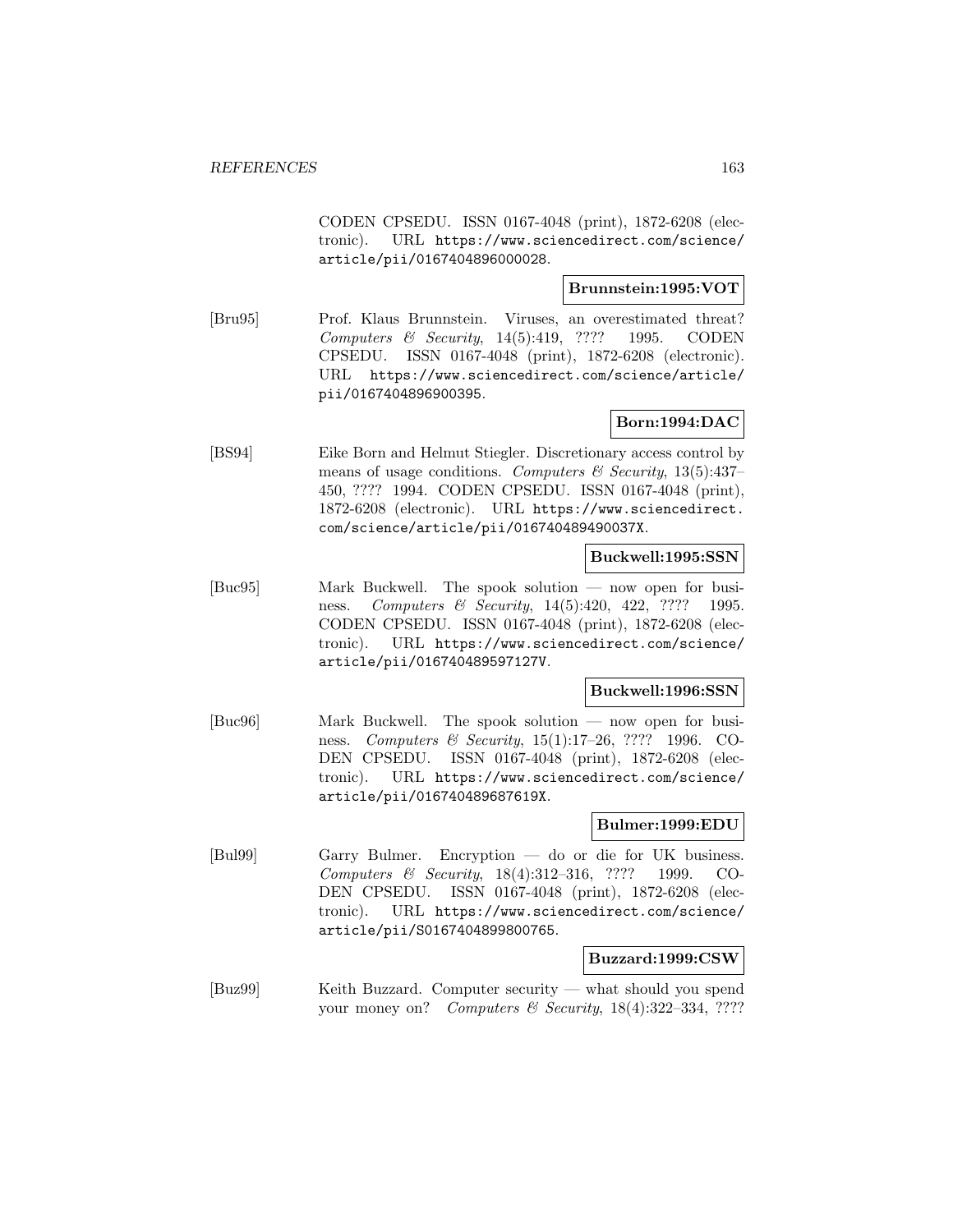1999. CODEN CPSEDU. ISSN 0167-4048 (print), 1872- 6208 (electronic). URL https://www.sciencedirect.com/ science/article/pii/S0167404899800789.

# **Candia:1990:HVK**

[Can90] Tanya Candia. How VMS keeps out intruders. Computers & Security, 9(6):499–502, October 1990. CODEN CPSEDU. ISSN 0167-4048 (print), 1872-6208 (electronic). URL https://www.sciencedirect.com/science/article/ pii/016740489090125D.

# **Carrol:1990:CRB**

[Car90a] John M. Carrol. Conference report: 2300 brave virus threat to attend national security conference. Computers  $\mathcal{C}$  Security, 9(1):45–49, February 1990. CODEN CPSEDU. ISSN 0167-4048 (print), 1872-6208 (electronic). URL https://www. sciencedirect.com/science/article/pii/016740489090155M.

# **Carroll:1990:DIY**

[Car90b] John M. Carroll. "do-it-yourself" cryptography. Computers & Security, 9(7):613–619, November 1990. CO-DEN CPSEDU. ISSN 0167-4048 (print), 1872-6208 (electronic). URL https://www.sciencedirect.com/science/ article/pii/0167404890900607.

# **Carroll:1990:SCI**

[Car90c] John M. Carroll. Security and credibility in an informationintensive society. Computers & Security,  $9(6)$ :489-498, October 1990. CODEN CPSEDU. ISSN 0167-4048 (print), 1872- 6208 (electronic). URL https://www.sciencedirect.com/ science/article/pii/016740489090124C.

# **Carr:1991:EDI**

[Car91] J. Carr. Electronic data interchange — security risk or not? Computers & Security,  $10(1):69-72$ , February 1991. CO-DEN CPSEDU. ISSN 0167-4048 (print), 1872-6208 (electronic). URL https://www.sciencedirect.com/science/ article/pii/016740489190057K.

# **Caelli:1999:PEC**

[CDR99] William J. Caelli, Edward P. Dawson, and Scott A. Rea. PKI, elliptic curve cryptography, and digital signatures. Computers & Security, 18(1):47–66, ???? 1999. CODEN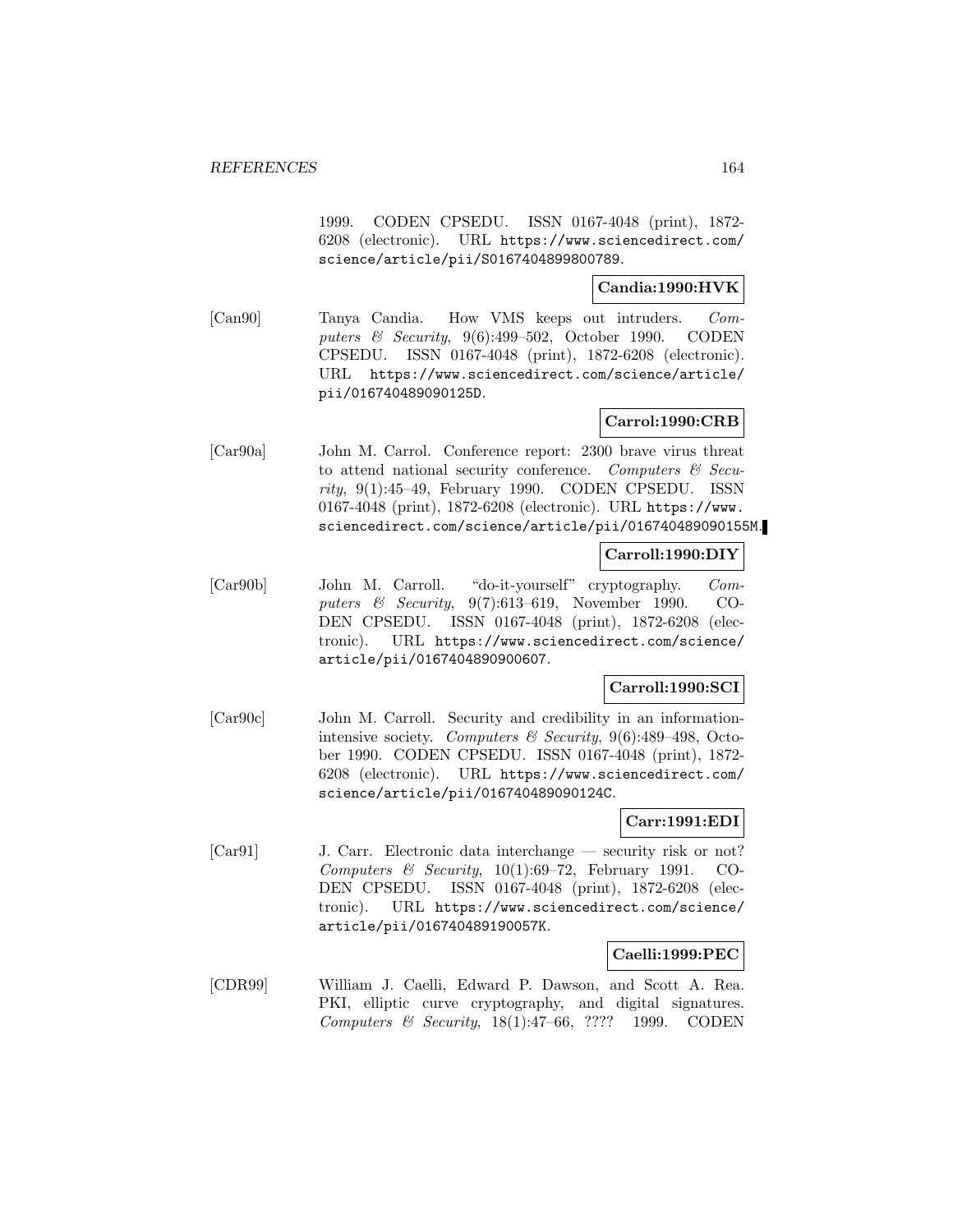CPSEDU. ISSN 0167-4048 (print), 1872-6208 (electronic). URL https://www.sciencedirect.com/science/article/ pii/S016740489980008X.

# **Caelli:1993:CAP**

[CGO93] W. Caelli, I. Graham, and L. O'Connor. Cryptographic application programming interfaces (APIs). Computers  $\mathcal C$  Security, 12(7):640–645, November 1993. CODEN CPSEDU. ISSN 0167-4048 (print), 1872-6208 (electronic). URL https://www. sciencedirect.com/science/article/pii/016740489390079K.

# **Chen:1994:IBC**

[CH94] Jau Liang Chen and Tzonelih Hwang. Identity-based conference key broadcast schemes with user authentication. Computers  $\&$  Security, 13(1):53–57, February 1994. CODEN CPSEDU. ISSN 0167-4048 (print), 1872-6208 (electronic). URL https://www.sciencedirect.com/science/article/ pii/0167404894900957.

# **Chih-Hung:1997:MCH**

[CHT97] Wang Chih-Hung and Hwang Tzonelih. Modified Chen-Hwang identity-based conference key broadcast schemes with user authentication. Computers & Security,  $16(4):339-344$ , ???? 1997. CODEN CPSEDU. ISSN 0167-4048 (print), 1872- 6208 (electronic). URL https://www.sciencedirect.com/ science/article/pii/S0167404897000060.

# **Ciechanowicz:1997:RAR**

[Cie97] Zbigniew Ciechanowicz. Risk analysis: requirements, conflicts and problems. Computers & Security,  $16(3):223-232$ , ???? 1997. CODEN CPSEDU. ISSN 0167-4048 (print), 1872- 6208 (electronic). URL https://www.sciencedirect.com/ science/article/pii/S0167404897000047.

# **Cleary:1995:IAC**

[CIRM95] John G. Cleary, Sean A. Irvine, and Ingrid Rinsma-Melchert. On the insecurity of arithmetic coding. Computers  $\mathcal{C}$  Security, 14(2):167–180, ???? 1995. CODEN CPSEDU. ISSN 0167-4048 (print), 1872-6208 (electronic). URL https://www. sciencedirect.com/science/article/pii/016740489597050K.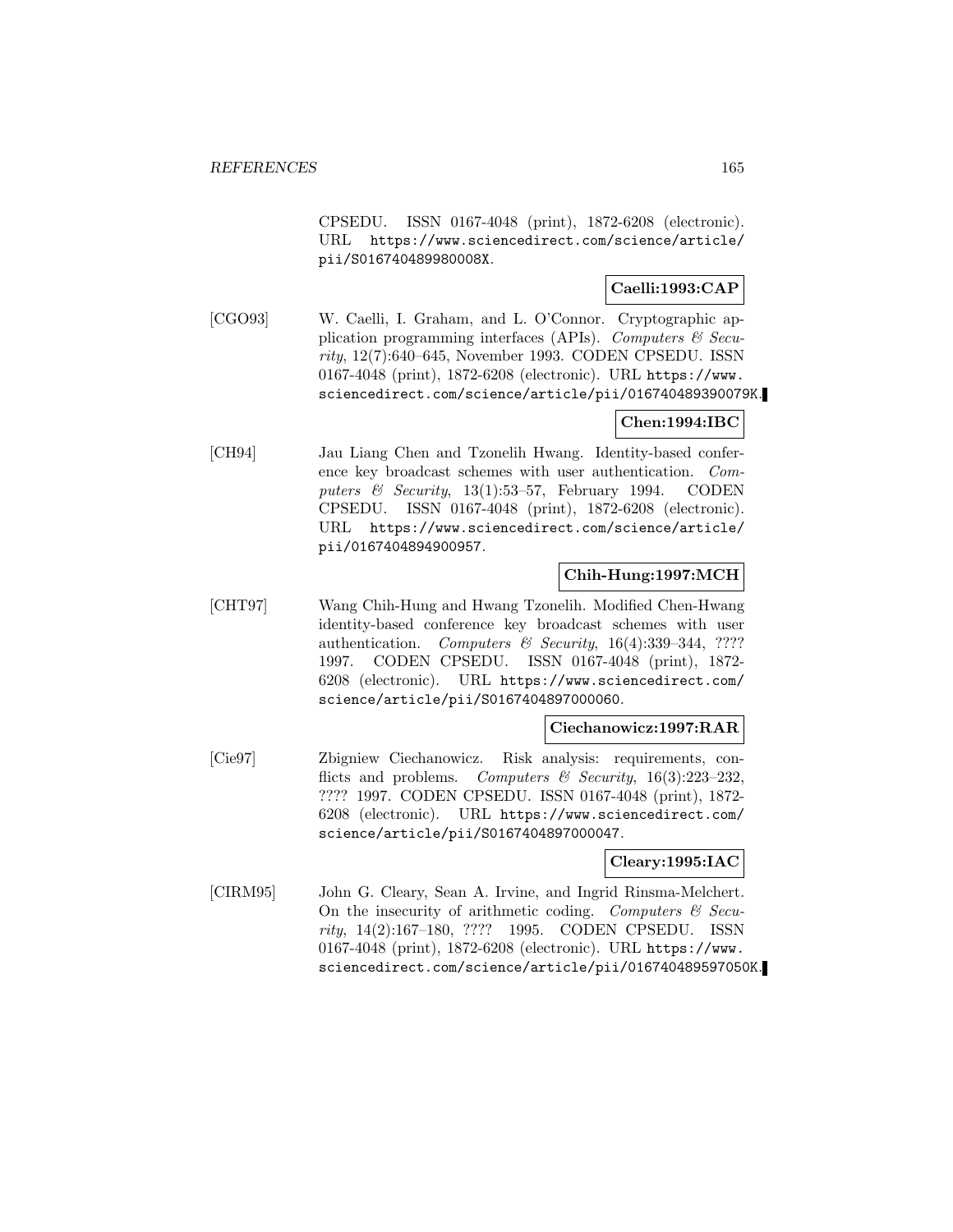## **Chang:1994:SDR**

[CJB94] C. C. Chang, J. K. Jan, and D. J. Buehrer. A scheme to determine the relationship between two users in a hierarchy. Computers & Security, 13(3):255–261, May 1994. CO-DEN CPSEDU. ISSN 0167-4048 (print), 1872-6208 (electronic). URL https://www.sciencedirect.com/science/ article/pii/0167404894900795.

# **Chor:1998:GAS**

[CJC98] Leong Peng Chor, Hsu Wen Jing, and Tan Peng Chong. A geometric approach for shared secrets, a refinement. Computers & Security, 17(8):725–732, ???? 1998. CODEN CPSEDU. ISSN 0167-4048 (print), 1872-6208 (electronic). URL https://www.sciencedirect.com/science/article/ pii/S0167404898801028.

# **Coomaraswamy:1991:FOL**

[CKM91] Gnanesh Coomaraswamy, Srikanta P. R. Kumar, and Michel E. Marhic. Fiber-optic LAN/WAN systems to support confidential communication. Computers & Security,  $10(8)$ :765–776, December 1991. CODEN CPSEDU. ISSN 0167-4048 (print), 1872-6208 (electronic). URL https://www.sciencedirect. com/science/article/pii/016740489190095U.

# **Chang:1994:RPA**

[CL94] Chin-Chin Chang and Wen-Yuan Liao. A remote password authentication scheme based upon ElGamal's signature scheme. Computers & Security,  $13(2):137-144$ , April 1994. CODEN CPSEDU. ISSN 0167-4048 (print), 1872-6208 (electronic). URL https://www.sciencedirect.com/science/ article/pii/0167404894900639.

# **Clark:1996:CCE**

[CL96] Andrew J. Clark and Sapher Services Ltd. Cryptographic controls — the eternal triangle. Computers & Security, 15(7):576– 584, ???? 1996. CODEN CPSEDU. ISSN 0167-4048 (print), 1872-6208 (electronic). URL https://www.sciencedirect. com/science/article/pii/S0167404897881138.

## **Clark:1997:KRW**

[Cla97] Andrew J. Clark. Key recovery — why, how, who? Computers & Security, 16(8):669–674, ???? 1997. CODEN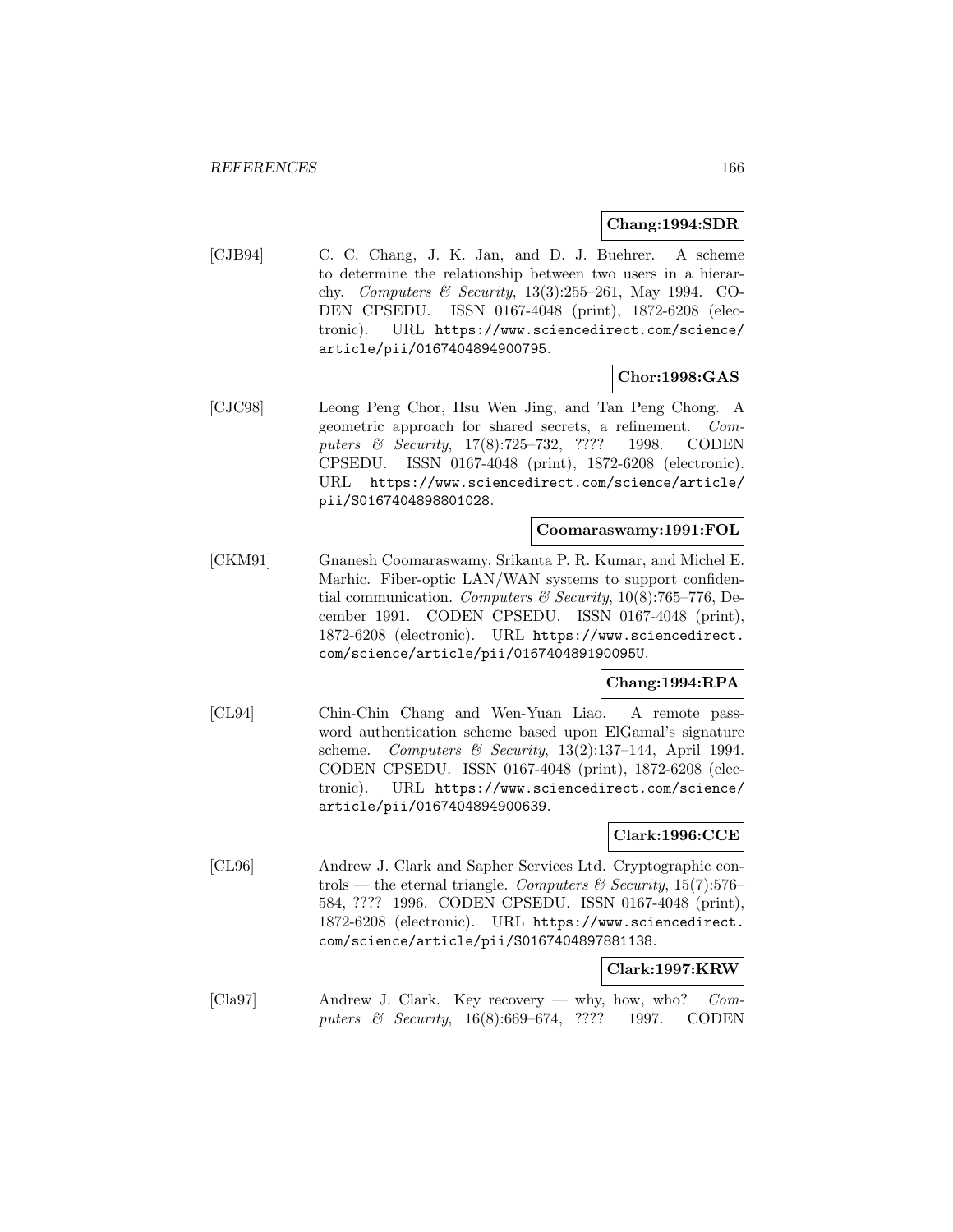CPSEDU. ISSN 0167-4048 (print), 1872-6208 (electronic). URL https://www.sciencedirect.com/science/article/ pii/S0167404897875815.

# **Clyde:1993:DSN**

[Cly93] Robert A. Clyde. DECnet security (not necessarily an oxymoron). Computers & Security,  $12(2):123-127$ , March 1993. CODEN CPSEDU. ISSN 0167-4048 (print), 1872-6208 (electronic). URL https://www.sciencedirect.com/science/ article/pii/016740489390091I.

# **Cerullo:1992:CCP**

[CM92] Michael J. Cerullo and R. Steve McDuffie. Computer contingency plans and the auditors: a survey of businesses affected by hurricane hugo. Computers & Security,  $11(7):620-622$ , November 1992. CODEN CPSEDU. ISSN 0167-4048 (print), 1872-6208 (electronic). URL https://www.sciencedirect. com/science/article/pii/016740489290138H.

# **Collins:1993:SYB**

[CM93] Brian S. Collins and Steve Mathews. Securing your business process. Computers & Security, 12(7):629–633, November 1993. CODEN CPSEDU. ISSN 0167-4048 (print), 1872- 6208 (electronic). URL https://www.sciencedirect.com/ science/article/pii/016740489390077I.

# **Coffey:1998:RMK**

[CN98] T. Coffey and T. Newe. Realisation of a minimumknowledge identification and signature scheme. Computers & Security, 17(3):253–264, ???? 1998. CODEN CPSEDU. ISSN 0167-4048 (print), 1872-6208 (electronic). URL https://www.sciencedirect.com/science/article/ pii/S0167404898803398.

# **Cogle:1995:S**

[Cog95] Graham Cogle. OS/2 security. Computers & Security, 14(5): 424, ???? 1995. CODEN CPSEDU. ISSN 0167-4048 (print), 1872-6208 (electronic). URL https://www.sciencedirect. com/science/article/pii/0167404896900486.

# **Cohen:1991:CAT**

[Coh91a] Fred Cohen. A cost analysis of typical computer viruses and defenses. Computers  $\mathcal B$  Security, 10(3):239–250, May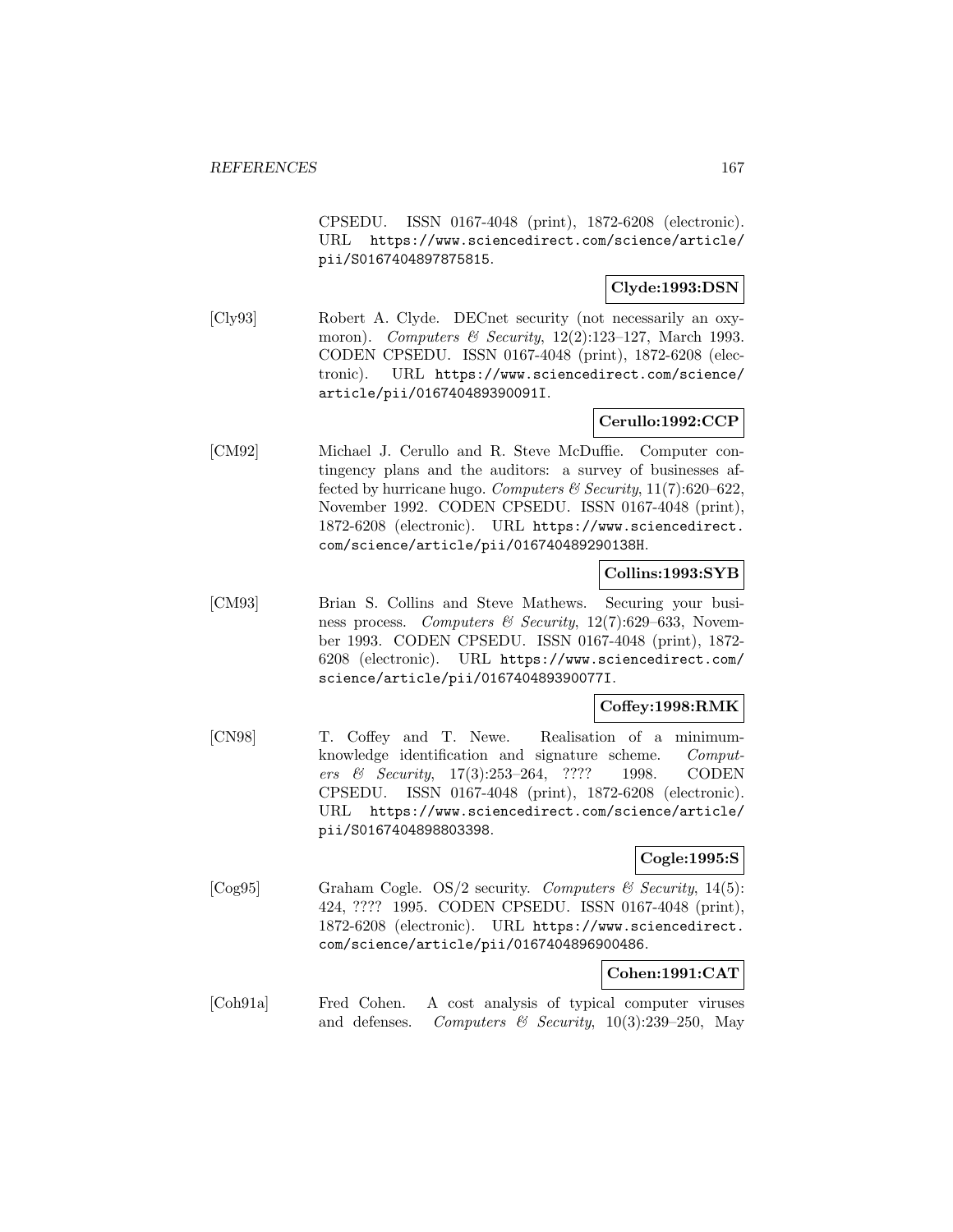1991. CODEN CPSEDU. ISSN 0167-4048 (print), 1872- 6208 (electronic). URL https://www.sciencedirect.com/ science/article/pii/016740489190040K.

# **Cohen:1991:BPI**

[Coh91b] Frederick B. Cohen. A DOS-based POset implementation. Computers & Security,  $10(6):541-551$ , October 1991. CO-DEN CPSEDU. ISSN 0167-4048 (print), 1872-6208 (electronic). URL https://www.sciencedirect.com/science/ article/pii/016740489190080W.

# **Cohen:1991:NHI**

[Coh91c] Fredrick B. Cohen. A note on high-integrity PC bootstrapping. Computers & Security,  $10(6)$ :535–539, October 1991. CODEN CPSEDU. ISSN 0167-4048 (print), 1872-6208 (electronic). URL https://www.sciencedirect.com/science/ article/pii/016740489190079S.

# **Cohen:1992:FDC**

[Coh92a] F. B. Cohen. A formal definition of computer worms and some related results. Computers & Security,  $11(7):641-652$ , November 1992. CODEN CPSEDU. ISSN 0167-4048 (print), 1872-6208 (electronic). URL https://www.sciencedirect. com/science/article/pii/016740489290144G.

# **Cohen:1992:DDA**

[Coh92b] Frederick B. Cohen. Defense-in-depth against computer viruses. Computers & Security, 11(6):563–579, October 1992. CO-DEN CPSEDU. ISSN 0167-4048 (print), 1872-6208 (electronic). URL https://www.sciencedirect.com/science/ article/pii/016740489290192T.

# **Cohen:1992:LE**

[Coh92c] Frederick B. Cohen. Letter to the editor. Computers & Security, 11(2):140–142, April 1992. CODEN CPSEDU. ISSN 0167-4048 (print), 1872-6208 (electronic). URL https://www. sciencedirect.com/science/article/pii/016740489290039T.

# **Cohen:1993:OSP**

[Coh93] Frederick B. Cohen. Operating system protection through program evolution. Computers  $\mathcal C$  Security, 12(6):565–584, October 1993. CODEN CPSEDU. ISSN 0167-4048 (print), 1872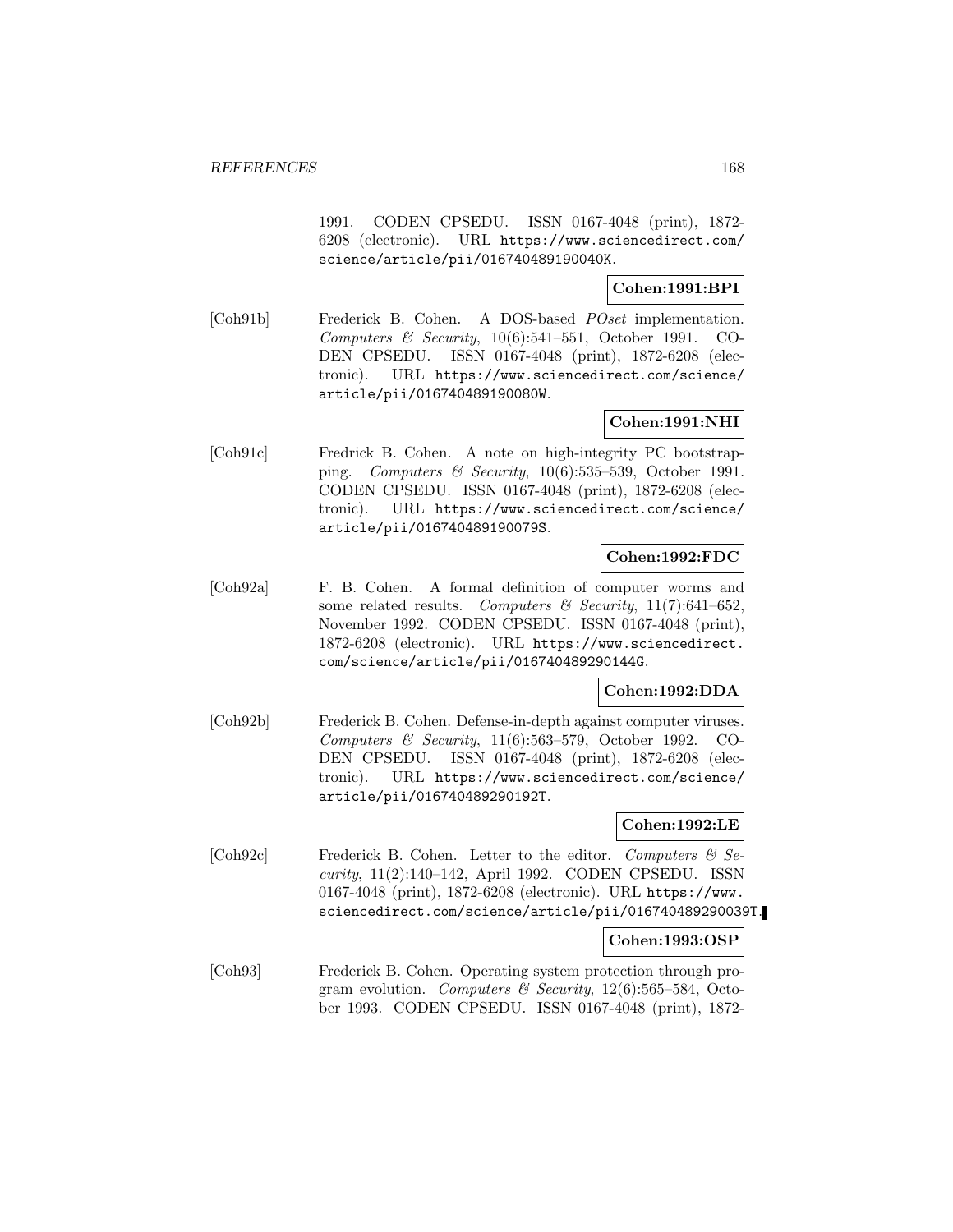6208 (electronic). URL https://www.sciencedirect.com/ science/article/pii/0167404893900549.

# **Cohen:1996:NDC**

[Coh96a] Frederick B. Cohen. A note on distributed coordinated attacks. Computers & Security, 15(2):103–121, ???? 1996. CODEN CPSEDU. ISSN 0167-4048 (print), 1872-6208 (electronic). URL https://www.sciencedirect.com/science/ article/pii/0167404896893230.

# **Cohen:1996:SWW**

[Coh96b] Frederick B. Cohen. A secure World-Wide-Web daemon. Computers & Security, 15(8):707–724, ???? 1996. CO-DEN CPSEDU. ISSN 0167-4048 (print), 1872-6208 (electronic). URL https://www.sciencedirect.com/science/ article/pii/S0167404896000090.

# **Cohen:1997:ISA**

[Coh97a] Fred Cohen. Information system attacks: a preliminary classification scheme. Computers & Security,  $16(1):29-46$ , ???? 1997. CODEN CPSEDU. ISSN 0167-4048 (print), 1872- 6208 (electronic). URL https://www.sciencedirect.com/ science/article/pii/S0167404897857859.

# **Cohen:1997:ISD**

[Coh97b] Fred Cohen. Information system defences: a preliminary classification scheme. Computers & Security,  $16(2):94-114$ , ???? 1997. CODEN CPSEDU. ISSN 0167-4048 (print), 1872- 6208 (electronic). URL https://www.sciencedirect.com/ science/article/pii/S0167404897882892.

# **Cohen:1997:IDR**

[Coh97c] Fred Cohen. Intrusion detection and response. Computers & Security, 16(6):516, ???? 1997. CODEN CPSEDU. ISSN 0167-4048 (print), 1872-6208 (electronic). URL https://www. sciencedirect.com/science/article/pii/S016740489784669X.

# **Cohen:1998:NRD**

[Coh98] Fred Cohen. A note on the role of deception in information protection. Computers & Security,  $17(6)$ :483-506, ???? 1998. CODEN CPSEDU. ISSN 0167-4048 (print), 1872- 6208 (electronic). URL https://www.sciencedirect.com/ science/article/pii/S0167404898800710.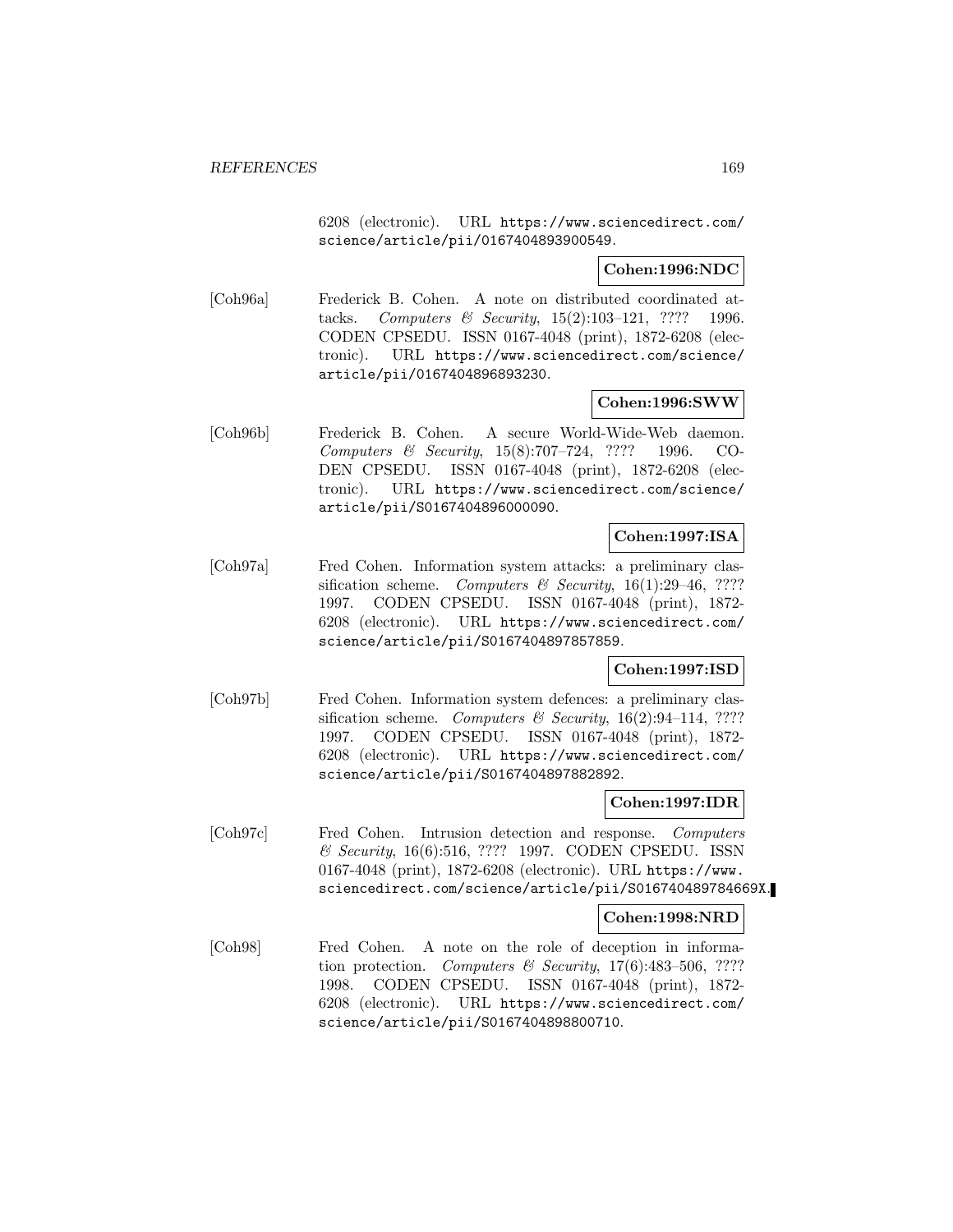# **Cohen:1999:SCA**

[Coh99] Fred Cohen. Simulating cyber attacks, defences, and consequences. Computers & Security, 18(6):479–518, ???? 1999. CODEN CPSEDU. ISSN 0167-4048 (print), 1872-6208 (electronic). URL https://www.sciencedirect.com/science/ article/pii/S0167404899801151.

# **Cole:1990:MSD**

[Col90] Robert Cole. A model for security in distributed systems. Computers & Security,  $9(4):319-330$ , June 1990. CO-DEN CPSEDU. ISSN 0167-4048 (print), 1872-6208 (electronic). URL https://www.sciencedirect.com/science/ article/pii/016740489090102Y.

# **Collinson:1994:ARAa**

[Col94a] Helen Collinson. Abstracts of recent articles and literature. Computers & Security, 13(2):127–132, April 1994. CO-DEN CPSEDU. ISSN 0167-4048 (print), 1872-6208 (electronic). URL https://www.sciencedirect.com/science/ article/pii/0167404894900604.

# **Collinson:1994:ARAb**

[Col94b] Helen Collinson. Abstracts of recent articles and literature. Computers & Security, 13(3):221–225, May 1994. CO-DEN CPSEDU. ISSN 0167-4048 (print), 1872-6208 (electronic). URL https://www.sciencedirect.com/science/ article/pii/0167404894900752.

# **Collinson:1994:ARAc**

[Col94c] Helen Collinson. Abstracts of recent articles and literature. Computers & Security, 13(4):306–311, ???? 1994. CO-DEN CPSEDU. ISSN 0167-4048 (print), 1872-6208 (electronic). URL https://www.sciencedirect.com/science/ article/pii/0167404894900205.

# **Collinson:1994:ARAd**

[Col94d] Helen Collinson. Abstracts of recent articles and literature. Computers & Security, 13(5):401–406, ???? 1994. CO-DEN CPSEDU. ISSN 0167-4048 (print), 1872-6208 (electronic). URL https://www.sciencedirect.com/science/ article/pii/0167404894900337.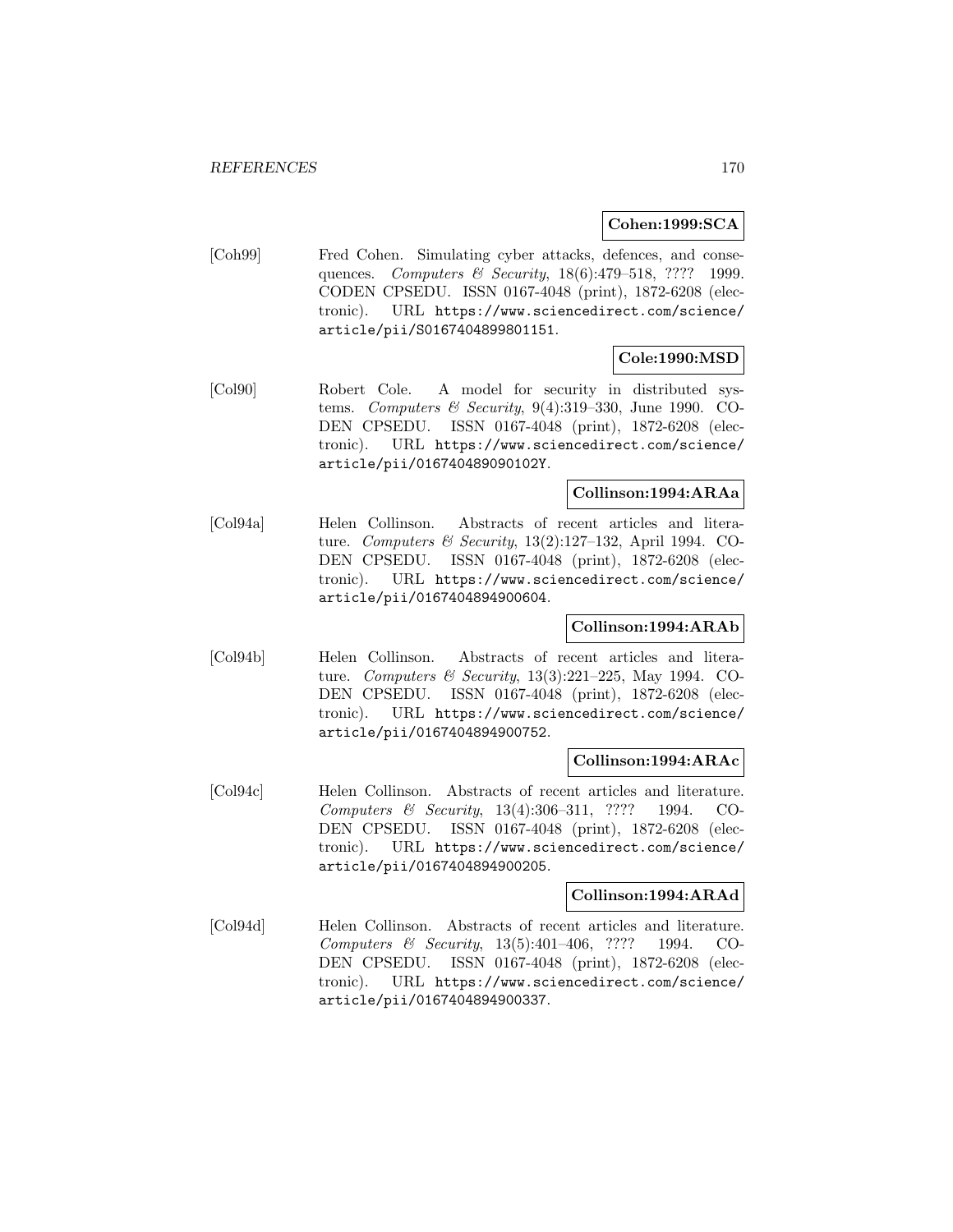# **Collinson:1994:ARAe**

[Col94e] Helen Collinson. Abstracts of recent articles and literature. Computers & Security, 13(6):485–489, ???? 1994. CO-DEN CPSEDU. ISSN 0167-4048 (print), 1872-6208 (electronic). URL https://www.sciencedirect.com/science/ article/pii/016740489190135Z.

# **Collinson:1994:ARAf**

[Col94f] Helen Collinson. Abstracts of recent articles and literature. Computers & Security, 13(7):564–569, ???? 1994. CO-DEN CPSEDU. ISSN 0167-4048 (print), 1872-6208 (electronic). URL https://www.sciencedirect.com/science/ article/pii/0167404894900051.

# **Collinson:1994:ARAg**

[Col94g] Helen Collinson. Abstracts of recent articles and literature. Computers & Security, 13(8):651–656, ???? 1994. CO-DEN CPSEDU. ISSN 0167-4048 (print), 1872-6208 (electronic). URL https://www.sciencedirect.com/science/ article/pii/0167404894900450.

# **Collinson:1995:H**

[Col95a] Helen Collinson. 5 H5a4BRTES7S. Computers & Security, 14 (8):701, ???? 1995. CODEN CPSEDU. ISSN 0167-4048 (print), 1872-6208 (electronic). URL https://www.sciencedirect. com/science/article/pii/0167404896817275.

# **Collinson:1995:AIC**

[Col95b] Helen Collinson. Alarm at increase in civil service crime. Computers & Security, 14(7):611, ???? 1995. CODEN CPSEDU. ISSN 0167-4048 (print), 1872-6208 (electronic). URL https://www.sciencedirect.com/science/article/ pii/0167404896816865.

# **Collinson:1995:AOG**

[Col95c] Helen Collinson. America online girds against hacker breakins. Computers & Security, 14(6):519, ???? 1995. CO-DEN CPSEDU. ISSN 0167-4048 (print), 1872-6208 (electronic). URL https://www.sciencedirect.com/science/ article/pii/016740489599317I.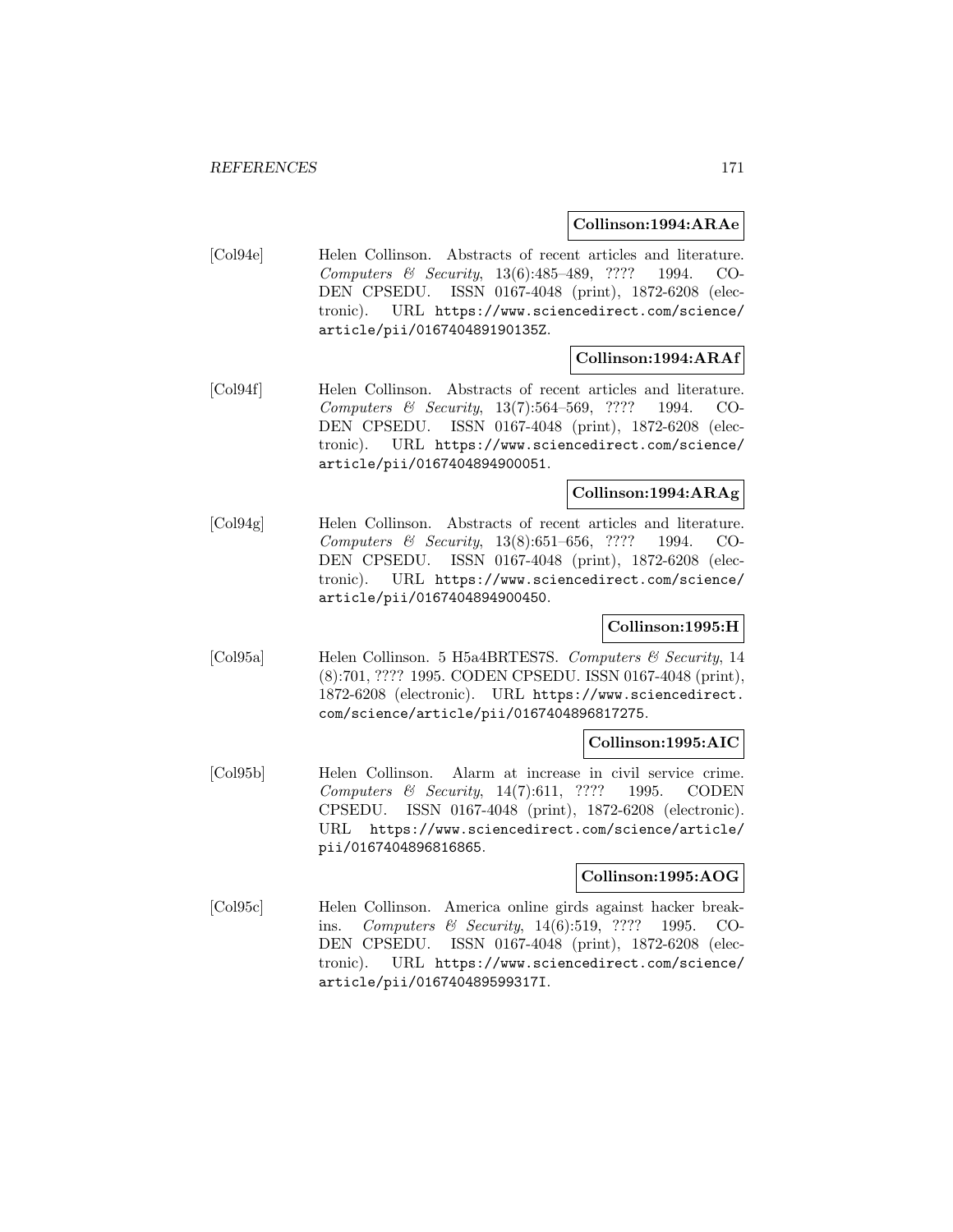# **Collinson:1995:ABF**

[Col95d] Helen Collinson. Another brick in the firewall. Computers & Security, 14(6):521, ???? 1995. CODEN CPSEDU. ISSN 0167-4048 (print), 1872-6208 (electronic). URL https://www. sciencedirect.com/science/article/pii/016740489599321F.

# **Collinson:1995:AVS**

[Col95e] Helen Collinson. Anti-virus software. Computers & Security, 14(8):700–701, ???? 1995. CODEN CPSEDU. ISSN 0167-4048 (print), 1872-6208 (electronic). URL https://www. sciencedirect.com/science/article/pii/016740489681724X.

# **Collinson:1995:SIA**

[Col95f] Helen Collinson. Are suppliers infected with an apathy virus? Computers & Security, 14(5):412, ???? 1995. CO-DEN CPSEDU. ISSN 0167-4048 (print), 1872-6208 (electronic). URL https://www.sciencedirect.com/science/ article/pii/0167404896900358.

# **Collinson:1995:BVF**

[Col95g] Helen Collinson. Banks, vendors focus on security. Computers & Security, 14(5):409-410, ???? 1995. CODEN CPSEDU. ISSN 0167-4048 (print), 1872-6208 (electronic). URL https://www.sciencedirect.com/science/article/ pii/016740489597092O.

### **Collinson:1995:BBN**

[Col95h] Helen Collinson. Big business on the net? Not yet. Computers & Security, 14(4):301, ???? 1995. CODEN CPSEDU. ISSN 0167-4048 (print), 1872-6208 (electronic). URL https://www.sciencedirect.com/science/article/ pii/016740489597080T.

# **Collinson:1995:BCP**

[Col95i] Helen Collinson. BSA cracks down on piracy in NZ. Computers & Security, 14(1):37, ???? 1995. CODEN CPSEDU. ISSN 0167-4048 (print), 1872-6208 (electronic). URL https://www.sciencedirect.com/science/article/ pii/0167404895900853.

# **Collinson:1995:BTP**

[Col95j] Helen Collinson. BSA toughens up on pirates. Computers & Security, 14(7):612, ???? 1995. CODEN CPSEDU. ISSN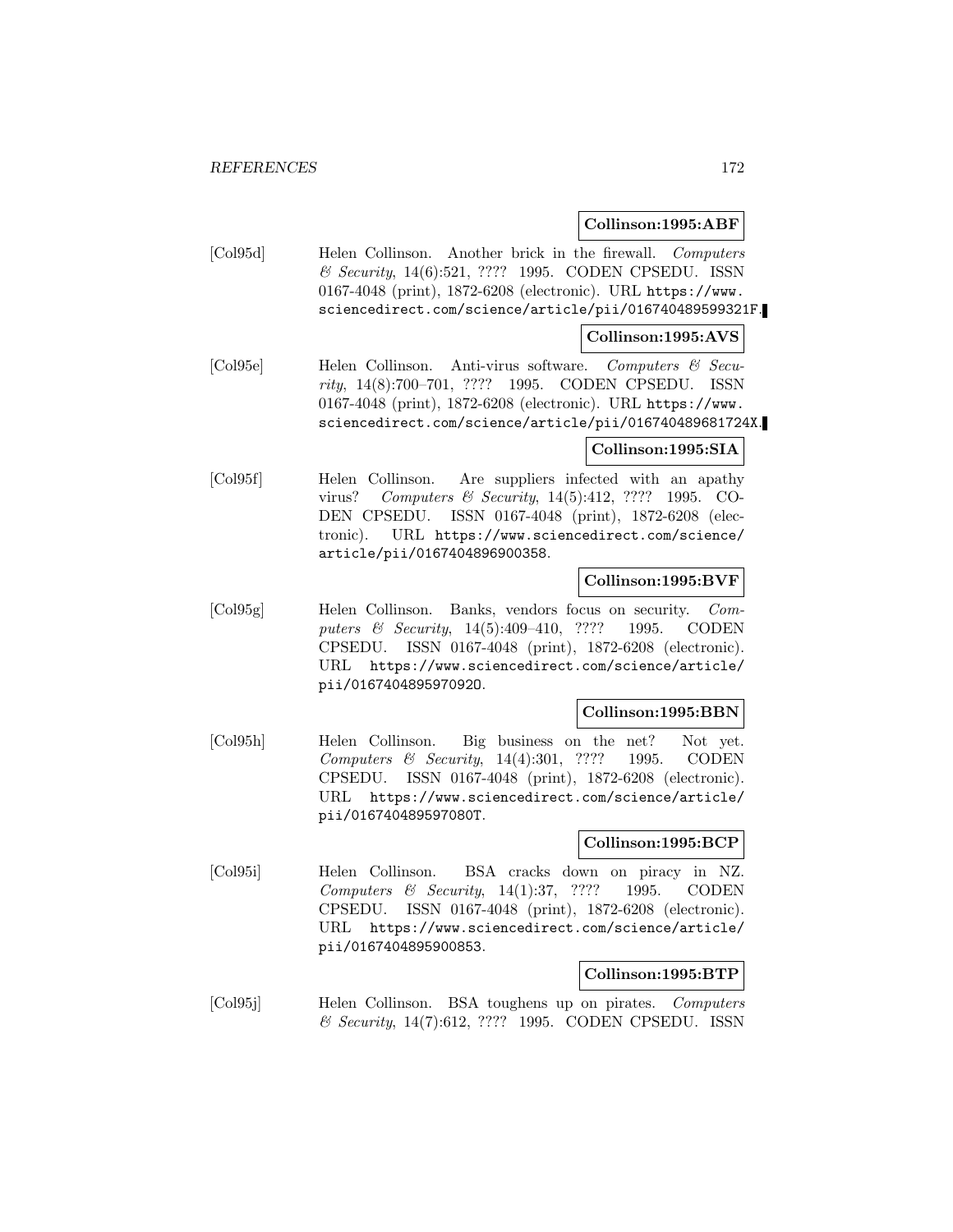0167-4048 (print), 1872-6208 (electronic). URL https://www. sciencedirect.com/science/article/pii/0167404896816907.

## **Collinson:1995:BGF**

[Col95k] Helen Collinson. Build great firewalls. Computers & Security, 14(4):301–302, ???? 1995. CODEN CPSEDU. ISSN 0167-4048 (print), 1872-6208 (electronic). URL https://www. sciencedirect.com/science/article/pii/016740489597082L.

# **Collinson:1995:CC**

[Col95l] Helen Collinson. Calling in confidence. Computers & Security, 14(2):120, ???? 1995. CODEN CPSEDU. ISSN 0167-4048 (print), 1872-6208 (electronic). URL https://www. sciencedirect.com/science/article/pii/016740489597040H.

# **Collinson:1995:CCT**

[Col95m] Helen Collinson. Cellular carriers try new tricks to beat bandits. Computers & Security, 14(2):119, ???? 1995. CO-DEN CPSEDU. ISSN 0167-4048 (print), 1872-6208 (electronic). URL https://www.sciencedirect.com/science/ article/pii/016740489597036A.

# **Collinson:1995:CRS**

[Col95n] Helen Collinson. China's raids on software pirates move to interior. Computers & Security, 14(5):411, ???? 1995. CO-DEN CPSEDU. ISSN 0167-4048 (print), 1872-6208 (electronic). URL https://www.sciencedirect.com/science/ article/pii/016740489597096S.

# **Collinson:1995:CSC**

[Col95o] Helen Collinson. Computer security centre to be set up. Computers & Security, 14(1):35, ???? 1995. CODEN CPSEDU. ISSN 0167-4048 (print), 1872-6208 (electronic). URL https://www.sciencedirect.com/science/article/ pii/016740489597013Z.

# **Collinson:1995:CD**

[Col95p] Helen Collinson. Cops of the dataway. Computers & Security, 14 (1):36, ???? 1995. CODEN CPSEDU. ISSN 0167-4048 (print), 1872-6208 (electronic). URL https://www.sciencedirect. com/science/article/pii/0167404895970164.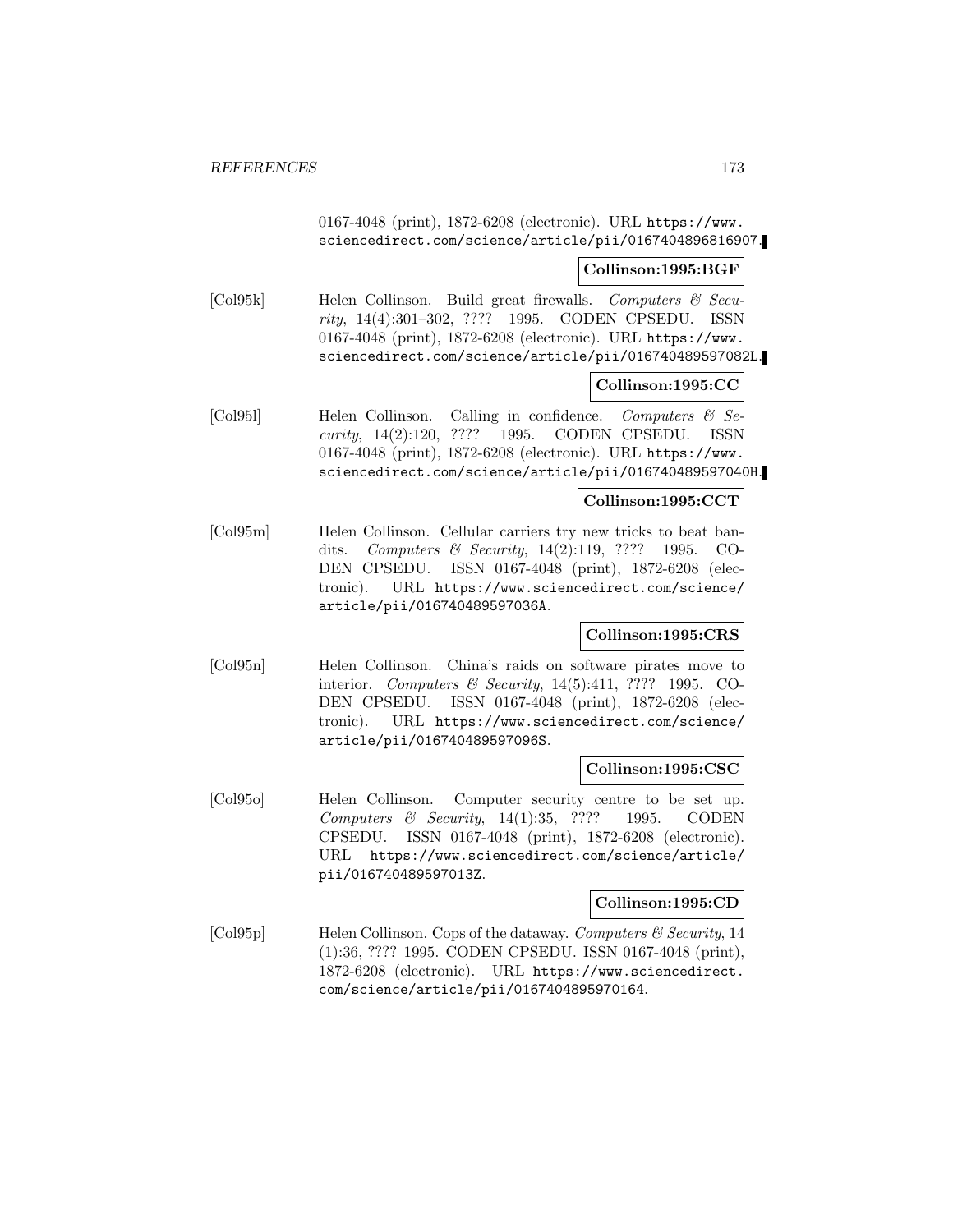## **Collinson:1995:CPS**

[Col95q] Helen Collinson. Copy protection, the sequel: coming to a PC near you. Computers & Security, 14(1):39, ???? 1995. CODEN CPSEDU. ISSN 0167-4048 (print), 1872-6208 (electronic). URL https://www.sciencedirect.com/science/ article/pii/0167404895970212.

# **Collinson:1995:CCP**

[Col95r] Helen Collinson. Costly cellular phone fraud rises with number 'cloning'. Computers & Security, 14(2):119, ???? 1995. CODEN CPSEDU. ISSN 0167-4048 (print), 1872-6208 (electronic). URL https://www.sciencedirect.com/science/ article/pii/016740489597038C.

## **Collinson:1995:CSE**

[Col95s] Helen Collinson. Cracking a social engineer. Computers & Security, 14(8):700, ???? 1995. CODEN CPSEDU. ISSN 0167-4048 (print), 1872-6208 (electronic). URL https://www. sciencedirect.com/science/article/pii/0167404896817238.

# **Collinson:1995:CCN**

[Col95t] Helen Collinson. Crash course in 'net security. Computers & Security, 14(2):120, ???? 1995. CODEN CPSEDU. ISSN 0167-4048 (print), 1872-6208 (electronic). URL https://www. sciencedirect.com/science/article/pii/0167404895970418.

### **Collinson:1995:CCW**

 $\text{[Col95u]}$  Helen Collinson. Cryptic cross words. Computers & Security, 14 (5):413, ???? 1995. CODEN CPSEDU. ISSN 0167-4048 (print), 1872-6208 (electronic). URL https://www.sciencedirect. com/science/article/pii/016740489597103H.

## **Collinson:1995:CSB**

[Col95v] Helen Collinson. Crypto system battles video pirates. Computers & Security, 14(1):38-39, ???? 1995. CODEN CPSEDU. ISSN 0167-4048 (print), 1872-6208 (electronic). URL https://www.sciencedirect.com/science/article/ pii/0167404895900896.

## **Collinson:1995:CWF**

[Col95w] Helen Collinson. CSIS watchdog finds possible breach of secrets in fighting high-tech crime. Computers  $\mathcal C$  Security, 14(1):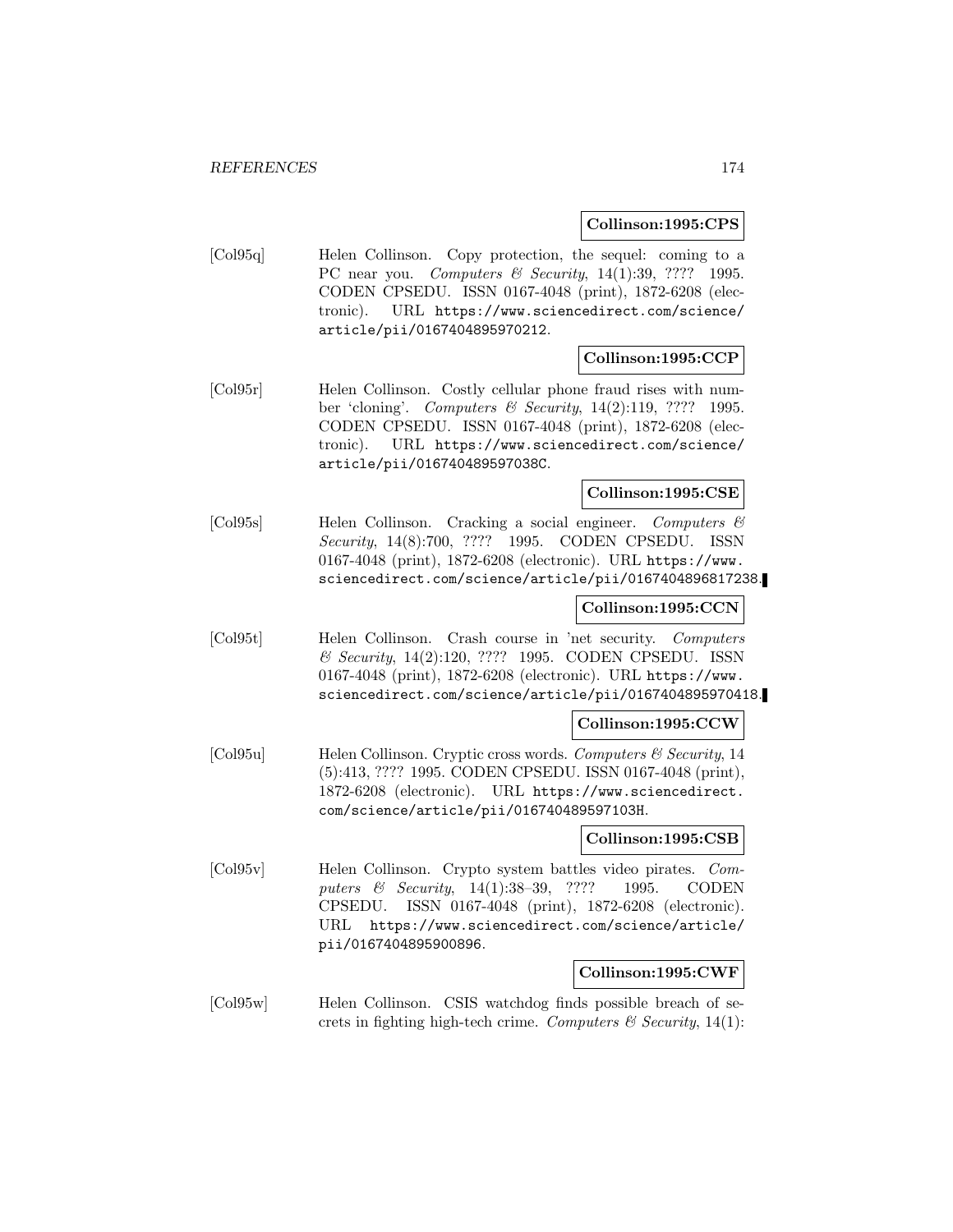37, ???? 1995. CODEN CPSEDU. ISSN 0167-4048 (print), 1872-6208 (electronic). URL https://www.sciencedirect. com/science/article/pii/0167404895900837.

# **Collinson:1995:CL**

[Col95x] Helen Collinson. Cyberspace lawsuits. Computers & Security, 14(3):220, ???? 1995. CODEN CPSEDU. ISSN 0167-4048 (print), 1872-6208 (electronic). URL https://www. sciencedirect.com/science/article/pii/016740489597065I.

# **Collinson:1995:CMP**

[Col95y] Helen Collinson. Cyberspace magistrates are proposed. Computers & Security, 14(8):698, ???? 1995. CODEN CPSEDU. ISSN 0167-4048 (print), 1872-6208 (electronic). URL https://www.sciencedirect.com/science/article/ pii/0167404896817172.

# **Collinson:1995:DSU**

[Col95z] Helen Collinson. Dial a star? Utahn faces felony for accessing numbers. Computers & Security,  $14(1):36$ , ???? 1995. CODEN CPSEDU. ISSN 0167-4048 (print), 1872-6208 (electronic). URL https://www.sciencedirect.com/science/ article/pii/0167404895900799.

# **Collinson:1995:DPL**

[Col95-27] Helen Collinson. Digital privacy ... take two. Computers & Security, 14(8):696–697, ???? 1995. CODEN CPSEDU. ISSN 0167-4048 (print), 1872-6208 (electronic). URL https://www.sciencedirect.com/science/article/ pii/016740489681710X.

### **Collinson:1995:DDC**

[Col95-28] Helen Collinson. Direct debiting: a case of serious fraud. Computers & Security, 14(5):410, ???? 1995. CODEN CPSEDU. ISSN 0167-4048 (print), 1872-6208 (electronic). URL https://www.sciencedirect.com/science/article/ pii/016740489597093P.

# **Collinson:1995:DDV**

[Col95-29] Helen Collinson. Document describing virus contains one. Computers & Security, 14(6):519, ???? 1995. CODEN CPSEDU. ISSN 0167-4048 (print), 1872-6208 (electronic).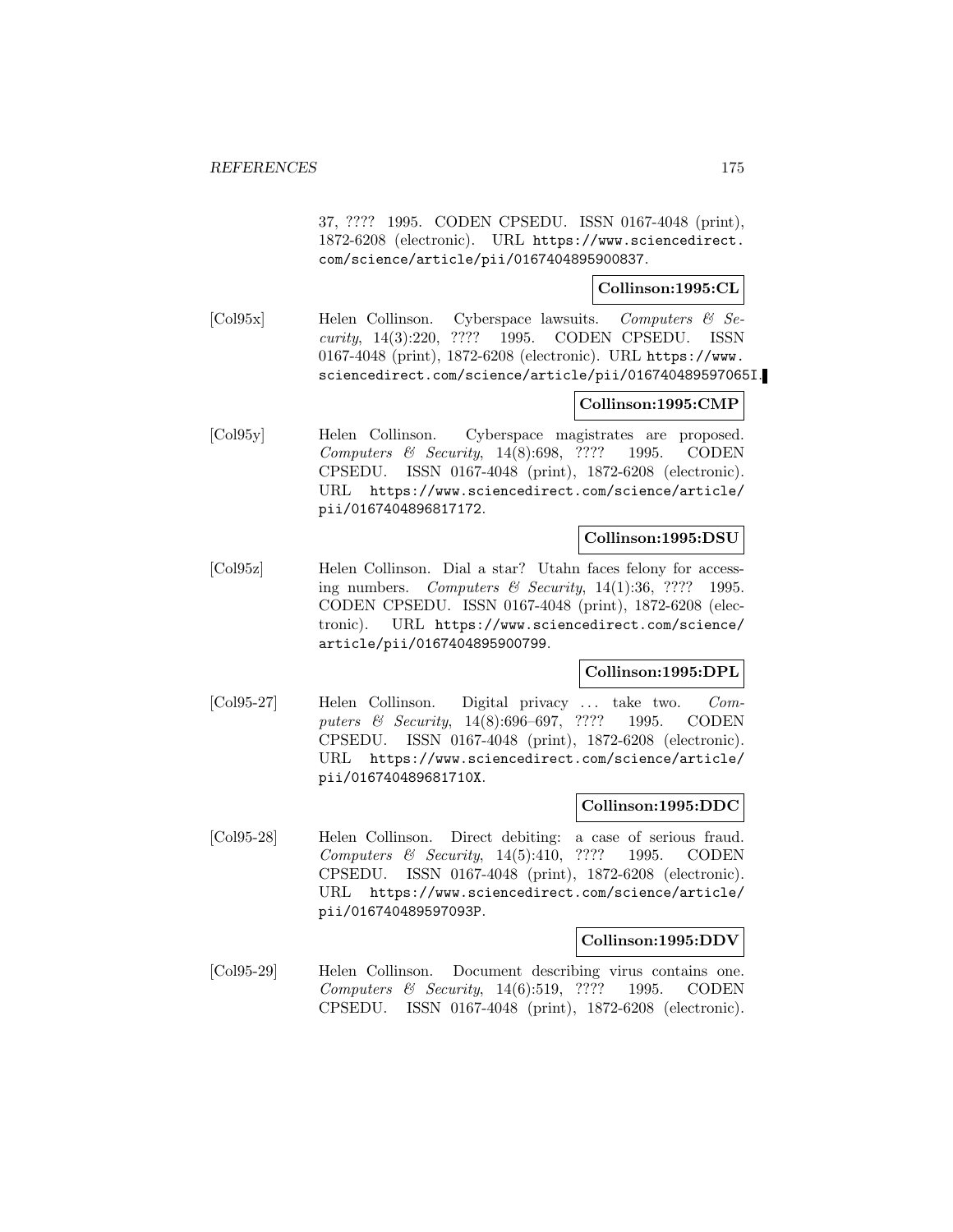URL https://www.sciencedirect.com/science/article/ pii/0167404895903259.

# **Collinson:1995:MSI**

[Col95-30] Helen Collinson. E-mail security ignored. Computers & Security, 14(7):614, ???? 1995. CODEN CPSEDU. ISSN 0167-4048 (print), 1872-6208 (electronic). URL https://www. sciencedirect.com/science/article/pii/0167404896816932.

## **Collinson:1995:EHS**

[Col95-31] Helen Collinson. Economical, high-security payphone systems with Watermark Magnetics cards from Ascom. Computers & Security, 14(8):701, ???? 1995. CODEN CPSEDU. ISSN 0167-4048 (print), 1872-6208 (electronic). URL https://www. sciencedirect.com/science/article/pii/0167404896817287.

## **Collinson:1995:EPA**

[Col95-32] Helen Collinson. An efficient password authentication scheme based on a unit circle. Computers  $\mathcal B$  Security, 14(3):220, ???? 1995. CODEN CPSEDU. ISSN 0167-4048 (print), 1872- 6208 (electronic). URL https://www.sciencedirect.com/ science/article/pii/016740489597066J.

# **Collinson:1995:EWS**

[Col95-33] Helen Collinson. The electronic wallet: secure payment methods sought for Internet. Computers  $\mathcal C$  Security, 14(1):36, ???? 1995. CODEN CPSEDU. ISSN 0167-4048 (print), 1872- 6208 (electronic). URL https://www.sciencedirect.com/ science/article/pii/0167404895970175.

### **Collinson:1995:ELB**

[Col95-34] Helen Collinson. An expensive lesson for bulletin board user. Computers & Security, 14(6):520, ???? 1995. CO-DEN CPSEDU. ISSN 0167-4048 (print), 1872-6208 (electronic). URL https://www.sciencedirect.com/science/ article/pii/0167404895903275.

# **Collinson:1995:FPS**

[Col95-35] Helen Collinson. Faced with a password solution. Computers & Security, 14(7):613, ???? 1995. CODEN CPSEDU. ISSN 0167-4048 (print), 1872-6208 (electronic). URL https://www. sciencedirect.com/science/article/pii/0167404895901345.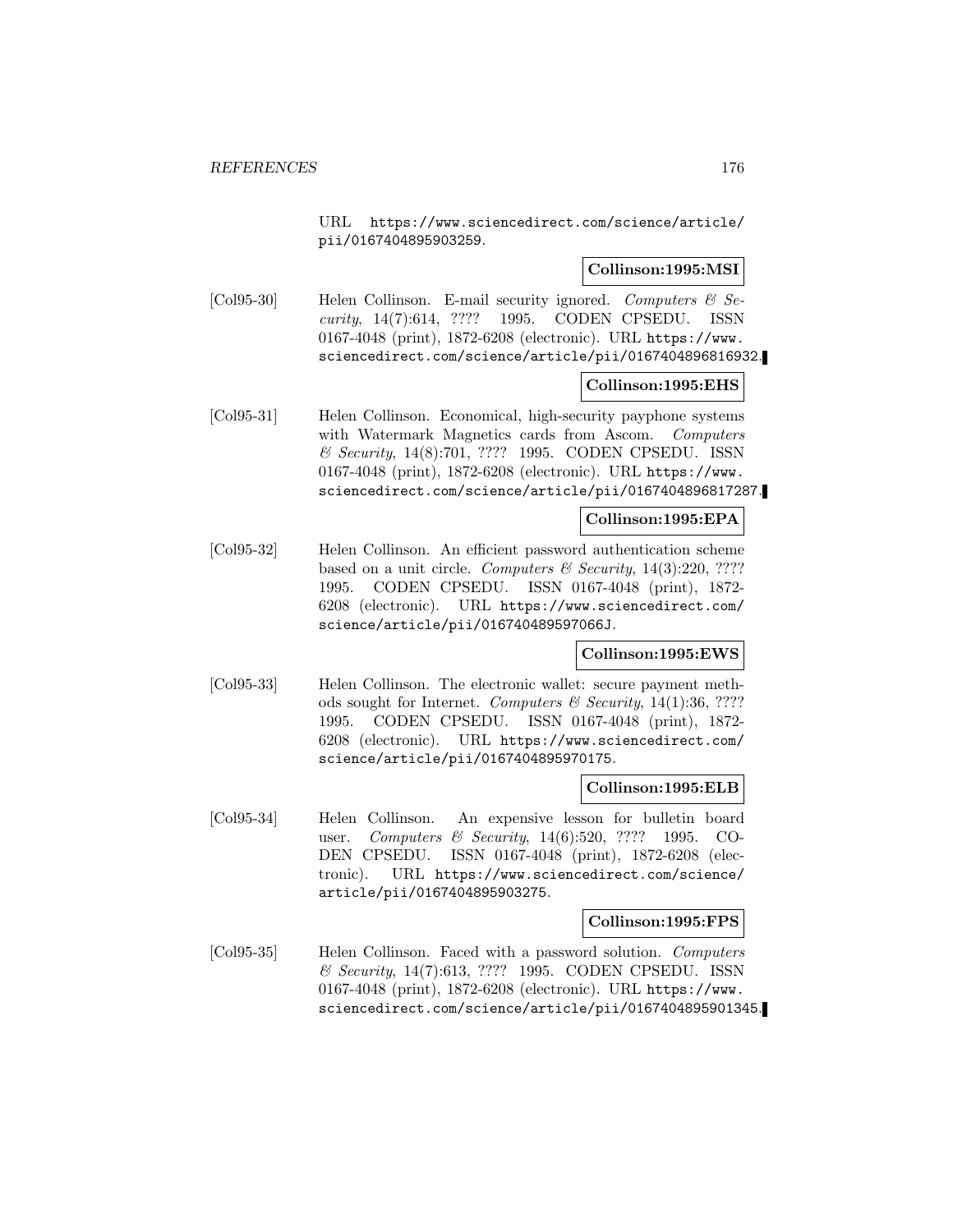## **Collinson:1995:FMC**

[Col95-36] Helen Collinson. A fast method for cryptanalysis of substitution ciphers. Computers & Security,  $14(5):414$ , ???? 1995. CODEN CPSEDU. ISSN 0167-4048 (print), 1872-6208 (electronic). URL https://www.sciencedirect.com/science/ article/pii/016740489597105J.

# **Collinson:1995:FLI**

[Col95-37] Helen Collinson. Feds limit info warfare role. Computers & Security, 14(6):522, ???? 1995. CODEN CPSEDU. ISSN 0167-4048 (print), 1872-6208 (electronic). URL https://www. sciencedirect.com/science/article/pii/016740489599324I.

## **Collinson:1995:FTI**

[Col95-38] Helen Collinson. Feds target the Internet. Computers & Security, 14(3):218–219, ???? 1995. CODEN CPSEDU. ISSN 0167-4048 (print), 1872-6208 (electronic). URL https://www.sciencedirect.com/science/article/ pii/016740489597061E.

# **Collinson:1995:FCU**

[Col95-39] Helen Collinson. Firewalls come under fire. Computers & Security, 14(3):218, ???? 1995. CODEN CPSEDU. ISSN 0167-4048 (print), 1872-6208 (electronic). URL https://www. sciencedirect.com/science/article/pii/016740489597060N.

## **Collinson:1995:FBS**

[Col95-40] Helen Collinson. Forum to bring security to ATM. Computers & Security, 14(4):300–301, ???? 1995. CODEN CPSEDU. ISSN 0167-4048 (print), 1872-6208 (electronic). URL https://www.sciencedirect.com/science/article/ pii/016740489597079P.

### **Collinson:1995:FDM**

[Col95-41] Helen Collinson. Fresh drive on mobile phone fraud. Computers & Security, 14(3):218, ???? 1995. CODEN CPSEDU. ISSN 0167-4048 (print), 1872-6208 (electronic). URL https://www.sciencedirect.com/science/article/ pii/016740489597059J.

### **Collinson:1995:GHS**

[Col95-42] Helen Collinson. Gaping holes of solicitors and accountants. Computers & Security, 14(5):410–411, ???? 1995. CO-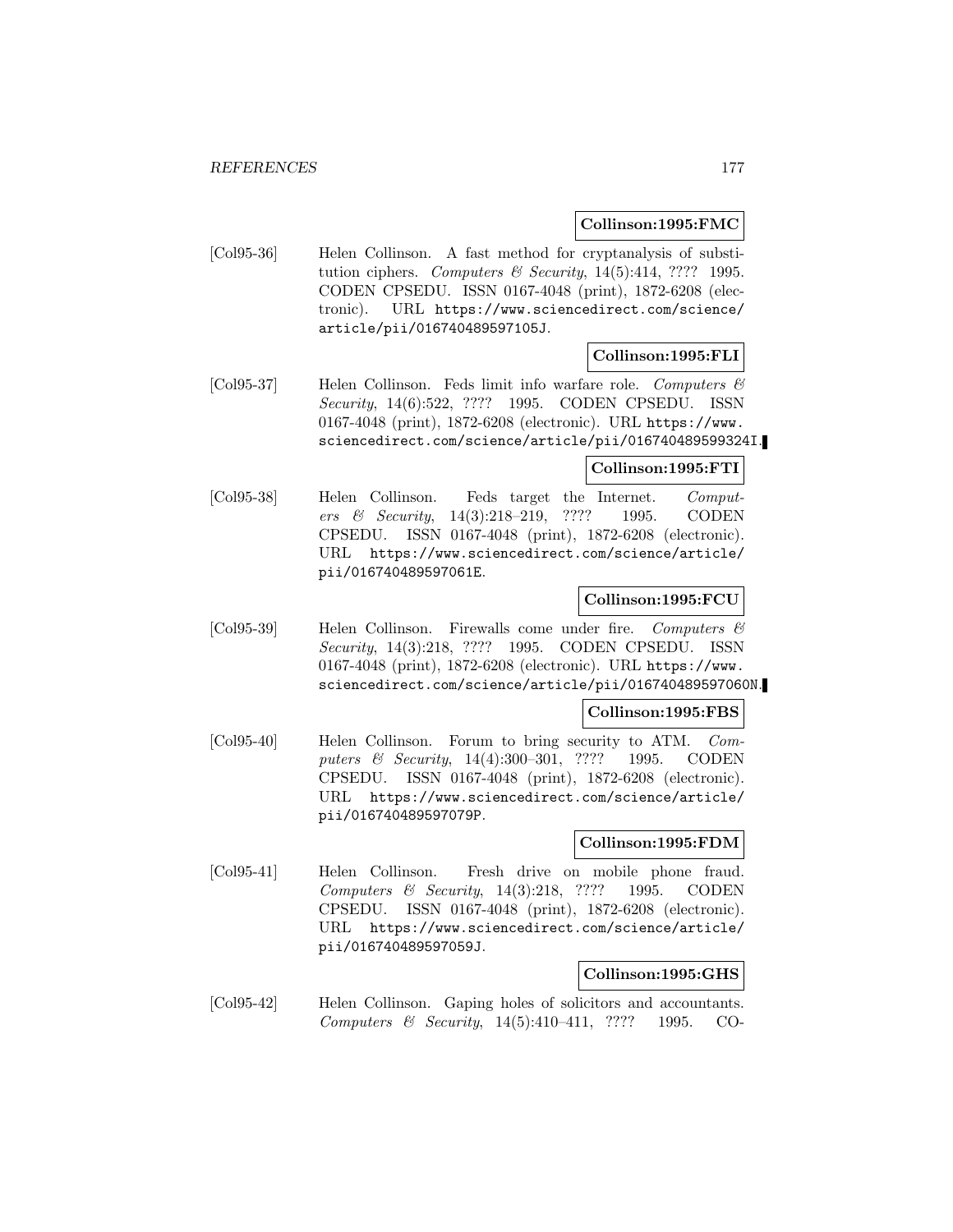DEN CPSEDU. ISSN 0167-4048 (print), 1872-6208 (electronic). URL https://www.sciencedirect.com/science/ article/pii/016740489597094Q.

# **Collinson:1995:GAF**

[Col95-43] Helen Collinson. Group assails federal security proposals. Computers & Security, 14(8):698, ???? 1995. CO-DEN CPSEDU. ISSN 0167-4048 (print), 1872-6208 (electronic). URL https://www.sciencedirect.com/science/ article/pii/0167404896817184.

# **Collinson:1995:HAI**

[Col95-44] Helen Collinson. Hacker alerts intuit to problems with its US tax filing system. Computers  $\mathcal C$  Security, 14(2):117–118, ???? 1995. CODEN CPSEDU. ISSN 0167-4048 (print), 1872- 6208 (electronic). URL https://www.sciencedirect.com/ science/article/pii/0167404895970326.

## **Collinson:1995:HAT**

[Col95-45] Helen Collinson. Hacker, awaiting trial, attends DefCon. Computers & Security, 14(5):409, ???? 1995. CODEN CPSEDU. ISSN 0167-4048 (print), 1872-6208 (electronic). URL https://www.sciencedirect.com/science/article/ pii/016740489597091N.

# **Collinson:1995:HHM**

[Col95-46] Helen Collinson. Hacker heaven: so many computers so few safe-guards. *Computers & Security*, 14(4):300, ???? 1995. CODEN CPSEDU. ISSN 0167-4048 (print), 1872-6208 (electronic). URL https://www.sciencedirect.com/science/ article/pii/0167404895900438.

# **Collinson:1995:HTH**

[Col95-47] Helen Collinson. Hacker-trackers hunt electronic cybercrooks. Computers & Security, 14(3):216–217, ???? 1995. CO-DEN CPSEDU. ISSN 0167-4048 (print), 1872-6208 (electronic). URL https://www.sciencedirect.com/science/ article/pii/016740489597058I.

## **Collinson:1995:HCB**

[Col95-48] Helen Collinson. Hackers crack BSvkB code. Computers & Security, 14(5):409, ???? 1995. CODEN CPSEDU. ISSN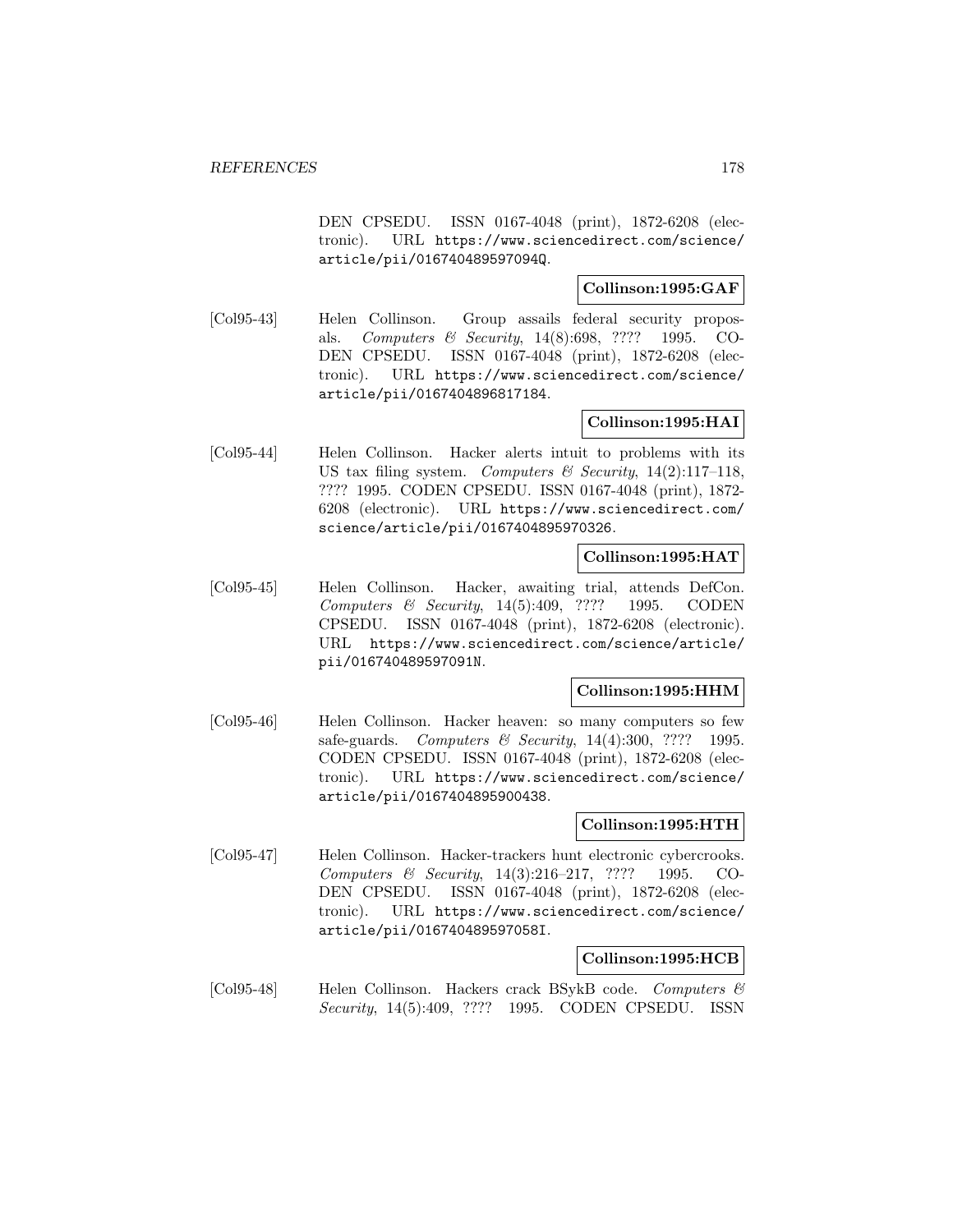0167-4048 (print), 1872-6208 (electronic). URL https://www. sciencedirect.com/science/article/pii/0167404896900334.

### **Collinson:1995:HLA**

[Col95-49] Helen Collinson. A hacker's lines of attack. Computers  $\mathcal C$ Security, 14(2):120, ???? 1995. CODEN CPSEDU. ISSN 0167-4048 (print), 1872-6208 (electronic). URL https://www. sciencedirect.com/science/article/pii/0167404895970429.

## **Collinson:1995:HTR**

[Col95-50] Helen Collinson. Hackers take revenge on the author of new book on cyberspace wars. Computers  $\mathcal B$  Security, 14(1):35, ???? 1995. CODEN CPSEDU. ISSN 0167-4048 (print), 1872- 6208 (electronic). URL https://www.sciencedirect.com/ science/article/pii/0167404895970142.

## **Collinson:1995:HWS**

[Col95-51] Helen Collinson. Help: working smarter lock, stock and password. Computers & Security, 14(1):39, ???? 1995. CO-DEN CPSEDU. ISSN 0167-4048 (print), 1872-6208 (electronic). URL https://www.sciencedirect.com/science/ article/pii/0167404895970223.

# **Collinson:1995:HN**

[Col95-52] Helen Collinson. Holes in the net. Computers & Security, 14(5): 413, ???? 1995. CODEN CPSEDU. ISSN 0167-4048 (print), 1872-6208 (electronic). URL https://www.sciencedirect. com/science/article/pii/016740489597102G.

### **Collinson:1995:HHT**

[Col95-53] Helen Collinson. Hot on the hackers trail. Computers  $\mathcal{B}$ Security, 14(3):215, ???? 1995. CODEN CPSEDU. ISSN 0167-4048 (print), 1872-6208 (electronic). URL https://www. sciencedirect.com/science/article/pii/0167404895903658.

### **Collinson:1995:HSS**

[Col95-54] Helen Collinson. How secure is security? Computers & Security, 14(7):615–616, ???? 1995. CODEN CPSEDU. ISSN 0167-4048 (print), 1872-6208 (electronic). URL https://www.sciencedirect.com/science/article/ pii/0167404896817007.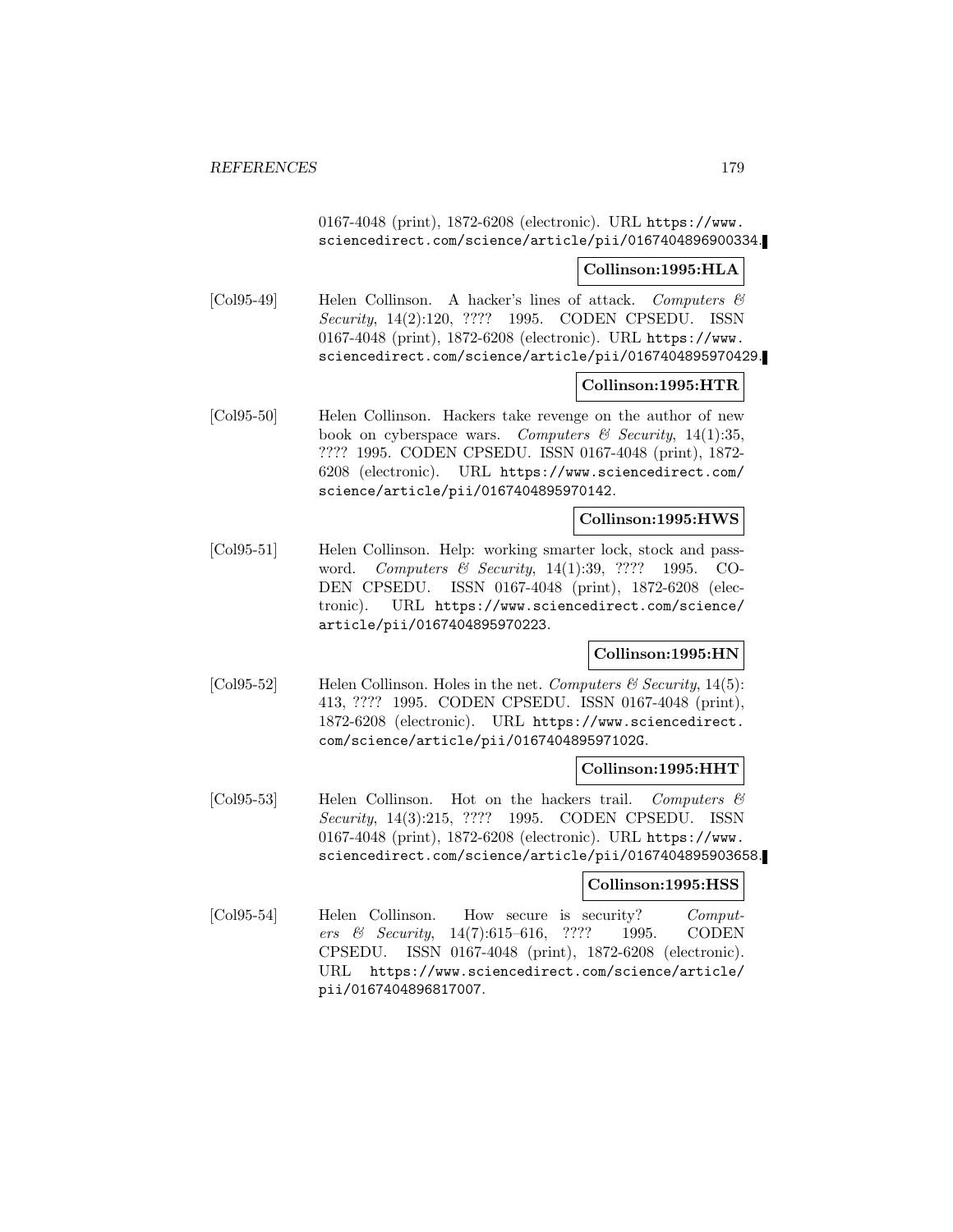## **Collinson:1995:HPD**

[Col95-55] Helen Collinson. How to protect distributed data. Computers & Security, 14(6):521, ???? 1995. CODEN CPSEDU. ISSN 0167-4048 (print), 1872-6208 (electronic). URL https://www. sciencedirect.com/science/article/pii/016740489599323H.

### **Collinson:1995:IUW**

[Col95-56] Helen Collinson. IBM unveils web servers, Internet firewall. *Computers & Security*, 14(7):616, ???? 1995. CO-DEN CPSEDU. ISSN 0167-4048 (print), 1872-6208 (electronic). URL https://www.sciencedirect.com/science/ article/pii/0167404896817044.

## **Collinson:1995:ITM**

[Col95-57] Helen Collinson. IMB targets market for anti-virus software. Computers & Security, 14(4):299, ???? 1995. CO-DEN CPSEDU. ISSN 0167-4048 (print), 1872-6208 (electronic). URL https://www.sciencedirect.com/science/ article/pii/0167404895900373.

## **Collinson:1995:RVH**

[Col95-58] Helen Collinson. In Rindos v. Hardwick. Computers & Security, 14(6):520–521, ???? 1995. CODEN CPSEDU. ISSN 0167-4048 (print), 1872-6208 (electronic). URL https://www. sciencedirect.com/science/article/pii/016740489599320O.

### **Collinson:1995:ISS**

[Col95-59] Helen Collinson. Industrial-strength security for the Internet. Computers & Security, 14(8):699, ???? 1995. CO-DEN CPSEDU. ISSN 0167-4048 (print), 1872-6208 (electronic). URL https://www.sciencedirect.com/science/ article/pii/0167404896817202.

## **Collinson:1995:ISB**

[Col95-60] Helen Collinson. Internet security boost. Computers  $\mathcal{C}$  Security, 14(3):217, ???? 1995. CODEN CPSEDU. ISSN 0167-4048 (print), 1872-6208 (electronic). URL https://www. sciencedirect.com/science/article/pii/016740489597057H.

### **Collinson:1995:ISH**

[Col95-61] Helen Collinson. Internet security holes abound. Computers & Security, 14(3):216, ???? 1995. CODEN CPSEDU. ISSN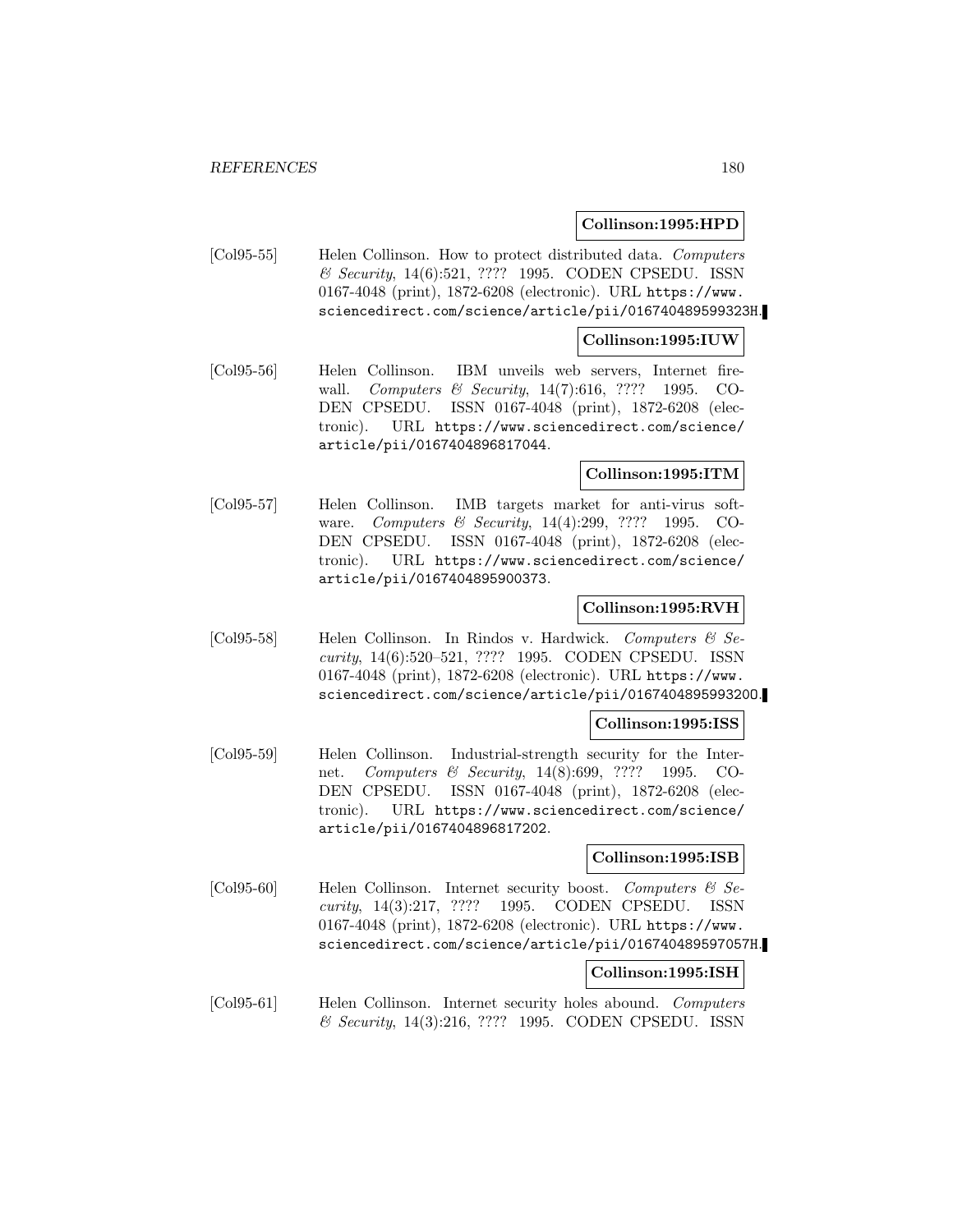0167-4048 (print), 1872-6208 (electronic). URL https://www. sciencedirect.com/science/article/pii/0167404895903674.

#### **Collinson:1995:IUF**

[Col95-62] Helen Collinson. Internet users fret over spies' new role. Computers & Security, 14(6):518, ???? 1995. CODEN CPSEDU. ISSN 0167-4048 (print), 1872-6208 (electronic). URL https://www.sciencedirect.com/science/article/ pii/016740489599314F.

#### **Collinson:1995:IP**

[Col95-63] Helen Collinson. Invasions of privacy. Computers & Security, 14 (7):616, ???? 1995. CODEN CPSEDU. ISSN 0167-4048 (print), 1872-6208 (electronic). URL https://www.sciencedirect. com/science/article/pii/0167404896817032.

#### **Collinson:1995:ASA**

[Col95-64] Helen Collinson. Is anything safe anymore? Computers & Security, 14(1):39, ???? 1995. CODEN CPSEDU. ISSN 0167-4048 (print), 1872-6208 (electronic). URL https://www. sciencedirect.com/science/article/pii/0167404895900934.

#### **Collinson:1995:SIT**

[Col95-65] Helen Collinson. Is security an issue? Then a BBS may be for you. Computers & Security, 14(5):413–414, ???? 1995. CODEN CPSEDU. ISSN 0167-4048 (print), 1872-6208 (electronic). URL https://www.sciencedirect.com/science/ article/pii/016740489690036X.

#### **Collinson:1995:JSC**

[Col95-66] Helen Collinson. A job for security counsel. Computers & Security, 14(5):411–412, ???? 1995. CODEN CPSEDU. ISSN 0167-4048 (print), 1872-6208 (electronic). URL https://www.sciencedirect.com/science/article/ pii/016740489597097T.

### **Collinson:1995:JAG**

[Col95-67] Helen Collinson. Joint action group fights computer crime. Computers & Security, 14(7):613, ???? 1995. CODEN CPSEDU. ISSN 0167-4048 (print), 1872-6208 (electronic). URL https://www.sciencedirect.com/science/article/ pii/0167404895901329.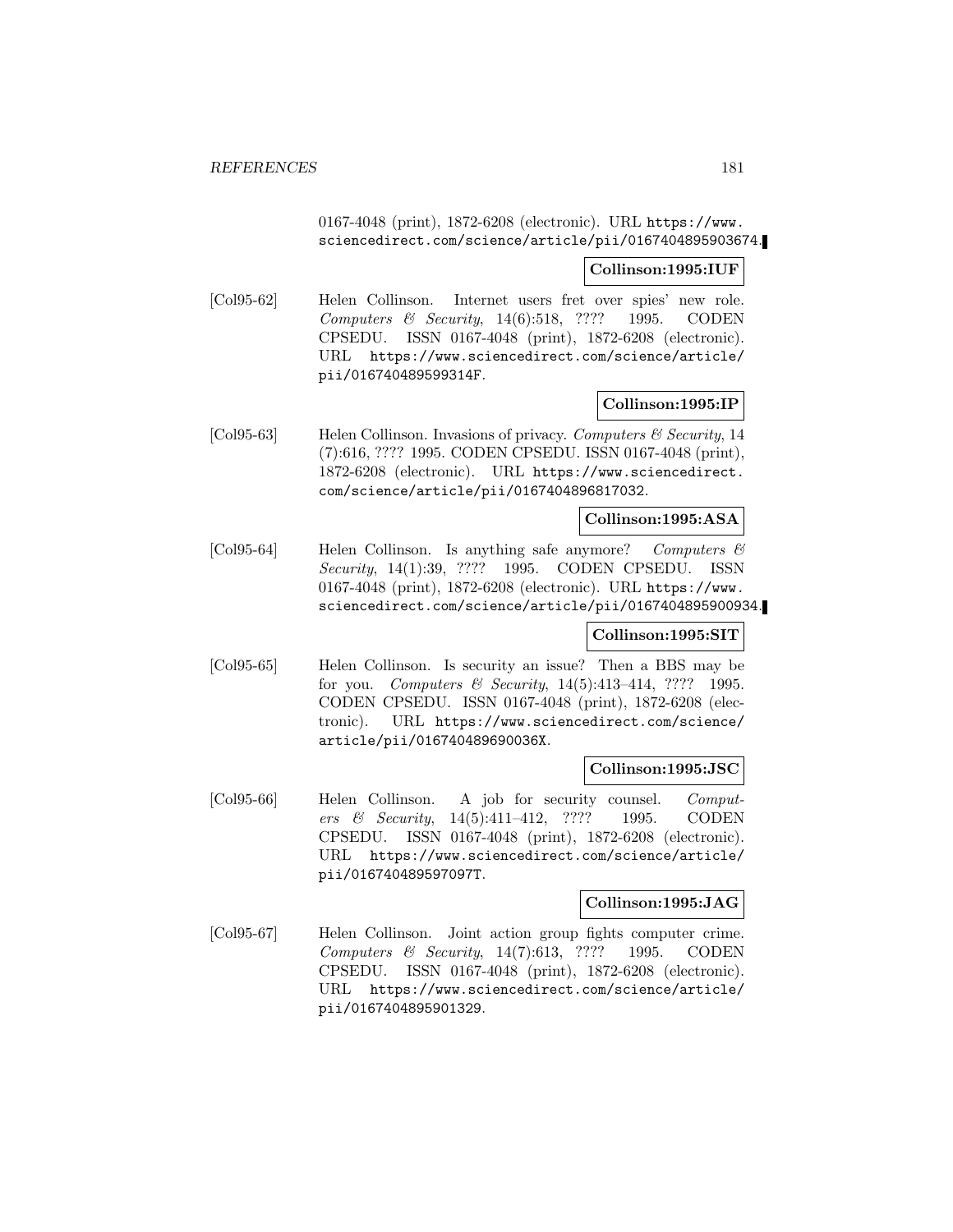#### **Collinson:1995:KBS**

[Col95-68] Helen Collinson. Keeping business safe on the Internet. Computers & Security, 14(3):219, ???? 1995. CODEN CPSEDU. ISSN 0167-4048 (print), 1872-6208 (electronic). URL https://www.sciencedirect.com/science/article/ pii/016740489597062F.

## **Collinson:1995:LDI**

[Col95-69] Helen Collinson. Living dangerously on the Internet. Computers & Security, 14(3):217, ???? 1995. CODEN CPSEDU. ISSN 0167-4048 (print), 1872-6208 (electronic). URL https://www.sciencedirect.com/science/article/ pii/0167404895903712.

## **Collinson:1995:LDM**

[Col95-70] Helen Collinson. Logicode's datasafe modem provides security at 28.8 kbps. Computers & Security,  $14(2):121$ , ???? 1995. CODEN CPSEDU. ISSN 0167-4048 (print), 1872- 6208 (electronic). URL https://www.sciencedirect.com/ science/article/pii/016740489597044B.

### **Collinson:1995:LBI**

[Col95-71] Helen Collinson. London Borough innocent victim of computer fraud. Computers  $\mathcal B$  Security, 14(1):36-37, ???? 1995. CODEN CPSEDU. ISSN 0167-4048 (print), 1872-6208 (electronic). URL https://www.sciencedirect.com/science/ article/pii/0167404895900810.

#### **Collinson:1995:MRC**

[Col95-72] Helen Collinson. Making the right connections. Computers & Security, 14(8):700, ???? 1995. CODEN CPSEDU. ISSN 0167-4048 (print), 1872-6208 (electronic). URL https://www. sciencedirect.com/science/article/pii/0167404896817251.

### **Collinson:1995:MWV**

[Col95-73] Helen Collinson. Malicious word virus found on the Internet. Computers & Security, 14(6):519, ???? 1995. CO-DEN CPSEDU. ISSN 0167-4048 (print), 1872-6208 (electronic). URL https://www.sciencedirect.com/science/ article/pii/0167404895903232.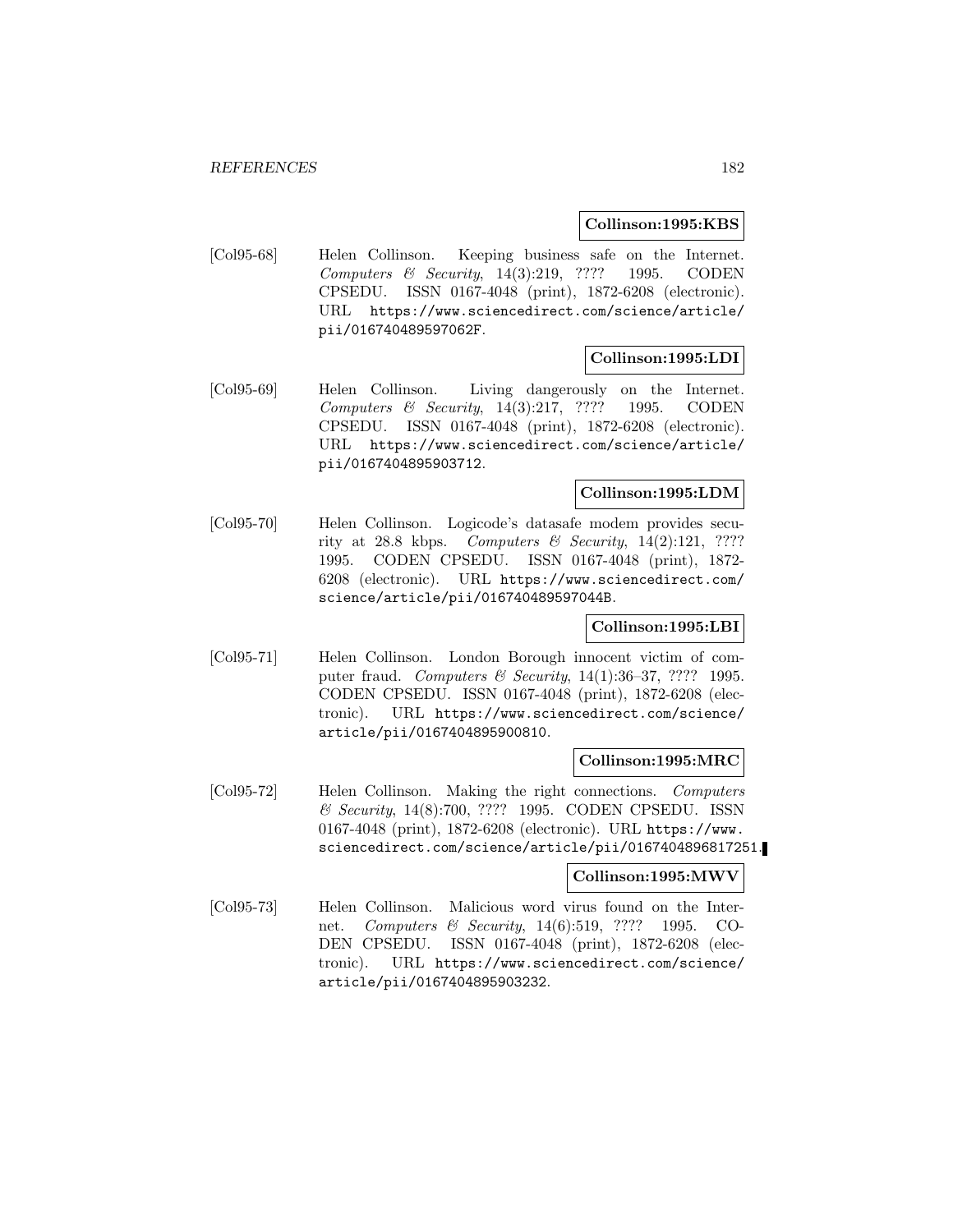#### **Collinson:1995:MOS**

[Col95-74] Helen Collinson. MCII offers secure transaction service. Computers & Security, 14(7):614–615, ???? 1995. CO-DEN CPSEDU. ISSN 0167-4048 (print), 1872-6208 (electronic). URL https://www.sciencedirect.com/science/ article/pii/0167404896816968.

### **Collinson:1995:MRP**

[Col95-75] Helen Collinson. Medical records, privacy on the line. Computers & Security, 14(2):118, ???? 1995. CODEN CPSEDU. ISSN 0167-4048 (print), 1872-6208 (electronic). URL https://www.sciencedirect.com/science/article/ pii/0167404895970348.

## **Collinson:1995:MCI**

[Col95-76] Helen Collinson. Microsoft criticized over Internet security claims. Computers & Security, 14(6):520, ???? 1995. CO-DEN CPSEDU. ISSN 0167-4048 (print), 1872-6208 (electronic). URL https://www.sciencedirect.com/science/ article/pii/016740489599319K.

## **Collinson:1995:MTW**

[Col95-77] Helen Collinson. Microsoft tackles win 95 pirates. Computers & Security, 14(5):412, ???? 1995. CODEN CPSEDU. ISSN 0167-4048 (print), 1872-6208 (electronic). URL https://www. sciencedirect.com/science/article/pii/016740489597098U.

#### **Collinson:1995:MTN**

[Col95-78] Helen Collinson. Minnesota teen nabbed in computer hacker case. Computers & Security, 14(1):36, ???? 1995. CO-DEN CPSEDU. ISSN 0167-4048 (print), 1872-6208 (electronic). URL https://www.sciencedirect.com/science/ article/pii/0167404895970153.

#### **Collinson:1995:MSW**

[Col95-79] Helen Collinson. More security woes plague the Internet. Computers & Security, 14(7):613–614, ???? 1995. CO-DEN CPSEDU. ISSN 0167-4048 (print), 1872-6208 (electronic). URL https://www.sciencedirect.com/science/ article/pii/0167404896816920.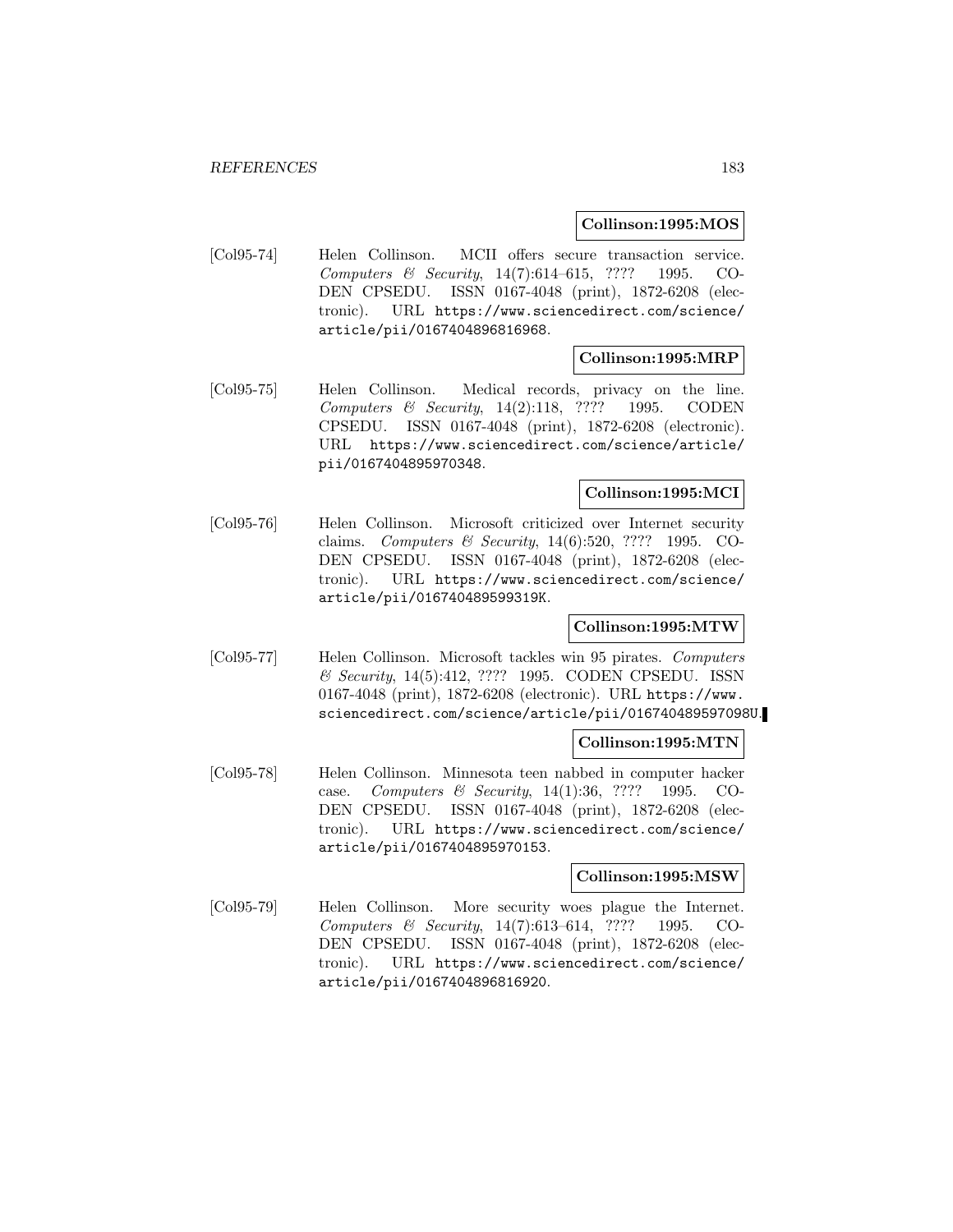### **Collinson:1995:MMP**

[Col95-80] Helen Collinson. Motorola, MOBIUS pact aims at halting hackers. *Computers & Security*, 14(2):117, ???? 1995. CO-DEN CPSEDU. ISSN 0167-4048 (print), 1872-6208 (electronic). URL https://www.sciencedirect.com/science/ article/pii/0167404895900535.

### **Collinson:1995:MVB**

[Col95-81] Helen Collinson. Mystery 'virus' bugged budget. Computers & Security, 14(2):117, ???? 1995. CODEN CPSEDU. ISSN 0167-4048 (print), 1872-6208 (electronic). URL https://www. sciencedirect.com/science/article/pii/0167404895970315.

#### **Collinson:1995:NSR**

[Col95-82] Helen Collinson. Net security reawakening. Computers & Security, 14(4):299–300, ???? 1995. CODEN CPSEDU. ISSN 0167-4048 (print), 1872-6208 (electronic). URL https://www.sciencedirect.com/science/article/ pii/016740489597076M.

#### **Collinson:1995:NSC**

[Col95-83] Helen Collinson. Net surfer convicted for cache of child porn disks. Computers & Security, 14(7):612, ???? 1995. CO-DEN CPSEDU. ISSN 0167-4048 (print), 1872-6208 (electronic). URL https://www.sciencedirect.com/science/ article/pii/0167404895901302.

#### **Collinson:1995:NSU**

[Col95-84] Helen Collinson. Netscape signs up 19 users for its system of Internet security. Computers  $\mathcal B$  Security, 14(2):118–119, ???? 1995. CODEN CPSEDU. ISSN 0167-4048 (print), 1872- 6208 (electronic). URL https://www.sciencedirect.com/ science/article/pii/0167404895900594.

#### **Collinson:1995:NCSa**

[Col95-85] Helen Collinson. New computer system causes chaos. Computers & Security, 14(2):120–121, ???? 1995. CODEN CPSEDU. ISSN 0167-4048 (print), 1872-6208 (electronic). URL https://www.sciencedirect.com/science/article/ pii/016740489597043A.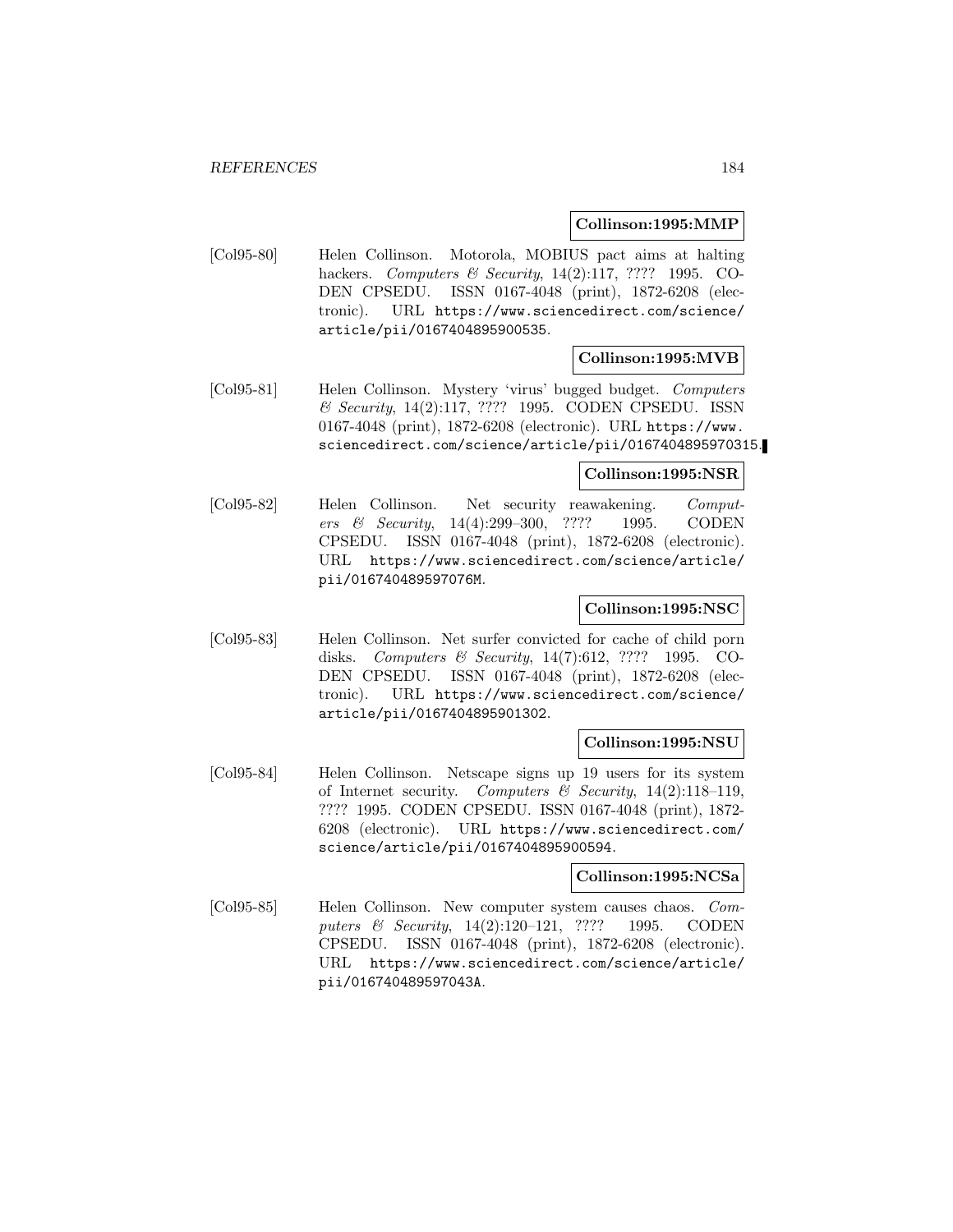#### **Collinson:1995:NCSb**

[Col95-86] Helen Collinson. New computer system causes chaos. Computers & Security, 14(3):216, ???? 1995. CODEN CPSEDU. ISSN 0167-4048 (print), 1872-6208 (electronic). URL https://www.sciencedirect.com/science/article/ pii/016740489597056G.

### **Collinson:1995:NSP**

[Col95-87] Helen Collinson. A new standard is proposed for electronic verification. Computers & Security, 14(4):298, ???? 1995. CODEN CPSEDU. ISSN 0167-4048 (print), 1872-6208 (electronic). URL https://www.sciencedirect.com/science/ article/pii/016740489597073J.

## **Collinson:1995:NUN**

[Col95-88] Helen Collinson. NT, Unix network security shapes up. Computers & Security, 14(8):697, ???? 1995. CODEN CPSEDU. ISSN 0167-4048 (print), 1872-6208 (electronic). URL https://www.sciencedirect.com/science/article/ pii/0167404896817111.

## **Collinson:1995:OVL**

[Col95-89] Helen Collinson. Old viruses licked, but new ones find fodder in Windows 95. Computers & Security,  $14(8):699,$  ???? 1995. CODEN CPSEDU. ISSN 0167-4048 (print), 1872- 6208 (electronic). URL https://www.sciencedirect.com/ science/article/pii/0167404896817214.

### **Collinson:1995:OFA**

[Col95-90] Helen Collinson. Online 'firewalls' aim to keep spies in cold. Computers & Security, 14(4):298, ???? 1995. CO-DEN CPSEDU. ISSN 0167-4048 (print), 1872-6208 (electronic). URL https://www.sciencedirect.com/science/ article/pii/016740489597072I.

#### **Collinson:1995:ODC**

[Col95-91] Helen Collinson. Only disconnect: can pornography in cyberspace be regulated? Computers & Security, 14(4):297, ???? 1995. CODEN CPSEDU. ISSN 0167-4048 (print), 1872- 6208 (electronic). URL https://www.sciencedirect.com/ science/article/pii/0167404895900330.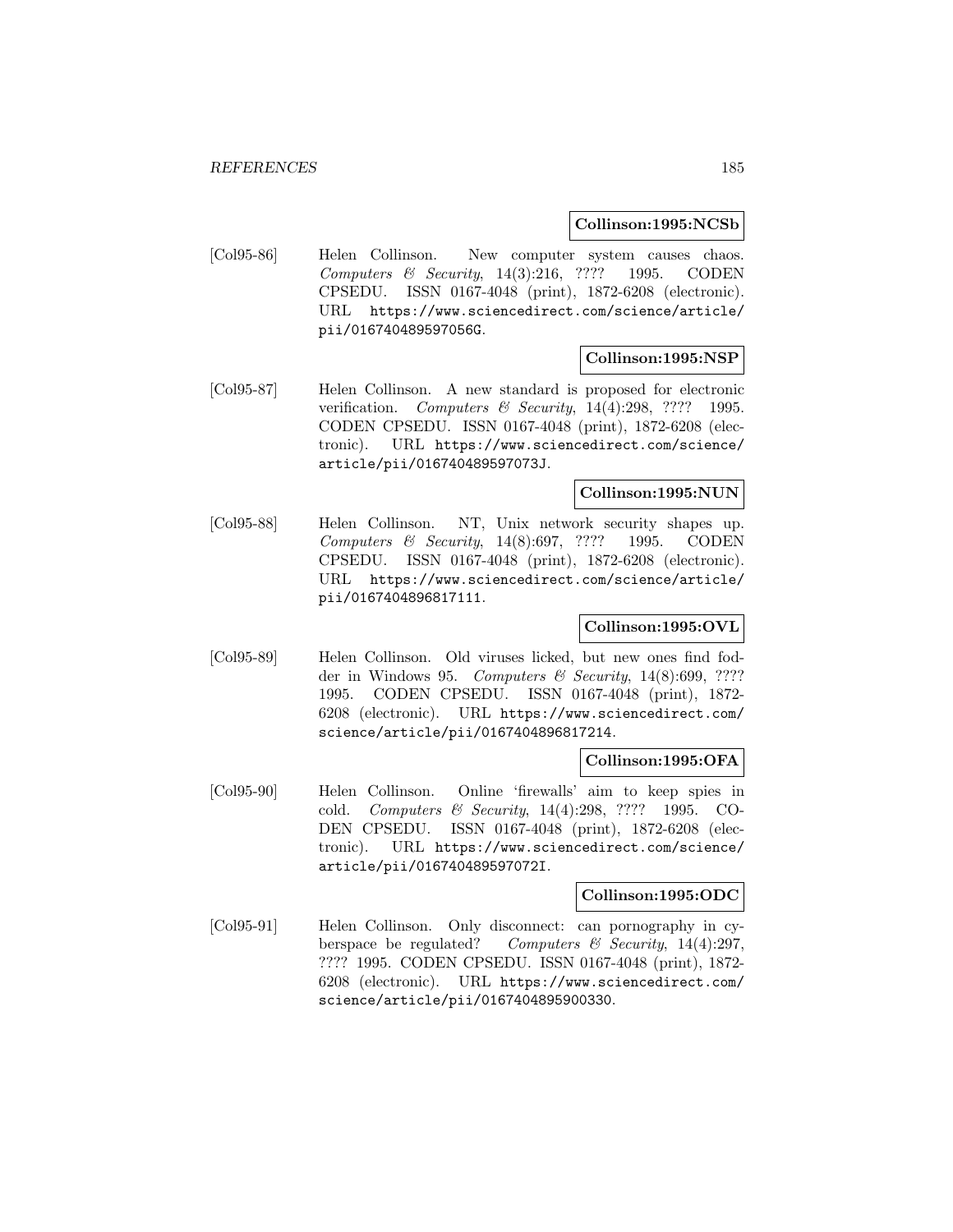### **Collinson:1995:OI**

[Col95-92] Helen Collinson. Operational insurance. Computers & Security, 14(8):700, ???? 1995. CODEN CPSEDU. ISSN 0167-4048 (print), 1872-6208 (electronic). URL https://www. sciencedirect.com/science/article/pii/0167404896817226.

#### **Collinson:1995:OEN**

[Col95-93] Helen Collinson. Oracle extinguishes 'net security fears. Computers & Security, 14(7):615, ???? 1995. CODEN CPSEDU. ISSN 0167-4048 (print), 1872-6208 (electronic). URL https://www.sciencedirect.com/science/article/ pii/016740489681697X.

### **Collinson:1995:PFP**

[Col95-94] Helen Collinson. PeopleSoft fixes password security flaw. Computers & Security, 14(8):697–698, ???? 1995. CO-DEN CPSEDU. ISSN 0167-4048 (print), 1872-6208 (electronic). URL https://www.sciencedirect.com/science/ article/pii/0167404896817147.

## **Collinson:1995:PNA**

[Col95-95] Helen Collinson. A piece of the 'net action. Computers  $\mathcal C$ Security, 14(8):697, ???? 1995. CODEN CPSEDU. ISSN 0167-4048 (print), 1872-6208 (electronic). URL https://www. sciencedirect.com/science/article/pii/0167404896817123.

### **Collinson:1995:PBCa**

[Col95-96] Helen Collinson. Police break CD pirate ring in Cambridge. Computers & Security, 14(5):411, ???? 1995. CO-DEN CPSEDU. ISSN 0167-4048 (print), 1872-6208 (electronic). URL https://www.sciencedirect.com/science/ article/pii/016740489597095R.

### **Collinson:1995:PLW**

[Col95-97] Helen Collinson. Present law will not stop the virus writers. Computers & Security, 14(8):697, ???? 1995. CO-DEN CPSEDU. ISSN 0167-4048 (print), 1872-6208 (electronic). URL https://www.sciencedirect.com/science/ article/pii/0167404896817135.

### **Collinson:1995:PBCb**

[Col95-98] Helen Collinson. Pressure builds on chip thieves. Computers & Security, 14(7):612–613, ???? 1995. CODEN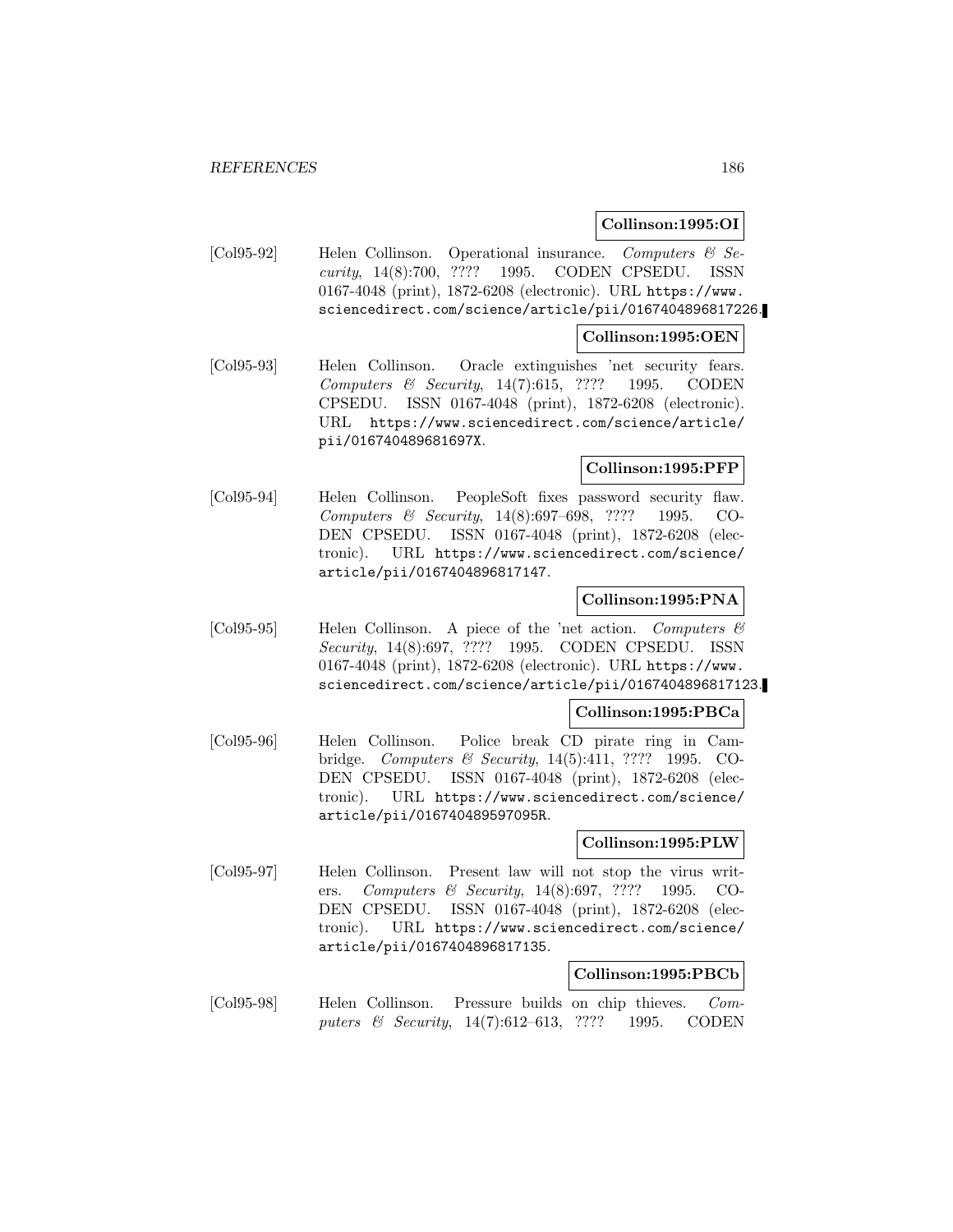CPSEDU. ISSN 0167-4048 (print), 1872-6208 (electronic). URL https://www.sciencedirect.com/science/article/ pii/0167404896816919.

## **Collinson:1995:PCE**

[Col95-99] Helen Collinson. Privacy called endangered species. Computers & Security, 14(2):118, ???? 1995. CODEN CPSEDU. ISSN 0167-4048 (print), 1872-6208 (electronic). URL https://www. sciencedirect.com/science/article/pii/0167404895900551.

## **Collinson:1995:PYM**

[Col95-100] Helen Collinson. Protect your e-mail. Computers & Security, 14 (7):614, ???? 1995. CODEN CPSEDU. ISSN 0167-4048 (print), 1872-6208 (electronic). URL https://www.sciencedirect. com/science/article/pii/0167404896816944.

### **Collinson:1995:PYP**

[Col95-101] Helen Collinson. Protecting your privacy. Computers  $\mathcal{C}$  Security, 14(3):219–220, ???? 1995. CODEN CPSEDU. ISSN 0167-4048 (print), 1872-6208 (electronic). URL https://www. sciencedirect.com/science/article/pii/016740489597064H.

### **Collinson:1995:PSN**

[Col95-102] Helen Collinson. Providing a safety net. Computers & Security, 14(5):413, ???? 1995. CODEN CPSEDU. ISSN 0167-4048 (print), 1872-6208 (electronic). URL https://www. sciencedirect.com/science/article/pii/016740489597101F.

#### **Collinson:1995:PWP**

[Col95-103] Helen Collinson. Pssst, what's password again? Computers & Security, 14(5):412, ???? 1995. CODEN CPSEDU. ISSN 0167-4048 (print), 1872-6208 (electronic). URL https://www. sciencedirect.com/science/article/pii/016740489597099V.

## **Collinson:1995:RTP**

[Col95-104] Helen Collinson. Raids target piracy suspects. Computers & Security, 14(7):612, ???? 1995. CODEN CPSEDU. ISSN 0167-4048 (print), 1872-6208 (electronic). URL https://www. sciencedirect.com/science/article/pii/0167404896816890.

### **Collinson:1995:RHH**

[Col95-105] Helen Collinson. A recipe for hacker heartburn. Computers & Security, 14(1):39, ???? 1995. CODEN CPSEDU. ISSN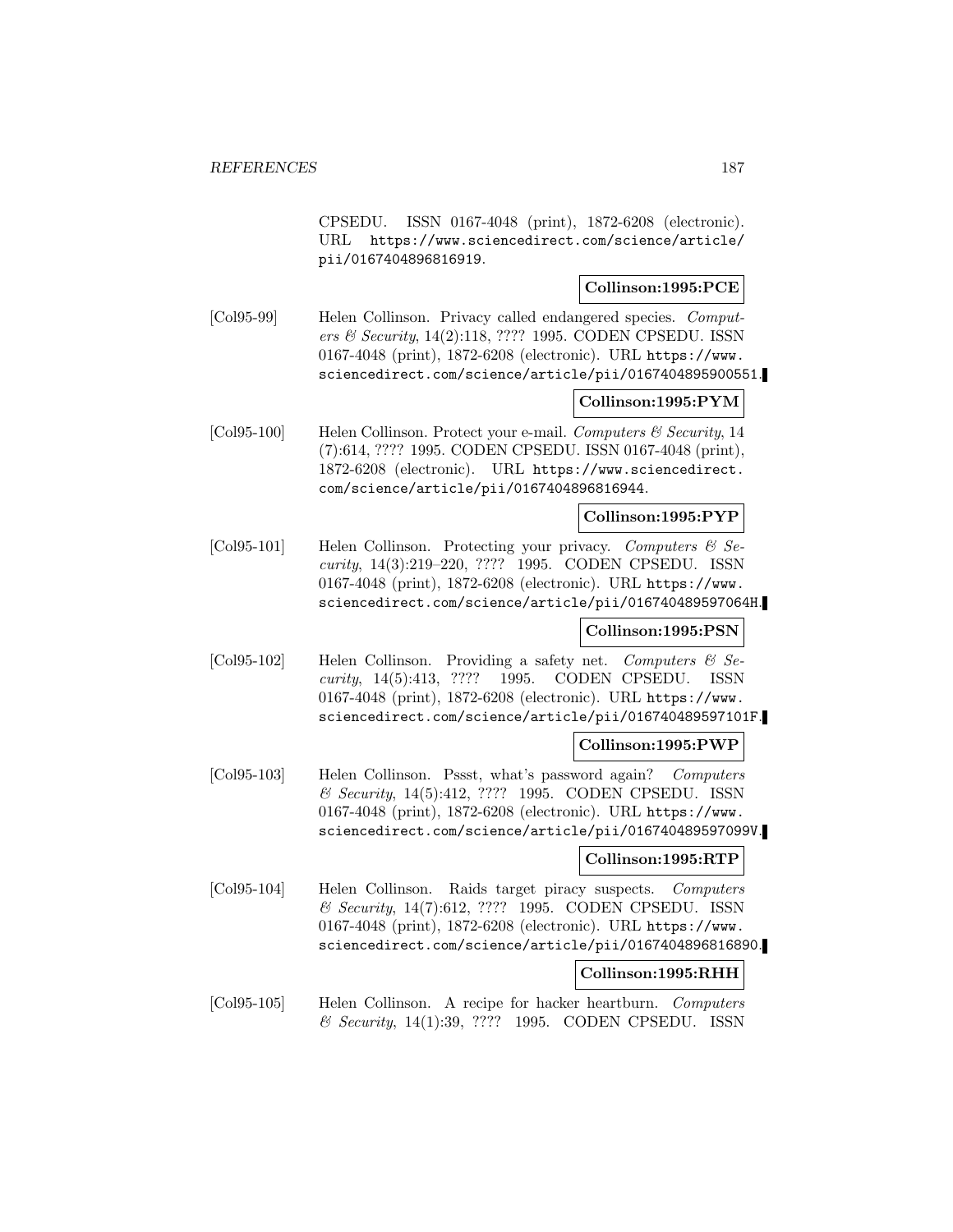## 0167-4048 (print), 1872-6208 (electronic). URL https://www. sciencedirect.com/science/article/pii/0167404895970245.

#### **Collinson:1995:RGS**

[Col95-106] Helen Collinson. Routers get security auditing software. Computers & Security, 14(6):521, ???? 1995. CODEN CPSEDU. ISSN 0167-4048 (print), 1872-6208 (electronic). URL https://www.sciencedirect.com/science/article/ pii/016740489599322G.

#### **Collinson:1995:SSc**

[Col95-107] Helen Collinson. Safe and secure. Computers  $\mathcal C$  Security, 14(8): 696, ???? 1995. CODEN CPSEDU. ISSN 0167-4048 (print), 1872-6208 (electronic). URL https://www.sciencedirect. com/science/article/pii/S0167404895900306.

#### **Collinson:1995:SSb**

[Col95-108] Helen Collinson. Safe secret. Computers & Security, 14(6):519– 520, ???? 1995. CODEN CPSEDU. ISSN 0167-4048 (print), 1872-6208 (electronic). URL https://www.sciencedirect. com/science/article/pii/016740489599318J.

### **Collinson:1995:SDB**

[Col95-109] Helen Collinson. Safeguarding databases: basic concepts revisited. Computers & Security, 14(4):302, ???? 1995. CO-DEN CPSEDU. ISSN 0167-4048 (print), 1872-6208 (electronic). URL https://www.sciencedirect.com/science/ article/pii/016740489597084N.

### **Collinson:1995:SM**

[Col95-110] Helen Collinson. Safety on the move. Computers  $\mathcal{C}$  Security, 14 (8):698, ???? 1995. CODEN CPSEDU. ISSN 0167-4048 (print), 1872-6208 (electronic). URL https://www.sciencedirect. com/science/article/pii/0167404896817159.

#### **Collinson:1995:SCD**

[Col95-111] Helen Collinson. SATAN and Courtney: a devil of a team. Computers & Security, 14(6):522, ???? 1995. CO-DEN CPSEDU. ISSN 0167-4048 (print), 1872-6208 (electronic). URL https://www.sciencedirect.com/science/ article/pii/016740489599325J.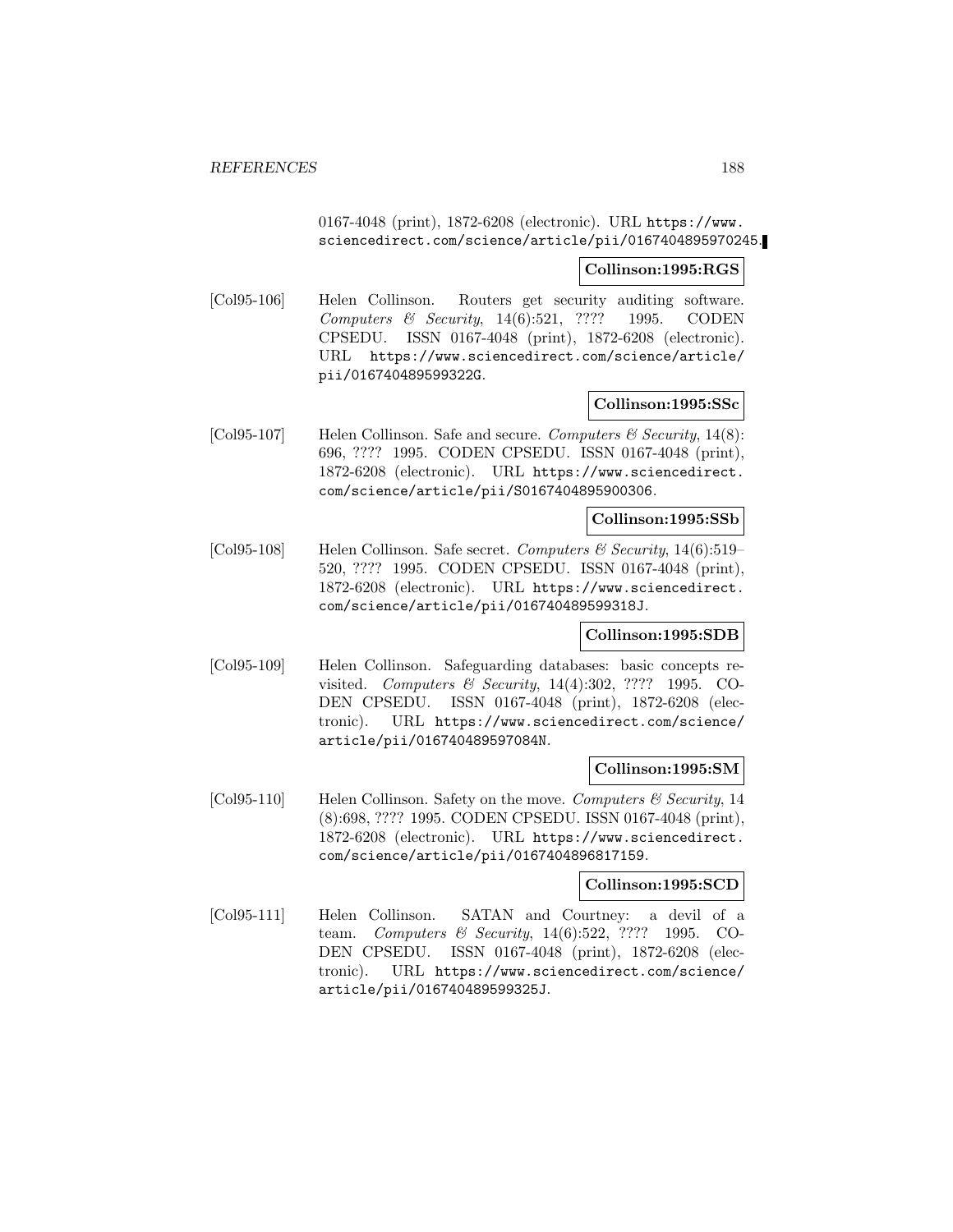#### **Collinson:1995:SGE**

[Col95-112] Helen Collinson. Satan: good or evil? Computers & Security, 14 (4):300, ???? 1995. CODEN CPSEDU. ISSN 0167-4048 (print), 1872-6208 (electronic). URL https://www.sciencedirect. com/science/article/pii/016740489597078O.

#### **Collinson:1995:SPa**

[Col95-113] Helen Collinson. SCO patches. Computers & Security, 14(1): 38, ???? 1995. CODEN CPSEDU. ISSN 0167-4048 (print), 1872-6208 (electronic). URL https://www.sciencedirect. com/science/article/pii/016740489597020B.

#### **Collinson:1995:SPb**

[Col95-114] Helen Collinson. Secret plans. Computers & Security, 14(3): 219, ???? 1995. CODEN CPSEDU. ISSN 0167-4048 (print), 1872-6208 (electronic). URL https://www.sciencedirect. com/science/article/pii/016740489597063G.

#### **Collinson:1995:SAS**

 $\text{[Col95-115]}$  Helen Collinson. Secure all stations. Computers & Security, 14 (4):301, ???? 1995. CODEN CPSEDU. ISSN 0167-4048 (print), 1872-6208 (electronic). URL https://www.sciencedirect. com/science/article/pii/016740489597081K.

### **Collinson:1995:SEI**

[Col95-116] Helen Collinson. Secure EDI over the Internet. Computers & Security, 14(1):39, ???? 1995. CODEN CPSEDU. ISSN 0167-4048 (print), 1872-6208 (electronic). URL https://www. sciencedirect.com/science/article/pii/0167404895970234.

#### **Collinson:1995:SUE**

[Col95-117] Helen Collinson. Secure Unix for enterprise computing. Computers & Security, 14(3):219, ???? 1995. CODEN CPSEDU. ISSN 0167-4048 (print), 1872-6208 (electronic). URL https://www.sciencedirect.com/science/article/ pii/0167404895903798.

#### **Collinson:1995:SOD**

[Col95-118] Helen Collinson. Securicor offers data strongroom. Computers & Security, 14(4):299, ???? 1995. CODEN CPSEDU. ISSN 0167-4048 (print), 1872-6208 (electronic). URL https://www. sciencedirect.com/science/article/pii/016740489597074K.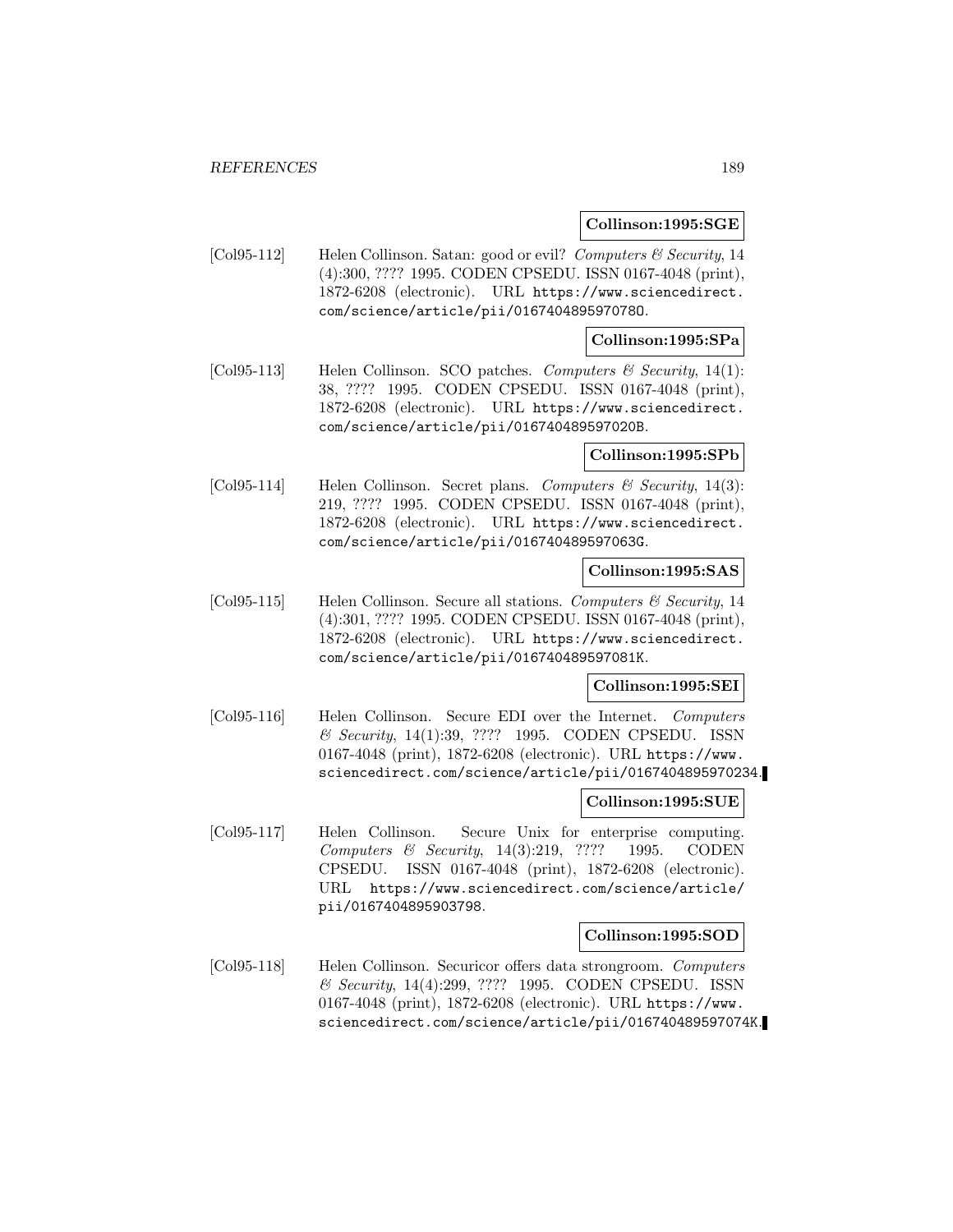## **Collinson:1995:SI**

[Col95-119] Helen Collinson. Securing the Internet. Computers  $\mathcal{C}$  Security, 14(3):218, ???? 1995. CODEN CPSEDU. ISSN 0167-4048 (print), 1872-6208 (electronic). URL https://www. sciencedirect.com/science/article/pii/0167404895903771.

## **Collinson:1995:SAL**

[Col95-120] Helen Collinson. Security across the LAN. Computers & Security, 14(1):39, ???? 1995. CODEN CPSEDU. ISSN 0167-4048 (print), 1872-6208 (electronic). URL https://www. sciencedirect.com/science/article/pii/0167404895900918.

## **Collinson:1995:SA**

[Col95-121] Helen Collinson. Security alert. Computers & Security, 14(3): 216, ???? 1995. CODEN CPSEDU. ISSN 0167-4048 (print), 1872-6208 (electronic). URL https://www.sciencedirect. com/science/article/pii/0167404895903690.

## **Collinson:1995:SDI**

[Col95-122] Helen Collinson. Security and data integrity for LANS and WANs. Computers & Security, 14(7):616, ???? 1995. CO-DEN CPSEDU. ISSN 0167-4048 (print), 1872-6208 (electronic). URL https://www.sciencedirect.com/science/ article/pii/0167404896817020.

### **Collinson:1995:SAC**

[Col95-123] Helen Collinson. Security aspects of card systems. Computers & Security, 14(2):120, ???? 1995. CODEN CPSEDU. ISSN 0167-4048 (print), 1872-6208 (electronic). URL https://www. sciencedirect.com/science/article/pii/016740489597039D.

### **Collinson:1995:SER**

[Col95-124] Helen Collinson. Security environment reviews. Computers & Security, 14(7):616, ???? 1995. CODEN CPSEDU. ISSN 0167-4048 (print), 1872-6208 (electronic). URL https://www. sciencedirect.com/science/article/pii/0167404896817019.

### **Collinson:1995:SEW**

[Col95-125] Helen Collinson. Security expert warns of night-time intruders. Computers & Security, 14(7):611, ???? 1995. CO-DEN CPSEDU. ISSN 0167-4048 (print), 1872-6208 (electronic). URL https://www.sciencedirect.com/science/ article/pii/0167404896816877.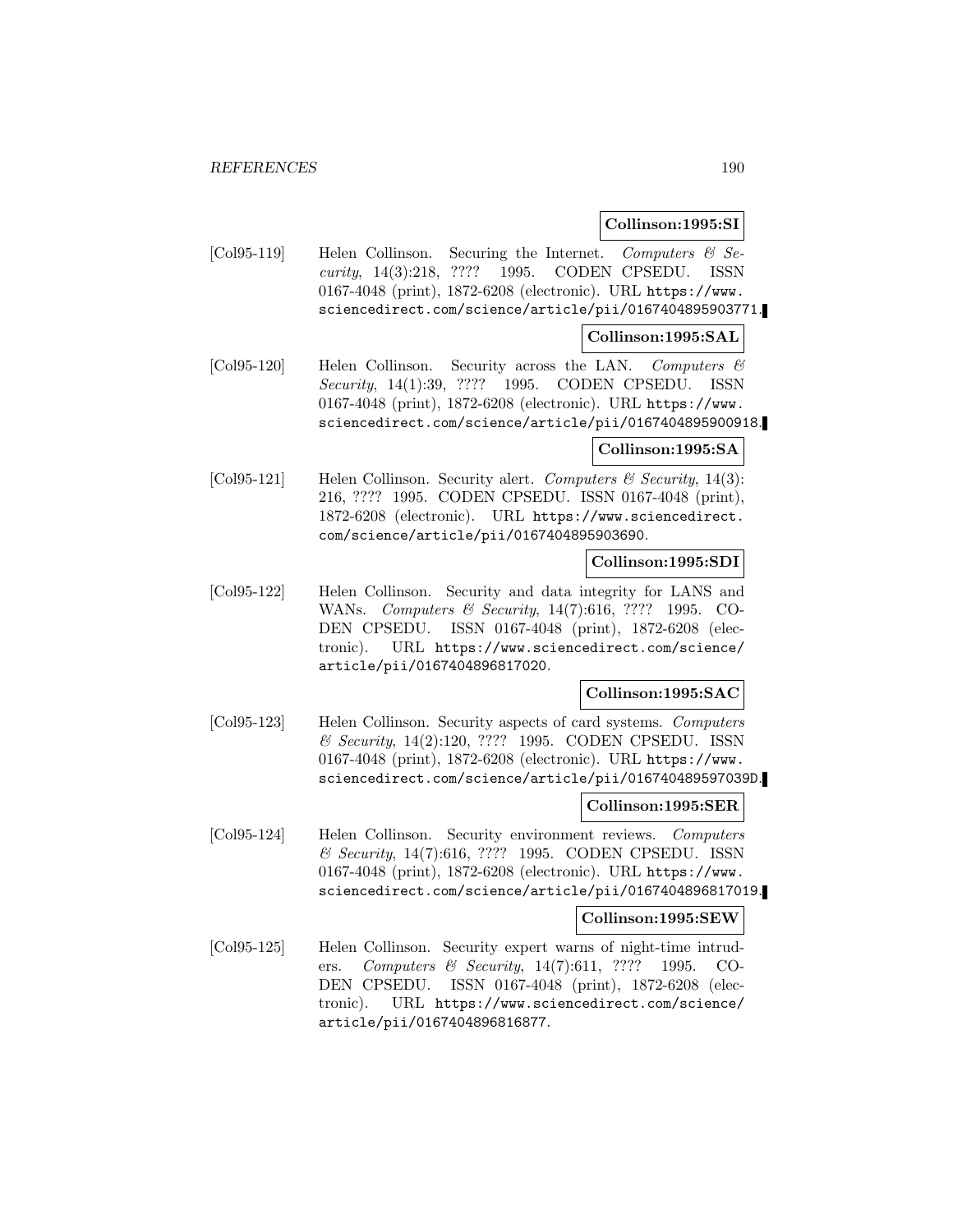#### **Collinson:1995:SFF**

[Col95-126] Helen Collinson. Security flaw found in Netscape software. Computers & Security, 14(6):518, ???? 1995. CO-DEN CPSEDU. ISSN 0167-4048 (print), 1872-6208 (electronic). URL https://www.sciencedirect.com/science/ article/pii/016740489599315G.

### **Collinson:1995:SLB**

[Col95-127] Helen Collinson. Security: on-line business: safer than you think? Computers & Security, 14(4):302, ???? 1995. CO-DEN CPSEDU. ISSN 0167-4048 (print), 1872-6208 (electronic). URL https://www.sciencedirect.com/science/ article/pii/016740489597085O.

### **Collinson:1995:SO**

[Col95-128] Helen Collinson. Security overkill? Computers & Security, 14 (8):701, ???? 1995. CODEN CPSEDU. ISSN 0167-4048 (print), 1872-6208 (electronic). URL https://www.sciencedirect. com/science/article/pii/0167404896817263.

#### **Collinson:1995:SPL**

[Col95-129] Helen Collinson. Security plans lag computer crime rate. Computers & Security, 14(8):699, ???? 1995. CODEN CPSEDU. ISSN 0167-4048 (print), 1872-6208 (electronic). URL https://www.sciencedirect.com/science/article/ pii/0167404896817196.

### **Collinson:1995:SSA**

[Col95-130] Helen Collinson. Security starts with access control. Computers & Security, 14(2):118, ???? 1995. CODEN CPSEDU. ISSN 0167-4048 (print), 1872-6208 (electronic). URL https://www. sciencedirect.com/science/article/pii/0167404895970337.

#### **Collinson:1995:SCC**

[Col95-131] Helen Collinson. Security: the complex crypto relationship. Computers & Security, 14(4):299, ???? 1995. CO-DEN CPSEDU. ISSN 0167-4048 (print), 1872-6208 (electronic). URL https://www.sciencedirect.com/science/ article/pii/016740489590039X.

## **Collinson:1995:SCA**

[Col95-132] Helen Collinson. Sentry cuts access to naughty bits. Computers & Security, 14(7):615, ???? 1995. CODEN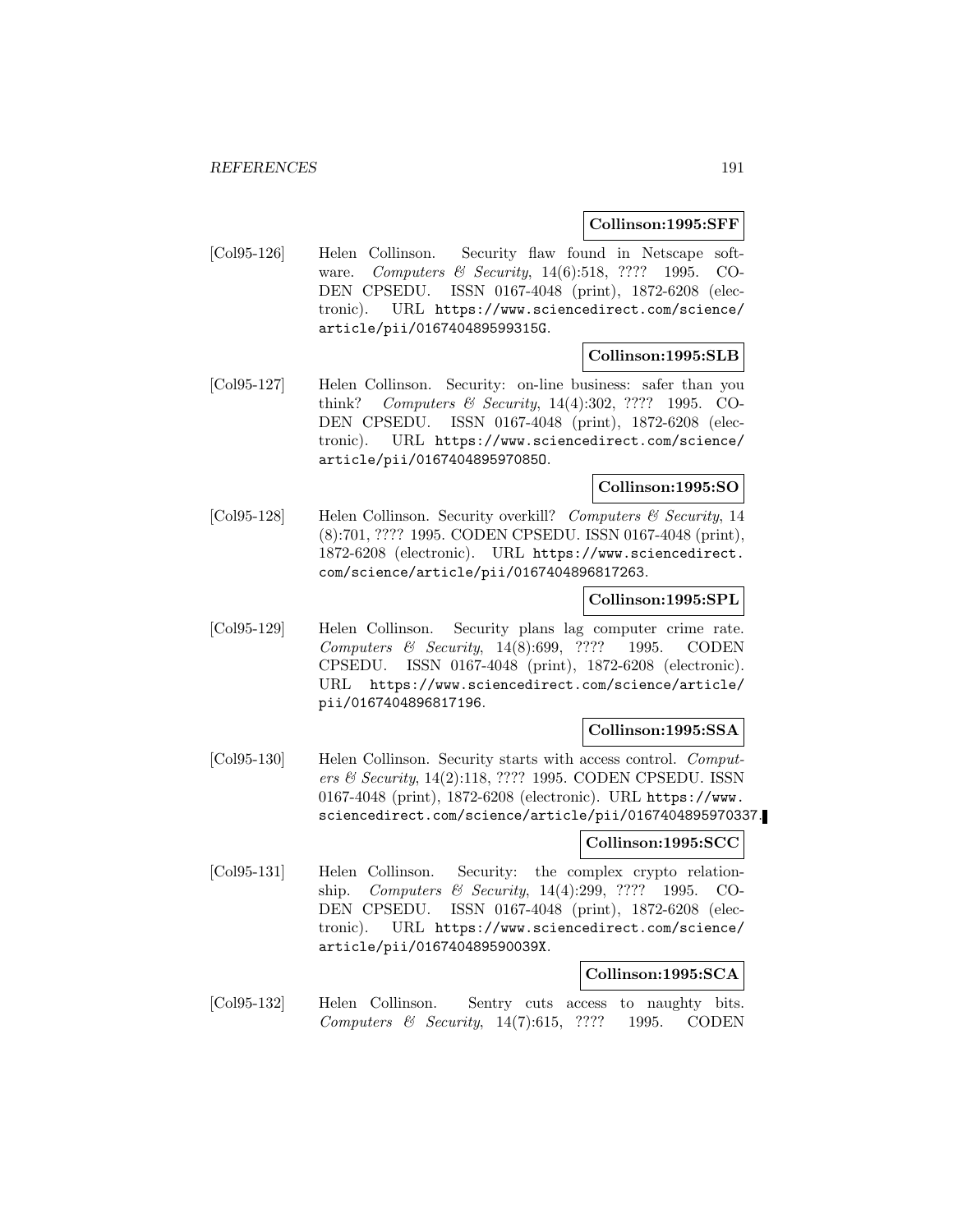CPSEDU. ISSN 0167-4048 (print), 1872-6208 (electronic). URL https://www.sciencedirect.com/science/article/ pii/0167404896816993.

## **Collinson:1995:SHC**

[Col95-133] Helen Collinson. Sign here — caught in the cross fire of digital signatures. Computers  $\mathcal B$  Security, 14(2):121, ???? 1995. CODEN CPSEDU. ISSN 0167-4048 (print), 1872- 6208 (electronic). URL https://www.sciencedirect.com/ science/article/pii/016740489597046D.

#### **Collinson:1995:SSBa**

[Col95-134] Helen Collinson. Simplified sign-on brings enhanced security features. Computers & Security,  $14(8):698, ???? 1995$ . CODEN CPSEDU. ISSN 0167-4048 (print), 1872-6208 (electronic). URL https://www.sciencedirect.com/science/ article/pii/0167404896817160.

#### **Collinson:1995:SHS**

[Col95-135] Helen Collinson. Six hackers stung by undercover cybercops: Gary Anthes. Computerworld, September 18, 1995, p. 12. Computers & Security, 14(6):518–519, ???? 1995. CO-DEN CPSEDU. ISSN 0167-4048 (print), 1872-6208 (electronic). URL https://www.sciencedirect.com/science/ article/pii/016740489599316H.

#### **Collinson:1995:SPD**

[Col95-136] Helen Collinson. Software piracy declines in Asia, elsewhere. *Computers & Security*, 14(2):118, ???? 1995. CO-DEN CPSEDU. ISSN 0167-4048 (print), 1872-6208 (electronic). URL https://www.sciencedirect.com/science/ article/pii/0167404895970359.

#### **Collinson:1995:SPT**

[Col95-137] Helen Collinson. Software pirates treasure win 95. Computers & Security, 14(7):614, ???? 1995. CODEN CPSEDU. ISSN 0167-4048 (print), 1872-6208 (electronic). URL https://www. sciencedirect.com/science/article/pii/0167404896816956.

#### **Collinson:1995:SFY**

[Col95-138] Helen Collinson. Step away from that firewall with your hands up. Computers & Security, 14(4):300, ???? 1995. CO-DEN CPSEDU. ISSN 0167-4048 (print), 1872-6208 (elec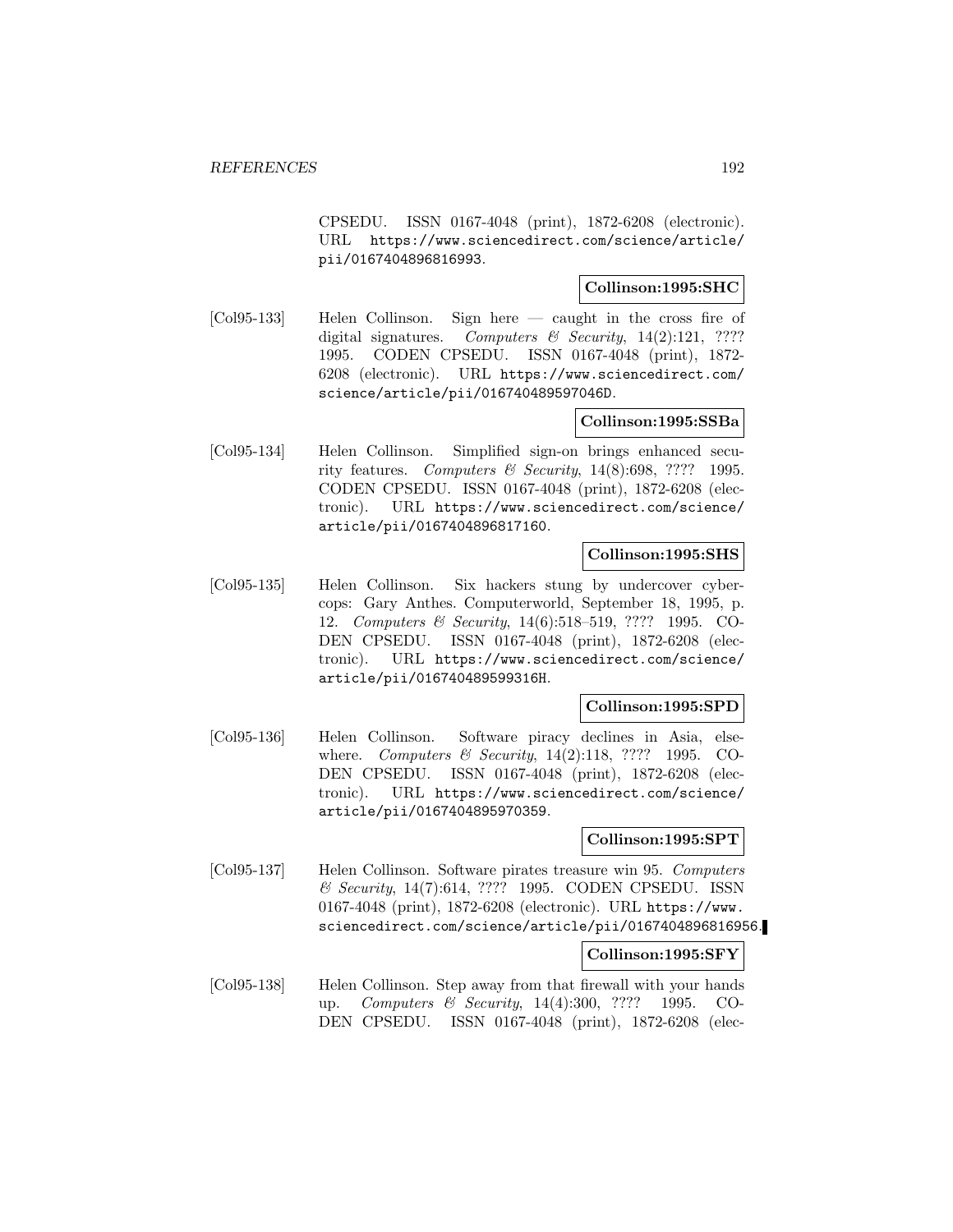tronic). URL https://www.sciencedirect.com/science/ article/pii/016740489597077N.

### **Collinson:1995:SC**

[Col95-139] Helen Collinson. Stomping out cybersmut. Computers & Security, 14(4):299, ???? 1995. CODEN CPSEDU. ISSN 0167-4048 (print), 1872-6208 (electronic). URL https://www. sciencedirect.com/science/article/pii/0167404895900411.

#### **Collinson:1995:STS**

[Col95-140] Helen Collinson. Strong theoretical stenography. Computers & Security, 14(5):414, ???? 1995. CODEN CPSEDU. ISSN 0167-4048 (print), 1872-6208 (electronic). URL https://www. sciencedirect.com/science/article/pii/016740489597104I.

#### **Collinson:1995:SAG**

[Col95-141] Helen Collinson. Summit addresses growth, security issues for Internet. Computers & Security, 14(3):218, ???? 1995. CODEN CPSEDU. ISSN 0167-4048 (print), 1872-6208 (electronic). URL https://www.sciencedirect.com/science/ article/pii/0167404895903755.

### **Collinson:1995:SPR**

[Col95-142] Helen Collinson. Swedish pirates rumbled. Computers & Security, 14(4):297, ???? 1995. CODEN CPSEDU. ISSN 0167-4048 (print), 1872-6208 (electronic). URL https://www. sciencedirect.com/science/article/pii/0167404895900357.

#### **Collinson:1995:TMN**

[Col95-143] Helen Collinson. Taking the measure of NetWare antivirus software. Computers & Security, 14(6):522, ???? 1995. CO-DEN CPSEDU. ISSN 0167-4048 (print), 1872-6208 (electronic). URL https://www.sciencedirect.com/science/ article/pii/016740489599326K.

### **Collinson:1995:TE**

[Col95-144] Helen Collinson. Tales from the encrypt. Computers  $\mathcal{B}$  Security, 14(4):299, ???? 1995. CODEN CPSEDU. ISSN 0167-4048 (print), 1872-6208 (electronic). URL https://www. sciencedirect.com/science/article/pii/016740489597075L.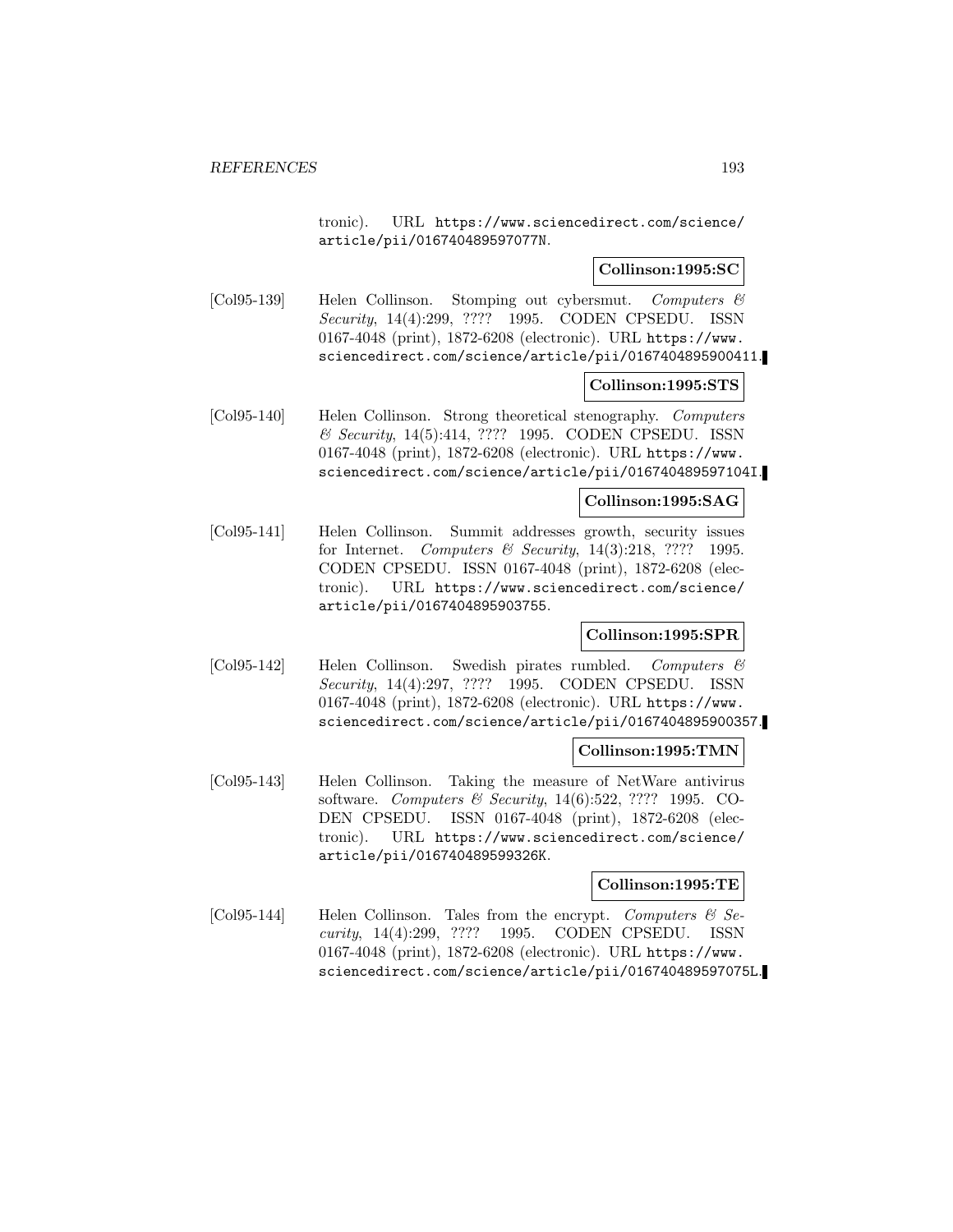#### **Collinson:1995:TDR**

[Col95-145] Helen Collinson. Testing the disaster recovery plan. Computers & Security, 14(4):302, ???? 1995. CODEN CPSEDU. ISSN 0167-4048 (print), 1872-6208 (electronic). URL https://www. sciencedirect.com/science/article/pii/016740489597083M.

### **Collinson:1995:TYV**

[Col95-146] Helen Collinson. Think you're virus-proof?. Think again. Computers & Security, 14(6):521–522, ???? 1995. CO-DEN CPSEDU. ISSN 0167-4048 (print), 1872-6208 (electronic). URL https://www.sciencedirect.com/science/ article/pii/0167404895903291.

#### **Collinson:1995:TBD**

[Col95-147] Helen Collinson. Time bombs, drop dead devices and electronic software repossession. Computers  $\mathcal B$  Security, 14(2): 121, ???? 1995. CODEN CPSEDU. ISSN 0167-4048 (print), 1872-6208 (electronic). URL https://www.sciencedirect. com/science/article/pii/016740489597045C.

#### **Collinson:1995:TCS**

[Col95-148] Helen Collinson. Top cop says fingerprint system is fraudbeater. Computers & Security, 14(7):611–612, ???? 1995. CODEN CPSEDU. ISSN 0167-4048 (print), 1872-6208 (electronic). URL https://www.sciencedirect.com/science/ article/pii/0167404896816889.

#### **Collinson:1995:UTA**

[Col95-149] Helen Collinson. Underground tools aid fledgling hackers. Computers & Security, 14(7):615, ???? 1995. CO-DEN CPSEDU. ISSN 0167-4048 (print), 1872-6208 (electronic). URL https://www.sciencedirect.com/science/ article/pii/0167404896816981.

#### **Collinson:1995:UCR**

[Col95-150] Helen Collinson. Unravelling copyright rules for cyberspace. Computers & Security, 14(2):119, ???? 1995. CODEN CPSEDU. ISSN 0167-4048 (print), 1872-6208 (electronic). URL https://www.sciencedirect.com/science/article/ pii/016740489597037B.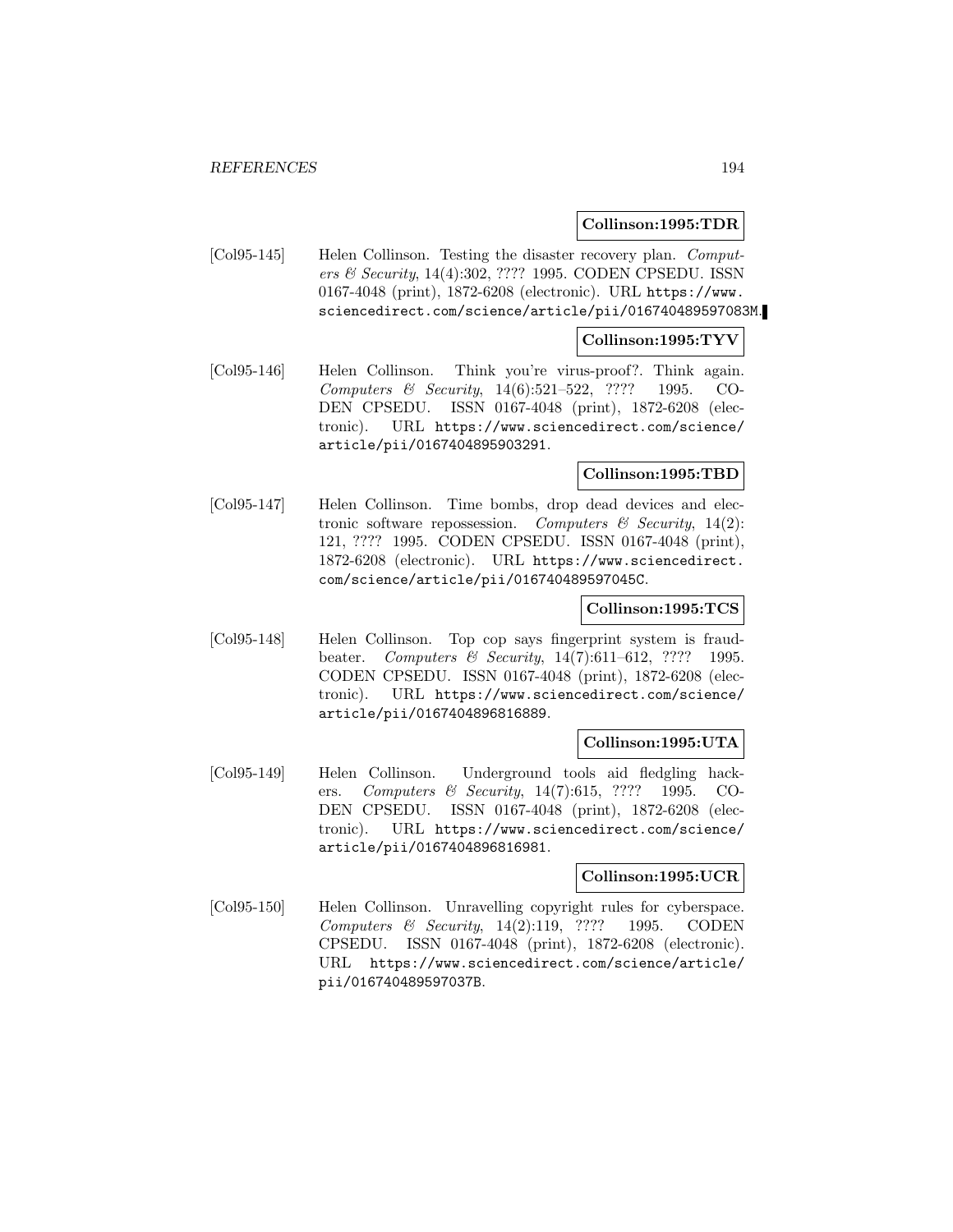#### **Collinson:1995:URS**

[Col95-151] Helen Collinson. US rattles a sabre at Chinese pirates. Computers & Security, 14(1):37–38, ???? 1995. CO-DEN CPSEDU. ISSN 0167-4048 (print), 1872-6208 (electronic). URL https://www.sciencedirect.com/science/ article/pii/0167404895970197.

## **Collinson:1995:UPF**

[Col95-152] Helen Collinson. US to propose federal agency to secure information highway. Computers & Security,  $14(4):297-298$ , ???? 1995. CODEN CPSEDU. ISSN 0167-4048 (print), 1872- 6208 (electronic). URL https://www.sciencedirect.com/ science/article/pii/016740489597071H.

## **Collinson:1995:VTG**

[Col95-153] Helen Collinson. Virus threat gains momentum. Computers & Security, 14(3):215–216, ???? 1995. CODEN CPSEDU. ISSN 0167-4048 (print), 1872-6208 (electronic). URL https://www.sciencedirect.com/science/article/ pii/016740489597055F.

# **Collinson:1995:VWE**

[Col95-154] Helen Collinson. Virus wars escalate. Computers  $\mathcal{C}$  Security, 14 (8):696, ???? 1995. CODEN CPSEDU. ISSN 0167-4048 (print), 1872-6208 (electronic). URL https://www.sciencedirect. com/science/article/pii/S0167404895900284.

### **Collinson:1995:WDH**

[Col95-155] Helen Collinson. War declared on hackers. Computers & Security, 14(3):217, ???? 1995. CODEN CPSEDU. ISSN 0167-4048 (print), 1872-6208 (electronic). URL https://www. sciencedirect.com/science/article/pii/0167404895903739.

#### **Collinson:1995:WCC**

[Col95-156] Helen Collinson. What's copyrightable in computer software? Computers & Security, 14(2):118, ???? 1995. CO-DEN CPSEDU. ISSN 0167-4048 (print), 1872-6208 (electronic). URL https://www.sciencedirect.com/science/ article/pii/0167404895900578.

## **Collinson:1995:WHS**

[Col95-157] Helen Collinson. White house seeks copyright protection for text, software published online. Computers  $\mathcal C$  Security, 14(5):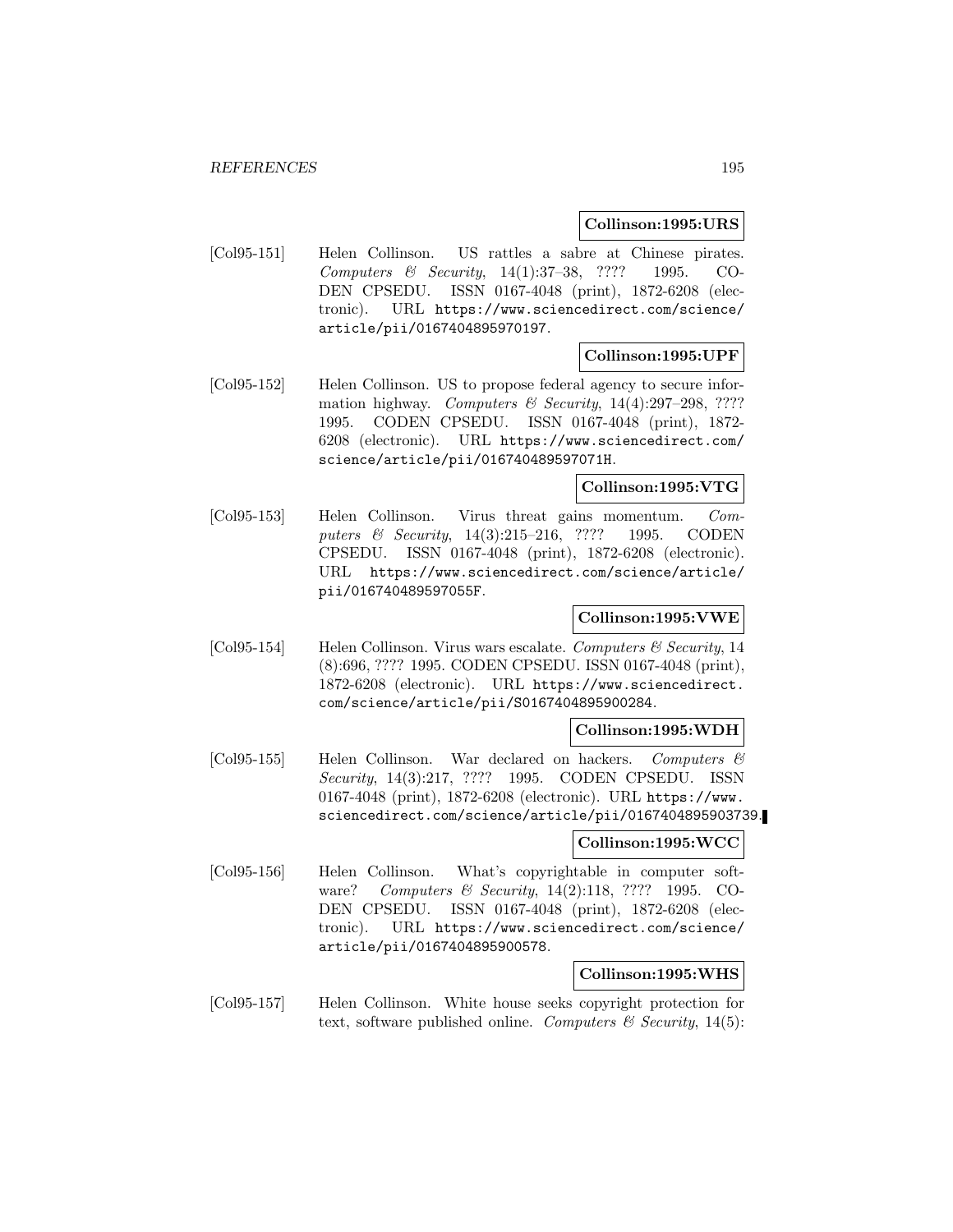411, ???? 1995. CODEN CPSEDU. ISSN 0167-4048 (print), 1872-6208 (electronic). URL https://www.sciencedirect. com/science/article/pii/0167404896900346.

### **Collinson:1995:WPV**

[Col95-158] Helen Collinson. Will privacy vanish along with wires? Computers & Security, 14(1):37, ???? 1995. CODEN CPSEDU. ISSN 0167-4048 (print), 1872-6208 (electronic). URL https://www.sciencedirect.com/science/article/ pii/0167404895970186.

# **Collinson:1995:WL**

[Col95-159] Helen Collinson. Winners and losers. Computers & Security, 14 (3):215, ???? 1995. CODEN CPSEDU. ISSN 0167-4048 (print), 1872-6208 (electronic). URL https://www.sciencedirect. com/science/article/pii/0167404895903631.

## **Collinson:1995:WVA**

[Col95-160] Helen Collinson. Word is out on virus that attacks macros. Computers & Security, 14(5):412–413, ???? 1995. CO-DEN CPSEDU. ISSN 0167-4048 (print), 1872-6208 (electronic). URL https://www.sciencedirect.com/science/ article/pii/016740489597100O.

## **Collinson:1995:WAC**

[Col95-161] Helen Collinson. Workstation access control. Computers & Security, 14(2):121, ???? 1995. CODEN CPSEDU. ISSN 0167-4048 (print), 1872-6208 (electronic). URL https://www. sciencedirect.com/science/article/pii/0167404895900616.

### **Collinson:1995:WIS**

[Col95-162] Helen Collinson. World institute for security enhancement. Computers & Security,  $14(1):38$ , ???? 1995. CODEN CPSEDU. ISSN 0167-4048 (print), 1872-6208 (electronic). URL https://www.sciencedirect.com/science/article/ pii/016740489590087X.

### **Collinson:1996:AAR**

[Col96a] Helen Collinson. Abstract of article and recent literature. Computers & Security, 15(1):44–49, ???? 1996. CO-DEN CPSEDU. ISSN 0167-4048 (print), 1872-6208 (electronic). URL https://www.sciencedirect.com/science/ article/pii/016740489687622X.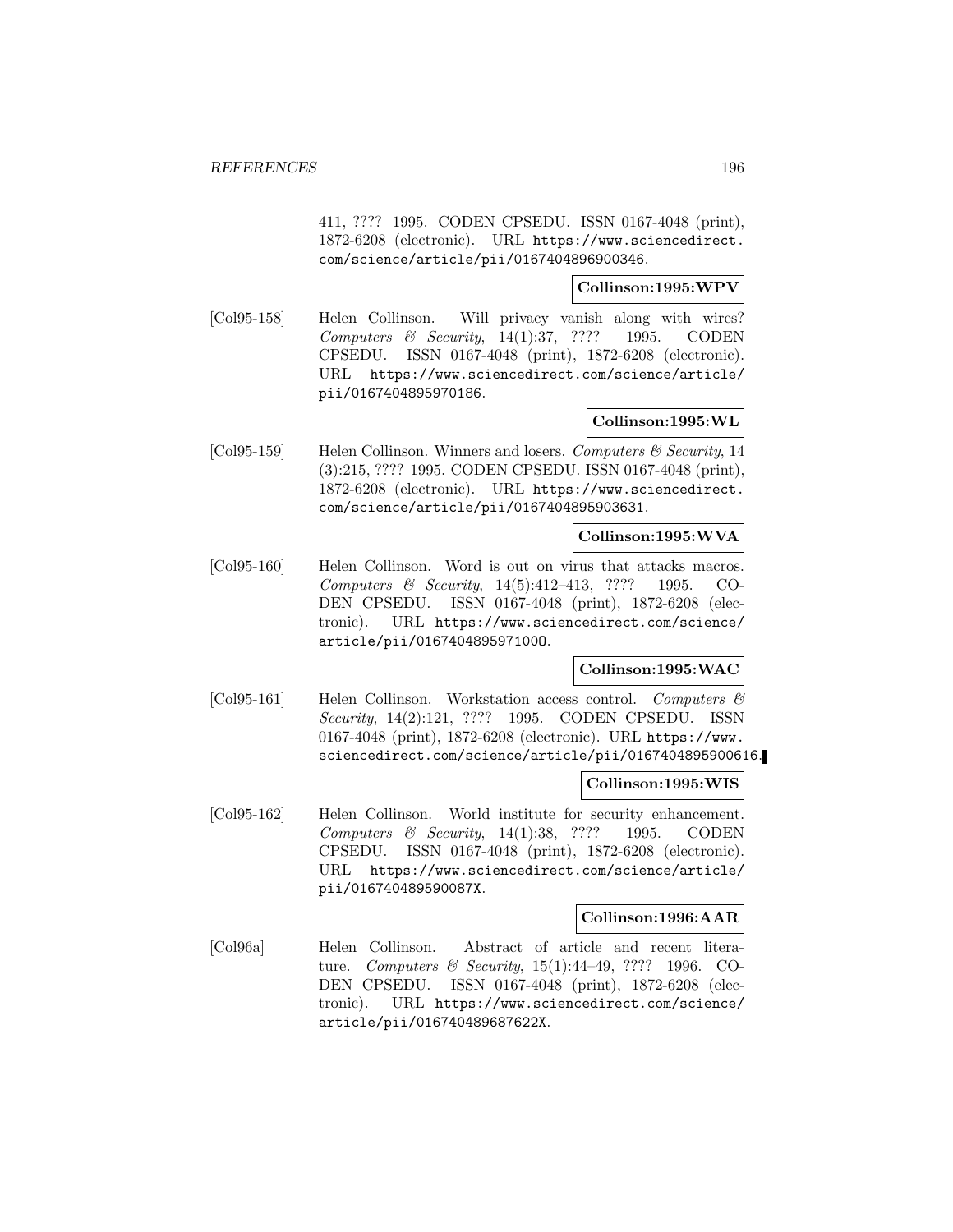#### **Collinson:1996:ANS**

[Col96b] Helen Collinson. Adding 'net security. Computers & Security, 15(2):127, ???? 1996. CODEN CPSEDU. ISSN 0167-4048 (print), 1872-6208 (electronic). URL https://www. sciencedirect.com/science/article/pii/0167404896893448.

#### **Collinson:1996:BH**

[Col96c] Helen Collinson. Battening down the hatches. Computers & Security, 15(2):127–128, ???? 1996. CODEN CPSEDU. ISSN 0167-4048 (print), 1872-6208 (electronic). URL https://www.sciencedirect.com/science/article/ pii/0167404896893461.

## **Collinson:1996:CGT**

[Col96d] Helen Collinson. Cylink, GTE target ATM encryption. Computers & Security, 15(2):124–125, ???? 1996. CO-DEN CPSEDU. ISSN 0167-4048 (print), 1872-6208 (electronic). URL https://www.sciencedirect.com/science/ article/pii/016740489689331X.

#### **Collinson:1996:LSS**

[Col96e] Helen Collinson. DE-light shadowed by security concerns. Computers & Security, 15(2):126–127, ???? 1996. CO-DEN CPSEDU. ISSN 0167-4048 (print), 1872-6208 (electronic). URL https://www.sciencedirect.com/science/ article/pii/0167404896893412.

### **Collinson:1996:MPG**

[Col96f] Helen Collinson. E-mail privacy: a glass almost half full. Computers & Security, 15(2):126, ???? 1996. CODEN CPSEDU. ISSN 0167-4048 (print), 1872-6208 (electronic). URL https://www.sciencedirect.com/science/article/ pii/0167404896893370.

### **Collinson:1996:ESG**

[Col96g] Helen Collinson. Encryption spec gains momentum. Computers & Security, 15(2):123, ???? 1996. CODEN CPSEDU. ISSN 0167-4048 (print), 1872-6208 (electronic). URL https://www. sciencedirect.com/science/article/pii/0167404896893266.

#### **Collinson:1996:EEF**

[Col96h] Helen Collinson. Expert: encryption flaws no secret. Computers  $\&$  Security, 15(2):125, ???? 1996. CODEN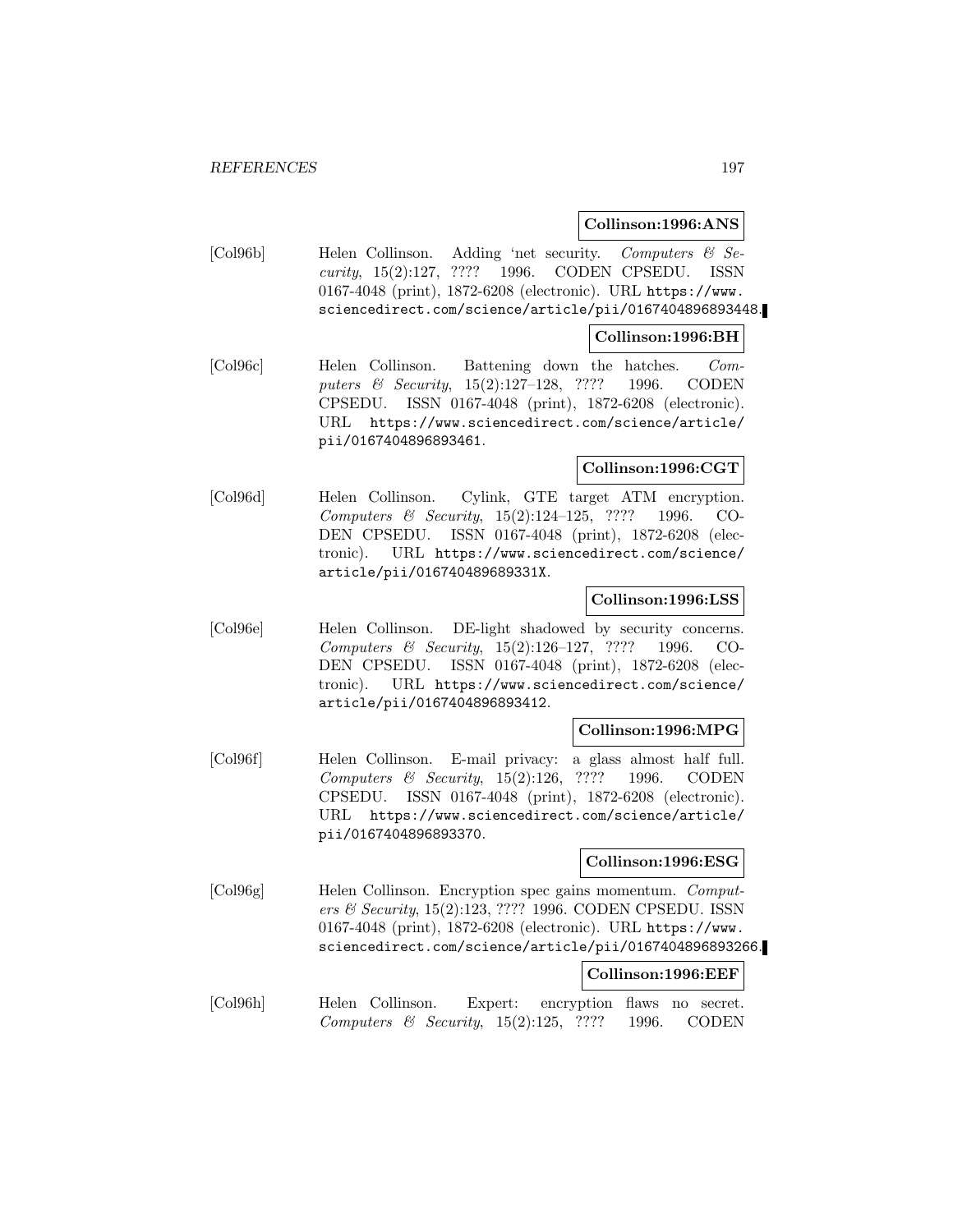CPSEDU. ISSN 0167-4048 (print), 1872-6208 (electronic). URL https://www.sciencedirect.com/science/article/ pii/0167404896893357.

# **Collinson:1996:FGW**

[Col96i] Helen Collinson. Firewall gets Web capabilities. Computers & Security, 15(2):123–124, ???? 1996. CODEN CPSEDU. ISSN 0167-4048 (print), 1872-6208 (electronic). URL https://www.sciencedirect.com/science/article/ pii/0167404896893278.

## **Collinson:1996:FSU**

[Col96j] Helen Collinson. Firewall services unveiled. Computers & Security, 15(2):124, ???? 1996. CODEN CPSEDU. ISSN 0167-4048 (print), 1872-6208 (electronic). URL https://www. sciencedirect.com/science/article/pii/0167404896893291.

### **Collinson:1996:FTH**

[Col96k] Helen Collinson. Firewall turns up the heat on Internet hackers. Computers & Security, 15(2):127, ???? 1996. CO-DEN CPSEDU. ISSN 0167-4048 (print), 1872-6208 (electronic). URL https://www.sciencedirect.com/science/ article/pii/016740489689345X.

## **Collinson:1996:HFH**

[Col96l] Helen Collinson. HP finds high security 'net niche. Computers & Security, 15(2):123, ???? 1996. CODEN CPSEDU. ISSN 0167-4048 (print), 1872-6208 (electronic). URL https://www. sciencedirect.com/science/article/pii/0167404896893242.

### **Collinson:1996:ISH**

[Col96m] Helen Collinson. Internet security: how much is enough? Computers & Security, 15(2):128, ???? 1996. CODEN CPSEDU. ISSN 0167-4048 (print), 1872-6208 (electronic). URL https://www.sciencedirect.com/science/article/ pii/0167404896893473.

### **Collinson:1996:ILY**

[Col96n] Helen Collinson. Intranets: living in your own private Internet. Computers & Security, 15(2):127, ???? 1996. CO-DEN CPSEDU. ISSN 0167-4048 (print), 1872-6208 (electronic). URL https://www.sciencedirect.com/science/ article/pii/0167404896893436.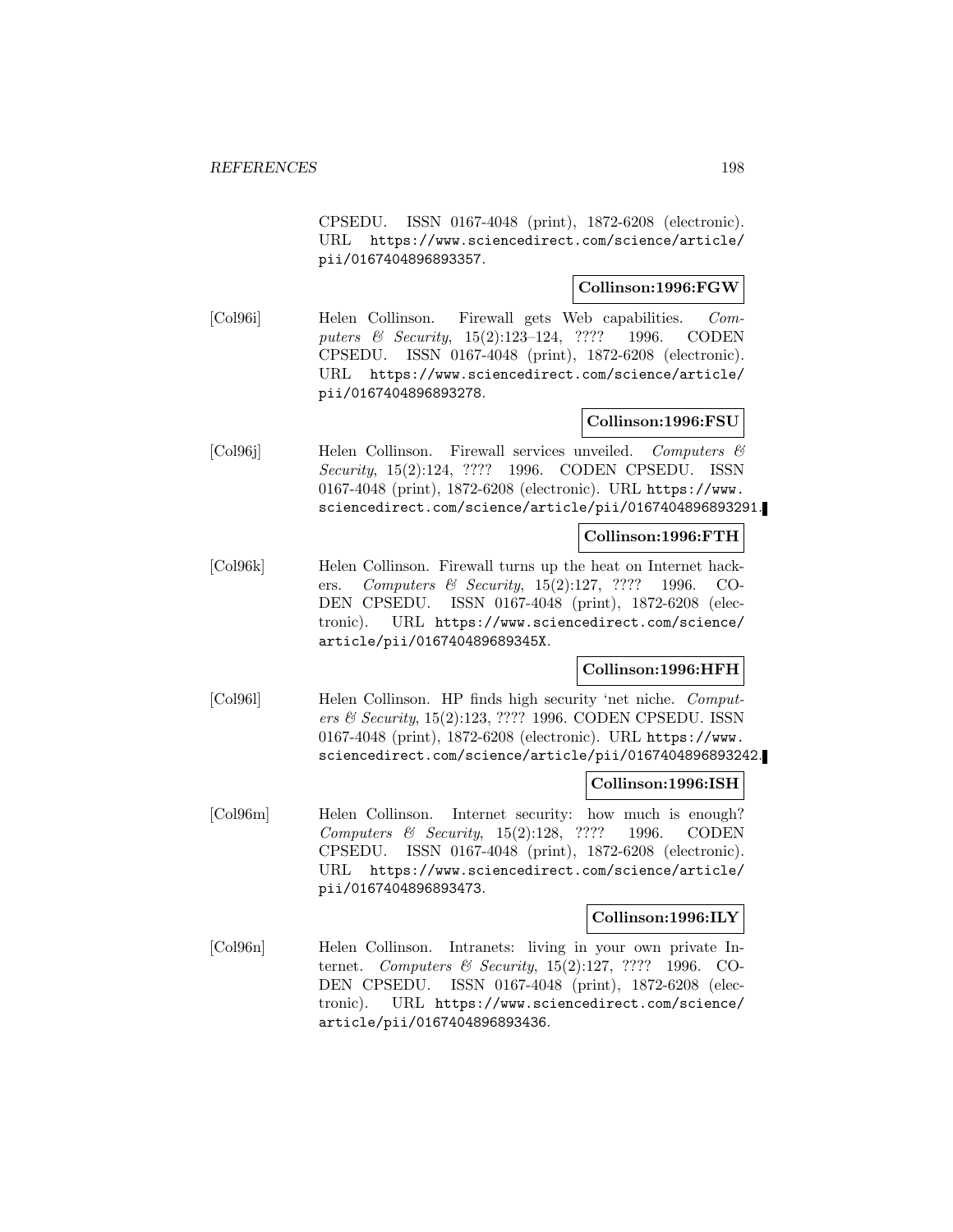**Collinson:1996:JCT**

[Col96o] Helen Collinson. Javascript can trace user tracks. Computers & Security, 15(2):126, ???? 1996. CODEN CPSEDU. ISSN 0167-4048 (print), 1872-6208 (electronic). URL https://www. sciencedirect.com/science/article/pii/0167404896893394.

#### **Collinson:1996:KCC**

[Col96p] Helen Collinson. Kerberos code crack raises broader issues. Computers & Security, 15(2):123, ???? 1996. CO-DEN CPSEDU. ISSN 0167-4048 (print), 1872-6208 (electronic). URL https://www.sciencedirect.com/science/ article/pii/0167404896893254.

#### **Collinson:1996:NGM**

[Col96q] Helen Collinson. NT gets more secure. Computers & Security, 15(2):124, ???? 1996. CODEN CPSEDU. ISSN 0167-4048 (print), 1872-6208 (electronic). URL https://www. sciencedirect.com/science/article/pii/0167404896893308.

#### **Collinson:1996:OSP**

[Col96r] Helen Collinson. Online security a pipe dream? Computers & Security, 15(2):125, ???? 1996. CODEN CPSEDU. ISSN 0167-4048 (print), 1872-6208 (electronic). URL https://www. sciencedirect.com/science/article/pii/0167404896893345.

#### **Collinson:1996:SS**

[Col96s] Helen Collinson. The secret struggle. Computers & Security, 15 (2):127, ???? 1996. CODEN CPSEDU. ISSN 0167-4048 (print), 1872-6208 (electronic). URL https://www.sciencedirect. com/science/article/pii/0167404896893424.

### **Collinson:1996:SRR**

[Col96t] Helen Collinson. Security risk remains for Web mail. Computers & Security, 15(2):124, ???? 1996. CODEN CPSEDU. ISSN 0167-4048 (print), 1872-6208 (electronic). URL https://www.sciencedirect.com/science/article/ pii/016740489689328X.

### **Collinson:1996:SFC**

[Col96u] Helen Collinson. Still a few chinks in Java's armour. Computers & Security, 15(2):125, ???? 1996. CODEN CPSEDU. ISSN 0167-4048 (print), 1872-6208 (electronic).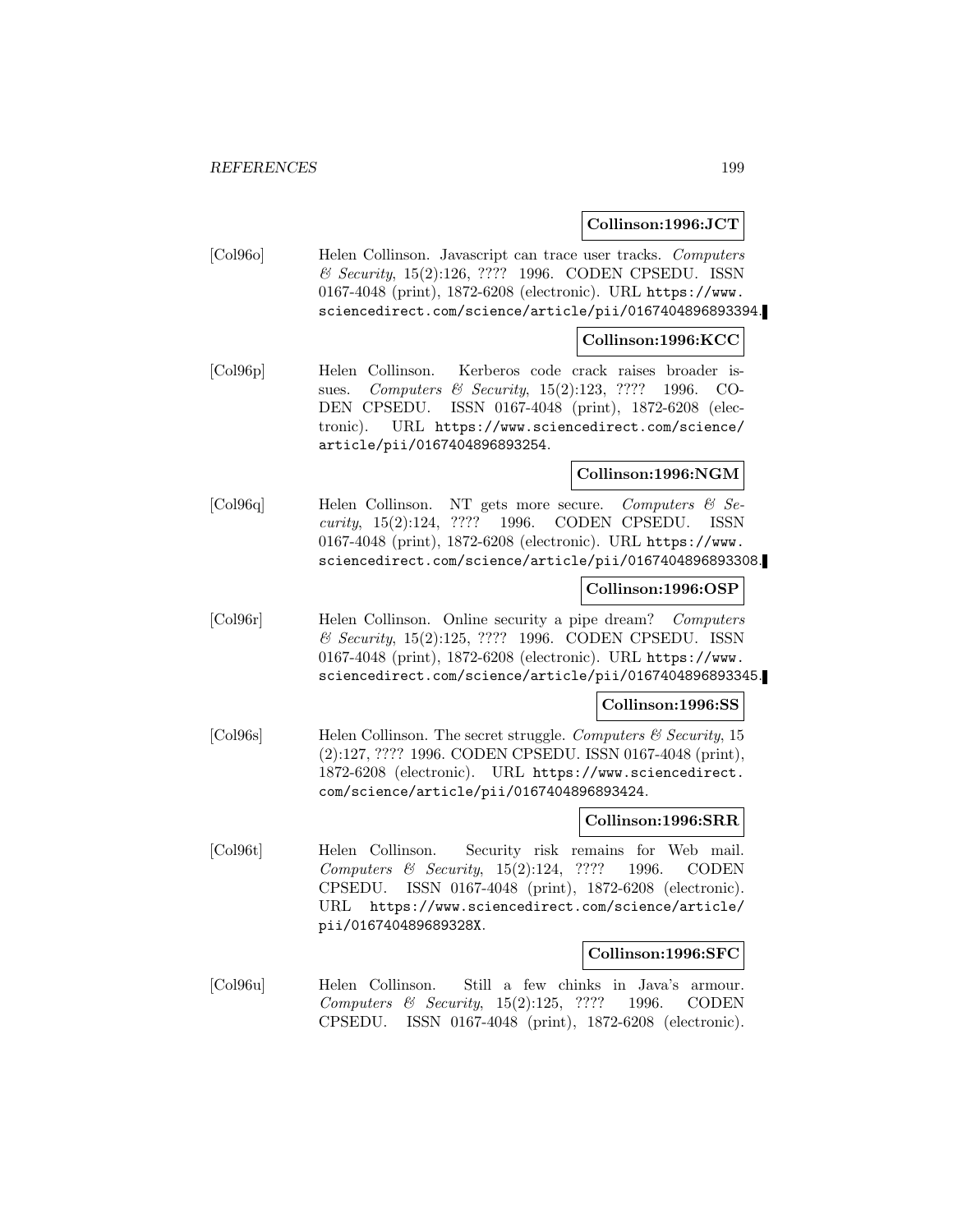URL https://www.sciencedirect.com/science/article/ pii/0167404896893333.

### **Collinson:1996:SCS**

[Col96v] Helen Collinson. Swiss-cheese secutity. Computers & Security, 15(2):125, ???? 1996. CODEN CPSEDU. ISSN 0167-4048 (print), 1872-6208 (electronic). URL https://www. sciencedirect.com/science/article/pii/0167404896893321.

### **Collinson:1996:UST**

[Col96w] Helen Collinson. Uncle Sam has three-tier scheme for data security. Computers & Security, 15(2):126, ???? 1996. CO-DEN CPSEDU. ISSN 0167-4048 (print), 1872-6208 (electronic). URL https://www.sciencedirect.com/science/ article/pii/0167404896893400.

#### **Collinson:1996:WSF**

[Col96x] Helen Collinson. Webscan sets up 'firewall'. Computers & Security, 15(2):126, ???? 1996. CODEN CPSEDU. ISSN 0167-4048 (print), 1872-6208 (electronic). URL https://www. sciencedirect.com/science/article/pii/0167404896893382.

#### **Collinson:1996:WSM**

[Col96y] Helen Collinson. Win 95 security measures mollify users. Computers & Security, 15(2):125–126, ???? 1996. CO-DEN CPSEDU. ISSN 0167-4048 (print), 1872-6208 (electronic). URL https://www.sciencedirect.com/science/ article/pii/0167404896893369.

### **Collins:1999:TCPa**

[Col99a] Michael Collins. Telecommunications crime — Part 1. Computers & Security, 18(7):577–586, ???? 1999. CODEN CPSEDU. ISSN 0167-4048 (print), 1872-6208 (electronic). URL https://www.sciencedirect.com/science/article/ pii/S0167404899820045.

### **Collins:1999:TCPb**

[Col99b] Michael Collins. Telecommunications crime — Part 2. Computers & Security, 18(8):683–692, ???? 1999. CODEN CPSEDU. ISSN 0167-4048 (print), 1872-6208 (electronic). URL https://www.sciencedirect.com/science/article/ pii/S0167404899801321.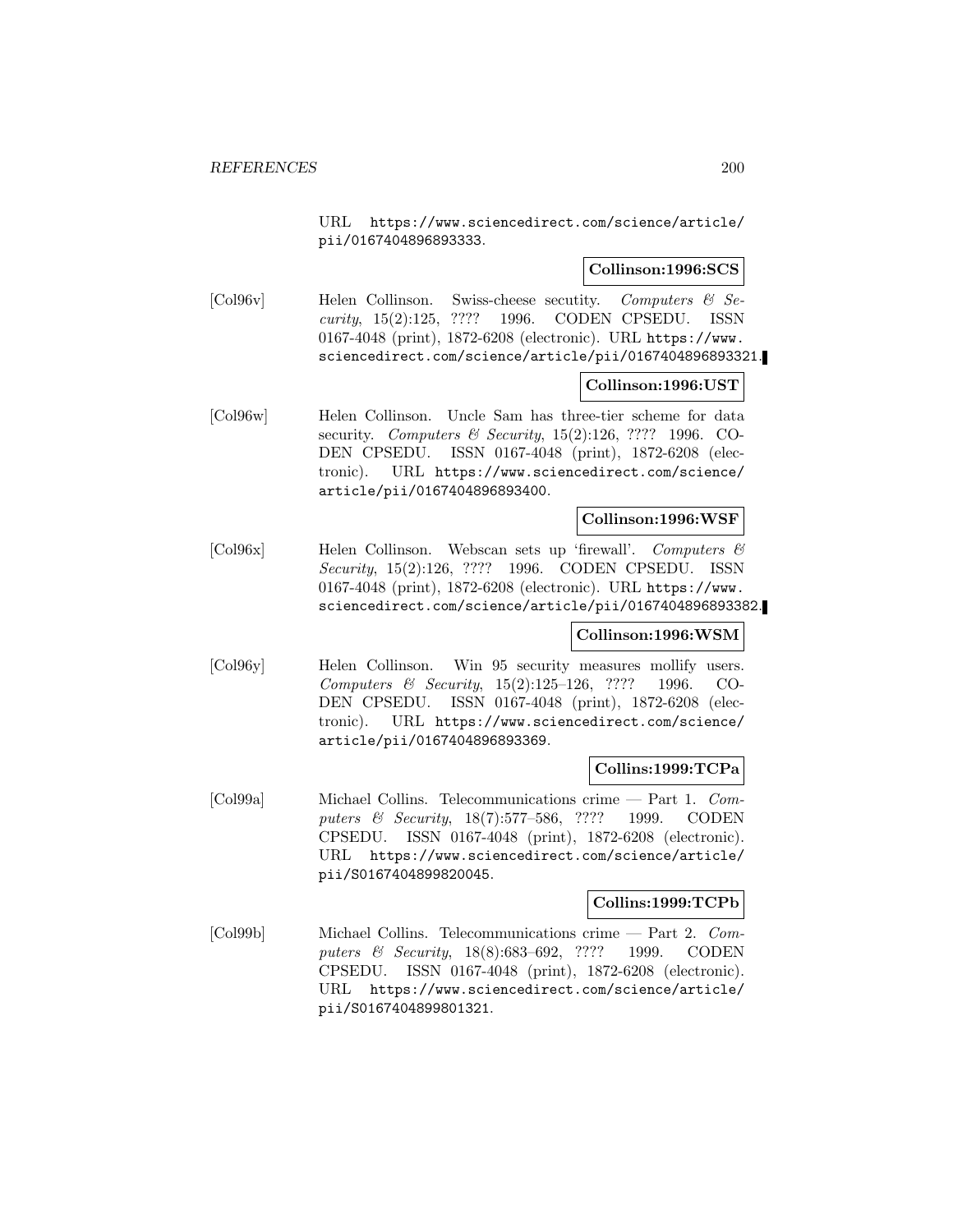#### **Corum:1995:CSP**

[Cor95a] P. J. Corum. Client server — promises, problems and solutions. Computers & Security, 14(5):422, ???? 1995. CO-DEN CPSEDU. ISSN 0167-4048 (print), 1872-6208 (electronic). URL https://www.sciencedirect.com/science/ article/pii/016740489597129X.

## **Corum:1995:OOA**

[Cor95b] P. J. Corum. Object oriented: Another silver bullet. Computers & Security, 14(5):426, ???? 1995. CODEN CPSEDU. ISSN 0167-4048 (print), 1872-6208 (electronic). URL https://www.sciencedirect.com/science/article/ pii/0167404895971473.

### **Corcoran:1997:IWD**

[Cor97] Michael J. Corcoran. Information warfare and defending the UK nation state. Computers & Security,  $16(6):525$ , ???? 1997. CODEN CPSEDU. ISSN 0167-4048 (print), 1872- 6208 (electronic). URL https://www.sciencedirect.com/ science/article/pii/S0167404897846950.

### **Courtney:1994:LE**

[Cou94] Robert H. Courtney. Letter to the editor. Computers & Security,  $13(1):34-36$ , February 1994. CODEN CPSEDU. ISSN 0167-4048 (print), 1872-6208 (electronic). URL https://www.sciencedirect.com/science/article/ pii/0167404894900892.

#### **Cohen:1998:CEM**

[CPS<sup>+</sup>98] Fred Cohen, Cynthia Phillips, Laura Painton Swiler, Timothy Gaylor, Patricia Leary, Fran Rupley, and Richard Isler. A cause and effect model of attacks on information systems: Some analysis based on that model, and the application of that model for CyberWarfare in CID. Computers & Security,  $17(3):211-$ 221, ???? 1998. CODEN CPSEDU. ISSN 0167-4048 (print), 1872-6208 (electronic). URL https://www.sciencedirect. com/science/article/pii/S016740489880312X.

#### **Cumming:1993:LE**

[CR93] Andrea Cumming and Steve Roberts. Letters to the editor. Computers & Security, 12(2):136–138, March 1993. CO-DEN CPSEDU. ISSN 0167-4048 (print), 1872-6208 (elec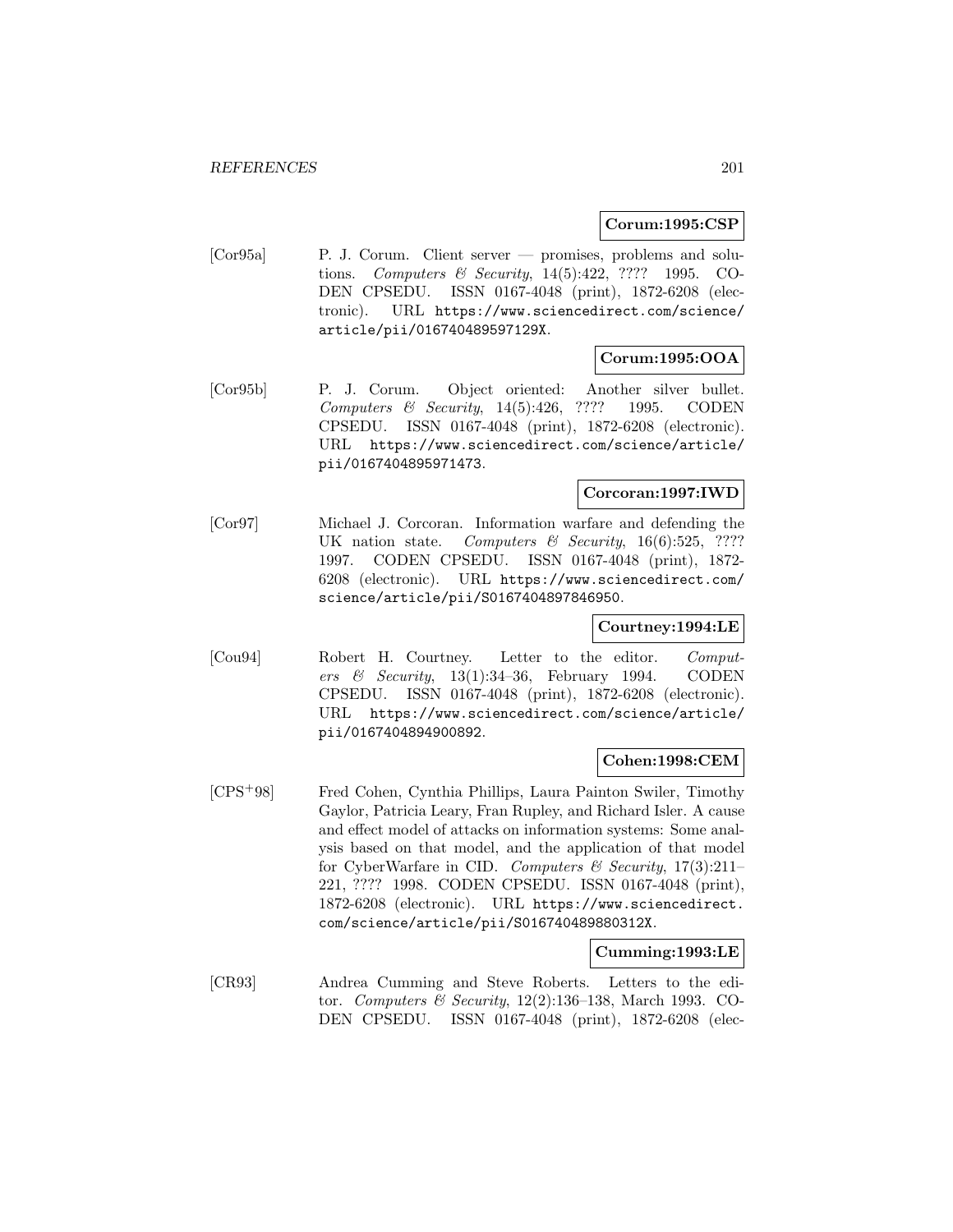tronic). URL https://www.sciencedirect.com/science/ article/pii/016740489390094L.

## **Crichard:1997:ILQ**

[Cri97] Mark Crichard. The Internet — a legal quagmire. Computers & Security, 16(6):526, ???? 1997. CODEN CPSEDU. ISSN 0167-4048 (print), 1872-6208 (electronic). URL https://www. sciencedirect.com/science/article/pii/S0167404897847013.

### **Crocker:1995:AAT**

[Cro95a] Norman Crocker. Automated audit — tools and techniques. Computers & Security, 14(5):423–424, ???? 1995. CO-DEN CPSEDU. ISSN 0167-4048 (print), 1872-6208 (electronic). URL https://www.sciencedirect.com/science/ article/pii/016740489597138Z.

#### **Crocker:1995:MSA**

[Cro95b] Norman Crocker. MVS/SMF audit trail processing. Computers & Security, 14(5):420, ???? 1995. CODEN CPSEDU. ISSN 0167-4048 (print), 1872-6208 (electronic). URL https://www. sciencedirect.com/science/article/pii/016740489597122Q.

#### **Crocker:1997:KCR**

[Cro97] Norman Crocker. Key concerns in a review of CAACF2/ MVS. Computers & Security, 16(6):524, ???? 1997. CO-DEN CPSEDU. ISSN 0167-4048 (print), 1872-6208 (electronic). URL https://www.sciencedirect.com/science/ article/pii/S0167404897846925.

#### **Crocker:1998:KCR**

[Cro98] Norman Crocker. Key concerns in a review of CA-ACF2/ MVS. Computers & Security, 17(1):42–53, ???? 1998. CO-DEN CPSEDU. ISSN 0167-4048 (print), 1872-6208 (electronic). URL https://www.sciencedirect.com/science/ article/pii/S0167404897802490.

### **Caelli:1992:EHU**

[CRR92] W. J. Caelli, A. W. Rhodes, and N. C. Russell. An evaluation of HP-UX (UNIX) for database protection using the European ITSEC. Computers & Security, 11(5):463–479, September 1992. CODEN CPSEDU. ISSN 0167-4048 (print), 1872- 6208 (electronic). URL https://www.sciencedirect.com/ science/article/pii/016740489290012G.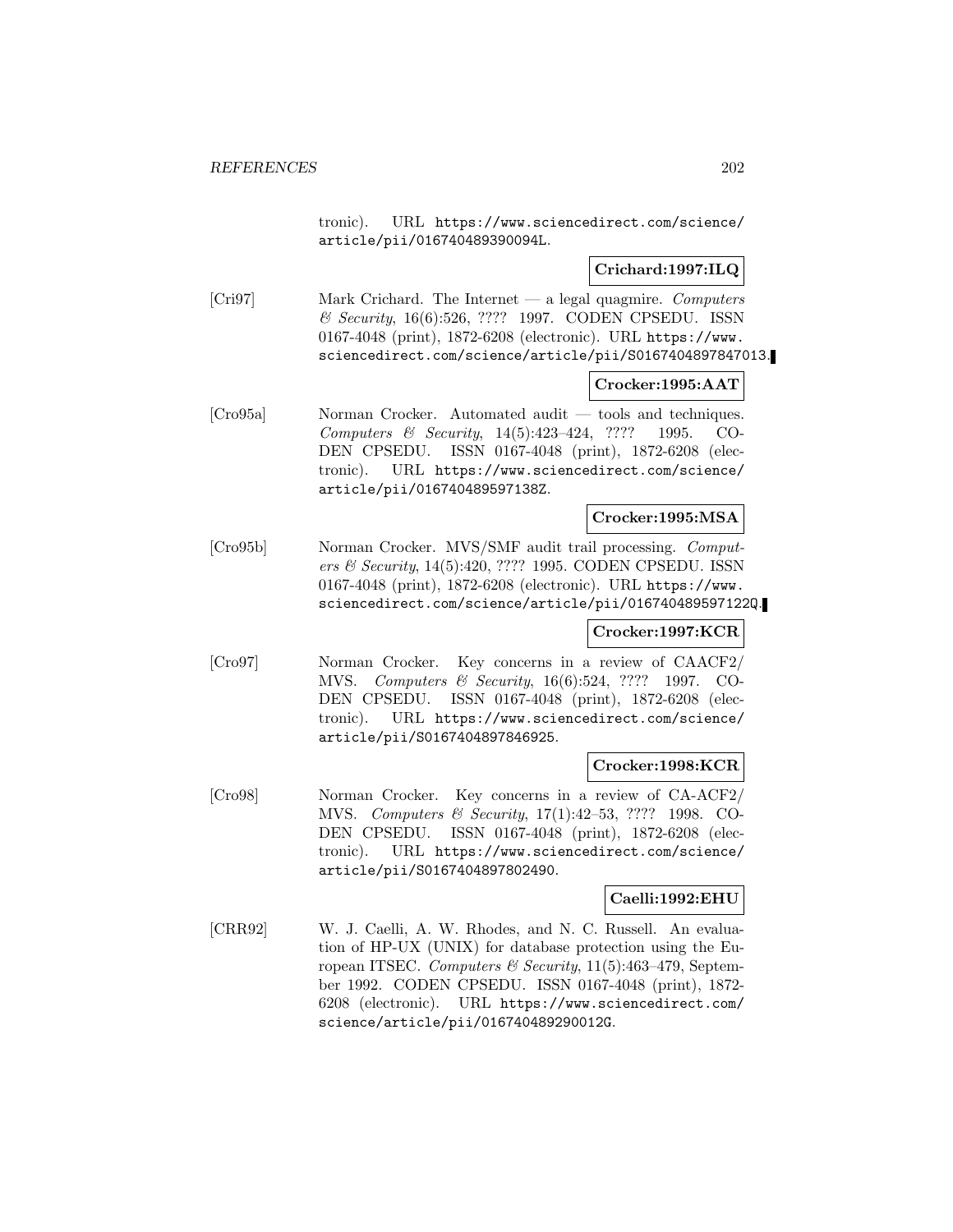#### **Chang:1994:ACB**

[CSW94] Chin-Chen Chang, Jao-Ji Shen, and Tzong-Chen Wu. Access control with binary keys. Computers  $\mathcal C$  Security, 13(8):681– 686, ???? 1994. CODEN CPSEDU. ISSN 0167-4048 (print), 1872-6208 (electronic). URL https://www.sciencedirect. com/science/article/pii/0167404894900507.

## **Curtis:1995:EWW**

[Cur95] Mark Curtis. Evaluation of Windows 95 and Windows NT security controls and architecture. Computers  $\mathcal C$  Security, 14(5): 426, ???? 1995. CODEN CPSEDU. ISSN 0167-4048 (print), 1872-6208 (electronic). URL https://www.sciencedirect. com/science/article/pii/0167404895971509.

### **Caminada:1998:ISI**

[CvdRvZvD98] Martin Caminada, Reind van de Riet, Arjen van Zanten, and Leendert van Doom. Internet security incidents, a survey within Dutch organizations. Computers  $\mathcal B$  Security, 17(5):417-433, ???? 1998. CODEN CPSEDU. ISSN 0167-4048 (print), 1872- 6208 (electronic). URL https://www.sciencedirect.com/ science/article/pii/S0167404898800667.

### **Courtney:1994:WDW**

[CW94] Robert H. Courtney and Willis H. Ware. What do we mean by integrity? Computers & Security,  $13(3):206-208$ , May 1994. CODEN CPSEDU. ISSN 0167-4048 (print), 1872- 6208 (electronic). URL https://www.sciencedirect.com/ science/article/pii/0167404894900701.

### **David:1990:NV**

[Dav90a] Jon David. The Novell virus. Computers & Security, 9(7): 593–599, November 1990. CODEN CPSEDU. ISSN 0167- 4048 (print), 1872-6208 (electronic). URL https://www. sciencedirect.com/science/article/pii/016740489090056Y.

# **David:1990:NG**

[Dav90b] Jon David. The numbers game. Computers & Security, 9 (5):403–407, August 1990. CODEN CPSEDU. ISSN 0167- 4048 (print), 1872-6208 (electronic). URL https://www. sciencedirect.com/science/article/pii/016740489090070A.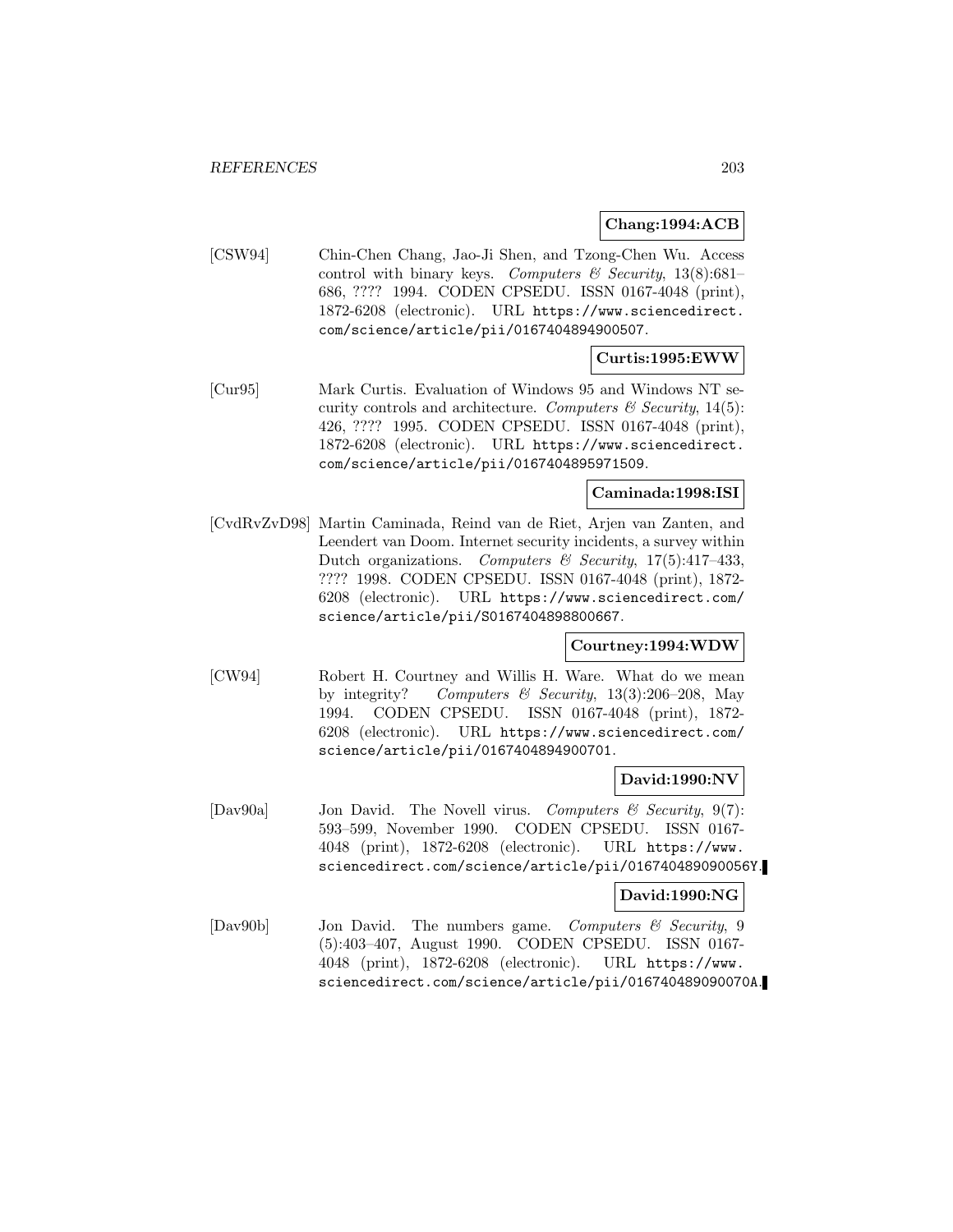### **David:1992:LSS**

[Dav92] Jon David. LAN security standards. Computers & Security, 11(7):607–619, November 1992. CODEN CPSEDU. ISSN 0167-4048 (print), 1872-6208 (electronic). URL https://www. sciencedirect.com/science/article/pii/016740489290137G.

#### **Davies:1993:LE**

[Dav93] Donald Davies. Letter to the editor. Computers & Security, 12(1):32, February 1993. CODEN CPSEDU. ISSN 0167-4048 (print), 1872-6208 (electronic). URL https://www. sciencedirect.com/science/article/pii/016740489390007R.

### **David:1996:NFV**

[Dav96] Jon David. The new face of the virus threat. Computers & Security, 15(1):13–16, ???? 1996. CODEN CPSEDU. ISSN 0167-4048 (print), 1872-6208 (electronic). URL https://www.sciencedirect.com/science/article/ pii/0167404896876188.

## **Deane:1995:PAB**

[DBHM95] Frank Deane, Kate Barrelle, Ron Henderson, and Doug Mahar. Perceived acceptability of biometric security systems. Computers & Security, 14(3):225–231, ???? 1995. CO-DEN CPSEDU. ISSN 0167-4048 (print), 1872-6208 (electronic). URL https://www.sciencedirect.com/science/ article/pii/016740489500005S.

### **Davida:1992:PVV**

[DD92] George I. Davida and Yvo G. Desmedt. Passports and visas versus IDs. Computers & Security,  $11(3):253-258$ , May 1992. CODEN CPSEDU. ISSN 0167-4048 (print), 1872-6208 (electronic). URL https://www.sciencedirect.com/science/ article/pii/0167404892902056.

#### **Dawson:1994:BSS**

[DD94] Ed Dawson and Diane Donovan. The breadth of Shamir's secret-sharing scheme. Computers  $\mathscr B$  Security, 13(1):69–78, February 1994. CODEN CPSEDU. ISSN 0167-4048 (print), 1872-6208 (electronic). URL https://www.sciencedirect. com/science/article/pii/0167404894900973.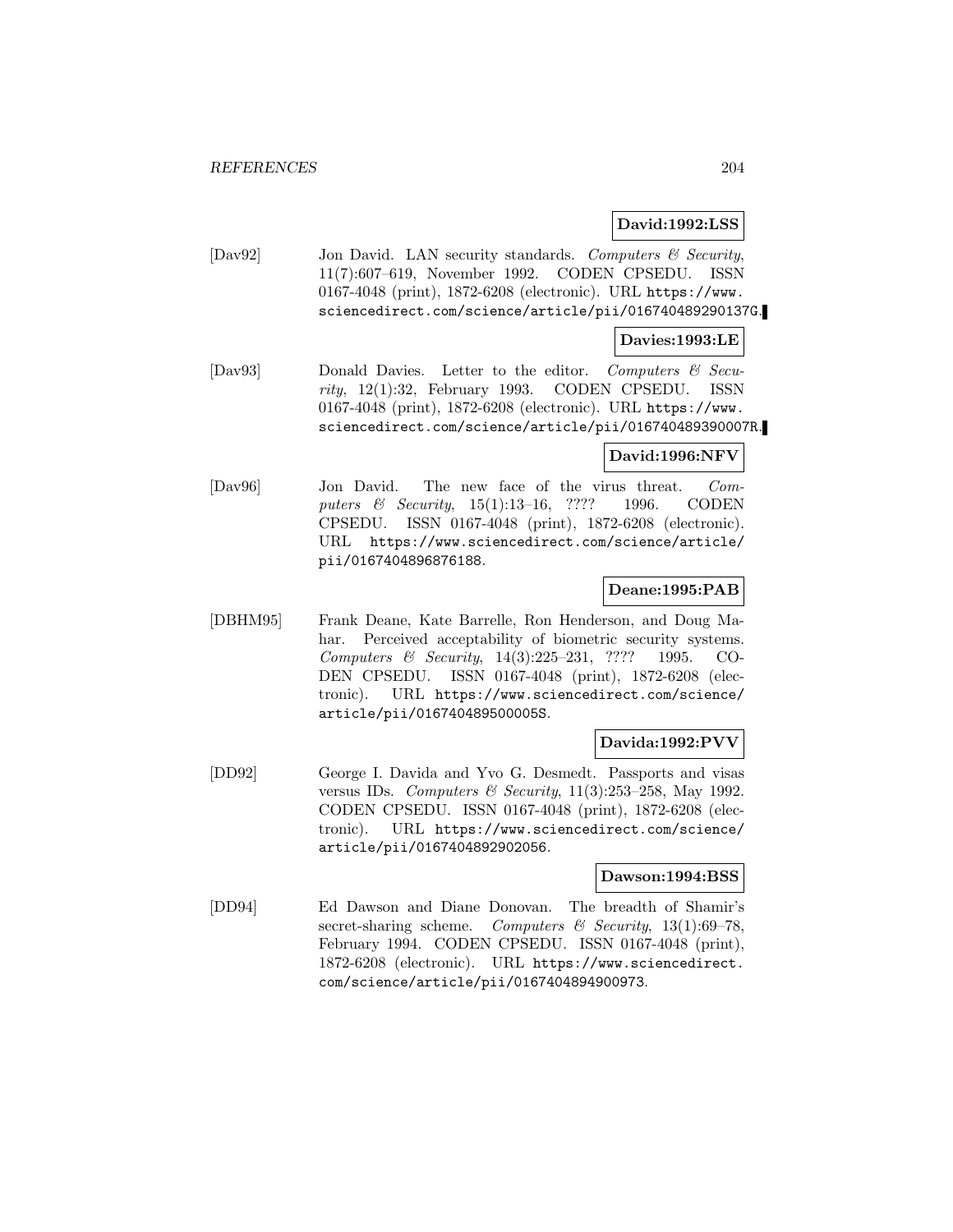#### **Devargas:1999:SCI**

[Dev99] Mario Devargas. Survival is not compulsory: an introduction to business continuity planning. Computers  $\mathcal C$  Security, 18(1):35– 46, ???? 1999. CODEN CPSEDU. ISSN 0167-4048 (print), 1872-6208 (electronic). URL https://www.sciencedirect. com/science/article/pii/S0167404899800078.

### **Domingo-Ferrer:1991:ASA**

[DF91] Joseph Domingo-Ferrer. Algorithm-sequenced access control. Computers & Security,  $10(7):639-652$ , November 1991. CO-DEN CPSEDU. ISSN 0167-4048 (print), 1872-6208 (electronic). URL https://www.sciencedirect.com/science/ article/pii/016740489190122T.

### **Domingo-Ferrer:1990:SNB**

[DFHR90] Josep Domingo-Ferrer and Llorenç Huguet-Rotger. Secure network bootstrapping: an algorithm for authentic key exchange and digital signitures. Computers & Security,  $9(2):145-152$ , April 1990. CODEN CPSEDU. ISSN 0167-4048 (print), 1872- 6208 (electronic). URL https://www.sciencedirect.com/ science/article/pii/016740489090088B.

### **Dowland:1999:CCA**

[DFIR99] P. S. Dowland, S. M. Furnell, H. M. Illingworth, and P. L. Reynolds. Computer crime and abuse: a survey of public attitudes and awareness. Computers & Security,  $18(8)$ :715– 726, ???? 1999. CODEN CPSEDU. ISSN 0167-4048 (print), 1872-6208 (electronic). URL https://www.sciencedirect. com/science/article/pii/S0167404899801357.

#### **Dawson:1998:MME**

[DG98] E. P. Dawson and H. M. Gustafson. A method for measuring entropy of symmetric cipher key generators. Computers & Security, 17(2):177-184, ???? 1998. CODEN CPSEDU. ISSN 0167-4048 (print), 1872-6208 (electronic). URL https://www.sciencedirect.com/science/article/ pii/S016740489800011X.

#### **DiTuri:1993:SEM**

[Di 93] Barbara B. Di Turi. Security for EDIFACT messages. Computers & Security,  $12(5):447-455$ , August 1993. CO-DEN CPSEDU. ISSN 0167-4048 (print), 1872-6208 (elec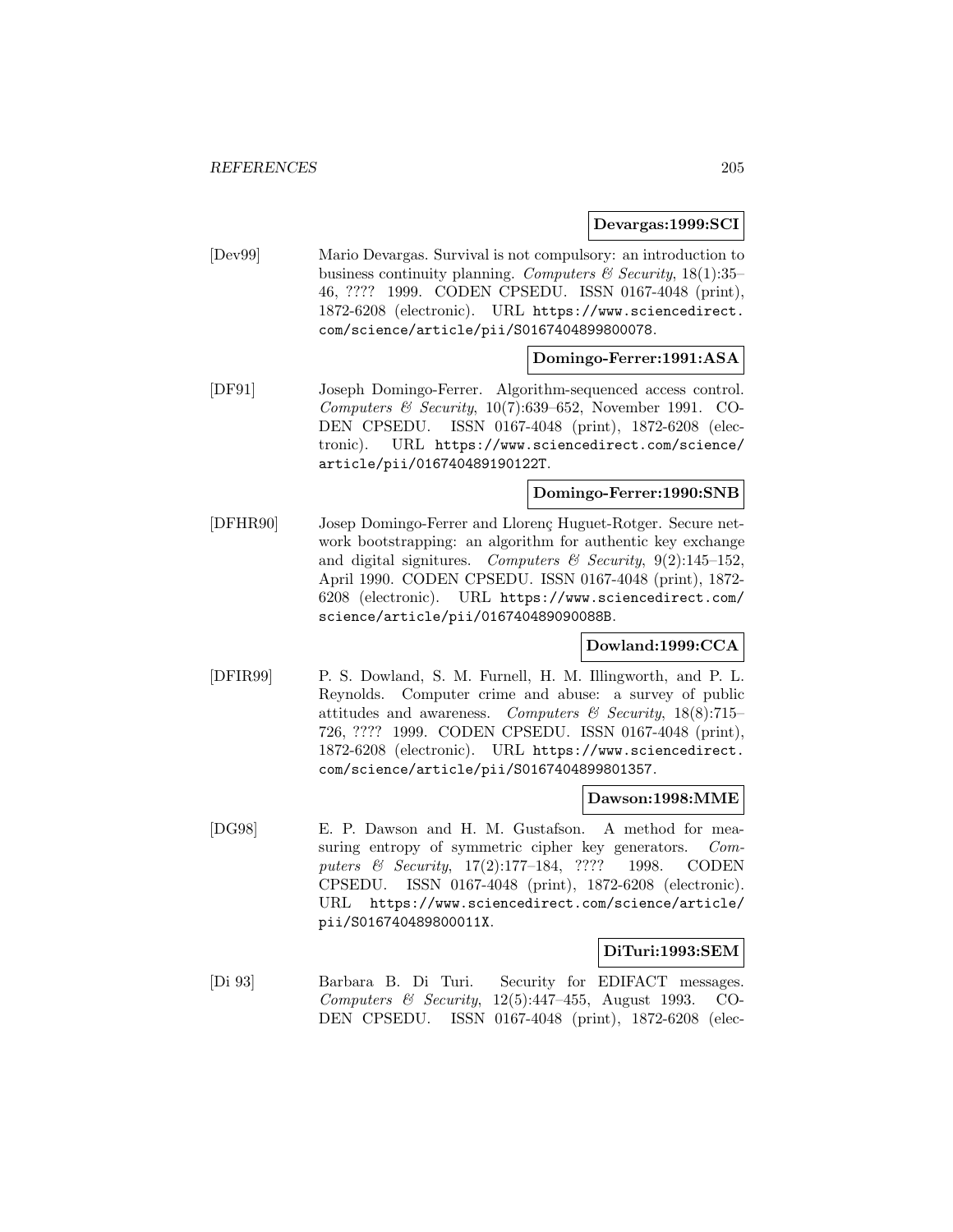tronic). URL https://www.sciencedirect.com/science/ article/pii/016740489390063B.

### **deKoning:1995:MDS**

[dK95] W. Fred. de Koning. A methodology for the design of security plans. Computers  $\mathcal B$  Security, 14(7):633-643, ???? 1995. CODEN CPSEDU. ISSN 0167-4048 (print), 1872- 6208 (electronic). URL https://www.sciencedirect.com/ science/article/pii/0167404895000208.

## **Denault:1994:IDA**

[DKGS94] Michel Denault, Dimitris Karagiannis, Dimitris Gritzalis, and Paul Spirakis. Intrusion detection: Approach and performance issues of the SECURENET system. Computers & Security, 13(6):495-508, ???? 1994. CODEN CPSEDU. ISSN 0167-4048 (print), 1872-6208 (electronic). URL https://www.sciencedirect.com/science/article/ pii/0167404891901384.

## **Dixon:1992:RJC**

[DMC92] R. Dixon, C. Marston, and P. Collier. A report on the joint CIMA and IIA computer fraud survey. Computers & Security, 11(4):307-313, July 1992. CODEN CPSEDU. ISSN 0167-4048 (print), 1872-6208 (electronic). URL https://www.sciencedirect.com/science/article/ pii/016740489290170V.

### **Doumas:1995:DNN**

[DMGK95] Anastasia Doumas, Konstantinos Mavroudakis, Dimitris Gritzalis, and Sokratis Katsikas. Design of a neural network for recognition and classification of computer viruses. Computers & Security, 14(5):435–448, ???? 1995. CODEN CPSEDU. ISSN 0167-4048 (print), 1872-6208 (electronic). URL https://www.sciencedirect.com/science/article/ pii/016740489500008V.

## **Docherty:1997:IE**

[Doc97] Paul Docherty. Internet encryption. Computers & Security, 16 (6):518, ???? 1997. CODEN CPSEDU. ISSN 0167-4048 (print), 1872-6208 (electronic). URL https://www.sciencedirect. com/science/article/pii/S0167404897846731.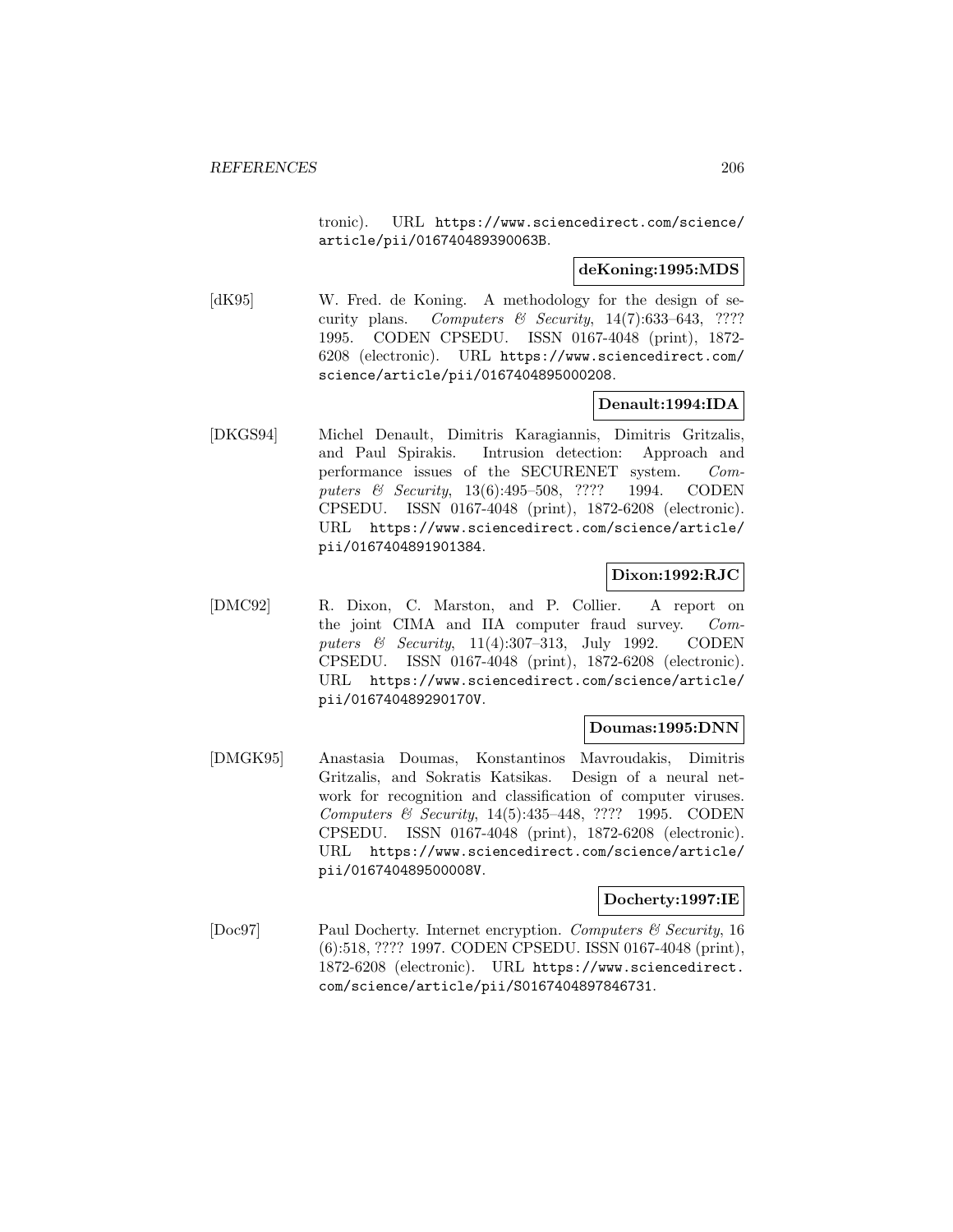#### **Donovan:1993:SPD**

[Don93] Steve Donovan. Security of PCs in a distributed environment. Computers & Security, 12(1):28-31, February 1993. CODEN CPSEDU. ISSN 0167-4048 (print), 1872-6208 (electronic). URL https://www.sciencedirect.com/science/ article/pii/016740489390006Q.

## **Dosdale:1995:ESI**

[Dos95] Terry Dosdale. EDI security and the Internet. Computers & Security, 14(5):426, ???? 1995. CODEN CPSEDU. ISSN 0167-4048 (print), 1872-6208 (electronic). URL https://www. sciencedirect.com/science/article/pii/016740489597145Z.

#### **Dosdale:1997:ECW**

[Dos97] Terry Dosdale. Electronic commerce — the way forward. Computers & Security, 16(6):523, ???? 1997. CODEN CPSEDU. ISSN 0167-4048 (print), 1872-6208 (electronic). URL https://www.sciencedirect.com/science/article/ pii/S016740489784686X.

### **deRu:1996:RAM**

[dRE96] W. G. de Ru and J. H. P. Eloff. Risk analysis modelling with the use of fuzzy logic. Computers & Security,  $15(3):239-$ 248, ???? 1996. CODEN CPSEDU. ISSN 0167-4048 (print), 1872-6208 (electronic). URL https://www.sciencedirect. com/science/article/pii/0167404896000089.

### **Docherty:1999:MAW**

[DS99] Paul Docherty and Peter Simpson. Macro attacks: What next after Melissa? Computers & Security,  $18(5):391-395$ , ???? 1999. CODEN CPSEDU. ISSN 0167-4048 (print), 1872- 6208 (electronic). URL https://www.sciencedirect.com/ science/article/pii/S0167404899800844.

#### **Duncan:1995:TSC**

[Dun95] Rebecca J. Duncan. There are some cracks in the cornerstone of information security. Computers  $\mathcal C$  Security, 14(8):675– 680, ???? 1995. CODEN CPSEDU. ISSN 0167-4048 (print), 1872-6208 (electronic). URL https://www.sciencedirect. com/science/article/pii/016740489681707X.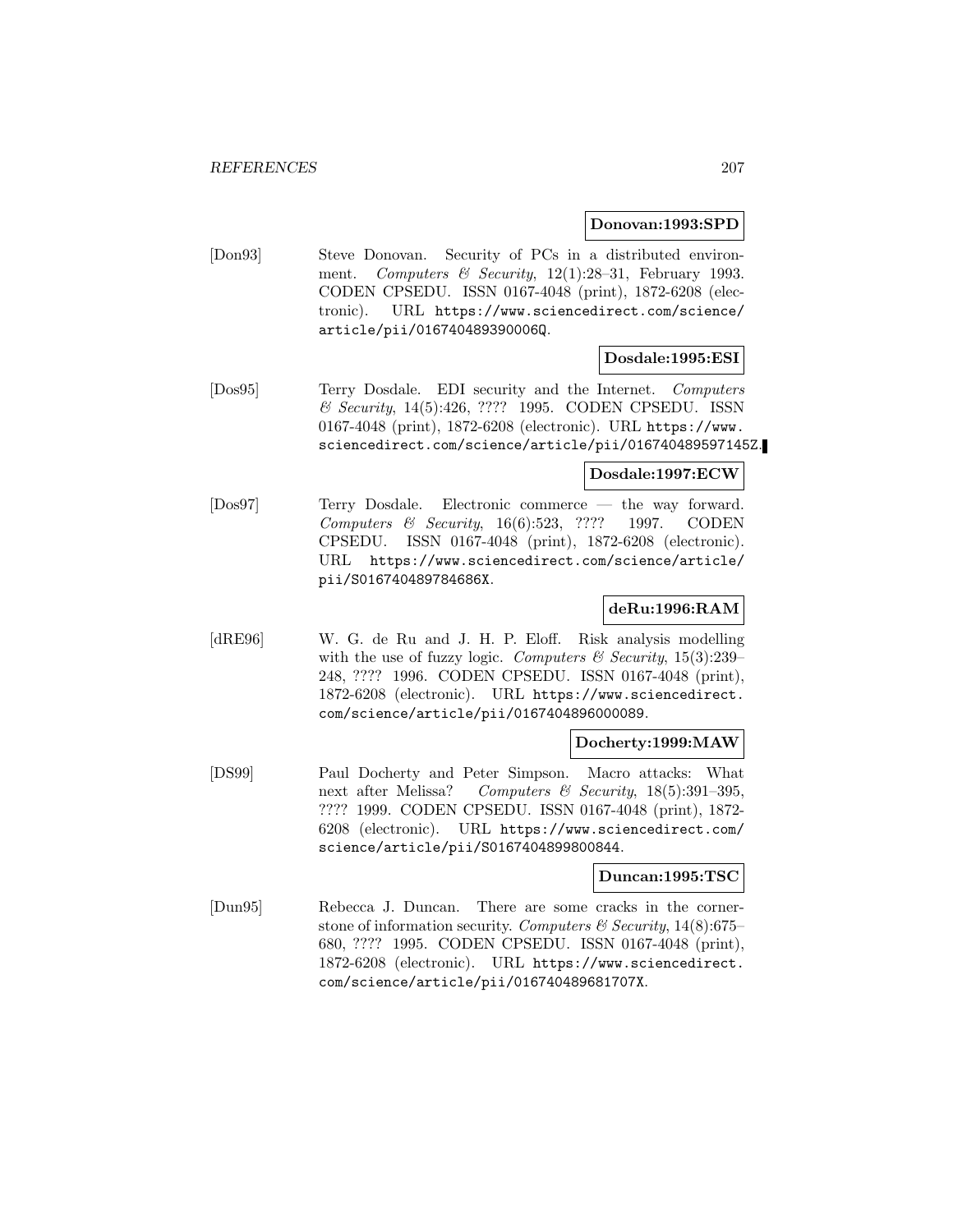#### **deVries:1992:IT**

[dV92] T. P. de Vries. The implementation of TSS. Computers & Security, 11(4):315–325, July 1992. CODEN CPSEDU. ISSN 0167-4048 (print), 1872-6208 (electronic). URL https://www.sciencedirect.com/science/article/ pii/016740489290171M.

## **Eloff:1996:SCD**

[EHT96] J. H. P. Eloff, R. Holbein, and S. Teufel. Security classification for documents. Computers & Security, 15(1):55-71, ???? 1996. CODEN CPSEDU. ISSN 0167-4048 (print), 1872- 6208 (electronic). URL https://www.sciencedirect.com/ science/article/pii/0167404895000232.

## **Eloff:1993:CFR**

[ELB93] J. H. P. Eloff, L. Labuschagne, and K. P. Badenhorst. A comparative framework for risk analysis methods. Computers  $\&$  Security, 12(6):597–603, October 1993. CODEN CPSEDU. ISSN 0167-4048 (print), 1872-6208 (electronic). URL https://www.sciencedirect.com/science/article/ pii/016740489390056B.

## **Evans:1990:CRC**

[EM90] Paul Evans and Tina Monk. Conference report: COMPSEC '89. Computers & Security, 9(1):41–44, February 1990. CO-DEN CPSEDU. ISSN 0167-4048 (print), 1872-6208 (electronic). URL https://www.sciencedirect.com/science/ article/pii/016740489090154L.

### **Ekenberg:1995:CMM**

[EOO95] Love Ekenberg, Subhash Oberoi, and István Orci. A cost model for managing information security hazards. Computers & Security, 14(8):707–717, ???? 1995. CODEN CPSEDU. ISSN 0167-4048 (print), 1872-6208 (electronic). URL https://www.sciencedirect.com/science/article/ pii/0167404895000216.

#### **Evans:1990:HCP**

[Eva90] Paul Evans. How can professional standards be set and maintained? Computers & Security,  $9(4):313-316$ , June 1990. CODEN CPSEDU. ISSN 0167-4048 (print), 1872-6208 (electronic). URL https://www.sciencedirect.com/science/ article/pii/0167404890901008.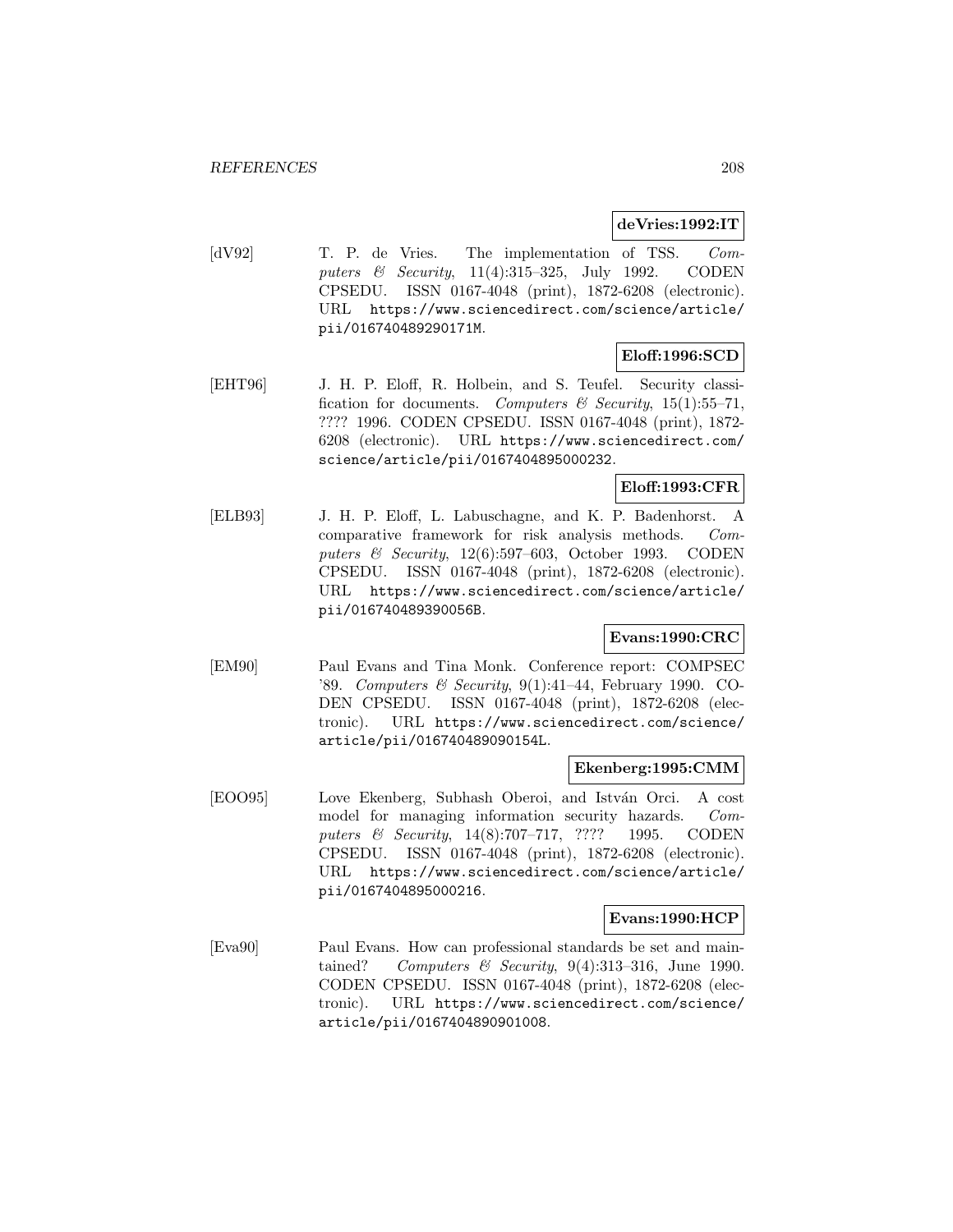### **Evans:1991:CFS**

[Eva91] Paul Evans. Computer fraud — the situation, detection and training. Computers & Security,  $10(4):325-327$ , June 1991. CODEN CPSEDU. ISSN 0167-4048 (print), 1872-6208 (electronic). URL https://www.sciencedirect.com/science/ article/pii/016740489190107O.

# **Evans:1992:EAG**

[Eva92] David Evans. East Asian gang counterfeits Microsoft MS-DOS holograms. Computers & Security, 11(5):487, September 1992. CODEN CPSEDU. ISSN 0167-4048 (print), 1872- 6208 (electronic). URL https://www.sciencedirect.com/ science/article/pii/016740489290020R.

## **Evans:1996:IPP**

[Eva96] Paul Evans. Information protection for publishers. Computers & Security, 15(3):209–211, ???? 1996. CODEN CPSEDU. ISSN 0167-4048 (print), 1872-6208 (electronic). URL https://www.sciencedirect.com/science/article/ pii/0167404896897835.

# **Fagan:1993:OII**

[Fag93] Peter Fagan. Organizational issues in IT security. Computers & Security, 12(8):710–715, December 1993. CO-DEN CPSEDU. ISSN 0167-4048 (print), 1872-6208 (electronic). URL https://www.sciencedirect.com/science/ article/pii/0167404893900332.

## **Faak:1991:CVH**

[Fåk91] Viiveke Fåk. Computer verification of human users' identity: a theoretical model and some evaluation criteria. Computers & Security, 10(7):626–636, November 1991. CO-DEN CPSEDU. ISSN 0167-4048 (print), 1872-6208 (electronic). URL https://www.sciencedirect.com/science/ article/pii/0167404891901203.

### **Farquhar:1991:OAR**

[Far91] Bill Farquhar. One approach to risk assessment. Computers  $\&$  Security, 10(1):21–23, February 1991. CODEN CPSEDU. ISSN 0167-4048 (print), 1872-6208 (electronic). URL https://www.sciencedirect.com/science/article/ pii/016740489190051E.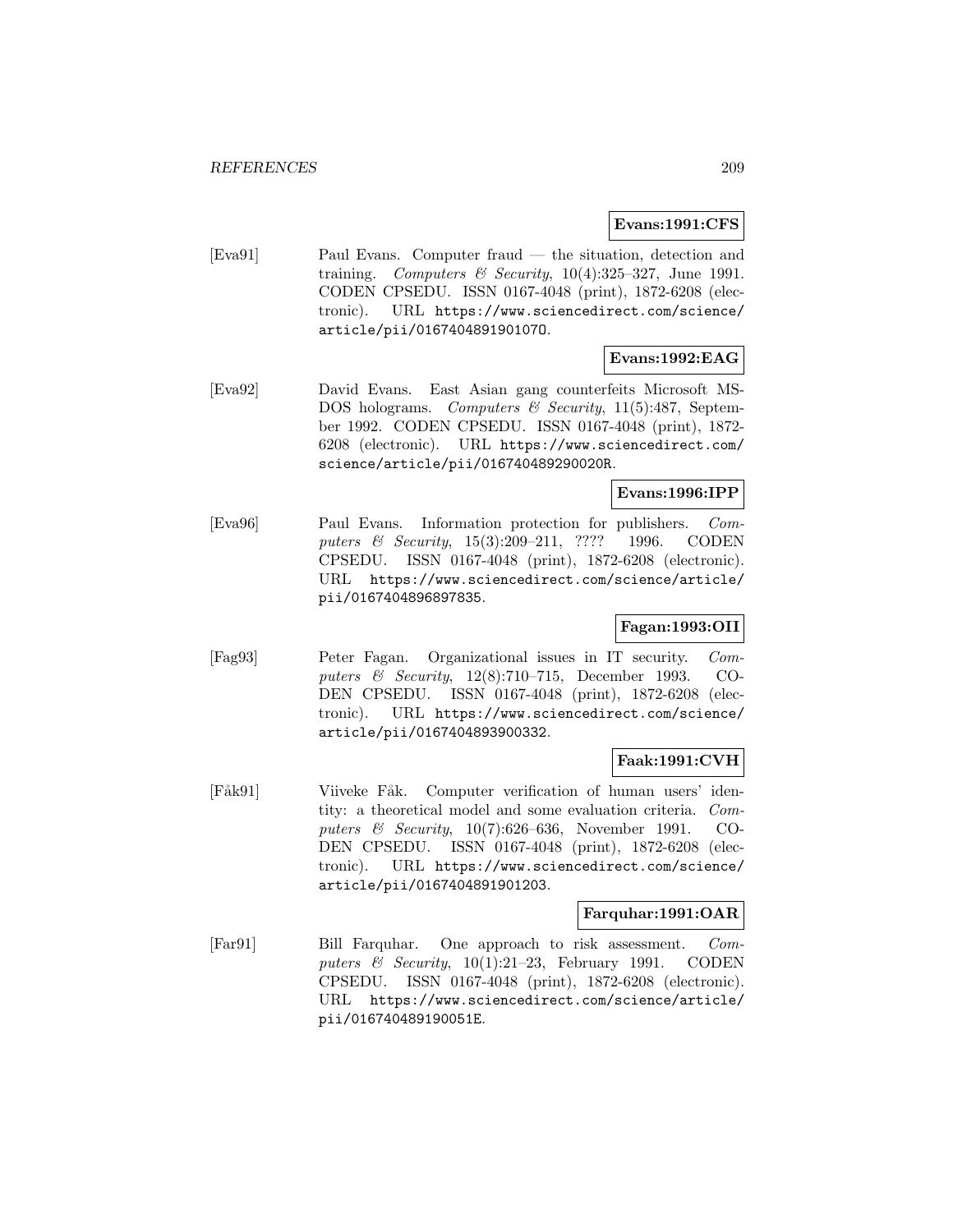#### **Fawcett:1992:FPT**

[Faw92a] Neil Fawcett. FAST pushes for tough action on Unix piracy. Computers & Security, 11(5):487–488, September 1992. CO-DEN CPSEDU. ISSN 0167-4048 (print), 1872-6208 (electronic). URL https://www.sciencedirect.com/science/ article/pii/016740489290024L.

## **Fawcett:1992:GPA**

[Faw92b] Neil Fawcett. German pirates avoid blacklist. Computers & Security, 11(5):489, September 1992. CODEN CPSEDU. ISSN 0167-4048 (print), 1872-6208 (electronic). URL https://www.sciencedirect.com/science/article/ pii/016740489290033N.

## **Ferelli:1992:NDS**

[Fer92] Mark Ferelli. New disk strategies remove security risks. Computers & Security, 11(5):490, September 1992. CO-DEN CPSEDU. ISSN 0167-4048 (print), 1872-6208 (electronic). URL https://www.sciencedirect.com/science/ article/pii/016740489290246N.

### **Fernandez-Gonzalez:1993:EEC**

[FGAR93] J. Fernández-González, G. B. Agnew, and A. Ribagorda. Encryption and error correction codes for reliable file storage. Computers & Security, 12(5):501–510, August 1993. CO-DEN CPSEDU. ISSN 0167-4048 (print), 1872-6208 (electronic). URL https://www.sciencedirect.com/science/ article/pii/016740489390070L.

#### **Fitch:1993:SPN**

[FH93] John A. Fitch and Lance J. Hoffman. A shortest path network security model. Computers & Security,  $12(2):169-189$ , March 1993. CODEN CPSEDU. ISSN 0167-4048 (print), 1872-6208 (electronic). URL https://www.sciencedirect. com/science/article/pii/016740489390100J.

#### **Finne:1996:ISC**

[Fin96] Thomas Finne. The information security chain in a company. Computers & Security, 15(4):297–316, ???? 1996. CO-DEN CPSEDU. ISSN 0167-4048 (print), 1872-6208 (electronic). URL https://www.sciencedirect.com/science/ article/pii/0167404896889413.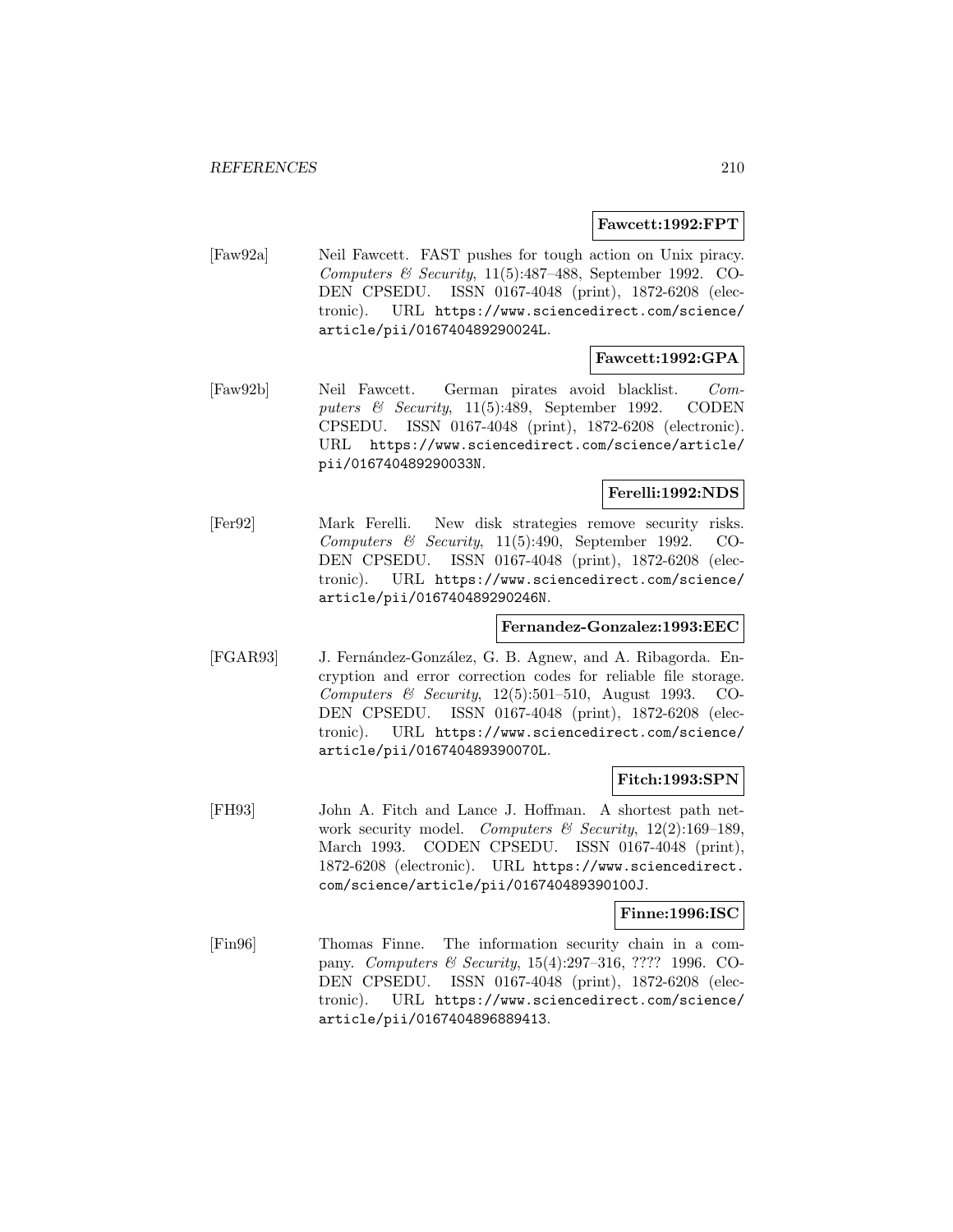## **Finne:1997:ISI**

[Fin97a] Thomas Finne. Information security implemented in: the theory on stock market efficiency, Markowitz's portfolio theory and porter's value chain. Computers  $\mathcal C$  Security, 16(6):469– 479, ???? 1997. CODEN CPSEDU. ISSN 0167-4048 (print), 1872-6208 (electronic). URL https://www.sciencedirect. com/science/article/pii/S016740489784641X.

## **Finne:1997:WIS**

[Fin97b] Thomas Finne. What are the information security risks in decision support systems and data warehousing? Computers & Security, 16(3):197–204, ???? 1997. CODEN CPSEDU. ISSN 0167-4048 (print), 1872-6208 (electronic). URL https://www.sciencedirect.com/science/article/ pii/S0167404897845129.

## **Finne:1998:CFI**

[Fin98a] Thomas Finne. A conceptual framework for information security management. Computers & Security,  $17(4):303-307$ , ???? 1998. CODEN CPSEDU. ISSN 0167-4048 (print), 1872- 6208 (electronic). URL https://www.sciencedirect.com/ science/article/pii/S0167404898800102.

### **Finne:1998:TCD**

[Fin98b] Thomas Finne. The three categories of decision-making and information security. Computers & Security,  $17(5):397-405$ , ???? 1998. CODEN CPSEDU. ISSN 0167-4048 (print), 1872- 6208 (electronic). URL https://www.sciencedirect.com/ science/article/pii/S016740489880045X.

#### **Foley:1997:BCW**

[Fol97] Simon N. Foley. Building Chinese walls in standard  $\text{Unix}^{TM}$ Computers & Security, 16(6):551–563, ???? 1997. CO-DEN CPSEDU. ISSN 0167-4048 (print), 1872-6208 (electronic). URL https://www.sciencedirect.com/science/ article/pii/S0167404897000102.

### **Ford:1998:MYL**

[For98a] Richard Ford. May you live in interesting times. Computers & Security, 17(7):575–578, ???? 1998. CODEN CPSEDU. ISSN 0167-4048 (print), 1872-6208 (electronic).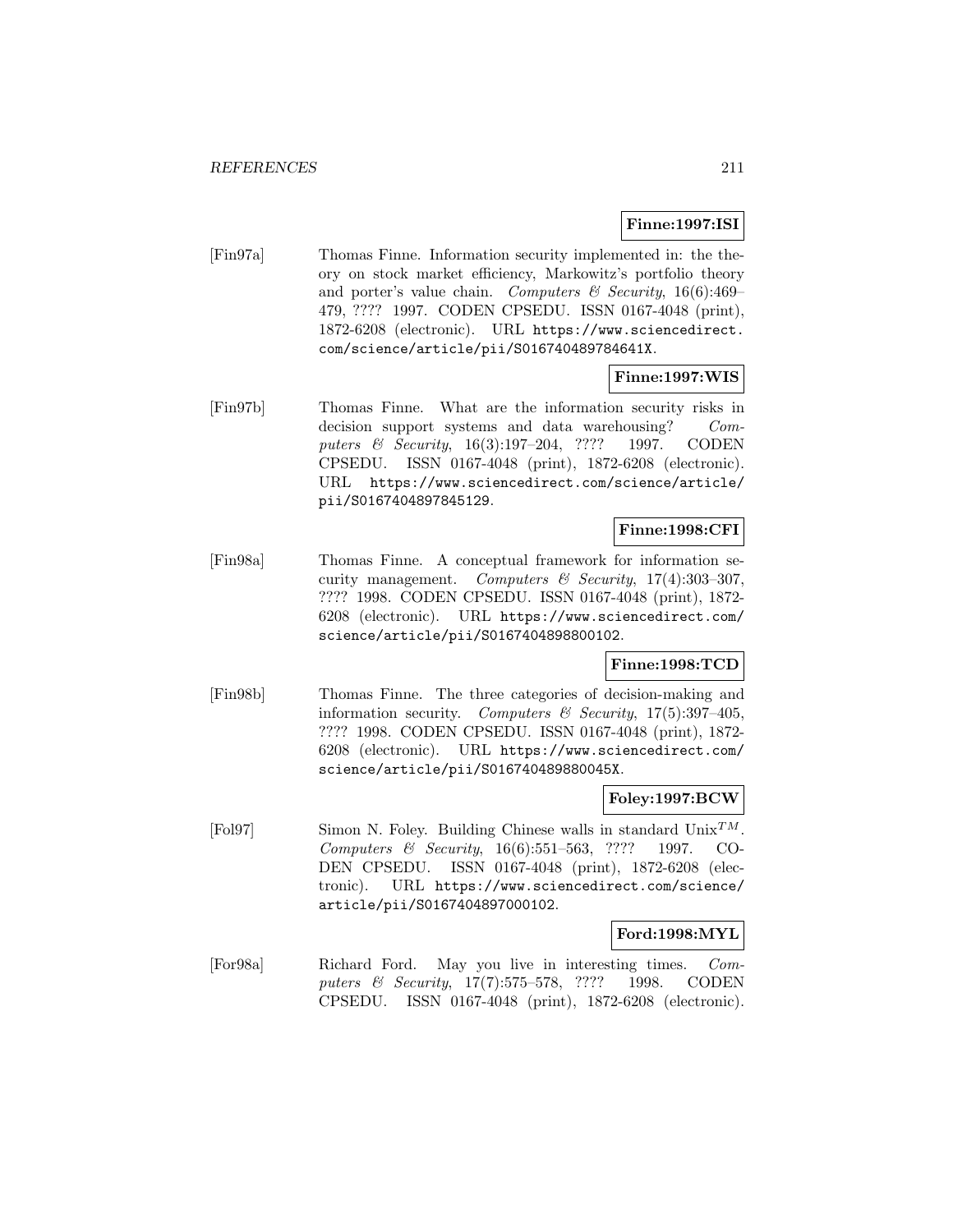URL https://www.sciencedirect.com/science/article/ pii/S0167404899800558.

## **Ford:1998:WLD**

[For98b] Richard Ford. What a little definition can do ... . Computers & Security, 17(2):110-114, ???? 1998. CODEN CPSEDU. ISSN 0167-4048 (print), 1872-6208 (electronic). URL https://www.sciencedirect.com/science/article/ pii/S0167404897819785.

### **Ford:1999:MTR**

[For99a] Richard Ford. Malware: Troy revisited. Computers & Security, 18(2):105–108, ???? 1999. CODEN CPSEDU. ISSN 0167-4048 (print), 1872-6208 (electronic). URL https://www. sciencedirect.com/science/article/pii/S0167404899800273.

#### **Ford:1999:NSM**

[For99b] Richard Ford. No suprises in Melissa land. Computers & Security, 18(4):300–302, ???? 1999. CODEN CPSEDU. ISSN 0167-4048 (print), 1872-6208 (electronic). URL https://www.sciencedirect.com/science/article/ pii/S016740489980073X.

### **France:1995:DPI**

[Fra95] Elizabeth France. Data protection in the information superhighway era. Computers & Security,  $14(5):424$ , ???? 1995. CODEN CPSEDU. ISSN 0167-4048 (print), 1872-6208 (electronic). URL https://www.sciencedirect.com/science/ article/pii/016740489597141V.

### **Frank:1996:SIV**

[Fra96] Robert L. (Bob) Frank. Security issues in the virtual corporation. Computers & Security, 15(6):471–476, ???? 1996. CODEN CPSEDU. ISSN 0167-4048 (print), 1872-6208 (electronic). URL https://www.sciencedirect.com/science/ article/pii/S0167404897831203.

### **Farmer:1995:IVE**

[FW95] Doc Farmer and S. G. Warburg. Internal vs. external IT audits — or — mapping out a war zone? Computers & Security, 14(5):419-420, ???? 1995. CODEN CPSEDU. ISSN 0167-4048 (print), 1872-6208 (electronic).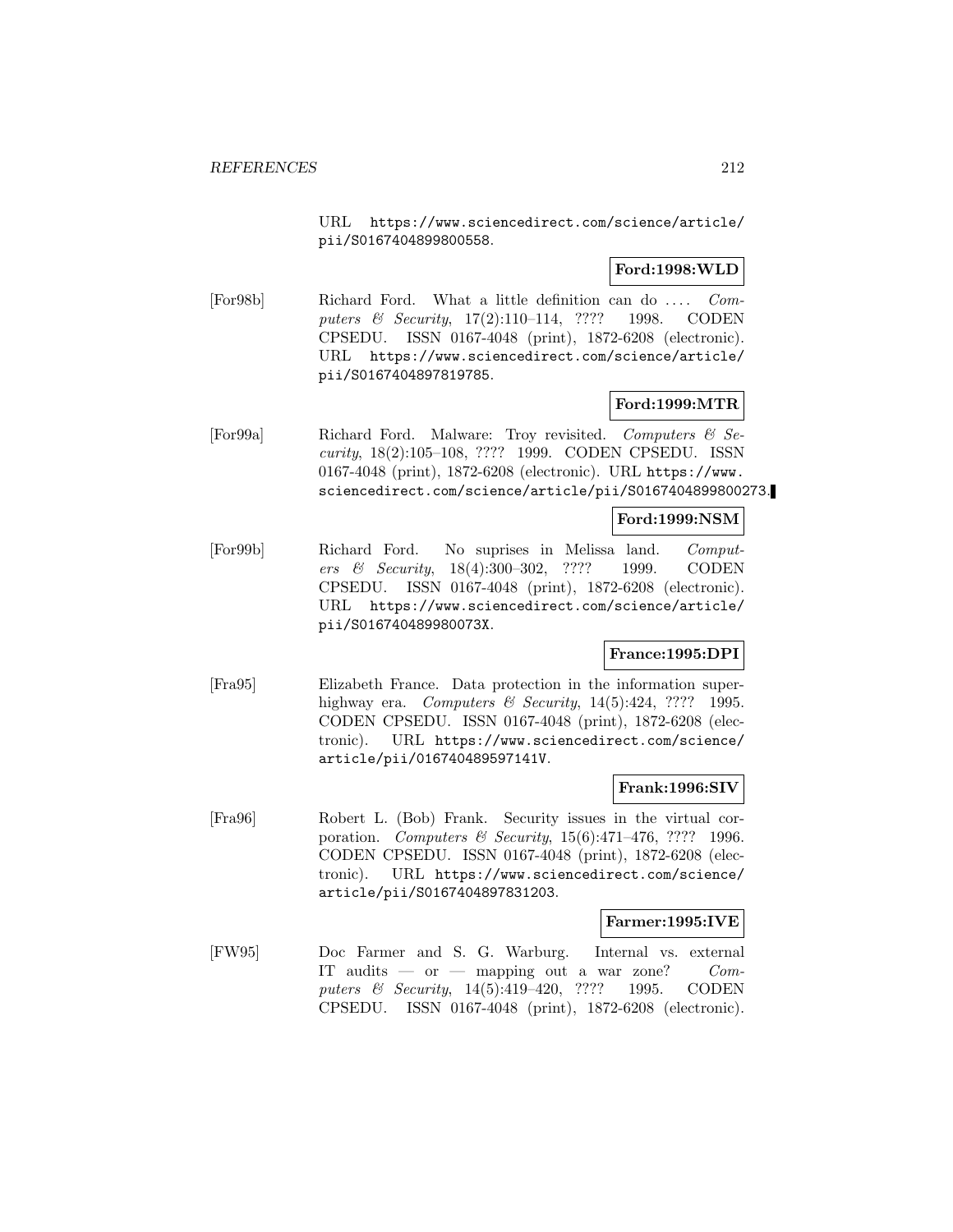URL https://www.sciencedirect.com/science/article/ pii/016740489597121P.

### **Furnell:1999:CHC**

[FW99] S. M. Furnell and M. J. Warren. Computer hacking and cyber terrorism: the real threats in the new millennium? Computers & Security, 18(1):28–34, ???? 1999. CO-DEN CPSEDU. ISSN 0167-4048 (print), 1872-6208 (electronic). URL https://www.sciencedirect.com/science/ article/pii/S0167404899800066.

# **Galliers:1995:ATC**

[Gal95] Kevin Galliers. AI techniques to counter financial fraud. Computers & Security, 14(5):426, ???? 1995. CODEN CPSEDU. ISSN 0167-4048 (print), 1872-6208 (electronic). URL https://www.sciencedirect.com/science/article/ pii/0167404895971462.

## **Ganley:1994:DST**

[Gan94] Michael J. Ganley. Digital signatures and their uses. Computers & Security, 13(5):385-391, ???? 1994. CODEN CPSEDU. ISSN 0167-4048 (print), 1872-6208 (electronic). URL https://www.sciencedirect.com/science/article/ pii/0167404894900310.

### **Gollmann:1993:ASD**

[GBD93] Dieter Gollmann, Thomas Beth, and Frank Damm. Authentication services in distributed systems. Computers  $\mathcal{C}$  Security, 12(8):753–764, December 1993. CODEN CPSEDU. ISSN 0167-4048 (print), 1872-6208 (electronic). URL https://www. sciencedirect.com/science/article/pii/0167404893900413.

## **Gustafson:1994:CPM**

[GDNC94] H. Gustafson, E. Dawson, L. Nielsen, and W. Caelli. A computer package for measuring the strength of encryption algorithms. Computers & Security, 13(8):687–697, ???? 1994. CODEN CPSEDU. ISSN 0167-4048 (print), 1872-6208 (electronic). URL https://www.sciencedirect.com/science/ article/pii/0167404894900515.

### **Gentile:1994:SEI**

[GGG<sup>+</sup>94] Francesco Gentile, Luigi Giuri, Franco Guida, Emilio Montolivo, and Michele Volpe. Security evaluation in information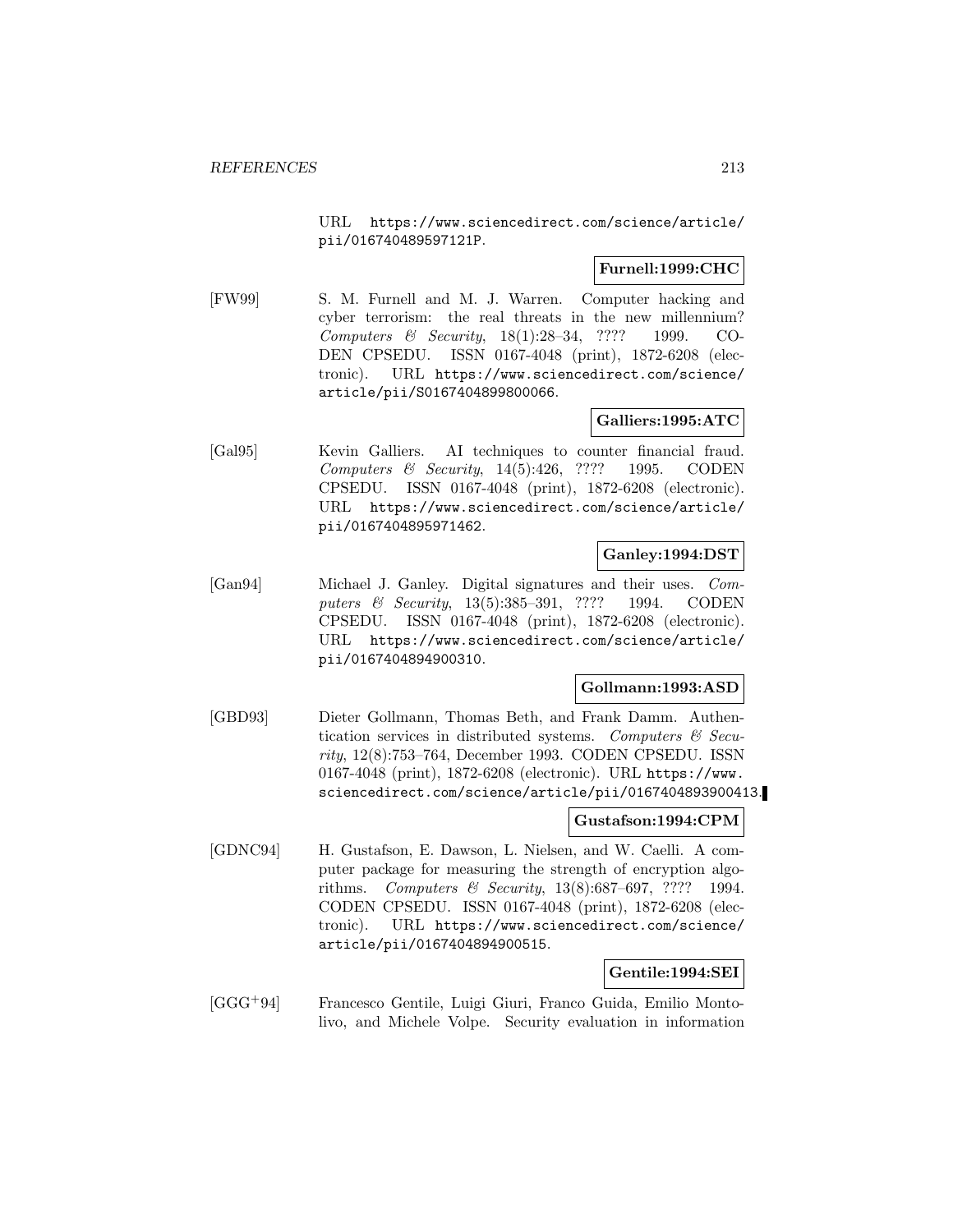technology standards. Computers  $\mathcal B$  Security, 13(8):647–650, ???? 1994. CODEN CPSEDU. ISSN 0167-4048 (print), 1872- 6208 (electronic). URL https://www.sciencedirect.com/ science/article/pii/0167404894900442.

## **Gilbert:1992:BSS**

[Gil92] Françoise Gilbert. Breach of system security and theft of data: Legal aspects and preventive measures. Computers & Security, 11(6):508–517, October 1992. CODEN CPSEDU. ISSN 0167-4048 (print), 1872-6208 (electronic). URL https://www.sciencedirect.com/science/article/ pii/016740489290183R.

# **Gritzalis:1992:ZKP**

[GKG92] Dimitris Gritzalis, Sokratis Katsikas, and Stefanos Gritzalis. A zero knowledge probabilistic login protocol. Computers & Security, 11(8):733–745, December 1992. CO-DEN CPSEDU. ISSN 0167-4048 (print), 1872-6208 (electronic). URL https://www.sciencedirect.com/science/ article/pii/016740489290129F.

### **Gritzalis:1992:DAR**

[GKKT92] D. Gritzalis, S. Katsikas, J. Keklikoglou, and A. Tomaras. Determining access rights for medical information systems. Computers & Security, 11(2):149–161, April 1992. CO-DEN CPSEDU. ISSN 0167-4048 (print), 1872-6208 (electronic). URL https://www.sciencedirect.com/science/ article/pii/016740489290042P.

#### **Gennaro:1997:TPC**

[GKM<sup>+</sup>97] Rosario Gennaro, Paul Karger, Stephen Matyas, Mohammad Peyravian Allen Roginsky, David Safford, Michael Willett, and Nev Zunic. Two-phase cryptographic key recovery system. Computers & Security, 16(6):481–506, ???? 1997. CO-DEN CPSEDU. ISSN 0167-4048 (print), 1872-6208 (electronic). URL https://www.sciencedirect.com/science/ article/pii/S0167404897846421.

### **Gliss:1990:EGH**

[Gli90] Hans Gliss. East Germany — haven for software piracy. Computers & Security, 9(5):391–393, August 1990. CO-DEN CPSEDU. ISSN 0167-4048 (print), 1872-6208 (elec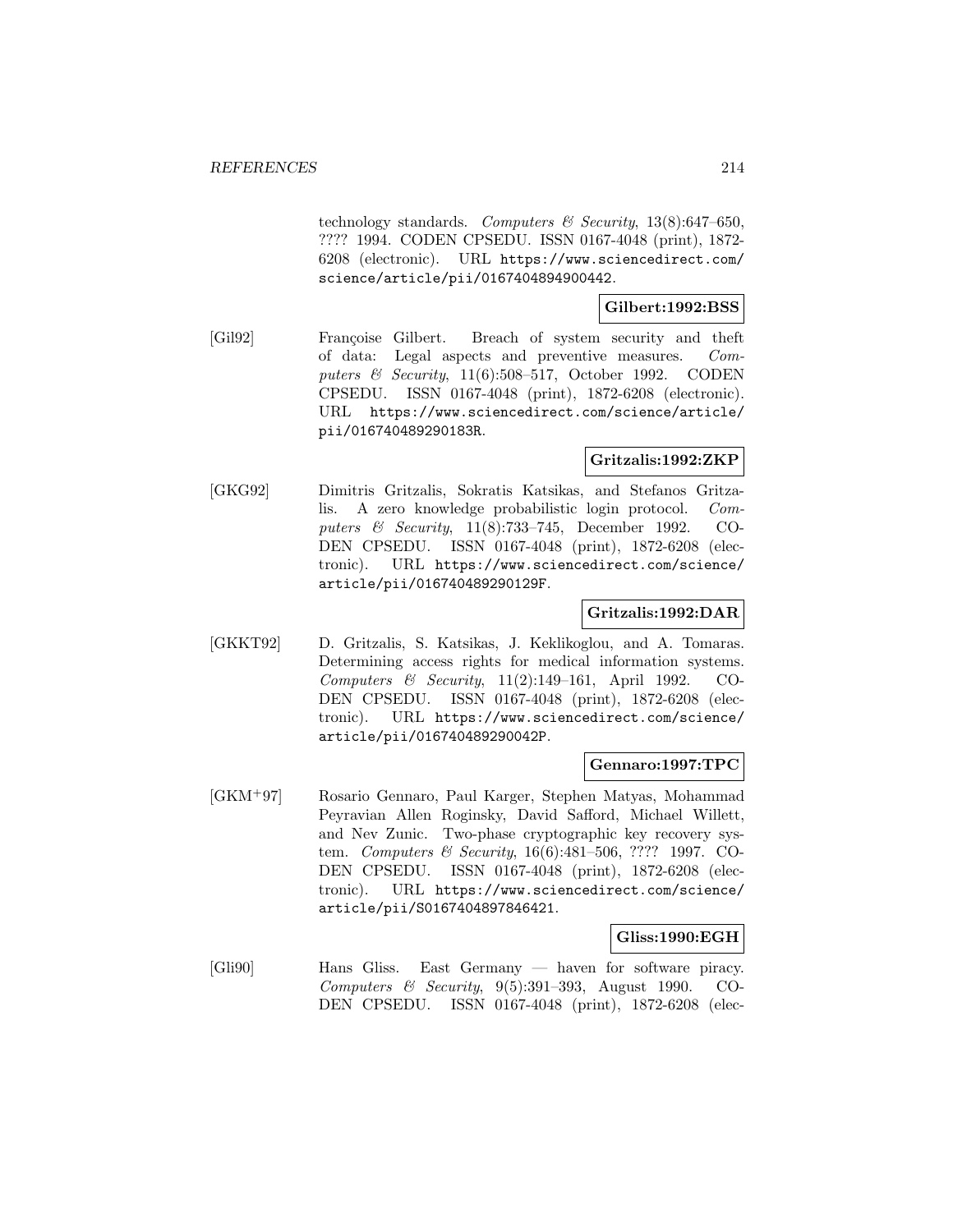tronic). URL https://www.sciencedirect.com/science/ article/pii/0167404890900685.

## **Gordon:1995:I**

[Gor95a] Sarah Gordon. Internet 101. Computers & Security, 14(7):599– 604, ???? 1995. CODEN CPSEDU. ISSN 0167-4048 (print), 1872-6208 (electronic). URL https://www.sciencedirect. com/science/article/pii/016740489681666X.

### **Gordon:1995:PVT**

[Gor95b] Sarah Gordon. Publication of vulnerabilities and tools. Computers & Security, 14(5):417, ???? 1995. CODEN CPSEDU. ISSN 0167-4048 (print), 1872-6208 (electronic). URL https://www.sciencedirect.com/science/article/ pii/0167404896900383.

#### **Gordon:1995:SER**

[Gor95c] Sarah Gordon. Social engineering — recognizing intruders. Computers & Security, 14(5):424, ???? 1995. CO-DEN CPSEDU. ISSN 0167-4048 (print), 1872-6208 (electronic). URL https://www.sciencedirect.com/science/ article/pii/016740489597144Y.

## **Gordon:1995:TEC**

[Gor95d] Sarah Gordon. Technologically enabled crime: Shifting paradigms for the year 2000. Computers & Security,  $14(5):391-$ 402, ???? 1995. CODEN CPSEDU. ISSN 0167-4048 (print), 1872-6208 (electronic). URL https://www.sciencedirect. com/science/article/pii/016740489597090W.

### **Gordon:1997:IFW**

[Gor97] Sarah Gordon. Information flow within the globally connected environment. Computers & Security,  $16(6):525$ , ???? 1997. CODEN CPSEDU. ISSN 0167-4048 (print), 1872- 6208 (electronic). URL https://www.sciencedirect.com/ science/article/pii/S0167404897846974.

### **Gordon:1998:BC**

[Gor98] Sarah Gordon. Breaking the chain. Computers & Security, 17(7):586–588, ???? 1998. CODEN CPSEDU. ISSN 0167-4048 (print), 1872-6208 (electronic). URL https://www. sciencedirect.com/science/article/pii/S0167404899800583.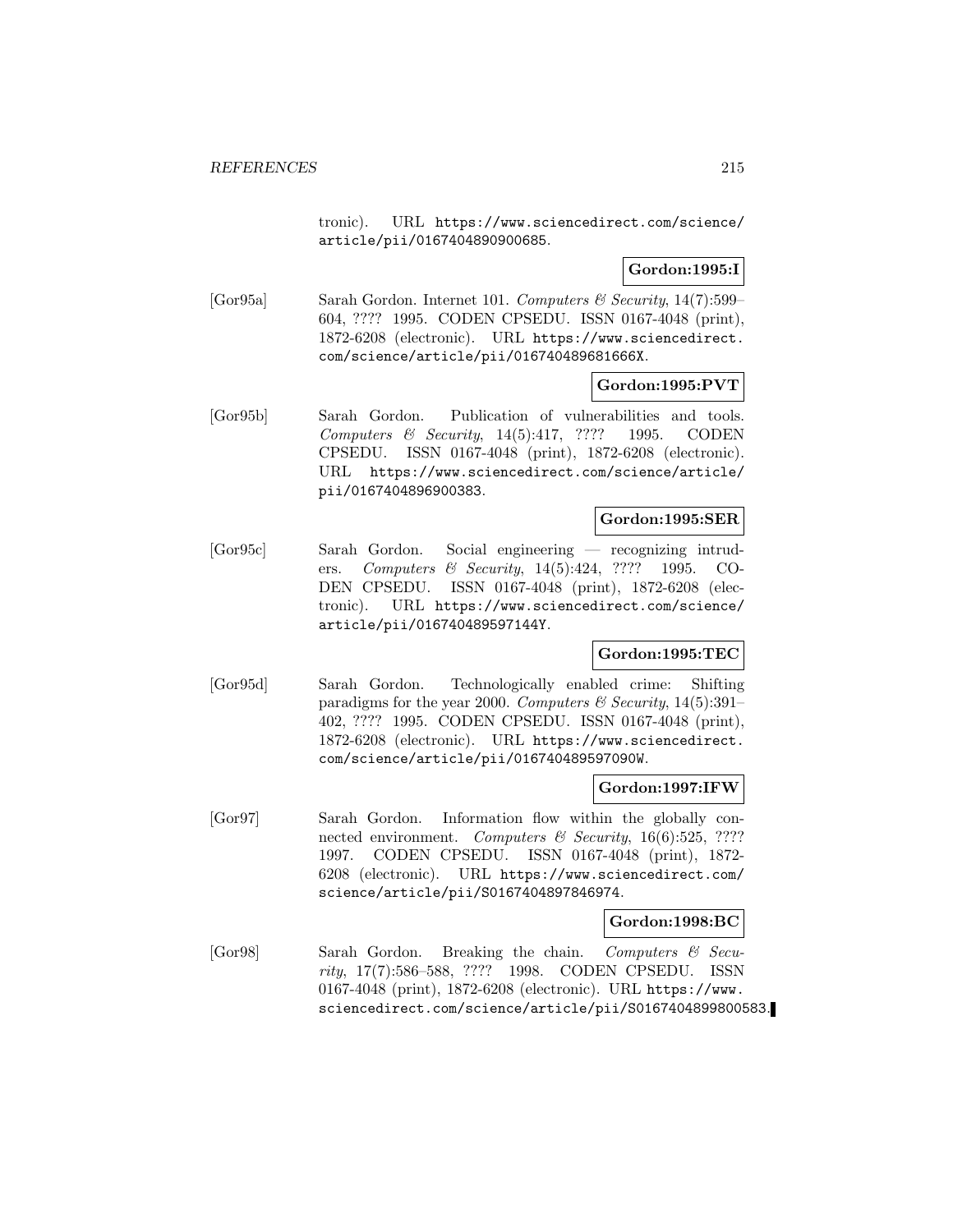#### **Gordon:1999:TT**

[Gor99] Sarah Gordon. Telephone tales. Computers & Security, 18 (2):120–123, ???? 1999. CODEN CPSEDU. ISSN 0167- 4048 (print), 1872-6208 (electronic). URL https://www. sciencedirect.com/science/article/pii/S0167404899900494.

#### **Gritzalis:1997:BSP**

[Gri97] Dimitris Gritzalis. A baseline security policy for distributed healthcare information systems. Computers  $\mathcal C$  Security, 16 (8):709–719, ???? 1997. CODEN CPSEDU. ISSN 0167- 4048 (print), 1872-6208 (electronic). URL https://www. sciencedirect.com/science/article/pii/S0167404897000096.

### **Goyal:1991:ACD**

[GS91] M. L. Goyal and G. V. Singh. Access control in distributed heterogeneous database management systems. Computers & Security, 10(7):661–669, November 1991. CO-DEN CPSEDU. ISSN 0167-4048 (print), 1872-6208 (electronic). URL https://www.sciencedirect.com/science/ article/pii/016740489190124V.

### **Gritzalis:1991:DSM**

[GTKK91] D. Gritzalis, A. Tomaras, S. Katsikas, and J. Keklikoglou. Data security in medical information systems: the Greek case. Computers & Security,  $10(2):141-159$ , April 1991. CO-DEN CPSEDU. ISSN 0167-4048 (print), 1872-6208 (electronic). URL https://www.sciencedirect.com/science/ article/pii/0167404891900082.

#### **Graham:1992:PSN**

[GW92] I. G. Graham and S. H. Wieten. The PC as a secure network workstation. Computers & Security,  $11(3):237-244$ , May 1992. CODEN CPSEDU. ISSN 0167-4048 (print), 1872- 6208 (electronic). URL https://www.sciencedirect.com/ science/article/pii/0167404892902023.

#### **Ha:1992:CFN**

[Ha92] Tu Thanh Ha. Computer files need more safeguards, hospitals told. Computers & Security, 11(5):487, September 1992. CODEN CPSEDU. ISSN 0167-4048 (print), 1872-6208 (electronic). URL https://www.sciencedirect.com/science/ article/pii/016740489290022J.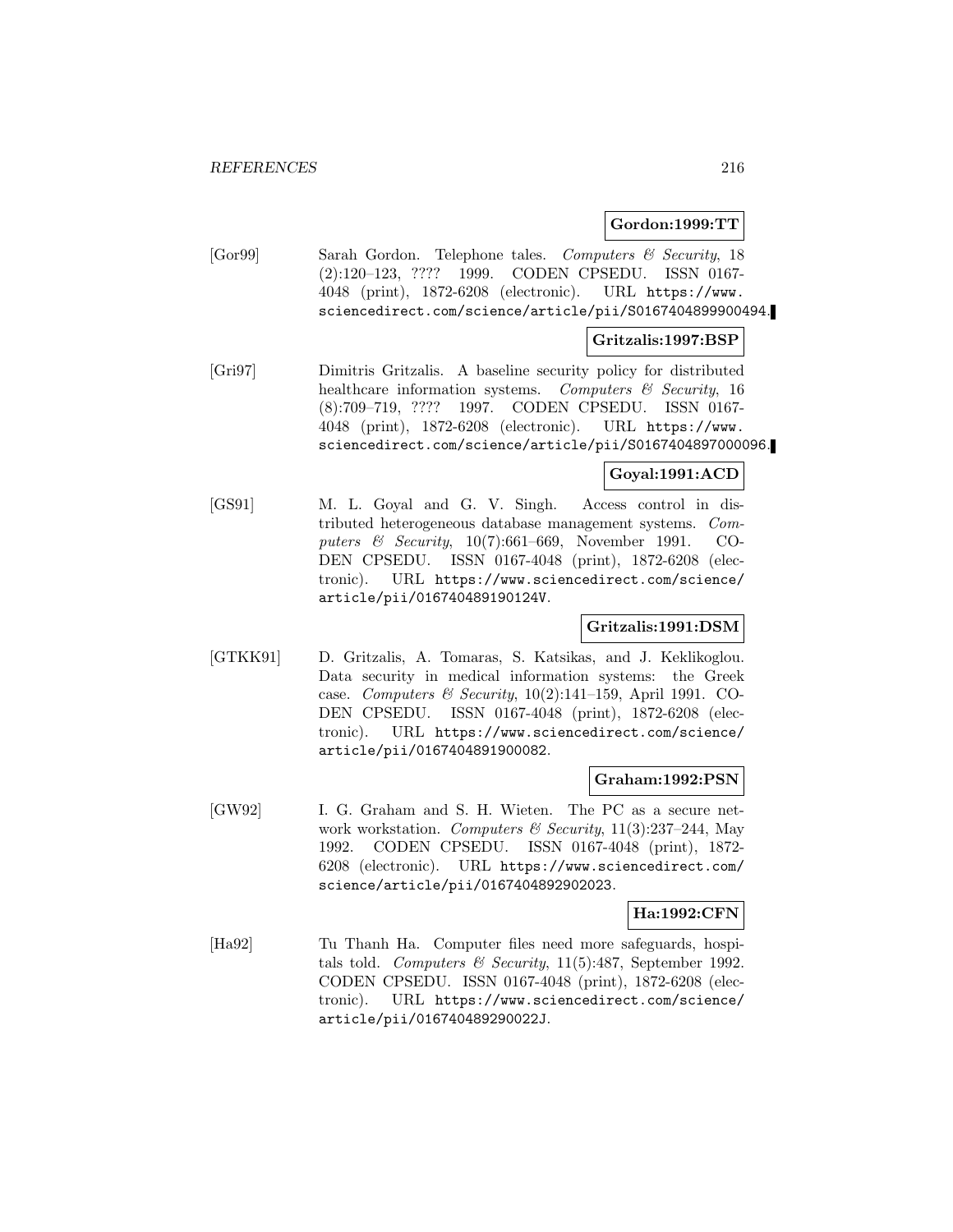## **Hancock:1995:DRA**

[Han95a] Bill Hancock. Dial-up and remote access facilities for LANs. Computers & Security, 14(5):424, ???? 1995. CODEN CPSEDU. ISSN 0167-4048 (print), 1872-6208 (electronic). URL https://www.sciencedirect.com/science/article/ pii/016740489597142W.

#### **Hancock:1995:FIS**

[Hang5b] Bill Hancock. Future of Internet security. Computers  $\mathcal{B}$  Security, 14(5):417, ???? 1995. CODEN CPSEDU. ISSN 0167-4048 (print), 1872-6208 (electronic). URL https://www. sciencedirect.com/science/article/pii/016740489597108M.

#### **Hanson:1995:IAS**

[Han95c] Lesley Hanson. The impact of ATM on security in the data network. *Computers & Security*, 14(5):422, ???? 1995. CO-DEN CPSEDU. ISSN 0167-4048 (print), 1872-6208 (electronic). URL https://www.sciencedirect.com/science/ article/pii/0167404896900425.

# **Hancock:1998:Ea**

[Han98a] Bill Hancock. From the editor. Computers  $\mathcal{C}$  Security, 17(1):2– 4, ???? 1998. CODEN CPSEDU. ISSN 0167-4048 (print), 1872-6208 (electronic). URL https://www.sciencedirect. com/science/article/pii/S0167404897802416.

#### **Hancock:1998:Eb**

[Han98b] Bill Hancock. From the Editor. Computers  $\mathcal C$  Security, 17(2): 96–97, ???? 1998. CODEN CPSEDU. ISSN 0167-4048 (print), 1872-6208 (electronic). URL https://www.sciencedirect. com/science/article/pii/S0167404897819761.

## **Hancock:1998:Ec**

[Han98c] Bill Hancock. From the editor. Computers & Security, 17 (3):190–191, ???? 1998. CODEN CPSEDU. ISSN 0167- 4048 (print), 1872-6208 (electronic). URL https://www. sciencedirect.com/science/article/pii/S0167404898803088.

#### **Hancock:1998:Ed**

[Han98d] Bill Hancock. From the editor. Computers & Security, 17 (4):278–279, ???? 1998. CODEN CPSEDU. ISSN 0167- 4048 (print), 1872-6208 (electronic). URL https://www. sciencedirect.com/science/article/pii/S0167404898800060.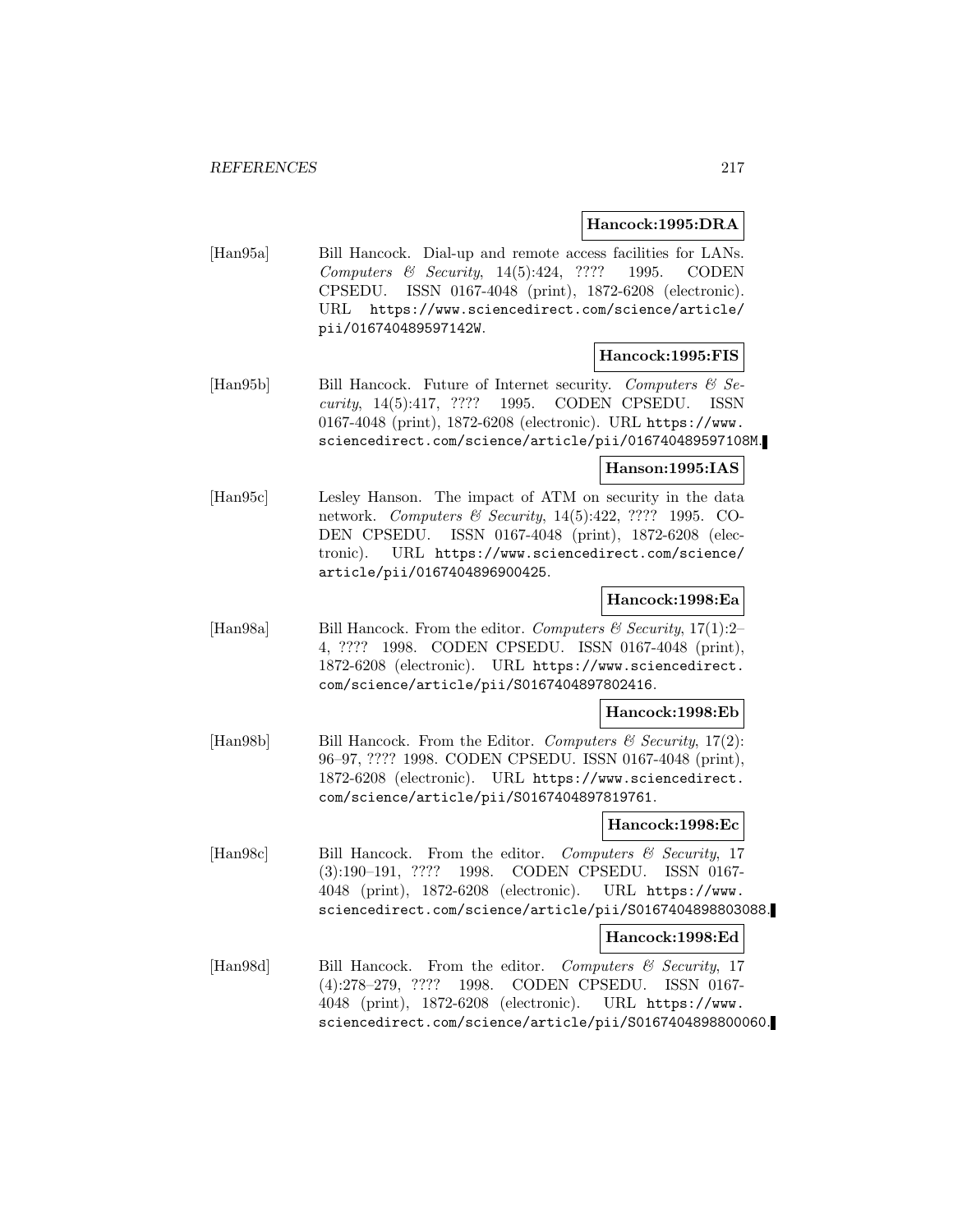#### **Hancock:1998:Ee**

[Han98e] Bill Hancock. From the editor. Computers & Security, 17 (5):368–369, ???? 1998. CODEN CPSEDU. ISSN 0167- 4048 (print), 1872-6208 (electronic). URL https://www. sciencedirect.com/science/article/pii/S0167404898800011.

#### **Hancock:1998:Ef**

[Han98f] Bill Hancock. From the editor. Computers & Security, 17 (6):460–461, ???? 1998. CODEN CPSEDU. ISSN 0167- 4048 (print), 1872-6208 (electronic). URL https://www. sciencedirect.com/science/article/pii/S0167404898800679.

## **Hancock:1998:Eg**

[Han98g] Bill Hancock. From the editor. Computers & Security, 17 (7):562–563, ???? 1998. CODEN CPSEDU. ISSN 0167- 4048 (print), 1872-6208 (electronic). URL https://www. sciencedirect.com/science/article/pii/S0167404899800534.

#### **Hancock:1998:Eh**

[Han98h] Bill Hancock. From the editor. Computers & Security, 17 (8):652–653, ???? 1998. CODEN CPSEDU. ISSN 0167- 4048 (print), 1872-6208 (electronic). URL https://www. sciencedirect.com/science/article/pii/S0167404898800953.

# **Hancock:1998:SGP**

[Han98i] Bill Hancock. Security goes prime-time. Computers & Security, 17(1):5–13, ???? 1998. CODEN CPSEDU. ISSN 0167-4048 (print), 1872-6208 (electronic). URL https://www. sciencedirect.com/science/article/pii/S0167404897802428.

## **Hancock:1998:STG**

[Han98j] Bill Hancock. Security tradeshows — good or bad? Computers & Security, 17(6):462–474, ???? 1998. CODEN CPSEDU. ISSN 0167-4048 (print), 1872-6208 (electronic). URL https://www.sciencedirect.com/science/article/ pii/S0167404898800680.

#### **Hancock:1998:SVa**

[Han98k] Bill Hancock. Security views. Computers & Security, 17(3):192-200, ???? 1998. CODEN CPSEDU. ISSN 0167-4048 (print), 1872-6208 (electronic). URL https://www.sciencedirect. com/science/article/pii/S016740489880309X.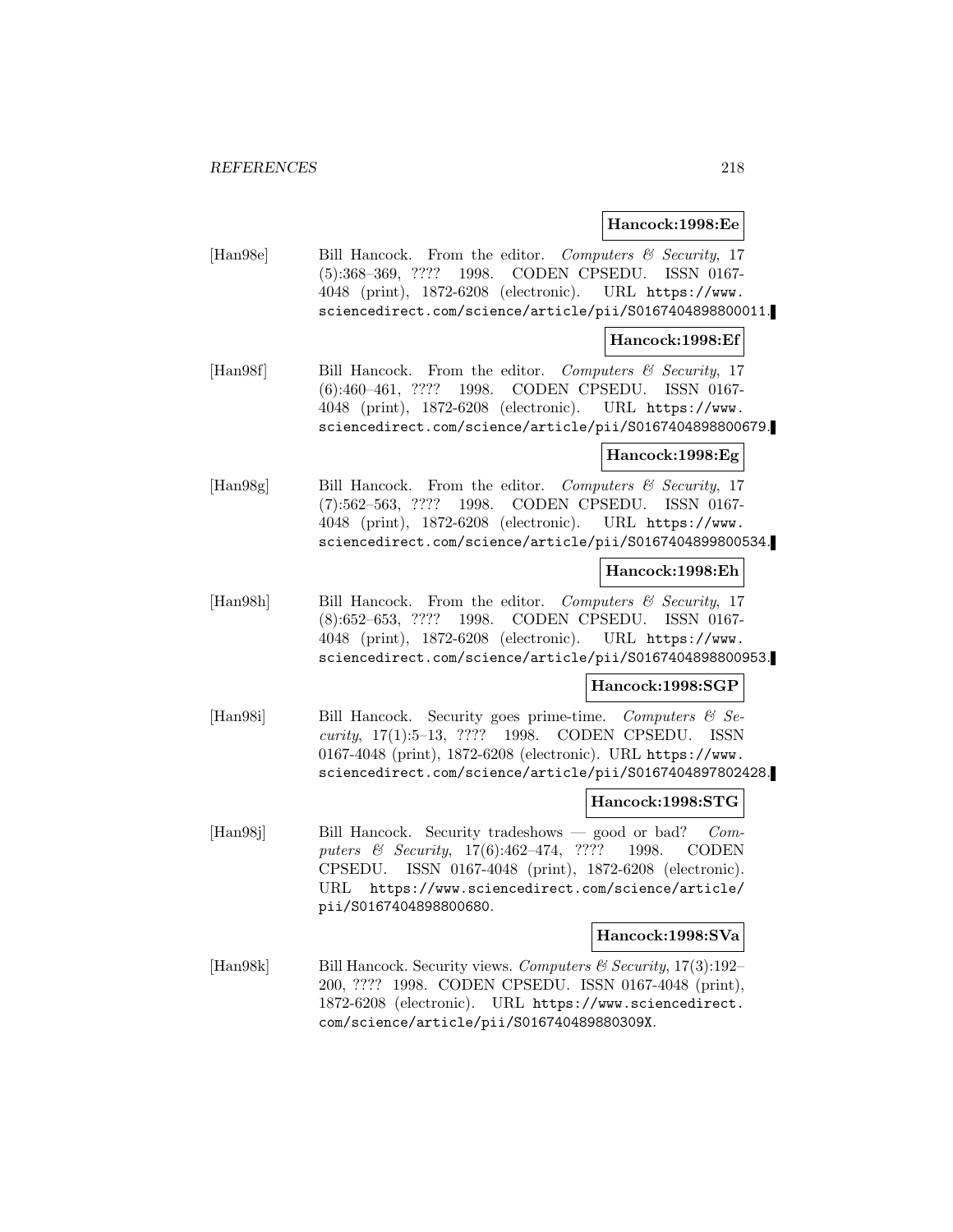#### **Hancock:1998:SVb**

[Han98l] Bill Hancock. Security views. Computers  $\mathcal{B}$  Security, 17(4):280– 292, ???? 1998. CODEN CPSEDU. ISSN 0167-4048 (print), 1872-6208 (electronic). URL https://www.sciencedirect. com/science/article/pii/S0167404898800072.

#### **Hancock:1998:SVc**

[Han98m] Bill Hancock. Security views. Computers & Security, 17(8):654– 666, ???? 1998. CODEN CPSEDU. ISSN 0167-4048 (print), 1872-6208 (electronic). URL https://www.sciencedirect. com/science/article/pii/S0167404898800965.

#### **Hancock:1998:WDY**

[Han98n] Bill Hancock. Who do you call for, CISSP. Computers & Security, 17(2):99–109, ???? 1998. CODEN CPSEDU. ISSN 0167-4048 (print), 1872-6208 (electronic). URL https://www.sciencedirect.com/science/article/ pii/S0167404897819773.

## **Hancock:1998:WRM**

[Han98o] Bill Hancock. Windows-98, RIP and my adrenaline rush. Computers & Security, 17(7):564–574, ???? 1998. CO-DEN CPSEDU. ISSN 0167-4048 (print), 1872-6208 (electronic). URL https://www.sciencedirect.com/science/ article/pii/S0167404899800546.

#### **Hancock:1999:CFS**

[Han99a] Bill Hancock. 1999 CSI/FBI survey: Cyberattacks on the rise. Computers & Security, 18(3):188–189, ???? 1999. CO-DEN CPSEDU. ISSN 0167-4048 (print), 1872-6208 (electronic). URL https://www.sciencedirect.com/science/ article/pii/S0167404899909161.

#### **Hancock:1999:BFM**

[Han99b] Bill Hancock. 45% of big firms monitor workers. Computers & Security, 18(4):284–285, ???? 1999. CODEN CPSEDU. ISSN 0167-4048 (print), 1872-6208 (electronic). URL https://www.sciencedirect.com/science/article/ pii/S0167404899907034.

#### **Hancock:1999:IEM**

[Han99c] Bill Hancock. And if that is not enough — Mainland China and Taiwan engage in cyberwar. Computers & Security,  $18(6)$ :465–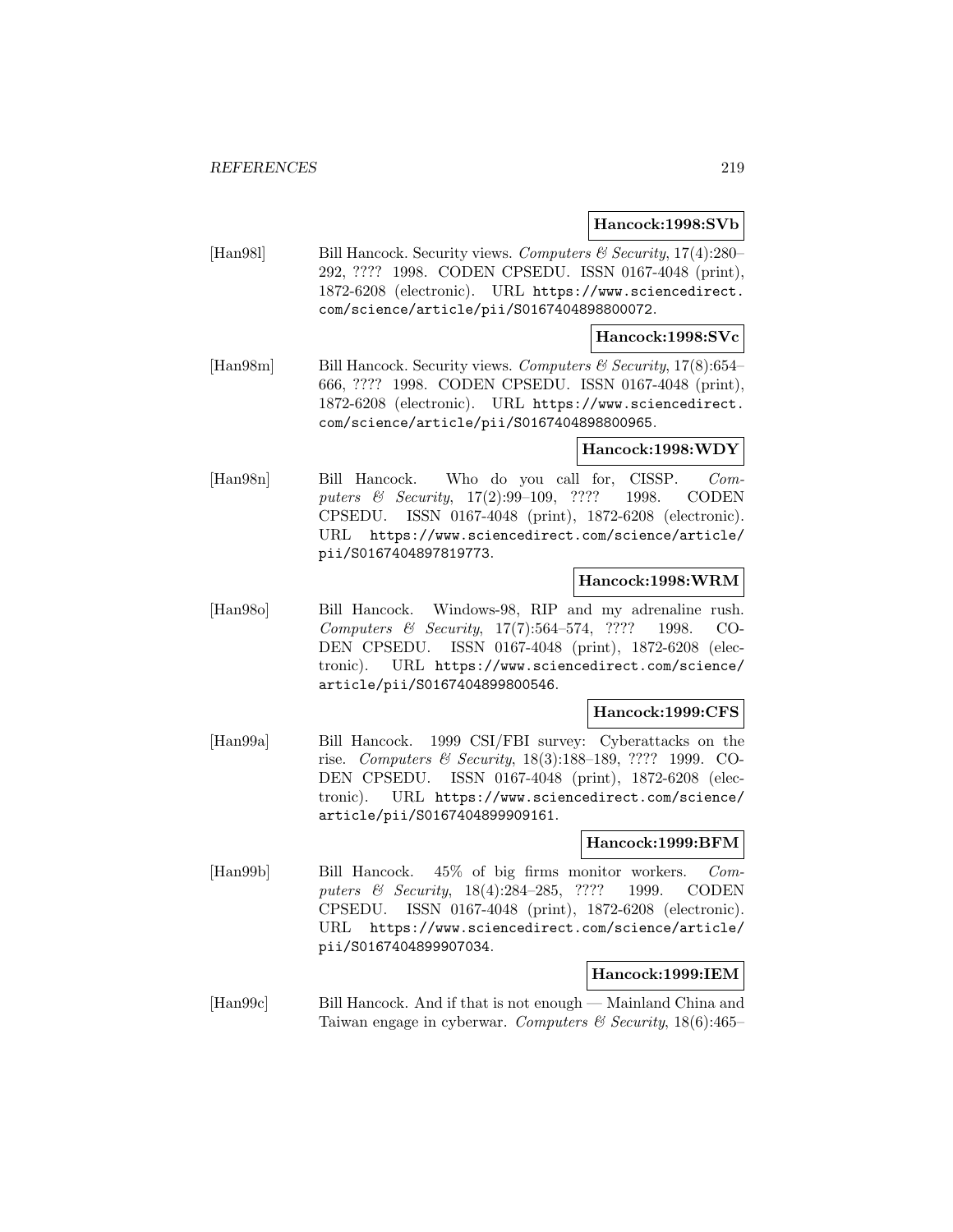466, ???? 1999. CODEN CPSEDU. ISSN 0167-4048 (print), 1872-6208 (electronic). URL https://www.sciencedirect. com/science/article/pii/S0167404899908350.

## **Hancock:1999:ASC**

[Han99d] Bill Hancock. Anonymizer service could compromise Kosovar residents need for privacy. Computers  $\mathcal C$  Security, 18(3):191– 192, ???? 1999. CODEN CPSEDU. ISSN 0167-4048 (print), 1872-6208 (electronic). URL https://www.sciencedirect. com/science/article/pii/S0167404899909203.

## **Hancock:1999:ACP**

[Han99e] Bill Hancock. Appeals-court panel says expor ban on encryption software is unlawful. Computers  $\mathcal{B}$  Security, 18(4):278– 279, ???? 1999. CODEN CPSEDU. ISSN 0167-4048 (print), 1872-6208 (electronic). URL https://www.sciencedirect. com/science/article/pii/S0167404899800716.

#### **Hancock:1999:ASP**

[Han99f] Bill Hancock. Application service provider (ASP) hosting centers are a security problem. Computers & Security,  $18(5):381-$ 382, ???? 1999. CODEN CPSEDU. ISSN 0167-4048 (print), 1872-6208 (electronic). URL https://www.sciencedirect. com/science/article/pii/S0167404899905928.

# **Hancock:1999:BOP**

[Han99g] Bill Hancock. Back orifice prevention tool to be released. Computers & Security, 18(3):195, ???? 1999. CODEN CPSEDU. ISSN 0167-4048 (print), 1872-6208 (electronic). URL https://www.sciencedirect.com/science/article/ pii/S0167404899909276.

## **Hancock:1999:BAY**

[Han99h] Bill Hancock. Being all that you can virtually be — cyberwar education gets formal. Computers & Security,  $18(4):282-$ 283, ???? 1999. CODEN CPSEDU. ISSN 0167-4048 (print), 1872-6208 (electronic). URL https://www.sciencedirect. com/science/article/pii/S0167404899907009.

## **Hancock:1999:BBB**

[Han99i] Bill Hancock. Better Business Bureau gets involved in online privacy. Computers & Security, 18(2):99–100, ???? 1999.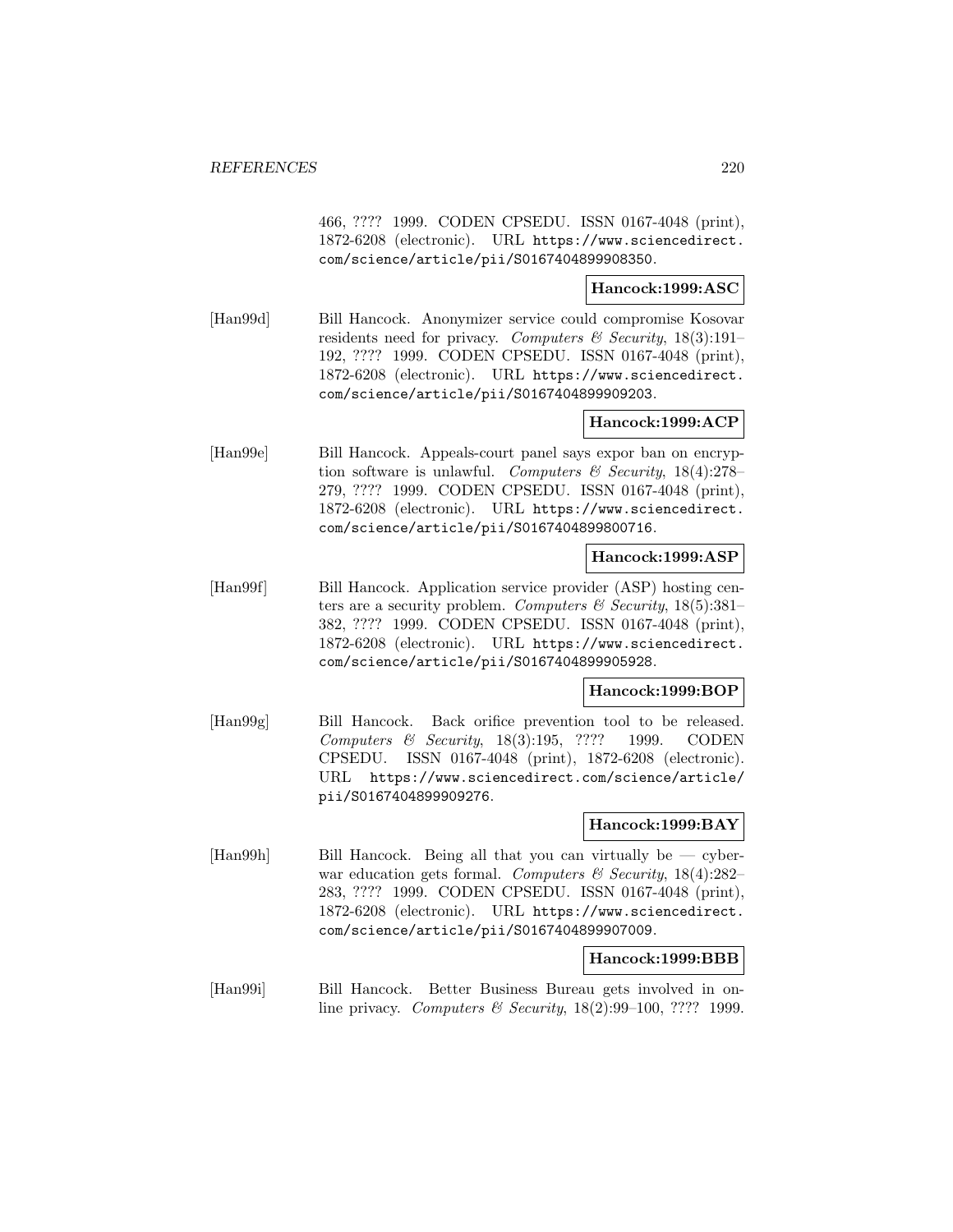CODEN CPSEDU. ISSN 0167-4048 (print), 1872-6208 (electronic). URL https://www.sciencedirect.com/science/ article/pii/S0167404899900378.

# **Hancock:1999:BCG**

[Han99j] Bill Hancock. British cyberpolice get new powers for good vs. evil. Computers & Security, 18(6):468–469, ???? 1999. CODEN CPSEDU. ISSN 0167-4048 (print), 1872-6208 (electronic). URL https://www.sciencedirect.com/science/ article/pii/S0167404899908398.

# **Hancock:1999:CGI**

[Han99k] Bill Hancock. China glides into Internet mainstream. Computers & Security, 18(3):186–188, ???? 1999. CODEN CPSEDU. ISSN 0167-4048 (print), 1872-6208 (electronic). URL https://www.sciencedirect.com/science/article/ pii/S0167404899909148.

#### **Hancock:1999:CIW**

[Han99l] Bill Hancock. China's internal war with the Falun Gong sect spills onto Internet. Computers & Security, 18(6):464-465, ???? 1999. CODEN CPSEDU. ISSN 0167-4048 (print), 1872- 6208 (electronic). URL https://www.sciencedirect.com/ science/article/pii/S0167404899908349.

## **Hancock:1999:CAS**

[Han99m] Bill Hancock. Cisco announces security associate partnership programme. Computers & Security,  $18(6):460-461$ , ???? 1999. CODEN CPSEDU. ISSN 0167-4048 (print), 1872- 6208 (electronic). URL https://www.sciencedirect.com/ science/article/pii/S0167404899908301.

## **Hancock:1999:CBC**

[Han99n] Bill Hancock. Clinton backs cyber-plan against Milosevic report. Computers & Security, 18(5):372, ???? 1999. CO-DEN CPSEDU. ISSN 0167-4048 (print), 1872-6208 (electronic). URL https://www.sciencedirect.com/science/ article/pii/S0167404899905849.

## **Hancock:1999:CPP**

[Han99o] Bill Hancock. Clinton proposes privacy controls. Computers & Security, 18(4):293–294, ???? 1999. CODEN CPSEDU. ISSN 0167-4048 (print), 1872-6208 (electronic).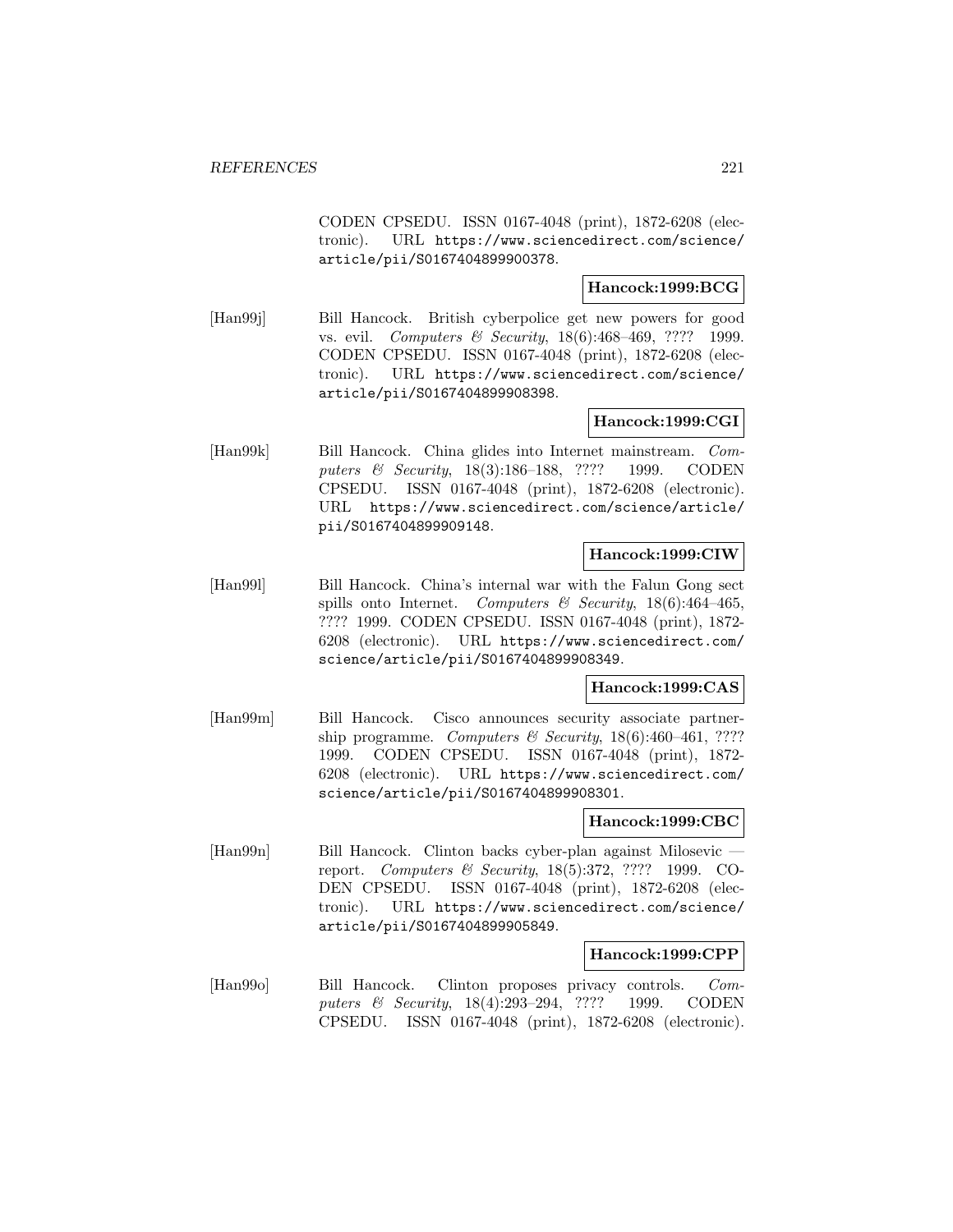URL https://www.sciencedirect.com/science/article/ pii/S0167404899907137.

## **Hancock:1999:CAC**

[Han99p] Bill Hancock. Conference to address combating Internet child pornography. Computers & Security, 18(6):469, ???? 1999. CODEN CPSEDU. ISSN 0167-4048 (print), 1872-6208 (electronic). URL https://www.sciencedirect.com/science/ article/pii/S0167404899908404.

## **Hancock:1999:CPO**

[Han99q] Bill Hancock. Congressional probe of online banking finds flaws. Computers & Security, 18(6):466–467, ???? 1999. CO-DEN CPSEDU. ISSN 0167-4048 (print), 1872-6208 (electronic). URL https://www.sciencedirect.com/science/ article/pii/S0167404899908374.

# **Hancock:1999:CDN**

[Han99r] Bill Hancock. Cybersquatting on domain names gets bitten by new laws in US. Computers  $\mathcal B$  Security, 18(6):469-470, ???? 1999. CODEN CPSEDU. ISSN 0167-4048 (print), 1872- 6208 (electronic). URL https://www.sciencedirect.com/ science/article/pii/S0167404899908416.

## **Hancock:1999:EAS**

[Han99s] Bill Hancock. eBay auction site gets compromised. Computers & Security, 18(3):186, ???? 1999. CODEN CPSEDU. ISSN 0167-4048 (print), 1872-6208 (electronic). URL https://www. sciencedirect.com/science/article/pii/S0167404899909136.

## **Hancock:1999:ECC**

[Han99t] Bill Hancock. Elliptical curve cryptography and standards for efficient cryptography group. Computers & Security, 18(1):4-15, ???? 1999. CODEN CPSEDU. ISSN 0167-4048 (print), 1872-6208 (electronic). URL https://www.sciencedirect. com/science/article/pii/S0167404899800029.

#### **Hancock:1999:EBH**

[Han99u] Bill Hancock. EU bill holds ISPs liable for web content. Computers & Security, 18(4):279–280, ???? 1999. CO-DEN CPSEDU. ISSN 0167-4048 (print), 1872-6208 (electronic). URL https://www.sciencedirect.com/science/ article/pii/S0167404899906971.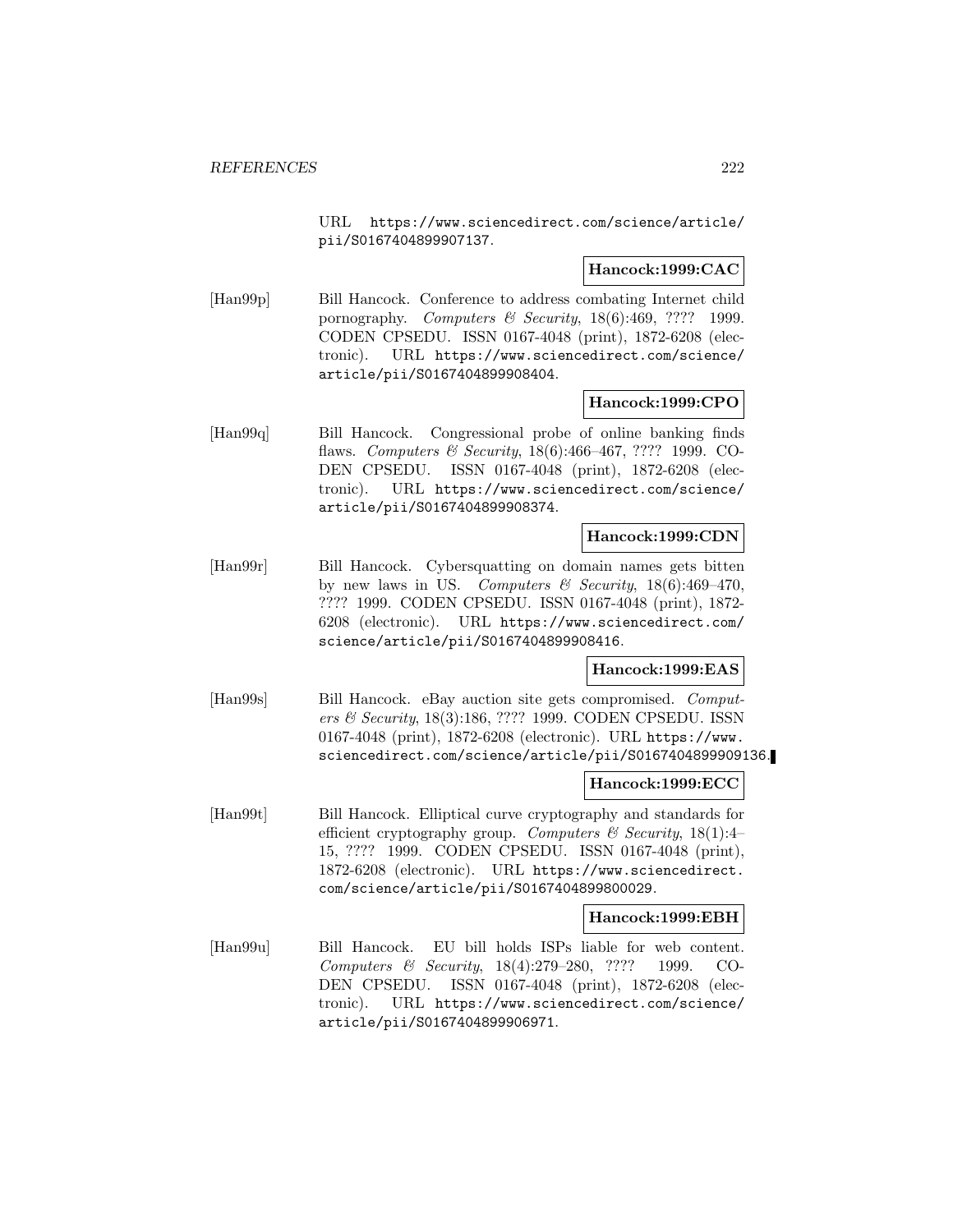## **Hancock:1999:EPP**

[Han99v] Bill Hancock. European Parliament promotes a safer Internet. Computers & Security, 18(2):98–99, ???? 1999. CO-DEN CPSEDU. ISSN 0167-4048 (print), 1872-6208 (electronic). URL https://www.sciencedirect.com/science/ article/pii/S0167404899900330.

## **Hancock:1999:EUC**

[Han99w] Bill Hancock. Experts: Use caution with white-hat hackers. Computers & Security, 18(4):285, ???? 1999. CO-DEN CPSEDU. ISSN 0167-4048 (print), 1872-6208 (electronic). URL https://www.sciencedirect.com/science/ article/pii/S0167404899907046.

## **Hancock:1999:FSA**

[Han99x] Bill Hancock. Finalists selected in AES bake-off. Computers & Security, 18(6):458, ???? 1999. CODEN CPSEDU. ISSN 0167-4048 (print), 1872-6208 (electronic). URL https://www. sciencedirect.com/science/article/pii/S0167404899908283.

#### **Hancock:1999:FBD**

[Han99y] Bill Hancock. Fingerprint biometrics devices just not catching on in the real world. Computers  $\mathcal C$  Security, 18(5):382– 383, ???? 1999. CODEN CPSEDU. ISSN 0167-4048 (print), 1872-6208 (electronic). URL https://www.sciencedirect. com/science/article/pii/S016740489990593X.

## **Hancock:1999:FIM**

[Han99z] Bill Hancock. First Internet e-mail corporate usage report; concludes e-mail abuse at epidemic levels. Computers  $\mathcal{C}$  Security, 18(3):188, ???? 1999. CODEN CPSEDU. ISSN 0167-4048 (print), 1872-6208 (electronic). URL https://www. sciencedirect.com/science/article/pii/S016740489990915X.

## **Hancock:1999:FLC**

[Han99-27] Bill Hancock. France lightens up cryptographic use. Computers & Security, 18(2):100, ???? 1999. CODEN CPSEDU. ISSN 0167-4048 (print), 1872-6208 (electronic). URL https://www. sciencedirect.com/science/article/pii/S0167404899900391.

## **Hancock:1999:FMS**

[Han99-28] Bill Hancock. 'free-mail' systems great targets for hackers. Computers & Security, 18(3):189, ???? 1999. CO-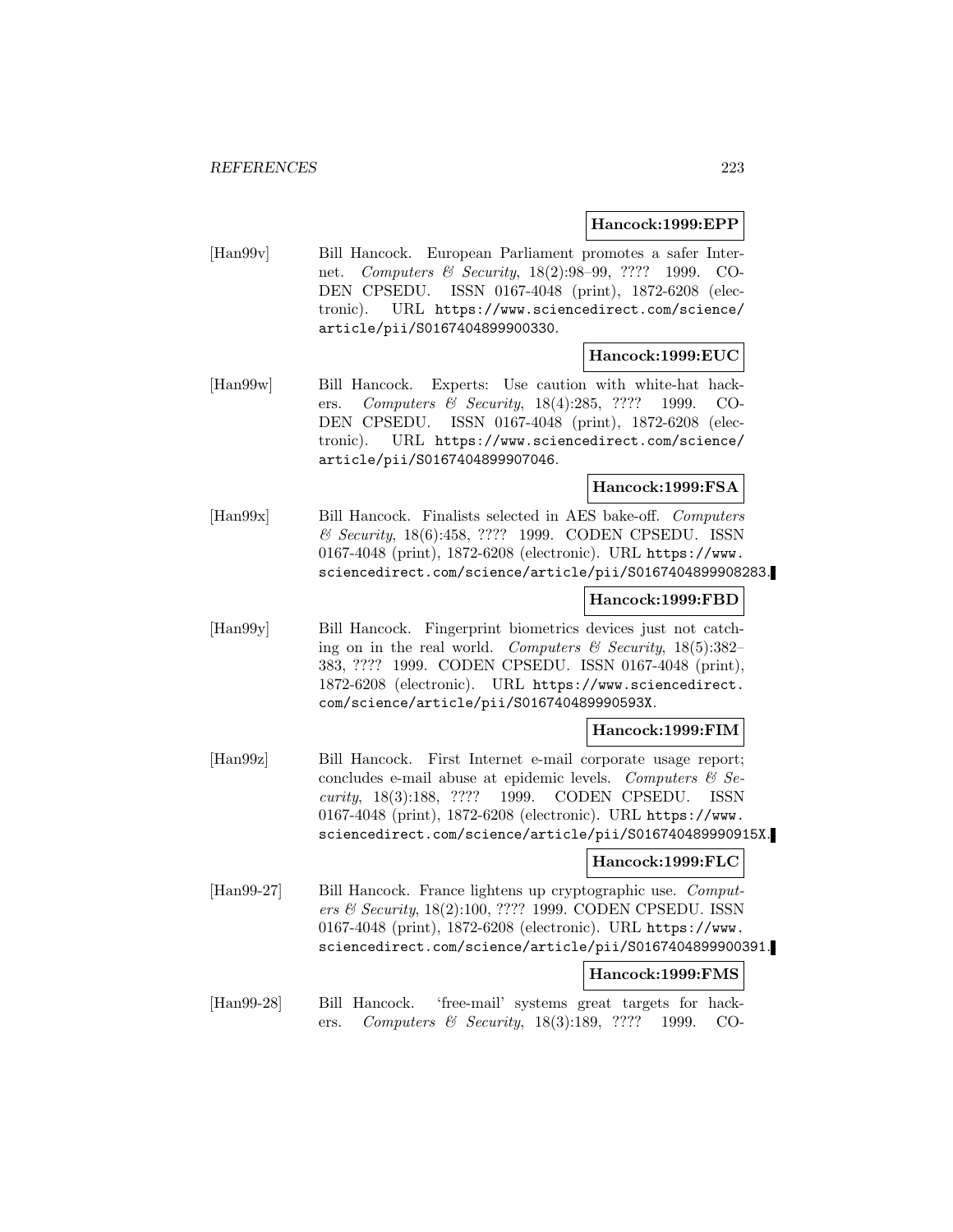DEN CPSEDU. ISSN 0167-4048 (print), 1872-6208 (electronic). URL https://www.sciencedirect.com/science/ article/pii/S0167404899909173.

## **Hancock:1999:Ea**

[Han99-29] Bill Hancock. From the editor. Computers & Security,  $18(1)$ :2– 3, ???? 1999. CODEN CPSEDU. ISSN 0167-4048 (print), 1872-6208 (electronic). URL https://www.sciencedirect. com/science/article/pii/S0167404899800017.

#### **Hancock:1999:Eb**

[Han99-30] Bill Hancock. From the editor. Computers  $\mathcal C$  Security, 18(2): 88–89, ???? 1999. CODEN CPSEDU. ISSN 0167-4048 (print), 1872-6208 (electronic). URL https://www.sciencedirect. com/science/article/pii/S016740489990007X.

#### **Hancock:1999:Ec**

[Han99-31] Bill Hancock. From the editor. Computers & Security, 18 (3):182–183, ???? 1999. CODEN CPSEDU. ISSN 0167- 4048 (print), 1872-6208 (electronic). URL https://www. sciencedirect.com/science/article/pii/S0167404899800625.

#### **Hancock:1999:Ed**

[Han99-32] Bill Hancock. From the editor. Computers & Security, 18 (4):276–277, ???? 1999. CODEN CPSEDU. ISSN 0167- 4048 (print), 1872-6208 (electronic). URL https://www. sciencedirect.com/science/article/pii/S0167404899800704.

#### **Hancock:1999:Ee**

[Han99-33] Bill Hancock. From the editor. Computers & Security, 18 (5):370–371, ???? 1999. CODEN CPSEDU. ISSN 0167- 4048 (print), 1872-6208 (electronic). URL https://www. sciencedirect.com/science/article/pii/S0167404899800820.

#### **Hancock:1999:Ef**

[Han99-34] Bill Hancock. From the editor. Computers & Security, 18 (6):456–457, ???? 1999. CODEN CPSEDU. ISSN 0167- 4048 (print), 1872-6208 (electronic). URL https://www. sciencedirect.com/science/article/pii/S0167404899801126.

## **Hancock:1999:Eg**

[Han99-35] Bill Hancock. From the editor. Computers & Security, 18 (7):550–552, ???? 1999. CODEN CPSEDU. ISSN 0167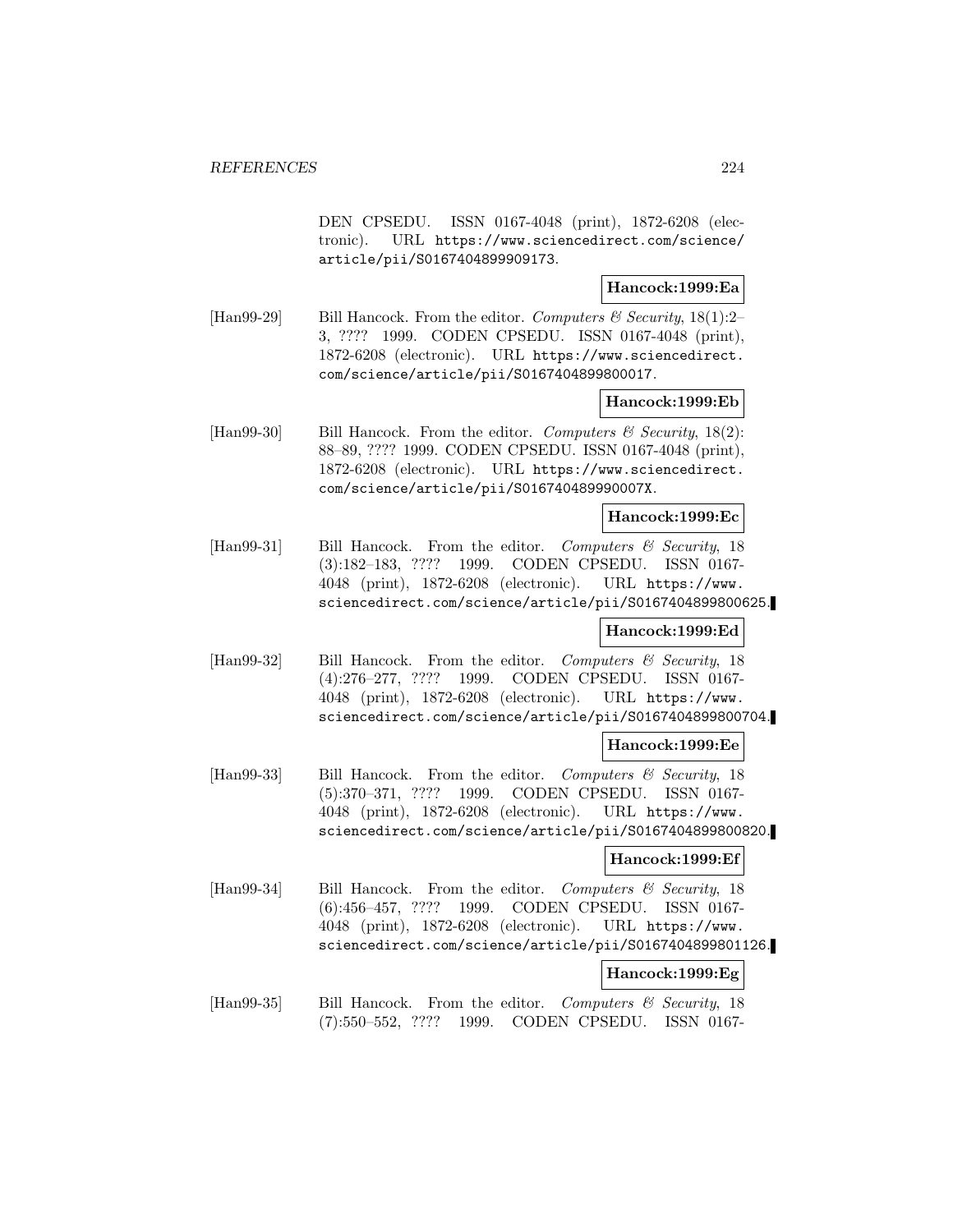4048 (print), 1872-6208 (electronic). URL https://www. sciencedirect.com/science/article/pii/S0167404899820008.

#### **Hancock:1999:FAY**

[Han99-36] Bill Hancock. FTC accuses young investor site of privacy violations, but what's a webmaster to do? Call Mom and Dad on each page access? Computers  $\mathcal{C}$  Security, 18(4):280–282, ???? 1999. CODEN CPSEDU. ISSN 0167-4048 (print), 1872- 6208 (electronic). URL https://www.sciencedirect.com/ science/article/pii/S0167404899906983.

#### **Hancock:1999:HAU**

[Han99-37] Bill Hancock. Hackers attack US government web sites in protest of Chinese embassy bombing. Computers  $\mathcal C$  Security, 18 (4):279, ???? 1999. CODEN CPSEDU. ISSN 0167-4048 (print), 1872-6208 (electronic). URL https://www.sciencedirect. com/science/article/pii/S016740489990696X.

#### **Hancock:1999:HPI**

[Han99-38] Bill Hancock. Hardening of an OS by putting it out for hack attacks. Computers  $\mathcal B$  Security, 18(6):463-464, ???? 1999. CODEN CPSEDU. ISSN 0167-4048 (print), 1872- 6208 (electronic). URL https://www.sciencedirect.com/ science/article/pii/S0167404899908337.

#### **Hancock:1999:IMW**

[Han99-39] Bill Hancock. Information managers want more and better IT security. Computers & Security,  $18(5)$ :383-385, ???? 1999. CODEN CPSEDU. ISSN 0167-4048 (print), 1872- 6208 (electronic). URL https://www.sciencedirect.com/ science/article/pii/S0167404899905941.

#### **Hancock:1999:ISE**

[Han99-40] Bill Hancock. Information society in the EU: Digital signatures. Computers & Security, 18(4):292-293, ???? 1999. CODEN CPSEDU. ISSN 0167-4048 (print), 1872-6208 (electronic). URL https://www.sciencedirect.com/science/ article/pii/S0167404899907125.

## **Hancock:1999:IWN**

[Han99-41] Bill Hancock. Information warfare — the next front. Computers & Security, 18(2):101–102, ???? 1999. CODEN CPSEDU. ISSN 0167-4048 (print), 1872-6208 (electronic).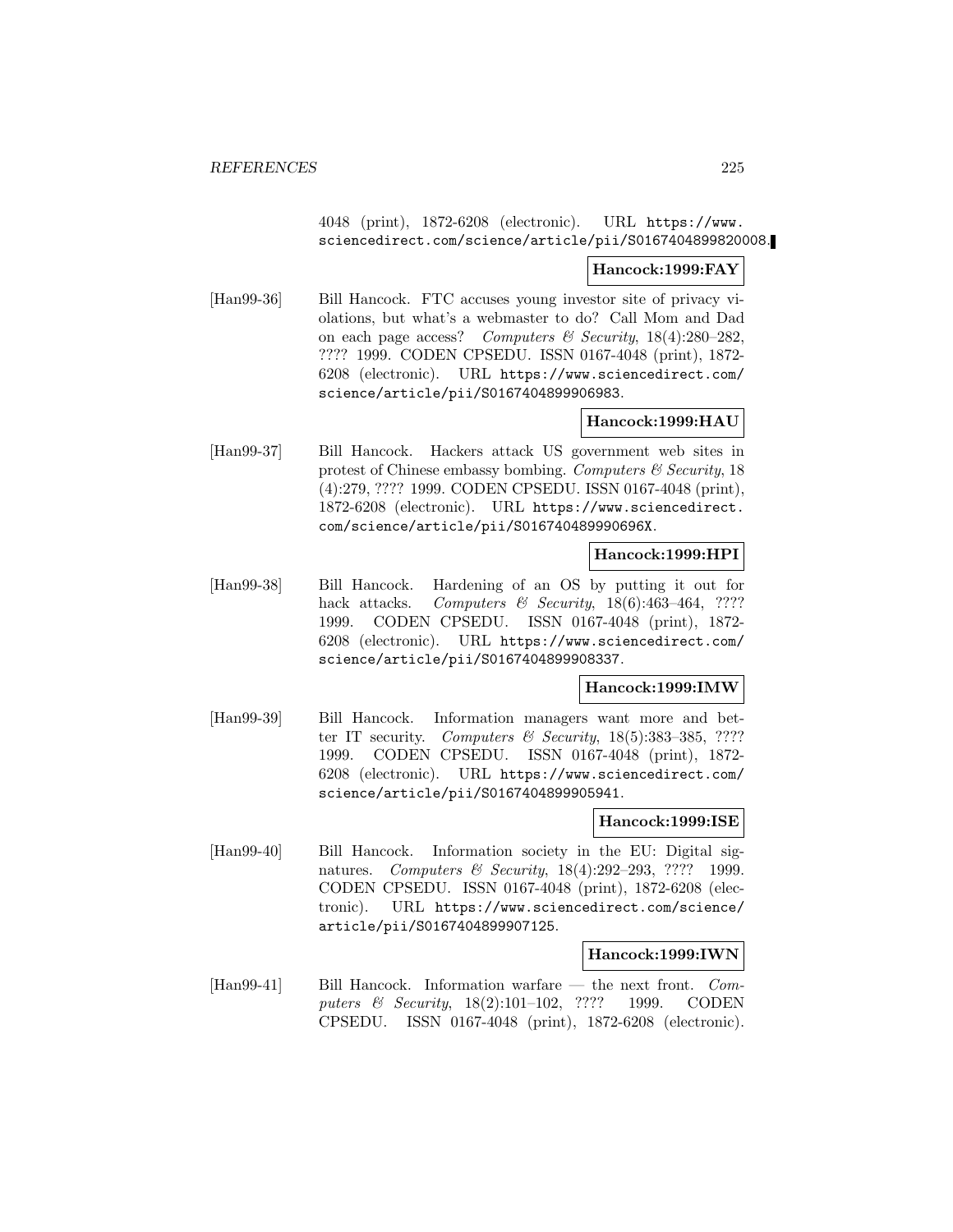URL https://www.sciencedirect.com/science/article/ pii/S0167404899900433.

# **Hancock:1999:IAG**

[Han99-42] Bill Hancock. The InfraGard alliance — getting the Feds and IT managers on the same page. Computers & Security,  $18(5):385-$ 386, ???? 1999. CODEN CPSEDU. ISSN 0167-4048 (print), 1872-6208 (electronic). URL https://www.sciencedirect. com/science/article/pii/S0167404899905953.

#### **Hancock:1999:IIT**

[Han99-43] Bill Hancock. Internal information theft in US on the rise. Computers & Security, 18(3):184, ???? 1999. CO-DEN CPSEDU. ISSN 0167-4048 (print), 1872-6208 (electronic). URL https://www.sciencedirect.com/science/ article/pii/S0167404899909124.

## **Hancock:1999:IUF**

[Han99-44] Bill Hancock. Internet users furious over SingTel's computer security probe. Computers  $\mathcal C$  Security, 18(4):288–289, ???? 1999. CODEN CPSEDU. ISSN 0167-4048 (print), 1872- 6208 (electronic). URL https://www.sciencedirect.com/ science/article/pii/S0167404899907095.

#### **Hancock:1999:ITG**

[Han99-45] Bill Hancock. Internet2 testbed going online at a network near you. Computers & Security, 18(2):93–94, ???? 1999. CODEN CPSEDU. ISSN 0167-4048 (print), 1872-6208 (electronic). URL https://www.sciencedirect.com/science/ article/pii/S0167404899900159.

#### **Hancock:1999:ICK**

[Han99-46] Bill Hancock. Interpol calls for key recovery. Computers  $\mathcal{C}$ Security, 18(3):195, ???? 1999. CODEN CPSEDU. ISSN 0167-4048 (print), 1872-6208 (electronic). URL https://www. sciencedirect.com/science/article/pii/S0167404899909264.

## **Hancock:1999:IVO**

[Han99-47] Bill Hancock. ISPs and VPNs are at odds with each other. Computers & Security, 18(5):376–380, ???? 1999. CO-DEN CPSEDU. ISSN 0167-4048 (print), 1872-6208 (electronic). URL https://www.sciencedirect.com/science/ article/pii/S0167404899905898.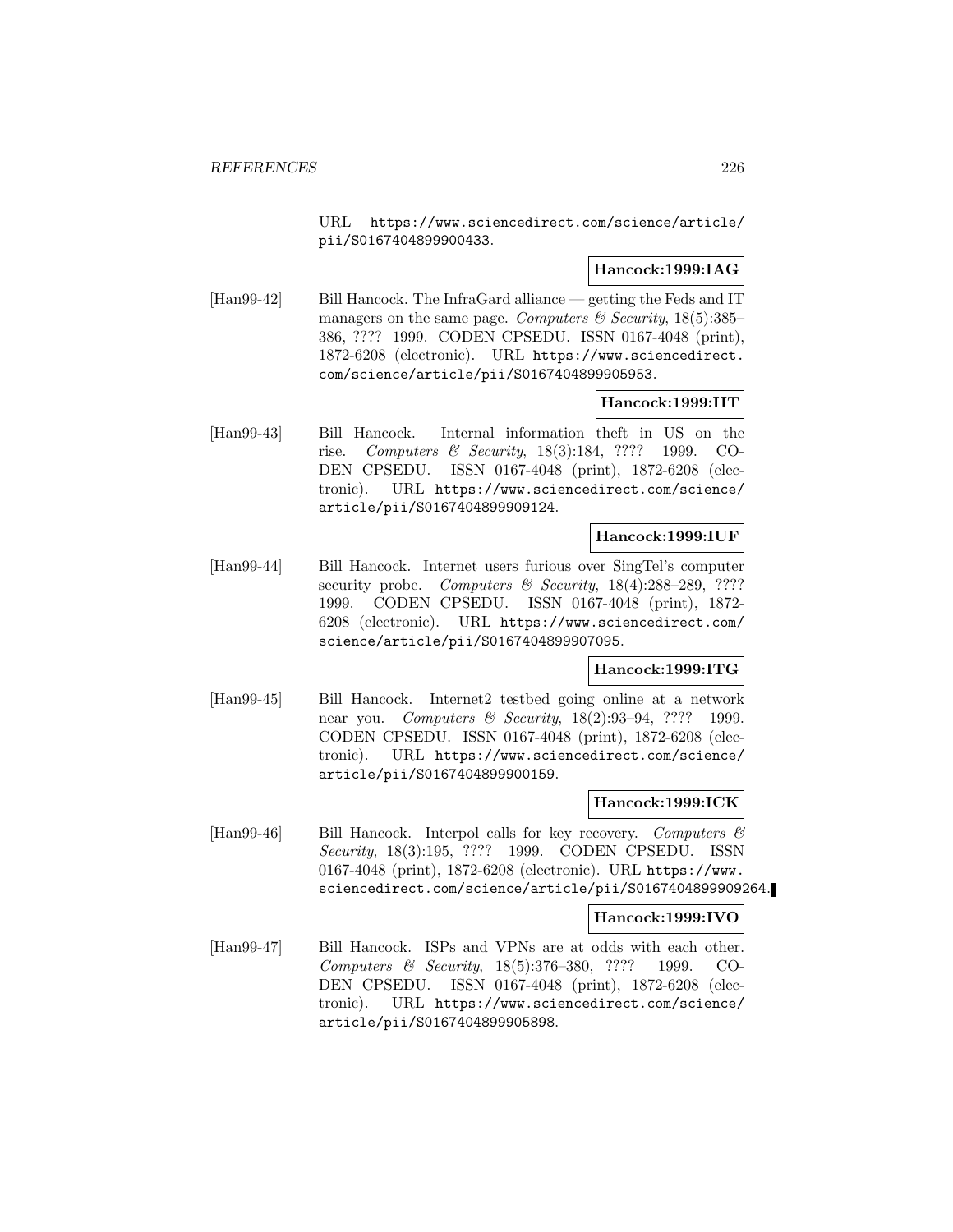## **Hancock:1999:VCH**

[Han99-48] Bill Hancock. It's vogue to capture hackers, not just watch. Computers & Security, 18(6):458–459, ???? 1999. CO-DEN CPSEDU. ISSN 0167-4048 (print), 1872-6208 (electronic). URL https://www.sciencedirect.com/science/ article/pii/S0167404899801138.

# **Hancock:1999:JCC**

[Han99-49] Bill Hancock. Join Chaos Computer Club for that summer retreat you have been longing to attend  $\ldots$  Computers  $\mathcal C$ Security, 18(6):466, ???? 1999. CODEN CPSEDU. ISSN 0167-4048 (print), 1872-6208 (electronic). URL https://www. sciencedirect.com/science/article/pii/S0167404899908362.

## **Hancock:1999:KMF**

[Han99-50] Bill Hancock. Kevin Mitnick finally gets a plea — and a sentence. Computers & Security, 18(3):196-197, ???? 1999. CODEN CPSEDU. ISSN 0167-4048 (print), 1872-6208 (electronic). URL https://www.sciencedirect.com/science/ article/pii/S016740489990929X.

## **Hancock:1999:MOS**

[Han99-51] Bill Hancock. Making the operating system trusted — a trend. Computers & Security, 18(6):462–463, ???? 1999. CODEN CPSEDU. ISSN 0167-4048 (print), 1872-6208 (electronic). URL https://www.sciencedirect.com/science/ article/pii/S0167404899908325.

#### **Hancock:1999:MRA**

[Han99-52] Bill Hancock. Medical records accidentally posted to the web. Computers & Security, 18(2):98, ???? 1999. CO-DEN CPSEDU. ISSN 0167-4048 (print), 1872-6208 (electronic). URL https://www.sciencedirect.com/science/ article/pii/S0167404899900299.

## **Hancock:1999:MMA**

[Han99-53] Bill Hancock. Melissa the macrovirus has an author Computers & Security, 18(3):184–186, ???? 1999. CO-DEN CPSEDU. ISSN 0167-4048 (print), 1872-6208 (electronic). URL https://www.sciencedirect.com/science/ article/pii/S0167404899800637.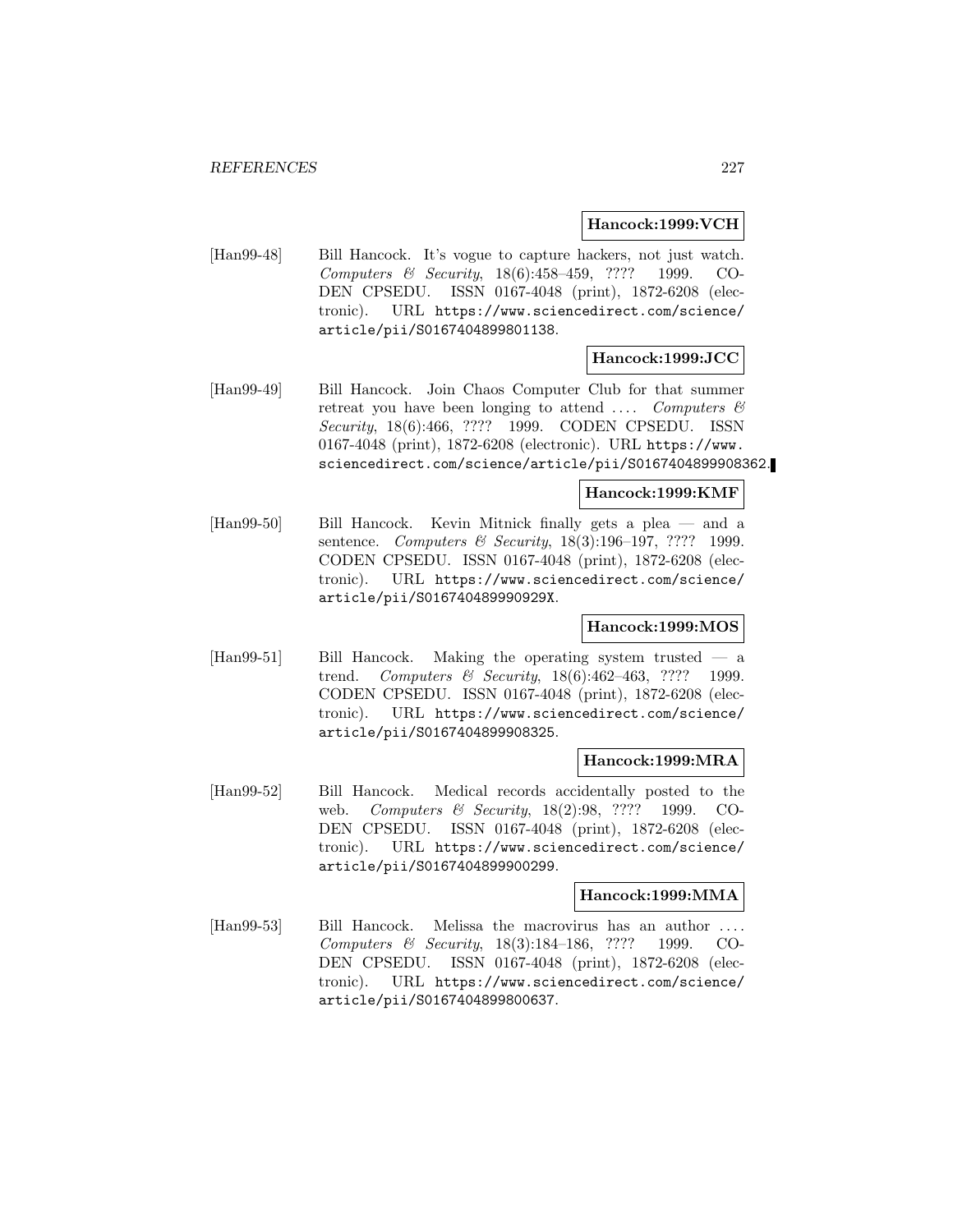#### **Hancock:1999:MOP**

[Han99-54] Bill Hancock. Microsoft to offer privacy tools. Computers & Security, 18(4):285–286, ???? 1999. CODEN CPSEDU. ISSN 0167-4048 (print), 1872-6208 (electronic). URL https://www.sciencedirect.com/science/article/ pii/S0167404899907058.

## **Hancock:1999:MWG**

[Han99-55] Bill Hancock. Microsoft's Windows OS getting a security makeover. Computers & Security, 18(5):386, ???? 1999. CO-DEN CPSEDU. ISSN 0167-4048 (print), 1872-6208 (electronic). URL https://www.sciencedirect.com/science/ article/pii/S0167404899905965.

## **Hancock:1999:MCM**

[Han99-56] Bill Hancock. Mobile code malicious applets cause problems for IT managers. Computers & Security,  $18(5):373-374$ , ???? 1999. CODEN CPSEDU. ISSN 0167-4048 (print), 1872- 6208 (electronic). URL https://www.sciencedirect.com/ science/article/pii/S0167404899905862.

# **Hancock:1999:MFV**

[Han99-57] Bill Hancock. More fraud: Visa International states e-commerce is major fraud source. Computers  $\mathcal C$  Security, 18(3):194, ???? 1999. CODEN CPSEDU. ISSN 0167-4048 (print), 1872- 6208 (electronic). URL https://www.sciencedirect.com/ science/article/pii/S0167404899909252.

#### **Hancock:1999:MOV**

[Han99-58] Bill Hancock. MS Office 2000 virus infestation — already. Computers & Security, 18(2):94–95, ???? 1999. CO-DEN CPSEDU. ISSN 0167-4048 (print), 1872-6208 (electronic). URL https://www.sciencedirect.com/science/ article/pii/S0167404899900196.

## **Hancock:1999:MS**

[Han99-59] Bill Hancock. Music security? Computers  $\mathcal C$  Security, 18(5): 376, ???? 1999. CODEN CPSEDU. ISSN 0167-4048 (print), 1872-6208 (electronic). URL https://www.sciencedirect. com/science/article/pii/S0167404899905886.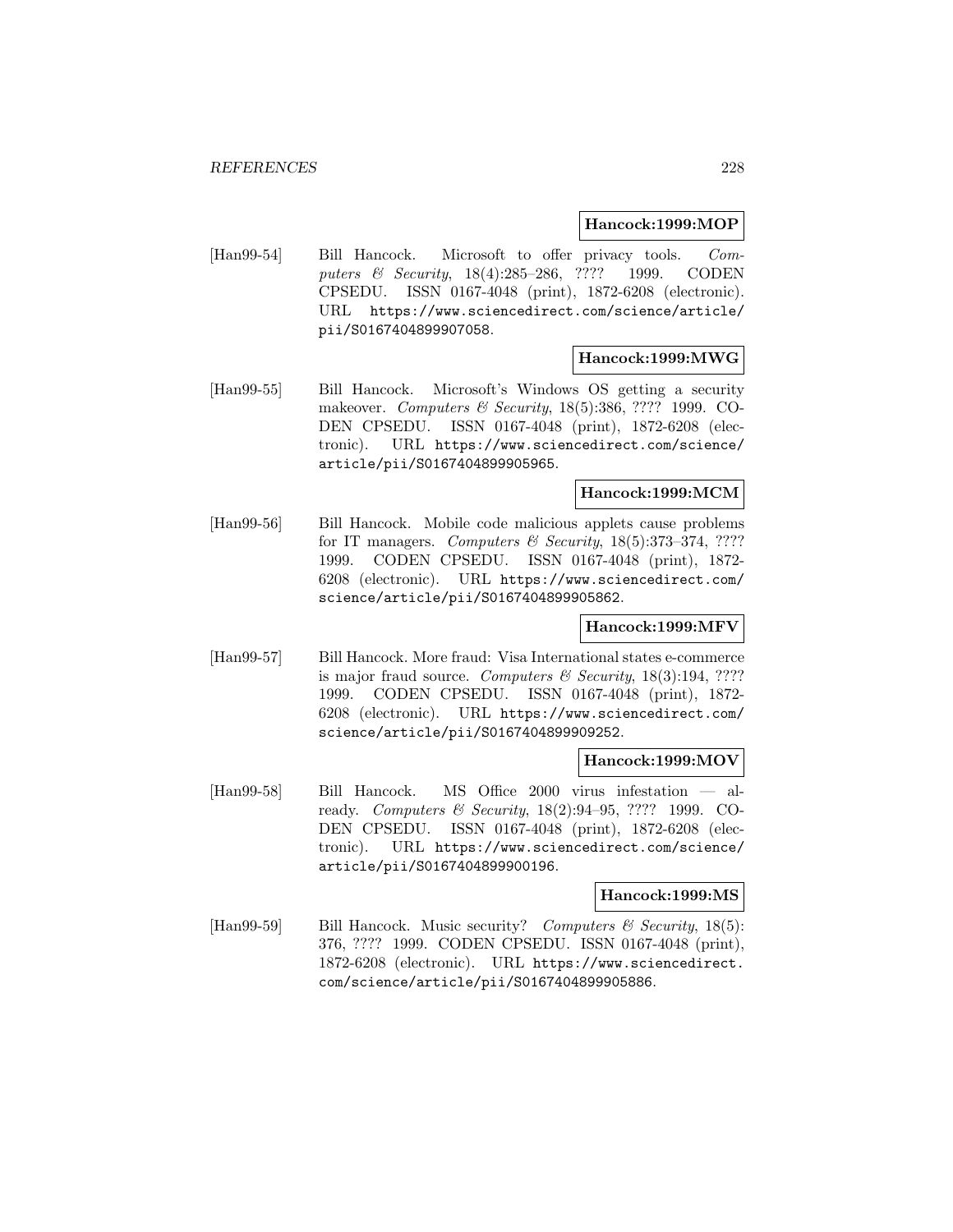## **Hancock:1999:NIT**

[Han99-60] Bill Hancock. New IETF task force on intrusion detection. Computers & Security, 18(2):96, ???? 1999. CO-DEN CPSEDU. ISSN 0167-4048 (print), 1872-6208 (electronic). URL https://www.sciencedirect.com/science/ article/pii/S0167404899900251.

# **Hancock:1999:NIL**

[Han99-61] Bill Hancock. New Internet legislation attempts in the US. Computers & Security, 18(4):282, ???? 1999. CO-DEN CPSEDU. ISSN 0167-4048 (print), 1872-6208 (electronic). URL https://www.sciencedirect.com/science/ article/pii/S0167404899906995.

## **Hancock:1999:NSP**

[Han99-62] Bill Hancock. The new school paradigm: Metal detectors, roving patrols, firewalls, cyberwalls and encryption Computers & Security, 18(5):380, ???? 1999. CO-DEN CPSEDU. ISSN 0167-4048 (print), 1872-6208 (electronic). URL https://www.sciencedirect.com/science/ article/pii/S0167404899905904.

## **Hancock:1999:NMC**

[Han99-63] Bill Hancock. Novell maybe causing privacy concerns with digitalme. Computers & Security, 18(3):190–191, ???? 1999. CODEN CPSEDU. ISSN 0167-4048 (print), 1872-6208 (electronic). URL https://www.sciencedirect.com/science/ article/pii/S0167404899909197.

## **Hancock:1999:NPS**

[Han99-64] Bill Hancock. NT passwords for sale. Computers  $\mathcal C$  Security, 18 (2):92, ???? 1999. CODEN CPSEDU. ISSN 0167-4048 (print), 1872-6208 (electronic). URL https://www.sciencedirect. com/science/article/pii/S0167404899900135.

# **Hancock:1999:OTL**

[Han99-65] Bill Hancock. One in three local authorities in the UK vulnerable to privacy cyberattacks. Computers & Security,  $18(3):197-$ 198, ???? 1999. CODEN CPSEDU. ISSN 0167-4048 (print), 1872-6208 (electronic). URL https://www.sciencedirect. com/science/article/pii/S0167404899909306.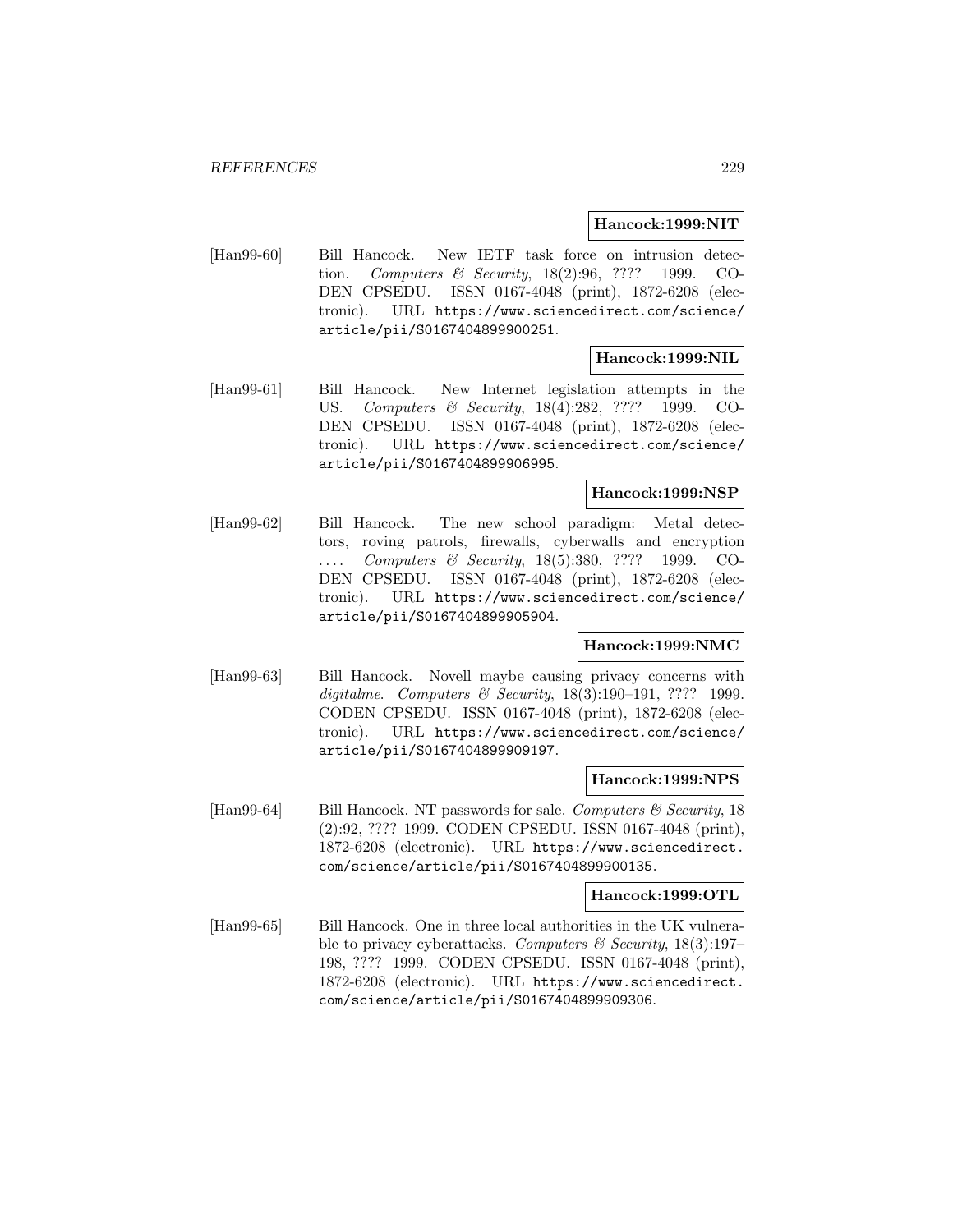#### **Hancock:1999:OFI**

[Han99-66] Bill Hancock. Online fraud increasing rapidly. Computers & Security, 18(3):194, ???? 1999. CODEN CPSEDU. ISSN 0167-4048 (print), 1872-6208 (electronic). URL https://www. sciencedirect.com/science/article/pii/S0167404899909240.

#### **Hancock:1999:OSE**

[Han99-67] Bill Hancock. Outsourced security — EDS tries to go large with new unit. Computers  $\mathcal B$  Security, 18(5):386-387, ???? 1999. CODEN CPSEDU. ISSN 0167-4048 (print), 1872- 6208 (electronic). URL https://www.sciencedirect.com/ science/article/pii/S0167404899905977.

## **Hancock:1999:OSC**

[Han99-68] Bill Hancock. Outsourced security — the corporate information security burglar alarm hits IT. Computers  $\mathcal{B}$  Security, 18(6):461–462, ???? 1999. CODEN CPSEDU. ISSN 0167-4048 (print), 1872-6208 (electronic). URL https://www. sciencedirect.com/science/article/pii/S0167404899908313.

## **Hancock:1999:PSB**

[Han99-69] Bill Hancock. Parents seek blocks for web sites. Computers & Security, 18(4):291–292, ???? 1999. CODEN CPSEDU. ISSN 0167-4048 (print), 1872-6208 (electronic). URL https://www.sciencedirect.com/science/article/ pii/S0167404899907113.

## **Hancock:1999:PII**

[Han99-70] Bill Hancock. Pentium III ID cracked by German group. Computers & Security, 18(3):192–193, ???? 1999. CO-DEN CPSEDU. ISSN 0167-4048 (print), 1872-6208 (electronic). URL https://www.sciencedirect.com/science/ article/pii/S0167404899909227.

## **Hancock:1999:PCA**

[Han99-71] Bill Hancock. Pessimism in cyberspace is alive and well. Computers & Security, 18(2):95–96, ???? 1999. CO-DEN CPSEDU. ISSN 0167-4048 (print), 1872-6208 (electronic). URL https://www.sciencedirect.com/science/ article/pii/S0167404899900238.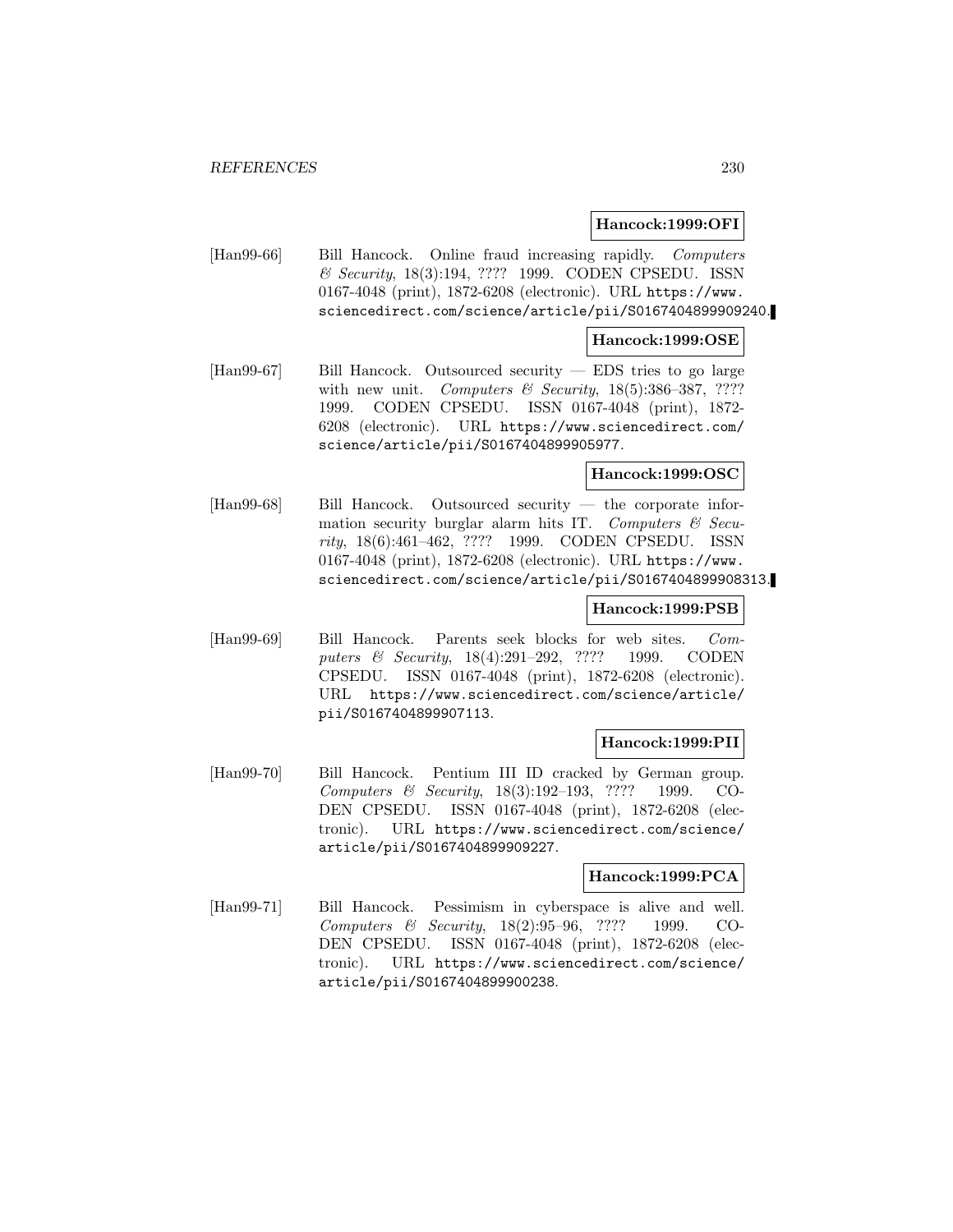#### **Hancock:1999:PPR**

[Han99-72] Bill Hancock. Privacy problems on the rise. Computers & Security, 18(2):90-92, ???? 1999. CODEN CPSEDU. ISSN 0167-4048 (print), 1872-6208 (electronic). URL https://www.sciencedirect.com/science/article/ pii/S0167404899900111.

## **Hancock:1999:RSG**

[Han99-73] Bill Hancock. Risks to security growing as fast as numbers of systems. Computers & Security, 18(4):287–288, ???? 1999. CODEN CPSEDU. ISSN 0167-4048 (print), 1872- 6208 (electronic). URL https://www.sciencedirect.com/ science/article/pii/S0167404899907071.

## **Hancock:1999:SBC**

[Han99-74] Bill Hancock. SAFE bill clears next hurdle in US legislature. Computers & Security, 18(3):193, ???? 1999. CO-DEN CPSEDU. ISSN 0167-4048 (print), 1872-6208 (electronic). URL https://www.sciencedirect.com/science/ article/pii/S0167404899909239.

# **Hancock:1999:SRA**

[Han99-75] Bill Hancock. Security research alliance begins. Computers & Security, 18(2):95, ???? 1999. CODEN CPSEDU. ISSN 0167-4048 (print), 1872-6208 (electronic). URL https://www. sciencedirect.com/science/article/pii/S0167404899900214.

## **Hancock:1999:SV**

[Han99-76] Bill Hancock. Security views. Computers  $\mathcal{B}$  Security, 18(7):553– 564, ???? 1999. CODEN CPSEDU. ISSN 0167-4048 (print), 1872-6208 (electronic). URL https://www.sciencedirect. com/science/article/pii/S016740489982001X.

#### **Hancock:1999:SSE**

[Han99-77] Bill Hancock. Statistics show European security spending will quadruple by 2003. Computers & Security,  $18(6):459-460$ , ???? 1999. CODEN CPSEDU. ISSN 0167-4048 (print), 1872- 6208 (electronic). URL https://www.sciencedirect.com/ science/article/pii/S0167404899908295.

## **Hancock:1999:SVH**

[Han99-78] Bill Hancock. Students in Virginia hacks NASA. Computers & Security, 18(2):102–103, ???? 1999. CODEN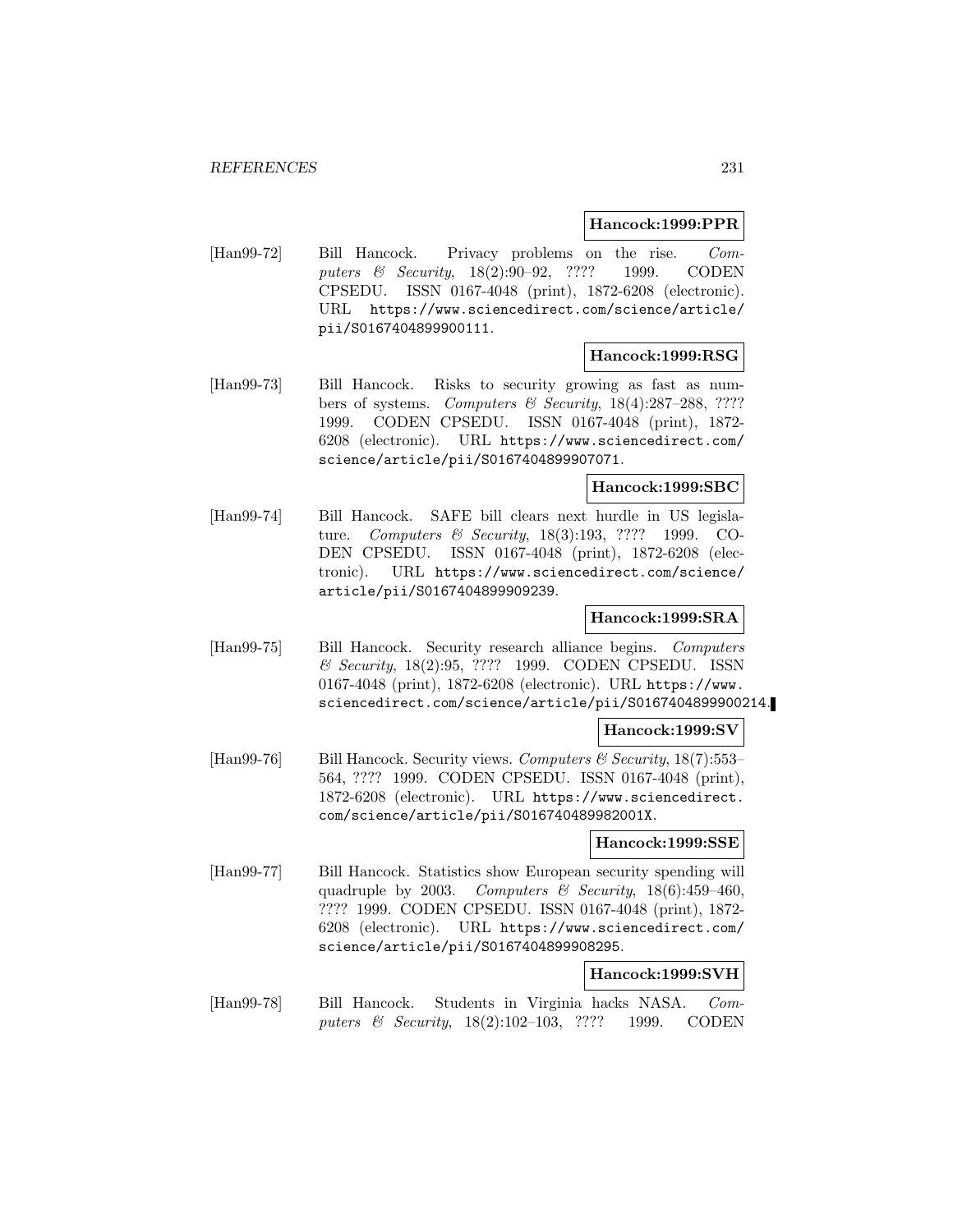CPSEDU. ISSN 0167-4048 (print), 1872-6208 (electronic). URL https://www.sciencedirect.com/science/article/ pii/S0167404899900457.

## **Hancock:1999:TCB**

[Han99-79] Bill Hancock. Teen crackers being used by professional thieves. Computers & Security, 18(2):100–101, ???? 1999. CO-DEN CPSEDU. ISSN 0167-4048 (print), 1872-6208 (electronic). URL https://www.sciencedirect.com/science/ article/pii/S016740489990041X.

## **Hancock:1999:TIW**

[Han99-80] Bill Hancock. Theft of information in the workplace creates growing concern for corporate America. Computers & Security, 18(4):283, ???? 1999. CODEN CPSEDU. ISSN 0167-4048 (print), 1872-6208 (electronic). URL https://www. sciencedirect.com/science/article/pii/S0167404899907010.

## **Hancock:1999:UEC**

[Han99-81] Bill Hancock. UK electronic commerce bill may require escrow. Computers & Security, 18(5):380–381, ???? 1999. CO-DEN CPSEDU. ISSN 0167-4048 (print), 1872-6208 (electronic). URL https://www.sciencedirect.com/science/ article/pii/S0167404899905916.

# **Hancock:1999:URB**

[Han99-82] Bill Hancock. UK report blows government Internet security sky high. Computers & Security,  $18(4):286-287, ????$ 1999. CODEN CPSEDU. ISSN 0167-4048 (print), 1872- 6208 (electronic). URL https://www.sciencedirect.com/ science/article/pii/S016740489990706X.

# **Hancock:1999:UCA**

[Han99-83] Bill Hancock. A unique Canadian approach — invite the hacker to nail your networks. Computers & Security,  $18(2):103-104$ , ???? 1999. CODEN CPSEDU. ISSN 0167-4048 (print), 1872- 6208 (electronic). URL https://www.sciencedirect.com/ science/article/pii/S0167404899900470.

## **Hancock:1999:UAB**

[Han99-84] Bill Hancock. US authorities bust 45m Internet credit card billing scam. Computers  $\mathcal B$  Security, 18(5):389-390, ????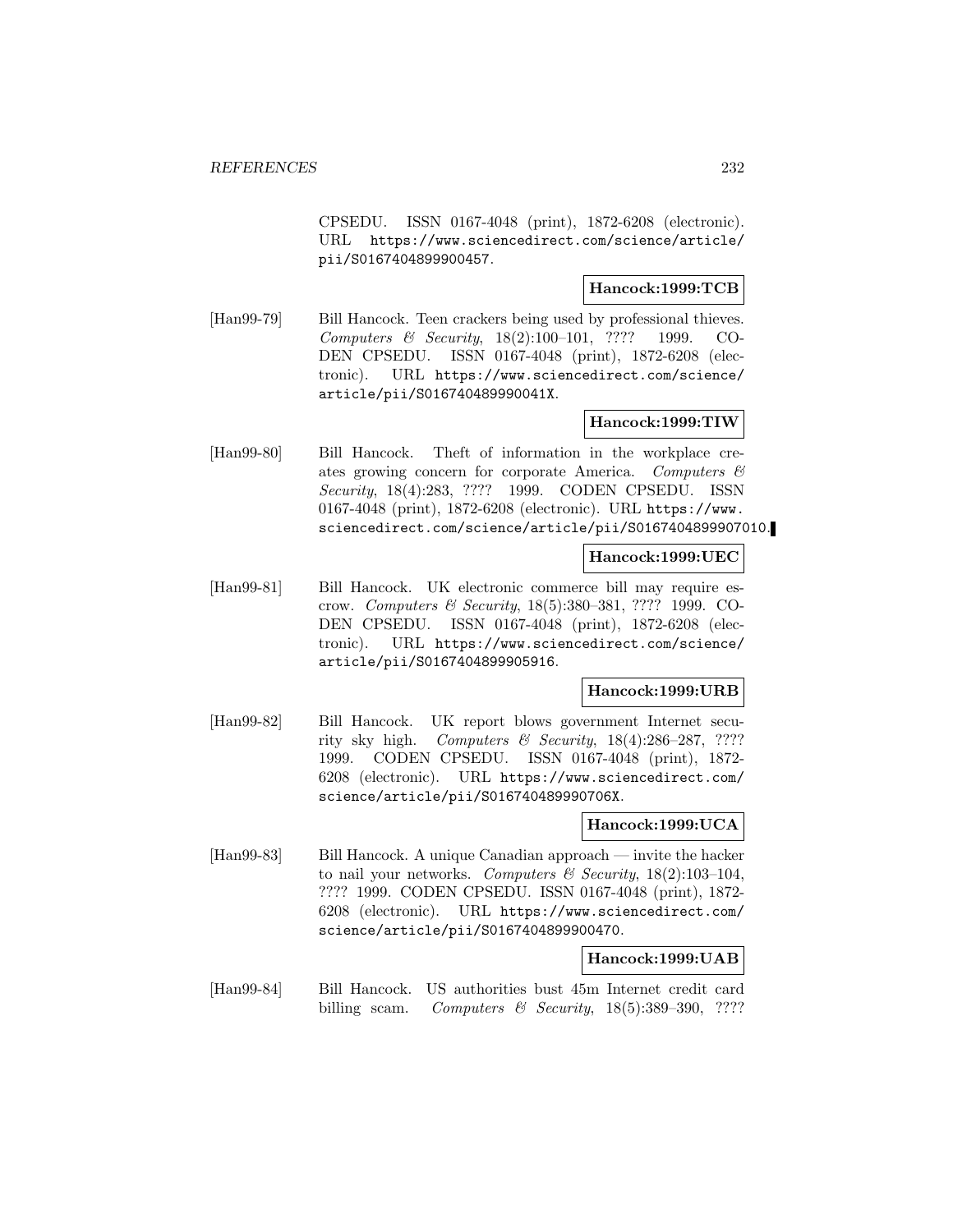1999. CODEN CPSEDU. ISSN 0167-4048 (print), 1872- 6208 (electronic). URL https://www.sciencedirect.com/ science/article/pii/S0167404899906004.

## **Hancock:1999:UDD**

[Han99-85] Bill Hancock. U.S. Department of Defense worries about event exposure via aggregation techniques. Computers  $\mathcal{C}$  Security, 18 (2):97, ???? 1999. CODEN CPSEDU. ISSN 0167-4048 (print), 1872-6208 (electronic). URL https://www.sciencedirect. com/science/article/pii/S0167404899900275.

## **Hancock:1999:UFA**

[Han99-86] Bill Hancock. US feds ask for public sector help to prosecute cybercrime. Computers & Security,  $18(3):189-190$ , ???? 1999. CODEN CPSEDU. ISSN 0167-4048 (print), 1872- 6208 (electronic). URL https://www.sciencedirect.com/ science/article/pii/S0167404899909185.

## **Hancock:1999:UGS**

[Han99-87] Bill Hancock. US Government states protections needed for companies to come forward with cyberattack reports. Computers & Security, 18(3):192, ???? 1999. CODEN CPSEDU. ISSN 0167-4048 (print), 1872-6208 (electronic). URL https://www.sciencedirect.com/science/article/ pii/S0167404899909215.

#### **Hancock:1999:UMM**

[Han99-88] Bill Hancock. US moving for more privacy controls over data. Computers & Security, 18(5):372–373, ???? 1999. CO-DEN CPSEDU. ISSN 0167-4048 (print), 1872-6208 (electronic). URL https://www.sciencedirect.com/science/ article/pii/S0167404899800832.

#### **Hancock:1999:UNL**

[Han99-89] Bill Hancock. US nuclear labs find counterespionage difficult. Computers & Security, 18(4):288, ???? 1999. CO-DEN CPSEDU. ISSN 0167-4048 (print), 1872-6208 (electronic). URL https://www.sciencedirect.com/science/ article/pii/S0167404899907083.

# **Hancock:1999:UPG**

[Han99-90] Bill Hancock. US plan for government-owned infrastructure intrusion detection system draws fire. Computers  $\mathcal{B}$  Secu-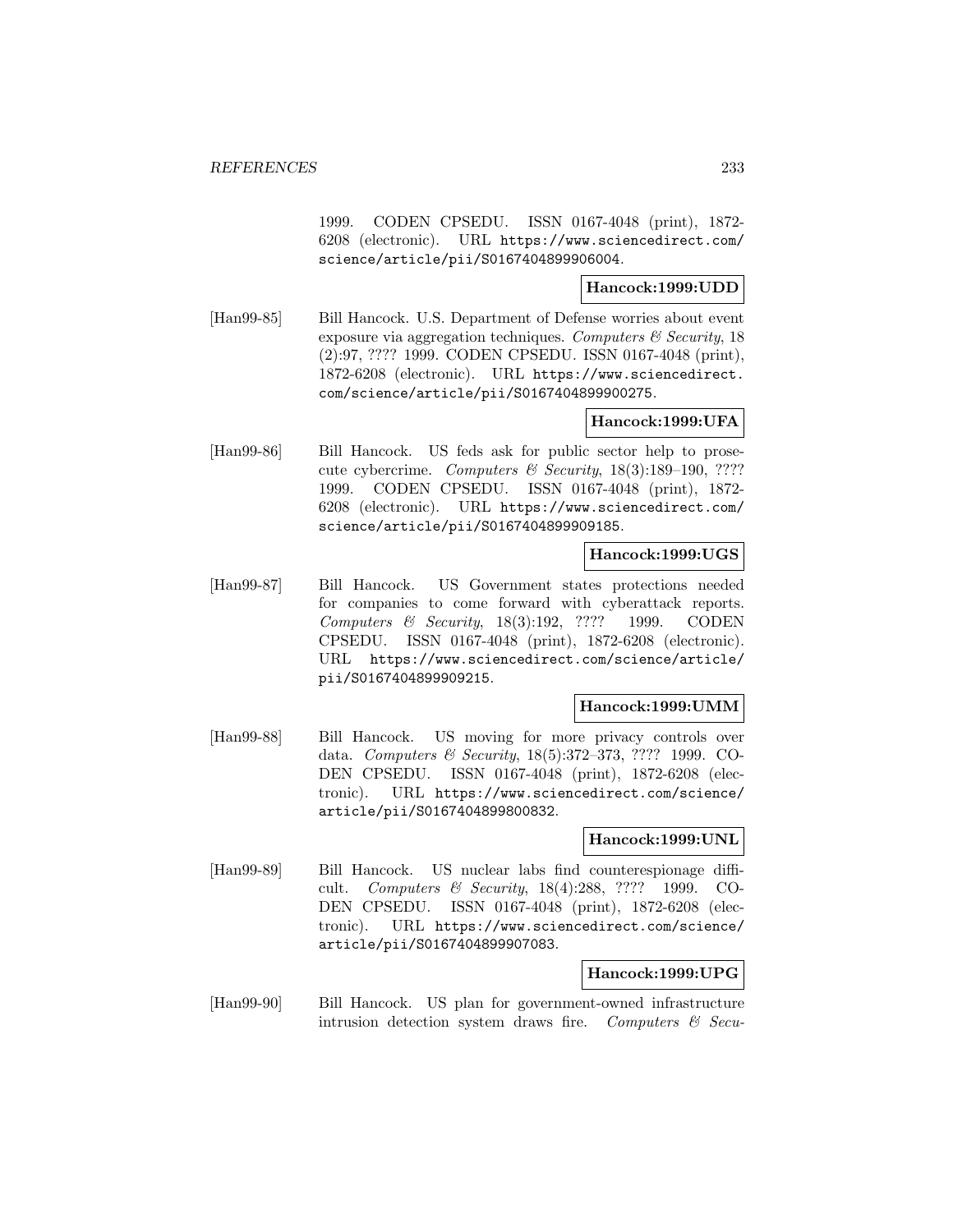rity, 18(6):467–468, ???? 1999. CODEN CPSEDU. ISSN 0167-4048 (print), 1872-6208 (electronic). URL https://www. sciencedirect.com/science/article/pii/S0167404899908386.

#### **Hancock:1999:URN**

[Han99-91] Bill Hancock. US releases new data privacy guidelines. Computers & Security, 18(4):284, ???? 1999. CODEN CPSEDU. ISSN 0167-4048 (print), 1872-6208 (electronic). URL https://www.sciencedirect.com/science/article/ pii/S0167404899907022.

## **Hancock:1999:VBM**

[Han99-92] Bill Hancock. VPNs build momentum. Computers & Security, 18(4):289–291, ???? 1999. CODEN CPSEDU. ISSN 0167-4048 (print), 1872-6208 (electronic). URL https://www. sciencedirect.com/science/article/pii/S0167404899907101.

#### **Hancock:1999:WFP**

[Han99-93] Bill Hancock. Want a free PC? give up your privacy, first. Computers & Security, 18(2):90, ???? 1999. CO-DEN CPSEDU. ISSN 0167-4048 (print), 1872-6208 (electronic). URL https://www.sciencedirect.com/science/ article/pii/S0167404899900093.

## **Hancock:1999:WYD**

[Han99-94] Bill Hancock. What you don't know about your online rights might hurt you. Computers & Security,  $18(5):375-376, ????$ 1999. CODEN CPSEDU. ISSN 0167-4048 (print), 1872- 6208 (electronic). URL https://www.sciencedirect.com/ science/article/pii/S0167404899905874.

# **Hancock:1999:WCT**

[Han99-95] Bill Hancock. When Cisco talks about VPNs ... . Computers & Security, 18(2):94, ???? 1999. CODEN CPSEDU. ISSN 0167-4048 (print), 1872-6208 (electronic). URL https://www. sciencedirect.com/science/article/pii/S0167404899900172.

## **Hancock:1999:WRR**

[Han99-96] Bill Hancock. Windows-2000 requires re-building of code. Computers & Security, 18(2):99, ???? 1999. CODEN CPSEDU. ISSN 0167-4048 (print), 1872-6208 (electronic). URL https://www.sciencedirect.com/science/article/ pii/S0167404899900354.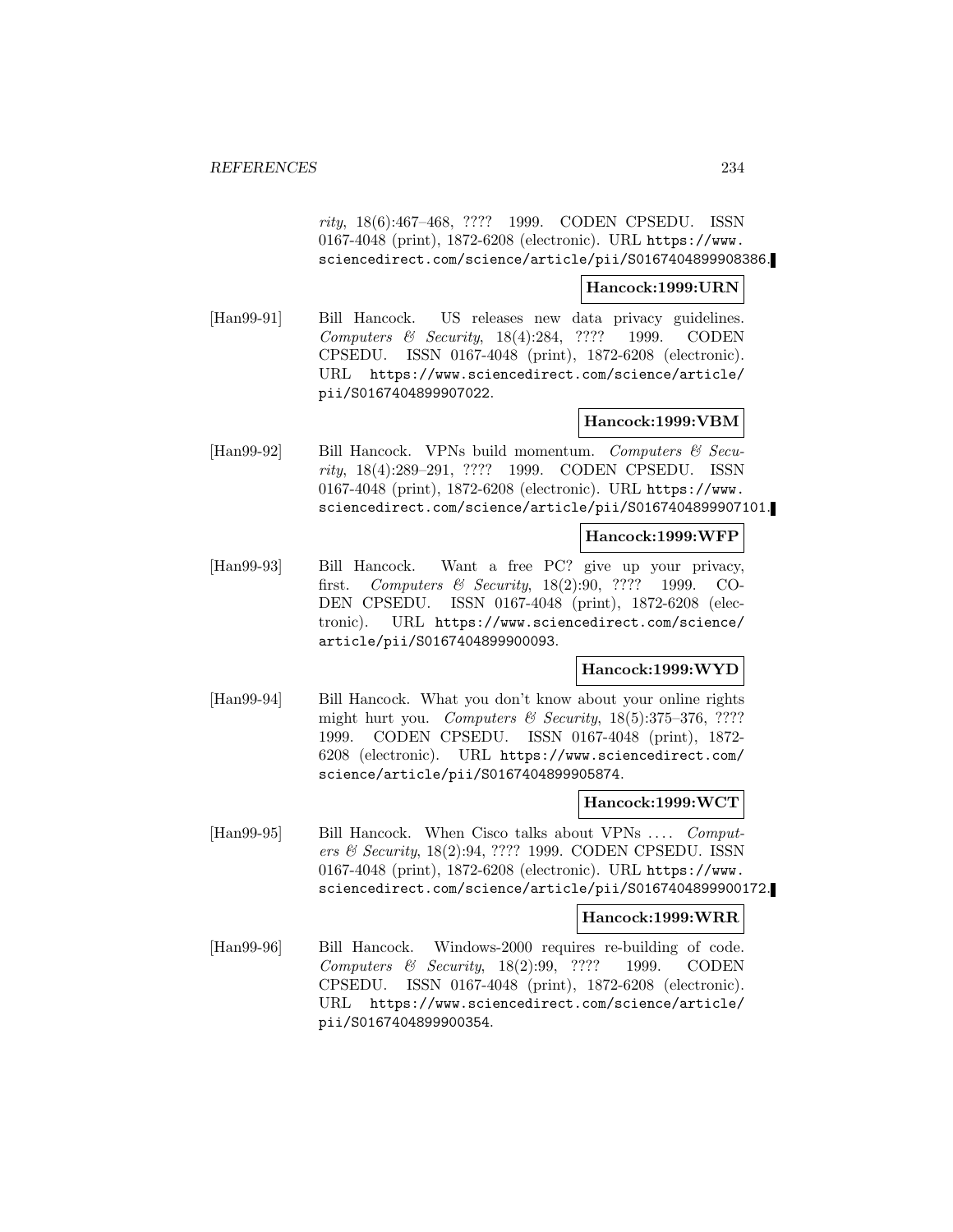#### **Hancock:1999:WNS**

[Han99-97] Bill Hancock. Windows-NT service Pack 4 security woes. Computers & Security, 18(2):98, ???? 1999. CODEN CPSEDU. ISSN 0167-4048 (print), 1872-6208 (electronic). URL https://www.sciencedirect.com/science/article/ pii/S0167404899900317.

## **Hancock:1999:WEE**

[Han99-98] Bill Hancock. Wiretaps in Europe — EU debates a resolution. Computers & Security, 18(5):388–389, ???? 1999. CODEN CPSEDU. ISSN 0167-4048 (print), 1872-6208 (electronic). URL https://www.sciencedirect.com/science/ article/pii/S0167404899905990.

## **Hancock:1999:WWW**

[Han99-99] Bill Hancock. World wide web abusive use widespread. Computers & Security, 18(3):195–196, ???? 1999. CO-DEN CPSEDU. ISSN 0167-4048 (print), 1872-6208 (electronic). URL https://www.sciencedirect.com/science/ article/pii/S0167404899909288.

## **Hancock:1999:YMR**

[Han99-100] Bill Hancock. You may be right, there may be law on your side, and you may not necessarily win when you sue ... Computers & Security, 18(5):387-388, ???? 1999. CO-DEN CPSEDU. ISSN 0167-4048 (print), 1872-6208 (electronic). URL https://www.sciencedirect.com/science/ article/pii/S0167404899905989.

#### **Hardy:1992:CSC**

[Har92] Gary Hardy. Case study: Closing 'windows' against intruders. Computers & Security,  $11(8)$ :711–714, December 1992. CODEN CPSEDU. ISSN 0167-4048 (print), 1872-6208 (electronic). URL https://www.sciencedirect.com/science/ article/pii/0167404892900926.

## **Hardy:1993:CAI**

[Har93] Gary Hardy. Commercial accreditation of information security. Computers & Security, 12(8):716–729, December 1993. CODEN CPSEDU. ISSN 0167-4048 (print), 1872-6208 (electronic). URL https://www.sciencedirect.com/science/ article/pii/0167404893900343.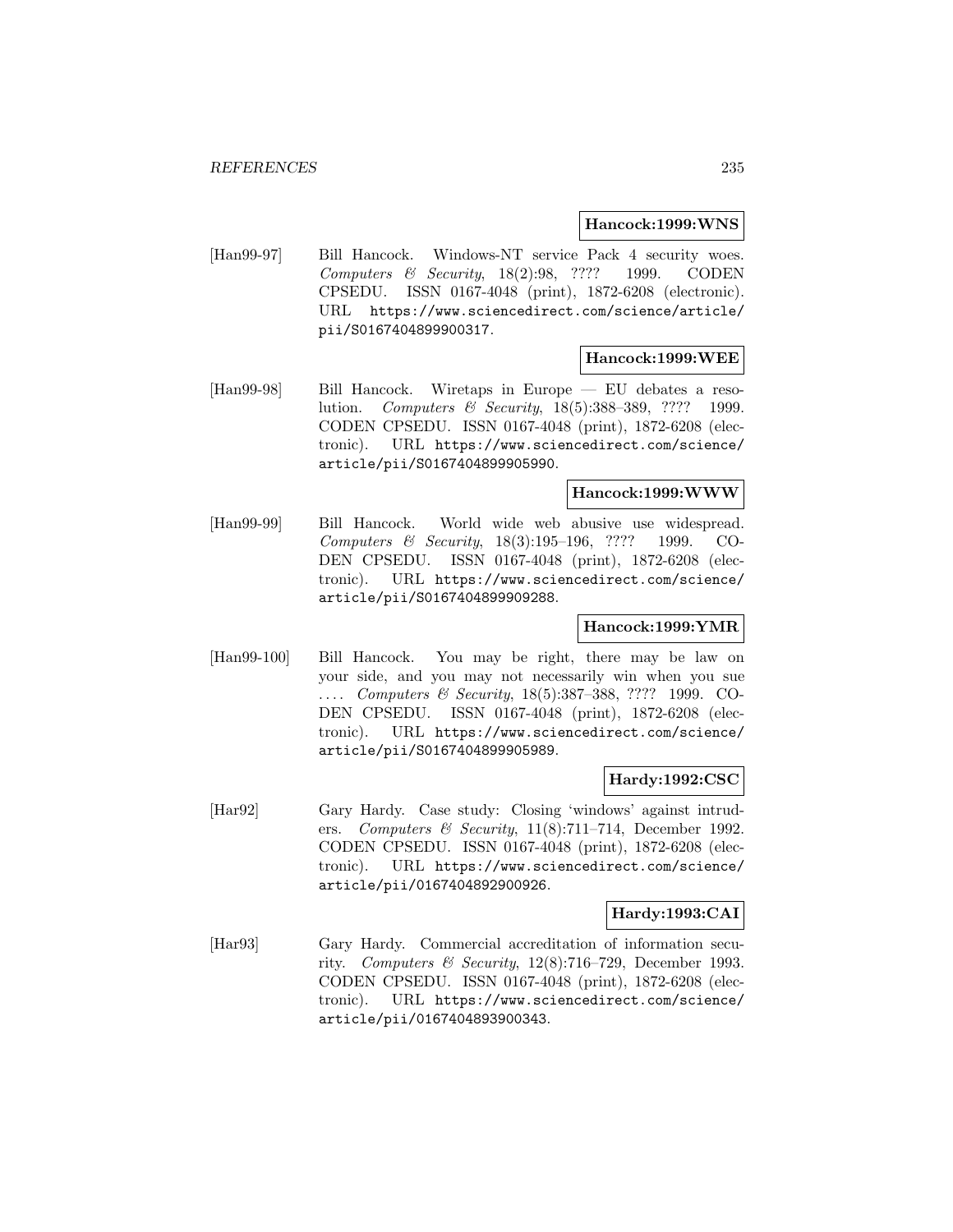# **Hardy:1995:SNC**

[Har95] Gary Hardy. Standards — the need for a common framework. Computers & Security, 14(5):426–427, ???? 1995. CO-DEN CPSEDU. ISSN 0167-4048 (print), 1872-6208 (electronic). URL https://www.sciencedirect.com/science/ article/pii/016740489597151Y.

# **Hardy:1997:PT**

[Har97] Gary Hardy. Penetration testing. Computers  $\mathcal C$  Security, 16(6): 524, ???? 1997. CODEN CPSEDU. ISSN 0167-4048 (print), 1872-6208 (electronic). URL https://www.sciencedirect. com/science/article/pii/S0167404897846913.

## **Hawkins:1999:SWM**

[Haw99] Nick Hawkins. Security within multimedia networked conferencing. Computers & Security, 18(5):419-422, ???? 1999. CODEN CPSEDU. ISSN 0167-4048 (print), 1872-6208 (electronic). URL https://www.sciencedirect.com/science/ article/pii/S016740489980087X.

# **Hinke:1997:PDI**

[HDW97] Thomas H. Hinke, Harry S. Delugach, and Randall P. Wolf. Protecting databases from inference attacks. Computers & Security, 16(8):687-708, ???? 1997. CODEN CPSEDU. ISSN 0167-4048 (print), 1872-6208 (electronic). URL https://www.sciencedirect.com/science/article/ pii/S0167404897876079.

## **Heinlein:1993:WM**

[Hei93a] Edwin B. Heinlein. I worked with Murphy. Computers & Security, 12(7):627–628, November 1993. CODEN CPSEDU. ISSN 0167-4048 (print), 1872-6208 (electronic). URL https://www.sciencedirect.com/science/article/ pii/016740489390076H.

# **Heinlein:1993:RM**

[Hei93b] Edwin B. Heinlein. Recovery management. Computers & Security, 12(4):334–337, June 1993. CODEN CPSEDU. ISSN 0167-4048 (print), 1872-6208 (electronic). URL https://www. sciencedirect.com/science/article/pii/0167404893900192.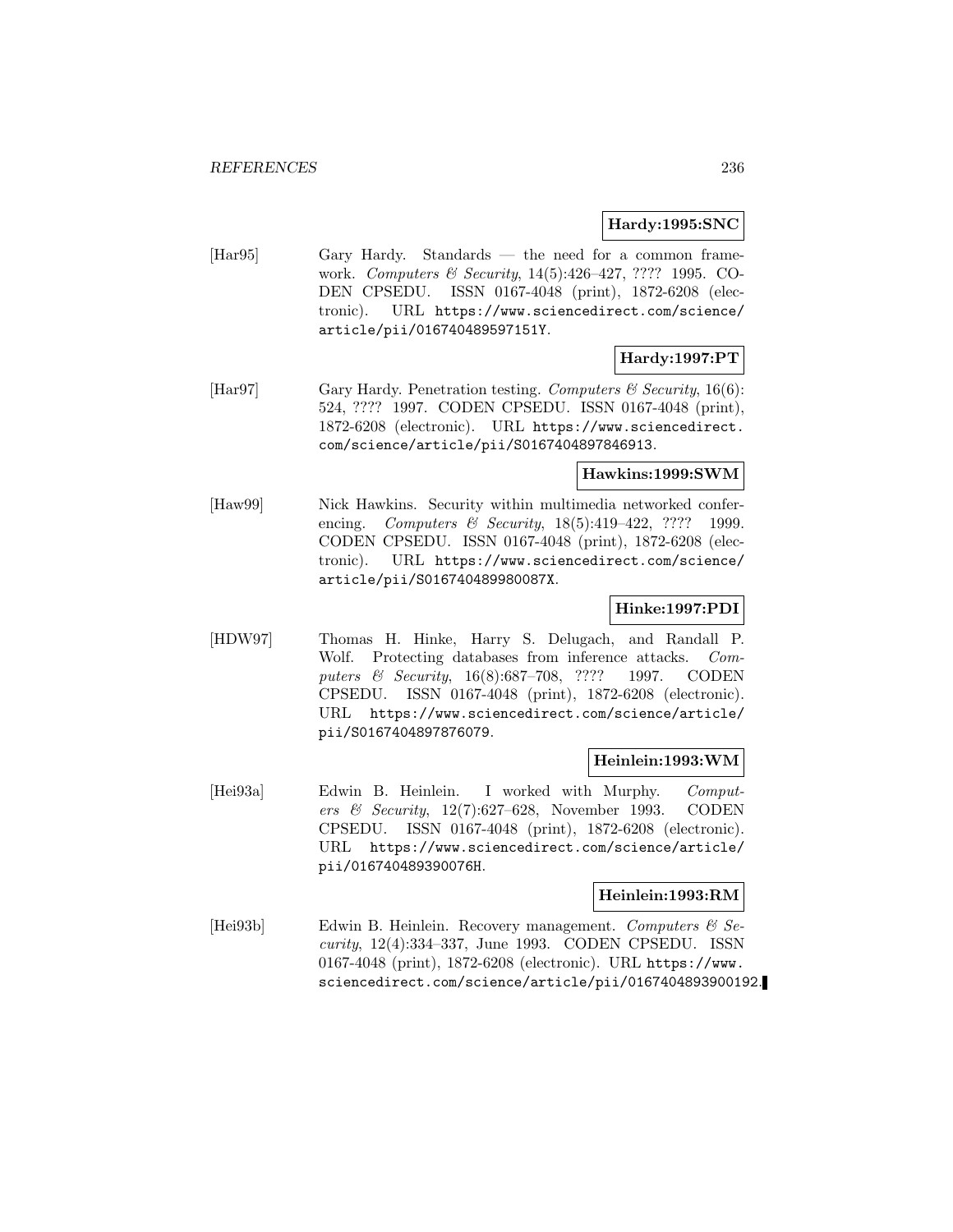#### **Heinlein:1993:WTC**

[Hei93c] Edwin B. Heinlein. World trade center — a retrospective. Computers & Security,  $12(5):435-436$ , August 1993. CO-DEN CPSEDU. ISSN 0167-4048 (print), 1872-6208 (electronic). URL https://www.sciencedirect.com/science/ article/pii/0167404893900619.

# **Heinlein:1994:NCS**

[Hei94a] Edwin B. Heinlein. 17th national computer security conference — an opinion. Computers & Security,  $13(6):481-483$ , ???? 1994. CODEN CPSEDU. ISSN 0167-4048 (print), 1872- 6208 (electronic). URL https://www.sciencedirect.com/ science/article/pii/016740489190134Y.

## **Heinlein:1994:CSP**

[Hei94b] Edwin B. Heinlein. Communications, security, privacy and the law. Computers & Security,  $13(2):119-121$ , April 1994. CODEN CPSEDU. ISSN 0167-4048 (print), 1872-6208 (electronic). URL https://www.sciencedirect.com/science/ article/pii/0167404894900582.

## **Heinlein:1995:PIS**

[Hei95a] Edwin B. Heinlein. Principles of information systems security. Computers & Security, 14(3):197–198, ???? 1995. CO-DEN CPSEDU. ISSN 0167-4048 (print), 1872-6208 (electronic). URL https://www.sciencedirect.com/science/ article/pii/016740489597052C.

#### **Heinlein:1995:RSC**

[Hei95b] Edwin B. Heinlein. The RSA security conference 1995. Computers & Security, 14(1):24–26, ???? 1995. CO-DEN CPSEDU. ISSN 0167-4048 (print), 1872-6208 (electronic). URL https://www.sciencedirect.com/science/ article/pii/016740489596992C.

# **Heinlein:1996:CSC**

[Hei96a] Edwin B. Heinlein. Computer security in China. Computers & Security, 15(5):369–375, ???? 1996. CODEN CPSEDU. ISSN 0167-4048 (print), 1872-6208 (electronic). URL https://www.sciencedirect.com/science/article/ pii/0167404896825594.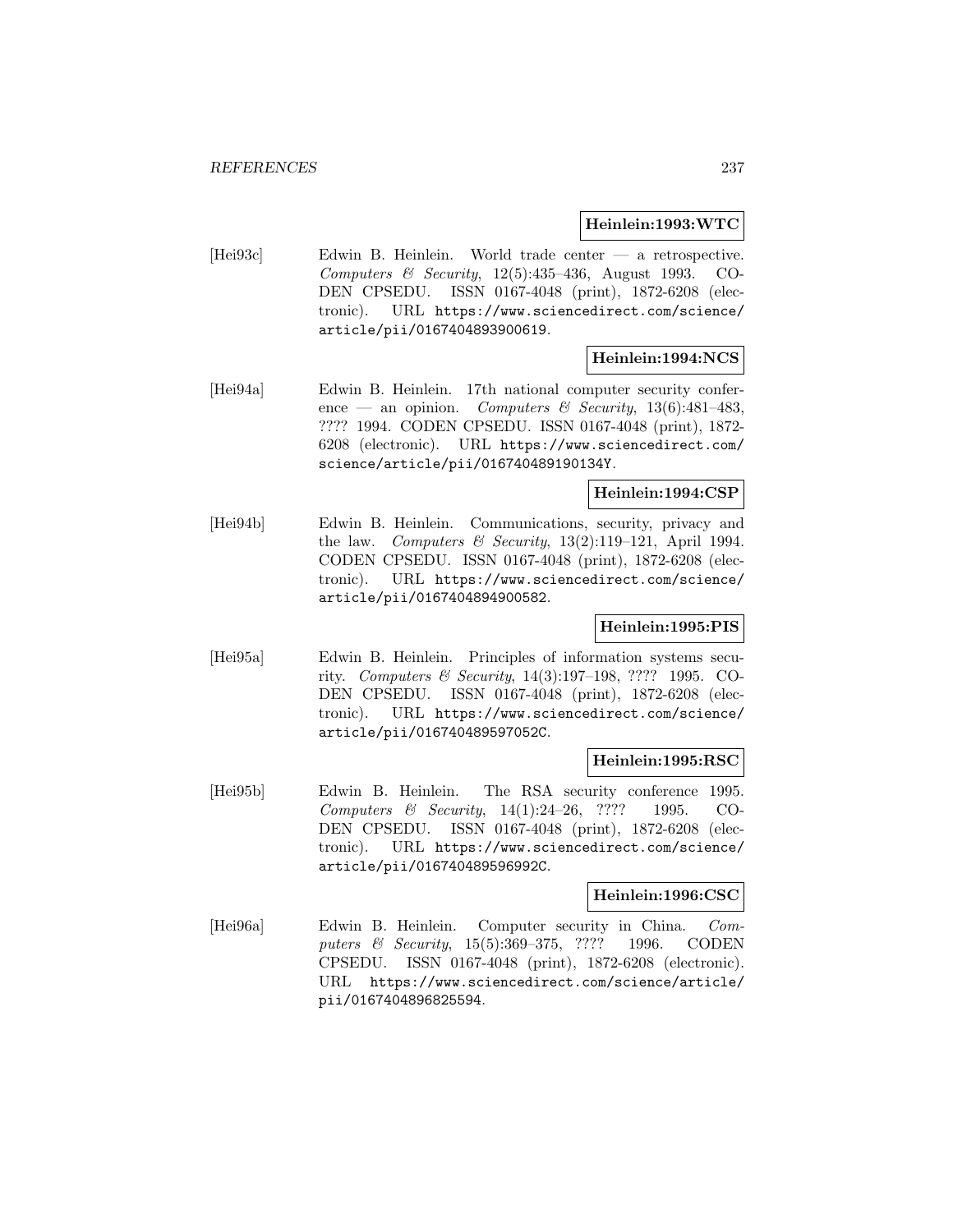#### **Heinlein:1996:MRS**

[Hei96b] Edwin B. Heinlein. Medical records security. Computers & Security, 15(2):100–102, ???? 1996. CODEN CPSEDU. ISSN 0167-4048 (print), 1872-6208 (electronic). URL https://www.sciencedirect.com/science/article/ pii/0167404896893229.

## **Heinlein:1996:YRS**

[Hei96c] Edwin B. Heinlein. Year 2000 — a real IS security issue. Computers & Security, 15(6):499–500, ???? 1996. CO-DEN CPSEDU. ISSN 0167-4048 (print), 1872-6208 (electronic). URL https://www.sciencedirect.com/science/ article/pii/S0167404897831239.

## **Harris:1999:FC**

[HH99] Brendon Harris and Ray Hunt. Fairwall certification. Computers & Security, 18(2):165–177, ???? 1999. CODEN CPSEDU. ISSN 0167-4048 (print), 1872-6208 (electronic). URL https://www.sciencedirect.com/science/article/ pii/S0167404899800522.

# **Hickson:1995:BCP**

[Hic95] Nigel Hickson. Beyond the code of practice: New challenges. Computers & Security, 14(5):426, ???? 1995. CO-DEN CPSEDU. ISSN 0167-4048 (print), 1872-6208 (electronic). URL https://www.sciencedirect.com/science/ article/pii/0167404896900516.

#### **Hickson:1997:EPUa**

[Hic97a] Nigel Hickson. Encryption policy — a UK perspective. Computers & Security, 16(6):516, ???? 1997. CODEN CPSEDU. ISSN 0167-4048 (print), 1872-6208 (electronic). URL https://www.sciencedirect.com/science/article/ pii/S0167404897846640.

## **Hickson:1997:EPUb**

[Hic97b] Nigel Hickson. Encryption policy — a UK perspective. Computers & Security, 16(7):583–589, ???? 1997. CO-DEN CPSEDU. ISSN 0167-4048 (print), 1872-6208 (electronic). URL https://www.sciencedirect.com/science/ article/pii/S0167404897807948.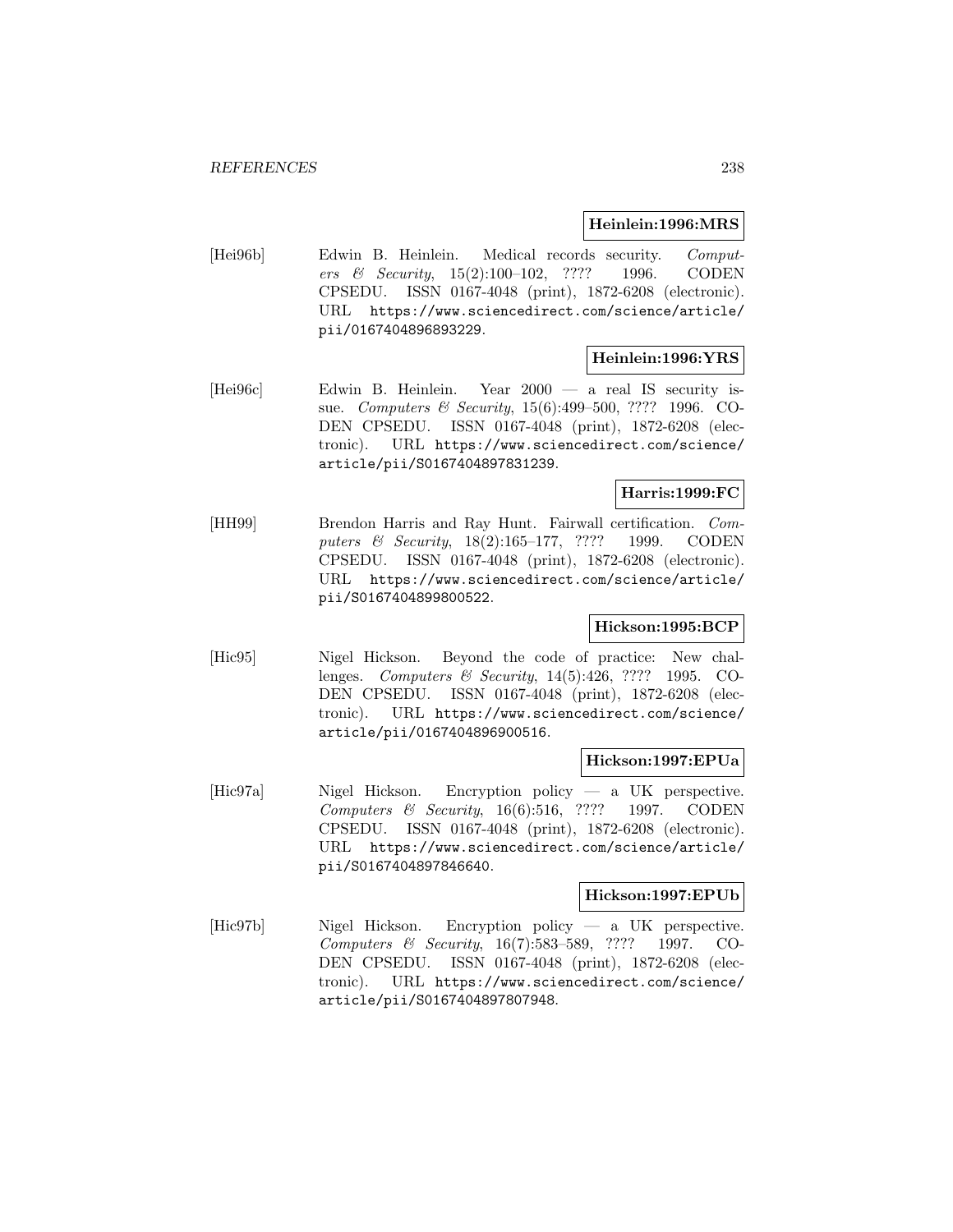## **Highland:1990:RBBa**

[Hig90a] Harold Joseph Highland. Random bits and bytes. Computers & Security,  $9(1):4-11$ , February 1990. CODEN CPSEDU. ISSN 0167-4048 (print), 1872-6208 (electronic). URL https://www.sciencedirect.com/science/article/ pii/016740489090149N.

## **Highland:1990:RBBb**

[Hig90b] Harold Joseph Highland. Random bits and bytes. Computers & Security, 9(2):102–109, April 1990. CODEN CPSEDU. ISSN 0167-4048 (print), 1872-6208 (electronic). URL https://www.sciencedirect.com/science/article/ pii/0167404890900814.

# **Highland:1990:RBBc**

[Hig90c] Harold Joseph Highland. Random bits and bytes. Computers & Security, 9(3):196–208, May 1990. CODEN CPSEDU. ISSN 0167-4048 (print), 1872-6208 (electronic). URL https://www.sciencedirect.com/science/article/ pii/016740489090164O.

# **Highland:1990:RBBd**

[Hig90d] Harold Joseph Highland. Random bits and bytes. Computers & Security, 9(4):282–294, June 1990. CODEN CPSEDU. ISSN 0167-4048 (print), 1872-6208 (electronic). URL https://www.sciencedirect.com/science/article/ pii/016740489090095B.

## **Highland:1990:RBBe**

[Hig90e] Harold Joseph Highland. Random bits and bytes. Computers & Security, 9(5):366-378, August 1990. CODEN CPSEDU. ISSN 0167-4048 (print), 1872-6208 (electronic). URL https://www.sciencedirect.com/science/article/ pii/0167404890900663.

#### **Highland:1990:RBBf**

[Hig90f] Harold Joseph Highland. Random bits and bytes. Computers & Security, 9(6):470–482, October 1990. CODEN CPSEDU. ISSN 0167-4048 (print), 1872-6208 (electronic). URL https://www.sciencedirect.com/science/article/ pii/016740489090122A.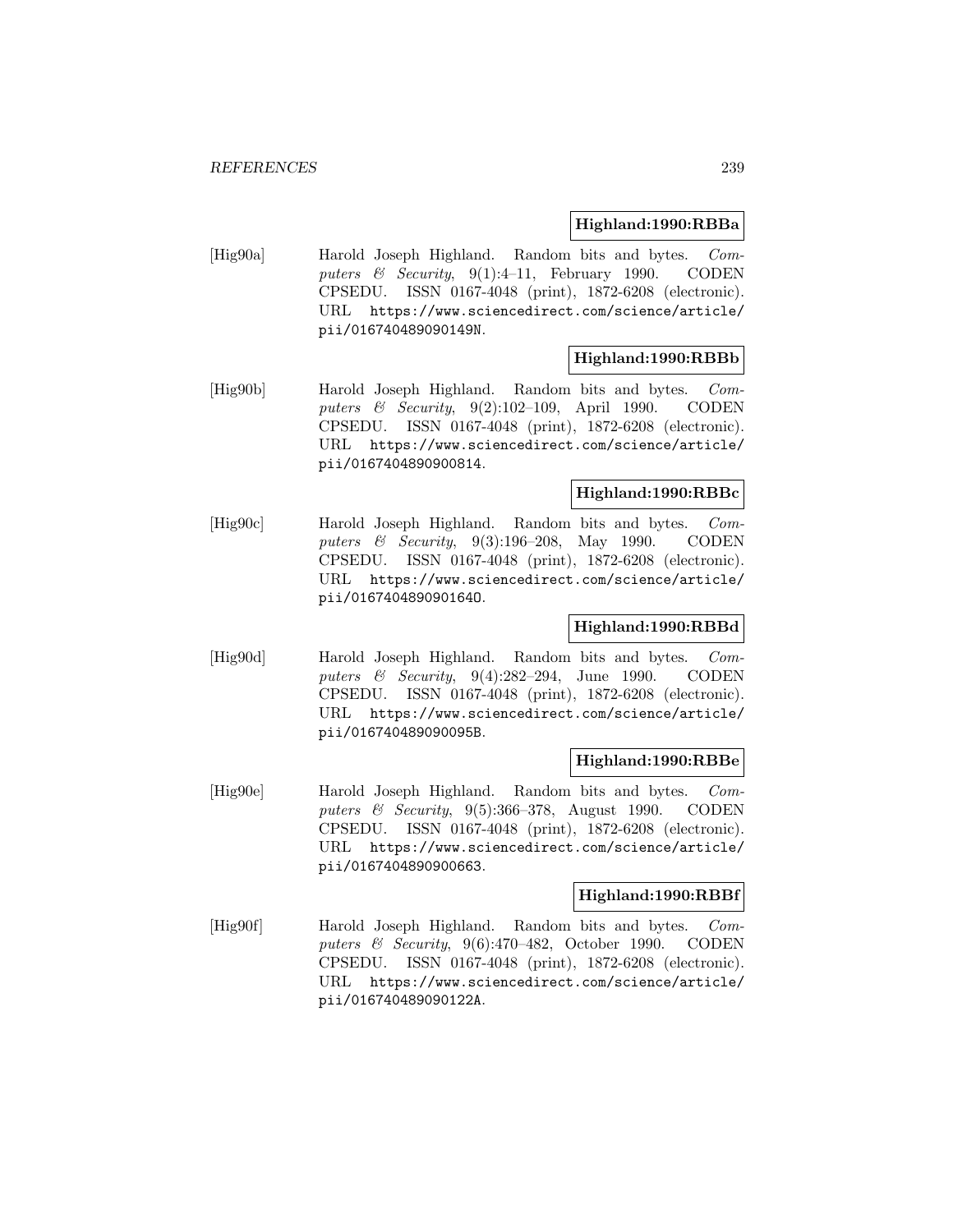## **Highland:1990:RBBg**

[Hig90g] Harold Joseph Highland. Random bits and bytes. Computers & Security, 9(7):570–586, November 1990. CO-DEN CPSEDU. ISSN 0167-4048 (print), 1872-6208 (electronic). URL https://www.sciencedirect.com/science/ article/pii/016740489090054W.

# **Highland:1990:RBBh**

[Hig90h] Harold Joseph Highland. Random bits and bytes. Computers & Security, 9(8):660–675, December 1990. CODEN CPSEDU. ISSN 0167-4048 (print), 1872-6208 (electronic). URL https://www.sciencedirect.com/science/article/ pii/0167404890901086.

# **Highland:1991:CUA**

[Hig91a] Harold Joseph Highland. Computers under attack. Computers & Security, 10(3):190–191, May 1991. CODEN CPSEDU. ISSN 0167-4048 (print), 1872-6208 (electronic). URL https://www.sciencedirect.com/science/article/ pii/0167404891900318.

# **Highland:1991:EEP**

[Hig91b] Harold Joseph Highland. Evaluating an encryption package. Computers & Security,  $10(3):189-190$ , May 1991. CO-DEN CPSEDU. ISSN 0167-4048 (print), 1872-6208 (electronic). URL https://www.sciencedirect.com/science/ article/pii/016740489190030H.

## **Highland:1991:MU**

[Hig91c] Harold Joseph Highland. Microcomputer utilities. Computers & Security, 10(3):191–195, May 1991. CODEN CPSEDU. ISSN 0167-4048 (print), 1872-6208 (electronic). URL https://www.sciencedirect.com/science/article/ pii/0167404891900329.

## **Highland:1991:NMV**

[Hig91d] Harold Joseph Highland. A non-mathematical view of encryption. Computers & Security,  $10(3):184-188$ , May 1991. CODEN CPSEDU. ISSN 0167-4048 (print), 1872-6208 (electronic). URL https://www.sciencedirect.com/science/ article/pii/016740489190029D.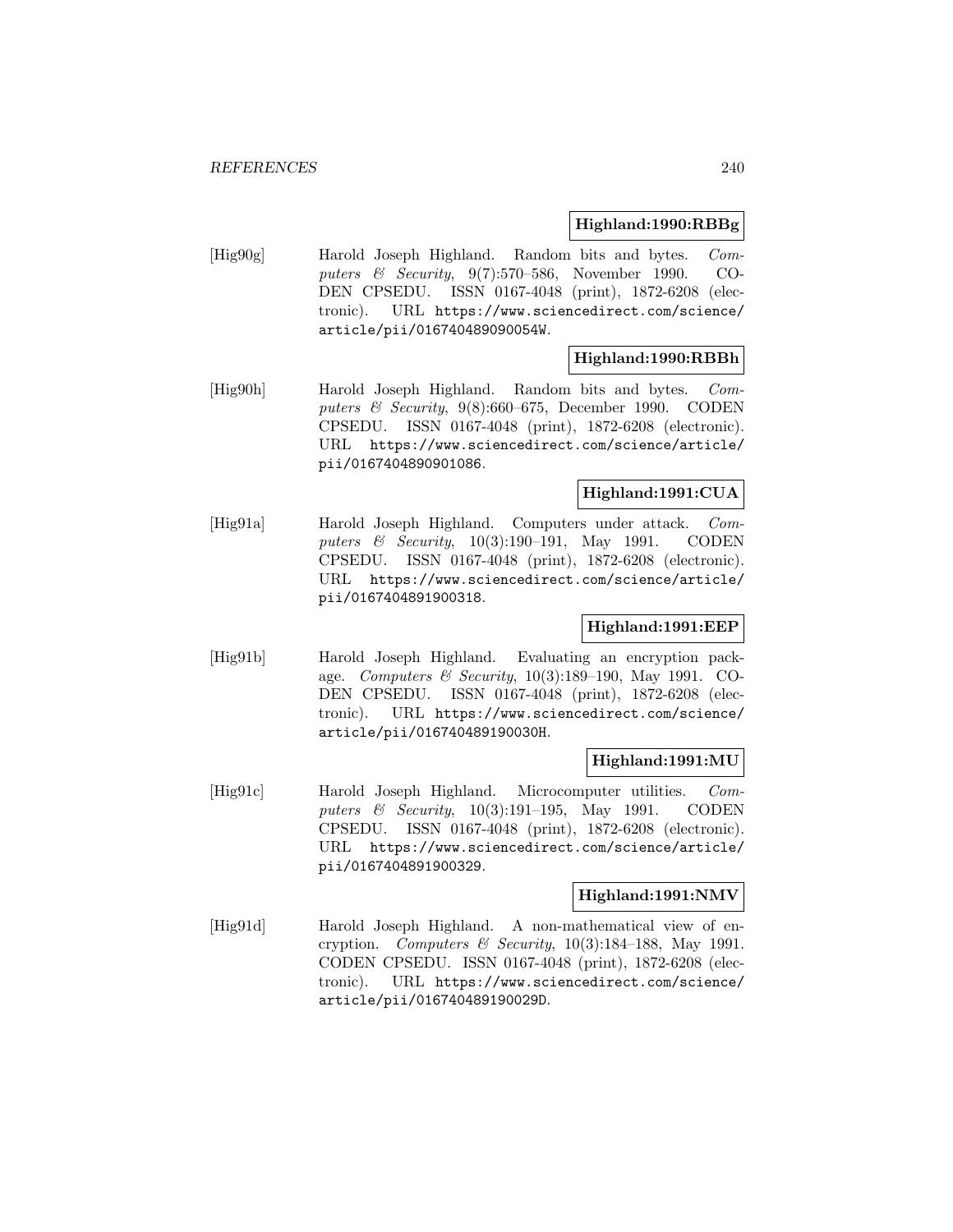## **Highland:1991:NVI**

[Hig91e] Harold Joseph Highland. NTIS volumes of interest. Computers & Security, 10(3):195–198, May 1991. CODEN CPSEDU. ISSN 0167-4048 (print), 1872-6208 (electronic). URL https://www.sciencedirect.com/science/article/ pii/016740489190033A.

## **Highland:1991:RBBa**

[Hig91f] Harold Joseph Highland. Random bits and bytes. Computers & Security,  $10(1):4-16$ , February 1991. CODEN CPSEDU. ISSN 0167-4048 (print), 1872-6208 (electronic). URL https://www.sciencedirect.com/science/article/ pii/016740489190049J.

# **Highland:1991:RBBb**

[Hig91g] Harold Joseph Highland. Random bits and bytes. Computers & Security, 10(2):92–100, April 1991. CODEN CPSEDU. ISSN 0167-4048 (print), 1872-6208 (electronic). URL https://www.sciencedirect.com/science/article/ pii/016740489190002U.

# **Highland:1991:RBBc**

[Hig91h] Harold Joseph Highland. Random bits and bytes. Computers  $\&$  Security, 10(5):384–397, August 1991. CODEN CPSEDU. ISSN 0167-4048 (print), 1872-6208 (electronic). URL https://www.sciencedirect.com/science/article/ pii/016740489190064K.

## **Highland:1991:RBBd**

[Hig91i] Harold Joseph Highland. Random bits and bytes. Computers & Security, 10(6):486–495, October 1991. CODEN CPSEDU. ISSN 0167-4048 (print), 1872-6208 (electronic). URL https://www.sciencedirect.com/science/article/ pii/016740489190074N.

## **Highland:1991:RBBe**

[Hig91j] Harold Joseph Highland. Random bits and bytes. Computers & Security, 10(7):586–600, November 1991. CO-DEN CPSEDU. ISSN 0167-4048 (print), 1872-6208 (electronic). URL https://www.sciencedirect.com/science/ article/pii/016740489190116U.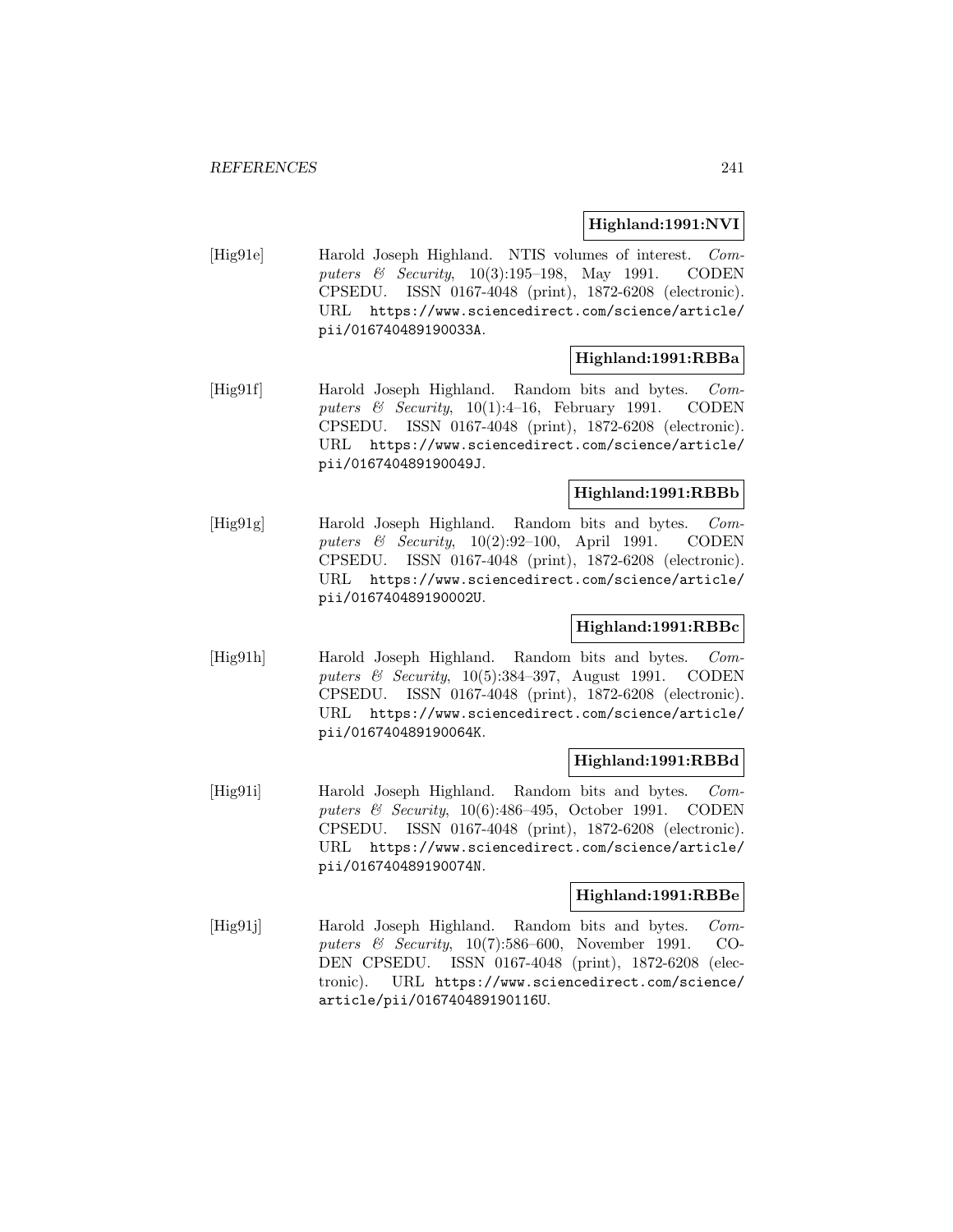#### **Highland:1991:RBBf**

[Hig91k] Harold Joseph Highland. Random bits and bytes. Computers & Security, 10(8):690–699, December 1991. CO-DEN CPSEDU. ISSN 0167-4048 (print), 1872-6208 (electronic). URL https://www.sciencedirect.com/science/ article/pii/016740489190088U.

# **Highland:1992:BRP**

[Hig92a] Harold Joseph Highland. Book review: Practical Unix security: Simon Garfinkel and Gene Spafford O'Reilly and Associates, Inc. (Sebastopol, CA 95472, U.S.A.) U.S. Price: \$29.95 ISBN:0-939195-72-2. Computers & Security, 11(2):134–139, April 1992. CODEN CPSEDU. ISSN 0167-4048 (print), 1872- 6208 (electronic). URL https://www.sciencedirect.com/ science/article/pii/016740489290038S.

## **Highland:1992:ITNf**

[Hig92b] Harold Joseph Highland. IFIP TC 11 news. Computers & Security, 11(6):531–534, October 1992. CODEN CPSEDU. ISSN 0167-4048 (print), 1872-6208 (electronic). URL https://www.sciencedirect.com/science/article/ pii/016740489290187V.

## **Highland:1992:ITNh**

[Hig92c] Harold Joseph Highland. IFIP TC 11 news. Computers & Security,  $11(8):715-719$ , December 1992. CODEN CPSEDU. ISSN 0167-4048 (print), 1872-6208 (electronic). URL https://www.sciencedirect.com/science/article/ pii/0167404892900937.

## **Highland:1992:ITNa**

[Hig92d] Harold Joseph Highland. IFIP TC11 news. Computers  $\mathcal{C}$  Security, 11(1):35–38, March 1992. CODEN CPSEDU. ISSN 0167-4048 (print), 1872-6208 (electronic). URL https://www. sciencedirect.com/science/article/pii/016740489290218G.

#### **Highland:1992:ITNb**

[Hig92e] Harold Joseph Highland. IFIP TC11 news. Computers  $\mathcal{C}$  Security, 11(2):145–146, April 1992. CODEN CPSEDU. ISSN 0167-4048 (print), 1872-6208 (electronic). URL https://www. sciencedirect.com/science/article/pii/016740489290040X.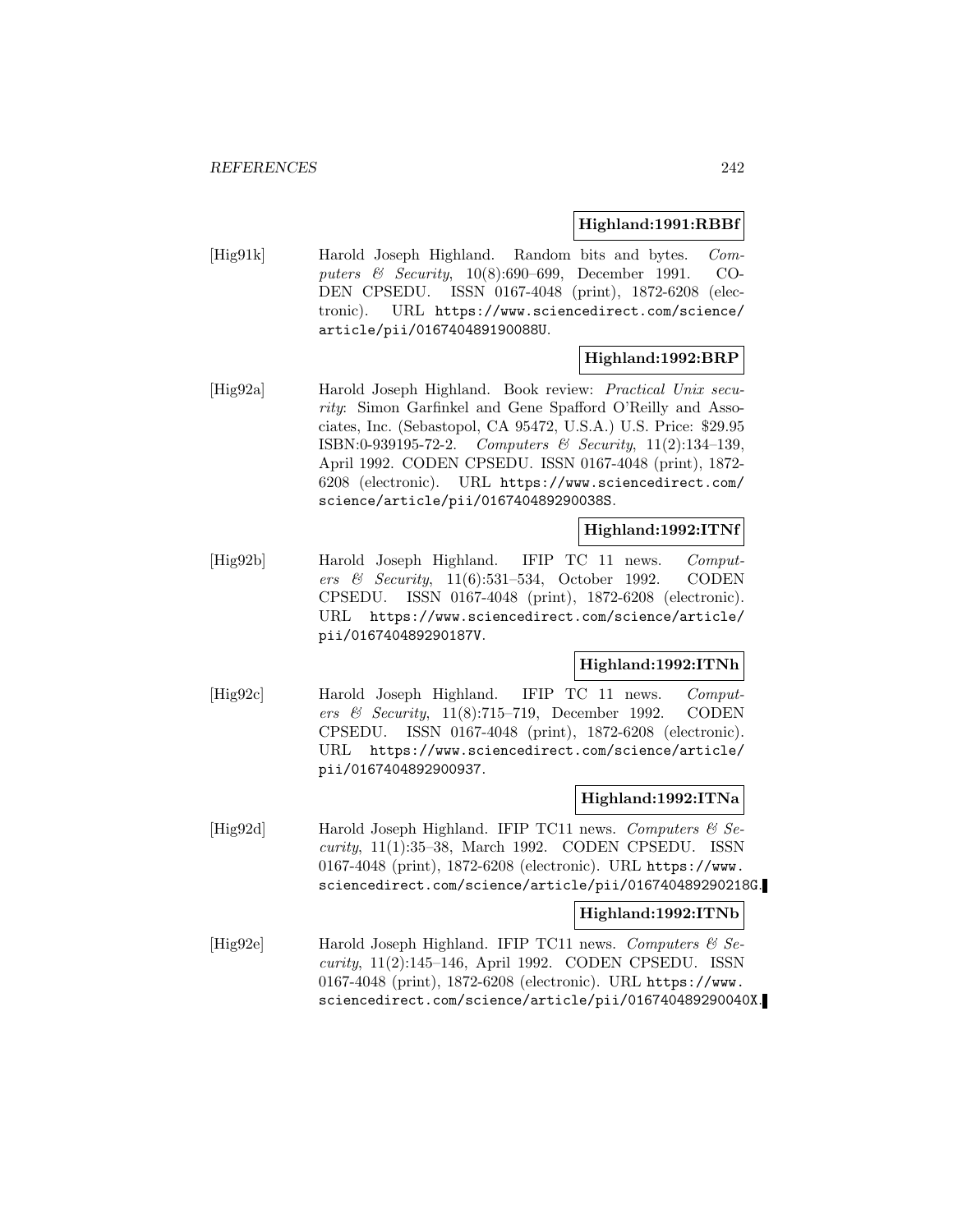# **Highland:1992:ITNc**

[Hig92f] Harold Joseph Highland. IFIP TC11 news. Computers  $\mathcal{C}$  Security, 11(3):247–250, May 1992. CODEN CPSEDU. ISSN 0167-4048 (print), 1872-6208 (electronic). URL https://www. sciencedirect.com/science/article/pii/0167404892902034.

## **Highland:1992:ITNd**

[Hig92g] Harold Joseph Highland. IFIP TC11 news. Computers  $\mathcal{C}$  Security, 11(4):341–343, July 1992. CODEN CPSEDU. ISSN 0167-4048 (print), 1872-6208 (electronic). URL https://www. sciencedirect.com/science/article/pii/016740489290173O.

## **Highland:1992:ITNe**

[Hig92h] Harold Joseph Highland. IFIP TC11 news. Computers & Security,  $11(5):441-442$ , September 1992. CODEN CPSEDU. ISSN 0167-4048 (print), 1872-6208 (electronic). URL https://www.sciencedirect.com/science/article/ pii/016740489290009G.

## **Highland:1992:ITNg**

[Hig92i] Harold Joseph Highland. IFIP TC11 news. Computers & Security, 11(7):625–628, November 1992. CODEN CPSEDU. ISSN 0167-4048 (print), 1872-6208 (electronic). URL https://www.sciencedirect.com/science/article/ pii/016740489290140M.

## **Highland:1992:RBBa**

[Hig92j] Harold Joseph Highland. Random bits and bytes. Computers  $\&$  Security, 11(1):4-15, March 1992. CODEN CPSEDU. ISSN 0167-4048 (print), 1872-6208 (electronic). URL https://www.sciencedirect.com/science/article/ pii/016740489290213B.

## **Highland:1992:RBBb**

[Hig92k] Harold Joseph Highland. Random bits and bytes. Computers & Security, 11(2):110–120, April 1992. CODEN CPSEDU. ISSN 0167-4048 (print), 1872-6208 (electronic). URL https://www.sciencedirect.com/science/article/ pii/016740489290035P.

## **Highland:1992:RBBc**

[Hig92l] Harold Joseph Highland. Random bits and bytes. Computers & Security, 11(3):200–209, May 1992. CODEN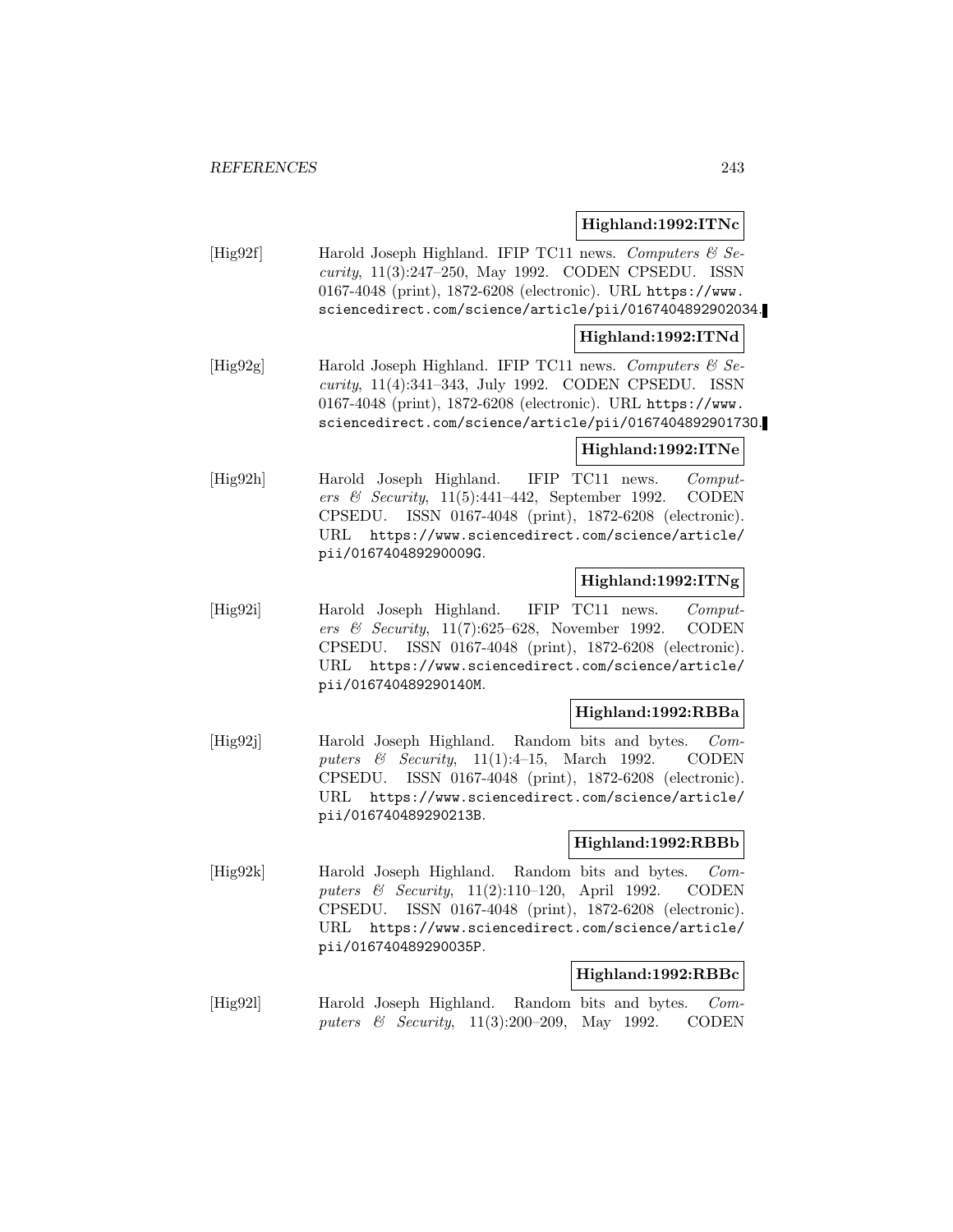CPSEDU. ISSN 0167-4048 (print), 1872-6208 (electronic). URL https://www.sciencedirect.com/science/article/ pii/016740489290197Y.

# **Highland:1992:RBBd**

[Hig92m] Harold Joseph Highland. Random bits and bytes. Computers & Security, 11(4):294–306, July 1992. CODEN CPSEDU. ISSN 0167-4048 (print), 1872-6208 (electronic). URL https://www.sciencedirect.com/science/article/ pii/016740489290169R.

# **Highland:1992:RBBe**

[Hig92n] Harold Joseph Highland. Random bits and bytes. Computers & Security, 11(5):390–406, September 1992. CO-DEN CPSEDU. ISSN 0167-4048 (print), 1872-6208 (electronic). URL https://www.sciencedirect.com/science/ article/pii/0167404892900029.

## **Highland:1992:RBBf**

[Hig92o] Harold Joseph Highland. Random bits and bytes. Computers & Security, 11(6):498–507, October 1992. CODEN CPSEDU. ISSN 0167-4048 (print), 1872-6208 (electronic). URL https://www.sciencedirect.com/science/article/ pii/016740489290182Q.

## **Highland:1992:RBBg**

[Hig92p] Harold Joseph Highland. Random bits and bytes. Computers & Security, 11(7):592–601, November 1992. CO-DEN CPSEDU. ISSN 0167-4048 (print), 1872-6208 (electronic). URL https://www.sciencedirect.com/science/ article/pii/016740489290135E.

## **Highland:1992:RBBh**

[Hig92q] Harold Joseph Highland. Random bits and bytes. Computers & Security, 11(8):682–694, December 1992. CO-DEN CPSEDU. ISSN 0167-4048 (print), 1872-6208 (electronic). URL https://www.sciencedirect.com/science/ article/pii/0167404892900867.

## **Highland:1992:SIN**

[Hig92r] Harold Joseph Highland. The security impact of networks, telecommunications, and office automation. Computers & Security, 11(3):227–232, May 1992. CODEN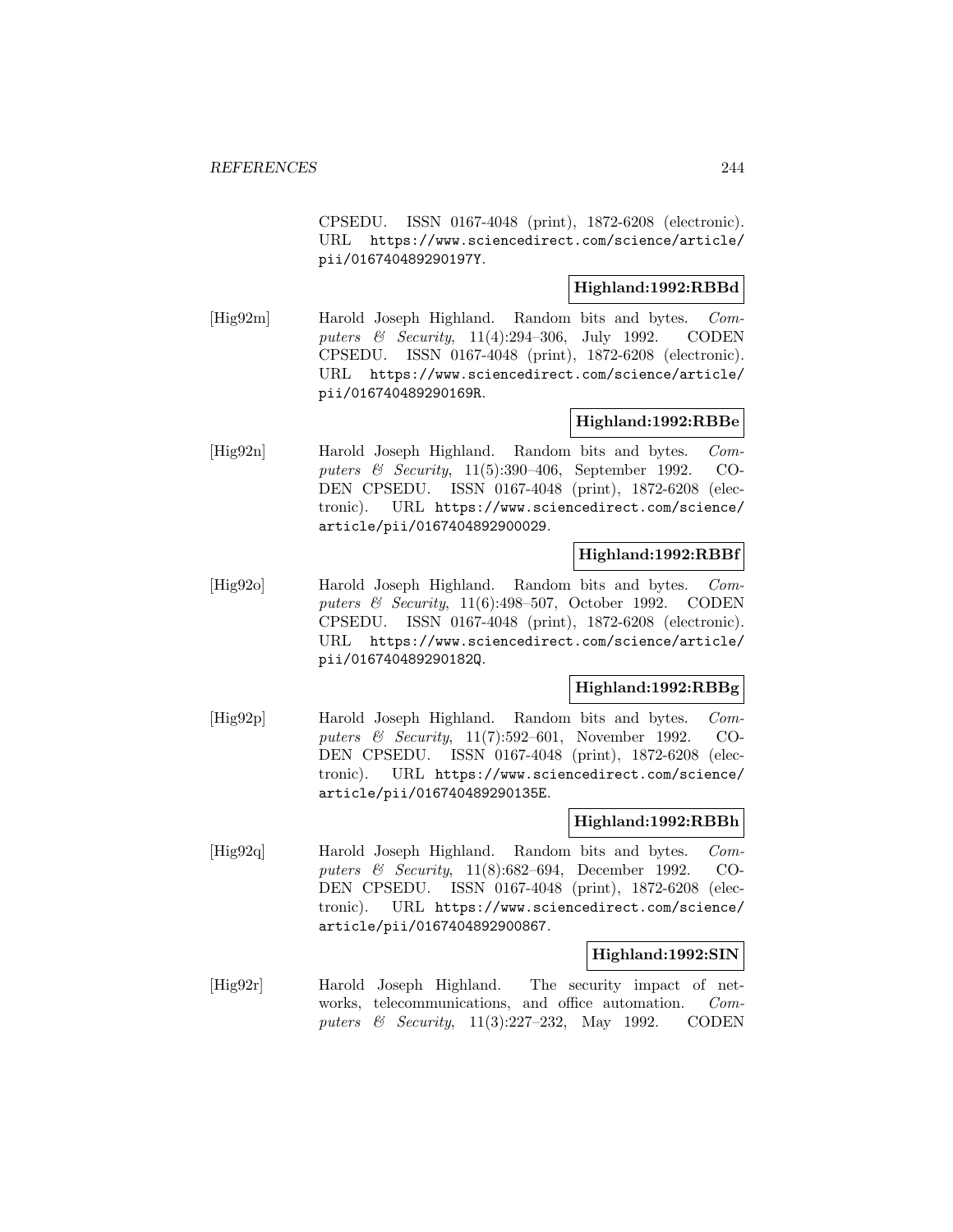CPSEDU. ISSN 0167-4048 (print), 1872-6208 (electronic). URL https://www.sciencedirect.com/science/article/ pii/016740489290200B.

# **Highland:1993:NCS**

[Hig93a] Harold Joseph Highland. 16th national computer security conference. Computers & Security, 12(8):730–734, December 1993. CODEN CPSEDU. ISSN 0167-4048 (print), 1872- 6208 (electronic). URL https://www.sciencedirect.com/ science/article/pii/0167404893900354.

# **Highland:1993:CR**

[Hig93b] Harold Joseph Highland. Conference report. Computers  $\mathcal{C}$  Security, 12(3):249–253, May 1993. CODEN CPSEDU. ISSN 0167-4048 (print), 1872-6208 (electronic). URL https://www. sciencedirect.com/science/article/pii/016740489390111H.

## **Highland:1993:ITNa**

[Hig93c] Harold Joseph Highland. IFIP TC 11 news. Computers & Security, 12(1):33–35, February 1993. CODEN CPSEDU. ISSN 0167-4048 (print), 1872-6208 (electronic). URL https://www.sciencedirect.com/science/article/ pii/016740489390008S.

# **Highland:1993:ITNb**

[Hig93d] Harold Joseph Highland. IFIP TC 11 news. Computers & Security, 12(2):139–142, March 1993. CODEN CPSEDU. ISSN 0167-4048 (print), 1872-6208 (electronic). URL https://www.sciencedirect.com/science/article/ pii/016740489390095M.

#### **Highland:1993:ITNc**

[Hig93e] Harold Joseph Highland. IFIP TC 11 news. Computers & Security, 12(3):259–261, May 1993. CODEN CPSEDU. ISSN 0167-4048 (print), 1872-6208 (electronic). URL https://www.sciencedirect.com/science/article/ pii/016740489390113J.

#### **Highland:1993:ITNd**

[Hig93f] Harold Joseph Highland. IFIP TC 11 news. Computers & Security, 12(4):362–364, June 1993. CODEN CPSEDU. ISSN 0167-4048 (print), 1872-6208 (electronic).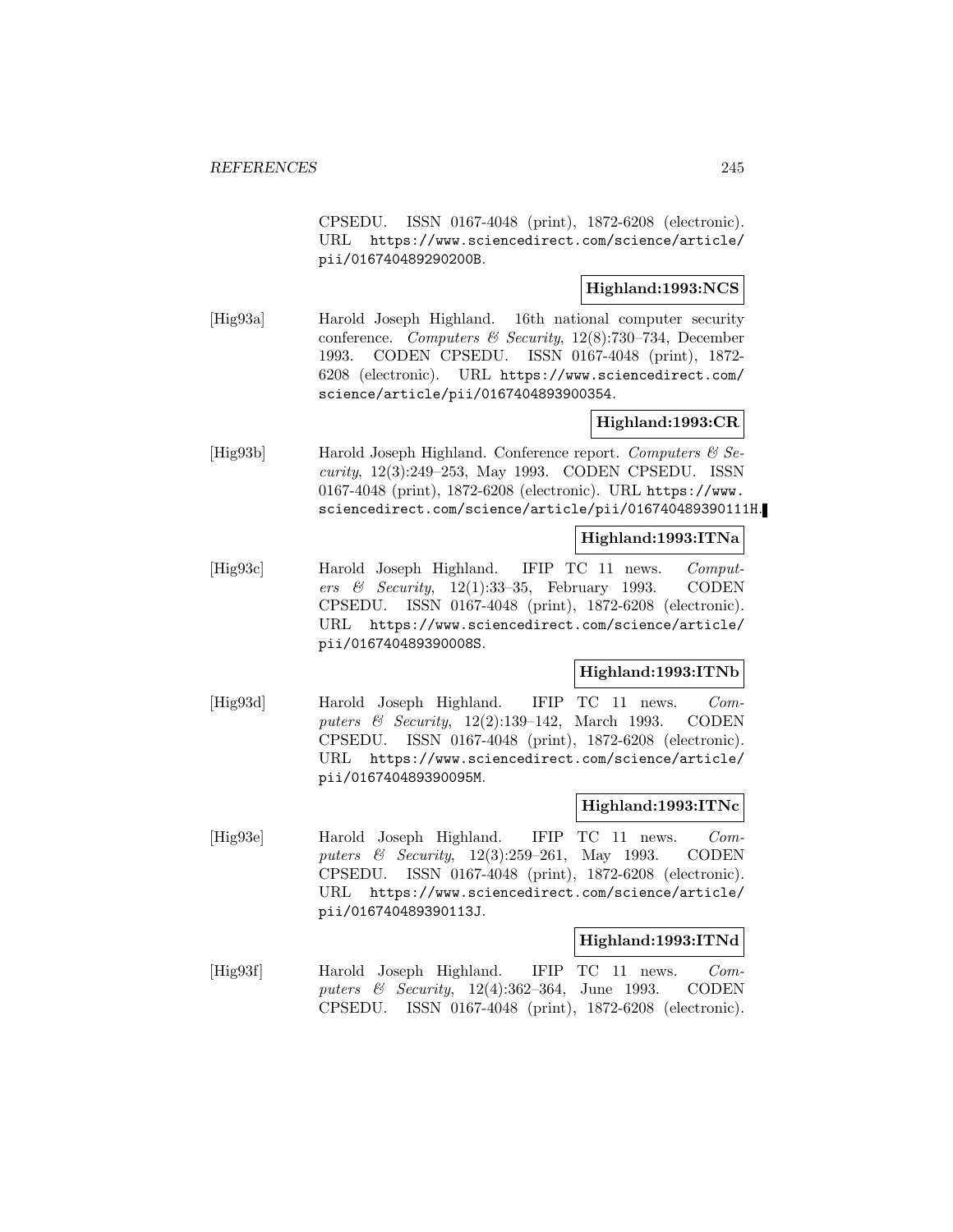URL https://www.sciencedirect.com/science/article/ pii/016740489390022W.

## **Highland:1993:ITNe**

[Hig93g] Harold Joseph Highland. IFIP TC 11 news. Computers & Security,  $12(5):456-458$ , August 1993. CODEN CPSEDU. ISSN 0167-4048 (print), 1872-6208 (electronic). URL https://www.sciencedirect.com/science/article/ pii/016740489390064C.

## **Highland:1993:ITNf**

[Hig93h] Harold Joseph Highland. IFIP TC 11 news. Computers & Security, 12(8):735–739, December 1993. CODEN CPSEDU. ISSN 0167-4048 (print), 1872-6208 (electronic). URL https://www.sciencedirect.com/science/article/ pii/0167404893900365.

## **Highland:1993:ISC**

[Hig93i] Harold Joseph Highland. IFIP/Sec '93 conference report. Computers & Security, 12(6):550–555, October 1993. CO-DEN CPSEDU. ISSN 0167-4048 (print), 1872-6208 (electronic). URL https://www.sciencedirect.com/science/ article/pii/016740489390050F.

# **Highland:1993:RBBa**

[Hig93j] Harold Joseph Highland. Random bits and bytes. Computers & Security,  $12(1):4-14$ , February 1993. CODEN CPSEDU. ISSN 0167-4048 (print), 1872-6208 (electronic). URL https://www.sciencedirect.com/science/article/ pii/016740489390003N.

## **Highland:1993:RBBb**

[Hig93k] Harold Joseph Highland. Random bits and bytes. Computers & Security, 12(2):106–116, March 1993. CODEN CPSEDU. ISSN 0167-4048 (print), 1872-6208 (electronic). URL https://www.sciencedirect.com/science/article/ pii/016740489390089N.

## **Highland:1993:RBBc**

[Hig931] Harold Joseph Highland. Random bits and bytes. Computers & Security, 12(3):216–224, May 1993. CODEN CPSEDU. ISSN 0167-4048 (print), 1872-6208 (electronic).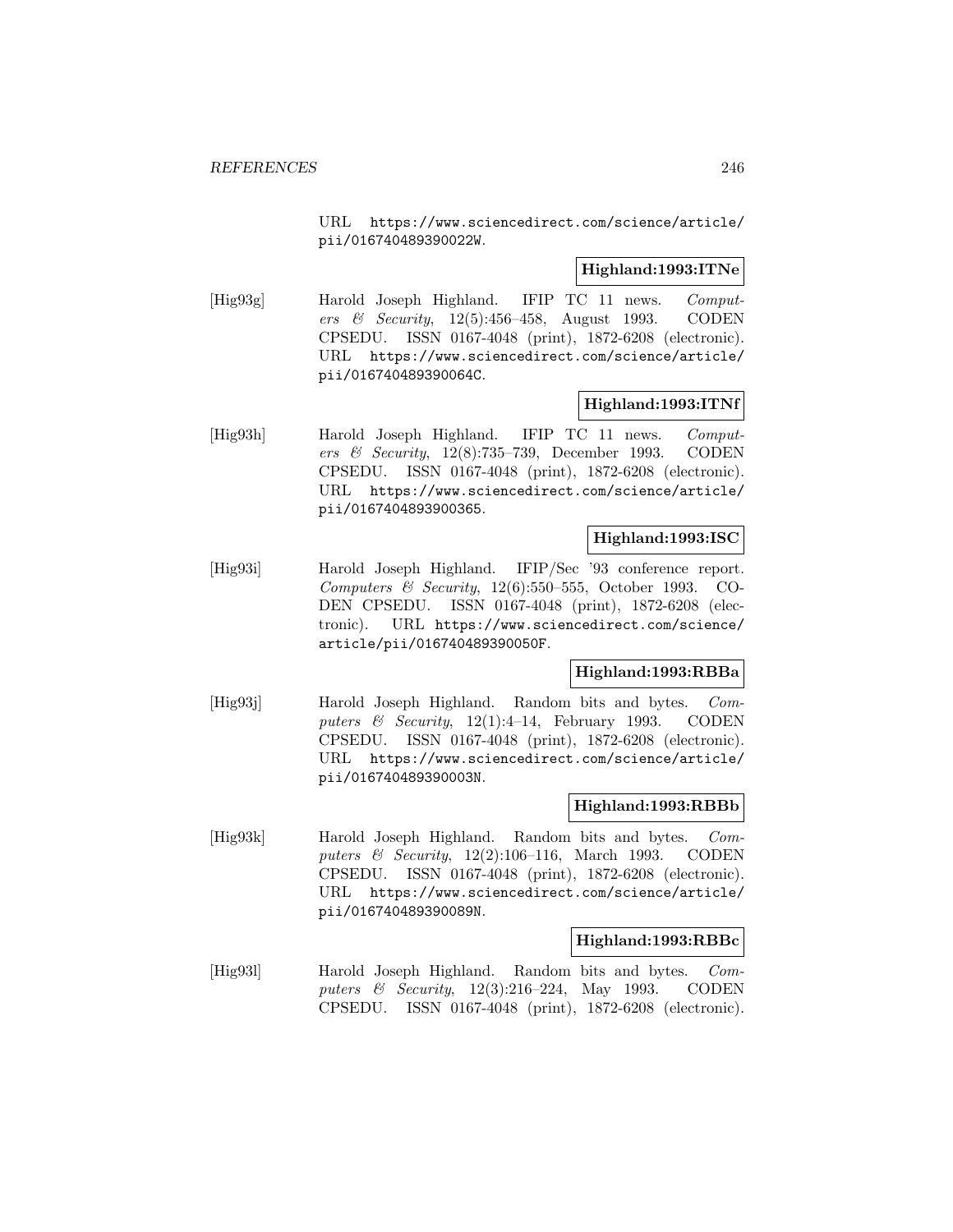URL https://www.sciencedirect.com/science/article/ pii/016740489390107G.

## **Highland:1993:RBBd**

[Hig93m] Harold Joseph Highland. Random bits and bytes. Computers & Security, 12(5):424-433, August 1993. CODEN CPSEDU. ISSN 0167-4048 (print), 1872-6208 (electronic). URL https://www.sciencedirect.com/science/article/ pii/016740489390060I.

## **Highland:1993:RBBe**

[Hig93n] Harold Joseph Highland. Random bits and bytes. Computers & Security, 12(6):518–526, October 1993. CODEN CPSEDU. ISSN 0167-4048 (print), 1872-6208 (electronic). URL https://www.sciencedirect.com/science/article/ pii/0167404893900468.

## **Highland:1993:RBBf**

[Hig93o] Harold Joseph Highland. Random bits and bytes. Computers & Security, 12(7):612–622, November 1993. CO-DEN CPSEDU. ISSN 0167-4048 (print), 1872-6208 (electronic). URL https://www.sciencedirect.com/science/ article/pii/016740489390074F.

# **Highland:1993:RBBg**

[Hig93p] Harold Joseph Highland. Random bits and bytes. Computers & Security, 12(8):698–709, December 1993. CO-DEN CPSEDU. ISSN 0167-4048 (print), 1872-6208 (electronic). URL https://www.sciencedirect.com/science/ article/pii/016740489390032Z.

# **Highland:1993:VIS**

[Hig93q] Harold Joseph Highland. A view of information security tomorrow. Computers & Security, 12(7):634–639, November 1993. CODEN CPSEDU. ISSN 0167-4048 (print), 1872- 6208 (electronic). URL https://www.sciencedirect.com/ science/article/pii/016740489390078J.

## **Highland:1994:ITN**

[Hig94a] Harold Joseph Highland. IFIP TC 11 news. Computers & Security, 13(2):123–125, April 1994. CODEN CPSEDU. ISSN 0167-4048 (print), 1872-6208 (electronic).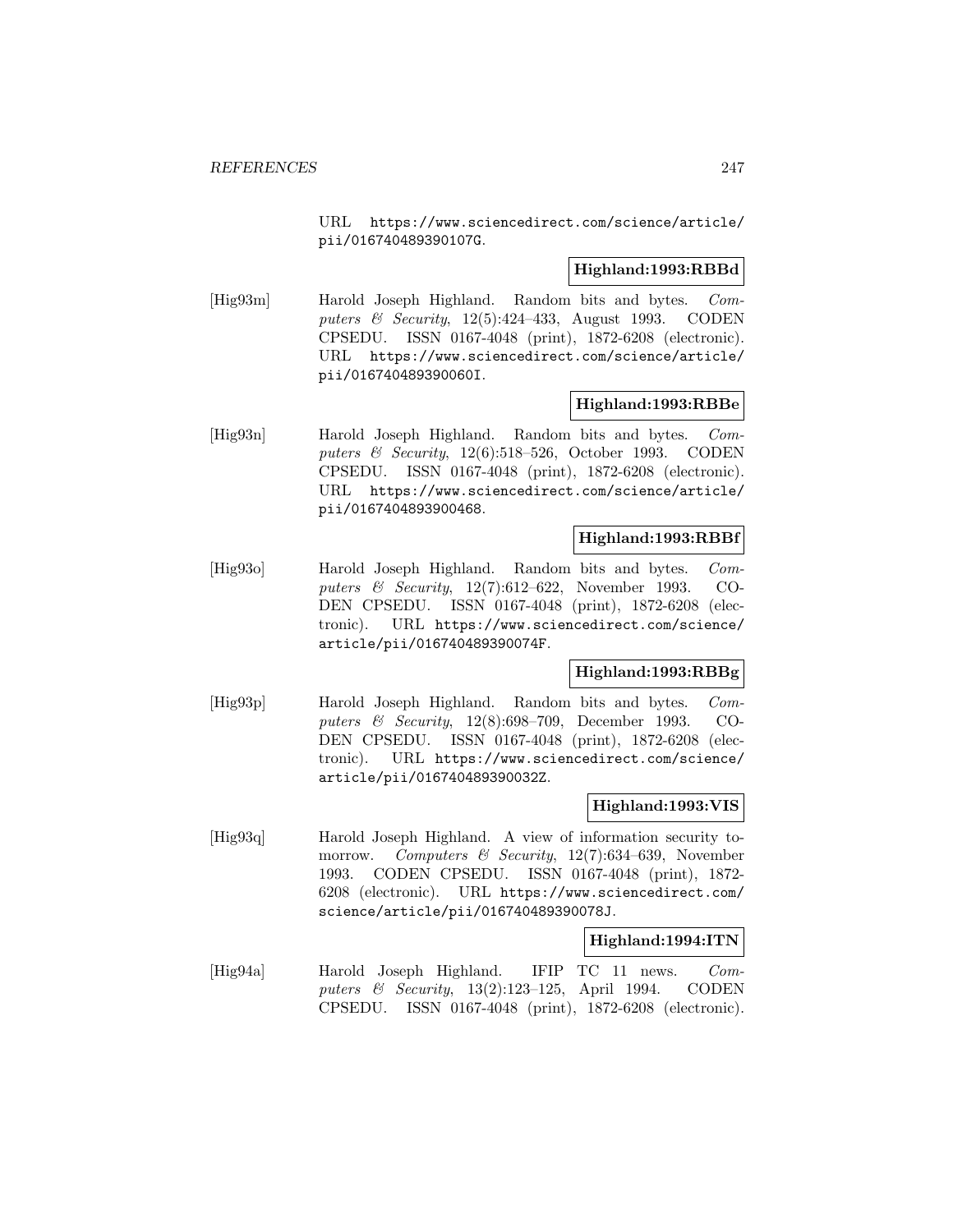URL https://www.sciencedirect.com/science/article/ pii/0167404894900590.

## **Highland:1994:RBBa**

[Hig94b] Harold Joseph Highland. Random bits and bytes. Computers  $\&$  Security, 13(1):4-14, February 1994. CODEN CPSEDU. ISSN 0167-4048 (print), 1872-6208 (electronic). URL https://www.sciencedirect.com/science/article/ pii/016740489490085X.

## **Highland:1994:RBBb**

[Hig94c] Harold Joseph Highland. Random bits and bytes. Computers & Security, 13(2):98–106, April 1994. CODEN CPSEDU. ISSN 0167-4048 (print), 1872-6208 (electronic). URL https://www.sciencedirect.com/science/article/ pii/0167404894900558.

## **Highland:1994:RBBc**

[Hig94d] Harold Joseph Highland. Random bits and bytes. Computers & Security, 13(3):192-205, May 1994. CODEN CPSEDU. ISSN 0167-4048 (print), 1872-6208 (electronic). URL https://www.sciencedirect.com/science/article/ pii/0167404894900698.

# **Highland:1994:RBBd**

[Hig94e] Harold Joseph Highland. Random bits and bytes. Computers & Security, 13(4):278–286, ???? 1994. CODEN CPSEDU. ISSN 0167-4048 (print), 1872-6208 (electronic). URL https://www.sciencedirect.com/science/article/ pii/0167404894900167.

## **Highland:1994:RBBe**

[Hig94f] Harold Joseph Highland. Random bits and bytes. Computers & Security, 13(5):372–378, ???? 1994. CODEN CPSEDU. ISSN 0167-4048 (print), 1872-6208 (electronic). URL https://www.sciencedirect.com/science/article/ pii/0167404894900299.

## **Highland:1994:RBBf**

[Hig94g] Harold Joseph Highland. Random bits and bytes. Computers & Security, 13(6):458–465, ???? 1994. CODEN CPSEDU. ISSN 0167-4048 (print), 1872-6208 (electronic).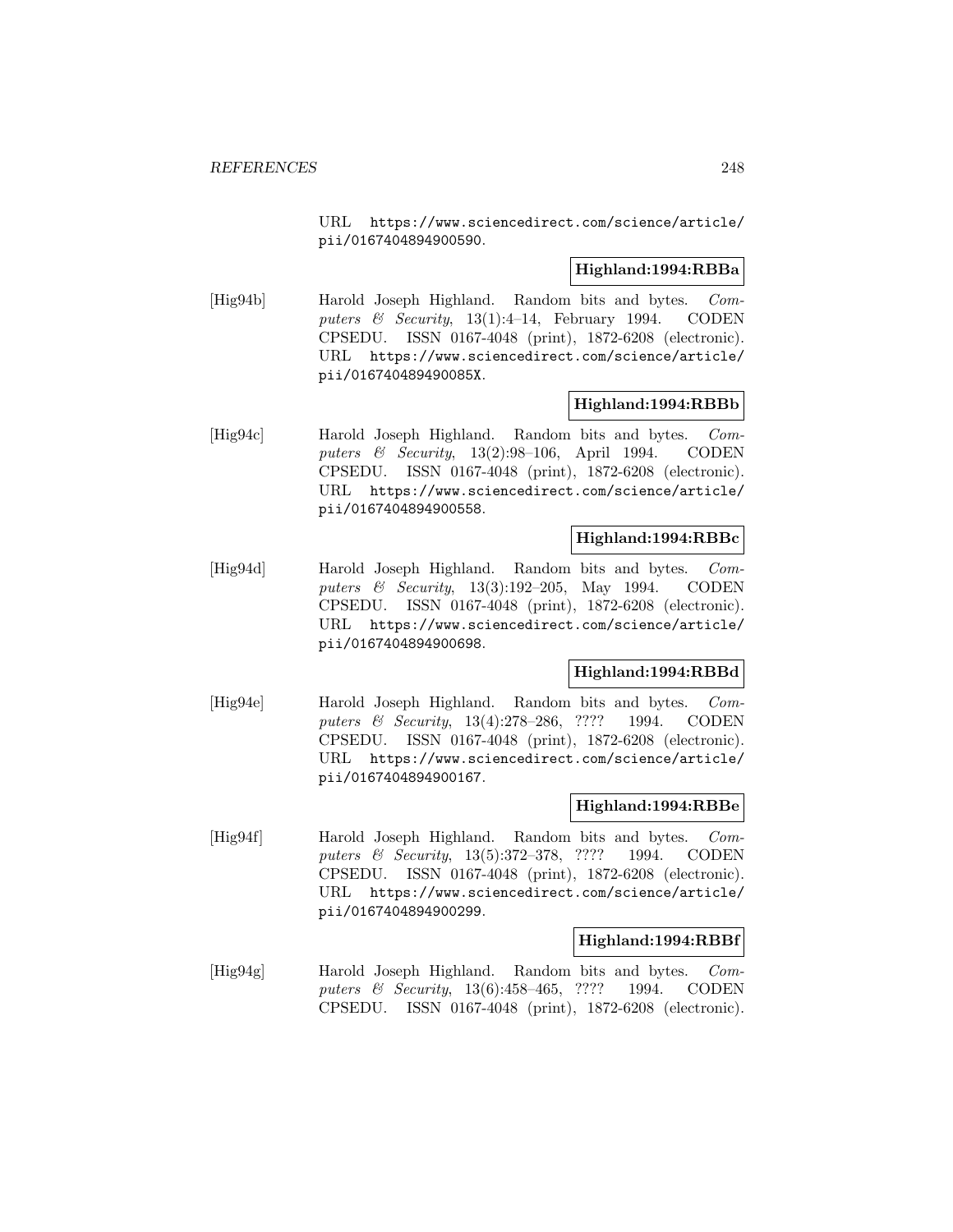URL https://www.sciencedirect.com/science/article/ pii/016740489190131V.

## **Highland:1994:RBBg**

[Hig94h] Harold Joseph Highland. Random bits and bytes. Computers & Security, 13(7):540–546, ???? 1994. CODEN CPSEDU. ISSN 0167-4048 (print), 1872-6208 (electronic). URL https://www.sciencedirect.com/science/article/ pii/0167404894900027.

## **Highland:1994:RBBh**

[Hig94i] Harold Joseph Highland. Random bits and bytes. Computers & Security, 13(8):622–627, ???? 1994. CODEN CPSEDU. ISSN 0167-4048 (print), 1872-6208 (electronic). URL https://www.sciencedirect.com/science/article/ pii/0167404894900418.

# **Highland:1995:AII**

[Hig95a] Harold Joseph Highland. Artificial intelligence and intrusion detection: Current and future directions: Jeremy Frank, University of California, Davis, CA. Computers  $\mathcal C$  Security, 14(1): 31, ???? 1995. CODEN CPSEDU. ISSN 0167-4048 (print), 1872-6208 (electronic). URL https://www.sciencedirect. com/science/article/pii/0167404895970108.

# **Highland:1995:BCM**

[Hig95b] Harold Joseph Highland. Belief in correctness: Marshall Abrams, The MITRE Corporation, McLean, VA. Computers & Security, 14(1):27–28, ???? 1995. CODEN CPSEDU. ISSN 0167-4048 (print), 1872-6208 (electronic). URL https://www.sciencedirect.com/science/article/ pii/016740489596995F.

# **Highland:1995:BRF**

[Hig95c] Harold Joseph Highland. Book review: A Financial Management Approach for Selecting Optimal, Cost-effective Safeguards Upgrades for Computer- and Information-Security Risk Management: Suzanne Smith, Baranca Inc, Los Almos, NM, and Stephen Gale and William Malampy, University of Pennsylvania, Philadelphia, PA. Computers & Security,  $14(1):28-$ 29, ???? 1995. CODEN CPSEDU. ISSN 0167-4048 (print), 1872-6208 (electronic). URL https://www.sciencedirect. com/science/article/pii/016740489597000Z.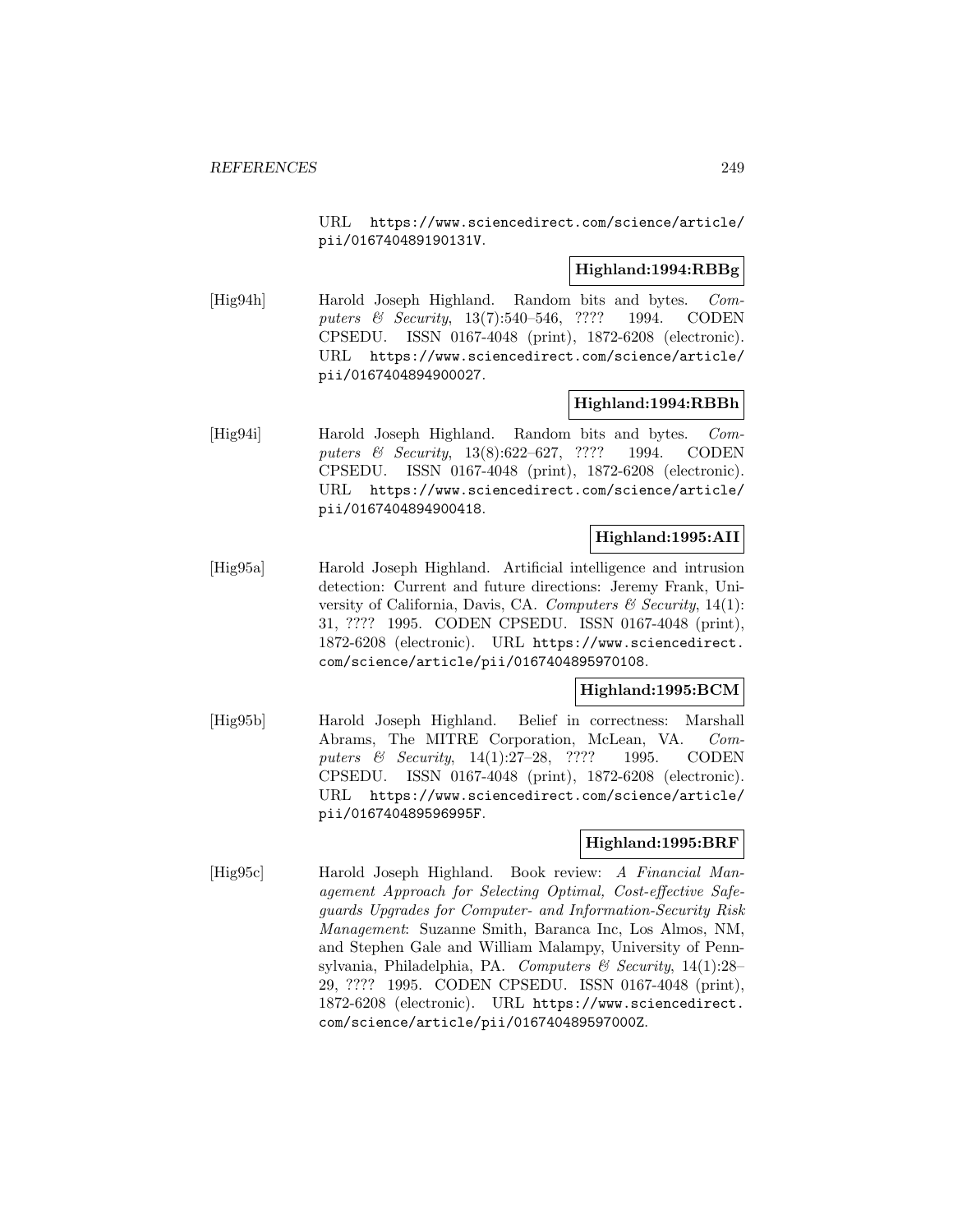#### **Highland:1995:BRP**

[Hig95d] Harold Joseph Highland. Book review: A Pattern Matching Model for Misuse Intrusion Detection: Sandeep Kumar and Eugene Spafford, Purdue University, West Lafayette, IN. Computers & Security, 14(1):28, ???? 1995. CO-DEN CPSEDU. ISSN 0167-4048 (print), 1872-6208 (electronic). URL https://www.sciencedirect.com/science/ article/pii/016740489596997H.

#### **Highland:1995:BRSb**

[Hig95e] Harold Joseph Highland. Book review: A software architecture to support misuse intrusion detection: Sandeep Kumar and Eugene H. Spafford, Purdue University, West Lafayette, IN, USA. Computers & Security, 14(7):607, ???? 1995. CO-DEN CPSEDU. ISSN 0167-4048 (print), 1872-6208 (electronic). URL https://www.sciencedirect.com/science/ article/pii/0167404896816713.

# **Highland:1995:BRAb**

[Hig95f] Harold Joseph Highland. Book review: AIN'T misbehav $ing - a$  taxonomy of anti-intrusion techniques: Lawrence R. Halme, Arca Systems Inc., San Jose, CA, USA. Computers & Security, 14(7):606, ???? 1995. CODEN CPSEDU. ISSN 0167-4048 (print), 1872-6208 (electronic). URL https://www. sciencedirect.com/science/article/pii/0167404896816695.

## **Highland:1995:BRO**

[Hig95g] Harold Joseph Highland. Book review: An open trusted enterprise network architecture: Gray Grossman and Jeremy Epstein, Cordant, Inc., Reston, VA, USA; and Roger Schell, Novell, Inc. Provo, UT, USA. Computers & Security,  $14(7)$ :609, ???? 1995. CODEN CPSEDU. ISSN 0167-4048 (print), 1872- 6208 (electronic). URL https://www.sciencedirect.com/ science/article/pii/0167404896816804.

## **Highland:1995:BRAa**

[Hig95h] Harold Joseph Highland. Book review: Architectures for C2 DOS/Windows-based Personal Computers — Securing an 'Undesirable' Operating System: Jeremy Epstein, Gary Grossman, Frederick Maxwell, Nobel Veirs III, Albert Donaldson, and Cornelius Hal ey; Cordant Inc, Reston, VA. Computers & Security, 14(1):30, ???? 1995. CODEN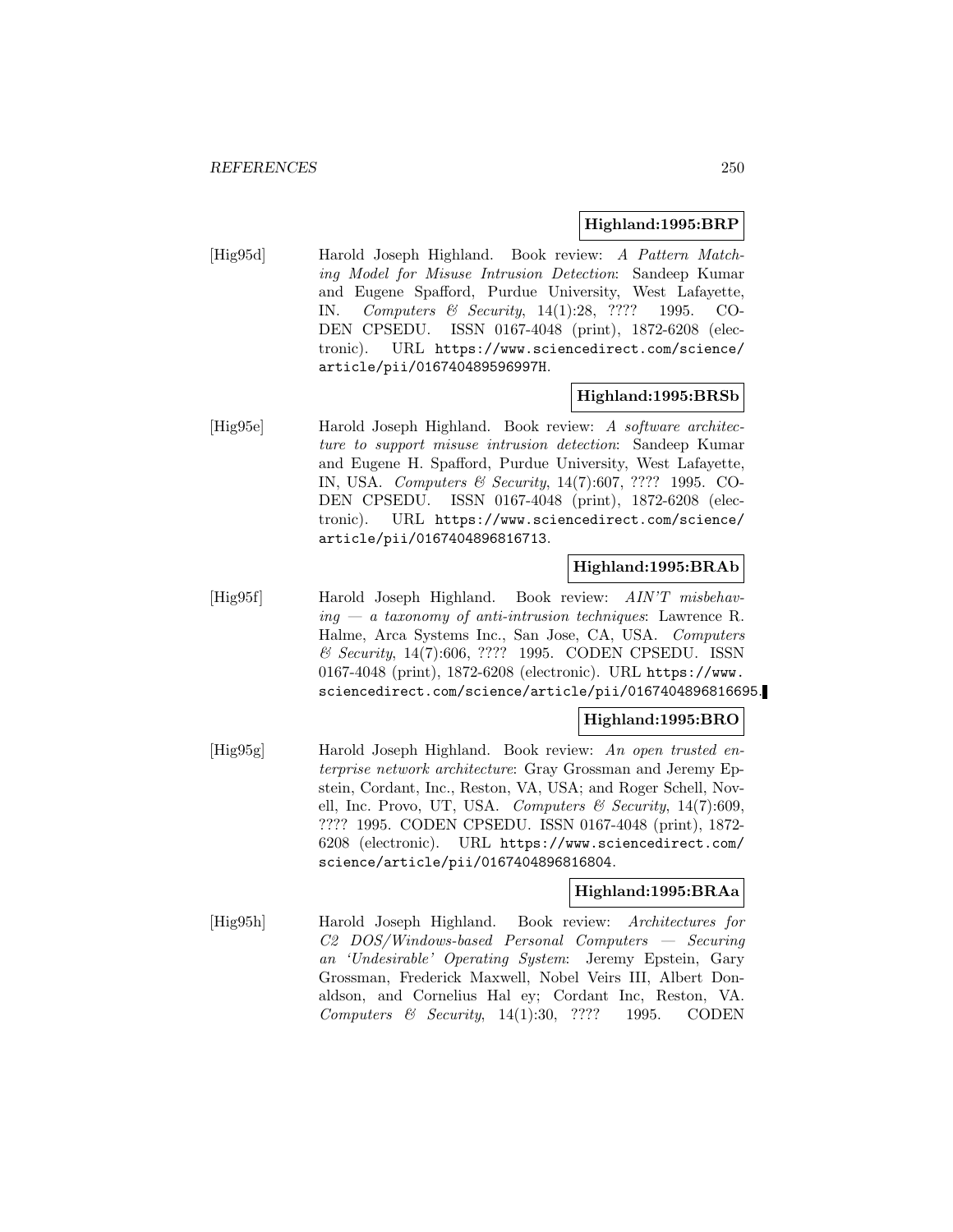CPSEDU. ISSN 0167-4048 (print), 1872-6208 (electronic). URL https://www.sciencedirect.com/science/article/ pii/016740489597005U.

# **Highland:1995:BRAc**

[Hig95i] Harold Joseph Highland. Book review: Authorship analysis: Identifying the author of a program: Ivan Krsul and Eugene H. Spafford, Purdue University, West Lafayette, IN, USA. Computers & Security, 14(7):609–610, ???? 1995. CO-DEN CPSEDU. ISSN 0167-4048 (print), 1872-6208 (electronic). URL https://www.sciencedirect.com/science/ article/pii/016740489681683X.

# **Highland:1995:BRC**

[Hig95j] Harold Joseph Highland. Book review: *Component architec*tures for trusted netware: Jeremy Epstein and Gary Grossman, Cordant Inc., Reston, VA, USA; and Roger Schell, Novell, Inc. Provo, UT, USA. Computers & Security,  $14(7):609$ , ???? 1995. CODEN CPSEDU. ISSN 0167-4048 (print), 1872- 6208 (electronic). URL https://www.sciencedirect.com/ science/article/pii/0167404896816828.

## **Highland:1995:BREb**

[Hig95k] Harold Joseph Highland. Book review: ECMA's approach for IT security evaluations: Alexander Herrigel, R3 Security Engineering AG, Switzerland; Roger French, Digital Equipment Corp, USA; and Haruki Tabuchi, Fujitsu, Ltd, Japan. Computers & Security, 14(7):608, ???? 1995. CO-DEN CPSEDU. ISSN 0167-4048 (print), 1872-6208 (electronic). URL https://www.sciencedirect.com/science/ article/pii/0167404896816774.

## **Highland:1995:BREc**

[Hig951] Harold Joseph Highland. Book review: Evaluting the strength of ciphers: John C. Higgins, Brigham Young University, Provo, UT, USA. Computers & Security, 14(7):608, ???? 1995. CODEN CPSEDU. ISSN 0167-4048 (print), 1872-6208 (electronic). URL https://www.sciencedirect.com/science/ article/pii/0167404896816786.

## **Highland:1995:BRI**

[Hig95m] Harold Joseph Highland. Book review: Implementing Role Based, Clark-Wilson Enforcement Rules in a Bl On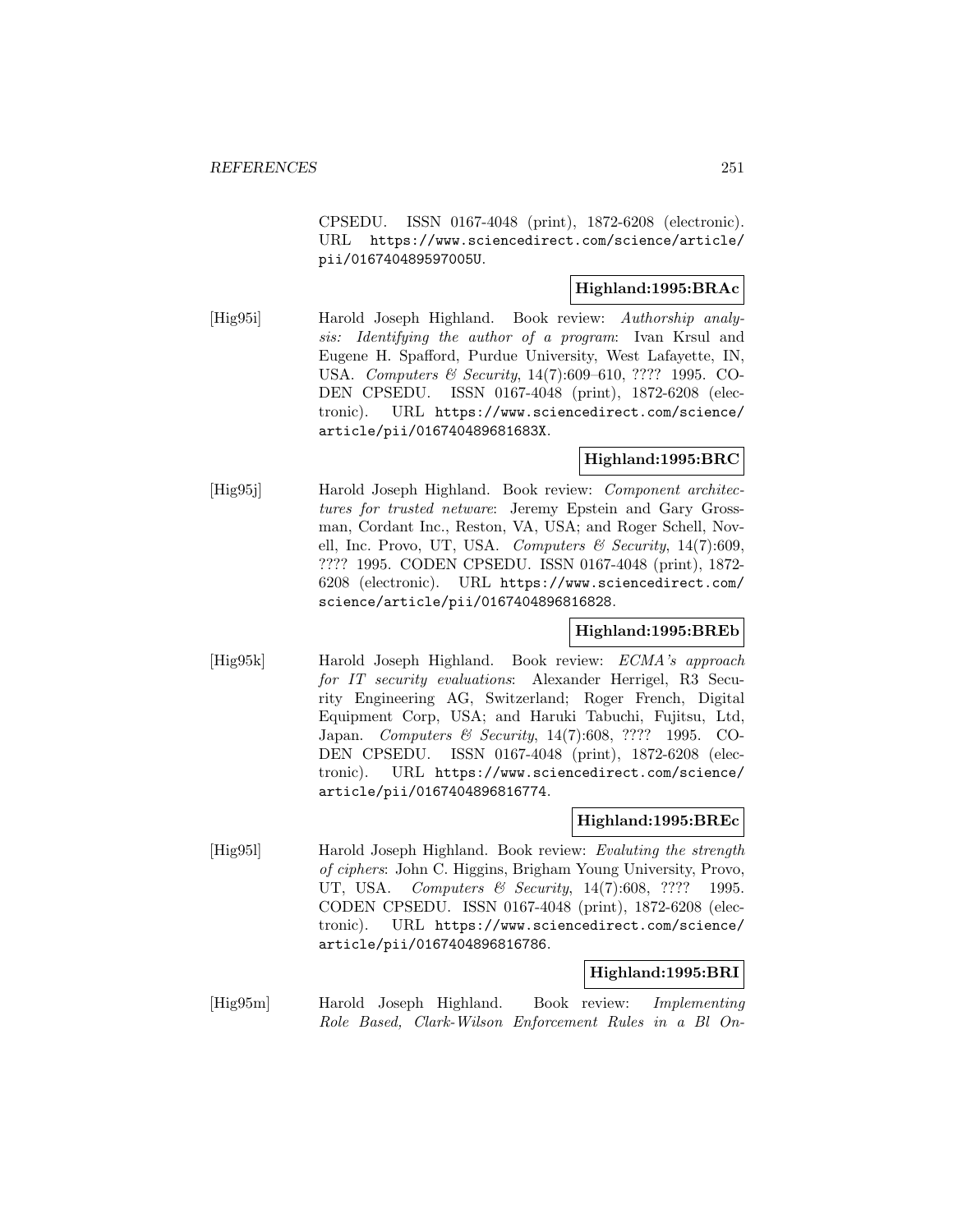line Transaction Processing System: Barbara Smith-Thomas, AT&T Bell Laboratories, Greensboro, NC and Wang Chao-Yeuh, Institute for Information Industry, Taipei, Taiwan. Computers  $\&$  Security, 14(1):29, ???? 1995. CODEN CPSEDU. ISSN 0167-4048 (print), 1872-6208 (electronic). URL https://www.sciencedirect.com/science/article/ pii/016740489597003S.

## **Highland:1995:BRMb**

[Hig95n] Harold Joseph Highland. Book review: Maintaining secretary and integrity in multilevel databases: a practical approach: Sushil Jajodia, George Mason University, Fairfax, VA; Don Marks, Department of Defense, Ft. Meade; and Elisa Bertino, Universita di Milano, Milano, Italy. Computers & Security, 14(7):605-606, ???? 1995. CODEN CPSEDU. ISSN 0167-4048 (print), 1872-6208 (electronic). URL https://www.sciencedirect.com/science/article/ pii/0167404896816683.

# **Highland:1995:BRMa**

[Hig95o] Harold Joseph Highland. Book review: Modern Multilevel Security (MLS): Practical Approaches for Integration, Certification and Accreditation: Bill Neugent, Mike Burgoon,Jeanne Firev and Mundv Rudell. The MITRE Corporation. McLean, VA. Computers & Security, 14(1):31–32, ???? 1995. CO-DEN CPSEDU. ISSN 0167-4048 (print), 1872-6208 (electronic). URL https://www.sciencedirect.com/science/ article/pii/016740489597012Y.

## **Highland:1995:BRSc**

[Hig95p] Harold Joseph Highland. Book review: Securing local area and metropolitan area network: a practical approach: Prof. Vijay Vradharajan, University of Western Sydney, Nepean, Australia. Computers & Security, 14(7):607, ???? 1995. CO-DEN CPSEDU. ISSN 0167-4048 (print), 1872-6208 (electronic). URL https://www.sciencedirect.com/science/ article/pii/0167404896816725.

## **Highland:1995:BRSa**

[Hig95q] Harold Joseph Highland. Book review: Support for Security in Distributed Systems Using Messiahs: Steve Chapin, Kent State University, Kent, OH and Eugene Spafford, Purdue University, West Lafayette, IN. Computers  $\mathcal C$  Security, 14(1):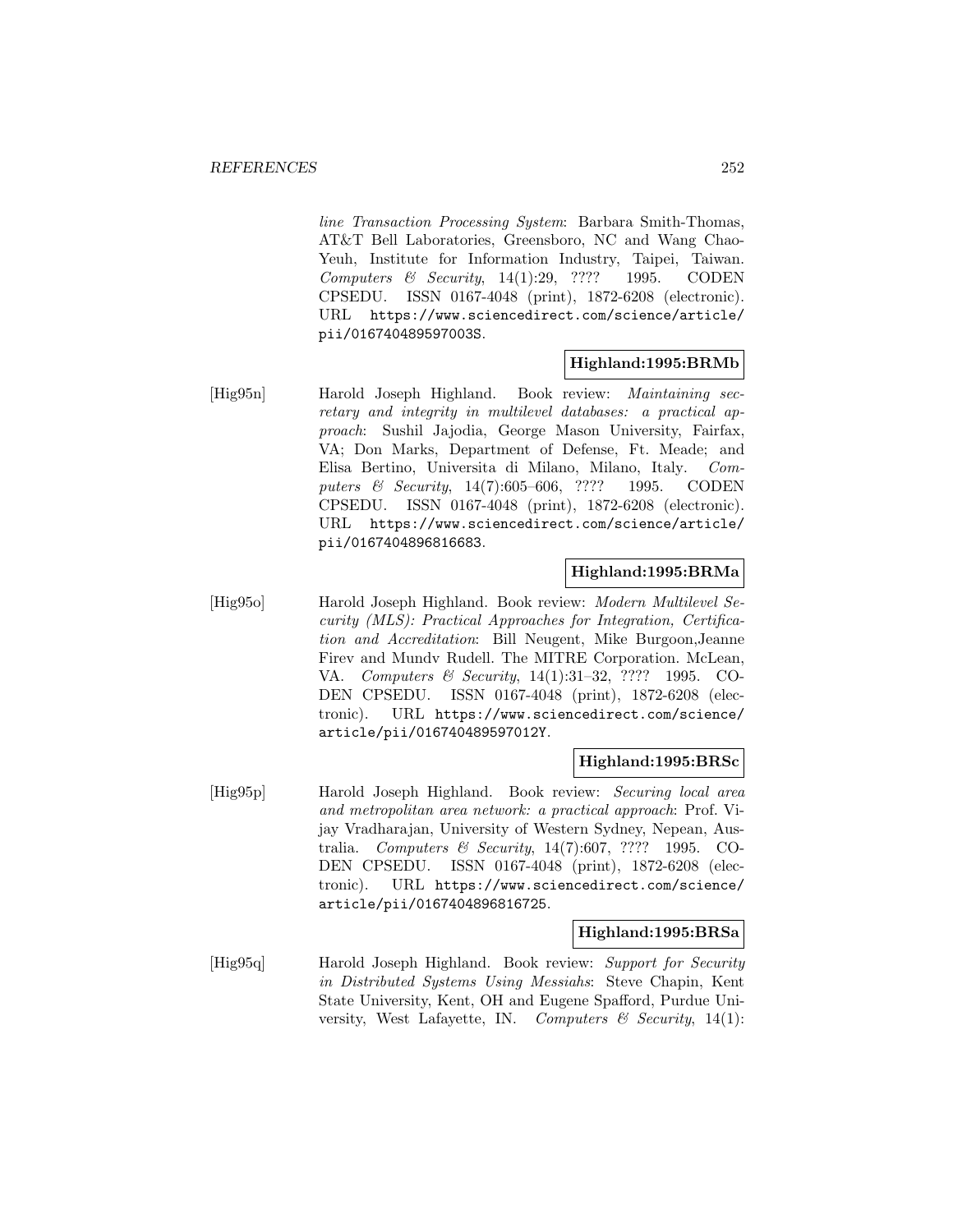30, ???? 1995. CODEN CPSEDU. ISSN 0167-4048 (print), 1872-6208 (electronic). URL https://www.sciencedirect. com/science/article/pii/016740489597006V.

### **Highland:1995:BRTa**

[Hig95r] Harold Joseph Highland. Book review: Testing Intrusion Detection Systems: Design Methodologies and Results from an Early Prototype: Nicholas Puketza, Kiswanath Mukherjee, Ronald Olsson and Kui Zhang, University of California, Davis, CA. *Computers & Security*, 14(1):28, ???? 1995. CODEN CPSEDU. ISSN 0167-4048 (print), 1872-6208 (electronic). URL https://www.sciencedirect.com/science/ article/pii/016740489596998I.

#### **Highland:1995:BREa**

[Hig95s] Harold Joseph Highland. Book review: The Electronic Intrusion Threat to National Security and Emergency Preparedness Telecommunications: an Awareness Document: Dr. Joseph Frizzell, National Communications System, Arlington, VA and Ted Phillips and Traigh Grover, Booz, Alien and Hamilton Inc, McLean, VA. Computers & Security, 14(1):30–31, ???? 1995. CODEN CPSEDU. ISSN 0167-4048 (print), 1872- 6208 (electronic). URL https://www.sciencedirect.com/ science/article/pii/016740489597008X.

### **Highland:1995:BRTb**

[Hig95t] Harold Joseph Highland. Book review: Towards a Formal Verification of a Secure and Distributed System and its Applications: Cui Zhang, Rob Shaw, Mark Heckman, Gregory Benson, Myla Archer, Karl Levitt and Ronald Olsson, Dept. Computer Science, University of California, Davis, CA. Computers & Security, 14(1):29, ???? 1995. CO-DEN CPSEDU. ISSN 0167-4048 (print), 1872-6208 (electronic). URL https://www.sciencedirect.com/science/ article/pii/016740489597002R.

#### **Highland:1995:BRUa**

[Hig95u] Harold Joseph Highland. Book review: Using Application Profiles to Detect Computer Misuse: Nancy Kelem and Daniel Sterne, Trusted Information Systems, Mountain View, CA; Debra Anderson, SRI International, Menio Park, CA; and Linda Lankewicz, Spring Hill College, Mobile, AL. Computers & Security, 14(1):27, ???? 1995. CO-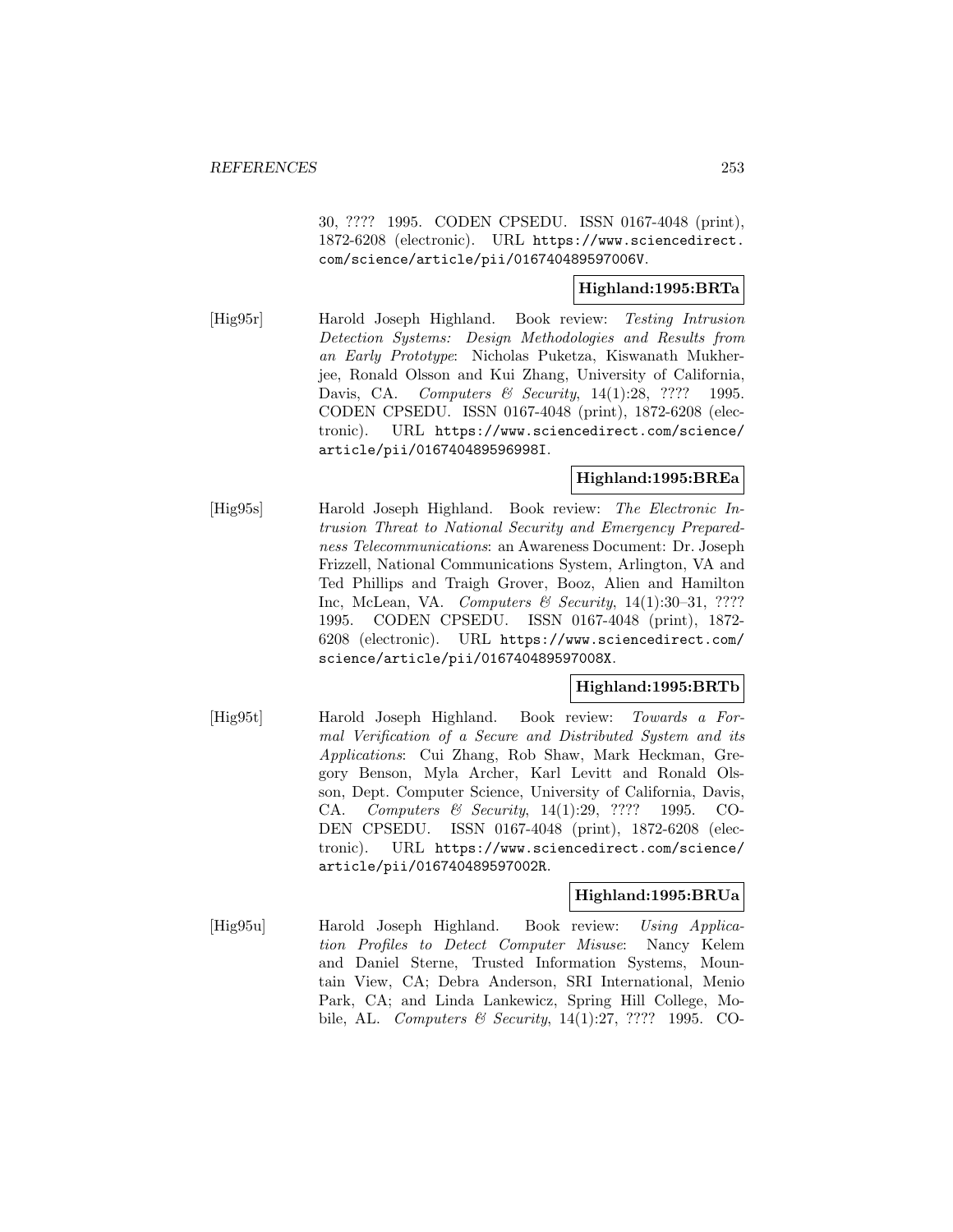DEN CPSEDU. ISSN 0167-4048 (print), 1872-6208 (electronic). URL https://www.sciencedirect.com/science/ article/pii/016740489596993D.

# **Highland:1995:BRUb**

[Hig95v] Harold Joseph Highland. Book review: Using network traffic analysis as a security tool: Peter Troxell, Curry Bartlett and Nicholas Gill, Digital Equipment Corp, Beavercreek, OH, USA. Computers & Security, 14(7):607, ???? 1995. CO-DEN CPSEDU. ISSN 0167-4048 (print), 1872-6208 (electronic). URL https://www.sciencedirect.com/science/ article/pii/0167404896816737.

## **Highland:1995:BRV**

[Hig95w] Harold Joseph Highland. Book review: Virtual View Model to Design a Secure Object-Oriented Database: N. Boulahia-Cuppens, F. Cuppens, A. Gabillon, K. Yazdaman, ONERA/ CERT, Cedex, France. Computers  $\mathcal B$  Security, 14(1):31, ???? 1995. CODEN CPSEDU. ISSN 0167-4048 (print), 1872- 6208 (electronic). URL https://www.sciencedirect.com/ science/article/pii/016740489597011X.

### **Highland:1995:BRW**

[Hig95x] Harold Joseph Highland. Book review: What Color is Your Assurance?: David Wichers, Joel Sachs and Douglas Landoll, Area Systems Inc, Columbia, MD. Computers & Security, 14 (1):28, ???? 1995. CODEN CPSEDU. ISSN 0167-4048 (print), 1872-6208 (electronic). URL https://www.sciencedirect. com/science/article/pii/016740489596999J.

### **Highland:1995:CCC**

[Hig95y] Harold Joseph Highland. Can computer crime be deterred: Sanford Sherizen, Data Security Systems, Inc, Natick, MA. Computers  $\&$  Security, 14(1):28, ???? 1995. CODEN CPSEDU. ISSN 0167-4048 (print), 1872-6208 (electronic). URL https://www.sciencedirect.com/science/article/ pii/016740489596996G.

### **Highland:1995:CPW**

[Hig95z] Harold Joseph Highland. Contingency planning: What to do when bad things happen to good systems: Jay. J. Kahn and Marshall D. Abrams, The MITRE Corp., McLean, VA,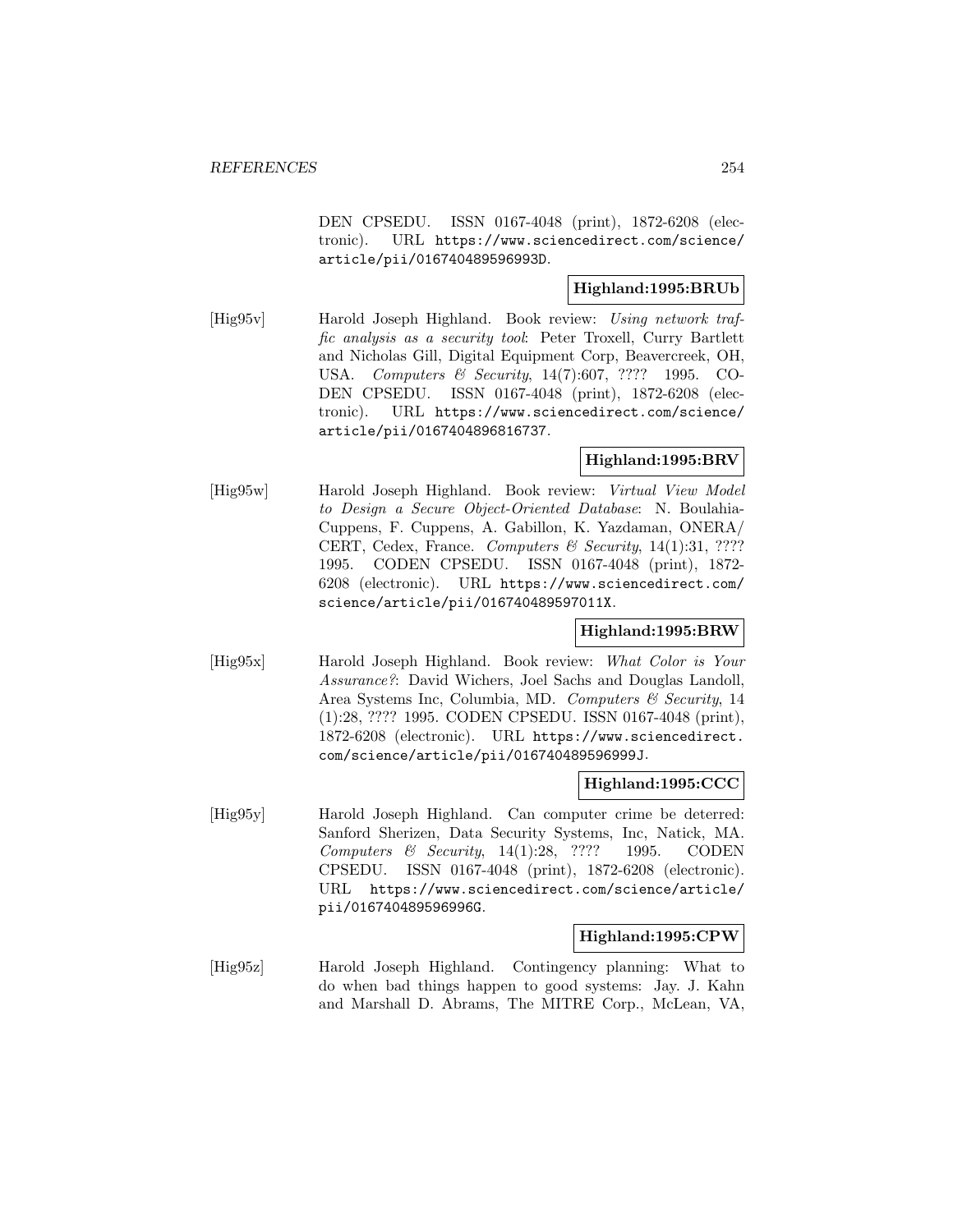USA. Computers & Security, 14(7):609, ???? 1995. CO-DEN CPSEDU. ISSN 0167-4048 (print), 1872-6208 (electronic). URL https://www.sciencedirect.com/science/ article/pii/0167404896816798.

## **Highland:1995:CAS**

[Hig95-27] Harold Joseph Highland. The controlled application set paradigm for trusted systems: Daniel Sterne, Trusted Information Systems Inc, Glenwood, MD, USA and Glenn Benson, European Computer-Industry Research Centre, Munich, Germany. Computers & Security, 14(7):605, ???? 1995. CO-DEN CPSEDU. ISSN 0167-4048 (print), 1872-6208 (electronic). URL https://www.sciencedirect.com/science/ article/pii/0167404896816671.

### **Highland:1995:CFK**

[Hig95-28] Harold Joseph Highland. Critical factors of key escrow encryption systems: Dorothy E. Denning, Georgetown University, Washington, DC, USA. Computers  $\mathcal C$  Security, 14(7): 608, ???? 1995. CODEN CPSEDU. ISSN 0167-4048 (print), 1872-6208 (electronic). URL https://www.sciencedirect. com/science/article/pii/0167404896816750.

### **Highland:1995:EEA**

[Hig95-29] Harold Joseph Highland. Exporting evaluation: an analysis of US and Canadian criteria for trust: Paul Olson. Computers & Security, 14(1):31, ???? 1995. CODEN CPSEDU. ISSN 0167-4048 (print), 1872-6208 (electronic). URL https://www.sciencedirect.com/science/article/ pii/016740489597009Y.

### **Highland:1995:ITNa**

[Hig95-30] Harold Joseph Highland. IFIP TC 11 news. Computers & Security, 14(1):33-34, ???? 1995. CODEN CPSEDU. ISSN 0167-4048 (print), 1872-6208 (electronic). URL https://www.sciencedirect.com/science/article/ pii/0167404895900772.

#### **Highland:1995:ITNb**

[Hig95-31] Harold Joseph Highland. IFIP TC 11 news. Computers & Security, 14(5):405-406, ???? 1995. CODEN CPSEDU. ISSN 0167-4048 (print), 1872-6208 (electronic).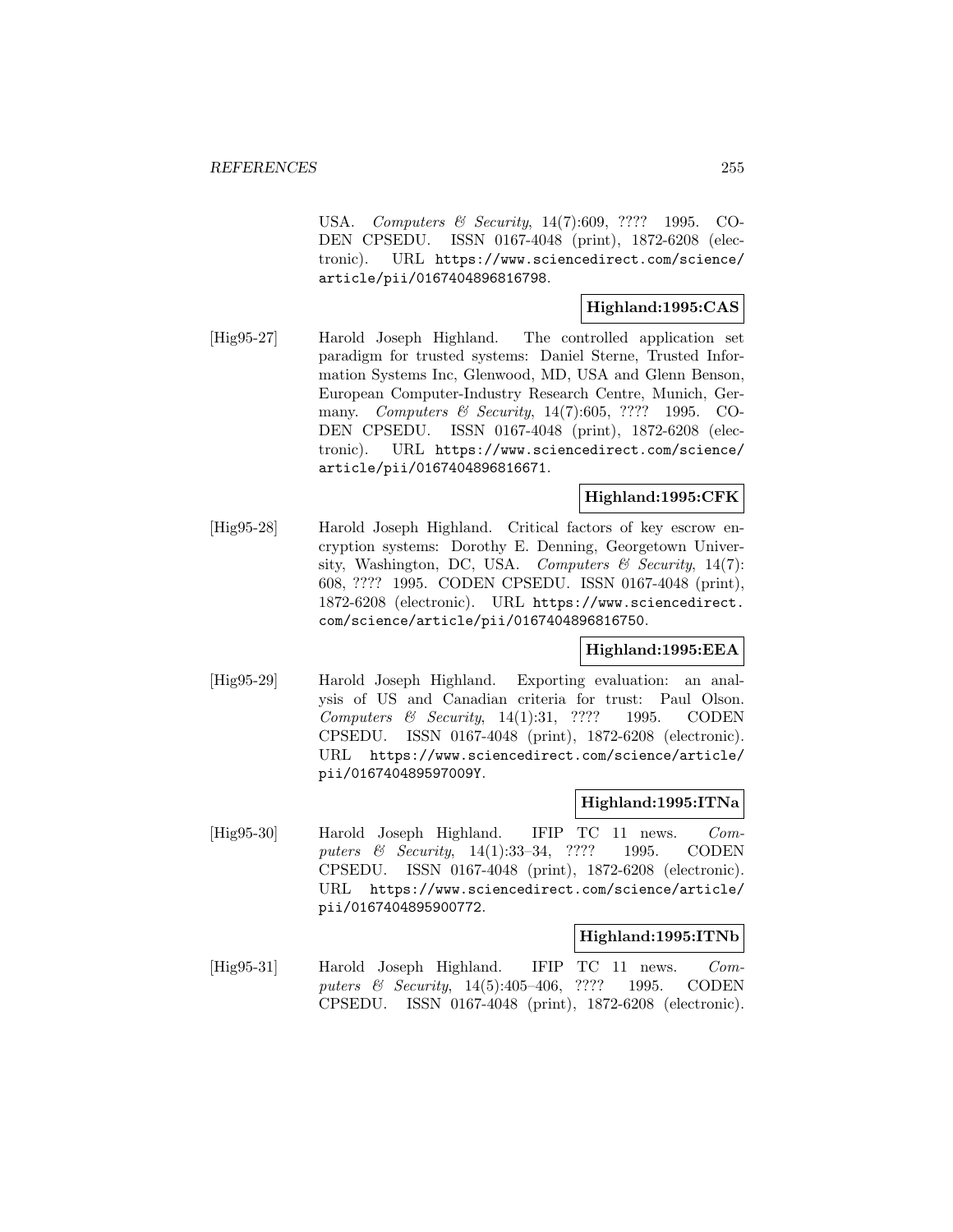URL https://www.sciencedirect.com/science/article/ pii/S0167404896900322.

# **Highland:1995:ISA**

[Hig95-32] Harold Joseph Highland. Internet sniffer attacks: E. Eugene Schultz, SRI International, Menlo Park, CA and Thomas Longstaff, Carnegie Mellon University, Pittsburgh, PA, USA. Computers & Security,  $14(7):610$ , ???? 1995. CODEN CPSEDU. ISSN 0167-4048 (print), 1872-6208 (electronic). URL https://www.sciencedirect.com/science/article/ pii/0167404896816841.

## **Highland:1995:MPE**

[Hig95-33] Harold Joseph Highland. Maintaining privacy in electronic transactions: Carnegie Mellon University, Pittsburgh, PA, USA. Computers & Security, 14(7):606–607, ???? 1995. CO-DEN CPSEDU. ISSN 0167-4048 (print), 1872-6208 (electronic). URL https://www.sciencedirect.com/science/ article/pii/0167404895901280.

### **Highland:1995:PSA**

[Hig95-34] Harold Joseph Highland. Partitioning the security analysis of complex systems: Howard Holm, National Security Agency, Fort Meade, MD. Computers & Security,  $14(1):30, ????$ 1995. CODEN CPSEDU. ISSN 0167-4048 (print), 1872- 6208 (electronic). URL https://www.sciencedirect.com/ science/article/pii/016740489597004T.

### **Highland:1995:PEU**

[Hig95-35] Harold Joseph Highland. A perspective of evaluation in the UK versus the US: Alan Borrett, UK ITSEC Scheme, Cheltenham, Glos., UK. Computers & Security,  $14(7):607-608$ , ???? 1995. CODEN CPSEDU. ISSN 0167-4048 (print), 1872- 6208 (electronic). URL https://www.sciencedirect.com/ science/article/pii/0167404896816749.

### **Highland:1995:RBBa**

[Hig95-36] Harold Joseph Highland. Random bits and bytes. Computers & Security, 14(1):4-13, ???? 1995. CODEN CPSEDU. ISSN 0167-4048 (print), 1872-6208 (electronic). URL https://www.sciencedirect.com/science/article/ pii/016740489596990K.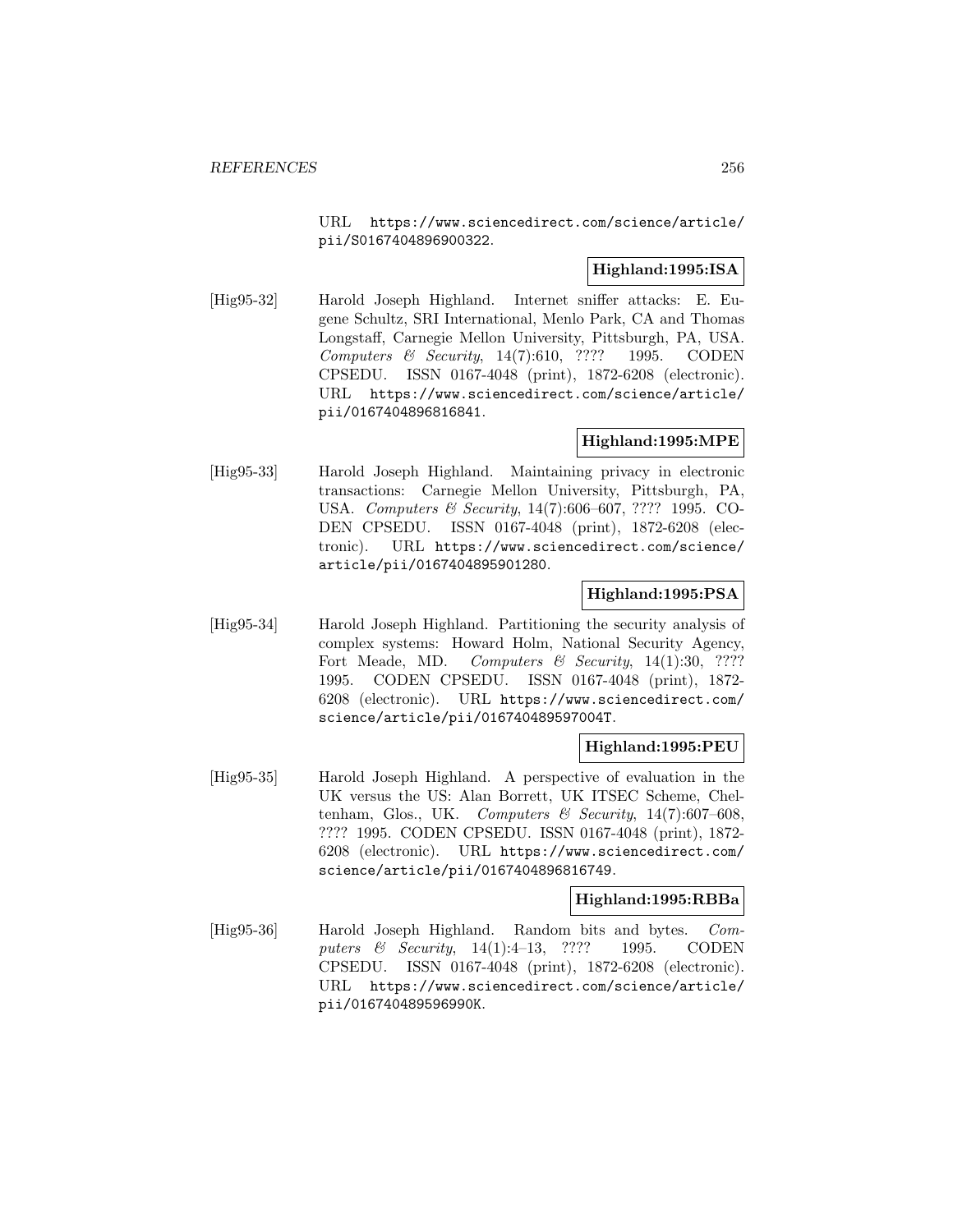### **Highland:1995:RBBb**

[Hig95-37] Harold Joseph Highland. Random bits and bytes. Computers & Security, 14(2):90–102, ???? 1995. CODEN CPSEDU. ISSN 0167-4048 (print), 1872-6208 (electronic). URL https://www.sciencedirect.com/science/article/ pii/0167404895970289.

### **Highland:1995:RBBc**

[Hig95-38] Harold Joseph Highland. Random bits and bytes. Computers & Security, 14(3):188–196, ???? 1995. CODEN CPSEDU. ISSN 0167-4048 (print), 1872-6208 (electronic). URL https://www.sciencedirect.com/science/article/ pii/016740489597051B.

### **Highland:1995:RBBd**

[Hig95-39] Harold Joseph Highland. Random bits and bytes. Computers & Security, 14(4):274–282, ???? 1995. CODEN CPSEDU. ISSN 0167-4048 (print), 1872-6208 (electronic). URL https://www.sciencedirect.com/science/article/ pii/016740489597067K.

# **Highland:1995:RBBe**

[Hig95-40] Harold Joseph Highland. Random bits and bytes. Computers & Security, 14(5):365-371, ???? 1995. CODEN CPSEDU. ISSN 0167-4048 (print), 1872-6208 (electronic). URL https://www.sciencedirect.com/science/article/ pii/016740489597086P.

### **Highland:1995:RBBf**

[Hig95-41] Harold Joseph Highland. Random bits and bytes. Computers & Security, 14(6):480–488, ???? 1995. CODEN CPSEDU. ISSN 0167-4048 (print), 1872-6208 (electronic). URL https://www.sciencedirect.com/science/article/ pii/016740489599310L.

### **Highland:1995:RBBg**

[Hig95-42] Harold Joseph Highland. Random bits and bytes. Computers & Security, 14(7):574-585, ???? 1995. CODEN CPSEDU. ISSN 0167-4048 (print), 1872-6208 (electronic). URL https://www.sciencedirect.com/science/article/ pii/0167404896816646.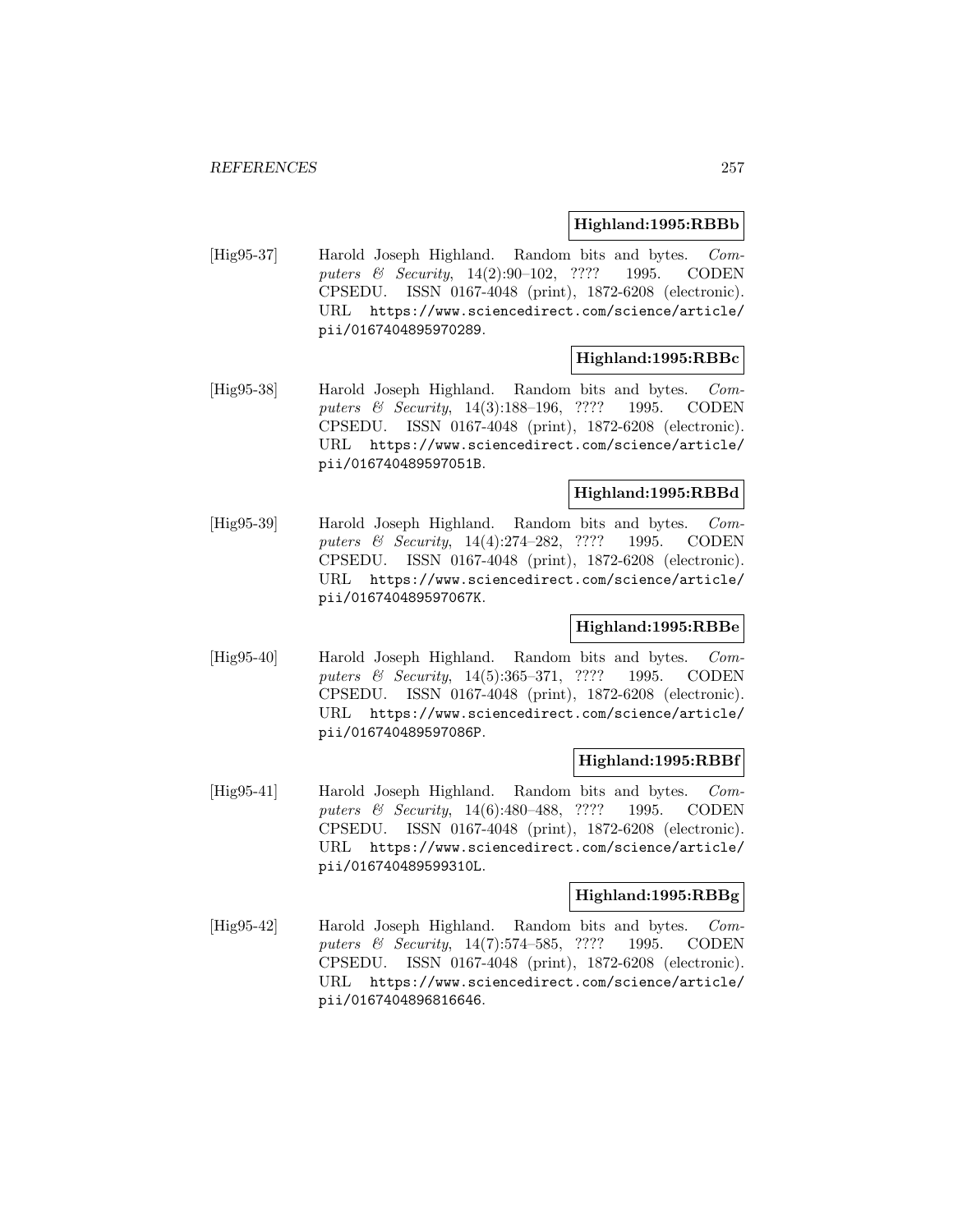### **Highland:1995:RBBh**

[Hig95-43] Harold Joseph Highland. Random bits and bytes. Computers & Security, 14(8):660–666, ???? 1995. CODEN CPSEDU. ISSN 0167-4048 (print), 1872-6208 (electronic). URL https://www.sciencedirect.com/science/article/ pii/0167404896817056.

### **Highland:1995:SVP**

[Hig95-44] Harold Joseph Highland. The Sea View Prototype: Project summary: Teresa Lunt and Peter Boucher, SRI International, Menio Park, CA. *Computers & Security*, 14(1):29, ???? 1995. CODEN CPSEDU. ISSN 0167-4048 (print), 1872-6208 (electronic). URL https://www.sciencedirect.com/science/ article/pii/016740489597001Q.

### **Highland:1995:SSR**

[Hig95-45] Harold Joseph Highland. Security and software reuse: George W. Rogers, Jr. and Jerry C. Crabb, The Analysis Corporation, Falls Church, VA, USA. Computers  $\mathcal C$  Security, 14(7): 608, ???? 1995. CODEN CPSEDU. ISSN 0167-4048 (print), 1872-6208 (electronic). URL https://www.sciencedirect. com/science/article/pii/0167404896816762.

### **Highland:1995:SAP**

[Hig95-46] Harold Joseph Highland. Security awareness and the persuasion of managers: Dennis Poindexter, Professionalization Directorate, TGB. Arlington, VA. Computers  $\mathcal C$  Security, 14(1): 27, ???? 1995. CODEN CPSEDU. ISSN 0167-4048 (print), 1872-6208 (electronic). URL https://www.sciencedirect. com/science/article/pii/016740489596994E.

#### **Highland:1995:SEO**

[Hig95-47] Harold Joseph Highland. Social engineering; the only real test of information systems security plans: Ira S. Winkler, Science Applications International Corporation, Annapolis, MD, USA. Computers & Security, 14(7):609, ???? 1995. CO-DEN CPSEDU. ISSN 0167-4048 (print), 1872-6208 (electronic). URL https://www.sciencedirect.com/science/ article/pii/0167404896816816.

### **Highland:1995:TCT**

[Hig95-48] Harold Joseph Highland. The table of contents for the 1st through the 17th National Conputer Security Conferences: Jack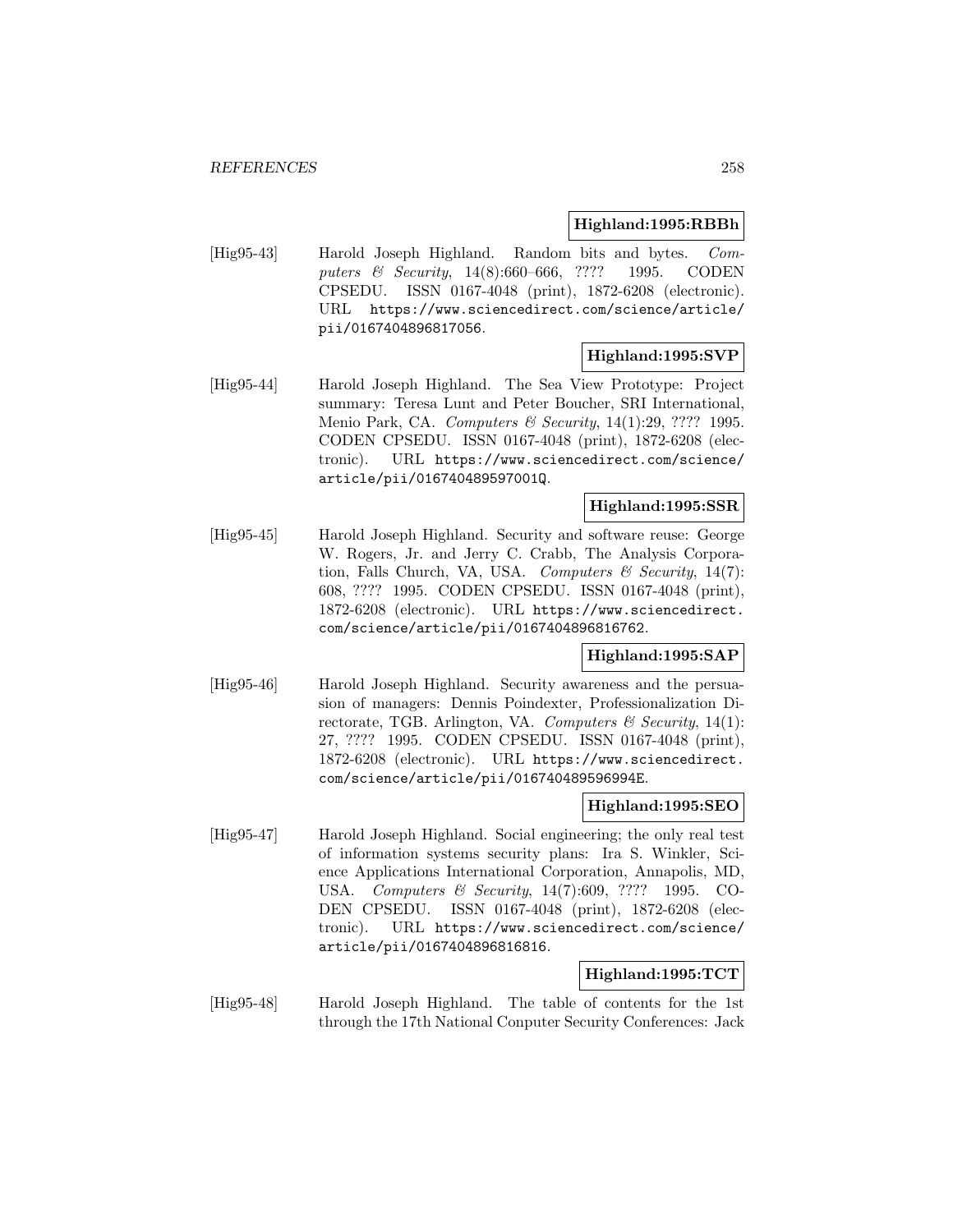Holloran, National Computer Security Center and Darlene Affeldt, National Security Agency. Computers  $\mathcal C$  Security, 14(7): 610, ???? 1995. CODEN CPSEDU. ISSN 0167-4048 (print), 1872-6208 (electronic). URL https://www.sciencedirect. com/science/article/pii/0167404896816853.

# **Highland:1995:TSS**

[Hig95-49] Harold Joseph Highland. A taxonomy for security standards: Wayne Jansen, National Institute of Standards and Technology, Gaithersburg, MD. Computers & Security, 14(1):30, ???? 1995. CODEN CPSEDU. ISSN 0167-4048 (print), 1872- 6208 (electronic). URL https://www.sciencedirect.com/ science/article/pii/016740489597007W.

### **Highland:1995:TIL**

[Hig95-50] Harold Joseph Highland. TCP/IP (lack of) security: Jasper M. Johansson, University of Maryland, College Park, MD, USA. Computers & Security, 14(7):606, ???? 1995. CO-DEN CPSEDU. ISSN 0167-4048 (print), 1872-6208 (electronic). URL https://www.sciencedirect.com/science/ article/pii/0167404896816701.

## **Highland:1996:ITN**

[Hig96a] Dr. Harold Joseph Highland. IFIP TC 11 news. Computers & Security, 15(5):387-390, ???? 1996. CODEN CPSEDU. ISSN 0167-4048 (print), 1872-6208 (electronic). URL https://www.sciencedirect.com/science/article/ pii/0167404896825612.

### **Highland:1996:EW**

[Hig96b] Harold Joseph Highland. The enemy within. Computers & Security, 15(8):657, ???? 1996. CODEN CPSEDU. ISSN 0167-4048 (print), 1872-6208 (electronic). URL https://www. sciencedirect.com/science/article/pii/S0167404896902382.

## **Highland:1996:IWD**

[Hig96c] Harold Joseph Highland. Internet/web directory. Computers & Security, 15(8):656-657, ???? 1996. CODEN CPSEDU. ISSN 0167-4048 (print), 1872-6208 (electronic). URL https://www.sciencedirect.com/science/article/ pii/S0167404896902370.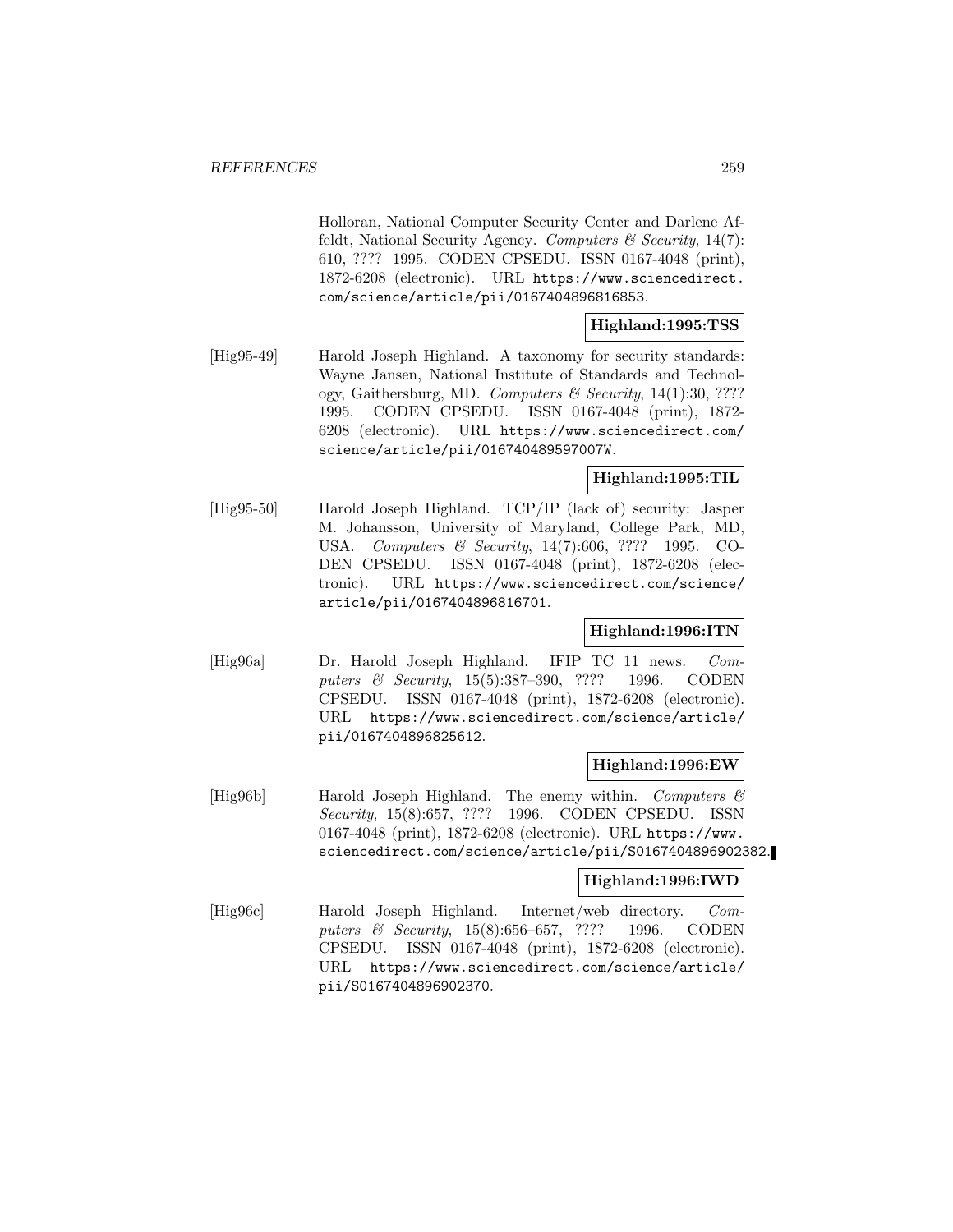### **Highland:1996:WBN**

[Hig96d] Harold Joseph Highland. It's a web browser! No, it's a weapon! Computers & Security, 15(8):655-656, ???? 1996. CODEN CPSEDU. ISSN 0167-4048 (print), 1872-6208 (electronic). URL https://www.sciencedirect.com/science/ article/pii/S0167404896902369.

# **Highland:1996:NVI**

[Hig96e] Harold Joseph Highland. Ntis volumes of interest. Computers & Security, 15(8):658–660, ???? 1996. CODEN CPSEDU. ISSN 0167-4048 (print), 1872-6208 (electronic). URL https://www.sciencedirect.com/science/article/ pii/S0167404896902394.

# **Highland:1996:PWI**

[Hig96f] Harold Joseph Highland. Passwords, the web, and the Internet. Computers & Security, 15(8):654, ???? 1996. CO-DEN CPSEDU. ISSN 0167-4048 (print), 1872-6208 (electronic). URL https://www.sciencedirect.com/science/ article/pii/S0167404897896988.

# **Highland:1996:PP**

[Hig96g] Harold Joseph Highland. Pornography and privacy. Computers & Security, 15(8):654–655, ???? 1996. CODEN CPSEDU. ISSN 0167-4048 (print), 1872-6208 (electronic). URL https://www.sciencedirect.com/science/article/ pii/S0167404896902357.

## **Highland:1996:RBBa**

[Hig96h] Harold Joseph Highland. Random bits and bytes. Computers & Security, 15(1):4-11, ???? 1996. CODEN CPSEDU. ISSN 0167-4048 (print), 1872-6208 (electronic). URL https://www.sciencedirect.com/science/article/ pii/S0167404896900577.

### **Highland:1996:RBBb**

[Hig96i] Harold Joseph Highland. Random bits and bytes. Computers & Security, 15(2):90–99, ???? 1996. CODEN CPSEDU. ISSN 0167-4048 (print), 1872-6208 (electronic). URL https://www.sciencedirect.com/science/article/ pii/0167404896893217.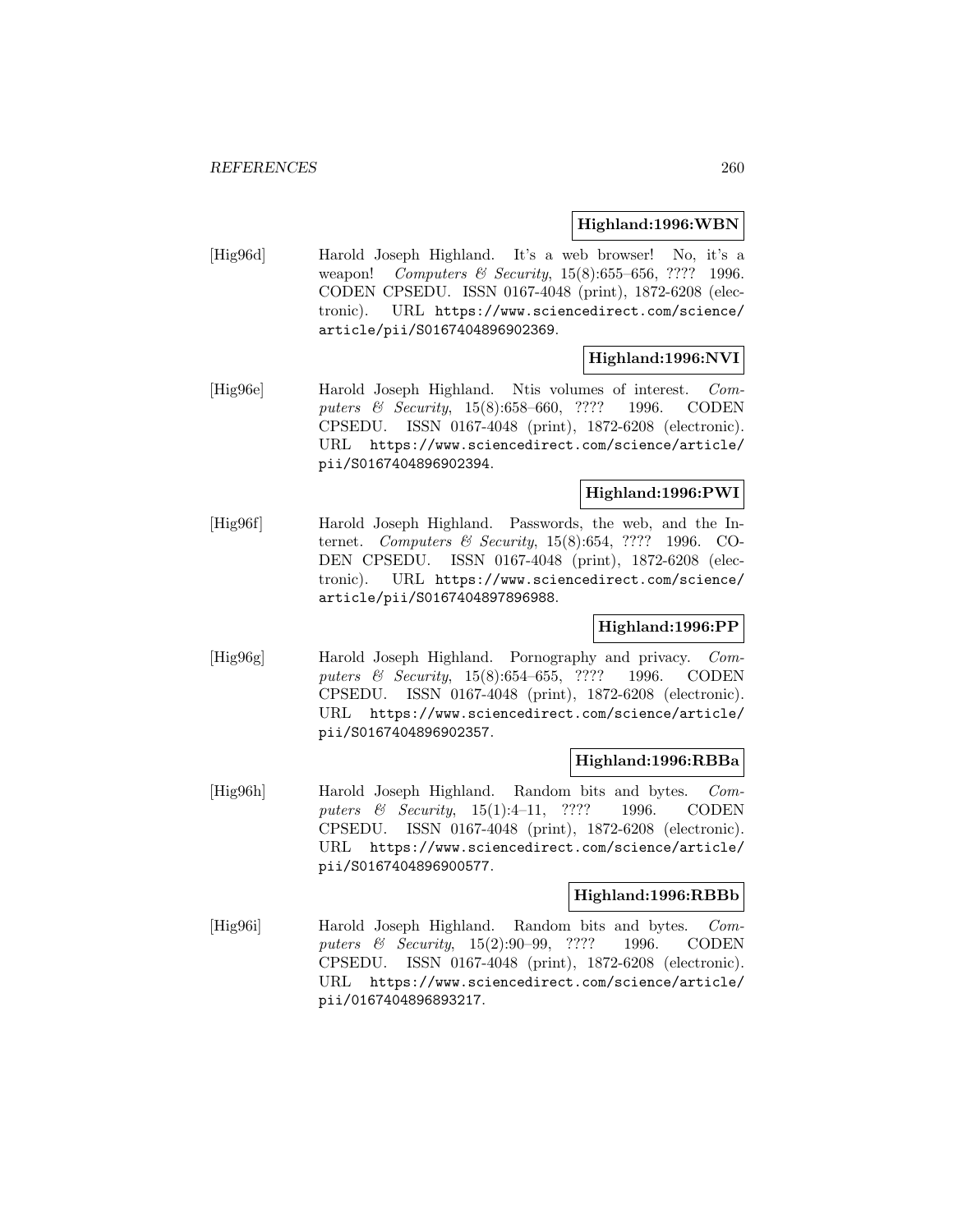#### **Highland:1996:RBBc**

[Hig96j] Harold Joseph Highland. Random bits and bytes. Computers & Security, 15(3):184-197, ???? 1996. CODEN CPSEDU. ISSN 0167-4048 (print), 1872-6208 (electronic). URL https://www.sciencedirect.com/science/article/ pii/016740489689780X.

### **Highland:1996:RBBd**

[Hig96k] Harold Joseph Highland. Random bits and bytes. Computers & Security, 15(4):270–280, ???? 1996. CODEN CPSEDU. ISSN 0167-4048 (print), 1872-6208 (electronic). URL https://www.sciencedirect.com/science/article/ pii/S0167404896902151.

### **Highland:1996:RBBe**

[Hig96l] Harold Joseph Highland. Random bits and bytes. Computers & Security, 15(5):356–366, ???? 1996. CODEN CPSEDU. ISSN 0167-4048 (print), 1872-6208 (electronic). URL https://www.sciencedirect.com/science/article/ pii/S0167404896903533.

## **Highland:1996:RBBf**

[Hig96m] Harold Joseph Highland. Random bits and bytes. Computers & Security, 15(6):458–469, ???? 1996. CODEN CPSEDU. ISSN 0167-4048 (print), 1872-6208 (electronic). URL https://www.sciencedirect.com/science/article/ pii/S0167404897831197.

#### **Highland:1996:RBBg**

[Hig96n] Harold Joseph Highland. Random bits and bytes. Computers & Security, 15(7):552-560, ???? 1996. CODEN CPSEDU. ISSN 0167-4048 (print), 1872-6208 (electronic). URL https://www.sciencedirect.com/science/article/ pii/S0167404897881102.

### **Highland:1997:ITNa**

[Hig97a] Dr. Harold Joseph Highland. IFIP TC 11 news. Computers & Security, 16(3):211-212, ???? 1997. CODEN CPSEDU. ISSN 0167-4048 (print), 1872-6208 (electronic). URL https://www.sciencedirect.com/science/article/ pii/S0167404897902662.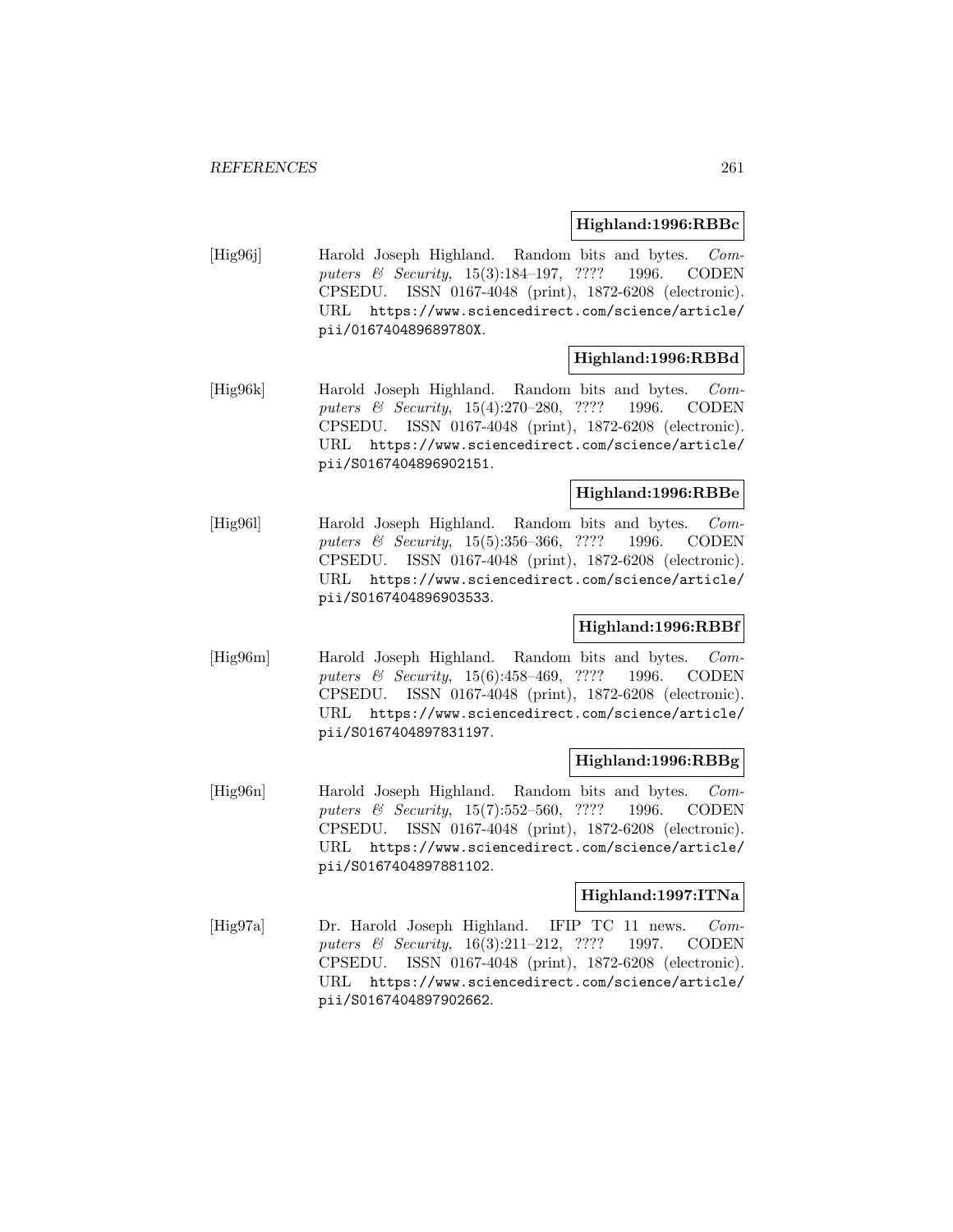## **Highland:1997:CLN**

[Hig97b] Harold Joseph Highland. Current literature the 19th national information systems security conference. Computers & Security, 16(1):47-59, ???? 1997. CODEN CPSEDU. ISSN 0167-4048 (print), 1872-6208 (electronic). URL https://www.sciencedirect.com/science/article/ pii/S0167404897857860.

## **Highland:1997:DEN**

[Hig97c] Harold Joseph Highland. Data encryption: a non-mathematical approach. Computers & Security, 16(5):369–386, ???? 1997. CODEN CPSEDU. ISSN 0167-4048 (print), 1872-6208 (electronic). URL https://www.sciencedirect.com/science/ article/pii/S0167404897822432.

# **Highland:1997:HBB**

[Hig97d] Harold Joseph Highland. Historical bits and bytes. Computers & Security, 16(5):387–411, ???? 1997. CODEN CPSEDU. ISSN 0167-4048 (print), 1872-6208 (electronic). URL https://www.sciencedirect.com/science/article/ pii/S0167404897822444.

# **Highland:1997:HCVa**

[Hig97e] Harold Joseph Highland. A history of computer viruses — introduction. Computers  $\mathcal B$  Security, 16(5):412-415, ???? 1997. CODEN CPSEDU. ISSN 0167-4048 (print), 1872-6208 (electronic). URL https://www.sciencedirect.com/science/ article/pii/S0167404897822456.

## **Highland:1997:HCVb**

[Hig97f] Harold Joseph Highland. A history of computer viruses the famous 'trio'. Computers & Security,  $16(5):416-429$ , ???? 1997. CODEN CPSEDU. ISSN 0167-4048 (print), 1872- 6208 (electronic). URL https://www.sciencedirect.com/ science/article/pii/S0167404897822468.

### **Highland:1997:HCVc**

[Hig97g] Harold Joseph Highland. A history of computer viruses: Three special viruses. Computers & Security,  $16(5):430-438$ , ???? 1997. CODEN CPSEDU. ISSN 0167-4048 (print), 1872- 6208 (electronic). URL https://www.sciencedirect.com/ science/article/pii/S016740489782247X.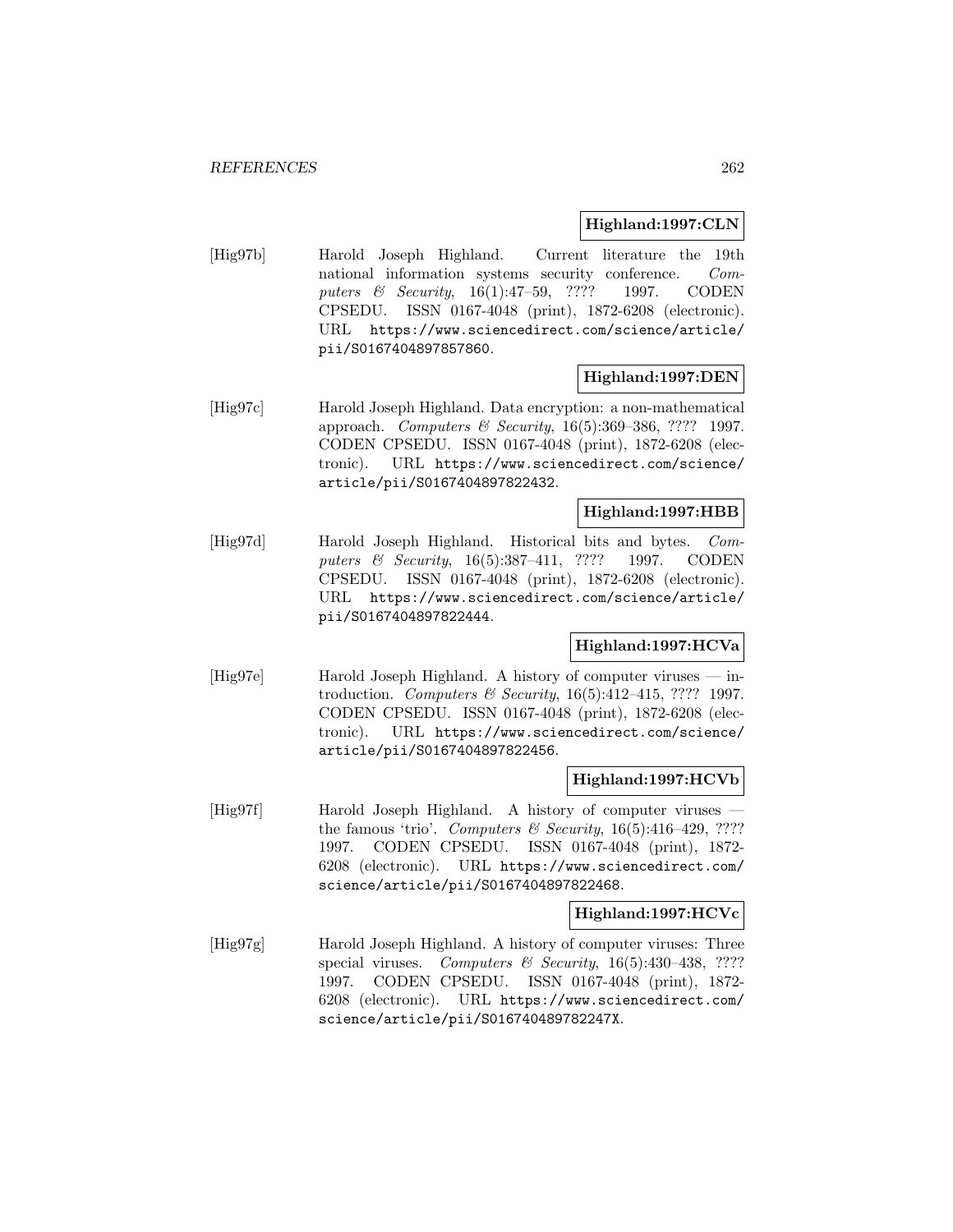### **Highland:1997:ITNb**

[Hig97h] Harold Joseph Highland. IFIP TC 11 news. Computers & Security, 16(4):327–328, ???? 1997. CODEN CPSEDU. ISSN 0167-4048 (print), 1872-6208 (electronic). URL https://www.sciencedirect.com/science/article/ pii/S0167404897901553.

## **Highland:1997:ISC**

[Hig97i] Harold Joseph Highland. IFIP/SEC'97 conference proceedings. Computers & Security, 16(3):205, ???? 1997. CO-DEN CPSEDU. ISSN 0167-4048 (print), 1872-6208 (electronic). URL https://www.sciencedirect.com/science/ article/pii/S0167404897845130.

### **Highland:1997:NS**

[Hig97j] Harold Joseph Highland. News scan. Computers & Security, 16(3):180–181, ???? 1997. CODEN CPSEDU. ISSN 0167-4048 (print), 1872-6208 (electronic). URL https://www. sciencedirect.com/science/article/pii/S0167404897902601.

### **Highland:1997:NSN**

[Hig97k] Harold Joseph Highland. News scan and notes .... Computers & Security, 16(2):86–87, ???? 1997. CODEN CPSEDU. ISSN 0167-4048 (print), 1872-6208 (electronic). URL https://www.sciencedirect.com/science/article/ pii/S0167404897882880.

### **Highland:1997:NVIa**

[Hig97l] Harold Joseph Highland. NTIS volumes of interest. Computers & Security, 16(2):91-93, ???? 1997. CODEN CPSEDU. ISSN 0167-4048 (print), 1872-6208 (electronic). URL https://www.sciencedirect.com/science/article/ pii/S016740489790225X.

## **Highland:1997:NVIb**

[Hig97m] Harold Joseph Highland. NTIS volumes of interest. Computers & Security, 16(3):187, ???? 1997. CODEN CPSEDU. ISSN 0167-4048 (print), 1872-6208 (electronic). URL https://www. sciencedirect.com/science/article/pii/S0167404897845075.

### **Highland:1997:PRC**

[Hig97n] Harold Joseph Highland. Procedures to reduce the computer virus threat. Computers & Security,  $16(5):439-449,$  ????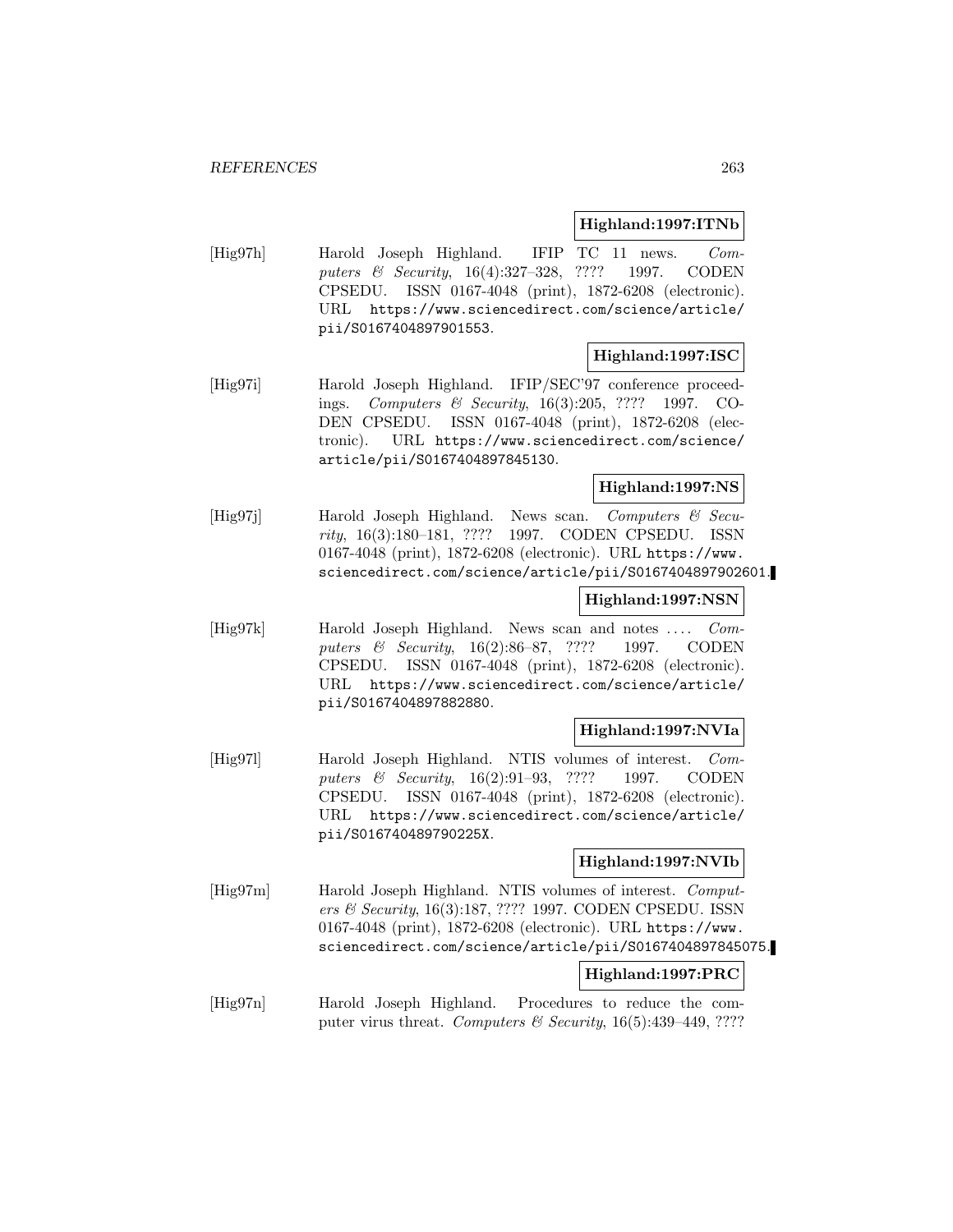1997. CODEN CPSEDU. ISSN 0167-4048 (print), 1872- 6208 (electronic). URL https://www.sciencedirect.com/ science/article/pii/S0167404897822481.

### **Highland:1997:RBBb**

[Hig97o] Harold Joseph Highland. Random bits and bytes. Computers & Security, 16(4):266–275, ???? 1997. CODEN CPSEDU. ISSN 0167-4048 (print), 1872-6208 (electronic). URL https://www.sciencedirect.com/science/article/ pii/S0167404897801897.

## **Highland:1997:RBBa**

[Hig97p] Harold Joseph Highland. Random bits and bytes and bytes. Computers & Security, 16(1):4–13, ???? 1997. CO-DEN CPSEDU. ISSN 0167-4048 (print), 1872-6208 (electronic). URL https://www.sciencedirect.com/science/ article/pii/S0167404897857823.

### **Highland:1997:SS**

[Hig97q] Harold Joseph Highland. Salvage and security. Computers & Security, 16(2):90-91, ???? 1997. CODEN CPSEDU. ISSN 0167-4048 (print), 1872-6208 (electronic). URL https://www.sciencedirect.com/science/article/ pii/S0167404897902248.

# **Highland:1997:SC**

[Hig97r] Harold Joseph Highland. Security in computing. Computers & Security, 16(3):181, ???? 1997. CODEN CPSEDU. ISSN 0167-4048 (print), 1872-6208 (electronic). URL https://www. sciencedirect.com/science/article/pii/S0167404897902613.

## **Highland:1997:TW**

[Hig97s] Harold Joseph Highland. The threats on the web. Computers & Security, 16(5):365-368, ???? 1997. CODEN CPSEDU. ISSN 0167-4048 (print), 1872-6208 (electronic). URL https://www.sciencedirect.com/science/article/ pii/S0167404897822420.

## **Highland:1997:VSM**

[Hig97t] Harold Joseph Highland. Virus scanners for multiple OSes. Computers & Security, 16(3):182–184, ???? 1997. CO-DEN CPSEDU. ISSN 0167-4048 (print), 1872-6208 (elec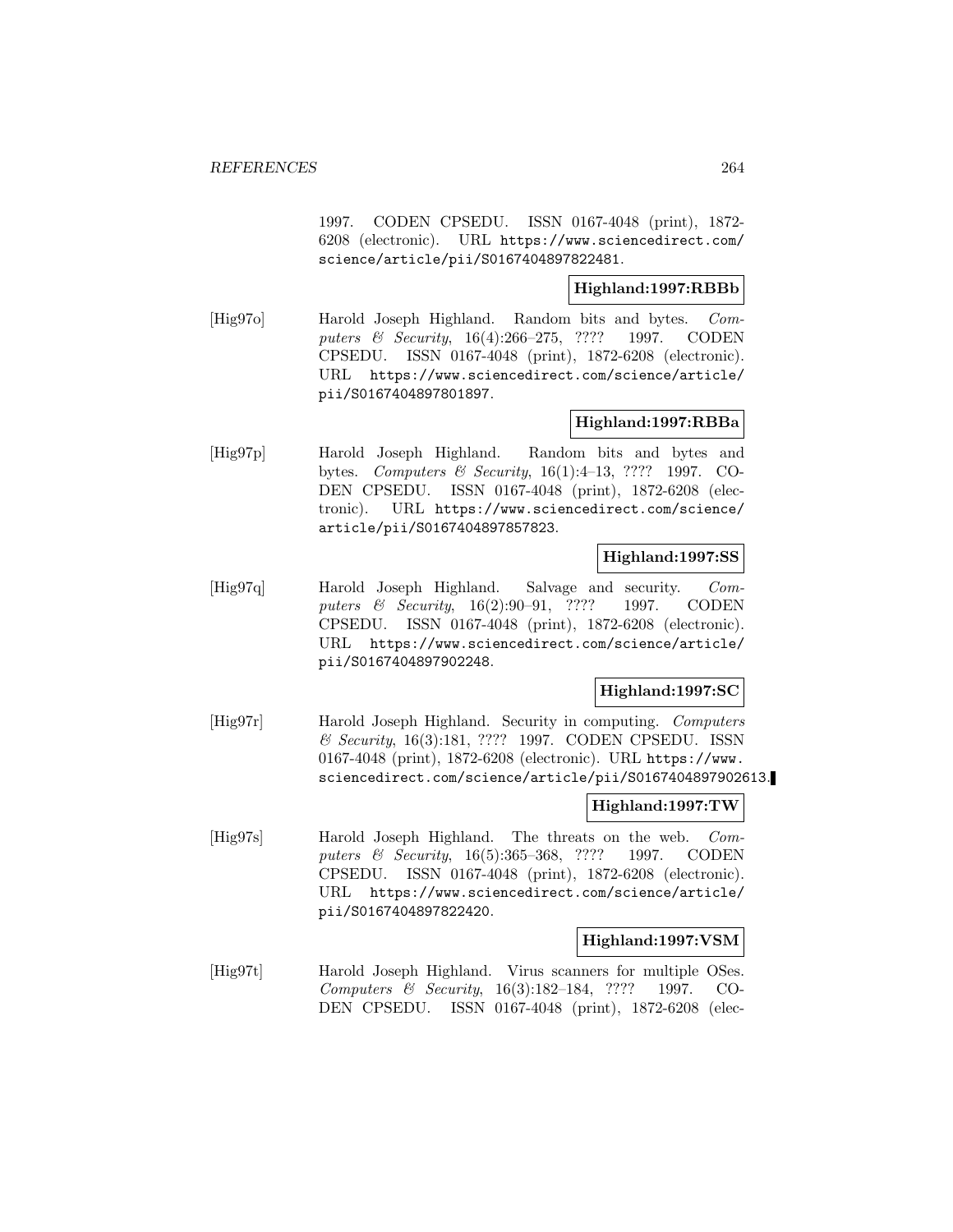tronic). URL https://www.sciencedirect.com/science/ article/pii/S0167404897902637.

### **Highland:1997:WSD**

[Hig97u] Harold Joseph Highland. Web site directory. Computers & Security, 16(3):186–187, ???? 1997. CODEN CPSEDU. ISSN 0167-4048 (print), 1872-6208 (electronic). URL https://www.sciencedirect.com/science/article/ pii/S0167404897902650.

### **Highland:1997:WBC**

[Hig97v] Harold Joseph Highland. Why I bought a Compaq. Computers & Security, 16(3):184-186, ???? 1997. CODEN CPSEDU. ISSN 0167-4048 (print), 1872-6208 (electronic). URL https://www.sciencedirect.com/science/article/ pii/S0167404897902649.

### **Highland:1997:WNR**

[Hig97w] Harold Joseph Highland. Windows NT registry. Computers & Security, 16(2):88-90, ???? 1997. CODEN CPSEDU. ISSN 0167-4048 (print), 1872-6208 (electronic). URL https://www.sciencedirect.com/science/article/ pii/S0167404897902236.

## **Highland:1997:Y**

[Hig97x] Harold Joseph Highland. Year 2000. Computers & Security, 16(3):181–182, ???? 1997. CODEN CPSEDU. ISSN 0167-4048 (print), 1872-6208 (electronic). URL https://www. sciencedirect.com/science/article/pii/S0167404897902625.

## **Highland:1997:YMW**

[Hig97y] Harold Joseph Highland. You must be on the web. Computers & Security, 16(2):87–88, ???? 1997. CODEN CPSEDU. ISSN 0167-4048 (print), 1872-6208 (electronic). URL https://www.sciencedirect.com/science/article/ pii/S0167404897902224.

## **Hiles:1991:CFR**

[Hil91] Andrew Hiles. Computer fire risks. Computers & Security, 10(4):299–302, June 1991. CODEN CPSEDU. ISSN 0167-4048 (print), 1872-6208 (electronic). URL https://www. sciencedirect.com/science/article/pii/016740489190104L.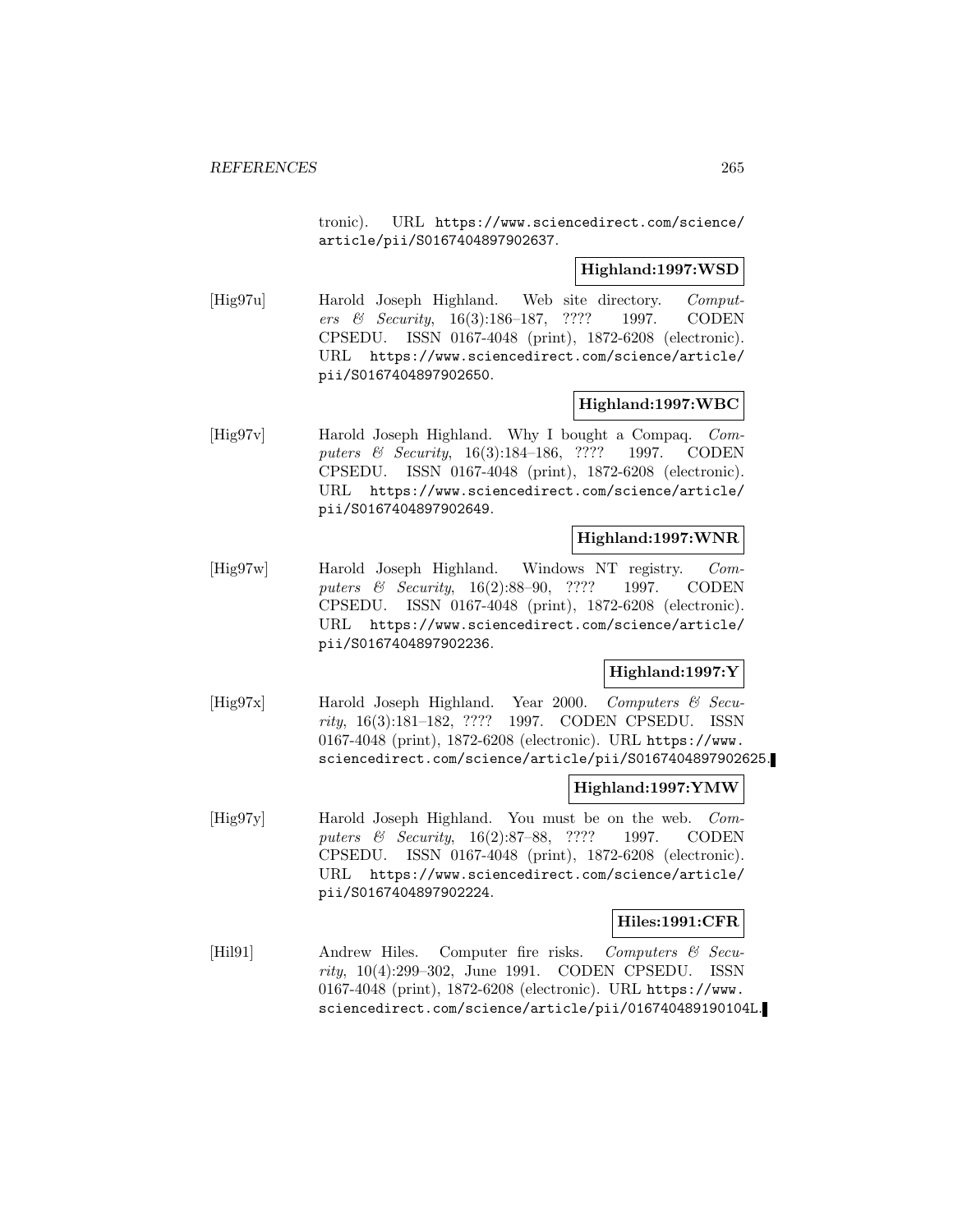#### **Hiles:1995:WWM**

[Hil95] Andrew Hiles. Why waste money on disaster recovery. Computers  $\&$  Security, 14(5):423, ???? 1995. CODEN CPSEDU. ISSN 0167-4048 (print), 1872-6208 (electronic). URL https://www.sciencedirect.com/science/article/ pii/0167404896900462.

### **Hinde:1998:CPM**

[Hin98a] Stephen Hinde. Contingency planning for the millennium. Computers & Security, 17(4):299–302, ???? 1998. CO-DEN CPSEDU. ISSN 0167-4048 (print), 1872-6208 (electronic). URL https://www.sciencedirect.com/science/ article/pii/S0167404898800096.

### **Hinde:1998:CGD**

[Hin98b] Stephen Hinde. Corporate governance and disasters. Computers & Security, 17(7):583–585, ???? 1998. CODEN CPSEDU. ISSN 0167-4048 (print), 1872-6208 (electronic). URL https://www.sciencedirect.com/science/article/ pii/S0167404899800571.

## **Hinde:1998:CWO**

[Hin98c] Stephen Hinde. Cyber wars and other threats. Computers & Security, 17(2):115-118, ???? 1998. CODEN CPSEDU. ISSN 0167-4048 (print), 1872-6208 (electronic). URL https://www.sciencedirect.com/science/article/ pii/S0167404897819797.

### **Hinde:1998:HWI**

[Hin98d] Stephen Hinde. Hot water, icebergs and other disasters. Computers & Security, 17(1):31–33, ???? 1998. CO-DEN CPSEDU. ISSN 0167-4048 (print), 1872-6208 (electronic). URL https://www.sciencedirect.com/science/ article/pii/S0167404897802477.

### **Hinde:1998:PSD**

[Hin98e] Stephen Hinde. Privacy and security — the drivers for growth of e-commerce. Computers & Security, 17(6):475–478, ???? 1998. CODEN CPSEDU. ISSN 0167-4048 (print), 1872- 6208 (electronic). URL https://www.sciencedirect.com/ science/article/pii/S0167404898800692.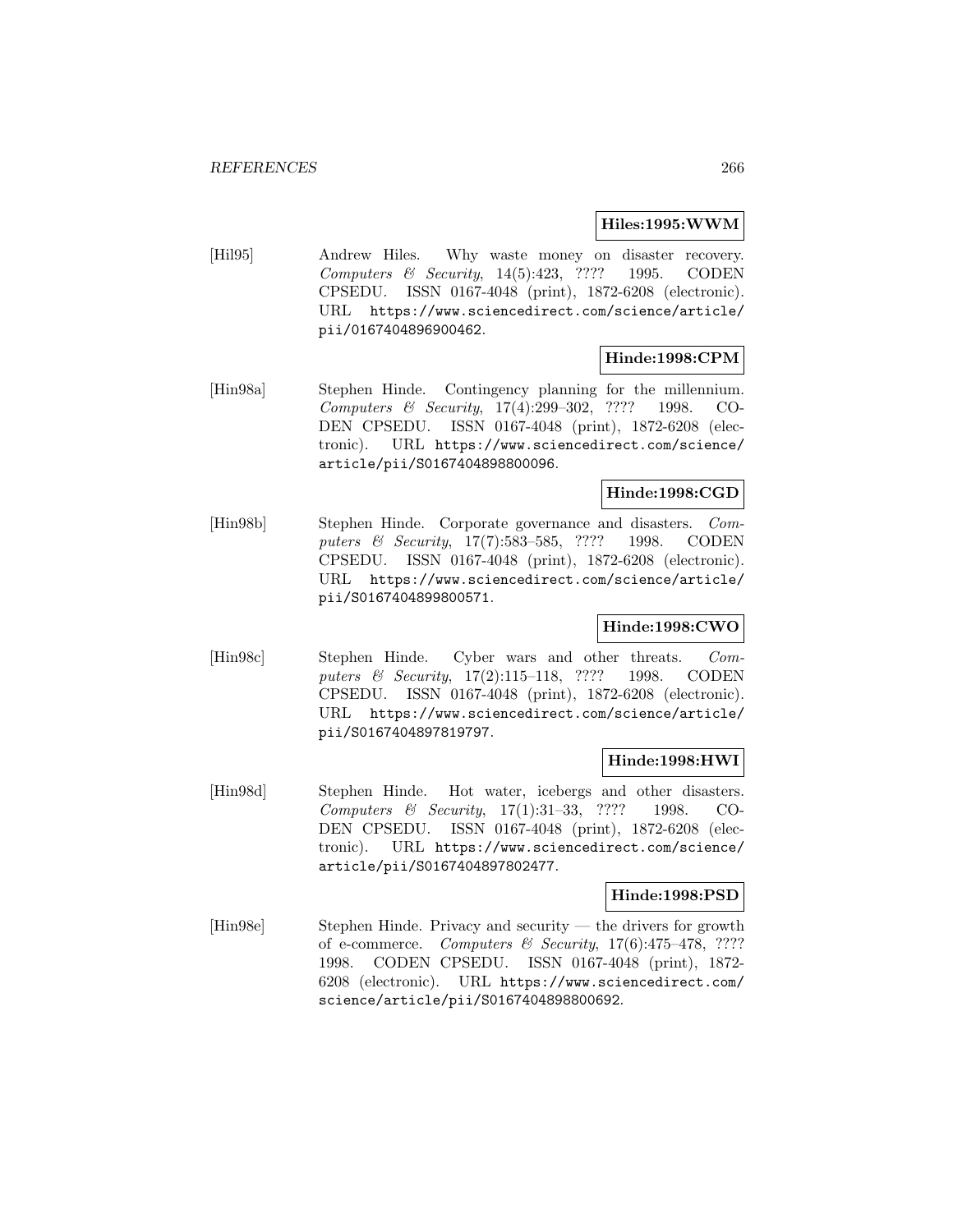### **Hinde:1998:RSS**

[Hin98f] Stephen Hinde. Recent security surveys. Computers & Security, 17(3):207–210, ???? 1998. CODEN CPSEDU. ISSN 0167-4048 (print), 1872-6208 (electronic). URL https://www. sciencedirect.com/science/article/pii/S0167404898803118.

#### **Hinde:1998:SRB**

[Hin98g] Stephen Hinde. Solar radiation is bad for you. Computers & Security, 17(5):385-388, ???? 1998. CODEN CPSEDU. ISSN 0167-4048 (print), 1872-6208 (electronic). URL https://www.sciencedirect.com/science/article/ pii/S0167404898800047.

### **Hinde:1998:THW**

[Hin98h] Stephen Hinde. Time, history and war: a personal voyage through Compsec '98. Computers & Security,  $17(8):671-681$ , ???? 1998. CODEN CPSEDU. ISSN 0167-4048 (print), 1872- 6208 (electronic). URL https://www.sciencedirect.com/ science/article/pii/S0167404898800989.

### **Hinde:1999:YC**

[Hin99a] Stephen Hinde. Are you in control? Computers & Security, 18(3):199–203, ???? 1999. CODEN CPSEDU. ISSN 0167-4048 (print), 1872-6208 (electronic). URL https://www. sciencedirect.com/science/article/pii/S0167404899800649.

## **Hinde:1999:BTB**

[Hin99b] Stephen Hinde. The bell tolls for the bell-shaped curve: or how hot magnets, species distribution and things that go bump in the air will change our view of risk. Computers & Security, 18(7):565–572, ???? 1999. CODEN CPSEDU. ISSN 0167-4048 (print), 1872-6208 (electronic). URL https://www.sciencedirect.com/science/article/ pii/S0167404899820021.

#### **Hinde:1999:EG**

[Hin99c] Stephen Hinde. E for exponential growth. Computers & Security, 18(4):295–299, ???? 1999. CODEN CPSEDU. ISSN 0167-4048 (print), 1872-6208 (electronic). URL https://www.sciencedirect.com/science/article/ pii/S0167404899800728.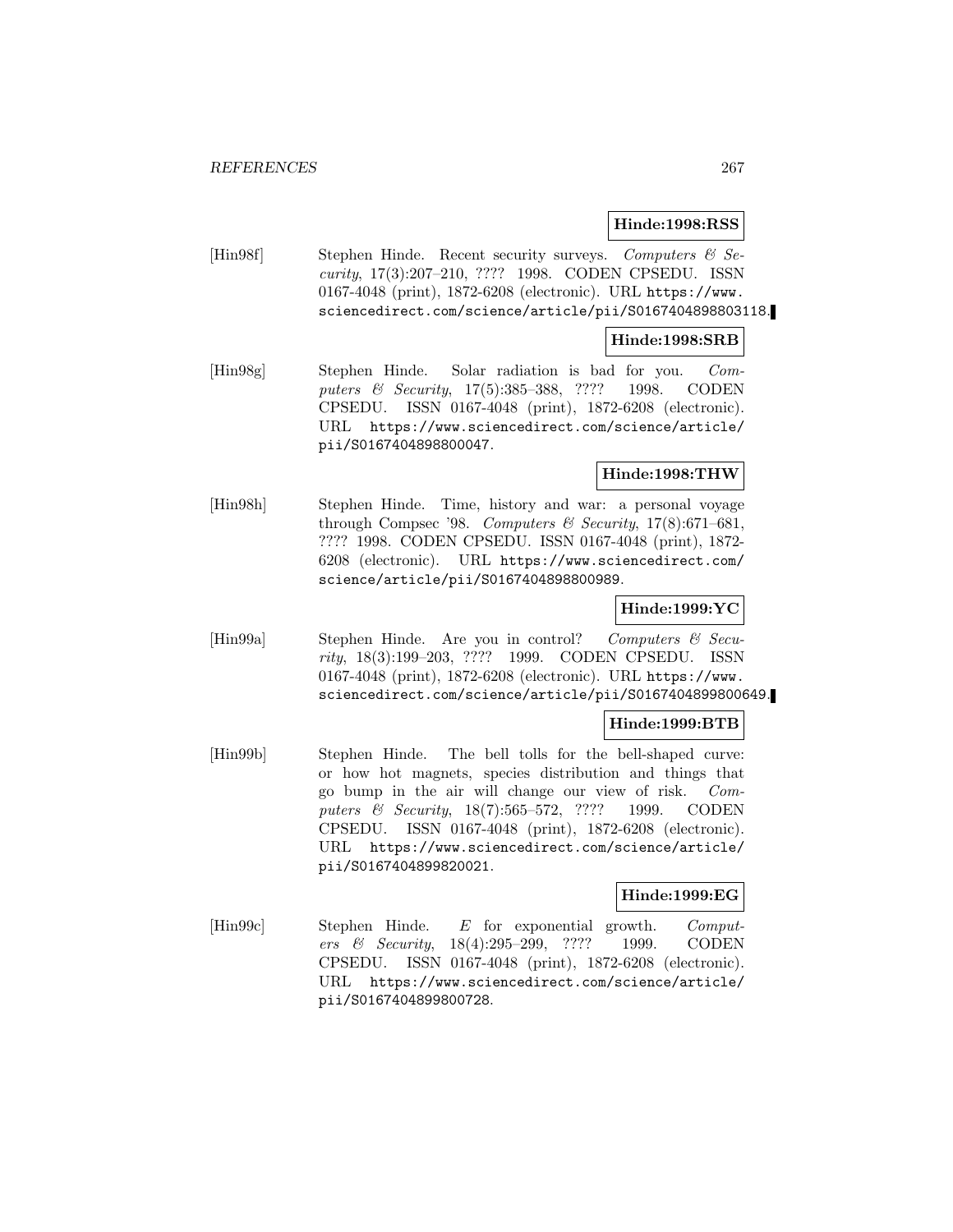### **Hinde:1999:MCS**

[Hin99d] Stephen Hinde. E-mail can seriously damage your health. Computers & Security, 18(5):396–406, ???? 1999. CO-DEN CPSEDU. ISSN 0167-4048 (print), 1872-6208 (electronic). URL https://www.sciencedirect.com/science/ article/pii/S0167404899800856.

# **Hinde:1999:OOG**

[Hin99e] Stephen Hinde. One down, one to go. Computers & Security, 18(1):19–22, ???? 1999. CODEN CPSEDU. ISSN 0167-4048 (print), 1872-6208 (electronic). URL https://www. sciencedirect.com/science/article/pii/S0167404899800042.

## **Hinde:1999:SSN**

[Hin99f] Stephen Hinde. Step into a secure new world — Compsec '99 report. Computers & Security, 18(8):660–669, ???? 1999. CODEN CPSEDU. ISSN 0167-4048 (print), 1872-6208 (electronic). URL https://www.sciencedirect.com/science/ article/pii/S0167404899801308.

### **Hinde:1999:YU**

[Hin99g] Stephen Hinde. Year 2000 update. Computers & Security, 18(2):113–119, ???? 1999. CODEN CPSEDU. ISSN 0167-4048 (print), 1872-6208 (electronic). URL https://www. sciencedirect.com/science/article/pii/S0167404899800297.

## **Hitchings:1995:DTA**

[Hit95] Jean Hitchings. Deficiencies of the traditional approach to information security and the requirements for a new methodology. Computers & Security, 14(5):377–383, ???? 1995. CO-DEN CPSEDU. ISSN 0167-4048 (print), 1872-6208 (electronic). URL https://www.sciencedirect.com/science/ article/pii/016740489597088R.

### **Hochberg:1993:NAS**

[HJS<sup>+</sup>93] Judith Hochberg, Kathleen Jackson, Cathy Stallings, J. F. McClary, David DuBois, and Josephine Ford. NADIR: an automated system for detecting network intrusion and misuse. *Computers & Security*, 12(3):235–248, May 1993. CO-DEN CPSEDU. ISSN 0167-4048 (print), 1872-6208 (electronic). URL https://www.sciencedirect.com/science/ article/pii/016740489390110Q.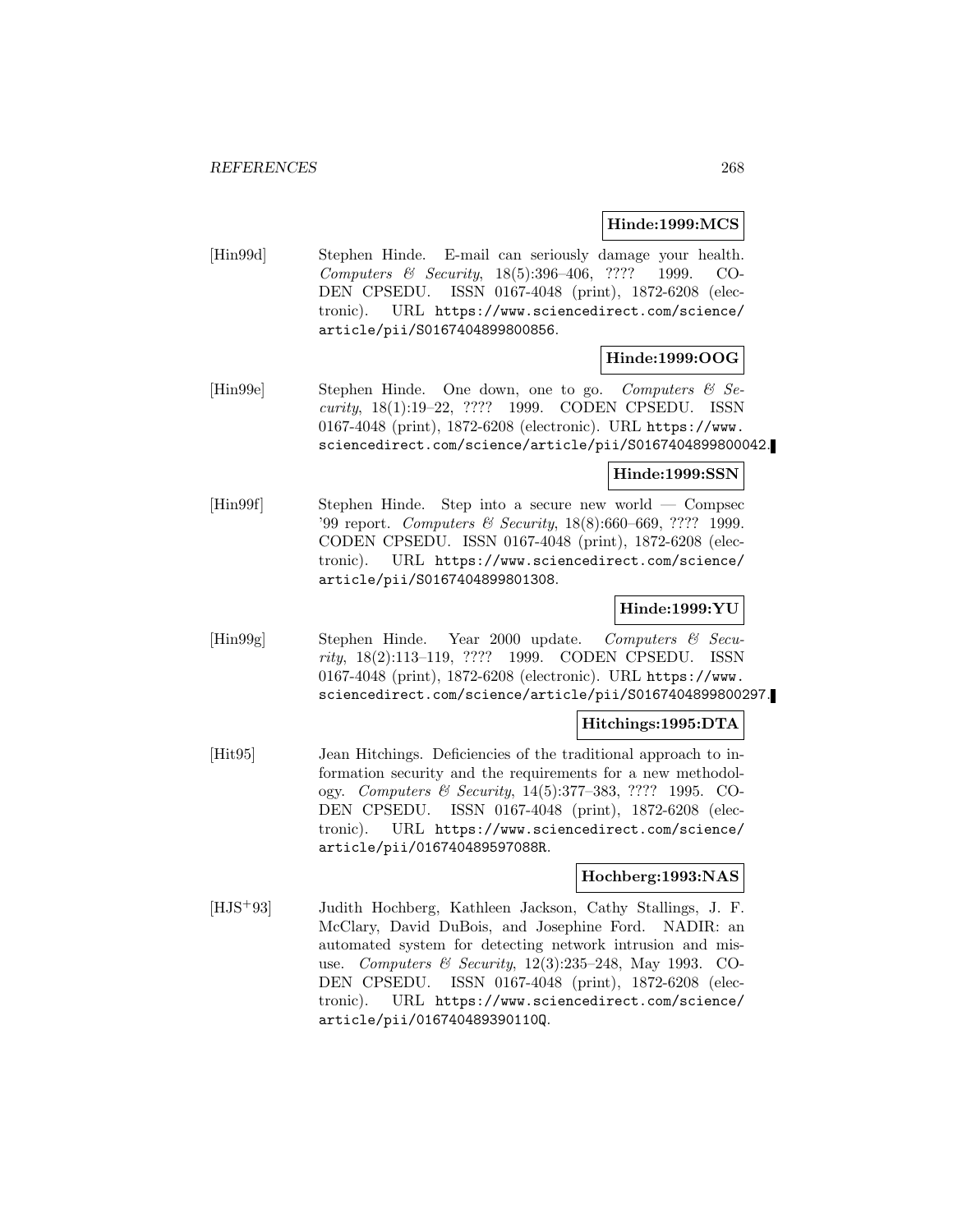### **Harn:1990:CKG**

[HL90] Lein Harn and Hung-Yu Lin. A cryptographic key generation scheme for multilevel data security. Computers  $\mathcal{C}$  Security, 9(6):539–546, October 1990. CODEN CPSEDU. ISSN 0167-4048 (print), 1872-6208 (electronic). URL https://www. sciencedirect.com/science/article/pii/016740489090132D.

### **Harn:1992:SAS**

[HLY92] Lein Harn, Hung-Yu Lin, and Shoubao Yang. A software authentication system for information integrity. Computers & Security, 11(8):747–752, December 1992. CO-DEN CPSEDU. ISSN 0167-4048 (print), 1872-6208 (electronic). URL https://www.sciencedirect.com/science/ article/pii/016740489290130J.

### **Hui-Min:1995:CID**

[HMCC95] Tsai Hui-Min and Chang Chin-Chen. A cryptographic implementation for dynamic access control in a user hierarchy. Computers & Security, 14(2):159–166, ???? 1995. CO-DEN CPSEDU. ISSN 0167-4048 (print), 1872-6208 (electronic). URL https://www.sciencedirect.com/science/ article/pii/016740489597049G.

## **Hoath:1997:TFG**

[Hoa97] Peter Hoath. Telecommunications fraud, the gory details. Computers & Security, 16(6):521, ???? 1997. CODEN CPSEDU. ISSN 0167-4048 (print), 1872-6208 (electronic). URL https://www.sciencedirect.com/science/article/ pii/S0167404897846780.

### **Holloway:1995:CDSa**

[Hol95a] Chris Holloway. Controlling digital signature services using a smartcard. Computers & Security,  $14(5):419$ , ???? 1995. CODEN CPSEDU. ISSN 0167-4048 (print), 1872-6208 (electronic). URL https://www.sciencedirect.com/science/ article/pii/016740489597118T.

#### **Holloway:1995:CUCa**

[Hol95b] Chris Holloway. Controlling the usage of cryptographic keys. Computers & Security, 14(5):419, ???? 1995. CO-DEN CPSEDU. ISSN 0167-4048 (print), 1872-6208 (electronic). URL https://www.sciencedirect.com/science/ article/pii/016740489597116R.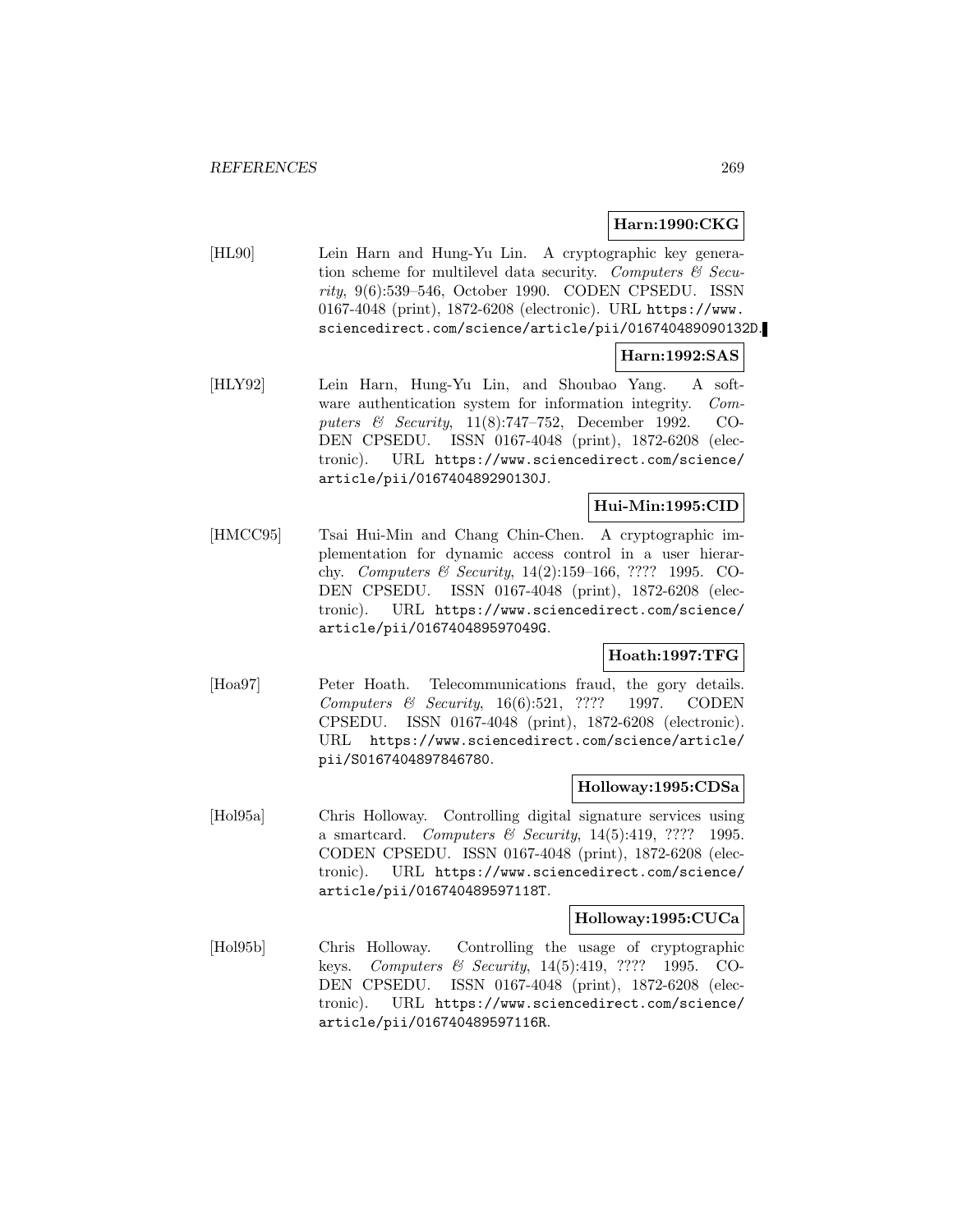#### **Holloway:1995:CDSb**

[Hol95c] Christopher J. Holloway. Controlling digital signature services using a smartcard. Computers & Security,  $14(8):681-$ 690, ???? 1995. CODEN CPSEDU. ISSN 0167-4048 (print), 1872-6208 (electronic). URL https://www.sciencedirect. com/science/article/pii/0167404896817081.

## **Holloway:1995:CUCb**

[Hol95d] Christopher J. Holloway. Controlling the use of cryptographic keys. Computers & Security, 14(7):587–598, ???? 1995. CO-DEN CPSEDU. ISSN 0167-4048 (print), 1872-6208 (electronic). URL https://www.sciencedirect.com/science/ article/pii/0167404896816658.

### **Homer:1990:SSE**

[Hom90] Steve Homer. Setting standards in Europe. Computers  $\mathcal{C}$  Security, 9(4):295–300, June 1990. CODEN CPSEDU. ISSN 0167-4048 (print), 1872-6208 (electronic). URL https://www. sciencedirect.com/science/article/pii/016740489090096C.

# **Hoppe:1994:ACS**

[Hop94] Norman Hoppé. Achieving consistent security controls throughout a multinational organization. Computers  $\mathcal{C}$  Security, 13 (1):23–29, February 1994. CODEN CPSEDU. ISSN 0167- 4048 (print), 1872-6208 (electronic). URL https://www. sciencedirect.com/science/article/pii/0167404894900876.

### **Hopwood:1997:CBJ**

[Hop97] David Hopwood. A comparison between Java and activeX security. Computers & Security,  $16(6):526$ , ???? 1997. CO-DEN CPSEDU. ISSN 0167-4048 (print), 1872-6208 (electronic). URL https://www.sciencedirect.com/science/ article/pii/S0167404897847025.

### **Horwitt:1992:STF**

[Hor92] Elisabeth Horwitt. Sprint, telematic fight phone fraud. Computers & Security, 11(5):489–490, September 1992. CO-DEN CPSEDU. ISSN 0167-4048 (print), 1872-6208 (electronic). URL https://www.sciencedirect.com/science/ article/pii/016740489290244L.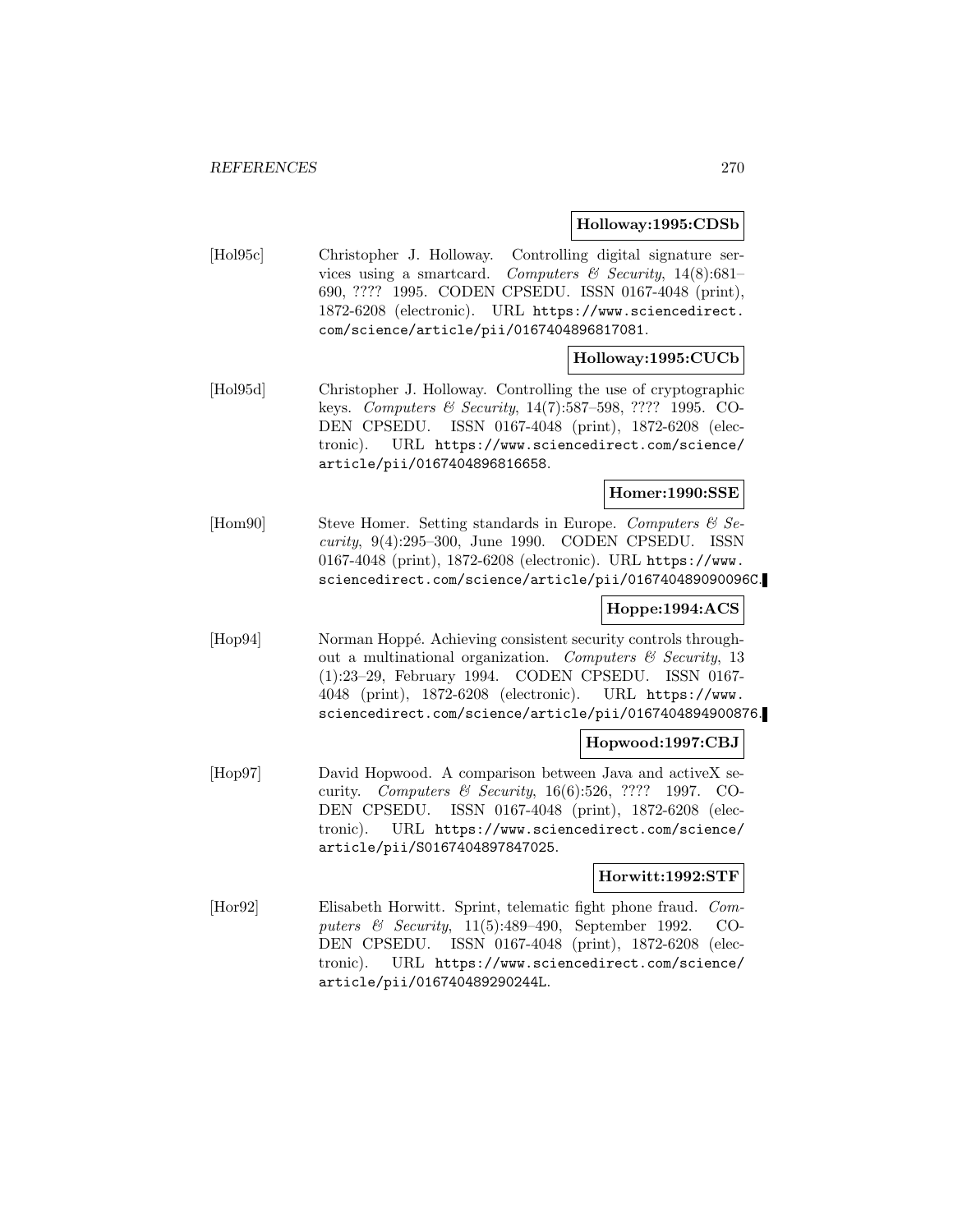### **Herschberg:1990:FFF**

[HP90a] I. S. Herschberg and R. Paans. Friday the 13th, facts and fancies. Computers & Security,  $9(2):125-130$ , April 1990. CO-DEN CPSEDU. ISSN 0167-4048 (print), 1872-6208 (electronic). URL https://www.sciencedirect.com/science/ article/pii/0167404890900847.

### **Herschberg:1990:SSS**

[HP90b] I. S. Herschberg and R. Paans. Sloppy, sloppier, sloppiest. Computers & Security, 9(3):223–228, May 1990. CO-DEN CPSEDU. ISSN 0167-4048 (print), 1872-6208 (electronic). URL https://www.sciencedirect.com/science/ article/pii/016740489090167R.

#### **Hruska:1995:NOS**

[Hru95] Jan Hruska. New operating systems and old viruses. Computers & Security, 14(5):419, ???? 1995. CODEN CPSEDU. ISSN 0167-4048 (print), 1872-6208 (electronic). URL https://www.sciencedirect.com/science/article/ pii/016740489597117S.

## **Harris:1994:DDS**

[HS94a] Duncan Harris and David Sidwell. Distributed database security. Computers & Security, 13(7):547–557, ???? 1994. CODEN CPSEDU. ISSN 0167-4048 (print), 1872-6208 (electronic). URL https://www.sciencedirect.com/science/ article/pii/0167404894900035.

#### **Hudoklin:1994:CSS**

[HS94b] Alenka Hudoklin and Branislav Smitek. Computer systems security in Slovenia. Computers & Security,  $13(1):30-33$ , February 1994. CODEN CPSEDU. ISSN 0167-4048 (print), 1872- 6208 (electronic). URL https://www.sciencedirect.com/ science/article/pii/0167404894900884.

### **Hardjono:1995:ASA**

[HS95a] Thomas Hardjono and Jennifer Seberry. Applications of smartcards for anonymous and verifiable databases. Computers & Security, 14(5):465-472, ???? 1995. CODEN CPSEDU. ISSN 0167-4048 (print), 1872-6208 (electronic). URL https://www.sciencedirect.com/science/article/ pii/016740489500011V.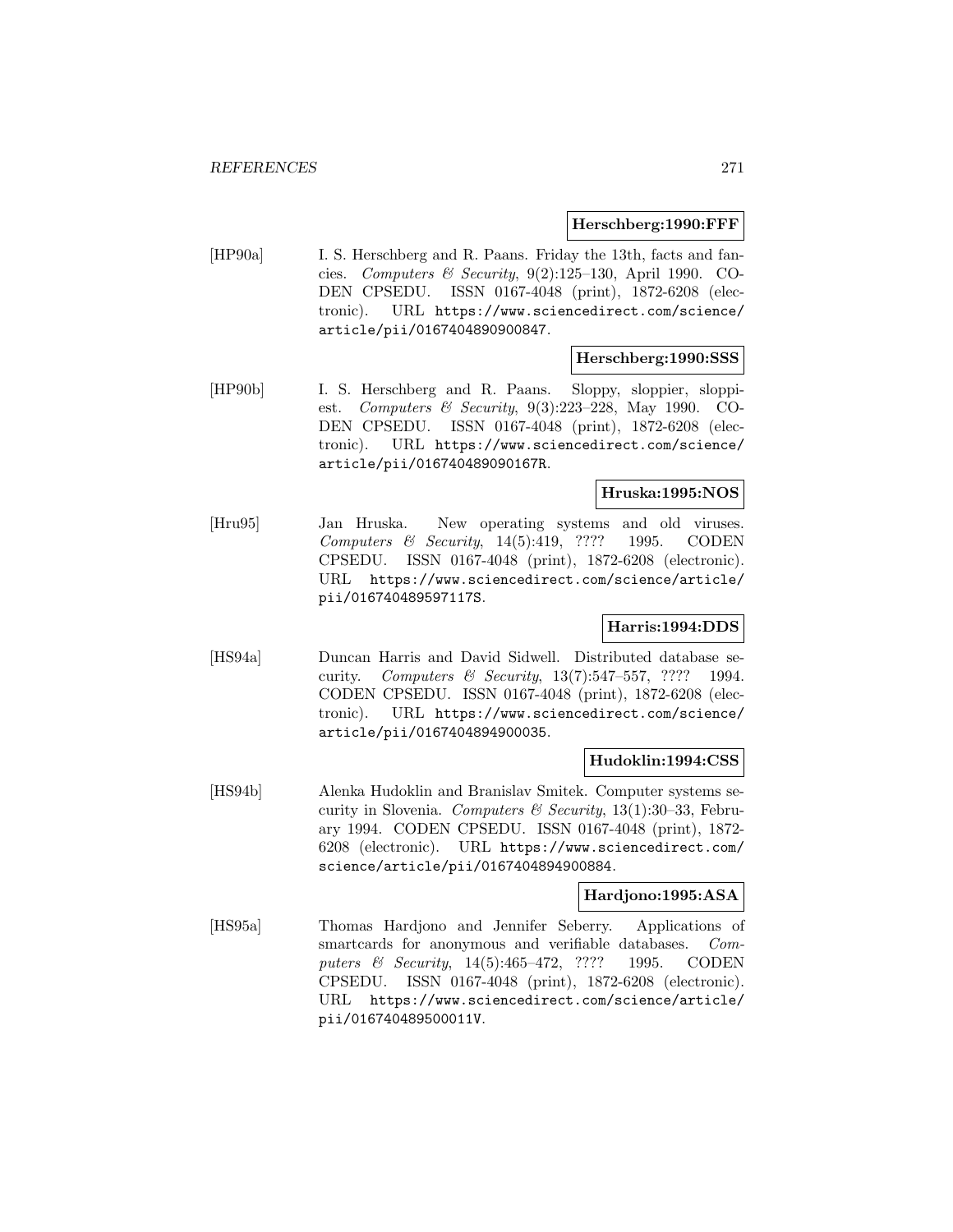### **Hill:1995:RMC**

[HS95b] Scott Hill and Martin Smith. Risk management and corporate security: a viable leadership and business solution designed to enhance corporations in the emerging marketplace. Computers & Security, 14(3):199–204, ???? 1995. CODEN CPSEDU. ISSN 0167-4048 (print), 1872-6208 (electronic). URL https://www.sciencedirect.com/science/ article/pii/016740489597053D.

### **Hwang:1996:ACS**

[HTY96] Min-Shiang Hwang, Wen-Guey Tzeng, and Wei-Pang Yang. An access control scheme based on Chinese remainder theorem and time stamp concept. Computers  $\mathcal C$  Security, 15(1): 73–81, ???? 1996. CODEN CPSEDU. ISSN 0167-4048 (print), 1872-6208 (electronic). URL https://www.sciencedirect. com/science/article/pii/0167404895000283.

#### **Hughes:1995:AAU**

[Hug95a] John Hughes. Auditing and accounting: Usage and requirements. Computers & Security, 14(5):427, ???? 1995. CO-DEN CPSEDU. ISSN 0167-4048 (print), 1872-6208 (electronic). URL https://www.sciencedirect.com/science/ article/pii/016740489597152Z.

### **Hughes:1995:XSC**

[Hug95b] John Hughes. X.400 security: Current and future usage. Computers & Security, 14(5):422, ???? 1995. CO-DEN CPSEDU. ISSN 0167-4048 (print), 1872-6208 (electronic). URL https://www.sciencedirect.com/science/ article/pii/016740489597128W.

#### **Hughes:1999:CIO**

[Hug99] John Hughes. Certificate inter-operability — white paper. Computers & Security, 18(3):221–230, ???? 1999. CO-DEN CPSEDU. ISSN 0167-4048 (print), 1872-6208 (electronic). URL https://www.sciencedirect.com/science/ article/pii/S0167404899800674.

#### **Hardjono:1994:DAR**

[HZS94] Thomas Hardjono, Yuliang Zheng, and Jennifer Seberry. Database authentication revisited. Computers  $\mathcal C$  Security, 13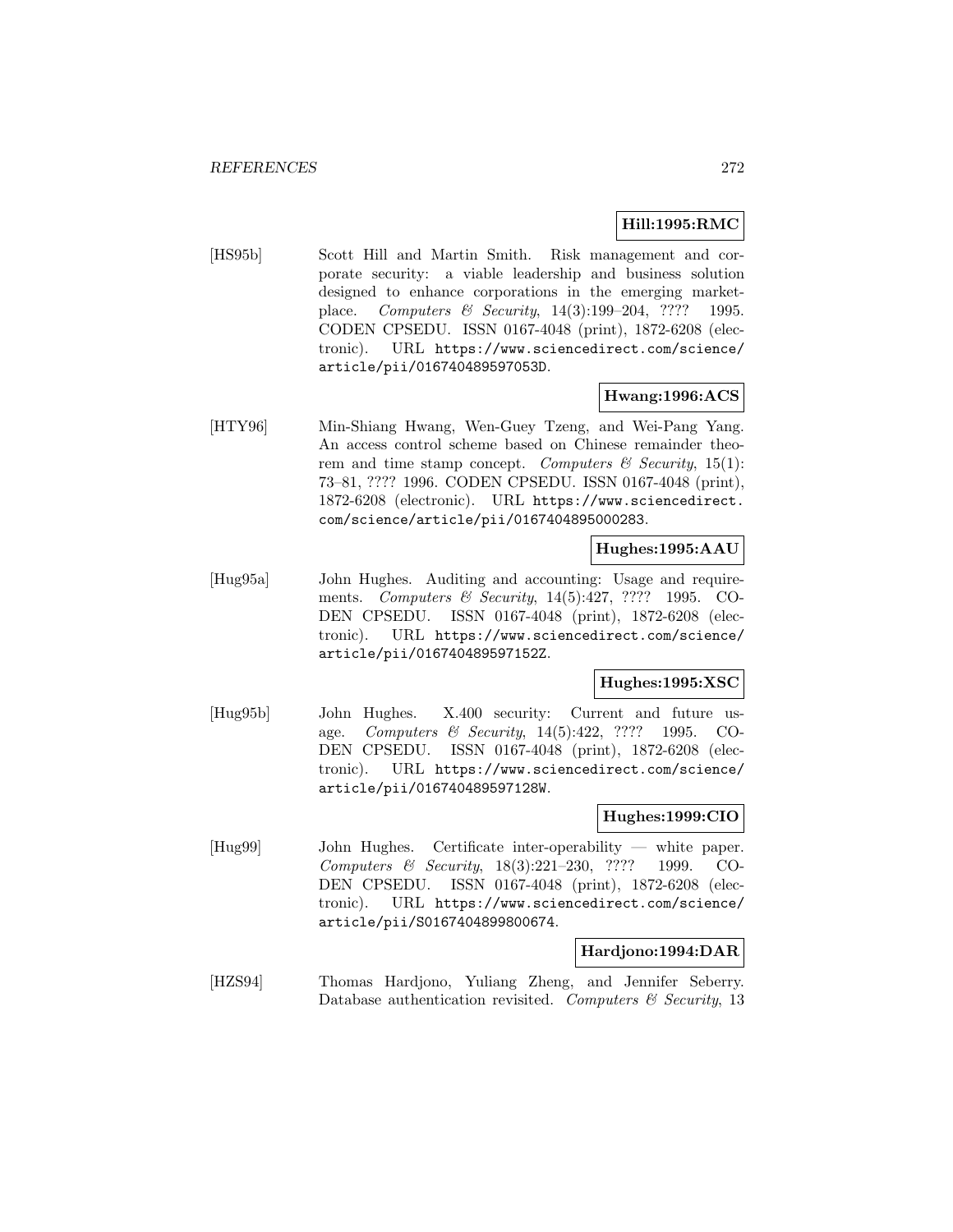(7):573–580, ???? 1994. CODEN CPSEDU. ISSN 0167- 4048 (print), 1872-6208 (electronic). URL https://www. sciencedirect.com/science/article/pii/0167404894900086.

### **IW1:1994:IIS**

[ILM94] IFIP Working Group 11.5, William List, and Rob Melville. Integrity in information systems — executive summary.  $Com$ puters & Security, 13(4):295-301, ???? 1994. CODEN CPSEDU. ISSN 0167-4048 (print), 1872-6208 (electronic). URL https://www.sciencedirect.com/science/article/ pii/0167404894900183.

### **Jackson:1990:CSC**

[Jac90] Keith Jackson. Confessions of a security consultant. Computers & Security, 9(6):509–511, October 1990. CODEN CPSEDU. ISSN 0167-4048 (print), 1872-6208 (electronic). URL https://www.sciencedirect.com/science/article/ pii/016740489090127F.

### **Janusz:1992:PPP**

[Jan92] Cheryl Janusz. Power protection plays a vital role in network security. Computers  $\mathcal C$  Security, 11(5):490, September 1992. CODEN CPSEDU. ISSN 0167-4048 (print), 1872- 6208 (electronic). URL https://www.sciencedirect.com/ science/article/pii/016740489290249Q.

### **Jarvis:1999:CEB**

[Jar99] Neil Jarvis. E-commerce and encryption: Barriers to growth. Computers & Security, 18(5):429–431, ???? 1999. CO-DEN CPSEDU. ISSN 0167-4048 (print), 1872-6208 (electronic). URL https://www.sciencedirect.com/science/ article/pii/S0167404899800893.

## **Jones:1993:PCV**

[JATC93] M. C. Jones, K. P. Arnett, J.-T. E. Tang, and N.-S. Chen. Perceptions of computer viruses: a cross-cultural assessment. Computers & Security, 12(2):191–197, March 1993. CO-DEN CPSEDU. ISSN 0167-4048 (print), 1872-6208 (electronic). URL https://www.sciencedirect.com/science/ article/pii/016740489390101A.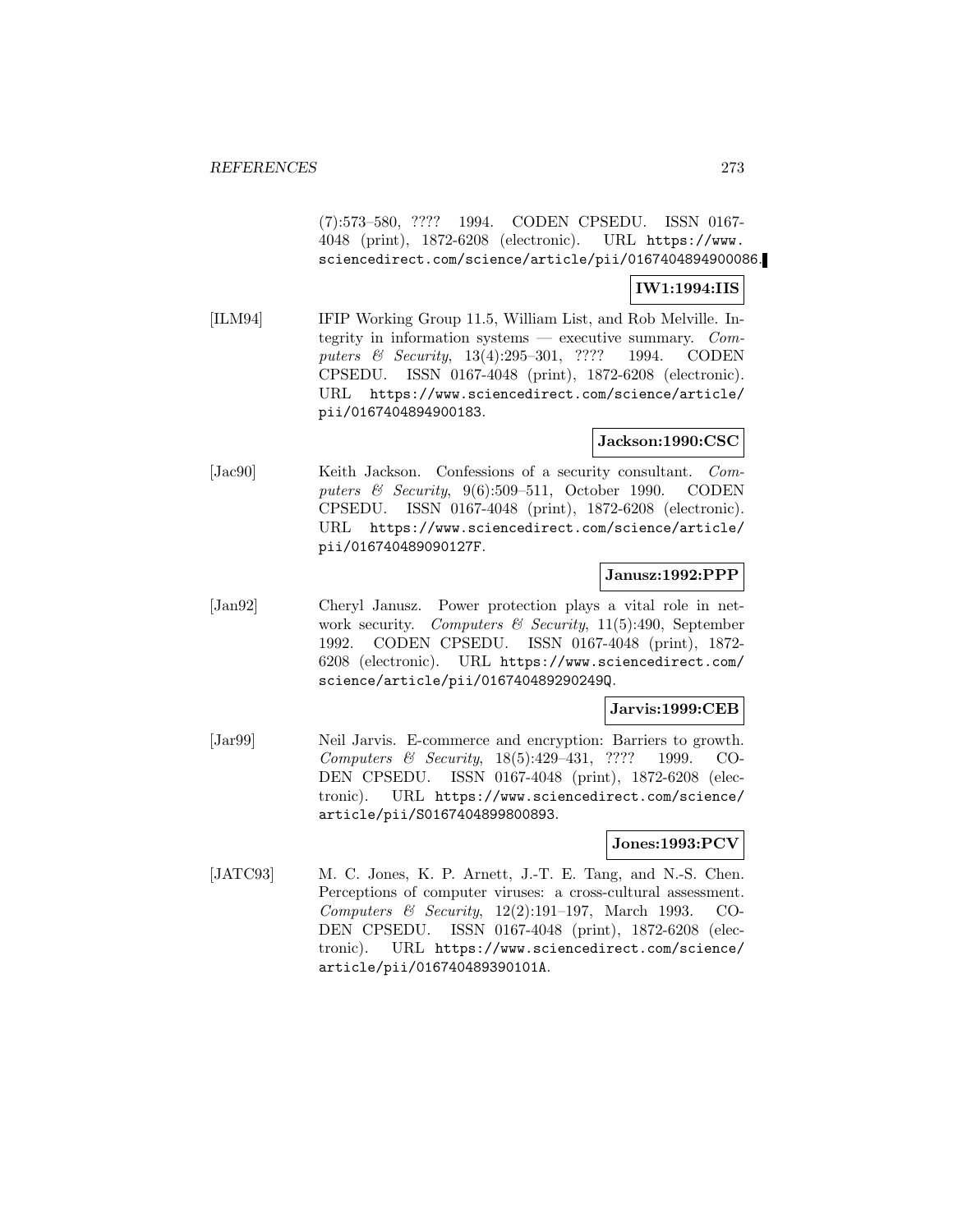# **Jan:1991:DKL**

[JCW91] J. K. Jan, C. C. Chang, and S. J. Wang. A dynamic key-lockpair access control scheme. Computers  $\mathcal C$  Security, 10(2):129– 139, April 1991. CODEN CPSEDU. ISSN 0167-4048 (print), 1872-6208 (electronic). URL https://www.sciencedirect. com/science/article/pii/016740489190007Z.

### **Jing-Jang:1996:CAS**

[JJ96] Hwang Jing-Jang. A conventional approach to secret balloting in computer networks. Computers & Security,  $15(3):249-$ 262, ???? 1996. CODEN CPSEDU. ISSN 0167-4048 (print), 1872-6208 (electronic). URL https://www.sciencedirect. com/science/article/pii/0167404896000065.

## **Juang:1996:CFS**

[JL96] Wen-Shenq Juang and Chin-Laung Lei. A collision-free secret ballot protocol for computerized general elections. Computers & Security, 15(4):339-348, ???? 1996. CODEN CPSEDU. ISSN 0167-4048 (print), 1872-6208 (electronic). URL https://www.sciencedirect.com/science/article/ pii/0167404896000119.

## **Joachim:1997:YP**

[Joa97] Margaret Joachim. The year 2000 problem. Computers & Security, 16(6):526, ???? 1997. CODEN CPSEDU. ISSN 0167-4048 (print), 1872-6208 (electronic). URL https://www. sciencedirect.com/science/article/pii/S0167404897847037.

### **Jones:1997:PTSa**

[Jon97a] Andy Jones. Penetration testing and system audit — experience gained and lessons learned during the investigation of systems within the United Kingdom. Computers  $\mathcal B$  Security, 16(6):525– 526, ???? 1997. CODEN CPSEDU. ISSN 0167-4048 (print), 1872-6208 (electronic). URL https://www.sciencedirect. com/science/article/pii/S0167404897846998.

### **Jones:1997:PTSb**

[Jon97b] Andy Jones. Penetration testing and system audit — experience gained during the investigation of systems within the UK. Computers & Security, 16(7):595–602, ???? 1997. CO-DEN CPSEDU. ISSN 0167-4048 (print), 1872-6208 (electronic). URL https://www.sciencedirect.com/science/ article/pii/S0167404897807961.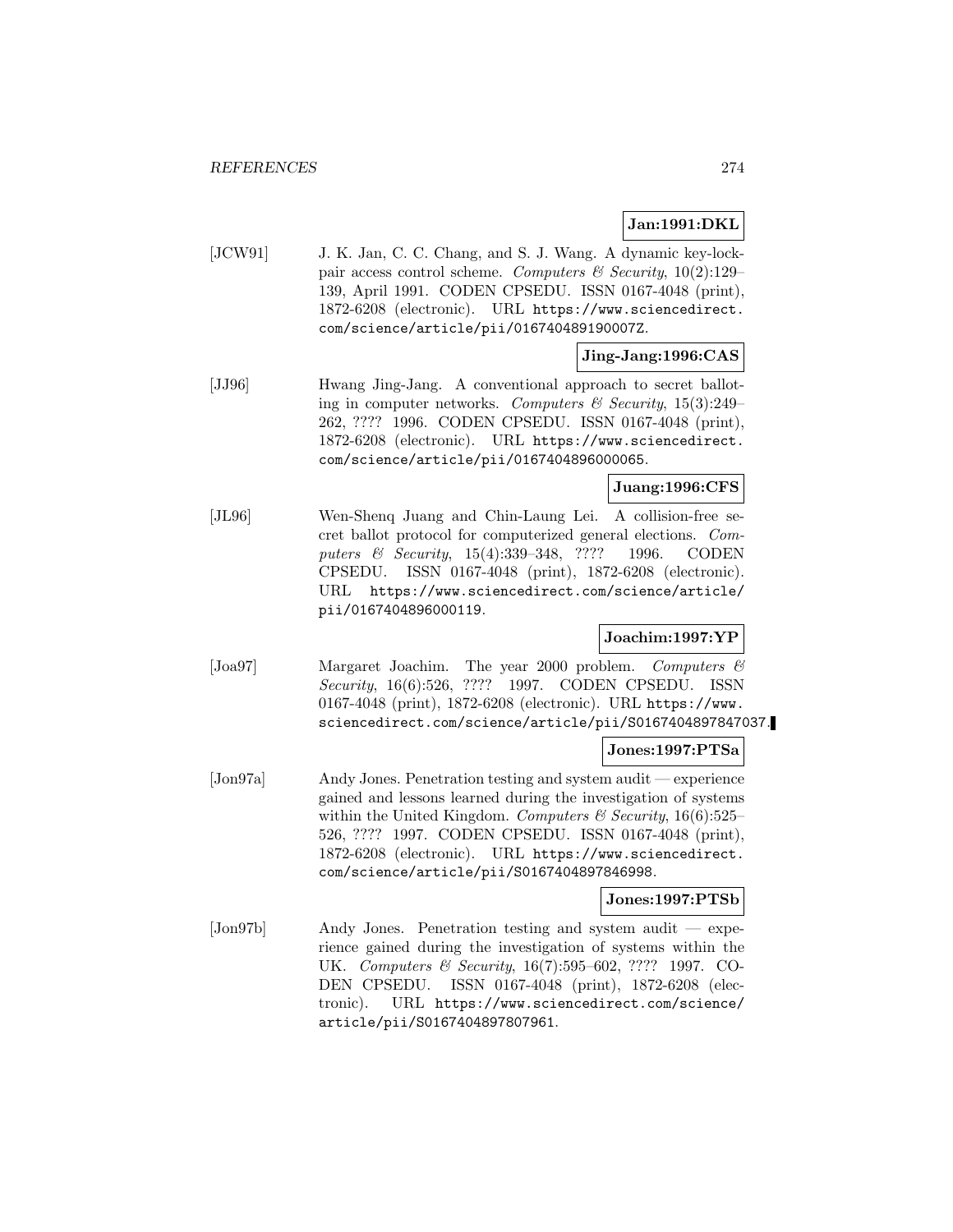### **Jansen:1996:MEM**

[JvdV96] Cees J. A. Jansen and Piet van der Vlist. Message encipherment with minimal expansion and redundancy-doing better than ISO-10126. Computers & Security, 15(7):627-632, ???? 1996. CODEN CPSEDU. ISSN 0167-4048 (print), 1872- 6208 (electronic). URL https://www.sciencedirect.com/ science/article/pii/S0167404896000132.

# **Jones:1990:IMC**

[JW90] Scott K. Jones and Clinton E. White. The IPM model of computer virus management. Computers & Security, 9(5):411-417, August 1990. CODEN CPSEDU. ISSN 0167-4048 (print), 1872-6208 (electronic). URL https://www.sciencedirect. com/science/article/pii/0167404890900722.

# **Kanungo:1994:IAH**

[Kan94] Shivraj Kanungo. Identity authentication in heterogeneous computing environments: a comparative study for an integrated framework. Computers & Security,  $13(3):231-253$ , May 1994. CODEN CPSEDU. ISSN 0167-4048 (print), 1872- 6208 (electronic). URL https://www.sciencedirect.com/ science/article/pii/0167404894900787.

## **Kapidzic:1998:CSA**

[Kap98] Nada Kapidzic. Creating security applications based on the global certificate management system. Computers & Security, 17(6):507–515, ???? 1998. CODEN CPSEDU. ISSN 0167-4048 (print), 1872-6208 (electronic). URL https://www. sciencedirect.com/science/article/pii/S0167404898800722.

## **Kelman:1995:DLR**

[Kel95] Alistair Kelman. Developing legal risks in multimedia. Computers & Security, 14(5):422–423, ???? 1995. CO-DEN CPSEDU. ISSN 0167-4048 (print), 1872-6208 (electronic). URL https://www.sciencedirect.com/science/ article/pii/016740489597132T.

### **Kemp:1997:ESOa**

[Kem97a] Alasdair Kemp. Embedded systems: the other problem. Computers & Security, 16(6):527, ???? 1997. CODEN CPSEDU. ISSN 0167-4048 (print), 1872-6208 (electronic). URL https://www.sciencedirect.com/science/article/ pii/S0167404897847050.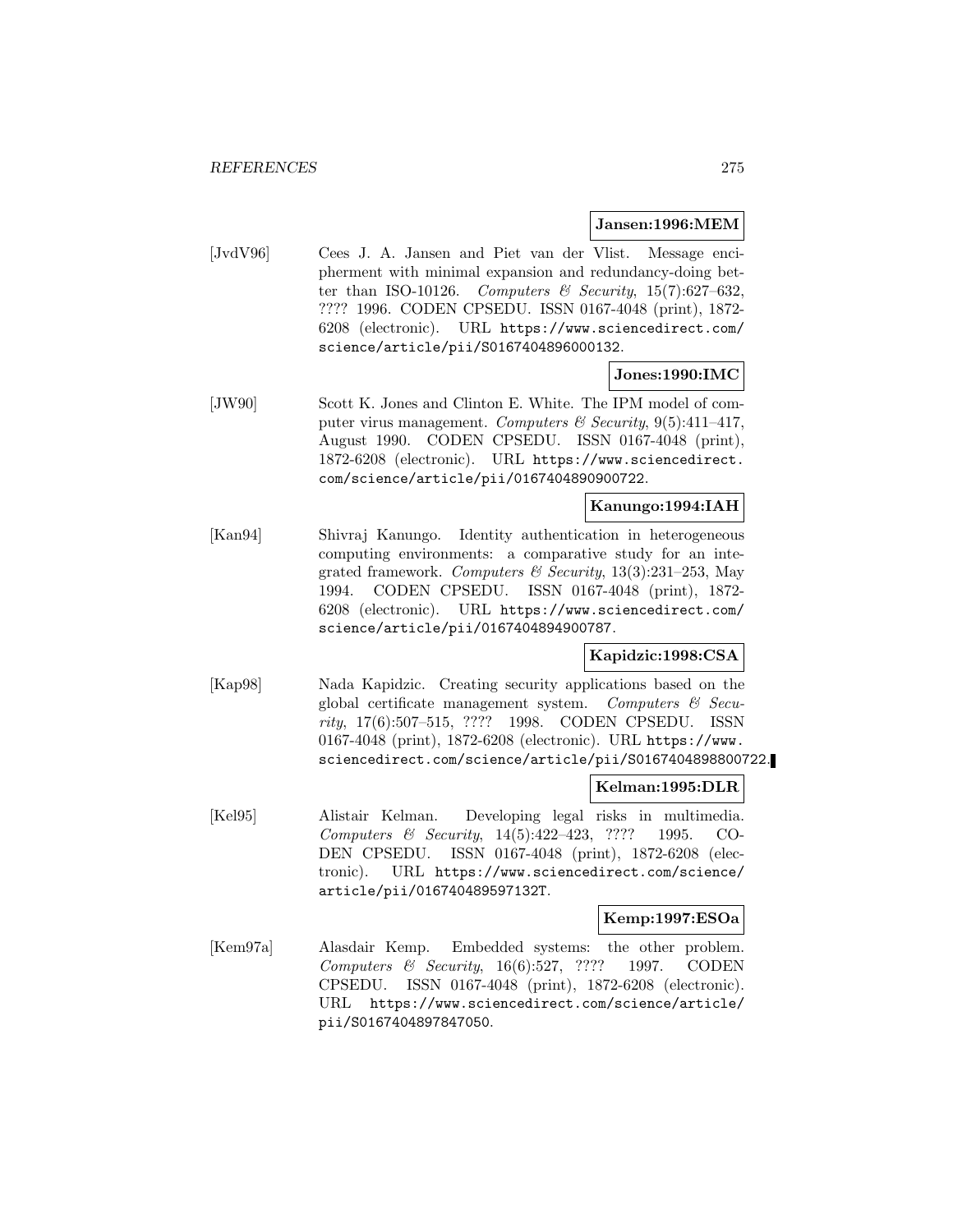### **Kemp:1997:ESOb**

[Kem97b] Alasdair Kemp. Embedded systems: the other problem. Computers & Security, 16(8):663–668, ???? 1997. CO-DEN CPSEDU. ISSN 0167-4048 (print), 1872-6208 (electronic). URL https://www.sciencedirect.com/science/ article/pii/S0167404897875803.

### **Kensey:1993:CVT**

[Ken93] Michael F. Kensey. Computer viruses — towards better solutions. Computers & Security,  $12(6)$ :536-541, October 1993. CODEN CPSEDU. ISSN 0167-4048 (print), 1872-6208 (electronic). URL https://www.sciencedirect.com/science/ article/pii/016740489390048A.

### **Kim:1995:BIV**

[Kim95] Hyun-Jung Kim. Biometrics, is it a viable proposition for identity authentication and access control? Computers & Security, 14(3):205-214, ???? 1995. CODEN CPSEDU. ISSN 0167-4048 (print), 1872-6208 (electronic). URL https://www.sciencedirect.com/science/article/ pii/016740489597054E.

# **King:1992:XS**

[Kin92a] Judith King. X.400 security. Computers & Security,  $11(8)$ : 707–710, December 1992. CODEN CPSEDU. ISSN 0167- 4048 (print), 1872-6208 (electronic). URL https://www. sciencedirect.com/science/article/pii/016740489290090E.

### **King:1992:CT**

[Kin92b] Julia King. It's C.Y.A. time. Computers & Security, 11(5):491, September 1992. CODEN CPSEDU. ISSN 0167-4048 (print), 1872-6208 (electronic). URL https://www.sciencedirect. com/science/article/pii/016740489290254O.

### **Kailay:1995:RPE**

[KJ95] Muninder P. Kailay and Peter Jarratt. RAMeX: a prototype expert system for computer security risk analysis and management. Computers & Security, 14(5):449–463, ???? 1995. CODEN CPSEDU. ISSN 0167-4048 (print), 1872-6208 (electronic). URL https://www.sciencedirect.com/science/ article/pii/016740489500013X.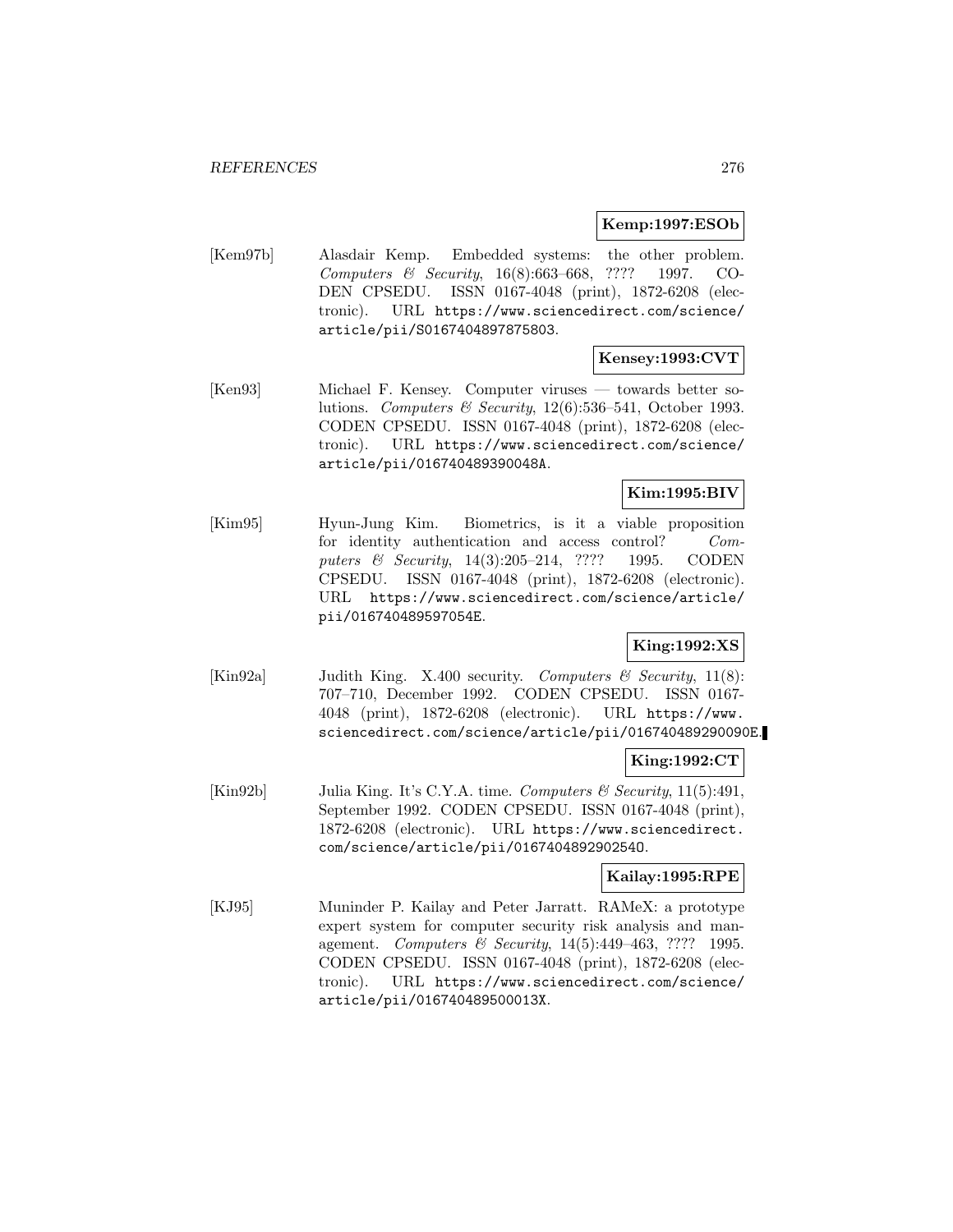### **Kwok:1996:SOW**

[KL96] Lam For Kwok and Dennis Longley. A security officer's workbench. Computers & Security, 15(8):695–705, ???? 1996. CODEN CPSEDU. ISSN 0167-4048 (print), 1872-6208 (electronic). URL https://www.sciencedirect.com/science/ article/pii/S0167404897897222.

# **Klopp:1990:MSS**

[Klo90a] Charlotte Klopp. Microcomputer security systems attempt to lock up desktops. Computers & Security,  $9(2):139-141$ , April 1990. CODEN CPSEDU. ISSN 0167-4048 (print), 1872- 6208 (electronic). URL https://www.sciencedirect.com/ science/article/pii/0167404890900869.

# **Klopp:1990:MOP**

[Klo90b] Charlotte Klopp. More options for physical access control. Computers & Security, 9(3):229–232, May 1990. CO-DEN CPSEDU. ISSN 0167-4048 (print), 1872-6208 (electronic). URL https://www.sciencedirect.com/science/ article/pii/016740489090168S.

# **Klopp:1990:SVC**

[Klo90c] Charlotte Klopp. Software vendors capitalize on security needs. Computers & Security,  $9(1):33-35$ , February 1990. CODEN CPSEDU. ISSN 0167-4048 (print), 1872-6208 (electronic). URL https://www.sciencedirect.com/science/ article/pii/016740489090152J.

## **Klopp:1990:VAI**

[Klo90d] Charlotte Klopp. Vulnerability awareness improves contingency planning. Computers & Security,  $9(4):309-311$ , June 1990. CODEN CPSEDU. ISSN 0167-4048 (print), 1872- 6208 (electronic). URL https://www.sciencedirect.com/ science/article/pii/016740489090099F.

### **Koerner:1993:STV**

[Koe93] Frank Koerner. System threats and vulnerabilities and the contrary principle. Computers & Security, 12(8):775-779, December 1993. CODEN CPSEDU. ISSN 0167-4048 (print), 1872-6208 (electronic). URL https://www.sciencedirect. com/science/article/pii/0167404893900435.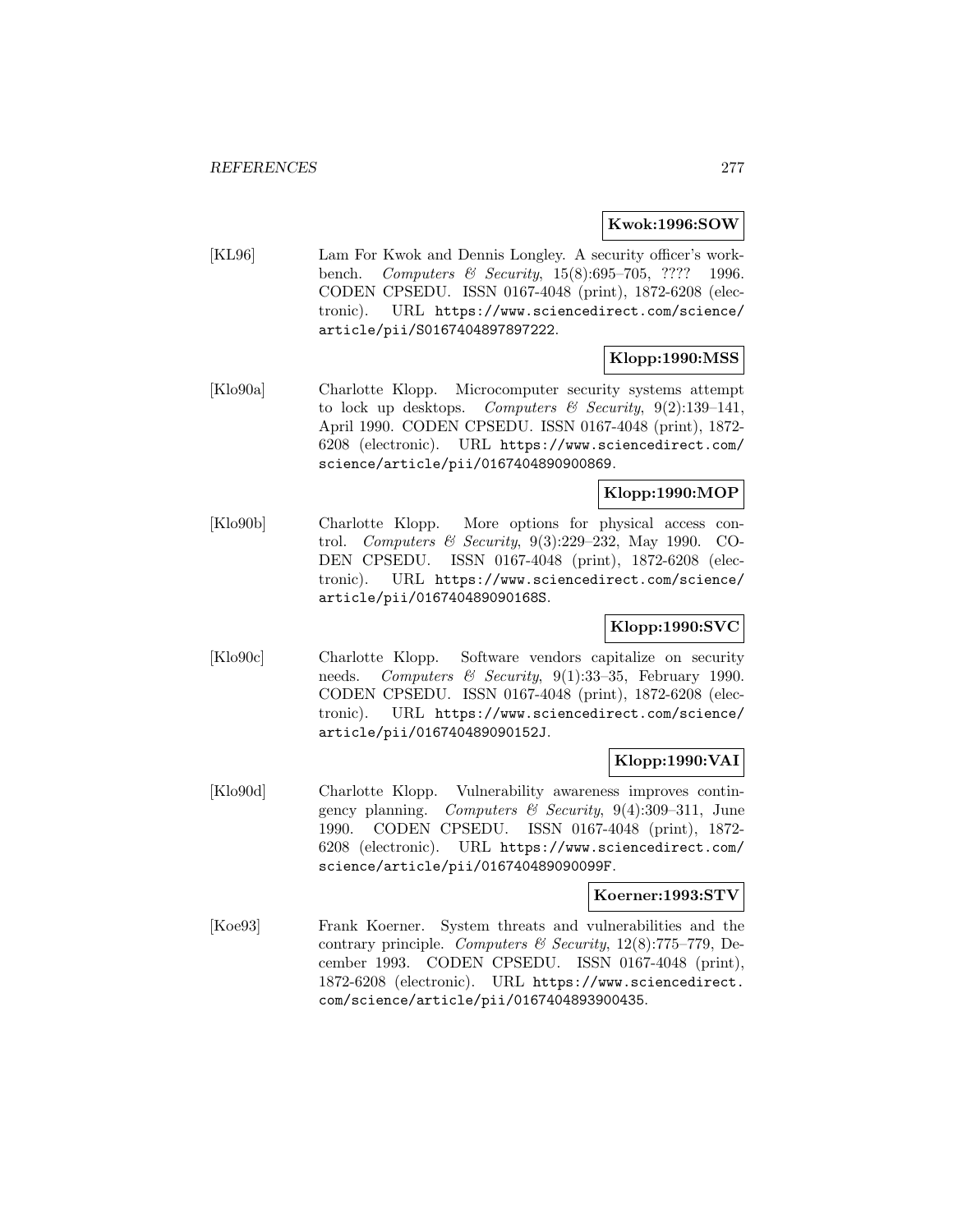### **Kovacich:1995:RCG**

[Kov95] Gerald Kovacich. Recovering computer-generated evidence. Computers & Security, 14(4):289–296, ???? 1995. CO-DEN CPSEDU. ISSN 0167-4048 (print), 1872-6208 (electronic). URL https://www.sciencedirect.com/science/ article/pii/016740489597070Q.

## **Kovacich:1996:ENS**

[Kov96] Gerald L. Kovacich. Establishing a network security programme. Computers & Security, 15(6):486–498, ???? 1996. CODEN CPSEDU. ISSN 0167-4048 (print), 1872-6208 (electronic). URL https://www.sciencedirect.com/science/ article/pii/S0167404897831227.

### **Kovacich:1997:ICD**

[Kov97a] Dr. Gerald Kovacich. ISSO career development. Computers & Security, 16(6):455–458, 461–462, 464–468, ???? 1997. CODEN CPSEDU. ISSN 0167-4048 (print), 1872-6208 (electronic). URL https://www.sciencedirect.com/science/ article/pii/S0167404897846408.

## **Kovacich:1997:HMY**

[Kov97b] Gerald Kovacich. How to market yourself as an ISSO. Computers & Security, 16(8):657–662, ???? 1997. CO-DEN CPSEDU. ISSN 0167-4048 (print), 1872-6208 (electronic). URL https://www.sciencedirect.com/science/ article/pii/S0167404897875797.

#### **Kovacich:1997:ISS**

[Kov97c] Gerald Kovacich. Information systems security metrics management. Computers & Security, 16(7):610–618, ???? 1997. CODEN CPSEDU. ISSN 0167-4048 (print), 1872-6208 (electronic). URL https://www.sciencedirect.com/science/ article/pii/S0167404897807985.

### **Kovacich:1997:IMU**

[Kov97d] Gerald Kovacich. The ISSO must understand the business and management environment. Computers & Security,  $16(4):321-$ 326, ???? 1997. CODEN CPSEDU. ISSN 0167-4048 (print), 1872-6208 (electronic). URL https://www.sciencedirect. com/science/article/pii/S0167404897801964.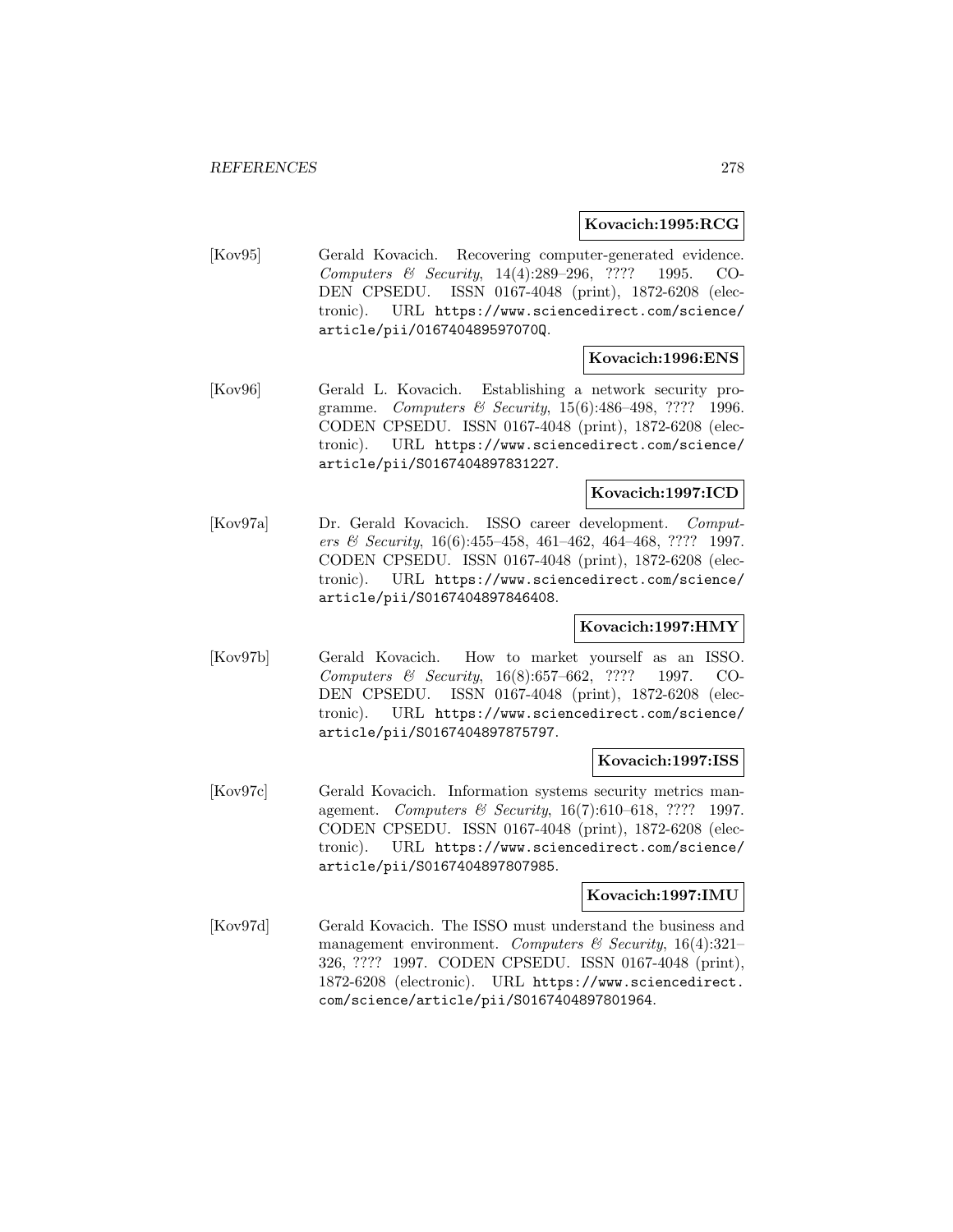### **Kovacich:1997:IWI**

[Kov97e] Gerald L. Kovacich. Information warfare and the information systems security professional. Computers  $\mathcal C$  Security, 16(1):14– 24, ???? 1997. CODEN CPSEDU. ISSN 0167-4048 (print), 1872-6208 (electronic). URL https://www.sciencedirect. com/science/article/pii/S0167404897857835.

## **Kovacich:1998:EIB**

[Kov98a] Gerald Kovacich. Electronic-Internet business and security. Computers & Security, 17(2):129–135, ???? 1998. CO-DEN CPSEDU. ISSN 0167-4048 (print), 1872-6208 (electronic). URL https://www.sciencedirect.com/science/ article/pii/S0167404897819827.

### **Kovacich:1998:EIS**

[Kov98b] Gerald Kovacich. Establishing an information systems security organization (ISSO). Computers & Security,  $17(7):600-$ 612, ???? 1998. CODEN CPSEDU. ISSN 0167-4048 (print), 1872-6208 (electronic). URL https://www.sciencedirect. com/science/article/pii/S0167404899800601.

## **Kovacich:1999:HFF**

[Kov99a] Gerald L. Kovacich. Hackers: Freedom fighters of the 21-st century. Computers & Security,  $18(7):573-576$ , ???? 1999. CODEN CPSEDU. ISSN 0167-4048 (print), 1872-6208 (electronic). URL https://www.sciencedirect.com/science/ article/pii/S0167404899820033.

#### **Kovacich:1999:WRC**

[Kov99b] Gerald L. Kovacich. I-way robbery: Crime on the Internet. Computers & Security, 18(3):211–220, ???? 1999. CO-DEN CPSEDU. ISSN 0167-4048 (print), 1872-6208 (electronic). URL https://www.sciencedirect.com/science/ article/pii/S0167404899800662.

#### **Kowalski:1991:ANC**

[Kow91a] Stewart Kowalski. The ABCs and Es of national computer security policies. Computers & Security,  $10(3):213-216$ , May 1991. CODEN CPSEDU. ISSN 0167-4048 (print), 1872- 6208 (electronic). URL https://www.sciencedirect.com/ science/article/pii/016740489190036D.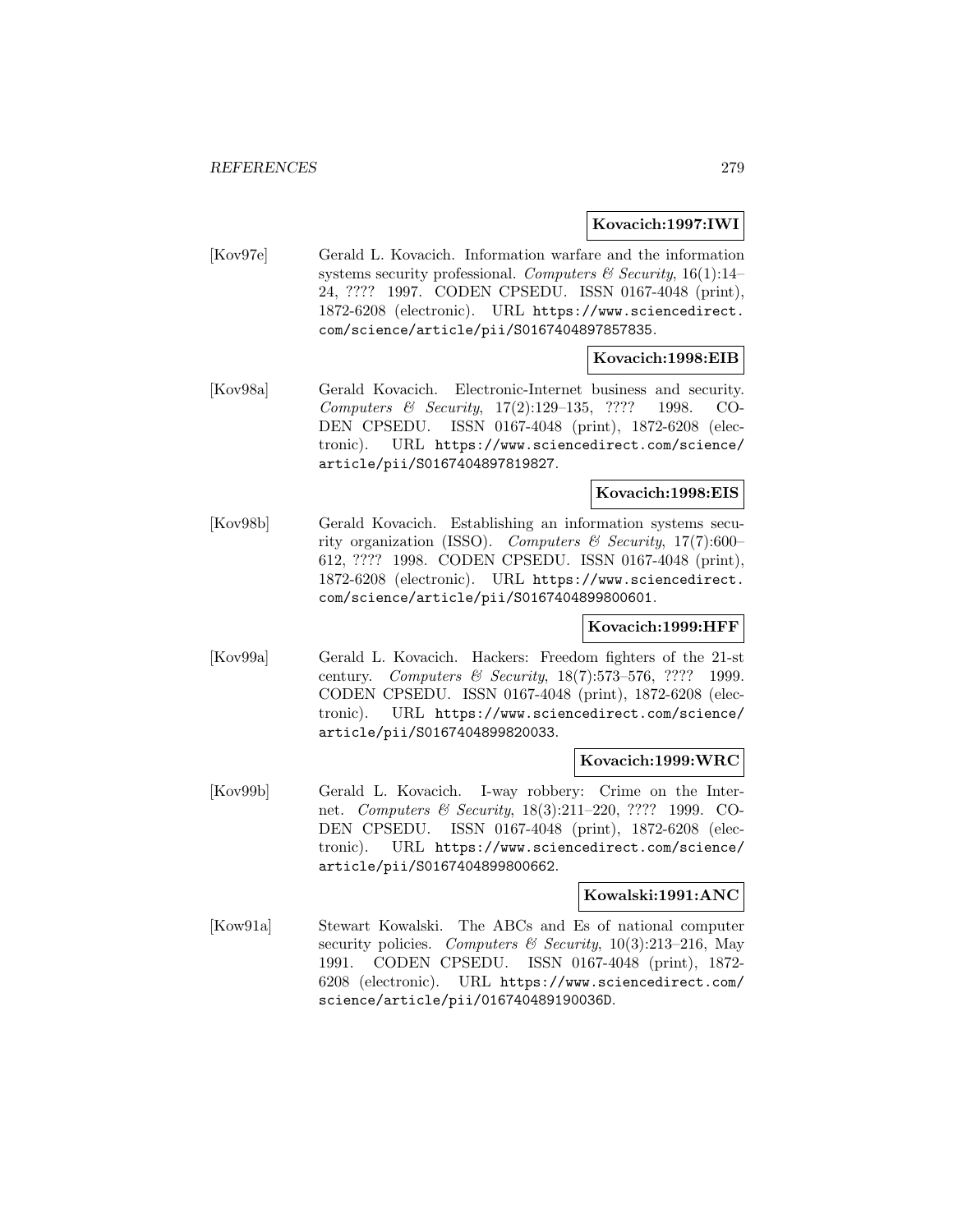### **Kowalski:1991:CAN**

[Kow91b] Stewart Kowalski. Cybernetic analysis of national computer security. Computers & Security,  $10(3):217-227$ , May 1991. CODEN CPSEDU. ISSN 0167-4048 (print), 1872-6208 (electronic). URL https://www.sciencedirect.com/science/ article/pii/016740489190037E.

# **Kowalski:1991:CAU**

[Kow91c] Stewart Kowalski. Cybernetic analysis of the 12th U.S. National Computer Security Conference. Computers & Security, 10(3):228–235, May 1991. CODEN CPSEDU. ISSN 0167-4048 (print), 1872-6208 (electronic). URL https://www. sciencedirect.com/science/article/pii/016740489190038F.

### **King:1999:STA**

[KP99] R. A. King and Mr T. C. Phipps. Shannon, TESPAR and approximation strategies. Computers  $\mathcal B$  Security, 18(5):445– 453, ???? 1999. CODEN CPSEDU. ISSN 0167-4048 (print), 1872-6208 (electronic). URL https://www.sciencedirect. com/science/article/pii/S0167404899801114.

## **Kruys:1991:PSD**

[Kru91] J. P. Kruys. Progress in secure distributed systems. Computers  $\&$  Security, 10(5):429–441, August 1991. CODEN CPSEDU. ISSN 0167-4048 (print), 1872-6208 (electronic). URL https://www.sciencedirect.com/science/article/ pii/016740489190069P.

### **Krull:1995:CNMa**

[Kru95a] Alan Krull. Controls in the next millennium: Anticipating the IT-enabled future. Computers  $\mathcal C$  Security, 14(5):418, ???? 1995. CODEN CPSEDU. ISSN 0167-4048 (print), 1872- 6208 (electronic). URL https://www.sciencedirect.com/ science/article/pii/016740489597112N.

### **Krull:1995:MIS**

[Kru95b] Alan Krull. Marketing information systems audit. Computers & Security, 14(5):423, ???? 1995. CODEN CPSEDU. ISSN 0167-4048 (print), 1872-6208 (electronic). URL https://www. sciencedirect.com/science/article/pii/0167404896900474.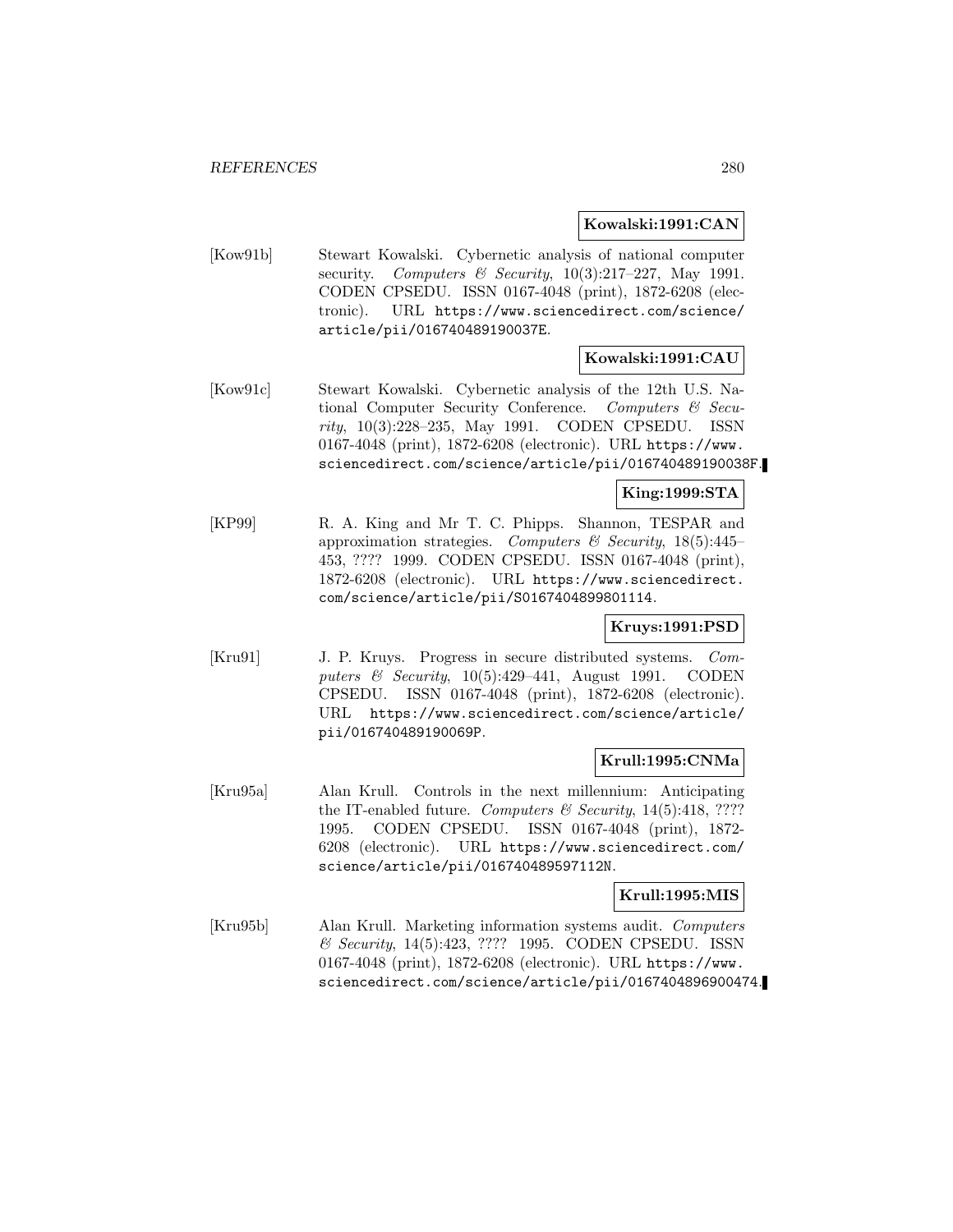#### **Krull:1995:CNMb**

[Kru95c] Alan R. Krull. Controls in the next millennium: Anticipating the IT-enabled future. Computers & Security,  $14(6):491-$ 495, ???? 1995. CODEN CPSEDU. ISSN 0167-4048 (print), 1872-6208 (electronic). URL https://www.sciencedirect. com/science/article/pii/016740489599312D.

## **Krull:1996:GGA**

[Kru96] Alan R. Krull. GSSP (Generally-Accepted System Security Principles): a trip to Abilene? Computers  $\mathcal B$  Security, 15 (7):567–575, ???? 1996. CODEN CPSEDU. ISSN 0167- 4048 (print), 1872-6208 (electronic). URL https://www. sciencedirect.com/science/article/pii/S0167404897881126.

### **Krsul:1997:AAI**

[KS97] Ivan Krsul and Eugene H. Spafford. Authorship analysis: identifying the author of a program. Computers & Security, 16(3):233–257, ???? 1997. CODEN CPSEDU. ISSN 0167-4048 (print), 1872-6208 (electronic). URL https://www.sciencedirect.com/science/article/ pii/S0167404897000059.

### **Kuhnhauser:1999:PG**

[Küh99] Winfried E. Kühnhauser. Policy groups. Computers  $\mathcal{C}$  Security, 18(4):351–363, ???? 1999. CODEN CPSEDU. ISSN 0167-4048 (print), 1872-6208 (electronic). URL https://www. sciencedirect.com/science/article/pii/S0167404899800819.

### **Laferriere:1990:DIS**

[Laf90] Claude Laferriere. A discussion of implementation strategies for secure database management systems. Computers  $\mathcal{C}$  Security, 9(3):235–244, May 1990. CODEN CPSEDU. ISSN 0167-4048 (print), 1872-6208 (electronic). URL https://www. sciencedirect.com/science/article/pii/016740489090170X.

#### **Laferriere:1991:PBP**

[Laf91] Claude Laferriere. Predicate based polyinstantiation in multilevel secure DBMS. Computers & Security,  $10(1):41-49$ , February 1991. CODEN CPSEDU. ISSN 0167-4048 (print), 1872- 6208 (electronic). URL https://www.sciencedirect.com/ science/article/pii/016740489190055I.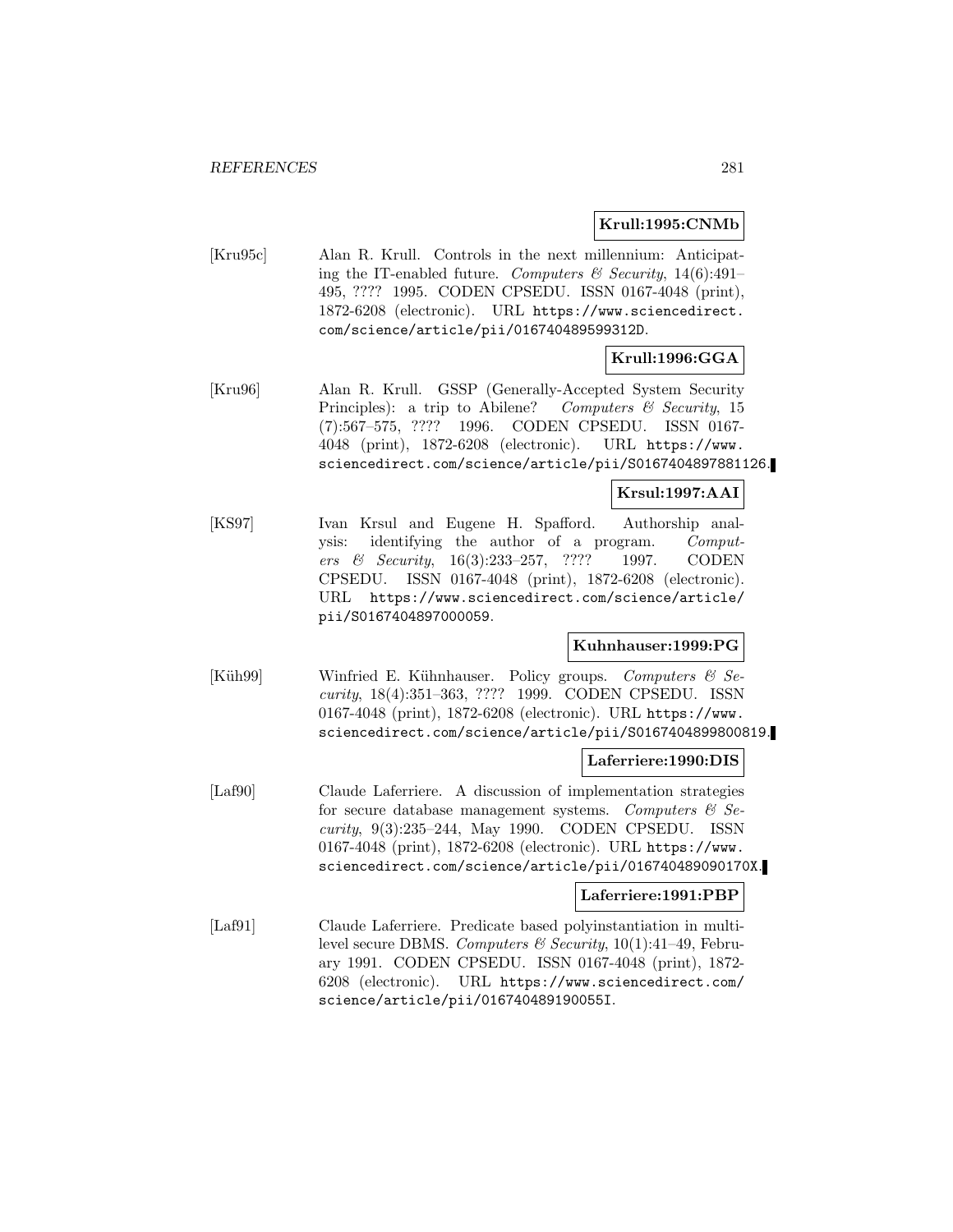## **Laird:1997:SBG**

[Lai97] Alan Laird. Smartcards — is Britain getting smarter? Computers & Security, 16(6):526, ???? 1997. CODEN CPSEDU. ISSN 0167-4048 (print), 1872-6208 (electronic). URL https://www.sciencedirect.com/science/article/ pii/S0167404897847049.

## **Lathrop:1990:PIC**

[Lat90] David L. Lathrop. Perestroika and its implications for computer security in the U.S.S.R. Computers & Security,  $9(8)$ :693–696, December 1990. CODEN CPSEDU. ISSN 0167-4048 (print), 1872-6208 (electronic). URL https://www.sciencedirect. com/science/article/pii/0167404890901116.

### **Lathrop:1992:SAW**

[Lat92] David L. Lathrop. Security aspects of wireless local area networks. Computers & Security,  $11(5):421-426$ , September 1992. CODEN CPSEDU. ISSN 0167-4048 (print), 1872- 6208 (electronic). URL https://www.sciencedirect.com/ science/article/pii/016740489290006D.

# **Lathrop:1993:BRN**

[Lat93] David L. Lathrop. Book review: Network security in the '90s: Issues and solutions for managers: Thomas W. Madron John Wiley and Sons Inc, New York, 1992, 293 pages, \$32.95, ISBN: 0-471-54777-8. Computers & Security, 12(2):135, March 1993. CODEN CPSEDU. ISSN 0167-4048 (print), 1872- 6208 (electronic). URL https://www.sciencedirect.com/ science/article/pii/016740489390093K.

## **Laun:1992:AUA**

[Lau92] Rotraut Laun. Asymmetric user authentication. Computers & Security, 11(2):173–183, April 1992. CODEN CPSEDU. ISSN 0167-4048 (print), 1872-6208 (electronic). URL https://www.sciencedirect.com/science/article/ pii/016740489290044R.

### **Lau:1998:TCS**

[Lau98] Oliver Lau. The ten commandments of security. Computers & Security, 17(2):119–123, ???? 1998. CODEN CPSEDU. ISSN 0167-4048 (print), 1872-6208 (electronic). URL https://www.sciencedirect.com/science/article/ pii/S0167404897819803.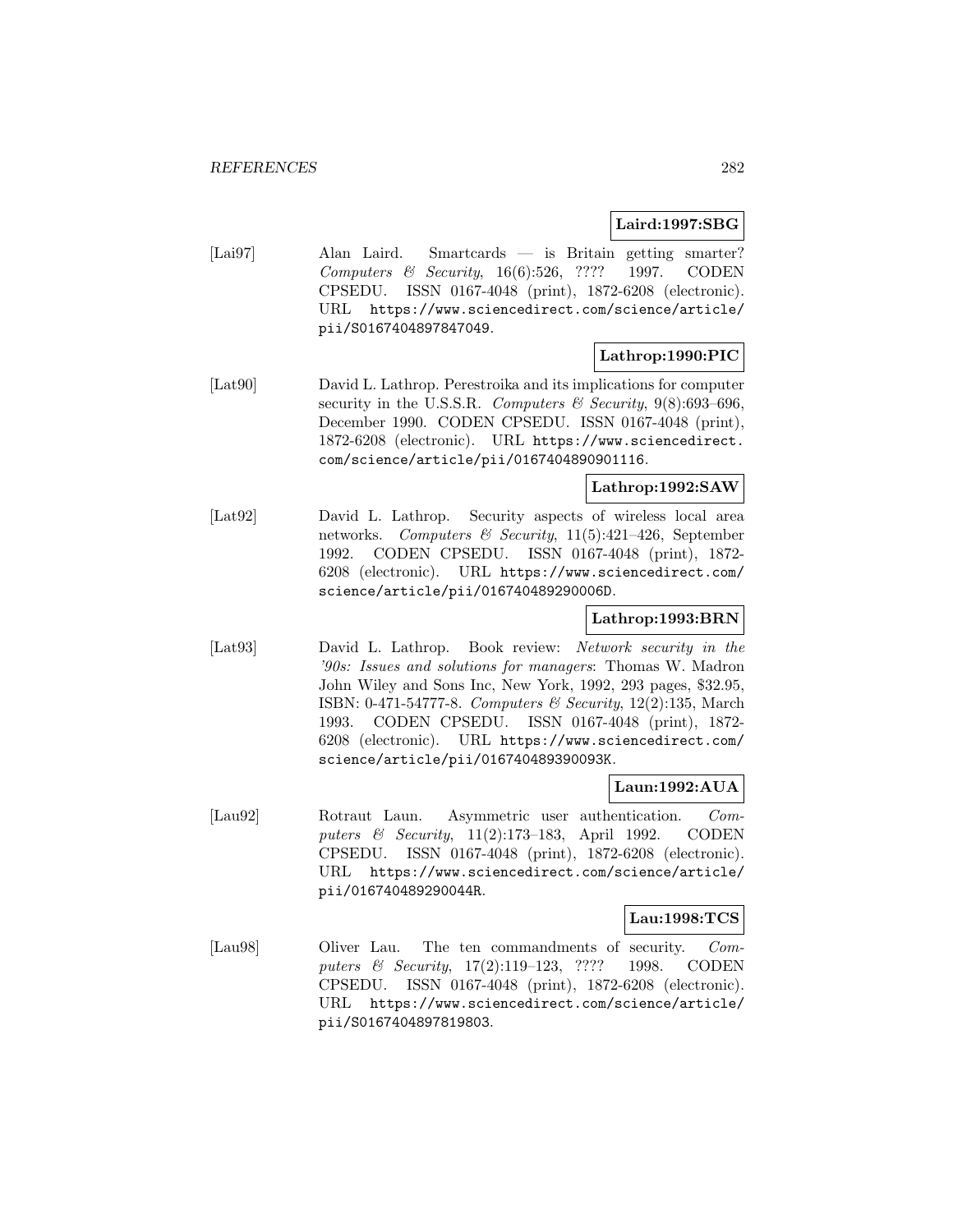#### **Lawrence:1992:RSG**

[Law92] L. G. Lawrence. RACIF security goals comment on a paper by r. paans. Computers & Security,  $11(5):407-411$ , September 1992. CODEN CPSEDU. ISSN 0167-4048 (print), 1872- 6208 (electronic). URL https://www.sciencedirect.com/ science/article/pii/016740489290003A.

### **Lawrence:1993:DSE**

[Law93a] L. G. Lawrence. Digital signatures — explanation and usage. Computers & Security, 12(3):230–233, May 1993. CO-DEN CPSEDU. ISSN 0167-4048 (print), 1872-6208 (electronic). URL https://www.sciencedirect.com/science/ article/pii/016740489390109I.

#### **Lawrence:1993:RR**

[Law93b] L. G. Lawrence. The role of roles. Computers & Secu $rity$ , 12(1):15–21, February 1993. CODEN CPSEDU. ISSN 0167-4048 (print), 1872-6208 (electronic). URL https://www. sciencedirect.com/science/article/pii/016740489390004O.

### **Laurichesse:1991:OIR**

[LB91] Denis Laurichesse and Laurent Blain. Optimized implementation of RSA cryptosystem. Computers & Security,  $10(3):263-$ 267, May 1991. CODEN CPSEDU. ISSN 0167-4048 (print), 1872-6208 (electronic). URL https://www.sciencedirect. com/science/article/pii/016740489190042C.

## **Looi:1994:NST**

[LC94] Mark H. Looi and William J. Caelli. A note on supplying a trusted clock via a secure device. Computers & Security, 13(7):611–613, ???? 1994. CODEN CPSEDU. ISSN 0167-4048 (print), 1872-6208 (electronic). URL https://www.sciencedirect.com/science/article/ pii/0167404894900124.

#### **Laih:1994:APP**

[LCC94] Chi-Sung Laih, Wen-Hong Chiou, and Chin-Chen Chang. Authentication and protection of public keys. Computers & Security, 13(7):581–585, ???? 1994. CODEN CPSEDU. ISSN 0167-4048 (print), 1872-6208 (electronic). URL https://www.sciencedirect.com/science/article/ pii/0167404894900094.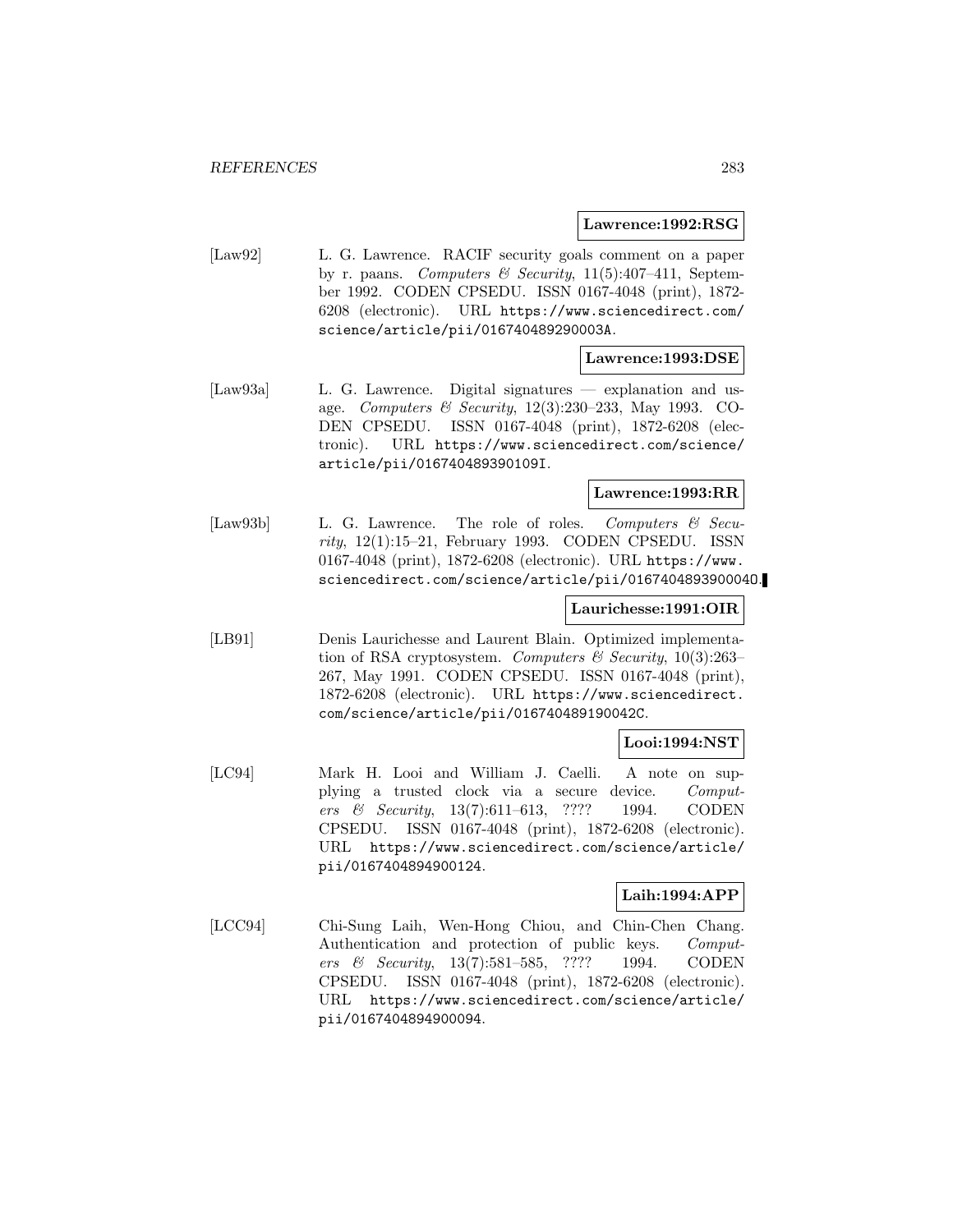#### **Labuschagne:1997:ISA**

[LE97] L. Labuschagne and J. H. P. Eloff. Improved systemaccess control using complementary technologies. Computers & Security, 16(6):543–549, ???? 1997. CODEN CPSEDU. ISSN 0167-4048 (print), 1872-6208 (electronic). URL https://www.sciencedirect.com/science/article/ pii/S0167404897000072.

#### **Labuschagne:1998:URT**

[LE98] L. Labuschagne and J. H. R. Eloff. The use of real-time risk analysis to enable dynamic activation of countermeasures. Computers & Security, 17(4):347-357, ???? 1998. CODEN CPSEDU. ISSN 0167-4048 (print), 1872-6208 (electronic). URL https://www.sciencedirect.com/science/ article/pii/S0167404898800436.

### **Leach:1995:DAS**

[Lea95] John Leach. Dynamic authentication for smartcards. Computers & Security, 14(5):385–389, ???? 1995. CODEN CPSEDU. ISSN 0167-4048 (print), 1872-6208 (electronic). URL https://www.sciencedirect.com/science/article/ pii/016740489597089S.

### **Lemieux:1996:URT**

[Lem96] Jacques R. Lemieux. Using RAD tools to develop secure client/server applications. Computers  $\mathscr$  Security, 15(4):289– 295, ???? 1996. CODEN CPSEDU. ISSN 0167-4048 (print), 1872-6208 (electronic). URL https://www.sciencedirect. com/science/article/pii/0167404896889401.

### **Lindgreen:1994:VBP**

[LH94] E. E. O. Roos Lindgreen and I. S. Herschberg. On the validity of the Bell–La Padula model. Computers & Security,  $13(4):317-$ 333, ???? 1994. CODEN CPSEDU. ISSN 0167-4048 (print), 1872-6208 (electronic). URL https://www.sciencedirect. com/science/article/pii/016740489490023X.

### **Laferriere:1990:SAT**

[LHB90] Claude Laferriere, G. Owen Higginson, and Gordon G. Bell. Security architectures for textual databases. Computers & Security, 9(7):621–630, November 1990. CODEN CPSEDU. ISSN 0167-4048 (print), 1872-6208 (electronic).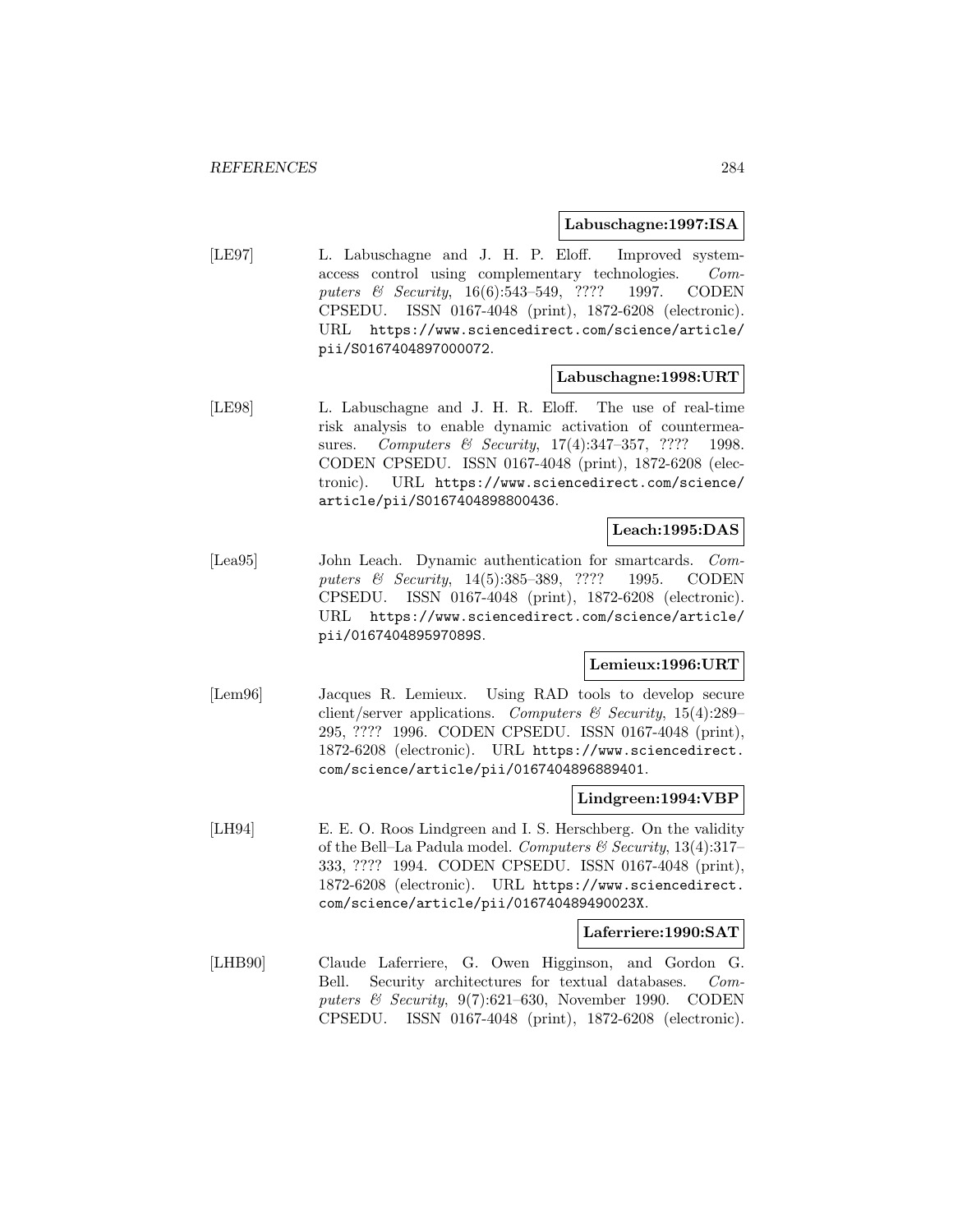URL https://www.sciencedirect.com/science/article/ pii/016740489090061W.

# **Liaw:1994:DCK**

[Lia94] Horng-Twu Liaw. A dynamic cryptographic key generation and information broadcasting scheme in information systems. Computers & Security, 13(7):601–610, ???? 1994. CO-DEN CPSEDU. ISSN 0167-4048 (print), 1872-6208 (electronic). URL https://www.sciencedirect.com/science/ article/pii/0167404894900116.

# **Lichtenstein:1998:IRC**

[Lic98] Sharman Lichtenstein. Internet risks for companies. Computers & Security, 17(2):143–150, ???? 1998. CODEN CPSEDU. ISSN 0167-4048 (print), 1872-6208 (electronic). URL https://www.sciencedirect.com/science/article/ pii/S0167404897819840.

### **Lillywhite:1994:ISS**

[Lil94] Thomas Lillywhite. IT security standards and the adoption of a benchmarking approach. Computers & Security, 13(6):467– 471, ???? 1994. CODEN CPSEDU. ISSN 0167-4048 (print), 1872-6208 (electronic). URL https://www.sciencedirect. com/science/article/pii/016740489190132W.

### **Lindballe:1994:LE**

[Lin94a] Jørgen Lindballe. Letter to the editor. Computers & Security, 13(4):303–305, ???? 1994. CODEN CPSEDU. ISSN 0167-4048 (print), 1872-6208 (electronic). URL https://www. sciencedirect.com/science/article/pii/0167404894900191.

### **Lindup:1994:CA**

[Ling4b] Ken Lindup. The cyberpunk age. *Computers & Security*, 13(8):637–645, ???? 1994. CODEN CPSEDU. ISSN 0167- 4048 (print), 1872-6208 (electronic). URL https://www. sciencedirect.com/science/article/pii/0167404894900434.

### **Lindup:1995:NMI**

[Lin95] Kenneth R. Lindup. A new model for information security policies. Computers & Security, 14(8):691–695, ???? 1995. CODEN CPSEDU. ISSN 0167-4048 (print), 1872-6208 (electronic). URL https://www.sciencedirect.com/science/ article/pii/0167404896817093.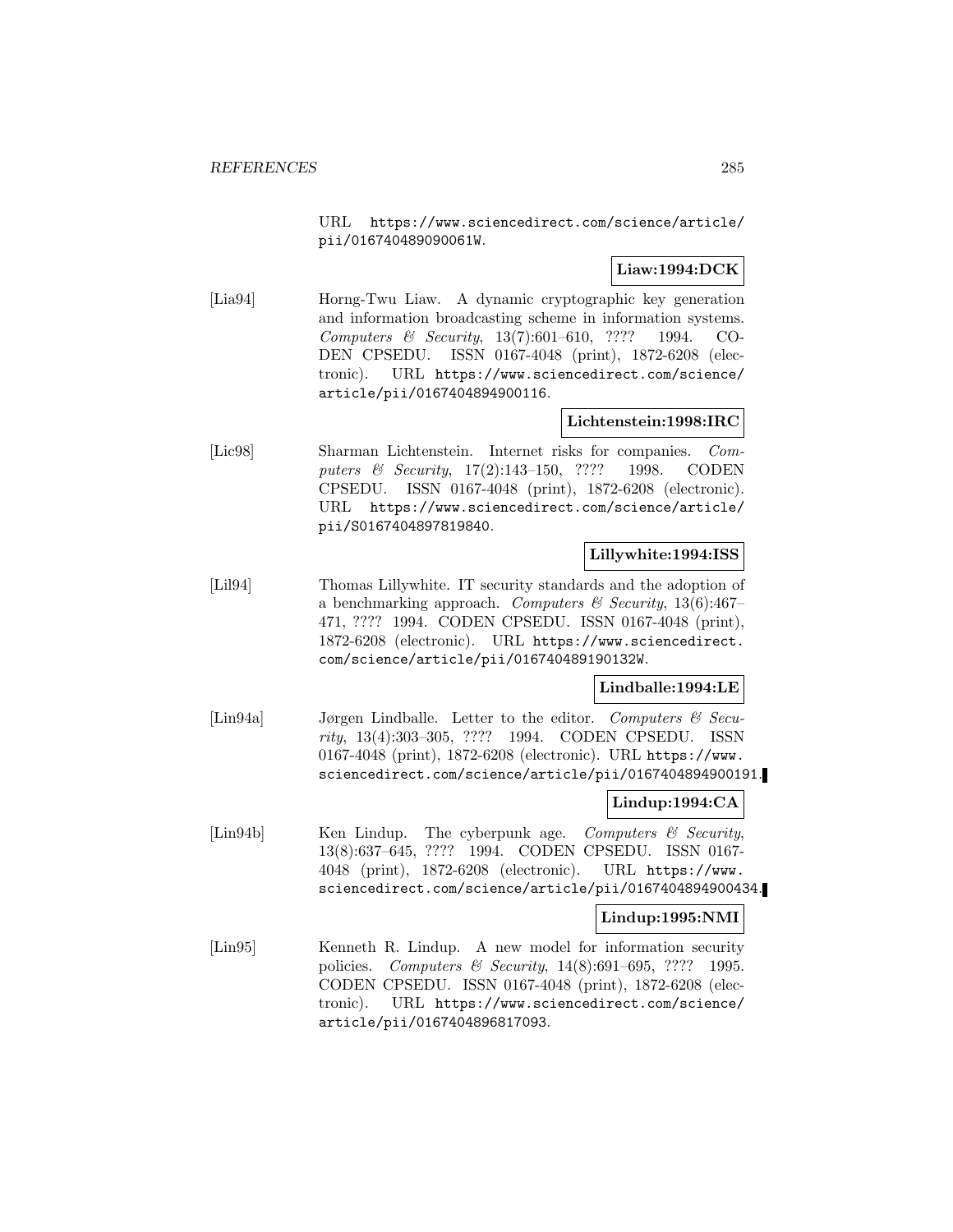## **Lindup:1996:RIS**

[Lin96] Ken Lindup. The role of information security in corporate governance. Computers & Security, 15(6):477–485, ???? 1996. CODEN CPSEDU. ISSN 0167-4048 (print), 1872-6208 (electronic). URL https://www.sciencedirect.com/science/ article/pii/S0167404897831215.

# **Lindup:1997:USP**

[Lin97] Ken Lindup. Update on the state of play in the hacker community. Computers & Security, 16(6):521, ???? 1997. CO-DEN CPSEDU. ISSN 0167-4048 (print), 1872-6208 (electronic). URL https://www.sciencedirect.com/science/ article/pii/S0167404897846779.

# **Laribi:1992:PMI**

[LK92] Atika Laribi and Dennis Kafura. A protection model incorporating both authorization and constraints. Computers  $\&$  Security, 11(1):57–73, March 1992. CODEN CPSEDU. ISSN 0167-4048 (print), 1872-6208 (electronic). URL https://www.sciencedirect.com/science/article/ pii/016740489290221C.

# **Lin:1998:CDE**

[LL98] Chu-Hsing Lin and Tien-Chi Lee. A confused document encrypting scheme and its implementation. Computers & Security, 17(6):543–551, ???? 1998. CODEN CPSEDU. ISSN 0167-4048 (print), 1872-6208 (electronic). URL https://www.sciencedirect.com/science/article/ pii/S0167404898800941.

## **Lloyd:1990:SEH**

[Llo90] Ivor Lloyd. Software evaluation in high integrity systems. Computers & Security, 9(5):419–429, August 1990. CO-DEN CPSEDU. ISSN 0167-4048 (print), 1872-6208 (electronic). URL https://www.sciencedirect.com/science/ article/pii/0167404890900733.

## **Lo:1995:MMC**

[LLO95] Raymond W. Lo, Karl N. Levitt, and Ronald A. Olsson. MCF: a malicious code filter. Computers & Security,  $14(6)$ :541–566, ???? 1995. CODEN CPSEDU. ISSN 0167-4048 (print), 1872- 6208 (electronic). URL https://www.sciencedirect.com/ science/article/pii/016740489500012W.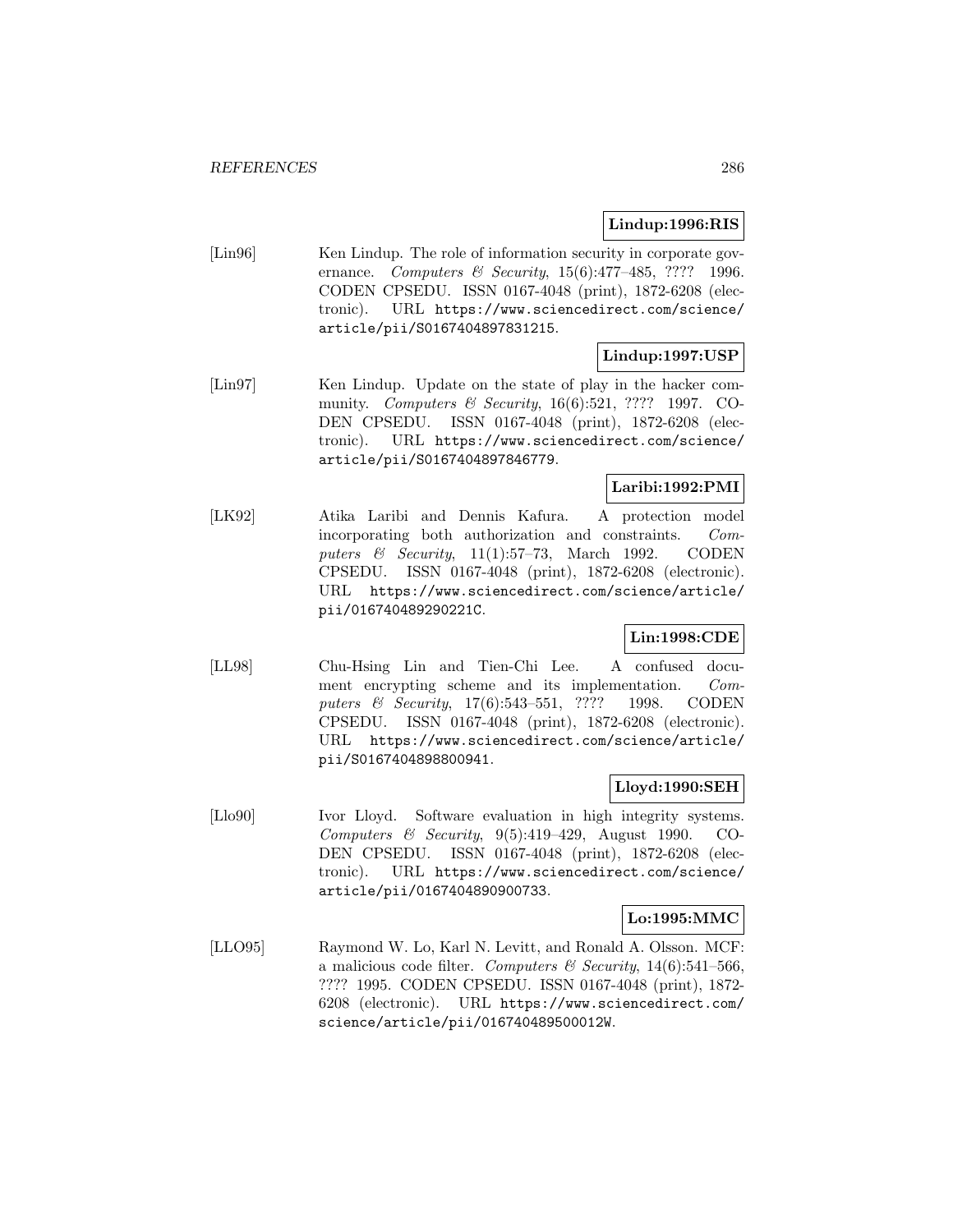#### **Longley:1992:ASS**

[LR92] D. Longley and S. Rigby. An automatic search for security flaws in key management schemes. Computers & Security, 11(1):75– 89, March 1992. CODEN CPSEDU. ISSN 0167-4048 (print), 1872-6208 (electronic). URL https://www.sciencedirect. com/science/article/pii/016740489290222D.

### **Labuschagne:1993:DSX**

[LR93] Frans Labuschagne and Jan Roos. Data security in X.25 networks. Computers & Security,  $12(5):469-475$ , August 1993. CODEN CPSEDU. ISSN 0167-4048 (print), 1872-6208 (electronic). URL https://www.sciencedirect.com/science/ article/pii/016740489390068G.

### **Longstaff:1993:BPA**

[LS93] Thomas A. Longstaff and E. Eugene Schultz. Beyond preliminary analysis of the WANK and OILZ worms: a case study of malicious code. Computers & Security,  $12(1):61-77$ , February 1993. CODEN CPSEDU. ISSN 0167-4048 (print), 1872- 6208 (electronic). URL https://www.sciencedirect.com/ science/article/pii/016740489390013U.

# **Ladkin:1994:CPV**

[LT94] Peter Ladkin and Harold Thimbleby. Comments on a paper by voas, Payne and Cohen: 'a model for detecting the existence of software corruption in real time'. Computers & Security, 13(6):527–531, ???? 1994. CODEN CPSEDU. ISSN 0167-4048 (print), 1872-6208 (electronic). URL https://www.sciencedirect.com/science/article/ pii/0167404891901409.

### **Lunt:1992:AAT**

[Lun92a] Teresa Lunt. Automated audit trail analysis for intrusion detection. Computers & Security, 11(5):492, September 1992. CODEN CPSEDU. ISSN 0167-4048 (print), 1872-6208 (electronic). URL https://www.sciencedirect.com/science/ article/pii/016740489290256Q.

#### **Lunt:1992:SDS**

[Lun92b] Teresa F. Lunt. Security in database systems: a research perspective. Computers & Security,  $11(1):41-56$ , March 1992.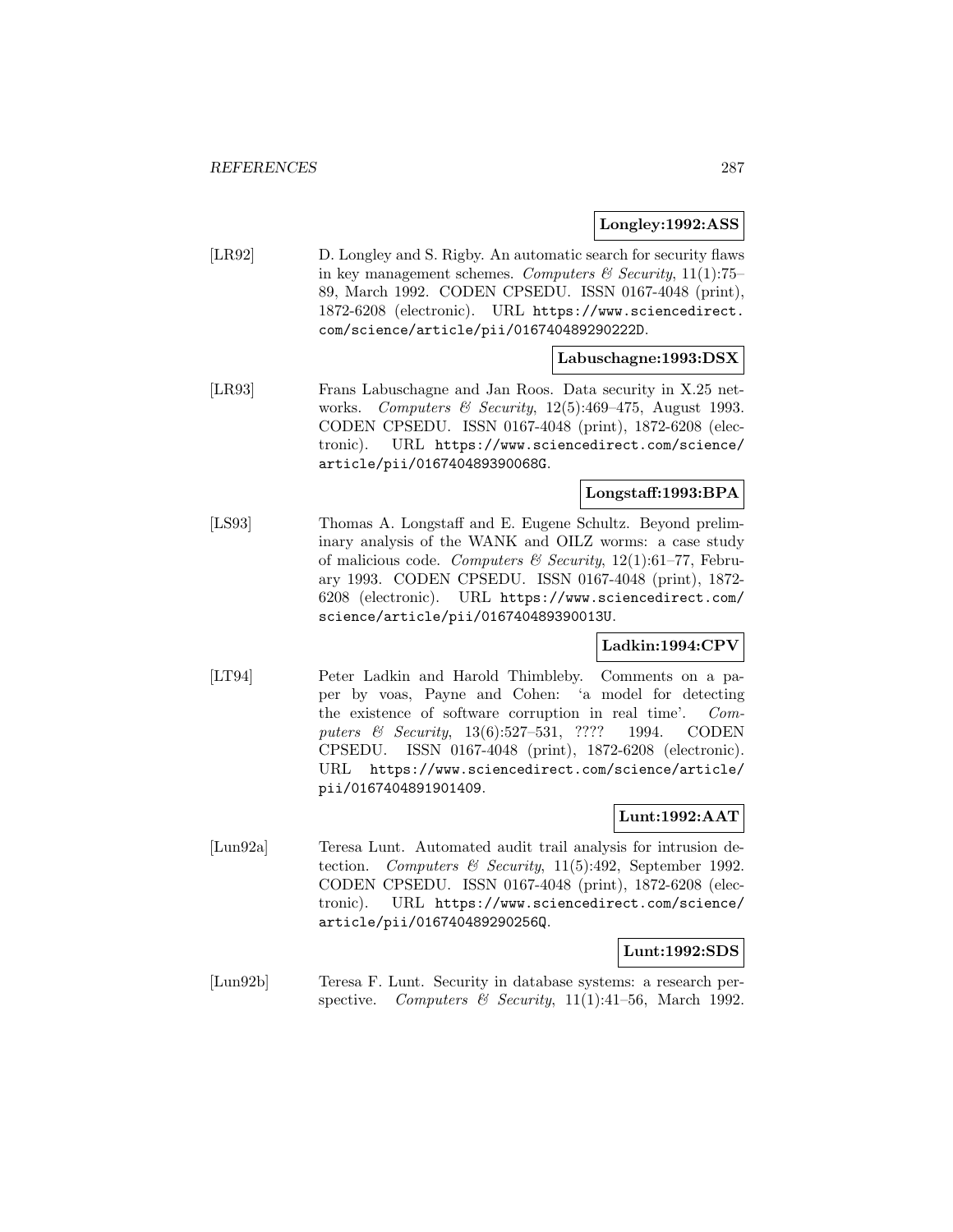CODEN CPSEDU. ISSN 0167-4048 (print), 1872-6208 (electronic). URL https://www.sciencedirect.com/science/ article/pii/016740489290220L.

### **Lunt:1993:SID**

[Lun93] Teresa F. Lunt. A survey of intrusion detection techniques. Computers & Security,  $12(4):405-418$ , June 1993. CODEN CPSEDU. ISSN 0167-4048 (print), 1872-6208 (electronic). URL https://www.sciencedirect.com/science/ article/pii/0167404893900295.

### **Liepens:1992:IDR**

[LV92] G. E. Liepens and H. S. Vaccaro. Intrusion detection: Its role and validation. Computers & Security,  $11(4):347-355$ , July 1992. CODEN CPSEDU. ISSN 0167-4048 (print), 1872- 6208 (electronic). URL https://www.sciencedirect.com/ science/article/pii/016740489290175Q.

### **Longley:1994:EKG**

[LV94] D. Longley and S. Vasudevan. Effect of key generators on the automatic search for flaws in key management schemes. Computers & Security, 13(4):335–347, ???? 1994. CO-DEN CPSEDU. ISSN 0167-4048 (print), 1872-6208 (electronic). URL https://www.sciencedirect.com/science/ article/pii/0167404894900248.

## **Lynch:1991:BRE**

[Lyn91] Paul Lynch. Beyond RACF: Extending user authentication controls. Computers & Security,  $10(8)$ :711–722, December 1991. CODEN CPSEDU. ISSN 0167-4048 (print), 1872- 6208 (electronic). URL https://www.sciencedirect.com/ science/article/pii/016740489190090Z.

### **Madsen:1992:GES**

[Mad92a] Wayne Madsen. Government eavesdropping-should consumers pay? Computers & Security, 11(5):492, September 1992. CODEN CPSEDU. ISSN 0167-4048 (print), 1872-6208 (electronic). URL https://www.sciencedirect.com/science/ article/pii/016740489290258S.

#### **Madsen:1992:GSC**

[Mad92b] Wayne Madsen. Government-sponsored computer warfare and sabotage. Computers & Security,  $11(3):233-236$ , May 1992.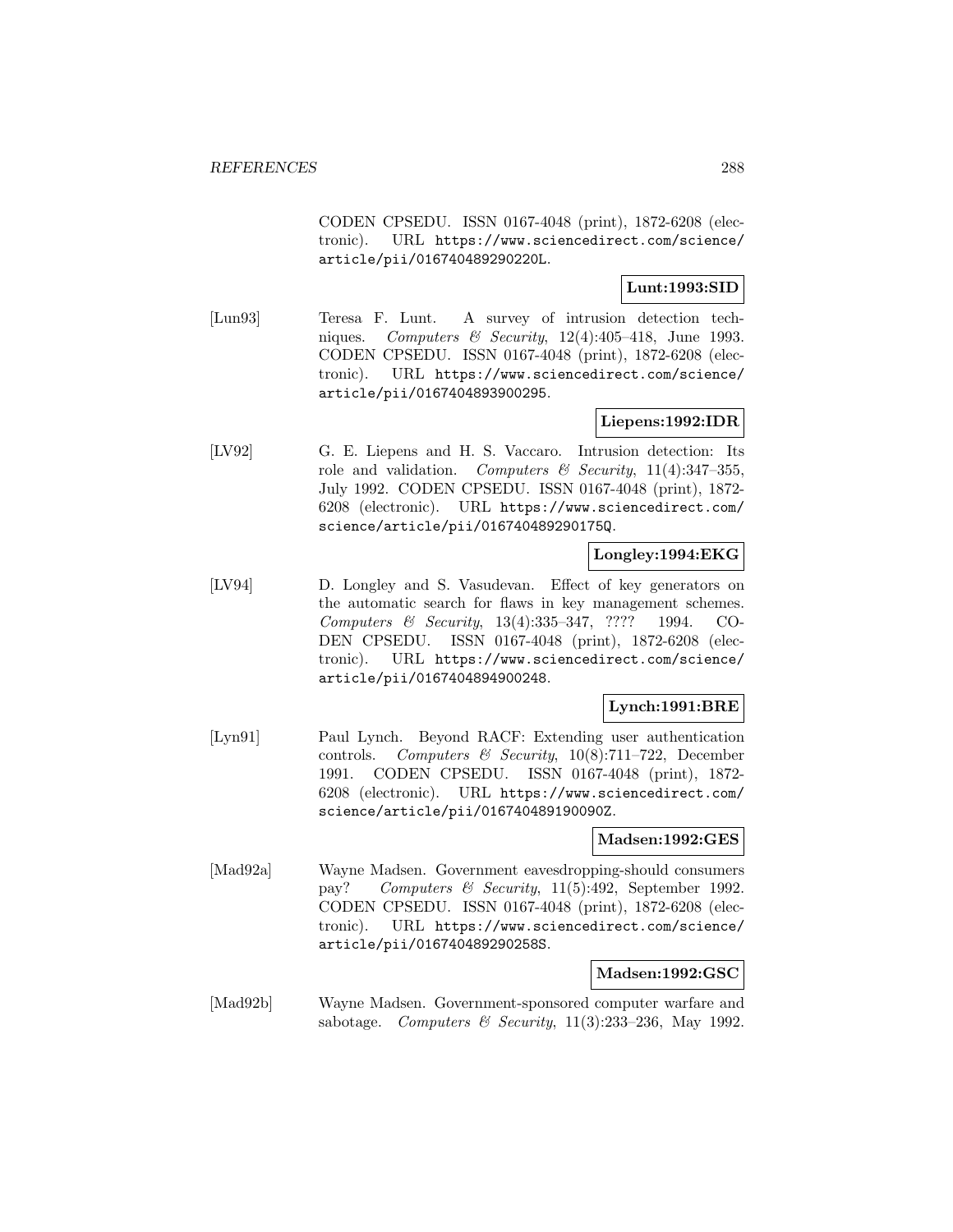CODEN CPSEDU. ISSN 0167-4048 (print), 1872-6208 (electronic). URL https://www.sciencedirect.com/science/ article/pii/0167404892902012.

## **Madsen:1995:SAP**

[Mad95] Wayne Madsen. Securing access and privacy on the Internet. Computers & Security, 14(5):418, ???? 1995. CO-DEN CPSEDU. ISSN 0167-4048 (print), 1872-6208 (electronic). URL https://www.sciencedirect.com/science/ article/pii/016740489597110V.

# **Maddison:1998:YEB**

[Mad98] Nicky Maddison. Y2000 enters the body politic. Computers & Security, 17(3):201–206, ???? 1998. CODEN CPSEDU. ISSN 0167-4048 (print), 1872-6208 (electronic). URL https://www.sciencedirect.com/science/article/ pii/S0167404898803106.

### **Magruder:1994:HLL**

[Mag94] Scott Magruder. High-level language computer viruses — a new threat? Computers & Security, 13(3):263-269, May 1994. CODEN CPSEDU. ISSN 0167-4048 (print), 1872- 6208 (electronic). URL https://www.sciencedirect.com/ science/article/pii/0167404894900809.

### **Manber:1996:SSM**

[Man96] Udi Manber. A simple scheme to make passwords based on one-way functions much harder to crack. Computers & Security, 15(2):171–176, ???? 1996. CODEN CPSEDU. ISSN 0167-4048 (print), 1872-6208 (electronic). URL https://www.sciencedirect.com/science/article/ pii/016740489600003X.

### **McClure:1997:ABM**

[McC97a] Ben McClure. Area banks mount elaborate electronic defences. Computers & Security, 16(8):676, ???? 1997. CO-DEN CPSEDU. ISSN 0167-4048 (print), 1872-6208 (electronic). URL https://www.sciencedirect.com/science/ article/pii/S0167404897875864.

# **McClure:1997:BI**

[McC97b] Ben McClure. Bulletproof IP. Computers & Security,  $16(8)$ : 679, ???? 1997. CODEN CPSEDU. ISSN 0167-4048 (print),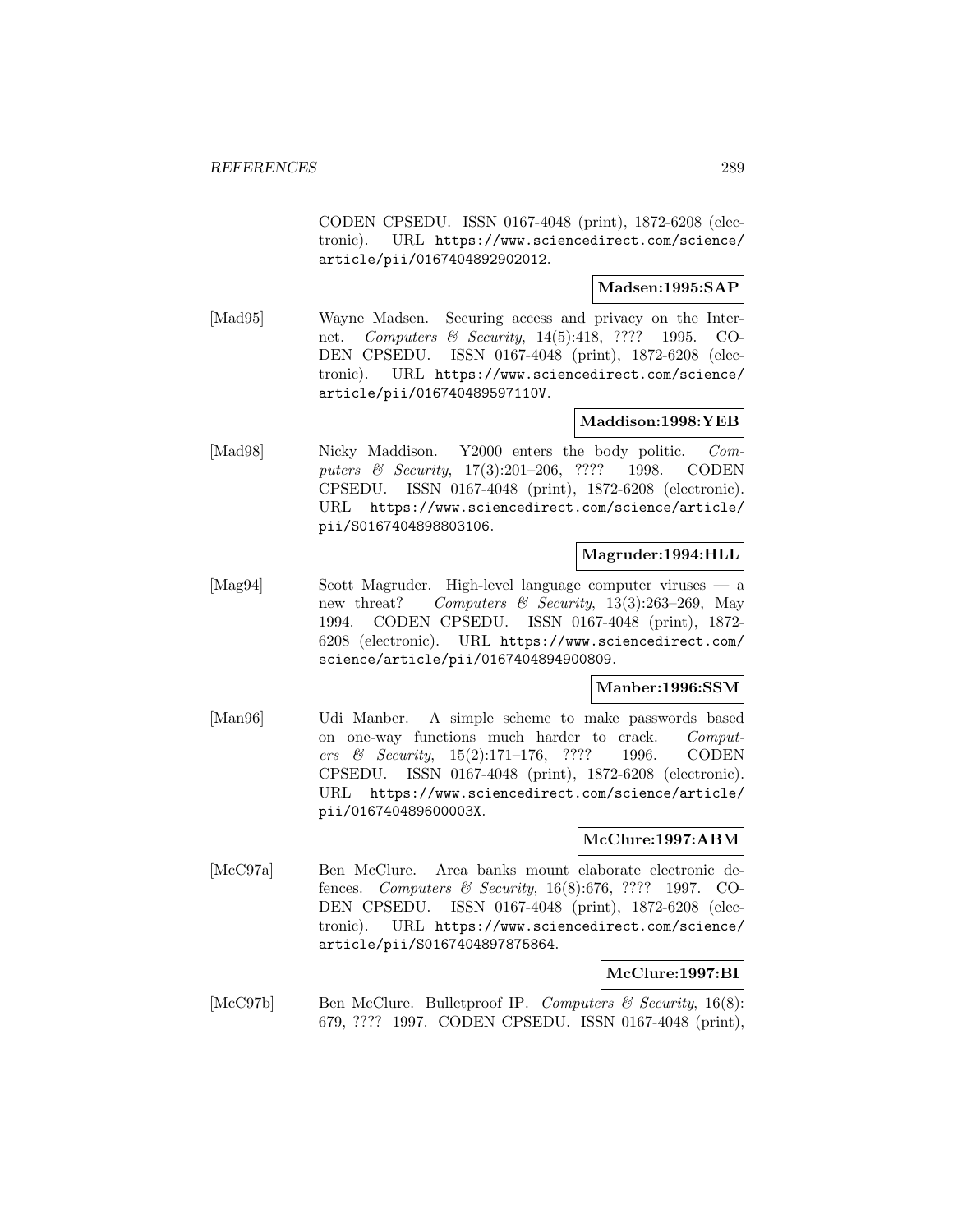1872-6208 (electronic). URL https://www.sciencedirect. com/science/article/pii/S0167404897876018.

### **McClure:1997:CBL**

[McC97c] Ben McClure. Code breakers lured for crypto challenge. Computers & Security, 16(8):680, ???? 1997. CODEN CPSEDU. ISSN 0167-4048 (print), 1872-6208 (electronic). URL https://www.sciencedirect.com/science/article/ pii/S0167404897876043.

### **McClure:1997:CEI**

[McC97d] Ben McClure. Concerns ease over Internet security. Computers & Security, 16(8):675, ???? 1997. CODEN CPSEDU. ISSN 0167-4048 (print), 1872-6208 (electronic). URL https://www. sciencedirect.com/science/article/pii/S0167404897875840.

#### **McClure:1997:DMB**

[McC97e] Ben McClure. Dutch move to block French crypto laws. Computers & Security, 16(8):678, ???? 1997. CODEN CPSEDU. ISSN 0167-4048 (print), 1872-6208 (electronic). URL https://www.sciencedirect.com/science/article/ pii/S0167404897875979.

# **McClure:1997:EHT**

[McC97f] Ben McClure. Encryption: hot topic on the Hill. Computers & Security, 16(8):678, ???? 1997. CODEN CPSEDU. ISSN 0167-4048 (print), 1872-6208 (electronic). URL https://www. sciencedirect.com/science/article/pii/S0167404897875955.

#### **McClure:1997:ED**

[McC97g] Ben McClure. Exorcising demons. Computers & Security, 16 (8):676, ???? 1997. CODEN CPSEDU. ISSN 0167-4048 (print), 1872-6208 (electronic). URL https://www.sciencedirect. com/science/article/pii/S0167404897875852.

### **McClure:1997:FCV**

[McC97h] Ben McClure. Fighting computer viruses. Computers & Security, 16(8):676–677, ???? 1997. CODEN CPSEDU. ISSN 0167-4048 (print), 1872-6208 (electronic). URL https://www. sciencedirect.com/science/article/pii/S016740489787589X.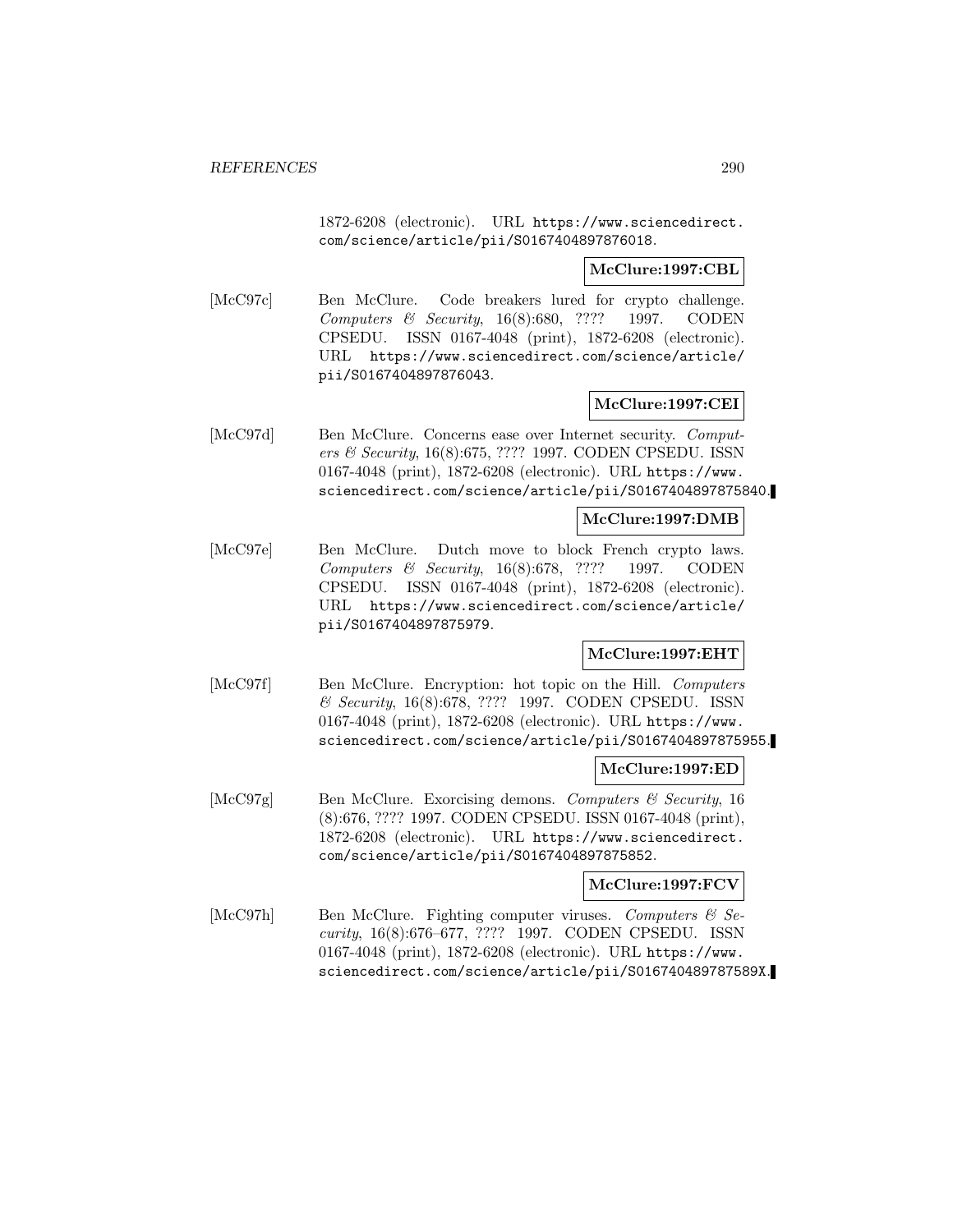## **McClure:1997:FHT**

[McC97i] Ben McClure. Former high-tech thief warns of scams. Computers & Security, 16(8):675, ???? 1997. CODEN CPSEDU. ISSN 0167-4048 (print), 1872-6208 (electronic). URL https://www.sciencedirect.com/science/article/ pii/S0167404897875839.

# **McClure:1997:HTC**

[McC97j] Ben McClure. High-tech crime's hidden face. Computers & Security, 16(8):679, ???? 1997. CODEN CPSEDU. ISSN 0167-4048 (print), 1872-6208 (electronic). URL https://www. sciencedirect.com/science/article/pii/S0167404897875992.

# **McClure:1997:IRS**

[McC97k] Ben McClure. Internet Rx: Should I be checking downloaded Java applets for viruses or other potential security violations? Computers & Security, 16(8):677, ???? 1997. CODEN CPSEDU. ISSN 0167-4048 (print), 1872-6208 (electronic). URL https://www.sciencedirect.com/science/ article/pii/S016740489787592X.

# **McClure:1997:MAB**

[McC97l] Ben McClure. Man accused of being UK's first Internet pirate. Computers & Security, 16(8):675, ???? 1997. CO-DEN CPSEDU. ISSN 0167-4048 (print), 1872-6208 (electronic). URL https://www.sciencedirect.com/science/ article/pii/S0167404897875827.

### **McClure:1997:MBR**

[McC97m] Ben McClure. Microsoft battles with Russian pirates. Computers & Security, 16(8):676, ???? 1997. CODEN CPSEDU. ISSN 0167-4048 (print), 1872-6208 (electronic). URL https://www.sciencedirect.com/science/article/ pii/S0167404897875876.

# **McClure:1997:NSS**

[McC97n] Ben McClure. Network security: safety is next. Computers & Security, 16(8):680–681, ???? 1997. CODEN CPSEDU. ISSN 0167-4048 (print), 1872-6208 (electronic). URL https://www.sciencedirect.com/science/article/ pii/S0167404897876067.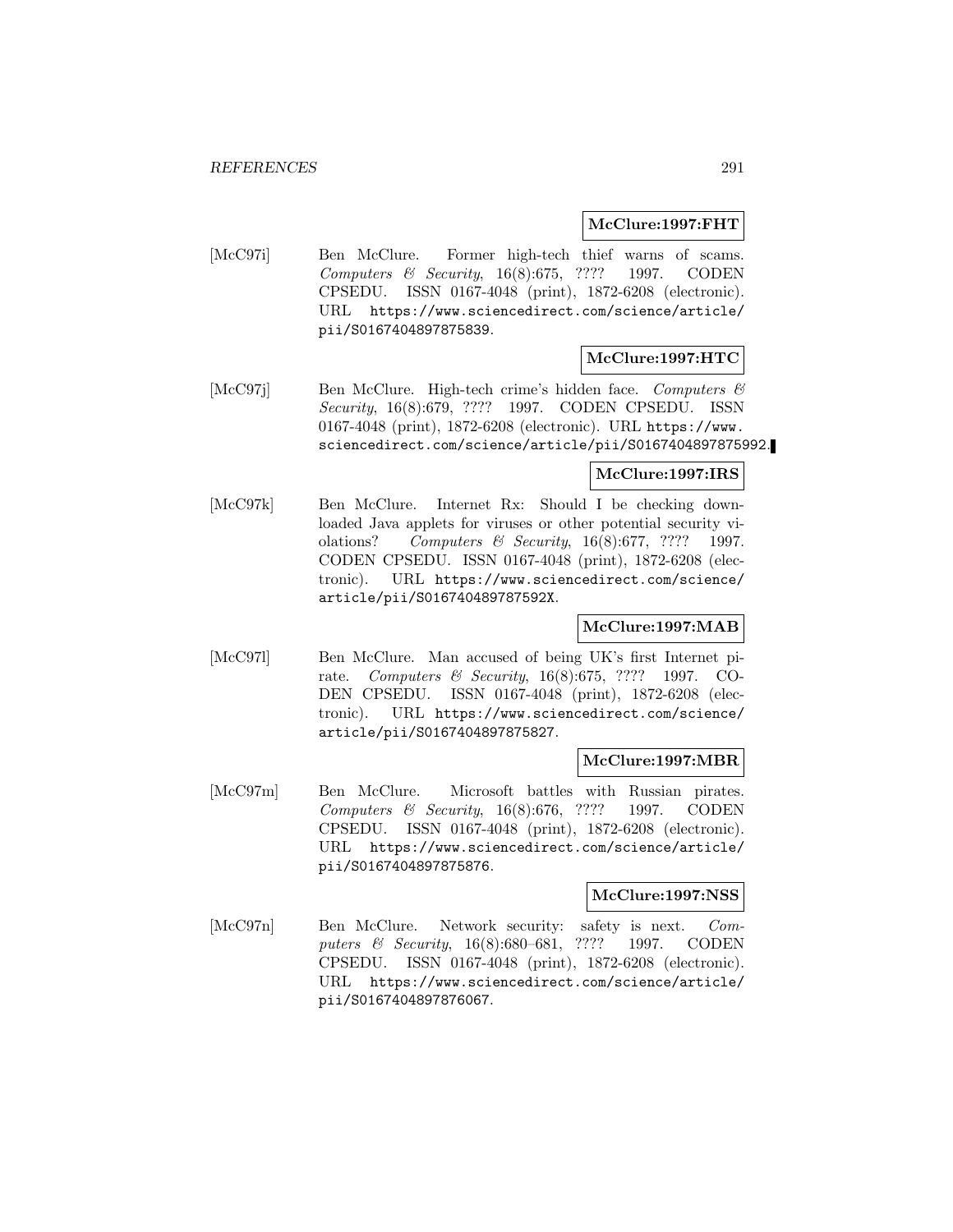## **McClure:1997:OLT**

[McC97o] Ben McClure. OECD leader targets Internet security accords. Computers & Security, 16(8):679–680, ???? 1997. CODEN CPSEDU. ISSN 0167-4048 (print), 1872-6208 (electronic). URL https://www.sciencedirect.com/science/ article/pii/S016740489787602X.

# **McClure:1997:PPP**

[McC97p] Ben McClure. Paring password pileup. Computers & Security, 16(8):677, ???? 1997. CODEN CPSEDU. ISSN 0167-4048 (print), 1872-6208 (electronic). URL https://www. sciencedirect.com/science/article/pii/S0167404897875918.

### **McClure:1997:PP**

[McC97q] Ben McClure. Portable protection. Computers & Security, 16 (8):677, ???? 1997. CODEN CPSEDU. ISSN 0167-4048 (print), 1872-6208 (electronic). URL https://www.sciencedirect. com/science/article/pii/S0167404897875931.

### **McClure:1997:SEM**

[McC97r] Ben McClure. Secure electronic-mail: return to sender. Computers & Security, 16(8):678–679, ???? 1997. CO-DEN CPSEDU. ISSN 0167-4048 (print), 1872-6208 (electronic). URL https://www.sciencedirect.com/science/ article/pii/S0167404897875980.

### **McClure:1997:SGE**

[McC97s] Ben McClure. Security gets easier, cheaper. Computers & Security, 16(8):680, ???? 1997. CODEN CPSEDU. ISSN 0167-4048 (print), 1872-6208 (electronic). URL https://www. sciencedirect.com/science/article/pii/S0167404897876055.

#### **McClure:1997:SOP**

[McC97t] Ben McClure. Should only the paranoid get e-mail protection? Computers & Security, 16(8):677, ???? 1997. CO-DEN CPSEDU. ISSN 0167-4048 (print), 1872-6208 (electronic). URL https://www.sciencedirect.com/science/ article/pii/S0167404897875906.

### **McClure:1997:ST**

[McC97u] Ben McClure. Stop, thief! Computers  $\mathcal B$  Security, 16(8): 676, ???? 1997. CODEN CPSEDU. ISSN 0167-4048 (print),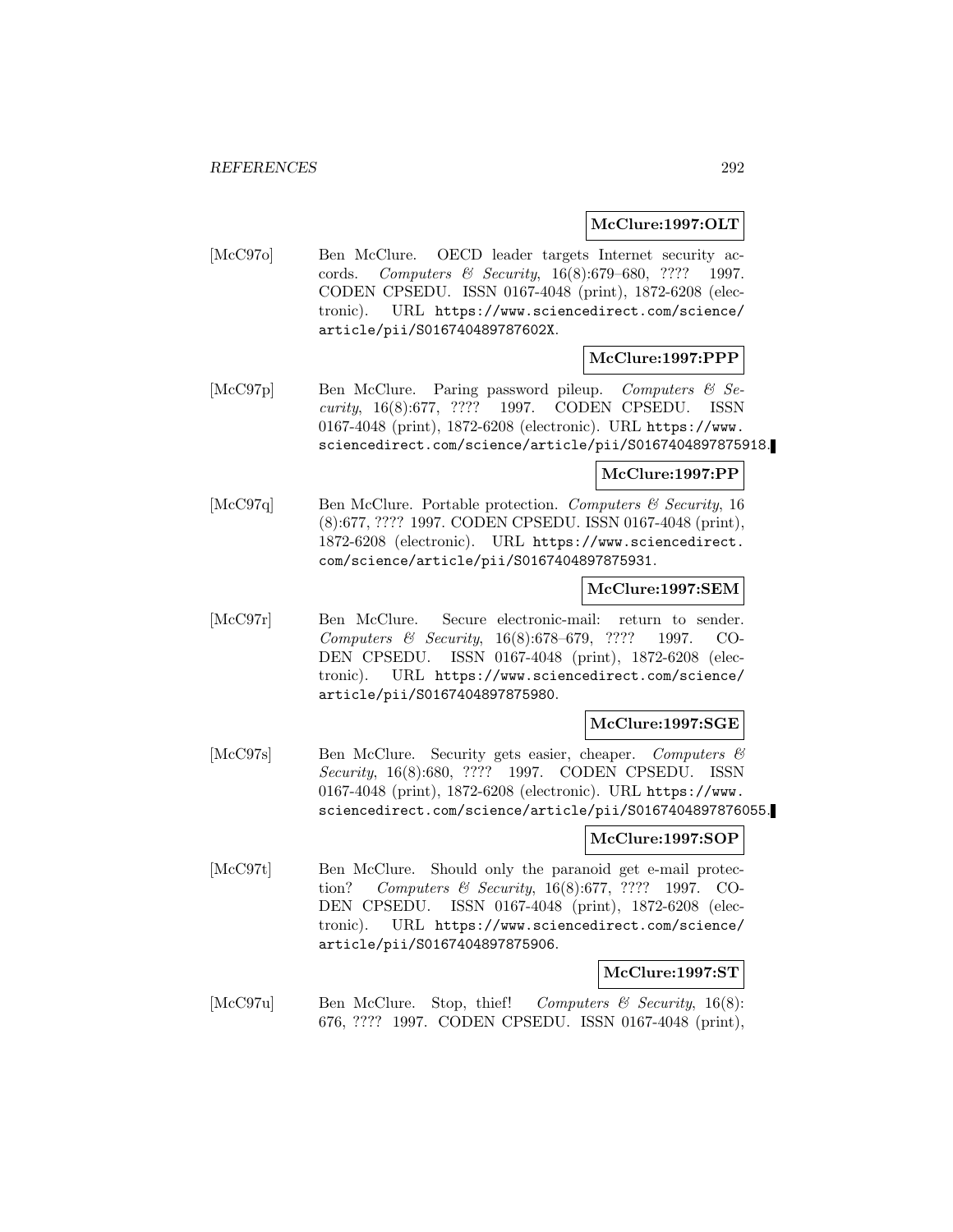1872-6208 (electronic). URL https://www.sciencedirect. com/science/article/pii/S0167404897875888.

### **McClure:1997:ANS**

[McC97v] Ben McClure. That ain't no standard spec. Computers & Security, 16(8):678, ???? 1997. CODEN CPSEDU. ISSN 0167-4048 (print), 1872-6208 (electronic). URL https://www. sciencedirect.com/science/article/pii/S0167404897875967.

### **McClure:1997:TT**

[McC97w] Ben McClure. Trials and tribulations. Computers  $\mathcal{C}$  Security, 16 (8):680, ???? 1997. CODEN CPSEDU. ISSN 0167-4048 (print), 1872-6208 (electronic). URL https://www.sciencedirect. com/science/article/pii/S0167404897876031.

# **McClure:1997:WGT**

[McC97x] Ben McClure. Who goes there? Computers  $\mathcal{B}$  Security, 16(8): 679, ???? 1997. CODEN CPSEDU. ISSN 0167-4048 (print), 1872-6208 (electronic). URL https://www.sciencedirect. com/science/article/pii/S0167404897876006.

# **McClure:1997:WCI**

[McC97y] Ben McClure. Wireless crime's inside story. Computers & Security, 16(8):678, ???? 1997. CODEN CPSEDU. ISSN 0167-4048 (print), 1872-6208 (electronic). URL https://www. sciencedirect.com/science/article/pii/S0167404897875943.

### **McClure:1998:ECC**

[McC98a] Ben McClure. 2 encryption cases cast shadow on academia. Computers & Security, 17(3):227, ???? 1998. CODEN CPSEDU. ISSN 0167-4048 (print), 1872-6208 (electronic). URL https://www.sciencedirect.com/science/article/ pii/S0167404898803337.

### **McClure:1998:AHN**

[McC98b] Ben McClure. The Achilles heel of next-generation satellites. Computers & Security, 17(4):328–329, ???? 1998. CO-DEN CPSEDU. ISSN 0167-4048 (print), 1872-6208 (electronic). URL https://www.sciencedirect.com/science/ article/pii/S0167404898800308.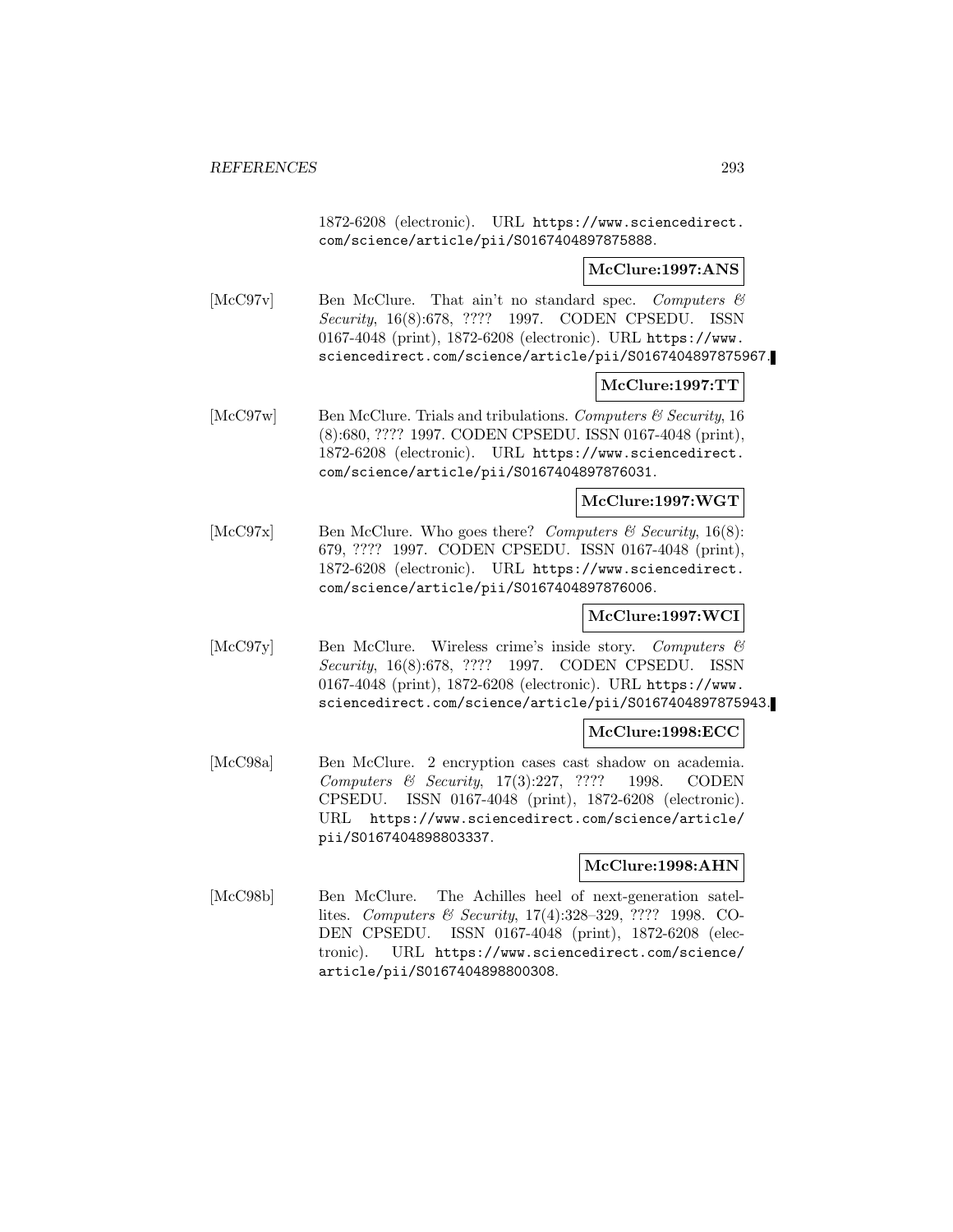#### **McClure:1998:AMS**

[McC98c] Ben McClure. Adoption of S/MIME still lagging. Computers & Security, 17(4):328, ???? 1998. CODEN CPSEDU. ISSN 0167-4048 (print), 1872-6208 (electronic). URL https://www. sciencedirect.com/science/article/pii/S016740489880028X.

#### **McClure:1998:ATF**

[McC98d] Ben McClure. Airports told of flaw in security system. Computers & Security, 17(2):158, ???? 1998. CODEN CPSEDU. ISSN 0167-4048 (print), 1872-6208 (electronic). URL https://www.sciencedirect.com/science/article/ pii/S016740489782010X.

#### **McClure:1998:AMW**

[McC98e] Ben McClure. Airtight e-mail is on the way. Computers  $\mathcal{B}$ Security, 17(3):224, ???? 1998. CODEN CPSEDU. ISSN 0167-4048 (print), 1872-6208 (electronic). URL https://www. sciencedirect.com/science/article/pii/S0167404898803209.

#### **McClure:1998:AVR**

[McC98f] Ben McClure. Anti-virus rivals gang up over critical study. Computers & Security, 17(4):330, ???? 1998. CODEN CPSEDU. ISSN 0167-4048 (print), 1872-6208 (electronic). URL https://www.sciencedirect.com/science/article/ pii/S0167404898800382.

### **McClure:1998:AUF**

[McC98g] Ben McClure. AOL users fall prey to hackers' dirty tricks. Computers & Security, 17(2):153, ???? 1998. CODEN CPSEDU. ISSN 0167-4048 (print), 1872-6208 (electronic). URL https://www.sciencedirect.com/science/article/ pii/S0167404897819864.

#### **McClure:1998:AC**

[McC98h] Ben McClure. Authentication central. Computers & Security, 17(4):326, ???? 1998. CODEN CPSEDU. ISSN 0167-4048 (print), 1872-6208 (electronic). URL https://www. sciencedirect.com/science/article/pii/S0167404898800175.

#### **McClure:1998:BSI**

[McC98i] Ben McClure. Banking on a secure Internet. Computers & Security, 17(2):156, ???? 1998. CODEN CPSEDU. ISSN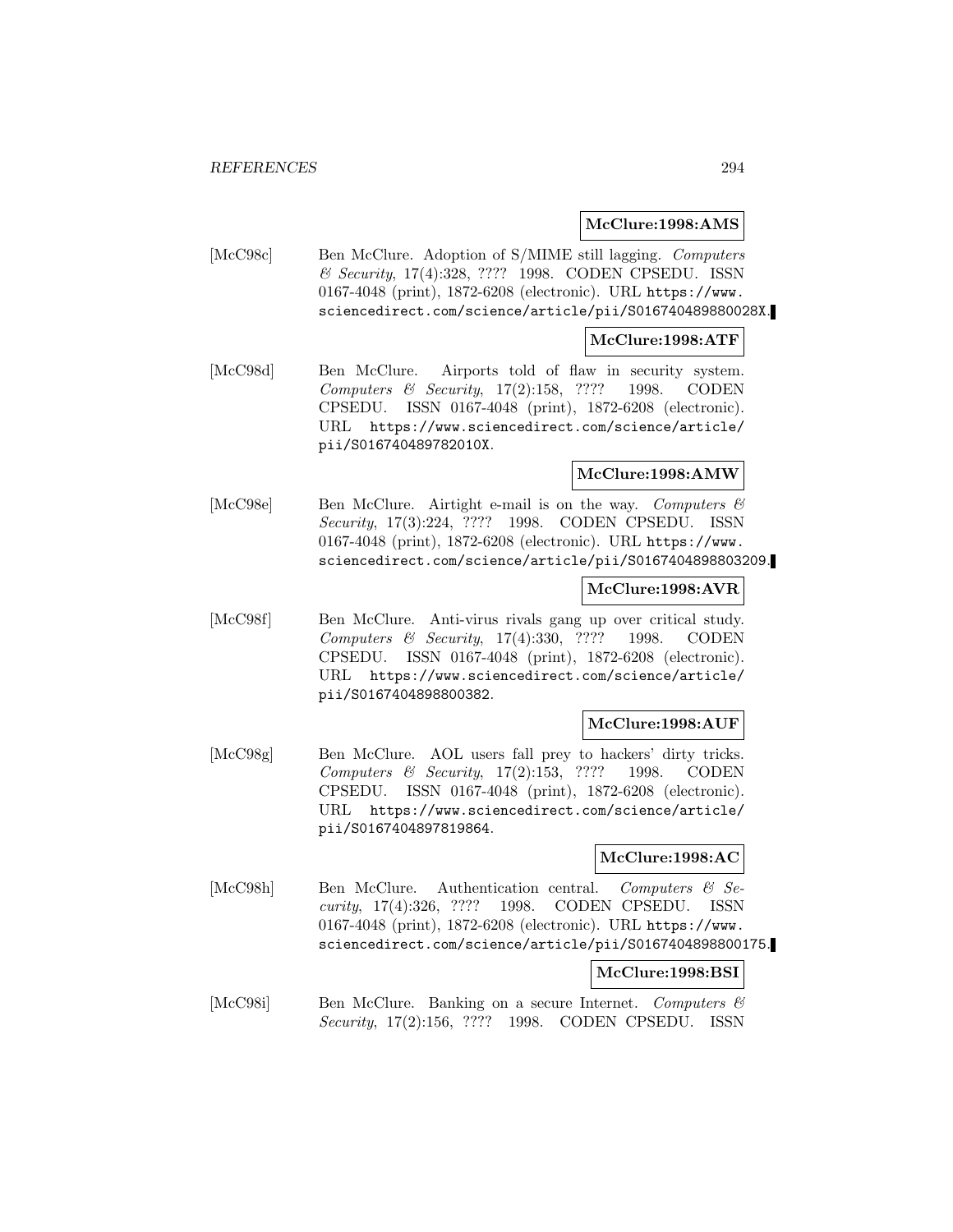0167-4048 (print), 1872-6208 (electronic). URL https://www. sciencedirect.com/science/article/pii/S0167404897820020.

#### **McClure:1998:CWY**

[McC98j] Ben McClure. Be careful what you say on Y2K. Computers & Security, 17(3):222, ???? 1998. CODEN CPSEDU. ISSN 0167-4048 (print), 1872-6208 (electronic). URL https://www. sciencedirect.com/science/article/pii/S0167404898803143.

#### **McClure:1998:BYF**

[McC98k] Ben McClure. Burned by your firewall? Computers & Security, 17(3):224–225, ???? 1998. CODEN CPSEDU. ISSN 0167-4048 (print), 1872-6208 (electronic). URL https://www.sciencedirect.com/science/article/ pii/S0167404898803234.

#### **McClure:1998:CCC**

[McC981] Ben McClure. Calling for a cyber cease-fire. Computers & Security, 17(3):228, ???? 1998. CODEN CPSEDU. ISSN 0167-4048 (print), 1872-6208 (electronic). URL https://www. sciencedirect.com/science/article/pii/S0167404898803374.

#### **McClure:1998:CSP**

[McC98m] Ben McClure. Can security pierce the electronic veil? Computers & Security, 17(2):157, ???? 1998. CODEN CPSEDU. ISSN 0167-4048 (print), 1872-6208 (electronic). URL https://www.sciencedirect.com/science/article/ pii/S0167404897820068.

# **McClure:1998:C**

[McC98n] Ben McClure. Certifiable. Computers & Security, 17(4):328, ???? 1998. CODEN CPSEDU. ISSN 0167-4048 (print), 1872- 6208 (electronic). URL https://www.sciencedirect.com/ science/article/pii/S0167404898800254.

#### **McClure:1998:CSS**

[McC98o] Ben McClure. Cisco strives to secure the enterprise. Computers & Security, 17(4):328, ???? 1998. CODEN CPSEDU. ISSN 0167-4048 (print), 1872-6208 (electronic). URL https://www.sciencedirect.com/science/article/ pii/S0167404898800291.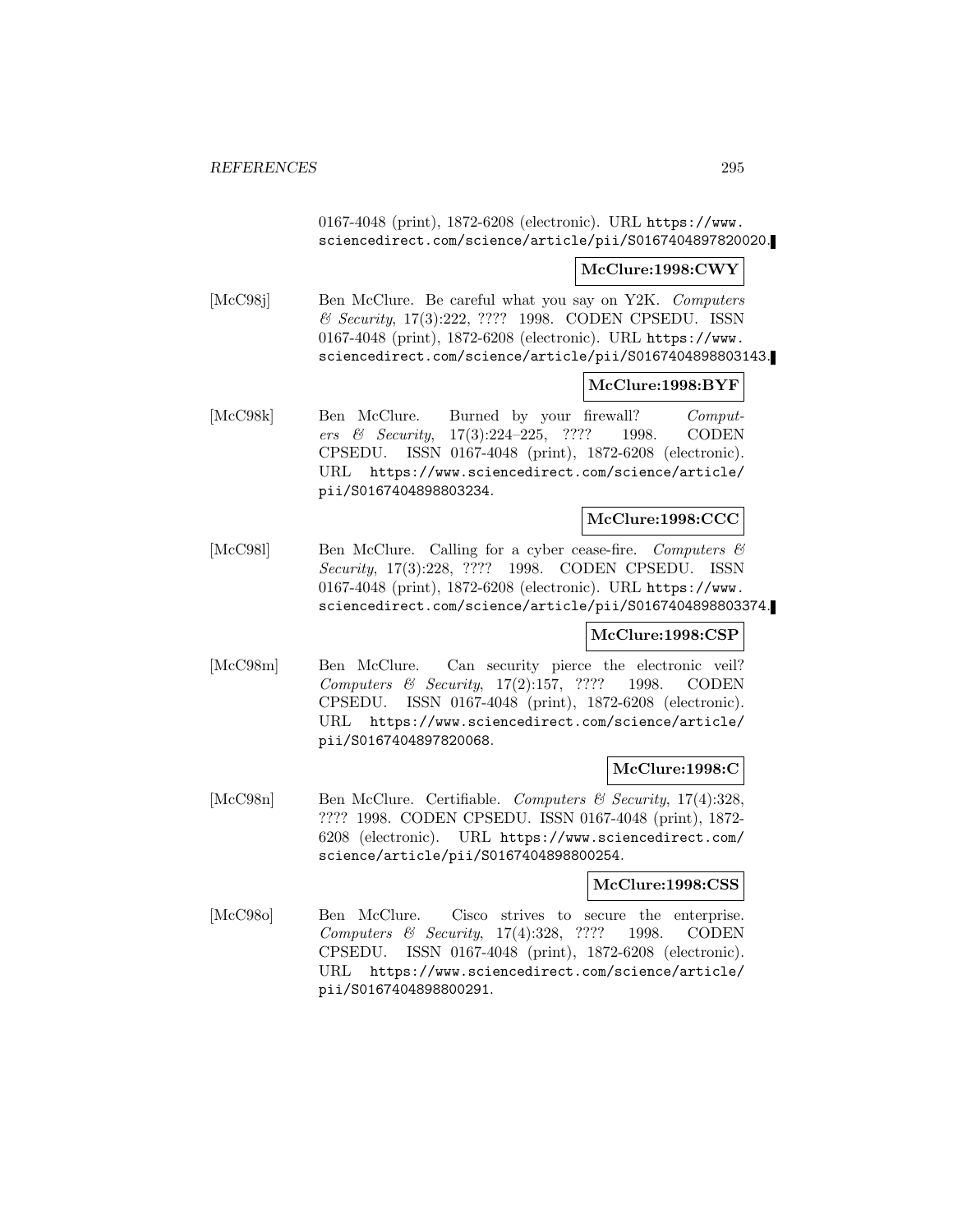# **McClure:1998:CYA**

[McC98p] Ben McClure. Covering your assets, electronically. Computers & Security, 17(3):226, ???? 1998. CODEN CPSEDU. ISSN 0167-4048 (print), 1872-6208 (electronic). URL https://www. sciencedirect.com/science/article/pii/S0167404898803301.

## **McClure:1998:CH**

[McC98q] Ben McClure. Cry havoc. Computers & Security, 17(3):227, ???? 1998. CODEN CPSEDU. ISSN 0167-4048 (print), 1872- 6208 (electronic). URL https://www.sciencedirect.com/ science/article/pii/S0167404898803350.

### **McClure:1998:CIW**

[McC98r] Ben McClure. Cyber-IDs will soon be at your fingertips. Computers & Security, 17(2):158, ???? 1998. CO-DEN CPSEDU. ISSN 0167-4048 (print), 1872-6208 (electronic). URL https://www.sciencedirect.com/science/ article/pii/S0167404897820093.

## **McClure:1998:EDH**

[McC98s] Ben McClure. Encryption debate heats up in Washington. Computers & Security, 17(4):329, ???? 1998. CO-DEN CPSEDU. ISSN 0167-4048 (print), 1872-6208 (electronic). URL https://www.sciencedirect.com/science/ article/pii/S0167404898800333.

### **McClure:1998:FSL**

[McC98t] Ben McClure. Finjan SurfinGate: the lifeguard is on duty. Computers & Security, 17(3):222–223, ???? 1998. CO-DEN CPSEDU. ISSN 0167-4048 (print), 1872-6208 (electronic). URL https://www.sciencedirect.com/science/ article/pii/S0167404898803155.

### **McClure:1998:FBF**

[McC98u] Ben McClure. The firewall behind the firewall. Computers & Security, 17(4):325, ???? 1998. CODEN CPSEDU. ISSN 0167-4048 (print), 1872-6208 (electronic). URL https://www. sciencedirect.com/science/article/pii/S0167404898800138.

### **McClure:1998:FEH**

[McC98v] Ben McClure. Firms exposed to hackers. Computers & Security, 17(4):329–330, ???? 1998. CODEN CPSEDU. ISSN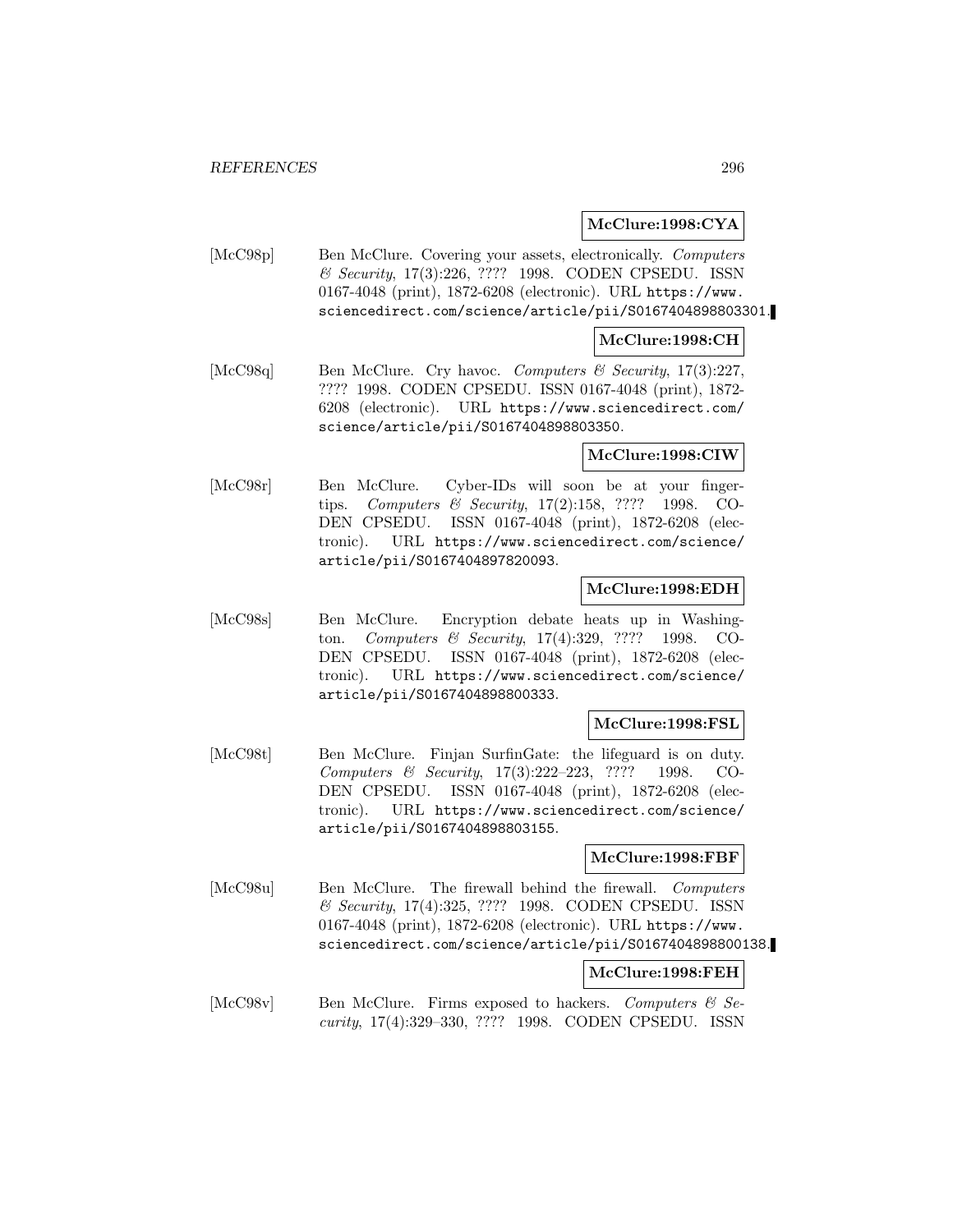# 0167-4048 (print), 1872-6208 (electronic). URL https://www. sciencedirect.com/science/article/pii/S0167404898800357.

#### **McClure:1998:FFD**

[McC98w] Ben McClure. Firms to be forced to disclose year 2000 risks. Computers & Security, 17(2):154, ???? 1998. CO-DEN CPSEDU. ISSN 0167-4048 (print), 1872-6208 (electronic). URL https://www.sciencedirect.com/science/ article/pii/S0167404897819918.

### **McClure:1998:FCH**

[McC98x] Ben McClure. Forensic computing helps firms track hightech fraud. Computers & Security, 17(3):223–224, ???? 1998. CODEN CPSEDU. ISSN 0167-4048 (print), 1872-6208 (electronic). URL https://www.sciencedirect.com/science/ article/pii/S0167404898803192.

## **McClure:1998:TRS**

[McC98y] Ben McClure. From toy rings to sophisticated codes. Computers & Security, 17(4):330, ???? 1998. CODEN CPSEDU. ISSN 0167-4048 (print), 1872-6208 (electronic). URL https://www.sciencedirect.com/science/article/ pii/S0167404898800370.

## **McClure:1998:GN**

[McC98z] Ben McClure. Good news. Computers & Security, 17(4): 329, ???? 1998. CODEN CPSEDU. ISSN 0167-4048 (print), 1872-6208 (electronic). URL https://www.sciencedirect. com/science/article/pii/S016740489880031X.

#### **McClure:1998:GSI**

[McC98-27] Ben McClure. GTE security for any ISP. Computers & Security, 17(4):327, ???? 1998. CODEN CPSEDU. ISSN 0167-4048 (print), 1872-6208 (electronic). URL https://www. sciencedirect.com/science/article/pii/S0167404898800229.

### **McClure:1998:IUS**

[McC98-28] Ben McClure. IBM unveils secure e-business products. Computers & Security, 17(4):329, ???? 1998. CODEN CPSEDU. ISSN 0167-4048 (print), 1872-6208 (electronic). URL https://www.sciencedirect.com/science/article/ pii/S0167404898800345.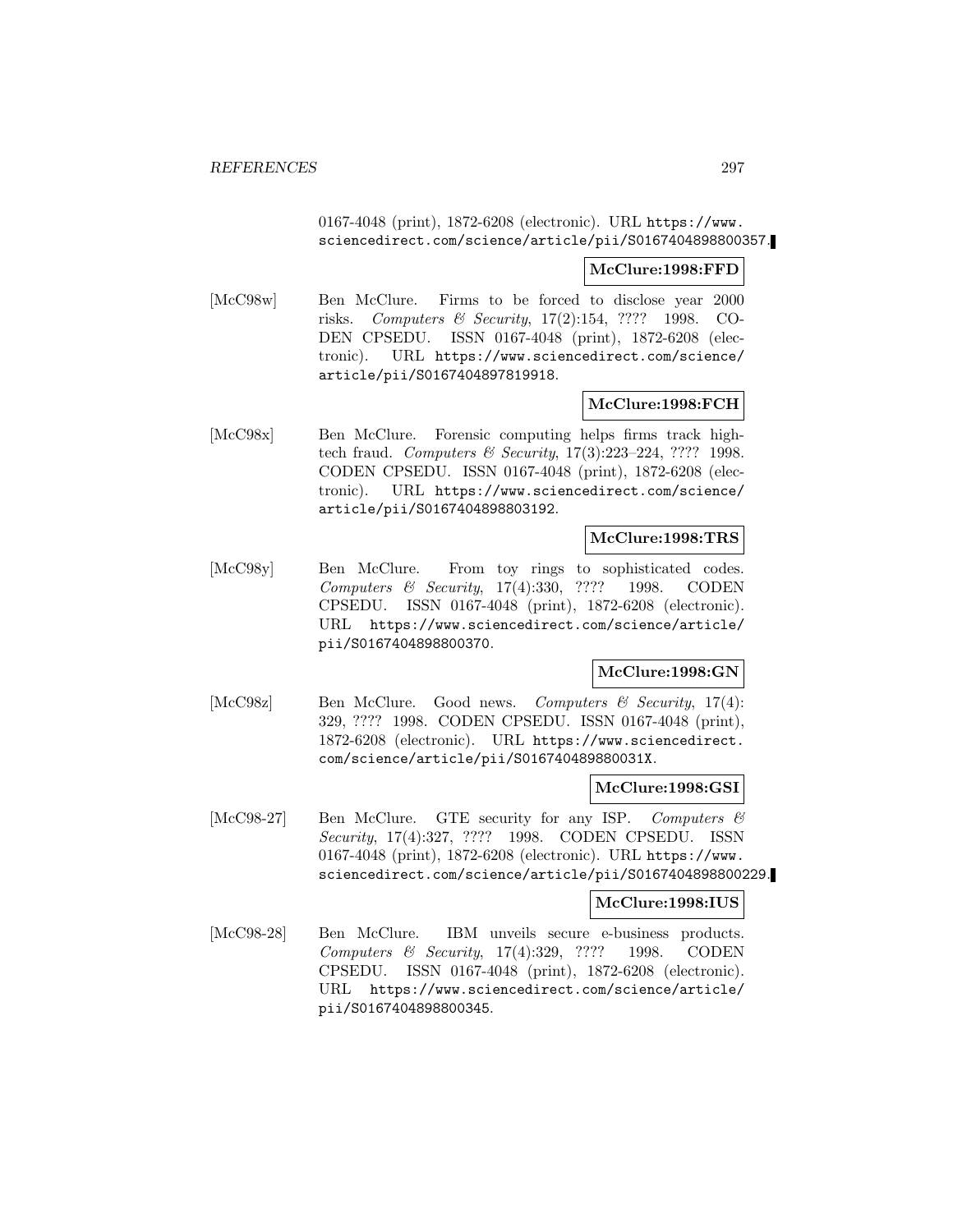## **McClure:1998:ICS**

[McC98-29] Ben McClure. Immigration computer system less than secure. Computers & Security, 17(2):154, ???? 1998. CO-DEN CPSEDU. ISSN 0167-4048 (print), 1872-6208 (electronic). URL https://www.sciencedirect.com/science/ article/pii/S0167404897819931.

### **McClure:1998:IBC**

[McC98-30] Ben McClure. Internet boosts cryptography. Computers & Security, 17(4):327, ???? 1998. CODEN CPSEDU. ISSN 0167-4048 (print), 1872-6208 (electronic). URL https://www. sciencedirect.com/science/article/pii/S0167404898800230.

#### **McClure:1998:ISH**

[McC98-31] Ben McClure. Internet security holes widen. Computers & Security, 17(4):328, ???? 1998. CODEN CPSEDU. ISSN 0167-4048 (print), 1872-6208 (electronic). URL https://www. sciencedirect.com/science/article/pii/S0167404898800278.

## **McClure:1998:ISB**

[McC98-32] Ben McClure. Internet security on a budget. Computers & Security, 17(2):155-156, ???? 1998. CODEN CPSEDU. ISSN 0167-4048 (print), 1872-6208 (electronic). URL https://www.sciencedirect.com/science/article/ pii/S0167404897819992.

### **McClure:1998:IST**

[McC98-33] Ben McClure. Internet security: trouble in the stack, rik. Computers & Security, 17(4):327, ???? 1998. CO-DEN CPSEDU. ISSN 0167-4048 (print), 1872-6208 (electronic). URL https://www.sciencedirect.com/science/ article/pii/S0167404898800217.

# **McClure:1998:IVP**

[McC98-34] Ben McClure. Internet vandals pose threat by using new attack mode called 'smurfing'. Computers  $\mathcal C$  Security, 17(2): 154, ???? 1998. CODEN CPSEDU. ISSN 0167-4048 (print), 1872-6208 (electronic). URL https://www.sciencedirect. com/science/article/pii/S016740489781989X.

# **McClure:1998:ICI**

[McC98-35] Ben McClure. IPSec for communities of interest. Computers & Security, 17(3):225–226, ???? 1998. CODEN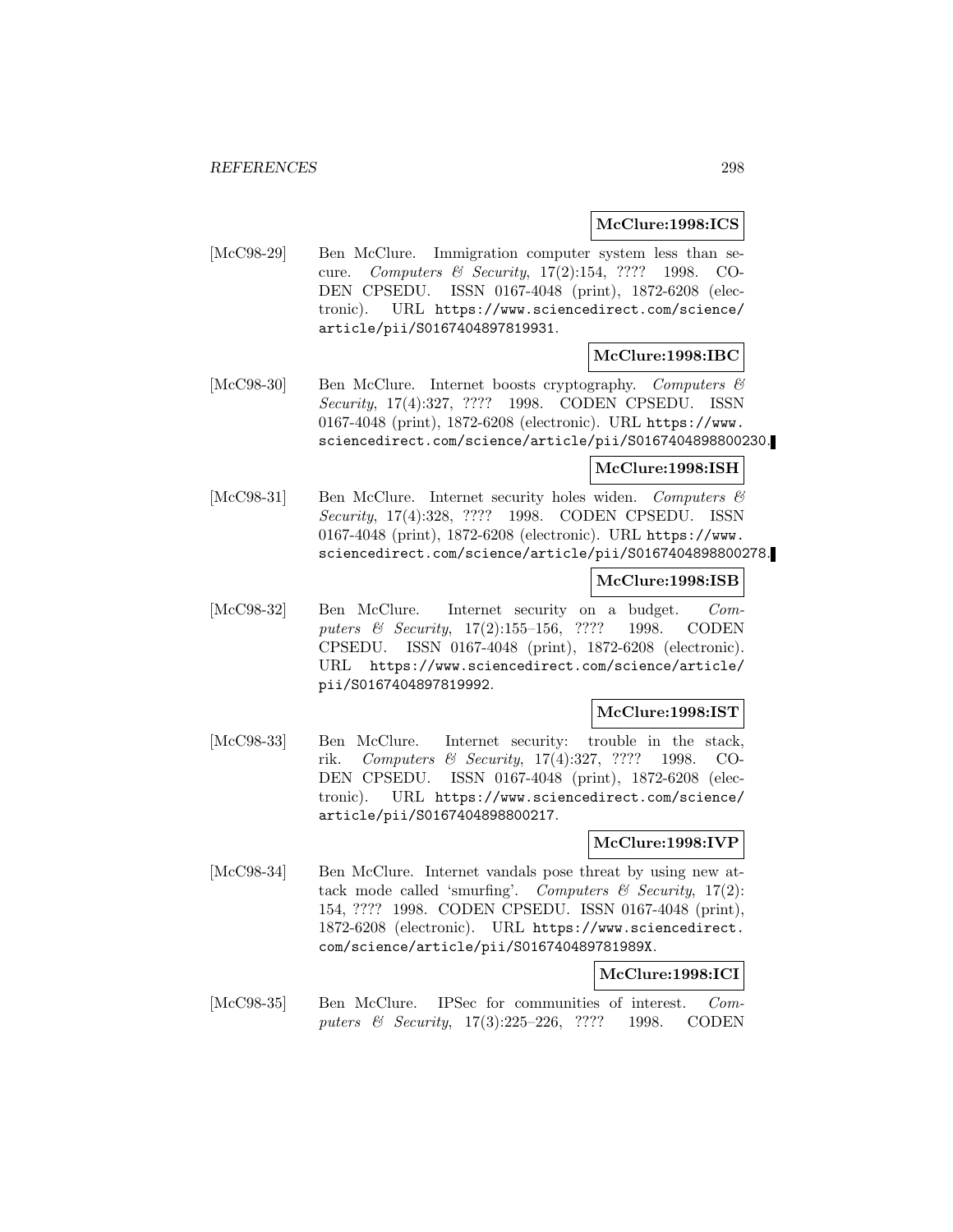CPSEDU. ISSN 0167-4048 (print), 1872-6208 (electronic). URL https://www.sciencedirect.com/science/article/ pii/S0167404898803283.

# **McClure:1998:JKG**

[McC98-36] Ben McClure. Java kit gets better security. Computers  $\mathcal{B}$ Security, 17(2):158, ???? 1998. CODEN CPSEDU. ISSN 0167-4048 (print), 1872-6208 (electronic). URL https://www. sciencedirect.com/science/article/pii/S0167404897820081.

## **McClure:1998:KFT**

[McC98-37] Ben McClure. Kicking firewall tires. Computers & Security, 17 (3):223, ???? 1998. CODEN CPSEDU. ISSN 0167-4048 (print), 1872-6208 (electronic). URL https://www.sciencedirect. com/science/article/pii/S0167404898803167.

#### **McClure:1998:LAC**

[McC98-38] Ben McClure. Labour acts to clean up digital certificate mess. Computers & Security, 17(2):157, ???? 1998. CO-DEN CPSEDU. ISSN 0167-4048 (print), 1872-6208 (electronic). URL https://www.sciencedirect.com/science/ article/pii/S0167404897820044.

# **McClure:1998:MHR**

[McC98-39] Ben McClure. Major hacks raise hackles, spur defenders. Computers & Security, 17(3):225, ???? 1998. CO-DEN CPSEDU. ISSN 0167-4048 (print), 1872-6208 (electronic). URL https://www.sciencedirect.com/science/ article/pii/S0167404898803271.

#### **McClure:1998:MKE**

[McC98-40] Ben McClure. Managers keep an eye on security. Computers & Security, 17(3):223, ???? 1998. CODEN CPSEDU. ISSN 0167-4048 (print), 1872-6208 (electronic). URL https://www. sciencedirect.com/science/article/pii/S0167404898803180.

### **McClure:1998:MMS**

[McC98-41] Ben McClure. MasterCard makes SET more attractive. Computers & Security, 17(2):158, ???? 1998. CODEN CPSEDU. ISSN 0167-4048 (print), 1872-6208 (electronic). URL https://www.sciencedirect.com/science/article/ pii/S0167404897820111.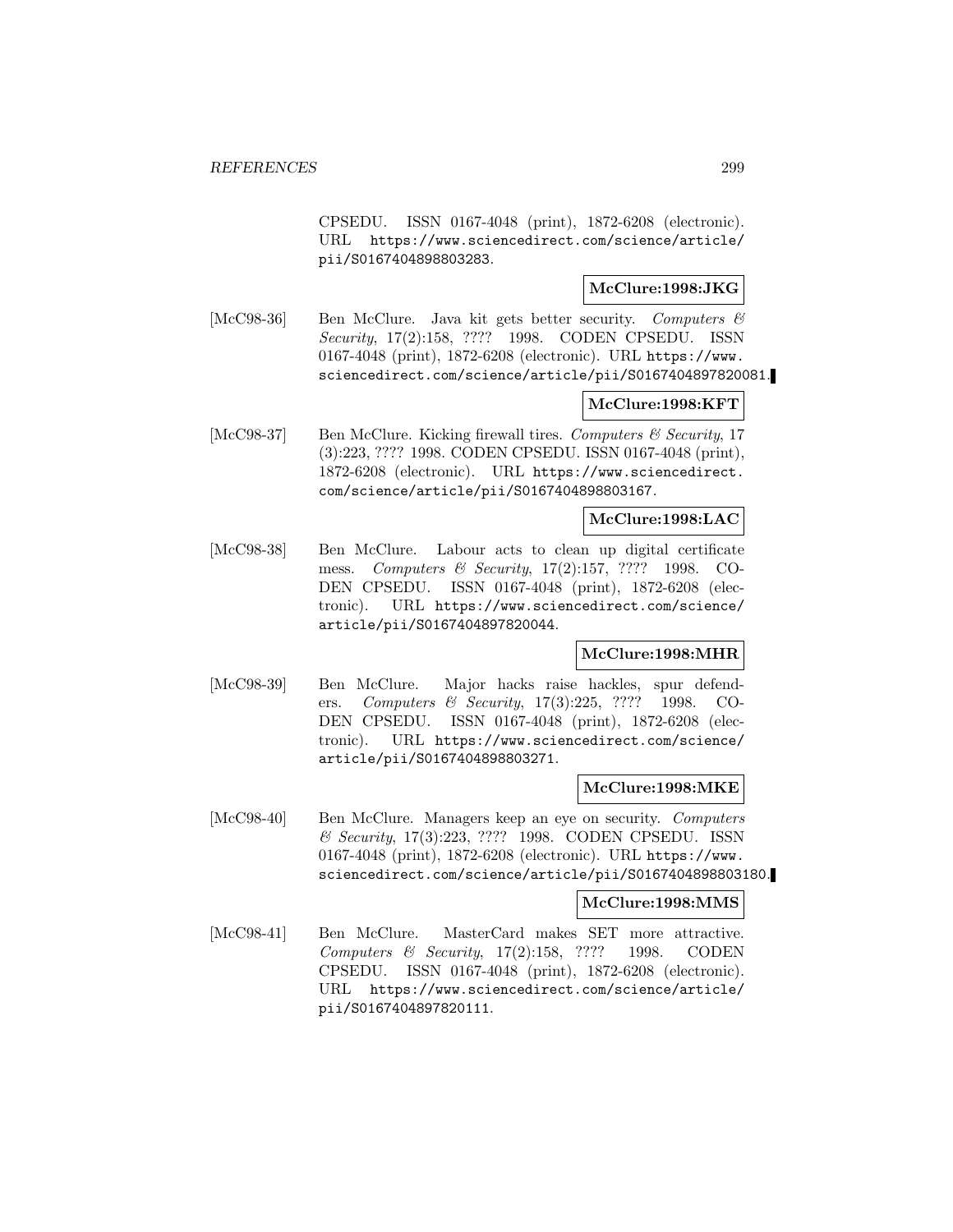#### **McClure:1998:MCS**

[McC98-42] Ben McClure. Mergers cut security options. Computers & Security, 17(4):327, ???? 1998. CODEN CPSEDU. ISSN 0167-4048 (print), 1872-6208 (electronic). URL https://www. sciencedirect.com/science/article/pii/S0167404898800242.

#### **McClure:1998:NAB**

[McC98-43] Ben McClure. Network Associates to buy Dr Solomon's for \$640 million. *Computers & Security*, 17(4):325, ???? 1998. CODEN CPSEDU. ISSN 0167-4048 (print), 1872-6208 (electronic). URL https://www.sciencedirect.com/science/ article/pii/S016740489880014X.

### **McClure:1998:NAP**

[McC98-44] Ben McClure. New antivirus packages get serious. Computers & Security, 17(2):156, ???? 1998. CODEN CPSEDU. ISSN 0167-4048 (print), 1872-6208 (electronic). URL https://www. sciencedirect.com/science/article/pii/S0167404897820019.

## **McClure:1998:NSC**

[McC98-45] Ben McClure. No SET commitment, yet. Computers & Security, 17(2):155, ???? 1998. CODEN CPSEDU. ISSN 0167-4048 (print), 1872-6208 (electronic). URL https://www. sciencedirect.com/science/article/pii/S0167404897819955.

### **McClure:1998:NFT**

[McC98-46] Ben McClure. NT firewalls: tough enough. Computers & Security, 17(3):227–228, ???? 1998. CODEN CPSEDU. ISSN 0167-4048 (print), 1872-6208 (electronic). URL https://www.sciencedirect.com/science/article/ pii/S0167404898803362.

### **McClure:1998:OSL**

[McC98-47] Ben McClure. Online security leak. Computers  $\mathcal{C}'$  Security, 17 (2):155, ???? 1998. CODEN CPSEDU. ISSN 0167-4048 (print), 1872-6208 (electronic). URL https://www.sciencedirect. com/science/article/pii/S0167404897819979.

#### **McClure:1998:PMC**

[McC98-48] Ben McClure. PC manager at center of \$2m grocery scam. Computers & Security, 17(3):225, ???? 1998. CO-DEN CPSEDU. ISSN 0167-4048 (print), 1872-6208 (elec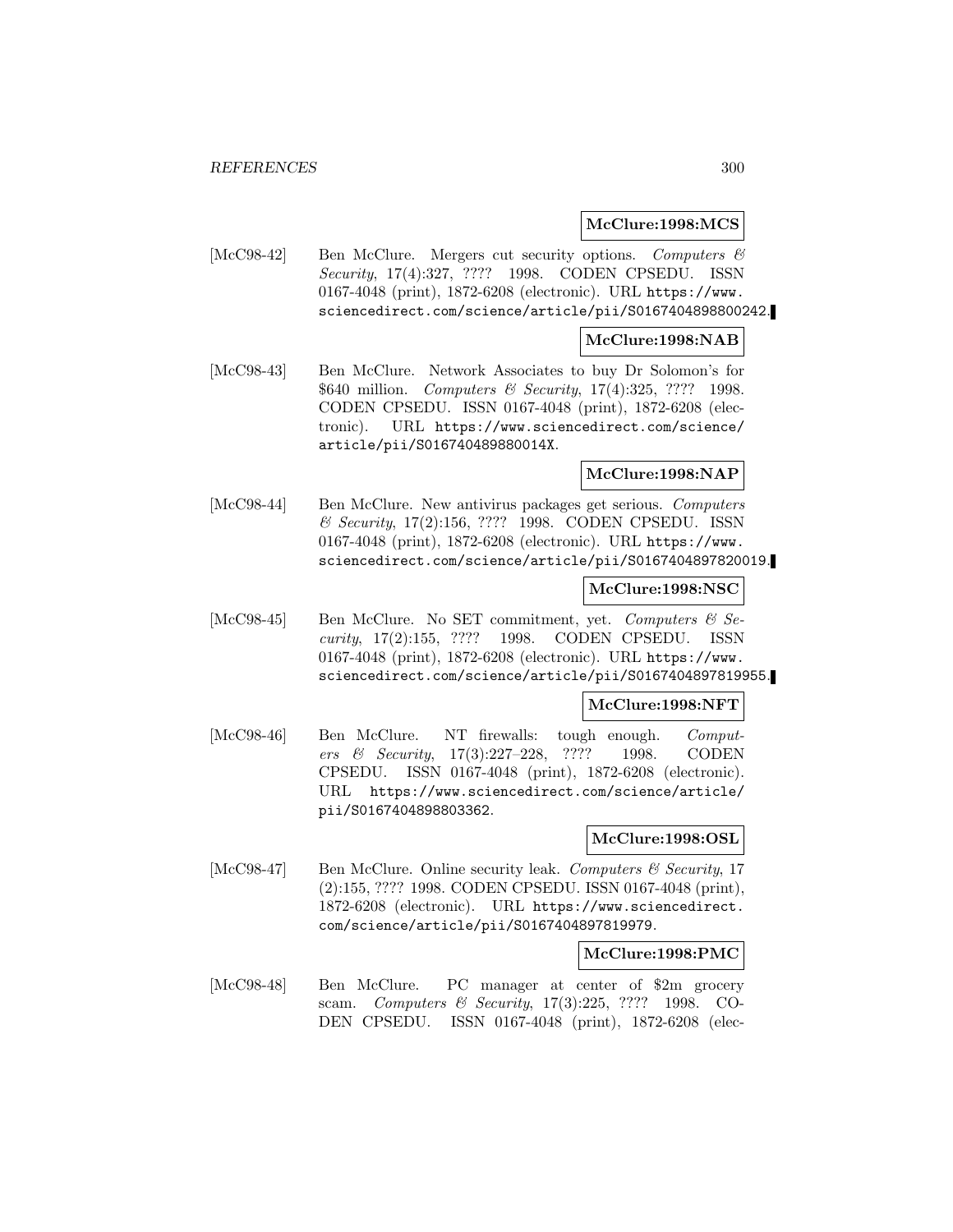tronic). URL https://www.sciencedirect.com/science/ article/pii/S0167404898803258.

### **McClure:1998:PG**

[McC98-49] Ben McClure. PGP grows up. Computers  $\mathcal{B}$  Security, 17(3): 223, ???? 1998. CODEN CPSEDU. ISSN 0167-4048 (print), 1872-6208 (electronic). URL https://www.sciencedirect. com/science/article/pii/S0167404898803179.

#### **McClure:1998:PSH**

[McC98-50] Ben McClure. Plugging security holes. Computers & Security, 17(2):154–155, ???? 1998. CODEN CPSEDU. ISSN 0167-4048 (print), 1872-6208 (electronic). URL https://www. sciencedirect.com/science/article/pii/S0167404897819943.

# **McClure:1998:PNE**

[McC98-51] Ben McClure. Powerful new encryption standard delayed by weakness. Computers & Security, 17(4):330, ???? 1998. CO-DEN CPSEDU. ISSN 0167-4048 (print), 1872-6208 (electronic). URL https://www.sciencedirect.com/science/ article/pii/S0167404898800369.

### **McClure:1998:PFF**

[McC98-52] Ben McClure. Putting firewall in firmware. Computers & Security, 17(4):328, ???? 1998. CODEN CPSEDU. ISSN 0167-4048 (print), 1872-6208 (electronic). URL https://www. sciencedirect.com/science/article/pii/S0167404898800266.

### **McClure:1998:RSS**

[McC98-53] Ben McClure. RCMP seizes \$90 000 in software bust. Computers & Security, 17(4):330, ???? 1998. CODEN CPSEDU. ISSN 0167-4048 (print), 1872-6208 (electronic). URL https://www.sciencedirect.com/science/article/ pii/S0167404898800394.

### **McClure:1998:RSC**

[McC98-54] Ben McClure. Reno to set up center to thwart 'cyberattackers'. Computers & Security, 17(2):158–159, ???? 1998. CODEN CPSEDU. ISSN 0167-4048 (print), 1872-6208 (electronic). URL https://www.sciencedirect.com/science/ article/pii/S0167404897820123.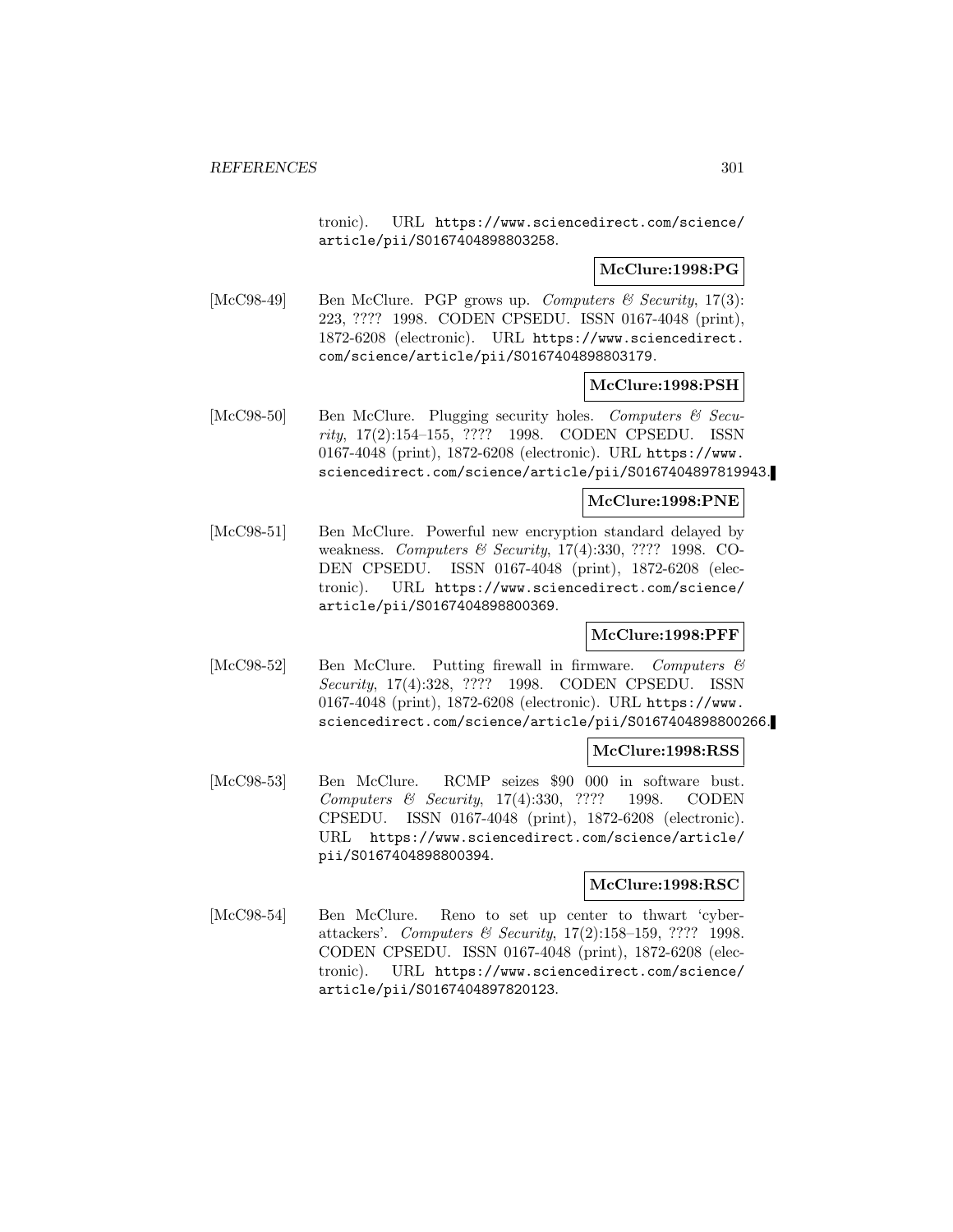### **McClure:1998:RFF**

[McC98-55] Ben McClure. Report faults FAA on year 2000 hiccup. Computers & Security, 17(2):153–154, ???? 1998. CO-DEN CPSEDU. ISSN 0167-4048 (print), 1872-6208 (electronic). URL https://www.sciencedirect.com/science/ article/pii/S0167404897819888.

## **McClure:1998:RPY**

[McC98-56] Ben McClure. A rescue plan for your LAN. Computers  $\mathcal{B}$ Security, 17(4):326, ???? 1998. CODEN CPSEDU. ISSN 0167-4048 (print), 1872-6208 (electronic). URL https://www. sciencedirect.com/science/article/pii/S0167404898800163.

### **McClure:1998:RST**

[McC98-57] Ben McClure. Reuters subsidiary target of US inquiry into theft of data from Bloomberg. Computers  $\mathcal C$  Security, 17(2): 157, ???? 1998. CODEN CPSEDU. ISSN 0167-4048 (print), 1872-6208 (electronic). URL https://www.sciencedirect. com/science/article/pii/S0167404897820056.

#### **McClure:1998:RM**

[McC98-58] Ben McClure. The revenue men. Computers  $\mathcal C$  Security, 17(3): 226, ???? 1998. CODEN CPSEDU. ISSN 0167-4048 (print), 1872-6208 (electronic). URL https://www.sciencedirect. com/science/article/pii/S0167404898803295.

# **McClure:1998:RHE**

[McC98-59] Ben McClure. Russian hacker enters fraud plea in Citicorp case. Computers & Security, 17(2):154, ???? 1998. CO-DEN CPSEDU. ISSN 0167-4048 (print), 1872-6208 (electronic). URL https://www.sciencedirect.com/science/ article/pii/S016740489781992X.

### **McClure:1998:SN**

[McC98-60] Ben McClure. Safety in numbers? Computers & Security, 17 (2):159, ???? 1998. CODEN CPSEDU. ISSN 0167-4048 (print), 1872-6208 (electronic). URL https://www.sciencedirect. com/science/article/pii/S0167404897820135.

### **McClure:1998:SC**

[McC98-61] Ben McClure. Security and culture. Computers & Security, 17 (2):153, ???? 1998. CODEN CPSEDU. ISSN 0167-4048 (print),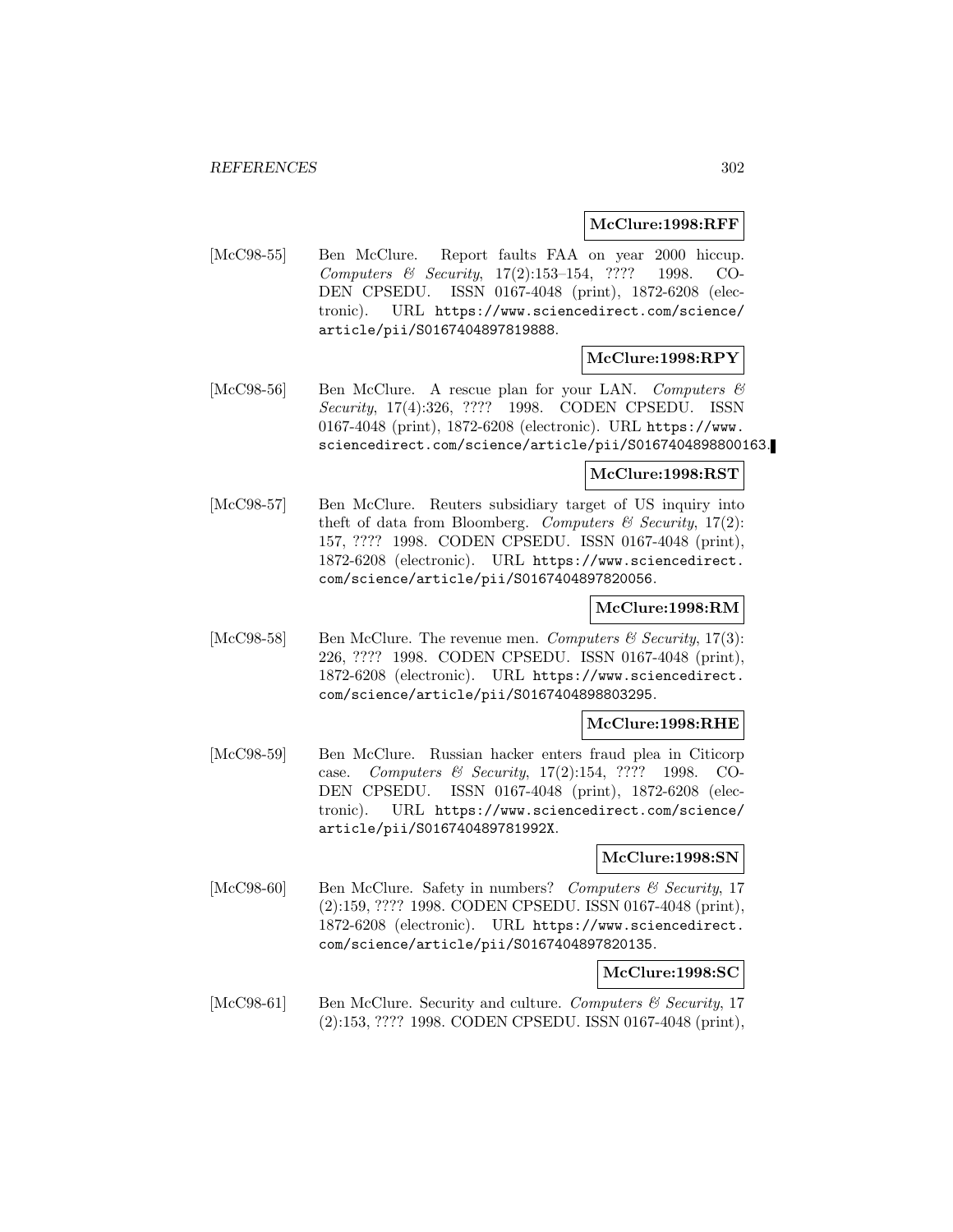1872-6208 (electronic). URL https://www.sciencedirect. com/science/article/pii/S0167404897819852.

## **McClure:1998:SAI**

[McC98-62] Ben McClure. A security architecture for the Internet protocol. Computers & Security, 17(2):155, ???? 1998. CO-DEN CPSEDU. ISSN 0167-4048 (print), 1872-6208 (electronic). URL https://www.sciencedirect.com/science/ article/pii/S0167404897819980.

## **McClure:1998:SCH**

[McC98-63] Ben McClure. Security companies hype up Java risks. Computers & Security, 17(3):226, ???? 1998. CODEN CPSEDU. ISSN 0167-4048 (print), 1872-6208 (electronic). URL https://www.sciencedirect.com/science/article/ pii/S0167404898803313.

## **McClure:1998:SGM**

[McC98-64] Ben McClure. Security giant moves to plug leaks in PC safety. Computers & Security, 17(2):153, ???? 1998. CO-DEN CPSEDU. ISSN 0167-4048 (print), 1872-6208 (electronic). URL https://www.sciencedirect.com/science/ article/pii/S0167404897819876.

# **McClure:1998:SS**

[McC98-65] Ben McClure. Security services. Computers  $\mathcal C$  Security, 17(3): 224, ???? 1998. CODEN CPSEDU. ISSN 0167-4048 (print), 1872-6208 (electronic). URL https://www.sciencedirect. com/science/article/pii/S0167404898803210.

### **McClure:1998:STS**

[McC98-66] Ben McClure. Security tools, specs offer more protection. Computers & Security, 17(3):226–227, ???? 1998. CO-DEN CPSEDU. ISSN 0167-4048 (print), 1872-6208 (electronic). URL https://www.sciencedirect.com/science/ article/pii/S0167404898803325.

#### **McClure:1998:SPS**

[McC98-67] Ben McClure. Senate probes state department security. Computers & Security, 17(3):225, ???? 1998. CODEN CPSEDU. ISSN 0167-4048 (print), 1872-6208 (electronic). URL https://www.sciencedirect.com/science/article/ pii/S0167404898803246.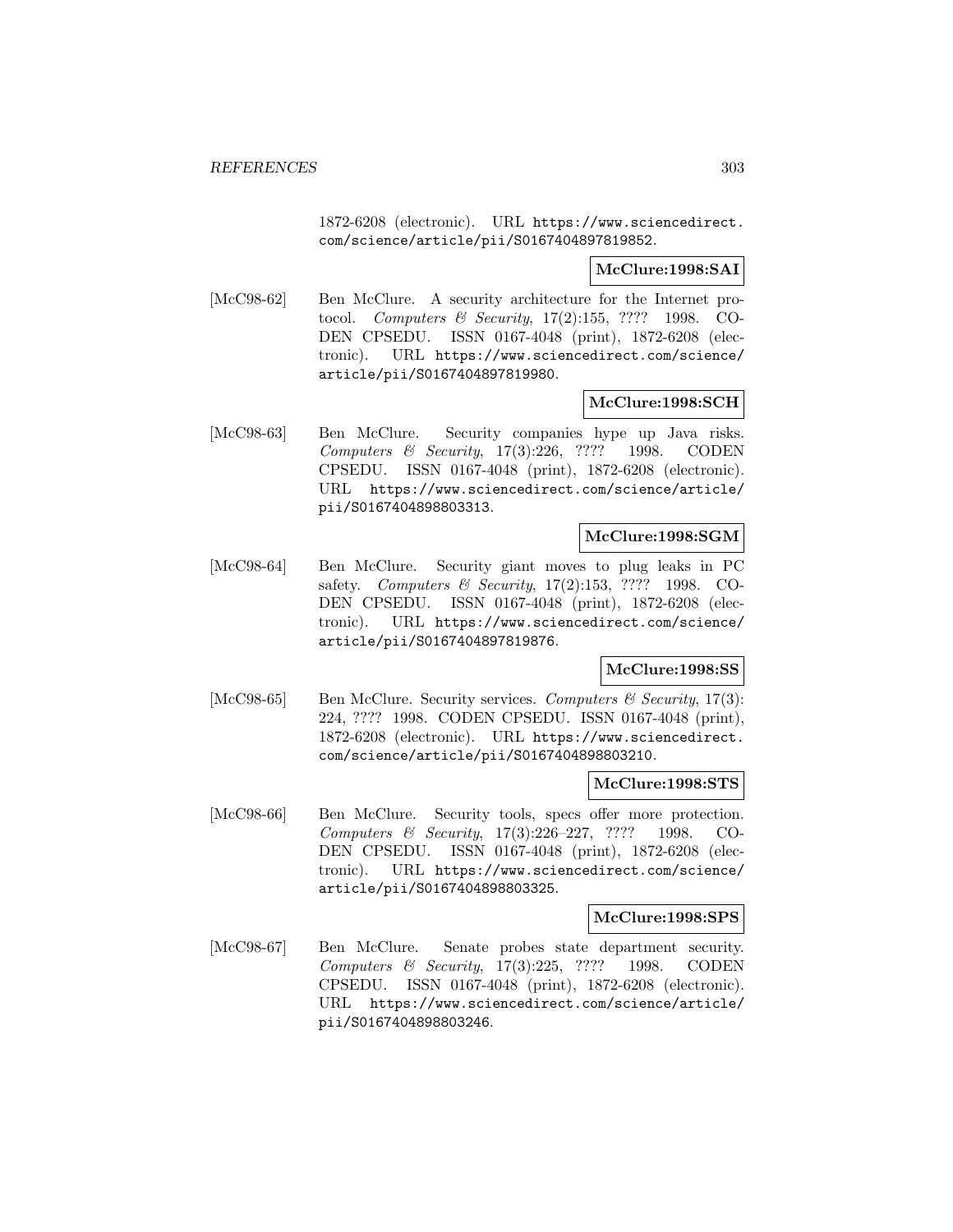#### **McClure:1998:SDC**

[McC98-68] Ben McClure. Serving up digital certificates. Computers & Security, 17(4):326–327, ???? 1998. CODEN CPSEDU. ISSN 0167-4048 (print), 1872-6208 (electronic). URL https://www.sciencedirect.com/science/article/ pii/S0167404898800199.

## **McClure:1998:SPL**

[McC98-69] Ben McClure. Signs point to looser encryption rules. Computers & Security, 17(3):225, ???? 1998. CODEN CPSEDU. ISSN 0167-4048 (print), 1872-6208 (electronic). URL https://www.sciencedirect.com/science/article/ pii/S016740489880326X.

## **McClure:1998:S**

[McC98-70] Ben McClure. Smartcards. Computers & Security, 17(4):331, ???? 1998. CODEN CPSEDU. ISSN 0167-4048 (print), 1872- 6208 (electronic). URL https://www.sciencedirect.com/ science/article/pii/S0167404898800412.

#### **McClure:1998:MOV**

[McC98-71] Ben McClure. S/MIME and OpenPGP vie for security title. Computers & Security, 17(4):325–326, ???? 1998. CO-DEN CPSEDU. ISSN 0167-4048 (print), 1872-6208 (electronic). URL https://www.sciencedirect.com/science/ article/pii/S0167404898800151.

### **McClure:1998:SSA**

[McC98-72] Ben McClure. Study: security audits often neglected by many. *Computers & Security*, 17(2):155, ???? 1998. CO-DEN CPSEDU. ISSN 0167-4048 (print), 1872-6208 (electronic). URL https://www.sciencedirect.com/science/ article/pii/S0167404897819967.

# **McClure:1998:TCD**

[McC98-73] Ben McClure. Taking the confusion out of digital certificates. Computers & Security, 17(4):330–331, ???? 1998. CODEN CPSEDU. ISSN 0167-4048 (print), 1872-6208 (electronic). URL https://www.sciencedirect.com/science/ article/pii/S0167404898800400.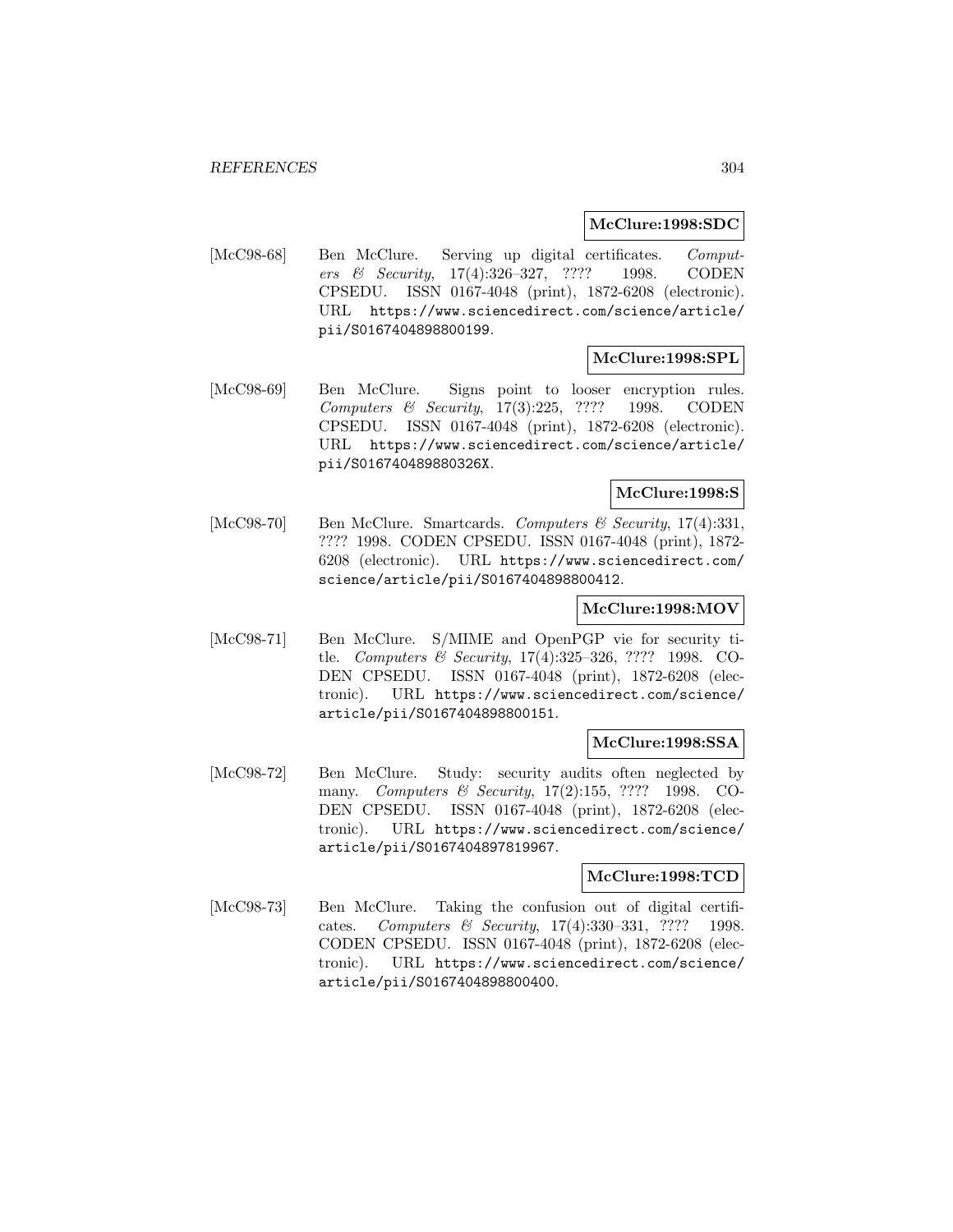#### **McClure:1998:TN**

[McC98-74] Ben McClure. Target: NT. Computers & Security, 17(2): 156, ???? 1998. CODEN CPSEDU. ISSN 0167-4048 (print), 1872-6208 (electronic). URL https://www.sciencedirect. com/science/article/pii/S0167404897820007.

## **McClure:1998:TMJ**

[McC98-75] Ben McClure. Thwarting malicious Java attacks. Computers & Security, 17(4):326, ???? 1998. CODEN CPSEDU. ISSN 0167-4048 (print), 1872-6208 (electronic). URL https://www. sciencedirect.com/science/article/pii/S0167404898800187.

## **McClure:1998:UTN**

[McC98-76] Ben McClure. U-turn on net trade security. Computers & Security, 17(3):222, ???? 1998. CODEN CPSEDU. ISSN 0167-4048 (print), 1872-6208 (electronic). URL https://www. sciencedirect.com/science/article/pii/S0167404898803131.

# **McClure:1998:ULB**

[McC98-77] Ben McClure. US losing battle on control of data encryption, study says. Computers  $\mathcal B$  Security, 17(2):154, ???? 1998. CODEN CPSEDU. ISSN 0167-4048 (print), 1872- 6208 (electronic). URL https://www.sciencedirect.com/ science/article/pii/S0167404897819906.

### **McClure:1998:URN**

[McC98-78] Ben McClure. US rethinks net security plans after hijack plot. Computers & Security, 17(2):156–157, ???? 1998. CO-DEN CPSEDU. ISSN 0167-4048 (print), 1872-6208 (electronic). URL https://www.sciencedirect.com/science/ article/pii/S0167404897820032.

#### **McClure:1998:VSV**

[McC98-79] Ben McClure. Verisign secures VPN links. Computers & Security, 17(4):329, ???? 1998. CODEN CPSEDU. ISSN 0167-4048 (print), 1872-6208 (electronic). URL https://www. sciencedirect.com/science/article/pii/S0167404898800321.

# **McClure:1998:VPS**

[McC98-80] Ben McClure. Virus protection software. Computers  $\mathcal{C}$  Security, 17(3):227, ???? 1998. CODEN CPSEDU. ISSN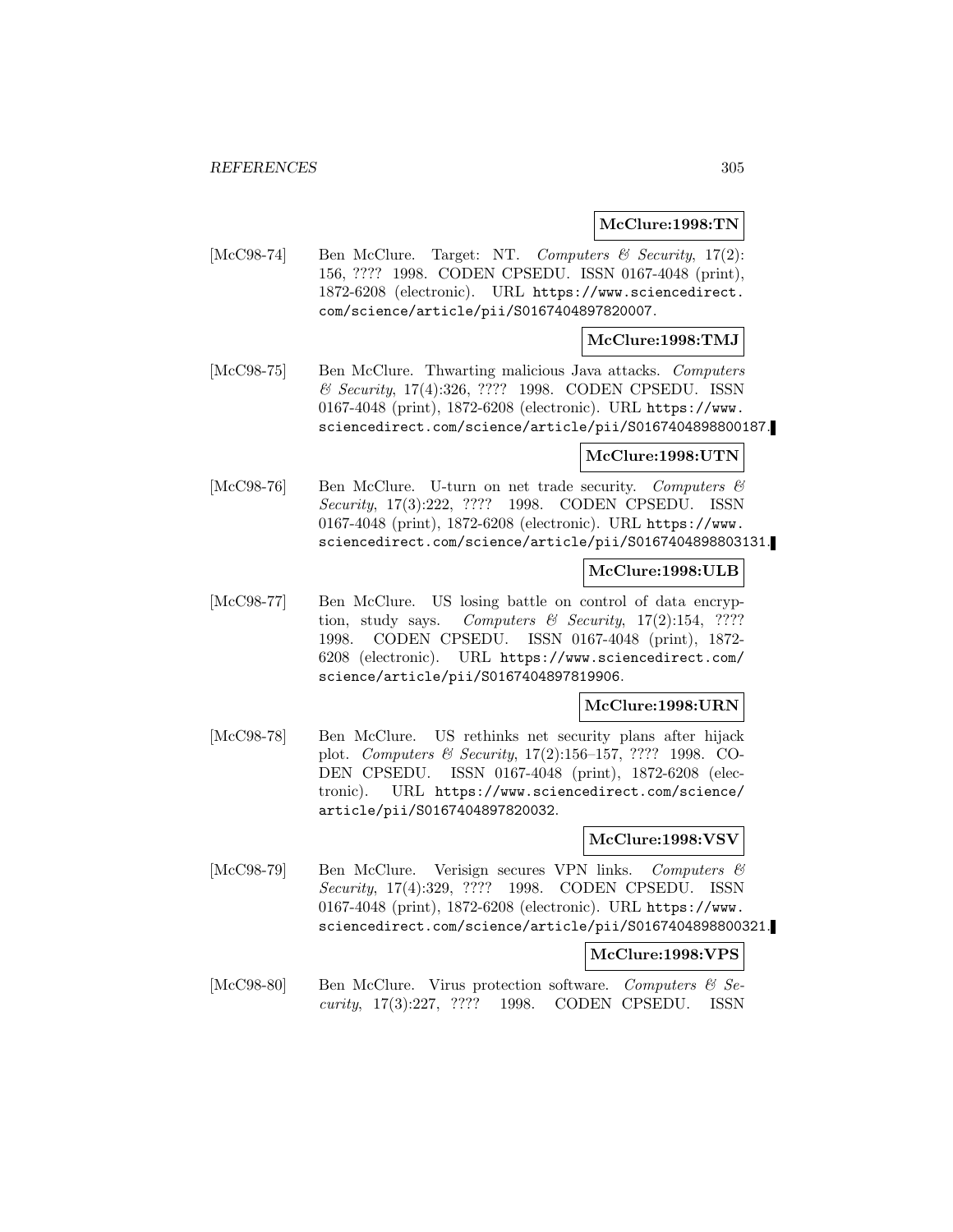0167-4048 (print), 1872-6208 (electronic). URL https://www. sciencedirect.com/science/article/pii/S0167404898803349.

## **McClure:1998:WPB**

[McC98-81] Ben McClure. Want to prevent break ins? Computers & Security, 17(4):327, ???? 1998. CODEN CPSEDU. ISSN 0167-4048 (print), 1872-6208 (electronic). URL https://www. sciencedirect.com/science/article/pii/S0167404898800205.

## **McClure:1998:WS**

[McC98-82] Ben McClure. Weak SNMP? Computers & Security, 17(2): 157, ???? 1998. CODEN CPSEDU. ISSN 0167-4048 (print), 1872-6208 (electronic). URL https://www.sciencedirect. com/science/article/pii/S016740489782007X.

### **McClure:1998:WNC**

[McC98-83] Ben McClure. Windows NT casts a shaky Web. Computers & Security, 17(3):224, ???? 1998. CODEN CPSEDU. ISSN 0167-4048 (print), 1872-6208 (electronic). URL https://www. sciencedirect.com/science/article/pii/S0167404898803222.

# **McLaughlin:1992:YAM**

[McL92] Robert McLaughlin. Yet another machine to break DES. Computers & Security, 11(5):492, September 1992. CO-DEN CPSEDU. ISSN 0167-4048 (print), 1872-6208 (electronic). URL https://www.sciencedirect.com/science/ article/pii/016740489290259T.

# **McNulty:1995:CGI**

[McN95a] Lynn McNulty. Cryptography and the global information infrastructure. Computers & Security,  $14(5):420, ???? 1995.$ CODEN CPSEDU. ISSN 0167-4048 (print), 1872-6208 (electronic). URL https://www.sciencedirect.com/science/ article/pii/016740489597123R.

# **McNulty:1995:UAC**

[McN95b] Lynn McNulty. US approaches to cryptographic key escrowing (session presentation). Computers & Security, 14(5):426, ???? 1995. CODEN CPSEDU. ISSN 0167-4048 (print), 1872- 6208 (electronic). URL https://www.sciencedirect.com/ science/article/pii/0167404896900504.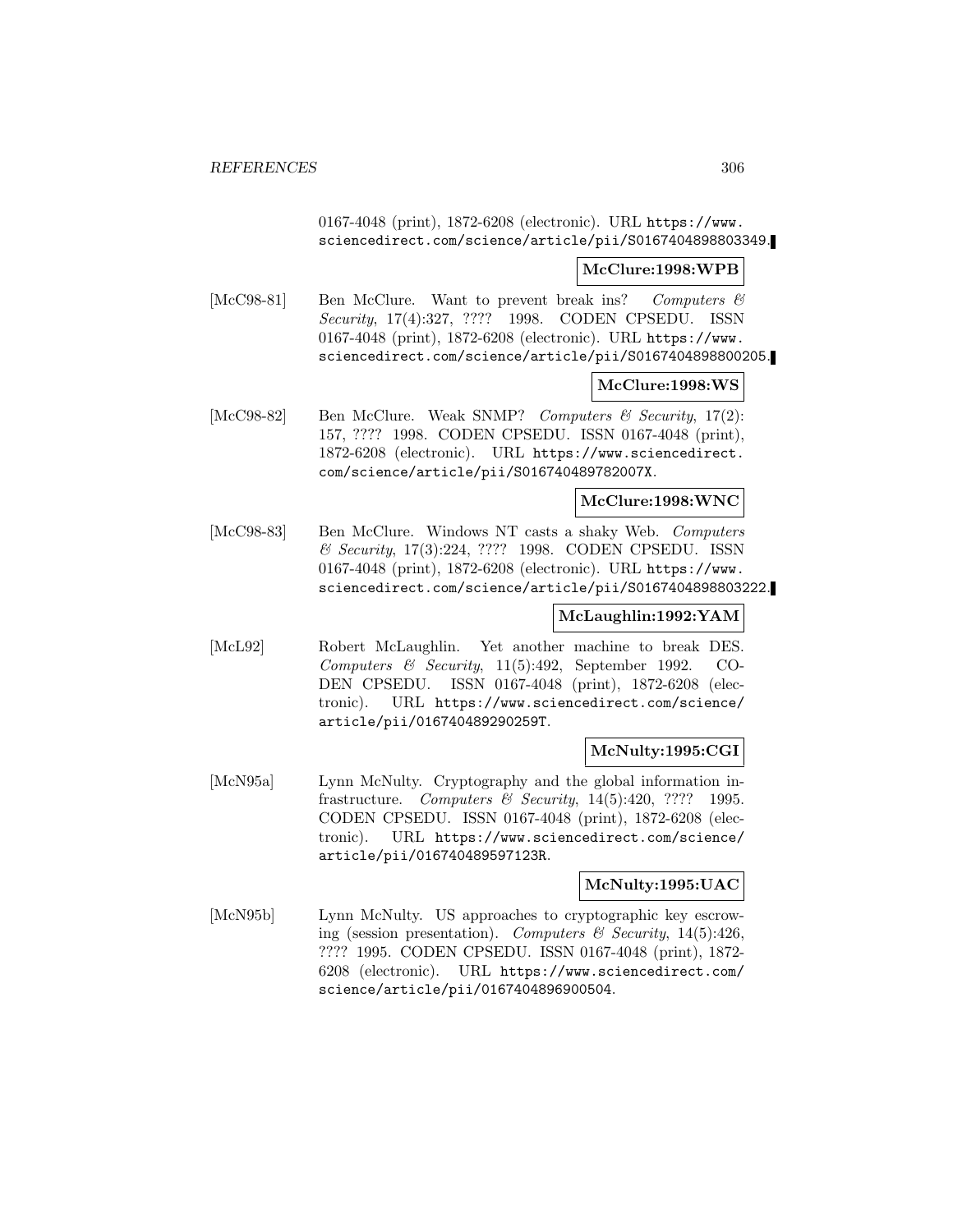#### **Mohammed:1994:DDU**

[MD94] Imtiaz Mohammed and David M. Dilts. Design for dynamic user-role-based security. Computers & Security,  $13(8):661-671$ , ???? 1994. CODEN CPSEDU. ISSN 0167-4048 (print), 1872- 6208 (electronic). URL https://www.sciencedirect.com/ science/article/pii/0167404894900485.

# **Menkus:1990:CLH**

[Men90a] Belden Menkus. The complexity of "long haul" data communication security. Computers & Security,  $9(7)$ :587–592, November 1990. CODEN CPSEDU. ISSN 0167-4048 (print), 1872- 6208 (electronic). URL https://www.sciencedirect.com/ science/article/pii/016740489090055X.

## **Menkus:1990:HAT**

[Men90b] Belden Menkus. How an "audit trail" aids in maintaining information integrity ... as illustrated in retailing. Computers & Security,  $9(2):111-116$ , April 1990. CODEN CPSEDU. ISSN 0167-4048 (print), 1872-6208 (electronic). URL https://www.sciencedirect.com/science/article/ pii/0167404890900825.

### **Menkus:1990:UDC**

[Men90c] Belden Menkus. Understanding data communication security vulnerabilities. Computers & Security, 9(3):209–213, May 1990. CODEN CPSEDU. ISSN 0167-4048 (print), 1872- 6208 (electronic). URL https://www.sciencedirect.com/ science/article/pii/016740489090165P.

#### **Menkus:1990:WDC**

[Men90d] Belden Menkus. Why data communications are insecure. Computers & Security, 9(6):483–487, October 1990. CO-DEN CPSEDU. ISSN 0167-4048 (print), 1872-6208 (electronic). URL https://www.sciencedirect.com/science/ article/pii/016740489090123B.

#### **Menkus:1991:CFS**

[Men91a] Belden Menkus. "control" is fundamental to successful information security. Computers & Security,  $10(4):293-297$ , June 1991. CODEN CPSEDU. ISSN 0167-4048 (print), 1872- 6208 (electronic). URL https://www.sciencedirect.com/ science/article/pii/016740489190103K.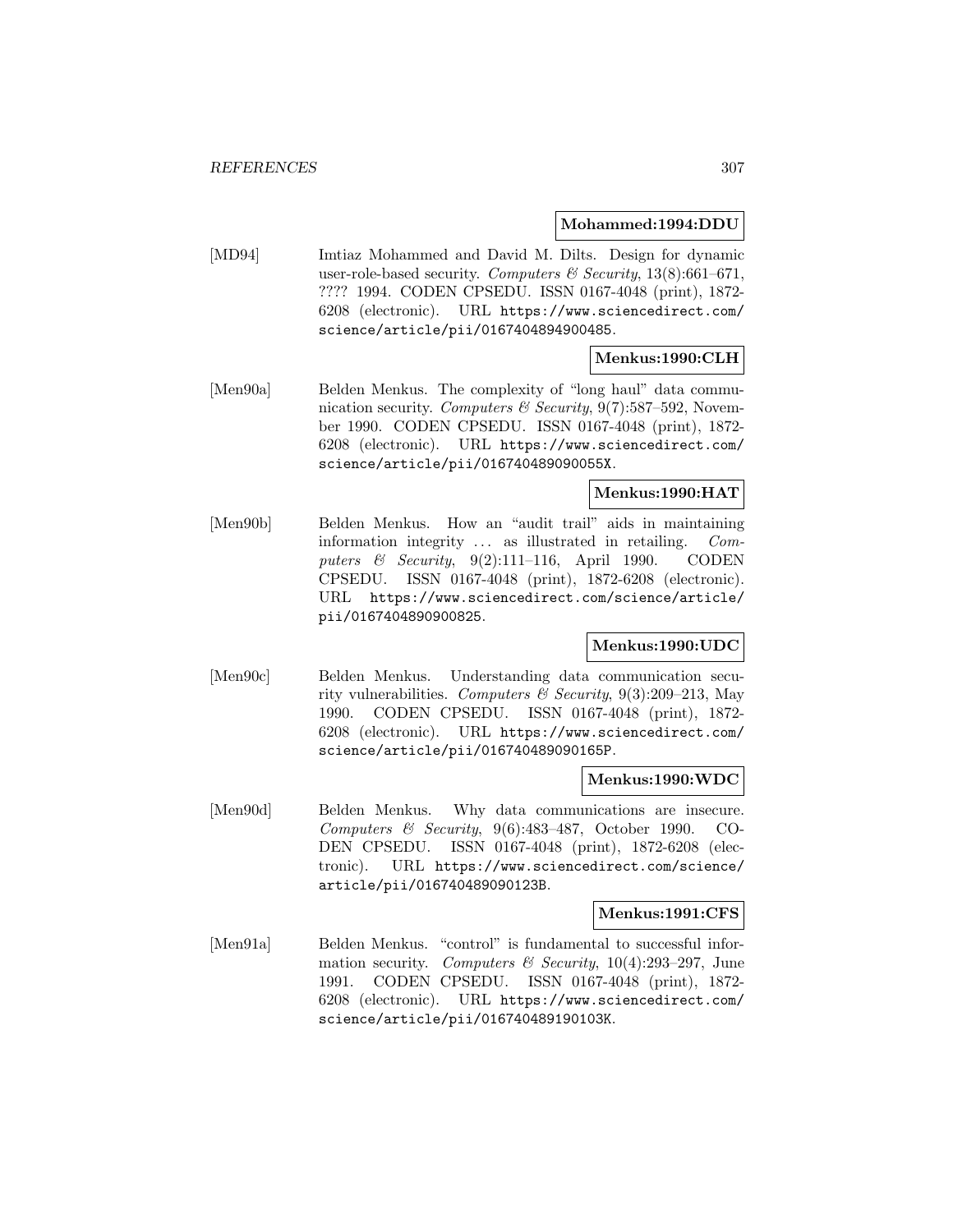### **Menkus:1991:HKA**

[Men91b] Belden Menkus. "Hackers": Know the adversary. Computers & Security, 10(5):405–409, August 1991. CODEN CPSEDU. ISSN 0167-4048 (print), 1872-6208 (electronic). URL https://www.sciencedirect.com/science/article/ pii/016740489190066M.

### **Menkus:1991:HBD**

[Men91c] Belden Menkus. How to begin dealing with computer security. Computers & Security,  $10(3):199-203$ , May 1991. CO-DEN CPSEDU. ISSN 0167-4048 (print), 1872-6208 (electronic). URL https://www.sciencedirect.com/science/ article/pii/016740489190034B.

### **Menkus:1992:CCS**

[Men92a] Belden Menkus. Concerns in computer security. Computers & Security, 11(3):211–215, May 1992. CODEN CPSEDU. ISSN 0167-4048 (print), 1872-6208 (electronic). URL https://www.sciencedirect.com/science/article/ pii/016740489290198Z.

### **Menkus:1992:HRB**

[Men92b] Belden Menkus. A high rise building fire case study. Computers & Security, 11(1):19–23, March 1992. CODEN CPSEDU. ISSN 0167-4048 (print), 1872-6208 (electronic). URL https://www.sciencedirect.com/science/article/ pii/016740489290215D.

### **Menkus:1992:ICS**

[Men92c] Belden Menkus. Introduction to computer security. Computers & Security, 11(2):121–127, April 1992. CODEN CPSEDU. ISSN 0167-4048 (print), 1872-6208 (electronic). URL https://www.sciencedirect.com/science/article/ pii/016740489290036Q.

### **Menkus:1992:LGC**

[Men92d] Belden Menkus. The lessons of the great Chicago flood of 1992. Computers & Security, 11(5):417–420, September 1992. CODEN CPSEDU. ISSN 0167-4048 (print), 1872-6208 (electronic). URL https://www.sciencedirect.com/science/ article/pii/016740489290005C.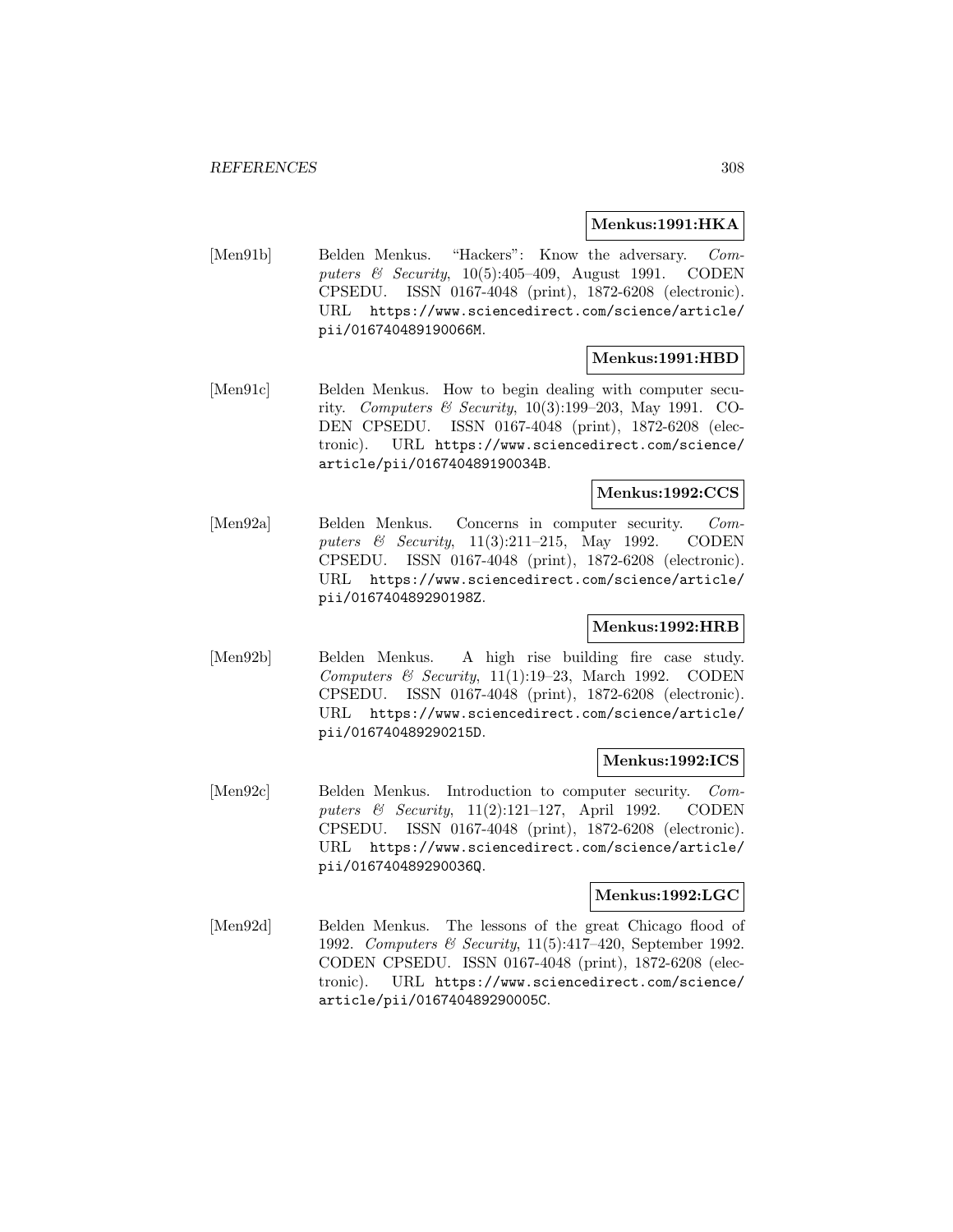#### **Menkus:1992:RED**

[Men92e] Belden Menkus. Re-examining the data encryption standard. Computers & Security, 11(8):703–706, December 1992. CO-DEN CPSEDU. ISSN 0167-4048 (print), 1872-6208 (electronic). URL https://www.sciencedirect.com/science/ article/pii/016740489290089A.

## **Menkus:1992:UES**

[Men92f] Belden Menkus. Understanding EDI security issues. Computers & Security, 11(6):525–528, October 1992. CODEN CPSEDU. ISSN 0167-4048 (print), 1872-6208 (electronic). URL https://www.sciencedirect.com/science/article/ pii/016740489290185T.

### **Menkus:1994:NIB**

[Men94] Belden Menkus. The new importance of "business continuity" in data processing disaster recovery planning. Computers & Security,  $13(2):115-118$ , April 1994. CODEN CPSEDU. ISSN 0167-4048 (print), 1872-6208 (electronic). URL https://www.sciencedirect.com/science/article/ pii/0167404894900574.

# **Mercer:1990:FDR**

[Mer90a] Lindsay C. J. Mercer. Fraud detection via regression analysis. Computers & Security, 9(4):331–338, June 1990. CO-DEN CPSEDU. ISSN 0167-4048 (print), 1872-6208 (electronic). URL https://www.sciencedirect.com/science/ article/pii/016740489090103Z.

### **Mercer:1990:TMA**

[Mer90b] Lindsay C. J. Mercer. Tailor-made auditing of information systems for the detection of fraud. Computers & Security,  $9(1):59-$ 66, February 1990. CODEN CPSEDU. ISSN 0167-4048 (print), 1872-6208 (electronic). URL https://www.sciencedirect. com/science/article/pii/016740489090158P.

#### **Messmer:1993:ARA**

[Mes93] Ellen Messmer. Abstracts of recent articles and literature. Computers & Security, 12(4):365–370, June 1993. CO-DEN CPSEDU. ISSN 0167-4048 (print), 1872-6208 (electronic). URL https://www.sciencedirect.com/science/ article/pii/016740489390023X.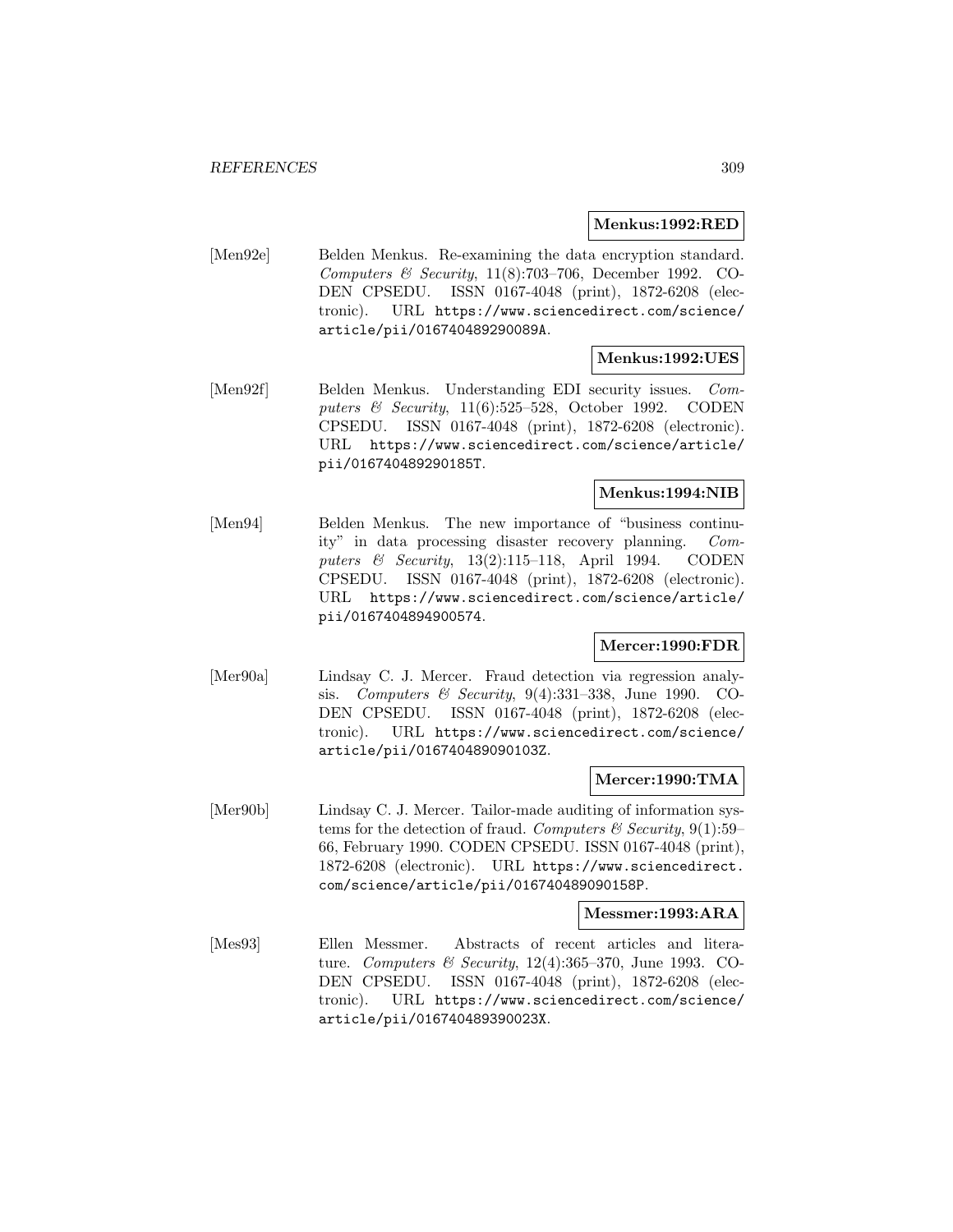## **Meyer:1993:IKB**

[Mey93] John Meyer. The 1993 IFIP Kristian Beckman Award. Computers & Security,  $12(4):338-340$ , June 1993. CO-DEN CPSEDU. ISSN 0167-4048 (print), 1872-6208 (electronic). URL https://www.sciencedirect.com/science/ article/pii/0167404893900206.

# **Meyer:1995:CSI**

[Mey95] Carl Meyer. Crypto system initialization: Simplifying the distribution of initial keys. Computers & Security, 14(5):419, ???? 1995. CODEN CPSEDU. ISSN 0167-4048 (print), 1872- 6208 (electronic). URL https://www.sciencedirect.com/ science/article/pii/016740489597120Y.

### **Meyer:1996:AAA**

[Mey96a] Helen Meyer. Access all areas. Computers & Security, 15 (3):221–222, ???? 1996. CODEN CPSEDU. ISSN 0167- 4048 (print), 1872-6208 (electronic). URL https://www. sciencedirect.com/science/article/pii/S016740489690214X.

# **Meyer:1996:AF**

[Mey96b] Helen Meyer. Antivirus firewalls. Computers  $\mathcal C$  Security, 15(7): 586, ???? 1996. CODEN CPSEDU. ISSN 0167-4048 (print), 1872-6208 (electronic). URL https://www.sciencedirect. com/science/article/pii/S0167404897881175.

### **Meyer:1996:AHW**

[Mey96c] Helen Meyer. Attack highlights Web security risks. Computers & Security, 15(6):517, ???? 1996. CODEN CPSEDU. ISSN 0167-4048 (print), 1872-6208 (electronic). URL https://www. sciencedirect.com/science/article/pii/S0167404897831331.

### **Meyer:1996:BRA**

[Mey96d] Helen Meyer. Bank restless with app-level security. Computers & Security, 15(3):221, ???? 1996. CODEN CPSEDU. ISSN 0167-4048 (print), 1872-6208 (electronic). URL https://www. sciencedirect.com/science/article/pii/0167404896902126.

### **Meyer:1996:BWM**

[Mey96e] Helen Meyer. Beware the word macro virus. Computers & Security, 15(8):689–690, ???? 1996. CODEN CPSEDU. ISSN 0167-4048 (print), 1872-6208 (electronic).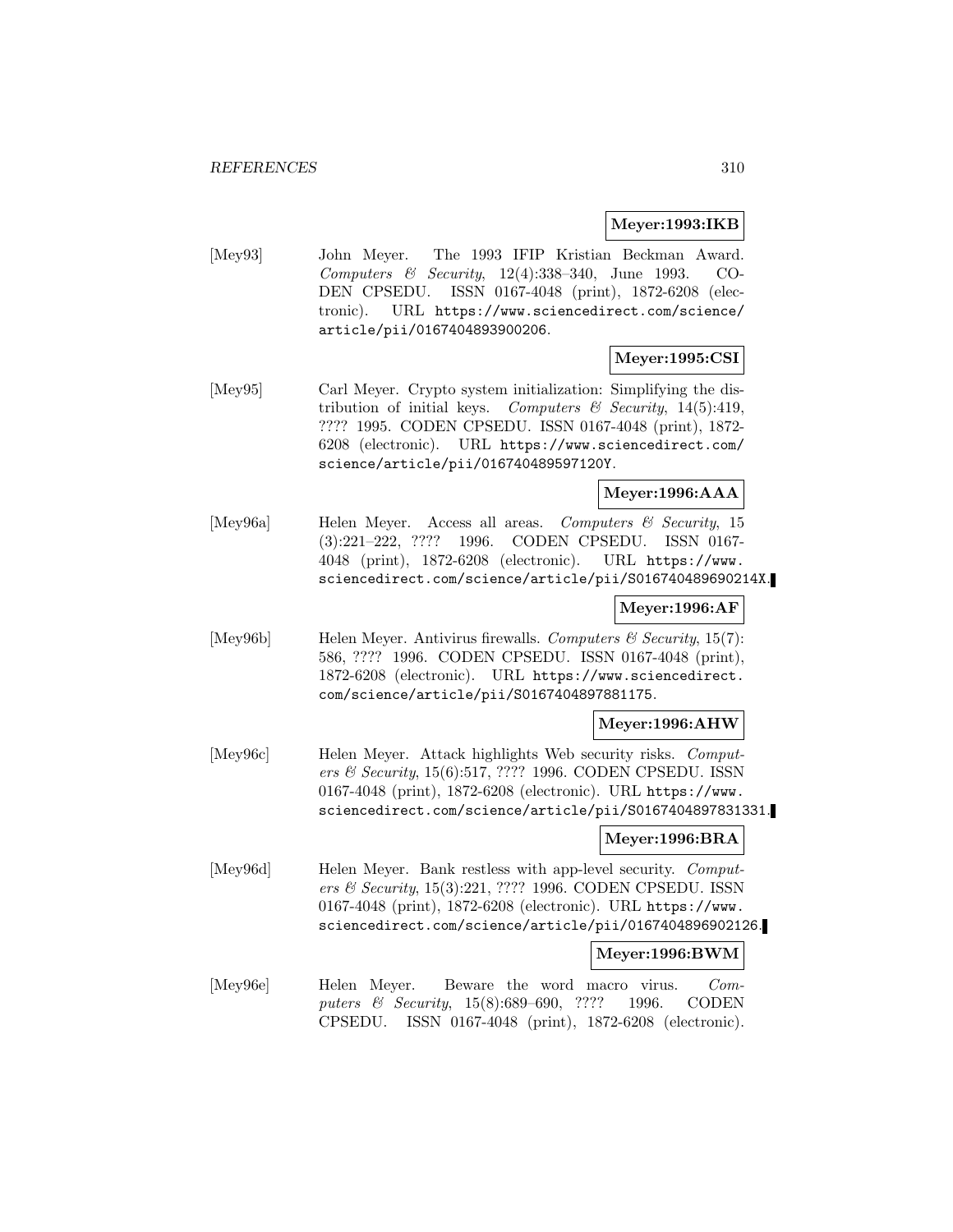URL https://www.sciencedirect.com/science/article/ pii/S0167404897897209.

# **Meyer:1996:BBP**

[Mey96f] Helen Meyer. Biology battles PC viruses. Computers & Security, 15(3):222–223, ???? 1996. CODEN CPSEDU. ISSN 0167-4048 (print), 1872-6208 (electronic). URL https://www.sciencedirect.com/science/article/ pii/S0167404896902229.

## **Meyer:1996:BAE**

[Mey96g] Helen Meyer. A business approach to effective information technology risk analysis and management. Computers  $\mathcal{C}$  Security, 15(4):321, ???? 1996. CODEN CPSEDU. ISSN 0167-4048 (print), 1872-6208 (electronic). URL https://www. sciencedirect.com/science/article/pii/0167404896889619.

## **Meyer:1996:CMC**

[Mey96h] Helen Meyer. Cheyenne, McAfee cure software viruses. Computers & Security, 15(7):587–588, ???? 1996. CO-DEN CPSEDU. ISSN 0167-4048 (print), 1872-6208 (electronic). URL https://www.sciencedirect.com/science/ article/pii/S0167404897881229.

# **Meyer:1996:CSI**

[Mey96i] Helen Meyer. Commercial security on the Internet. Computers & Security, 15(4):321, ???? 1996. CODEN CPSEDU. ISSN 0167-4048 (print), 1872-6208 (electronic). URL https://www. sciencedirect.com/science/article/pii/0167404896889607.

### **Meyer:1996:CER**

[Mey96j] Helen Meyer. A computer emergency response team policy. Computers & Security, 15(4):320, ???? 1996. CO-DEN CPSEDU. ISSN 0167-4048 (print), 1872-6208 (electronic). URL https://www.sciencedirect.com/science/ article/pii/0167404896889565.

#### **Meyer:1996:CHT**

[Mey96k] Helen Meyer. Computer hackers turn to pager systems. Computers & Security, 15(7):585–586, ???? 1996. CO-DEN CPSEDU. ISSN 0167-4048 (print), 1872-6208 (electronic). URL https://www.sciencedirect.com/science/ article/pii/S0167404897881163.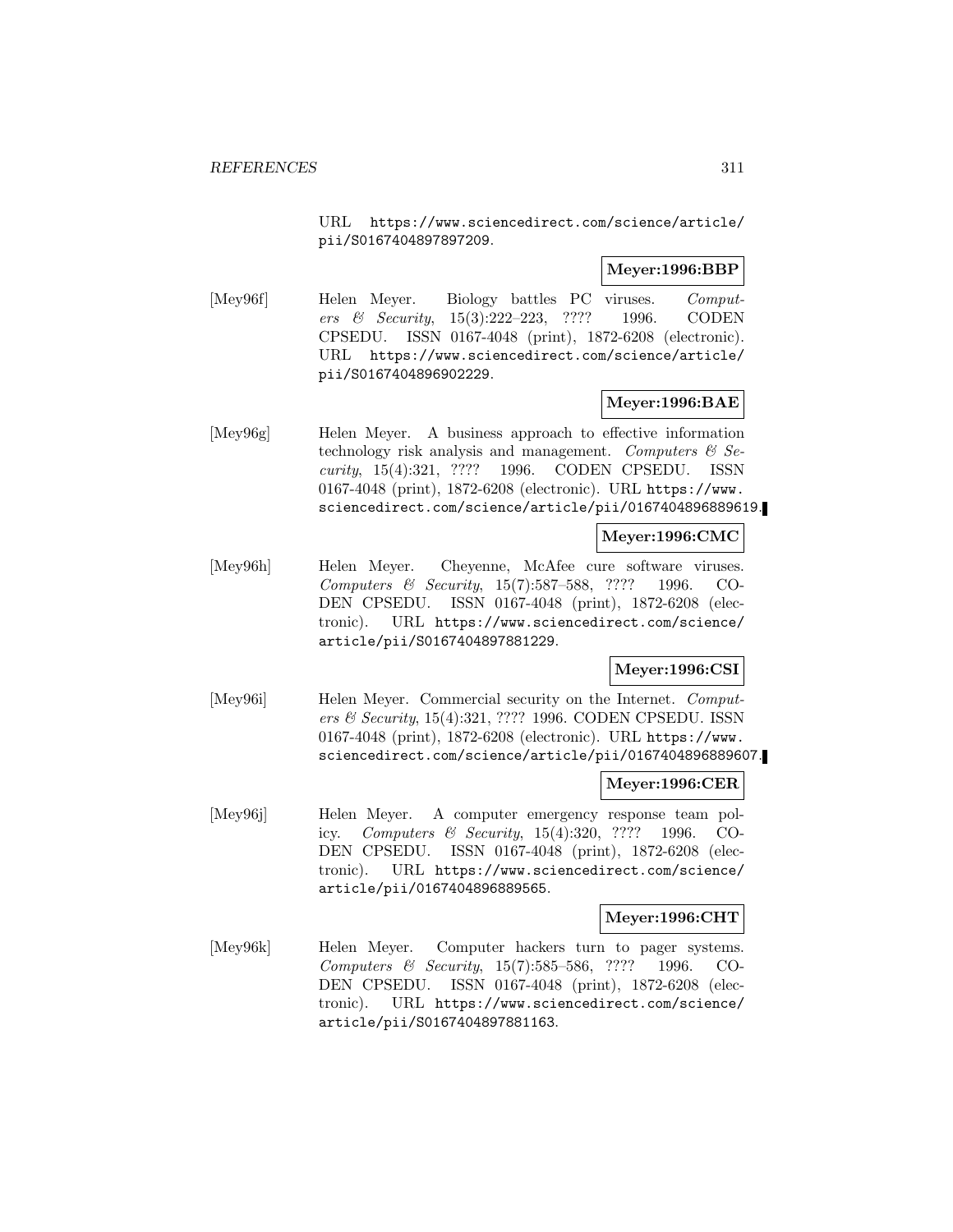### **Meyer:1996:CVM**

[Mey961] Helen Meyer. Computer viruses: myth vs reality. Computers & Security, 15(7):585, ???? 1996. CODEN CPSEDU. ISSN 0167-4048 (print), 1872-6208 (electronic). URL https://www. sciencedirect.com/science/article/pii/S016740489788114X.

#### **Meyer:1996:CDG**

[Mey96m] Helen Meyer. Constructing difficult-to-guess passwords. Computers & Security, 15(4):321, ???? 1996. CODEN CPSEDU. ISSN 0167-4048 (print), 1872-6208 (electronic). URL https://www.sciencedirect.com/science/article/ pii/0167404896889589.

## **Meyer:1996:CA**

[Mey96n] Helen Meyer. Controlling access. Computers  $\mathcal C$  Security, 15(7): 588, ???? 1996. CODEN CPSEDU. ISSN 0167-4048 (print), 1872-6208 (electronic). URL https://www.sciencedirect. com/science/article/pii/S0167404897881242.

#### **Meyer:1996:CD**

[Mey96o] Helen Meyer. Cope with disaster. Computers  $\mathcal{C}$  Security, 15(6): 519, ???? 1996. CODEN CPSEDU. ISSN 0167-4048 (print), 1872-6208 (electronic). URL https://www.sciencedirect. com/science/article/pii/S0167404897831410.

#### **Meyer:1996:CBS**

[Mey96p] Helen Meyer. Corporates blasé over software theft. Computers & Security, 15(8):685, ???? 1996. CODEN CPSEDU. ISSN 0167-4048 (print), 1872-6208 (electronic). URL https://www. sciencedirect.com/science/article/pii/S0167404897897027.

### **Meyer:1996:CCW**

[Mey96q] Helen Meyer. Cracking the complex world of security. Computers & Security, 15(3):224, ???? 1996. CODEN CPSEDU. ISSN 0167-4048 (print), 1872-6208 (electronic). URL https://www.sciencedirect.com/science/article/ pii/S0167404896903077.

### **Meyer:1996:CYN**

[Mey96r] Helen Meyer. Curing your NT security headache. Computers & Security, 15(8):689, ???? 1996. CODEN CPSEDU. ISSN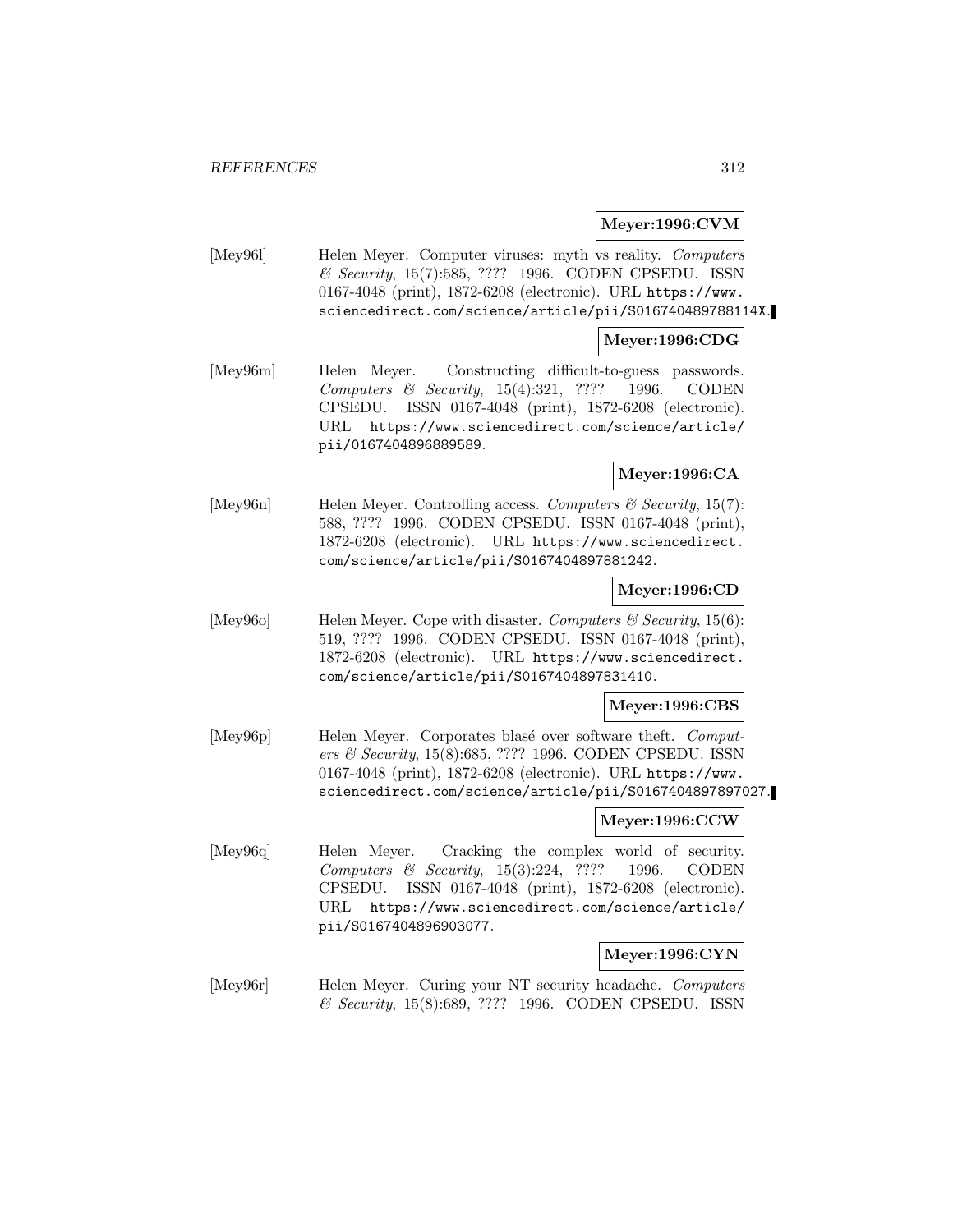0167-4048 (print), 1872-6208 (electronic). URL https://www. sciencedirect.com/science/article/pii/S0167404897897179. **Meyer:1996:CTN** [Mey96s] Helen Meyer. Cybercop takes on network snoops. Computers & Security, 15(8):685, ???? 1996. CODEN CPSEDU. ISSN 0167-4048 (print), 1872-6208 (electronic). URL https://www. sciencedirect.com/science/article/pii/S0167404897897015. **Meyer:1996:CCC** [Mey96t] Helen Meyer. Cypherwiz cracks cybersecurity. Computers & Security, 15(3):221, ???? 1996. CODEN CPSEDU. ISSN 0167-4048 (print), 1872-6208 (electronic). URL https://www. sciencedirect.com/science/article/pii/0167404896897859. **Meyer:1996:DSR** [Mey96u] Helen Meyer. Data security report. Computers & Security, 15 (4):320, ???? 1996. CODEN CPSEDU. ISSN 0167-4048 (print), 1872-6208 (electronic). URL https://www.sciencedirect. com/science/article/pii/0167404896889577. **Meyer:1996:DEP** [Mey96v] Helen Meyer. Decoding encryption policy. Computers  $\mathcal{C}$  Security, 15(3):225, ???? 1996. CODEN CPSEDU. ISSN 0167-4048 (print), 1872-6208 (electronic). URL https://www. sciencedirect.com/science/article/pii/S0167404896903107. **Meyer:1996:DSF** [Mey96w] Helen Meyer. Denial of service, the future of dirty tricks. Computers & Security, 15(7):586, ???? 1996. CODEN CPSEDU. ISSN 0167-4048 (print), 1872-6208 (electronic). URL https://www.sciencedirect.com/science/article/ pii/S0167404897881187. **Meyer:1996:DTC** [Mey96x] Helen Meyer. Desperate times call for desperate measures. Computers & Security, 15(3):222, ???? 1996. CO-DEN CPSEDU. ISSN 0167-4048 (print), 1872-6208 (electronic). URL https://www.sciencedirect.com/science/ article/pii/S0167404896902205.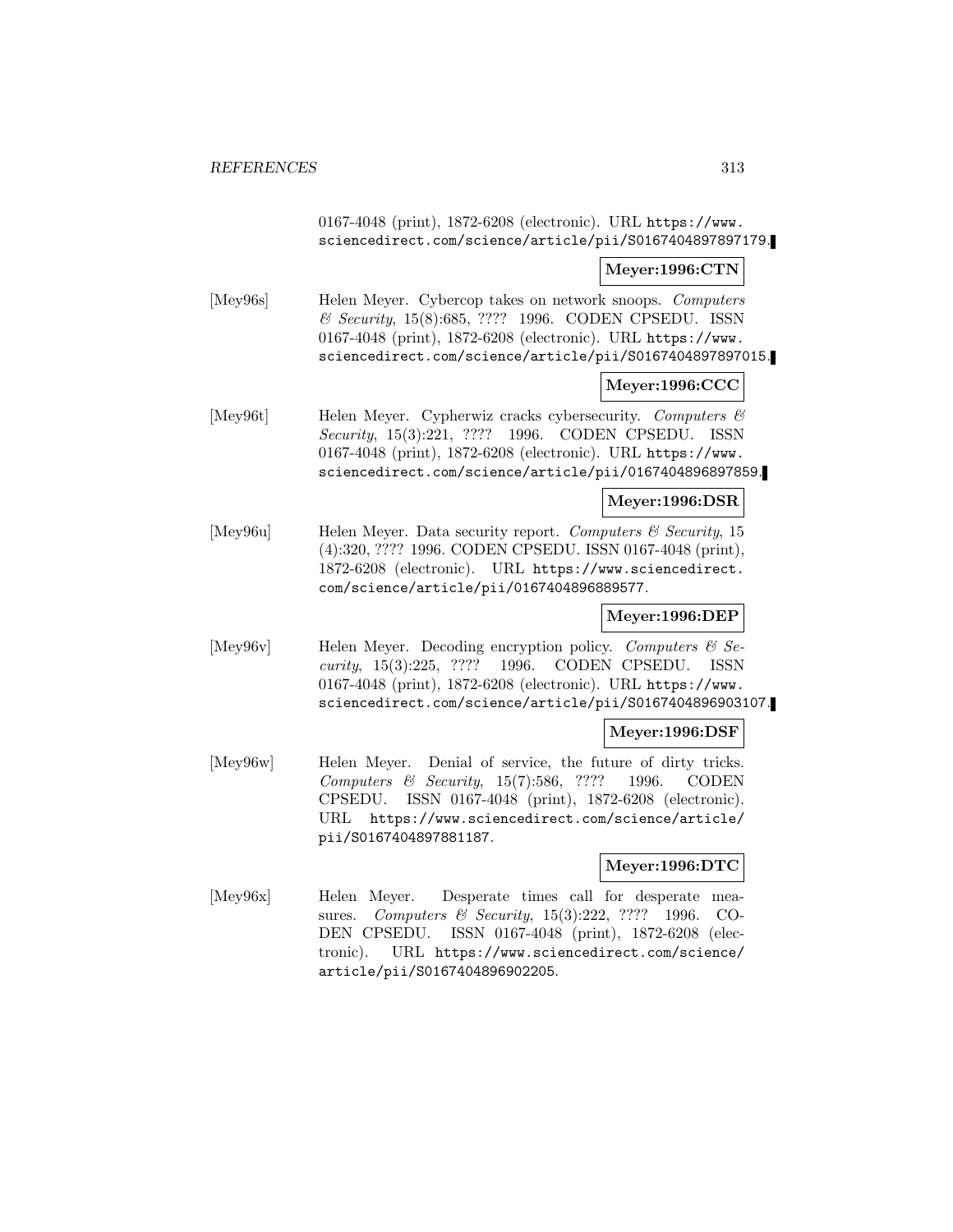## **Meyer:1996:DCC**

[Mey96y] Helen Meyer. Developers can control Java access with firewall. Computers & Security, 15(8):688, ???? 1996. CO-DEN CPSEDU. ISSN 0167-4048 (print), 1872-6208 (electronic). URL https://www.sciencedirect.com/science/ article/pii/S0167404897897143.

## **Meyer:1996:DWA**

[Mey96z] Helen Meyer. Developers worried about safety of Java and ActiveX. Computers & Security, 15(8):687, ???? 1996. CO-DEN CPSEDU. ISSN 0167-4048 (print), 1872-6208 (electronic). URL https://www.sciencedirect.com/science/ article/pii/S0167404897897106.

## **Meyer:1996:DSH**

[Mey96-27] Helen Meyer. Digital signatures: how they work. Computers & Security, 15(3):223, ???? 1996. CODEN CPSEDU. ISSN 0167-4048 (print), 1872-6208 (electronic). URL https://www. sciencedirect.com/science/article/pii/S0167404896903041.

### **Meyer:1996:FLW**

[Mey96-28] Helen Meyer. Fear and loathing on the world wide Web. Computers & Security, 15(4):319, ???? 1996. CODEN CPSEDU. ISSN 0167-4048 (print), 1872-6208 (electronic). URL https://www.sciencedirect.com/science/article/ pii/0167404896902175.

### **Meyer:1996:FMS**

[Mey96-29] Helen Meyer. Feeling more secure about intranets. Computers & Security, 15(6):516–517, ???? 1996. CODEN CPSEDU. ISSN 0167-4048 (print), 1872-6208 (electronic). URL https://www.sciencedirect.com/science/article/ pii/S016740489783132X.

### **Meyer:1996:FF**

[Mey96-30] Helen Meyer. Firestorm over firewalls. Computers & Security, 15(8):689, ???? 1996. CODEN CPSEDU. ISSN 0167-4048 (print), 1872-6208 (electronic). URL https://www. sciencedirect.com/science/article/pii/S0167404897897180.

### **Meyer:1996:FFI**

[Mey96-31] Helen Meyer. Firewall fights intranet threat. Computers  $\mathcal{C}$ Security, 15(6):519, ???? 1996. CODEN CPSEDU. ISSN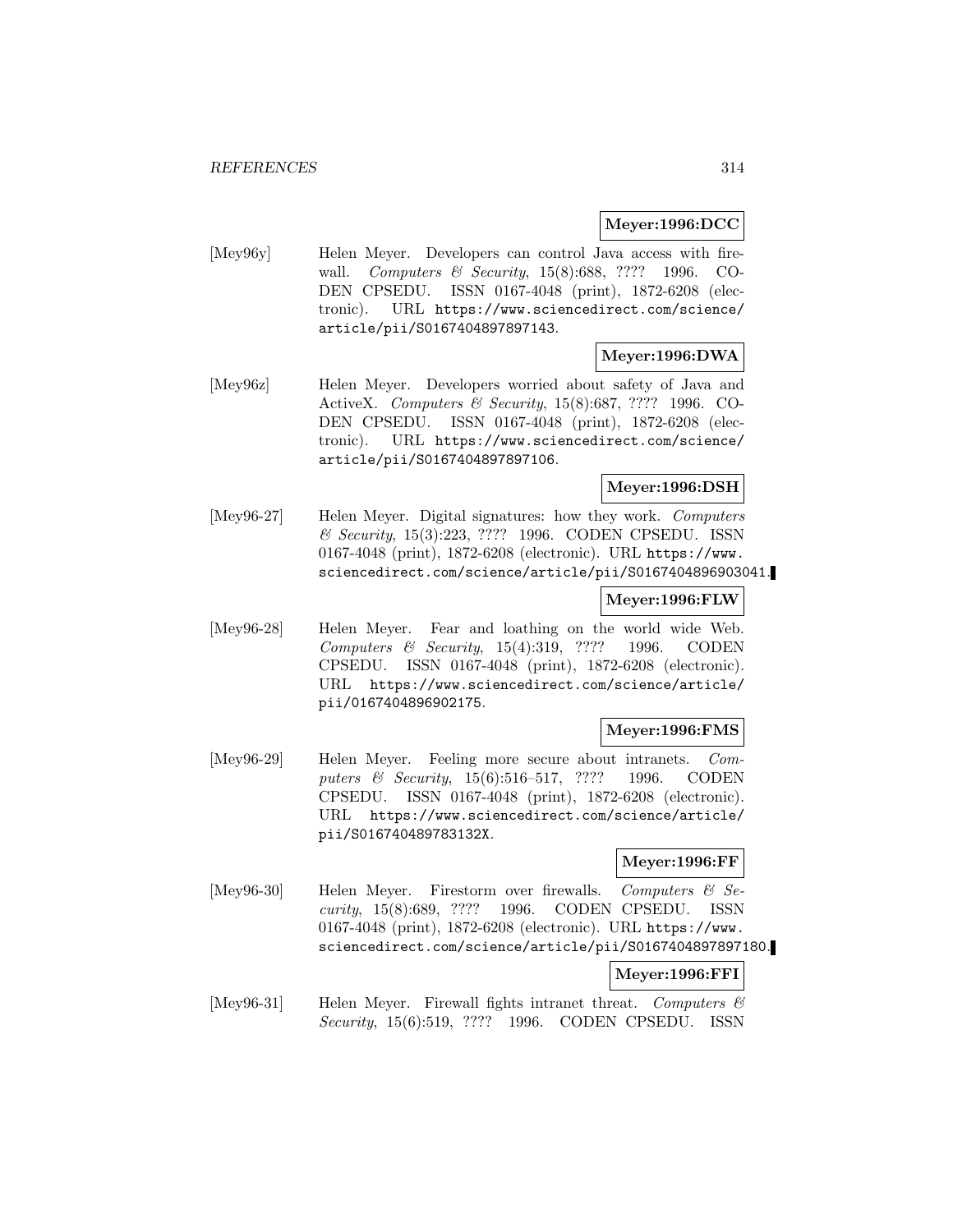0167-4048 (print), 1872-6208 (electronic). URL https://www. sciencedirect.com/science/article/pii/S0167404897831422.

## **Meyer:1996:F**

[Mey96-32] Helen Meyer. Firewalls. Computers & Security,  $15(3):225-$ 226, ???? 1996. CODEN CPSEDU. ISSN 0167-4048 (print), 1872-6208 (electronic). URL https://www.sciencedirect. com/science/article/pii/S0167404896903120.

**Meyer:1996:FL**

[Mey96-33] Helen Meyer. Firewalls light up. *Computers & Security*, 15(3): 222, ???? 1996. CODEN CPSEDU. ISSN 0167-4048 (print), 1872-6208 (electronic). URL https://www.sciencedirect. com/science/article/pii/S0167404896902163.

# **Meyer:1996:FTC**

[Mey96-34] Helen Meyer. Firm turns China piracy into contract. Computers & Security, 15(6):515, ???? 1996. CODEN CPSEDU. ISSN 0167-4048 (print), 1872-6208 (electronic). URL https://www.sciencedirect.com/science/article/ pii/0167404896901078.

### **Meyer:1996:GPN**

[Mey96-35] Helen Meyer. Getting personal on the net. Computers & Security, 15(6):517, ???? 1996. CODEN CPSEDU. ISSN 0167-4048 (print), 1872-6208 (electronic). URL https://www. sciencedirect.com/science/article/pii/S0167404897831355.

### **Meyer:1996:GRA**

[Mey96-36] Helen Meyer. Getting real about virtual private data nets. Computers & Security, 15(7):588–589, ???? 1996. CO-DEN CPSEDU. ISSN 0167-4048 (print), 1872-6208 (electronic). URL https://www.sciencedirect.com/science/ article/pii/S0167404897881254.

### **Meyer:1996:HC**

[Mey96-37] Helen Meyer. Hacker with a cause? Computers  $\mathcal C$  Security, 15 (6):518, ???? 1996. CODEN CPSEDU. ISSN 0167-4048 (print), 1872-6208 (electronic). URL https://www.sciencedirect. com/science/article/pii/S0167404897831379.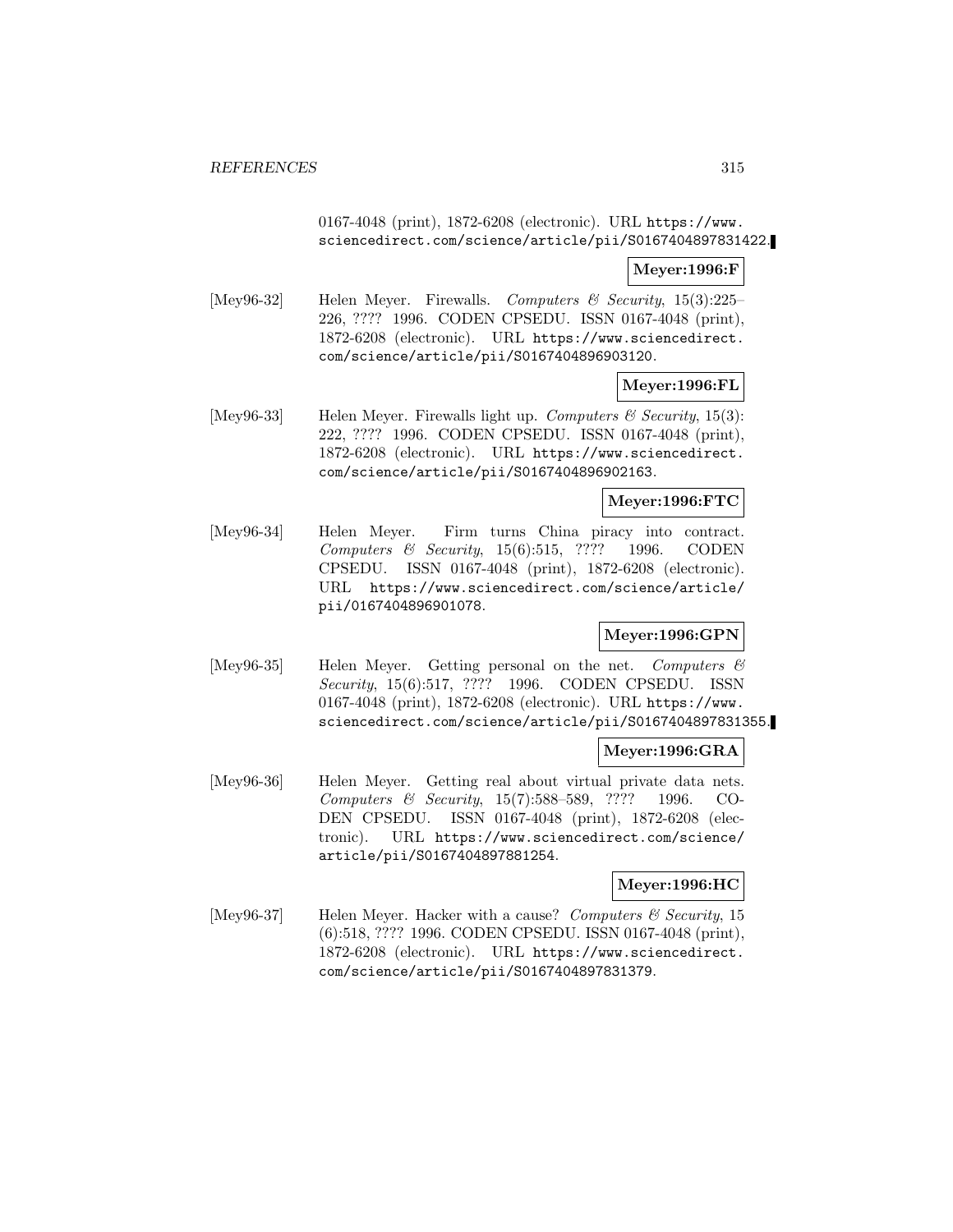#### **Meyer:1996:HH**

[Mey96-38] Helen Meyer. Hazards of hooking up. Computers  $\mathcal C$  Security, 15 (4):321, ???? 1996. CODEN CPSEDU. ISSN 0167-4048 (print), 1872-6208 (electronic). URL https://www.sciencedirect. com/science/article/pii/0167404896889620.

## **Meyer:1996:HSY**

[Mey96-39] Helen Meyer. How safe is your LAN? Computers & Security, 15 (4):321, ???? 1996. CODEN CPSEDU. ISSN 0167-4048 (print), 1872-6208 (electronic). URL https://www.sciencedirect. com/science/article/pii/0167404896889632.

#### **Meyer:1996:HPY**

[Mey96-40] Helen Meyer. How to protect your data. Computers & Security, 15(7):586–587, ???? 1996. CODEN CPSEDU. ISSN 0167-4048 (print), 1872-6208 (electronic). URL https://www.sciencedirect.com/science/article/ pii/S0167404897881199.

# **Meyer:1996:T**

[Mey96-41] Helen Meyer. The I-team. Computers & Security,  $15(6):519-$ 520, ???? 1996. CODEN CPSEDU. ISSN 0167-4048 (print), 1872-6208 (electronic). URL https://www.sciencedirect. com/science/article/pii/S0167404897831434.

### **Meyer:1996:NSW**

[Mey96-42] Helen Meyer. In the 'net shall we trust. Computers  $\mathcal{C}$  Security, 15(4):318, ???? 1996. CODEN CPSEDU. ISSN 0167-4048 (print), 1872-6208 (electronic). URL https://www. sciencedirect.com/science/article/pii/0167404896889486.

### **Meyer:1996:ISB**

[Mey96-43] Helen Meyer. Information security in business environments. Computers & Security, 15(4):321–322, ???? 1996. CO-DEN CPSEDU. ISSN 0167-4048 (print), 1872-6208 (electronic). URL https://www.sciencedirect.com/science/ article/pii/0167404896889644.

### **Meyer:1996:IS**

[Mey96-44] Helen Meyer. Inner security. Computers & Security, 15(4):319– 320, ???? 1996. CODEN CPSEDU. ISSN 0167-4048 (print),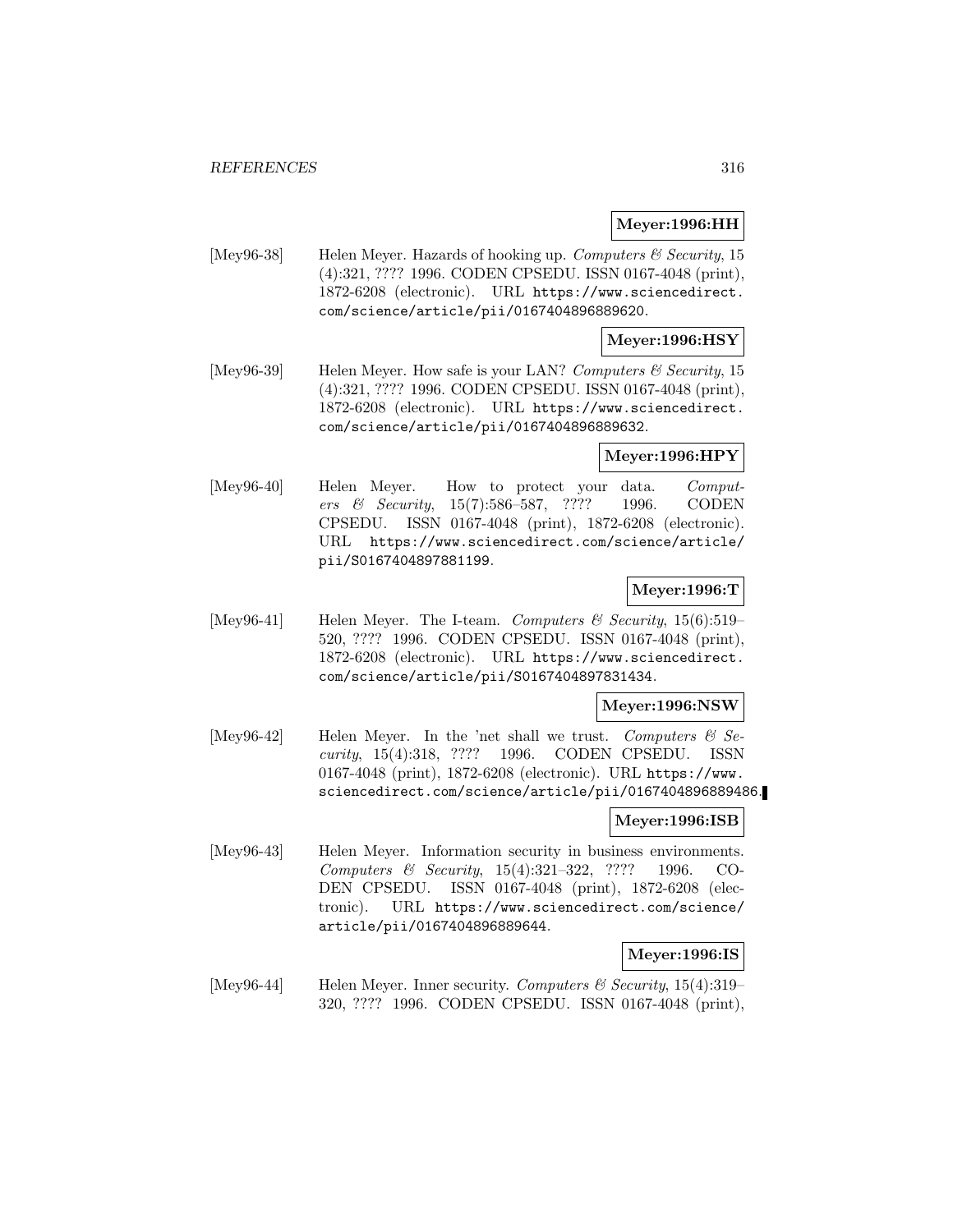1872-6208 (electronic). URL https://www.sciencedirect. com/science/article/pii/0167404896889528.

# **Meyer:1996:IPR**

[Mey96-45] Helen Meyer. Internet poses risk, CIBC head says. Computers & Security, 15(6):516, ???? 1996. CODEN CPSEDU. ISSN 0167-4048 (print), 1872-6208 (electronic). URL https://www. sciencedirect.com/science/article/pii/S0167404897831288.

## **Meyer:1996:ISH**

[Mey96-46] Helen Meyer. Internet security: how much is enough? Computers & Security, 15(4):322, ???? 1996. CODEN CPSEDU. ISSN 0167-4048 (print), 1872-6208 (electronic). URL https://www.sciencedirect.com/science/article/ pii/0167404896889656.

### **Meyer:1996:IUS**

[Mey96-47] Helen Meyer. Internet users sued for software piracy. Computers & Security, 15(8):688, ???? 1996. CODEN CPSEDU. ISSN 0167-4048 (print), 1872-6208 (electronic). URL https://www.sciencedirect.com/science/article/ pii/S0167404897897155.

# **Meyer:1996:IBI**

[Mey96-48] Helen Meyer. InterScan blocks Internet viruses. Computers & Security, 15(3):224–225, ???? 1996. CODEN CPSEDU. ISSN 0167-4048 (print), 1872-6208 (electronic). URL https://www.sciencedirect.com/science/article/ pii/S0167404896903089.

### **Meyer:1996:IMV**

[Mey96-49] Helen Meyer. InterScan E-Mail Viruswall 1.5. Computers  $\mathcal{B}$ Security, 15(8):686, ???? 1996. CODEN CPSEDU. ISSN 0167-4048 (print), 1872-6208 (electronic). URL https://www. sciencedirect.com/science/article/pii/S0167404897897064.

### **Meyer:1996:IFO**

[Mey96-50] Helen Meyer. Intranet firewalls offer no protection against the enemy within. Computers  $\mathcal B$  Security, 15(8):688–689, ???? 1996. CODEN CPSEDU. ISSN 0167-4048 (print), 1872- 6208 (electronic). URL https://www.sciencedirect.com/ science/article/pii/S0167404897897167.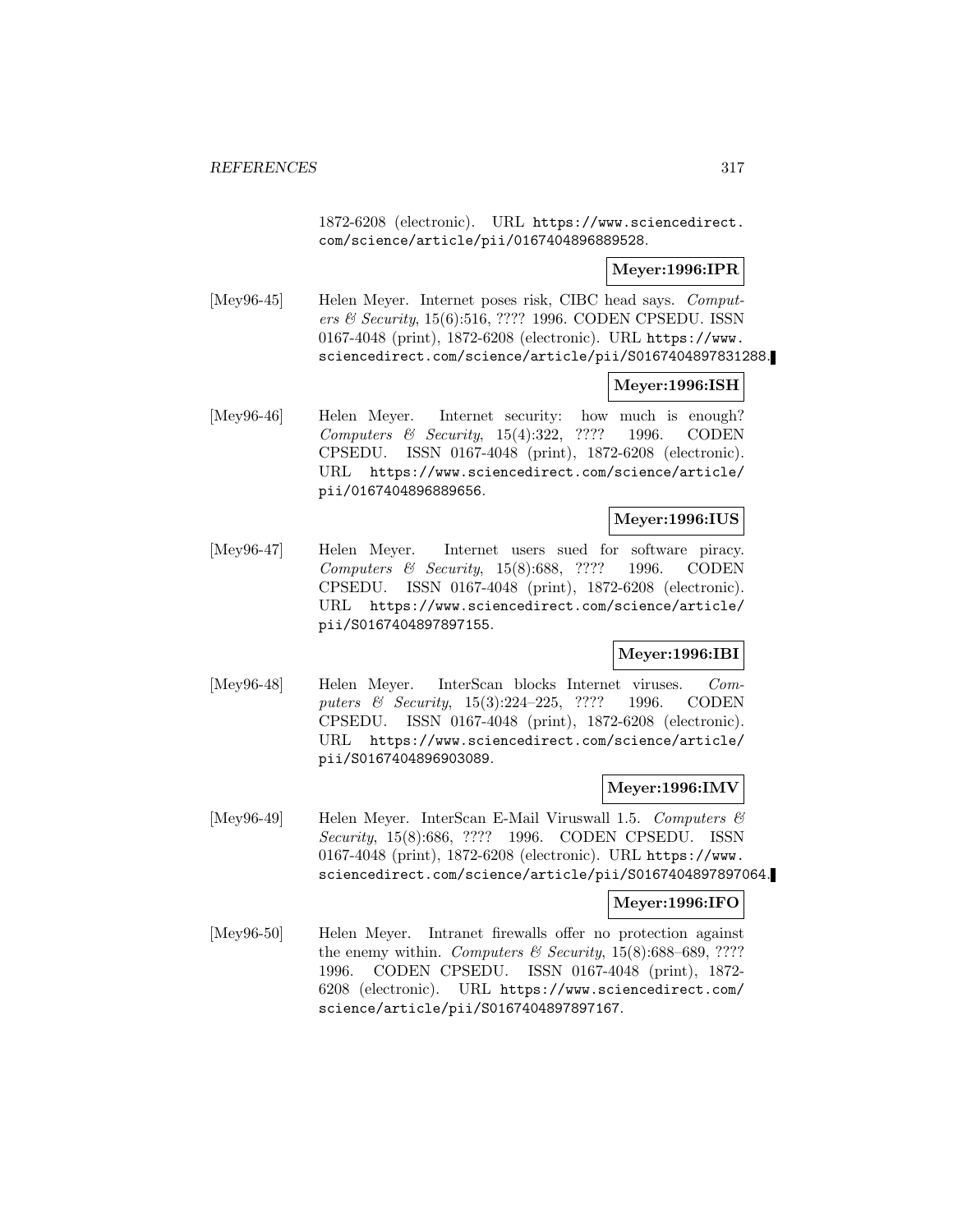## **Meyer:1996:KYN**

[Mey96-51] Helen Meyer. Keep your network virus-free. Computers & Security, 15(3):224, ???? 1996. CODEN CPSEDU. ISSN 0167-4048 (print), 1872-6208 (electronic). URL https://www. sciencedirect.com/science/article/pii/S0167404896903065.

### **Meyer:1996:LMV**

[Mey96-52] Helen Meyer. Laroux macro virus strain hits Excel. Computers & Security, 15(8):686, ???? 1996. CODEN CPSEDU. ISSN 0167-4048 (print), 1872-6208 (electronic). URL https://www. sciencedirect.com/science/article/pii/S0167404897897040.

## **Meyer:1996:MIA**

[Mey96-53] Helen Meyer. Making Internet access safe. Computers & Security, 15(7):587, ???? 1996. CODEN CPSEDU. ISSN 0167-4048 (print), 1872-6208 (electronic). URL https://www. sciencedirect.com/science/article/pii/S0167404897881205.

#### **Meyer:1996:MIS**

[Mey96-54] Helen Meyer. Making the Internet safe for e-commerce. Computers & Security, 15(7):587, ???? 1996. CODEN CPSEDU. ISSN 0167-4048 (print), 1872-6208 (electronic). URL https://www.sciencedirect.com/science/article/ pii/S0167404897881217.

### **Meyer:1996:MGT**

[Mey96-55] Helen Meyer. Managers get third access security spec. Computers & Security, 15(6):520, ???? 1996. CODEN CPSEDU. ISSN 0167-4048 (print), 1872-6208 (electronic). URL https://www.sciencedirect.com/science/article/ pii/S0167404897831446.

### **Meyer:1996:MST**

[Mey96-56] Helen Meyer. Mobile secure telephones. Computers & Security, 15(4):320, ???? 1996. CODEN CPSEDU. ISSN 0167-4048 (print), 1872-6208 (electronic). URL https://www. sciencedirect.com/science/article/pii/0167404896889541.

# **Meyer:1996:MTS**

[Mey96-57] Helen Meyer. MOD tooled up on security issue. Computers & Security, 15(8):685–686, ???? 1996. CODEN CPSEDU. ISSN 0167-4048 (print), 1872-6208 (electronic).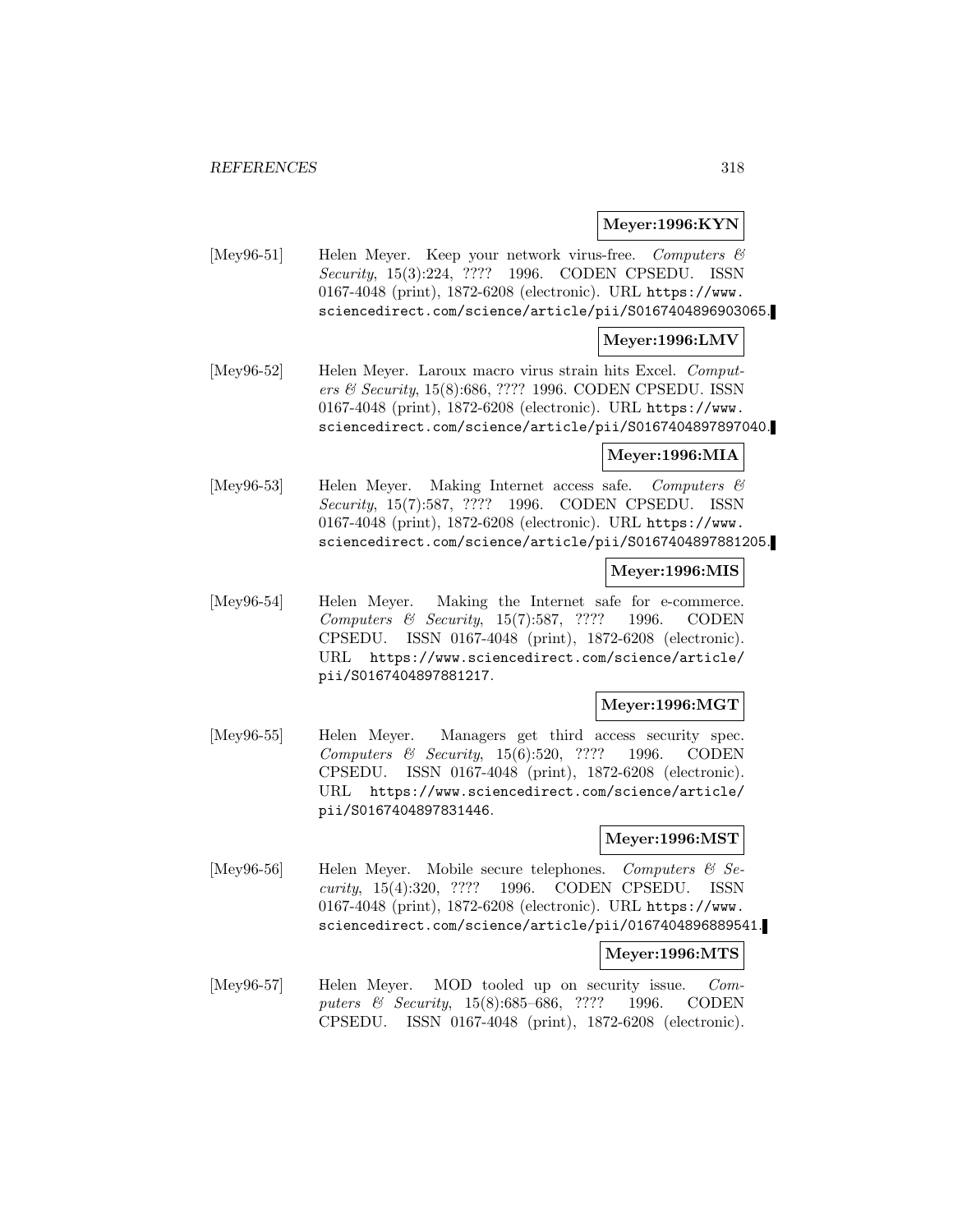URL https://www.sciencedirect.com/science/article/ pii/S0167404897897039.

## **Meyer:1996:MSE**

[Mey96-58] Helen Meyer. More secure electronic payment. Computers & Security, 15(8):689, ???? 1996. CODEN CPSEDU. ISSN 0167-4048 (print), 1872-6208 (electronic). URL https://www. sciencedirect.com/science/article/pii/S0167404897897192.

## **Meyer:1996:NPP**

[Mey96-59] Helen Meyer. Net porn prosecutions would be a 'nightmare'. Computers & Security, 15(5):397, ???? 1996. CO-DEN CPSEDU. ISSN 0167-4048 (print), 1872-6208 (electronic). URL https://www.sciencedirect.com/science/ article/pii/0167404896825776.

### **Meyer:1996:NSS**

[Mey96-60] Helen Meyer. Net server to secure smaller offices. Computers & Security, 15(4):318, ???? 1996. CODEN CPSEDU. ISSN 0167-4048 (print), 1872-6208 (electronic). URL https://www. sciencedirect.com/science/article/pii/0167404896889462.

### **Meyer:1996:NUE**

[Mey96-61] Helen Meyer. The new US encryption policy. Computers  $\mathcal{C}$ Security, 15(7):585, ???? 1996. CODEN CPSEDU. ISSN 0167-4048 (print), 1872-6208 (electronic). URL https://www. sciencedirect.com/science/article/pii/S0167404897881151.

### **Meyer:1996:OSP**

[Mey96-62] Helen Meyer. Online sales pose security concerns. Computers & Security, 15(8):687, ???? 1996. CODEN CPSEDU. ISSN 0167-4048 (print), 1872-6208 (electronic). URL https://www. sciencedirect.com/science/article/pii/S0167404897897088.

### **Meyer:1996:PP**

[Mey96-63] Helen Meyer. Photon protection. Computers  $\mathcal C$  Security, 15(8): 687, ???? 1996. CODEN CPSEDU. ISSN 0167-4048 (print), 1872-6208 (electronic). URL https://www.sciencedirect. com/science/article/pii/S016740489789709X.

### **Meyer:1996:PRR**

[Mey96-64] Helen Meyer. Police ruling reveals CMA weakness. Computers & Security, 15(8):686, ???? 1996. CODEN CPSEDU. ISSN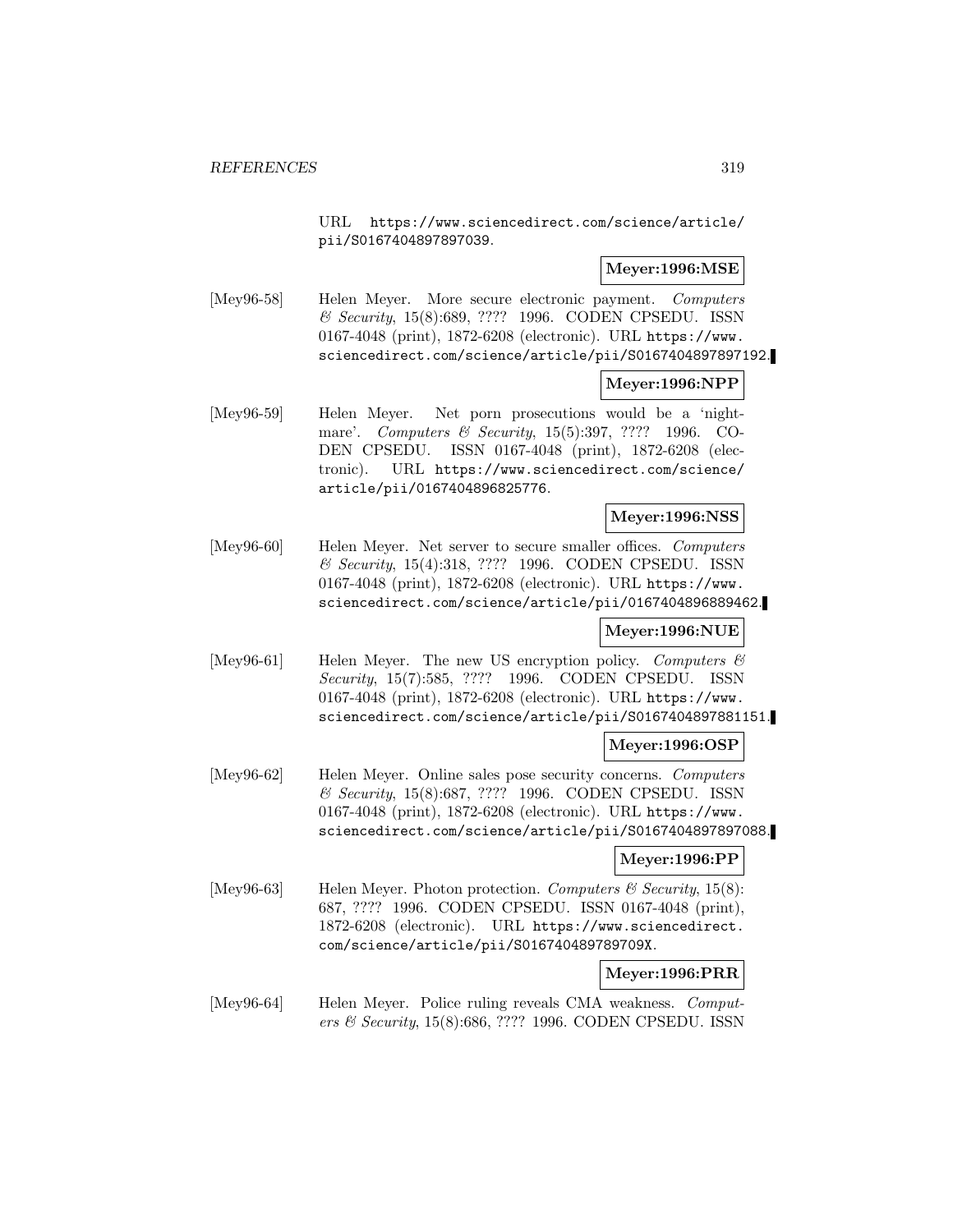# 0167-4048 (print), 1872-6208 (electronic). URL https://www. sciencedirect.com/science/article/pii/S0167404897897052.

## **Meyer:1996:PIS**

[Mey96-65] Helen Meyer. Privacy issues stir online passions. Computers & Security, 15(8):687–688, ???? 1996. CODEN CPSEDU. ISSN 0167-4048 (print), 1872-6208 (electronic). URL https://www.sciencedirect.com/science/article/ pii/S016740489789712X.

## **Meyer:1996:PMT**

[Mey96-66] Helen Meyer. A proposed mode for triple-DES encryption. Computers & Security, 15(4):322, ???? 1996. CO-DEN CPSEDU. ISSN 0167-4048 (print), 1872-6208 (electronic). URL https://www.sciencedirect.com/science/ article/pii/0167404896889668.

# **Meyer:1996:PYL**

[Mey96-67] Helen Meyer. Protecting your link to the net. Computers & Security, 15(4):321, ???? 1996. CODEN CPSEDU. ISSN 0167-4048 (print), 1872-6208 (electronic). URL https://www. sciencedirect.com/science/article/pii/0167404896889590.

### **Meyer:1996:PW**

[Mey96-68] Helen Meyer. Protection on the web. Computers  $\mathcal C$  Security, 15 (4):319, ???? 1996. CODEN CPSEDU. ISSN 0167-4048 (print), 1872-6208 (electronic). URL https://www.sciencedirect. com/science/article/pii/0167404896889516.

### **Meyer:1996:PSU**

[Mey96-69] Helen Meyer. Providing security for Unix networks. Computers & Security, 15(4):320, ???? 1996. CODEN CPSEDU. ISSN 0167-4048 (print), 1872-6208 (electronic). URL https://www. sciencedirect.com/science/article/pii/016740489688953X.

### **Meyer:1996:PSD**

[Mey96-70] Helen Meyer. Pstt! Security designed for your eyes only. Computers & Security, 15(4):317–318, ???? 1996. CO-DEN CPSEDU. ISSN 0167-4048 (print), 1872-6208 (electronic). URL https://www.sciencedirect.com/science/ article/pii/0167404896889449.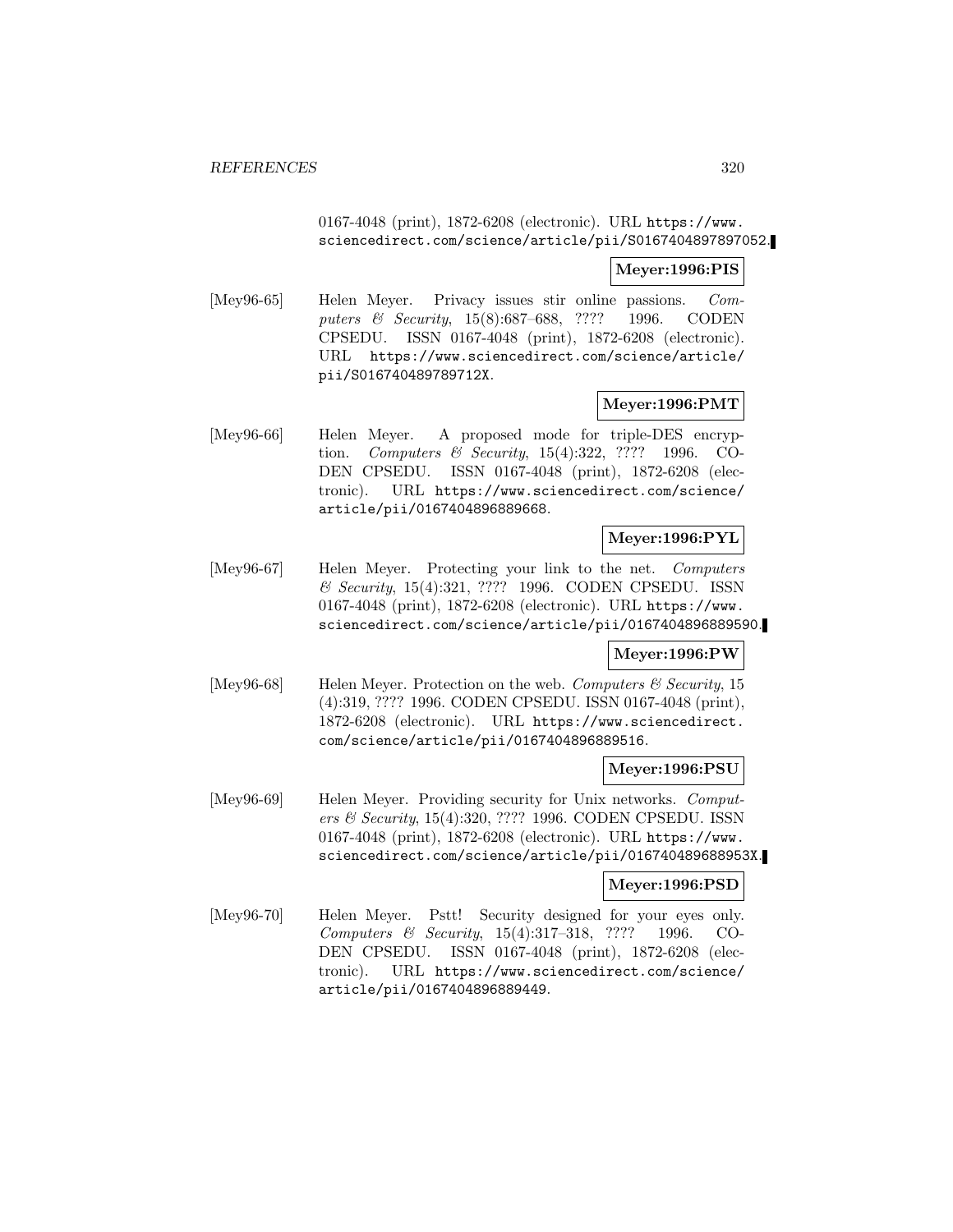### **Meyer:1996:PBY**

[Mey96-71] Helen Meyer. Puffer 2.0 buys you some e-mail security via easy encryption. Computers & Security,  $15(4):318-319$ , ???? 1996. CODEN CPSEDU. ISSN 0167-4048 (print), 1872- 6208 (electronic). URL https://www.sciencedirect.com/ science/article/pii/0167404896889498.

### **Meyer:1996:RS**

[Mey96-72] Helen Meyer. Real security. Computers & Security,  $15(3):223-$ 224, ???? 1996. CODEN CPSEDU. ISSN 0167-4048 (print), 1872-6208 (electronic). URL https://www.sciencedirect. com/science/article/pii/S0167404896903053.

### **Meyer:1996:SSF**

[Mey96-73] Helen Meyer. Seattle software's firewall keeps watch. Computers & Security, 15(6):517, ???? 1996. CODEN CPSEDU. ISSN 0167-4048 (print), 1872-6208 (electronic). URL https://www.sciencedirect.com/science/article/ pii/S0167404897831343.

# **Meyer:1996:SYM**

[Mey96-74] Helen Meyer. Secure your Mac. Computers  $\mathcal C$  Security, 15(7): 590, ???? 1996. CODEN CPSEDU. ISSN 0167-4048 (print), 1872-6208 (electronic). URL https://www.sciencedirect. com/science/article/pii/S0167404897881308.

#### **Meyer:1996:SB**

[Mey96-75] Helen Meyer. Security blanket. Computers  $\mathcal{B}$  Security, 15(6): 518, ???? 1996. CODEN CPSEDU. ISSN 0167-4048 (print), 1872-6208 (electronic). URL https://www.sciencedirect. com/science/article/pii/S0167404897831380.

#### **Meyer:1996:SCP**

[Mey96-76] Helen Meyer. Security for cellular phones on the way. Computers & Security, 15(6):515, ???? 1996. CODEN CPSEDU. ISSN 0167-4048 (print), 1872-6208 (electronic). URL https://www.sciencedirect.com/science/article/ pii/S0167404897831264.

### **Meyer:1996:SGU**

[Mey96-77] Helen Meyer. Security gap uncovered in ActiveX components. *Computers & Security*, 15(6):516, ???? 1996. CO-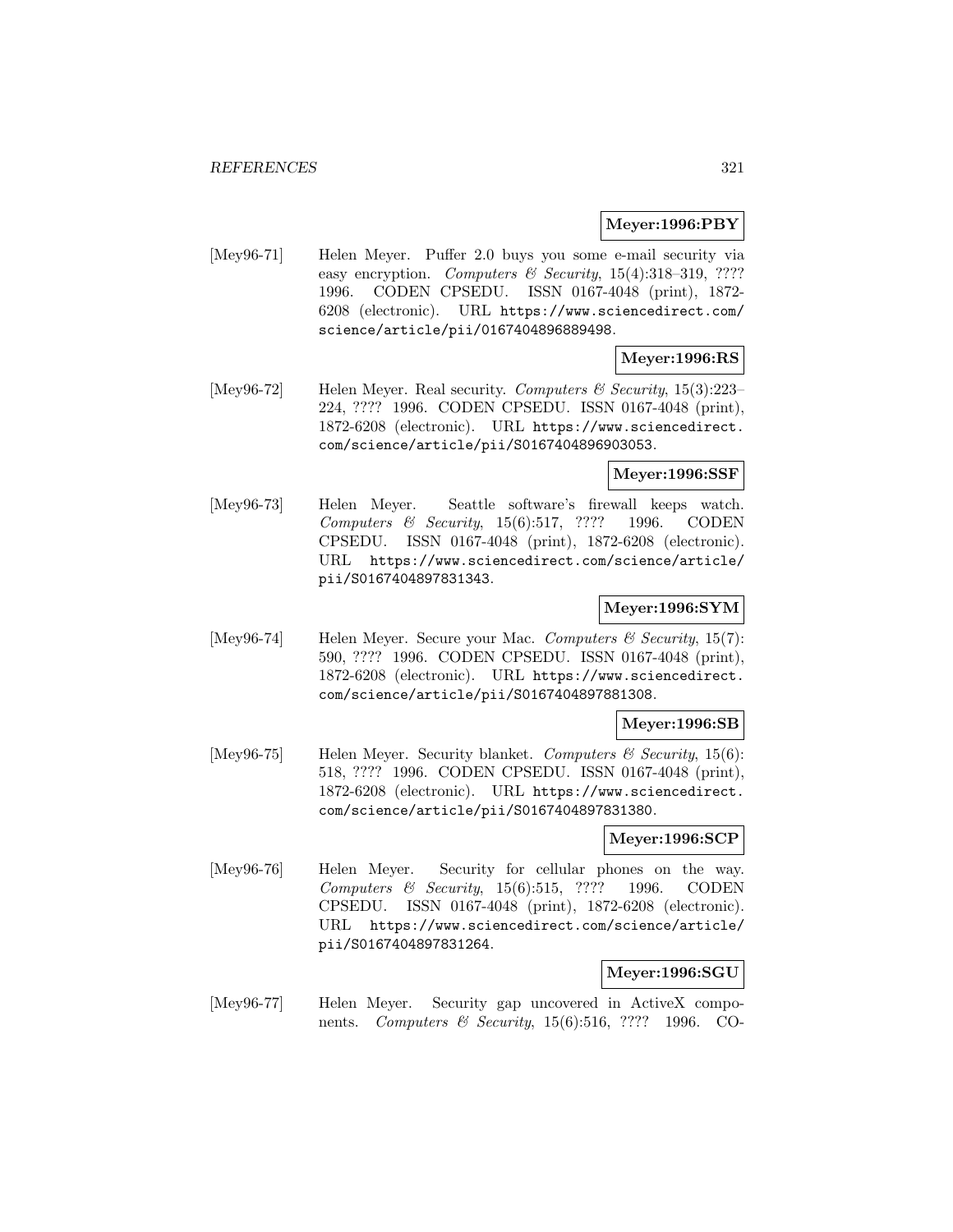DEN CPSEDU. ISSN 0167-4048 (print), 1872-6208 (electronic). URL https://www.sciencedirect.com/science/ article/pii/S0167404897831306.

## **Meyer:1996:SIL**

[Mey96-78] Helen Meyer. Security issues lurk behind bank doors. Computers & Security, 15(4):319, ???? 1996. CODEN CPSEDU. ISSN 0167-4048 (print), 1872-6208 (electronic). URL https://www.sciencedirect.com/science/article/ pii/0167404896889504.

# **Meyer:1996:SRS**

[Mey96-79] Helen Meyer. Security risk or security solution? Computers & Security, 15(4):317, ???? 1996. CODEN CPSEDU. ISSN 0167-4048 (print), 1872-6208 (electronic). URL https://www. sciencedirect.com/science/article/pii/0167404896889437.

# **Meyer:1996:SS**

[Mey96-80] Helen Meyer. Selling security. Computers & Security, 15(6): 519, ???? 1996. CODEN CPSEDU. ISSN 0167-4048 (print), 1872-6208 (electronic). URL https://www.sciencedirect. com/science/article/pii/S0167404897831409.

# **Meyer:1996:SGS**

[Mey96-81] Helen Meyer. Servers get single sign-on. Computers & Security, 15(4):318, ???? 1996. CODEN CPSEDU. ISSN 0167-4048 (print), 1872-6208 (electronic). URL https://www. sciencedirect.com/science/article/pii/0167404896889450.

# **Meyer:1996:SSP**

[Mey96-82] Helen Meyer. Setting up a security perimeter for distributed networks. Computers & Security, 15(3):223, ???? 1996. CO-DEN CPSEDU. ISSN 0167-4048 (print), 1872-6208 (electronic). URL https://www.sciencedirect.com/science/ article/pii/S0167404896902242.

### **Meyer:1996:SIC**

[Mey96-83] Helen Meyer. Shoot-out at the IP corral. Computers  $\mathcal{C}$  Security, 15(8):690, ???? 1996. CODEN CPSEDU. ISSN 0167-4048 (print), 1872-6208 (electronic). URL https://www. sciencedirect.com/science/article/pii/S0167404897897210.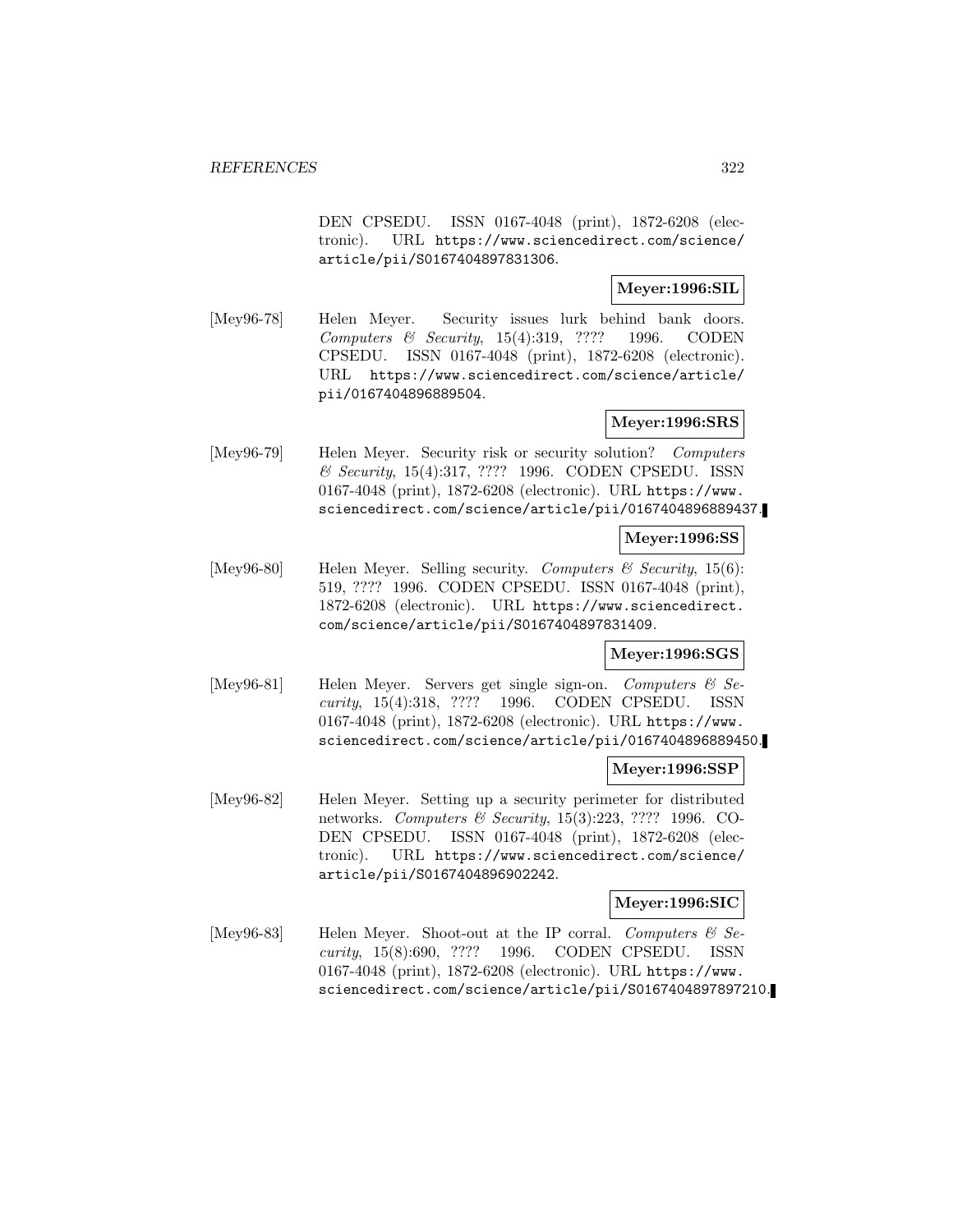## **Meyer:1996:SSI**

[Mey96-84] Helen Meyer. Strategic security for IP networks. Computers & Security, 15(7):590, ???? 1996. CODEN CPSEDU. ISSN 0167-4048 (print), 1872-6208 (electronic). URL https://www. sciencedirect.com/science/article/pii/S0167404897881291.

### **Meyer:1996:SJR**

[Mey96-85] Helen Meyer. Striking just the right firewall match. Computers & Security, 15(7):589, ???? 1996. CODEN CPSEDU. ISSN 0167-4048 (print), 1872-6208 (electronic). URL https://www.sciencedirect.com/science/article/ pii/S0167404897881278.

# **Meyer:1996:TFP**

[Mey96-86] Helen Meyer. Telephone fraud poses threat to UK business. Computers & Security, 15(8):686–687, ???? 1996. CO-DEN CPSEDU. ISSN 0167-4048 (print), 1872-6208 (electronic). URL https://www.sciencedirect.com/science/ article/pii/S0167404897897076.

# **Meyer:1996:TTR**

[Mey96-87] Helen Meyer. Teleworking: threats, risks and solutions. Computers & Security, 15(4):320, ???? 1996. CODEN CPSEDU. ISSN 0167-4048 (print), 1872-6208 (electronic). URL https://www.sciencedirect.com/science/article/ pii/0167404896902199.

### **Meyer:1996:TBP**

[Mey96-88] Helen Meyer. Terrorism bill pits safety vs. privacy. Computers & Security, 15(8):687, ???? 1996. CODEN CPSEDU. ISSN 0167-4048 (print), 1872-6208 (electronic). URL https://www. sciencedirect.com/science/article/pii/S0167404897897118.

# **Meyer:1996:TSY**

[Mey96-89] Helen Meyer. Tips for safeguarding your digital assets. Computers & Security, 15(7):588, ???? 1996. CODEN CPSEDU. ISSN 0167-4048 (print), 1872-6208 (electronic). URL https://www.sciencedirect.com/science/article/ pii/S0167404897881230.

### **Meyer:1996:TFH**

[Mey96-90] Helen Meyer. Tough firewalls help users avoid getting burned. Computers & Security, 15(4):320, ???? 1996. CO-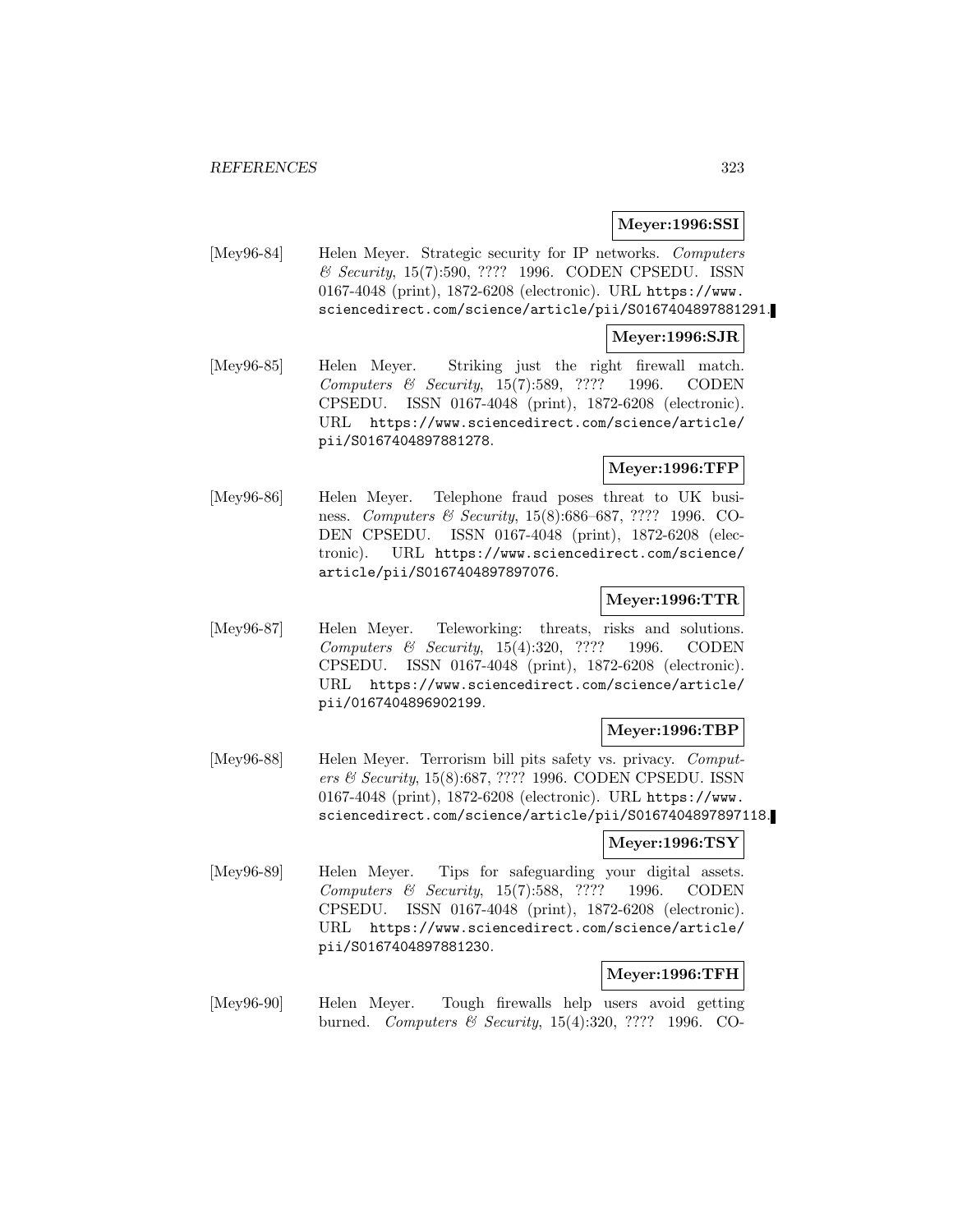DEN CPSEDU. ISSN 0167-4048 (print), 1872-6208 (electronic). URL https://www.sciencedirect.com/science/ article/pii/0167404896889553.

# **Meyer:1996:TAS**

[Mey96-91] Helen Meyer. Transarc addresses'net security concerns. Computers & Security, 15(8):688, ???? 1996. CODEN CPSEDU. ISSN 0167-4048 (print), 1872-6208 (electronic). URL https://www.sciencedirect.com/science/article/ pii/S0167404897897131.

# **Meyer:1996:ULK**

[Mey96-92] Helen Meyer. Under lock and key. Computers & Security, 15(6):517–518, ???? 1996. CODEN CPSEDU. ISSN 0167-4048 (print), 1872-6208 (electronic). URL https://www. sciencedirect.com/science/article/pii/S0167404897831367.

### **Meyer:1996:UAP**

[Mey96-93] Helen Meyer. US assailed on plans for encryption export. Computers & Security, 15(6):515, ???? 1996. CO-DEN CPSEDU. ISSN 0167-4048 (print), 1872-6208 (electronic). URL https://www.sciencedirect.com/science/ article/pii/S0167404897831276.

# **Meyer:1996:UFS**

[Mey96-94] Helen Meyer. Users fall short on 'net security planning. Computers & Security, 15(6):518–519, ???? 1996. CO-DEN CPSEDU. ISSN 0167-4048 (print), 1872-6208 (electronic). URL https://www.sciencedirect.com/science/ article/pii/S0167404897831392.

## **Meyer:1996:VSB**

[Mey96-95] Helen Meyer. Viruses: sucker bait. Computers & Security, 15(7):589–590, ???? 1996. CODEN CPSEDU. ISSN 0167-4048 (print), 1872-6208 (electronic). URL https://www. sciencedirect.com/science/article/pii/S016740489788128X.

### **Meyer:1996:WDF**

[Mey96-96] Helen Meyer. Web developers face security quandary. Computers & Security, 15(4):317, ???? 1996. CODEN CPSEDU. ISSN 0167-4048 (print), 1872-6208 (electronic). URL https://www.sciencedirect.com/science/article/ pii/0167404896889425.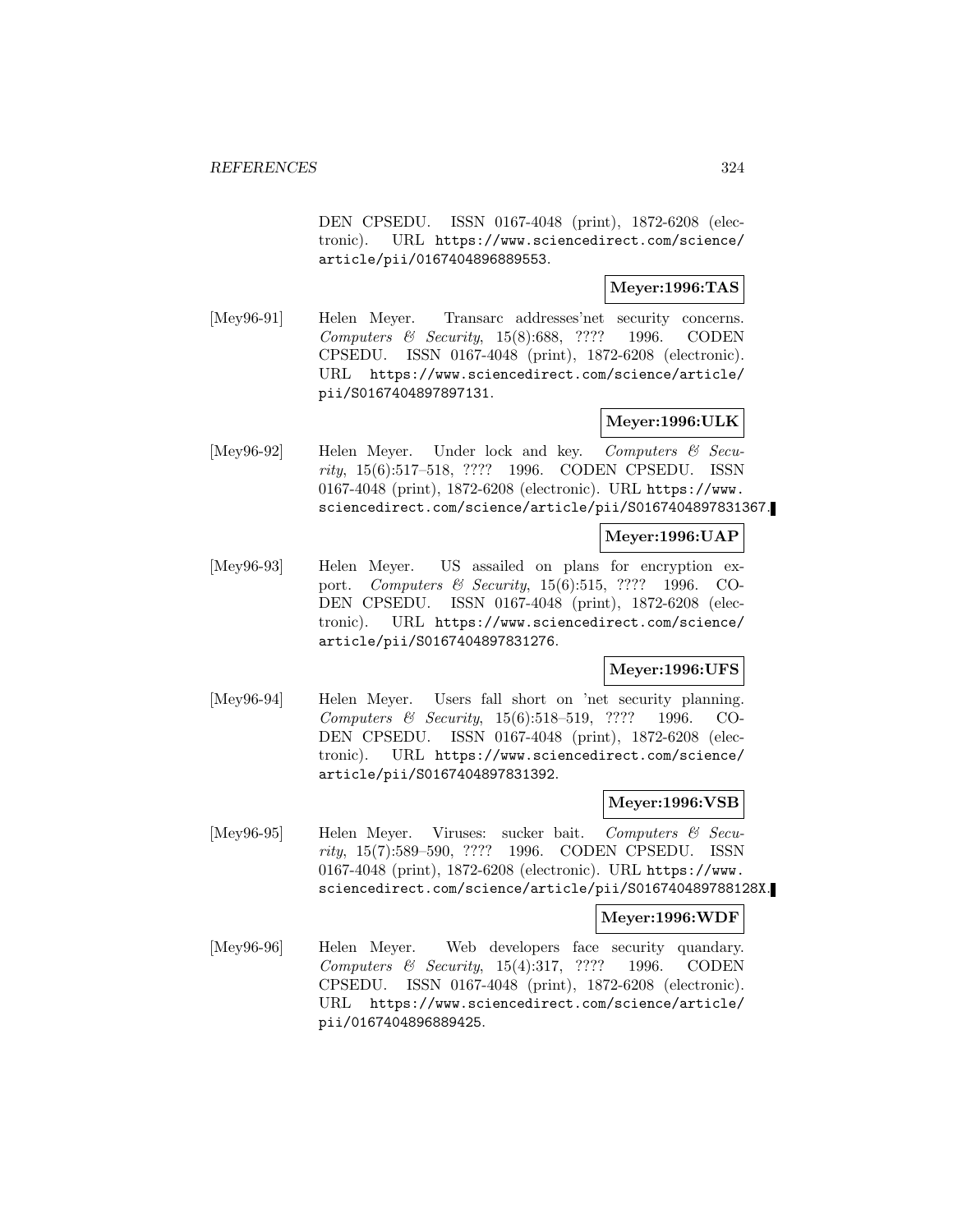#### **Meyer:1996:WSK**

[Mey96-97] Helen Meyer. Web security is key to HP's 'net strategy. Computers & Security, 15(6):516, ???? 1996. CO-DEN CPSEDU. ISSN 0167-4048 (print), 1872-6208 (electronic). URL https://www.sciencedirect.com/science/ article/pii/S016740489783129X.

# **Meyer:1996:WSS**

[Mey96-98] Helen Meyer. Web server: security lockdown. Computers & Security, 15(7):589, ???? 1996. CODEN CPSEDU. ISSN 0167-4048 (print), 1872-6208 (electronic). URL https://www. sciencedirect.com/science/article/pii/S0167404897881266.

### **Meyer:1996:WHL**

[Mey96-99] Helen Meyer. White house launches cybershield. Computers & Security, 15(4):318, ???? 1996. CODEN CPSEDU. ISSN 0167-4048 (print), 1872-6208 (electronic). URL https://www. sciencedirect.com/science/article/pii/0167404896889474.

### **Meyer:1996:WSH**

[Mey96-100] Helen Meyer. Will spies hold your keys. Computers  $\mathcal C$  Security, 15(3):225, ???? 1996. CODEN CPSEDU. ISSN 0167-4048 (print), 1872-6208 (electronic). URL https://www. sciencedirect.com/science/article/pii/S0167404896903119.

### **Meyer:1996:WAU**

[Mey96-101] Helen Meyer. Windows 95 antivirus utilities: the latest in PC protection. Computers & Security, 15(3):222, ???? 1996. CODEN CPSEDU. ISSN 0167-4048 (print), 1872-6208 (electronic). URL https://www.sciencedirect.com/science/ article/pii/S0167404896902187.

### **Meyer:1996:WNG**

[Mey96-102] Helen Meyer. Windows NT to gain built-in security. Computers & Security, 15(6):516, ???? 1996. CODEN CPSEDU. ISSN 0167-4048 (print), 1872-6208 (electronic). URL https://www.sciencedirect.com/science/article/ pii/S0167404897831318.

### **Meyer:1996:YDL**

[Mey96-103] Helen Meyer. Your defensive line. Computers  $\mathcal C$  Security, 15(3): 225, ???? 1996. CODEN CPSEDU. ISSN 0167-4048 (print),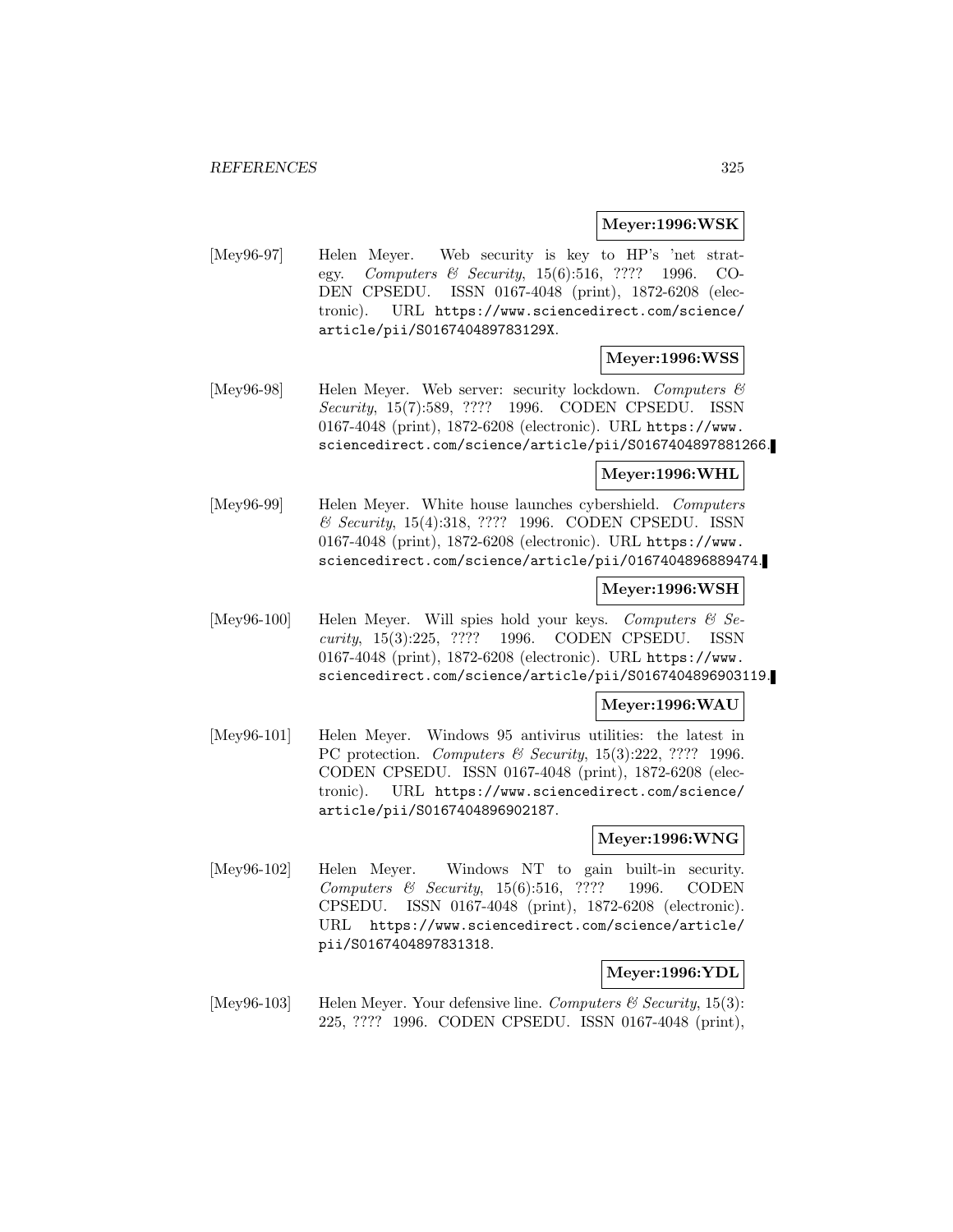1872-6208 (electronic). URL https://www.sciencedirect. com/science/article/pii/S0167404896903090.

## **Meyer:1997:YHI**

[Mey97a] Carl Meyer. 20 years of DES — how it was designed. Computers & Security, 16(6):518, ???? 1997. CODEN CPSEDU. ISSN 0167-4048 (print), 1872-6208 (electronic). URL https://www.sciencedirect.com/science/article/ pii/S016740489784672X.

# **Meyer:1997:UTO**

[Mey97b] Carl Meyer. Update on triple DES operations and crypto system initialization. Computers & Security, 16(6):518, ???? 1997. CODEN CPSEDU. ISSN 0167-4048 (print), 1872- 6208 (electronic). URL https://www.sciencedirect.com/ science/article/pii/S0167404897846706.

# **Meyer:1997:A**

[Mey97c] Helen Meyer. Analysis. Computers & Security, 16(3):216, ???? 1997. CODEN CPSEDU. ISSN 0167-4048 (print), 1872- 6208 (electronic). URL https://www.sciencedirect.com/ science/article/pii/S0167404897845518.

### **Meyer:1997:AVS**

[Mey97d] Helen Meyer. Anti-virus software gets shot in the arm. Computers & Security, 16(2):129, ???? 1997. CODEN CPSEDU. ISSN 0167-4048 (print), 1872-6208 (electronic). URL https://www.sciencedirect.com/science/article/ pii/S0167404897882983.

### **Meyer:1997:AD**

[Mey97e] Helen Meyer. Averting disaster. Computers  $\mathcal C$  Security, 16(4): 332, ???? 1997. CODEN CPSEDU. ISSN 0167-4048 (print), 1872-6208 (electronic). URL https://www.sciencedirect. com/science/article/pii/S0167404897802088.

#### **Meyer:1997:BCN**

[Mey97f] Helen Meyer. Backdoor closes, for now, on crypto plan. Computers & Security, 16(7):619, ???? 1997. CODEN CPSEDU. ISSN 0167-4048 (print), 1872-6208 (electronic). URL https://www.sciencedirect.com/science/article/ pii/S0167404897807997.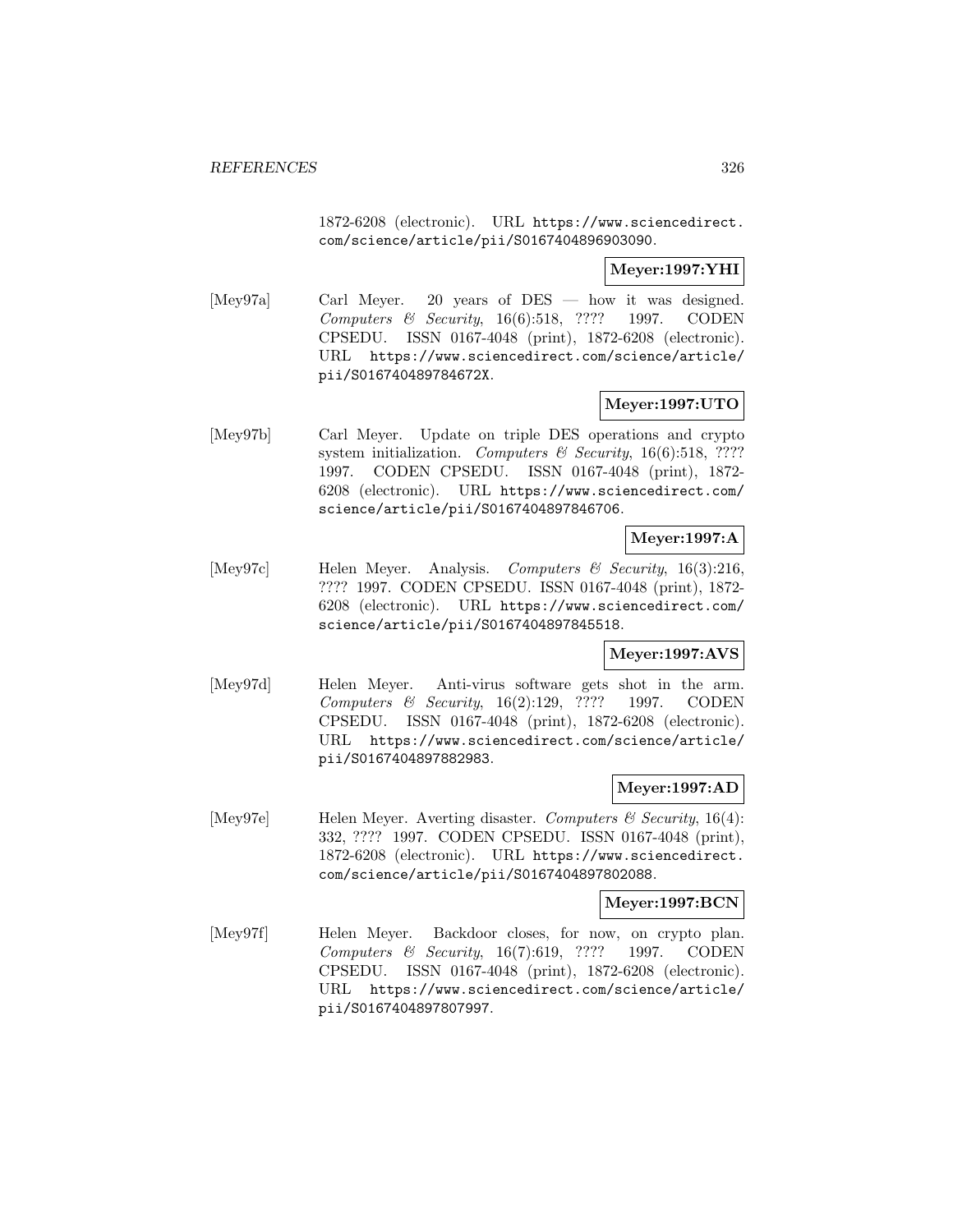## **Meyer:1997:BFN**

[Mey97g] Helen Meyer. Banks fear net losses. Computers & Security, 16(3):216–217, ???? 1997. CODEN CPSEDU. ISSN 0167-4048 (print), 1872-6208 (electronic). URL https://www. sciencedirect.com/science/article/pii/S0167404897845531.

## **Meyer:1997:BMA**

[Mey97h] Helen Meyer. The big macro attack. Computers  $\mathcal C$  Security, 16 (4):334, ???? 1997. CODEN CPSEDU. ISSN 0167-4048 (print), 1872-6208 (electronic). URL https://www.sciencedirect. com/science/article/pii/S016740489780212X.

## **Meyer:1997:BBB**

[Mey97i] Helen Meyer. Bridging the business-to-business authentication gap. Computers & Security, 16(6):512, ???? 1997. CO-DEN CPSEDU. ISSN 0167-4048 (print), 1872-6208 (electronic). URL https://www.sciencedirect.com/science/ article/pii/S0167404897846597.

# **Meyer:1997:BBR**

[Mey97j] Helen Meyer. Browser bugs raise security concerns. Computers & Security, 16(2):127–128, ???? 1997. CODEN CPSEDU. ISSN 0167-4048 (print), 1872-6208 (electronic). URL https://www.sciencedirect.com/science/article/ pii/S0167404897882934.

# **Meyer:1997:BW**

[Mey97k] Helen Meyer. Bugs in the web. Computers & Security, 16 (4):332–333, ???? 1997. CODEN CPSEDU. ISSN 0167- 4048 (print), 1872-6208 (electronic). URL https://www. sciencedirect.com/science/article/pii/S016740489780209X.

### **Meyer:1997:CSB**

[Mey971] Helen Meyer. Certificates still being tuned. Computers & Security, 16(4):333, ???? 1997. CODEN CPSEDU. ISSN 0167-4048 (print), 1872-6208 (electronic). URL https://www. sciencedirect.com/science/article/pii/S0167404897802118.

### **Meyer:1997:CKK**

[Mey97m] Helen Meyer. The cherished keys to the kingdom. Computers & Security, 16(6):511, ???? 1997. CODEN CPSEDU. ISSN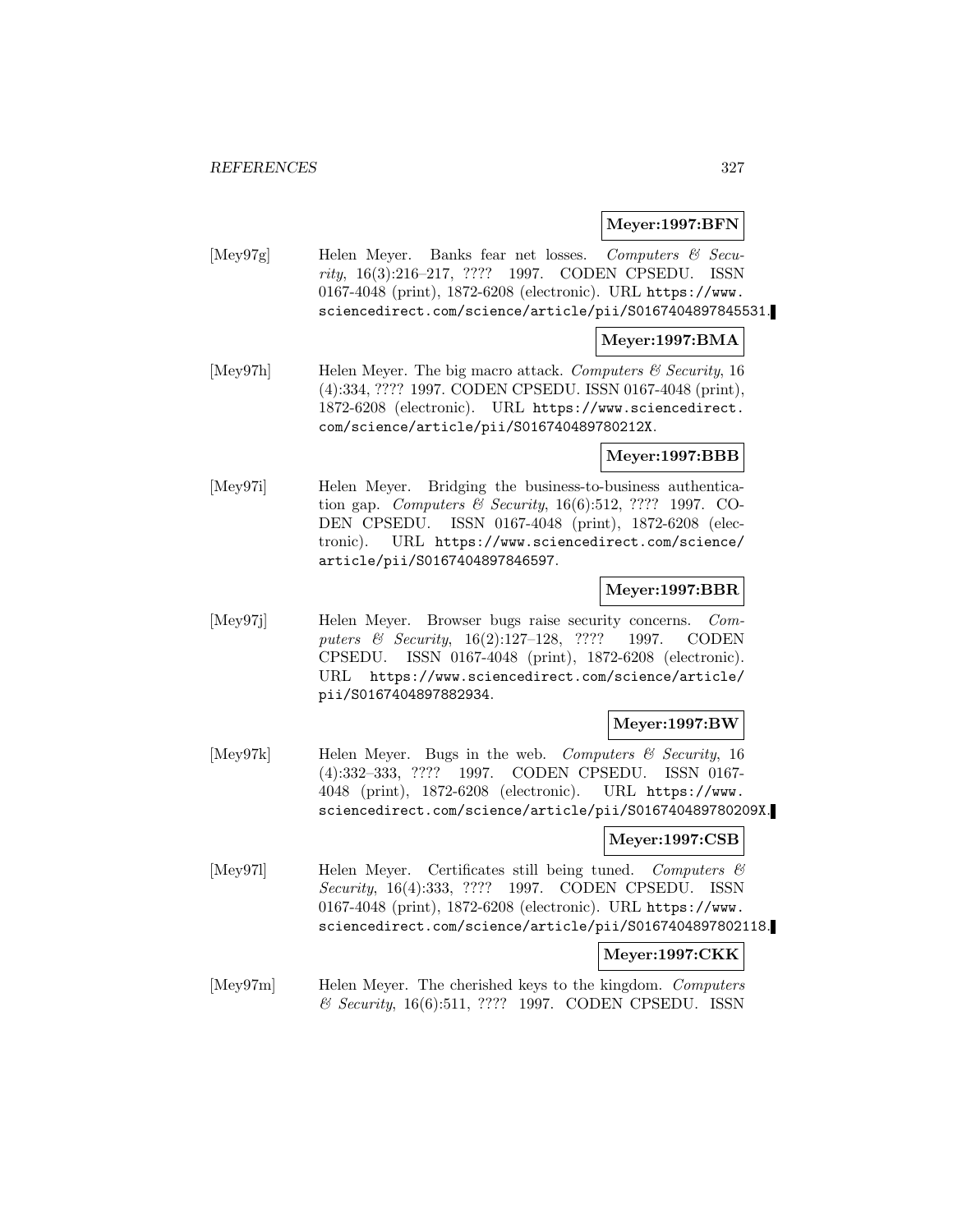0167-4048 (print), 1872-6208 (electronic). URL https://www. sciencedirect.com/science/article/pii/S0167404897846561.

### **Meyer:1997:CYC**

[Mey97n] Helen Meyer. Cleansing your computer's palate. Computers & Security, 16(4):333, ???? 1997. CODEN CPSEDU. ISSN 0167-4048 (print), 1872-6208 (electronic). URL https://www. sciencedirect.com/science/article/pii/S0167404897802106.

### **Meyer:1997:CDB**

[Mey97o] Helen Meyer. Computer doctor busy fighting 'viruses'. Computers & Security, 16(6):511, ???? 1997. CODEN CPSEDU. ISSN 0167-4048 (print), 1872-6208 (electronic). URL https://www.sciencedirect.com/science/article/ pii/S0167404897846573.

### **Meyer:1997:CF**

[Mey97p] Helen Meyer. Confessing to the FBI. Computers & Security, 16 (3):213, ???? 1997. CODEN CPSEDU. ISSN 0167-4048 (print), 1872-6208 (electronic). URL https://www.sciencedirect. com/science/article/pii/S0167404897845385.

### **Meyer:1997:CK**

[Mey97q] Helen Meyer. Crypt keeper. Computers & Security, 16(4): 330, ???? 1997. CODEN CPSEDU. ISSN 0167-4048 (print), 1872-6208 (electronic). URL https://www.sciencedirect. com/science/article/pii/S0167404897802003.

### **Meyer:1997:DNI**

[Mey97r] Helen Meyer. Detecting network intruders. Computers & Security, 16(7):622, ???? 1997. CODEN CPSEDU. ISSN 0167-4048 (print), 1872-6208 (electronic). URL https://www. sciencedirect.com/science/article/pii/S0167404897808103.

### **Meyer:1997:DYK**

[Mey97s] Helen Meyer. Do you know the security code? Computers & Security, 16(2):129, ???? 1997. CODEN CPSEDU. ISSN 0167-4048 (print), 1872-6208 (electronic). URL https://www. sciencedirect.com/science/article/pii/S0167404897882995.

#### **Meyer:1997:DSI**

[Mey97t] Helen Meyer. Driving safely on the information highway. Computers & Security, 16(3):214–215, ???? 1997. CO-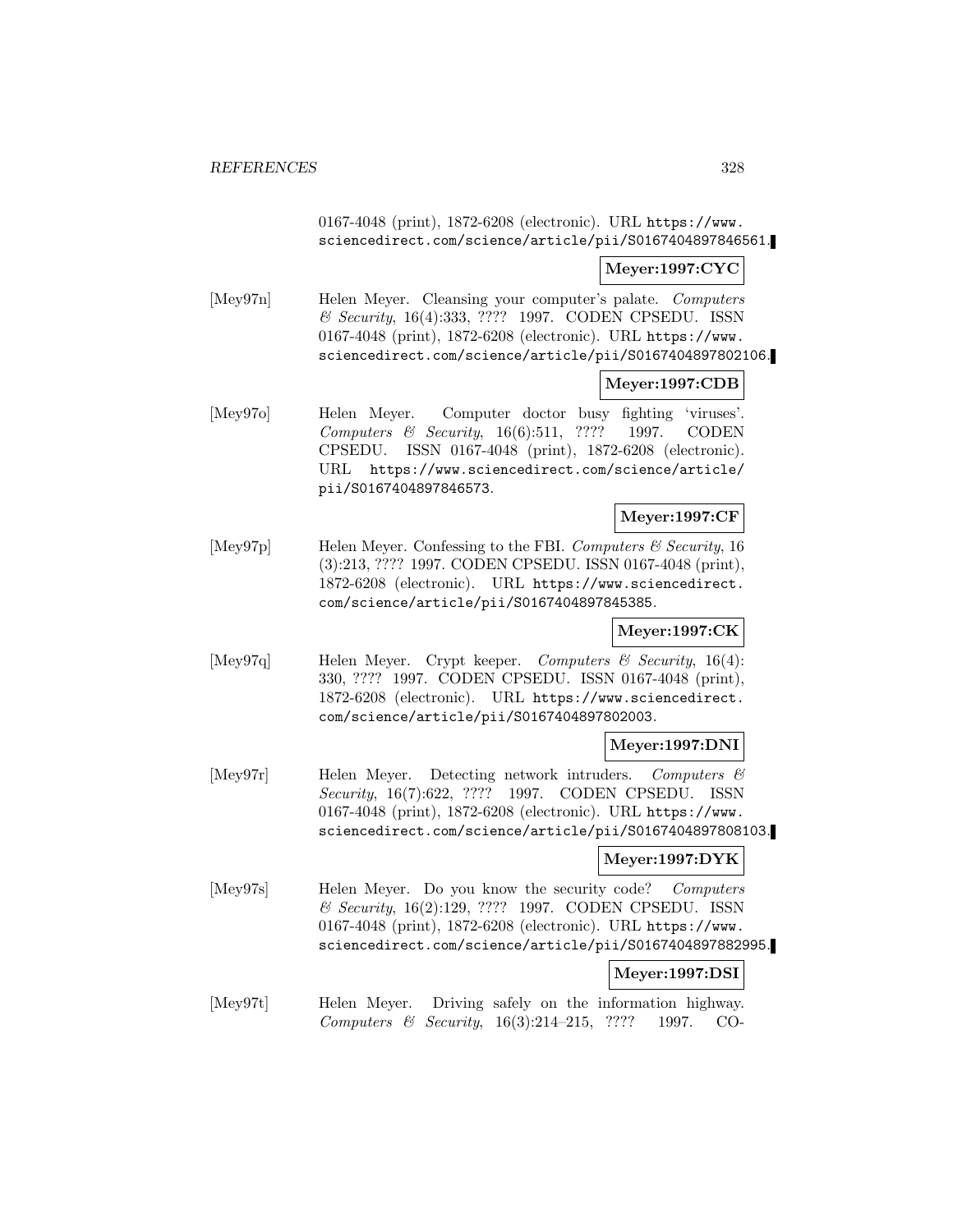DEN CPSEDU. ISSN 0167-4048 (print), 1872-6208 (electronic). URL https://www.sciencedirect.com/science/ article/pii/S0167404897845452.

## **Meyer:1997:MAC**

[Mey97u] Helen Meyer. E-mail attacks can clog systems. Computers & Security, 16(2):129, ???? 1997. CODEN CPSEDU. ISSN 0167-4048 (print), 1872-6208 (electronic). URL https://www. sciencedirect.com/science/article/pii/S0167404897883009.

# **Meyer:1997:SSC**

[Mey97v] Helen Meyer. E-signatures for the security conscious. Computers & Security, 16(6):509–510, ???? 1997. CODEN CPSEDU. ISSN 0167-4048 (print), 1872-6208 (electronic). URL https://www.sciencedirect.com/science/article/ pii/S0167404897846512.

# **Meyer:1997:FRT**

 $[\text{Mey97w}]$  Helen Meyer. FAST running out of time. Computers & Security, 16(2):127, ???? 1997. CODEN CPSEDU. ISSN 0167-4048 (print), 1872-6208 (electronic). URL https://www. sciencedirect.com/science/article/pii/S0167404897882922.

### **Meyer:1997:FRS**

[Mey97x] Helen Meyer. Five rules for selling security. Computers & Security, 16(3):216, ???? 1997. CODEN CPSEDU. ISSN 0167-4048 (print), 1872-6208 (electronic). URL https://www. sciencedirect.com/science/article/pii/S016740489784552X.

### **Meyer:1997:FSS**

[Mey97y] Helen Meyer. Four steps to security. Computers  $\mathcal{C}$  Security, 16 (4):330, ???? 1997. CODEN CPSEDU. ISSN 0167-4048 (print), 1872-6208 (electronic). URL https://www.sciencedirect. com/science/article/pii/S0167404897802015.

### **Meyer:1997:FNC**

[Mey97z] Helen Meyer. Future of net cracked, flawed. Computers & Security, 16(6):509, ???? 1997. CODEN CPSEDU. ISSN 0167-4048 (print), 1872-6208 (electronic). URL https://www. sciencedirect.com/science/article/pii/S0167404897846494.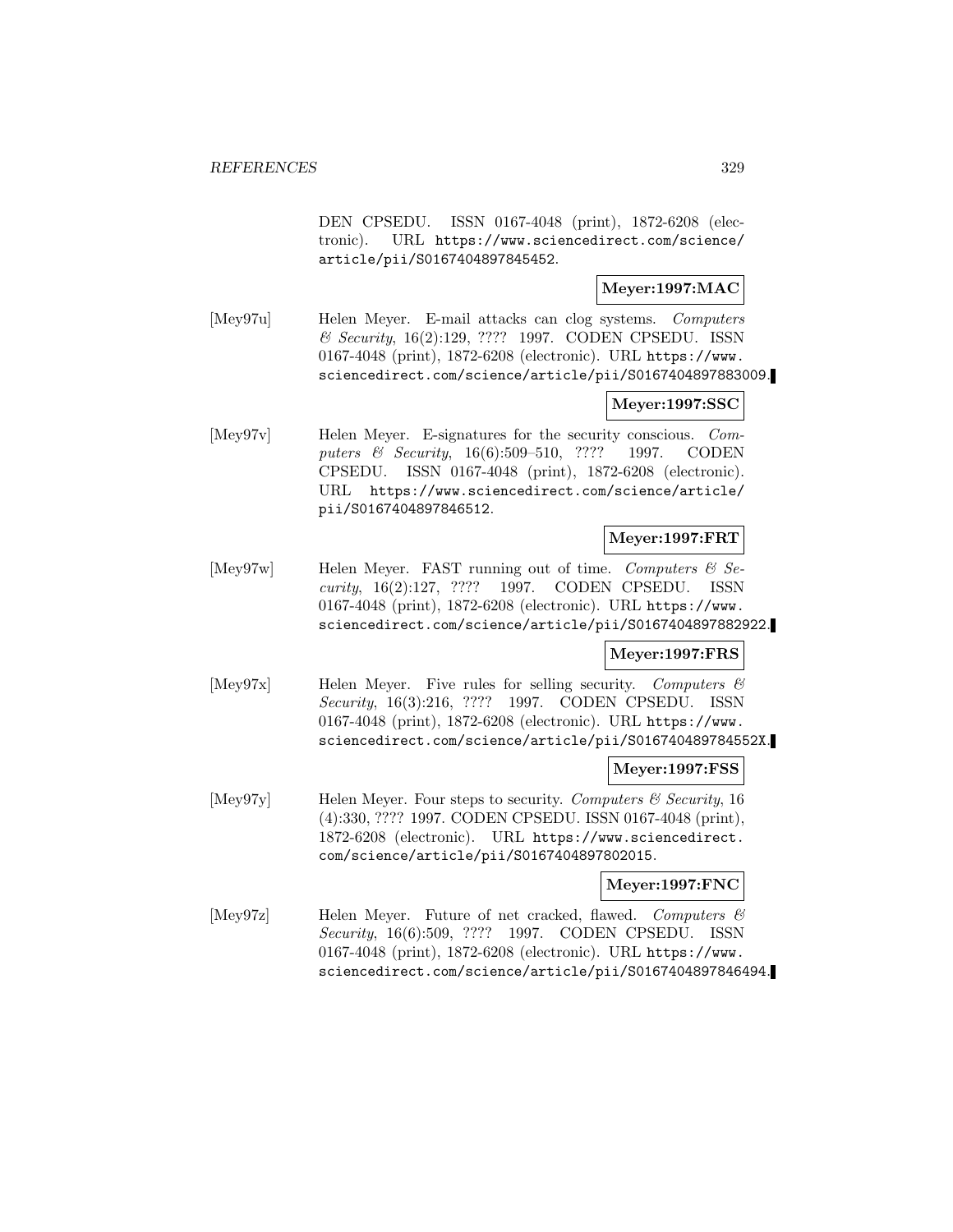### **Meyer:1997:HFE**

[Mey97-27] Helen Meyer. Hacker FAQ exposes attack strategies. Computers & Security, 16(2):130, ???? 1997. CODEN CPSEDU. ISSN 0167-4048 (print), 1872-6208 (electronic). URL https://www. sciencedirect.com/science/article/pii/S0167404897883034.

### **Meyer:1997:HTC**

[Mey97-28] Helen Meyer. Hacker tools can give IS a boost. Computers & Security, 16(6):509, ???? 1997. CODEN CPSEDU. ISSN 0167-4048 (print), 1872-6208 (electronic). URL https://www. sciencedirect.com/science/article/pii/S0167404897846500.

## **Meyer:1997:HBN**

[Mey97-29] Helen Meyer. Hackers blackmail net businesses. Computers & Security, 16(6):508, ???? 1997. CODEN CPSEDU. ISSN 0167-4048 (print), 1872-6208 (electronic). URL https://www. sciencedirect.com/science/article/pii/S0167404897846457.

### **Meyer:1997:HBC**

[Mey97-30] Helen Meyer. Hacker's brother changes his grades. Computers & Security, 16(3):214, ???? 1997. CODEN CPSEDU. ISSN 0167-4048 (print), 1872-6208 (electronic). URL https://www. sciencedirect.com/science/article/pii/S0167404897845440.

# **Meyer:1997:HHA**

[Mey97-31] Helen Meyer. Hackers hit AOL cybervirgins. Computers & Security, 16(3):213–214, ???? 1997. CODEN CPSEDU. ISSN 0167-4048 (print), 1872-6208 (electronic). URL https://www.sciencedirect.com/science/article/ pii/S0167404897845403.

# **Meyer:1997:HC**

[Mey97-32] Helen Meyer. Handle with care. Computers  $\mathcal C$  Security, 16(6): 510, ???? 1997. CODEN CPSEDU. ISSN 0167-4048 (print), 1872-6208 (electronic). URL https://www.sciencedirect. com/science/article/pii/S0167404897846524.

### **Meyer:1997:HFT**

[Mey97-33] Helen Meyer. A history of firewall technology. Computers & Security, 16(4):331, ???? 1997. CODEN CPSEDU. ISSN 0167-4048 (print), 1872-6208 (electronic). URL https://www. sciencedirect.com/science/article/pii/S0167404897802052.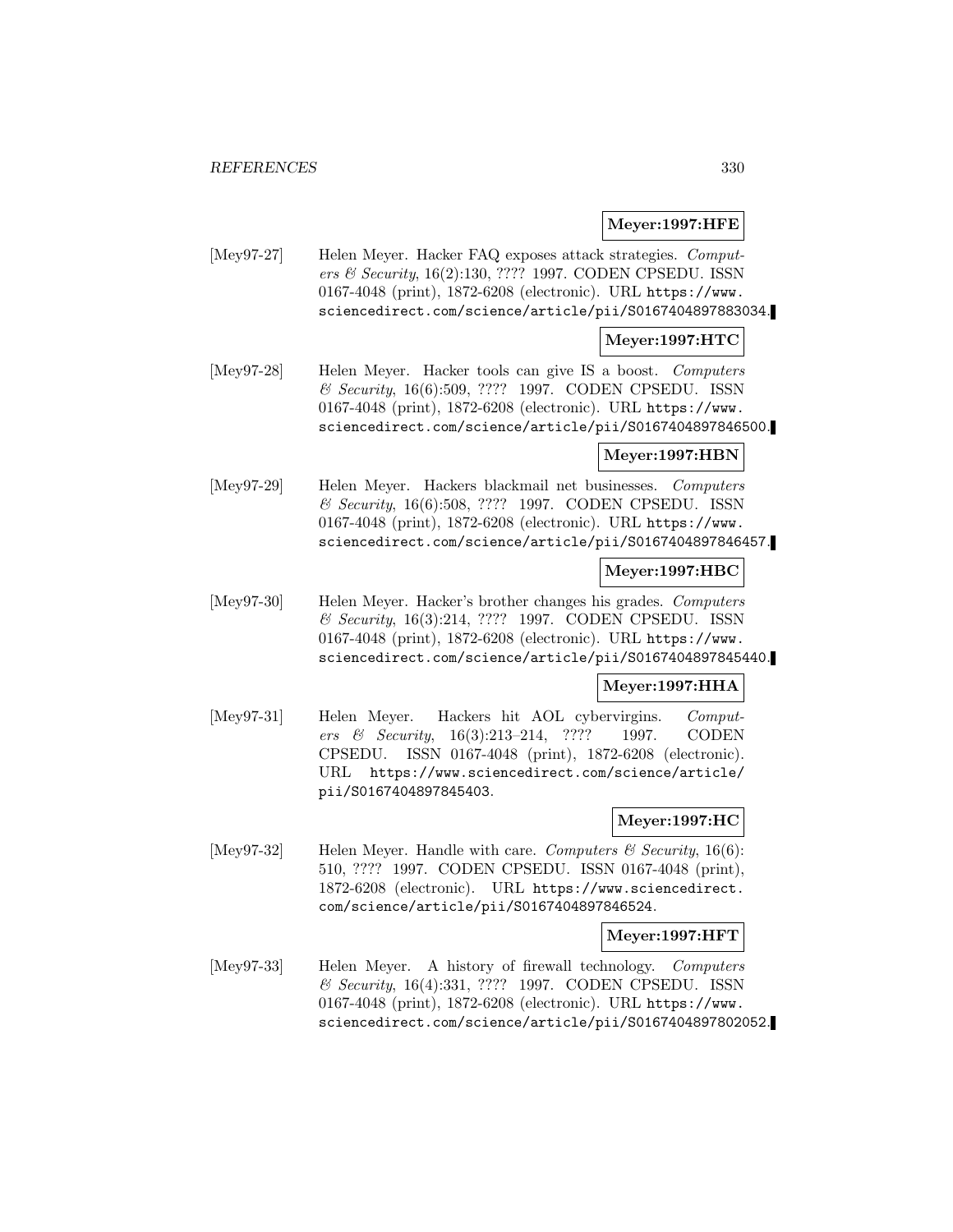## **Meyer:1997:HCB**

[Mey97-34] Helen Meyer. House committee backs Clinton on encryption. Computers & Security, 16(6):508-509, ???? 1997. CO-DEN CPSEDU. ISSN 0167-4048 (print), 1872-6208 (electronic). URL https://www.sciencedirect.com/science/ article/pii/S0167404897846482.

# **Meyer:1997:ITP**

[Mey97-35] Helen Meyer. Identity thieves place credit ratings at risk. Computers & Security, 16(3):213, ???? 1997. CODEN CPSEDU. ISSN 0167-4048 (print), 1872-6208 (electronic). URL https://www.sciencedirect.com/science/article/ pii/S0167404897845397.

## **Meyer:1997:LF**

[Mey97-36] Helen Meyer. In the line of fire. Computers  $\mathcal C$  Security, 16(6): 512, ???? 1997. CODEN CPSEDU. ISSN 0167-4048 (print), 1872-6208 (electronic). URL https://www.sciencedirect. com/science/article/pii/S0167404897846603.

## **Meyer:1997:IAb**

[Mey97-37] Helen Meyer. Internet armour. Computers & Security, 16 (4):331–332, ???? 1997. CODEN CPSEDU. ISSN 0167- 4048 (print), 1872-6208 (electronic). URL https://www. sciencedirect.com/science/article/pii/S0167404897802064.

### **Meyer:1997:IML**

[Mey97-38] Helen Meyer. Internet e-mail looks for security. Computers & Security, 16(3):215, ???? 1997. CODEN CPSEDU. ISSN 0167-4048 (print), 1872-6208 (electronic). URL https://www. sciencedirect.com/science/article/pii/S0167404897845476.

### **Meyer:1997:IES**

[Mey97-39] Helen Meyer. Internet explorer security flaws. Computers & Security, 16(3):217, ???? 1997. CODEN CPSEDU. ISSN 0167-4048 (print), 1872-6208 (electronic). URL https://www. sciencedirect.com/science/article/pii/S0167404897845555.

### **Meyer:1997:IAa**

[Mey97-40] Helen Meyer. Intruder alert. Computers & Security, 16(3): 218, ???? 1997. CODEN CPSEDU. ISSN 0167-4048 (print),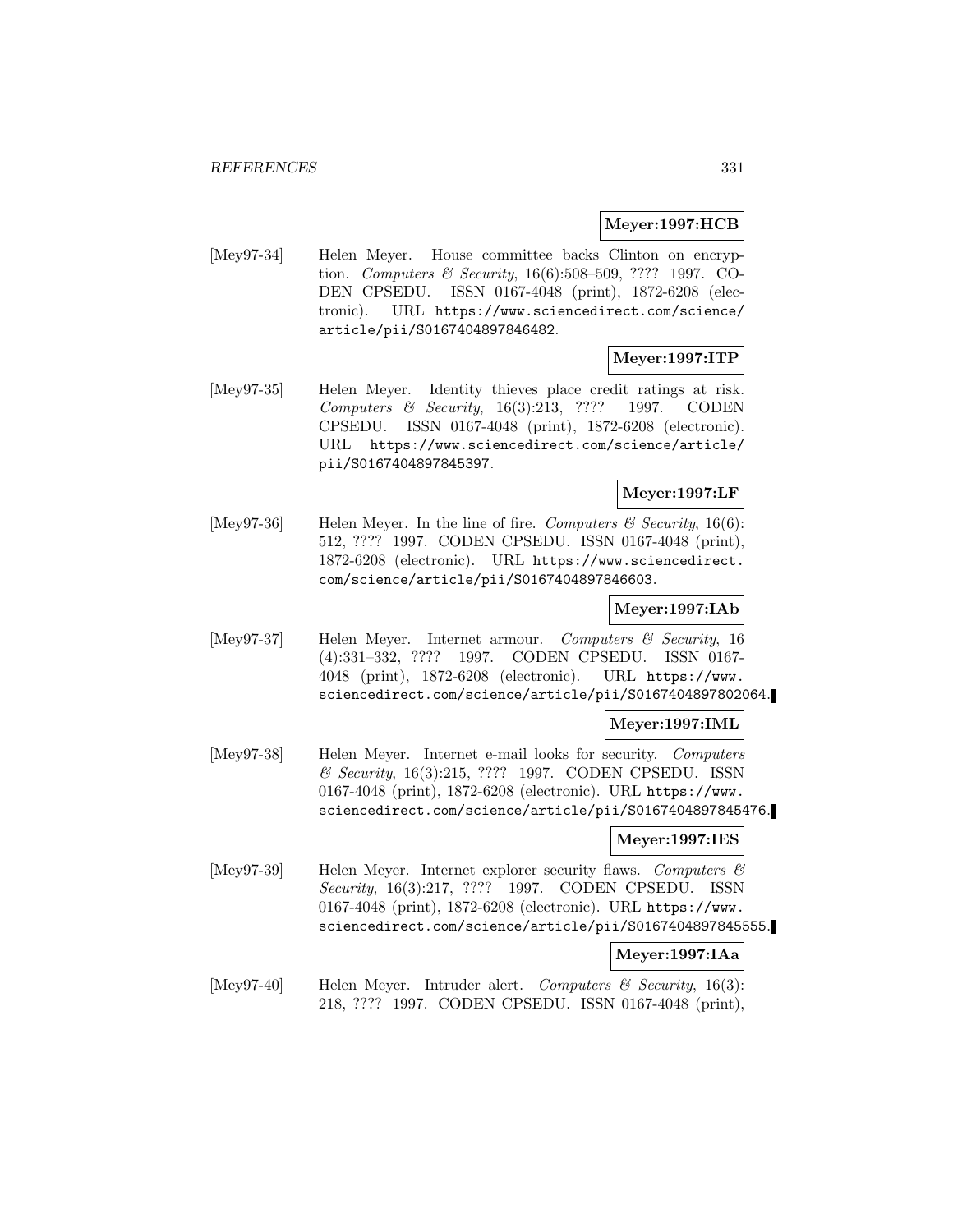1872-6208 (electronic). URL https://www.sciencedirect. com/science/article/pii/S0167404897845580.

## **Meyer:1997:YWS**

[Mey97-41] Helen Meyer. Is your Web site secure? Computers  $\mathcal{C}$  Security, 16(6):510, ???? 1997. CODEN CPSEDU. ISSN 0167-4048 (print), 1872-6208 (electronic). URL https://www. sciencedirect.com/science/article/pii/S0167404897846548.

## **Meyer:1997:IUS**

[Mey97-42] Helen Meyer. ISS unveils 4-step security program. Computers & Security, 16(7):620, ???? 1997. CODEN CPSEDU. ISSN 0167-4048 (print), 1872-6208 (electronic). URL https://www. sciencedirect.com/science/article/pii/S0167404897808036.

## **Meyer:1997:LUE**

[Mey97-43] Helen Meyer. Labour to unlock encryption plans. Computers & Security, 16(3):214, ???? 1997. CODEN CPSEDU. ISSN 0167-4048 (print), 1872-6208 (electronic). URL https://www. sciencedirect.com/science/article/pii/S0167404897845415.

# **Meyer:1997:LPW**

[Mey97-44] Helen Meyer. Legal peril on the web. Computers  $\mathcal{C}$  Security, 16(4):330–331, ???? 1997. CODEN CPSEDU. ISSN 0167-4048 (print), 1872-6208 (electronic). URL https://www. sciencedirect.com/science/article/pii/S0167404897802039.

# **Meyer:1997:LI**

[Mey97-45] Helen Meyer. Lock IT up. Computers & Security,  $16(2):130-$ 131, ???? 1997. CODEN CPSEDU. ISSN 0167-4048 (print), 1872-6208 (electronic). URL https://www.sciencedirect. com/science/article/pii/S0167404897883046.

# **Meyer:1997:LOC**

[Mey97-46] Helen Meyer. Low-overhead cryptography. Computers  $\mathcal{C}$  Security, 16(7):621, ???? 1997. CODEN CPSEDU. ISSN 0167-4048 (print), 1872-6208 (electronic). URL https://www. sciencedirect.com/science/article/pii/S0167404897808073.

### **Meyer:1997:MES**

[Mey97-47] Helen Meyer. Microsoft establishes security zones. Computers & Security, 16(3):215, ???? 1997. CODEN CPSEDU. ISSN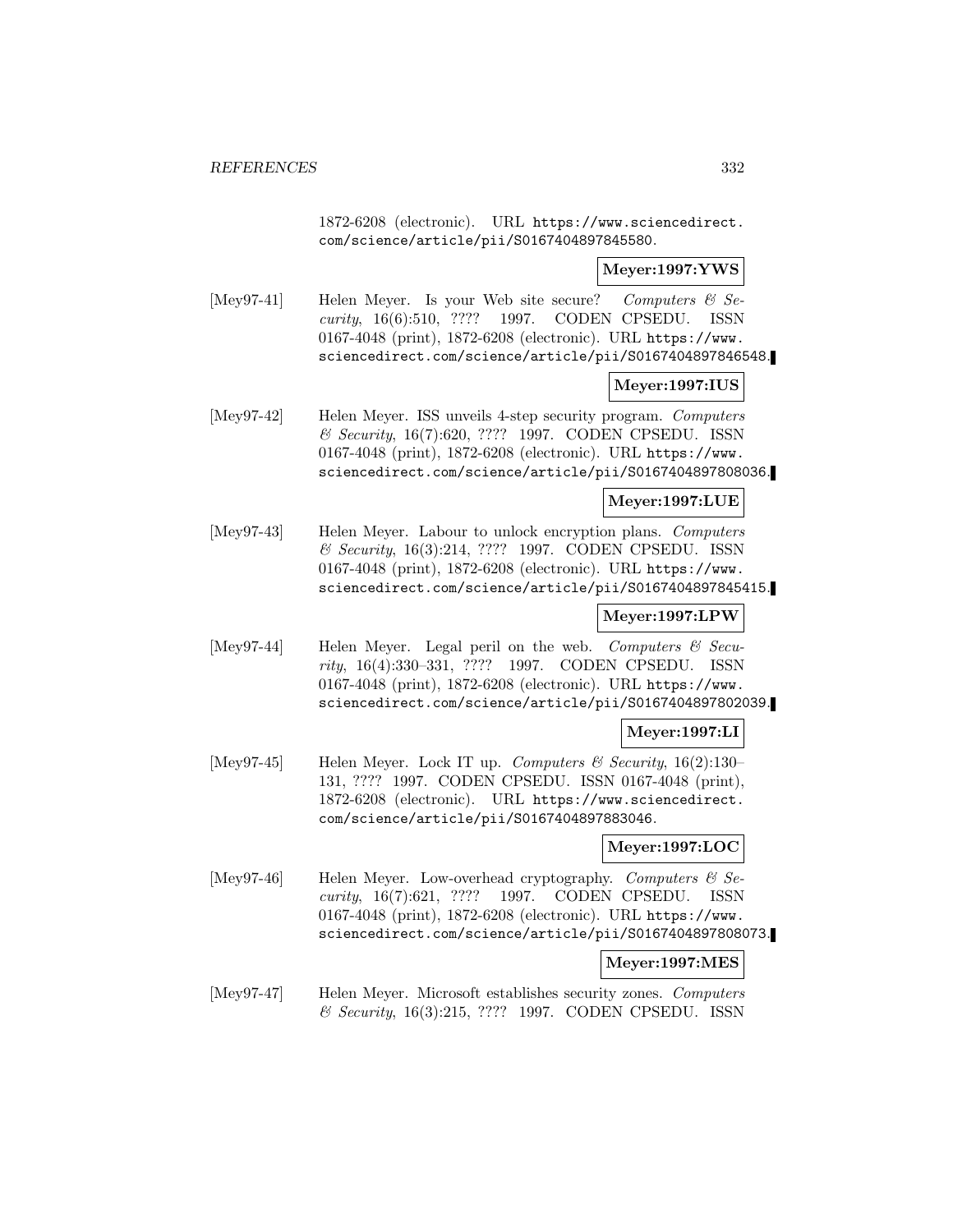## 0167-4048 (print), 1872-6208 (electronic). URL https://www. sciencedirect.com/science/article/pii/S0167404897845464.

### **Meyer:1997:MBH**

[Mey97-48] Helen Meyer. Military beefing up its hackers defences. Computers & Security, 16(2):128, ???? 1997. CODEN CPSEDU. ISSN 0167-4048 (print), 1872-6208 (electronic). URL https://www.sciencedirect.com/science/article/ pii/S0167404897882946.

## **Meyer:1997:MET**

[Mey97-49] Helen Meyer. MITI encryption-technology policy criticized. Computers & Security, 16(6):508, ???? 1997. CODEN CPSEDU. ISSN 0167-4048 (print), 1872-6208 (electronic). URL https://www.sciencedirect.com/science/article/ pii/S0167404897846469.

# **Meyer:1997:MYL**

[Mey97-50] Helen Meyer. Monitoring as you like it. Computers  $\mathcal{C}$  Security, 16(7):623, ???? 1997. CODEN CPSEDU. ISSN 0167-4048 (print), 1872-6208 (electronic). URL https://www. sciencedirect.com/science/article/pii/S0167404897808140.

# **Meyer:1997:NAE**

[Mey97-51] Helen Meyer. New age of encryption. Computers & Security, 16(4):329–330, ???? 1997. CODEN CPSEDU. ISSN 0167-4048 (print), 1872-6208 (electronic). URL https://www. sciencedirect.com/science/article/pii/S016740489780199X.

### **Meyer:1997:NNW**

[Mey97-52] Helen Meyer. A new and nasty way to flood networks with spam. Computers & Security, 16(7):622-623, ???? 1997. CODEN CPSEDU. ISSN 0167-4048 (print), 1872-6208 (electronic). URL https://www.sciencedirect.com/science/ article/pii/S0167404897808115.

### **Meyer:1997:NEC**

[Mey97-53] Helen Meyer. A new era in cryptography. Computers & Security, 16(4):329, ???? 1997. CODEN CPSEDU. ISSN 0167-4048 (print), 1872-6208 (electronic). URL https://www. sciencedirect.com/science/article/pii/S0167404897801988.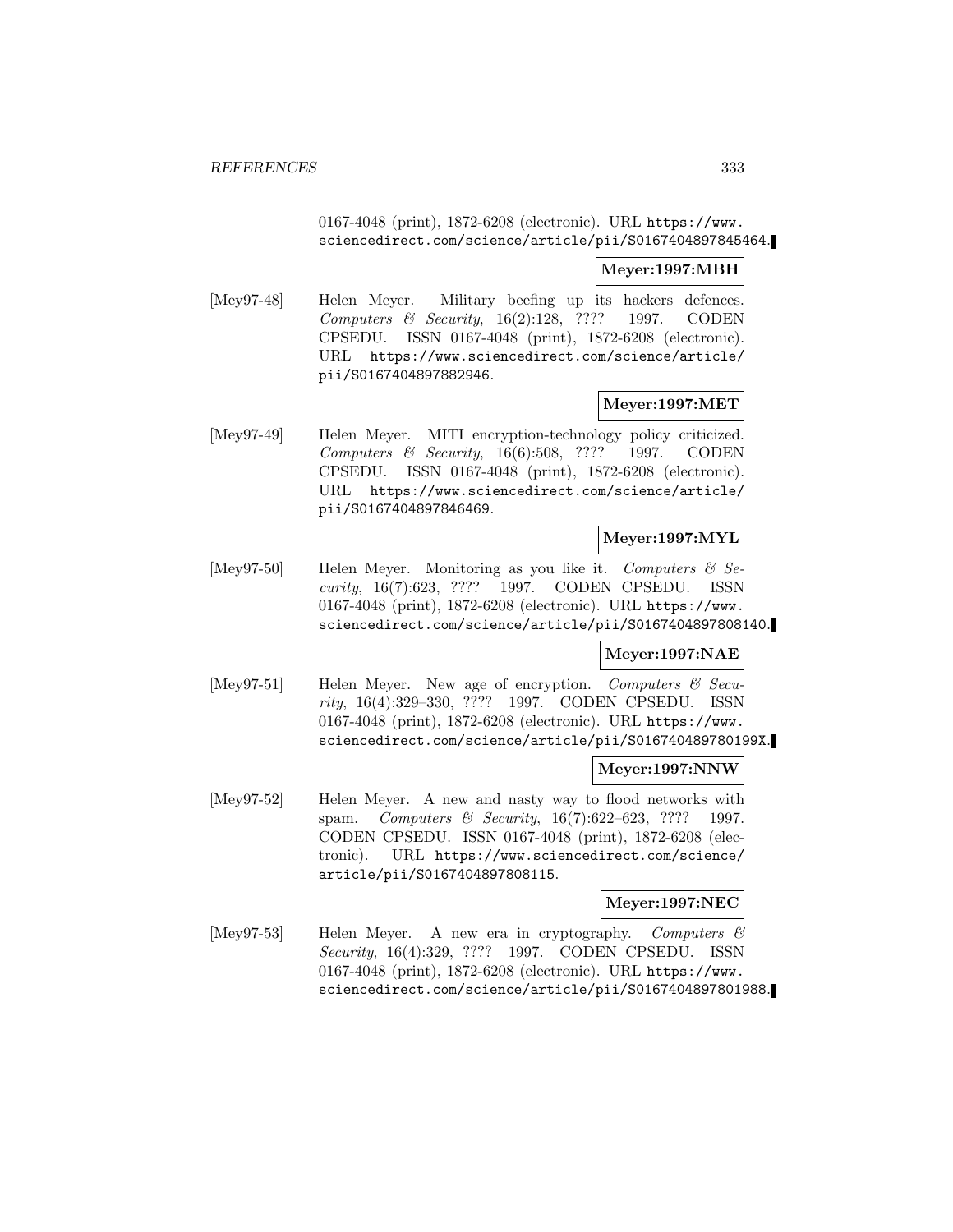#### **Meyer:1997:NTS**

[Mey97-54] Helen Meyer. New twists on secure VPNS. Computers & Security, 16(7):619–620, ???? 1997. CODEN CPSEDU. ISSN 0167-4048 (print), 1872-6208 (electronic). URL https://www.sciencedirect.com/science/article/ pii/S0167404897808012.

# **Meyer:1997:NPC**

[Mey97-55] Helen Meyer. No peeking: can web users thwart snoops? Computers & Security, 16(4):329, ???? 1997. CODEN CPSEDU. ISSN 0167-4048 (print), 1872-6208 (electronic). URL https://www.sciencedirect.com/science/article/ pii/S0167404897801976.

## **Meyer:1997:NGM**

[Mey97-56] Helen Meyer. Novell gets \$4 million in first fraud upgrade trial. Computers & Security, 16(6):507–508, ???? 1997. CO-DEN CPSEDU. ISSN 0167-4048 (print), 1872-6208 (electronic). URL https://www.sciencedirect.com/science/ article/pii/S0167404897846445.

# **Meyer:1997:NHW**

[Mey97-57] Helen Meyer. NT hackers warn of easy password interception. Computers & Security, 16(6):507, ???? 1997. CO-DEN CPSEDU. ISSN 0167-4048 (print), 1872-6208 (electronic). URL https://www.sciencedirect.com/science/ article/pii/S0167404897846433.

### **Meyer:1997:PPS**

[Mey97-58] Helen Meyer. Pact promises simplified security. Computers & Security, 16(6):510-511, ???? 1997. CODEN CPSEDU. ISSN 0167-4048 (print), 1872-6208 (electronic). URL https://www.sciencedirect.com/science/article/ pii/S016740489784655X.

## **Meyer:1997:PFS**

[Mey97-59] Helen Meyer. Part of the foundation for secure systems: separation of duties policy. Computers & Security,  $16(3):214$ , ???? 1997. CODEN CPSEDU. ISSN 0167-4048 (print), 1872- 6208 (electronic). URL https://www.sciencedirect.com/ science/article/pii/S0167404897845427.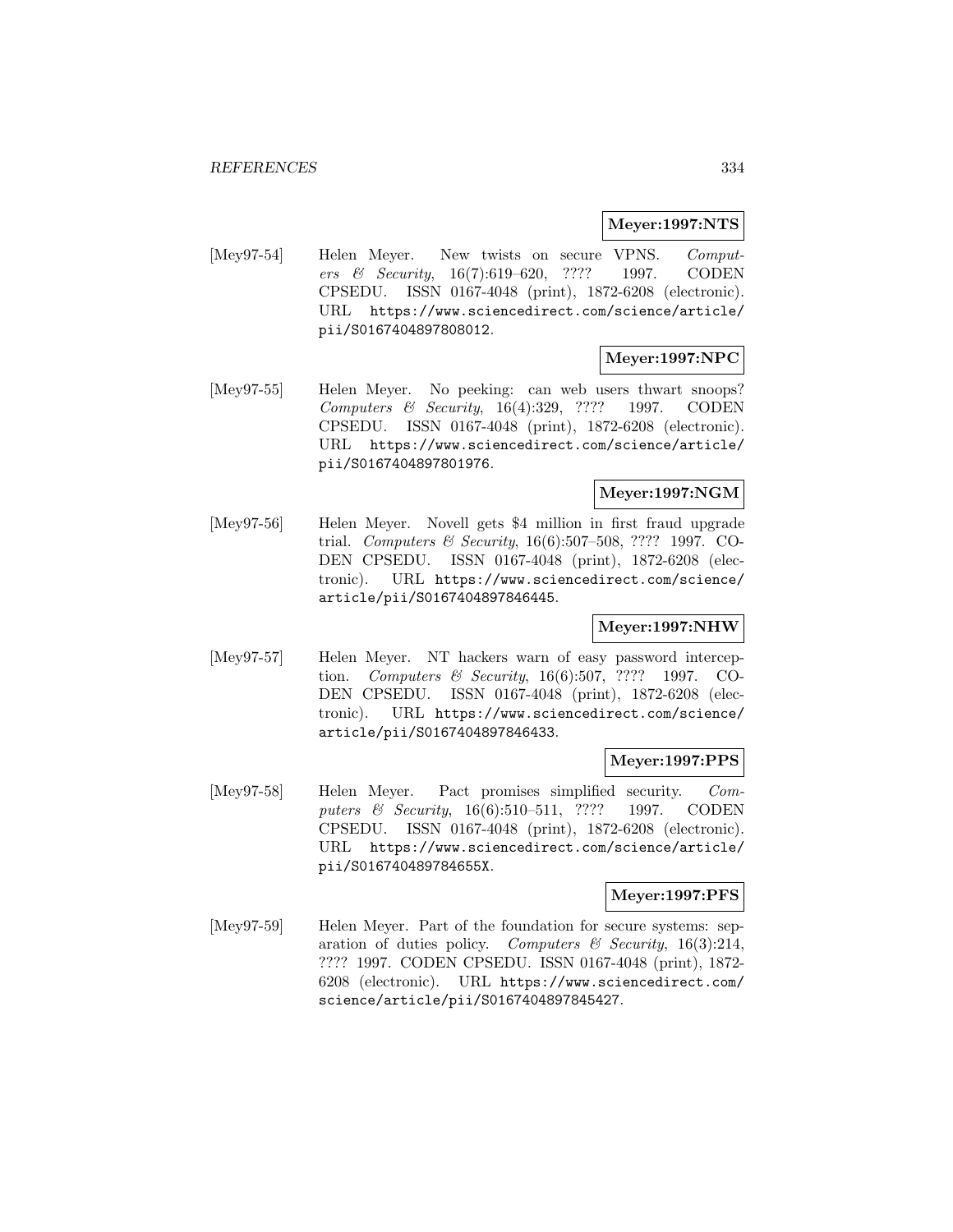### **Meyer:1997:PFG**

[Mey97-60] Helen Meyer. PGP is first to gain crypto approval. Computers & Security, 16(3):215, ???? 1997. CODEN CPSEDU. ISSN 0167-4048 (print), 1872-6208 (electronic). URL https://www.sciencedirect.com/science/article/ pii/S0167404897845488.

# **Meyer:1997:PPB**

[Mey97-61] Helen Meyer. PKI provides a base for secure transactions. Computers & Security, 16(7):620–621, ???? 1997. CO-DEN CPSEDU. ISSN 0167-4048 (print), 1872-6208 (electronic). URL https://www.sciencedirect.com/science/ article/pii/S016740489780805X.

# **Meyer:1997:PAF**

[Mey97-62] Helen Meyer. Plan ahead for firewalls. Computers & Security, 16(2):129–130, ???? 1997. CODEN CPSEDU. ISSN 0167-4048 (print), 1872-6208 (electronic). URL https://www. sciencedirect.com/science/article/pii/S0167404897883010.

### **Meyer:1997:PC**

[Mey97-63] Helen Meyer. Preparing for cyberwar. Computers & Security, 16 (2):127, ???? 1997. CODEN CPSEDU. ISSN 0167-4048 (print), 1872-6208 (electronic). URL https://www.sciencedirect. com/science/article/pii/S0167404897882910.

### **Meyer:1997:PBT**

[Mey97-64] Helen Meyer. Privacy better than 'pretty good'. Computers & Security, 16(7):620, ???? 1997. CODEN CPSEDU. ISSN 0167-4048 (print), 1872-6208 (electronic). URL https://www. sciencedirect.com/science/article/pii/S0167404897808048.

#### **Meyer:1997:REM**

[Mey97-65] Helen Meyer. Router encryption made easy — the hard way. Computers & Security, 16(2):128, ???? 1997. CO-DEN CPSEDU. ISSN 0167-4048 (print), 1872-6208 (electronic). URL https://www.sciencedirect.com/science/ article/pii/S0167404897882958.

# **Meyer:1997:SP**

[Mey97-66] Helen Meyer. Save and prosper. Computers & Security, 16 (2):131–132, ???? 1997. CODEN CPSEDU. ISSN 0167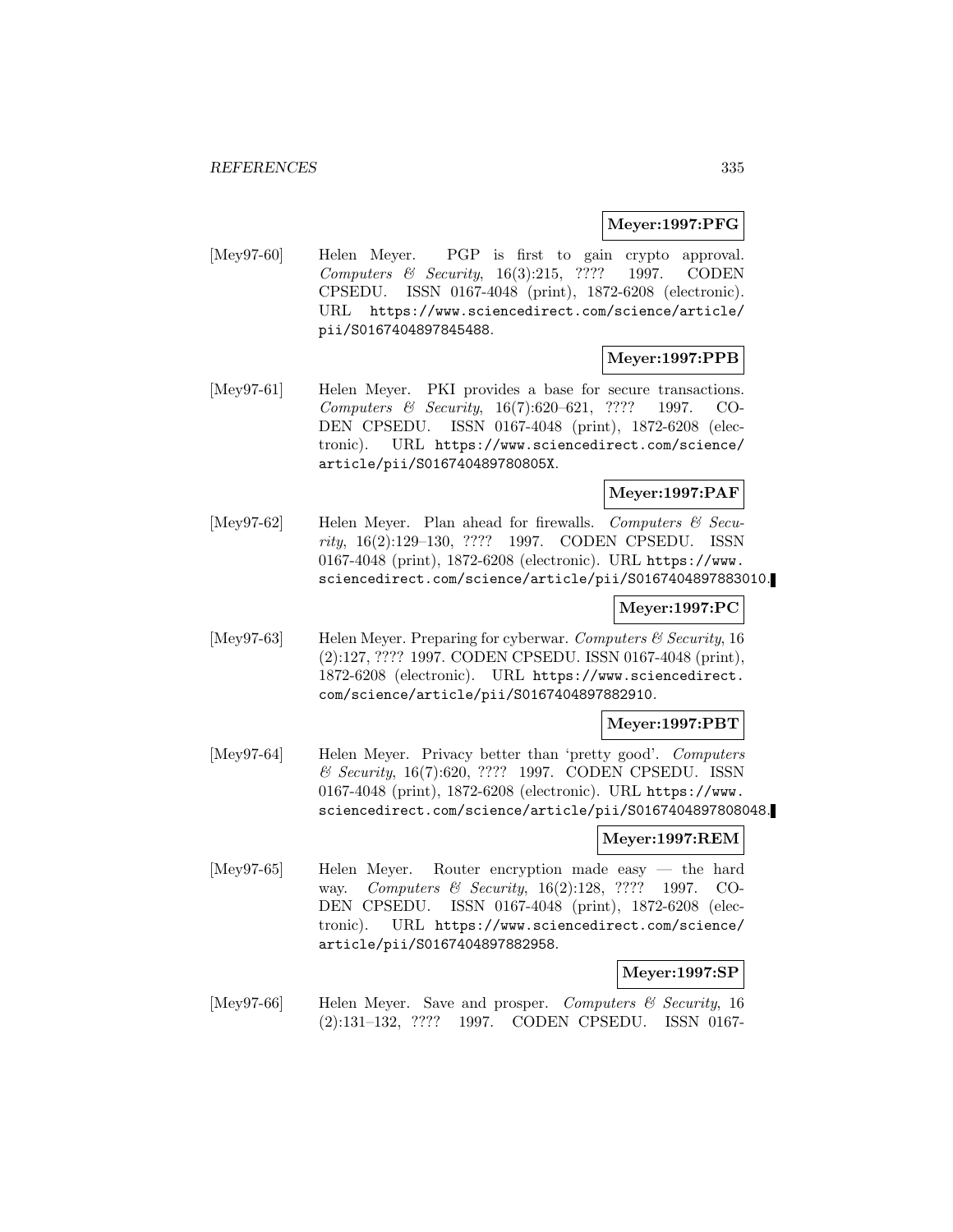4048 (print), 1872-6208 (electronic). URL https://www. sciencedirect.com/science/article/pii/S0167404897883071.

#### **Meyer:1997:SMS**

[Mey97-67] Helen Meyer. Scrambling e-mail on a server. Computers & Security, 16(4):331, ???? 1997. CODEN CPSEDU. ISSN 0167-4048 (print), 1872-6208 (electronic). URL https://www. sciencedirect.com/science/article/pii/S0167404897802040.

### **Meyer:1997:SCN**

[Mey97-68] Helen Meyer. Secure communications now or later? Computers & Security, 16(3):217, ???? 1997. CODEN CPSEDU. ISSN 0167-4048 (print), 1872-6208 (electronic). URL https://www. sciencedirect.com/science/article/pii/S0167404897845567.

### **Meyer:1997:SEM**

[Mey97-69] Helen Meyer. Secure electronic-mail: return to sender. Computers & Security, 16(7):624, ???? 1997. CODEN CPSEDU. ISSN 0167-4048 (print), 1872-6208 (electronic). URL https://www.sciencedirect.com/science/article/ pii/S0167404897808176.

# **Meyer:1997:SV**

[Mey97-70] Helen Meyer. Secure VPNs. Computers & Security, 16(3):217– 218, ???? 1997. CODEN CPSEDU. ISSN 0167-4048 (print), 1872-6208 (electronic). URL https://www.sciencedirect. com/science/article/pii/S0167404897845579.

### **Meyer:1997:SID**

[Mey97-71] Helen Meyer. Securing intranet data with SSL client certificates. Computers & Security, 16(4):334, ???? 1997. CO-DEN CPSEDU. ISSN 0167-4048 (print), 1872-6208 (electronic). URL https://www.sciencedirect.com/science/ article/pii/S0167404897802131.

### **Meyer:1997:SYU**

[Mey97-72] Helen Meyer. Securing your users' Web browsers. Computers & Security, 16(7):619, ???? 1997. CODEN CPSEDU. ISSN 0167-4048 (print), 1872-6208 (electronic). URL https://www. sciencedirect.com/science/article/pii/S0167404897808000.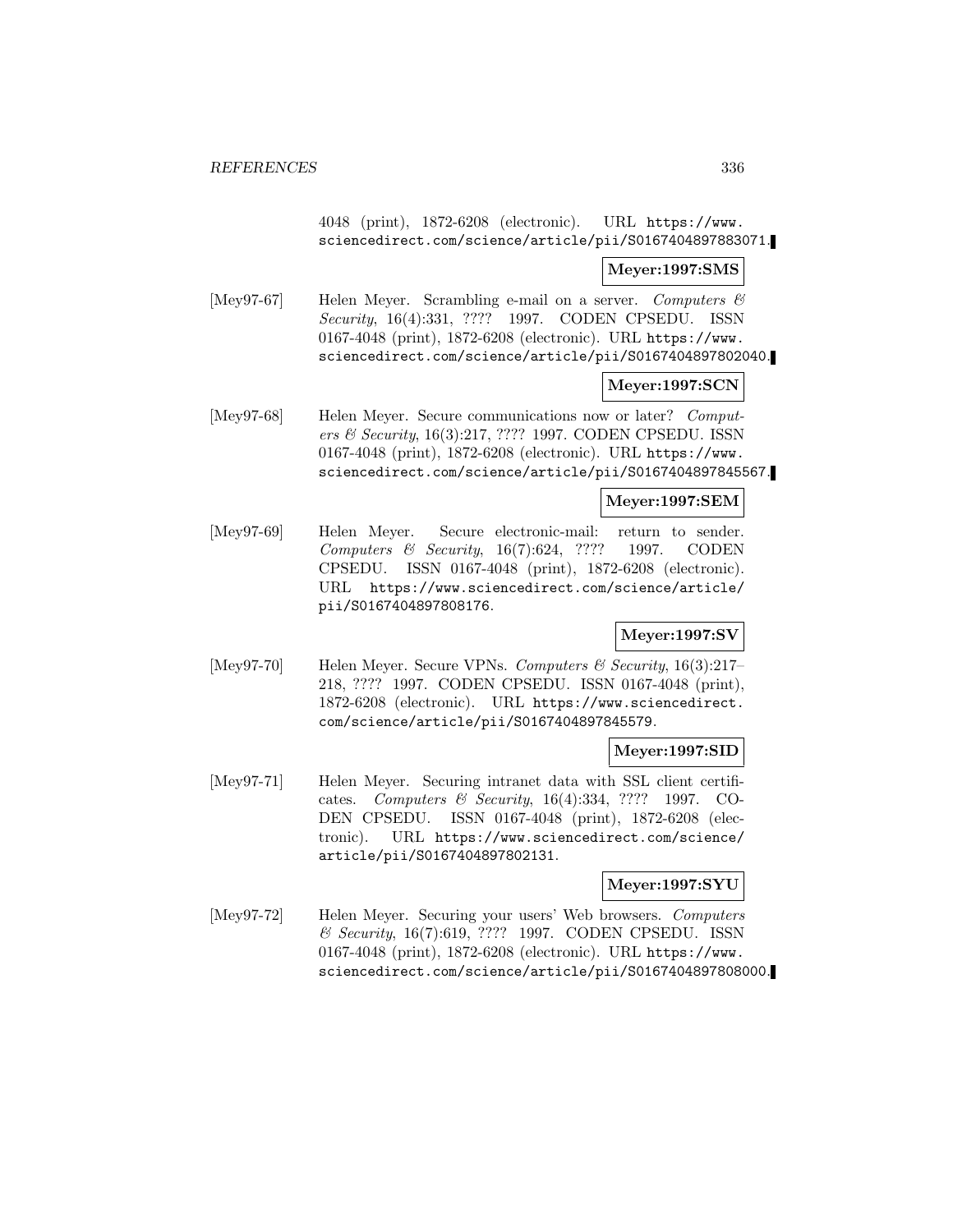#### **Meyer:1997:SMW**

[Mey97-73] Helen Meyer. Self-mutating word viruses create strain. Computers & Security, 16(7):621–622, ???? 1997. CO-DEN CPSEDU. ISSN 0167-4048 (print), 1872-6208 (electronic). URL https://www.sciencedirect.com/science/ article/pii/S0167404897808097.

## **Meyer:1997:SSD**

[Mey97-74] Helen Meyer. Servers to spam: drop dead. Computers & Security, 16(7):623, ???? 1997. CODEN CPSEDU. ISSN 0167-4048 (print), 1872-6208 (electronic). URL https://www. sciencedirect.com/science/article/pii/S0167404897808139.

**Meyer:1997:SCD**

[Mey97-75] Helen Meyer. Shielding company data from internal threats. Computers & Security, 16(6):508, ???? 1997. CODEN CPSEDU. ISSN 0167-4048 (print), 1872-6208 (electronic). URL https://www.sciencedirect.com/science/article/ pii/S0167404897846470.

### **Meyer:1997:SDI**

[Mey97-76] Helen Meyer. Sign up for a digital ID here! Computers & Security, 16(2):128–129, ???? 1997. CODEN CPSEDU. ISSN 0167-4048 (print), 1872-6208 (electronic). URL https://www.sciencedirect.com/science/article/ pii/S0167404897882971.

### **Meyer:1997:STS**

[Mey97-77] Helen Meyer. Singapore tops software piracy list, survey shows. Computers & Security, 16(3):214, ???? 1997. CO-DEN CPSEDU. ISSN 0167-4048 (print), 1872-6208 (electronic). URL https://www.sciencedirect.com/science/ article/pii/S0167404897845439.

### **Meyer:1997:SWA**

[Mey97-78] Helen Meyer. Smartcards: world access. Computers & Security, 16(7):623, ???? 1997. CODEN CPSEDU. ISSN 0167-4048 (print), 1872-6208 (electronic). URL https://www. sciencedirect.com/science/article/pii/S0167404897808127.

## **Meyer:1997:SAE**

[Mey97-79] Helen Meyer. Software AG extends mainframe security. Computers & Security, 16(6):510, ???? 1997. CODEN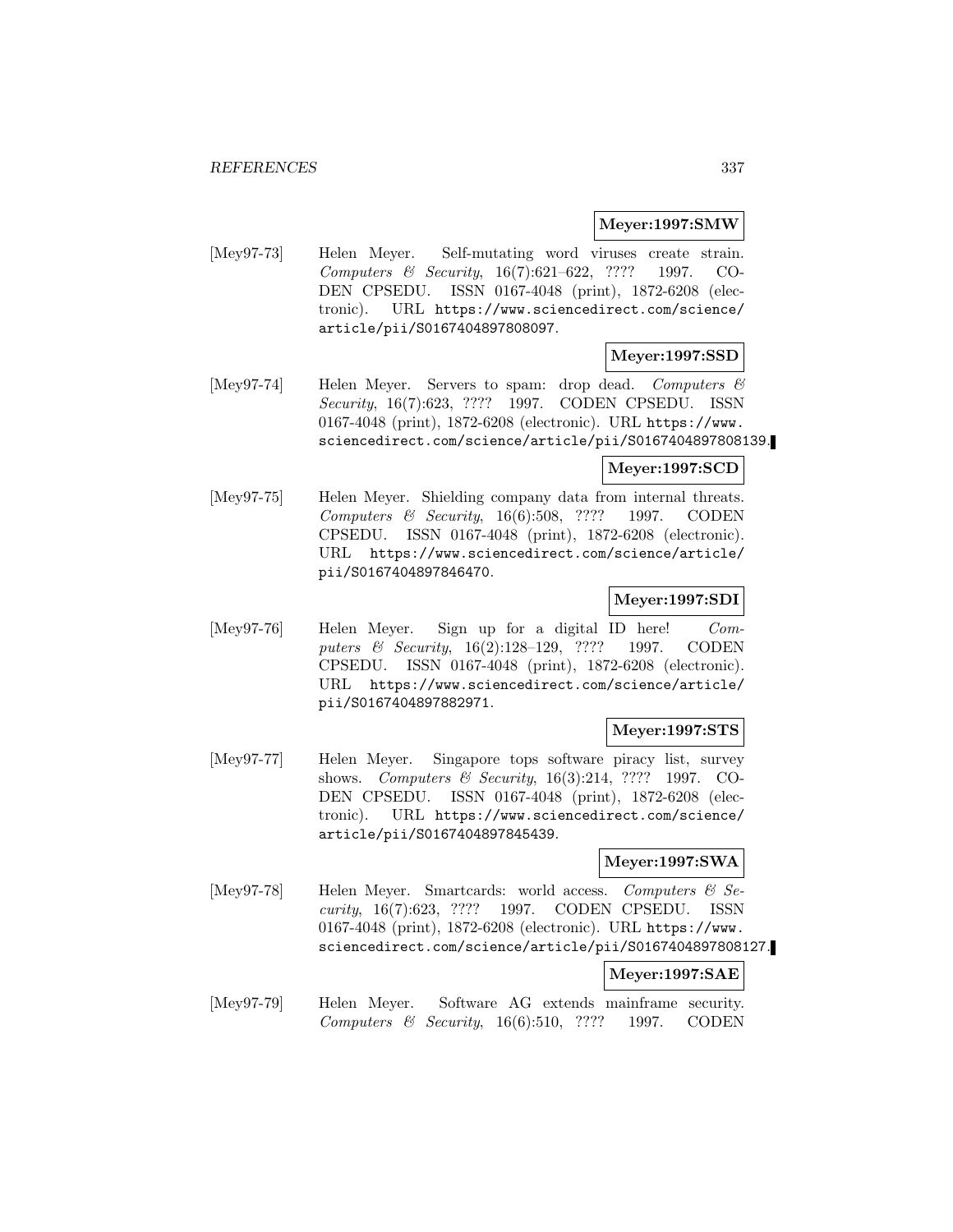CPSEDU. ISSN 0167-4048 (print), 1872-6208 (electronic). URL https://www.sciencedirect.com/science/article/ pii/S0167404897846536.

## **Meyer:1997:SCS**

[Mey97-80] Helen Meyer. Software could spoof-proof domain names. Computers & Security, 16(7):621, ???? 1997. CODEN CPSEDU. ISSN 0167-4048 (print), 1872-6208 (electronic). URL https://www.sciencedirect.com/science/article/ pii/S0167404897808061.

# **Meyer:1997:TNS**

[Mey97-81] Helen Meyer. Tackling network security can be an uphill battle. Computers & Security, 16(3):217, ???? 1997. CO-DEN CPSEDU. ISSN 0167-4048 (print), 1872-6208 (electronic). URL https://www.sciencedirect.com/science/ article/pii/S0167404897845543.

### **Meyer:1997:TSI**

[Mey97-82] Helen Meyer. Telecoms systems insecurity, exploitation, fraud. Computers & Security, 16(6):511–512, ???? 1997. CO-DEN CPSEDU. ISSN 0167-4048 (print), 1872-6208 (electronic). URL https://www.sciencedirect.com/science/ article/pii/S0167404897846585.

# **Meyer:1997:TMS**

[Mey97-83] Helen Meyer. TIS, Microsoft security initiative. Computers & Security, 16(4):330, ???? 1997. CODEN CPSEDU. ISSN 0167-4048 (print), 1872-6208 (electronic). URL https://www. sciencedirect.com/science/article/pii/S0167404897802027.

### **Meyer:1997:TT**

[Mey97-84] Helen Meyer. Tracking down trouble. Computers & Security, 16 (2):131, ???? 1997. CODEN CPSEDU. ISSN 0167-4048 (print), 1872-6208 (electronic). URL https://www.sciencedirect. com/science/article/pii/S0167404897883058.

### **Meyer:1997:TMK**

[Mey97-85] Helen Meyer. Trust in my key. Computers  $\mathcal{C}$  Security, 16(2): 128, ???? 1997. CODEN CPSEDU. ISSN 0167-4048 (print), 1872-6208 (electronic). URL https://www.sciencedirect. com/science/article/pii/S016740489788296X.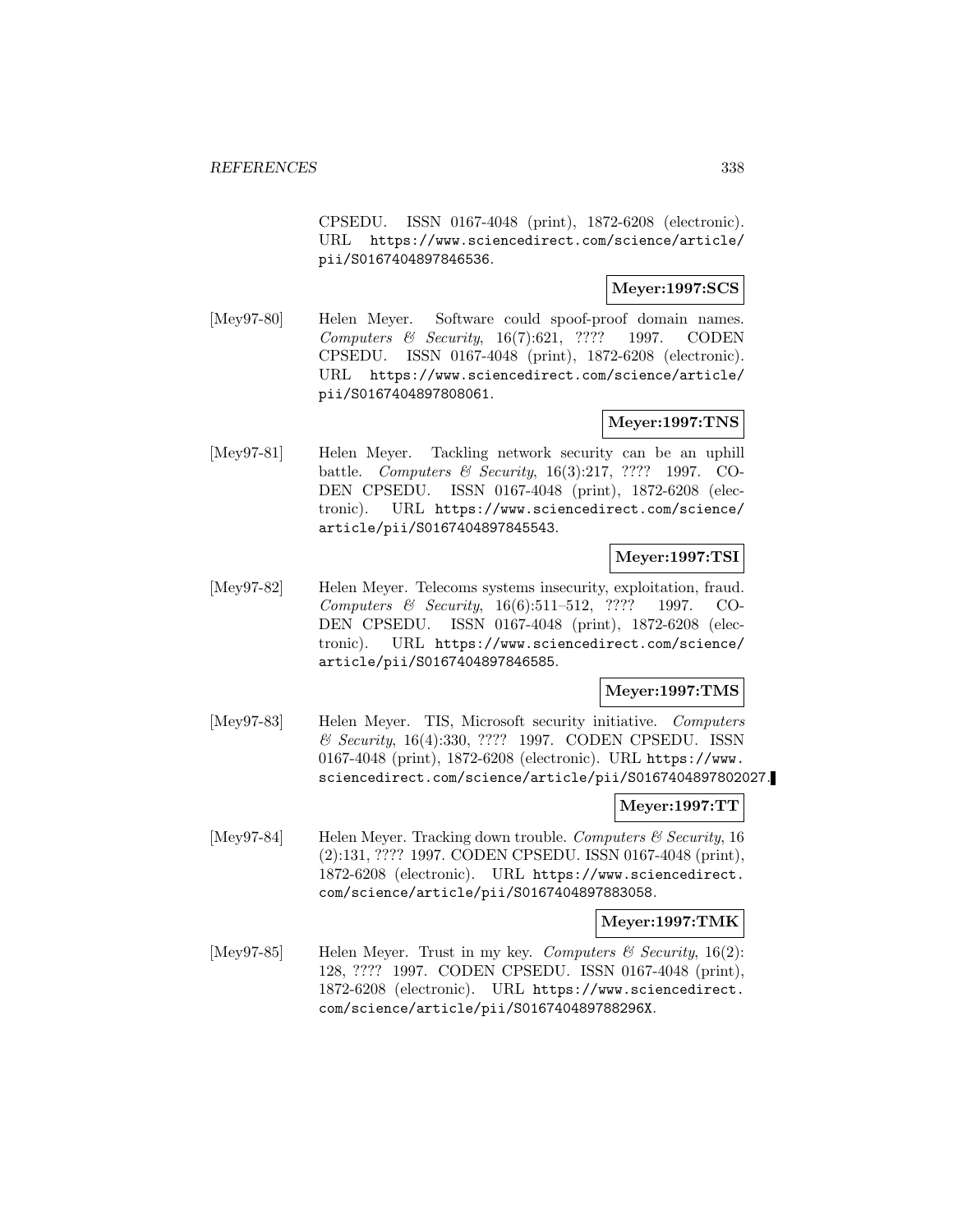### **Meyer:1997:UVP**

[Mey97-86] Helen Meyer. Unlocking virtual private networks. Computers & Security, 16(7):624, ???? 1997. CODEN CPSEDU. ISSN 0167-4048 (print), 1872-6208 (electronic). URL https://www. sciencedirect.com/science/article/pii/S0167404897808164.

### **Meyer:1997:UAV**

[Mey97-87] Helen Meyer. User authentication, VPN in an appliance. Computers & Security, 16(7):621, ???? 1997. CODEN CPSEDU. ISSN 0167-4048 (print), 1872-6208 (electronic). URL https://www.sciencedirect.com/science/article/ pii/S0167404897808085.

## **Meyer:1997:VSG**

[Mey97-88] Helen Meyer. Virus strategies get closer look. Computers  $\mathcal{C}$ Security, 16(2):130, ???? 1997. CODEN CPSEDU. ISSN 0167-4048 (print), 1872-6208 (electronic). URL https://www. sciencedirect.com/science/article/pii/S0167404897883022.

### **Meyer:1997:VSU**

[Mey97-89] Helen Meyer. VPNS: security with an uncommon touch. Computers & Security, 16(7):624, ???? 1997. CODEN CPSEDU. ISSN 0167-4048 (print), 1872-6208 (electronic). URL https://www.sciencedirect.com/science/article/ pii/S0167404897808152.

### **Meyer:1997:WTW**

[Mey97-90] Helen Meyer. Walking through the wall of fire. Computers & Security, 16(3):215, ???? 1997. CODEN CPSEDU. ISSN 0167-4048 (print), 1872-6208 (electronic). URL https://www. sciencedirect.com/science/article/pii/S0167404897845506.

#### **Meyer:1997:WSS**

[Mey97-91] Helen Meyer. Want security? See what hacker does with a cookie. Computers & Security, 16(2):131, ???? 1997. CO-DEN CPSEDU. ISSN 0167-4048 (print), 1872-6208 (electronic). URL https://www.sciencedirect.com/science/ article/pii/S016740489788306X.

#### **Meyer:1997:WTM**

[Mey97-92] Helen Meyer. Watch out for the threat of e-mail viruses. Computers & Security, 16(4):332, ???? 1997. CODEN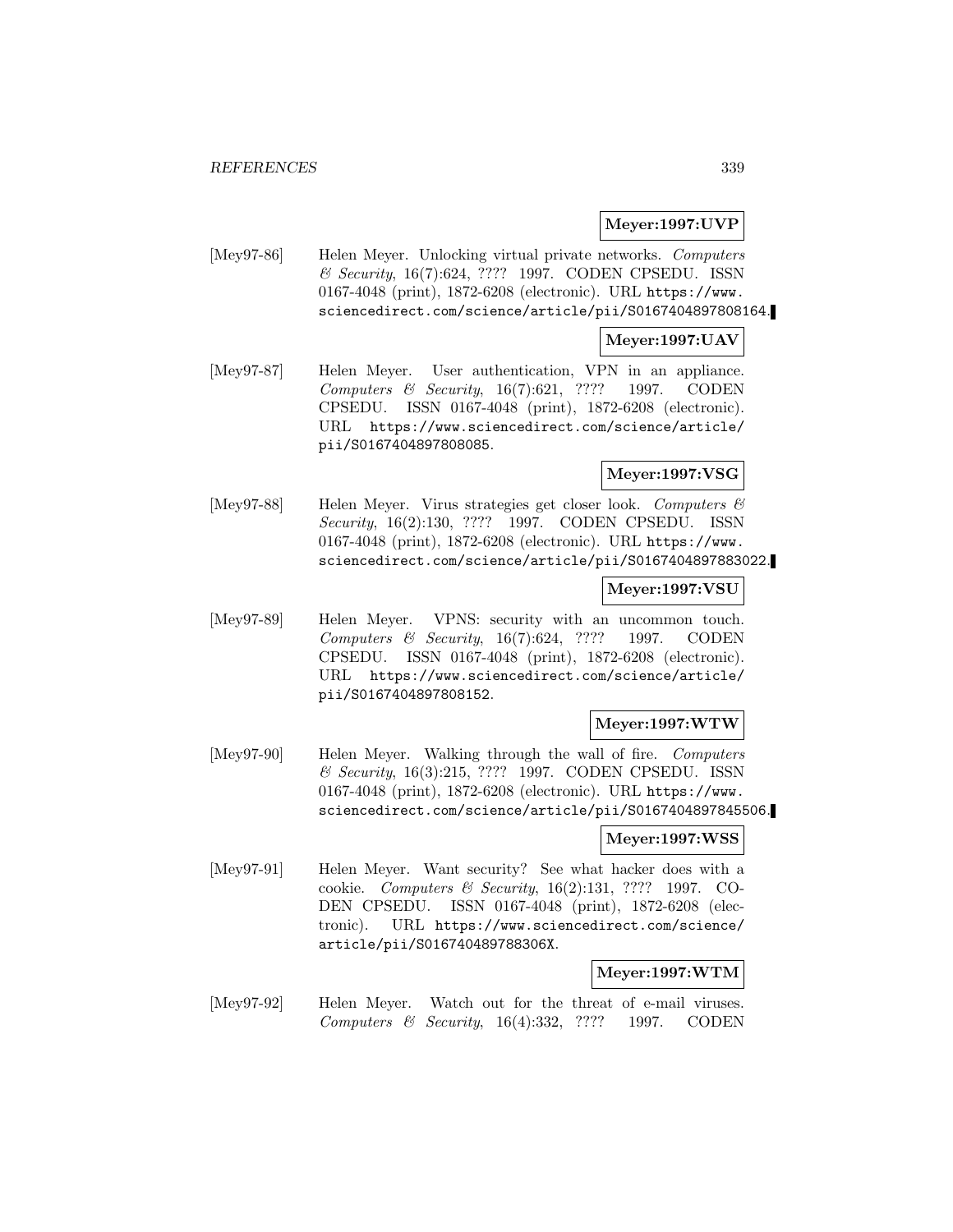CPSEDU. ISSN 0167-4048 (print), 1872-6208 (electronic). URL https://www.sciencedirect.com/science/article/ pii/S0167404897802076.

# **Meyer:1997:WDY**

[Mey97-93] Helen Meyer. Whom do you trust? Computers & Security, 16 (3):215, ???? 1997. CODEN CPSEDU. ISSN 0167-4048 (print), 1872-6208 (electronic). URL https://www.sciencedirect. com/science/article/pii/S016740489784549X.

## **Meyer:1997:WSC**

[Mey97-94] Helen Meyer. WorldSecure server combats e-mail plagues. Computers & Security, 16(7):620, ???? 1997. CODEN CPSEDU. ISSN 0167-4048 (print), 1872-6208 (electronic). URL https://www.sciencedirect.com/science/article/ pii/S0167404897808024.

## **Meyer:1997:E**

[Mey97-95] John Meyer. From the editor. Computers & Security, 16(1):2– 3, ???? 1997. CODEN CPSEDU. ISSN 0167-4048 (print), 1872-6208 (electronic). URL https://www.sciencedirect. com/science/article/pii/S0167404897900018.

### **Meyer:1997:PHJ**

[Mey97-96] John Meyer. Professor Harold Joseph Highland FICS, FACM. Computers & Security, 16(5):350–355, ???? 1997. CO-DEN CPSEDU. ISSN 0167-4048 (print), 1872-6208 (electronic). URL https://www.sciencedirect.com/science/ article/pii/S0167404897822407.

# **Meye:1998:HHB**

[Mey98a] Helen Meye. How hackers break in ... and how they are caught. Computers & Security, 17(7):618, ???? 1998. CO-DEN CPSEDU. ISSN 0167-4048 (print), 1872-6208 (electronic). URL https://www.sciencedirect.com/science/ article/pii/S0167404898903030.

### **Meyer:1998:AVB**

[Mey98b] Helen Meyer. Anti-virus belongs under the rug. Computers & Security, 17(1):59–60, ???? 1998. CODEN CPSEDU. ISSN 0167-4048 (print), 1872-6208 (electronic). URL https://www.sciencedirect.com/science/article/ pii/S0167404897802647.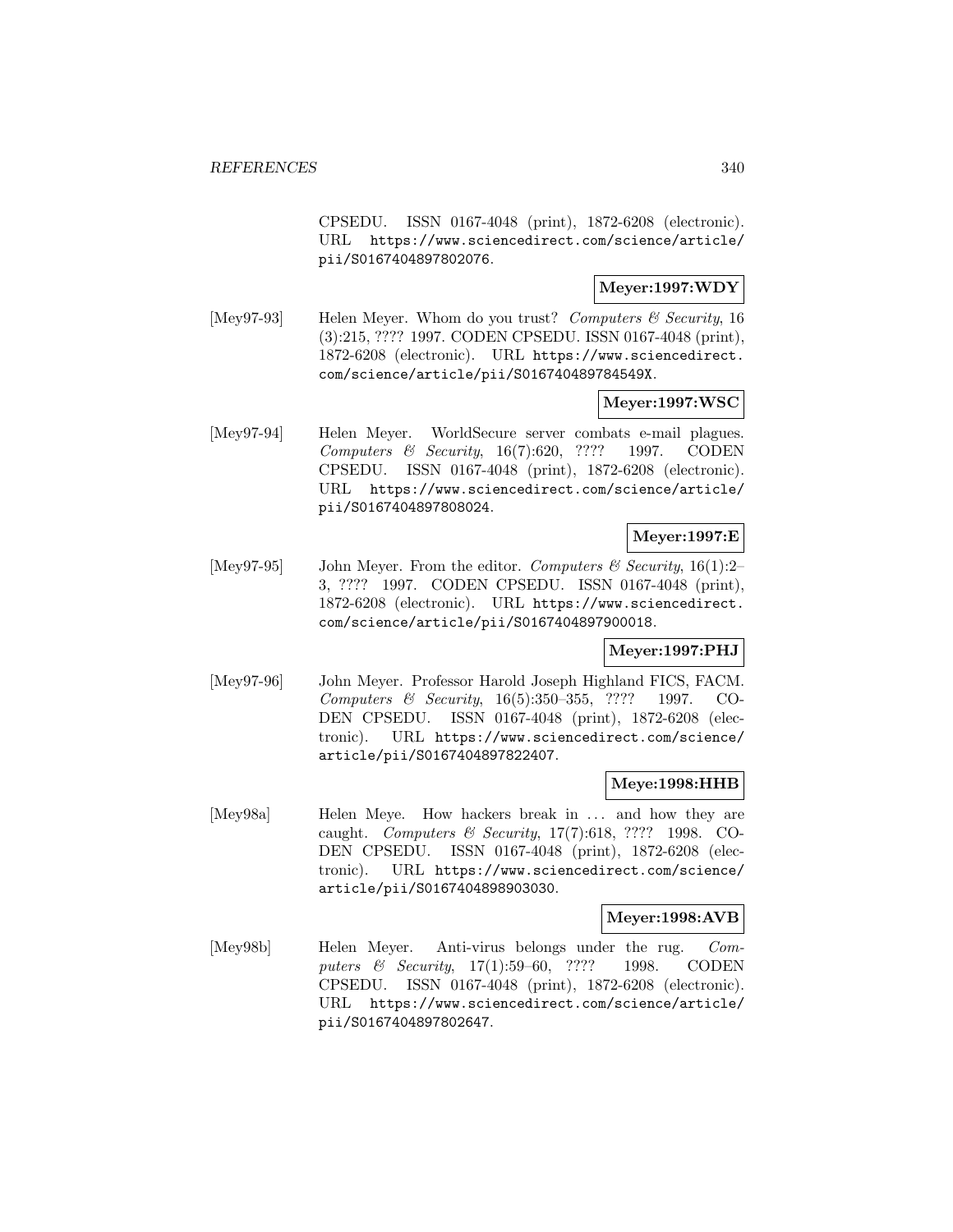#### **Meyer:1998:ASD**

[Mey98c] Helen Meyer. Attacks spur detection efforts. Computers & Security, 17(5):407, ???? 1998. CODEN CPSEDU. ISSN 0167-4048 (print), 1872-6208 (electronic). URL https://www. sciencedirect.com/science/article/pii/S0167404898800503.

#### **Meyer:1998:ASV**

[Mey98d] Helen Meyer. Aventail secures VPNs down to the client. Computers & Security, 17(1):58, ???? 1998. CODEN CPSEDU. ISSN 0167-4048 (print), 1872-6208 (electronic). URL https://www.sciencedirect.com/science/article/ pii/S0167404897802581.

## **Meyer:1998:ASC**

[Mey98e] Helen Meyer. Axent's on security consulting. Computers & Security, 17(7):616, ???? 1998. CODEN CPSEDU. ISSN 0167-4048 (print), 1872-6208 (electronic). URL https://www. sciencedirect.com/science/article/pii/S016740489890298X.

## **Meyer:1998:BLN**

[Mey98f] Helen Meyer. A better lock for 'net data. Computers & Security, 17(6):519, ???? 1998. CODEN CPSEDU. ISSN 0167-4048 (print), 1872-6208 (electronic). URL https://www. sciencedirect.com/science/article/pii/S0167404898800849.

### **Meyer:1998:BI**

 $[\text{Mey98g}]$  Helen Meyer. Bulletproof IP. Computers & Security, 17(1): 62, ???? 1998. CODEN CPSEDU. ISSN 0167-4048 (print), 1872-6208 (electronic). URL https://www.sciencedirect. com/science/article/pii/S0167404897802726.

### **Meyer:1998:BOS**

[Mey98h] Helen Meyer. Bundled offering secures links. Computers & Security, 17(7):614, ???? 1998. CODEN CPSEDU. ISSN 0167-4048 (print), 1872-6208 (electronic). URL https://www. sciencedirect.com/science/article/pii/S0167404898902899.

### **Meyer:1998:CAB**

[Mey98i] Helen Meyer. Call to arms to battle year 2000 problem. Computers & Security, 17(5):407, ???? 1998. CO-DEN CPSEDU. ISSN 0167-4048 (print), 1872-6208 (electronic). URL https://www.sciencedirect.com/science/ article/pii/S0167404898800497.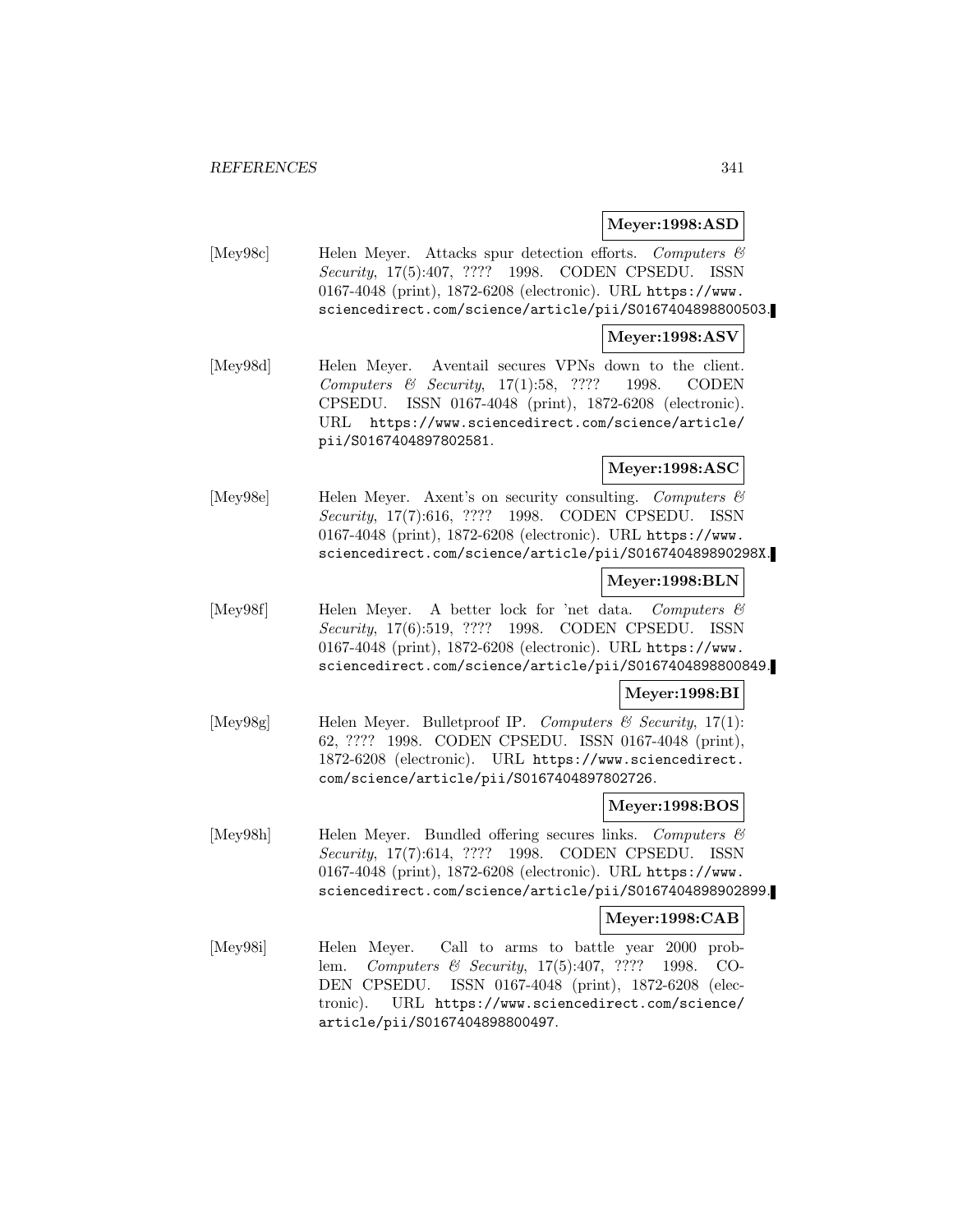### **Meyer:1998:CGB**

[Mey98j] Helen Meyer. Coast guard beefs up security after hack. Computers & Security, 17(6):519–520, ???? 1998. CO-DEN CPSEDU. ISSN 0167-4048 (print), 1872-6208 (electronic). URL https://www.sciencedirect.com/science/ article/pii/S0167404898800862.

# **Meyer:1998:CFG**

[Mey98k] Helen Meyer. Companies found guilty face criminal prosecutions. Computers & Security, 17(6):517–518, ???? 1998. CODEN CPSEDU. ISSN 0167-4048 (print), 1872-6208 (electronic). URL https://www.sciencedirect.com/science/ article/pii/S0167404898800795.

# **Meyer:1998:CLI**

[Mey98l] Helen Meyer. Companies lap up insurer's anti-hacker protection plan. Computers & Security,  $17(5):408$ , ???? 1998. CODEN CPSEDU. ISSN 0167-4048 (print), 1872-6208 (electronic). URL https://www.sciencedirect.com/science/ article/pii/S0167404898800540.

# **Meyer:1998:CAF**

[Mey98m] Helen Meyer. Cryptographic accelerators face an uncertain future. Computers & Security, 17(7):616, ???? 1998. CO-DEN CPSEDU. ISSN 0167-4048 (print), 1872-6208 (electronic). URL https://www.sciencedirect.com/science/ article/pii/S0167404898902978.

### **Meyer:1998:CI**

[Mey98n] Helen Meyer. Cryptography for the Internet. Computers  $\mathcal{C}$ Security, 17(7):618, ???? 1998. CODEN CPSEDU. ISSN 0167-4048 (print), 1872-6208 (electronic). URL https://www. sciencedirect.com/science/article/pii/S0167404898903054.

### **Meyer:1998:DSS**

[Mey98o] Helen Meyer. Digital signatures shouldn't enter the encryption debate. Computers  $\mathcal B$  Security, 17(1):57, ???? 1998. CODEN CPSEDU. ISSN 0167-4048 (print), 1872-6208 (electronic). URL https://www.sciencedirect.com/science/ article/pii/S0167404897802520.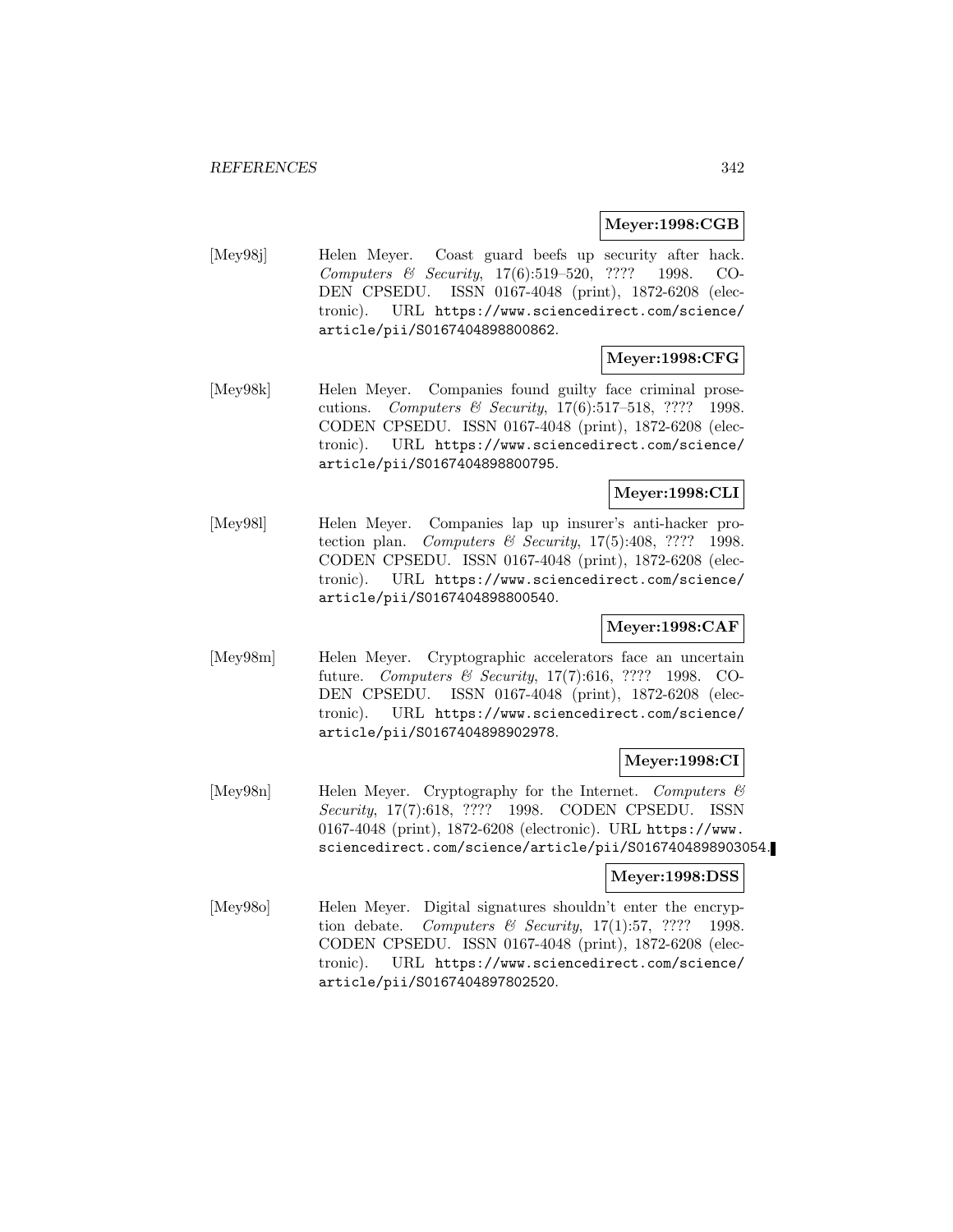### **Meyer:1998:DYN**

[Mey98p] Helen Meyer. Do you need an intranet firewall? Computers & Security, 17(1):61, ???? 1998. CODEN CPSEDU. ISSN 0167-4048 (print), 1872-6208 (electronic). URL https://www. sciencedirect.com/science/article/pii/S0167404897802696.

#### **Meyer:1998:DNB**

[Mey98q] Helen Meyer. Don't neglect browser security. Computers & Security, 17(5):409, ???? 1998. CODEN CPSEDU. ISSN 0167-4048 (print), 1872-6208 (electronic). URL https://www. sciencedirect.com/science/article/pii/S0167404898800588.

#### **Meyer:1998:MGS**

[Mey98r] Helen Meyer. E-mail getting a scan from server. Computers & Security, 17(1):61, ???? 1998. CODEN CPSEDU. ISSN 0167-4048 (print), 1872-6208 (electronic). URL https://www. sciencedirect.com/science/article/pii/S0167404897802702.

#### **Meyer:1998:EPT**

[Mey98s] Helen Meyer. Encryption plan targets export restriction. Computers & Security, 17(6):518, ???? 1998. CODEN CPSEDU. ISSN 0167-4048 (print), 1872-6208 (electronic). URL https://www.sciencedirect.com/science/article/ pii/S0167404898800801.

### **Meyer:1998:EUA**

[Mey98t] Helen Meyer. eSafe ups ante for Java, security. Computers & Security, 17(1):57, ???? 1998. CODEN CPSEDU. ISSN 0167-4048 (print), 1872-6208 (electronic). URL https://www. sciencedirect.com/science/article/pii/S0167404897802532.

# **Meyer:1998:EUE**

[Mey98u] Helen Meyer. Europeans unlock encryption market, thanks to US rules. Computers & Security,  $17(5):407-408$ , ???? 1998. CODEN CPSEDU. ISSN 0167-4048 (print), 1872- 6208 (electronic). URL https://www.sciencedirect.com/ science/article/pii/S0167404898800527.

#### **Meyer:1998:EBN**

[Mey98v] Helen Meyer. Experts blast NT for its security failings. Computers & Security, 17(5):407, ???? 1998. CODEN CPSEDU. ISSN 0167-4048 (print), 1872-6208 (electronic).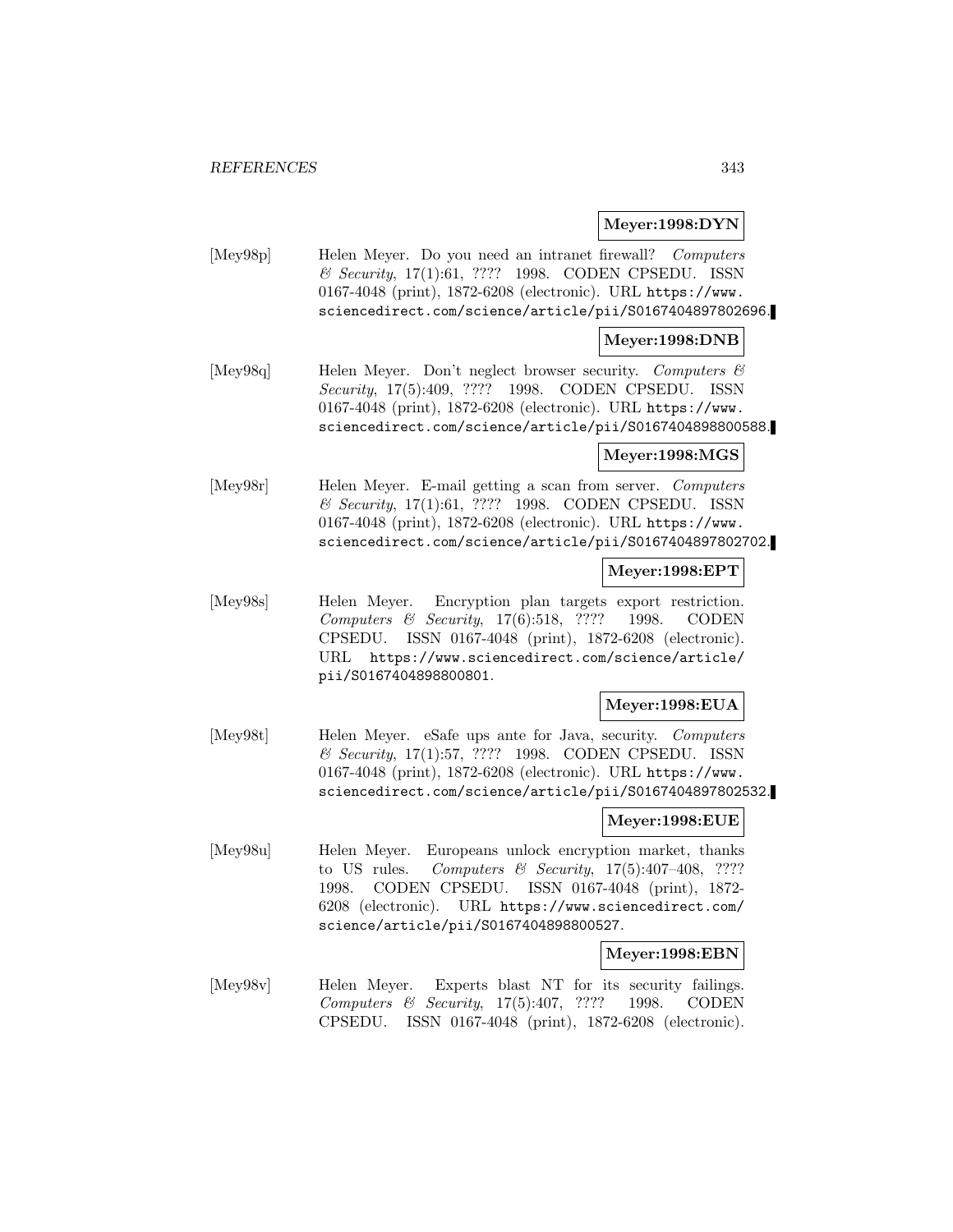URL https://www.sciencedirect.com/science/article/ pii/S0167404898800515.

# **Meyer:1998:ECT**

[Mey98w] Helen Meyer. Experts criticise 'too risky' key recovery. Computers & Security, 17(5):406, ???? 1998. CODEN CPSEDU. ISSN 0167-4048 (print), 1872-6208 (electronic). URL https://www.sciencedirect.com/science/article/ pii/S0167404898800461.

### **Meyer:1998:FSS**

 $[\text{Mey98x}]$  Helen Meyer. A false sense of security. Computers & Security, 17 (6):520, ???? 1998. CODEN CPSEDU. ISSN 0167-4048 (print), 1872-6208 (electronic). URL https://www.sciencedirect. com/science/article/pii/S0167404898800898.

#### **Meyer:1998:FEP**

[Mey98y] Helen Meyer. Firewall expands purview. Computers & Security, 17(6):519, ???? 1998. CODEN CPSEDU. ISSN 0167-4048 (print), 1872-6208 (electronic). URL https://www. sciencedirect.com/science/article/pii/S0167404898800837.

#### **Meyer:1998:FRC**

[Mey98z] Helen Meyer. Firewall reality check. Computers & Security, 17 (5):410, ???? 1998. CODEN CPSEDU. ISSN 0167-4048 (print), 1872-6208 (electronic). URL https://www.sciencedirect. com/science/article/pii/S016740489880062X.

### **Meyer:1998:FAF**

[Mey98-27] Helen Meyer. Firewalls aren't failsafe. Computers  $\mathcal C$  Security, 17 (6):517, ???? 1998. CODEN CPSEDU. ISSN 0167-4048 (print), 1872-6208 (electronic). URL https://www.sciencedirect. com/science/article/pii/S0167404898800771.

# **Meyer:1998:HDG**

[Mey98-28] Helen Meyer. Hacker defaces German pol site. Computers & Security, 17(6):517, ???? 1998. CODEN CPSEDU. ISSN 0167-4048 (print), 1872-6208 (electronic). URL https://www. sciencedirect.com/science/article/pii/S0167404898800783.

### **Meyer:1998:HNW**

[Mey98-29] Helen Meyer. Hacker nabbed for web antics. Computers & Security, 17(1):59, ???? 1998. CODEN CPSEDU. ISSN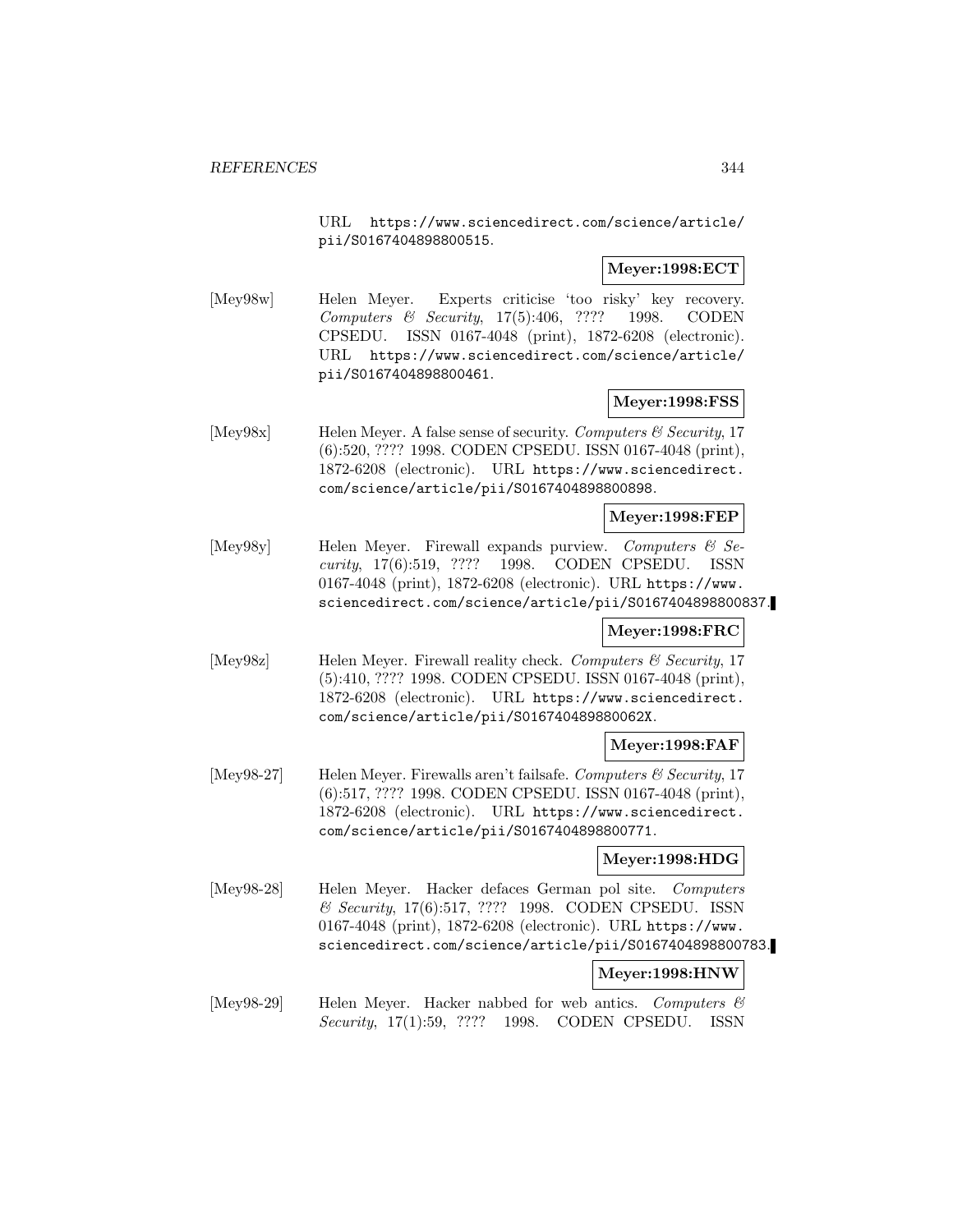0167-4048 (print), 1872-6208 (electronic). URL https://www. sciencedirect.com/science/article/pii/S016740489780260X.

#### **Meyer:1998:HCS**

[Mey98-30] Helen Meyer. How computer security works. Computers  $\mathcal C$ Security, 17(7):618, ???? 1998. CODEN CPSEDU. ISSN 0167-4048 (print), 1872-6208 (electronic). URL https://www. sciencedirect.com/science/article/pii/S0167404898903042.

### **Meyer:1998:HEY**

[Mey98-31] Helen Meyer. How to ensure your Internet security. Computers & Security, 17(7):614, ???? 1998. CODEN CPSEDU. ISSN 0167-4048 (print), 1872-6208 (electronic). URL https://www. sciencedirect.com/science/article/pii/S0167404898902887.

### **Meyer:1998:IHB**

[Mey98-32] Helen Meyer. IBM hedges its bets on SET. Computers & Security, 17(6):516, ???? 1998. CODEN CPSEDU. ISSN 0167-4048 (print), 1872-6208 (electronic). URL https://www. sciencedirect.com/science/article/pii/S0167404898800734.

# **Meyer:1998:IUW**

[Mey98-33] Helen Meyer. IBM ups Web hosting security. Computers & Security, 17(1):58, ???? 1998. CODEN CPSEDU. ISSN 0167-4048 (print), 1872-6208 (electronic). URL https://www. sciencedirect.com/science/article/pii/S0167404897802556.

### **Meyer:1998:IYS**

[Mey98-34] Helen Meyer. Immunizing your system. Computers & Security, 17(7):616, ???? 1998. CODEN CPSEDU. ISSN 0167-4048 (print), 1872-6208 (electronic). URL https://www. sciencedirect.com/science/article/pii/S0167404898902966.

### **Meyer:1998:RDE**

[Mey98-35] Helen Meyer. In Russia: digital eavesdropping? Computers & Security, 17(6):519, ???? 1998. CODEN CPSEDU. ISSN 0167-4048 (print), 1872-6208 (electronic). URL https://www. sciencedirect.com/science/article/pii/S0167404898800850.

### **Meyer:1998:ISW**

[Mey98-36] Helen Meyer. Ironing out SET's wrinkles. Computers & Security, 17(1):58, ???? 1998. CODEN CPSEDU. ISSN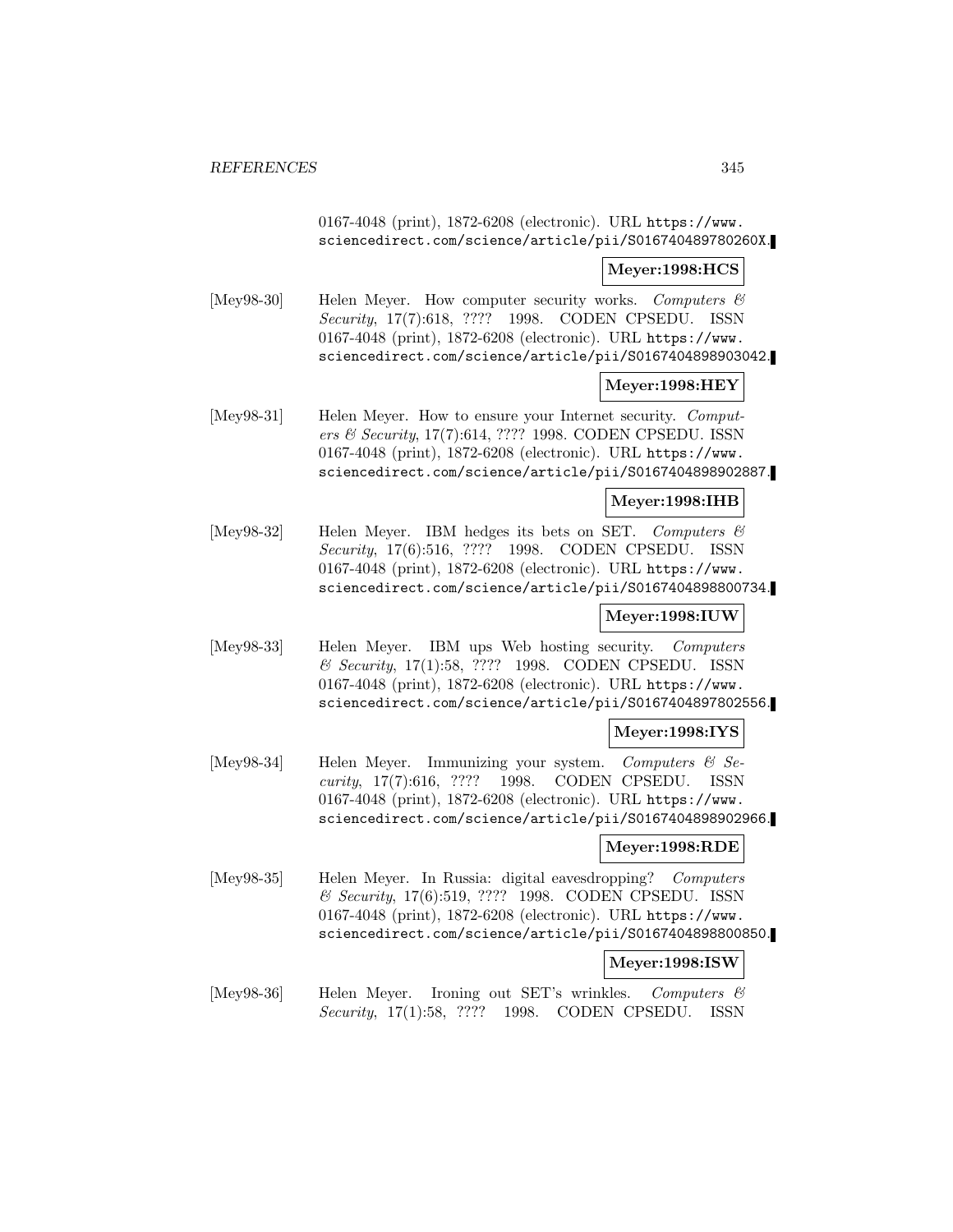## 0167-4048 (print), 1872-6208 (electronic). URL https://www. sciencedirect.com/science/article/pii/S016740489780257X.

#### **Meyer:1998:NID**

[Mey98-37] Helen Meyer. Is network intrusion detection software being used correctly? Computers  $\mathcal B$  Security, 17(6):521, ???? 1998. CODEN CPSEDU. ISSN 0167-4048 (print), 1872- 6208 (electronic). URL https://www.sciencedirect.com/ science/article/pii/S0167404898800904.

### **Meyer:1998:SSYb**

[Mey98-38] Helen Meyer. Is someone stalking your network? Computers & Security, 17(7):617, ???? 1998. CODEN CPSEDU. ISSN 0167-4048 (print), 1872-6208 (electronic). URL https://www. sciencedirect.com/science/article/pii/S0167404898903005.

#### **Meyer:1998:JAT**

[Mey98-39] Helen Meyer. Java authentication token. Computers  $\mathcal{C}$  Security, 17(1):59, ???? 1998. CODEN CPSEDU. ISSN 0167-4048 (print), 1872-6208 (electronic). URL https://www. sciencedirect.com/science/article/pii/S0167404897802623.

### **Meyer:1998:LLV**

[Mey98-40] Helen Meyer. LAN-to-LAN VPNs: secure enough? Computers & Security, 17(6):521, ???? 1998. CODEN CPSEDU. ISSN 0167-4048 (print), 1872-6208 (electronic). URL https://www. sciencedirect.com/science/article/pii/S0167404898800916.

#### **Meyer:1998:LTP**

[Mey98-41] Helen Meyer. Land and teardrop protection. Computers & Security, 17(1):57–58, ???? 1998. CODEN CPSEDU. ISSN 0167-4048 (print), 1872-6208 (electronic). URL https://www.sciencedirect.com/science/article/ pii/S0167404897802544.

### **Meyer:1998:LYF**

[Mey98-42] Helen Meyer. Let your fingers do the logging in. Computers & Security, 17(5):411, ???? 1998. CODEN CPSEDU. ISSN 0167-4048 (print), 1872-6208 (electronic). URL https://www. sciencedirect.com/science/article/pii/S0167404898800655.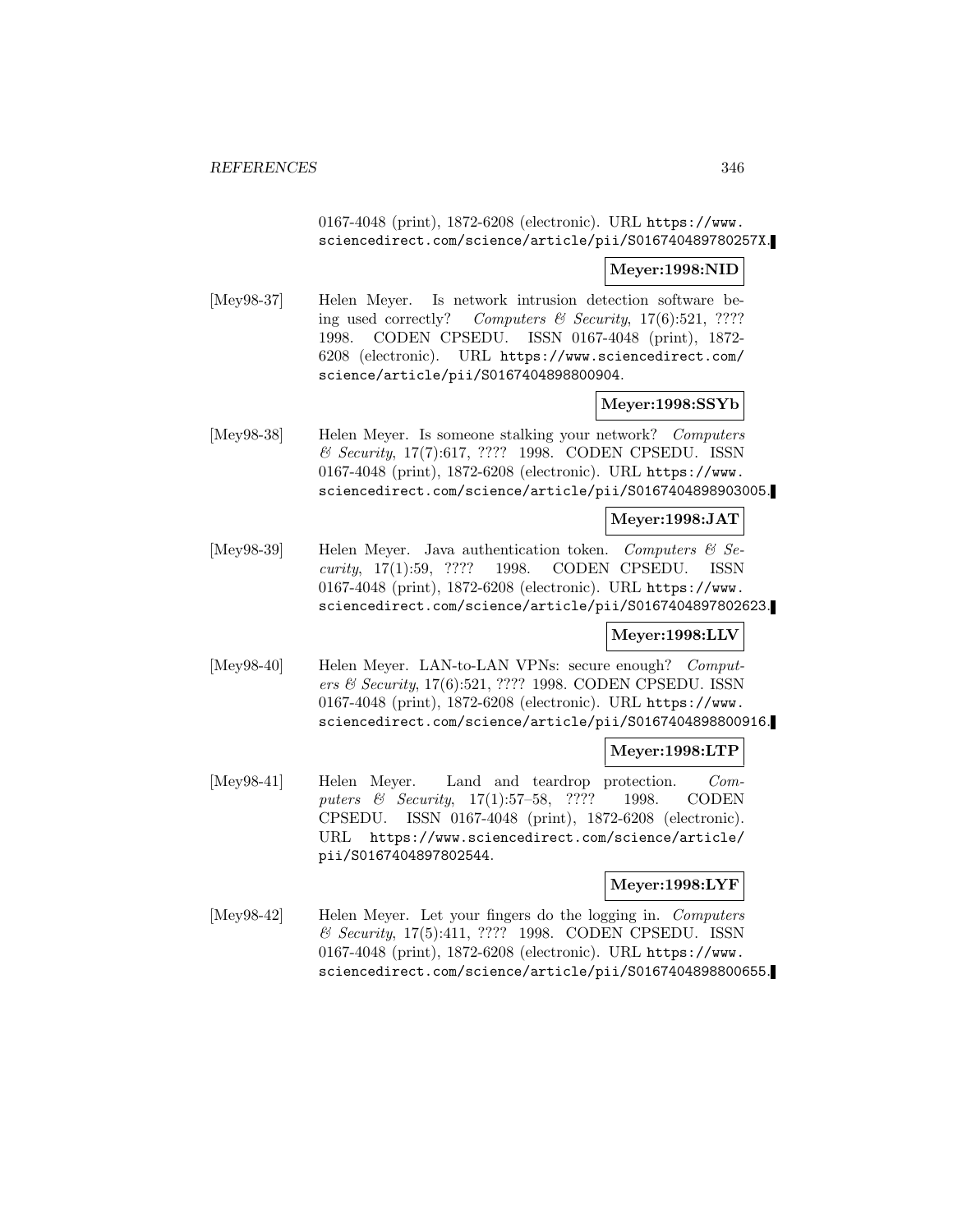# **Meyer:1998:LIA**

[Mey98-43] Helen Meyer. Locking down intranets from afar — for less. Computers & Security, 17(7):617, ???? 1998. CO-DEN CPSEDU. ISSN 0167-4048 (print), 1872-6208 (electronic). URL https://www.sciencedirect.com/science/ article/pii/S0167404898903017.

# **Meyer:1998:MCS**

[Mey98-44] Helen Meyer. Managers are cutting security corners. *Comput*ers & Security, 17(5):406, ???? 1998. CODEN CPSEDU. ISSN 0167-4048 (print), 1872-6208 (electronic). URL https://www. sciencedirect.com/science/article/pii/S0167404898800473.

#### **Meyer:1998:MDK**

[Mey98-45] Helen Meyer. Managing digital keys. Computers & Security, 17 (1):62, ???? 1998. CODEN CPSEDU. ISSN 0167-4048 (print), 1872-6208 (electronic). URL https://www.sciencedirect. com/science/article/pii/S0167404897802738.

### **Meyer:1998:NSB**

[Mey98-46] Helen Meyer. Net security best policy for insurer. Computers & Security, 17(6):520, ???? 1998. CODEN CPSEDU. ISSN 0167-4048 (print), 1872-6208 (electronic). URL https://www. sciencedirect.com/science/article/pii/S0167404898800874.

### **Meyer:1998:NMU**

[Mey98-47] Helen Meyer. Network managers unite over bug. Computers & Security, 17(7):614, ???? 1998. CODEN CPSEDU. ISSN 0167-4048 (print), 1872-6208 (electronic). URL https://www. sciencedirect.com/science/article/pii/S0167404898902905.

### **Meyer:1998:NSI**

[Mey98-48] Helen Meyer. Network security interest on rebound. Computers & Security, 17(1):58, ???? 1998. CODEN CPSEDU. ISSN 0167-4048 (print), 1872-6208 (electronic). URL https://www. sciencedirect.com/science/article/pii/S0167404897802568.

### **Meyer:1998:NND**

[Mey98-49] Helen Meyer. Networks need defence against hacker attacks. Computers & Security, 17(1):60, ???? 1998. CO-DEN CPSEDU. ISSN 0167-4048 (print), 1872-6208 (electronic). URL https://www.sciencedirect.com/science/ article/pii/S0167404897802659.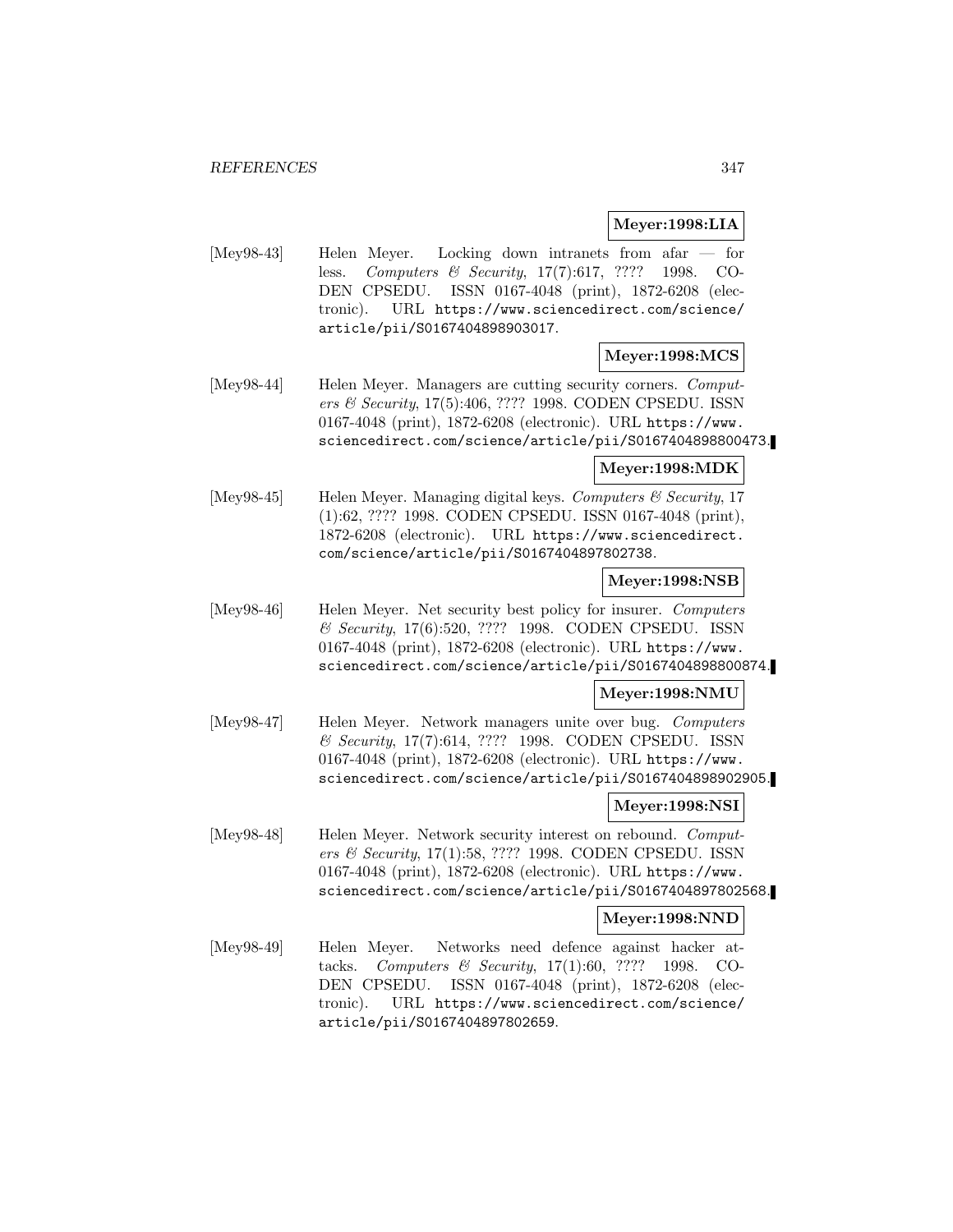### **Meyer:1998:NVT**

[Mey98-50] Helen Meyer. A new virus threat? Computers  $\mathcal C$  Security, 17 (1):59, ???? 1998. CODEN CPSEDU. ISSN 0167-4048 (print), 1872-6208 (electronic). URL https://www.sciencedirect. com/science/article/pii/S0167404897802611.

### **Meyer:1998:NRS**

[Mey98-51] Helen Meyer. Novell remote security freebie now for sale. Computers & Security, 17(6):518, ???? 1998. CODEN CPSEDU. ISSN 0167-4048 (print), 1872-6208 (electronic). URL https://www.sciencedirect.com/science/article/ pii/S0167404898800813.

## **Meyer:1998:LGT**

[Mey98-52] Helen Meyer. On-line groups try to beef up privacy. Computers & Security, 17(5):406–407, ???? 1998. CODEN CPSEDU. ISSN 0167-4048 (print), 1872-6208 (electronic). URL https://www.sciencedirect.com/science/article/ pii/S0167404898800485.

#### **Meyer:1998:PP**

[Mey98-53] Helen Meyer. Passwords to protection. Computers & Security, 17(5):410, ???? 1998. CODEN CPSEDU. ISSN 0167-4048 (print), 1872-6208 (electronic). URL https://www. sciencedirect.com/science/article/pii/S0167404898800606.

#### **Meyer:1998:PDS**

[Mey98-54] Helen Meyer. PGP disk's security takes a bite out of crime. Computers & Security, 17(5):409, ???? 1998. CO-DEN CPSEDU. ISSN 0167-4048 (print), 1872-6208 (electronic). URL https://www.sciencedirect.com/science/ article/pii/S0167404898800576.

#### **Meyer:1998:PV**

[Mey98-55] Helen Meyer. Protection from viruses. Computers & Security, 17(7):614, ???? 1998. CODEN CPSEDU. ISSN 0167-4048 (print), 1872-6208 (electronic). URL https://www. sciencedirect.com/science/article/pii/S0167404898902875.

### **Meyer:1998:PLW**

[Mey98-56] Helen Meyer. Psst ... wanna buy some data? Computers & Security, 17(1):61–62, ???? 1998. CODEN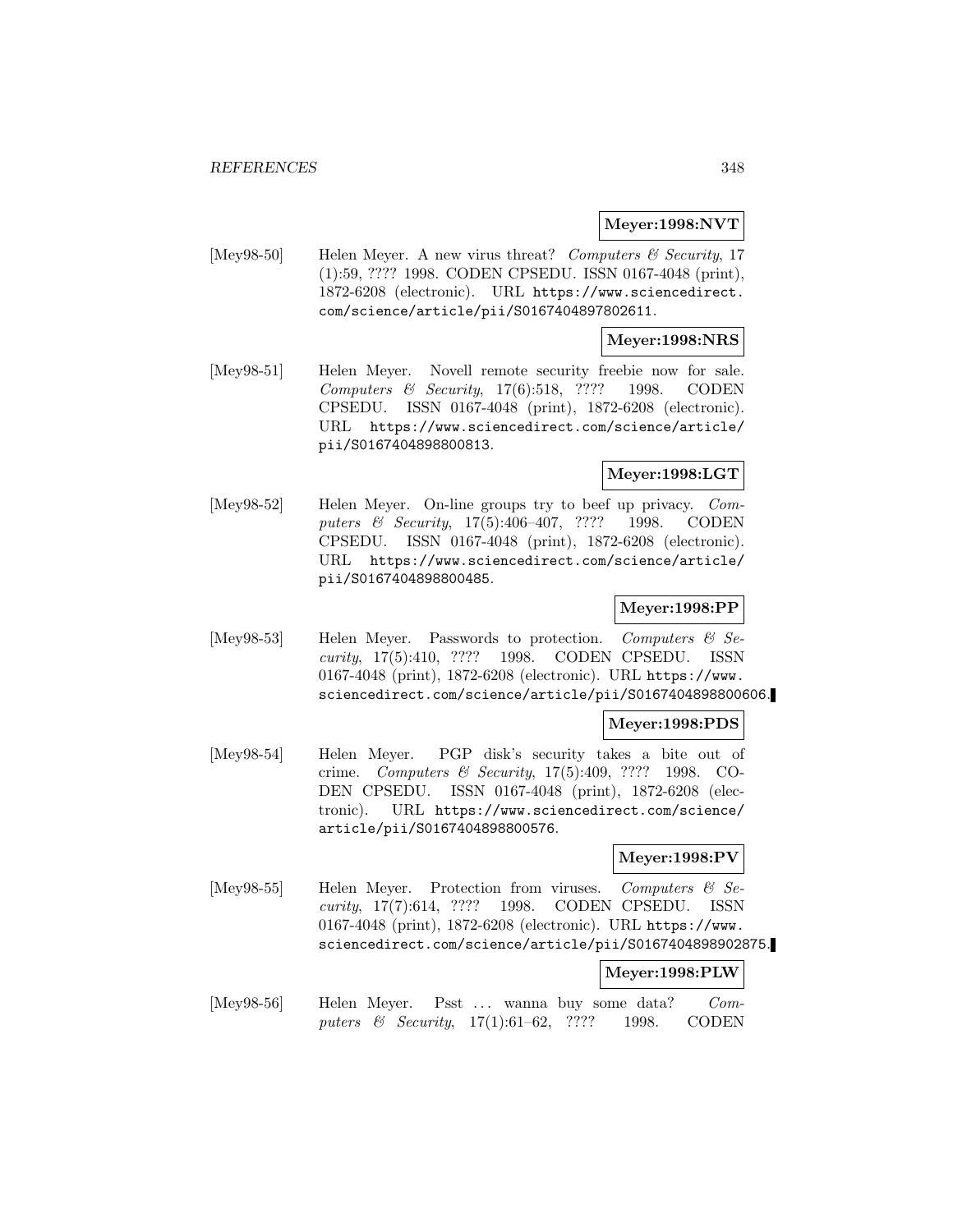CPSEDU. ISSN 0167-4048 (print), 1872-6208 (electronic). URL https://www.sciencedirect.com/science/article/ pii/S0167404897802714.

# **Meyer:1998:SAN**

[Mey98-57] Helen Meyer. Secret agents need not apply. Computers & Security, 17(1):61, ???? 1998. CODEN CPSEDU. ISSN 0167-4048 (print), 1872-6208 (electronic). URL https://www. sciencedirect.com/science/article/pii/S0167404897802684.

## **Meyer:1998:SCC**

[Mey98-58] Helen Meyer. Security consolidations consumer-friendly. Computers & Security, 17(1):57, ???? 1998. CODEN CPSEDU. ISSN 0167-4048 (print), 1872-6208 (electronic). URL https://www.sciencedirect.com/science/article/ pii/S0167404897802519.

## **Meyer:1998:SPS**

[Mey98-59] Helen Meyer. Security in platinum setting. Computers & Security, 17(7):614, ???? 1998. CODEN CPSEDU. ISSN 0167-4048 (print), 1872-6208 (electronic). URL https://www. sciencedirect.com/science/article/pii/S0167404898902917.

### **Meyer:1998:SIS**

[Mey98-60] Helen Meyer. Security integration to simplify user access. Computers & Security, 17(6):516, ???? 1998. CO-DEN CPSEDU. ISSN 0167-4048 (print), 1872-6208 (electronic). URL https://www.sciencedirect.com/science/ article/pii/S0167404898800746.

### **Meyer:1998:SMC**

[Mey98-61] Helen Meyer. Security, management converge. Computers & Security, 17(6):518-519, ???? 1998. CODEN CPSEDU. ISSN 0167-4048 (print), 1872-6208 (electronic). URL https://www.sciencedirect.com/science/article/ pii/S0167404898800825.

#### **Meyer:1998:SSYa**

[Mey98-62] Helen Meyer. Security systems and the Y2K problem. Computers & Security, 17(7):613–614, ???? 1998. CO-DEN CPSEDU. ISSN 0167-4048 (print), 1872-6208 (electronic). URL https://www.sciencedirect.com/science/ article/pii/S0167404898902863.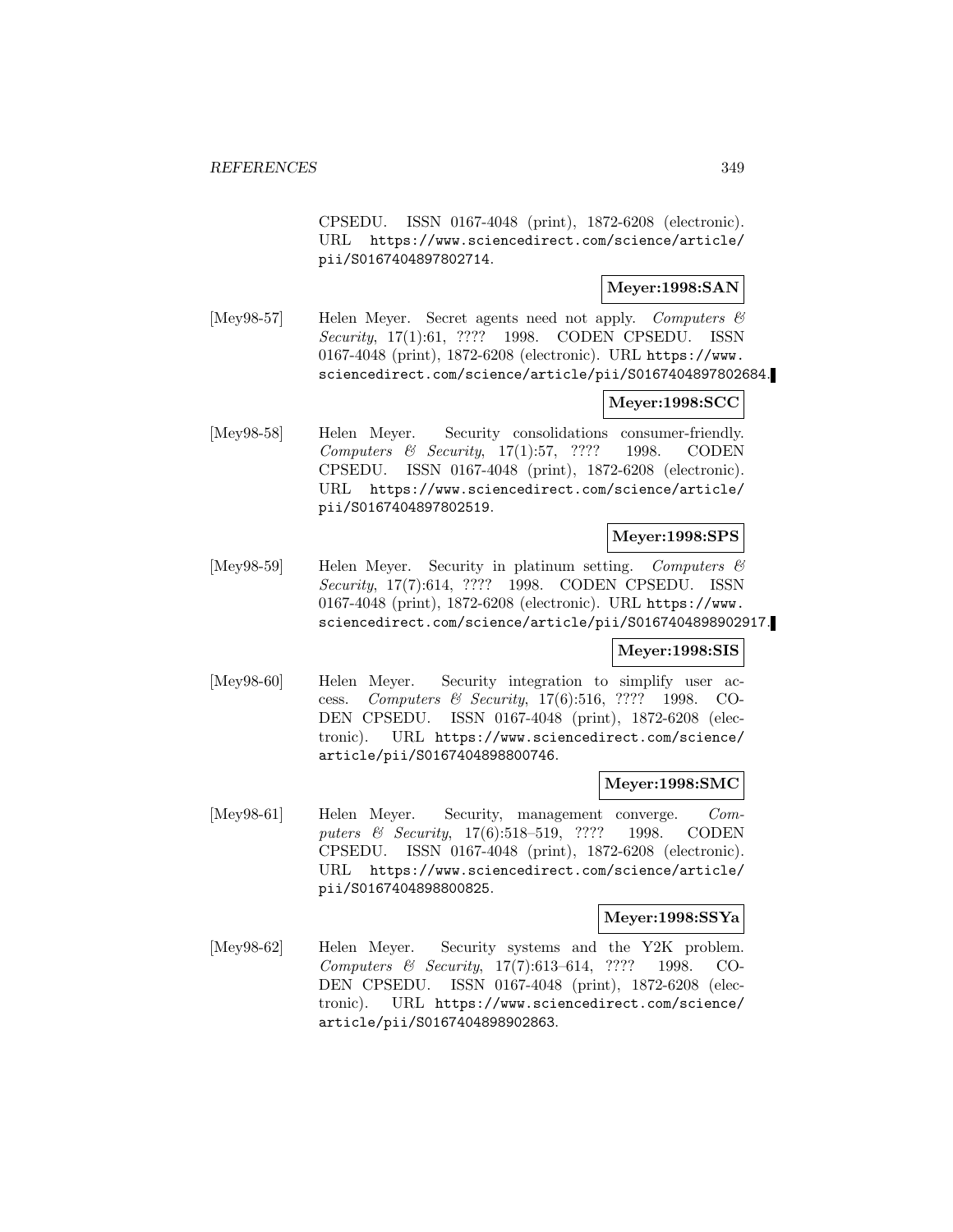#### **Meyer:1998:STB**

[Mey98-63] Helen Meyer. Security tool blocks document misuse. Computers & Security, 17(5):409–410, ???? 1998. CODEN CPSEDU. ISSN 0167-4048 (print), 1872-6208 (electronic). URL https://www.sciencedirect.com/science/article/ pii/S016740489880059X.

# **Meyer:1998:SUO**

[Mey98-64] Helen Meyer. Single unit offers Internet security. Computers & Security, 17(5):408, ???? 1998. CODEN CPSEDU. ISSN 0167-4048 (print), 1872-6208 (electronic). URL https://www. sciencedirect.com/science/article/pii/S0167404898800552.

### **Meyer:1998:SBD**

[Mey98-65] Helen Meyer. Six biometric devices point the finger at security. Computers & Security, 17(5):410–411, ???? 1998. CODEN CPSEDU. ISSN 0167-4048 (print), 1872-6208 (electronic). URL https://www.sciencedirect.com/science/ article/pii/S0167404898800631.

### **Meyer:1998:SSD**

[Mey98-66] Helen Meyer. Slam the spam door. Computers & Security, 17(7):615–616, ???? 1998. CODEN CPSEDU. ISSN 0167-4048 (print), 1872-6208 (electronic). URL https://www. sciencedirect.com/science/article/pii/S0167404898902942.

#### **Meyer:1998:SP**

[Mey98-67] Helen Meyer. SOCKS push. Computers & Security, 17(5):408– 409, ???? 1998. CODEN CPSEDU. ISSN 0167-4048 (print), 1872-6208 (electronic). URL https://www.sciencedirect. com/science/article/pii/S0167404898800564.

#### **Meyer:1998:SCSb**

[Mey98-68] Helen Meyer. Steel-cage security for Windows. Computers & Security, 17(5):411, ???? 1998. CODEN CPSEDU. ISSN 0167-4048 (print), 1872-6208 (electronic). URL https://www. sciencedirect.com/science/article/pii/S0167404898800643.

#### **Meyer:1998:SCSa**

[Mey98-69] Helen Meyer. Sun changes security framework for Java development kit. Computers & Security, 17(1):58–59, ???? 1998.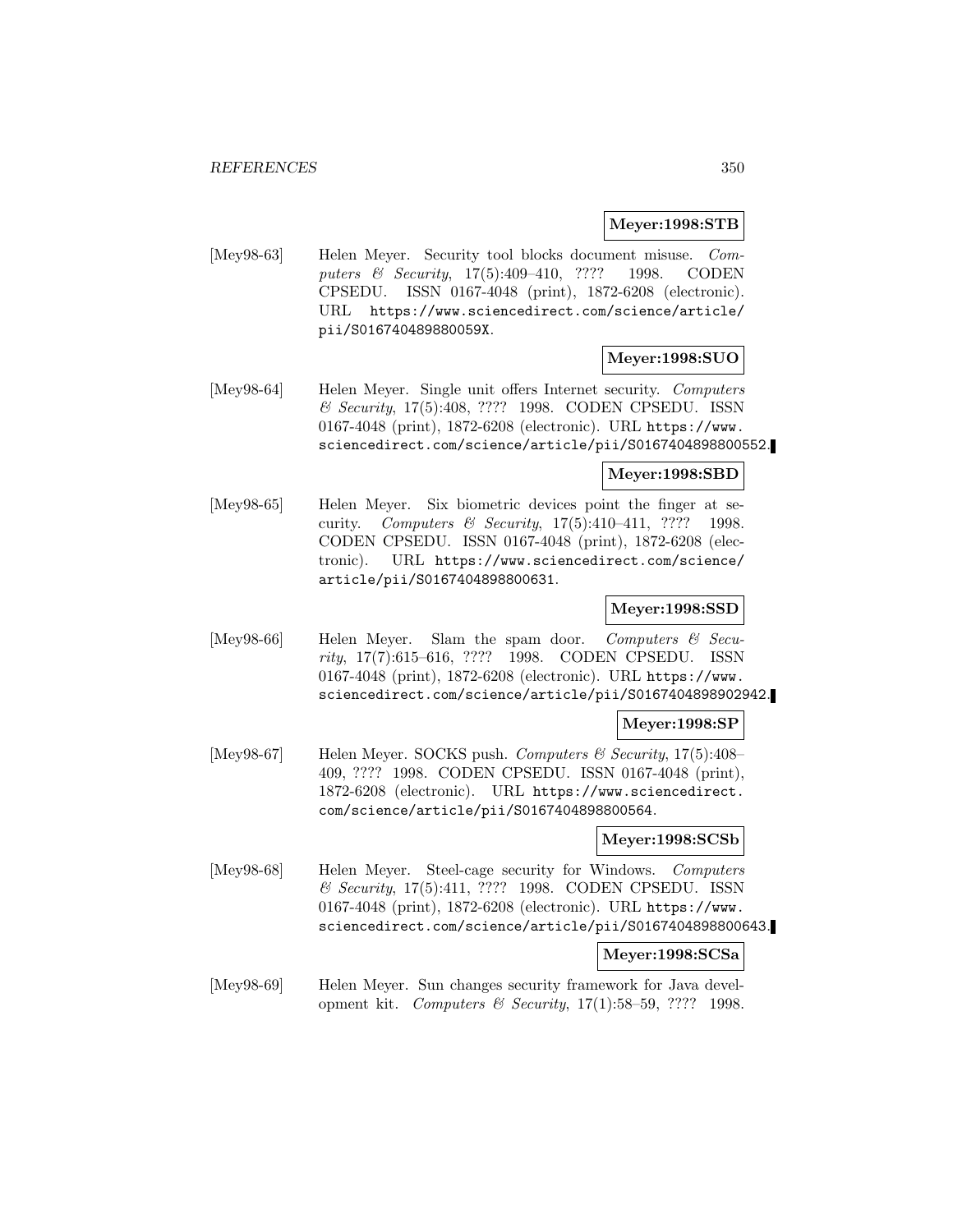CODEN CPSEDU. ISSN 0167-4048 (print), 1872-6208 (electronic). URL https://www.sciencedirect.com/science/ article/pii/S0167404897802593.

### **Meyer:1998:SF**

[Mey98-70] Helen Meyer. Suspicious finds. Computers & Security, 17(7): 618, ???? 1998. CODEN CPSEDU. ISSN 0167-4048 (print), 1872-6208 (electronic). URL https://www.sciencedirect. com/science/article/pii/S0167404898903066.

# **Meyer:1998:TTF**

[Mey98-71] Helen Meyer. Technology and trust: the final analysis. Computers & Security, 17(6):520, ???? 1998. CODEN CPSEDU. ISSN 0167-4048 (print), 1872-6208 (electronic). URL https://www.sciencedirect.com/science/article/ pii/S0167404898800886.

# **Meyer:1998:SCSc**

[Mey98-72] Helen Meyer. This security catches on — slowly. Computers & Security, 17(7):616, ???? 1998. CODEN CPSEDU. ISSN 0167-4048 (print), 1872-6208 (electronic). URL https://www. sciencedirect.com/science/article/pii/S0167404898902954.

# **Meyer:1998:TKH**

[Mey98-73] Helen Meyer. Through the key holes. Computers  $\mathcal C$  Security, 17 (5):410, ???? 1998. CODEN CPSEDU. ISSN 0167-4048 (print), 1872-6208 (electronic). URL https://www.sciencedirect. com/science/article/pii/S0167404898800618.

# **Meyer:1998:TAC**

[Mey98-74] Helen Meyer. Titans aim at crypto stalemate. Computers & Security, 17(6):516–517, ???? 1998. CODEN CPSEDU. ISSN 0167-4048 (print), 1872-6208 (electronic). URL https://www.sciencedirect.com/science/article/ pii/S0167404898800758.

## **Meyer:1998:WCY**

[Mey98-75] Helen Meyer. To whom can you entrust security? Computers & Security, 17(7):614-615, ???? 1998. CODEN CPSEDU. ISSN 0167-4048 (print), 1872-6208 (electronic). URL https://www.sciencedirect.com/science/article/ pii/S0167404898902929.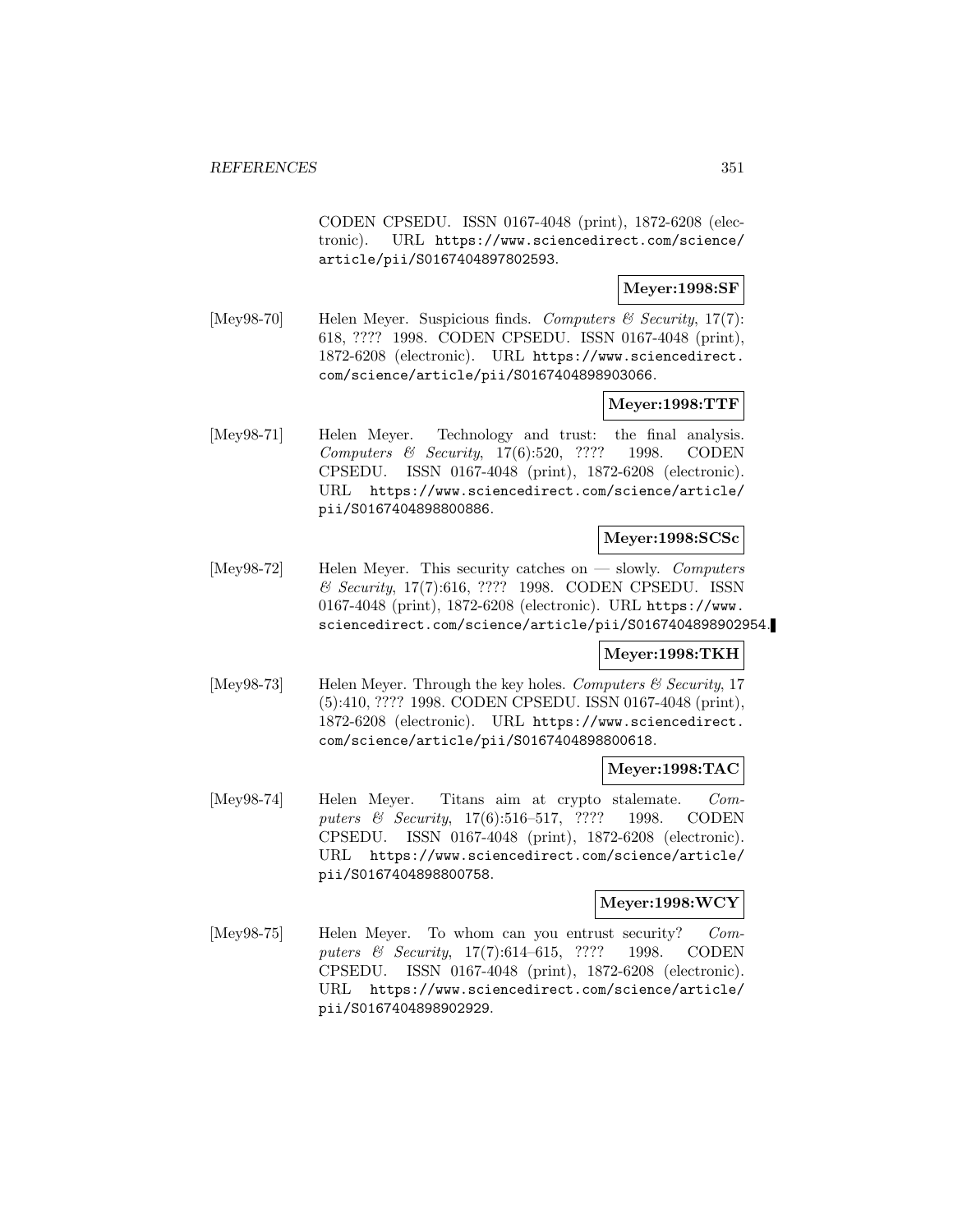### **Meyer:1998:TGS**

[Mey98-76] Helen Meyer. TriStrata: a giant step in enterprise security. Computers & Security, 17(7):617, ???? 1998. CO-DEN CPSEDU. ISSN 0167-4048 (print), 1872-6208 (electronic). URL https://www.sciencedirect.com/science/ article/pii/S0167404898903029.

## **Meyer:1998:UVP**

[Mey98-77] Helen Meyer. Unlocking virtual private networks. Computers & Security, 17(1):62–63, ???? 1998. CODEN CPSEDU. ISSN 0167-4048 (print), 1872-6208 (electronic). URL https://www.sciencedirect.com/science/article/ pii/S016740489780274X.

# **Meyer:1998:UFR**

[Mey98-78] Helen Meyer. US finally relaxes encryption policies. Computers & Security, 17(7):615, ???? 1998. CODEN CPSEDU. ISSN 0167-4048 (print), 1872-6208 (electronic). URL https://www. sciencedirect.com/science/article/pii/S0167404898902930.

### **Meyer:1998:VPJ**

[Mey98-79] Helen Meyer. 'virtual' privacy just not enough. Computers & Security, 17(7):613, ???? 1998. CODEN CPSEDU. ISSN 0167-4048 (print), 1872-6208 (electronic). URL https://www. sciencedirect.com/science/article/pii/S016740489890284X.

### **Meyer:1998:VPA**

[Mey98-80] Helen Meyer. Virus protect aims high, falls short. Computers & Security, 17(1):60, ???? 1998. CODEN CPSEDU. ISSN 0167-4048 (print), 1872-6208 (electronic). URL https://www. sciencedirect.com/science/article/pii/S0167404897802660.

#### **Meyer:1998:VPN**

[Mey98-81] Helen Meyer. Virus protection for notes and exchange. Computers & Security, 17(7):613, ???? 1998. CODEN CPSEDU. ISSN 0167-4048 (print), 1872-6208 (electronic). URL https://www.sciencedirect.com/science/article/ pii/S0167404898902851.

#### **Meyer:1998:VNC**

[Mey98-82] Helen Meyer. VPNs now can link to two-way pagers securely. Computers & Security, 17(5):408, ???? 1998. CO-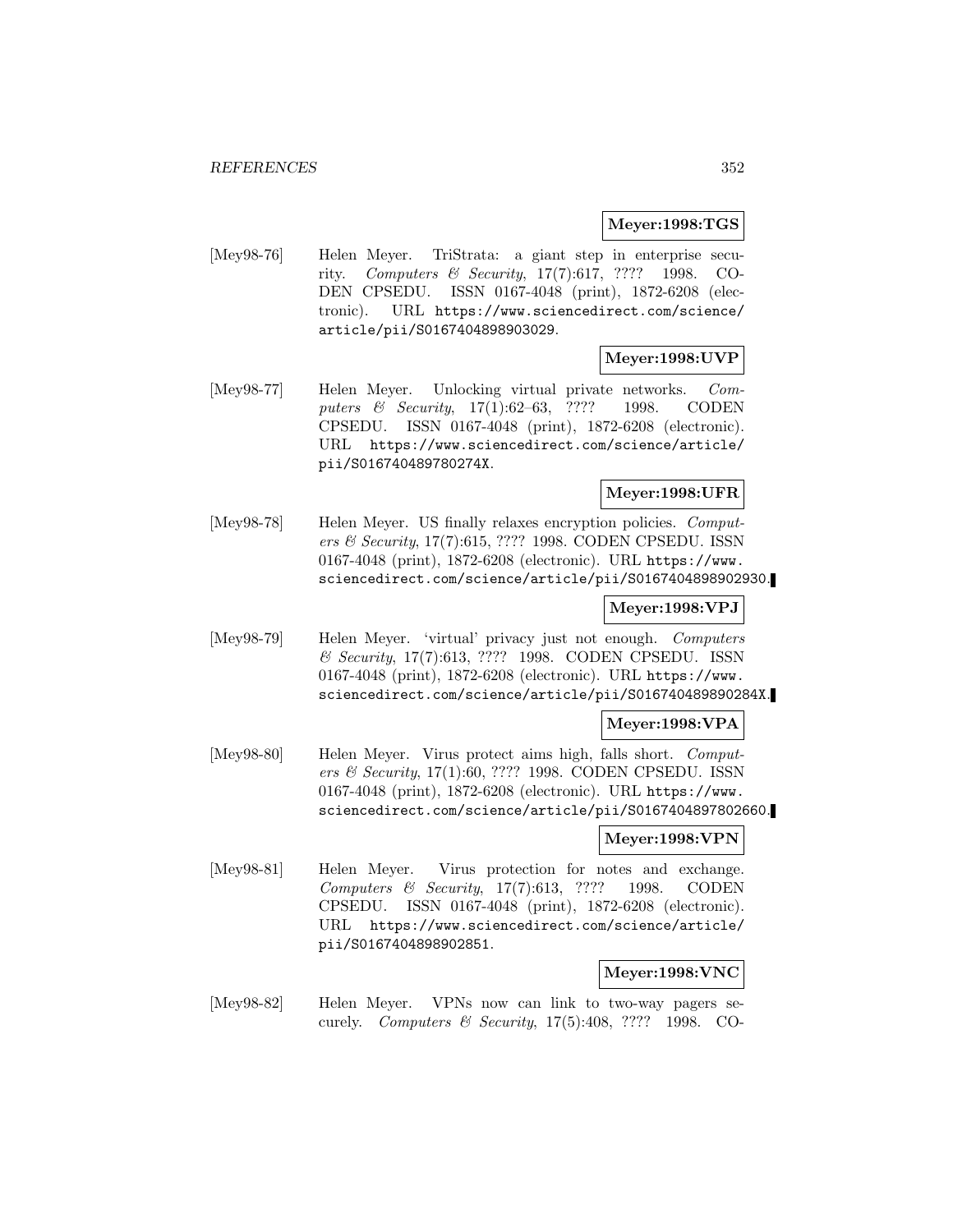DEN CPSEDU. ISSN 0167-4048 (print), 1872-6208 (electronic). URL https://www.sciencedirect.com/science/ article/pii/S0167404898800539.

## **Meyer:1998:WUA**

[Mey98-83] Helen Meyer. Warning for UK authorities over data matching. Computers & Security, 17(6):517, ???? 1998. CO-DEN CPSEDU. ISSN 0167-4048 (print), 1872-6208 (electronic). URL https://www.sciencedirect.com/science/ article/pii/S016740489880076X.

# **Meyer:1998:WWY**

[Mey98-84] Helen Meyer. Watching what you watch. Computers  $\mathcal{C}$  Security, 17(1):60–61, ???? 1998. CODEN CPSEDU. ISSN 0167-4048 (print), 1872-6208 (electronic). URL https://www. sciencedirect.com/science/article/pii/S0167404897802672.

# **Meyer:1998:WPD**

[Mey98-85] Helen Meyer. White pages for digital certificates. Computers & Security, 17(1):59, ???? 1998. CODEN CPSEDU. ISSN 0167-4048 (print), 1872-6208 (electronic). URL https://www. sciencedirect.com/science/article/pii/S0167404897802635.

### **Meyer:1998:WGT**

[Mey98-86] Helen Meyer. Who goes there? Computers & Security, 17 (7):616–617, ???? 1998. CODEN CPSEDU. ISSN 0167- 4048 (print), 1872-6208 (electronic). URL https://www. sciencedirect.com/science/article/pii/S0167404898902991.

# **Meyer:1998:WPS**

[Mey98-87] Helen Meyer. WSS put its stamp on e-mail security. Computers & Security, 17(6):521, ???? 1998. CODEN CPSEDU. ISSN 0167-4048 (print), 1872-6208 (electronic). URL https://www.sciencedirect.com/science/article/ pii/S0167404898800928.

## **Meyer:1998:BBG**

[Mey98-88] John Meyer. Business is booming for the good-guy hackers. Computers & Security, 17(8):719, ???? 1998. CO-DEN CPSEDU. ISSN 0167-4048 (print), 1872-6208 (electronic). URL https://www.sciencedirect.com/science/ article/pii/S0167404898903522.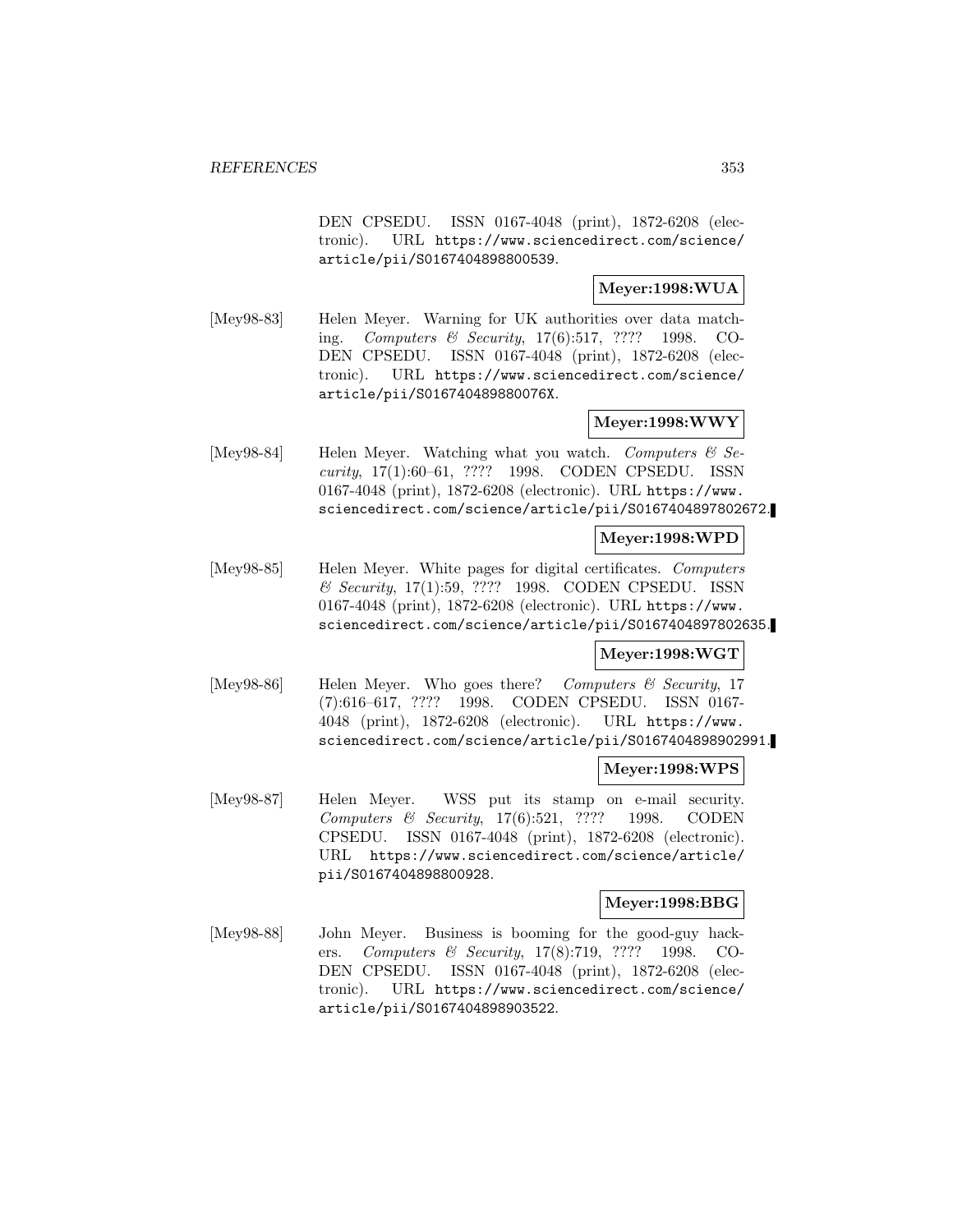#### **Meyer:1998:DPS**

[Mey98-89] John Meyer. Data protect and survive. Computers & Security, 17(8):716–717, ???? 1998. CODEN CPSEDU. ISSN 0167-4048 (print), 1872-6208 (electronic). URL https://www. sciencedirect.com/science/article/pii/S016740489890342X.

#### **Meyer:1998:CGS**

[Mey98-90] John Meyer. E-commerce to get strict privacy rules. Computers & Security, 17(8):719–720, ???? 1998. CODEN CPSEDU. ISSN 0167-4048 (print), 1872-6208 (electronic). URL https://www.sciencedirect.com/science/article/ pii/S0167404898903534.

### **Meyer:1998:FSH**

[Mey98-91] John Meyer. Firewalls stand the heat. Computers & Security, 17 (8):716, ???? 1998. CODEN CPSEDU. ISSN 0167-4048 (print), 1872-6208 (electronic). URL https://www.sciencedirect. com/science/article/pii/S0167404898903418.

### **Meyer:1998:FFN**

[Mey98-92] John Meyer. First federal net privacy law approved. Computers & Security, 17(8):719, ???? 1998. CODEN CPSEDU. ISSN 0167-4048 (print), 1872-6208 (electronic). URL https://www.sciencedirect.com/science/article/ pii/S0167404898903509.

### **Meyer:1998:FAS**

[Mey98-93] John Meyer. Fraud artists surf new turf — cyberspace. Computers & Security, 17(8):718, ???? 1998. CODEN CPSEDU. ISSN 0167-4048 (print), 1872-6208 (electronic). URL https://www.sciencedirect.com/science/article/ pii/S0167404898903480.

### **Meyer:1998:HCG**

[Mey98-94] John Meyer. Hackers can get to you by e-mail. Computers & Security, 17(8):719, ???? 1998. CODEN CPSEDU. ISSN 0167-4048 (print), 1872-6208 (electronic). URL https://www. sciencedirect.com/science/article/pii/S0167404898903510.

#### **Meyer:1998:HGM**

[Mey98-95] John Meyer. Hacks gain in malice, frequency. Computers  $\mathcal C$ Security, 17(8):718, ???? 1998. CODEN CPSEDU. ISSN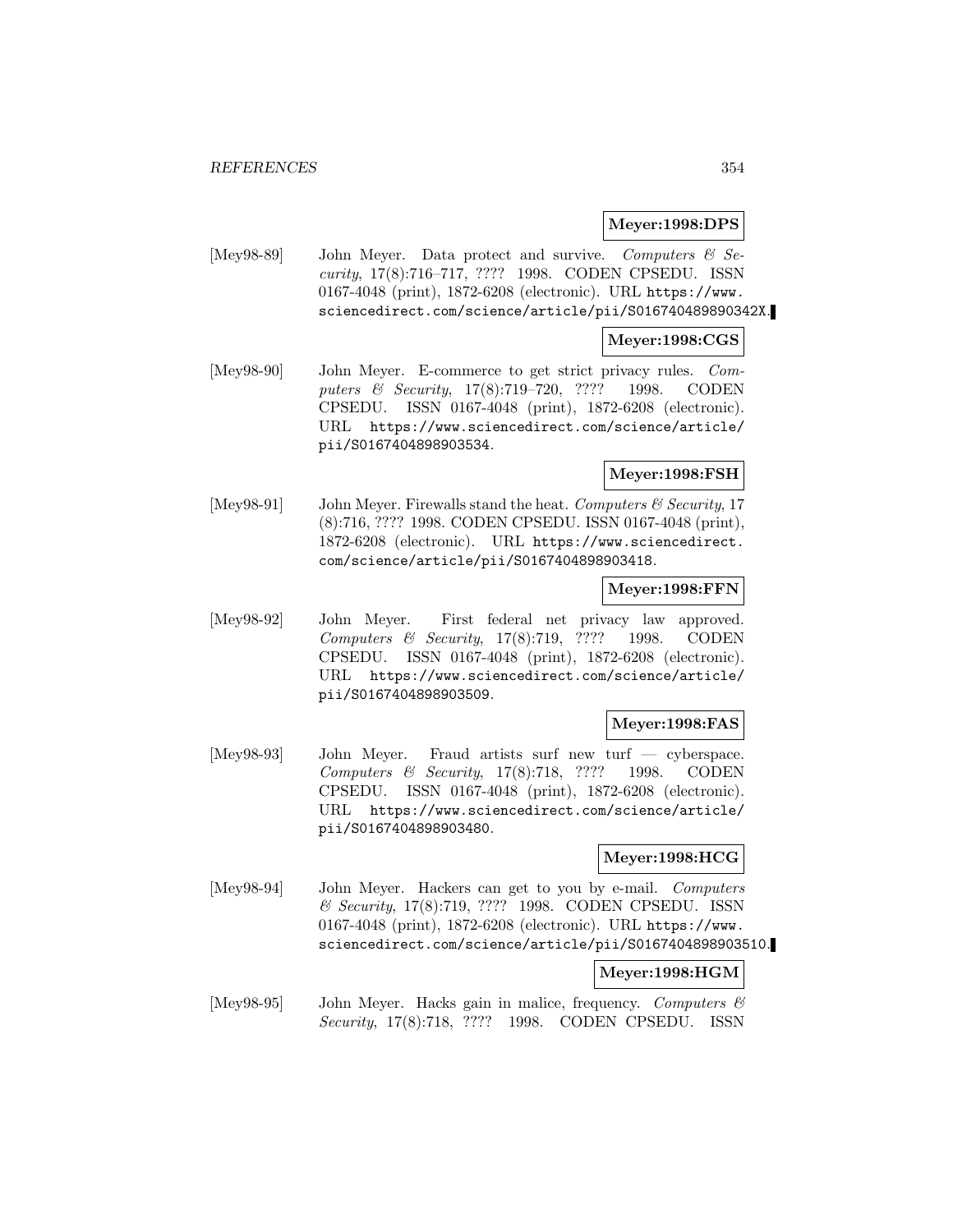## 0167-4048 (print), 1872-6208 (electronic). URL https://www. sciencedirect.com/science/article/pii/S0167404898903479.

### **Meyer:1998:IFS**

[Mey98-96] John Meyer. ISS finds security ANSA. Computers & Security, 17(8):715, ???? 1998. CODEN CPSEDU. ISSN 0167-4048 (print), 1872-6208 (electronic). URL https://www. sciencedirect.com/science/article/pii/0167404898903388.

### **Meyer:1998:LFH**

[Mey98-97] John Meyer. Low flying hackers pose growing threat. Computers & Security, 17(8):717–718, ???? 1998. CODEN CPSEDU. ISSN 0167-4048 (print), 1872-6208 (electronic). URL https://www.sciencedirect.com/science/article/ pii/S0167404898903467.

### **Meyer:1998:MBF**

[Mey98-98] John Meyer. Microsoft backs feds' encryption standard. Computers & Security, 17(8):716, ???? 1998. CODEN CPSEDU. ISSN 0167-4048 (print), 1872-6208 (electronic). URL https://www.sciencedirect.com/science/article/ pii/S0167404898903406.

# **Meyer:1998:NON**

[Mey98-99] John Meyer. Netscape offers new security tool. Computers & Security, 17(8):715, ???? 1998. CODEN CPSEDU. ISSN 0167-4048 (print), 1872-6208 (electronic). URL https://www. sciencedirect.com/science/article/pii/S0167404898801016.

## **Meyer:1998:NSU**

[Mey98-100] John Meyer. Network security under attack? Buy insurance. Computers & Security, 17(8):717, ???? 1998. CO-DEN CPSEDU. ISSN 0167-4048 (print), 1872-6208 (electronic). URL https://www.sciencedirect.com/science/ article/pii/S0167404898903455.

#### **Meyer:1998:QCS**

[Mey98-101] John Meyer. Quick cracking of secret code. Computers & Security, 17(8):718–719, ???? 1998. CODEN CPSEDU. ISSN 0167-4048 (print), 1872-6208 (electronic). URL https://www.sciencedirect.com/science/article/ pii/S0167404898903492.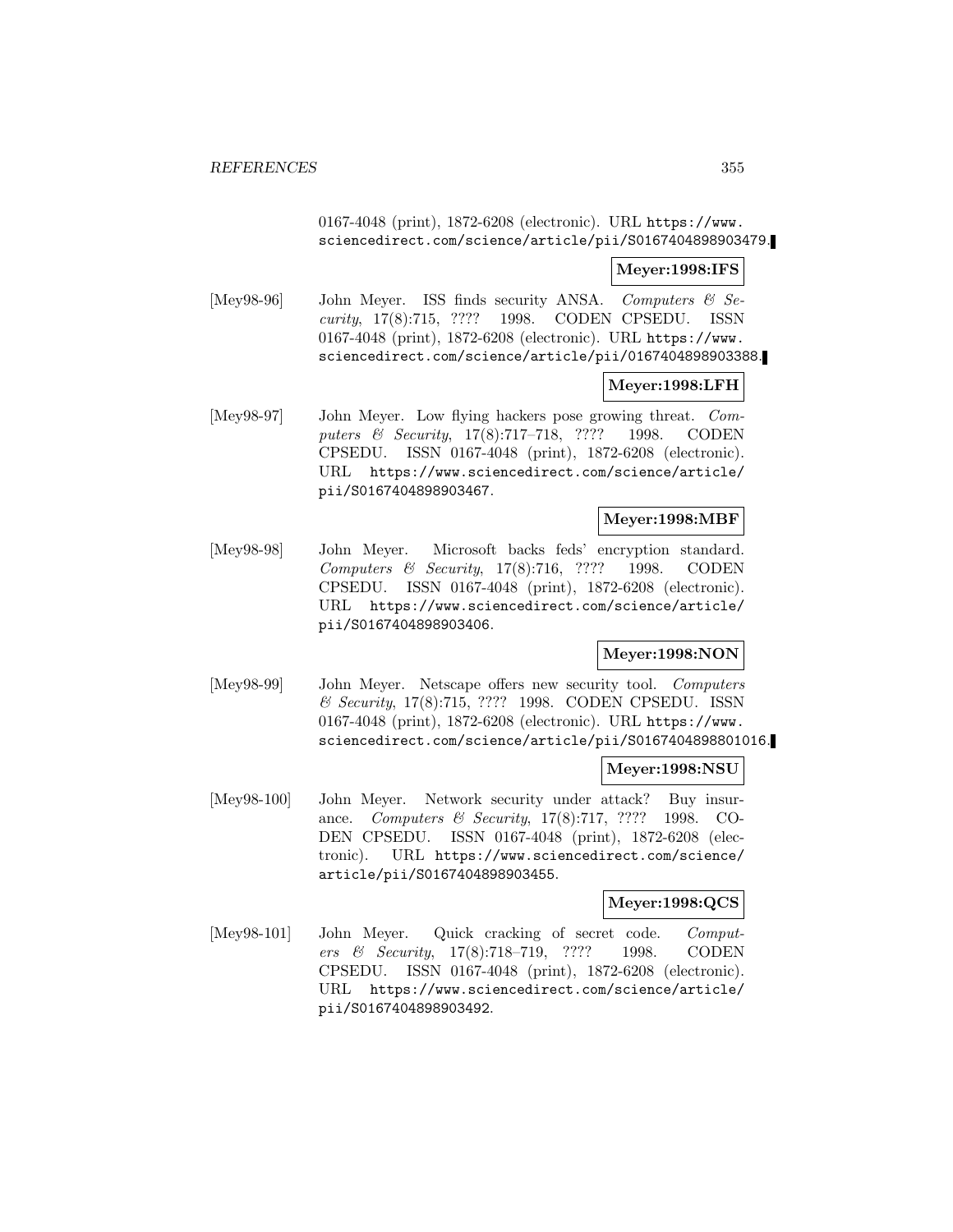### **Meyer:1998:RPH**

[Mey98-102] John Meyer. Rich pickings for hackers. Computers & Security, 17(8):717, ???? 1998. CODEN CPSEDU. ISSN 0167-4048 (print), 1872-6208 (electronic). URL https://www. sciencedirect.com/science/article/pii/S0167404898903431.

#### **Meyer:1998:SHL**

[Mey98-103] John Meyer. Spate of hacking lets the cat out of the bag. Computers & Security, 17(8):715–716, ???? 1998. CO-DEN CPSEDU. ISSN 0167-4048 (print), 1872-6208 (electronic). URL https://www.sciencedirect.com/science/ article/pii/S016740489890339X.

## **Meyer:1998:SBA**

[Mey98-104] John Meyer. Symantec buys anti-virus line. Computers & Security, 17(8):717, ???? 1998. CODEN CPSEDU. ISSN 0167-4048 (print), 1872-6208 (electronic). URL https://www. sciencedirect.com/science/article/pii/S0167404898903443.

### **Meyer:1999:AIC**

[Mey99a] Helen Meyer. 20% annual increase on card fraud. Computers & Security, 18(3):233, ???? 1999. CODEN CPSEDU. ISSN 0167-4048 (print), 1872-6208 (electronic). URL https://www. sciencedirect.com/science/article/pii/S0167404899909392.

### **Meyer:1999:BAB**

[Mey99b] Helen Meyer. 56-bit DES algorithm broken in record time. Computers & Security, 18(2):149–150, ???? 1999. CO-DEN CPSEDU. ISSN 0167-4048 (print), 1872-6208 (electronic). URL https://www.sciencedirect.com/science/ article/pii/S0167404899800327.

### **Meyer:1999:AIA**

[Mey99c] Helen Meyer. Active infections attack. Computers & Security, 18(1):76–77, ???? 1999. CODEN CPSEDU. ISSN 0167-4048 (print), 1872-6208 (electronic). URL https://www. sciencedirect.com/science/article/pii/S0167404899800169.

#### **Meyer:1999:BSE**

[Mey99d] Helen Meyer. Better snapshots of enterprise security. Computers & Security, 18(3):233–234, ???? 1999. CODEN CPSEDU. ISSN 0167-4048 (print), 1872-6208 (electronic).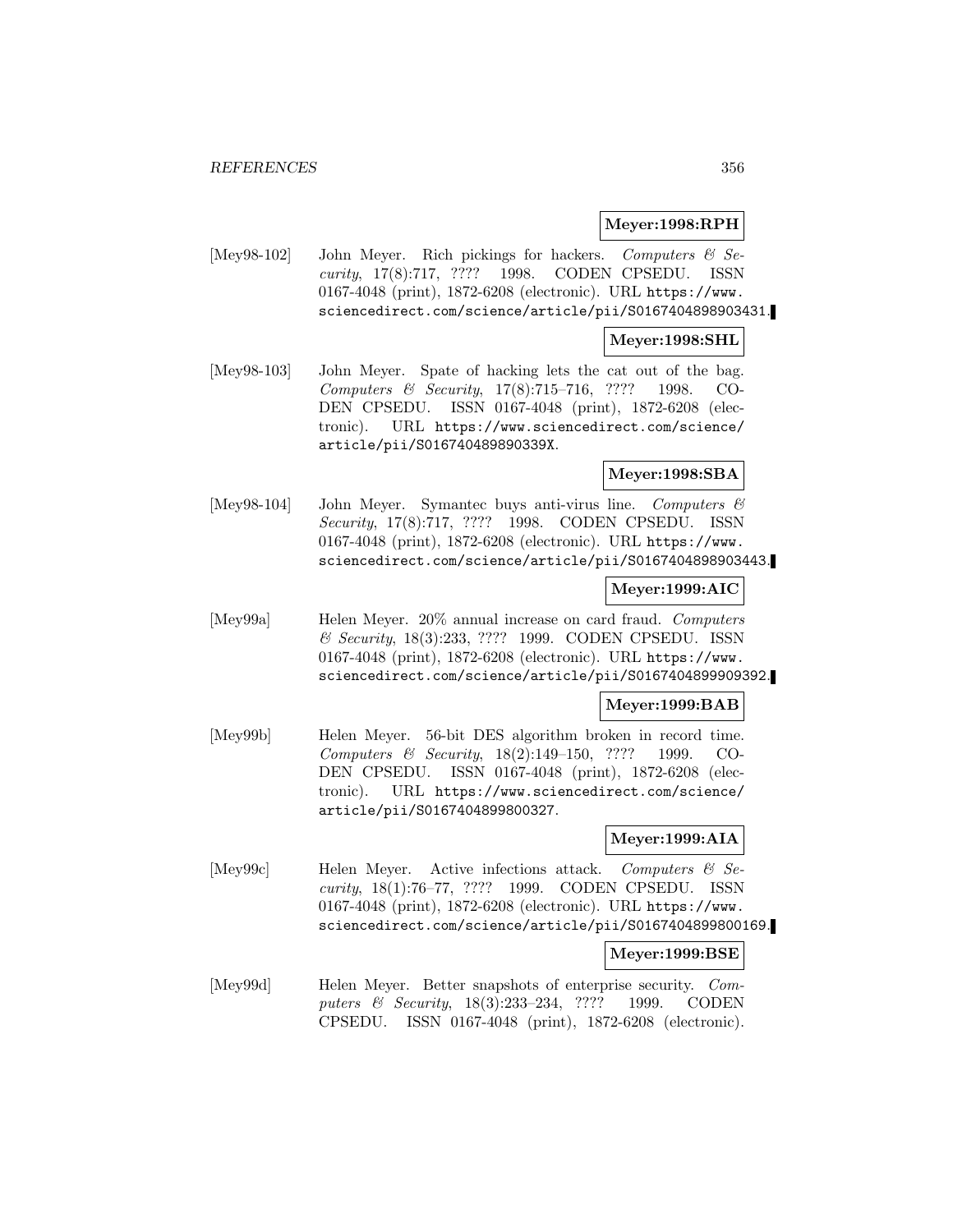URL https://www.sciencedirect.com/science/article/ pii/S0167404899909409.

# **Meyer:1999:CYA**

[Mey99e] Helen Meyer. Can you afford not to invest in security? Computers & Security,  $18(1):77$ , ???? 1999. CODEN CPSEDU. ISSN 0167-4048 (print), 1872-6208 (electronic). URL https://www.sciencedirect.com/science/article/ pii/S0167404899800170.

## **Meyer:1999:CCV**

[Mey99f] Helen Meyer. Combating computer viruses. Computers & Security, 18(3):235–236, ???? 1999. CODEN CPSEDU. ISSN 0167-4048 (print), 1872-6208 (electronic). URL https://www.sciencedirect.com/science/article/ pii/S016740489990946X.

# **Meyer:1999:CLA**

[Mey99g] Helen Meyer. Companies launch anti-virus education programme. Computers & Security, 18(1):76, ???? 1999. CO-DEN CPSEDU. ISSN 0167-4048 (print), 1872-6208 (electronic). URL https://www.sciencedirect.com/science/ article/pii/S0167404899800133.

# **Meyer:1999:CPF**

[Mey99h] Helen Meyer. Compaq points fingerprints at security hole. Computers & Security, 18(1):76, ???? 1999. CODEN CPSEDU. ISSN 0167-4048 (print), 1872-6208 (electronic). URL https://www.sciencedirect.com/science/article/ pii/S0167404899800157.

### **Meyer:1999:CPS**

[Mey99i] Helen Meyer. Crypto paper set for January launch. Computers & Security, 18(1):76, ???? 1999. CODEN CPSEDU. ISSN 0167-4048 (print), 1872-6208 (electronic). URL https://www. sciencedirect.com/science/article/pii/S0167404899800145.

### **Meyer:1999:CS**

[Mey99j] Helen Meyer. Cybercop scanner. Computers & Security, 18(3): 234, ???? 1999. CODEN CPSEDU. ISSN 0167-4048 (print), 1872-6208 (electronic). URL https://www.sciencedirect. com/science/article/pii/S0167404899909410.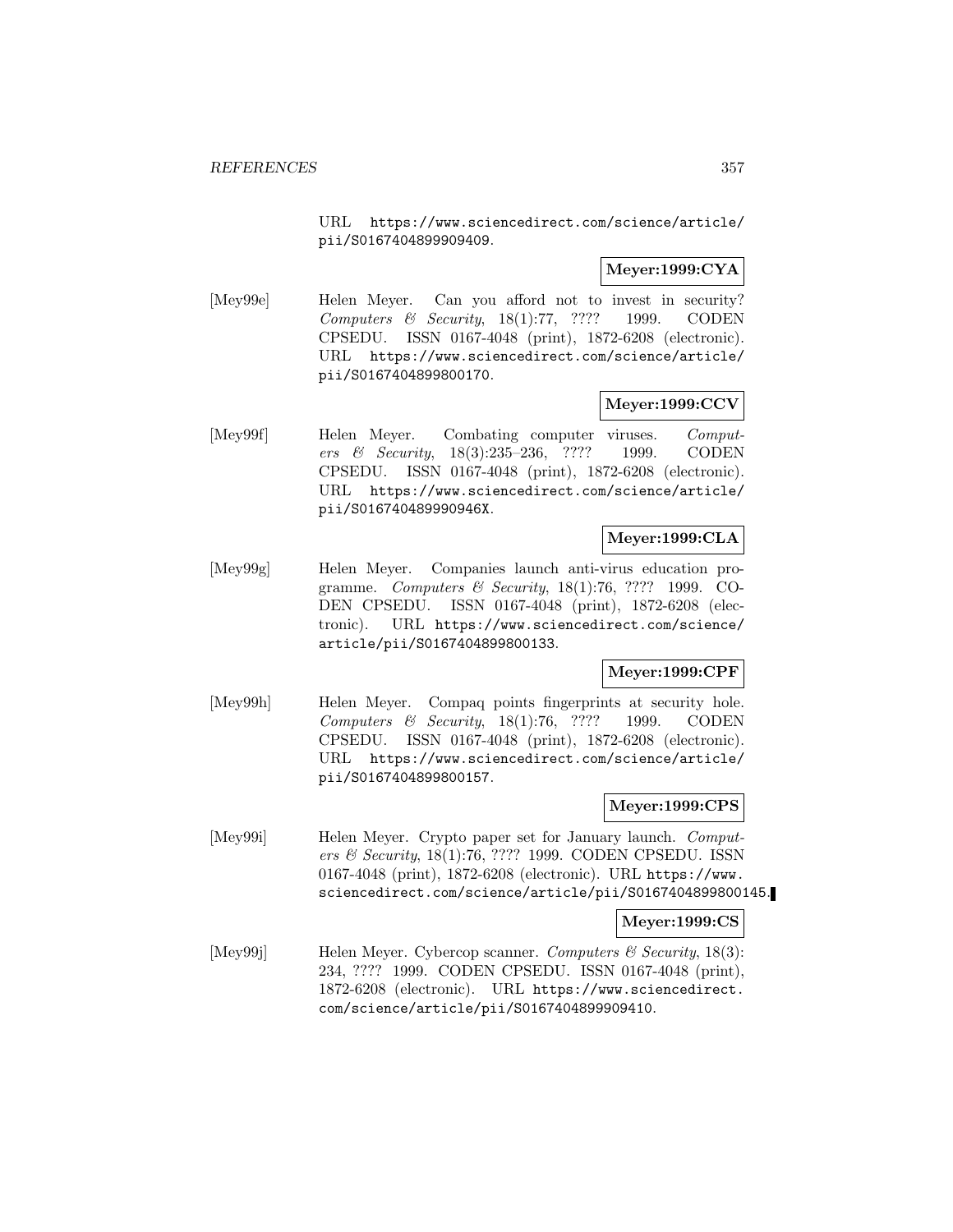### **Meyer:1999:DOS**

[Mey99k] Helen Meyer. Doors open to simpler VPNs. Computers & Security, 18(1):78–79, ???? 1999. CODEN CPSEDU. ISSN 0167-4048 (print), 1872-6208 (electronic). URL https://www.sciencedirect.com/science/article/ pii/S0167404899800224.

### **Meyer:1999:EOR**

[Mey991] Helen Meyer. European organizations at risk from virus infection. Computers & Security, 18(3):232, ???? 1999. CO-DEN CPSEDU. ISSN 0167-4048 (print), 1872-6208 (electronic). URL https://www.sciencedirect.com/science/ article/pii/S0167404899909355.

## **Meyer:1999:FSS**

[Mey99m] Helen Meyer. Fingerprint sensors solve security problems. Computers & Security, 18(2):149, ???? 1999. CODEN CPSEDU. ISSN 0167-4048 (print), 1872-6208 (electronic). URL https://www.sciencedirect.com/science/article/ pii/S0167404899800303.

# **Meyer:1999:FFS**

[Mey99n] Helen Meyer. Flak flies over secrecy on virus. Computers & Security, 18(1):75, ???? 1999. CODEN CPSEDU. ISSN 0167-4048 (print), 1872-6208 (electronic). URL https://www. sciencedirect.com/science/article/pii/S0167404899800108.

### **Meyer:1999:FFE**

[Mey99o] Helen Meyer. Free file encryption offered. Computers  $\mathcal{C}$  Security, 18(3):231, ???? 1999. CODEN CPSEDU. ISSN 0167-4048 (print), 1872-6208 (electronic). URL https://www. sciencedirect.com/science/article/pii/S0167404899909318.

### **Meyer:1999:HGJ**

[Mey99p] Helen Meyer. Hacker gets jail time for ISP break-ins. Computers & Security, 18(2):152, ???? 1999. CODEN CPSEDU. ISSN 0167-4048 (print), 1872-6208 (electronic). URL https://www.sciencedirect.com/science/article/ pii/S0167404899800406.

# **Meyer:1999:HTP**

[Mey99q] Helen Meyer. Hacker trial postponed. Computers & Security, 18 (1):77, ???? 1999. CODEN CPSEDU. ISSN 0167-4048 (print),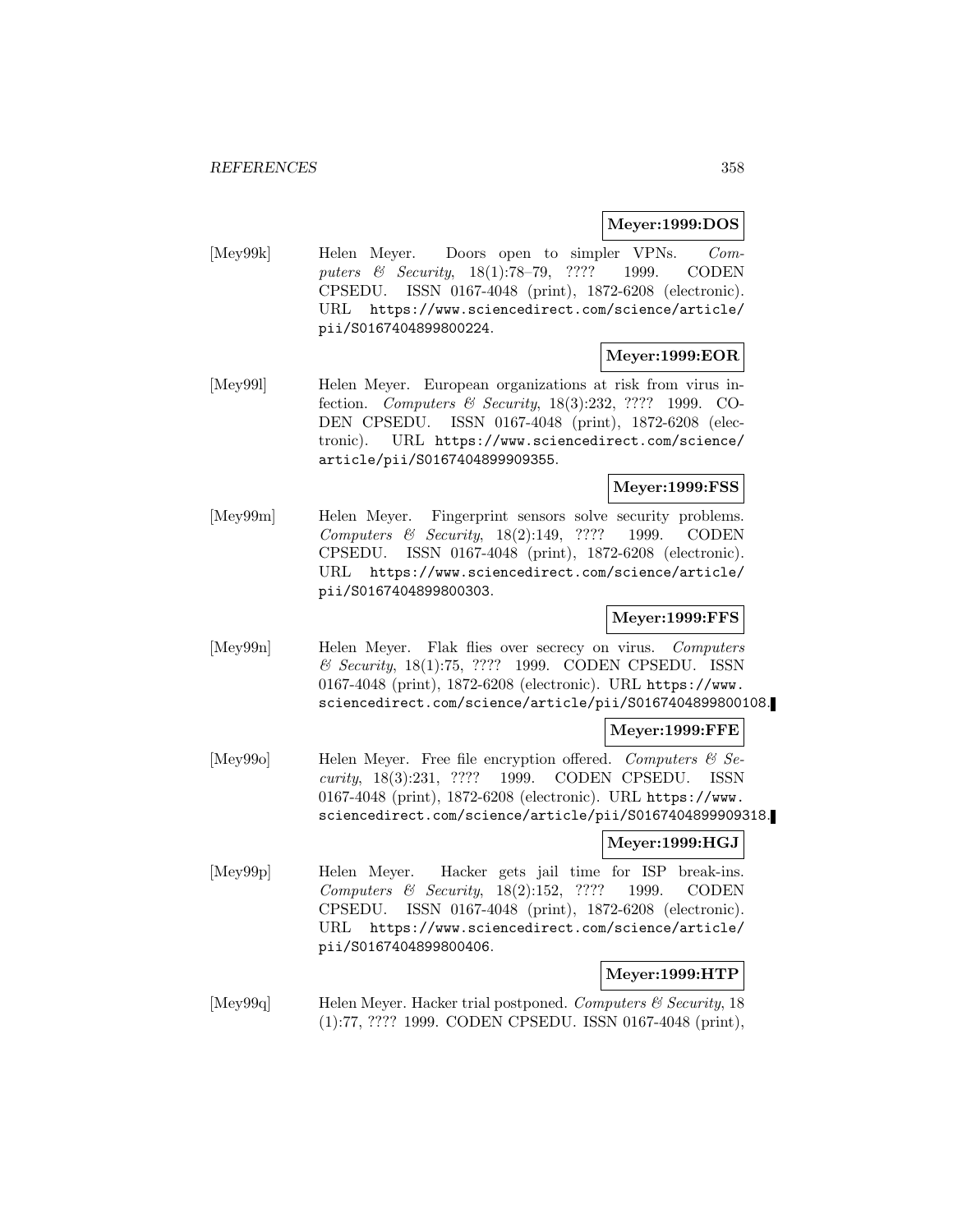1872-6208 (electronic). URL https://www.sciencedirect. com/science/article/pii/S0167404899800182.

## **Meyer:1999:HCR**

[Mey99r] Helen Meyer. Harmonized copyright rules across Europe. Computers & Security, 18(3):232–233, ???? 1999. CO-DEN CPSEDU. ISSN 0167-4048 (print), 1872-6208 (electronic). URL https://www.sciencedirect.com/science/ article/pii/S0167404899909379.

# **Meyer:1999:HSH**

[Mey99s] Helen Meyer. HTML security hole in Excel can invade PCs. Computers & Security, 18(2):150, ???? 1999. CO-DEN CPSEDU. ISSN 0167-4048 (print), 1872-6208 (electronic). URL https://www.sciencedirect.com/science/ article/pii/S0167404899800352.

# **Meyer:1999:IAP**

[Mey99t] Helen Meyer. International agreement pees encryption at 64. Computers & Security, 18(1):77–78, ???? 1999. CO-DEN CPSEDU. ISSN 0167-4048 (print), 1872-6208 (electronic). URL https://www.sciencedirect.com/science/ article/pii/S0167404899800194.

### **Meyer:1999:IDS**

[Mey99u] Helen Meyer. Interoperability drives security alliances. Computers & Security, 18(1):78, ???? 1999. CODEN CPSEDU. ISSN 0167-4048 (print), 1872-6208 (electronic). URL https://www.sciencedirect.com/science/article/ pii/S0167404899800200.

### **Meyer:1999:KYE**

[Mey99v] Helen Meyer. Know your enemy. Computers  $\mathcal C$  Security, 18(1): 80, ???? 1999. CODEN CPSEDU. ISSN 0167-4048 (print), 1872-6208 (electronic). URL https://www.sciencedirect. com/science/article/pii/S0167404899800261.

### **Meyer:1999:LYD**

[Mey99w] Helen Meyer. Lock up your data. Computers & Security, 18(2): 153, ???? 1999. CODEN CPSEDU. ISSN 0167-4048 (print), 1872-6208 (electronic). URL https://www.sciencedirect. com/science/article/pii/S0167404899800455.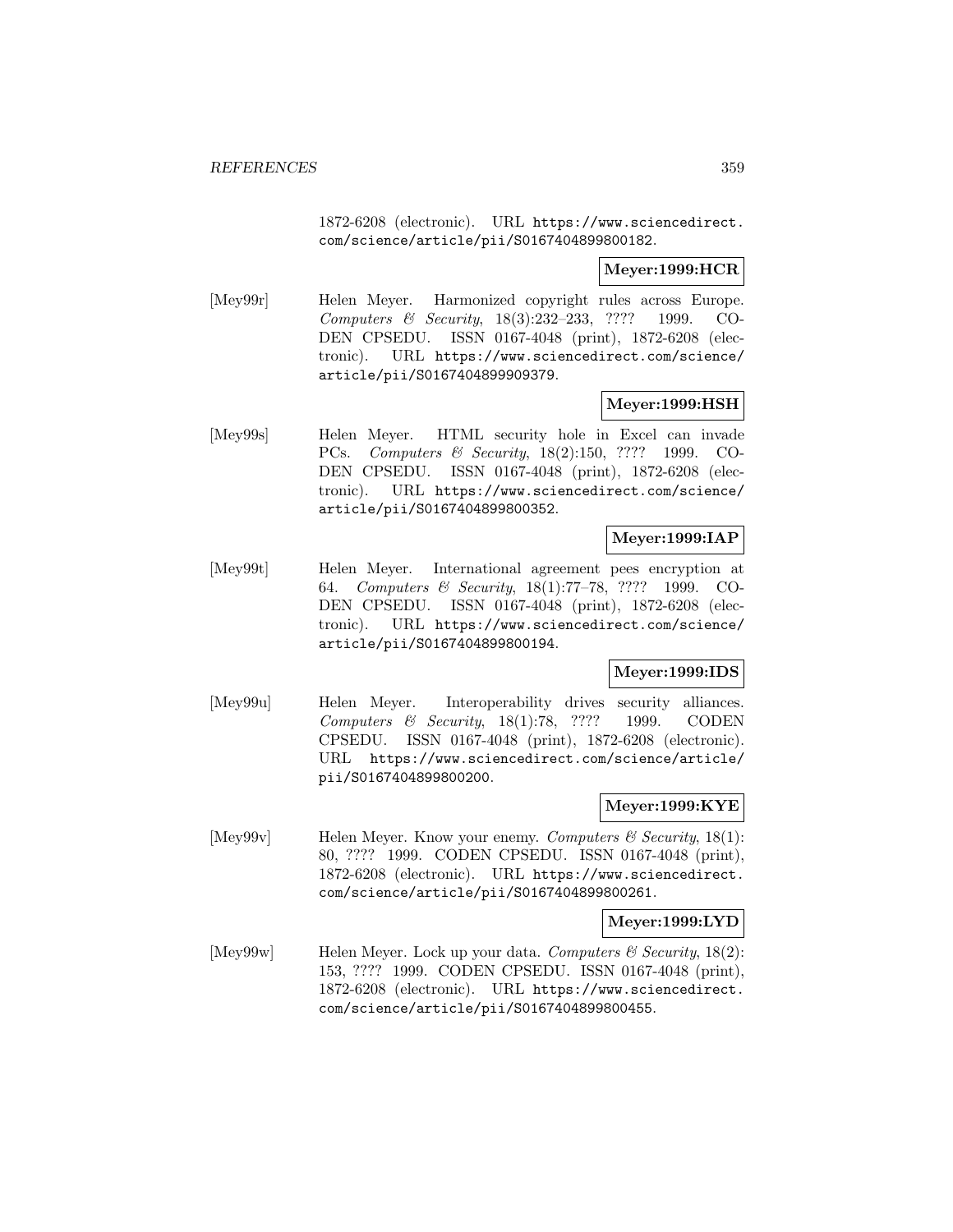### **Meyer:1999:MIW**

[Mey99x] Helen Meyer. Making IPSec work for you. Computers & Security, 18(2):154, ???? 1999. CODEN CPSEDU. ISSN 0167-4048 (print), 1872-6208 (electronic). URL https://www. sciencedirect.com/science/article/pii/S0167404899800492.

#### **Meyer:1999:MMH**

[Mey99y] Helen Meyer. Making the most of hacker fears. Computers & Security, 18(1):79, ???? 1999. CODEN CPSEDU. ISSN 0167-4048 (print), 1872-6208 (electronic). URL https://www. sciencedirect.com/science/article/pii/S0167404899800236.

### **Meyer:1999:MNS**

[Mey99z] Helen Meyer. Mapping a network security strategy. Computers & Security, 18(3):236, ???? 1999. CODEN CPSEDU. ISSN 0167-4048 (print), 1872-6208 (electronic). URL https://www. sciencedirect.com/science/article/pii/S0167404899909483.

#### **Meyer:1999:MWJ**

[Mey99-27] Helen Meyer. MCI WorldCom joins managed security fray. Computers & Security, 18(3):231–232, ???? 1999. CO-DEN CPSEDU. ISSN 0167-4048 (print), 1872-6208 (electronic). URL https://www.sciencedirect.com/science/ article/pii/S0167404899909343.

### **Meyer:1999:MBT**

[Mey99-28] Helen Meyer. More bark than bite. Computers & Security, 18 (3):236, ???? 1999. CODEN CPSEDU. ISSN 0167-4048 (print), 1872-6208 (electronic). URL https://www.sciencedirect. com/science/article/pii/S0167404899909495.

### **Meyer:1999:MCC**

[Mey99-29] Helen Meyer. Motorola CipherNET certifies security. Computers & Security, 18(2):153, ???? 1999. CODEN CPSEDU. ISSN 0167-4048 (print), 1872-6208 (electronic). URL https://www. sciencedirect.com/science/article/pii/S0167404899800467.

### **Meyer:1999:NHA**

[Mey99-30] Helen Meyer. The need for host authentication. Computers & Security, 18(3):235, ???? 1999. CODEN CPSEDU. ISSN 0167-4048 (print), 1872-6208 (electronic). URL https://www. sciencedirect.com/science/article/pii/S0167404899909458.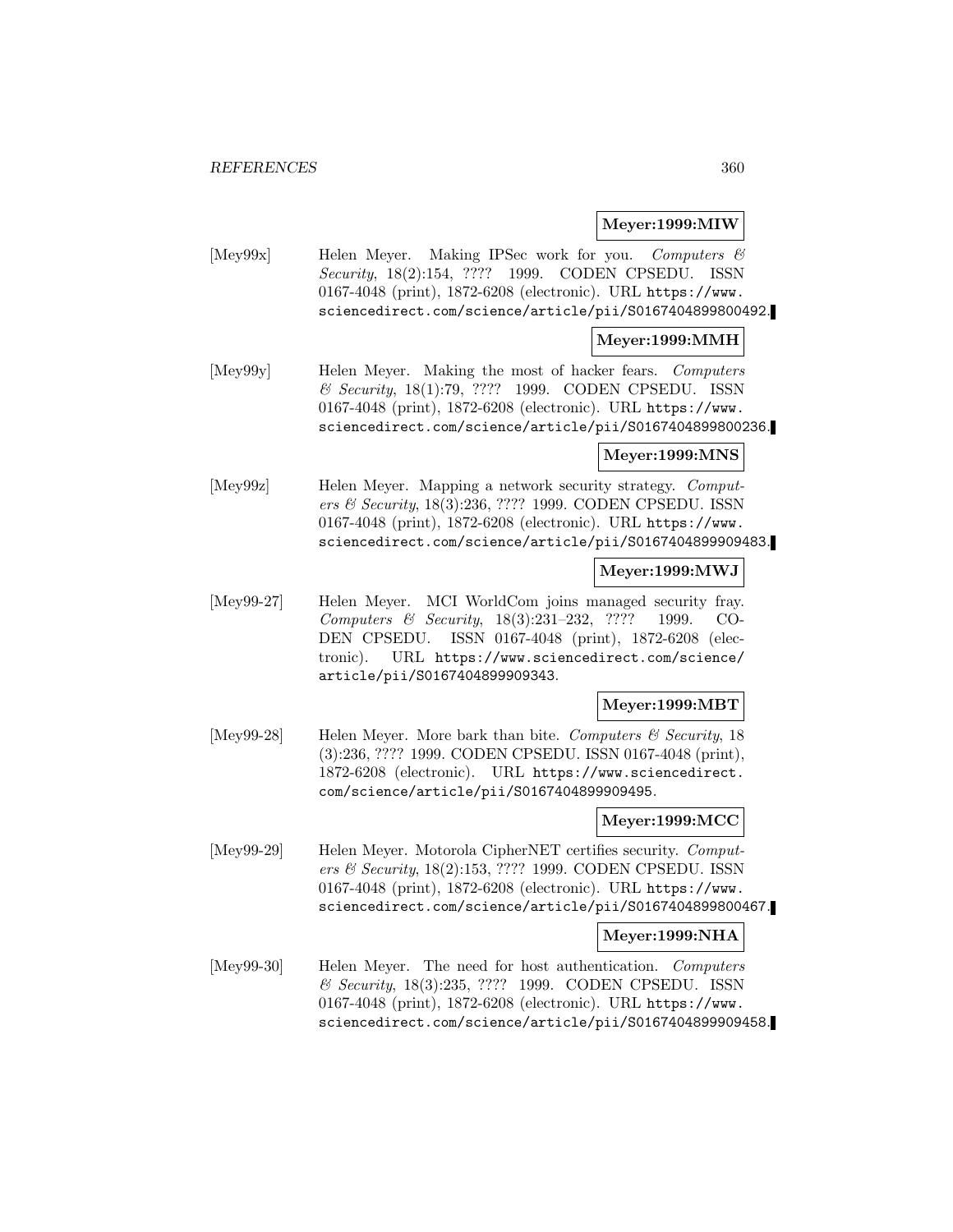# **Meyer:1999:NHT**

[Mey99-31] Helen Meyer. Netbus hacker tool presents a greater threat to Windows shops than BackOrifice. Computers  $\mathcal C$  Security, 18(2): 150, ???? 1999. CODEN CPSEDU. ISSN 0167-4048 (print), 1872-6208 (electronic). URL https://www.sciencedirect. com/science/article/pii/S0167404899800339.

# **Meyer:1999:NSA**

[Mey99-32] Helen Meyer. Network security for all. Computers & Security, 18(2):154, ???? 1999. CODEN CPSEDU. ISSN 0167-4048 (print), 1872-6208 (electronic). URL https://www. sciencedirect.com/science/article/pii/S0167404899800480.

#### **Meyer:1999:PCP**

[Mey99-33] Helen Meyer. Passwords could be past tense by 2002. Computers & Security, 18(1):75–76, ???? 1999. CO-DEN CPSEDU. ISSN 0167-4048 (print), 1872-6208 (electronic). URL https://www.sciencedirect.com/science/ article/pii/S0167404899800121.

# **Meyer:1999:PPC**

[Mey99-34] Helen Meyer. PGP 6.0: Pro crypto suite gets personal. Computers & Security, 18(2):151–152, ???? 1999. CO-DEN CPSEDU. ISSN 0167-4048 (print), 1872-6208 (electronic). URL https://www.sciencedirect.com/science/ article/pii/S016740489980039X.

# **Meyer:1999:PHM**

[Mey99-35] Helen Meyer. PKI heads for mainstream. Computers  $\mathcal{B}$  Security, 18(2):151, ???? 1999. CODEN CPSEDU. ISSN 0167-4048 (print), 1872-6208 (electronic). URL https://www. sciencedirect.com/science/article/pii/S0167404899800364.

# **Meyer:1999:PGB**

[Mey99-36] Helen Meyer. Privacy group blasts new cryptography laws. Computers & Security, 18(2):151, ???? 1999. CODEN CPSEDU. ISSN 0167-4048 (print), 1872-6208 (electronic). URL https://www.sciencedirect.com/science/article/ pii/S0167404899800388.

# **Meyer:1999:PCV**

[Mey99-37] Helen Meyer. Protection from Chernobyl virus. Computers & Security, 18(3):231, ???? 1999. CODEN CPSEDU. ISSN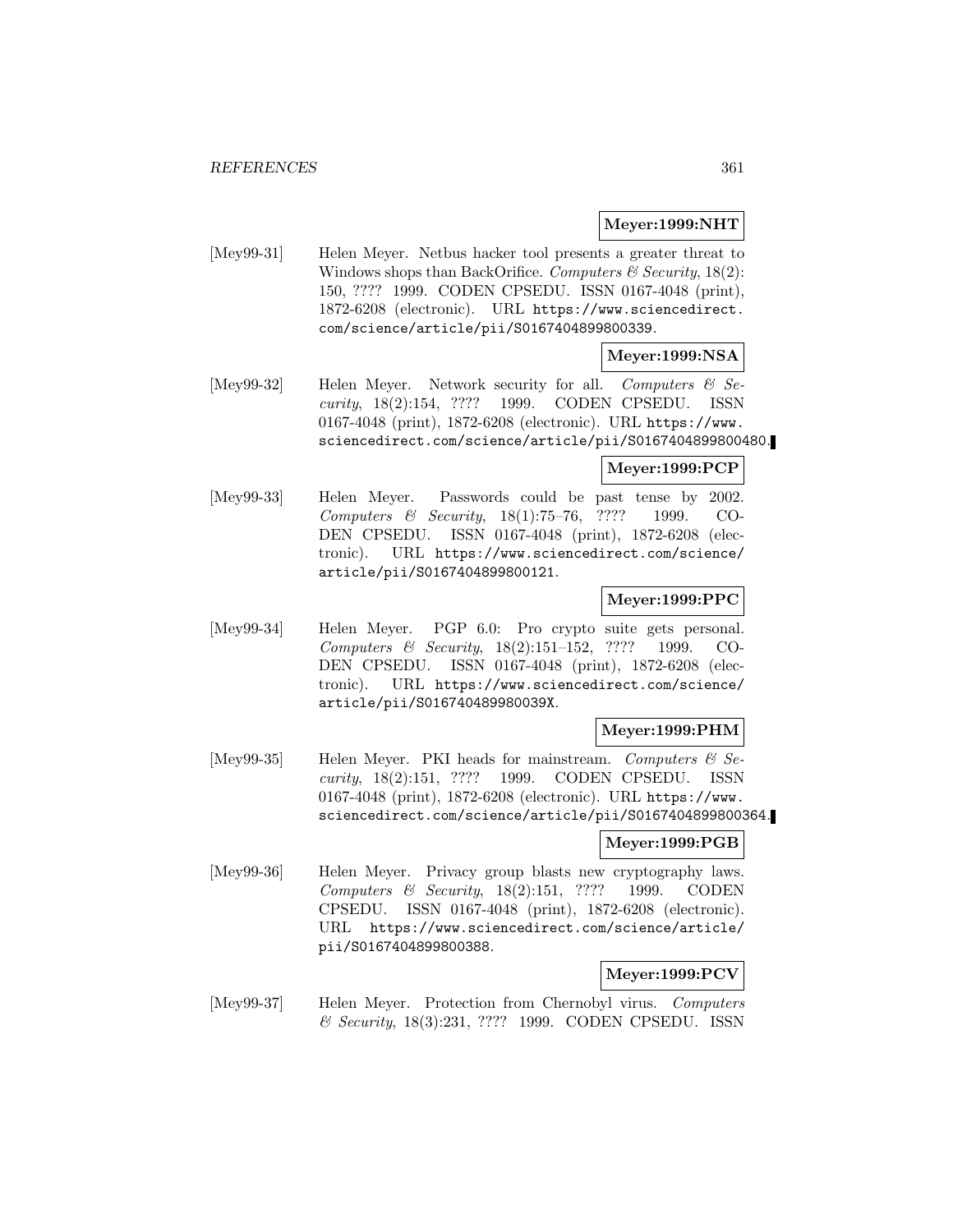# 0167-4048 (print), 1872-6208 (electronic). URL https://www. sciencedirect.com/science/article/pii/S0167404899909331.

# **Meyer:1999:PBV**

[Mey99-38] Helen Meyer. Providers beef up VPNs with security. Computers & Security, 18(3):233, ???? 1999. CODEN CPSEDU. ISSN 0167-4048 (print), 1872-6208 (electronic). URL https://www.sciencedirect.com/science/article/ pii/S0167404899909380.

# **Meyer:1999:RGU**

[Mey99-39] Helen Meyer. RSA goes down under to dodge export laws. Computers & Security, 18(2):152, ???? 1999. CO-DEN CPSEDU. ISSN 0167-4048 (print), 1872-6208 (electronic). URL https://www.sciencedirect.com/science/ article/pii/S016740489980042X.

# **Meyer:1999:SWN**

[Mey99-40] Helen Meyer. Securing windows NT server. Computers & Security, 18(3):236, ???? 1999. CODEN CPSEDU. ISSN 0167-4048 (print), 1872-6208 (electronic). URL https://www. sciencedirect.com/science/article/pii/S0167404899909471.

# **Meyer:1999:SES**

[Mey99-41] Helen Meyer. Security elite SWAT at viruses. Computers  $\mathcal{C}$ Security, 18(2):151, ???? 1999. CODEN CPSEDU. ISSN 0167-4048 (print), 1872-6208 (electronic). URL https://www. sciencedirect.com/science/article/pii/S0167404899800376.

# **Meyer:1999:STFa**

[Mey99-42] Helen Meyer. Security takes front seat at Pentium preview. Computers & Security, 18(3):232, ???? 1999. CO-DEN CPSEDU. ISSN 0167-4048 (print), 1872-6208 (electronic). URL https://www.sciencedirect.com/science/ article/pii/S0167404899909367.

### **Meyer:1999:STFb**

[Mey99-43] Helen Meyer. Security teams failing to shine. Computers  $\mathcal{C}$ Security, 18(3):234, ???? 1999. CODEN CPSEDU. ISSN 0167-4048 (print), 1872-6208 (electronic). URL https://www. sciencedirect.com/science/article/pii/S0167404899909434.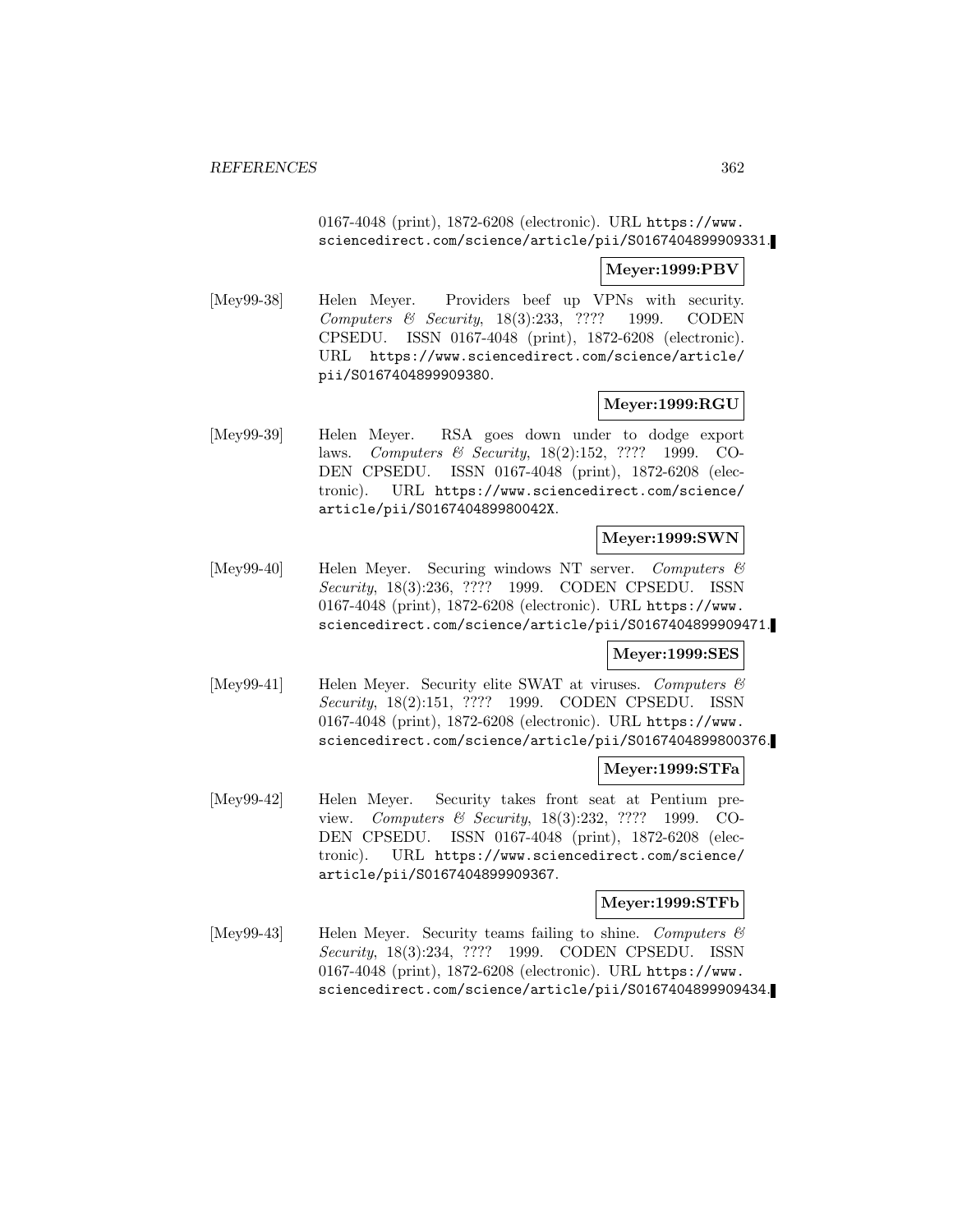# **Meyer:1999:SBJ**

[Mey99-44] Helen Meyer. Server-based Java security products help guard your enterprise flank. Computers & Security,  $18(2):153-154$ , ???? 1999. CODEN CPSEDU. ISSN 0167-4048 (print), 1872- 6208 (electronic). URL https://www.sciencedirect.com/ science/article/pii/S0167404899800479.

# **Meyer:1999:SSS**

[Mey99-45] Helen Meyer. Sidewinder Security Server 4.0. Computers & Security, 18(2):153, ???? 1999. CODEN CPSEDU. ISSN 0167-4048 (print), 1872-6208 (electronic). URL https://www. sciencedirect.com/science/article/pii/S0167404899800443.

#### **Meyer:1999:SEI**

[Mey99-46] Helen Meyer. Strong encryption for internal use only? Computers & Security, 18(3):234, ???? 1999. CODEN CPSEDU. ISSN 0167-4048 (print), 1872-6208 (electronic). URL https://www.sciencedirect.com/science/article/ pii/S0167404899909422.

# **Meyer:1999:SS**

[Mey99-47] Helen Meyer. Stronghold of security. Computers  $\mathcal C$  Security, 18 (1):79, ???? 1999. CODEN CPSEDU. ISSN 0167-4048 (print), 1872-6208 (electronic). URL https://www.sciencedirect. com/science/article/pii/S0167404899800248.

#### **Meyer:1999:TS**

[Mey99-48] Helen Meyer. Tapping away at security. Computers  $\mathcal{C}$  Security, 18(1):78, ???? 1999. CODEN CPSEDU. ISSN 0167-4048 (print), 1872-6208 (electronic). URL https://www. sciencedirect.com/science/article/pii/S0167404899800212.

#### **Meyer:1999:TTB**

[Mey99-49] Helen Meyer. Think twice before becoming a hacker attacker. Computers & Security, 18(2):150, ???? 1999. CO-DEN CPSEDU. ISSN 0167-4048 (print), 1872-6208 (electronic). URL https://www.sciencedirect.com/science/ article/pii/S0167404899800340.

# **Meyer:1999:CIT**

[Mey99-50] Helen Meyer. To catch an Internet thief. Computers & Security, 18(3):234–235, ???? 1999. CODEN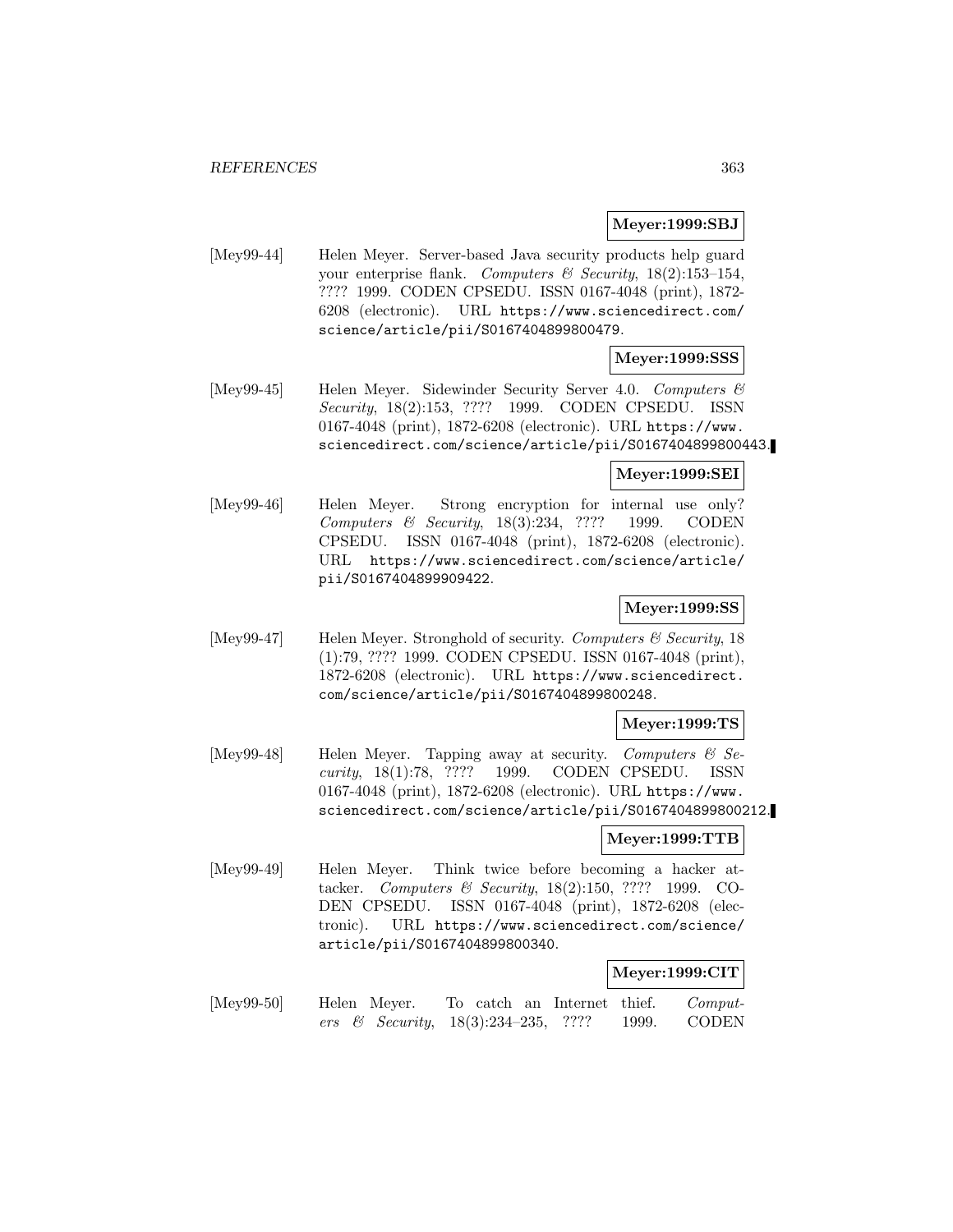CPSEDU. ISSN 0167-4048 (print), 1872-6208 (electronic). URL https://www.sciencedirect.com/science/article/ pii/S0167404899909446.

# **Meyer:1999:UWC**

[Mey99-51] Helen Meyer. Users warned on CE security flaws. Computers & Security, 18(1):75, ???? 1999. CODEN CPSEDU. ISSN 0167-4048 (print), 1872-6208 (electronic). URL https://www. sciencedirect.com/science/article/pii/S016740489980011X.

# **Meyer:1999:VPC**

[Mey99-52] Helen Meyer. Vendors plan chip-level security systems. Computers & Security, 18(2):149, ???? 1999. CODEN CPSEDU. ISSN 0167-4048 (print), 1872-6208 (electronic). URL https://www.sciencedirect.com/science/article/ pii/S0167404899800315.

# **Meyer:1999:VRC**

[Mey99-53] Helen Meyer. Vendors to roll out centralized security tools, services. Computers & Security, 18(2):152-153, ???? 1999. CODEN CPSEDU. ISSN 0167-4048 (print), 1872-6208 (electronic). URL https://www.sciencedirect.com/science/ article/pii/S0167404899800431.

# **Meyer:1999:WDP**

[Mey99-54] Helen Meyer. Web data-protection offerings readied. Computers & Security, 18(3):231, ???? 1999. CODEN CPSEDU. ISSN 0167-4048 (print), 1872-6208 (electronic). URL https://www. sciencedirect.com/science/article/pii/S016740489990932X.

# **Meyer:1999:WWA**

[Mey99-55] Helen Meyer. Will we all be secure in the new world? Computers & Security, 18(1):79–80, ???? 1999. CO-DEN CPSEDU. ISSN 0167-4048 (print), 1872-6208 (electronic). URL https://www.sciencedirect.com/science/ article/pii/S016740489980025X.

# **Meyer:1999:YMM**

[Mey99-56] Helen Meyer. Y2K may mask hacker attacks. Computers  $\mathcal{C}$ Security, 18(2):152, ???? 1999. CODEN CPSEDU. ISSN 0167-4048 (print), 1872-6208 (electronic). URL https://www. sciencedirect.com/science/article/pii/S0167404899800418.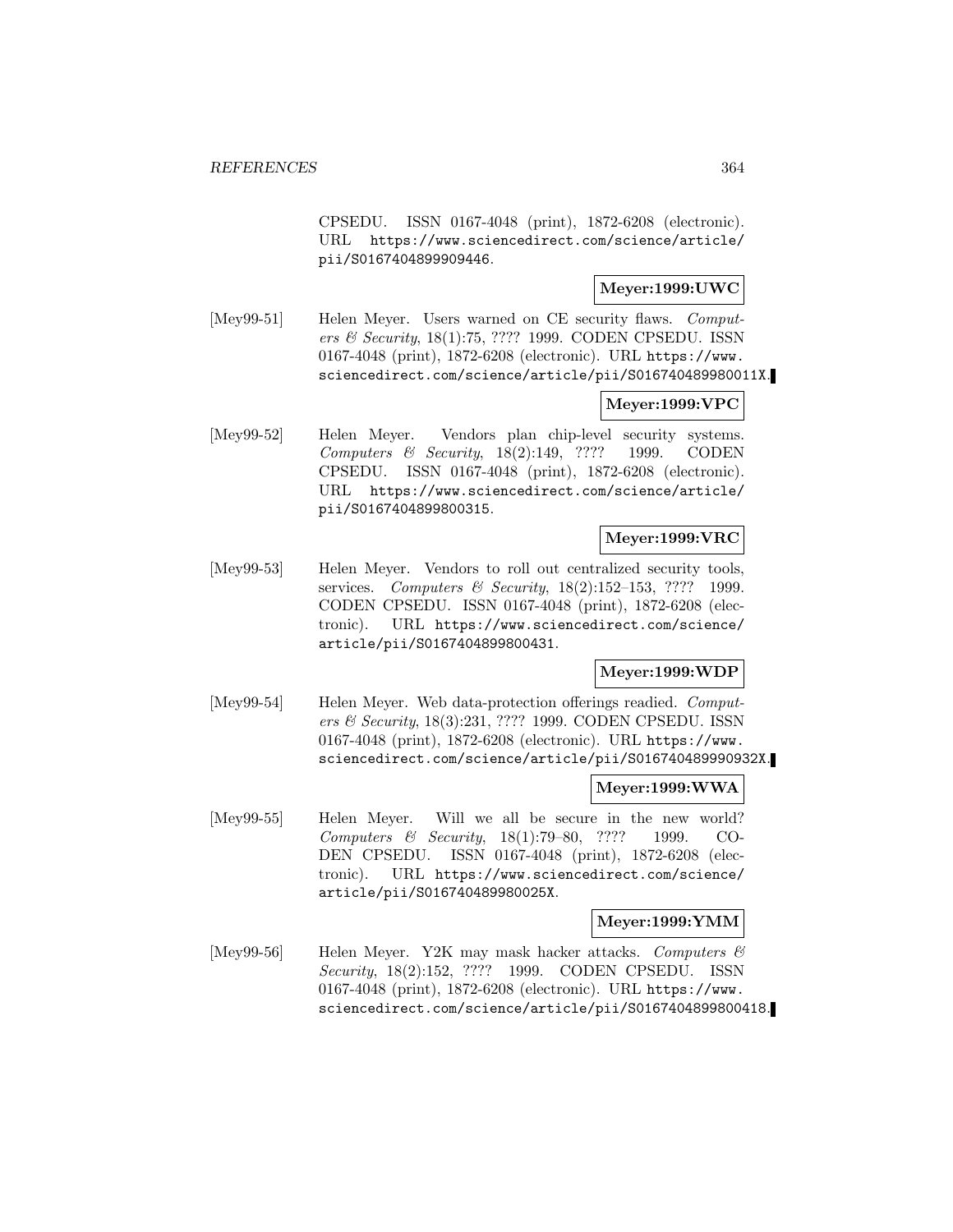### **Miyoshi:1992:STB**

[MG92] Dennis Miyoshi and Mary Green. Security and technology: a better mousetrap. Computers & Security, 11(5):491, September 1992. CODEN CPSEDU. ISSN 0167-4048 (print), 1872- 6208 (electronic). URL https://www.sciencedirect.com/ science/article/pii/016740489290252M.

# **Muftic:1992:CGS**

[MH92] Sead Muftic and Edina Hatunic. CISS: Generalized security libraries. Computers & Security,  $11(7)$ :653-659, November 1992. CODEN CPSEDU. ISSN 0167-4048 (print), 1872- 6208 (electronic). URL https://www.sciencedirect.com/ science/article/pii/016740489290145H.

# **Mulhall:1997:PFF**

[MH97] Tom Mulhall and Peter Hoath. PBX fraud, the final solution — detection, deterrent, countermeasures. Computers  $\mathcal{B}$ Security, 16(6):521, ???? 1997. CODEN CPSEDU. ISSN 0167-4048 (print), 1872-6208 (electronic). URL https://www. sciencedirect.com/science/article/pii/S0167404897846792.

# **Milsom:1995:NS**

[Mil95] Chris Milsom. Novell security. Computers & Security, 14(5): 424, ???? 1995. CODEN CPSEDU. ISSN 0167-4048 (print), 1872-6208 (electronic). URL https://www.sciencedirect. com/science/article/pii/0167404895971406.

# **Miller:1996:EWS**

[Mil96] Nigel Miller. Establishing web sites — legal issues and risks. Computers & Security, 15(3):198–202, ???? 1996. CO-DEN CPSEDU. ISSN 0167-4048 (print), 1872-6208 (electronic). URL https://www.sciencedirect.com/science/ article/pii/0167404896897811.

# **Mitchell:1995:VAS**

[Mit95] John Mitchell. Value added system development auditing. Computers & Security, 14(5):419, ???? 1995. CO-DEN CPSEDU. ISSN 0167-4048 (print), 1872-6208 (electronic). URL https://www.sciencedirect.com/science/ article/pii/0167404896900401.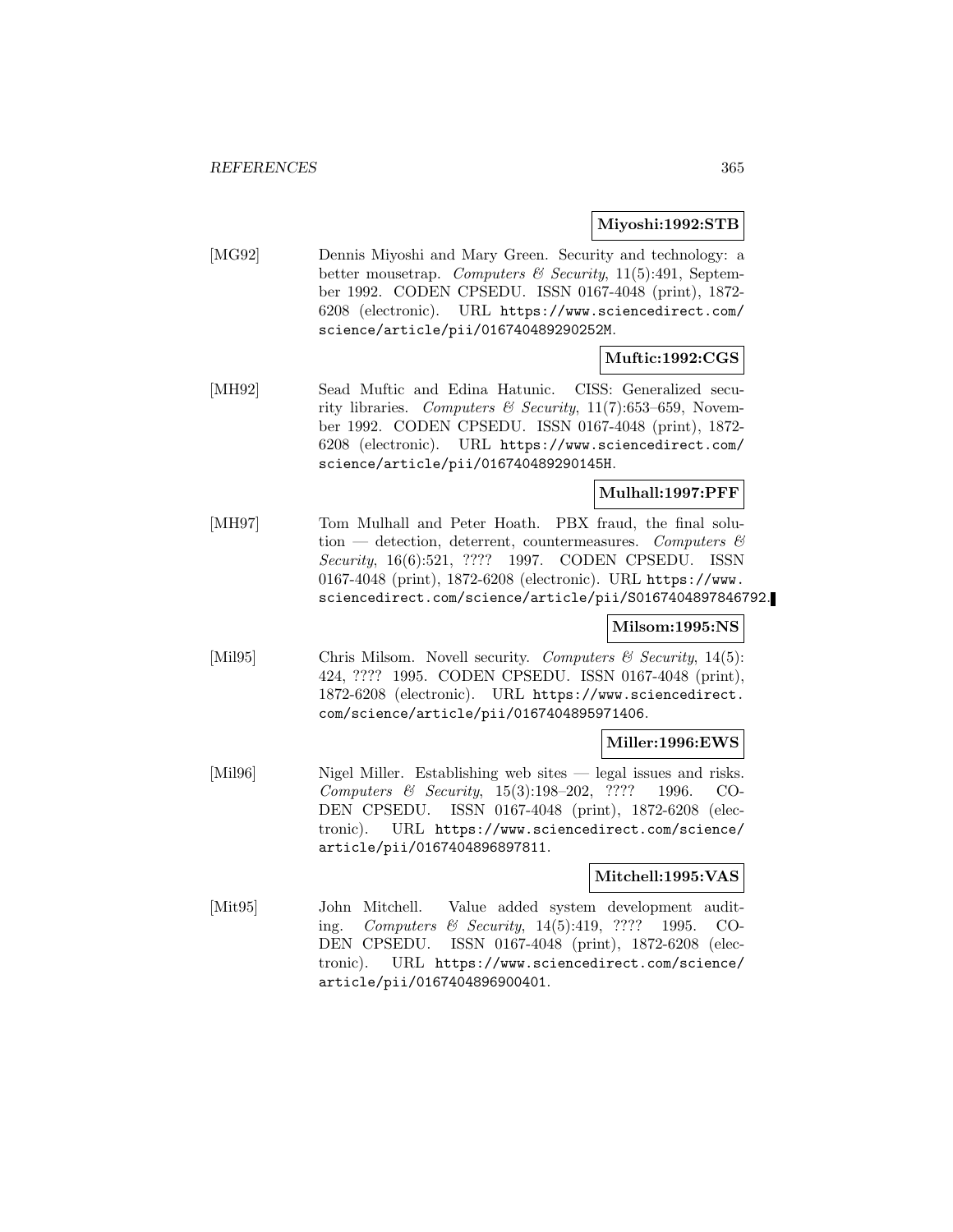### **Moulton:1996:ECR**

[MM96] Rolf T. Moulton and Mark E. Moulton. Electronic communications risk management: a checklist for business managers. Computers & Security, 15(5):377–386, ???? 1996. CODEN CPSEDU. ISSN 0167-4048 (print), 1872-6208 (electronic). URL https://www.sciencedirect.com/science/ article/pii/0167404896825600.

# **Michels:1996:GBO**

[MNP96] Markus Michels, David Naccache, and Holger Petersen. GOST  $34.10 - a$  brief overview of Russia's DSA. Computers & Security, 15(8):725–732, ???? 1996. CODEN CPSEDU. ISSN 0167-4048 (print), 1872-6208 (electronic). URL https://www.sciencedirect.com/science/article/ pii/S0167404896000168.

# **Moeller:1992:UBC**

[Moe92] Mike Moeller. US banks can buy cover against computer crime. Computers & Security,  $11(5):488-489$ , September 1992. CODEN CPSEDU. ISSN 0167-4048 (print), 1872-6208 (electronic). URL https://www.sciencedirect.com/science/ article/pii/016740489290029Q.

# **Mohrenschlager:1995:HCS**

[Möh95] Manfred Möhrenschlager. Hacking: To criminalize or not? — suggestions for the legislature. Computers  $\mathcal{C}$  Security, 14 (2):103–112, ???? 1995. CODEN CPSEDU. ISSN 0167- 4048 (print), 1872-6208 (electronic). URL https://www. sciencedirect.com/science/article/pii/016740489597029A.

# **Molini:1997:EBD**

[Mol97] James E. Molini. Electronic borders: Defining and protecting national networks. Computers & Security,  $16(3):189-196$ , ???? 1997. CODEN CPSEDU. ISSN 0167-4048 (print), 1872- 6208 (electronic). URL https://www.sciencedirect.com/ science/article/pii/S0167404897845117.

#### **Moreau:1996:PFP**

[Mor96] Thierry Moreau. A probabilistic flaw in PGP design? Computers & Security, 15(1):39–43, ???? 1996. CO-DEN CPSEDU. ISSN 0167-4048 (print), 1872-6208 (electronic). URL https://www.sciencedirect.com/science/ article/pii/0167404896876218.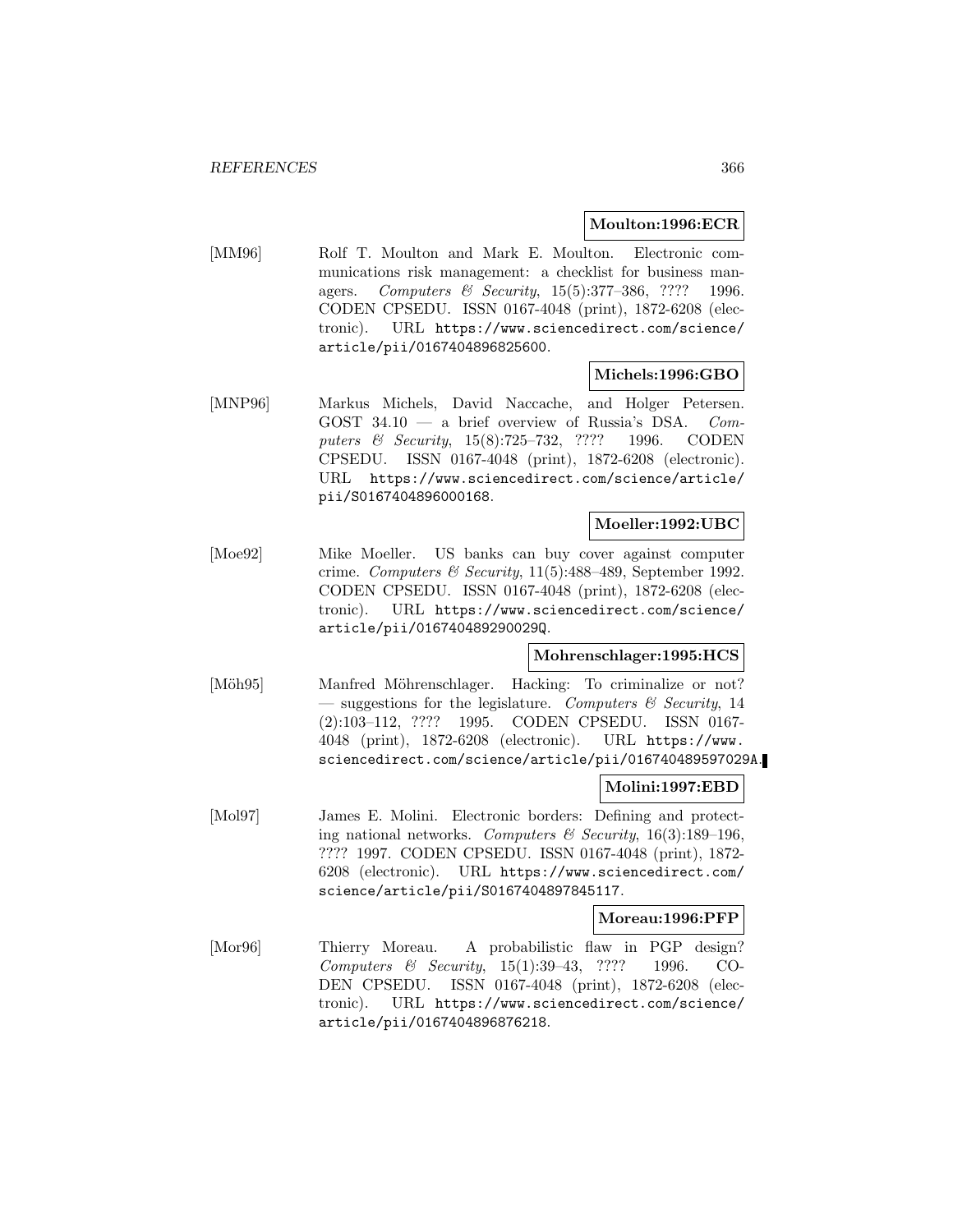#### **Moreau:1999:ELF**

[Mor99] Thierry Moreau. The emergence of a legal framework for electronic transactions. Computers & Security,  $18(5):423-428$ , ???? 1999. CODEN CPSEDU. ISSN 0167-4048 (print), 1872- 6208 (electronic). URL https://www.sciencedirect.com/ science/article/pii/S0167404899800881.

# **Moseley:1993:PKM**

[Mos93] David Moseley. Public key management for X.25 network security. Computers & Security,  $12(2):128-133$ , March 1993. CODEN CPSEDU. ISSN 0167-4048 (print), 1872-6208 (electronic). URL https://www.sciencedirect.com/science/ article/pii/016740489390092J.

# **Moulton:1998:RCC**

[Mou98] Mark Moulton. Reducing charges of e-comm harassment. Computers & Security, 17(2):137–142, ???? 1998. CO-DEN CPSEDU. ISSN 0167-4048 (print), 1872-6208 (electronic). URL https://www.sciencedirect.com/science/ article/pii/S0167404897819839.

# **Matyas:1998:RDM**

[MPRZ98] Mike Matyas, Mohammad Peyravian, Allen Roginsky, and Nev Zunic. Reversible data mixing procedure for efficient publickey encryption. Computers  $\mathcal B$  Security, 17(3):265-272, ???? 1998. CODEN CPSEDU. ISSN 0167-4048 (print), 1872- 6208 (electronic). URL https://www.sciencedirect.com/ science/article/pii/S0167404898803404.

#### **McKosky:1990:FIC**

[MS90] Robert A. McKosky and Sajjan G. Shiva. A file integrity checking system to detect and recover from program modification attacks in multi-user computer systems. Computers & Security,  $9(5):431-446$ , August 1990. CO-DEN CPSEDU. ISSN 0167-4048 (print), 1872-6208 (electronic). URL https://www.sciencedirect.com/science/ article/pii/0167404890900744.

#### **Muftic:1990:TPA**

[Muf90] Sead Muftic. Transaction protection by "antennas". Computers & Security, 9(3):245–255, May 1990. CODEN CPSEDU. ISSN 0167-4048 (print), 1872-6208 (electronic).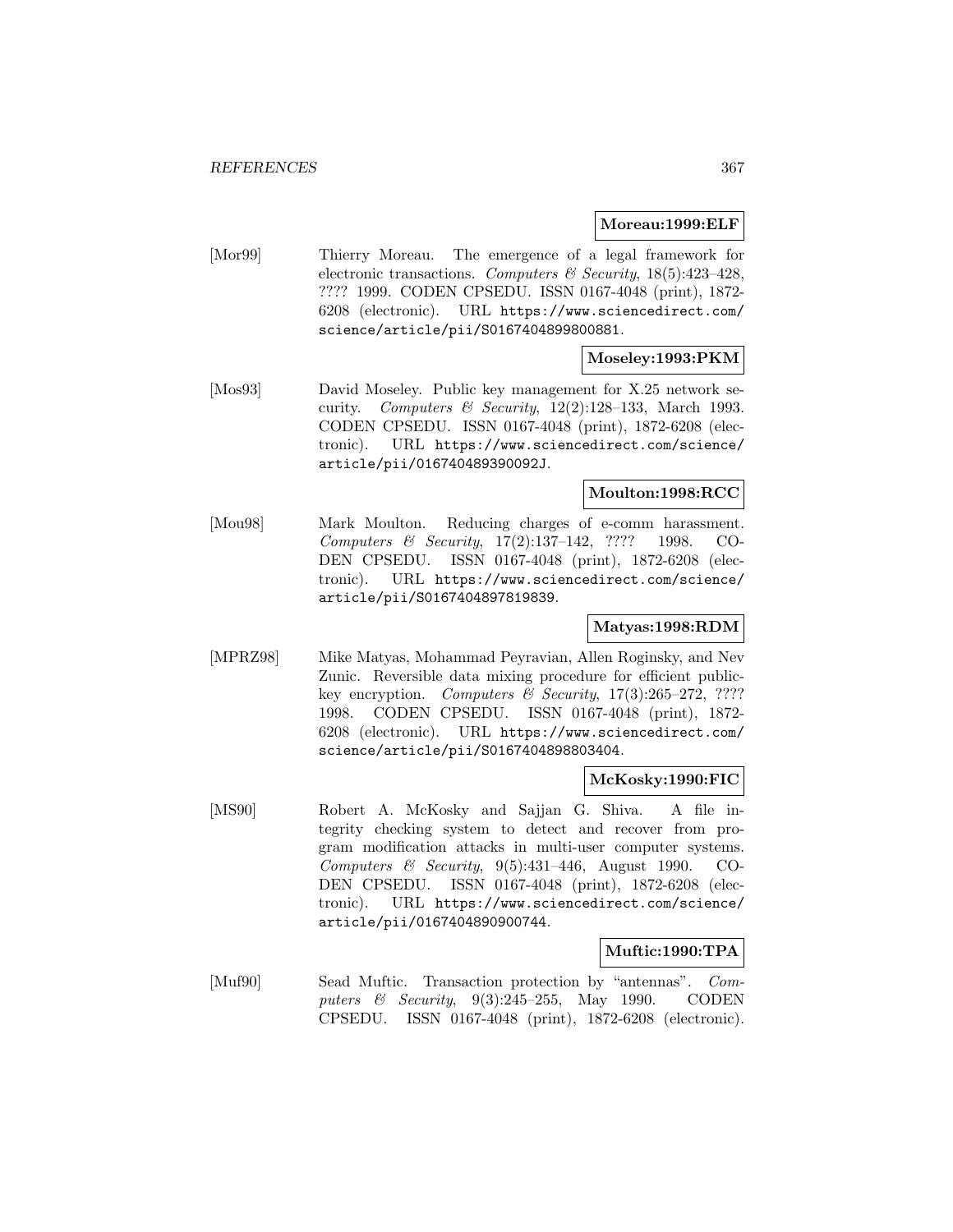URL https://www.sciencedirect.com/science/article/ pii/016740489090171O.

# **Mulhall:1995:DTF**

[Mul95] Tom Mulhall. Dial thru' fraud the ramifications for a business. Computers & Security, 14(5):422, ???? 1995. CO-DEN CPSEDU. ISSN 0167-4048 (print), 1872-6208 (electronic). URL https://www.sciencedirect.com/science/ article/pii/016740489597131S.

# **Mulhall:1997:CRF**

[Mul97a] Tom Mulhall. Computer-related fraud and its evolution within telephony. Computers & Security, 16(6):521, ???? 1997. CO-DEN CPSEDU. ISSN 0167-4048 (print), 1872-6208 (electronic). URL https://www.sciencedirect.com/science/ article/pii/S0167404897846767.

# **Mulhall:1997:WAHa**

[Mul97b] Tom Mulhall. Where have all the hackers gone? A study in motivation, deterrence, and crime displacement: Part  $1 - in$ troduction and methodology. Computers  $\mathcal C$  Security, 16(4):277– 284, ???? 1997. CODEN CPSEDU. ISSN 0167-4048 (print), 1872-6208 (electronic). URL https://www.sciencedirect. com/science/article/pii/S0167404897801903.

#### **Mulhall:1997:WAHb**

[Mul97c] Tom Mulhall. Where have all the hackers gone?: Part 2 frequency of computer related abuse: the surveys, and public perception of the problem. Computers  $\mathcal C$  Security, 16(4):285– 290, ???? 1997. CODEN CPSEDU. ISSN 0167-4048 (print), 1872-6208 (electronic). URL https://www.sciencedirect. com/science/article/pii/S0167404897801915.

# **Mulhall:1997:WAHc**

[Mul97d] Tom Mulhall. Where have all the hackers gone?: Part 3 motivation and deterrence. Computers & Security,  $16(4):291-$ 297, ???? 1997. CODEN CPSEDU. ISSN 0167-4048 (print), 1872-6208 (electronic). URL https://www.sciencedirect. com/science/article/pii/S0167404897801927.

# **Mulhall:1997:WAHd**

[Mul97e] Tom Mulhall. Where have all the hackers gone?: Part 4 — legislation. Computers & Security,  $16(4):298-303$ , ????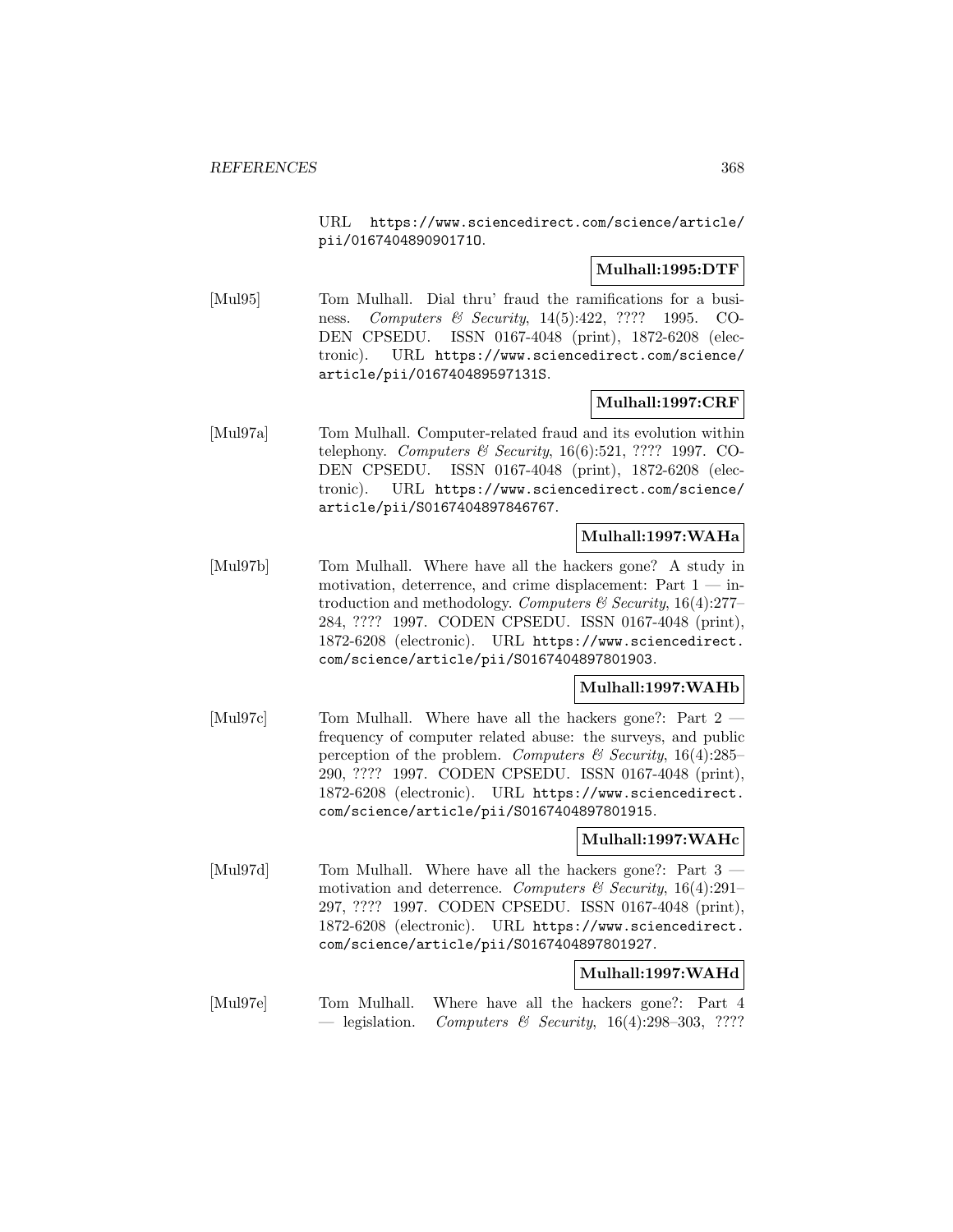1997. CODEN CPSEDU. ISSN 0167-4048 (print), 1872- 6208 (electronic). URL https://www.sciencedirect.com/ science/article/pii/S0167404897801939.

# **Mulhall:1997:WAHe**

[Mul97f] Tom Mulhall. Where have all the hackers gone?: Part 5 — conclusions. Computers & Security,  $16(4):304-306, ????$ 1997. CODEN CPSEDU. ISSN 0167-4048 (print), 1872- 6208 (electronic). URL https://www.sciencedirect.com/ science/article/pii/S0167404897801940.

# **Mulhall:1997:WAHf**

[Mul97g] Tom Mulhall. Where have all the hackers gone?: Part  $6 \rightarrow$  appendices and bibliography. Computers & Security,  $16(4):307-$ 315, ???? 1997. CODEN CPSEDU. ISSN 0167-4048 (print), 1872-6208 (electronic). URL https://www.sciencedirect. com/science/article/pii/S016740489790153X.

# **Murray:1991:LE**

[Mur91] William Hugh Murray. Letter to the editor. Computers & Security, 10(8):723–724, December 1991. CODEN CPSEDU. ISSN 0167-4048 (print), 1872-6208 (electronic). URL https://www.sciencedirect.com/science/article/ pii/016740489190091Q.

# **Mitchell:1991:MFC**

[MV91] Chris J. Mitchell and Vijay Varadharajan. Modified forms of cipher block chaining. Computers & Security,  $10(1):37-40$ , February 1991. CODEN CPSEDU. ISSN 0167-4048 (print), 1872-6208 (electronic). URL https://www.sciencedirect. com/science/article/pii/016740489190054H.

# **Mostert:1994:MIC**

[MvS94] D. N. J. Mostert and S. H. von Solms. A methodology to include computer security, safety and resilience requirements as part of the user requirement. Computers  $\mathcal C$  Security, 13(4):349– 364, ???? 1994. CODEN CPSEDU. ISSN 0167-4048 (print), 1872-6208 (electronic). URL https://www.sciencedirect. com/science/article/pii/0167404894900256.

# **Nacht:1997:SMF**

[Nac97] Marius Nacht. The spectrum of modern firewalls. Computers & Security, 16(6):516, ???? 1997. CODEN CPSEDU. ISSN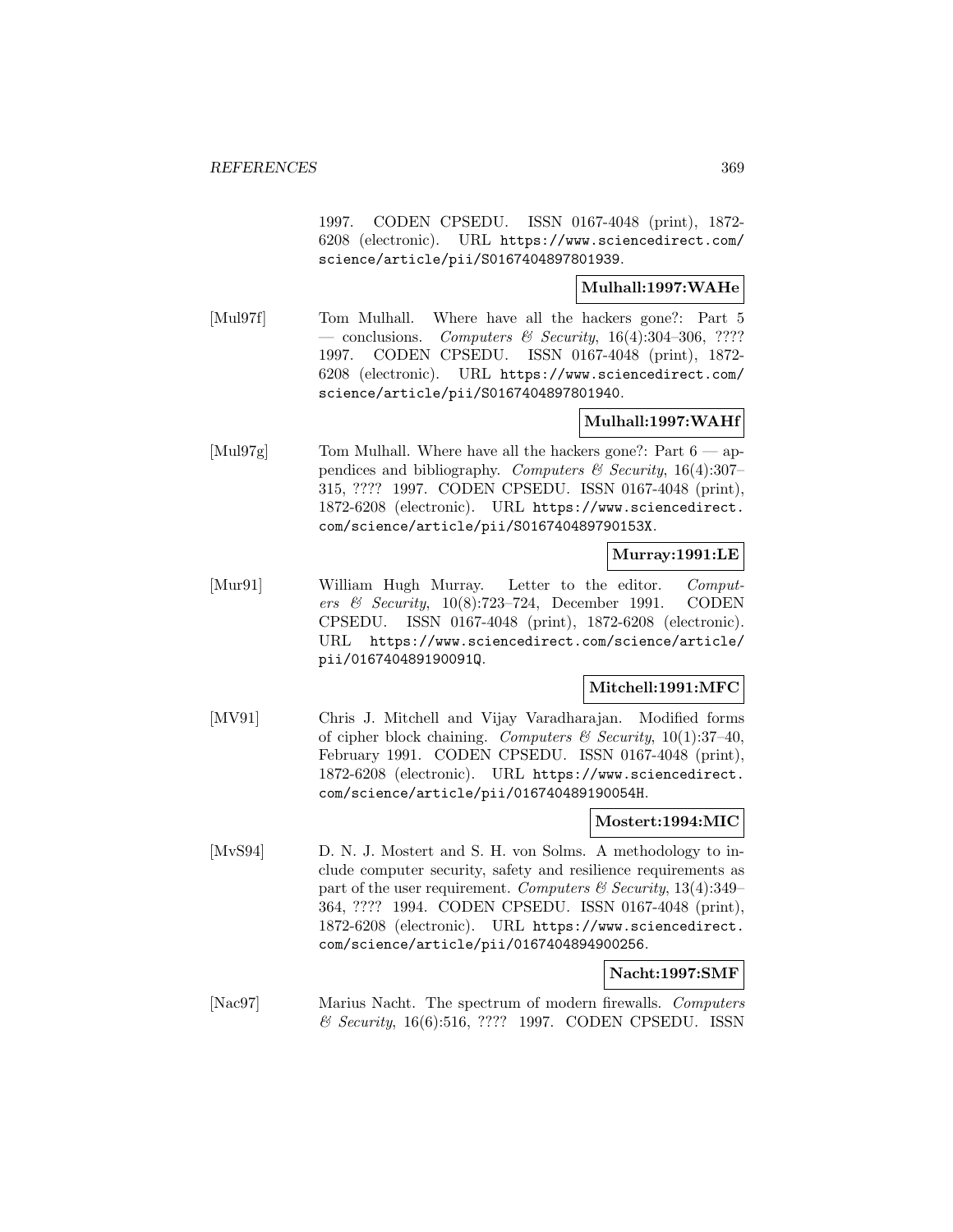0167-4048 (print), 1872-6208 (electronic). URL https://www. sciencedirect.com/science/article/pii/S0167404897846664.

### **Nacht:1998:SMF**

[Nac98] Marius Nacht. The spectrum of modern firewalls. Computers & Security, 17(1):54–56, ???? 1998. CODEN CPSEDU. ISSN 0167-4048 (print), 1872-6208 (electronic). URL https://www.sciencedirect.com/science/article/ pii/S0167404897802507.

# **Nelms:1999:IMR**

[Nel99] Chris Nelms. Internet e-mail risks and concerns. Computers & Security, 18(5):409–418, ???? 1999. CODEN CPSEDU. ISSN 0167-4048 (print), 1872-6208 (electronic). URL https://www.sciencedirect.com/science/article/ pii/S0167404899800868.

# **Newman:1995:CRS**

[New95] Peter Newman. CD-ROM security issues. Computers & Security, 14(5):422, ???? 1995. CODEN CPSEDU. ISSN 0167-4048 (print), 1872-6208 (electronic). URL https://www. sciencedirect.com/science/article/pii/0167404896900449.

#### **Nichol:1999:APA**

[Nic99a] Sandy Nichol. Anti-piracy alliance under fire. Computers & Security, 18(6):522–523, ???? 1999. CODEN CPSEDU. ISSN 0167-4048 (print), 1872-6208 (electronic). URL https://www.sciencedirect.com/science/article/ pii/S016740489990857X.

# **Nichol:1999:ATM**

[Nic99b] Sandy Nichol. Audit trails might have fingered Los Alamos insiders. Computers & Security, 18(6):524, ???? 1999. CO-DEN CPSEDU. ISSN 0167-4048 (print), 1872-6208 (electronic). URL https://www.sciencedirect.com/science/ article/pii/S0167404899908623.

#### **Nichol:1999:AHK**

[Nic99c] Sandy Nichol. Aussie hackers as key escrow alternative. Computers & Security, 18(4):338, ???? 1999. CODEN CPSEDU. ISSN 0167-4048 (print), 1872-6208 (electronic). URL https://www.sciencedirect.com/science/article/ pii/S0167404899907241.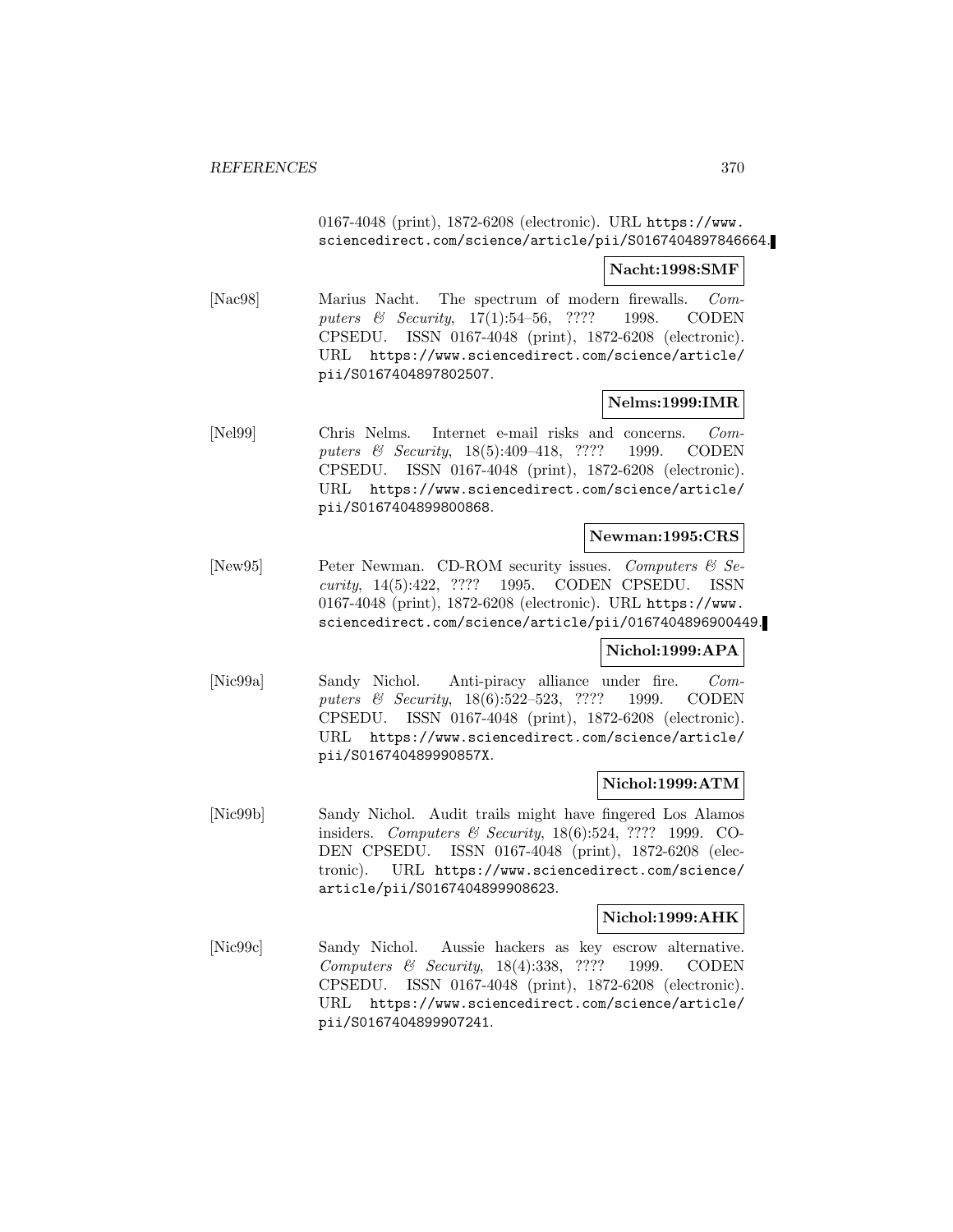# **Nichol:1999:SB**

[Nic99d] Sandy Nichol. Be a standard bearer. Computers & Security, 18 (5):434, ???? 1999. CODEN CPSEDU. ISSN 0167-4048 (print), 1872-6208 (electronic). URL https://www.sciencedirect. com/science/article/pii/S0167404899800984.

# **Nichol:1999:BBW**

[Nic99e] Sandy Nichol. Big brother is watching you. Computers & Security, 18(6):523, ???? 1999. CODEN CPSEDU. ISSN 0167-4048 (print), 1872-6208 (electronic). URL https://www. sciencedirect.com/science/article/pii/S0167404899908581.

# **Nichol:1999:BUC**

[Nic99f] Sandy Nichol. BSA uncovers counterfeit of itself. Computers & Security, 18(5):435, ???? 1999. CODEN CPSEDU. ISSN 0167-4048 (print), 1872-6208 (electronic). URL https://www. sciencedirect.com/science/article/pii/S0167404899801023.

# **Nichol:1999:BCI**

[Nic99g] Sandy Nichol. Bug circumvents IE5 passwords. Computers & Security, 18(6):521, ???? 1999. CODEN CPSEDU. ISSN 0167-4048 (print), 1872-6208 (electronic). URL https://www. sciencedirect.com/science/article/pii/S0167404899908519.

# **Nichol:1999:BCN**

[Nic99h] Sandy Nichol. Bug cracks NT open. Computers & Security, 18 (6):524, ???? 1999. CODEN CPSEDU. ISSN 0167-4048 (print), 1872-6208 (electronic). URL https://www.sciencedirect. com/science/article/pii/S0167404899908647.

# **Nichol:1999:CUS**

[Nic99i] Sandy Nichol. Canada urged to step up computer security. Computers & Security, 18(5):432, ???? 1999. CO-DEN CPSEDU. ISSN 0167-4048 (print), 1872-6208 (electronic). URL https://www.sciencedirect.com/science/ article/pii/S016740489980090X.

# **Nichol:1999:CIP**

[Nic99j] Sandy Nichol. Card issuers push security plan. Computers & Security, 18(6):520, ???? 1999. CODEN CPSEDU. ISSN 0167-4048 (print), 1872-6208 (electronic). URL https://www. sciencedirect.com/science/article/pii/S0167404899908465.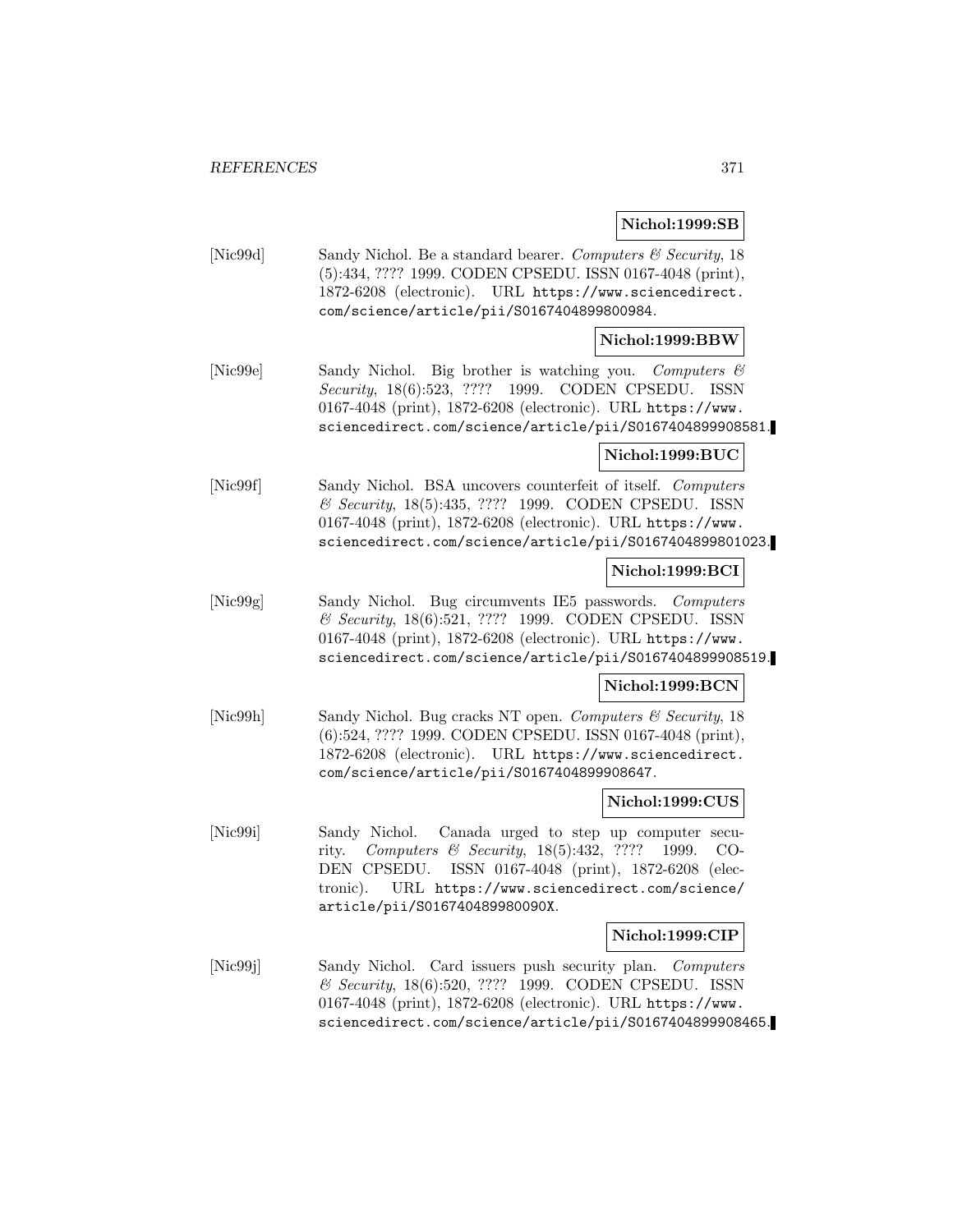# **Nichol:1999:CSY**

[Nic99k] Sandy Nichol. Chem sector Y2K ready? Computers & Security, 18(4):338, ???? 1999. CODEN CPSEDU. ISSN 0167-4048 (print), 1872-6208 (electronic). URL https://www. sciencedirect.com/science/article/pii/S0167404899907277.

# **Nichol:1999:CBI**

[Nic99l] Sandy Nichol. City braces itself for cyber attacks. Computers & Security, 18(6):523, ???? 1999. CODEN CPSEDU. ISSN 0167-4048 (print), 1872-6208 (electronic). URL https://www. sciencedirect.com/science/article/pii/S0167404899908593.

# **Nichol:1999:CYC**

[Nic99m] Sandy Nichol. Concerns over Y2K cut funds for security. Computers & Security, 18(5):432, ???? 1999. CO-DEN CPSEDU. ISSN 0167-4048 (print), 1872-6208 (electronic). URL https://www.sciencedirect.com/science/ article/pii/S0167404899800911.

# **Nichol:1999:DPD**

[Nic99n] Sandy Nichol. Data protection dispute exposes core differences. *Computers & Security*, 18(6):519, ???? 1999. CO-DEN CPSEDU. ISSN 0167-4048 (print), 1872-6208 (electronic). URL https://www.sciencedirect.com/science/ article/pii/S016740489990843X.

# **Nichol:1999:DHL**

[Nic99o] Sandy Nichol. Deployment hurdles: look before you leap. Computers & Security, 18(4):337, ???? 1999. CODEN CPSEDU. ISSN 0167-4048 (print), 1872-6208 (electronic). URL https://www.sciencedirect.com/science/article/ pii/S0167404899907228.

# **Nichol:1999:DCF**

[Nic99p] Sandy Nichol. Developing countries 'face Y2K trade problems'. Computers & Security, 18(6):519–520, ???? 1999. CODEN CPSEDU. ISSN 0167-4048 (print), 1872-6208 (electronic). URL https://www.sciencedirect.com/science/ article/pii/S0167404899801163.

# **Nichol:1999:DTA**

[Nic99q] Sandy Nichol. Duchy is taking up arms for cyber wars. Computers & Security, 18(5):437, ???? 1999. CODEN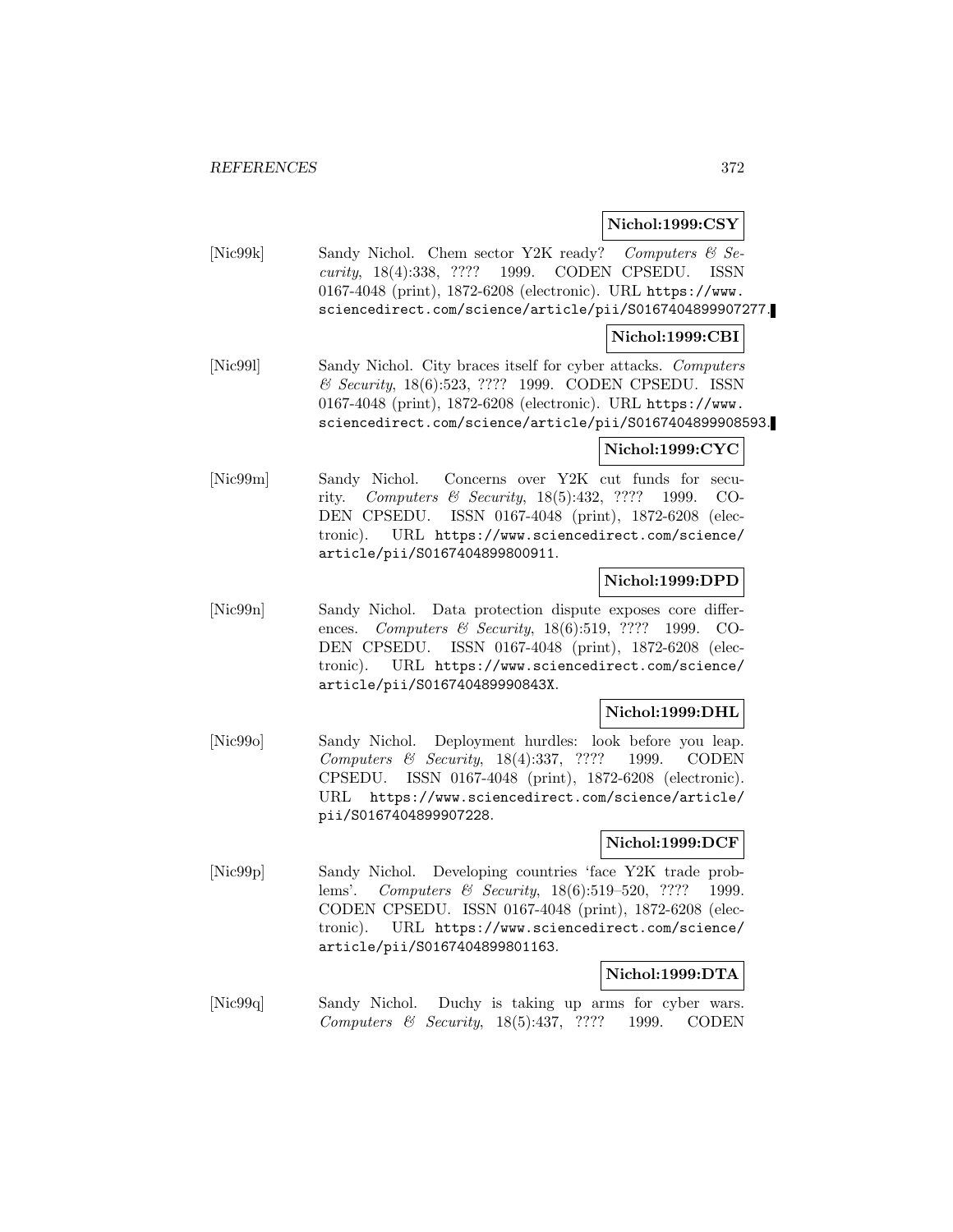CPSEDU. ISSN 0167-4048 (print), 1872-6208 (electronic). URL https://www.sciencedirect.com/science/article/ pii/S0167404899801084.

# **Nichol:1999:CBFb**

[Nic99r] Sandy Nichol. E-commerce bill faces the axe. Computers & Security, 18(6):520–521, ???? 1999. CODEN CPSEDU. ISSN 0167-4048 (print), 1872-6208 (electronic). URL https://www.sciencedirect.com/science/article/ pii/S0167404899908477.

# **Nichol:1999:CBFa**

[Nic99s] Sandy Nichol. E-commerce bill is flawed and lacking in direction, say MPs. Computers  $\mathcal B$  Security, 18(5):433, ???? 1999. CODEN CPSEDU. ISSN 0167-4048 (print), 1872- 6208 (electronic). URL https://www.sciencedirect.com/ science/article/pii/S0167404899800935.

# **Nichol:1999:EAS**

[Nic99t] Sandy Nichol. Electronic attack: Serbs bombard Internet with mail. Computers & Security, 18(4):335, ???? 1999. CO-DEN CPSEDU. ISSN 0167-4048 (print), 1872-6208 (electronic). URL https://www.sciencedirect.com/science/ article/pii/S0167404899800790.

# **Nichol:1999:ERP**

[Nic99u] Sandy Nichol. Encryption row, part 2. Computers & Security, 18(5):435–436, ???? 1999. CODEN CPSEDU. ISSN 0167-4048 (print), 1872-6208 (electronic). URL https://www. sciencedirect.com/science/article/pii/S0167404899801035.

# **Nichol:1999:EKU**

[Nic99v] Sandy Nichol. Escrow key to US espionage. Computers & Security, 18(5):436, ???? 1999. CODEN CPSEDU. ISSN 0167-4048 (print), 1872-6208 (electronic). URL https://www. sciencedirect.com/science/article/pii/S0167404899801047.

# **Nichol:1999:EUDb**

[Nic99w] Sandy Nichol. EU-US data privacy dispute to continue. Computers & Security, 18(6):523, ???? 1999. CODEN CPSEDU. ISSN 0167-4048 (print), 1872-6208 (electronic). URL https://www.sciencedirect.com/science/article/ pii/S0167404899908611.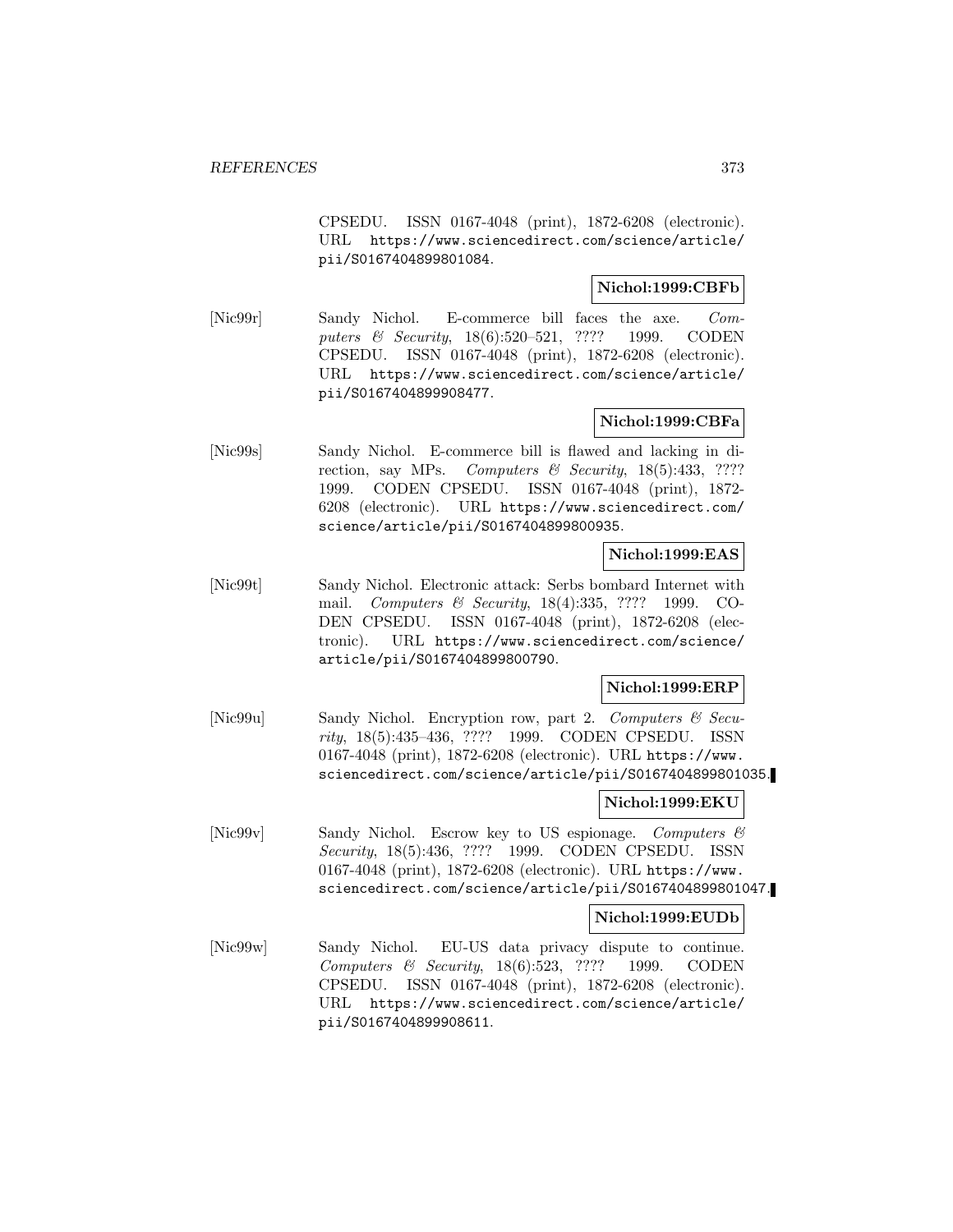# **Nichol:1999:EUDa**

[Nic99x] Sandy Nichol. Europe and US disagree on privacy. Computers & Security, 18(5):436, ???? 1999. CODEN CPSEDU. ISSN 0167-4048 (print), 1872-6208 (electronic). URL https://www. sciencedirect.com/science/article/pii/S0167404899801060.

#### **Nichol:1999:FST**

[Nic99y] Sandy Nichol. FBI sting targets computer hackers. Computers & Security, 18(5):433, ???? 1999. CODEN CPSEDU. ISSN 0167-4048 (print), 1872-6208 (electronic). URL https://www. sciencedirect.com/science/article/pii/S0167404899800947.

# **Nichol:1999:YEOb**

[Nic99z] Sandy Nichol. For your ears only: inexpensive telephone encryption arrives. Computers & Security,  $18(6):521$ , ???? 1999. CODEN CPSEDU. ISSN 0167-4048 (print), 1872- 6208 (electronic). URL https://www.sciencedirect.com/ science/article/pii/S0167404899908507.

#### **Nichol:1999:YEOa**

[Nic99-27] Sandy Nichol. For your eyes only. Computers & Security, 18(5):432–433, ???? 1999. CODEN CPSEDU. ISSN 0167-4048 (print), 1872-6208 (electronic). URL https://www. sciencedirect.com/science/article/pii/S0167404899800923.

# **Nichol:1999:GWS**

[Nic99-28] Sandy Nichol. Get wise to software viruses. Computers & Security, 18(4):337–338, ???? 1999. CODEN CPSEDU. ISSN 0167-4048 (print), 1872-6208 (electronic). URL https://www.sciencedirect.com/science/article/ pii/S016740489990723X.

#### **Nichol:1999:GSH**

[Nic99-29] Sandy Nichol. Government site hacked. Computers & Security, 18(4):339, ???? 1999. CODEN CPSEDU. ISSN 0167-4048 (print), 1872-6208 (electronic). URL https://www. sciencedirect.com/science/article/pii/S0167404899907320.

#### **Nichol:1999:HOD**

[Nic99-30] Sandy Nichol. Hackers open door to Windows. Computers & Security, 18(6):522, ???? 1999. CODEN CPSEDU. ISSN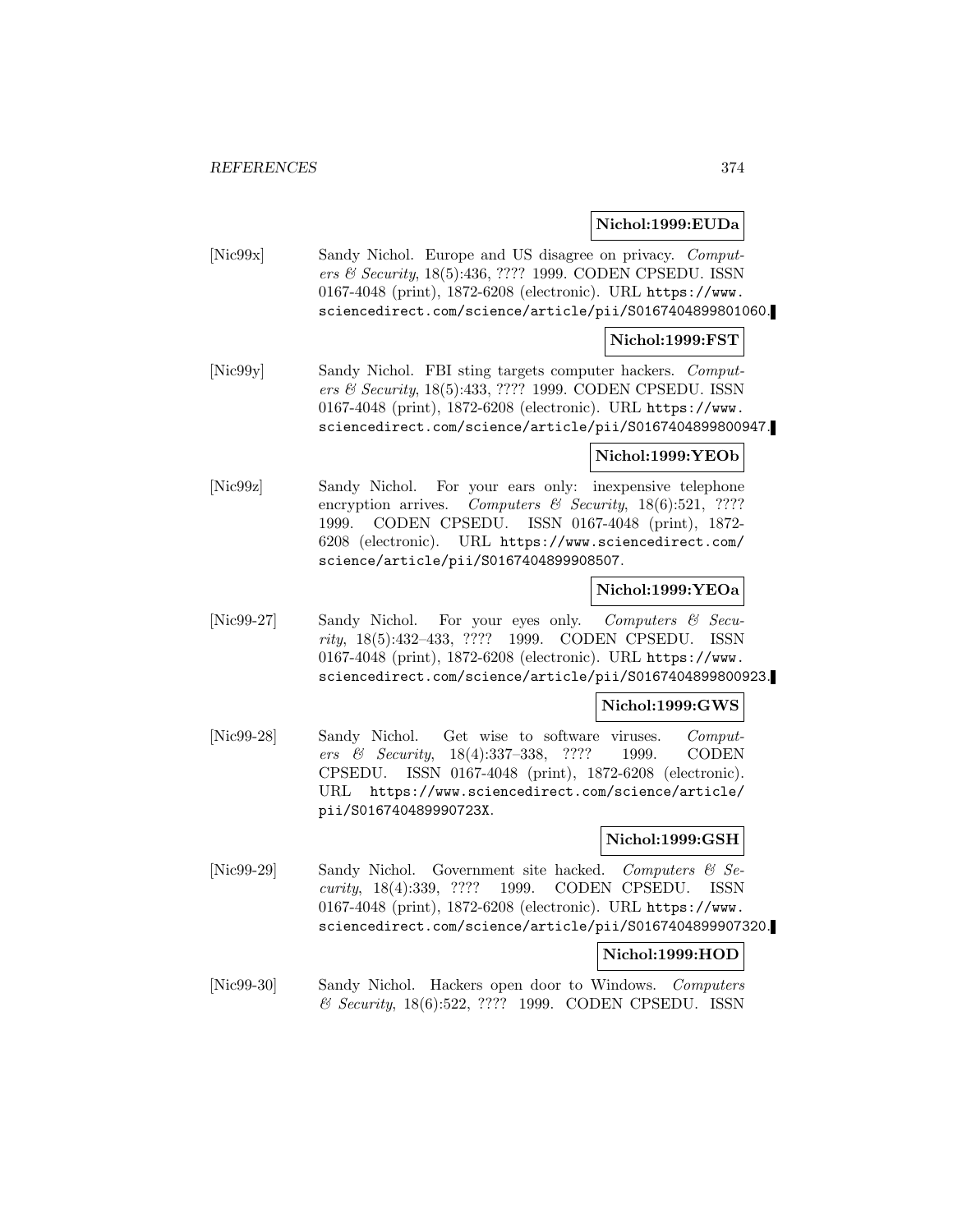# 0167-4048 (print), 1872-6208 (electronic). URL https://www. sciencedirect.com/science/article/pii/S0167404899908556.

# **Nichol:1999:HND**

[Nic99-31] Sandy Nichol. Hacking in the name of democracy in China. Computers & Security, 18(6):521, ???? 1999. CODEN CPSEDU. ISSN 0167-4048 (print), 1872-6208 (electronic). URL https://www.sciencedirect.com/science/article/ pii/S0167404899908490.

# **Nichol:1999:IS**

[Nic99-32] Sandy Nichol. Internet security. Computers & Security, 18 (4):339–340, ???? 1999. CODEN CPSEDU. ISSN 0167- 4048 (print), 1872-6208 (electronic). URL https://www. sciencedirect.com/science/article/pii/S0167404899907344.

#### **Nichol:1999:ISM**

[Nic99-33] Sandy Nichol. Internet systems 'must be easily accessible by police'. Computers & Security, 18(6):521, ???? 1999. CO-DEN CPSEDU. ISSN 0167-4048 (print), 1872-6208 (electronic). URL https://www.sciencedirect.com/science/ article/pii/S0167404899908489.

# **Nichol:1999:IIH**

[Nic99-34] Sandy Nichol. IT industry hit hard by software piracy. Computers & Security, 18(5):436, ???? 1999. CODEN CPSEDU. ISSN 0167-4048 (print), 1872-6208 (electronic). URL https://www.sciencedirect.com/science/article/ pii/S0167404899801059.

# **Nichol:1999:JSB**

[Nic99-35] Sandy Nichol. Java security bug found, patched. Computers & Security, 18(5):434, ???? 1999. CODEN CPSEDU. ISSN 0167-4048 (print), 1872-6208 (electronic). URL https://www. sciencedirect.com/science/article/pii/S0167404899800960.

#### **Nichol:1999:LC**

[Nic99-36] Sandy Nichol. Laying down cyberlaw. Computers  $\mathcal{C}$  Security, 18 (6):520, ???? 1999. CODEN CPSEDU. ISSN 0167-4048 (print), 1872-6208 (electronic). URL https://www.sciencedirect. com/science/article/pii/S0167404899908441.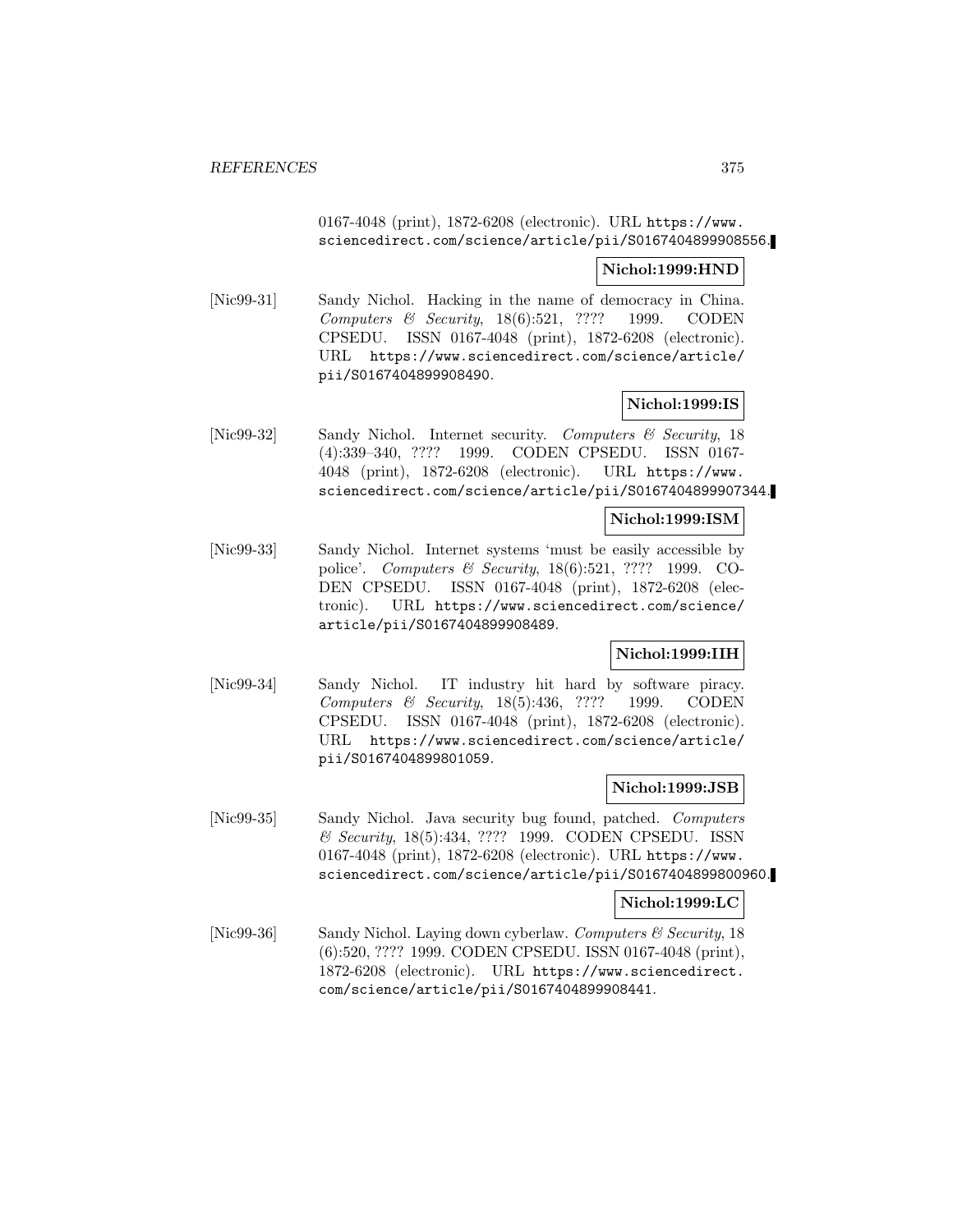# **Nichol:1999:LPM**

[Nic99-37] Sandy Nichol. Legislation protects mail from employers' snooping. Computers & Security, 18(5):435, ???? 1999. CO-DEN CPSEDU. ISSN 0167-4048 (print), 1872-6208 (electronic). URL https://www.sciencedirect.com/science/ article/pii/S0167404899801011.

# **Nichol:1999:LTC**

[Nic99-38] Sandy Nichol. Legislative threat to e-commerce. Computers & Security, 18(6):522, ???? 1999. CODEN CPSEDU. ISSN 0167-4048 (print), 1872-6208 (electronic). URL https://www. sciencedirect.com/science/article/pii/S0167404899908544.

#### **Nichol:1999:MRC**

[Nic99-39] Sandy Nichol. Many Russian computers still aren't Y2K ready. Computers & Security, 18(6):524, ???? 1999. CO-DEN CPSEDU. ISSN 0167-4048 (print), 1872-6208 (electronic). URL https://www.sciencedirect.com/science/ article/pii/S0167404899908635.

# **Nichol:1999:MWO**

[Nic99-40] Sandy Nichol. MCI Worldcom offers outsourced global VPNs. Computers & Security, 18(6):522, ???? 1999. CO-DEN CPSEDU. ISSN 0167-4048 (print), 1872-6208 (electronic). URL https://www.sciencedirect.com/science/ article/pii/S0167404899908532.

# **Nichol:1999:MMC**

[Nic99-41] Sandy Nichol. Melissa mutates into copycat virus via RTF. Computers & Security, 18(5):437, ???? 1999. CODEN CPSEDU. ISSN 0167-4048 (print), 1872-6208 (electronic). URL https://www.sciencedirect.com/science/article/ pii/S0167404899801102.

# **Nichol:1999:MVW**

[Nic99-42] Sandy Nichol. Melissa virus wakes up IT world. Computers & Security, 18(4):336, ???? 1999. CODEN CPSEDU. ISSN 0167-4048 (print), 1872-6208 (electronic). URL https://www. sciencedirect.com/science/article/pii/S0167404899907162.

# **Nichol:1999:MM**

[Nic99-43] Sandy Nichol. Melissa's mayhem. Computers & Security, 18(4):335–336, ???? 1999. CODEN CPSEDU. ISSN 0167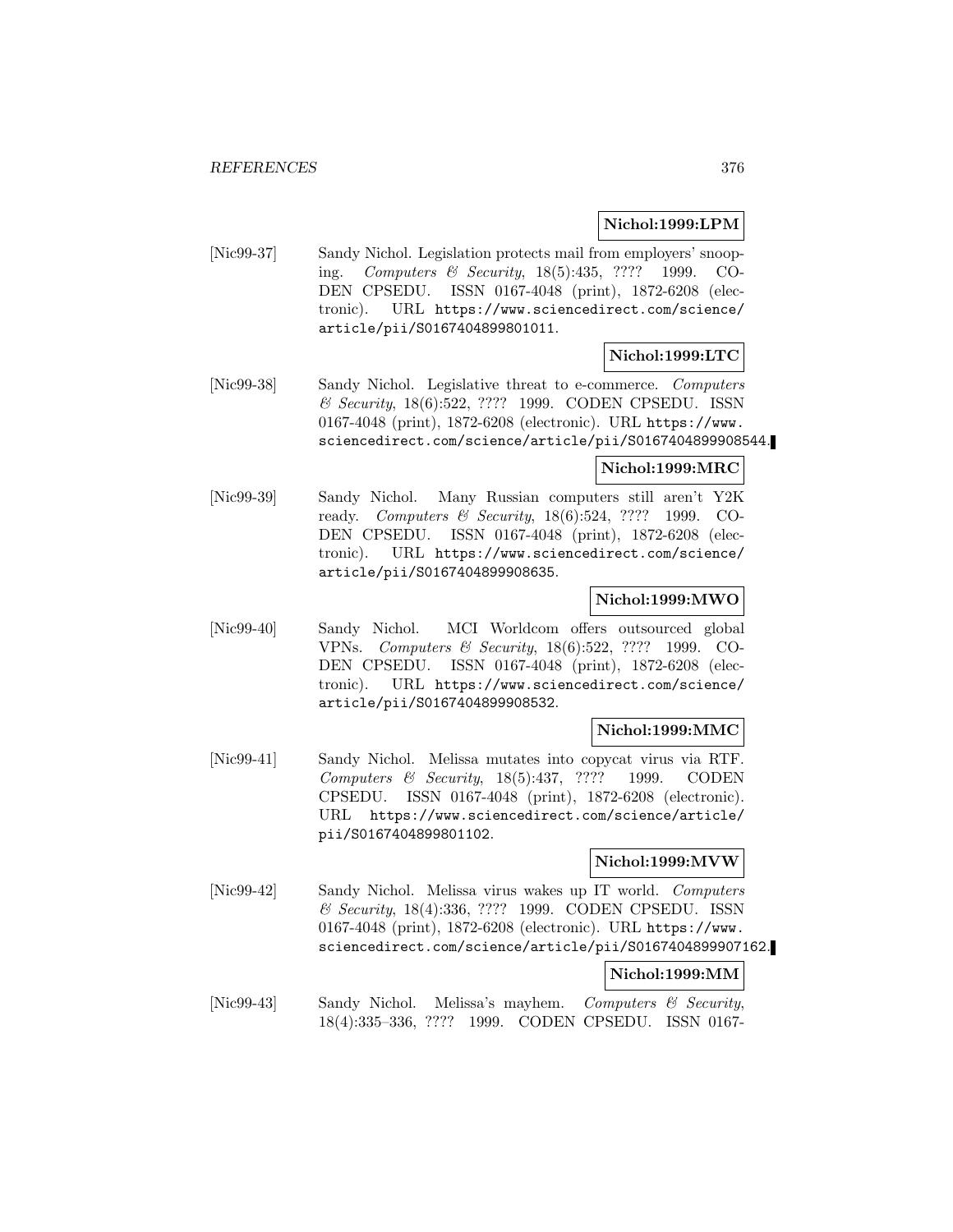4048 (print), 1872-6208 (electronic). URL https://www. sciencedirect.com/science/article/pii/S0167404899907150.

# **Nichol:1999:NSS**

[Nic99-44] Sandy Nichol. Net security scare for Microsoft. Computers & Security, 18(5):435, ???? 1999. CODEN CPSEDU. ISSN 0167-4048 (print), 1872-6208 (electronic). URL https://www. sciencedirect.com/science/article/pii/S016740489980100X.

# **Nichol:1999:NSB**

[Nic99-45] Sandy Nichol. Net surfers: Beware of hole. Computers & Security, 18(4):339, ???? 1999. CODEN CPSEDU. ISSN 0167-4048 (print), 1872-6208 (electronic). URL https://www. sciencedirect.com/science/article/pii/S0167404899907319.

**Nichol:1999:NVW**

[Nic99-46] Sandy Nichol. Novell virtual wallet raises security issues. Computers & Security, 18(4):338, ???? 1999. CODEN CPSEDU. ISSN 0167-4048 (print), 1872-6208 (electronic). URL https://www.sciencedirect.com/science/article/ pii/S0167404899907265.

# **Nichol:1999:NWW**

[Nic99-47] Sandy Nichol. Novell wages war on Israeli software piracy. Computers & Security, 18(4):339, ???? 1999. CODEN CPSEDU. ISSN 0167-4048 (print), 1872-6208 (electronic). URL https://www.sciencedirect.com/science/article/ pii/S0167404899907307.

# **Nichol:1999:PVC**

[Nic99-48] Sandy Nichol. Password vulnerability cited as cracker hacks Ebay site. Computers & Security, 18(4):338, ???? 1999. CODEN CPSEDU. ISSN 0167-4048 (print), 1872-6208 (electronic). URL https://www.sciencedirect.com/science/ article/pii/S0167404899907289.

# **Nichol:1999:PSV**

[Nic99-49] Sandy Nichol. PDAs spread virus epidemics. Computers & Security, 18(6):523, ???? 1999. CODEN CPSEDU. ISSN 0167-4048 (print), 1872-6208 (electronic). URL https://www. sciencedirect.com/science/article/pii/S016740489990860X.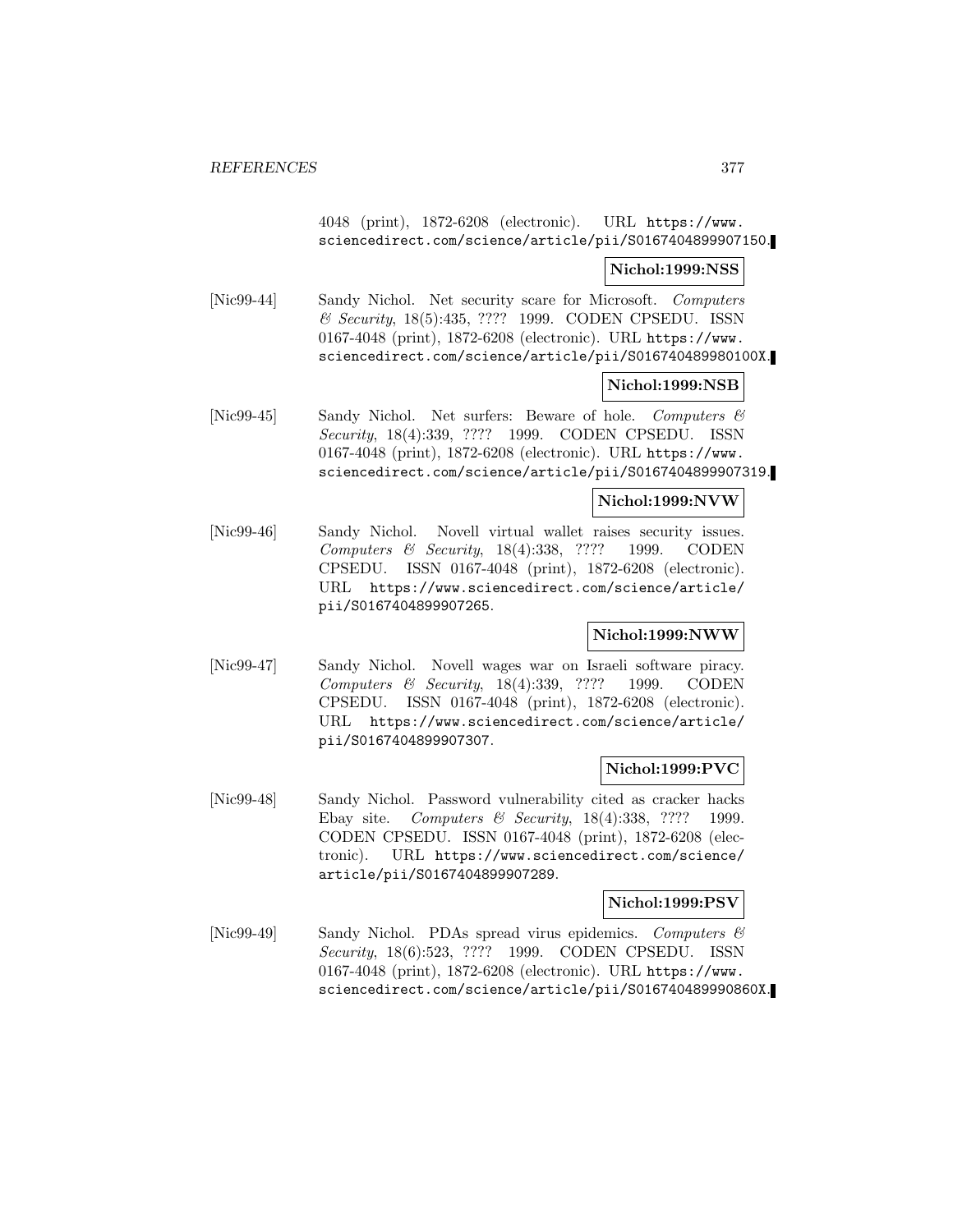# **Nichol:1999:PVH**

[Nic99-50] Sandy Nichol. Powerful virus hits computers. Computers  $\mathcal{C}$ Security, 18(6):519, ???? 1999. CODEN CPSEDU. ISSN 0167-4048 (print), 1872-6208 (electronic). URL https://www. sciencedirect.com/science/article/pii/S0167404899908428.

#### **Nichol:1999:PCP**

[Nic99-51] Sandy Nichol. Privacy concerns over Pentium III launch. Computers & Security, 18(4):336, ???? 1999. CODEN CPSEDU. ISSN 0167-4048 (print), 1872-6208 (electronic). URL https://www.sciencedirect.com/science/article/ pii/S0167404899907198.

# **Nichol:1999:RNS**

[Nic99-52] Sandy Nichol. Report: NASA system vulnerable because of lax security. Computers & Security, 18(6):524, ???? 1999. CODEN CPSEDU. ISSN 0167-4048 (print), 1872-6208 (electronic). URL https://www.sciencedirect.com/science/ article/pii/S0167404899908659.

# **Nichol:1999:RSU**

[Nic99-53] Sandy Nichol. Report says US has backdoor to notes. Computers & Security, 18(6):520, ???? 1999. CODEN CPSEDU. ISSN 0167-4048 (print), 1872-6208 (electronic). URL https://www.sciencedirect.com/science/article/ pii/S0167404899908453.

#### **Nichol:1999:RMH**

[Nic99-54] Sandy Nichol. Russia may hold off Y2K tests. Computers & Security, 18(5):434, ???? 1999. CODEN CPSEDU. ISSN 0167-4048 (print), 1872-6208 (electronic). URL https://www. sciencedirect.com/science/article/pii/S0167404899800972.

#### **Nichol:1999:SWI**

[Nic99-55] Sandy Nichol. SEC warns on Internet trading. Computers & Security, 18(5):433, ???? 1999. CODEN CPSEDU. ISSN 0167-4048 (print), 1872-6208 (electronic). URL https://www. sciencedirect.com/science/article/pii/S0167404899800959.

# **Nichol:1999:SY**

[Nic99-56] Sandy Nichol. Secure yourself. Computers & Security, 18 (4):336–337, ???? 1999. CODEN CPSEDU. ISSN 0167-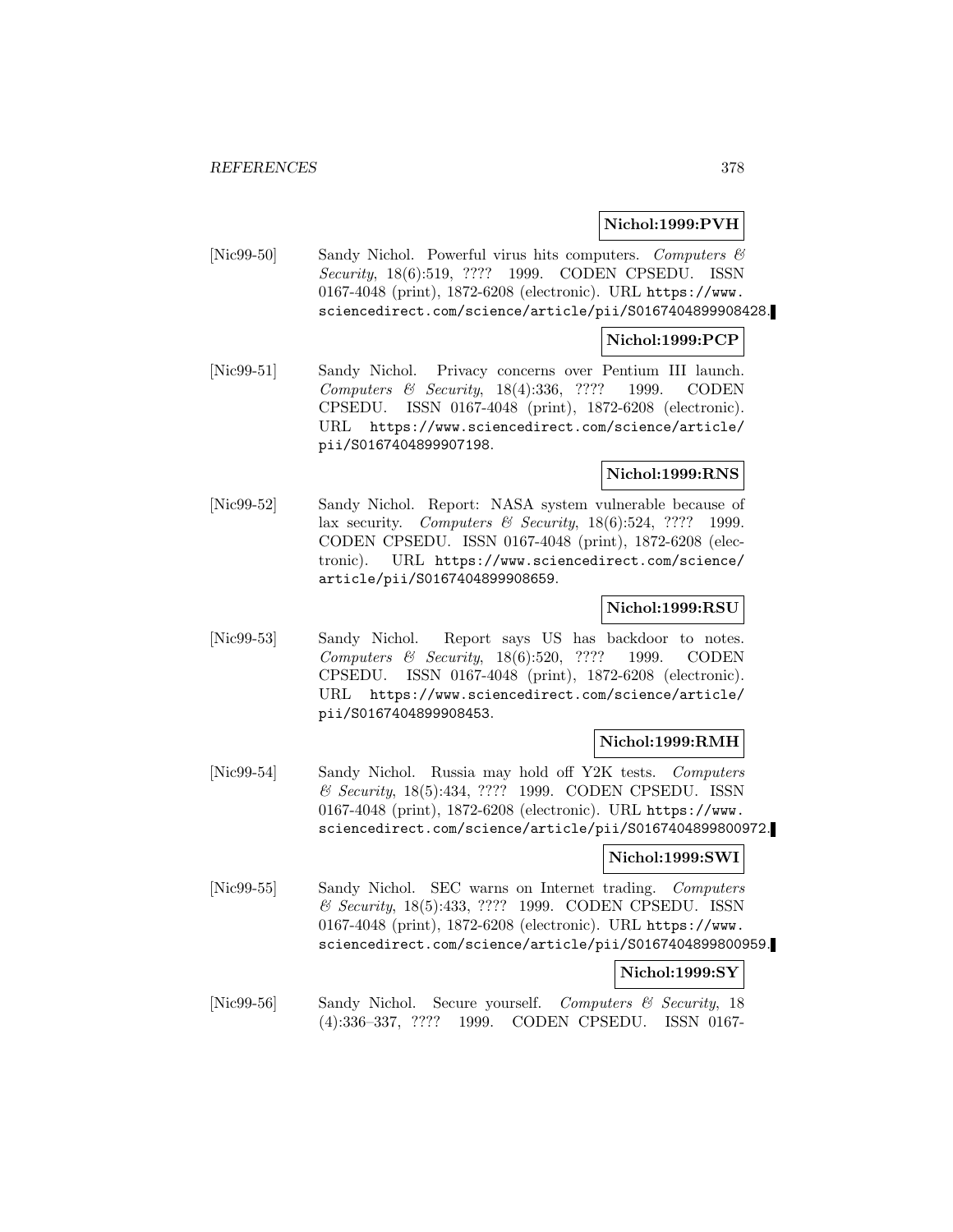# 4048 (print), 1872-6208 (electronic). URL https://www. sciencedirect.com/science/article/pii/S0167404899907204.

# **Nichol:1999:SO**

[Nic99-57] Sandy Nichol. Security from the outside. Computers  $\mathcal{C}$  Security, 18(4):337, ???? 1999. CODEN CPSEDU. ISSN 0167-4048 (print), 1872-6208 (electronic). URL https://www. sciencedirect.com/science/article/pii/S0167404899907216.

#### **Nichol:1999:SEB**

[Nic99-58] Sandy Nichol. Security is in the eye of the beholder. Computers & Security, 18(4):336, ???? 1999. CODEN CPSEDU. ISSN 0167-4048 (print), 1872-6208 (electronic). URL https://www.sciencedirect.com/science/article/ pii/S0167404899907174.

#### **Nichol:1999:SMG**

[Nic99-59] Sandy Nichol. Software maker gets OK to ship abroad. Computers & Security, 18(4):339, ???? 1999. CODEN CPSEDU. ISSN 0167-4048 (print), 1872-6208 (electronic). URL https://www.sciencedirect.com/science/article/ pii/S0167404899907332.

# **Nichol:1999:SPG**

[Nic99-60] Sandy Nichol. Software piracy grows in Canada, dips in US. Computers & Security, 18(6):521–522, ???? 1999. CO-DEN CPSEDU. ISSN 0167-4048 (print), 1872-6208 (electronic). URL https://www.sciencedirect.com/science/ article/pii/S0167404899908520.

# **Nichol:1999:TC**

[Nic99-61] Sandy Nichol. Tales of the cryptochip. Computers & Security, 18(6):522, ???? 1999. CODEN CPSEDU. ISSN 0167-4048 (print), 1872-6208 (electronic). URL https://www. sciencedirect.com/science/article/pii/S0167404899908568.

# **Nichol:1999:TCS**

[Nic99-62] Sandy Nichol. Threat of cyber sabotage increases. Computers & Security, 18(5):434-435, ???? 1999. CODEN CPSEDU. ISSN 0167-4048 (print), 1872-6208 (electronic). URL https://www.sciencedirect.com/science/article/ pii/S0167404899800996.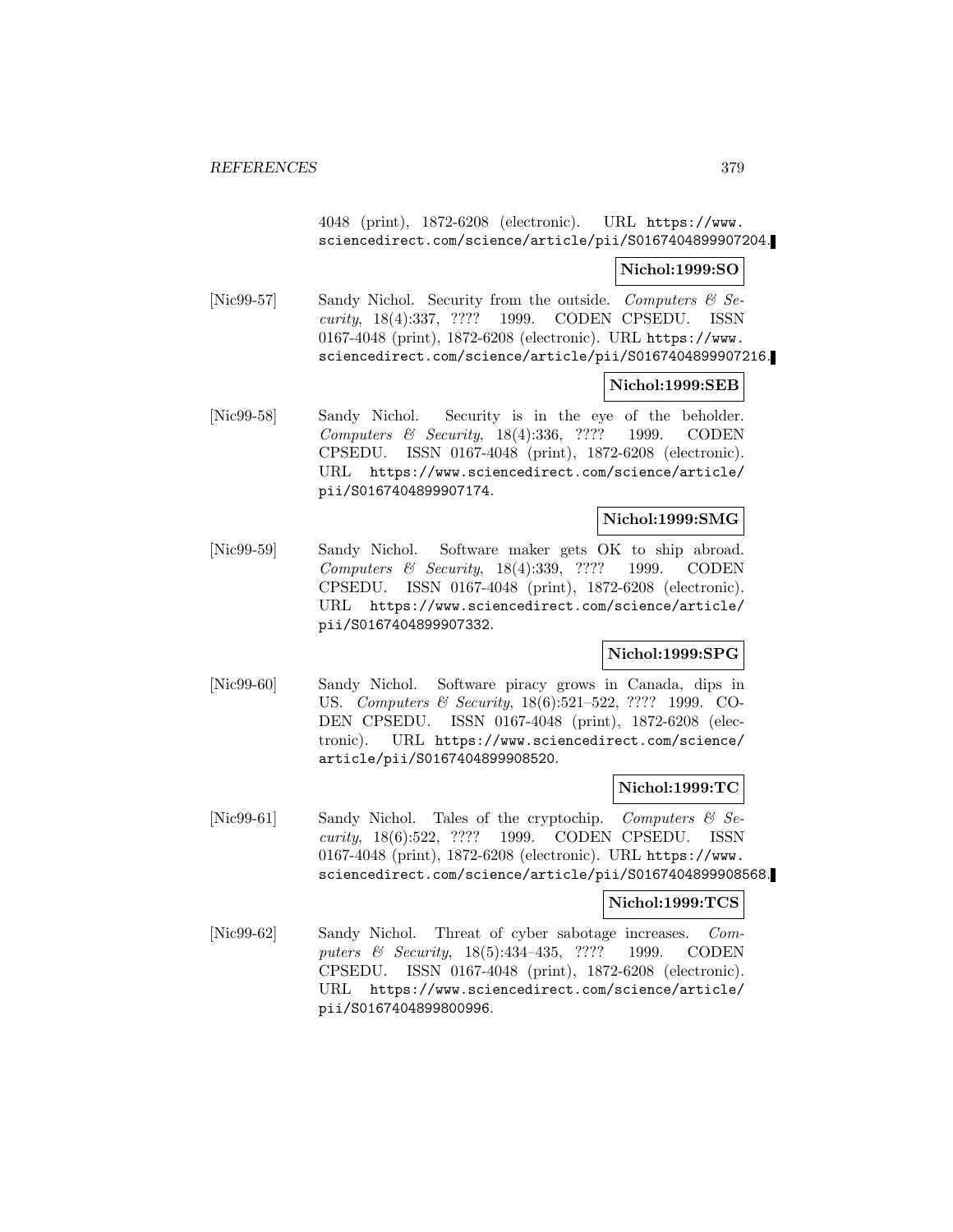# **Nichol:1999:TFF**

[Nic99-63] Sandy Nichol. Top firms fail virus test. Computers  $\mathcal{B}$  Security, 18(4):338, ???? 1999. CODEN CPSEDU. ISSN 0167-4048 (print), 1872-6208 (electronic). URL https://www. sciencedirect.com/science/article/pii/S0167404899907253.

# **Nichol:1999:UCT**

[Nic99-64] Sandy Nichol. UK companies trust in non-existent security. Computers & Security, 18(5):436–437, ???? 1999. CO-DEN CPSEDU. ISSN 0167-4048 (print), 1872-6208 (electronic). URL https://www.sciencedirect.com/science/ article/pii/S0167404899801072.

# **Nichol:1999:VTS**

[Nic99-65] Sandy Nichol. Veto threat shadows Y2K bill. Computers & Security, 18(5):437, ???? 1999. CODEN CPSEDU. ISSN 0167-4048 (print), 1872-6208 (electronic). URL https://www. sciencedirect.com/science/article/pii/S0167404899801096.

# **Nichol:1999:VUV**

[Nic99-66] Sandy Nichol. VLANs usurped by virtual private networks. Computers & Security, 18(4):340, ???? 1999. CO-DEN CPSEDU. ISSN 0167-4048 (print), 1872-6208 (electronic). URL https://www.sciencedirect.com/science/ article/pii/S0167404899907356.

# **Nichol:1999:VCS**

[Nic99-67] Sandy Nichol. VPN client software needs to be made simpler. Computers & Security, 18(4):338–339, ???? 1999. CO-DEN CPSEDU. ISSN 0167-4048 (print), 1872-6208 (electronic). URL https://www.sciencedirect.com/science/ article/pii/S0167404899907290.

# **Nichol:1999:VFA**

[Nic99-68] Sandy Nichol. VPN false alarms can be diminished. Computers & Security, 18(4):340, ???? 1999. CODEN CPSEDU. ISSN 0167-4048 (print), 1872-6208 (electronic). URL https://www.sciencedirect.com/science/article/ pii/S0167404899907368.

#### **Nichol:1999:WES**

[Nic99-69] Sandy Nichol. Weigh in on encryption standard. Computers & Security, 18(4):336, ???? 1999. CODEN CPSEDU. ISSN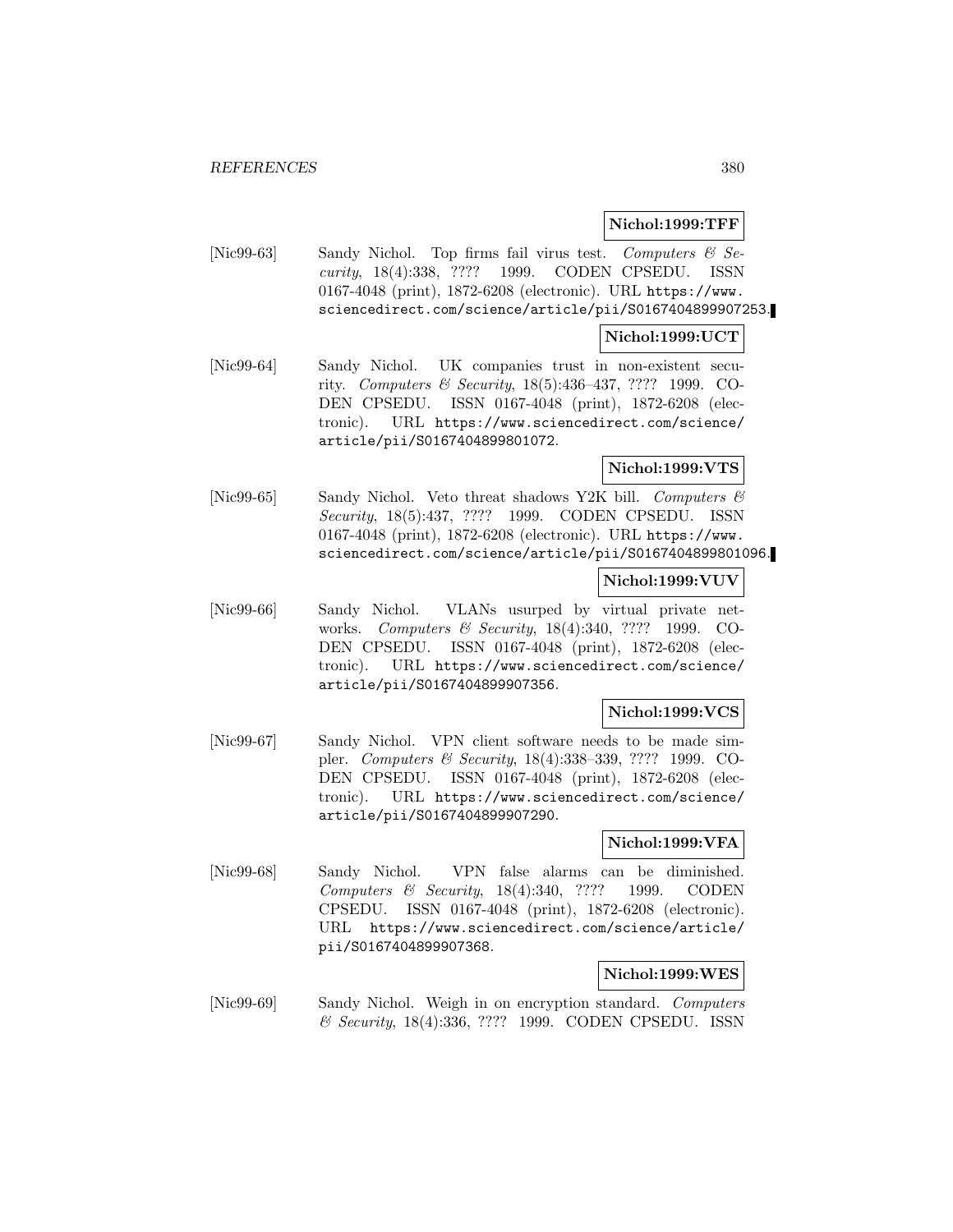0167-4048 (print), 1872-6208 (electronic). URL https://www. sciencedirect.com/science/article/pii/S0167404899907186.

#### **Nichol:1999:WDP**

[Nic99-70] Sandy Nichol. What to do to prevent attack. Computers  $\mathcal{B}$ Security, 18(4):335, ???? 1999. CODEN CPSEDU. ISSN 0167-4048 (print), 1872-6208 (electronic). URL https://www. sciencedirect.com/science/article/pii/0167404899907149.

# **Norman:1992:PSI**

[Nor92a] Geoff Norman. PC security issues. Computers & Security, 11(5):412–416, September 1992. CODEN CPSEDU. ISSN 0167-4048 (print), 1872-6208 (electronic). URL https://www. sciencedirect.com/science/article/pii/016740489290004B.

# **North:1992:CC**

[Nor92b] Sandra North. To catch a "crimoid". Computers & Security, 11(5):490, September 1992. CODEN CPSEDU. ISSN 0167-4048 (print), 1872-6208 (electronic). URL https://www. sciencedirect.com/science/article/pii/016740489290247O.

# **Norman:1993:DRA**

[Nor93] Geoff Norman. Disaster recovery after downsizing. Computers & Security, 12(3):225–229, May 1993. CODEN CPSEDU. ISSN 0167-4048 (print), 1872-6208 (electronic). URL https://www.sciencedirect.com/science/article/ pii/016740489390108H.

# **Nosworthy:1999:YCP**

[Nos99] Julie D. Nosworthy. Y2K contingency planning: Taking BCM into the 21-st century. Computers & Security, 18(8):693-704, ???? 1999. CODEN CPSEDU. ISSN 0167-4048 (print), 1872- 6208 (electronic). URL https://www.sciencedirect.com/ science/article/pii/S0167404899801333.

# **Nurmi:1991:SBE**

[NSS91] Hannu Nurmi, Arto Salomaa, and Lila Santean. Secret ballot elections in computer networks. Computers  $\mathcal C$  Security, 10 (6):553–560, October 1991. CODEN CPSEDU. ISSN 0167- 4048 (print), 1872-6208 (electronic). URL https://www. sciencedirect.com/science/article/pii/016740489190081N.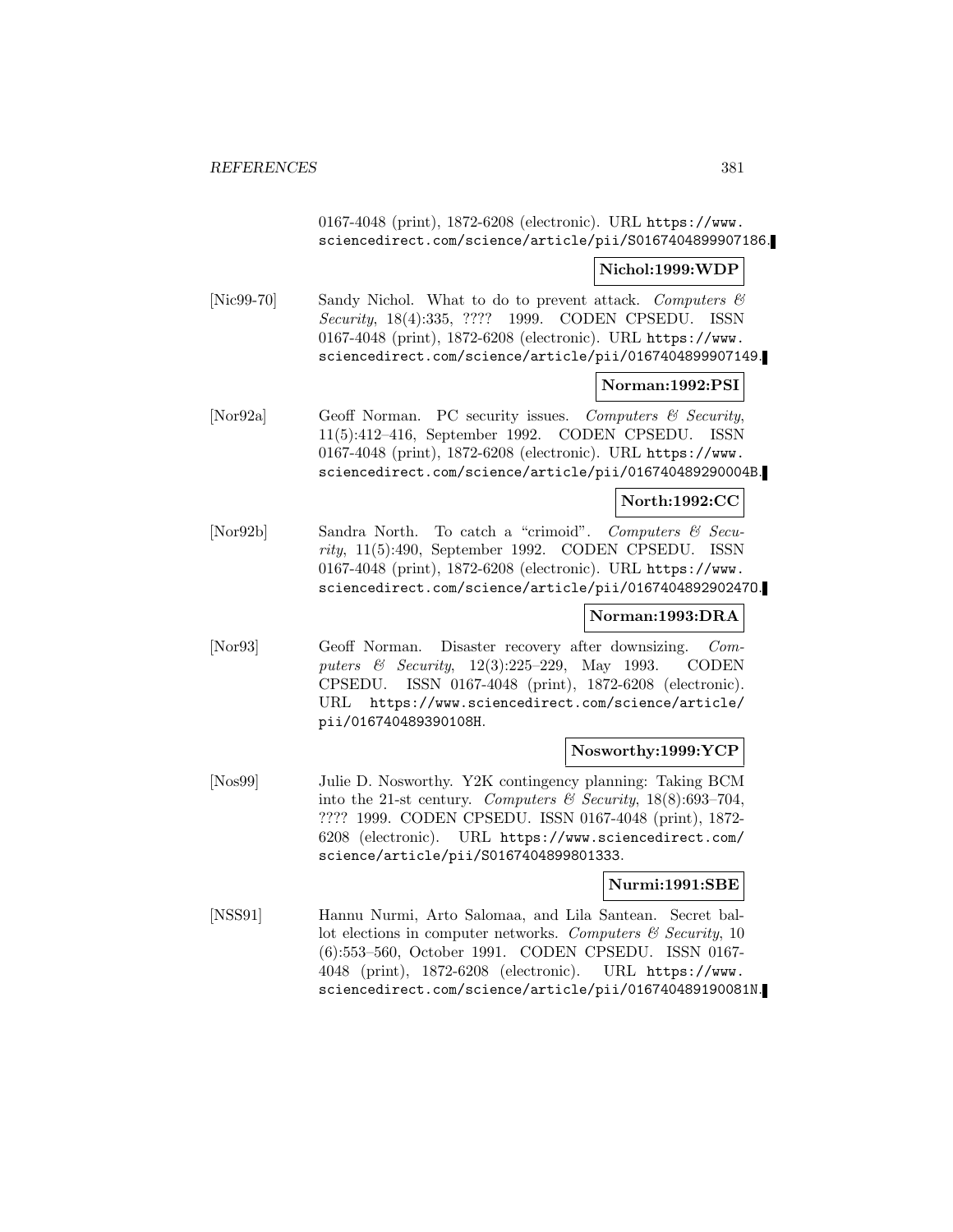# **Olson:1990:CAC**

[OA90] Ingrid M. Olson and Marshall D. Abrams. Computer access control policy choices. Computers & Security,  $9(8):699-714$ , December 1990. CODEN CPSEDU. ISSN 0167-4048 (print), 1872-6208 (electronic). URL https://www.sciencedirect. com/science/article/pii/0167404890901138.

# **Obaidat:1993:MIC**

[Oba93] M. S. Obaidat. A methodology for improving computer access security. Computers & Security,  $12(7)$ :657-662, November 1993. CODEN CPSEDU. ISSN 0167-4048 (print), 1872- 6208 (electronic). URL https://www.sciencedirect.com/ science/article/pii/016740489390083H.

# **Oliphant:1995:ITA**

[Oli95a] Alan Oliphant. Internet tools for auditors. Computers & Security, 14(5):424, ???? 1995. CODEN CPSEDU. ISSN 0167-4048 (print), 1872-6208 (electronic). URL https://www. sciencedirect.com/science/article/pii/0167404895971392.

# **Oliver:1995:PAA**

[Oli95b] Claude Oliver. Privacy, anonymity and accountability. Computers & Security, 14(6):489–490, ???? 1995. CODEN CPSEDU. ISSN 0167-4048 (print), 1872-6208 (electronic). URL https://www.sciencedirect.com/science/article/ pii/016740489599311C.

# **Olnes:1993:ESM**

[Øln93] Jon Ølnes. EDIFACT security made simple-the EDIMED approach. Computers & Security,  $12(8)$ :765–774, December 1993. CODEN CPSEDU. ISSN 0167-4048 (print), 1872- 6208 (electronic). URL https://www.sciencedirect.com/ science/article/pii/0167404893900424.

# **Olnes:1994:DSP**

[Øln94] Jon Ølnes. Development of security policies. Computers & Security, 13(8):628–636, ???? 1994. CODEN CPSEDU. ISSN 0167-4048 (print), 1872-6208 (electronic). URL https://www.sciencedirect.com/science/article/ pii/0167404894900426.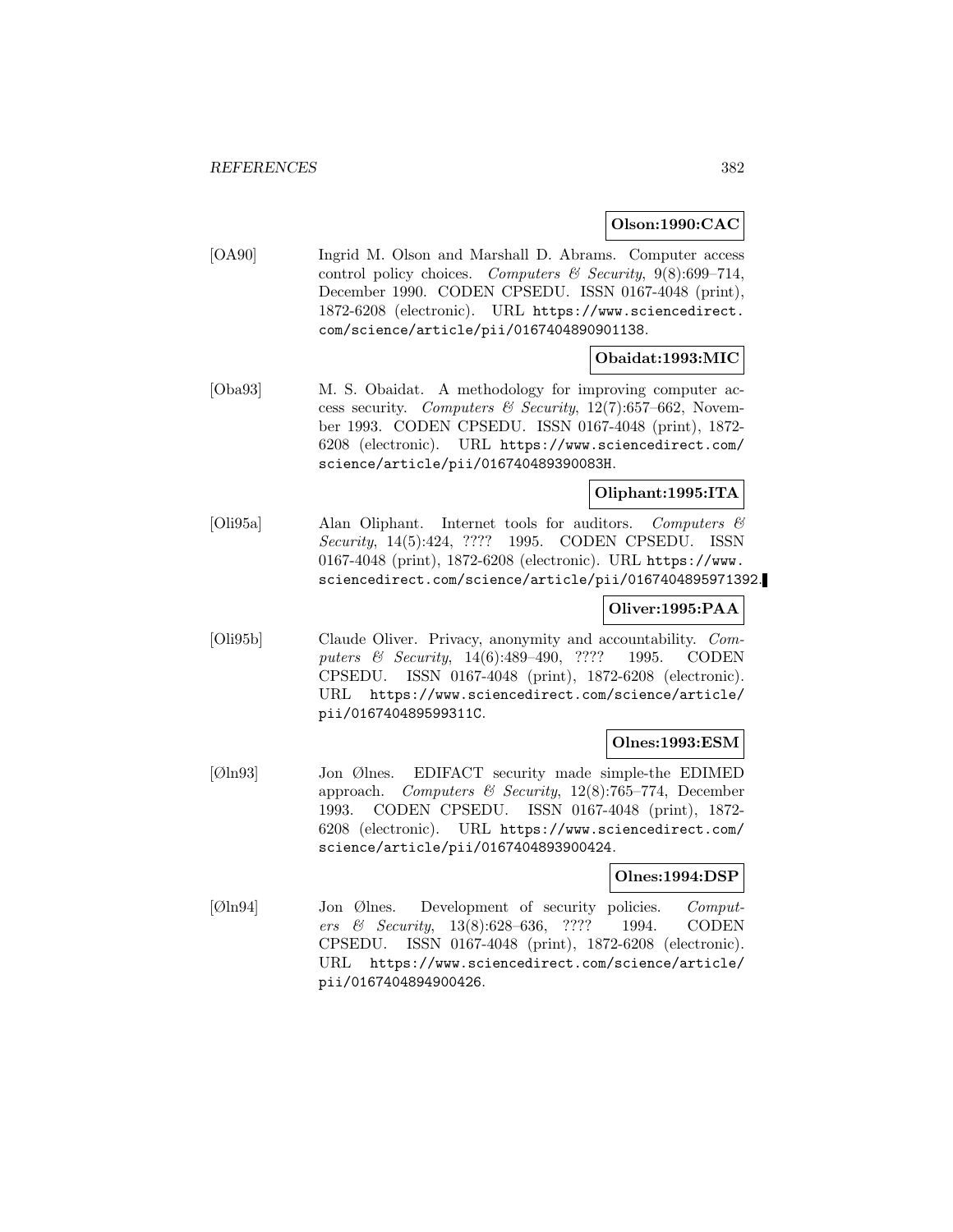# **OShea:1991:OSI**

[O'S91] G. F. G. O'Shea. Operating system integrity. Computers & Security, 10(5):443–465, August 1991. CODEN CPSEDU. ISSN 0167-4048 (print), 1872-6208 (electronic). URL https://www.sciencedirect.com/science/article/ pii/016740489190070T.

# **OShea:1995:RAR**

[O'S95] Greg O'Shea. Redundant access rights. Computers & Security, 14(4):323–348, ???? 1995. CODEN CPSEDU. ISSN 0167-4048 (print), 1872-6208 (electronic). URL https://www. sciencedirect.com/science/article/pii/016740489500006T.

# **Osborne:1995:SIC**

[Osb95] Keith Osborne. Security issues in contemporary banking. Computers & Security, 14(5):426, ???? 1995. CODEN CPSEDU. ISSN 0167-4048 (print), 1872-6208 (electronic). URL https://www.sciencedirect.com/science/article/ pii/0167404896900498.

# **Osborne:1997:AAS**

[Osb97a] Keith Osborne. Advanced auditing: Selecting and testing the right controls. Computers  $\mathcal C$  Security, 16(6):518, ???? 1997. CODEN CPSEDU. ISSN 0167-4048 (print), 1872- 6208 (electronic). URL https://www.sciencedirect.com/ science/article/pii/S0167404897846718.

# **Osborne:1997:AIS**

[Osb97b] Keith Osborne. Auditing the IT security function. Computers & Security, 16(6):524, ???? 1997. CODEN CPSEDU. ISSN 0167-4048 (print), 1872-6208 (electronic). URL https://www. sciencedirect.com/science/article/pii/S0167404897846937.

# **Osborne:1998:AIS**

[Osb98] Keith Osborne. Auditing the IT security function. Computers & Security, 17(1):34-41, ???? 1998. CODEN CPSEDU. ISSN 0167-4048 (print), 1872-6208 (electronic). URL https://www.sciencedirect.com/science/article/ pii/S0167404897802489.

# **Olivier:1992:BSD**

[OvS92] M. S. Olivier and S. H. von Solms. Building a secure database using self-protecting objects. Computers  $\mathcal B$  Security, 11(3):259–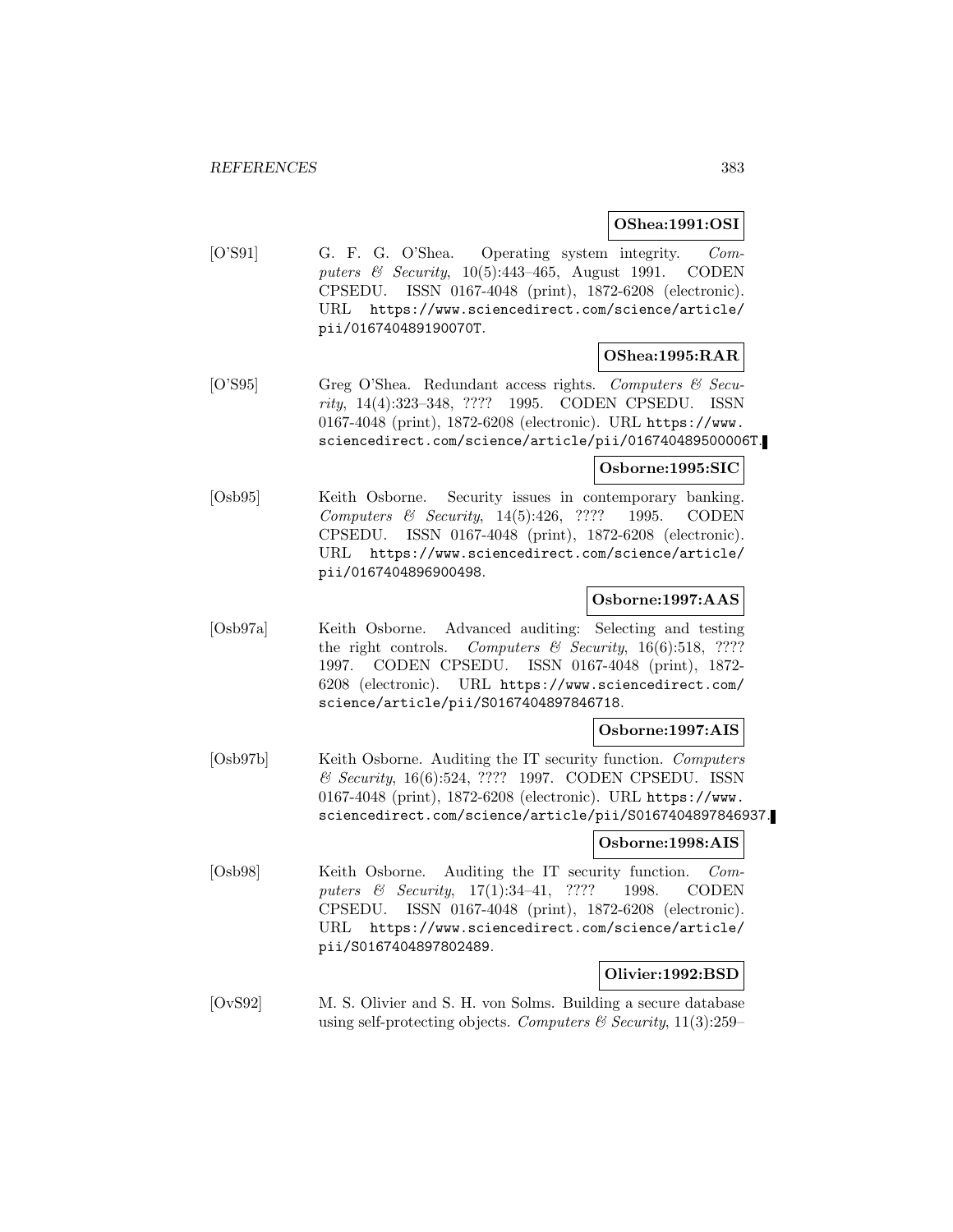271, May 1992. CODEN CPSEDU. ISSN 0167-4048 (print), 1872-6208 (electronic). URL https://www.sciencedirect. com/science/article/pii/0167404892902067.

# **Ozier:1998:GPO**

[Ozi98] Will Ozier. GSSP preface/overview. Computers & Security, 17(1):14–18, ???? 1998. CODEN CPSEDU. ISSN 0167-4048 (print), 1872-6208 (electronic). URL https://www. sciencedirect.com/science/article/pii/S016740489780243X.

# **Pfitzmann:1993:MES**

[PA93] Andreas Pfitzmann and Ralf Aßmann. More efficient software implementations of (generalized) DES. Computers & Security, 12(5):477–500, August 1993. CODEN CPSEDU. ISSN 0167-4048 (print), 1872-6208 (electronic). URL https://www.sciencedirect.com/science/article/ pii/016740489390069H.

# **Poole:1995:CDO**

[PA95] Vernon Poole and Dean Adams. Current developments in open systems security. Computers  $\mathcal C$  Security, 14(5):420, ???? 1995. CODEN CPSEDU. ISSN 0167-4048 (print), 1872- 6208 (electronic). URL https://www.sciencedirect.com/ science/article/pii/016740489597125T.

# **Paans:1991:MES**

[Paa91] Ronald Paans. With MVS/ESA security labels towards B1. Computers & Security, 10(4):309–324, June 1991. CO-DEN CPSEDU. ISSN 0167-4048 (print), 1872-6208 (electronic). URL https://www.sciencedirect.com/science/ article/pii/016740489190106N.

# **Parker:1990:AAC**

[Par90] T. A. Parker. Application access control standards for distributed systems. Computers & Security,  $9(6):519-528$ , October 1990. CODEN CPSEDU. ISSN 0167-4048 (print), 1872- 6208 (electronic). URL https://www.sciencedirect.com/ science/article/pii/016740489090130L.

#### **Parker:1995:RBA**

[Par95a] Tom Parker. Role based access control. Computers & Security, 14(5):418, ???? 1995. CODEN CPSEDU. ISSN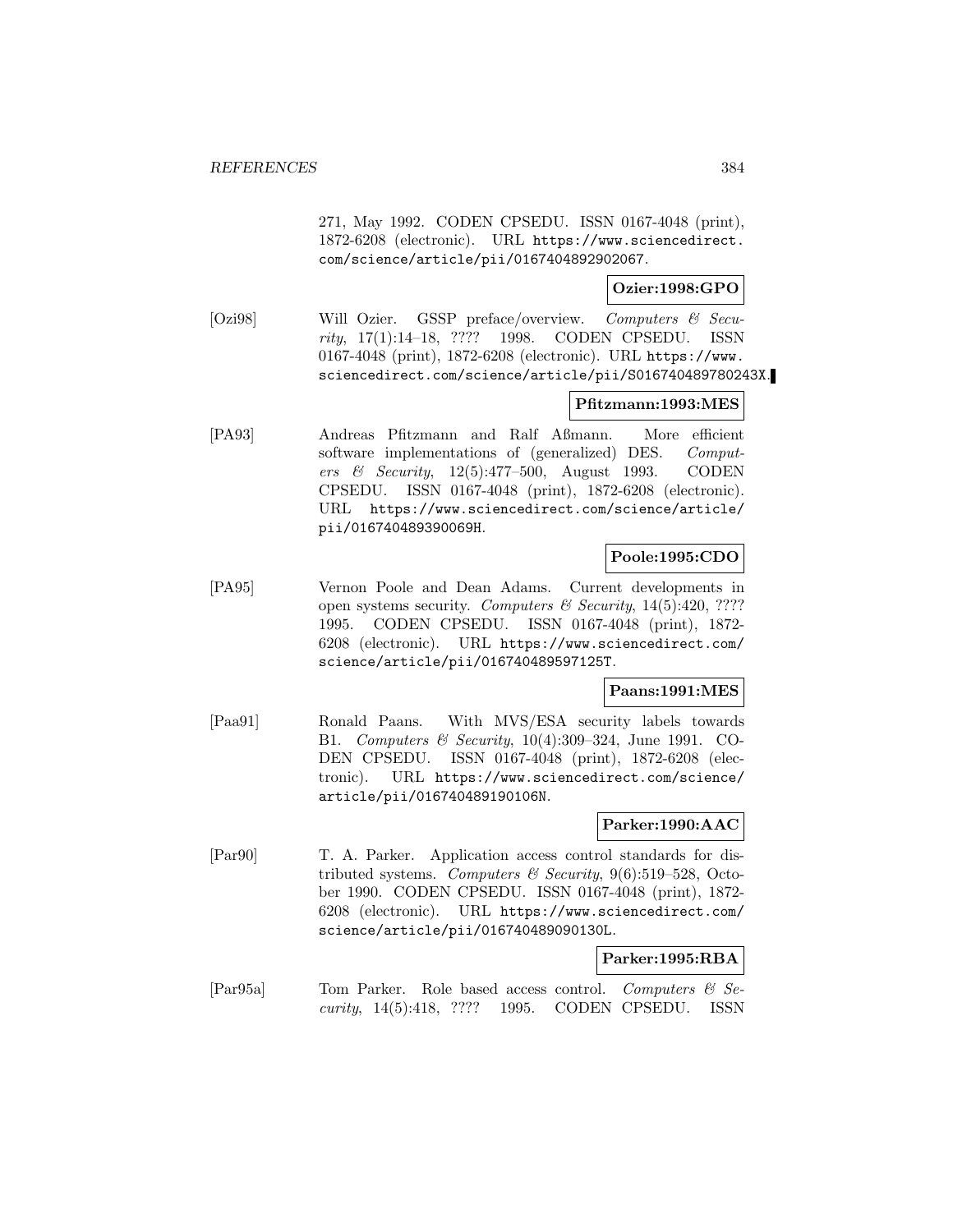0167-4048 (print), 1872-6208 (electronic). URL https://www. sciencedirect.com/science/article/pii/016740489597115Q.

# **Parkin:1995:ISI**

[Par95b] Rod Parkin. IT security — an implementation strategy. Computers & Security, 14(5):423, ???? 1995. CODEN CPSEDU. ISSN 0167-4048 (print), 1872-6208 (electronic). URL https://www.sciencedirect.com/science/article/ pii/016740489597133U.

# **Parker:1997:IFA**

[Par97a] Donn B. Parker. Infosec folk art and beyond. Computers & Security, 16(6):515, ???? 1997. CODEN CPSEDU. ISSN 0167-4048 (print), 1872-6208 (electronic). URL https://www. sciencedirect.com/science/article/pii/S0167404897846615.

#### **Parker:1997:SVIa**

[Par97b] Donn B. Parker. The strategic value of information in business. *Computers & Security*, 16(6):525, ???? 1997. CO-DEN CPSEDU. ISSN 0167-4048 (print), 1872-6208 (electronic). URL https://www.sciencedirect.com/science/ article/pii/S0167404897846986.

# **Parker:1997:SVIb**

[Par97c] Donn B. Parker. The strategic values of information security in business. Computers & Security,  $16(7):572-582$ , ???? 1997. CODEN CPSEDU. ISSN 0167-4048 (print), 1872- 6208 (electronic). URL https://www.sciencedirect.com/ science/article/pii/S0167404897807936.

# **Parker:1997:WCA**

[Par97d] Tom Parker. What are certification authorities and what are they liable for? Computers  $\mathcal C$  Security, 16(6):516, ???? 1997. CODEN CPSEDU. ISSN 0167-4048 (print), 1872- 6208 (electronic). URL https://www.sciencedirect.com/ science/article/pii/S0167404897846688.

# **Parkin:1997:IIS**

[Par97e] Roderick Parkin. The importance of IT security. Computers & Security, 16(6):523, ???? 1997. CODEN CPSEDU. ISSN 0167-4048 (print), 1872-6208 (electronic). URL https://www. sciencedirect.com/science/article/pii/S0167404897846895.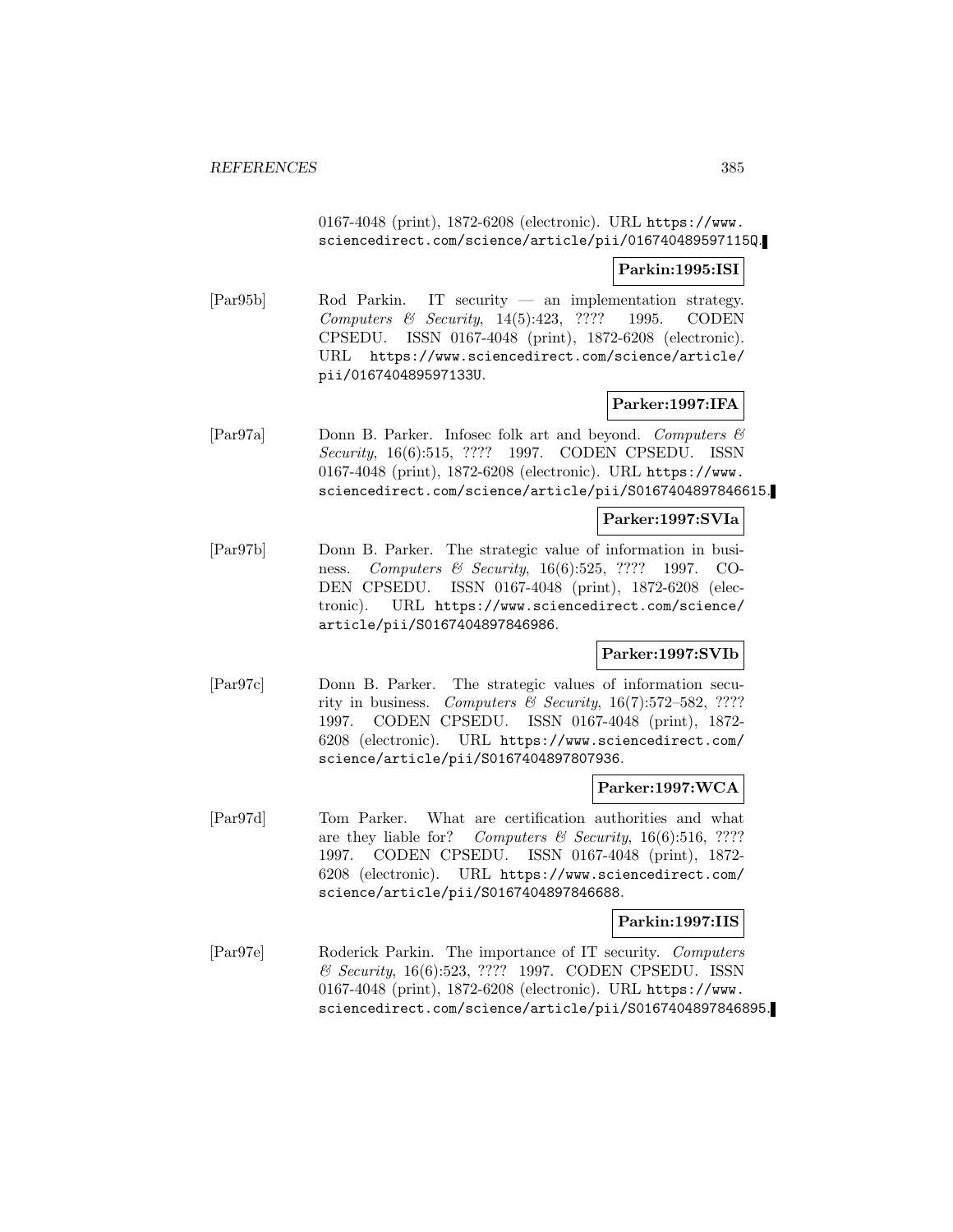### **Preneel:1990:CFC**

[PBGV90] Bart Preneel, Antoon Bosselaers, Ren´e Govaerts, and Joos Vandewalle. Cryptanalysis of a fast cryptographic checksum algorithm. Computers & Security,  $9(3):257-262$ , May 1990. CODEN CPSEDU. ISSN 0167-4048 (print), 1872- 6208 (electronic). URL https://www.sciencedirect.com/ science/article/pii/016740489090172P.

# **Peyravian:1999:SSK**

[PC99] Mohammad Peyravian and Don Coppersmith. A structured symmetric-key block cipher. Computers  $\mathcal B$  Security, 18(2):134– 147, ???? 1999. CODEN CPSEDU. ISSN 0167-4048 (print), 1872-6208 (electronic). URL https://www.sciencedirect. com/science/article/pii/S0167404899900536.

# **Paans:1991:ASS**

[PdL91] Ronald Paans and Hans de Lange. Auditing the SNA/SNI environment. Computers & Security,  $10(3):251-261$ , May 1991. CODEN CPSEDU. ISSN 0167-4048 (print), 1872-6208 (electronic). URL https://www.sciencedirect.com/science/ article/pii/016740489190041B.

# **Peach:1991:DRU**

[Pea91] S. Peach. Disaster recovery: an unnecessary cost burden or an essential feature of any DP installation? Computers & Security,  $10(6)$ :565–568, October 1991. CODEN CPSEDU. ISSN 0167-4048 (print), 1872-6208 (electronic). URL https://www.sciencedirect.com/science/article/ pii/016740489190084Q.

# **Pepper:1997:AYI**

[Pep97] Bill Pepper. Addressing your information security skills shortages. Computers & Security, 16(6):522–523, ???? 1997. CO-DEN CPSEDU. ISSN 0167-4048 (print), 1872-6208 (electronic). URL https://www.sciencedirect.com/science/ article/pii/S0167404897846846.

#### **Pfleeger:1991:FSR**

[Pfl91] Shari Lawrence Pfleeger. A framework for security requirements. Computers & Security, 10(6):515–523, October 1991. CODEN CPSEDU. ISSN 0167-4048 (print), 1872-6208 (electronic). URL https://www.sciencedirect.com/science/ article/pii/016740489190076P.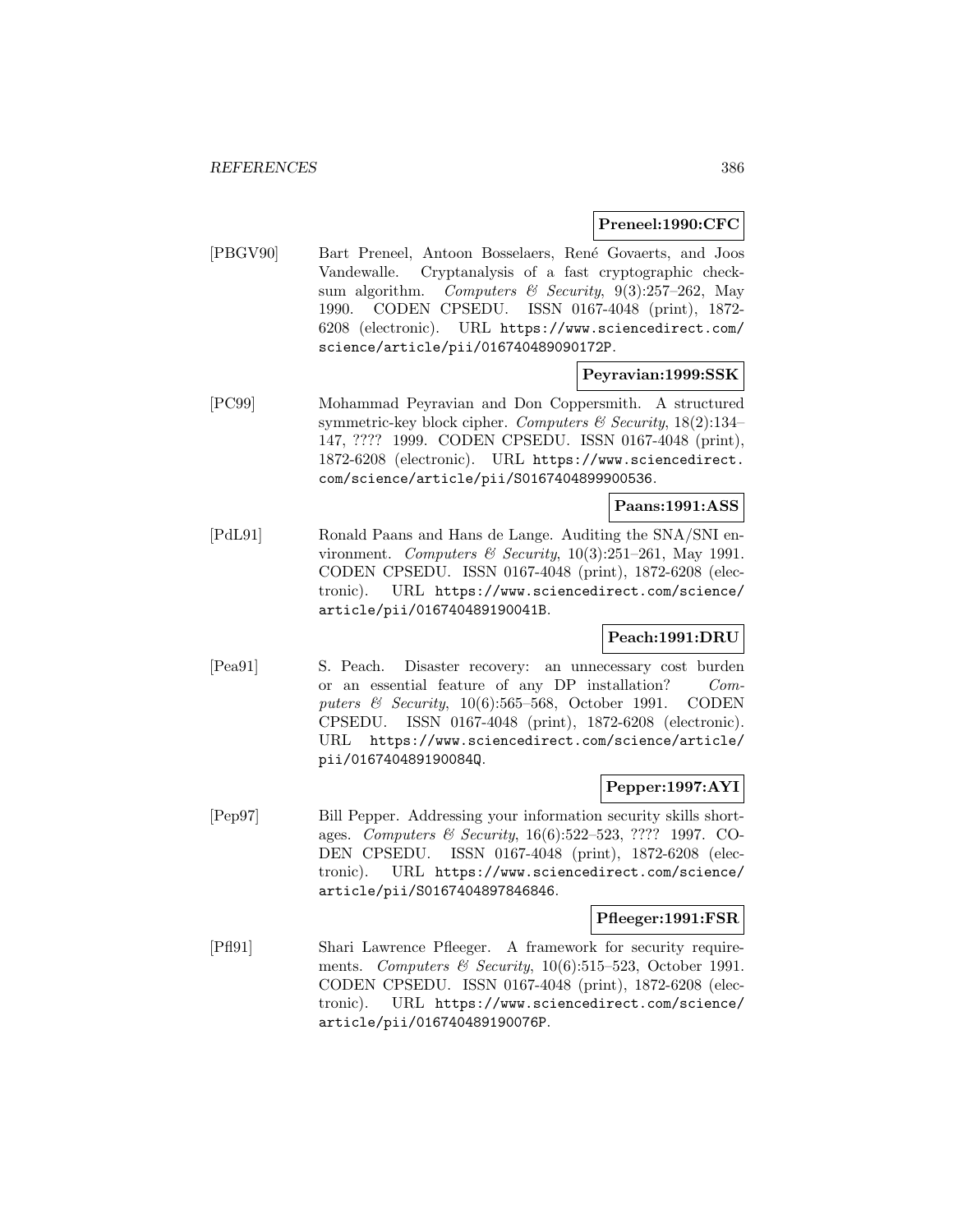### **Picciotto:1994:ELP**

[PG94] Jeffrey Picciotto and Richard D. Graubart. Extended labeling policies for enhanced application support. Computers & Security, 13(7):587-599, ???? 1994. CODEN CPSEDU. ISSN 0167-4048 (print), 1872-6208 (electronic). URL https://www.sciencedirect.com/science/article/ pii/0167404894900108.

# **Paans:1990:ACM**

[PH90] R. Paans and I. S. Herschberg. Auditing the change management process. Computers & Security, 9(2):161-174, April 1990. CODEN CPSEDU. ISSN 0167-4048 (print), 1872- 6208 (electronic). URL https://www.sciencedirect.com/ science/article/pii/016740489090090G.

# **Post:1991:AVS**

[PK91] Gerald V. Post and Karen-Ann Kievit. Accessibility vs. security: a look at the demand for computer security. Computers & Security,  $10(4):331-344$ , June 1991. CO-DEN CPSEDU. ISSN 0167-4048 (print), 1872-6208 (electronic). URL https://www.sciencedirect.com/science/ article/pii/016740489190109Q.

# **Post:1998:UEA**

[PK98] Gerald Post and Albert Kagan. The use and effectiveness of anti-virus software. Computers & Security,  $17(7)$ :589-599, ???? 1998. CODEN CPSEDU. ISSN 0167-4048 (print), 1872- 6208 (electronic). URL https://www.sciencedirect.com/ science/article/pii/S0167404899800595.

#### **Plant:1993:GMB**

[Pla93] Martin Plant. Getting management buy-in to IT security. Computers & Security,  $12(7)$ :623-626, November 1993. CO-DEN CPSEDU. ISSN 0167-4048 (print), 1872-6208 (electronic). URL https://www.sciencedirect.com/science/ article/pii/016740489390075G.

# **Peyravian:1999:GUB**

[PMRZ99] Mohammad Peyravian, Stephen M. Matyas, Allen Roginsky, and Nev Zunic. Generating user-based cryptographic keys and random numbers. Computers & Security,  $18(7):619-626$ ,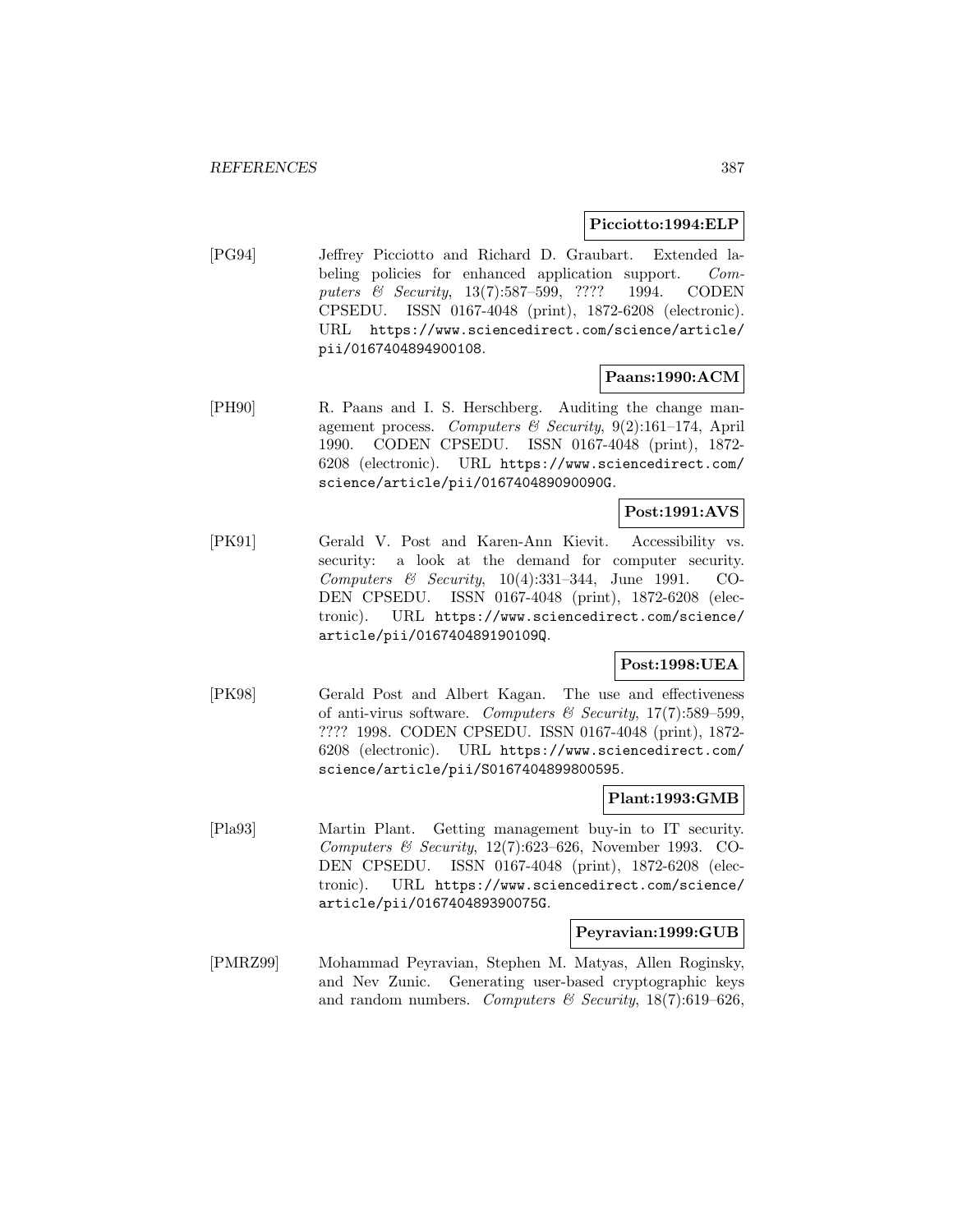???? 1999. CODEN CPSEDU. ISSN 0167-4048 (print), 1872- 6208 (electronic). URL https://www.sciencedirect.com/ science/article/pii/S0167404899820409.

# **Pool:1997:CAG**

[Poo97] Vernon Pool. COBIT — audit guidance on effective implementation. Computers & Security,  $16(6):518$ , 521, ???? 1997. CODEN CPSEDU. ISSN 0167-4048 (print), 1872- 6208 (electronic). URL https://www.sciencedirect.com/ science/article/pii/S0167404897846755.

# **Porter:1996:IWY**

[Por96] Tim Porter. Information warfare — your company needs you! Computers & Security, 15(7):561-566, ???? 1996. CODEN CPSEDU. ISSN 0167-4048 (print), 1872-6208 (electronic). URL https://www.sciencedirect.com/science/ article/pii/S0167404897881114.

# **Pounder:1997:FST**

[Pou97] Chris Pounder. First steps towards a European Union policy on the securing of electronic communications. Computers & Security, 16(7):590–594, ???? 1997. CODEN CPSEDU. ISSN 0167-4048 (print), 1872-6208 (electronic). URL https://www.sciencedirect.com/science/article/ pii/S016740489780795X.

# **Pounder:1998:ARU**

[Pou98a] Chris Pounder. The annual report of the UK data protection registrar. Computers & Security,  $17(6)$ :479-482, ???? 1998. CODEN CPSEDU. ISSN 0167-4048 (print), 1872- 6208 (electronic). URL https://www.sciencedirect.com/ science/article/pii/S0167404898800709.

# **Pounder:1998:ECT**

[Pou98b] Chris Pounder. European Commission takes action to secure the Internet. Computers & Security,  $17(5):392-396, ????$ 1998. CODEN CPSEDU. ISSN 0167-4048 (print), 1872- 6208 (electronic). URL https://www.sciencedirect.com/ science/article/pii/S0167404898800448.

# **Pounder:1998:FDF**

[Pou98c] Chris Pounder. Further developments in the field of encryption and digital signatures. Computers  $\mathcal C$  Security, 17(4):308–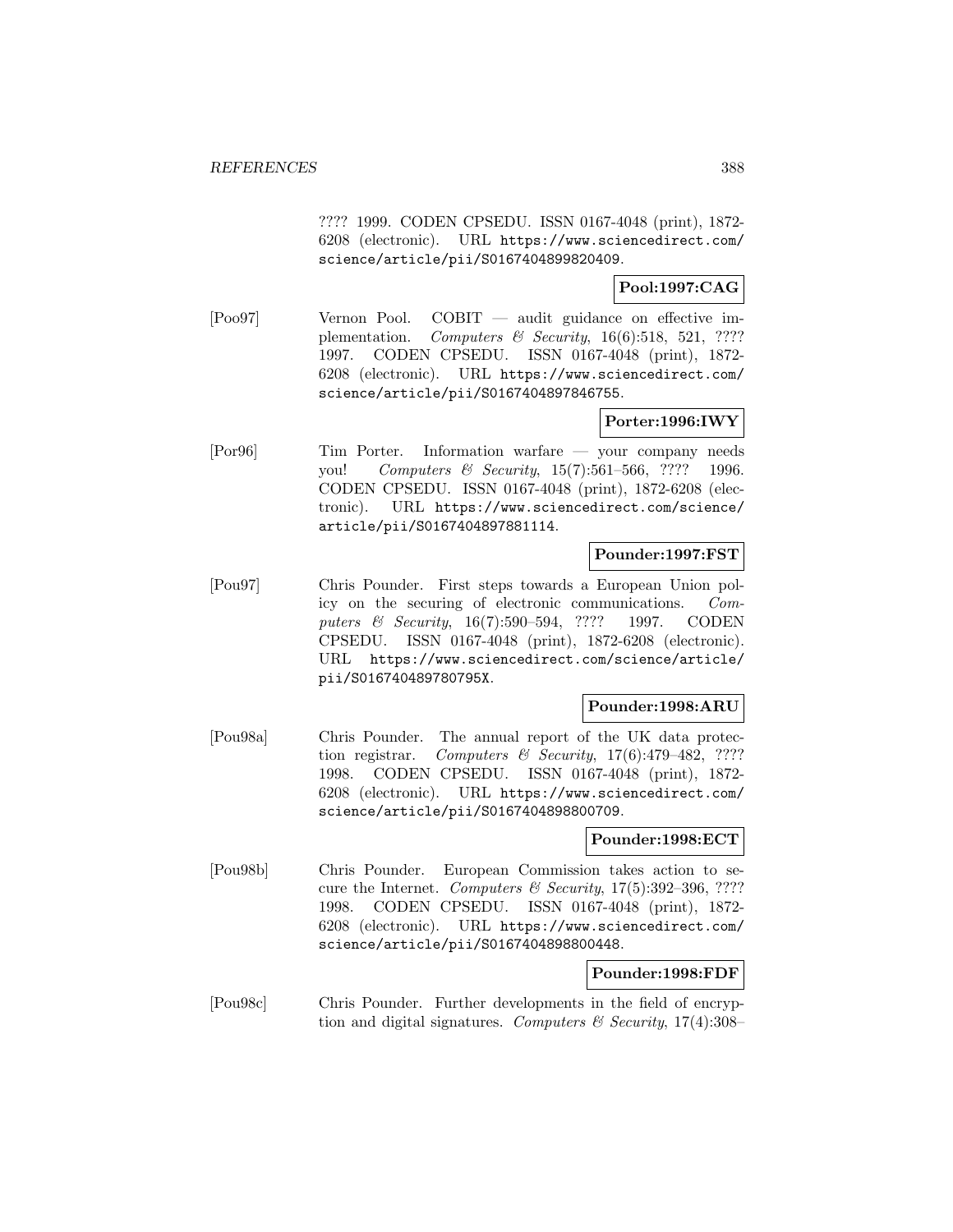312, ???? 1998. CODEN CPSEDU. ISSN 0167-4048 (print), 1872-6208 (electronic). URL https://www.sciencedirect. com/science/article/pii/S0167404898800114.

# **Pounder:1998:HNL**

[Pou98d] Chris Pounder. Homeworking: No longer an easy option? Computers & Security, 17(1):27–30, ???? 1998. CO-DEN CPSEDU. ISSN 0167-4048 (print), 1872-6208 (electronic). URL https://www.sciencedirect.com/science/ article/pii/S0167404897802465.

# **Pounder:1998:SND**

[Pou98e] Chris Pounder. Security and the new data protection law. Computers & Security, 17(2):124–128, ???? 1998. CO-DEN CPSEDU. ISSN 0167-4048 (print), 1872-6208 (electronic). URL https://www.sciencedirect.com/science/ article/pii/S0167404897819815.

# **Pounder:1999:IPA**

[Pou99a] Chris Pounder. An initial plan of action for compliance with the UK's data protection act 1998. Computers  $\mathcal C$  Security, 18(1): 23–27, ???? 1999. CODEN CPSEDU. ISSN 0167-4048 (print), 1872-6208 (electronic). URL https://www.sciencedirect. com/science/article/pii/S0167404899800054.

# **Pounder:1999:RVB**

[Pou99b] Chris Pounder. The revised version of BS7799 — so what's new? Computers & Security, 18(4):307-311, ???? 1999. CODEN CPSEDU. ISSN 0167-4048 (print), 1872-6208 (electronic). URL https://www.sciencedirect.com/science/ article/pii/S0167404899800753.

# **Press:1991:STI**

[Pre91a] Jim Press. Secure transfer of identity and privilege attributes in an open systems environment. Computers  $\mathcal{C}$  Security, 10 (2):117–127, April 1991. CODEN CPSEDU. ISSN 0167- 4048 (print), 1872-6208 (electronic). URL https://www. sciencedirect.com/science/article/pii/016740489190006Y.

#### **Preston:1991:CCV**

[Pre91b] Charles Preston. Creating a corporate virus plan. Computers & Security, 10(8):701–710, December 1991. CO-DEN CPSEDU. ISSN 0167-4048 (print), 1872-6208 (elec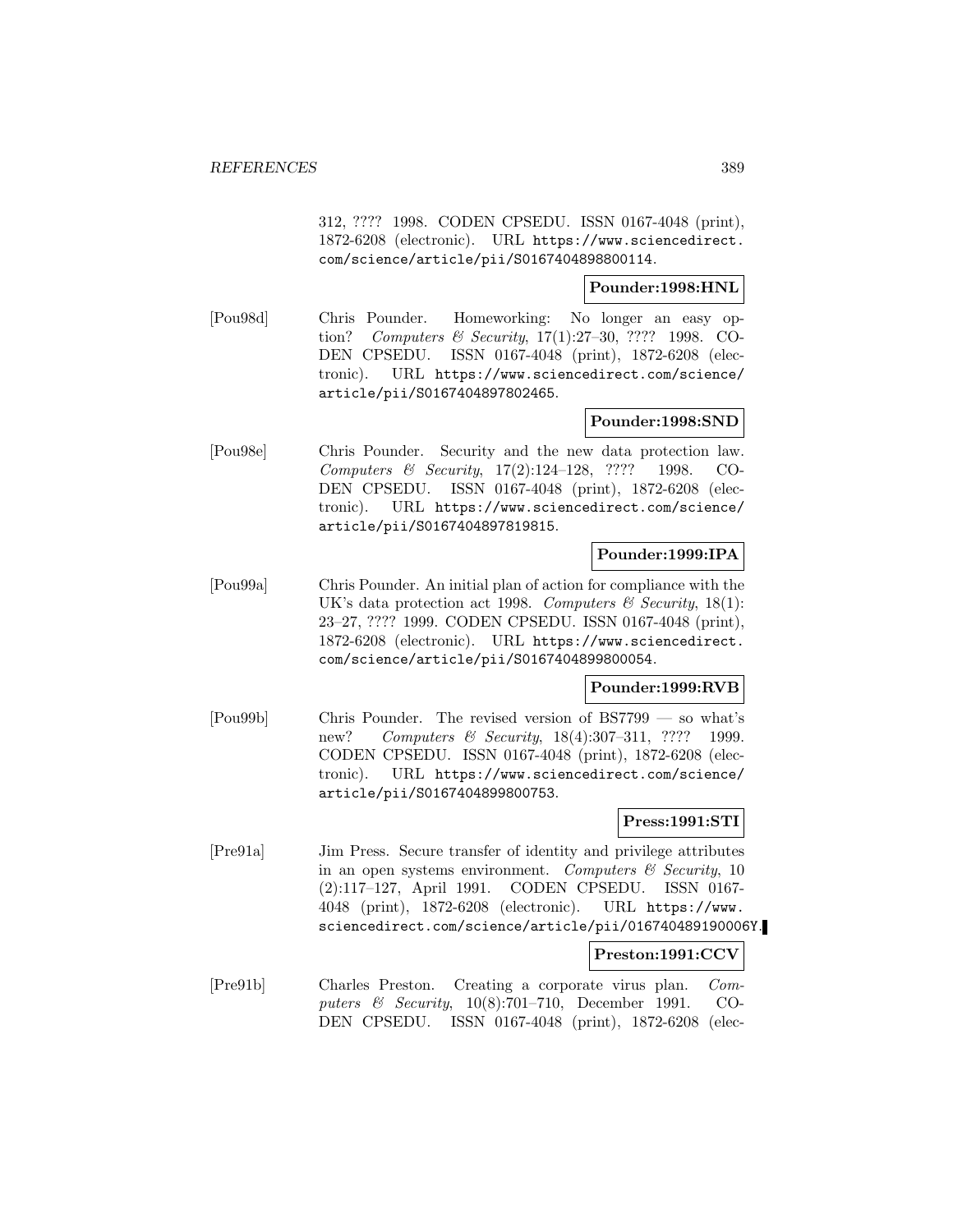tronic). URL https://www.sciencedirect.com/science/ article/pii/016740489190089V.

# **Press:1996:OOC**

[Pre96] Jim Press. Object oriented cryptographic facility design: Export considerations. Computers  $\mathcal B$  Security, 15(6):507-514, ???? 1996. CODEN CPSEDU. ISSN 0167-4048 (print), 1872- 6208 (electronic). URL https://www.sciencedirect.com/ science/article/pii/S0167404897831252.

# **Preneel:1999:SAC**

[Pre99] Bart Preneel. State-of-the-art ciphers for commercial applications. Computers & Security, 18(1):67–74, ???? 1999. CO-DEN CPSEDU. ISSN 0167-4048 (print), 1872-6208 (electronic). URL https://www.sciencedirect.com/science/ article/pii/S0167404899800091.

# **Peyravian:1998:PHV**

[PRK98] Mohammad Peyravian, Allen Roginsky, and Ajay Kshemkalyani. On probabilities of hash value matches. Computers  $\mathcal{C}$  Security, 17(2):171–176, ???? 1998. CODEN CPSEDU. ISSN 0167-4048 (print), 1872-6208 (electronic). URL https://www. sciencedirect.com/science/article/pii/S0167404897820160.

# **Peyravian:1999:HBE**

[PRZ99] Mohammad Peyravian, Allen Roginsky, and Nev Zunic. Hashbased encryption system. Computers  $\mathcal C$  Security, 18(4):345– 350, ???? 1999. CODEN CPSEDU. ISSN 0167-4048 (print), 1872-6208 (electronic). URL https://www.sciencedirect. com/science/article/pii/S0167404899800807.

# **Pujals:1993:SP**

[Puj93] Joseph M. Pujals. Security and privacy. Computers & Security, 12(1):22–27, February 1993. CODEN CPSEDU. ISSN 0167-4048 (print), 1872-6208 (electronic). URL https://www. sciencedirect.com/science/article/pii/016740489390005P.

# **Pottas:1991:CMR**

[PvS91] D. Pottas and S. H. von Solms. A computerized management reporting aid for a mainframe security system. Computers & Security, 10(7):653–660, November 1991. CO-DEN CPSEDU. ISSN 0167-4048 (print), 1872-6208 (elec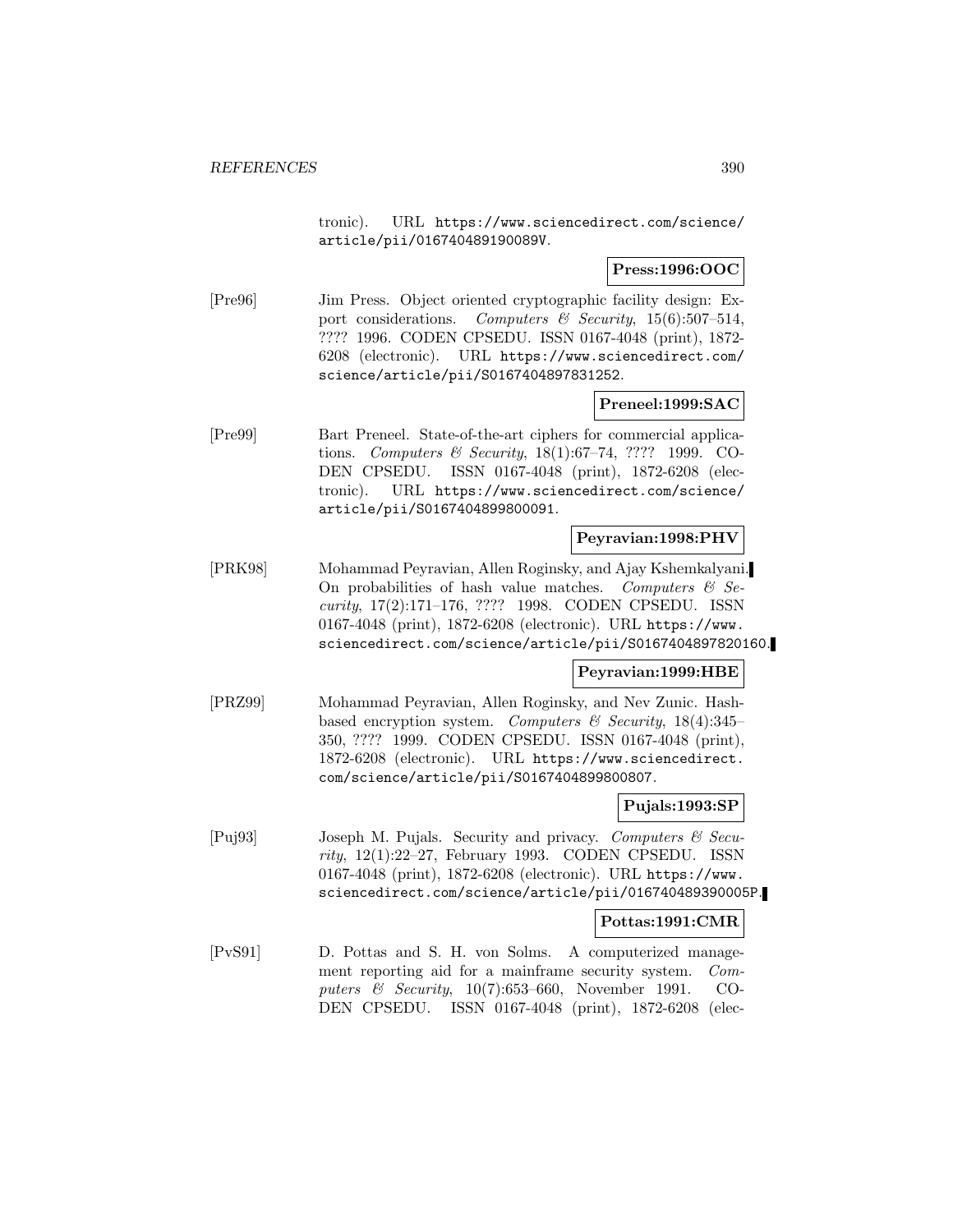tronic). URL https://www.sciencedirect.com/science/ article/pii/016740489190123U.

### **Ramaswamy:1990:KMA**

[Ram90] Raju Ramaswamy. A key management algorithm for secure communication in open systems interconnection architecture. Computers & Security, 9(1):77-84, February 1990. CODEN CPSEDU. ISSN 0167-4048 (print), 1872-6208 (electronic). URL https://www.sciencedirect.com/science/ article/pii/016740489090160U.

# **Rangan:1992:ATT**

[Ran92] P. Venkat Rangan. An axiomatic theory of trust in secure communication protocols. Computers & Security, 11(2):163-172, April 1992. CODEN CPSEDU. ISSN 0167-4048 (print), 1872-6208 (electronic). URL https://www.sciencedirect. com/science/article/pii/016740489290043Q.

#### **Rangan:1993:ADP**

[Ran93] P. Venkat Rangan. The authenticated datagram protocol: a high performance, subtransport level, secure communication protocol. Computers & Security,  $12(3):305-314$ , May 1993. CODEN CPSEDU. ISSN 0167-4048 (print), 1872- 6208 (electronic). URL https://www.sciencedirect.com/ science/article/pii/016740489390119P.

#### **Ratnasingham:1997:ESR**

[Rat97] Pauline Ratnasingham. EDI security — re-evaluation of controls and its implications on the organizations. Computers & Security, 16(8):650–656, ???? 1997. CODEN CPSEDU. ISSN 0167-4048 (print), 1872-6208 (electronic). URL https://www.sciencedirect.com/science/article/ pii/S0167404897875785.

#### **Ratnasingham:1998:ESI**

[Rat98] Pauline Ratnasingham. EDI security: the influences of trust on EDI risks. Computers & Security, 17(4):313–324, ???? 1998. CODEN CPSEDU. ISSN 0167-4048 (print), 1872- 6208 (electronic). URL https://www.sciencedirect.com/ science/article/pii/S0167404898800126.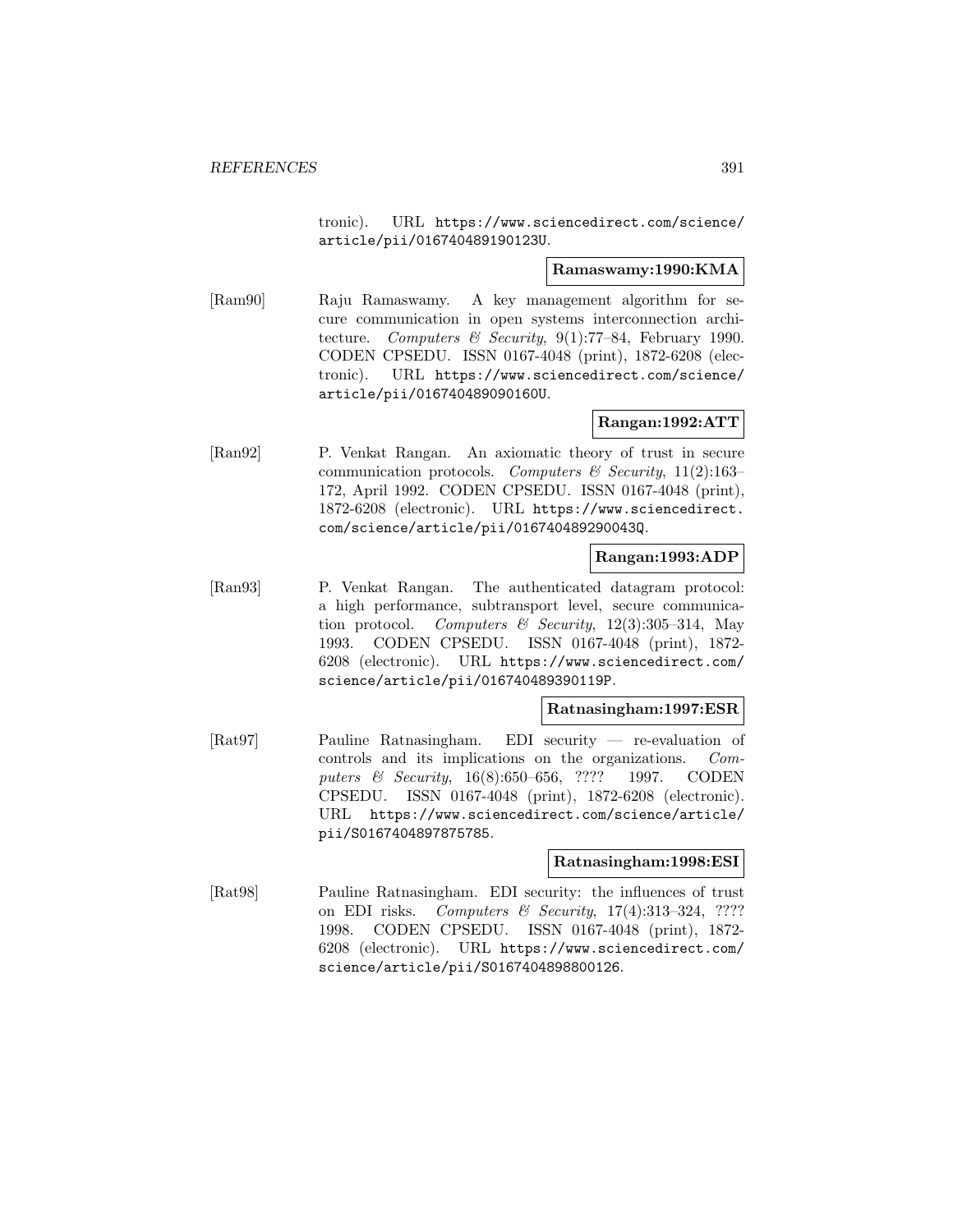#### **Ratnasingham:1999:ITR**

[Rat99a] Pauline Ratnasingham. Implicit trust in the risk assessment process of EDI. Computers & Security,  $18(4):317-321$ , ???? 1999. CODEN CPSEDU. ISSN 0167-4048 (print), 1872- 6208 (electronic). URL https://www.sciencedirect.com/ science/article/pii/S0167404899800777.

# **Ratnasingham:1999:RLT**

[Rat99b] Pauline Ratnasingham. Risks in low trust among trading partners in electronic commerce. Computers & Security,  $18(7):587-$ 592, ???? 1999. CODEN CPSEDU. ISSN 0167-4048 (print), 1872-6208 (electronic). URL https://www.sciencedirect. com/science/article/pii/S0167404899820057.

#### **Reitenspiess:1993:OSS**

[Rei93] Manfred Reitenspiess. Open system security standards. Computers & Security,  $12(4):341-361$ , June 1993. CODEN CPSEDU. ISSN 0167-4048 (print), 1872-6208 (electronic). URL https://www.sciencedirect.com/science/article/ pii/016740489390021V.

# **Reid:1995:OSSa**

[Rei95a] Jim Reid. Open systems security: Traps and pitfalls. Computers & Security, 14(5):420, ???? 1995. CODEN CPSEDU. ISSN 0167-4048 (print), 1872-6208 (electronic). URL https://www.sciencedirect.com/science/article/ pii/016740489597124S.

# **Reid:1995:OSSb**

[Rei95b] Jim Reid. Open systems security: Traps and pitfalls. Computers & Security, 14(6):496–517, ???? 1995. CO-DEN CPSEDU. ISSN 0167-4048 (print), 1872-6208 (electronic). URL https://www.sciencedirect.com/science/ article/pii/016740489599313E.

#### **Reid:1996:PHH**

[Rei96] Jim Reid. Plugging the holes in host-based authentication. Computers & Security, 15(8):661–671, ???? 1996. CO-DEN CPSEDU. ISSN 0167-4048 (print), 1872-6208 (electronic). URL https://www.sciencedirect.com/science/ article/pii/S016740489789699X.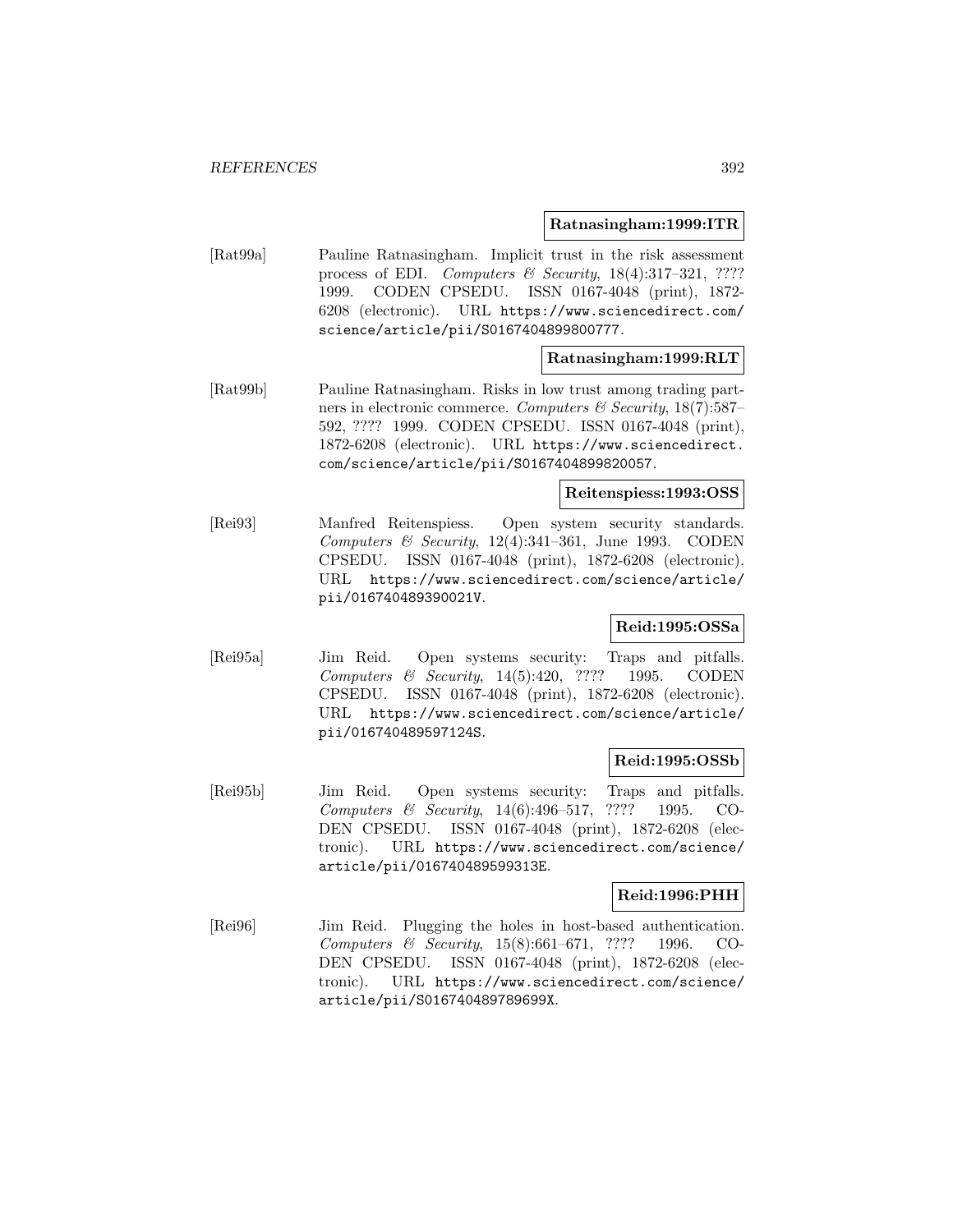# **Rosenthal:1991:BRP**

[RH91] Paul Rosenthal and Barry Himel. Business resumption planning: Exercising your emergency response teams. Computers  $\&$  Security, 10(6):497–514, October 1991. CODEN CPSEDU. ISSN 0167-4048 (print), 1872-6208 (electronic). URL https://www.sciencedirect.com/science/article/ pii/016740489190075O.

# **Richards:1999:NBI**

[Ric99] Kevin Richards. Network based intrusion detection: a review of technologies. Computers & Security,  $18(8):671-682$ , ???? 1999. CODEN CPSEDU. ISSN 0167-4048 (print), 1872- 6208 (electronic). URL https://www.sciencedirect.com/ science/article/pii/S016740489980131X.

# **Rihaczek:1991:HIE**

[Rih91] Karl Rihaczek. The harmonized ITSEC evaluation criteria. Computers & Security, 10(2):101–110, April 1991. CO-DEN CPSEDU. ISSN 0167-4048 (print), 1872-6208 (electronic). URL https://www.sciencedirect.com/science/ article/pii/016740489190003V.

# **Rihaczek:1994:DIL**

[Rih94] Karl Rihaczek. Data interchange and legal security — signature surrogates. Computers & Security,  $13(4):287-293$ , ???? 1994. CODEN CPSEDU. ISSN 0167-4048 (print), 1872- 6208 (electronic). URL https://www.sciencedirect.com/ science/article/pii/0167404894900175.

# **Robertson:1991:EMS**

[Rob91] Bernard Robertson. Electronic mail — is is safe to use? Computers & Security,  $10(1):17-19$ , February 1991. CO-DEN CPSEDU. ISSN 0167-4048 (print), 1872-6208 (electronic). URL https://www.sciencedirect.com/science/ article/pii/016740489190050N.

# **Robinson:1992:CSE**

[Rob92] John Robinson. Computer security evaluation: Developments in the European ITSEC programme. Computers & Security, 11(6):518–524, October 1992. CODEN CPSEDU. ISSN 0167-4048 (print), 1872-6208 (electronic). URL https://www.sciencedirect.com/science/article/ pii/016740489290184S.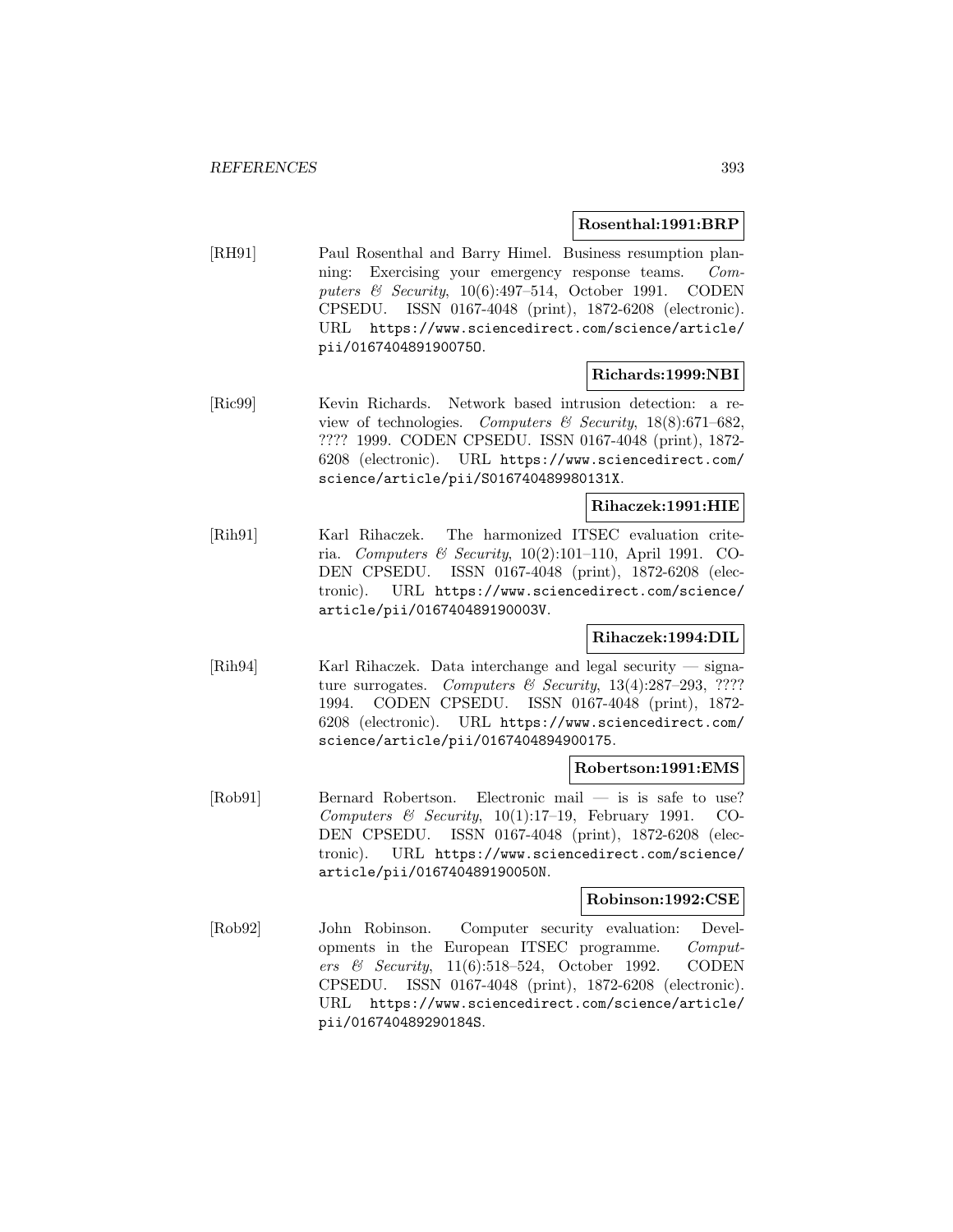#### **Roberts:1993:LE**

[Rob93] Steve Roberts. Letter to the editor. Computers & Security, 12(3):255–257, May 1993. CODEN CPSEDU. ISSN 0167-4048 (print), 1872-6208 (electronic). URL https://www. sciencedirect.com/science/article/pii/016740489390112I.

# **Robb:1999:DFT**

[Rob99] David Robb. Developing firewall technology: Hardwall white paper. Computers & Security,  $18(6):471-478$ , ???? 1999. CODEN CPSEDU. ISSN 0167-4048 (print), 1872- 6208 (electronic). URL https://www.sciencedirect.com/ science/article/pii/S016740489980114X.

# **Rotenberg:1992:FEP**

[Rot92] Marc Rotenberg. FBI endangering privacy for all. Computers & Security, 11(5):489, September 1992. CODEN CPSEDU. ISSN 0167-4048 (print), 1872-6208 (electronic). URL https://www.sciencedirect.com/science/article/ pii/016740489290243K.

# **Rushinek:1991:DEF**

[RR91] Avi Rushinek and Sara Rushinek. Data encryption features for computer hardware and software profitability: I/O ports, expansion slots, algorithms, cyphers and security. Computers & Security, 10(4):345–357, June 1991. CO-DEN CPSEDU. ISSN 0167-4048 (print), 1872-6208 (electronic). URL https://www.sciencedirect.com/science/ article/pii/016740489190110Y.

#### **Russell:1993:PVA**

[Rus93] Selwyn Russell. Paradigms for verification of authorization at source of electronic documents in an integrated environment. Computers & Security,  $12(6)$ :542-549, October 1993. CODEN CPSEDU. ISSN 0167-4048 (print), 1872-6208 (electronic). URL https://www.sciencedirect.com/science/ article/pii/016740489390049B.

# **Russell:1994:ARP**

[Rus94] Selwyn Russell. Audit-by-receiver paradigms for verification of authorization at source of electronic documents. Computers  $\&$  Security, 13(1):59–67, February 1994. CODEN CPSEDU. ISSN 0167-4048 (print), 1872-6208 (electronic).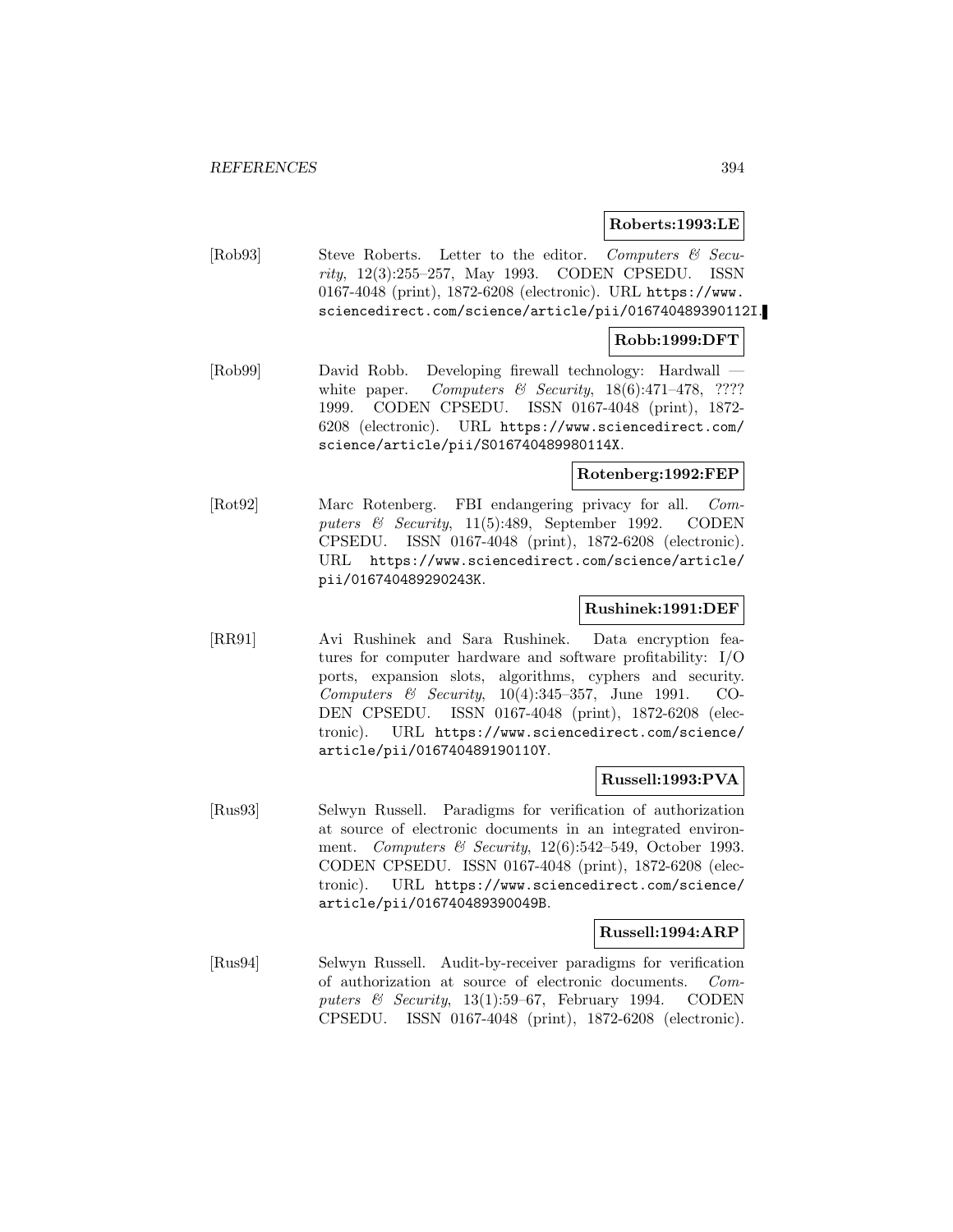URL https://www.sciencedirect.com/science/article/ pii/0167404894900965.

# **Sandhu:1992:LBE**

[San92] Ravi S. Sandhu. Lattice-based enforcement of Chinese Walls. Computers & Security,  $11(8)$ :753-763, December 1992. CO-DEN CPSEDU. ISSN 0167-4048 (print), 1872-6208 (electronic). URL https://www.sciencedirect.com/science/ article/pii/016740489290131A.

# **Schell:1990:BRT**

[SB90] Roger R. Schell and David Bailey. Book review: Taschenlexicon Sicherheit der Informationstechnik: by Dr. Hartmut Pohl with assistance from Ludger Hutte and Ursula Weiler, DATAKONTEXT-VERLAG Gmbh, Postfach 400253, D-5000 Koln 40, F.R.G., ISBN 3-89209-000-9, 1989. Computers  $\&$  Security, 9(5):459–460, August 1990. CODEN CPSEDU. ISSN 0167-4048 (print), 1872-6208 (electronic). URL https://www.sciencedirect.com/science/article/ pii/0167404890900777.

# **Schramm:1991:CCU**

[Sch91] Christof Schramm. Computing centers undermine MVS security. Computers & Security,  $10(4):359-370$ , June 1991. CO-DEN CPSEDU. ISSN 0167-4048 (print), 1872-6208 (electronic). URL https://www.sciencedirect.com/science/ article/pii/016740489190111P.

# **Schramm:1993:ASM**

[Sch93] Christof Schramm. Added-on security for MVS: weaknesses and measures. Computers  $\mathcal{B}$  Security, 12(4):379–388, June 1993. CODEN CPSEDU. ISSN 0167-4048 (print), 1872- 6208 (electronic). URL https://www.sciencedirect.com/ science/article/pii/0167404893900273.

#### **Schultz:1995:NPF**

[Sch95a] Eugene Schultz. A new perspective on firewall security. Computers & Security, 14(5):417, ???? 1995. CODEN CPSEDU. ISSN 0167-4048 (print), 1872-6208 (electronic). URL https://www.sciencedirect.com/science/article/ pii/016740489597107L.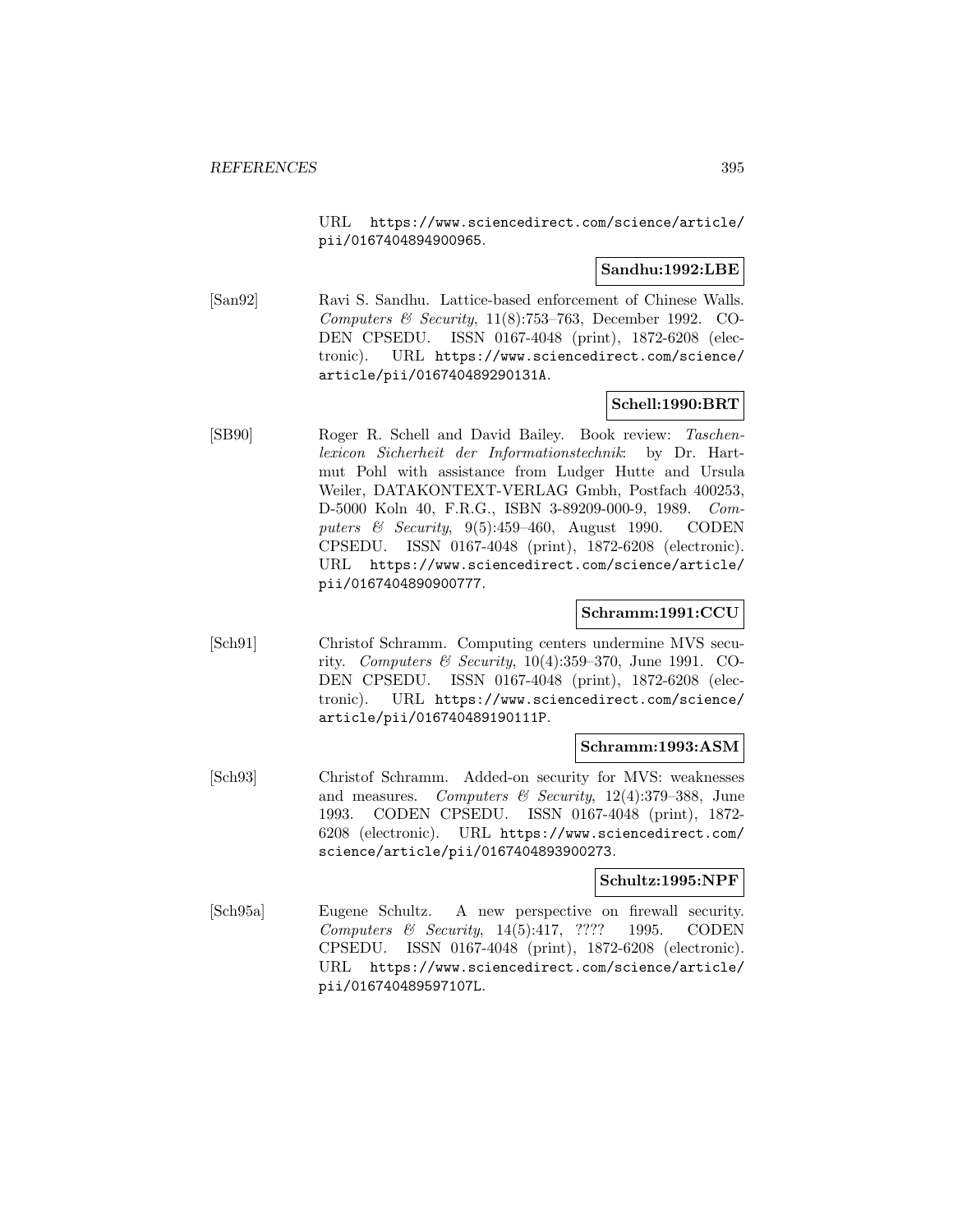# **Schultz:1995:WBG**

[Sch95b] Eugene Schultz. Why the bad guys are winning. Computers & Security, 14(5):427, ???? 1995. CODEN CPSEDU. ISSN 0167-4048 (print), 1872-6208 (electronic). URL https://www. sciencedirect.com/science/article/pii/0167404895971532.

#### **Schultz:1997:STP**

[Sch97a] Eugene Schultz. Securing third party connections. Computers & Security, 16(6):524-525, ???? 1997. CODEN CPSEDU. ISSN 0167-4048 (print), 1872-6208 (electronic). URL https://www.sciencedirect.com/science/article/ pii/S0167404897846949.

# **Schultz:1997:SWN**

[Sch97b] Eugene Schultz. Securing Windows NT in today's network environment. Computers & Security, 16(6):521-522, ???? 1997. CODEN CPSEDU. ISSN 0167-4048 (print), 1872-6208 (electronic). URL https://www.sciencedirect.com/science/ article/pii/S0167404897846810.

# **Schwartau:1998:TBS**

[Sch98] Winn Schwartau. Time-based security explained: Provable security models and formulas for the practitioner and vendor. Computers & Security, 17(8):693–714, ???? 1998. CO-DEN CPSEDU. ISSN 0167-4048 (print), 1872-6208 (electronic). URL https://www.sciencedirect.com/science/ article/pii/S0167404898801004.

#### **Schultz:1999:WNS**

[Sch99a] E. Eugene Schultz. Windows NT security: Kudos, concerns, and prescriptions. Computers & Security,  $18(3):204-210$ , ???? 1999. CODEN CPSEDU. ISSN 0167-4048 (print), 1872- 6208 (electronic). URL https://www.sciencedirect.com/ science/article/pii/S0167404899800650.

# **Schwartau:1999:SDS**

[Sch99b] Winn Schwartau. Surviving denial of service. Computers & Security, 18(2):124-133, ???? 1999. CODEN CPSEDU. ISSN 0167-4048 (print), 1872-6208 (electronic). URL https://www.sciencedirect.com/science/article/ pii/S0167404899900512.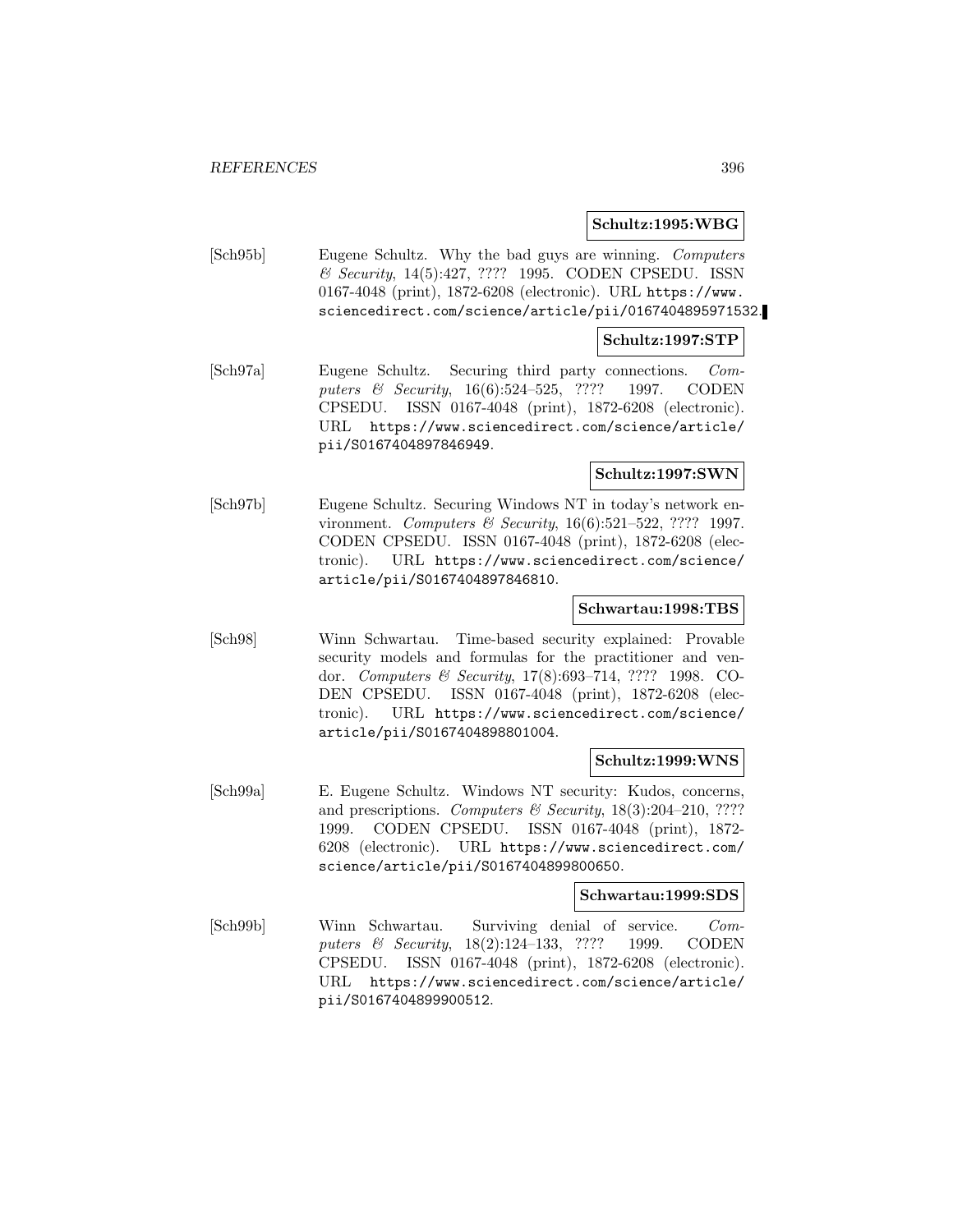## **Soh:1995:SOI**

[SD95] B. C. Soh and T. S. Dillon. Setting optimal intrusion-detection thresholds. Computers & Security,  $14(7):621-631$ , ???? 1995. CODEN CPSEDU. ISSN 0167-4048 (print), 1872-6208 (electronic). URL https://www.sciencedirect.com/science/ article/pii/0167404895000178.

## **Soh:1997:SIP**

[SD97] B. C. Soh and T. S. Dillon. System intrusion processes: a simulation model. Computers & Security,  $16(1)$ :71-79, ???? 1997. CODEN CPSEDU. ISSN 0167-4048 (print), 1872- 6208 (electronic). URL https://www.sciencedirect.com/ science/article/pii/S0167404897000011.

## **Spector:1994:PSN**

[SG94] Yishay Spector and Jacob Ginzberg. Pass-sentence — a new approach to computer code. Computers & Security,  $13(2):145-$ 160, April 1994. CODEN CPSEDU. ISSN 0167-4048 (print), 1872-6208 (electronic). URL https://www.sciencedirect. com/science/article/pii/0167404894900647.

## **Schumacher:1998:FFN**

[SG98] H. J. (Jerry) Schumacher and Sumit Ghosh. A fundamental framework for network security towards enabling security on demand in an ATM network. Computers & Security,  $17(6):527-$ 542, ???? 1998. CODEN CPSEDU. ISSN 0167-4048 (print), 1872-6208 (electronic). URL https://www.sciencedirect. com/science/article/pii/S016740489880093X.

## **Spinellis:1999:TTP**

[SGI<sup>+</sup>99] Diomidis Spinellis, Stefanos Gritzalis, John Iliadis, Dimitris Gritzalis, and Sokratis Katsikas. Trusted third party services for deploying secure telemedical applications over the WWW. Computers & Security, 18(7):627–639, ???? 1999. CODEN CPSEDU. ISSN 0167-4048 (print), 1872-6208 (electronic). URL https://www.sciencedirect.com/science/ article/pii/S0167404899820410.

## **Shain:1994:SIE**

[Sha94] Mr Michael Shain. Security issues with enterprise multimedia. Computers & Security, 13(1):15–22, February 1994. CO-DEN CPSEDU. ISSN 0167-4048 (print), 1872-6208 (elec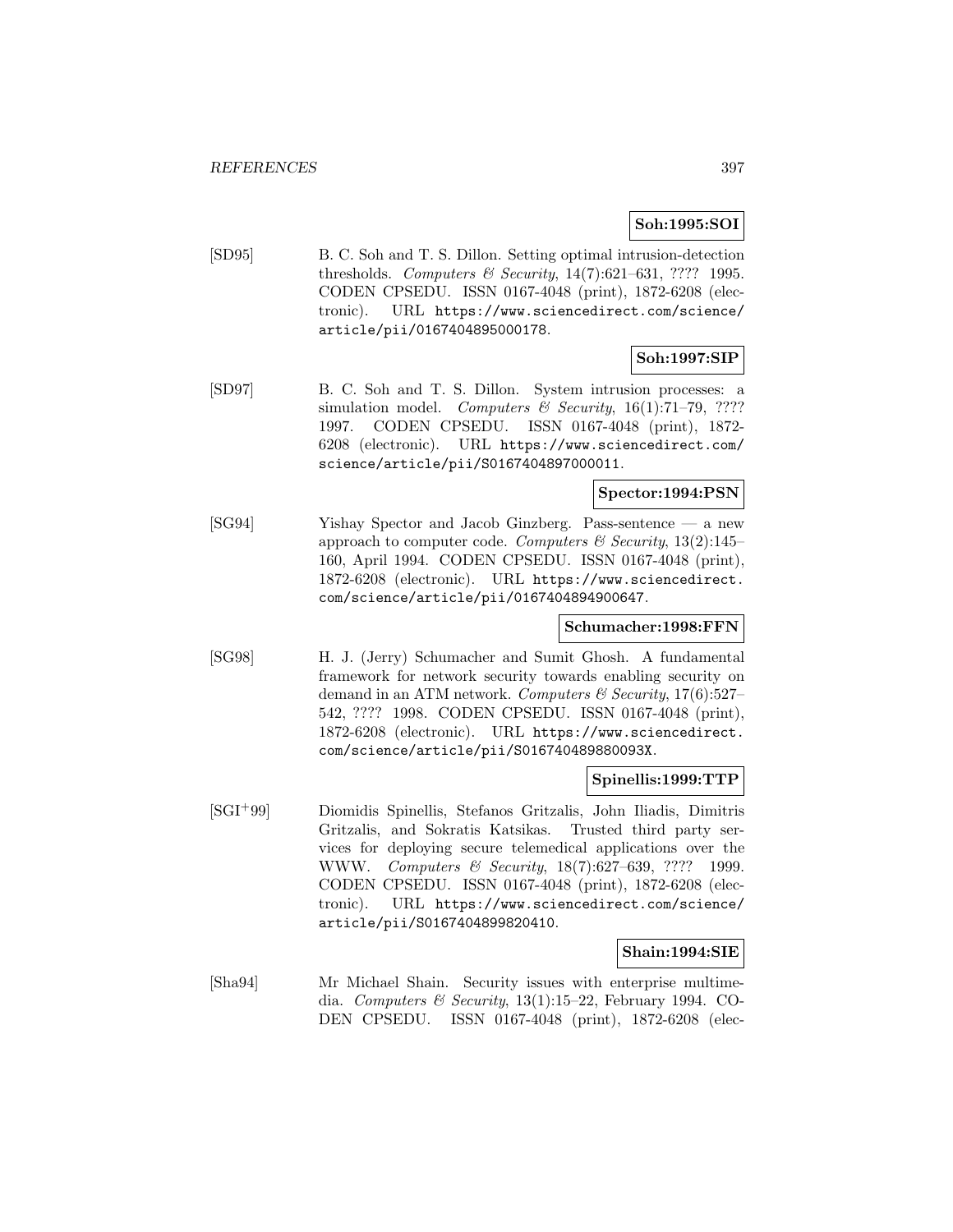tronic). URL https://www.sciencedirect.com/science/ article/pii/0167404894900868.

## **Sherizen:1990:CCR**

[She90] Sanford Sherizen. Criminological concepts and research findings relevant for improving computer crime control. Computers & Security, 9(3):215–222, May 1990. CODEN CPSEDU. ISSN 0167-4048 (print), 1872-6208 (electronic). URL https://www.sciencedirect.com/science/article/ pii/016740489090166Q.

## **Sherizen:1991:EUI**

[She91] Sanford Sherizen. European unification '92 impacts on information security. Computers & Security,  $10(7)$ :601–610, November 1991. CODEN CPSEDU. ISSN 0167-4048 (print), 1872- 6208 (electronic). URL https://www.sciencedirect.com/ science/article/pii/016740489190117V.

### **Sherman:1992:BF**

[She92a] Robin L. Sherman. Biometrics futures. Computers & Security, 11(2):128–133, April 1992. CODEN CPSEDU. ISSN 0167-4048 (print), 1872-6208 (electronic). URL https://www. sciencedirect.com/science/article/pii/016740489290037R.

## **Sherman:1992:DSS**

[She92b] Robin L. Sherman. Distributed systems security. Computers & Security,  $11(1):24-28$ , March 1992. CODEN CPSEDU. ISSN 0167-4048 (print), 1872-6208 (electronic). URL https://www.sciencedirect.com/science/article/ pii/016740489290216E.

## **Shepherd:1995:HSS**

[She95a] Simon J. Shepherd. A high speed software implementation of the data encryption standard. Computers  $\mathcal C$  Security, 14 (4):349–357, ???? 1995. CODEN CPSEDU. ISSN 0167- 4048 (print), 1872-6208 (electronic). URL https://www. sciencedirect.com/science/article/pii/016740489500007U.

#### **Sherwood:1995:BCP**

[She95b] John Sherwood. Business continuity planning. Computers & Security, 14(5):423, ???? 1995. CODEN CPSEDU. ISSN 0167-4048 (print), 1872-6208 (electronic). URL https://www. sciencedirect.com/science/article/pii/016740489597137Y.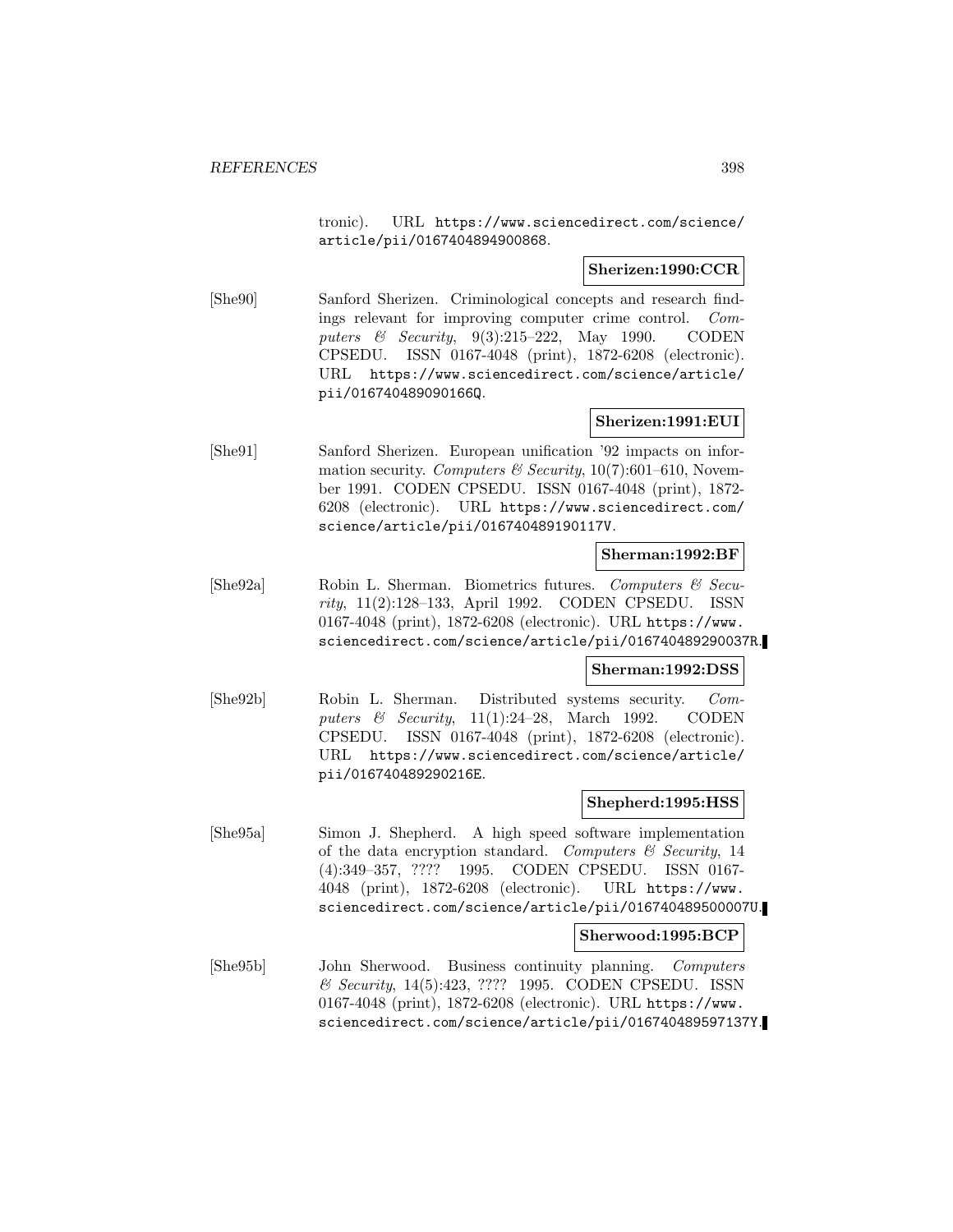#### **Sherwood:1995:UFP**

[She95c] John Sherwood. Using firewalls to provide secure Internet access. Computers & Security, 14(5):417, ???? 1995. CO-DEN CPSEDU. ISSN 0167-4048 (print), 1872-6208 (electronic). URL https://www.sciencedirect.com/science/ article/pii/016740489597106K.

## **Sherwood:1996:SMD**

[She96] John Sherwood. SALSA: a method for developing the enterprise security architecture and strategy. Computers & Security, 15(6):501–506, ???? 1996. CODEN CPSEDU. ISSN 0167-4048 (print), 1872-6208 (electronic). URL https://www.sciencedirect.com/science/article/ pii/S0167404897831240.

## **Shehu:1997:US**

[She97a] Suleiman Shehu. Unix security. Computers  $\mathcal C$  Security, 16(6): 522, ???? 1997. CODEN CPSEDU. ISSN 0167-4048 (print), 1872-6208 (electronic). URL https://www.sciencedirect. com/science/article/pii/S0167404897846822.

## **Sherwood:1997:MSOa**

[She97b] John Sherwood. Managing security for outsourcing contracts. Computers & Security, 16(6):523, ???? 1997. CO-DEN CPSEDU. ISSN 0167-4048 (print), 1872-6208 (electronic). URL https://www.sciencedirect.com/science/ article/pii/S0167404897846858.

#### **Sherwood:1997:MSOb**

[She97c] John Sherwood. Managing security for outsourcing contracts. Computers & Security, 16(7):603–609, ???? 1997. CO-DEN CPSEDU. ISSN 0167-4048 (print), 1872-6208 (electronic). URL https://www.sciencedirect.com/science/ article/pii/S0167404897807973.

#### **Shao:1994:DAC**

[SHW94] Bao-Min Shao, Jing-Jang Hwang, and PeCheng Wang. Distributed assignment of cryptographic keys for access control in a hierarchy. Computers & Security, 13(1):79-84, February 1994. CODEN CPSEDU. ISSN 0167-4048 (print), 1872- 6208 (electronic). URL https://www.sciencedirect.com/ science/article/pii/0167404894900981.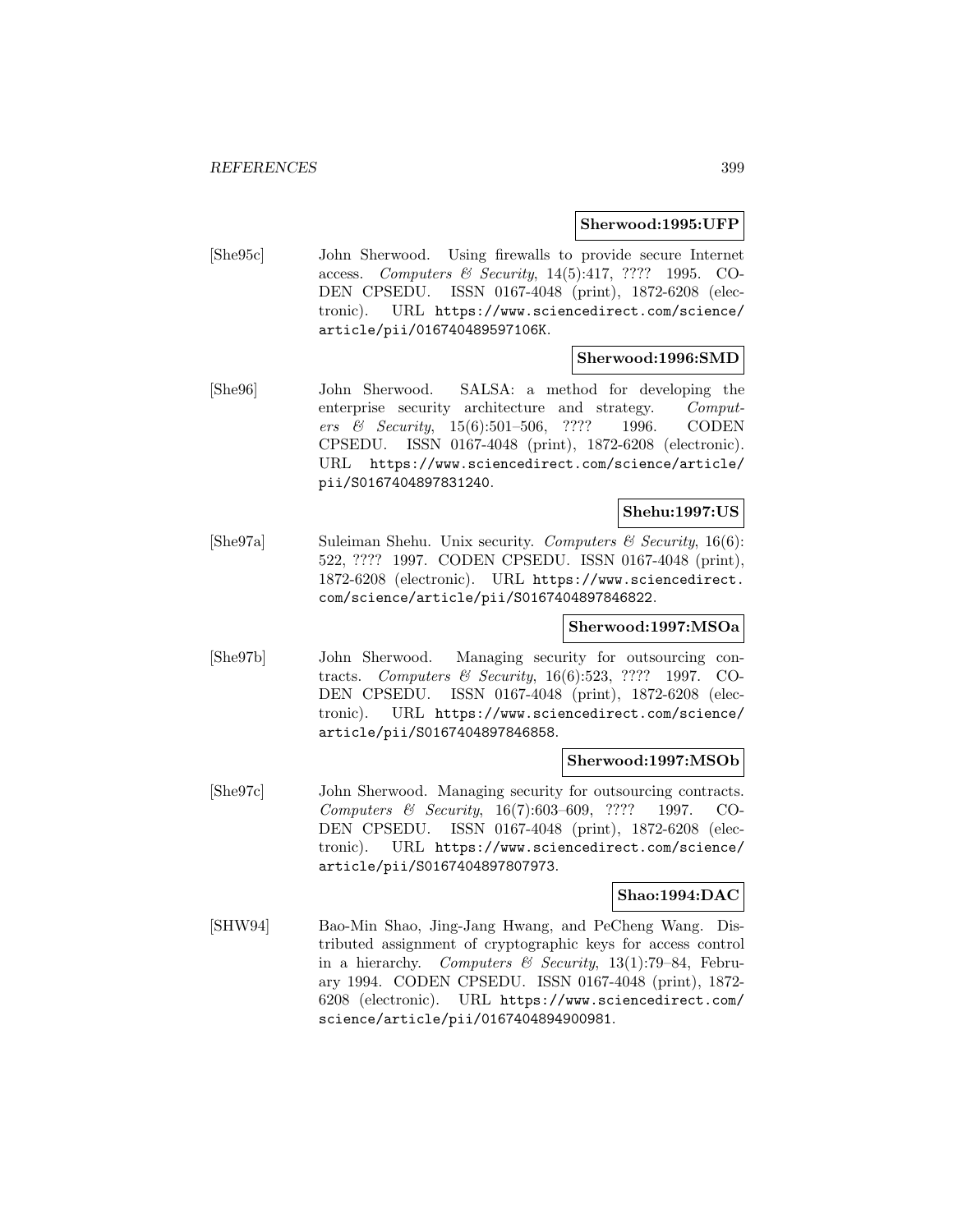## **Sandhu:1991:IPM**

[SJ91] Ravi Sandhu and Sushil Jajodia. Integrity principles and mechanisms in database management systems. Computers & Security, 10(5):413–427, August 1991. CODEN CPSEDU. ISSN 0167-4048 (print), 1872-6208 (electronic). URL https://www.sciencedirect.com/science/article/ pii/016740489190068O.

## **Sandhu:1992:EPS**

[SJ92] Ravi S. Sandhu and Sushil Jajodia. Eliminating polyinstantiation securely. Computers & Security,  $11(6):547-562$ , October 1992. CODEN CPSEDU. ISSN 0167-4048 (print), 1872- 6208 (electronic). URL https://www.sciencedirect.com/ science/article/pii/016740489290191S.

## **Shiuh-Jeng:1996:SCB**

[SJJF96] Wang Shiuh-Jeng and Chang Jin-Fu. Smart card based secure password authentication scheme. Computers  $\mathcal{C}$  Security, 15(3):231–237, ???? 1996. CODEN CPSEDU. ISSN 0167-4048 (print), 1872-6208 (electronic). URL https://www. sciencedirect.com/science/article/pii/0167404896000053.

## **Spruit:1996:ISD**

[SL96] Marcel E. M. Spruit and Maarten Looijen. IT security in Dutch practice. Computers  $\mathcal B$  Security, 15(2):157-170, ???? 1996. CODEN CPSEDU. ISSN 0167-4048 (print), 1872- 6208 (electronic). URL https://www.sciencedirect.com/ science/article/pii/0167404896000016.

## **Smith:1992:TVG**

[Smi92] Tony Smith. Typeface vendors gang up on pirates. Computers & Security, 11(5):488, September 1992. CODEN CPSEDU. ISSN 0167-4048 (print), 1872-6208 (electronic). URL https://www.sciencedirect.com/science/article/ pii/016740489290027O.

## **Smith:1995:FCI**

[Smi95a] Martin Smith. Facing the challenge of IT security. Computers & Security, 14(5):423, ???? 1995. CODEN CPSEDU. ISSN 0167-4048 (print), 1872-6208 (electronic). URL https://www. sciencedirect.com/science/article/pii/016740489597134V.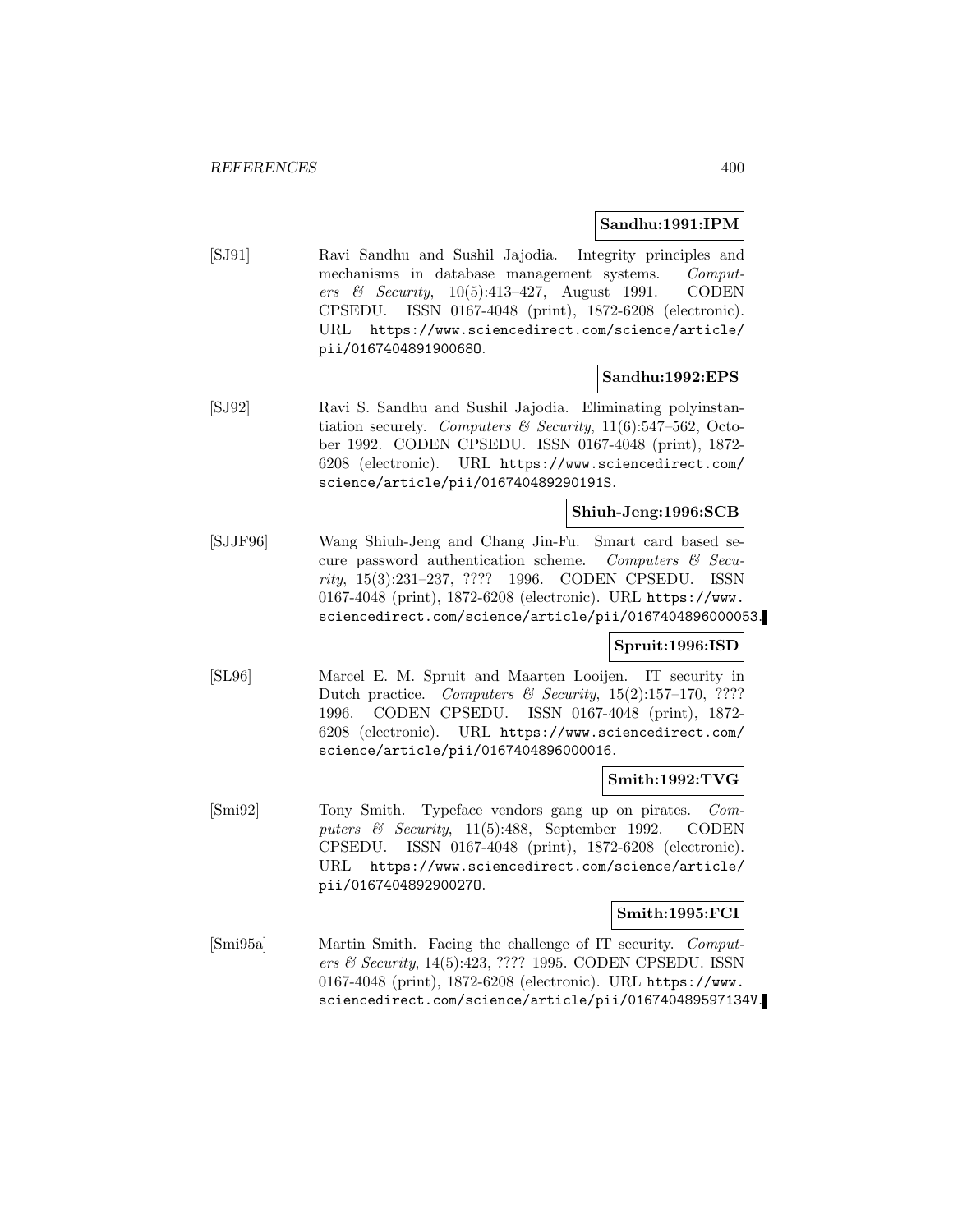## **Smith:1995:AIO**

[Smi95b] Paul Smith. Achieving inter-operable security services in open systems products. Computers & Security, 14(5):420, ???? 1995. CODEN CPSEDU. ISSN 0167-4048 (print), 1872- 6208 (electronic). URL https://www.sciencedirect.com/ science/article/pii/016740489597126U.

## **Smith:1996:AIS**

[Smi96] Paul Smith. Achieving interoperable security services in open systems products. Computers & Security,  $15(1):27-37$ , ???? 1996. CODEN CPSEDU. ISSN 0167-4048 (print), 1872- 6208 (electronic). URL https://www.sciencedirect.com/ science/article/pii/0167404896876206.

## **Smulders:1990:TIT**

[Smu90] Peter Smulders. The threat of information theft by reception of electromagnetic radiation from RS-232 cables. Computers & Security,  $9(1):53-58$ , February 1990. CO-DEN CPSEDU. ISSN 0167-4048 (print), 1872-6208 (electronic). URL https://www.sciencedirect.com/science/ article/pii/016740489090157O.

## **Solomon:1992:VAS**

[Sol92] Alan Solomon. The virus authors strike back. Computers & Security, 11(7):602–606, November 1992. CO-DEN CPSEDU. ISSN 0167-4048 (print), 1872-6208 (electronic). URL https://www.sciencedirect.com/science/ article/pii/016740489290136F.

#### **Sommer:1992:FCF**

[Som92] Peter Sommer. Finding a crime to fit the punishment. Computers & Security, 11(5):491–492, September 1992. CO-DEN CPSEDU. ISSN 0167-4048 (print), 1872-6208 (electronic). URL https://www.sciencedirect.com/science/ article/pii/016740489290255P.

#### **Sommer:1994:IEA**

[Som94] Peter Sommer. Industrial espionage: Analysing the risk. Computers & Security, 13(7):558–563, ???? 1994. CO-DEN CPSEDU. ISSN 0167-4048 (print), 1872-6208 (electronic). URL https://www.sciencedirect.com/science/ article/pii/0167404894900043.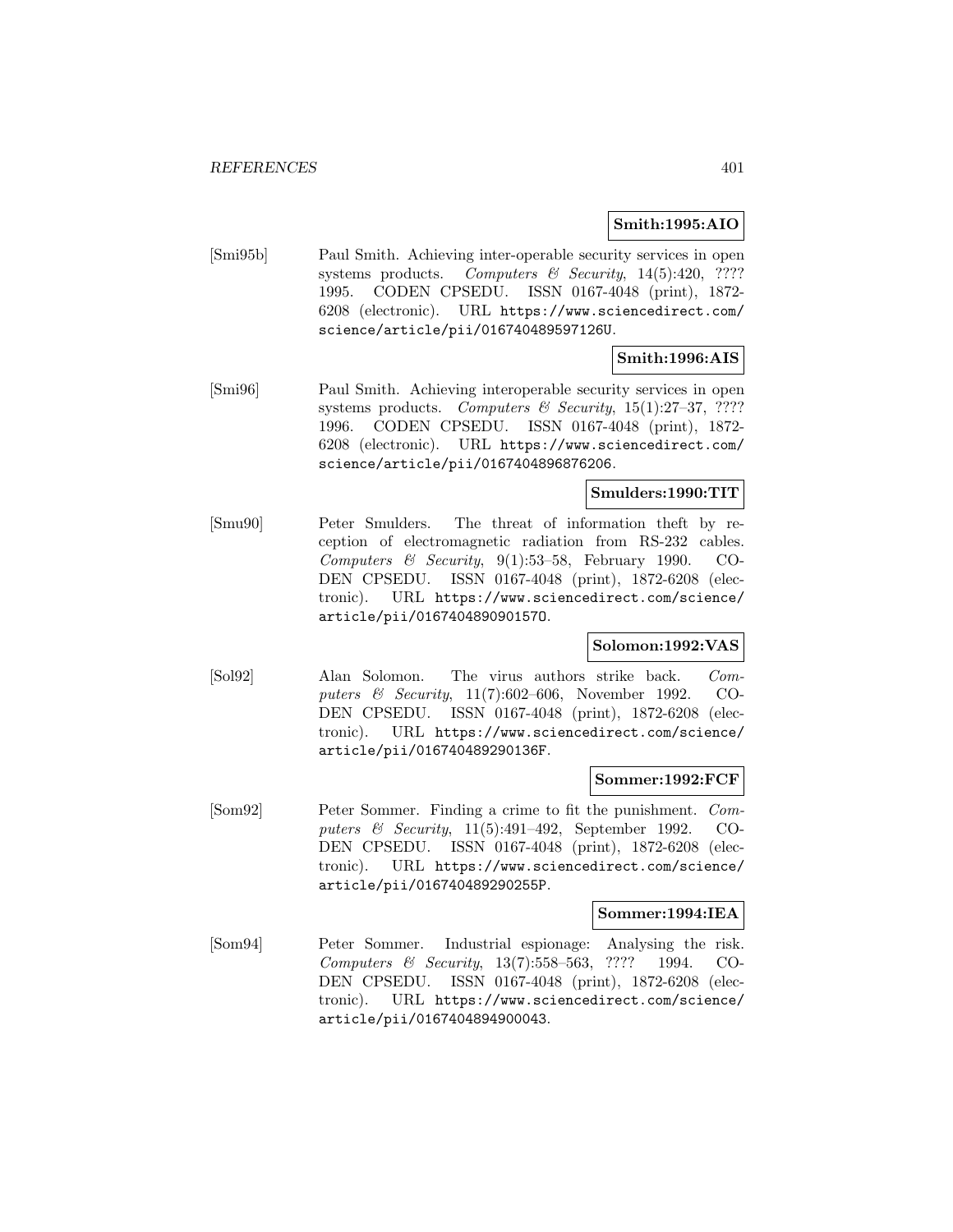#### **Spafford:1992:OPW**

[Spa92] Eugene H. Spafford. OPUS: Preventing weak password choices. Computers & Security,  $11(3):273-278$ , May 1992. CODEN CPSEDU. ISSN 0167-4048 (print), 1872-6208 (electronic). URL https://www.sciencedirect.com/science/ article/pii/0167404892902078.

## **Spafford:1997:BV**

[Spa97a] Eugene Spafford. Blaming the victim. Computers  $\mathcal{C}$  Security, 16 (6):527, ???? 1997. CODEN CPSEDU. ISSN 0167-4048 (print), 1872-6208 (electronic). URL https://www.sciencedirect. com/science/article/pii/S0167404897847062.

## **Spafford:1997:SOV**

[Spa97b] Eugene Spafford. Some observations on vulnerabilities. Computers & Security, 16(6):515, ???? 1997. CODEN CPSEDU. ISSN 0167-4048 (print), 1872-6208 (electronic). URL https://www.sciencedirect.com/science/article/ pii/S0167404897846627.

## **Schwemmlein:1998:RMR**

[SPP98] J. Schwemmlein, K. C. Posch, and R. Posch. RNS-modulo reduction upon a restricted base value set and its applicability to RSA cryptography. Computers  $\mathscr$  Security, 17(7):637– 650, ???? 1998. CODEN CPSEDU. ISSN 0167-4048 (print), 1872-6208 (electronic). URL https://www.sciencedirect. com/science/article/pii/S0167404899800613.

## **Sandhu:1993:DCB**

[SS93] Ravi S. Sandhu and Gurpreet S. Suri. A distributed capability-based architecture for the transform model. Computers & Security, 12(3):285–303, May 1993. CODEN CPSEDU. ISSN 0167-4048 (print), 1872-6208 (electronic). URL https://www.sciencedirect.com/science/article/ pii/016740489390118O.

#### **Smith:1995:BCP**

[SS95] Martin Smith and John Sherwood. Business continuity planning. *Computers & Security*, 14(1):14–23, ???? 1995. CO-DEN CPSEDU. ISSN 0167-4048 (print), 1872-6208 (electronic). URL https://www.sciencedirect.com/science/ article/pii/016740489596991B.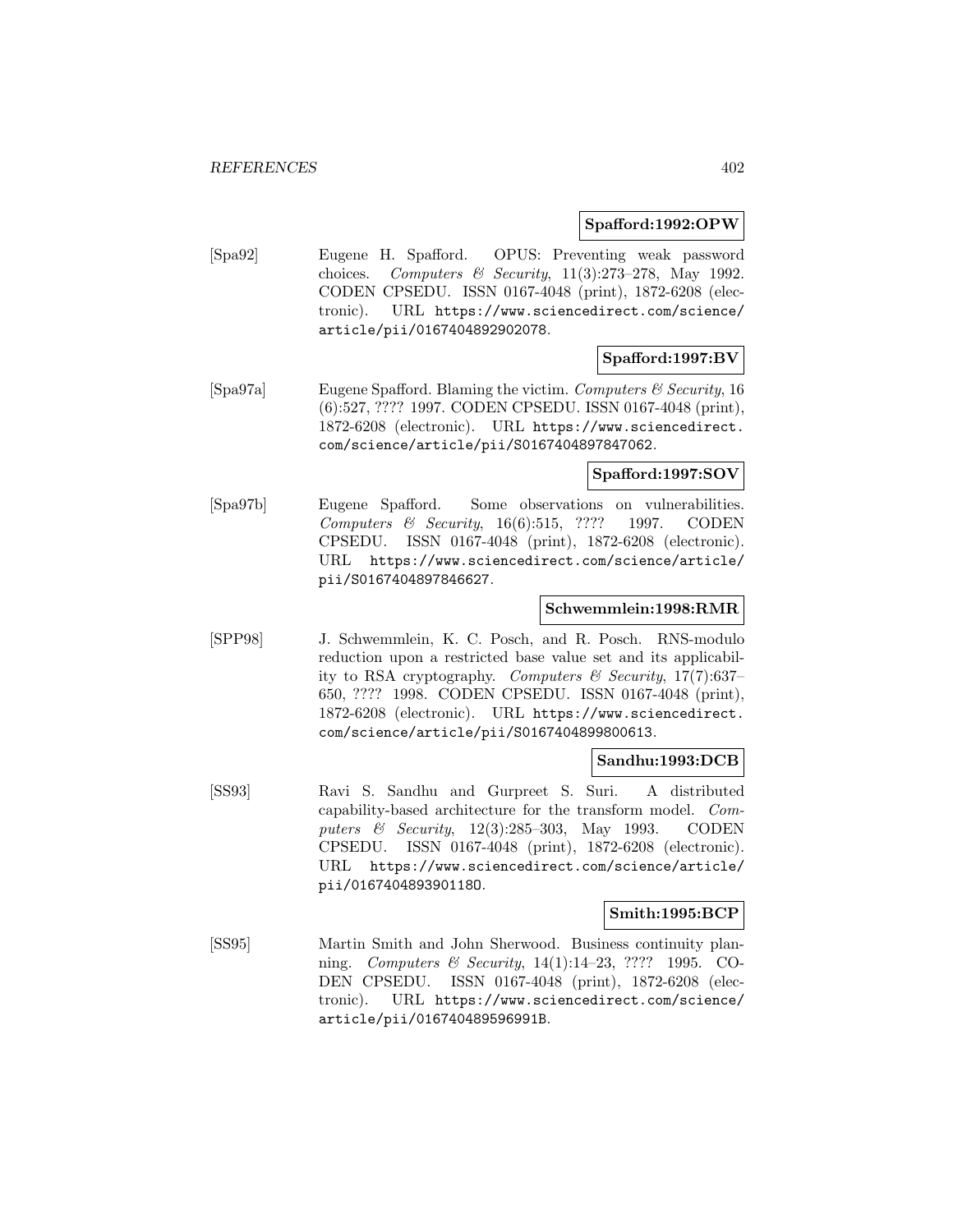#### **Shepherd:1990:CSS**

[SSP90] S. J. Shepherd, P. W. Sanders, and A. Patel. A comprehensive security system — the concepts, agents and protocols. Computers & Security,  $9(7):631-643$ , November 1990. CODEN CPSEDU. ISSN 0167-4048 (print), 1872-6208 (electronic). URL https://www.sciencedirect.com/science/ article/pii/016740489090062X.

## **Stahl:1993:ISW**

[Sta93] Stanley H. Stahl. Information security in workstation environments. Computers & Security,  $12(2):117-122$ , March 1993. CODEN CPSEDU. ISSN 0167-4048 (print), 1872- 6208 (electronic). URL https://www.sciencedirect.com/ science/article/pii/016740489390090R.

## **Steinke:1991:DAA**

[Ste91] Gerhard Steinke. Design aspects of access control in a knowledge base system. Computers & Security,  $10(7):612-625$ , November 1991. CODEN CPSEDU. ISSN 0167-4048 (print), 1872-6208 (electronic). URL https://www.sciencedirect. com/science/article/pii/016740489190119X.

## **Stoll:1995:NDP**

[Sto95] Frank Stoll. The need for decentralization and privacy in mobile communications networks. Computers & Security,  $14(6):527-$ 539, ???? 1995. CODEN CPSEDU. ISSN 0167-4048 (print), 1872-6208 (electronic). URL https://www.sciencedirect. com/science/article/pii/016740489500014Y.

## **Strous:1994:SEC**

[Str94] Leon Strous. Security evaluation criteria. Computers & Security, 13(5):379–384, ???? 1994. CODEN CPSEDU. ISSN 0167-4048 (print), 1872-6208 (electronic). URL https://www. sciencedirect.com/science/article/pii/0167404894900302.

## **Slack:1993:IOO**

[SU93] James M. Slack and Elizabeth A. Unger. Integrity in objectoriented database systems. Computers & Security,  $12(4):389-$ 404, June 1993. CODEN CPSEDU. ISSN 0167-4048 (print), 1872-6208 (electronic). URL https://www.sciencedirect. com/science/article/pii/0167404893900284.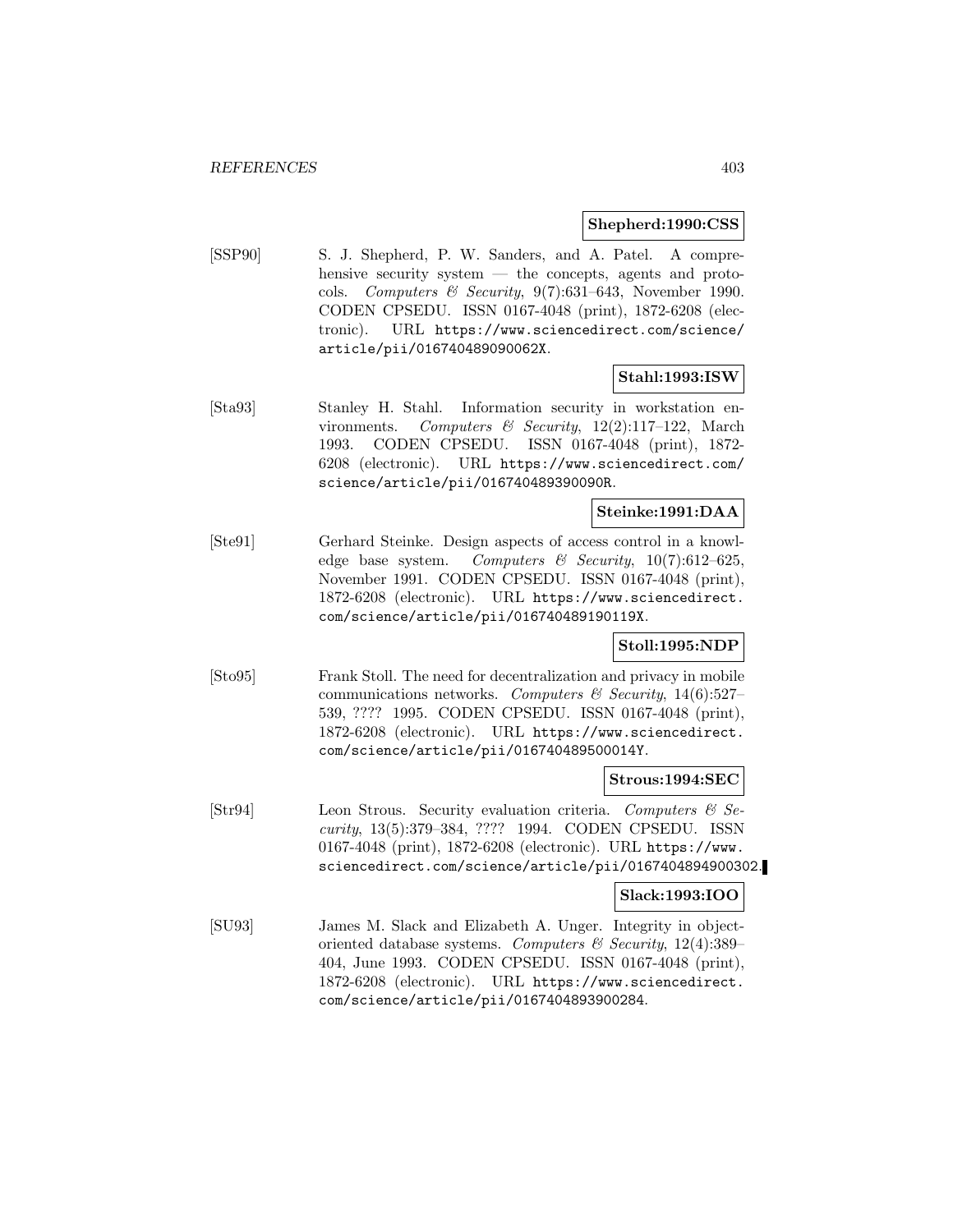**Svigals:1994:SSA**

[Svi94] Jerome Svigals. Smartcards — a security assessment. Computers & Security, 13(2):107–114, April 1994. CODEN CPSEDU. ISSN 0167-4048 (print), 1872-6208 (electronic). URL https://www.sciencedirect.com/science/article/ pii/0167404894900566.

## **Spafford:1993:SFC**

[SW93] Eugene H. Spafford and Stephen A. Weeber. Software forensics: Can we track code to its authors? Computers & Security, 12(6):585–595, October 1993. CODEN CPSEDU. ISSN 0167-4048 (print), 1872-6208 (electronic). URL https://www.sciencedirect.com/science/article/ pii/016740489390055A.

## **Symonds:1994:SDC**

[Sym94] Ian M. Symonds. Security in distributed and client/server systems — a management view. Computers & Security, 13(6):473– 480, ???? 1994. CODEN CPSEDU. ISSN 0167-4048 (print), 1872-6208 (electronic). URL https://www.sciencedirect. com/science/article/pii/016740489190133X.

## **Tabbey:1990:CCP**

[Tab90] Kirk W. Tabbey. Computer crime: "Preparing the computer specific search warrant". Computers & Security,  $9(2):117-123$ , April 1990. CODEN CPSEDU. ISSN 0167-4048 (print), 1872- 6208 (electronic). URL https://www.sciencedirect.com/ science/article/pii/0167404890900836.

#### **Tanner:1995:OES**

[Tan95] Ray Tanner. Outsourcing — ensuring security compliance. Computers & Security, 14(5):418, ???? 1995. CODEN CPSEDU. ISSN 0167-4048 (print), 1872-6208 (electronic). URL https://www.sciencedirect.com/science/article/ pii/016740489597111M.

#### **Taylor:1992:VPY**

[Tay92] Wendy Taylor. Virus-proof your PC. Computers & Security, 11(5):490, September 1992. CODEN CPSEDU. ISSN 0167-4048 (print), 1872-6208 (electronic). URL https://www. sciencedirect.com/science/article/pii/016740489290248P.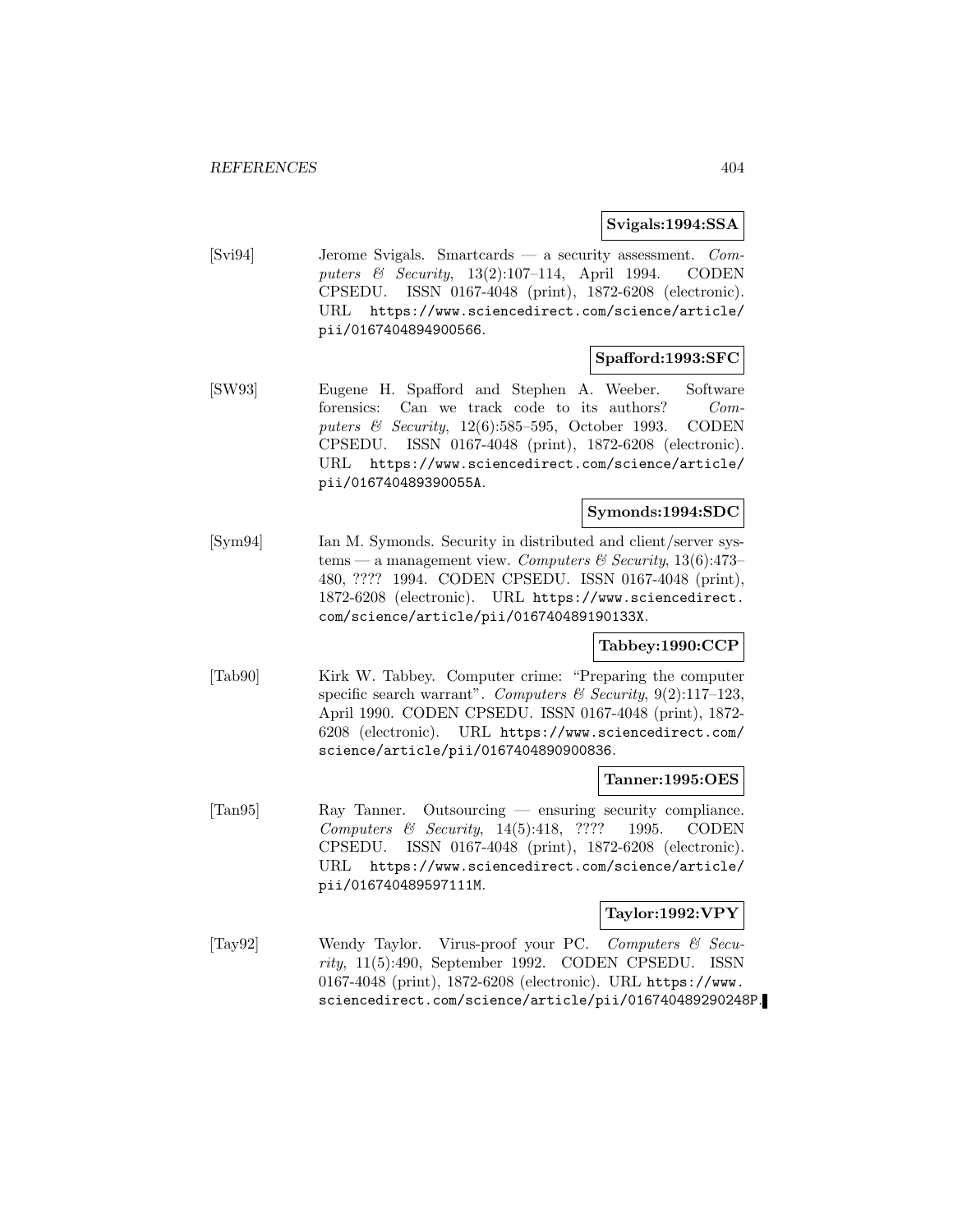## **Taylor:1995:CRA**

[Tay95] Frank Taylor. The changing rises associated with computer systems as reflected by disaster recovery experience. Computers & Security, 14(5):423, ???? 1995. CODEN CPSEDU. ISSN 0167-4048 (print), 1872-6208 (electronic). URL https://www.sciencedirect.com/science/article/ pii/016740489597136X.

## **Tzong-Chen:1996:API**

[TCHS96] Wu Tzong-Chen and Sung Hung-Sung. Authenticating passwords over an insecure channel. Computers  $\mathcal{C}$  Security, 15 (5):431–439, ???? 1996. CODEN CPSEDU. ISSN 0167- 4048 (print), 1872-6208 (electronic). URL https://www. sciencedirect.com/science/article/pii/0167404896000041.

## **Tzong-Chen:1995:GAS**

[TCWH95] Wu Tzong-Chen and He Wei-Hua. A geometric approach for sharing secrets. Computers  $\mathcal B$  Security, 14(2):135–145, ???? 1995. CODEN CPSEDU. ISSN 0167-4048 (print), 1872- 6208 (electronic). URL https://www.sciencedirect.com/ science/article/pii/016740489597047E.

## **Thimbleby:1991:CVE**

[Thi91] Harold Thimbleby. Can viruses ever be useful? Computers & Security,  $10(2):111-114$ , April 1991. CODEN CPSEDU. ISSN 0167-4048 (print), 1872-6208 (electronic). URL https://www.sciencedirect.com/science/article/ pii/016740489190004W.

## **Thuraisingham:1991:MSI**

[Thu91] Bhavani Thuraisingham. Multilevel security issues in distributed database management systems II. Computers  $\mathcal{C}$  Security, 10(8):727–747, December 1991. CODEN CPSEDU. ISSN 0167-4048 (print), 1872-6208 (electronic). URL https://www. sciencedirect.com/science/article/pii/016740489190093S.

## **Thuraisingham:1994:SIF**

[Thu94] Bhavani Thuraisingham. Security issues for federated database systems. Computers & Security, 13(6):509-525, ???? 1994. CODEN CPSEDU. ISSN 0167-4048 (print), 1872-6208 (electronic). URL https://www.sciencedirect.com/science/ article/pii/0167404891901395.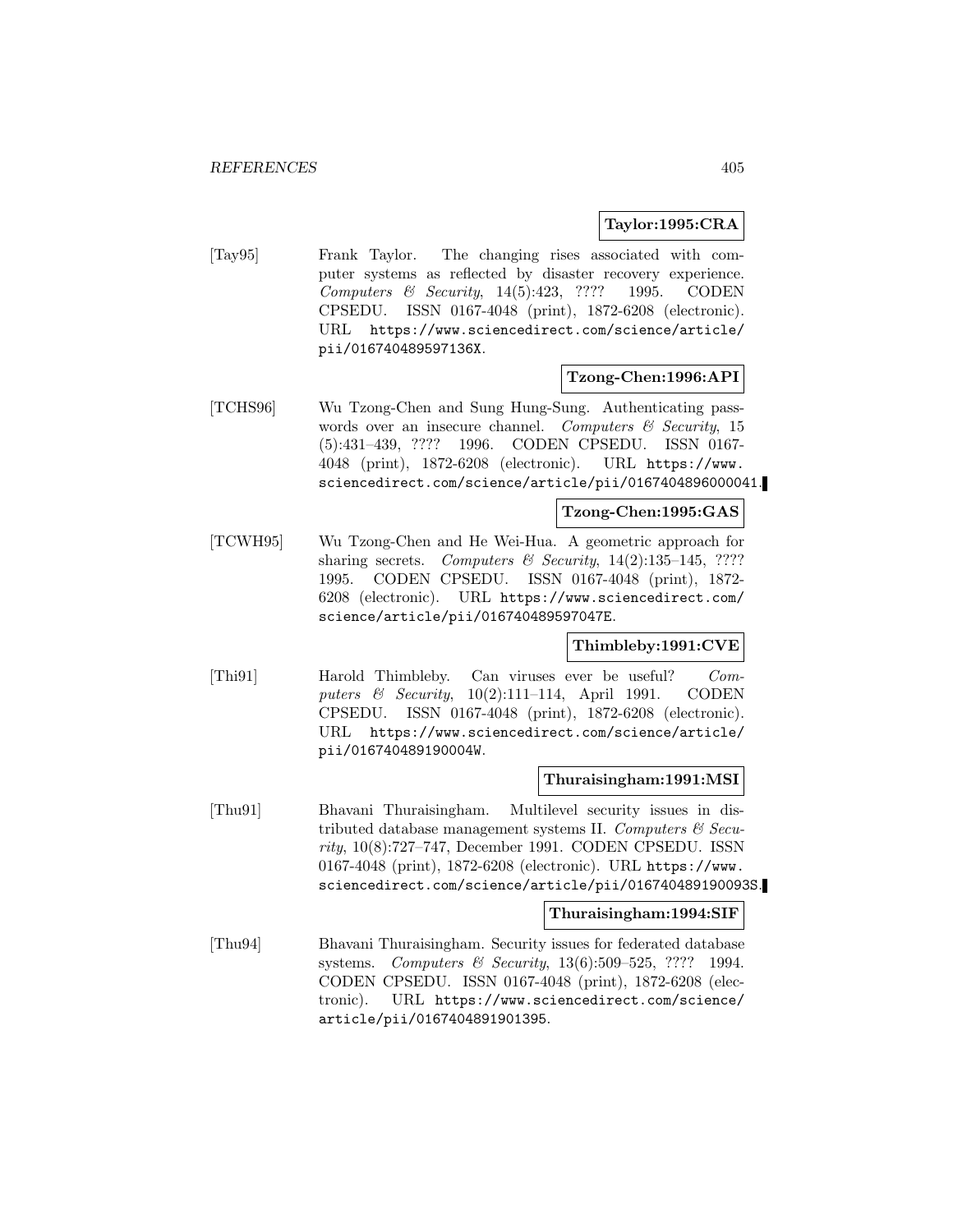## **Tanaka:1996:CSI**

[TMO96] Kiyoto Tanaka, Hiroyuki Matsumoto, and Ikuro Oyaizu. A confidentiality system for ISDN inter-PC high-speed file transfer. Computers & Security, 15(2):141–155, ???? 1996. CO-DEN CPSEDU. ISSN 0167-4048 (print), 1872-6208 (electronic). URL https://www.sciencedirect.com/science/ article/pii/0167404896000077.

## **Tanaka:1991:KDS**

[TO91] Kazue Tanaka and Eiji Okamoto. Key distribution system for mail systems using ID-related information directory. Computers & Security,  $10(1):25-33$ , February 1991. CO-DEN CPSEDU. ISSN 0167-4048 (print), 1872-6208 (electronic). URL https://www.sciencedirect.com/science/ article/pii/016740489190052F.

## **Tettero:1997:ISE**

[TOFS97] O. Tettero, D. J. Out, H. M. Franken, and J. Schot. Information security embedded in the design of telematics systems. Computers & Security, 16(2):145–164, ???? 1997. CO-DEN CPSEDU. ISSN 0167-4048 (print), 1872-6208 (electronic). URL https://www.sciencedirect.com/science/ article/pii/S0167404897000035.

### **Thuraisingham:1992:MSI**

[TR92] Bhavani Thuraisingham and Harvey H. Rubinovitz. Multilevel security issues in distributed database management systems-III. Computers & Security, 11(7):661–674, November 1992. CODEN CPSEDU. ISSN 0167-4048 (print), 1872-6208 (electronic). URL https://www.sciencedirect.com/science/ article/pii/016740489290146I.

## **Varadharajan:1991:MSD**

[VB91] Vijay Varadharajan and Stewart Black. Multilevel security in a distributed object-oriented system. Computers & Security,  $10(1):51-68$ , February 1991. CODEN CPSEDU. ISSN 0167-4048 (print), 1872-6208 (electronic). URL https://www.sciencedirect.com/science/article/ pii/016740489190056J.

#### **Varadharajan:1996:ESP**

[VC96] Vijay Varadharajan and Claudio Calvelli. Extending the schematic protection model-II. revocation. Computers  $\mathcal{C}$  Se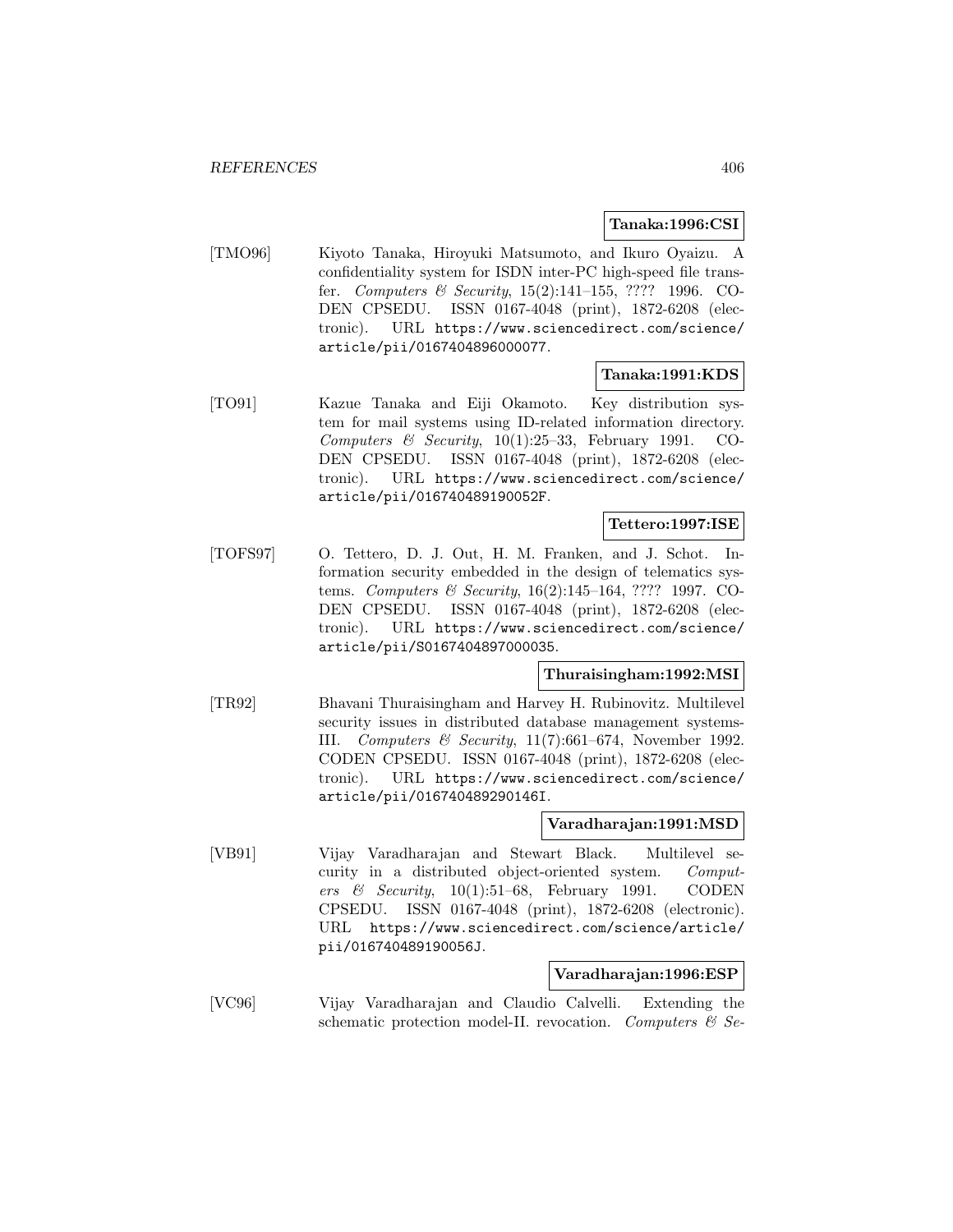curity, 15(6):525–536, ???? 1996. CODEN CPSEDU. ISSN 0167-4048 (print), 1872-6208 (electronic). URL https://www. sciencedirect.com/science/article/pii/S0167404896000107.

**vanderMerwe:1998:SSC**

[vdME98] Gert van der Merwe and Jan H. R. Eloff. Software source code, visual risk analysis: an example. Computers & Security, 17(3):233-252, ???? 1998. CODEN CPSEDU. ISSN 0167-4048 (print), 1872-6208 (electronic). URL https://www.sciencedirect.com/science/article/ pii/S0167404898803386.

## **Venter:1998:DPI**

[VE98] H. S. Venter and J. H. P. Eloff. Data packet intercepting on the Internet: How and why? A closer look at existing data packet-intercepting tools. Computers  $\mathcal C$  Security, 17(8):683– 692, ???? 1998. CODEN CPSEDU. ISSN 0167-4048 (print), 1872-6208 (electronic). URL https://www.sciencedirect. com/science/article/pii/S0167404898800990.

## **Venema:1995:PS**

[Ven95] Wietse Venema. Project Satan. Computers & Security, 14 (5):417–418, ???? 1995. CODEN CPSEDU. ISSN 0167- 4048 (print), 1872-6208 (electronic). URL https://www. sciencedirect.com/science/article/pii/016740489597109N.

**Vazquez-Gomez:1994:MS**

[VG94] José Vázquez-Gómez. Multidomain security. Computers  $\mathcal{C}$  Security, 13(2):161–184, April 1994. CODEN CPSEDU. ISSN 0167-4048 (print), 1872-6208 (electronic). URL https://www. sciencedirect.com/science/article/pii/0167404894900655.

## **Volpano:1997:SFT**

[VI97] Dennis Volpano and Cynthia Irvine. Secure flow typing. Computers & Security, 16(2):137–144, ???? 1997. CO-DEN CPSEDU. ISSN 0167-4048 (print), 1872-6208 (electronic). URL https://www.sciencedirect.com/science/ article/pii/S0167404897000023.

## **Vince:1995:IPI**

[Vin95] Judith Vince. An international perspective on IT security. Computers & Security, 14(5):423, ???? 1995. CO-DEN CPSEDU. ISSN 0167-4048 (print), 1872-6208 (elec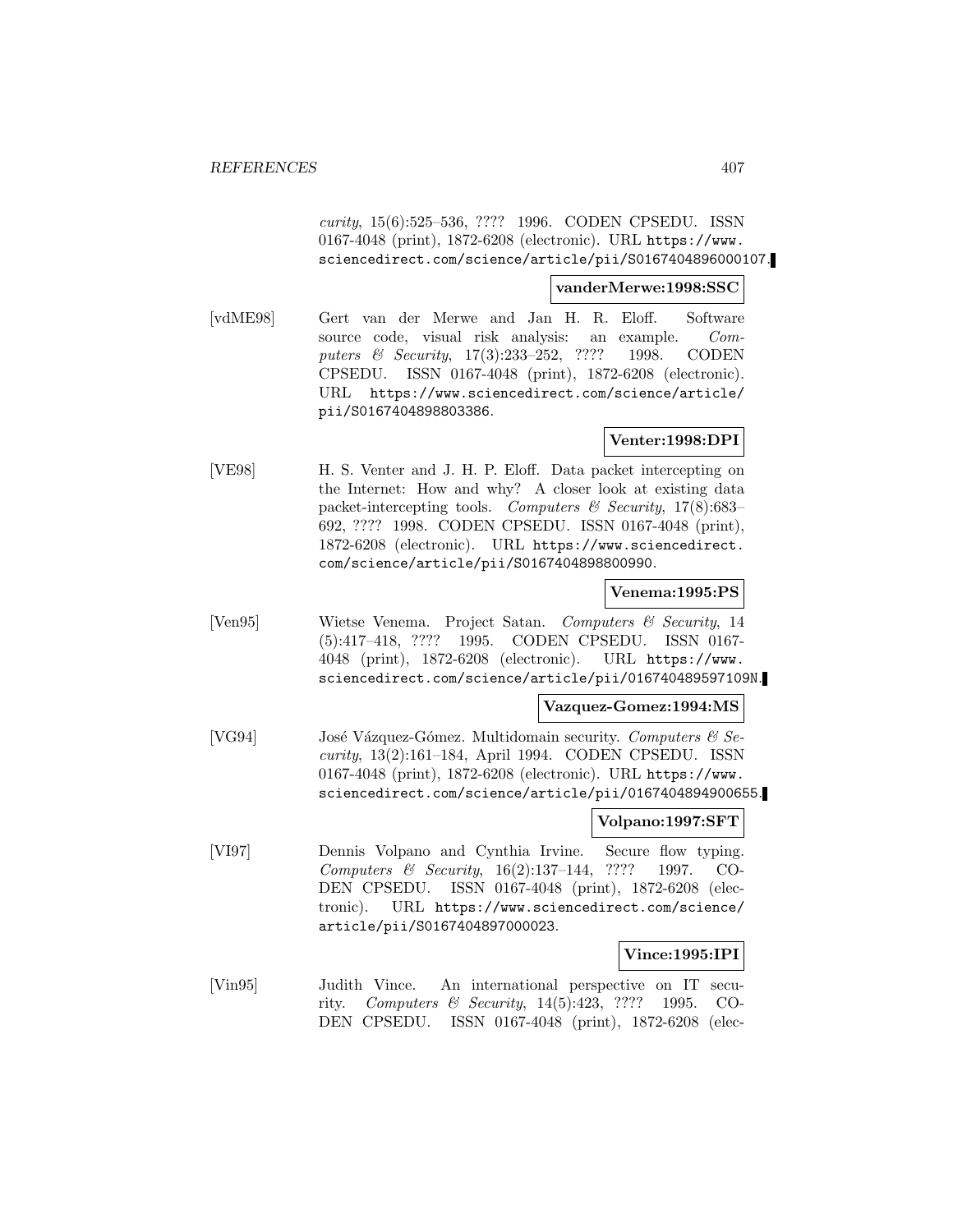tronic). URL https://www.sciencedirect.com/science/ article/pii/016740489597135W.

## **Voas:1993:MDE**

[VPC93] Jeffrey M. Voas, Jeffrey E. Payne, and Frederick B. Cohen. A model for detecting the existence of software corruption in real time. Computers & Security,  $12(3):275-283$ , May 1993. CODEN CPSEDU. ISSN 0167-4048 (print), 1872- 6208 (electronic). URL https://www.sciencedirect.com/ science/article/pii/016740489390117N.

## **vonSolms:1996:ISM**

[vS96] Rossouw von Solms. Information security management: the second generation. Computers & Security, 15(4):281-288, ???? 1996. CODEN CPSEDU. ISSN 0167-4048 (print), 1872- 6208 (electronic). URL https://www.sciencedirect.com/ science/article/pii/0167404896889395.

### **vonSolms:1998:ECS**

[vS98] S. H. von Solms. Electronic commerce with secure intelligent trade agents. Computers & Security,  $17(5):435-446,$  ???? 1998. CODEN CPSEDU. ISSN 0167-4048 (print), 1872- 6208 (electronic). URL https://www.sciencedirect.com/ science/article/pii/S0167404898000121.

#### **vonSolms:1998:CSB**

[vSG98] S. H. von Solms and J. H. S. Geldenhuys. Collecting security baggage on the Internet. Computers & Security, 17(4):337-345, ???? 1998. CODEN CPSEDU. ISSN 0167-4048 (print), 1872-6208 (electronic). URL https://www.sciencedirect. com/science/article/pii/S0167404898800424.

## **vonSolms:1999:MML**

[vSG99] S. H. von Solms and J. H. S. Geldenhuys. Managing multi level security in a military intranet environment. Computers & Security, 18(3):257–270, ???? 1999. CODEN CPSEDU. ISSN 0167-4048 (print), 1872-6208 (electronic). URL https://www.sciencedirect.com/science/article/ pii/S0167404899800698.

#### **vonSolms:1992:BSP**

[vSN92] Sebastiaan von Solms and David Naccache. On blind signatures and perfect crimes. Computers & Security,  $11(6):581-583$ ,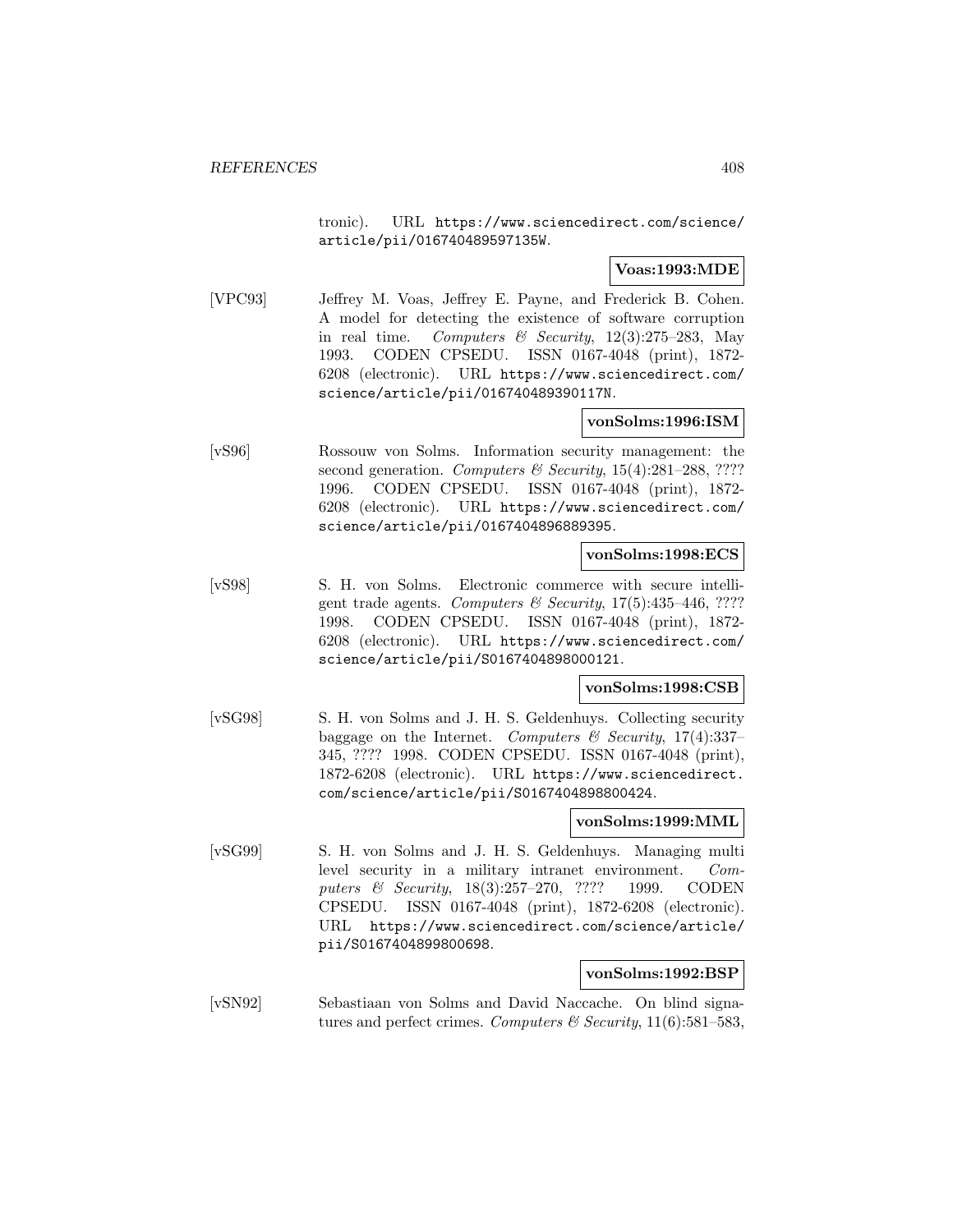October 1992. CODEN CPSEDU. ISSN 0167-4048 (print), 1872-6208 (electronic). URL https://www.sciencedirect. com/science/article/pii/016740489290193U.

## **Vaughn:1993:SSI**

[VSU93] R. B. Vaughn, H. Saiedian, and E. A. Unger. A survey of security issues in office computation and the application of secure computing models to office systems. Computers & Security, 12(1):79-97, February 1993. CODEN CPSEDU. ISSN 0167-4048 (print), 1872-6208 (electronic). URL https://www.sciencedirect.com/science/article/ pii/016740489390014V.

## **vonSolms:1994:MCS**

[vSvdM94] S. H. von Solms and Isak van der Merwe. The management of computer security profiles using a role-oriented approach. Computers & Security, 13(8):673–680, ???? 1994. CODEN CPSEDU. ISSN 0167-4048 (print), 1872-6208 (electronic). URL https://www.sciencedirect.com/science/ article/pii/0167404894900493.

## **Warren:1992:CSF**

[War92] Peter Warren. Crime sans frontiers or the end of liberty. Computers & Security, 11(5):491, September 1992. CO-DEN CPSEDU. ISSN 0167-4048 (print), 1872-6208 (electronic). URL https://www.sciencedirect.com/science/ article/pii/016740489290251L.

## **Watts:1995:SCS**

[Wat95] Clive Watts. Secure commercial servers. Computers & Security, 14(5):426, ???? 1995. CODEN CPSEDU. ISSN 0167-4048 (print), 1872-6208 (electronic). URL https://www. sciencedirect.com/science/article/pii/0167404895971484.

## **Wood:1993:HEO**

[WB93] Charles Cresson Wood and William W. Banks. Human error: an overlooked but significant information security problem. Computers & Security, 12(1):51–60, February 1993. CO-DEN CPSEDU. ISSN 0167-4048 (print), 1872-6208 (electronic). URL https://www.sciencedirect.com/science/ article/pii/016740489390012T.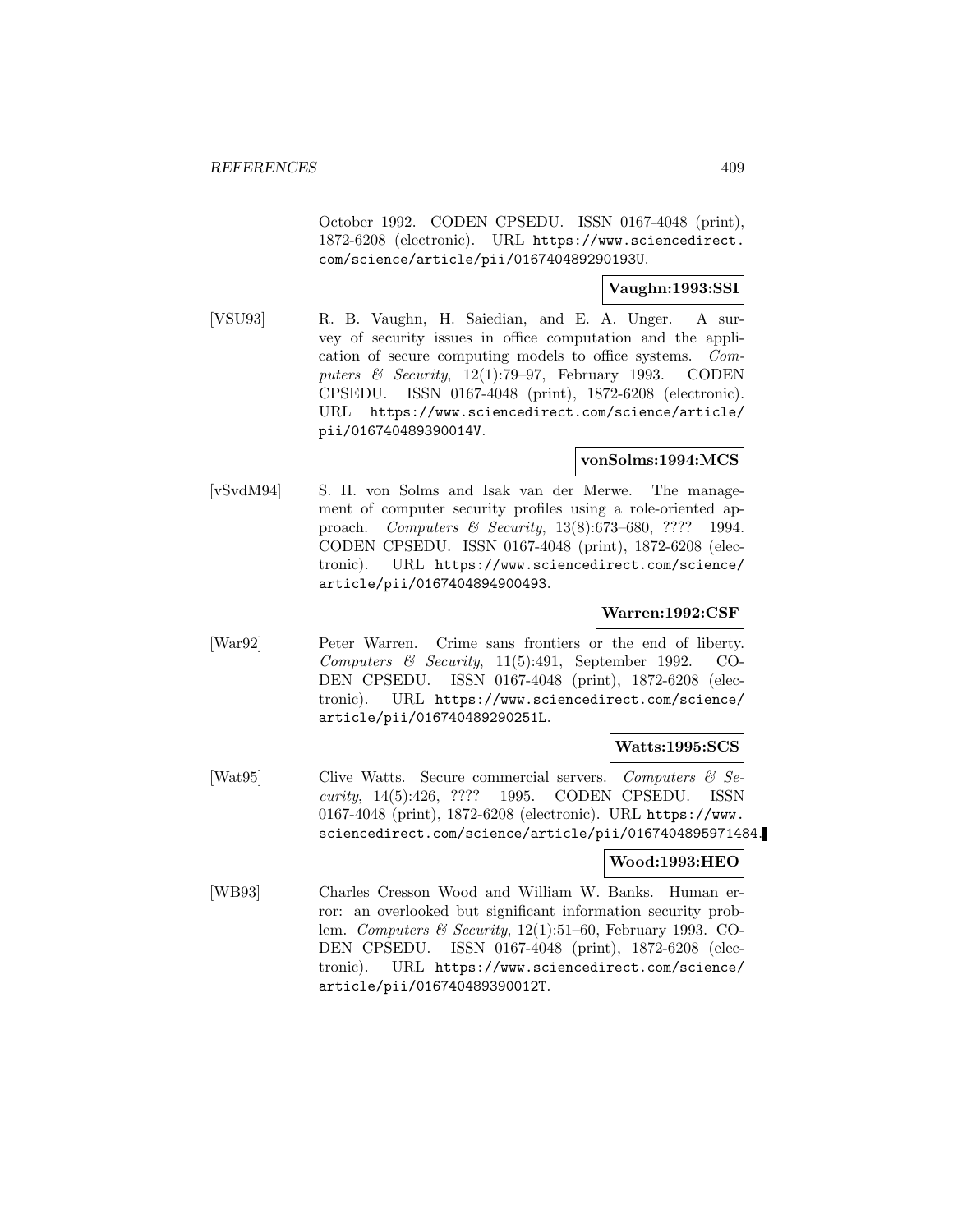#### **Webster:1995:SPU**

[Web95] Geoffrey Webster. Software piracy — an update. Computers & Security, 14(5):418, ???? 1995. CODEN CPSEDU. ISSN 0167-4048 (print), 1872-6208 (electronic). URL https://www. sciencedirect.com/science/article/pii/016740489597113O.

#### **Wu:1992:SEL**

[WFZ92] Jie Wu, Eduardo B. Fernandez, and Ruiguang Zhang. Some extensions to the lattice model for computer security. Computers & Security, 11(4):357–369, July 1992. CODEN CPSEDU. ISSN 0167-4048 (print), 1872-6208 (electronic). URL https://www.sciencedirect.com/science/article/ pii/016740489290176R.

## **Whiting:1992:UVV**

[Whi92] Todd Whiting. Understanding VAX/VMS security. Computers & Security, 11(8):695–698, December 1992. CO-DEN CPSEDU. ISSN 0167-4048 (print), 1872-6208 (electronic). URL https://www.sciencedirect.com/science/ article/pii/0167404892900878.

## **Wilson:1997:CSC**

[Wil97] Heather Wilson. Creating a security culture. Computers & Security, 16(6):523, ???? 1997. CODEN CPSEDU. ISSN 0167-4048 (print), 1872-6208 (electronic). URL https://www. sciencedirect.com/science/article/pii/S0167404897846871.

#### **Winters:1990:SSD**

[Win90] Peter Winters. Secure systems design — an evolving national strategy. Computers & Security,  $9(5):379-389$ , August 1990. CODEN CPSEDU. ISSN 0167-4048 (print), 1872- 6208 (electronic). URL https://www.sciencedirect.com/ science/article/pii/0167404890900674.

## **Wiseman:1990:CCD**

[Wis90] Simon Wiseman. Control of confidentiality in databases. Computers & Security, 9(6):529–537, October 1990. CO-DEN CPSEDU. ISSN 0167-4048 (print), 1872-6208 (electronic). URL https://www.sciencedirect.com/science/ article/pii/016740489090131C.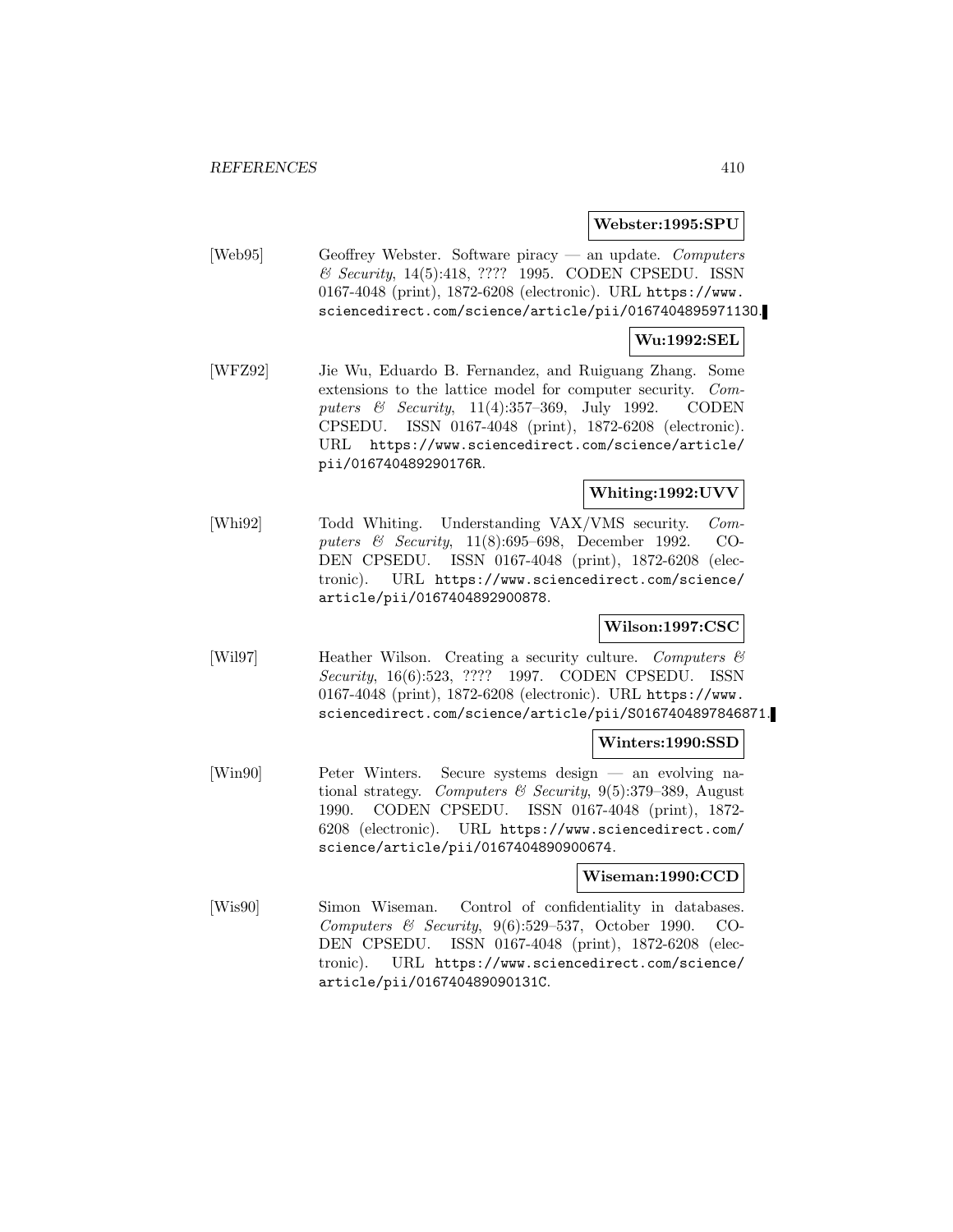#### **Wiseman:1995:CSS**

[Wis95] Simon R. Wiseman. Classification services in the SWORD secure DBMS. Computers & Security,  $14(4):307-321$ , ???? 1995. CODEN CPSEDU. ISSN 0167-4048 (print), 1872- 6208 (electronic). URL https://www.sciencedirect.com/ science/article/pii/016740489500004R.

#### **Withers:1992:PSS**

[Wit92] Lucia Withers. Putting a stop to software piracy. Computers & Security, 11(5):490–491, September 1992. CO-DEN CPSEDU. ISSN 0167-4048 (print), 1872-6208 (electronic). URL https://www.sciencedirect.com/science/ article/pii/016740489290250U.

## **Wolfe:1995:CSF**

[Wol95] Henry B. Wolfe. Computer security: For fun and profit. Computers & Security, 14(2):113–115, ???? 1995. CO-DEN CPSEDU. ISSN 0167-4048 (print), 1872-6208 (electronic). URL https://www.sciencedirect.com/science/ article/pii/016740489597030E.

# **Wood:1990:SCC**

[Woo90a] Charles Creson Wood. Spectacular computer crimes — what they are and how they cost American business half a billion dollars a year!: Buck Bloombecker, Don Jones-Irwin, Homewood, IL, 1990. Computers & Security, 9(6):557, October 1990. CODEN CPSEDU. ISSN 0167-4048 (print), 1872- 6208 (electronic). URL https://www.sciencedirect.com/ science/article/pii/016740489090134F.

## **Wood:1990:FMF**

[Woo90b] Charles Cresson Wood. Fifteen major forces driving the civilian information security market. Computers  $\mathcal C$  Security, 9(8): 677–686, December 1990. CODEN CPSEDU. ISSN 0167- 4048 (print), 1872-6208 (electronic). URL https://www. sciencedirect.com/science/article/pii/0167404890901097.

## **Wood:1990:HMI**

[Woo90c] Charles Cresson Wood. How many information security staff people should you have? Computers  $\mathcal C$  Security, 9(5):395– 402, August 1990. CODEN CPSEDU. ISSN 0167-4048 (print), 1872-6208 (electronic). URL https://www.sciencedirect. com/science/article/pii/0167404890900696.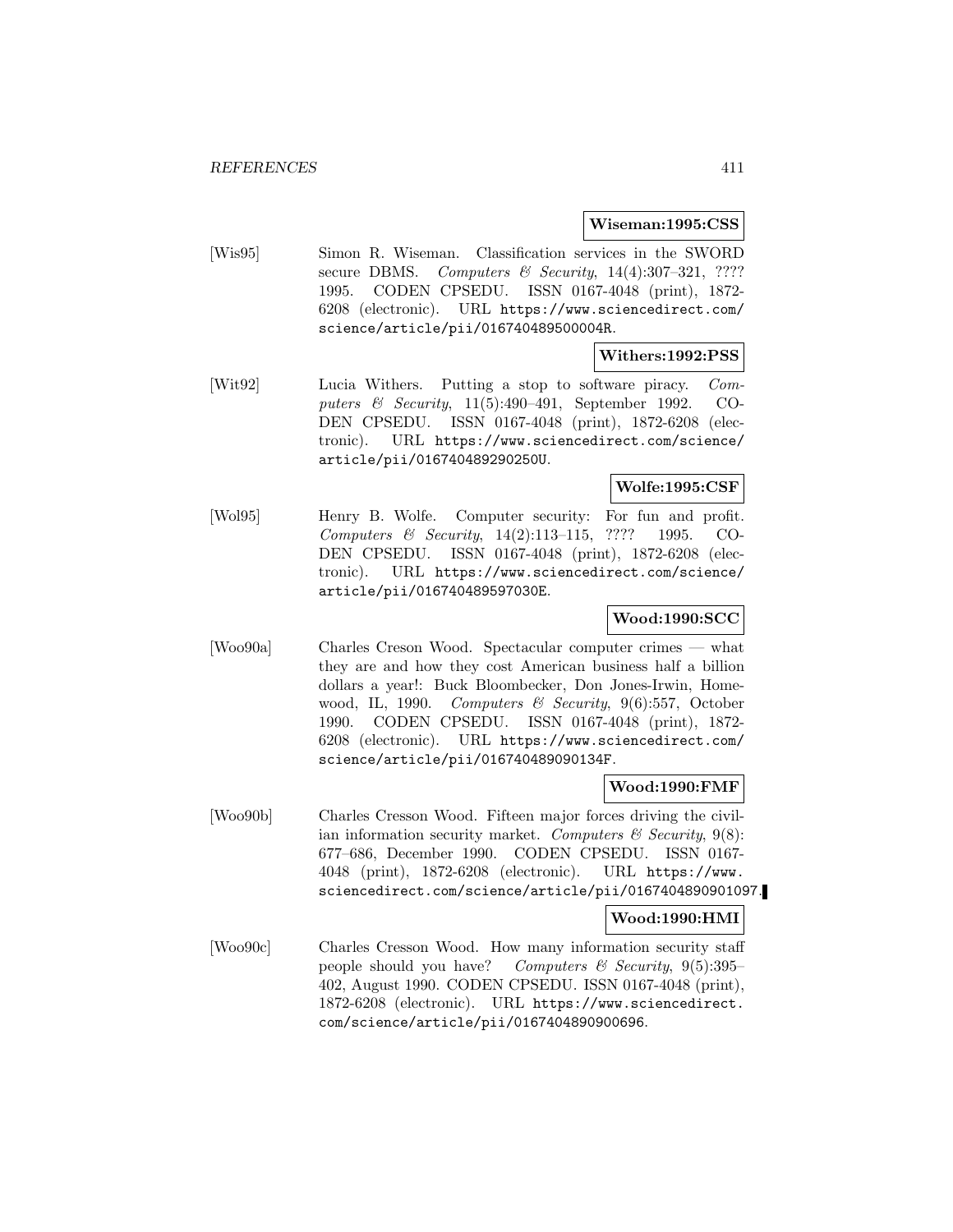### **Wood:1990:PSI**

[Woo90d] Charles Cresson Wood. Principles of secure information systems design. Computers  $\mathcal C$  Security, 9(1):13-24, February 1990. CODEN CPSEDU. ISSN 0167-4048 (print), 1872- 6208 (electronic). URL https://www.sciencedirect.com/ science/article/pii/016740489090150R.

## **Wood:1991:BCS**

[Woo91a] Charles Cresson Wood. Burning computer security, privacy, and freedom issues. Computers & Security,  $10(6):524-532$ , October 1991. CODEN CPSEDU. ISSN 0167-4048 (print), 1872-6208 (electronic). URL https://www.sciencedirect. com/science/article/pii/016740489190077Q.

## **Wood:1991:UIS**

[Woo91b] Charles Cresson Wood. Using information security to achieve competitive advantage. Computers & Security,  $10(5):399-404$ , August 1991. CODEN CPSEDU. ISSN 0167-4048 (print), 1872-6208 (electronic). URL https://www.sciencedirect. com/science/article/pii/016740489190065L.

## **Wood:1993:DTI**

[Woo93a] Charles Cresson Wood. Duress terminations and information security. Computers & Security,  $12(6)$ :527–535, October 1993. CODEN CPSEDU. ISSN 0167-4048 (print), 1872- 6208 (electronic). URL https://www.sciencedirect.com/ science/article/pii/0167404893900479.

## **Wood:1993:PSI**

[Woo93b] Charles Cresson Wood. Principles of secure information systems design with groupware examples. Computers & Security, 12(7):663–678, November 1993. CODEN CPSEDU. ISSN 0167-4048 (print), 1872-6208 (electronic). URL https://www.sciencedirect.com/science/article/ pii/016740489390084I.

## **Wood:1994:FWS**

[Woo94] Charles Cresson Wood. Fifty ways to secure dial-up connections. Computers & Security, 13(3):209–215, May 1994. CODEN CPSEDU. ISSN 0167-4048 (print), 1872-6208 (electronic). URL https://www.sciencedirect.com/science/ article/pii/016740489490071X.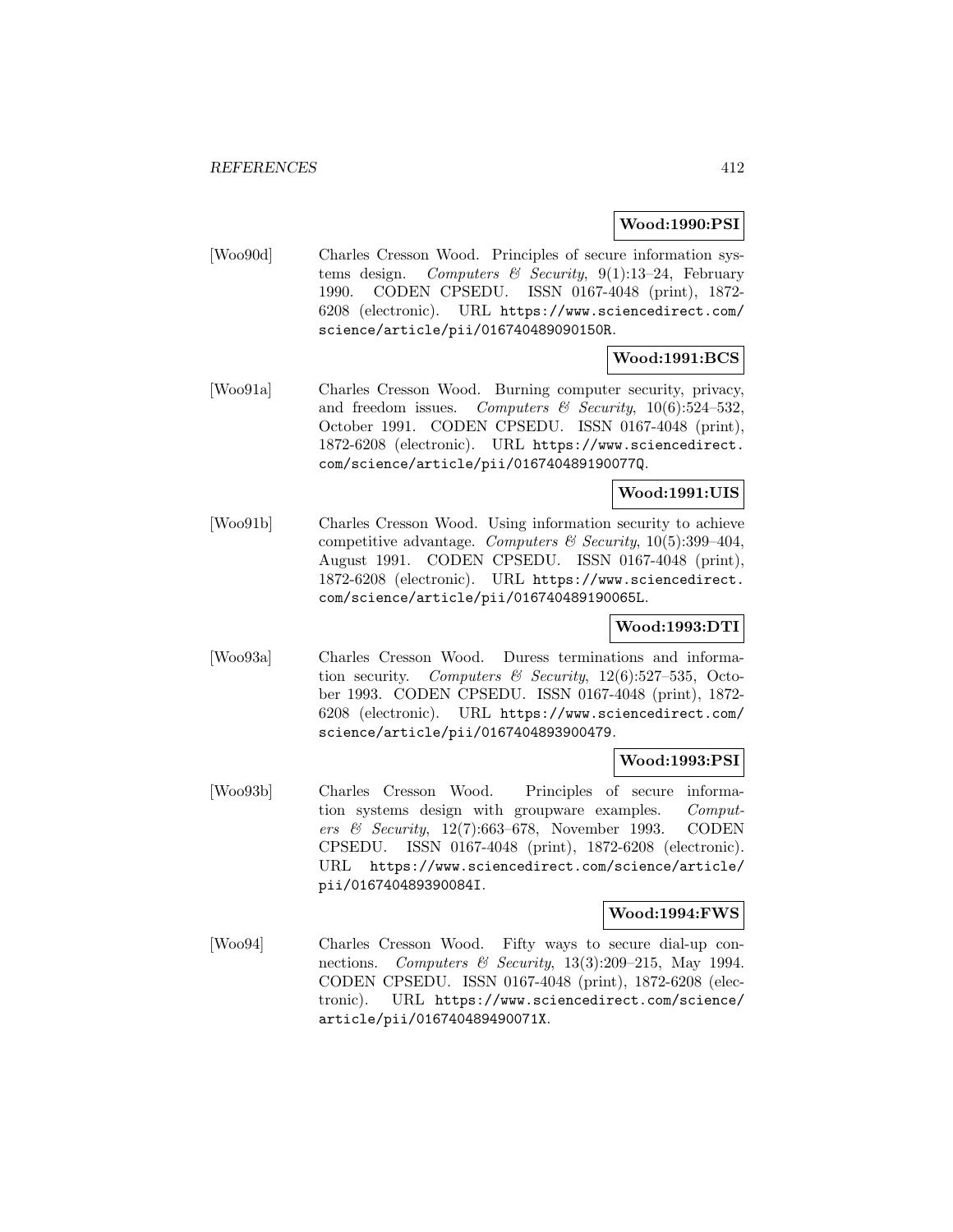## **Wood:1995:SIS**

[Woo95a] Charles Cresson Wood. Shifting information systems security responsibility from user organizations to vendor/publisher organizations. Computers & Security, 14(4):283–284, ???? 1995. CODEN CPSEDU. ISSN 0167-4048 (print), 1872- 6208 (electronic). URL https://www.sciencedirect.com/ science/article/pii/016740489597068L.

## **Wood:1995:WNS**

[Woo95b] Charles Cresson Wood. Wireless network security. Computers & Security, 14(5):422, ???? 1995. CODEN CPSEDU. ISSN 0167-4048 (print), 1872-6208 (electronic). URL https://www. sciencedirect.com/science/article/pii/0167404895971303.

#### **Wood:1995:WIPa**

[Woo95c] Charles Cresson Wood. Writing infosec policies. Computers & Security, 14(5):418, ???? 1995. CODEN CPSEDU. ISSN 0167-4048 (print), 1872-6208 (electronic). URL https://www. sciencedirect.com/science/article/pii/016740489597114P.

## **Wood:1995:WIPb**

[Woo95d] Charles Cresson Wood. Writing infosec policies. Computers & Security, 14(8):667–674, ???? 1995. CODEN CPSEDU. ISSN 0167-4048 (print), 1872-6208 (electronic). URL https://www.sciencedirect.com/science/article/ pii/0167404896817068.

## **Wood:1995:SIN**

[Woo95e] Peter Wood. Security implications of network infrastructure migration. Computers  $\mathcal B$  Security, 14(5):424, ???? 1995. CODEN CPSEDU. ISSN 0167-4048 (print), 1872-6208 (electronic). URL https://www.sciencedirect.com/science/ article/pii/016740489597143X.

## **Wood:1997:ECI**

[Woo97a] Charles Cresson Wood. Essential controls for Internet electronic commerce. Computers  $\mathcal B$  Security, 16(6):525, ???? 1997. CODEN CPSEDU. ISSN 0167-4048 (print), 1872- 6208 (electronic). URL https://www.sciencedirect.com/ science/article/pii/S0167404897846962.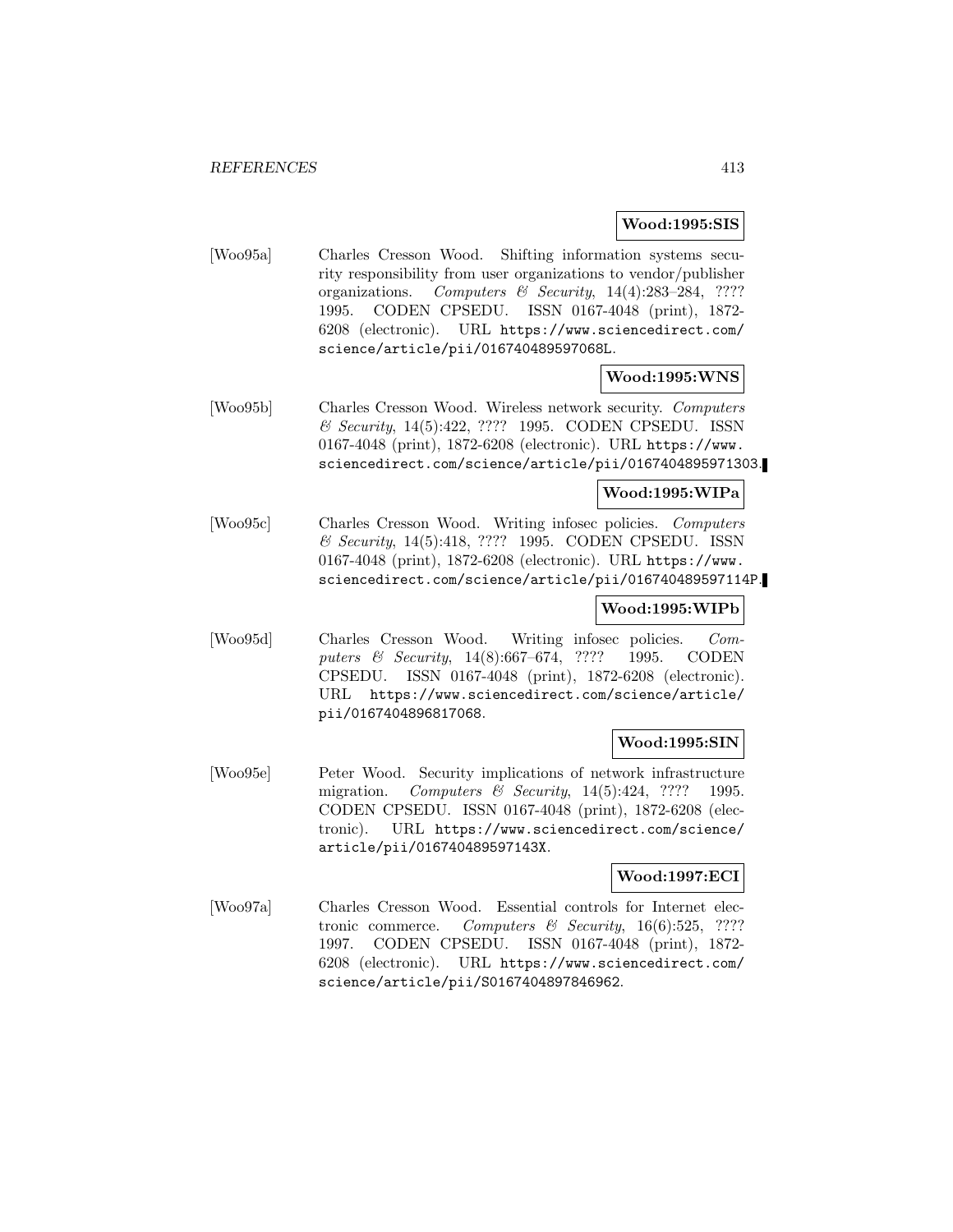## **Wood:1997:MVI**

[Woo97b] Charles Cresson Wood. A management view of Internet electronic commerce security. Computers & Security, 16(4):316– 320, ???? 1997. CODEN CPSEDU. ISSN 0167-4048 (print), 1872-6208 (electronic). URL https://www.sciencedirect. com/science/article/pii/S0167404897801952.

## **Wood:1997:PAD**

[Woo97c] Charles Cresson Wood. Policies alone do not constitute a sufficient awareness effort. Computers & Security, 16(6):522, ???? 1997. CODEN CPSEDU. ISSN 0167-4048 (print), 1872- 6208 (electronic). URL https://www.sciencedirect.com/ science/article/pii/S0167404897846834.

## **Wood:1997:IMS**

[Woo97d] Peter Wood. Internet e-mail security. Computers & Security, 16 (6):515, ???? 1997. CODEN CPSEDU. ISSN 0167-4048 (print), 1872-6208 (electronic). URL https://www.sciencedirect. com/science/article/pii/S0167404897846639.

## **Wood:1997:NSS**

[Woo97e] Peter Wood. NT server security, audit and control. Computers & Security, 16(6):523–524, ???? 1997. CODEN CPSEDU. ISSN 0167-4048 (print), 1872-6208 (electronic). URL https://www.sciencedirect.com/science/article/ pii/S0167404897846901.

## **White:1996:CSM**

[WP96] Gregory White and Vdo Pooch. Cooperating security managers: Distributed intrusion detection systems. Computers & Security, 15(5):441-450, ???? 1996. CODEN CPSEDU. ISSN 0167-4048 (print), 1872-6208 (electronic). URL https://www.sciencedirect.com/science/article/ pii/0167404896000120.

## **Wood:1995:IIS**

[WS95] Charles Cresson Wood and Karen Snow. ISO 9000 and information security. Computers & Security,  $14(4):287-288$ , ???? 1995. CODEN CPSEDU. ISSN 0167-4048 (print), 1872- 6208 (electronic). URL https://www.sciencedirect.com/ science/article/pii/016740489597069M.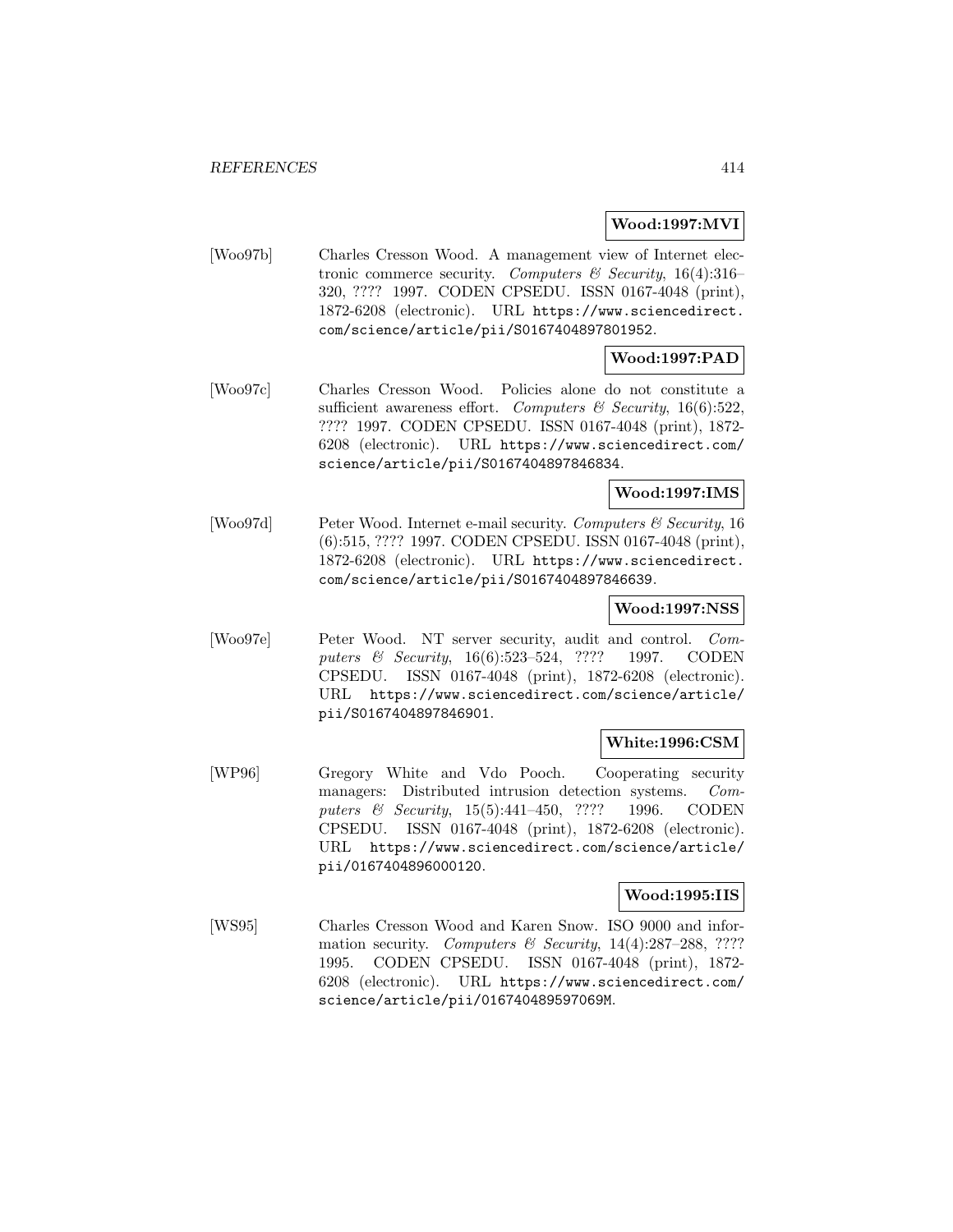## **Yesberg:1996:QAV**

[YA96] John D. Yesberg and Mark S. Anderson. Quantitative authentication and vouching. Computers  $\mathcal C$  Security, 15(7):633– 645, ???? 1996. CODEN CPSEDU. ISSN 0167-4048 (print), 1872-6208 (electronic). URL https://www.sciencedirect. com/science/article/pii/S0167404896000144.

## **Yen:1996:CRM**

[Yen96] Sung-Ming Yen. Cryptanalysis and repair of the multi-verifier signature with verifier specification. Computers  $\mathcal C$  Security, 15(6):537–544, ???? 1996. CODEN CPSEDU. ISSN 0167- 4048 (print), 1872-6208 (electronic). URL https://www. sciencedirect.com/science/article/pii/S0167404896000156.

## **Yang:1999:PAS**

[YS99] Wen-Her Yang and Shiuh-Pyng Shieh. Password authentication schemes with smart cards. Computers  $\mathcal C$  Security, 18(8):727-733, ???? 1999. CODEN CPSEDU. ISSN 0167-4048 (print), 1872-6208 (electronic). URL https://www.sciencedirect. com/science/article/pii/S0167404899801369.

# **Zajac:1990:WWT**

[Zaj90a] Bernard P. Zajac. The 1990s-what will they hold? Computers  $\&$  Security, 9(6):503-507, October 1990. CODEN CPSEDU. ISSN 0167-4048 (print), 1872-6208 (electronic). URL https://www.sciencedirect.com/science/article/ pii/016740489090126E.

## **Zajac:1990:CVC**

[Zaj90b] Bernard P. Zajac. Computer viruses: Can they be prevented? Computers & Security, 9(1):25-31, February 1990. CODEN CPSEDU. ISSN 0167-4048 (print), 1872-6208 (electronic). URL https://www.sciencedirect.com/science/ article/pii/016740489090151I.

## **Zajac:1990:ICS**

[Zaj90c] Bernard P. Zajac. Interview with Clifford stoll. Computers & Security, 9(7):601–603, November 1990. CO-DEN CPSEDU. ISSN 0167-4048 (print), 1872-6208 (electronic). URL https://www.sciencedirect.com/science/ article/pii/016740489090057Z.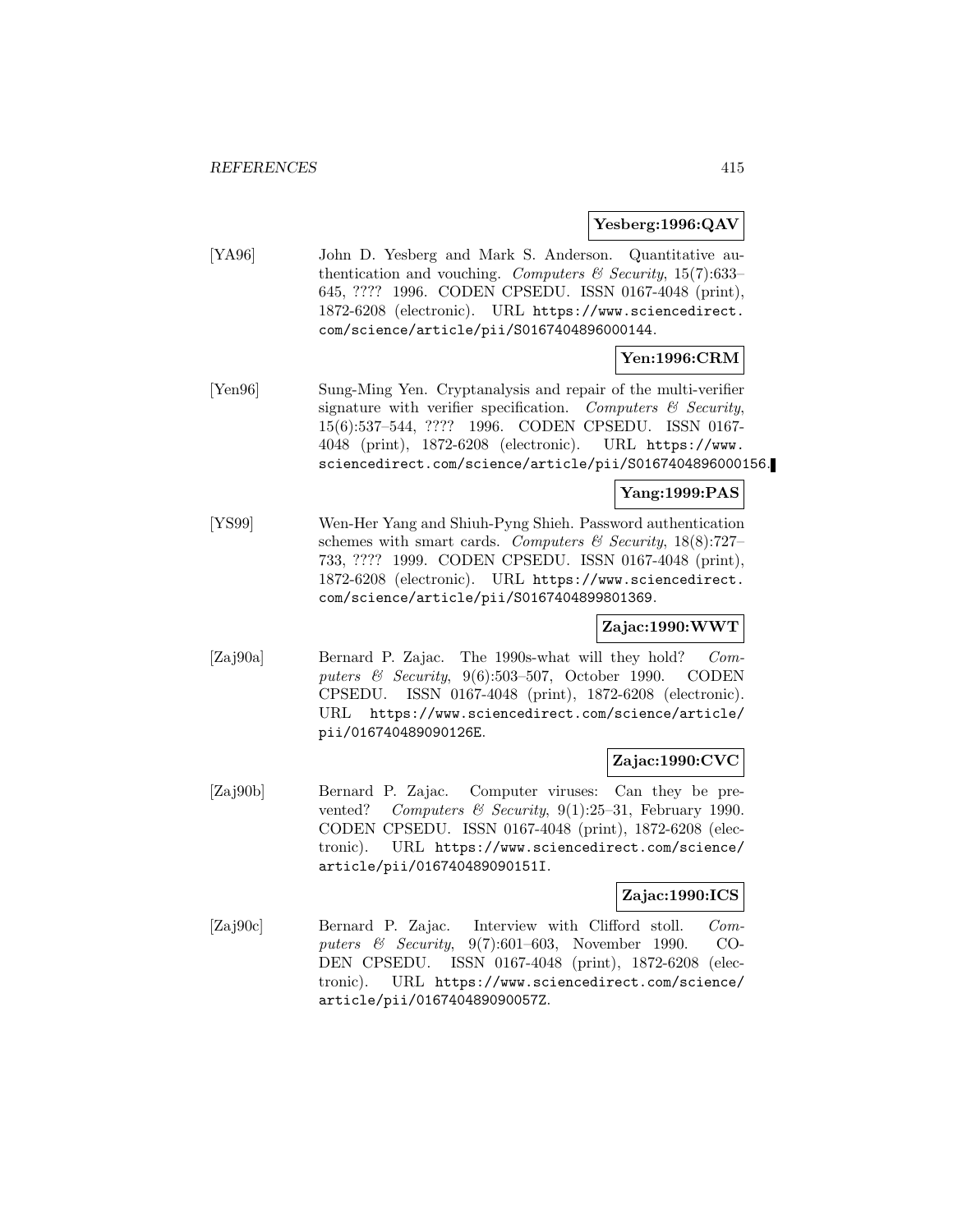## **Zajac:1990:POS**

[Zaj90d] Bernard P. Zajac. People: the "other" side of computer security. Computers & Security,  $9(4):301-303$ , June 1990. CO-DEN CPSEDU. ISSN 0167-4048 (print), 1872-6208 (electronic). URL https://www.sciencedirect.com/science/ article/pii/016740489090097D.

# **Zajac:1992:CVR**

[Zaj92a] Bernard P. Zajac. Computer viral risks-how bad is the threat? Computers & Security,  $11(1):29-34$ , March 1992. CODEN CPSEDU. ISSN 0167-4048 (print), 1872-6208 (electronic). URL https://www.sciencedirect.com/science/ article/pii/016740489290217F.

## **Zajac:1992:CEA**

[Zaj92b] Bernard P. Zajac. Cost-effectiveness of anti-viral software. Computers & Security, 11(3):217–226, May 1992. CO-DEN CPSEDU. ISSN 0167-4048 (print), 1872-6208 (electronic). URL https://www.sciencedirect.com/science/ article/pii/0167404892901992.

## **Zajac:1992:LE**

[Zaj92c] Bernard P. Zajac. Letter to the editor. Computers & Security, 11(5):439–440, September 1992. CODEN CPSEDU. ISSN 0167-4048 (print), 1872-6208 (electronic). URL https://www. sciencedirect.com/science/article/pii/016740489290008F.

## **Zajac:1994:BRA**

[Zaj94a] Bernard P. Zajac. Book review: Applied cryptography: Protocols, algorithms, and source code in C: Bruce Schneier, John Wiley and Sons, 1994, 618 pages, \$44.95, ISBN: 0-471-59756- 2. Computers & Security, 13(3):217–218, May 1994. CO-DEN CPSEDU. ISSN 0167-4048 (print), 1872-6208 (electronic). URL https://www.sciencedirect.com/science/ article/pii/0167404894900728.

## **Zajac:1994:BRC**

[Zaj94b] Bernard P. Zajac. Book review: Commonsense computer security  $\rightarrow$  Your practical guide to information protection  $\rightarrow$  2nd edition: Martin Smith, McGraw-Hill, 1993, 280 pages,  $\pounds 24.95$ , \$24.95 (USA), ISBN: 0-07-707805-5. Computers & Security, 13 (3):218, May 1994. CODEN CPSEDU. ISSN 0167-4048 (print),